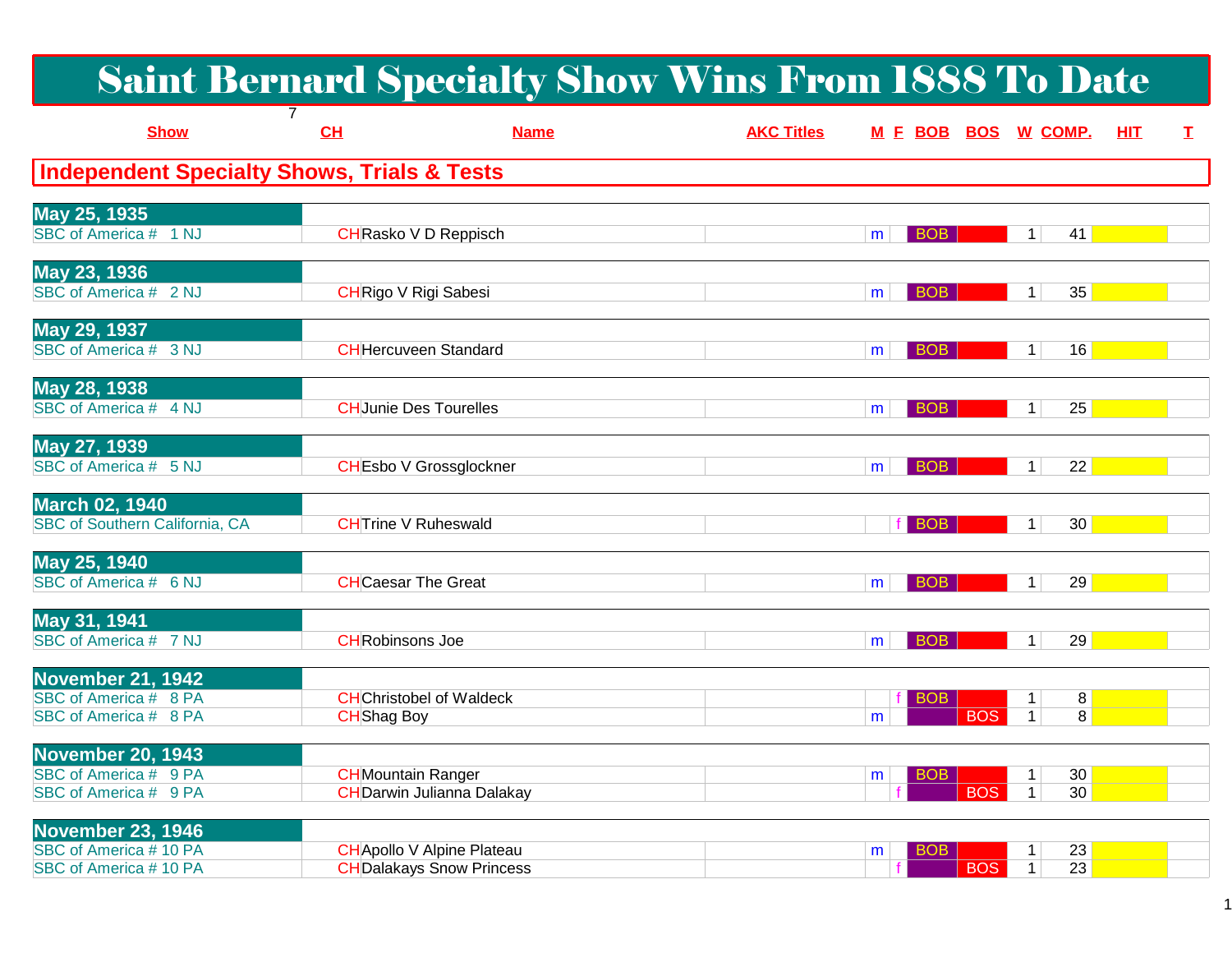| <b>Show</b>                                            | CH                           | <b>Name</b>                                                       | <b>AKC Titles</b> | M E BOB BOS W COMP. |            |                                    | HIT | $\mathbf{T}$ |
|--------------------------------------------------------|------------------------------|-------------------------------------------------------------------|-------------------|---------------------|------------|------------------------------------|-----|--------------|
| <b>Independent Specialty Shows, Trials &amp; Tests</b> |                              |                                                                   |                   |                     |            |                                    |     |              |
| <b>March 14, 1947</b>                                  |                              |                                                                   |                   |                     |            |                                    |     |              |
| Ohio SBC, OH                                           |                              | <b>CHEurekas Gallahad of Park Run</b>                             |                   | <b>BOB</b><br>m     |            | 17<br>$\mathbf{1}$                 |     |              |
| Ohio SBC, OH                                           |                              | <b>CH</b> Dalakays Snow Princess                                  |                   |                     | <b>BOS</b> | $\overline{2}$<br>17               |     |              |
| <b>October 12, 1947</b>                                |                              |                                                                   |                   |                     |            |                                    |     |              |
| South Atlantic SBC, MD                                 |                              | <b>CH</b> Manitou Sovereign II                                    |                   | <b>BOB</b><br>m     |            | 52<br>$\mathbf{1}$                 |     |              |
| South Atlantic SBC, MD                                 |                              | <b>CH</b> Jenifer of Wedingston                                   |                   |                     | <b>BOS</b> | 52<br>$\mathbf{1}$                 |     |              |
| <b>February 01, 1948</b>                               |                              |                                                                   |                   |                     |            |                                    |     |              |
| SBC of America #11 CA                                  |                              | CH Gerda V D Lueg V Alpine Plateau                                |                   | <b>BOB</b>          |            | 41<br>$\mathbf 1$                  |     |              |
| SBC of America #11 CA                                  |                              | <b>CH</b> Gerd V D Lueg V Edelweiss                               |                   | m                   | <b>BOS</b> | $\mathbf{1}$<br>41                 |     |              |
| <b>April 24, 1949</b>                                  |                              |                                                                   |                   |                     |            |                                    |     |              |
| SBC of America #12 OH                                  |                              | <b>CH</b> Gero Oenz V Edelweiss                                   |                   | <b>BOB</b><br>m     |            | 27<br>$\mathbf 1$                  |     |              |
| SBC of America #12 OH                                  | Joann                        |                                                                   |                   |                     | <b>BOS</b> | $\overline{27}$<br>$\mathbf{1}$    |     |              |
| <b>June 24, 1950</b>                                   |                              |                                                                   |                   |                     |            |                                    |     |              |
| Ohio SBC, OH                                           | <b>CHAIso VD Roth</b>        |                                                                   |                   | <b>BOB</b><br>m     |            | 17<br>1                            |     |              |
| Ohio SBC, OH                                           |                              | <b>CH</b> Burtons Lady Victoria                                   |                   |                     | <b>BOS</b> | $\mathbf{1}$<br>17                 |     |              |
| <b>December 09, 1950</b>                               |                              |                                                                   |                   |                     |            |                                    |     |              |
| SBC of America #13 PA                                  |                              | <b>CH</b> Gerd V D Lueg V Edelweiss                               |                   | <b>BOB</b><br>m     |            | $\overline{2}$<br>17               |     |              |
| <b>SBC of America #13 PA</b>                           | <b>CHFortuna V Rigi</b>      |                                                                   |                   |                     | <b>BOS</b> | 17<br>$\mathbf 1$                  |     |              |
| <b>January 27, 1951</b>                                |                              |                                                                   |                   |                     |            |                                    |     |              |
| <b>SBC of America #14 CA</b>                           |                              | <b>CH</b> Gerd V D Lueg V Edelweiss                               |                   | <b>BOB</b><br>m     | <b>BOS</b> | 31<br>3<br>31<br>2                 |     |              |
| SBC of America #14 CA                                  |                              | CH Gerda V D Lueg V Alpine Plateau                                |                   |                     |            |                                    |     |              |
| <b>June 22, 1952</b>                                   |                              |                                                                   |                   |                     |            |                                    |     |              |
| SBC of America #15 OH                                  | <b>CHAline V D Roth</b>      | <b>CH</b> Gerd V D Lueg V Edelweiss                               |                   | <b>BOB</b><br>m     |            | 17<br>4 <br>17<br>$\mathbf 1$      |     |              |
| SBC of America #15 OH                                  |                              |                                                                   |                   |                     | <b>BOS</b> |                                    |     |              |
| <b>October 11, 1953</b>                                |                              |                                                                   |                   |                     |            |                                    |     |              |
| SBC of America #16 NY<br>SBC of America #16 NY         |                              | <b>CH</b> Dasso of Sunny Slopes<br><b>CHHeilmans Julia V Gerd</b> | CD                | <b>BOB</b><br>m     | <b>BOS</b> | 21<br>21<br>$\mathbf{1}$           |     |              |
|                                                        |                              |                                                                   |                   |                     |            |                                    |     |              |
| May 30, 1954                                           |                              |                                                                   |                   |                     |            |                                    |     |              |
| SBC of America #17 CA<br>SBC of America #17 CA         | <b>CH</b> Astro V Stanislaus |                                                                   |                   | <b>BOB</b><br>m     | <b>BOS</b> | 28<br>$\overline{28}$<br>$\vert$ 1 |     |              |
|                                                        | <b>CHIma Cindequest</b>      |                                                                   |                   |                     |            |                                    |     |              |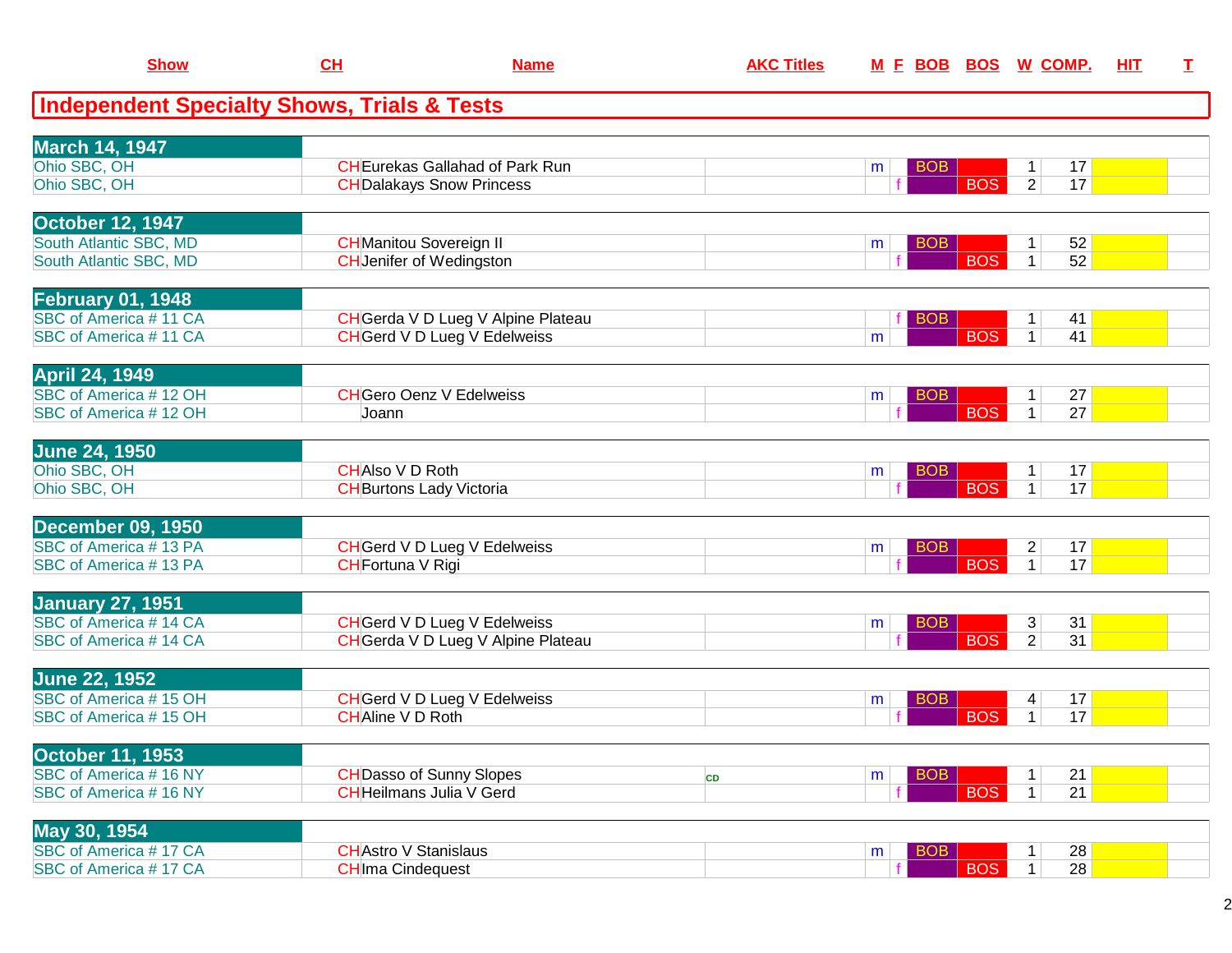| <b>Show</b>                                            | CH                         | <b>Name</b>                            | <b>AKC Titles</b> | <u>M E BOB BOS W COMP.</u> |            |                                 | <b>HIT</b> | Т. |
|--------------------------------------------------------|----------------------------|----------------------------------------|-------------------|----------------------------|------------|---------------------------------|------------|----|
| <b>Independent Specialty Shows, Trials &amp; Tests</b> |                            |                                        |                   |                            |            |                                 |            |    |
| <b>December 05, 1954</b>                               |                            |                                        |                   |                            |            |                                 |            |    |
| Ohio SBC, OH                                           |                            | <b>CHHeilmans Kris V Gero</b>          |                   | <b>BOB</b><br>m            |            | 33<br>$\mathbf 1$               |            |    |
| Ohio SBC, OH                                           |                            | <b>CH</b> Heilmans Julia V Gerd        |                   |                            | <b>BOS</b> | 33<br>$\overline{2}$            |            |    |
| <b>August 28, 1955</b>                                 |                            |                                        |                   |                            |            |                                 |            |    |
| SBC of America #18 OH                                  |                            | <b>CHHeilmans Kris V Gero</b>          |                   | <b>BOB</b><br>m            |            | 19<br>$\overline{2}$            |            |    |
| SBC of America #18 OH                                  |                            | <b>CH</b> Sweet Sue of Brownhelm       |                   |                            | <b>BOS</b> | 19<br>$\mathbf{1}$              |            |    |
| <b>October 15, 1955</b>                                |                            |                                        |                   |                            |            |                                 |            |    |
| Ohio SBC, OH                                           | <b>CHEdelweiss Lisa</b>    |                                        |                   | <b>BOB</b>                 |            | 30<br>$\mathbf 1$               |            |    |
| Ohio SBC, OH                                           | <b>CHFaust V Melina</b>    |                                        |                   | m                          | <b>BOS</b> | 30<br>$\mathbf{1}$              |            |    |
| <b>June 03, 1956</b>                                   |                            |                                        |                   |                            |            |                                 |            |    |
| SBC of America #19 DE                                  | <b>CHFaust V Melina</b>    |                                        |                   | <b>BOB</b><br>m            |            | 30<br>$\overline{2}$            |            |    |
| SBC of America #19 DE                                  |                            | <b>CH</b> Sanctuary Woods Reverie      |                   |                            | <b>BOS</b> | 30 <sup>2</sup><br>$\mathbf{1}$ |            |    |
| <b>November 24, 1956</b>                               |                            |                                        |                   |                            |            |                                 |            |    |
| Ohio SBC, OH                                           | <b>CHFaust V Melina</b>    |                                        |                   | <b>BOB</b><br>m            |            | 31<br>3                         |            |    |
| Ohio SBC, OH                                           | <b>CH</b> Finette V Melina |                                        |                   |                            | <b>BOS</b> | $\overline{31}$<br>$\mathbf{1}$ |            |    |
| <b>June 23, 1957</b>                                   |                            |                                        |                   |                            |            |                                 |            |    |
| SBC of America #20 CA                                  | <b>CHBo-Mar Cavalier</b>   |                                        |                   | <b>BOB</b><br>m            |            | 44                              |            |    |
| SBC of America #20 CA                                  |                            | <b>CH</b> Heilmans Katy V Gero         |                   |                            | <b>BOS</b> | $\mathbf{1}$<br>44              |            |    |
| October 12, 1957                                       |                            |                                        |                   |                            |            |                                 |            |    |
| Ohio SBC, OH                                           |                            | <b>CH</b> Bryjons Esbo V Kris          |                   | <b>BOB</b><br>m            |            | 23<br>1                         |            |    |
| Ohio SBC, OH                                           |                            | <b>CH</b> Brandy Kegs Tinker Bell      |                   |                            | <b>BOS</b> | 23<br>$\mathbf{1}$              |            |    |
| May 25, 1958                                           |                            |                                        |                   |                            |            |                                 |            |    |
| SBC of America #21 OH                                  |                            | <b>CH</b> Bryjons Damocles V Kris      |                   | <b>BOB</b><br>m            |            | 28<br>$\mathbf 1$               |            |    |
| SBC of America #21 OH                                  |                            | <b>CH</b> Sevarge Flika V Gero         |                   |                            | <b>BOS</b> | 28<br>$\mathbf 1$               |            |    |
| September 06, 1959                                     |                            |                                        |                   |                            |            |                                 |            |    |
| SBC of America # 22 NY                                 | <b>CHLord V Sauliamt</b>   |                                        |                   | <b>BOB</b><br>m            |            | 24                              |            |    |
| SBC of America # 22 NY                                 |                            | <b>CHQuette of Sunny Slopes</b>        | CD                |                            | <b>BOS</b> | 24<br>$\mathbf{1}$              |            |    |
| <b>June 25, 1960</b>                                   |                            |                                        |                   |                            |            |                                 |            |    |
| SBC of America #23 CA                                  |                            | <b>CJ</b> Sanctuary Woods Better Times |                   | <b>BOB</b><br>m            |            | 47                              |            |    |
| SBC of America #23 CA                                  |                            | <b>CH</b> Sevargs Dixie V Lion         |                   |                            | <b>BOS</b> | 47<br>$\vert$ 1                 |            |    |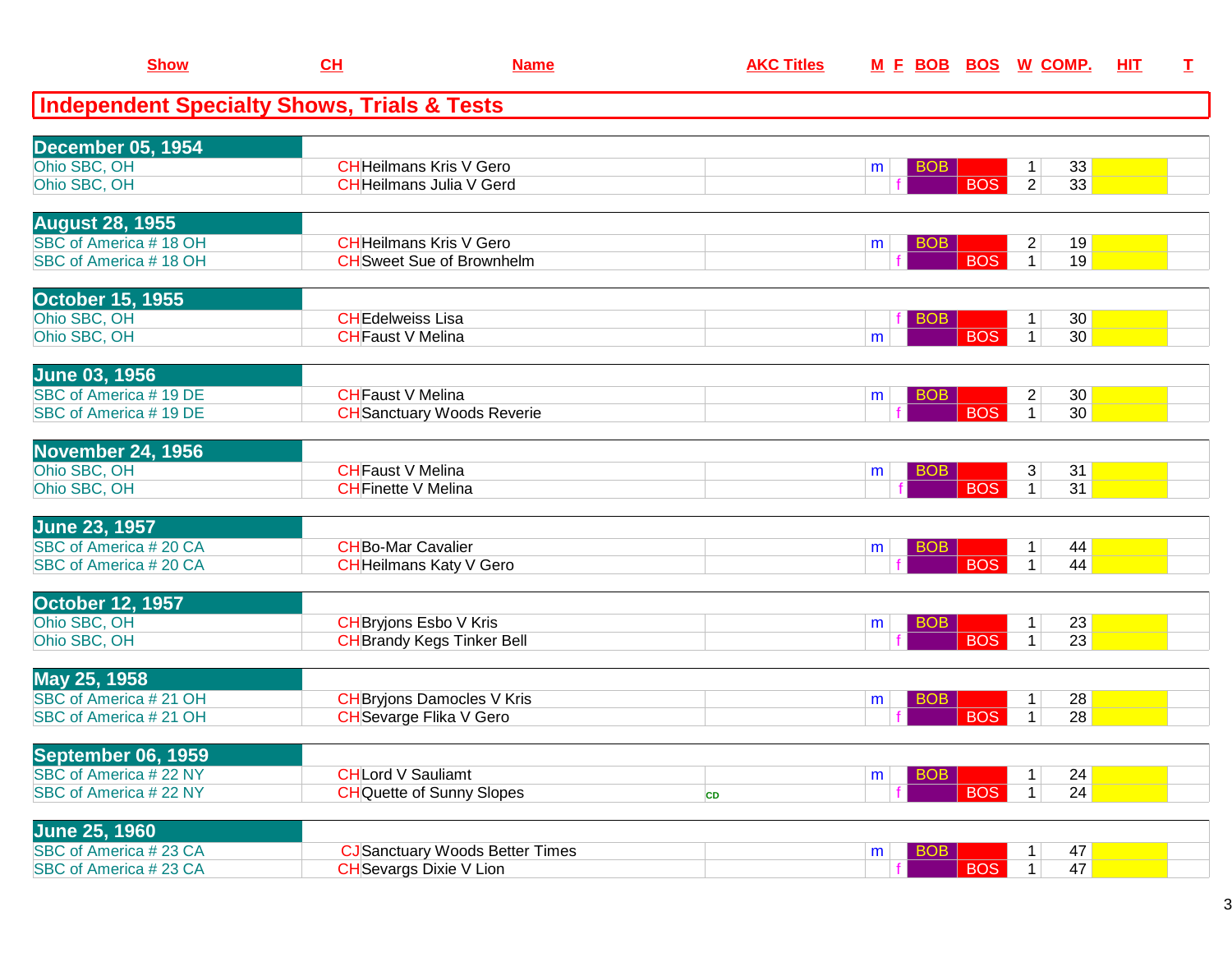| <b>Show</b>                                            | CL                           | <b>Name</b>                             | <b>AKC Titles</b> |                 |            | M E BOB BOS W COMP.   | HIT | $\mathbf I$ |
|--------------------------------------------------------|------------------------------|-----------------------------------------|-------------------|-----------------|------------|-----------------------|-----|-------------|
| <b>Independent Specialty Shows, Trials &amp; Tests</b> |                              |                                         |                   |                 |            |                       |     |             |
| <b>October 07, 1961</b>                                |                              |                                         |                   |                 |            |                       |     |             |
| SBC of America # 24 OH                                 |                              | <b>CH</b> Lady Heidi of Carmel Hof      |                   |                 | <b>BOS</b> | 62<br>1               |     |             |
| SBC of America # 24 OH                                 |                              | CH Harveys Zwingo Barri V Banz          |                   | <b>BOB</b><br>m |            | 62<br>$\mathbf{1}$    |     |             |
| <b>October 06, 1962</b>                                |                              |                                         |                   |                 |            |                       |     |             |
| Ohio SBC, OH                                           |                              | <b>CH</b> Sanctuary Woods Prefix V Banz |                   | <b>BOB</b><br>m |            | 38<br>$\mathbf 1$     |     |             |
| Ohio SBC, OH                                           |                              | <b>CH</b> Gerda Christina of Skycroft   |                   |                 | <b>BOS</b> | 38<br>$\mathbf{1}$    |     |             |
| <b>June 01, 1963</b>                                   |                              |                                         |                   |                 |            |                       |     |             |
| SBC of America #25 MA                                  |                              | <b>CH</b> Switzer of Shady Hollow       |                   | <b>BOB</b><br>m |            | 79<br>$\mathbf 1$     |     |             |
| SBC of America # 25 MA                                 |                              | <b>CH</b> Gerda Christina of Skycroft   |                   |                 | <b>BOS</b> | $\overline{2}$<br>79  |     |             |
| <b>March 22, 1964</b>                                  |                              |                                         |                   |                 |            |                       |     |             |
| SBC of America #26 CA                                  |                              | <b>CH</b> Sanctuary Woods Four Winds    |                   | <b>BOB</b><br>m |            | 173<br>1              |     |             |
| SBC of America #26 CA                                  |                              | <b>CH</b> Knabllaws Frolic V Barre      |                   |                 | <b>BOS</b> | $\mathbf{1}$<br>173   |     |             |
| <b>October 03, 1964</b>                                |                              |                                         |                   |                 |            |                       |     |             |
| Ohio SBC, OH                                           |                              | <b>CH</b> Gero Christopher of Skycroft  |                   | <b>BOB</b><br>m |            | 57<br>1               |     |             |
| Ohio SBC, OH                                           |                              | <b>CH</b> Beau Cheval Banka La Mardoug  |                   |                 | <b>BOS</b> | 57<br>$\mathbf 1$     |     |             |
| May 15, 1965                                           |                              |                                         |                   |                 |            |                       |     |             |
| SBC of America # 27 IL                                 | <b>CH</b> Skycrofts Hercules |                                         |                   | <b>BOB</b><br>m |            | 139<br>1              |     |             |
| SBC of America #27 IL                                  |                              | <b>CH</b> Sanctuary Woods Nita Nanette  |                   |                 | <b>BOS</b> | 139<br>$\mathbf{1}$   |     |             |
| <b>October 02, 1965</b>                                |                              |                                         |                   |                 |            |                       |     |             |
| Ohio SBC, OH                                           |                              | <b>CH</b> Skycrofts Hamilcar Barca      |                   | <b>BOB</b><br>m |            | 67<br>$\mathbf 1$     |     |             |
| Ohio SBC, OH                                           |                              | Kusters Belle of Jbar                   |                   |                 | <b>BOS</b> | $\mathbf{1}$<br>67    |     |             |
| <b>October 16, 1965</b>                                |                              |                                         |                   |                 |            |                       |     |             |
| Northern Illinois SBC, IL                              |                              | <b>CHWil Scarlet of Sherwood Forest</b> |                   | <b>BOB</b><br>m |            | 89<br>$\mathbf 1$     |     |             |
| Northern Illinois SBC, IL                              |                              | <b>CH</b> Rudes Hi Jinks V Buster       |                   |                 | <b>BOS</b> | $\mathbf{1}$<br>89    |     |             |
| September 03, 1966                                     |                              |                                         |                   |                 |            |                       |     |             |
| SBC of America #28 PA                                  | <b>CH</b> Zimbo V Burestubli |                                         |                   | <b>BOB</b><br>m |            | 134<br>$\mathbf 1$    |     |             |
| SBC of America #28 PA                                  |                              | <b>CHRudes Hi Jinks V Buster</b>        |                   |                 | <b>BOS</b> | $\overline{2}$<br>134 |     |             |
| <b>October 01, 1966</b>                                |                              |                                         |                   |                 |            |                       |     |             |
| Ohio SBC, OH                                           |                              | <b>CH</b> Skycrofts Hamilcar Barca      |                   | <b>BOB</b><br>m |            | 97<br>$\overline{c}$  |     |             |
| Ohio SBC, OH                                           | <b>CH</b> Skycrofts Isolde   |                                         |                   |                 | <b>BOS</b> | 97<br>1               |     |             |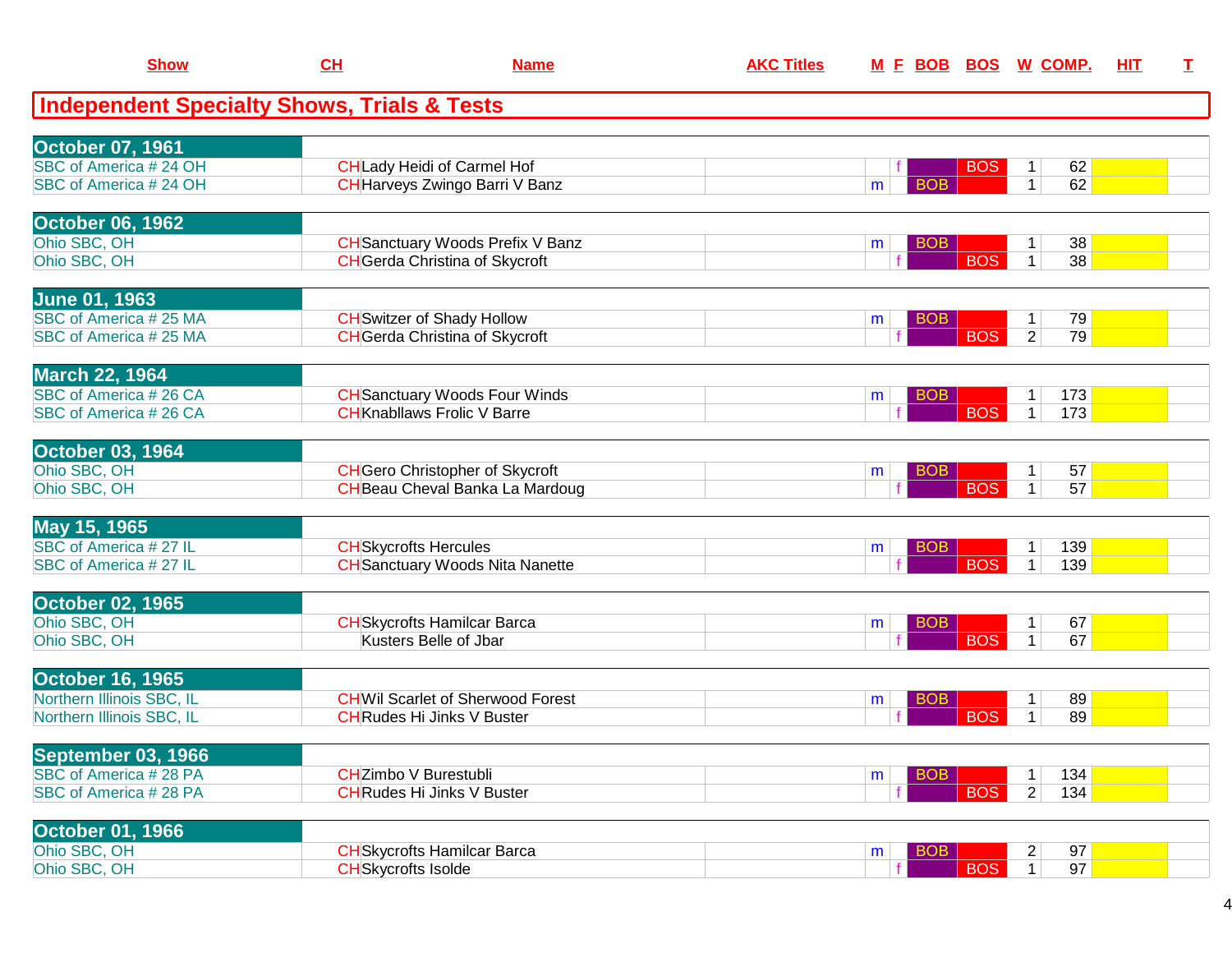| <b>Show</b>                                            | CH                         | <b>Name</b>                           | <b>AKC Titles</b> |                 |            | M E BOB BOS W COMP.       | HIT | $\mathbf I$ |
|--------------------------------------------------------|----------------------------|---------------------------------------|-------------------|-----------------|------------|---------------------------|-----|-------------|
| <b>Independent Specialty Shows, Trials &amp; Tests</b> |                            |                                       |                   |                 |            |                           |     |             |
| <b>October 15, 1966</b>                                |                            |                                       |                   |                 |            |                           |     |             |
| Northern Illinois SBC, IL                              |                            | <b>CH</b> Skycrofts Hamilcar Barca    |                   | BOB<br>m        |            | 3<br>140                  |     |             |
| Northern Illinois SBC, IL                              |                            | <b>CHRudes Hi Jinks V Buster</b>      |                   |                 | <b>BOS</b> | $\overline{3}$<br>140     |     |             |
| <b>July 01, 1967</b>                                   |                            |                                       |                   |                 |            |                           |     |             |
| New England SBC, MA                                    |                            | <b>CH</b> Mardonofs Image of Figaro   |                   | <b>BOB</b><br>m |            | 101<br>1                  |     |             |
| New England SBC, MA                                    |                            | <b>CH</b> Chudys Beggin Meggin        |                   |                 | <b>BOS</b> | $\mathbf{1}$<br>101       |     |             |
| <b>July 30, 1967</b>                                   |                            |                                       |                   |                 |            |                           |     |             |
| SBC of America #29 CA                                  |                            | <b>CH</b> Subira Casper The Viking    |                   | <b>BOB</b><br>m |            | 102<br>1                  |     |             |
| SBC of America #29 CA                                  |                            | <b>CH</b> Rudes Hi Jinks V Buster     |                   |                 | <b>BOS</b> | $\overline{4}$<br>102     |     |             |
| September 30, 1967                                     |                            |                                       |                   |                 |            |                           |     |             |
| Ohio SBC, OH                                           | <b>CHOscar V Gulliver</b>  |                                       |                   | <b>BOB</b><br>m |            | 126<br>-1                 |     |             |
| Ohio SBC, OH                                           |                            | Sanctuary Woods Sugar & Spice         |                   |                 | <b>BOS</b> | $\mathbf{1}$<br>126       |     |             |
| October 08, 1967                                       |                            |                                       |                   |                 |            |                           |     |             |
| Northern New Jersey SBC, NJ                            |                            | <b>CH</b> Shagg Barks Buddy           |                   | <b>BOB</b><br>m | <b>BOS</b> | 87<br>$\mathbf 1$         |     |             |
| Northern New Jersey SBC, NJ                            |                            | <b>CH</b> Zelda V Bliss of Bliss Farm |                   |                 |            | 87<br>$\mathbf 1$         |     |             |
| <b>October 14, 1967</b>                                |                            |                                       |                   |                 |            |                           |     |             |
| Northern Illinois SBC, IL                              |                            | <b>CH</b> Skycrofts Hamilcar Barca    |                   | <b>BOB</b><br>m |            | 136<br>4                  |     |             |
| Northern Illinois SBC, IL                              |                            | <b>CH</b> Prairieaire Celine V Basko  |                   |                 | <b>BOS</b> | 136<br>$\mathbf 1$        |     |             |
| <b>March 23, 1968</b>                                  |                            |                                       |                   |                 |            |                           |     |             |
| Central Indiana SBC, IN                                |                            | <b>CH</b> Rudes Hi Jinks V Buster     |                   | <b>BOB</b>      | <b>BOS</b> | 5<br>94<br>$\overline{5}$ |     |             |
| Central Indiana SBC, IN                                |                            | <b>CH</b> Skycrofts Hamilcar Barca    |                   | m               |            | 94                        |     |             |
| <b>June 01, 1968</b>                                   |                            |                                       |                   |                 |            |                           |     |             |
| SBC of America #30 OH                                  |                            | <b>CH</b> Rudes Hi Jinks V Buster     |                   | BO <sub>B</sub> |            | 6<br>199                  |     |             |
| SBC of America #30 OH                                  | <b>CH</b> Gerlo V Sauliamt |                                       |                   | m               | <b>BOS</b> | $\mathbf{1}$<br>199       |     |             |
| <b>June 29, 1968</b>                                   |                            |                                       |                   |                 |            |                           |     |             |
| New England SBC, MA                                    |                            | <b>CH</b> Stanridges Hugo V Habsburg  |                   | <b>BOB</b><br>m |            | 119<br>$\mathbf{1}$       |     |             |
| New England SBC, MA                                    |                            | <b>CH</b> Chudys Beggin Meggin        |                   |                 | <b>BOS</b> | $\overline{2}$<br>119     |     |             |
| <b>September 28, 1968</b>                              |                            |                                       |                   |                 |            |                           |     |             |
| Ohio SBC, OH                                           |                            | <b>CH</b> Skycrofts Hamilcar Barca    |                   | <b>BOB</b><br>m |            | 6<br>122                  |     |             |
| Ohio SBC, OH                                           | <b>CH</b> Brandy Hlavin    |                                       |                   |                 | <b>BOS</b> | 1<br>122                  |     |             |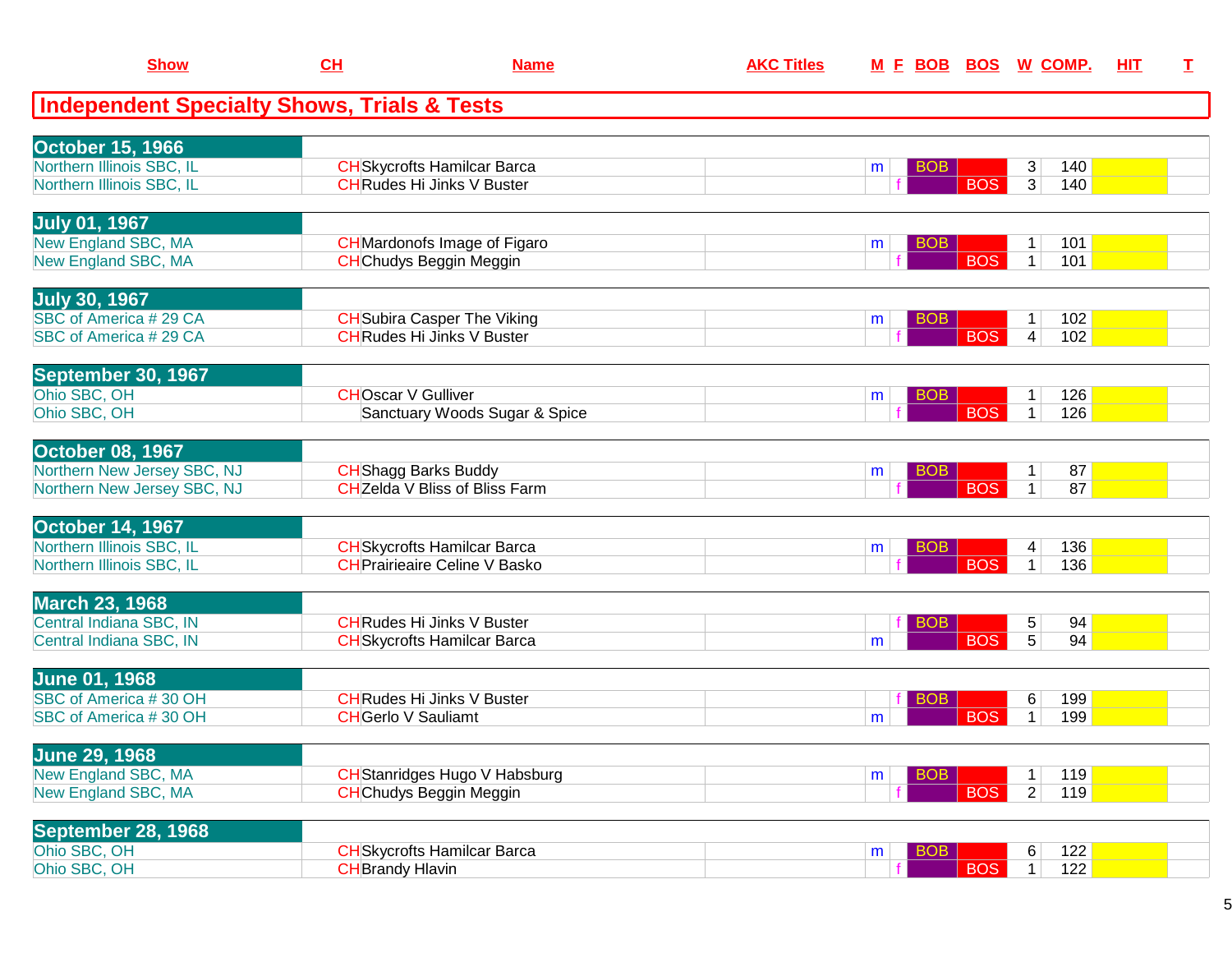| <b>Show</b>                                            | CH                       | <b>Name</b>                                                                   | <b>AKC Titles</b> | M F BOB              |            | <b>BOS W COMP.</b>                     | HIT           | $\mathbf I$  |
|--------------------------------------------------------|--------------------------|-------------------------------------------------------------------------------|-------------------|----------------------|------------|----------------------------------------|---------------|--------------|
| <b>Independent Specialty Shows, Trials &amp; Tests</b> |                          |                                                                               |                   |                      |            |                                        |               |              |
| <b>October 06, 1968</b>                                |                          |                                                                               |                   |                      |            |                                        |               |              |
| Northern New Jersey SBC, NJ                            |                          | <b>CH</b> Powells Magus V Echo                                                |                   | <b>BOB</b><br>m      |            | 78<br>1                                |               |              |
| Northern New Jersey SBC, NJ                            |                          | <b>CH</b> Shagg Barks Dear Abby                                               |                   |                      | <b>BOS</b> | 78<br>$\mathbf{1}$                     |               |              |
| <b>October 12, 1968</b>                                |                          |                                                                               |                   |                      |            |                                        |               |              |
| Northern Illinois SBC, IL                              |                          | <b>CH</b> Rudes Hi Jinks V Buster                                             |                   | <b>BOB</b>           |            | 189<br>7                               |               |              |
| Northern Illinois SBC, IL                              | <b>CH</b> Harry No Buddy |                                                                               |                   | m                    | <b>BOS</b> | $\mathbf 1$<br>189                     |               |              |
| <b>March 22, 1969</b>                                  |                          |                                                                               |                   |                      |            |                                        |               |              |
| Central Indiana SBC, IN                                |                          | CHMa-Bobs Moe Buddy V Buddy                                                   |                   | BO <sub>B</sub><br>m |            | 102                                    |               |              |
| Central Indiana SBC, IN                                |                          | <b>CHPrairieaire Celine V Basko</b>                                           |                   |                      | <b>BOS</b> | 2 <br>102                              |               |              |
| May 30, 1969                                           |                          |                                                                               |                   |                      |            |                                        |               |              |
| SBC of America #31 NJ                                  | <b>CHTitan V Mallen</b>  |                                                                               |                   | <b>BOB</b><br>m      |            | 166                                    |               |              |
| SBC of America #31 NJ                                  |                          | <b>CH</b> Asta V Muggenguhl                                                   |                   |                      | <b>BOS</b> | 166<br>1 <sup>1</sup>                  |               |              |
| <b>June 07, 1969</b>                                   |                          |                                                                               |                   |                      |            |                                        |               |              |
| <b>SBC of Pacific Coast, CA</b>                        |                          | <b>CH</b> Sanctuary Woods Coat of Arms                                        |                   | <b>BOB</b><br>m      |            | 86<br>$\mathbf 1$                      |               |              |
| <b>SBC of Pacific Coast, CA</b>                        |                          | <b>CH</b> Andrumeda V Astrowick                                               |                   |                      | <b>BOS</b> | 86<br>$\mathbf 1$                      |               |              |
| <b>June 28, 1969</b>                                   |                          |                                                                               |                   |                      |            |                                        |               |              |
| New England SBC, MA                                    |                          | CHShagg Barks Tammy V Expo                                                    |                   | <b>BOB</b>           | <b>BOS</b> | 108<br>1<br>$\mathbf{1}$<br>108        |               |              |
| New England SBC, MA                                    |                          | <b>CH</b> Alpine Acre Baron V Shagg Bark                                      |                   | m                    |            |                                        |               |              |
| September 06, 1969                                     |                          |                                                                               |                   |                      |            |                                        |               |              |
| Central Indiana SBC, IN<br>Central Indiana SBC, IN     |                          | CHMa-Bobs Moe Buddy V Buddy<br><b>CH</b> Fallen Angel L'ourse Alpine          |                   | <b>BOB</b><br>m      | <b>BOS</b> | $\overline{2}$<br>91<br>1<br>91        |               |              |
|                                                        |                          |                                                                               | <b>CD</b>         |                      |            |                                        |               |              |
| September 27, 1969                                     |                          |                                                                               |                   |                      |            |                                        |               |              |
| Ohio SBC, OH<br>Ohio SBC, OH                           |                          | <b>CH</b> Beau Cheval Traci La Mardoug<br><b>CH</b> Saints Retreat Robin Hood |                   | <b>BOB</b>           | <b>BOS</b> | 112<br>1<br>112<br>$\mathbf 1$         |               |              |
| Ohio SBC, OH                                           |                          | Wendys Pogo Pogo                                                              |                   | m<br>m               |            |                                        | <b>NB 194</b> | $\mathbf{1}$ |
|                                                        |                          |                                                                               |                   |                      |            |                                        |               |              |
| <b>October 05, 1969</b><br>Northern New Jersey SBC, NJ |                          | <b>CH</b> Stanridges Hugo V Habsburg                                          |                   |                      |            | 95                                     |               |              |
| Northern New Jersey SBC, NJ                            |                          | <b>CH</b> Beau Cheval Traci La Mardoug                                        |                   | <b>BOB</b><br>m      | <b>BOS</b> | $\overline{2}$<br>95<br>$\overline{2}$ |               |              |
|                                                        |                          |                                                                               |                   |                      |            |                                        |               |              |
| <b>October 11, 1969</b>                                |                          |                                                                               |                   |                      |            |                                        |               |              |
| Northern Illinois SBC, IL<br>Northern Illinois SBC, IL | <b>CH</b> Titan V Mallen | <b>CH</b> Beau Cheval Traci La Mardoug                                        |                   | <b>BOB</b><br>m      | <b>BOS</b> | 254<br>2<br>$\overline{3}$<br>254      |               |              |
|                                                        |                          |                                                                               |                   |                      |            |                                        |               |              |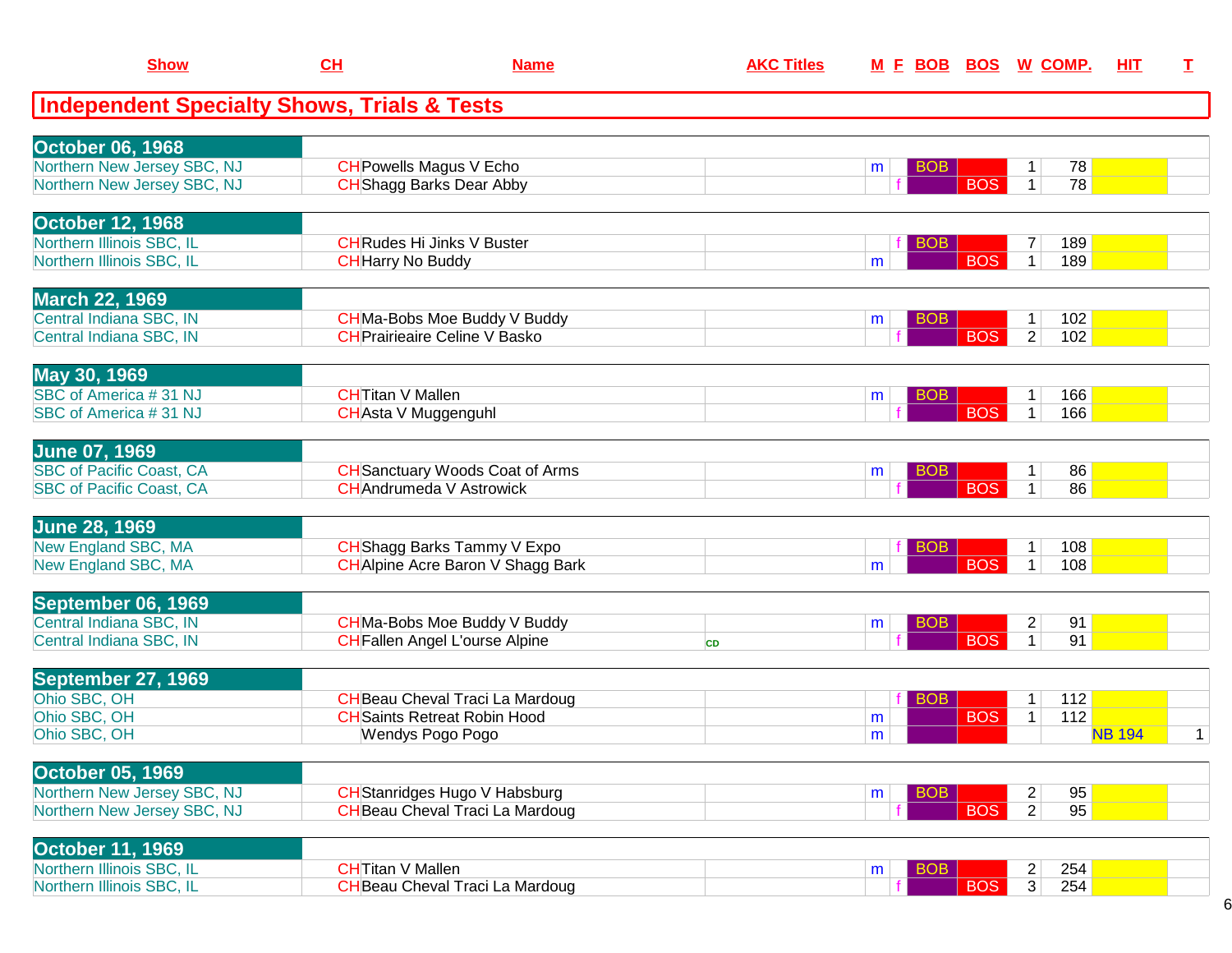| <b>Show</b>             | <u>СН</u>                                              | <b>Name</b>                         | <b>AKC Titles</b> |                 |            | M E BOB BOS W COMP. HIT |  |
|-------------------------|--------------------------------------------------------|-------------------------------------|-------------------|-----------------|------------|-------------------------|--|
|                         | <b>Independent Specialty Shows, Trials &amp; Tests</b> |                                     |                   |                 |            |                         |  |
|                         |                                                        |                                     |                   |                 |            |                         |  |
| <b>March 21, 1970</b>   |                                                        |                                     |                   |                 |            |                         |  |
| Central Indiana SBC, IN |                                                        | <b>CH</b> Ma-Bobs Moe Buddy V Buddy |                   | <b>BOB</b><br>m |            | 131<br>3 <sup>1</sup>   |  |
| Central Indiana SBC, IN |                                                        | <b>CHMar Cons Miss Martini</b>      |                   |                 | <b>BOS</b> | 131                     |  |
|                         |                                                        |                                     |                   |                 |            |                         |  |
| June 06, 1970           |                                                        |                                     |                   |                 |            |                         |  |

| <b>SBC of America #32 CA</b> | <b>CH</b> Sanctuary Woods Going My Way |  |  |  |
|------------------------------|----------------------------------------|--|--|--|
| <b>SBC of America #32 CA</b> | <b>CH</b> Beau Cheval Traci La Mardoug |  |  |  |
|                              |                                        |  |  |  |

| <b>June 27, 1970</b> |                           |  |  |    |  |
|----------------------|---------------------------|--|--|----|--|
| New England SBC, MA  | ITitan V Mallen           |  |  | 99 |  |
| New England SBC, MA  | HShagg Barks Tammy V Expo |  |  | 99 |  |
|                      |                           |  |  |    |  |

| September 05, 1970      |                                        |  |  |    |  |
|-------------------------|----------------------------------------|--|--|----|--|
| Central Indiana SBC, IN | <b>CHCrocks Aiming Hi Double Eagle</b> |  |  | 84 |  |
| Central Indiana SBC. IN | <b>CH</b> Ace Prancer Pepper Pal Tambo |  |  | 84 |  |
|                         |                                        |  |  |    |  |

| September 19, 1970                  |                                        |  |  |                |                 |  |
|-------------------------------------|----------------------------------------|--|--|----------------|-----------------|--|
| SBC of Greater St. Louis, MO        | CHLudwig V Slade                       |  |  |                | 98              |  |
| <b>SBC of Greater St. Louis, MO</b> | <b>CH</b> Beau Cheval Traci La Mardoug |  |  | 5 <sup>1</sup> | 98 <sub>1</sub> |  |
|                                     |                                        |  |  |                |                 |  |

| September 26, 1970 |                                         |   |            |   |     |        |  |
|--------------------|-----------------------------------------|---|------------|---|-----|--------|--|
| Ohio SBC, OH       | <b>CH</b> Crocks Aiming Hi Double Eagle | m |            |   | 166 |        |  |
| Ohio SBC, OH       | <b>CH</b> Beau Cheval Traci La Mardoug  |   | <b>BOS</b> | 6 | 166 |        |  |
| Ohio SBC, OH       | <b>Gra Vands Princess Tina</b>          |   |            |   |     | NA 198 |  |

| <b>October 04, 1970</b>     |                          |  |  |    |  |
|-----------------------------|--------------------------|--|--|----|--|
| Northern New Jersey SBC, NJ | <b>`H</b> Titan V Mallen |  |  | 85 |  |
| Northern New Jersey SBC, NJ | CHEvalina of High Tor    |  |  | 85 |  |
|                             |                          |  |  |    |  |

| <b>October 10, 1970</b>   |                                |  |  |     |  |
|---------------------------|--------------------------------|--|--|-----|--|
| Northern Illinois SBC, IL | CHSanctuary Woods Going My Way |  |  | 248 |  |
| Northern Illinois SBC, IL | CHBeau Cheval Traci La Mardoug |  |  | 248 |  |
|                           |                                |  |  |     |  |

| <b>March 27, 1971</b>   |                                         |  |             |     |  |
|-------------------------|-----------------------------------------|--|-------------|-----|--|
| Central Indiana SBC, IN | <b>CH</b> Crocks Aiming Hi Double Eagle |  |             | 135 |  |
| Central Indiana SBC, IN | <b>CH</b> Ace Prancer Pepper Pal Tambo  |  | <b>IBOS</b> | 135 |  |
|                         |                                         |  |             |     |  |

| <b>April 25, 1971</b>              |                    |  |   |     |  |
|------------------------------------|--------------------|--|---|-----|--|
| <b>SBC of Greater New York, NY</b> | `'Mallen<br>f∏itar |  | - | 139 |  |
|                                    |                    |  |   |     |  |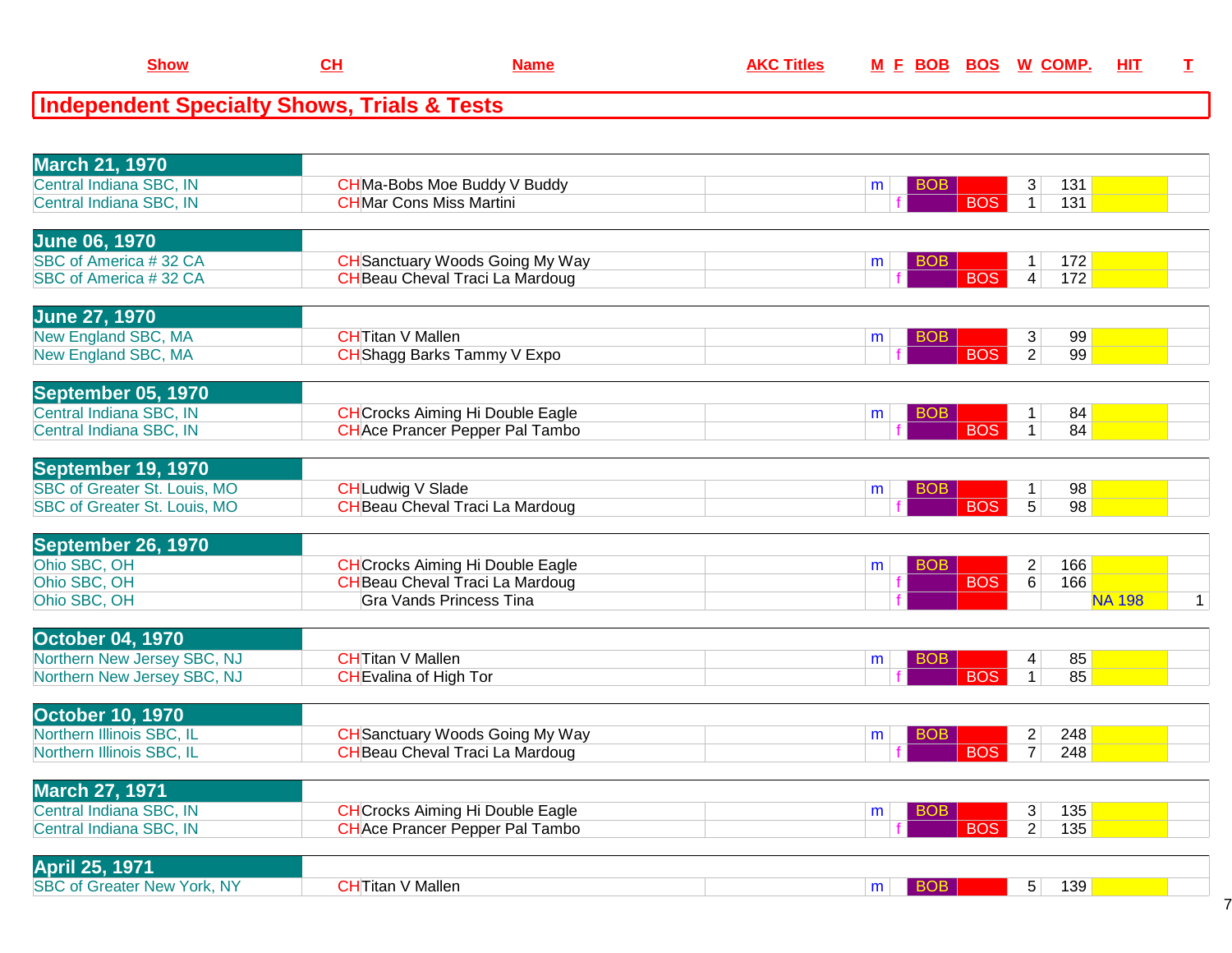| <b>Show</b>                                                        | CH                                          | <b>Name</b>                                                             | <b>AKC Titles</b> |                 |            | M E BOB BOS W COMP.                        | HIT           | I            |
|--------------------------------------------------------------------|---------------------------------------------|-------------------------------------------------------------------------|-------------------|-----------------|------------|--------------------------------------------|---------------|--------------|
| <b>Independent Specialty Shows, Trials &amp; Tests</b>             |                                             |                                                                         |                   |                 |            |                                            |               |              |
| <b>SBC of Greater New York, NY</b>                                 |                                             | <b>CH</b> Evalina of High Tor                                           |                   |                 | <b>BOS</b> | $\overline{c}$<br>139                      |               |              |
| May 22, 1971                                                       |                                             |                                                                         |                   |                 |            |                                            |               |              |
| SBC of America #33 IL<br>SBC of America #33 IL                     |                                             | <b>CH</b> Sanctuary Woods Justice<br><b>CH</b> Sanctuary Woods Kleona   |                   | <b>BOB</b><br>m | <b>BOS</b> | 252<br>1<br>$\mathbf{1}$<br>252            |               |              |
| <b>June 12, 1971</b>                                               |                                             |                                                                         |                   |                 |            |                                            |               |              |
| <b>SBC of Pacific Coast, CA</b><br><b>SBC of Pacific Coast, CA</b> | <b>CH</b> Kings Kat<br><b>CHNoel V Kris</b> |                                                                         |                   | <b>BOB</b><br>m | <b>BOS</b> | 120<br>1<br>$\mathbf{1}$<br>120            |               |              |
| <b>July 03, 1971</b>                                               |                                             |                                                                         |                   |                 |            |                                            |               |              |
| New England SBC, MA<br>New England SBC, MA                         |                                             | <b>CH</b> Shagg Barks Buddy<br>CH Stewards Honey V Shagg Bark           |                   | <b>BOB</b><br>m | <b>BOS</b> | $\overline{c}$<br>96<br>96<br>$\mathbf{1}$ |               |              |
| September 11, 1971                                                 |                                             |                                                                         |                   |                 |            |                                            |               |              |
| Central Indiana SBC, IN<br>Central Indiana SBC, IN                 |                                             | <b>CH</b> Saints Retreat Peanuts<br><b>CH</b> Mar Cons Monza of The Moe |                   | <b>BOB</b><br>m | <b>BOS</b> | 116<br>1<br>116<br>$\mathbf{1}$            |               |              |
| September 25, 1971                                                 |                                             |                                                                         |                   |                 |            |                                            |               |              |
| SBC of Greater St. Louis, MO<br>SBC of Greater St. Louis, MO       | <b>CHMadonnas Heidi</b>                     | <b>CH</b> Templehofs Zeus V Lance                                       |                   | <b>BOB</b><br>m | <b>BOS</b> | 120<br>1<br>$\mathbf{1}$<br>120            |               |              |
| <b>October 02, 1971</b>                                            |                                             |                                                                         |                   |                 |            |                                            |               |              |
| Ohio SBC, OH                                                       | <b>CHMadonnas Heidi</b>                     | <b>CH</b> Templehofs Zeus V Lance                                       |                   | <b>BOB</b><br>m |            | $\overline{c}$<br>167<br>167               |               |              |
| Ohio SBC, OH<br>Ohio SBC, OH                                       |                                             | Full of Jamaica Ginger                                                  |                   | m               | <b>BOS</b> | $\overline{2}$                             | <b>NA 197</b> | $\mathbf{1}$ |
| <b>October 10, 1971</b>                                            |                                             |                                                                         |                   |                 |            |                                            |               |              |
| Northern New Jersey SBC, NJ<br>Northern New Jersey SBC, NJ         |                                             | <b>CH</b> Rembrant V Mallen<br><b>CH</b> Serendipitys Pussy Cat         |                   | <b>BOB</b><br>m | <b>BOS</b> | 127<br>1<br>127<br>1                       |               |              |
| <b>October 16, 1971</b>                                            |                                             |                                                                         |                   |                 |            |                                            |               |              |
| Northern Illinois SBC, IL<br>Northern Illinois SBC, IL             | <b>CH</b> Madonnas Heidi                    | <b>CH</b> Crocks Aiming Hi Double Eagle                                 |                   | BOB<br>m        | <b>BOS</b> | 3<br>216<br>216<br>4                       |               |              |
|                                                                    |                                             |                                                                         |                   |                 |            |                                            |               |              |
| <b>March 18, 1972</b><br><b>Heart of America SBC, MO</b>           | <b>CH</b> Bonneys Asco                      |                                                                         |                   | <b>BOB</b>      |            | 138                                        |               |              |
| <b>Heart of America SBC, MO</b>                                    |                                             | <b>CH</b> Canterbury Four Legged Clover                                 |                   | m               | <b>BOS</b> | 1<br>$\overline{138}$<br>$\mathbf{1}$      |               |              |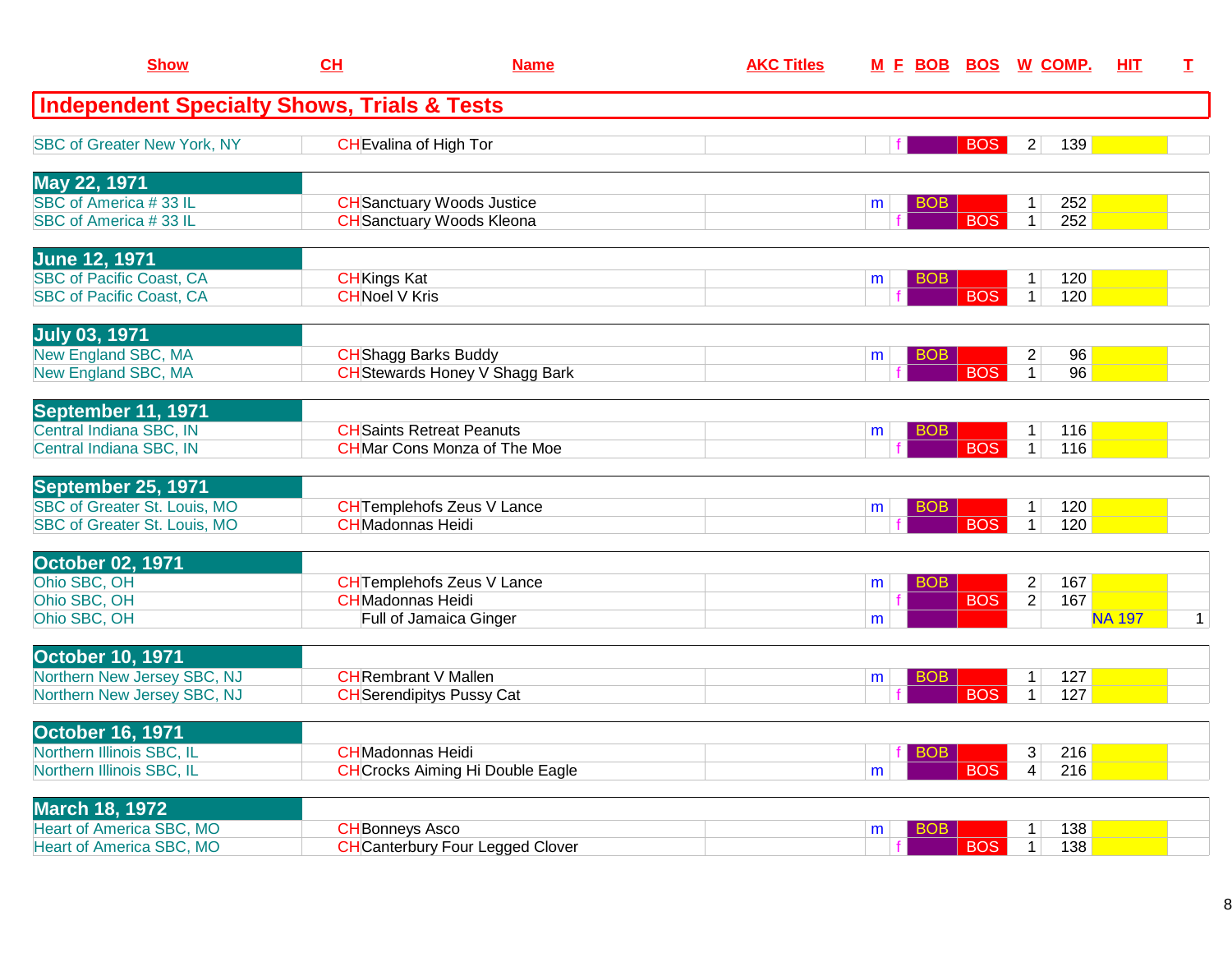| <b>Show</b>                                                 | CL                       | <b>Name</b>                                                                 | <b>AKC Titles</b> | <u>M E BOB</u>       |            | <b>BOS W COMP.</b>                             | HIT<br>I        |              |
|-------------------------------------------------------------|--------------------------|-----------------------------------------------------------------------------|-------------------|----------------------|------------|------------------------------------------------|-----------------|--------------|
| <b>Independent Specialty Shows, Trials &amp; Tests</b>      |                          |                                                                             |                   |                      |            |                                                |                 |              |
| <b>March 25, 1972</b>                                       |                          |                                                                             |                   |                      |            |                                                |                 |              |
| Central Indiana SBC, IN<br>Central Indiana SBC, IN          | <b>CH</b> Hanna          | <b>CH</b> Mar-Dons Jethro O'Tool Moe Buddy                                  |                   | <b>BOB</b><br>m      | <b>BOS</b> | 110<br>1<br>$\mathbf{1}$<br>110                |                 |              |
|                                                             |                          |                                                                             |                   |                      |            |                                                |                 |              |
| <b>April 22, 1972</b><br><b>SBC of Greater New York, NY</b> | <b>CHUrsula V Mallen</b> |                                                                             |                   | <b>BOB</b>           |            | 119<br>1                                       |                 |              |
| <b>SBC of Greater New York, NY</b>                          |                          | <b>CH</b> Vadalyn Prinz Luis V Mallen                                       |                   | m                    | <b>BOS</b> | 1<br>119                                       |                 |              |
| May 26, 1972                                                |                          |                                                                             |                   |                      |            |                                                |                 |              |
| SBC of America #34 PA<br>SBC of America #34 PA              | <b>CH</b> Titan V Mallen | <b>CH</b> Sanctuary Woods Kleona                                            |                   | <b>BOB</b><br>m      | <b>BOS</b> | 223<br>6<br>$\overline{a}$<br>223              |                 |              |
| <b>June 10, 1972</b>                                        |                          |                                                                             |                   |                      |            |                                                |                 |              |
| <b>SBC of Pacific Coast, CA</b>                             |                          | CHFiggaro V Haus Steinbach                                                  |                   | <b>BOB</b><br>m      |            | 171<br>$\mathbf 1$                             |                 |              |
| <b>SBC of Pacific Coast, CA</b>                             |                          | <b>CH</b> Sanctuary Woods Kleona                                            |                   |                      | <b>BOS</b> | 3 <sup>1</sup><br>171                          |                 |              |
| <b>July 01, 1972</b>                                        |                          |                                                                             |                   |                      |            |                                                |                 |              |
| New England SBC, MA<br>New England SBC, MA                  |                          | CH Alpine Acre Baron V Shagg Bark<br><b>CH</b> Serendipitys Pussy Cat       |                   | BO <sub>B</sub><br>m | <b>BOS</b> | $\overline{2}$<br>106<br>$\overline{2}$<br>106 |                 |              |
| September 09, 1972                                          |                          |                                                                             |                   |                      |            |                                                |                 |              |
| Central Indiana SBC, IN                                     |                          | <b>CH</b> Bernie V Thunder                                                  |                   | <b>BOB</b><br>m      |            | 119                                            |                 |              |
| Central Indiana SBC, IN                                     |                          | <b>CH</b> Sadie of Tall Trees                                               |                   |                      | <b>BOS</b> | 1 <sup>1</sup><br>119                          |                 |              |
| September 23, 1972<br>SBC of Greater St. Louis, MO          |                          | <b>CH</b> Crocks Aiming Hi Double Eagle                                     |                   | <b>BOB</b><br>m      |            | 5<br>105                                       |                 |              |
| SBC of Greater St. Louis, MO                                | <b>CHRed Briars Siri</b> |                                                                             |                   |                      | <b>BOS</b> | 105<br>$\mathbf 1$                             |                 |              |
| September 30, 1972                                          |                          |                                                                             |                   |                      |            |                                                |                 |              |
| Ohio SBC, OH<br>Ohio SBC, OH                                |                          | <b>CH</b> Serendipitys Pussy Cat<br><b>CHEnglers M &amp; S Domino Quint</b> |                   | <b>BOB</b><br>m      | <b>BOS</b> | 3<br>172<br>172<br>$\mathbf{1}$                |                 |              |
| Ohio SBC, OH                                                |                          | <b>CHTwin Oaks Cinnamon Bear</b>                                            | <b>CD</b>         |                      |            |                                                | <b>OA 198.5</b> | $\mathbf{1}$ |
| <b>October 08, 1972</b>                                     |                          |                                                                             |                   |                      |            |                                                |                 |              |
| Northern New Jersey SBC, NJ<br>Northern New Jersey SBC, NJ  |                          | Mardonofs Heidi<br><b>CH</b> Petrs Ultor of Crossways                       |                   | <b>BOB</b><br>m      | <b>BOS</b> | 104<br>$\mathbf{1}$<br>1<br>104                |                 |              |
|                                                             |                          |                                                                             |                   |                      |            |                                                |                 |              |
| <b>October 14, 1972</b><br>Northern Illinois SBC, IL        | <b>CHThe Kahn</b>        |                                                                             |                   | <b>BOB</b><br>m      |            | 206<br>1                                       |                 |              |
| Northern Illinois SBC, IL                                   |                          | <b>CH</b> Rudes Hi Jinks V Buster                                           |                   |                      | <b>BOS</b> | $\overline{8}$<br>206                          |                 |              |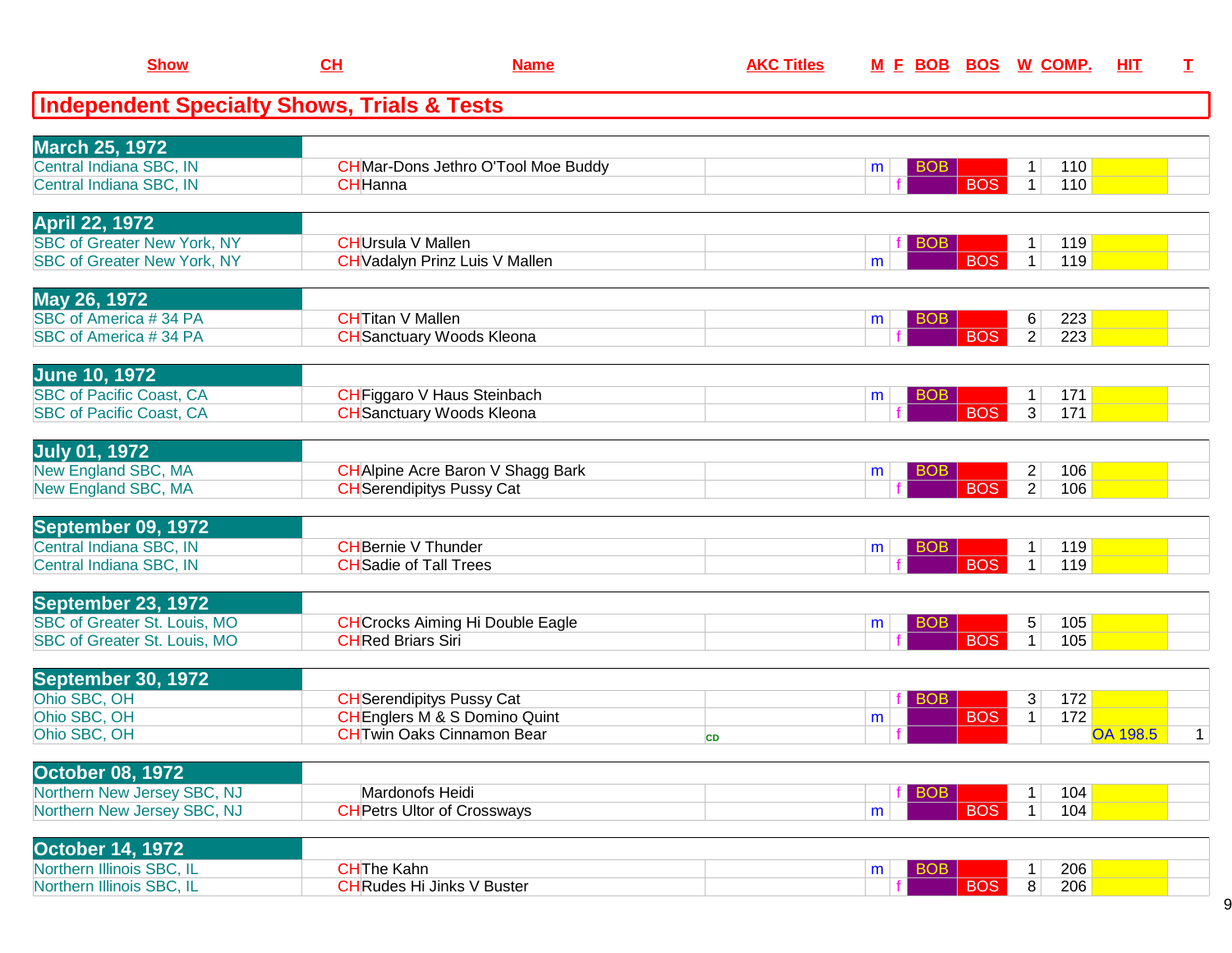| <b>Independent Specialty Shows, Trials &amp; Tests</b> |                                          |            |                 |                              |     |               |                |
|--------------------------------------------------------|------------------------------------------|------------|-----------------|------------------------------|-----|---------------|----------------|
|                                                        |                                          |            |                 |                              |     |               |                |
| <b>March 03, 1973</b>                                  |                                          |            |                 |                              |     |               |                |
| SBC of Greater St. Louis, MO                           | <b>CH</b> Rocas Image of Zee             |            | <b>BOB</b><br>m | $\mathbf{1}$                 | 134 |               |                |
| SBC of Greater St. Louis, MO                           | <b>CH</b> Sadie of Tall Trees            |            |                 | $\overline{2}$<br><b>BOS</b> | 134 |               |                |
| <b>March 17, 1973</b>                                  |                                          |            |                 |                              |     |               |                |
| <b>Heart of America SBC, MO</b>                        | <b>CH</b> Englers M & S Domino Quint     |            | <b>BOB</b><br>m | $\overline{\mathbf{c}}$      | 122 |               |                |
| <b>Heart of America SBC, MO</b>                        | <b>CH</b> Kegkrests Nitty Gritty No' Bod |            |                 | <b>BOS</b><br>$\overline{1}$ | 122 |               |                |
| <b>March 24, 1973</b>                                  |                                          |            |                 |                              |     |               |                |
| Central Indiana SBC, IN                                | <b>CHAce Adler</b>                       |            | <b>BOB</b><br>m | $\mathbf{1}$                 | 123 |               |                |
| Central Indiana SBC, IN                                | <b>CH</b> Ace Prancer Pepper Pal Tambo   |            |                 | <b>BOS</b><br>$\overline{3}$ | 123 |               |                |
| <b>April 22, 1973</b>                                  |                                          |            |                 |                              |     |               |                |
| <b>SBC of Greater New York, NY</b>                     | <b>CH</b> Englers King Edward            |            | <b>BOB</b><br>m | $\mathbf 1$                  | 106 |               |                |
| <b>SBC of Greater New York, NY</b>                     | CHShagg Barks Tammy V Expo               |            |                 | <b>BOS</b><br>3              | 106 |               |                |
| May 02, 1973                                           |                                          |            |                 |                              |     |               |                |
| SBC of America #35 CA                                  | <b>CH</b> Englers King Edward            |            | <b>BOB</b><br>m | $\overline{c}$               | 239 |               |                |
| SBC of America #35 CA                                  | <b>CH</b> Sanctuary Woods Kleona         |            |                 | <b>BOS</b><br>$\overline{4}$ | 239 |               |                |
| May 04, 1973                                           |                                          |            |                 |                              |     |               |                |
| <b>SBC of Puget Sound, WA</b>                          | <b>CH</b> Hopes Gallant Goliath          |            | <b>BOB</b><br>m | 1                            | 109 |               |                |
| <b>SBC of Puget Sound, WA</b>                          | <b>CHWil Dans Jackpot</b>                |            |                 | <b>BOS</b><br>$\mathbf{1}$   | 109 |               |                |
| <b>SBC of Puget Sound, WA</b>                          | <b>Whiterivers Fabulous Gypsy</b>        | <b>CDX</b> |                 |                              |     | <b>OA 195</b> | 1 <sup>1</sup> |
| <b>June 09, 1973</b>                                   |                                          |            |                 |                              |     |               |                |
| <b>SBC of Pacific Coast, CA</b>                        | <b>CHSt. Frances Archie V Yorick</b>     |            | <b>BOB</b><br>m | 1                            | 135 |               |                |
| <b>SBC of Pacific Coast, CA</b>                        | <b>CH</b> Sanctuary Woods Litany         |            |                 | <b>BOS</b><br>$\overline{1}$ | 135 |               |                |
| <b>June 30, 1973</b>                                   |                                          |            |                 |                              |     |               |                |
| <b>New England SBC, MA</b>                             | <b>CH</b> Vedalyn Prinz Luis V Mallen    |            | <b>BOB</b><br>m | $\overline{2}$               | 123 |               |                |
| New England SBC, MA                                    | <b>CH</b> Serendipitys Pussy Cat         |            |                 | <b>BOS</b><br>$\overline{4}$ | 123 |               |                |
| September 08, 1973                                     |                                          |            |                 |                              |     |               |                |

**CH Name AKC Titles <sup>M</sup> <sup>F</sup> BOB BOS <sup>W</sup> COMP. HIT <sup>T</sup>**

**Show**

| <b>INGNITINGI AN'I ININ</b> |                           |  |     |     |  |
|-----------------------------|---------------------------|--|-----|-----|--|
| Central Indiana SBC, IN     | Saints Retreat Robin Hood |  |     | 152 |  |
| Central Indiana SBC, IN     | 'Tall Trees<br>ilSadie of |  | ∍רו | 152 |  |
|                             |                           |  |     |     |  |

| <b>September</b><br>1973<br>722'                   |                                 |  |     |  |
|----------------------------------------------------|---------------------------------|--|-----|--|
| <b>SBC of Greater St.</b><br><b>MC</b><br>⊥ouis. 1 | <b>H</b> Serendipitys Pussy Cat |  | . . |  |
|                                                    |                                 |  |     |  |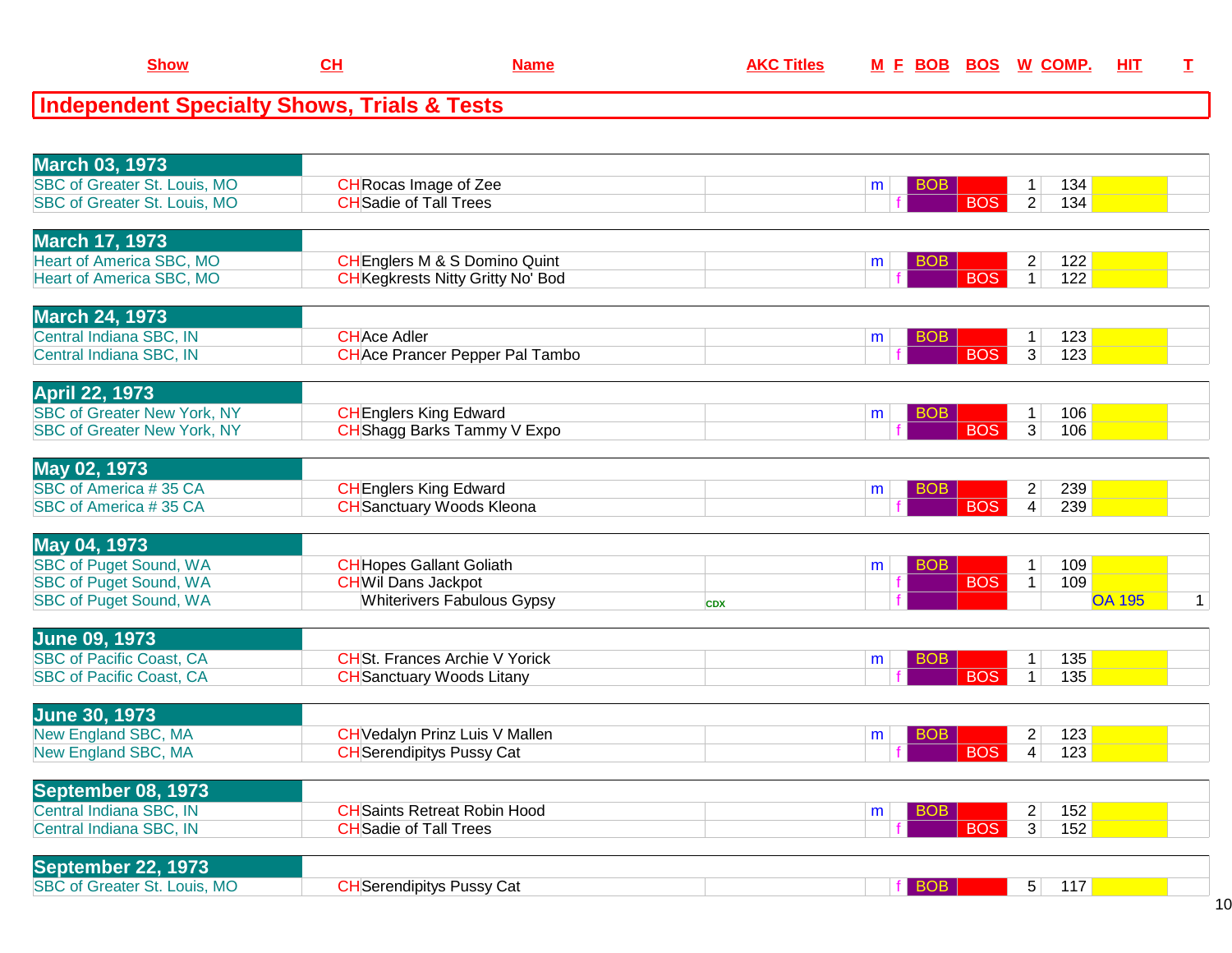| <b>Show</b>                                                                                                    | CL                                             | <b>Name</b>                                                                                                           | <b>AKC Titles</b> |                              |                          | M E BOB BOS W COMP.                                      | <b>HIT</b>      | T.           |
|----------------------------------------------------------------------------------------------------------------|------------------------------------------------|-----------------------------------------------------------------------------------------------------------------------|-------------------|------------------------------|--------------------------|----------------------------------------------------------|-----------------|--------------|
| <b>Independent Specialty Shows, Trials &amp; Tests</b>                                                         |                                                |                                                                                                                       |                   |                              |                          |                                                          |                 |              |
| <b>SBC of Greater St. Louis, MO</b><br><b>SBC of Southern California, CA</b><br>SBC of Southern California, CA |                                                | <b>CH</b> Serendipitys Mister Opdyke<br><b>CH</b> Sanctuary Woods Going My Way<br><b>CH</b> Apple Hone Elysian Valley |                   | m<br><b>BOB</b><br>m         | <b>BOS</b><br><b>BOS</b> | 117<br>1<br>$\overline{3}$<br>174<br>$\mathbf{1}$<br>174 |                 |              |
| <b>September 29, 1973</b><br>Ohio SBC, OH<br>Ohio SBC, OH<br>Ohio SBC, OH                                      | <b>CHThe Diva</b>                              | <b>CHRembrant V Mallen</b><br>Sir Goliath A Lee Saint                                                                 |                   | <b>BOB</b><br>m<br>m         | <b>BOS</b>               | $\overline{c}$<br>211<br>1 <br>211                       | <b>NA 192</b>   | $\mathbf{1}$ |
| <b>October 07, 1973</b><br>Northern New Jersey SBC, NJ<br>Northern New Jersey SBC, NJ                          |                                                | <b>CH</b> Rembrant V Mallen<br><b>CH</b> Serendipitys Pussy Cat                                                       |                   | <b>BOB</b><br>m              | <b>BOS</b>               | 123<br>3<br>6<br>123                                     |                 |              |
| <b>October 13, 1973</b><br>Northern Illinois SBC, IL<br>Northern Illinois SBC, IL                              |                                                | Opdykes Powell of Sugar Run<br><b>CH</b> Serendipitys Pussy Cat                                                       |                   | <b>BOB</b><br>m              | <b>BOS</b>               | 230<br>$\mathbf{1}$<br>230<br>$\overline{7}$             |                 |              |
| <b>March 02, 1974</b><br>SBC of Greater St. Louis, MO<br>SBC of Greater St. Louis, MO                          | <b>CHThe Kahn</b><br><b>CH</b> Ursula V Mallen |                                                                                                                       |                   | <b>BOB</b><br>m              | <b>BOS</b>               | $\overline{c}$<br>90<br>$\overline{2}$<br>90             |                 |              |
| <b>March 16, 1974</b><br><b>Heart of America SBC, MO</b><br>Heart of America SBC, MO                           | <b>CH</b> Bonneys Eleash                       | <b>CH</b> Alplers Fancy Dandy                                                                                         |                   | <b>BOB</b><br>m              | <b>BOS</b>               | 129<br>1<br>129<br>$\mathbf{1}$                          |                 |              |
| <b>March 22, 1974</b><br>North Texas SBC, TX<br>North Texas SBC, TX<br>North Texas SBC, TX                     |                                                | <b>CH</b> Saturno Del Soccorso<br><b>CH</b> Saintsville North Star V Barrie<br>Sir Gaylord Fabacker                   | <b>UD</b>         | <b>BOB</b><br>m<br>m         | <b>BOS</b>               | 91<br>1<br>91<br>$\mathbf{1}$                            | <b>OB 183.5</b> | $\mathbf 1$  |
| <b>March 23, 1974</b><br>Central Indiana SBC, IN<br>Central Indiana SBC, IN                                    | <b>CHThe Kahn</b>                              | <b>CH</b> Aiming Hi Sweet Pea                                                                                         |                   | <b>BOB</b><br>m              | BOS                      | 3 <br>138<br>138<br>1 <sup>1</sup>                       |                 |              |
| <b>April 13, 1974</b><br>Sacramento Sierra SBC, CA<br>Sacramento Sierra SBC, CA                                | <b>CHNoel V Kris</b>                           | <b>CHMt Chalets Kaiser V Yondo</b>                                                                                    |                   | <b>BOB</b><br>m              | <b>BOS</b>               | 87<br>1<br>87<br>$\overline{2}$                          |                 |              |
| <b>April 14, 1974</b><br><b>SBC of Greater Atlanta, GA</b>                                                     |                                                | <b>CHDa Lu's Red Eagle</b>                                                                                            |                   | <b>BOB</b><br>m <sub>1</sub> |                          | 112<br>1                                                 |                 |              |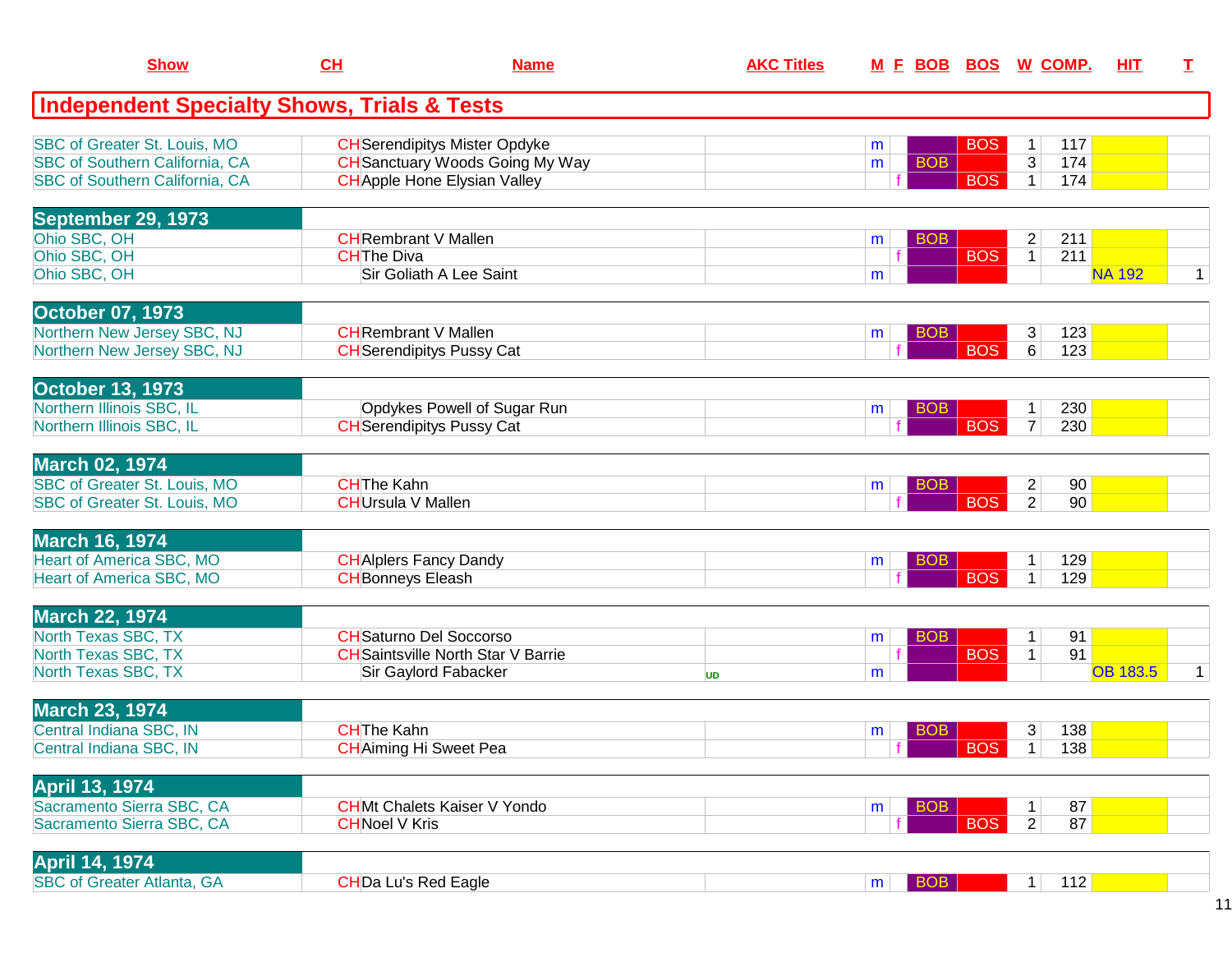| <b>Show</b>                                                    | CH                        | <b>Name</b>                                                    | <b>AKC Titles</b> |                 |            | <u>M E BOB BOS W COMP.</u> | HIT             | T.             |
|----------------------------------------------------------------|---------------------------|----------------------------------------------------------------|-------------------|-----------------|------------|----------------------------|-----------------|----------------|
| <b>Independent Specialty Shows, Trials &amp; Tests</b>         |                           |                                                                |                   |                 |            |                            |                 |                |
| <b>SBC of Greater Atlanta, GA</b>                              |                           | <b>CH</b> McDe's Daughter of Just Sam                          |                   |                 | <b>BOS</b> | 112<br>$\mathbf 1$         |                 |                |
| <b>April 21, 1974</b>                                          |                           |                                                                |                   |                 |            |                            |                 |                |
| <b>SBC of Greater New York, NY</b>                             |                           | <b>CHEchos Citation V Bonus</b>                                |                   | <b>BOB</b><br>m |            | 98<br>$\mathbf{1}$         |                 |                |
| <b>SBC of Greater New York, NY</b>                             |                           | <b>CH</b> McDe's Daughter of Just Sam                          |                   |                 | <b>BOS</b> | $\overline{2}$<br>98       |                 |                |
| <b>SBC of Greater New York, NY</b>                             |                           | <b>Fraulein Schnitzel Steiger</b>                              |                   |                 |            |                            | <b>NA 193.5</b> | 1              |
| May 24, 1974                                                   |                           |                                                                |                   |                 |            |                            |                 |                |
| SBC of America #36 MI                                          |                           | <b>CH</b> Stanridges Thor of Opdyke                            |                   | <b>BOB</b><br>m |            | 334<br>1                   |                 |                |
| SBC of America #36 MI                                          |                           | <b>CH</b> Sanctuary Woods Litany                               |                   |                 | <b>BOS</b> | $\overline{2}$<br>334      |                 |                |
| SBC of America #36/1 MI                                        |                           | <b>Wintersets Penny Ante</b>                                   |                   |                 |            |                            | <b>NB 197.5</b> | 1              |
| <b>June 08, 1974</b>                                           |                           |                                                                |                   |                 |            |                            |                 |                |
| <b>SBC of Pacific Coast, CA</b>                                |                           | <b>CH</b> Gregory Maximus Rikalance                            |                   | <b>BOB</b><br>m |            | 110<br>$\mathbf{1}$        |                 |                |
| <b>SBC of Pacific Coast, CA</b>                                |                           | <b>CH</b> Nahahs Happiness Is                                  |                   |                 | <b>BOS</b> | 110<br>$\mathbf{1}$        |                 |                |
| <b>June 15, 1974</b>                                           |                           |                                                                |                   |                 |            |                            |                 |                |
| Northern Colorado SBC, CO                                      |                           | <b>CH</b> Bergundtal Jack A Dandy                              |                   | <b>BOB</b><br>m |            | 99<br>1                    |                 |                |
| Northern Colorado SBC, CO                                      |                           | <b>CH</b> Rocky Mt Sugar Candi V Barri                         |                   |                 | <b>BOS</b> | 99<br>$\mathbf{1}$         |                 |                |
| <b>June 29, 1974</b>                                           |                           |                                                                |                   |                 |            |                            |                 |                |
| New England SBC, MA                                            |                           | <b>CH</b> Geronimo of Indian Hill                              |                   | <b>BOB</b><br>m |            | 119<br>1                   |                 |                |
| New England SBC, MA                                            | <b>CH</b> Ursula V Mallen |                                                                |                   |                 | <b>BOS</b> | 3<br>119                   |                 |                |
| <b>SBC of Puget Sound, WA</b>                                  |                           | <b>CH</b> Bergwachts Buccaneer                                 |                   | <b>BOB</b><br>m |            | $\mathbf{1}$<br>108        |                 |                |
| <b>SBC of Puget Sound, WA</b><br><b>SBC of Puget Sound, WA</b> |                           | <b>CHWil Dans Jackpot</b><br><b>Whiterivers Fabulous Gypsy</b> |                   |                 | <b>BOS</b> | $\overline{2}$<br>108      | <b>OB 196.5</b> | $\overline{2}$ |
|                                                                |                           |                                                                | <b>CDX</b>        |                 |            |                            |                 |                |
| September 07, 1974                                             |                           |                                                                |                   |                 |            |                            |                 |                |
| Central Indiana SBC, IN                                        |                           | <b>CH</b> Carisnas Erla Emperor Quint                          |                   | <b>BOB</b><br>m | <b>BOS</b> | 113<br>1                   |                 |                |
| Central Indiana SBC, IN                                        |                           | <b>CHOpdykes Pure Sugar</b>                                    |                   |                 |            | 113<br>1                   |                 |                |
| September 21, 1974                                             |                           |                                                                |                   |                 |            |                            |                 |                |
| North Texas SBC, TX                                            |                           | <b>CH</b> Beaureguarde of Wasatch                              |                   | <b>BOB</b><br>m |            | 61<br>1                    |                 |                |
| North Texas SBC, TX                                            |                           | <b>CH</b> Ar Cyn Alegra V Heather                              |                   |                 | <b>BOS</b> | 61<br>$\mathbf{1}$         |                 |                |
| North Texas SBC, TX<br>SBC of Southern California, CA          |                           | Sir Gaylord Fabacker<br>CH Thrashers Choo Choo V Quiz          | <b>UD</b>         | m<br><b>BOB</b> |            | 170<br>$\mathbf{1}$        | <b>OB 197.5</b> | $\overline{2}$ |
| <b>SBC of Southern California, CA</b>                          |                           | <b>CH</b> Templehofs Carousel                                  |                   | m               | <b>BOS</b> | $\mathbf{1}$<br>170        |                 |                |
|                                                                |                           |                                                                |                   |                 |            |                            |                 |                |
| September 28, 1974                                             |                           | <b>CH</b> High Chateaus Tobi                                   |                   |                 |            |                            |                 |                |
| Ohio SBC, OH                                                   |                           |                                                                |                   | <b>BOB</b><br>m |            | 181<br>1 <sup>1</sup>      |                 |                |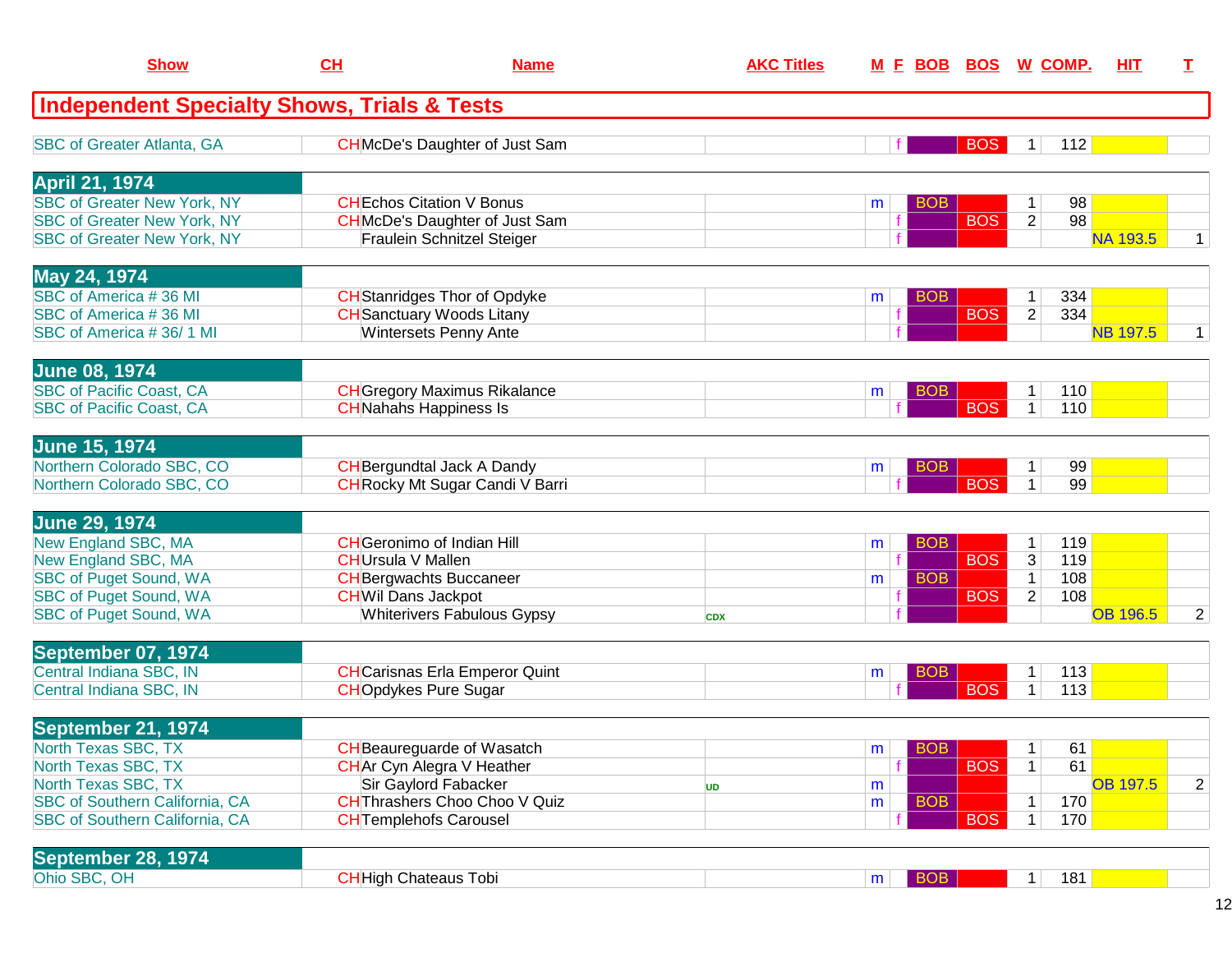| <b>Show</b>                                                            | CH                                                                 | <b>Name</b>                           |           | <b>AKC Titles</b> |   | M E BOB BOS W COMP. |                  |                                           |            | HIT.            | T.             |
|------------------------------------------------------------------------|--------------------------------------------------------------------|---------------------------------------|-----------|-------------------|---|---------------------|------------------|-------------------------------------------|------------|-----------------|----------------|
| <b>Independent Specialty Shows, Trials &amp; Tests</b>                 |                                                                    |                                       |           |                   |   |                     |                  |                                           |            |                 |                |
| Ohio SBC, OH                                                           |                                                                    | <b>CH</b> Royal Oaks Pepper Pot Beric |           |                   |   |                     | <b>BOS</b>       | $\mathbf{1}$                              | 181        |                 |                |
| Ohio SBC, OH                                                           | <b>Tranquilitys Andromeda</b>                                      |                                       |           |                   |   |                     |                  |                                           |            | <b>NB 192.5</b> | 1 <sup>1</sup> |
| <b>October 06, 1974</b>                                                |                                                                    |                                       |           |                   |   |                     |                  |                                           |            |                 |                |
| Northern New Jersey SBC, NJ<br>Northern New Jersey SBC, NJ             | <b>CH</b> Rembrant V Mallen<br><b>CH</b> Shagg Barks Samantha      |                                       |           |                   | m | <b>BOB</b>          | <b>BOS</b>       | 4<br>$\mathbf{1}$                         | 150<br>150 |                 |                |
|                                                                        |                                                                    |                                       |           |                   |   |                     |                  |                                           |            |                 |                |
| <b>October 12, 1974</b><br>Northern Illinois SBC, IL                   | <b>CH</b> Stanridges Thor of Opdyke                                |                                       |           |                   |   |                     |                  |                                           | 213        |                 |                |
| Northern Illinois SBC, IL                                              | <b>CHOpdykes Pure Sugar</b>                                        |                                       |           |                   | m | <b>BOB</b>          | <b>BOS</b>       | $\overline{2}$<br>$\overline{2}$          | 213        |                 |                |
|                                                                        |                                                                    |                                       |           |                   |   |                     |                  |                                           |            |                 |                |
| <b>October 19, 1974</b><br><b>Greater Twin Cities SBC, MN</b>          |                                                                    | <b>CH</b> Stanridges CG Cadet Bermer  |           |                   | m | BOB                 |                  | $\mathbf{1}$                              | 72         |                 |                |
| <b>Greater Twin Cities SBC, MN</b>                                     |                                                                    | <b>Timberlands Womas Libber</b>       |           |                   |   |                     | <b>BOS</b>       | $\mathbf{1}$                              | 72         |                 |                |
| <b>October 20, 1974</b>                                                |                                                                    |                                       |           |                   |   |                     |                  |                                           |            |                 |                |
| <b>Greater Washington SBC, MD</b>                                      | <b>CH</b> Stanridges Thor of Opdyke                                |                                       |           |                   | m | BOB.                |                  | 3                                         | 63         |                 |                |
| <b>Greater Washington SBC, MD</b>                                      | <b>CHOpdykes Pure Sugar</b>                                        |                                       |           |                   |   |                     | <b>BOS</b>       | 3                                         | 63         |                 |                |
| <b>November 22, 1974</b>                                               |                                                                    |                                       |           |                   |   |                     |                  |                                           |            |                 |                |
| <b>Greater Omaha SBC, NE</b><br><b>Greater Omaha SBC, NE</b>           | <b>CHThe Diva</b>                                                  | <b>CH</b> Sanctuary Woods Castaway    |           |                   | m | <b>BOB</b>          | $\overline{BOS}$ | $\overline{1}$<br>$\overline{2}$          | 100<br>100 |                 |                |
|                                                                        |                                                                    |                                       |           |                   |   |                     |                  |                                           |            |                 |                |
| November 24, 1974                                                      |                                                                    |                                       |           |                   |   |                     |                  |                                           |            |                 |                |
| <b>SBC of Greater Detroit, MI</b><br><b>SBC of Greater Detroit, MI</b> | <b>CH</b> Stanridges Thor of Opdyke<br><b>CHOpdykes Pure Sugar</b> |                                       |           |                   | m | <b>BOB</b>          | <b>BOS</b>       | $\overline{\mathbf{4}}$<br>$\overline{4}$ | 126<br>126 |                 |                |
| <b>SBC of Greater Detroit, MI</b>                                      |                                                                    | <b>Willow Winds Deebarbs Fancy</b>    | CD        |                   |   |                     |                  |                                           |            | <b>NB 195</b>   | 1 <sup>1</sup> |
| <b>November 30, 1974</b>                                               |                                                                    |                                       |           |                   |   |                     |                  |                                           |            |                 |                |
| Northern Colorado SBC, CO                                              | <b>CH</b> Xen V Baranof                                            |                                       |           |                   | m | <b>BOB</b>          |                  | $\mathbf{1}$                              | 85         |                 |                |
| Northern Colorado SBC, CO                                              | <b>CH</b> Bonneys Eleash                                           |                                       |           |                   |   |                     | <b>BOS</b>       | $\overline{2}$                            | 85         | <b>NB 193.5</b> |                |
| Northern Colorado SBC, CO<br><b>SBC of Southern New Jersey, NJ</b>     | <b>Tranquilitys Andromeda</b><br><b>CH</b> Rembrant V Mallen       |                                       | <b>CD</b> |                   | m | <b>BOB</b>          |                  | 5                                         | 43         |                 | $\overline{2}$ |
| <b>SBC of Southern New Jersey, NJ</b>                                  |                                                                    | <b>CH</b> Mont D'or Eclipse Desalpens |           |                   |   |                     | <b>BOS</b>       | $\mathbf{1}$                              | 43         |                 |                |
| <b>January 11, 1975</b>                                                |                                                                    |                                       |           |                   |   |                     |                  |                                           |            |                 |                |
| <b>Willamette Valley SBC, OR</b>                                       | <b>CH</b> Bergundtal Jack A Dandy                                  |                                       |           |                   | m | <b>BOB</b>          |                  | $\overline{2}$                            | 99         |                 |                |
| <b>Willamette Valley SBC, OR</b>                                       | <b>Tholens Miss Punkin</b>                                         |                                       |           |                   |   |                     | <b>BOS</b>       | $\mathbf{1}$                              | 99         |                 |                |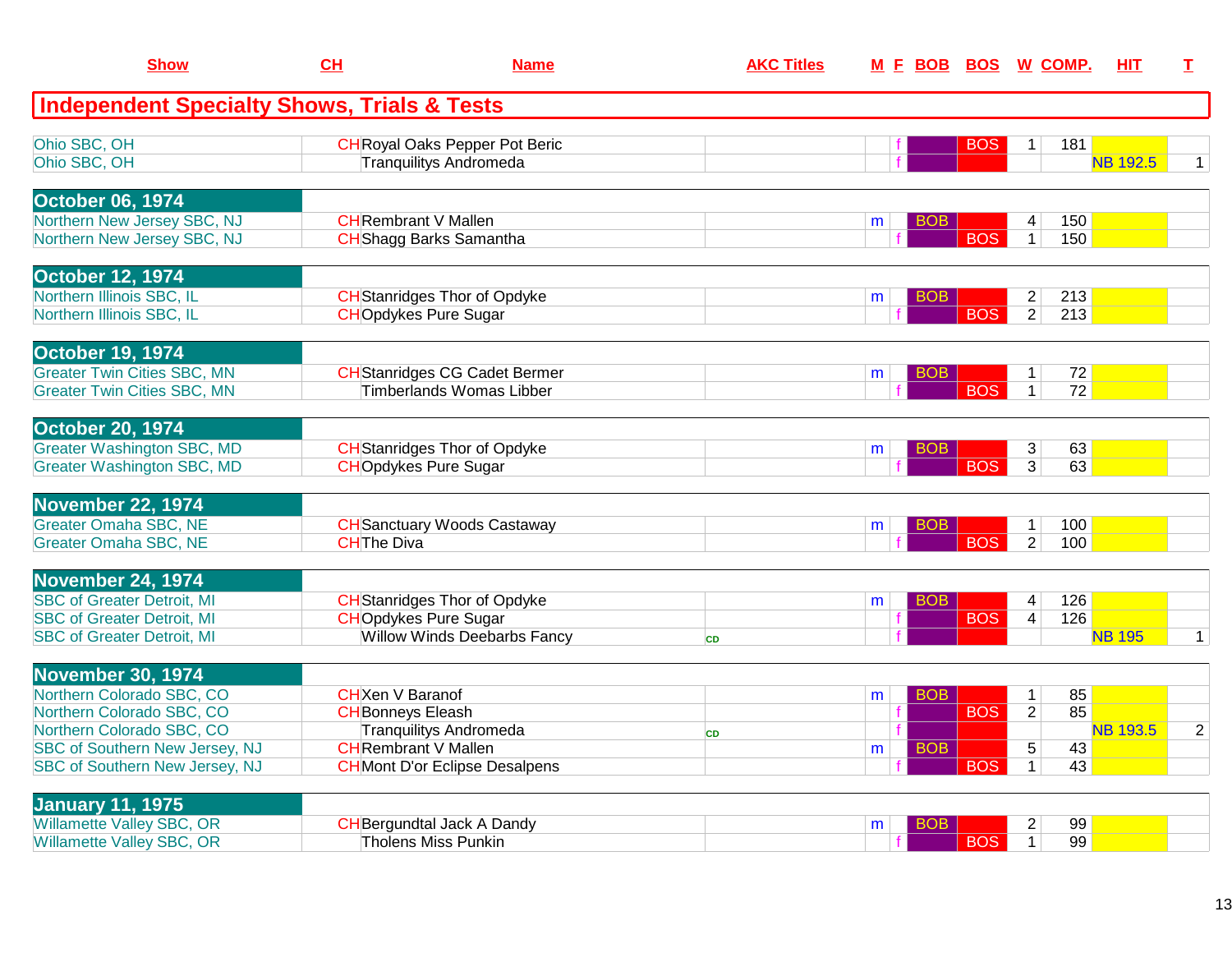| <b>Show</b>                                                              | CH                        | <b>Name</b>                                                                 | <b>AKC Titles</b> |                         |            | M E BOB BOS W COMP.                          | HIT             | $\mathbf I$  |
|--------------------------------------------------------------------------|---------------------------|-----------------------------------------------------------------------------|-------------------|-------------------------|------------|----------------------------------------------|-----------------|--------------|
| <b>Independent Specialty Shows, Trials &amp; Tests</b>                   |                           |                                                                             |                   |                         |            |                                              |                 |              |
| <b>March 01, 1975</b>                                                    |                           |                                                                             |                   |                         |            |                                              |                 |              |
| SBC of Greater St. Louis, MO<br>SBC of Greater St. Louis, MO             |                           | <b>CHDa Lu's Red Eagle</b><br><b>CHAce Schmuser of Soest Hill</b>           |                   | <b>BOB</b><br>m         | <b>BOS</b> | 176<br>2<br>$\mathbf{1}$<br>176              |                 |              |
| <b>March 15, 1975</b>                                                    |                           |                                                                             |                   |                         |            |                                              |                 |              |
| <b>Heart of America SBC, MO</b><br><b>Heart of America SBC, MO</b>       |                           | <b>CH</b> Longs Capitol Gain<br><b>CH</b> Mont D'or Eclipse Desalpens       |                   | <b>BOB</b><br>m         | <b>BOS</b> | 93<br>$\mathbf{1}$<br>$\overline{2}$<br>93   |                 |              |
| <b>March 21, 1975</b>                                                    |                           |                                                                             |                   |                         |            |                                              |                 |              |
| North Texas SBC, TX<br>North Texas SBC, TX                               | <b>CH</b> Xen V Baranof   | <b>CH</b> Mont D'or Eclipse Desalpens                                       |                   | <b>BOB</b><br>m         | <b>BOS</b> | 95<br>$\overline{2}$<br>3 <sup>1</sup><br>95 |                 |              |
| <b>March 22, 1975</b>                                                    |                           |                                                                             |                   |                         |            |                                              |                 |              |
| Central Indiana SBC, IN<br>Central Indiana SBC, IN                       |                           | <b>CHOpdykes Olympia</b><br>CHDa Lu's Red Eagle                             |                   | <b>BOB</b><br>m         | <b>BOS</b> | 135<br>1<br>$\overline{3}$<br>135            |                 |              |
| <b>April 06, 1975</b>                                                    |                           |                                                                             |                   |                         |            |                                              |                 |              |
| <b>Greater Madison SBC, WI</b><br><b>Greater Madison SBC, WI</b>         |                           | <b>CH</b> Saturno Del Soccorso<br>CHHigh Chateaus Helga V Dante             |                   | <b>BOB</b><br>m         | <b>BOS</b> | $\overline{2}$<br>75<br>75<br>$\mathbf{1}$   |                 |              |
| <b>Greater Madison SBC, WI</b>                                           |                           | Taylors April Daisy V Palos                                                 | <b>UD</b>         |                         |            |                                              | <b>OB 196.5</b> | $\mathbf{1}$ |
| <b>April 12, 1975</b><br>Northern Colorado SBC, CO                       |                           | <b>CH</b> Rocky Mt Candi Monk V Barri                                       |                   | <b>BOB</b><br>m         |            | 43<br>$\mathbf{1}$                           |                 |              |
| Northern Colorado SBC, CO                                                |                           | <b>CH</b> Mopacos Forever Flame                                             |                   |                         | <b>BOS</b> | 43<br>$\mathbf{1}$                           |                 |              |
| Sacramento Sierra SBC, CA<br>Sacramento Sierra SBC, CA                   |                           | <b>CH</b> Sanctuary Woods Litany<br><b>CH</b> Bergundtal Jack A Dandy       |                   | <b>BOB</b><br>m         | <b>BOS</b> | 3<br>113<br>3<br>113                         |                 |              |
| <b>April 13, 1975</b>                                                    |                           |                                                                             |                   |                         |            |                                              |                 |              |
| <b>SBC of Greater Atlanta, GA</b><br><b>SBC of Greater Atlanta, GA</b>   |                           | <b>CH</b> Mardonofs Bernee V Ronnie<br><b>CH</b> Anthonys Libra Lewshka     |                   | <b>BOB</b><br>m         | <b>BOS</b> | 90<br>1<br>$\mathbf{1}$<br>90                |                 |              |
| <b>April 20, 1975</b>                                                    |                           |                                                                             |                   |                         |            |                                              |                 |              |
| <b>SBC of Greater New York, NY</b>                                       |                           | <b>CH</b> High Chateaus Gero                                                |                   | BOB  <br>m <sub>1</sub> |            | 108<br>1 <sup>1</sup>                        |                 |              |
| <b>SBC of Greater New York, NY</b><br><b>SBC of Greater New York, NY</b> | <b>CH</b> Ursula V Mallen | <b>Good Samaritans Samantha</b>                                             |                   |                         | <b>BOS</b> | 108<br>4                                     | <b>NA 192</b>   | $\mathbf{1}$ |
| May 16, 1975                                                             |                           |                                                                             |                   |                         |            |                                              |                 |              |
| <b>Great Salt Lake SBC, UT</b><br><b>Great Salt Lake SBC, UT</b>         |                           | <b>CH</b> Chateau De Sols Gold Dust<br><b>CH</b> Thrashers Choo Choo V Quiz |                   | <b>BOB</b><br>m         | <b>BOS</b> | 79<br>$\overline{c}$<br>79                   |                 |              |
| SBC of America #37 MD                                                    |                           | <b>CH</b> Sanctuary Woods Litany                                            |                   | <b>BOB</b>              |            | 4<br>329                                     |                 |              |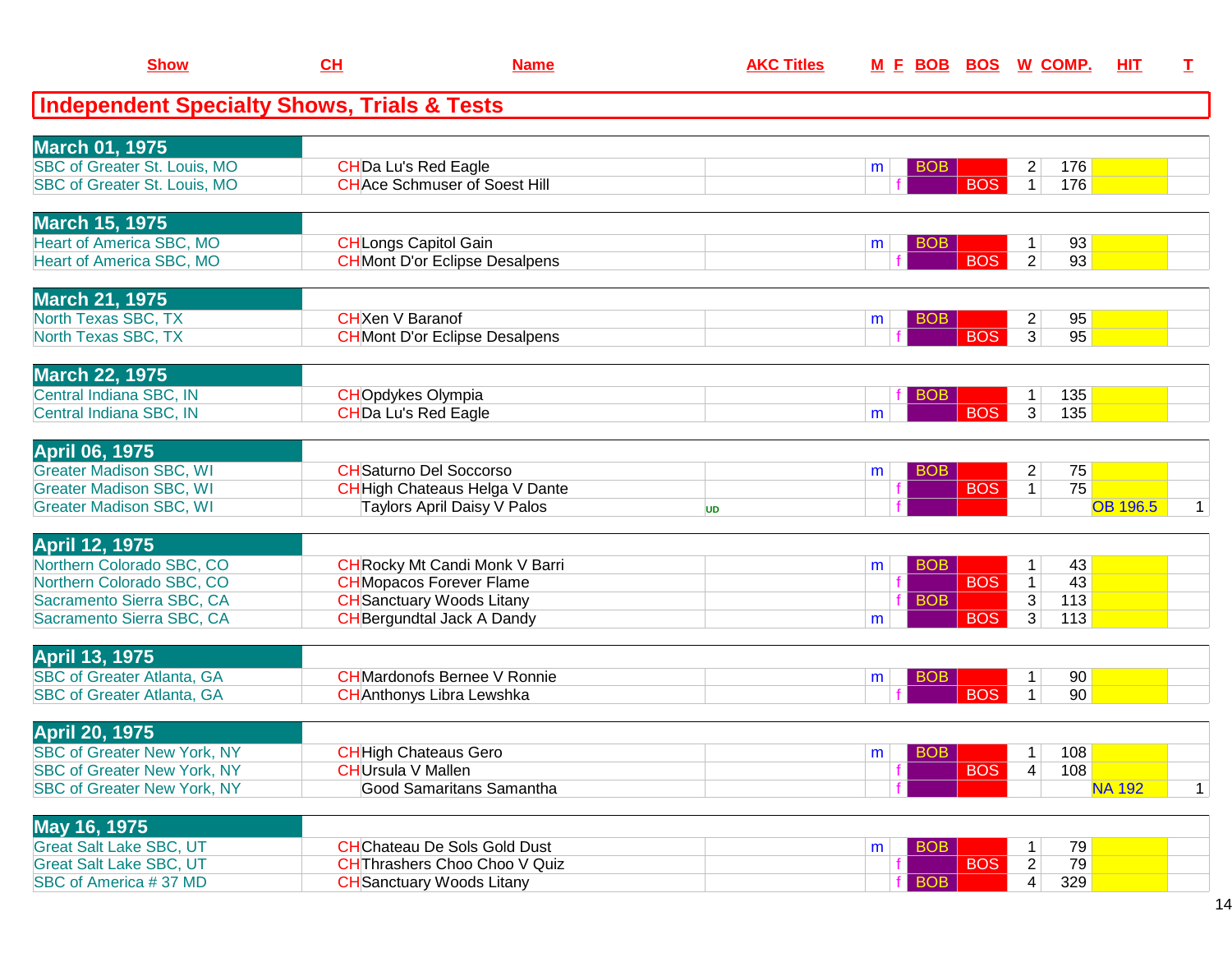| <b>Show</b>                                                            | CH                    | <b>Name</b>                                                      | <b>AKC Titles</b> |   |            |            | M E BOB BOS W COMP.               | HIT             | T.           |
|------------------------------------------------------------------------|-----------------------|------------------------------------------------------------------|-------------------|---|------------|------------|-----------------------------------|-----------------|--------------|
| <b>Independent Specialty Shows, Trials &amp; Tests</b>                 |                       |                                                                  |                   |   |            |            |                                   |                 |              |
| SBC of America #37 MD                                                  |                       | <b>CH</b> High Chateaus Gero                                     |                   | m |            | <b>BOS</b> | 329<br>2                          |                 |              |
| SBC of America #37/2 MD                                                |                       | Christina Von Grindelwald                                        | <b>UD</b>         |   |            |            |                                   | <b>OB 192.5</b> | $\mathbf{1}$ |
| May 17, 1975                                                           |                       |                                                                  |                   |   |            |            |                                   |                 |              |
| <b>Greater Washington SBC, MD</b><br><b>Greater Washington SBC, MD</b> |                       | <b>CH</b> Sanctuary Woods Litany<br><b>CH</b> High Chateaus Gero |                   | m | BOB.       | <b>BOS</b> | 227<br>5<br>$\overline{3}$<br>227 |                 |              |
|                                                                        |                       |                                                                  |                   |   |            |            |                                   |                 |              |
| May 25, 1975<br><b>SBC of Alaska, AK</b>                               |                       | <b>CH</b> Golden Heart Tasha V Barri                             |                   |   |            |            |                                   | 28              |              |
| <b>SBC of Alaska, AK</b>                                               |                       | <b>CH</b> Zappalas Vontare Vieledanke                            |                   | m | <b>BOB</b> | <b>BOS</b> | $\mathbf{1}$<br>$\mathbf{1}$      | 28              |              |
|                                                                        |                       |                                                                  |                   |   |            |            |                                   |                 |              |
| <b>June 07, 1975</b><br><b>SBC of Pacific Coast, CA</b>                |                       | <b>CH</b> Siegfrieds Hans Brinker                                |                   | m | BOB.       |            | 137<br>$\mathbf{1}$               |                 |              |
| <b>SBC of Pacific Coast, CA</b>                                        |                       | CHThrashers Choo Choo V Quiz                                     |                   |   |            | <b>BOS</b> | $\overline{3}$<br>137             |                 |              |
| <b>June 28, 1975</b>                                                   |                       |                                                                  |                   |   |            |            |                                   |                 |              |
| <b>New England SBC, MA</b>                                             |                       | <b>CH</b> High Chateaus Gero                                     |                   | m | BOB.       |            | 4                                 | 98              |              |
| <b>New England SBC, MA</b>                                             |                       | <b>CH</b> Marjoe V S High & Mighty                               |                   |   |            | <b>BOS</b> | $\mathbf{1}$                      | 98              |              |
| <b>SBC of Puget Sound, WA</b>                                          |                       | <b>CH</b> Bulika De La Montagne                                  |                   |   | <b>BOB</b> |            | $\mathbf{1}$                      | 93              |              |
| <b>SBC of Puget Sound, WA</b>                                          |                       | <b>CH</b> Almshaus Name Dropper                                  |                   | m |            | <b>BOS</b> | $\mathbf{1}$                      | 93              |              |
| <b>SBC of Puget Sound, WA</b>                                          |                       | <b>Mistihil Turmwirt</b>                                         | <b>UD</b>         |   |            |            |                                   | <b>OB 198.5</b> | $\mathbf{1}$ |
| <b>June 29, 1975</b>                                                   |                       |                                                                  |                   |   |            |            |                                   |                 |              |
| SBC of San Diego, CA                                                   |                       | <b>CHThrashers Choo Choo V Quiz</b>                              |                   |   | BOB        |            | 117<br>4                          |                 |              |
| SBC of San Diego, CA                                                   |                       | <b>CH</b> Siegfrieds Hans Brinker                                |                   | m |            | <b>BOS</b> | $\overline{2}$<br>117             |                 |              |
| <b>August 09, 1975</b>                                                 |                       |                                                                  |                   |   |            |            |                                   |                 |              |
| <b>SBC of Southern California, CA</b>                                  |                       | <b>CHSt. Frances Archie V Yorick</b>                             |                   | m | BOB        |            | $\overline{2}$<br>139             |                 |              |
| SBC of Southern California, CA                                         |                       | <b>CH</b> Templehofs Carousel                                    |                   |   |            | <b>BOS</b> | $\overline{2}$<br>139             |                 |              |
| September 06, 1975                                                     |                       |                                                                  |                   |   |            |            |                                   |                 |              |
| Central Indiana SBC, IN                                                |                       | <b>CHMiddleforks Flash of Pride</b>                              |                   | m | <b>BOB</b> |            | 123<br>$\mathbf{1}$               |                 |              |
| Central Indiana SBC, IN                                                |                       | <b>CH</b> Ace Schmuser of Soest Hill                             |                   |   |            | <b>BOS</b> | $\overline{2}$<br>123             |                 |              |
| <b>September 27, 1975</b>                                              |                       |                                                                  |                   |   |            |            |                                   |                 |              |
| Ohio SBC, OH                                                           | <b>CHOpdykes Hair</b> |                                                                  |                   | m | BOB.       |            | 183<br>$\mathbf{1}$               |                 |              |
| Ohio SBC, OH                                                           |                       | <b>CHCastlewoods New Era</b>                                     |                   |   |            | <b>BOS</b> | 183<br>1                          |                 |              |
| Ohio SBC, OH                                                           |                       | Twin Oaks Honey Bear                                             |                   |   |            |            |                                   | <b>NB 188.5</b> | $\mathbf{1}$ |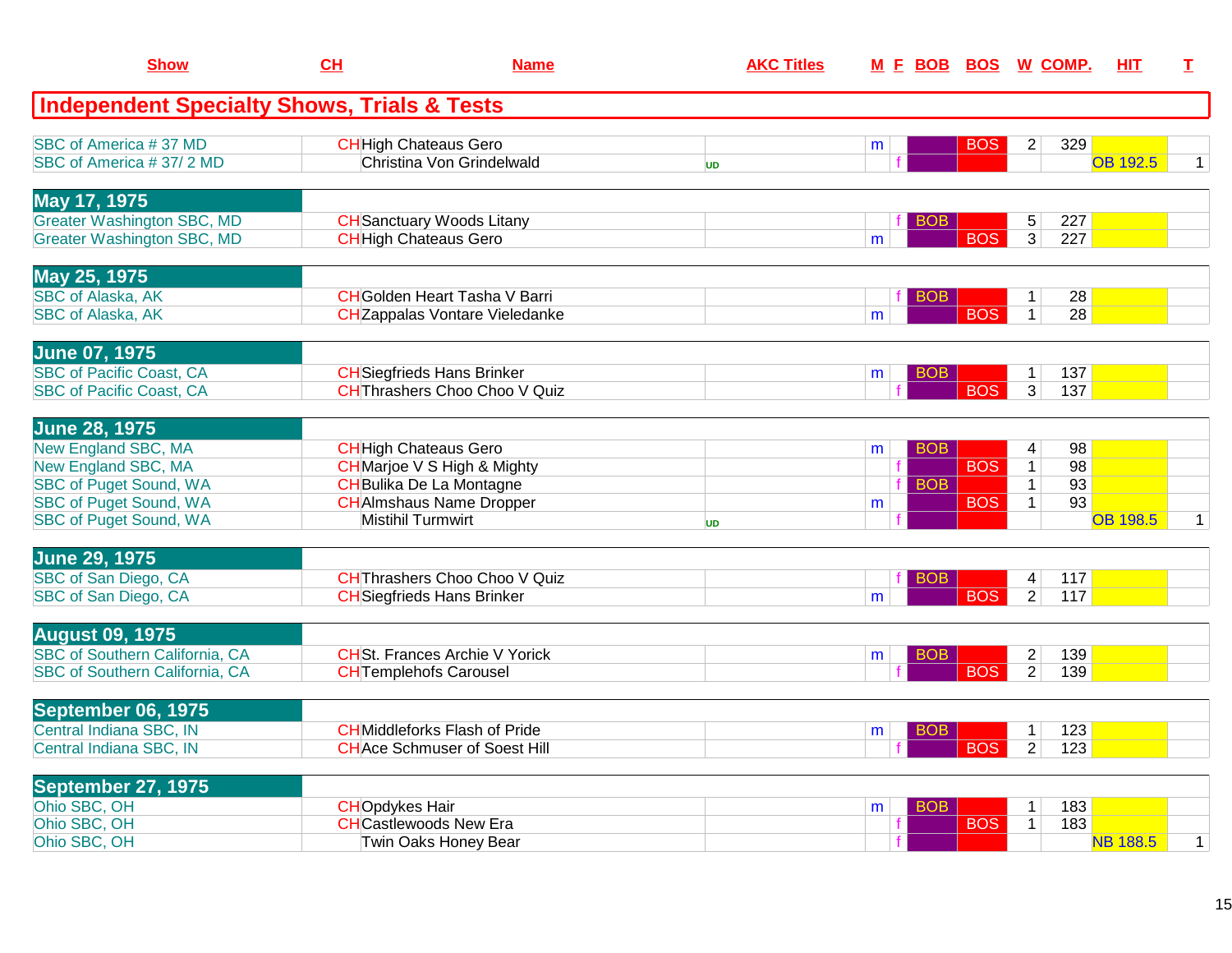| <b>Show</b>                                                              | CL                    | <b>Name</b>                                                               | <b>AKC Titles</b> |                 |            | M E BOB BOS W COMP.          |            | HIT             | I.           |
|--------------------------------------------------------------------------|-----------------------|---------------------------------------------------------------------------|-------------------|-----------------|------------|------------------------------|------------|-----------------|--------------|
| <b>Independent Specialty Shows, Trials &amp; Tests</b>                   |                       |                                                                           |                   |                 |            |                              |            |                 |              |
| <b>October 04, 1975</b>                                                  |                       |                                                                           |                   |                 |            |                              |            |                 |              |
| <b>Greater Twin Cities SBC, MN</b><br><b>Greater Twin Cities SBC, MN</b> |                       | <b>CHDa Lu's Red Eagle</b><br><b>CH</b> Canterbury Real Hurdy Gurdy       |                   | BOB<br>m        | <b>BOS</b> | 4<br>$\mathbf{1}$            | 67<br>67   |                 |              |
|                                                                          |                       |                                                                           |                   |                 |            |                              |            |                 |              |
| October 05, 1975<br>Northern New Jersey SBC, NJ                          |                       | <b>CH</b> High Chateaus Gero                                              |                   | <b>BOB</b><br>m |            | 5                            | 112        |                 |              |
| Northern New Jersey SBC, NJ                                              |                       | <b>CH</b> Menthon Fantine V Zeus                                          |                   |                 | <b>BOS</b> | $\mathbf{1}$                 | 112        |                 |              |
| <b>October 11, 1975</b>                                                  |                       |                                                                           |                   |                 |            |                              |            |                 |              |
| Northern Illinois SBC, IL                                                | <b>CHOpdykes Hair</b> |                                                                           |                   | <b>BOB</b><br>m |            | $\overline{c}$               | 154        |                 |              |
| Northern Illinois SBC, IL                                                |                       | <b>CH</b> Saintsville North Star V Barrie                                 |                   |                 | <b>BOS</b> | $\overline{2}$               | 154        |                 |              |
| <b>November 23, 1975</b>                                                 |                       |                                                                           |                   |                 |            |                              |            |                 |              |
| <b>SBC of Greater Detroit, MI</b><br><b>SBC of Greater Detroit, MI</b>   |                       | <b>CH</b> Knockouts Alley Opp<br><b>CH</b> Crossways Aunt Hucketta        |                   | <b>BOB</b><br>m | <b>BOS</b> | 1<br>$\mathbf 1$             | 125<br>125 |                 |              |
| <b>SBC of Greater Detroit, MI</b>                                        |                       | Patins Brandy Doll                                                        | <b>CD</b>         |                 |            |                              |            | <b>NB 192.5</b> | 1            |
| <b>November 29, 1975</b>                                                 |                       |                                                                           |                   |                 |            |                              |            |                 |              |
| <b>SBC of Southern New Jersey, NJ</b>                                    |                       | <b>CH</b> Formicas Image of Odin                                          |                   | <b>BOB</b><br>m |            | 1.                           | 65         |                 |              |
| <b>SBC of Southern New Jersey, NJ</b>                                    |                       | <b>CH</b> Crossways Aunt Hucketta                                         |                   |                 | <b>BOS</b> | $\overline{2}$               | 65         |                 |              |
| <b>December 06, 1975</b>                                                 |                       |                                                                           |                   |                 |            |                              |            |                 |              |
| Northern Colorado SBC, CO                                                |                       | <b>CHDa Lu's Red Eagle</b>                                                |                   | <b>BOB</b><br>m |            | 5                            | 80         |                 |              |
| Northern Colorado SBC, CO                                                |                       | <b>CH</b> Tracys Spice of Life                                            |                   |                 | <b>BOS</b> | $\mathbf{1}$                 | 80         |                 |              |
| Northern Colorado SBC, CO                                                |                       | <b>Hercules Tiny Christine</b>                                            | <b>CD</b>         |                 |            |                              |            | <b>NA 191</b>   | $\mathbf{1}$ |
| <b>January 17, 1976</b>                                                  |                       |                                                                           |                   |                 |            |                              |            |                 |              |
| <b>SBC of South Florida, FL</b><br><b>SBC of South Florida, FL</b>       |                       | <b>CH</b> Wintersets Cullunda John<br><b>CHSt. Anthonys Libra Lewshka</b> |                   | <b>BOB</b><br>m | <b>BOS</b> | $\mathbf{1}$<br>$\mathbf{1}$ | 48<br>48   |                 |              |
| <b>Willamette Valley SBC, OR</b>                                         |                       | <b>CH</b> Bergwachts Angdawa                                              |                   | <b>BOB</b><br>m |            | $\mathbf 1$                  | 54         |                 |              |
| Willamette Valley SBC, OR                                                |                       | CHBulika De La Montagne                                                   |                   |                 | <b>BOS</b> | $\overline{2}$               | 54         |                 |              |
| <b>February 14, 1976</b>                                                 |                       |                                                                           |                   |                 |            |                              |            |                 |              |
| SBC of Greater San Jose, CA                                              |                       | <b>CHMt Chalets Kaiser V Yondo</b>                                        |                   | <b>BOB</b><br>m |            | 2                            | 142        |                 |              |
| SBC of Greater San Jose, CA                                              |                       | <b>CHEchos Headstart V Yondo</b>                                          |                   |                 | <b>BOS</b> | $\mathbf 1$                  | 142        |                 |              |
| <b>SBC of Greater San Jose, CA</b>                                       |                       | Lovecrafts Nita Nicklus                                                   | <b>CDX</b>        |                 |            |                              |            | <b>OB 197</b>   | $\mathbf{1}$ |
| <b>February 21, 1976</b>                                                 |                       |                                                                           |                   |                 |            |                              |            |                 |              |
| SBC of San Diego, CA                                                     |                       | <b>CH</b> Cypress Woods Baccarat                                          |                   | <b>BOB</b><br>m |            | 1                            | 156        |                 |              |
| SBC of San Diego, CA                                                     |                       | <b>CH</b> Camelots Barefoot Contessa                                      | CD                |                 | <b>BOS</b> | $\mathbf{1}$                 | 156        |                 |              |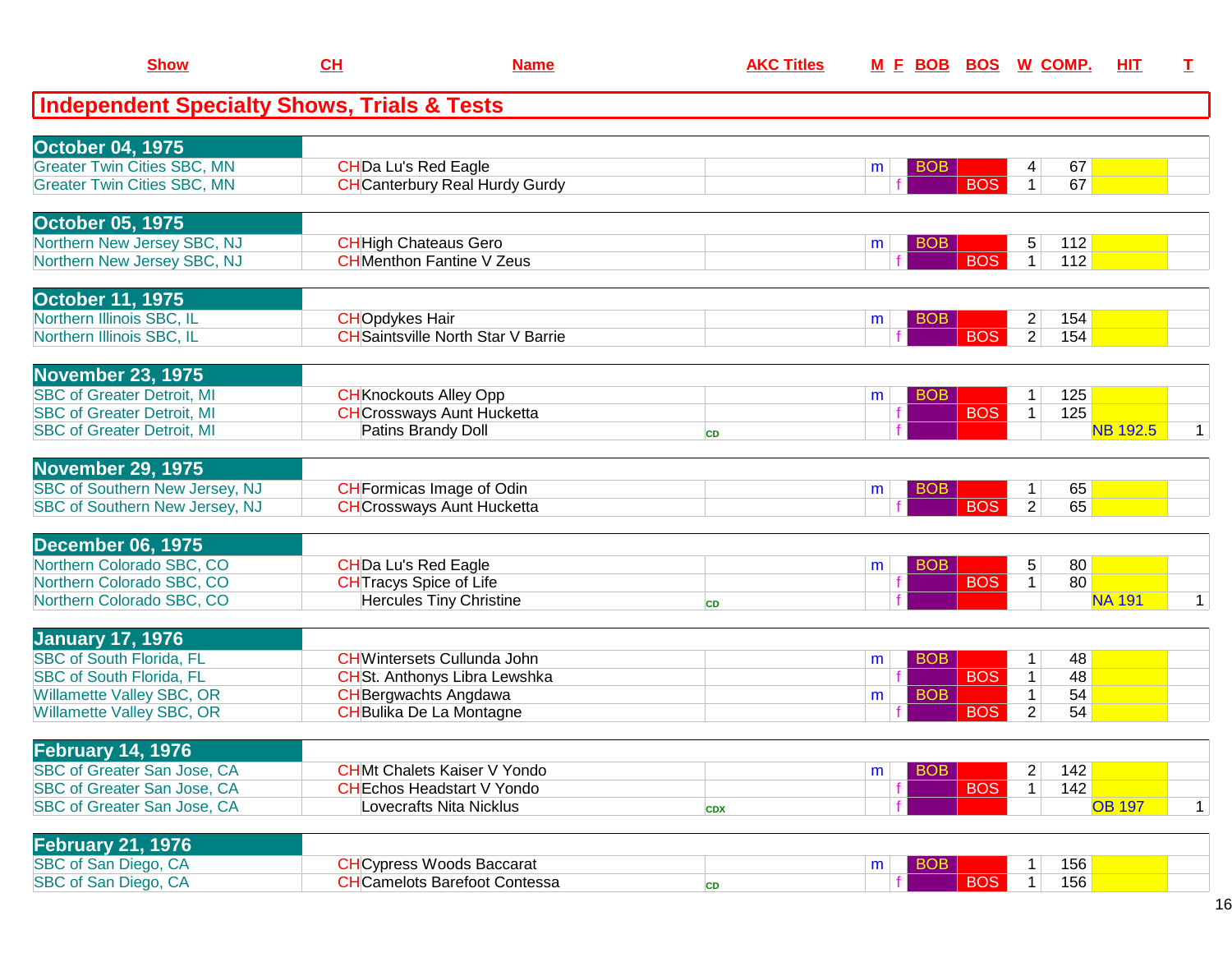| <b>Show</b>                                                          | CH                                                    | <b>Name</b>                                                                | <b>AKC Titles</b> |   | <u>M F BOB</u> | <u>BOS</u> |                   | <u>W_COMP.</u> | HIT             | I              |
|----------------------------------------------------------------------|-------------------------------------------------------|----------------------------------------------------------------------------|-------------------|---|----------------|------------|-------------------|----------------|-----------------|----------------|
| <b>Independent Specialty Shows, Trials &amp; Tests</b>               |                                                       |                                                                            |                   |   |                |            |                   |                |                 |                |
| SBC of San Diego, CA                                                 |                                                       | Villa De's Pris Heather Bear                                               |                   |   |                |            |                   |                | <b>NA 189</b>   | $\mathbf{1}$   |
| <b>March 06, 1976</b>                                                |                                                       |                                                                            |                   |   |                |            |                   |                |                 |                |
| SBC of Greater St. Louis, MO<br>SBC of Greater St. Louis, MO         | <b>CHDa Lu's Red Eagle</b>                            | <b>CHOpdykes Pure Sugar</b>                                                |                   | m | <b>BOB</b>     | <b>BOS</b> | $\,6$<br>5        | 120<br>120     |                 |                |
| <b>March 13, 1976</b>                                                |                                                       |                                                                            |                   |   |                |            |                   |                |                 |                |
| <b>Heart of America SBC, MO</b><br>Heart of America SBC, MO          | <b>CHDa Lu's Red Eagle</b><br><b>CHTrus V Baronof</b> |                                                                            |                   | m | <b>BOB</b>     | <b>BOS</b> | 7                 | 84<br>84       |                 |                |
| <b>March 19, 1976</b><br>North Texas SBC, TX                         |                                                       |                                                                            |                   |   |                |            |                   |                |                 |                |
| North Texas SBC, TX                                                  |                                                       | <b>CH</b> Sugarbears Claim To Fame<br><b>CH</b> Saintsville Sabrina Barrie |                   | m | <b>BOB</b>     | <b>BOS</b> | 1<br>$\mathbf{1}$ | 78<br>78       |                 |                |
| <b>March 20, 1976</b><br>Central Indiana SBC, IN                     |                                                       | <b>CHOpdykes Pure Sugar</b>                                                |                   |   | BOB            |            | 6                 | 100            |                 |                |
| Central Indiana SBC, IN                                              |                                                       | <b>CHTrademarks Felix V Beau</b>                                           |                   |   |                | <b>BOS</b> | $\mathbf 1$       | 100            |                 |                |
| <b>April 03, 1976</b><br><b>Greater Milwaukee SBC, WI</b>            | <b>CHDa Lu's Red Eagle</b>                            |                                                                            |                   | m | <b>BOB</b>     |            | 8                 | 137            |                 |                |
| <b>Greater Milwaukee SBC, WI</b><br><b>Greater Milwaukee SBC, WI</b> |                                                       | <b>CH</b> Castlewoods New Era<br>Taylors April Daisy V Palos               | <b>UD</b>         |   |                | <b>BOS</b> | $\overline{2}$    | 137            | <b>OB 195.5</b> | $\overline{2}$ |
| <b>April 04, 1976</b>                                                |                                                       |                                                                            |                   |   |                |            |                   |                |                 |                |
| <b>Greater Madison SBC, WI</b><br><b>Greater Madison SBC, WI</b>     |                                                       | <b>CH</b> Shooks Sir Bacchus V Quint<br><b>CH</b> Castlewoods New Era      |                   | m | <b>BOB</b>     | <b>BOS</b> | $\mathbf 1$<br>3  | 100<br>100     |                 |                |
| <b>Greater Madison SBC, WI</b>                                       |                                                       | Taylors April Daisy V Palos                                                | <b>UD</b>         |   |                |            |                   |                | <b>OB 193</b>   | $\overline{3}$ |
| <b>April 10, 1976</b><br>Sacramento Sierra SBC, CA                   | <b>CH</b> Vallis Bullseye                             |                                                                            |                   | m | <b>BOB</b>     |            | 1                 | 83             |                 |                |
| Sacramento Sierra SBC, CA                                            |                                                       | <b>CHEchos Heather V Yondo</b>                                             |                   |   |                | <b>BOS</b> | 1                 | 83             |                 |                |
| <b>April 11, 1976</b><br><b>SBC of Greater Atlanta, GA</b>           |                                                       | <b>CH</b> Castlewoods Dicasso                                              |                   |   | <b>BOB</b>     |            | 1                 | 69             |                 |                |
| <b>SBC of Greater Atlanta, GA</b>                                    |                                                       | Mar-Dons Quarterback                                                       |                   | m |                | <b>BOS</b> | $\mathbf 1$       | 69             |                 |                |
| <b>April 17, 1976</b><br><b>SBC of Greater New York, NY</b>          |                                                       | <b>CH</b> High Chateaus Gero                                               |                   | m | <b>BOB</b>     |            | 6                 | 103            |                 |                |
| <b>SBC of Greater New York, NY</b>                                   |                                                       | <b>CHOpdykes Pure Sugar</b>                                                |                   |   |                | <b>BOS</b> | $\overline{7}$    | 103            |                 |                |
| <b>SBC of Greater New York, NY</b>                                   |                                                       | Christina Von Grindelwald                                                  | <b>UD</b>         |   |                |            |                   |                | <b>OB 193.5</b> | $\overline{2}$ |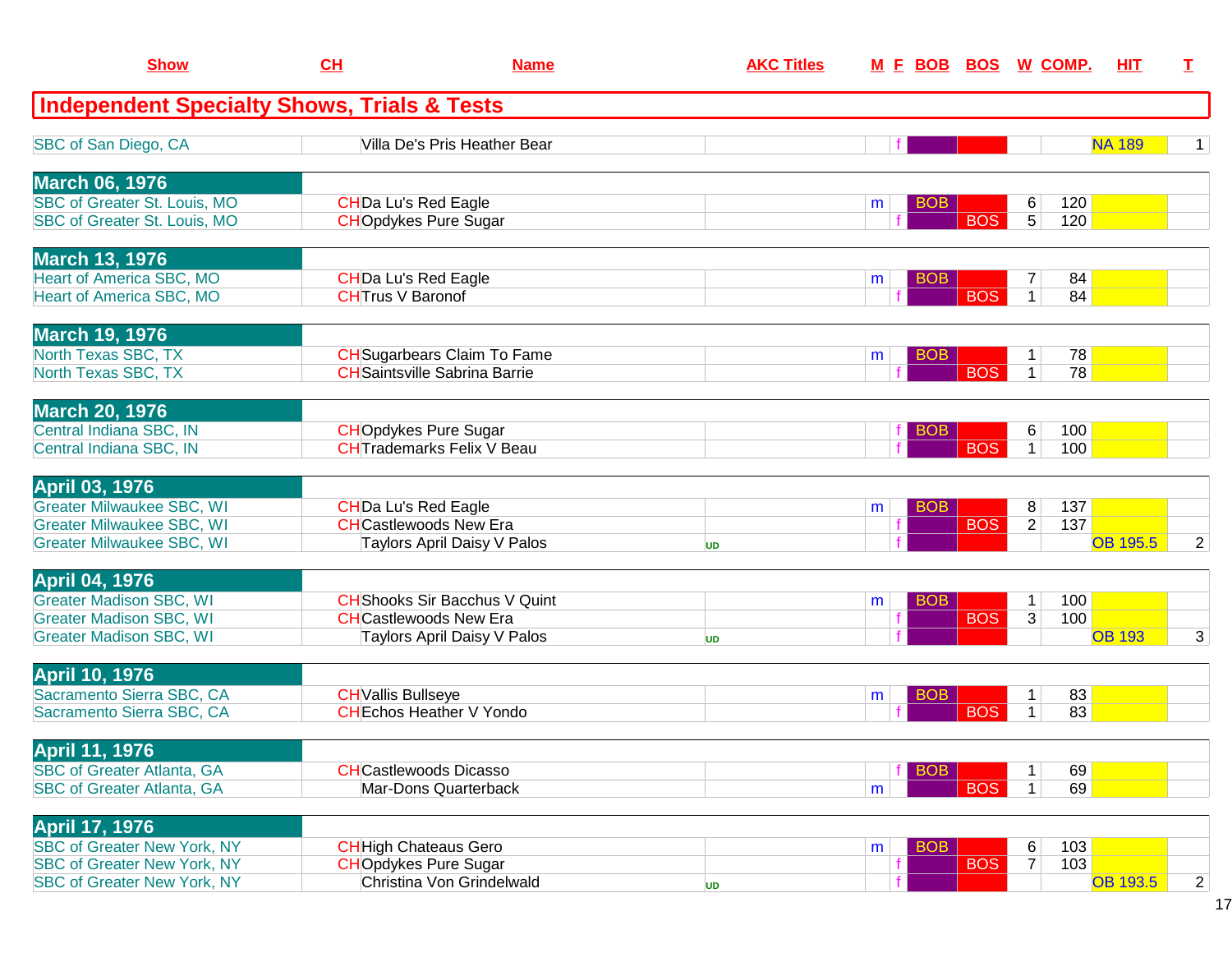| <b>Show</b>                                            | CH<br><b>Name</b>                     |           | <b>AKC Titles</b> |   | <u>M F BOB BOS</u> | <u>W_COMP.</u>          |                 | HIT           |                |
|--------------------------------------------------------|---------------------------------------|-----------|-------------------|---|--------------------|-------------------------|-----------------|---------------|----------------|
| <b>Independent Specialty Shows, Trials &amp; Tests</b> |                                       |           |                   |   |                    |                         |                 |               |                |
|                                                        |                                       |           |                   |   |                    |                         |                 |               |                |
| May 14, 1976                                           |                                       |           |                   |   |                    |                         |                 |               |                |
| <b>Great Salt Lake SBC, UT</b>                         | <b>CHDa Lu's Red Eagle</b>            |           |                   | m | <b>BOB</b>         | 9                       | 75              |               |                |
| <b>Great Salt Lake SBC, UT</b>                         | <b>CH</b> Cypress Woods Sheeba Yorick |           |                   |   | <b>BOS</b>         | $\mathbf{1}$            | 75              |               |                |
| May 29, 1976                                           |                                       |           |                   |   |                    |                         |                 |               |                |
| <b>Greater Cincinnati SBC, OH</b>                      | <b>CHOpdykes Hair</b>                 |           |                   | m | <b>BOB</b>         | 3                       | 72              |               |                |
| <b>Greater Cincinnati SBC, OH</b>                      | <b>CH</b> Crossways Aunt Hucketta     |           |                   |   | <b>BOS</b>         | $\overline{2}$          | $\overline{72}$ |               |                |
| <b>June 03, 1976</b>                                   |                                       |           |                   |   |                    |                         |                 |               |                |
| SBC of America #38 CO                                  | CHDa Lu's Red Eagle                   |           |                   | m | <b>BOB</b>         | 10                      | 204             |               |                |
| SBC of America #38 CO                                  | <b>CHOpdykes Pure Sugar</b>           |           |                   |   | <b>BOS</b>         | 8                       | 204             |               |                |
| SBC of America #38/3 CO                                | <b>Mistihil Turmwirt</b>              | <b>UD</b> |                   |   |                    |                         |                 | <b>U</b> 197  | $\overline{2}$ |
| <b>June 04, 1976</b>                                   |                                       |           |                   |   |                    |                         |                 |               |                |
| Northern Colorado SBC, CO                              | <b>CH</b> Xen V Baranof               |           |                   | m | <b>BOB</b>         | 3                       | 182             |               |                |
| Northern Colorado SBC, CO                              | <b>CHOpdykes Pure Sugar</b>           |           |                   |   | <b>BOS</b>         | 9                       | 182             |               |                |
| Northern Colorado SBC, CO                              | Miss Aggies Brandy Bernard            | <b>CD</b> |                   |   |                    |                         |                 | <b>OA 197</b> | $\mathbf 1$    |
| <b>June 09, 1976</b>                                   |                                       |           |                   |   |                    |                         |                 |               |                |
| <b>SBC of Southern California, CA</b>                  | <b>CH</b> Cypress Woods Baccarat      |           |                   | m | <b>BOB</b>         | $\overline{\mathbf{c}}$ | 107             |               |                |
| SBC of Southern California, CA                         | <b>CH</b> Cypress Woods Sheeba Yorick |           |                   |   | <b>BOS</b>         | $\overline{2}$          | 107             |               |                |
| <b>June 26, 1976</b>                                   |                                       |           |                   |   |                    |                         |                 |               |                |
| New England SBC, MA                                    | <b>CHOpdykes Hair</b>                 |           |                   | m | <b>BOB</b>         | 4                       | 104             |               |                |
| New England SBC, MA                                    | <b>CH</b> Crossways Aunt Hucketta     |           |                   |   | <b>BOS</b>         | $\overline{3}$          | 104             |               |                |

**Show**

| <b>July 31, 1976</b>          |                                    |            |   |            |   |     |  |
|-------------------------------|------------------------------------|------------|---|------------|---|-----|--|
| <b>SBC of Puget Sound, WA</b> | <b>CHDe Buhrs Solomon V Mallen</b> |            |   |            |   | 107 |  |
| <b>SBC of Puget Sound, WA</b> | CHBulika De La Montagne            |            |   | <b>BOS</b> | າ | 107 |  |
| <b>SBC of Puget Sound, WA</b> | Frederick Von Hyden                | <b>UDT</b> | m |            |   |     |  |

A **CHCrossways Aunt Hucketta f** BOS 3 104

| September 04, 1976      |                              |  |        |     |  |
|-------------------------|------------------------------|--|--------|-----|--|
| Central Indiana SBC, IN | <b>CHDa Lu's Red Eagle</b>   |  | 11     | 128 |  |
| Central Indiana SBC, IN | <b>CHCastlewoods Dicasso</b> |  | $\sim$ | 128 |  |

| September 18, 1976              |                                    |  |  |                 |  |
|---------------------------------|------------------------------------|--|--|-----------------|--|
| North Texas SBC, TX             | <b>CH</b> Sugarbears Claim To Fame |  |  | 48 <sub>1</sub> |  |
| North Texas SBC, TX             | Cordon Bleus Abigail               |  |  | 48              |  |
| <b>SBC of Pacific Coast, CA</b> | <b>CHCypress Woods Baccarat</b>    |  |  | 72 <sub>h</sub> |  |
|                                 |                                    |  |  |                 |  |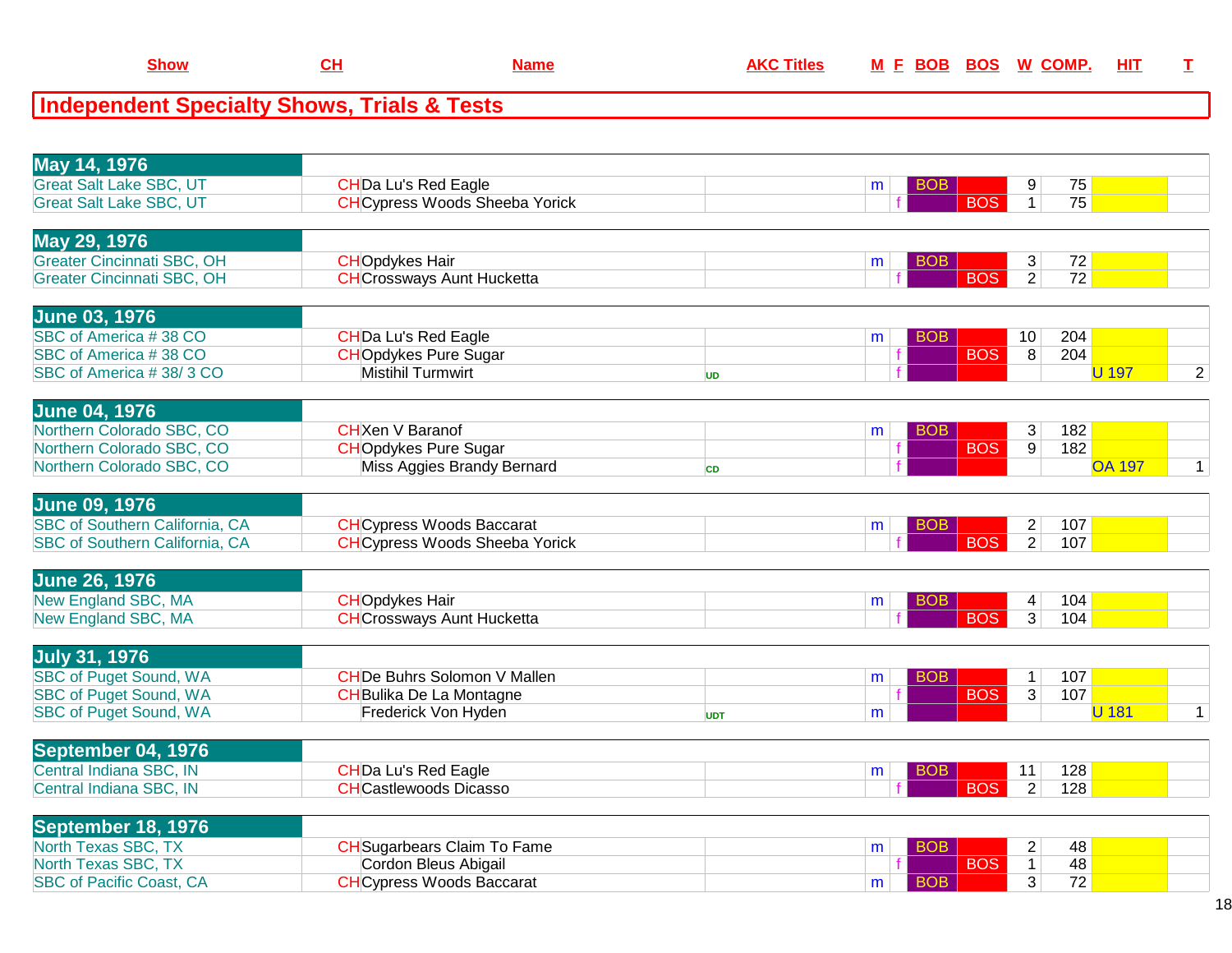| <b>Show</b>                                                                                                 | CH                         | <b>Name</b>                                                                           | <b>AKC Titles</b> |   | <u>M E BOB</u> | <u>BOS</u> |                                  | <u>W_COMP.</u> | <b>HIT</b>      | I.             |
|-------------------------------------------------------------------------------------------------------------|----------------------------|---------------------------------------------------------------------------------------|-------------------|---|----------------|------------|----------------------------------|----------------|-----------------|----------------|
| <b>Independent Specialty Shows, Trials &amp; Tests</b>                                                      |                            |                                                                                       |                   |   |                |            |                                  |                |                 |                |
| <b>SBC of Pacific Coast, CA</b><br><b>SBC of Pacific Coast, CA</b>                                          |                            | <b>CH</b> Nahahs Heidi Emerald Lake<br><b>Lovecrafts Nita Nicklus</b>                 | <b>CDX</b>        |   |                | <b>BOS</b> | 1                                | 72             | <b>OB 193</b>   | $\overline{2}$ |
| September 25, 1976                                                                                          |                            |                                                                                       |                   |   |                |            |                                  |                |                 |                |
| Ohio SBC, OH<br>Ohio SBC, OH<br>Ohio SBC, OH                                                                |                            | <b>CHOpdykes Pure Sugar</b><br><b>CHDa Lu's Red Eagle</b><br>El Nobles Nora Heidi Sam |                   | m | <b>BOB</b>     | <b>BOS</b> | 10<br>12                         | 153<br>153     | <b>NA 197</b>   | $\mathbf{1}$   |
| <b>October 02, 1976</b><br><b>Twin Cities SBC, MN</b>                                                       |                            | <b>CH</b> Belaps Tasmanian Devil                                                      |                   |   | <b>BOB</b>     |            | 1                                | 47             |                 |                |
| Twin Cities SBC, MN                                                                                         |                            | <b>CH</b> Canterbury Real Hurdy Gurdy                                                 |                   | m |                | <b>BOS</b> | $\overline{2}$                   | 47             |                 |                |
| <b>October 03, 1976</b><br>Northern New Jersey SBC, NJ<br>Northern New Jersey SBC, NJ                       |                            | <b>CH</b> High Chateaus Gero<br><b>CH</b> Royal Oaks Pepper Pot Beric                 |                   | m | <b>BOB</b>     | <b>BOS</b> | $\overline{7}$<br>$\overline{2}$ | 100<br>100     |                 |                |
| October 09, 1976                                                                                            |                            |                                                                                       |                   |   |                |            |                                  |                |                 |                |
| Northern Illinois SBC, IL<br>Northern Illinois SBC, IL                                                      | <b>CHOpdykes Hair</b>      | <b>CHOpdykes Pure Sugar</b>                                                           |                   | m | <b>BOB</b>     | <b>BOS</b> | $\sqrt{5}$<br>11                 | 135<br>135     |                 |                |
| <b>October 10, 1976</b><br>Orange Coast SBF, CA                                                             |                            | <b>CH</b> Cypress Woods Baccarat                                                      |                   | m | <b>BOB</b>     |            | 4                                | 107            |                 |                |
| Orange Coast SBF, CA                                                                                        | <b>CH</b> Siegfrieds Bella |                                                                                       | <b>CDX</b>        |   |                | <b>BOS</b> | $\mathbf{1}$                     | 107            |                 |                |
| <b>November 13, 1976</b><br><b>SBC of Greater Birmingham, AL</b><br><b>SBC of Greater Birmingham, AL</b>    |                            | <b>CHDa Lu's Red Eagle</b><br><b>CH</b> Echos Copy Cat V Bonus                        |                   | m | <b>BOB</b>     | <b>BOS</b> | 13                               | 79<br>79       |                 |                |
| <b>November 19, 1976</b>                                                                                    |                            |                                                                                       |                   |   |                |            |                                  |                |                 |                |
| <b>Greater Omaha SBC, NE</b><br><b>Greater Omaha SBC, NE</b>                                                |                            | <b>CH</b> High Chateaus Gero<br><b>CH</b> Glenhavens Fantasia                         |                   | m | <b>BOB</b>     | <b>BOS</b> | 8<br>1                           | 86<br>86       |                 |                |
| <b>November 21, 1976</b>                                                                                    |                            |                                                                                       |                   |   |                |            |                                  |                |                 |                |
| <b>SBC of Greater Detroit, MI</b><br><b>SBC of Greater Detroit, MI</b><br><b>SBC of Greater Detroit, MI</b> | <b>CHOpdykes Hair</b>      | <b>CHCastlewoods New Era</b><br><b>Walnuts Lanes Colleen Osage</b>                    |                   | m | <b>BOB</b>     | <b>BOS</b> | 6<br>4                           | 130<br>130     | <b>NB 187.5</b> | $\mathbf{1}$   |
| <b>December 04, 1976</b><br>Northern Colorado SBC, CO                                                       |                            | <b>CH</b> Tracys Captain Show Biz                                                     |                   |   |                |            |                                  | 49             |                 |                |
| Northern Colorado SBC, CO                                                                                   |                            | <b>CH</b> Jaynes Jenny Born Free                                                      |                   | m | <b>BOB</b>     | <b>BOS</b> | $\mathbf 1$                      | 49             |                 |                |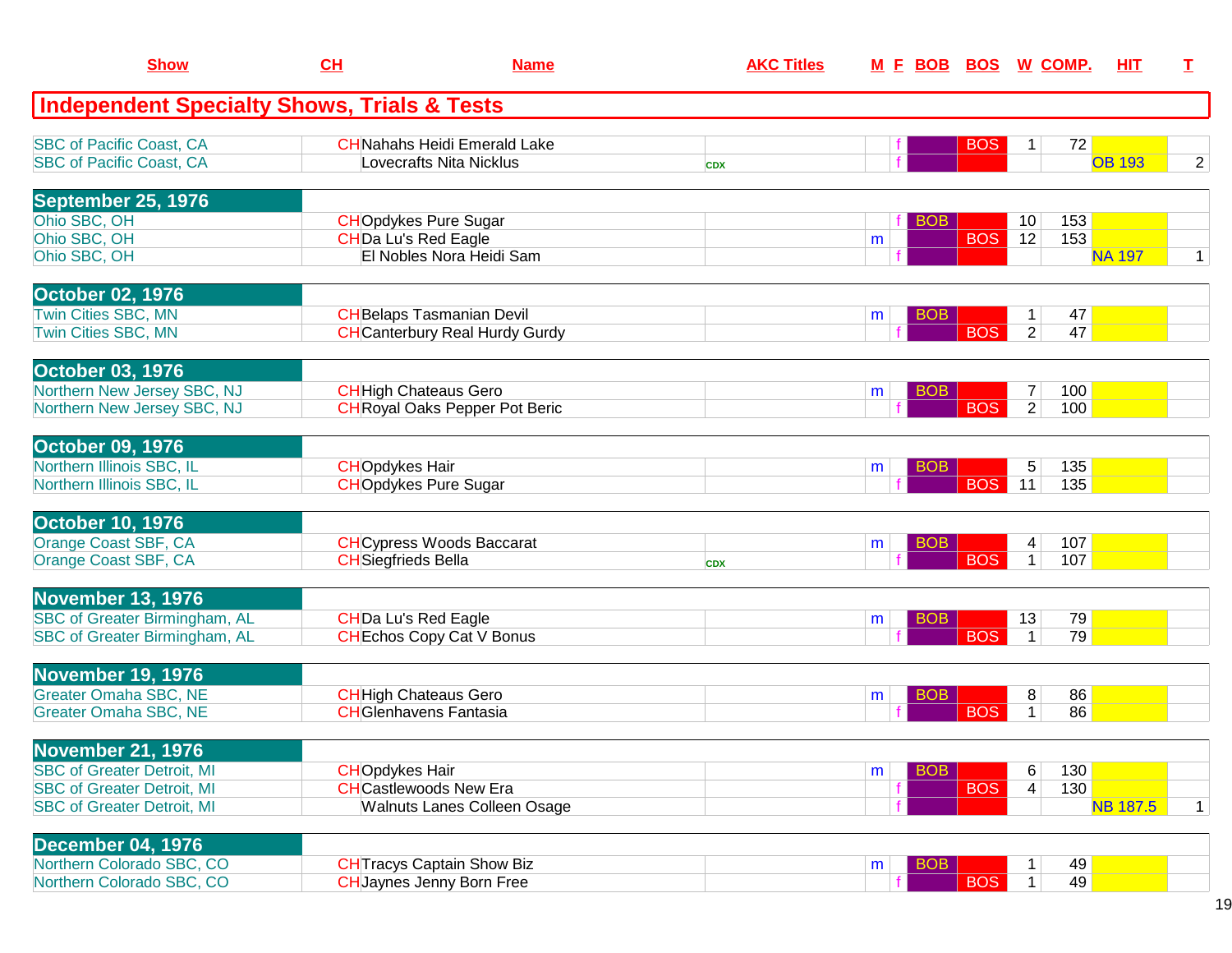| <b>Show</b>                                                        | CH                        | <b>Name</b>                                                                | <b>AKC Titles</b> |   | M E BOB BOS W COMP. |            |                                  |            | HIT             | I              |
|--------------------------------------------------------------------|---------------------------|----------------------------------------------------------------------------|-------------------|---|---------------------|------------|----------------------------------|------------|-----------------|----------------|
| <b>Independent Specialty Shows, Trials &amp; Tests</b>             |                           |                                                                            |                   |   |                     |            |                                  |            |                 |                |
| Northern Colorado SBC, CO                                          |                           | <b>Hillikers Lady Britnee</b>                                              | <b>CD</b>         |   |                     |            |                                  |            | <b>OA 184.5</b> |                |
| December 12, 1976                                                  |                           |                                                                            |                   |   |                     |            |                                  |            |                 |                |
| <b>SBC of Puget Sound, WA</b><br><b>SBC of Puget Sound, WA</b>     |                           | <b>CHDe Buhrs Solomon V Mallen</b><br><b>CH</b> Vieledanke V Lady          |                   | m | <b>BOB</b>          | <b>BOS</b> | $\overline{c}$<br>$\mathbf{1}$   | 57<br>57   |                 |                |
|                                                                    |                           |                                                                            |                   |   |                     |            |                                  |            |                 |                |
| <b>January 22, 1977</b>                                            |                           |                                                                            |                   |   |                     |            |                                  |            |                 |                |
| <b>SBC of South Florida, FL</b><br><b>SBC of South Florida, FL</b> | <b>CHOpdykes Hair</b>     | <b>CH</b> Marjoe V S High & Mighty                                         |                   | m | <b>BOB</b>          | <b>BOS</b> | $\overline{7}$<br>$\overline{2}$ | 39<br>39   |                 |                |
|                                                                    |                           |                                                                            |                   |   |                     |            |                                  |            |                 |                |
| <b>February 19, 1977</b>                                           |                           |                                                                            |                   |   |                     |            |                                  |            |                 |                |
| SBC of Greater San Jose, CA<br><b>SBC of Greater San Jose, CA</b>  |                           | <b>CH</b> Cypress Woods Baccarat<br><b>CH</b> Vallis Behold V Yondo        |                   | m | BOB                 | <b>BOS</b> | 5<br>1                           | 107<br>107 |                 |                |
| SBC of Greater San Jose, CA                                        |                           | Frederick Von Hyden                                                        | <b>UDT</b>        | m |                     |            |                                  |            | <b>OB 194.5</b> | $\overline{2}$ |
| <b>February 26, 1977</b>                                           |                           |                                                                            |                   |   |                     |            |                                  |            |                 |                |
| SBC of San Diego, CA                                               |                           | <b>CH</b> Cypress Woods Baccarat                                           |                   | m | <b>BOB</b>          |            | 6                                | 137        |                 |                |
| SBC of San Diego, CA                                               | <b>CH</b> Gallant Artemis |                                                                            |                   |   |                     | <b>BOS</b> | $\mathbf 1$                      | 137        | <b>OB 186</b>   |                |
| SBC of San Diego, CA                                               |                           | <b>Fierendecs Little Miss Heidi</b>                                        | <b>CDX</b>        |   |                     |            |                                  |            |                 | 1              |
| <b>March 12, 1977</b>                                              |                           |                                                                            |                   |   |                     |            |                                  |            |                 |                |
| SBC of Greater St. Louis, MO<br>SBC of Greater St. Louis, MO       |                           | <b>CH</b> Shilohs Jokers Wild<br><b>CH</b> Saintsville North Star V Barrie |                   | m | BOB.                | <b>BOS</b> | 1<br>$\overline{3}$              | 109<br>109 |                 |                |
|                                                                    |                           |                                                                            |                   |   |                     |            |                                  |            |                 |                |
| <b>March 19, 1977</b>                                              |                           |                                                                            |                   |   |                     |            |                                  |            |                 |                |
| <b>Heart of America SBC, MO</b><br>Heart of America SBC, MO        |                           | <b>CH</b> High Chateaus Gero<br><b>CHOpdykes Pure Sugar</b>                |                   | m | <b>BOB</b>          | <b>BOS</b> | 9<br>12                          | 84<br>84   |                 |                |
|                                                                    |                           |                                                                            |                   |   |                     |            |                                  |            |                 |                |
| <b>March 20, 1977</b>                                              |                           |                                                                            |                   |   |                     |            |                                  |            |                 |                |
| Willamette Valley SBC, OR<br><b>Willamette Valley SBC, OR</b>      |                           | <b>CH</b> Cypress Woods Baccarat<br><b>CH</b> Hidden Hollow Cameo V Ashby  |                   | m | <b>BOB</b>          | <b>BOS</b> | $\overline{7}$<br>1              | 77<br>77   |                 |                |
| Willamette Valley SBC, OR                                          |                           | Frederick Von Hyden                                                        | <b>UDT</b>        | m |                     |            |                                  |            | <b>U</b> 195    | 3              |
|                                                                    |                           |                                                                            |                   |   |                     |            |                                  |            |                 |                |
| <b>March 25, 1977</b><br>North Texas SBC, TX                       |                           | <b>CH</b> Felicidads Hit The Jackpot                                       |                   |   | BOB                 |            | 1                                | 90         |                 |                |
|                                                                    |                           |                                                                            |                   | m |                     |            |                                  |            |                 |                |
| <b>March 26, 1977</b>                                              |                           |                                                                            |                   |   |                     |            |                                  |            |                 |                |
| Central Indiana SBC, IN<br>Central Indiana SBC, IN                 | <b>CHOpdykes Hair</b>     | <b>CHOpdykes Pure Sugar</b>                                                |                   |   | BOB                 | <b>BOS</b> | 13<br>$\overline{\bf 8}$         | 117<br>117 |                 |                |
| North Texas SBC, TX                                                | <b>CH</b> Am Baby Doe     |                                                                            |                   | m |                     | <b>BOS</b> | $\mathbf 1$                      | 90         |                 |                |
|                                                                    |                           |                                                                            |                   |   |                     |            |                                  |            |                 |                |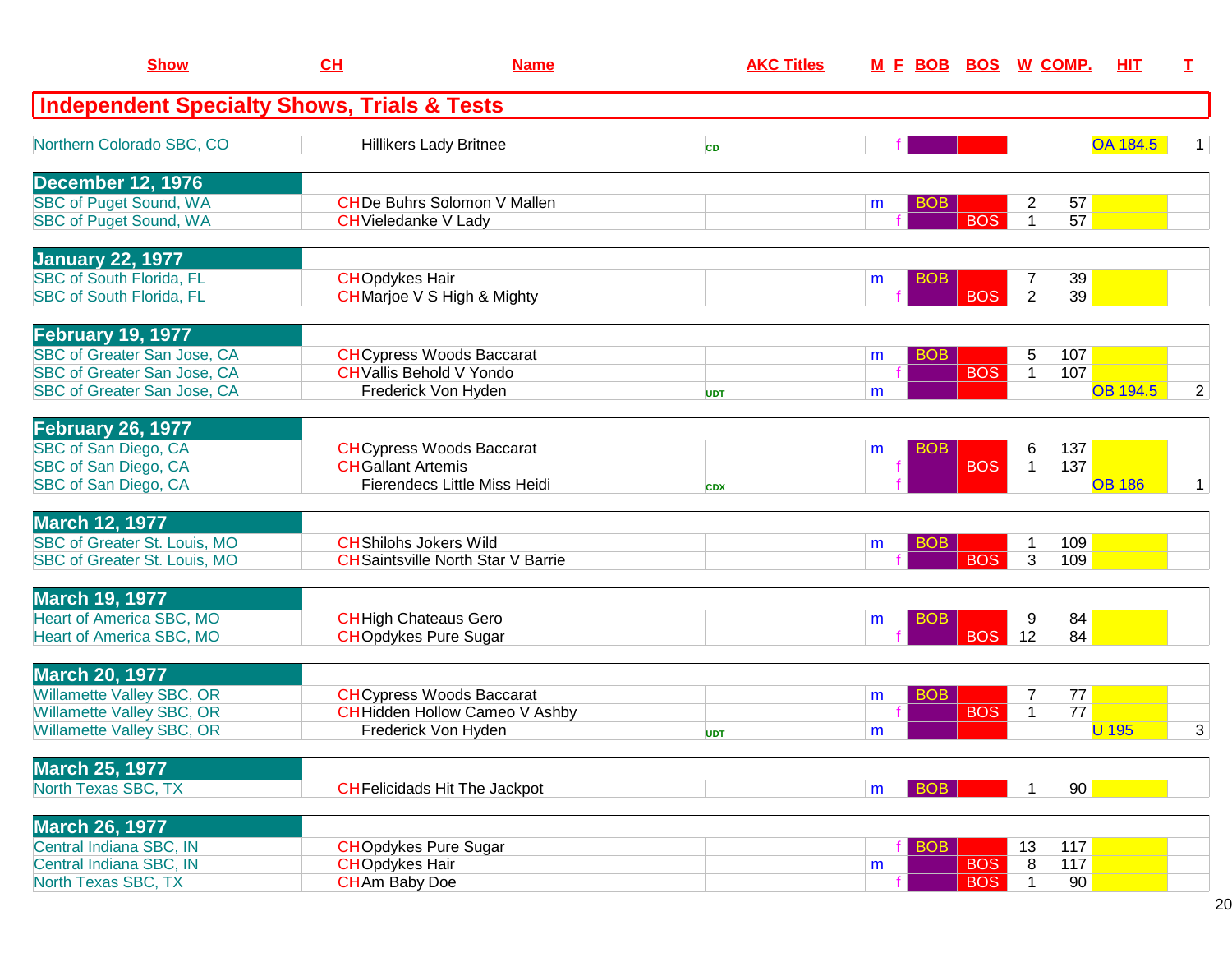| <b>April 03, 1977</b><br><b>SBC of Alaska, AK</b><br><b>CH</b> Golden Heart Baranof My Guy<br><b>BOB</b><br>24<br>$\mathbf 1$<br>m<br>$\overline{24}$<br><b>BOS</b><br>$\mathbf{1}$<br><b>SBC of Alaska, AK</b><br><b>CH</b> World Tops Amino Lady Ezra<br><b>April 16, 1977</b><br>Sacramento Sierra SBC, CA<br><b>CH</b> Cypress Woods Baccarat<br>8<br>72<br><b>BOB</b><br>m<br><b>BOS</b><br>$\overline{72}$<br>$\overline{1}$<br>Sacramento Sierra SBC, CA<br><b>CH</b> Snowlands Divinity<br><b>April 17, 1977</b><br><b>SBC of Greater Atlanta, GA</b><br><b>CH</b> Agapes Jack A Moe<br>86<br><b>BOB</b><br>$\mathbf{1}$<br>m<br><b>BOS</b><br>14<br>86<br><b>SBC of Greater Atlanta, GA</b><br><b>CHOpdykes Pure Sugar</b><br><b>April 23, 1977</b><br><b>SBC of Greater New York, NY</b><br>98<br><b>CH</b> High Chateaus Gero<br><b>BOB</b><br>10 <sup>°</sup><br>m<br><b>BOS</b><br>98<br><b>SBC of Greater New York, NY</b><br><b>CH</b> Highpoints Ambrosia<br>$\mathbf{1}$<br>Napoleon V Brandy<br><b>SBC of Greater New York, NY</b><br><b>NB 186</b><br>m<br>May 23, 1977<br><b>Great Salt Lake SBC, UT</b><br><b>CH</b> Cache Retreat Jaybo Go West<br>47<br><b>BOB</b><br>$\mathbf{1}$<br>m<br><b>BOS</b><br><b>CH</b> Sanctuary Woods Omareda<br>$\overline{1}$<br>47<br><b>Great Salt Lake SBC, UT</b><br>May 28, 1977<br><b>Greater Cincinnati SBC, OH</b><br>47<br><b>CH</b> Sugar Runs Antonio Anuci<br><b>BOB</b><br>$\mathbf{1}$<br>m<br><b>Greater Cincinnati SBC, OH</b><br><b>CH</b> Abermores Stella<br><b>BOS</b><br>$\mathbf{1}$<br>47<br><b>BOB</b><br>44<br>Northern Colorado SBC, CO<br><b>CHLocust Runs Eric</b><br>$\mathbf{1}$<br>m<br>Northern Colorado SBC, CO<br><b>CH</b> Tracys Spice of Life<br><b>BOS</b><br>$\overline{2}$<br>44<br>Northern Colorado SBC, CO<br><b>Hercules Tiny Christine</b><br><b>OA 190</b><br><b>CD</b> |  |
|-----------------------------------------------------------------------------------------------------------------------------------------------------------------------------------------------------------------------------------------------------------------------------------------------------------------------------------------------------------------------------------------------------------------------------------------------------------------------------------------------------------------------------------------------------------------------------------------------------------------------------------------------------------------------------------------------------------------------------------------------------------------------------------------------------------------------------------------------------------------------------------------------------------------------------------------------------------------------------------------------------------------------------------------------------------------------------------------------------------------------------------------------------------------------------------------------------------------------------------------------------------------------------------------------------------------------------------------------------------------------------------------------------------------------------------------------------------------------------------------------------------------------------------------------------------------------------------------------------------------------------------------------------------------------------------------------------------------------------------------------------------------------------------------------------------------------------------------------------------------------------|--|
|                                                                                                                                                                                                                                                                                                                                                                                                                                                                                                                                                                                                                                                                                                                                                                                                                                                                                                                                                                                                                                                                                                                                                                                                                                                                                                                                                                                                                                                                                                                                                                                                                                                                                                                                                                                                                                                                             |  |
|                                                                                                                                                                                                                                                                                                                                                                                                                                                                                                                                                                                                                                                                                                                                                                                                                                                                                                                                                                                                                                                                                                                                                                                                                                                                                                                                                                                                                                                                                                                                                                                                                                                                                                                                                                                                                                                                             |  |
|                                                                                                                                                                                                                                                                                                                                                                                                                                                                                                                                                                                                                                                                                                                                                                                                                                                                                                                                                                                                                                                                                                                                                                                                                                                                                                                                                                                                                                                                                                                                                                                                                                                                                                                                                                                                                                                                             |  |
|                                                                                                                                                                                                                                                                                                                                                                                                                                                                                                                                                                                                                                                                                                                                                                                                                                                                                                                                                                                                                                                                                                                                                                                                                                                                                                                                                                                                                                                                                                                                                                                                                                                                                                                                                                                                                                                                             |  |
|                                                                                                                                                                                                                                                                                                                                                                                                                                                                                                                                                                                                                                                                                                                                                                                                                                                                                                                                                                                                                                                                                                                                                                                                                                                                                                                                                                                                                                                                                                                                                                                                                                                                                                                                                                                                                                                                             |  |
|                                                                                                                                                                                                                                                                                                                                                                                                                                                                                                                                                                                                                                                                                                                                                                                                                                                                                                                                                                                                                                                                                                                                                                                                                                                                                                                                                                                                                                                                                                                                                                                                                                                                                                                                                                                                                                                                             |  |
|                                                                                                                                                                                                                                                                                                                                                                                                                                                                                                                                                                                                                                                                                                                                                                                                                                                                                                                                                                                                                                                                                                                                                                                                                                                                                                                                                                                                                                                                                                                                                                                                                                                                                                                                                                                                                                                                             |  |
|                                                                                                                                                                                                                                                                                                                                                                                                                                                                                                                                                                                                                                                                                                                                                                                                                                                                                                                                                                                                                                                                                                                                                                                                                                                                                                                                                                                                                                                                                                                                                                                                                                                                                                                                                                                                                                                                             |  |
|                                                                                                                                                                                                                                                                                                                                                                                                                                                                                                                                                                                                                                                                                                                                                                                                                                                                                                                                                                                                                                                                                                                                                                                                                                                                                                                                                                                                                                                                                                                                                                                                                                                                                                                                                                                                                                                                             |  |
|                                                                                                                                                                                                                                                                                                                                                                                                                                                                                                                                                                                                                                                                                                                                                                                                                                                                                                                                                                                                                                                                                                                                                                                                                                                                                                                                                                                                                                                                                                                                                                                                                                                                                                                                                                                                                                                                             |  |
|                                                                                                                                                                                                                                                                                                                                                                                                                                                                                                                                                                                                                                                                                                                                                                                                                                                                                                                                                                                                                                                                                                                                                                                                                                                                                                                                                                                                                                                                                                                                                                                                                                                                                                                                                                                                                                                                             |  |
|                                                                                                                                                                                                                                                                                                                                                                                                                                                                                                                                                                                                                                                                                                                                                                                                                                                                                                                                                                                                                                                                                                                                                                                                                                                                                                                                                                                                                                                                                                                                                                                                                                                                                                                                                                                                                                                                             |  |
|                                                                                                                                                                                                                                                                                                                                                                                                                                                                                                                                                                                                                                                                                                                                                                                                                                                                                                                                                                                                                                                                                                                                                                                                                                                                                                                                                                                                                                                                                                                                                                                                                                                                                                                                                                                                                                                                             |  |
|                                                                                                                                                                                                                                                                                                                                                                                                                                                                                                                                                                                                                                                                                                                                                                                                                                                                                                                                                                                                                                                                                                                                                                                                                                                                                                                                                                                                                                                                                                                                                                                                                                                                                                                                                                                                                                                                             |  |
|                                                                                                                                                                                                                                                                                                                                                                                                                                                                                                                                                                                                                                                                                                                                                                                                                                                                                                                                                                                                                                                                                                                                                                                                                                                                                                                                                                                                                                                                                                                                                                                                                                                                                                                                                                                                                                                                             |  |
|                                                                                                                                                                                                                                                                                                                                                                                                                                                                                                                                                                                                                                                                                                                                                                                                                                                                                                                                                                                                                                                                                                                                                                                                                                                                                                                                                                                                                                                                                                                                                                                                                                                                                                                                                                                                                                                                             |  |
|                                                                                                                                                                                                                                                                                                                                                                                                                                                                                                                                                                                                                                                                                                                                                                                                                                                                                                                                                                                                                                                                                                                                                                                                                                                                                                                                                                                                                                                                                                                                                                                                                                                                                                                                                                                                                                                                             |  |
|                                                                                                                                                                                                                                                                                                                                                                                                                                                                                                                                                                                                                                                                                                                                                                                                                                                                                                                                                                                                                                                                                                                                                                                                                                                                                                                                                                                                                                                                                                                                                                                                                                                                                                                                                                                                                                                                             |  |
|                                                                                                                                                                                                                                                                                                                                                                                                                                                                                                                                                                                                                                                                                                                                                                                                                                                                                                                                                                                                                                                                                                                                                                                                                                                                                                                                                                                                                                                                                                                                                                                                                                                                                                                                                                                                                                                                             |  |
|                                                                                                                                                                                                                                                                                                                                                                                                                                                                                                                                                                                                                                                                                                                                                                                                                                                                                                                                                                                                                                                                                                                                                                                                                                                                                                                                                                                                                                                                                                                                                                                                                                                                                                                                                                                                                                                                             |  |
|                                                                                                                                                                                                                                                                                                                                                                                                                                                                                                                                                                                                                                                                                                                                                                                                                                                                                                                                                                                                                                                                                                                                                                                                                                                                                                                                                                                                                                                                                                                                                                                                                                                                                                                                                                                                                                                                             |  |
|                                                                                                                                                                                                                                                                                                                                                                                                                                                                                                                                                                                                                                                                                                                                                                                                                                                                                                                                                                                                                                                                                                                                                                                                                                                                                                                                                                                                                                                                                                                                                                                                                                                                                                                                                                                                                                                                             |  |
|                                                                                                                                                                                                                                                                                                                                                                                                                                                                                                                                                                                                                                                                                                                                                                                                                                                                                                                                                                                                                                                                                                                                                                                                                                                                                                                                                                                                                                                                                                                                                                                                                                                                                                                                                                                                                                                                             |  |
|                                                                                                                                                                                                                                                                                                                                                                                                                                                                                                                                                                                                                                                                                                                                                                                                                                                                                                                                                                                                                                                                                                                                                                                                                                                                                                                                                                                                                                                                                                                                                                                                                                                                                                                                                                                                                                                                             |  |
|                                                                                                                                                                                                                                                                                                                                                                                                                                                                                                                                                                                                                                                                                                                                                                                                                                                                                                                                                                                                                                                                                                                                                                                                                                                                                                                                                                                                                                                                                                                                                                                                                                                                                                                                                                                                                                                                             |  |
| <b>June 16, 1977</b>                                                                                                                                                                                                                                                                                                                                                                                                                                                                                                                                                                                                                                                                                                                                                                                                                                                                                                                                                                                                                                                                                                                                                                                                                                                                                                                                                                                                                                                                                                                                                                                                                                                                                                                                                                                                                                                        |  |
| SBC of America #39 WI<br><b>CH</b> Vallis Bullseye<br>$\mathbf 2$<br>283<br><b>BOB</b><br>m                                                                                                                                                                                                                                                                                                                                                                                                                                                                                                                                                                                                                                                                                                                                                                                                                                                                                                                                                                                                                                                                                                                                                                                                                                                                                                                                                                                                                                                                                                                                                                                                                                                                                                                                                                                 |  |
| SBC of America #39 WI<br><b>CHOpdykes Pure Sugar</b><br>BOS  <br>283<br>15                                                                                                                                                                                                                                                                                                                                                                                                                                                                                                                                                                                                                                                                                                                                                                                                                                                                                                                                                                                                                                                                                                                                                                                                                                                                                                                                                                                                                                                                                                                                                                                                                                                                                                                                                                                                  |  |
| SBC of America #39/4 WI<br>Twin Oaks Honey Bear<br><b>OB 193</b><br><b>CDX</b>                                                                                                                                                                                                                                                                                                                                                                                                                                                                                                                                                                                                                                                                                                                                                                                                                                                                                                                                                                                                                                                                                                                                                                                                                                                                                                                                                                                                                                                                                                                                                                                                                                                                                                                                                                                              |  |
| <b>June 17, 1977</b>                                                                                                                                                                                                                                                                                                                                                                                                                                                                                                                                                                                                                                                                                                                                                                                                                                                                                                                                                                                                                                                                                                                                                                                                                                                                                                                                                                                                                                                                                                                                                                                                                                                                                                                                                                                                                                                        |  |
| <b>Greater Milwaukee SBC, WI</b><br><b>CH</b> Cypress Woods Baccarat<br>9<br>222<br><b>BOB</b><br>m                                                                                                                                                                                                                                                                                                                                                                                                                                                                                                                                                                                                                                                                                                                                                                                                                                                                                                                                                                                                                                                                                                                                                                                                                                                                                                                                                                                                                                                                                                                                                                                                                                                                                                                                                                         |  |

**CH Name AKC Titles <sup>M</sup>**

**Show**

**<sup>F</sup> BOB BOS <sup>W</sup> COMP. HIT <sup>T</sup>**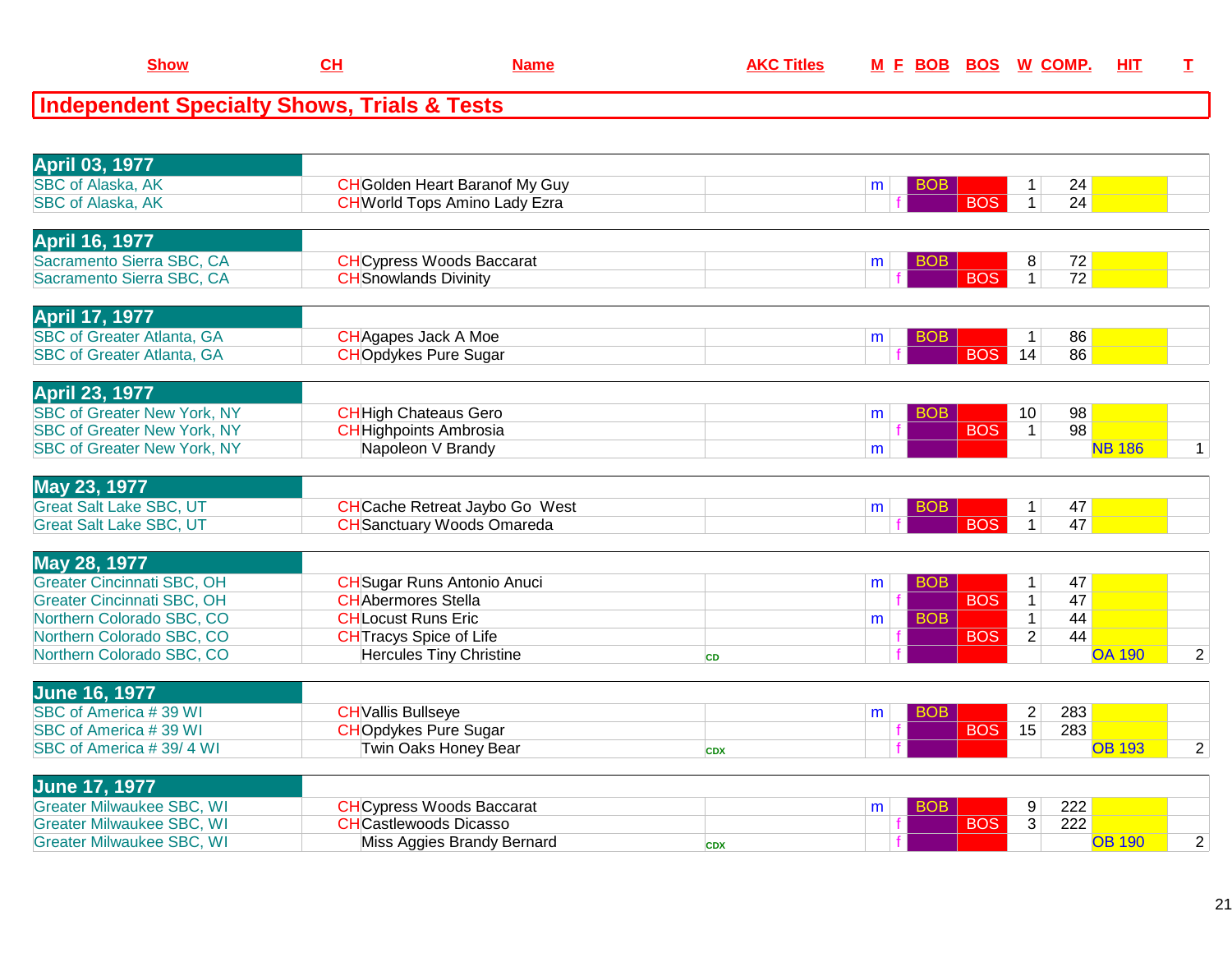| <b>Show</b>                                                                    | CL                         | <b>Name</b>                                                           | <b>AKC Titles</b> | M E BOB         |            | <b>BOS W COMP.</b>                 | HIT             | I            |
|--------------------------------------------------------------------------------|----------------------------|-----------------------------------------------------------------------|-------------------|-----------------|------------|------------------------------------|-----------------|--------------|
| <b>Independent Specialty Shows, Trials &amp; Tests</b>                         |                            |                                                                       |                   |                 |            |                                    |                 |              |
| <b>June 18, 1977</b><br><b>Greater Madison SBC, WI</b>                         |                            | <b>CHOpdykes Pure Sugar</b>                                           |                   | <b>BOB</b>      |            | 188<br>16                          |                 |              |
| <b>Greater Madison SBC, WI</b><br><b>Greater Madison SBC, WI</b>               |                            | <b>CH</b> Cypress Woods Baccarat<br>Miss Aggies Brandy Bernard        | <b>CDX</b>        | m               | <b>BOS</b> | 188<br>10                          | <b>OB 193</b>   | 3            |
| June 25, 1977                                                                  |                            |                                                                       |                   |                 |            |                                    |                 |              |
| <b>SBC of Southern California, CA</b><br><b>SBC of Southern California, CA</b> |                            | CHGinas Jingo V Judge<br><b>CH</b> Subira Merry Margaret              |                   | BOB<br>m        | <b>BOS</b> | 51<br>51<br>$\mathbf{1}$           |                 |              |
| <b>July 02, 1977</b><br>New England SBC, RI                                    |                            | <b>CH</b> Geronimo of Indian Hill                                     |                   | <b>BOB</b>      |            | 87<br>$\overline{2}$               |                 |              |
| New England SBC, RI                                                            | <b>CH</b> Mont D'or Reward |                                                                       |                   | m               | <b>BOS</b> | 87<br>$\mathbf{1}$                 |                 |              |
| <b>August 06, 1977</b><br><b>SBC of Puget Sound, WA</b>                        |                            | <b>CHDe Buhrs Solomon V Mallen</b>                                    |                   | <b>BOB</b><br>m |            | 3<br>126                           |                 |              |
| <b>SBC of Puget Sound, WA</b><br><b>SBC of Puget Sound, WA</b>                 |                            | <b>CH</b> Bulika De La Montagne<br>Lovecrafts Nita Nicklus            | <b>UD</b>         |                 | <b>BOS</b> | 126<br>$\overline{4}$              | <b>OB 196.5</b> | 3            |
| <b>August 27, 1977</b>                                                         |                            |                                                                       |                   |                 |            |                                    |                 |              |
| <b>Willamette Valley SBC, OR</b><br><b>Willamette Valley SBC, OR</b>           |                            | <b>CH</b> Cypress Woods Baccarat<br><b>CH</b> Zumars Gypsy Alexandria |                   | <b>BOB</b><br>m | <b>BOS</b> | 11<br>61<br>$\mathbf{1}$<br>61     |                 |              |
| <b>Willamette Valley SBC, OR</b>                                               |                            | Stoans Plain Jane of Jaq                                              |                   |                 |            |                                    | <b>NB 189</b>   | $\mathbf{1}$ |
| September 10, 1977<br>Central Indiana SBC, IN<br>Central Indiana SBC, IN       |                            | <b>CH</b> Serendipitys Mister Opdyke<br><b>CHOpdykes Pure Sugar</b>   |                   | <b>BOB</b><br>m | <b>BOS</b> | $\overline{2}$<br>105<br>17<br>105 |                 |              |
| September 17, 1977<br><b>SBC of Pacific Coast, CA</b>                          |                            | <b>CHCypress Woods Baccarat</b>                                       |                   | <b>BOB</b>      |            | 83<br>12                           |                 |              |
| <b>SBC of Pacific Coast, CA</b><br><b>SBC of Pacific Coast, CA</b>             |                            | <b>CH</b> Ballis Bona Hilary V Yondo<br>Lovecrafts Nita Nicklus       | UD                | m               | <b>BOS</b> | 83<br>$\mathbf{1}$                 | <b>OB 196</b>   | 4            |
| September 18, 1977                                                             |                            |                                                                       |                   |                 |            |                                    |                 |              |
| <b>Greater Twin Cities SBC, MN</b><br><b>Greater Twin Cities SBC, MN</b>       | <b>CHDa Lu's Red Eagle</b> | <b>CHOpdykes Pure Sugar</b>                                           |                   | <b>BOB</b><br>m | <b>BOS</b> | 54<br>14<br>54<br>18               |                 |              |
| <b>September 24, 1977</b>                                                      |                            |                                                                       |                   |                 |            |                                    |                 |              |
| North Texas SBC, TX<br>North Texas SBC, TX                                     | <b>CHTrus V Baronof</b>    | <b>CH</b> Cypress Woods Baccarat                                      |                   | <b>BOB</b><br>m | <b>BOS</b> | 13<br>60<br>60<br>$\overline{2}$   |                 |              |
| Orange Coast SBF, CA                                                           |                            | <b>CH</b> Cache Retreat Jaybo Go West                                 |                   | <b>BOB</b><br>m |            | $\overline{2}$<br>82               |                 |              |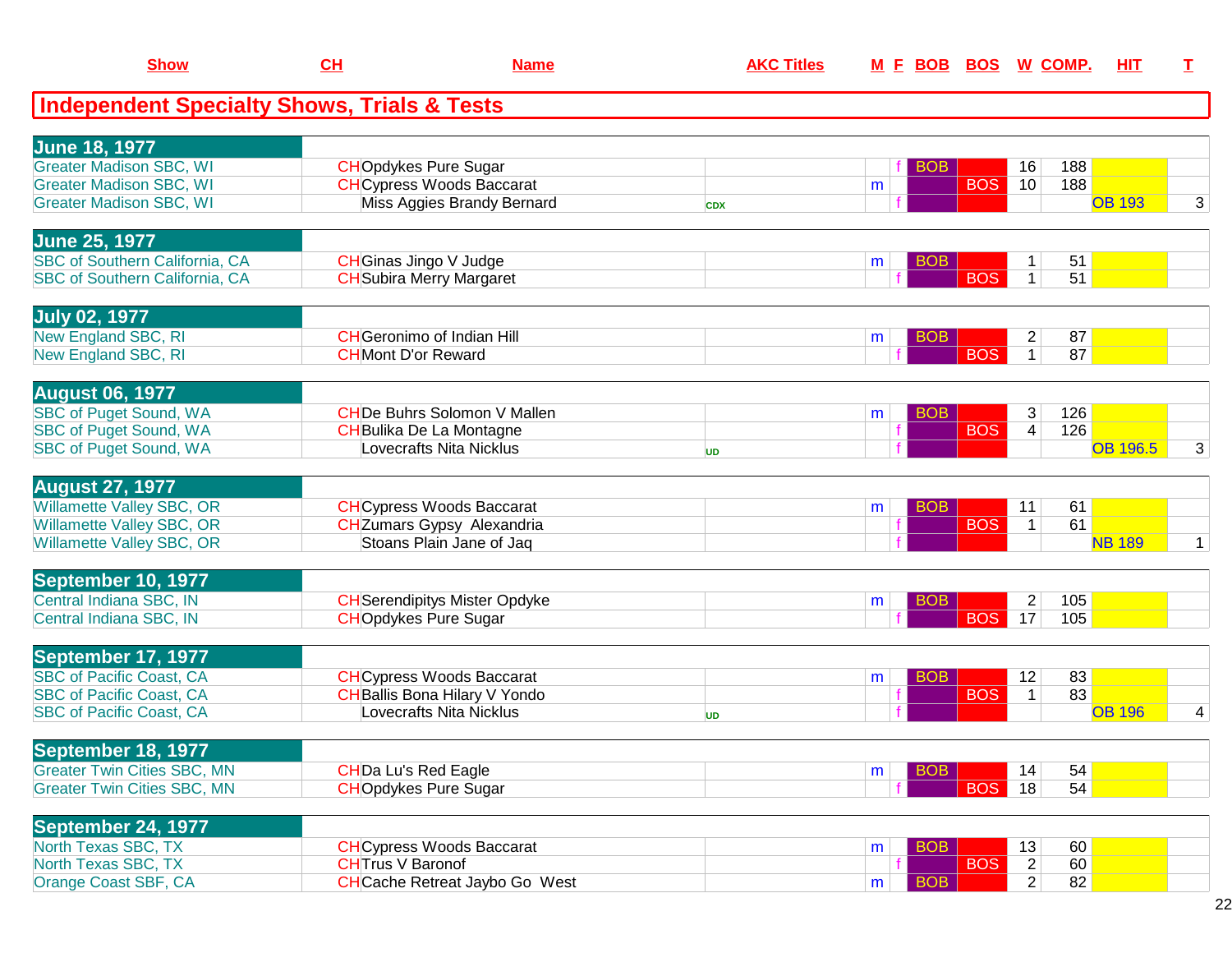| <b>Show</b>                                            | CH                        | <b>Name</b>                       | <b>AKC Titles</b> | M F BOB         | <b>BOS</b> |                         | W COMP.         | <b>HIT</b>      | I              |
|--------------------------------------------------------|---------------------------|-----------------------------------|-------------------|-----------------|------------|-------------------------|-----------------|-----------------|----------------|
| <b>Independent Specialty Shows, Trials &amp; Tests</b> |                           |                                   |                   |                 |            |                         |                 |                 |                |
| Orange Coast SBF, CA                                   |                           | <b>CH</b> Siegfrieds Hunkie Dori  |                   |                 | <b>BOS</b> | $\mathbf{1}$            | 82              |                 |                |
| <b>October 01, 1977</b>                                |                           |                                   |                   |                 |            |                         |                 |                 |                |
| Ohio SBC, OH                                           |                           | <b>CH</b> Cypress Woods Baccarat  |                   | <b>BOB</b><br>m |            | 14                      | 124             |                 |                |
| Ohio SBC, OH                                           | <b>CH</b> Beholds Imprint |                                   |                   |                 | <b>BOS</b> | $\mathbf{1}$            | 124             |                 |                |
| Ohio SBC, OH                                           |                           | El Nobles Nora Heidi Sam          |                   |                 |            |                         |                 | <b>NA 198.5</b> | $\overline{2}$ |
| <b>October 09, 1977</b>                                |                           |                                   |                   |                 |            |                         |                 |                 |                |
| Northern New Jersey SBC, NJ                            |                           | <b>CH</b> Kurtwoods Vega Baron    |                   | BOB<br>m        |            | $\mathbf{1}$            | 93              |                 |                |
| Northern New Jersey SBC, NJ                            |                           | <b>CH</b> Sugar Runs Lookin Good  |                   |                 | <b>BOS</b> | $\mathbf{1}$            | 93              |                 |                |
| <b>October 10, 1977</b>                                |                           |                                   |                   |                 |            |                         |                 |                 |                |
| <b>Great Salt Lake SBC, UT</b>                         |                           | Mt Chalets Classic V Yondo        |                   | BOB<br>m        |            | 1                       | 22              |                 |                |
| <b>Great Salt Lake SBC, UT</b>                         | <b>CH</b> Siegfrieds Rita |                                   |                   |                 | <b>BOS</b> | $\mathbf{1}$            | $\overline{22}$ |                 |                |
| <b>October 15, 1977</b>                                |                           |                                   |                   |                 |            |                         |                 |                 |                |
| Northern Illinois SBC, IL                              | <b>CHOpdykes Hair</b>     |                                   |                   | BOB<br>m        |            | 9                       | 120             |                 |                |
| Northern Illinois SBC, IL                              |                           | <b>CH</b> Subira The Amberdee     |                   |                 | <b>BOS</b> | $\mathbf{1}$            | 120             |                 |                |
| November 19, 1977                                      |                           |                                   |                   |                 |            |                         |                 |                 |                |
| <b>SBC of Greater Birmingham, AL</b>                   | <b>CH</b> Vallis Bullseye |                                   |                   | BOB<br>m        |            | 3                       | 61              |                 |                |
| <b>SBC of Greater Birmingham, AL</b>                   |                           | <b>CH</b> Born Free Miss Elegance |                   |                 | <b>BOS</b> | $\overline{1}$          | 61              |                 |                |
| November 25, 1977                                      |                           |                                   |                   |                 |            |                         |                 |                 |                |
| Greater Omaha SBC, NE                                  |                           | <b>CH</b> Cypress Woods Baccarat  |                   | BOB.<br>m       |            | 15                      | 60              |                 |                |
| <b>Greater Omaha SBC, NE</b>                           |                           | <b>CHGlenhavens Fantasia</b>      |                   |                 | <b>BOS</b> | $\overline{2}$          | 60              |                 |                |
| November 27, 1977                                      |                           |                                   |                   |                 |            |                         |                 |                 |                |
| <b>SBC of Greater Detroit, MI</b>                      | <b>CH</b> Vallis Bullseye |                                   |                   | BOB<br>m        |            | 4                       | 100             |                 |                |
| <b>SBC of Greater Detroit, MI</b>                      |                           | <b>CHOpdykes Pure Sugar</b>       |                   |                 | <b>BOS</b> | 19                      | 100             |                 |                |
| <b>SBC of Greater Detroit, MI</b>                      |                           | Panda Bear of Double K            |                   |                 |            |                         |                 | <b>NA 192</b>   | $\mathbf{1}$   |
| SBC of Southern New Jersey, NJ                         |                           | <b>CH</b> High Chateaus Gero      |                   | <b>BOB</b><br>m |            | 11                      | 66              |                 |                |
| SBC of Southern New Jersey, NJ                         |                           | <b>CH</b> Crossways Aunt Hucketta |                   |                 | <b>BOS</b> | $\overline{\mathbf{4}}$ | 66              |                 |                |
| <b>December 03, 1977</b>                               |                           |                                   |                   |                 |            |                         |                 |                 |                |
| Northern Colorado SBC, CO                              |                           | <b>CH</b> Cypress Woods Baccarat  |                   | <b>BOB</b><br>m |            | 16                      | 39              |                 |                |
| Northern Colorado SBC, CO                              |                           | <b>CH</b> Tracys Spice of Life    |                   |                 | <b>BOS</b> | $\overline{3}$          | 39              |                 |                |
| Northern Colorado SBC, CO                              |                           | Scotthofs Sweet Sugar Popps       | <b>CD</b>         |                 |            |                         |                 | <b>NB 172.5</b> | $\mathbf{1}$   |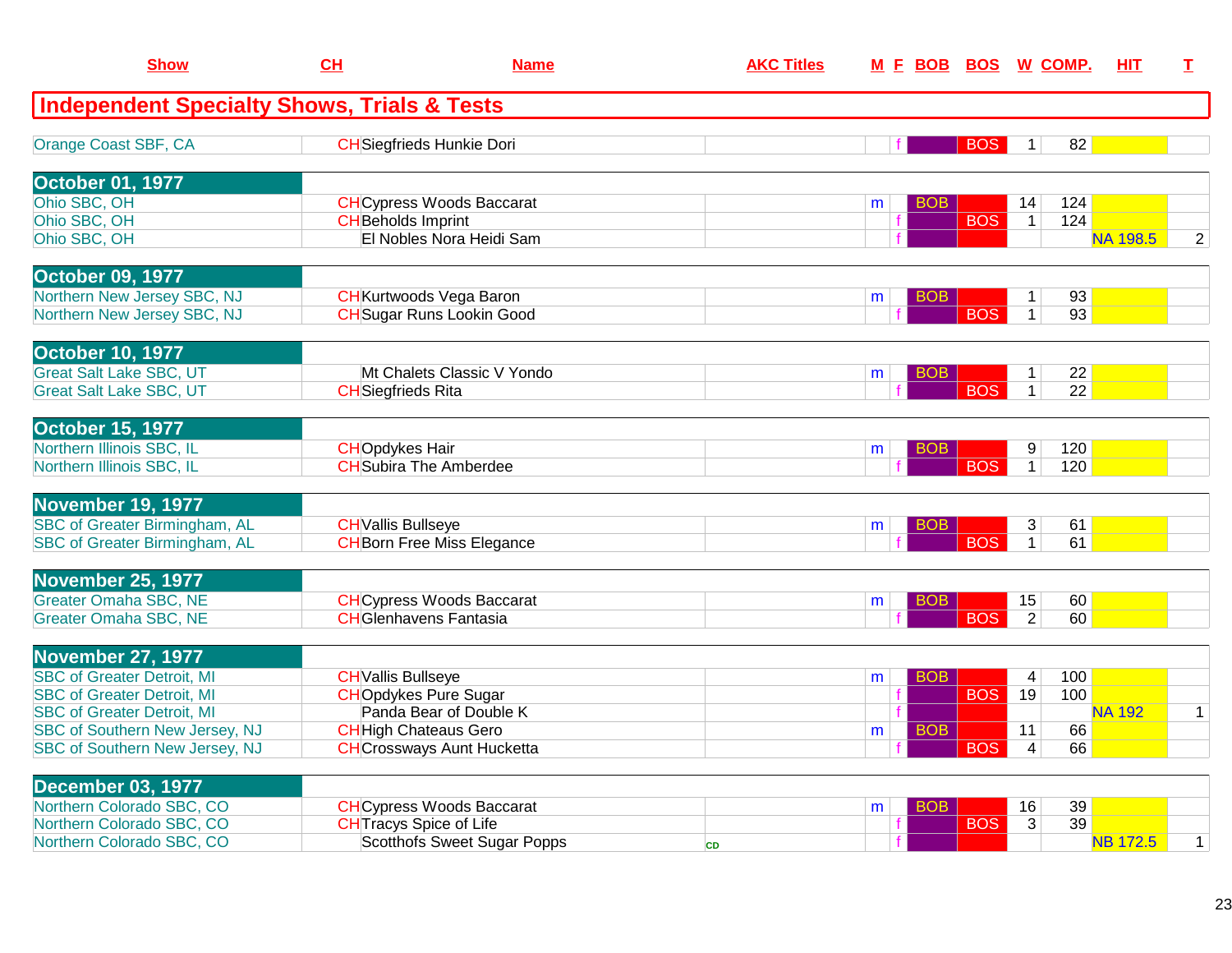| <b>Show</b>                                            | CL                        | <b>Name</b>                             | <b>AKC Titles</b> | M E BOB         |            | <b>BOS W COMP.</b>    | HIT             | I              |
|--------------------------------------------------------|---------------------------|-----------------------------------------|-------------------|-----------------|------------|-----------------------|-----------------|----------------|
| <b>Independent Specialty Shows, Trials &amp; Tests</b> |                           |                                         |                   |                 |            |                       |                 |                |
| <b>December 11, 1977</b>                               |                           |                                         |                   |                 |            |                       |                 |                |
| <b>SBC of Puget Sound, WA</b>                          |                           | <b>CHDe Buhrs Solomon V Mallen</b>      |                   | <b>BOB</b><br>m |            | 65<br>4               |                 |                |
| <b>SBC of Puget Sound, WA</b>                          |                           | <b>CH</b> Sugars Miss Muffett           |                   |                 | <b>BOS</b> | 65<br>$\mathbf{1}$    |                 |                |
| <b>January 21, 1978</b>                                |                           |                                         |                   |                 |            |                       |                 |                |
| <b>SBC of South Florida, FL</b>                        |                           | <b>CH</b> BarjonsTitus of Forge Pond    |                   | <b>BOB</b><br>m |            | 50<br>1               |                 |                |
| <b>SBC of South Florida, FL</b>                        |                           | <b>CH</b> Sugar Runs Lookin Good        |                   |                 | <b>BOS</b> | $\overline{2}$<br>50  |                 |                |
| <b>February 18, 1978</b>                               |                           |                                         |                   |                 |            |                       |                 |                |
| <b>SBC of Greater San Jose, CA</b>                     |                           | <b>CH</b> Sanctuary Woods A Token V COA |                   | <b>BOB</b>      |            | 85<br>$\mathbf 1$     |                 |                |
| <b>SBC of Greater San Jose, CA</b>                     |                           | <b>CH</b> Echos Heathcliff V Yondo      |                   | m               | <b>BOS</b> | 85<br>$\overline{2}$  |                 |                |
| <b>SBC of Greater San Jose, CA</b>                     |                           | Lovecrafts Nita Nicklus                 | <b>UD</b>         |                 |            |                       | <b>OB 193.5</b> | $\overline{5}$ |
| <b>February 25, 1978</b>                               |                           |                                         |                   |                 |            |                       |                 |                |
| <b>SBC of Greater St. Louis, MO</b>                    |                           | <b>CH</b> Tracys Spice of Life          |                   |                 | <b>BOS</b> | 96<br>4               |                 |                |
| SBC of San Diego, CA                                   |                           | <b>CH</b> Cypress Woods Baccarat        |                   | <b>BOB</b><br>m |            | 87<br>17              |                 |                |
| SBC of San Diego, CA                                   |                           | Mardonofs Legend                        |                   |                 | <b>BOS</b> | 87<br>$\mathbf{1}$    |                 |                |
| <b>February 27, 1978</b>                               |                           |                                         |                   |                 |            |                       |                 |                |
| <b>SBC of Greater St. Louis, MO</b>                    | <b>CHOpdykes Hair</b>     |                                         |                   | <b>BOB</b><br>m |            | 96<br>10 <sup>°</sup> |                 |                |
| <b>March 18, 1978</b>                                  |                           |                                         |                   |                 |            |                       |                 |                |
| <b>Heart of America SBC, MO</b>                        |                           | <b>CH</b> Cypress Woods Baccarat        |                   | <b>BOB</b><br>m |            | 53<br>18              |                 |                |
| Heart of America SBC, MO                               |                           | <b>CH</b> Tracys Spice of Life          |                   |                 | <b>BOS</b> | $\overline{5}$<br>53  |                 |                |
| <b>March 24, 1978</b>                                  |                           |                                         |                   |                 |            |                       |                 |                |
| North Texas SBC, TX                                    | <b>CH</b> Xen V Baranof   |                                         |                   | <b>BOB</b><br>m |            | 71<br>4               |                 |                |
| North Texas SBC, TX                                    |                           | Felicidads Wewon For Tigger             | <b>CD</b>         |                 | <b>BOS</b> | 71<br>1 <sup>1</sup>  |                 |                |
| <b>March 25, 1978</b>                                  |                           |                                         |                   |                 |            |                       |                 |                |
| Central Indiana SBC, IN                                | <b>CHOpdykes Hair</b>     |                                         |                   | <b>BOB</b><br>m |            | 76<br>11              |                 |                |
| Central Indiana SBC, IN                                |                           | <b>CHOpdykes Pure Sugar</b>             |                   |                 | <b>BOS</b> | 20<br>76              |                 |                |
| <b>April 09, 1978</b>                                  |                           |                                         |                   |                 |            |                       |                 |                |
| <b>SBC of Southern New Jersey, NJ</b>                  | <b>CH</b> Sherimins Erica |                                         |                   | <b>BOB</b>      |            | 60<br>1               |                 |                |
| SBC of Southern New Jersey, NJ                         |                           | <b>CHCunos Claus V Casumar</b>          |                   | m               | <b>BOS</b> | 60<br>1               |                 |                |
| <b>April 13, 1978</b>                                  |                           |                                         |                   |                 |            |                       |                 |                |
| SBC of America #40 GA                                  |                           | <b>CH</b> High Chateaus Gero            |                   | <b>BOB</b><br>m |            | 12<br>255             |                 |                |
| SBC of America #40 GA                                  | <b>CH</b> Sherimins Erica |                                         |                   |                 | <b>BOS</b> | $\overline{2}$<br>255 |                 |                |
|                                                        |                           |                                         |                   |                 |            |                       |                 |                |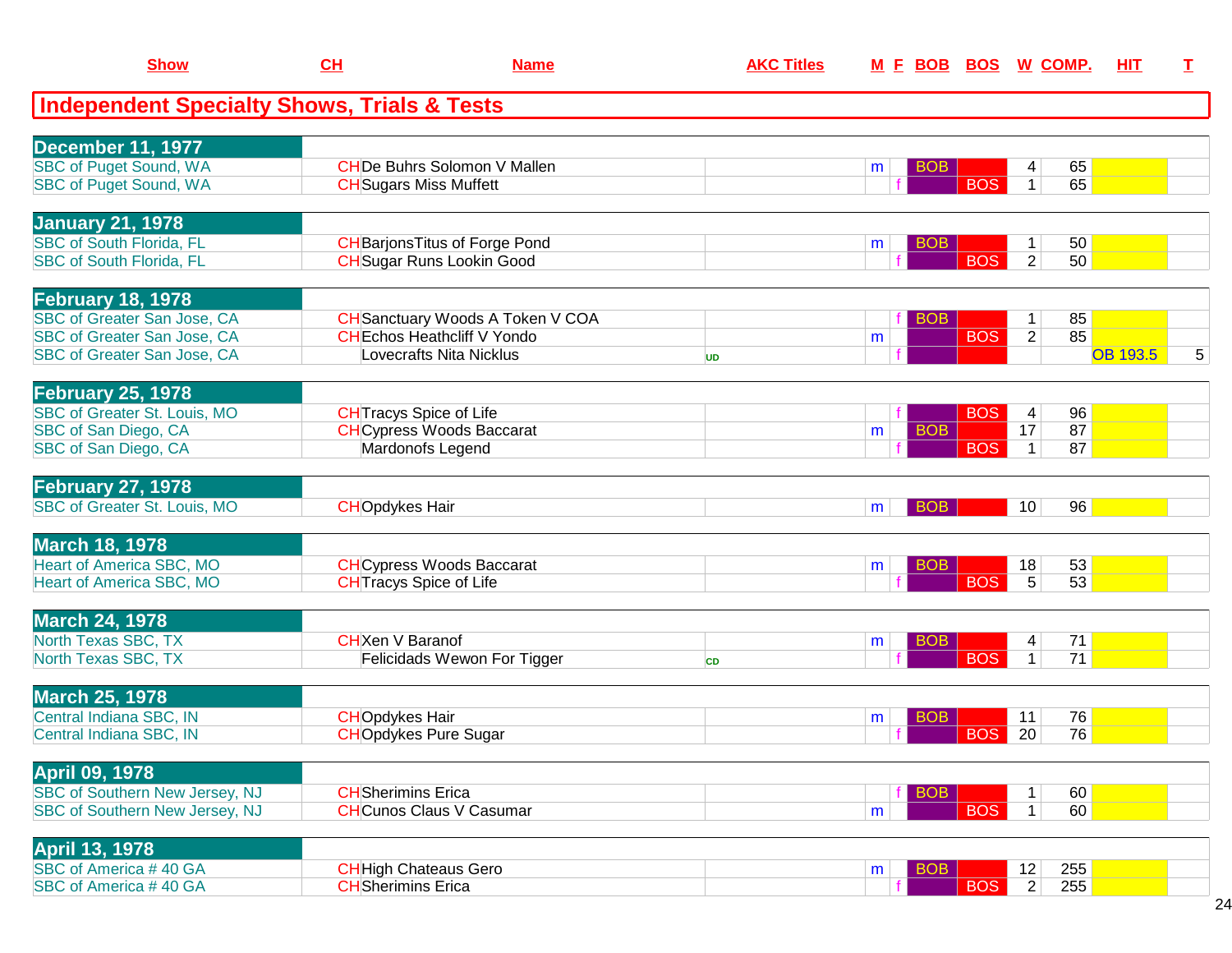| <b>Show</b>                                                              | CH                         | <b>Name</b>                                                         | <b>AKC Titles</b> |   | <u>M F BOB</u> | <b>BOS</b> |                      | <u>W_COMP.</u> | HIT             | т            |
|--------------------------------------------------------------------------|----------------------------|---------------------------------------------------------------------|-------------------|---|----------------|------------|----------------------|----------------|-----------------|--------------|
| <b>Independent Specialty Shows, Trials &amp; Tests</b>                   |                            |                                                                     |                   |   |                |            |                      |                |                 |              |
| SBC of America #40/5 GA                                                  |                            | <b>Bennetts Little Misty</b>                                        | <b>CD</b>         |   |                |            |                      |                | <b>NA 195</b>   | 1.           |
| <b>April 15, 1978</b>                                                    |                            |                                                                     |                   |   |                |            |                      |                |                 |              |
| Sacramento Sierra SBC, CA<br>Sacramento Sierra SBC, CA                   |                            | <b>CHEchos Heathcliff V Yondo</b><br>Dilettantes Des A Rou          |                   | m | <b>BOB</b>     | <b>BOS</b> | 3<br>$\mathbf{1}$    | 54<br>54       |                 |              |
|                                                                          |                            |                                                                     |                   |   |                |            |                      |                |                 |              |
| <b>April 16, 1978</b><br><b>SBC of Greater Atlanta, GA</b>               |                            | <b>CH</b> Cypress Woods Baccarat                                    |                   | m | <b>BOB</b>     |            | 19                   | 125            |                 |              |
| <b>SBC of Greater Atlanta, GA</b>                                        |                            | <b>CHOpdykes Pure Sugar</b>                                         |                   |   |                | <b>BOS</b> | 21                   | 125            |                 |              |
| <b>April 22, 1978</b>                                                    |                            |                                                                     |                   |   |                |            |                      |                |                 |              |
| <b>SBC of Greater New York, NY</b>                                       |                            | <b>CH</b> Cypress Woods Baccarat                                    |                   | m | <b>BOB</b>     |            | 20                   | 63             |                 |              |
| <b>SBC of Greater New York, NY</b><br><b>SBC of Greater New York, NY</b> | <b>CH</b> Mont D'or Reward | Sir Brandy Alexander XXXI                                           | <b>CDX</b>        | m |                | <b>BOS</b> | $\overline{2}$       | 63             | <b>OB 178.5</b> | $\mathbf 1$  |
|                                                                          |                            |                                                                     |                   |   |                |            |                      |                |                 |              |
| <b>April 29, 1978</b><br><b>Greater Milwaukee SBC, WI</b>                |                            | <b>CH</b> Cypress Woods Baccarat                                    |                   |   | <b>BOB</b>     |            | 21                   | 49             |                 |              |
| <b>Greater Milwaukee SBC, WI</b>                                         |                            | <b>CH</b> Sanctuary Woods Promise Me                                |                   | m |                | <b>BOS</b> | $\mathbf{1}$         | 49             |                 |              |
| <b>Greater Milwaukee SBC, WI</b>                                         |                            | Little Lady Lorelei                                                 | <b>CD</b>         |   |                |            |                      |                | <b>OA 190.5</b> | $\mathbf 1$  |
| <b>April 30, 1978</b>                                                    |                            |                                                                     |                   |   |                |            |                      |                |                 |              |
| <b>Greater Madison SBC, WI</b>                                           | <b>CHDa Lu's Red Eagle</b> |                                                                     |                   | m | BOB            |            | 15                   | 53             |                 |              |
| <b>Greater Madison SBC, WI</b>                                           |                            | <b>CHCache Retreat Justaluv</b>                                     |                   |   |                | <b>BOS</b> | $\mathbf 1$          | 53             |                 |              |
| <b>Greater Madison SBC, WI</b>                                           |                            | <b>Wabash Cannonball V Erick</b>                                    |                   | m |                |            |                      |                | <b>NA 191</b>   | $\mathbf{1}$ |
| May 27, 1978                                                             |                            |                                                                     |                   |   |                |            |                      |                |                 |              |
| <b>Greater Cincinnati SBC, OH</b><br><b>Greater Cincinnati SBC, OH</b>   |                            | <b>CH</b> Vindales Bit O'Honey<br><b>CHCronus V D Seekbacher-Ho</b> |                   | m | BOB            | <b>BOS</b> | 1                    | 50<br>50       |                 |              |
|                                                                          |                            |                                                                     |                   |   |                |            |                      |                |                 |              |
| <b>June 03, 1978</b>                                                     |                            |                                                                     |                   |   |                |            |                      |                |                 |              |
| SBC of Southern California, CA                                           |                            | <b>CH</b> Cypress Woods Baccarat<br><b>CH</b> Echos Heather V Yondo |                   | m | BOB            | <b>BOS</b> | 22<br>$\overline{2}$ | 96<br>96       |                 |              |
| SBC of Southern California, CA                                           |                            |                                                                     |                   |   |                |            |                      |                |                 |              |
| <b>June 09, 1978</b>                                                     |                            |                                                                     |                   |   |                |            |                      |                |                 |              |
| Northern Colorado SBC, CO                                                |                            | <b>CH</b> Cypress Woods Baccarat                                    |                   | m | <b>BOB</b>     |            | 23                   | 44             |                 |              |
| Northern Colorado SBC, CO<br>Northern Colorado SBC, CO                   |                            | <b>CH</b> Glenhavens Fantasia<br><b>Hercules Tiny Christine</b>     | <b>CDX</b>        |   |                | <b>BOS</b> | 3                    | 44             | <b>OB 192</b>   | 3            |
|                                                                          |                            |                                                                     |                   |   |                |            |                      |                |                 |              |
| <b>June 24, 1978</b>                                                     |                            |                                                                     |                   |   |                |            |                      |                |                 |              |
| Willamette Valley SBC, OR                                                |                            | <b>CH</b> Cache Retreat Jaybo Go West                               |                   | m | <b>BOB</b>     |            | 3 <sup>1</sup>       | 60             |                 |              |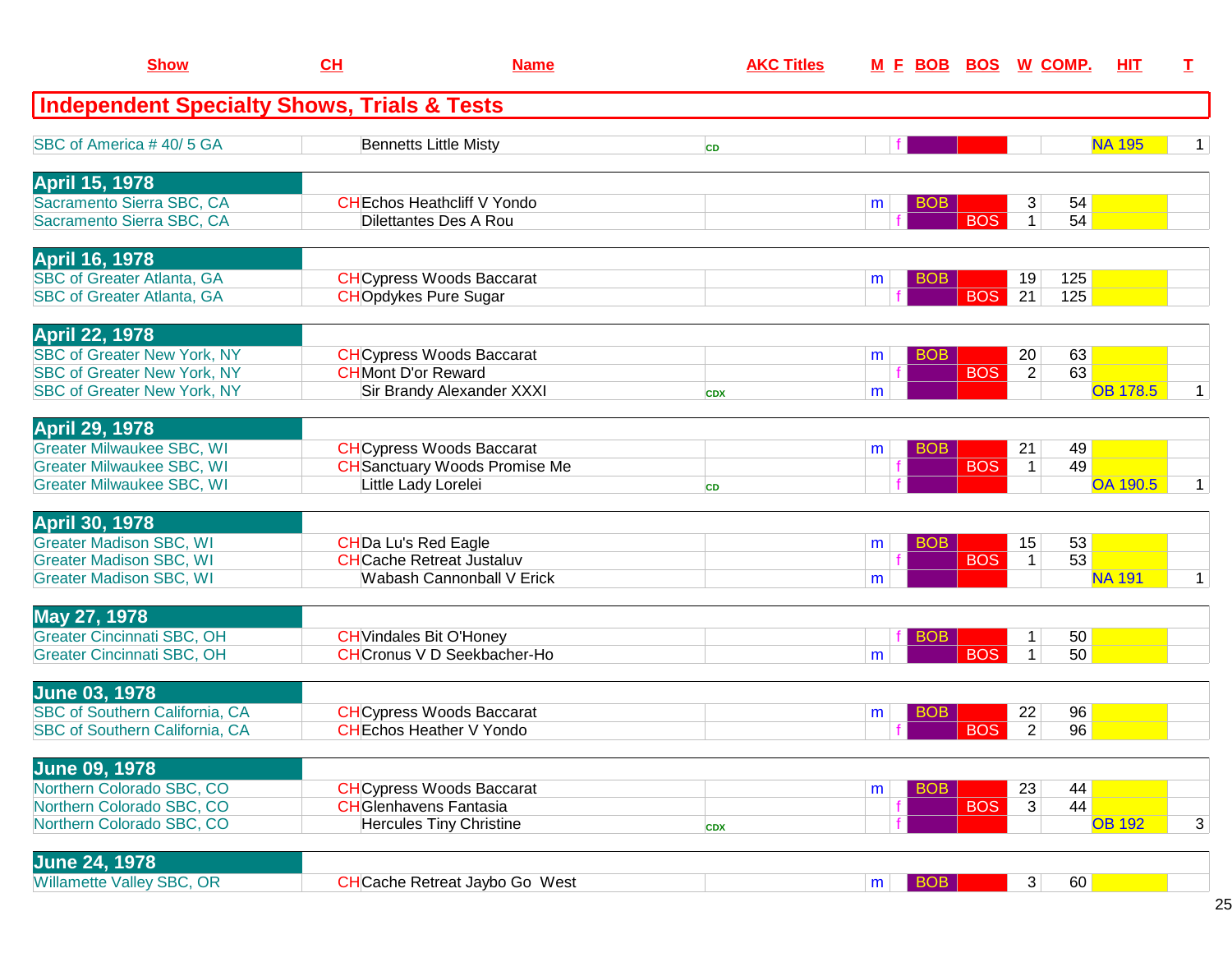| <b>Show</b>                                                          | CH                             | <b>Name</b>                                                   | <b>AKC Titles</b> | <u>M F BOB</u>  | <u>BOS W COMP.</u> |                |     | <b>HIT</b>      | T              |
|----------------------------------------------------------------------|--------------------------------|---------------------------------------------------------------|-------------------|-----------------|--------------------|----------------|-----|-----------------|----------------|
| <b>Independent Specialty Shows, Trials &amp; Tests</b>               |                                |                                                               |                   |                 |                    |                |     |                 |                |
| <b>Willamette Valley SBC, OR</b><br><b>Willamette Valley SBC, OR</b> |                                | <b>CH</b> Griecos Enchantres V WOA<br>Lovecrafts Nita Nicklus | <b>UD</b>         |                 | <b>BOS</b>         | 1              | 60  | <b>OB 189.5</b> | 6              |
| <b>June 25, 1978</b>                                                 |                                |                                                               |                   |                 |                    |                |     |                 |                |
| <b>SBC of Puget Sound, WA</b>                                        |                                | <b>CH</b> Swissongs Counterpoint                              |                   | <b>BOB</b><br>m |                    | $\mathbf{1}$   | 91  |                 |                |
| <b>SBC of Puget Sound, WA</b>                                        |                                | <b>CH</b> Bulika De La Montagne                               |                   |                 | <b>BOS</b>         | $\overline{5}$ | 91  |                 |                |
| <b>SBC of Puget Sound, WA</b>                                        |                                | Lovecrafts Nita Nicklus                                       | <b>UD</b>         |                 |                    |                |     | <b>OB 197</b>   | $\overline{7}$ |
| <b>July 01, 1978</b>                                                 |                                |                                                               |                   |                 |                    |                |     |                 |                |
| <b>New England SBC, RI</b>                                           | <b>CH</b> High Chateaus Gero   |                                                               |                   | <b>BOB</b><br>m |                    | 13             | 88  |                 |                |
| New England SBC, RI                                                  |                                | <b>CH</b> Sugar Runs Lookin Good                              |                   |                 | <b>BOS</b>         | 3              | 88  |                 |                |
| <b>July 15, 1978</b>                                                 |                                |                                                               |                   |                 |                    |                |     |                 |                |
| <b>SBC of Pacific Coast, CA</b>                                      |                                | <b>CH</b> Griecos Enchantres V WOA                            |                   | <b>BOB</b>      |                    | $\overline{2}$ | 56  |                 |                |
| <b>SBC of Pacific Coast, CA</b>                                      |                                | <b>CHEchos Count Down V Bonus</b>                             |                   | m               | <b>BOS</b>         | $\mathbf{1}$   | 56  |                 |                |
| <b>SBC of Pacific Coast, CA</b>                                      |                                | Cache Retreat Xmas Fantasy                                    |                   |                 |                    |                |     | <b>NB 189</b>   | $\mathbf 1$    |
| <b>August 19, 1978</b>                                               |                                |                                                               |                   |                 |                    |                |     |                 |                |
| <b>SBC of Alaska, AK</b>                                             |                                | Polar Blu Mr. Majestyk                                        |                   | <b>BOB</b><br>m |                    | $\mathbf{1}$   | 17  |                 |                |
| <b>SBC of Alaska, AK</b>                                             |                                | <b>CH</b> Rocky World Tops Silverwing                         |                   |                 | <b>BOS</b>         | $\mathbf{1}$   | 17  |                 |                |
| September 09, 1978                                                   |                                |                                                               |                   |                 |                    |                |     |                 |                |
| Central Indiana SBC, IN                                              |                                | <b>CH</b> Cronus V D Seekbacher-Ho                            |                   | <b>BOB</b><br>m |                    | $\overline{c}$ | 100 |                 |                |
| Central Indiana SBC, IN                                              |                                | Opdykes September Morning                                     |                   |                 | <b>BOS</b>         | $\mathbf{1}$   | 100 |                 |                |
| September 17, 1978                                                   |                                |                                                               |                   |                 |                    |                |     |                 |                |
| <b>Greater Twin Cities SBC, MN</b>                                   |                                | <b>CH</b> Cronus V D Seekbacher-Ho                            |                   | <b>BOB</b><br>m |                    | 3              | 59  |                 |                |
| <b>Greater Twin Cities SBC, MN</b>                                   |                                | <b>CHOpdykes Prudent Welcome</b>                              |                   |                 | <b>BOS</b>         | $\mathbf 1$    | 59  |                 |                |
| <b>September 23, 1978</b>                                            |                                |                                                               |                   |                 |                    |                |     |                 |                |
| North Texas SBC, TX                                                  |                                | <b>CH</b> Cypress Woods Baccarat                              |                   | BOB<br>m        |                    | 24             | 44  |                 |                |
| North Texas SBC, TX                                                  | <b>CH</b> North Starr V Barrie |                                                               |                   |                 | <b>BOS</b>         | $\mathbf{1}$   | 44  |                 |                |
| <b>September 30, 1978</b>                                            |                                |                                                               |                   |                 |                    |                |     |                 |                |
| Ohio SBC, OH                                                         |                                | <b>CH</b> Cypress Woods Baccarat                              |                   | <b>BOB</b><br>m |                    | 25             | 162 |                 |                |
| Ohio SBC, OH                                                         | <b>CH</b> Sherimins Erica      |                                                               |                   |                 | <b>BOS</b>         | $\overline{3}$ | 162 |                 |                |
| Ohio SBC, OH                                                         |                                | Twin Oaks Honey Bear                                          | <b>CDX</b>        |                 |                    |                |     | <b>OB 198.5</b> | 3              |
| <b>October 01, 1978</b>                                              |                                |                                                               |                   |                 |                    |                |     |                 |                |
| Maumee Valley SBC, OH                                                | <b>CHOpdykes Hair</b>          |                                                               |                   | <b>BOB</b><br>m |                    | 12             | 104 |                 |                |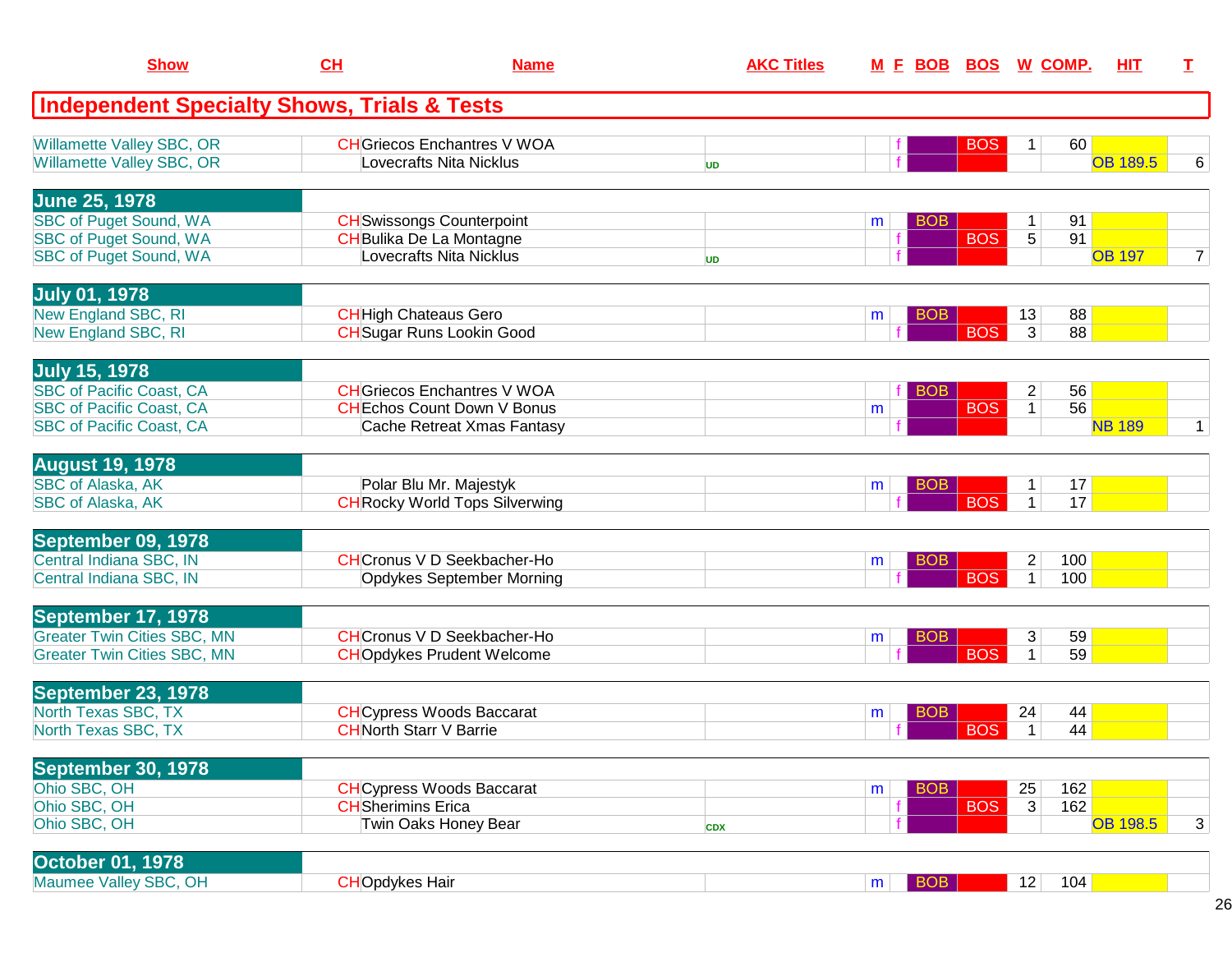| <b>Show</b>                                                            | CH                        | <b>Name</b>                                                                | <b>AKC Titles</b> | <u>M F BOB</u>  | <b>BOS</b> | <u>W_COMP.</u>                          | <u>HIT</u>    | T. |
|------------------------------------------------------------------------|---------------------------|----------------------------------------------------------------------------|-------------------|-----------------|------------|-----------------------------------------|---------------|----|
| <b>Independent Specialty Shows, Trials &amp; Tests</b>                 |                           |                                                                            |                   |                 |            |                                         |               |    |
| Maumee Valley SBC, OH                                                  | <b>CHAbermores Stella</b> |                                                                            |                   |                 | <b>BOS</b> | 104<br>$\overline{2}$                   |               |    |
| <b>October 08, 1978</b>                                                |                           |                                                                            |                   |                 |            |                                         |               |    |
| Northern New Jersey SBC, NJ<br>Northern New Jersey SBC, NJ             |                           | <b>CH</b> Folly Barns Dexter<br><b>CH</b> Sugar Runs Lookin Good           |                   | <b>BOB</b><br>m | <b>BOS</b> | 91<br>$1 \mid$<br>$\vert 4 \vert$<br>91 |               |    |
| <b>October 14, 1978</b>                                                |                           |                                                                            |                   |                 |            |                                         |               |    |
| Northern Illinois SBC, IL<br>Northern Illinois SBC, IL                 | <b>CH</b> Beholds Imprint | <b>CH</b> Cypress Woods Baccarat                                           |                   | <b>BOB</b><br>m | <b>BOS</b> | 122<br>26<br>$\overline{2}$<br>122      |               |    |
| <b>October 21, 1978</b>                                                |                           |                                                                            |                   |                 |            |                                         |               |    |
| Orange Coast SBF, CA<br>Orange Coast SBF, CA                           |                           | <b>CH</b> Cypress Woods Baccarat<br><b>CH</b> Sanctuary Woods Orphan Annie |                   | <b>BOB</b><br>m | <b>BOS</b> | 68<br>27<br>68<br>$\overline{1}$        |               |    |
| <b>November 18, 1978</b>                                               |                           |                                                                            |                   |                 |            |                                         |               |    |
| SBC of Greater Birmingham, AL<br>SBC of Greater Birmingham, AL         |                           | <b>CH</b> Sugar Runs Sinbad Swisswood<br><b>CH</b> Sugar Runs Fay Wray     |                   | <b>BOB</b><br>m | <b>BOS</b> | 61<br>1<br>61<br>$\mathbf{1}$           |               |    |
| <b>November 24, 1978</b>                                               |                           |                                                                            |                   |                 |            |                                         |               |    |
| <b>Greater Omaha SBC, NE</b><br><b>Greater Omaha SBC, NE</b>           |                           | <b>CH</b> Cypress Woods Baccarat<br><b>CH</b> Romas Moriah V Tomar         |                   | <b>BOB</b><br>m | <b>BOS</b> | 49<br>28<br>49<br>$\mathbf 1$           |               |    |
| <b>November 25, 1978</b>                                               |                           |                                                                            |                   |                 |            |                                         |               |    |
| <b>SBC of Greater Detroit, MI</b>                                      |                           | <b>CH</b> Cypress Woods Baccarat                                           |                   | <b>BOB</b><br>m |            | 29<br>98                                |               |    |
| <b>SBC of Greater Detroit, MI</b><br><b>SBC of Greater Detroit, MI</b> |                           | <b>CH</b> Browns Velvet of Born Free<br>Twin Oaks Honey Bear               | <b>UD</b>         |                 | <b>BOS</b> | 98<br>$\mathbf{1}$                      | <b>OB 195</b> | 4  |
| <b>December 10, 1978</b>                                               |                           |                                                                            |                   |                 |            |                                         |               |    |
| <b>SBC of Puget Sound, WA</b><br>SBC of Puget Sound, WA                |                           | <b>CH</b> Cypress Woods Baccarat<br><b>CH</b> Stoans Raggedy Ann of Klarc  | <b>CD</b>         | <b>BOB</b><br>m | <b>BOS</b> | 73<br>30<br>$\mathbf{1}$<br>73          |               |    |
| <b>January 20, 1979</b>                                                |                           |                                                                            |                   |                 |            |                                         |               |    |
| <b>SBC of South Florida, FL</b><br><b>SBC of South Florida, FL</b>     |                           | <b>CH</b> Devilles Reflection Bergie<br><b>CH</b> Sherimins Bacchus        |                   | <b>BOB</b><br>m | <b>BOS</b> | 48<br>1<br>48<br>$\mathbf{1}$           |               |    |
| <b>February 17, 1979</b>                                               |                           |                                                                            |                   |                 |            |                                         |               |    |
| SBC of Greater San Jose, CA<br>SBC of Greater San Jose, CA             |                           | <b>CHEchos Heathcliff V Yondo</b><br><b>CH</b> Echos Heather V Yondo       |                   | <b>BOB</b><br>m | <b>BOS</b> | 71<br>4<br>71<br>$\overline{3}$         |               |    |
| SBC of Greater San Jose, CA                                            |                           | Lovecrafts Nita Nicklus                                                    | <b>UDT</b>        |                 |            |                                         | <b>OB 192</b> | 8  |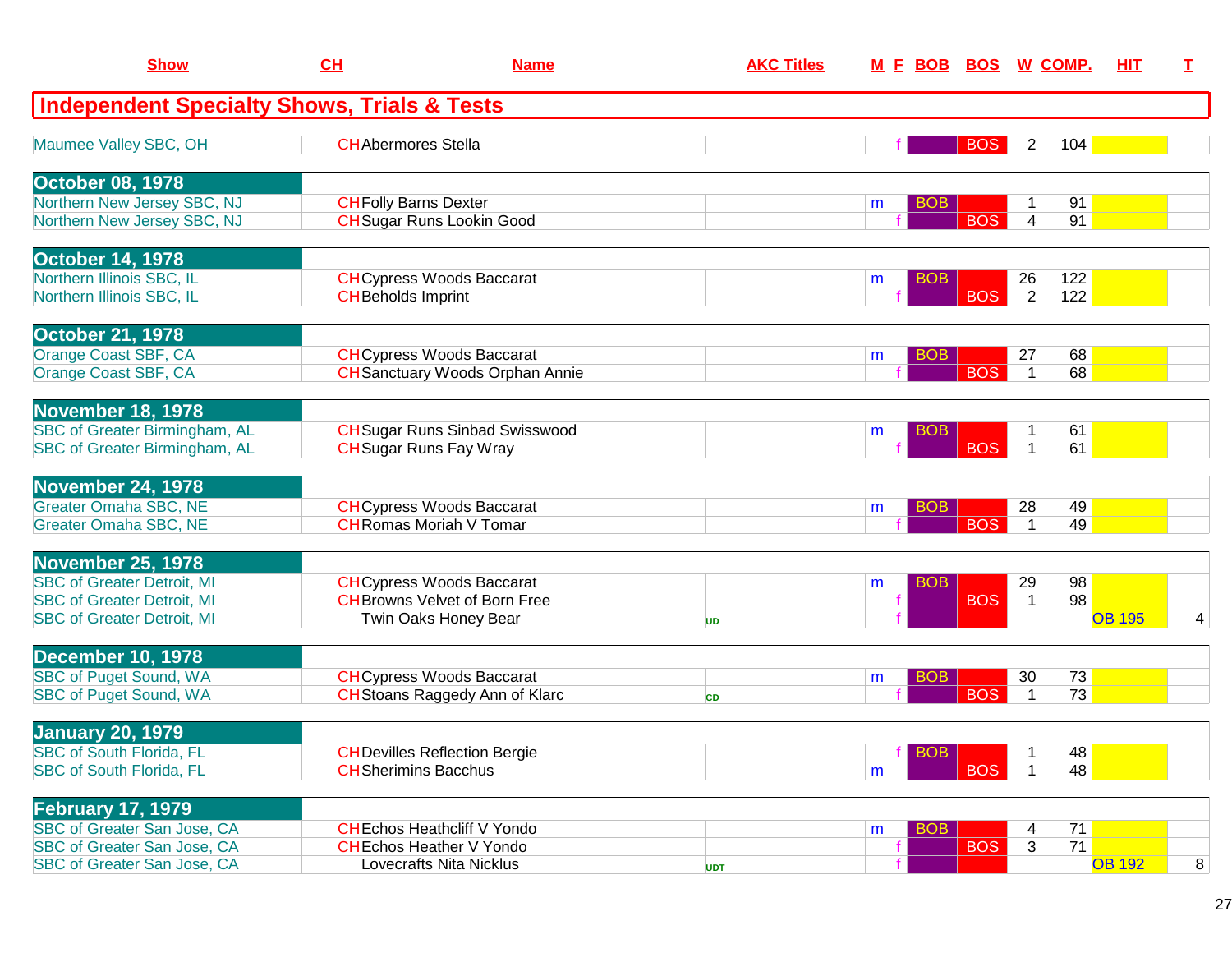| <b>Show</b>                                            | CH                        | <b>Name</b>                            | <b>AKC Titles</b> |                 |            | M E BOB BOS W COMP.             | HIT             | $\mathbf I$  |
|--------------------------------------------------------|---------------------------|----------------------------------------|-------------------|-----------------|------------|---------------------------------|-----------------|--------------|
| <b>Independent Specialty Shows, Trials &amp; Tests</b> |                           |                                        |                   |                 |            |                                 |                 |              |
| <b>February 23, 1979</b>                               |                           |                                        |                   |                 |            |                                 |                 |              |
| Northern Colorado SBC, CO                              |                           | <b>CHLenwardofs Astro V Soest</b>      |                   | <b>BOB</b><br>m |            | 32<br>1                         |                 |              |
| Northern Colorado SBC, CO                              |                           | <b>CHA Lee Saint Mahogany</b>          |                   |                 | <b>BOS</b> | $\overline{32}$<br>$\mathbf{1}$ |                 |              |
| Northern Colorado SBC, CO                              |                           | Sitting Bulls Apache Dancer            |                   |                 |            |                                 | <b>NB 185</b>   | $\mathbf{1}$ |
| <b>February 24, 1979</b>                               |                           |                                        |                   |                 |            |                                 |                 |              |
| SBC of Greater St. Louis, MO                           | <b>CH</b> Belaps Tallsman |                                        |                   | <b>BOB</b><br>m |            | 62<br>1                         |                 |              |
| SBC of Greater St. Louis, MO                           | <b>CH</b> Soest Hill She  |                                        |                   |                 | <b>BOS</b> | 62<br>$\mathbf{1}$              |                 |              |
| SBC of San Diego, CA                                   |                           | <b>CH</b> Cypress Woods Baccarat       |                   | <b>BOB</b><br>m |            | 68<br>31                        |                 |              |
| SBC of San Diego, CA                                   |                           | <b>CHOpdykes Shenandoah</b>            |                   |                 | <b>BOS</b> | 68<br>$\mathbf{1}$              |                 |              |
| <b>March 17, 1979</b>                                  |                           |                                        |                   |                 |            |                                 |                 |              |
| <b>Heart of America SBC, MO</b>                        |                           | <b>CH</b> Cypress Woods Baccarat       |                   | <b>BOB</b><br>m |            | 32<br>51                        |                 |              |
| Heart of America SBC, MO                               | <b>CH</b> Soest Hill She  |                                        |                   |                 | <b>BOS</b> | $\overline{2}$<br>51            |                 |              |
| <b>March 23, 1979</b>                                  |                           |                                        |                   |                 |            |                                 |                 |              |
| North Texas SBC, TX                                    |                           | <b>CH</b> Mar-Dons Buckpasser V Opdyke |                   | BOB<br>m        |            | 62                              |                 |              |
| North Texas SBC, TX                                    |                           | <b>Greenbriars Sweetnote</b>           |                   |                 | <b>BOS</b> | 62<br>$\mathbf 1$               |                 |              |
| <b>March 24, 1979</b>                                  |                           |                                        |                   |                 |            |                                 |                 |              |
| Central Indiana SBC, IN                                |                           | <b>CH</b> Banyons Wilcox Brown         |                   | BOB<br>m        |            | 82                              |                 |              |
| Central Indiana SBC, IN                                |                           | <b>CH</b> Browns Velvet of Born Free   |                   |                 | <b>BOS</b> | 82<br>2 <sup>1</sup>            |                 |              |
| <b>April 07, 1979</b>                                  |                           |                                        |                   |                 |            |                                 |                 |              |
| <b>Greater Milwaukee SBC, WI</b>                       |                           | <b>CH</b> Cronus V D Seekbacher-Ho     |                   | <b>BOB</b><br>m |            | 77<br>4                         |                 |              |
| <b>Greater Milwaukee SBC, WI</b>                       |                           | <b>CH</b> Browns Velvet of Born Free   |                   |                 | <b>BOS</b> | 77<br>3 <sup>1</sup>            |                 |              |
| <b>Greater Milwaukee SBC, WI</b>                       |                           | Twin Oaks Honey Bear                   | <b>UD</b>         |                 |            |                                 | <b>OB 198.5</b> | 5            |
| <b>April 08, 1979</b>                                  |                           |                                        |                   |                 |            |                                 |                 |              |
| <b>Greater Madison SBC, WI</b>                         |                           | <b>CH</b> Cronus V D Seekbacher-Ho     |                   | <b>BOB</b><br>m |            | 53<br>5                         |                 |              |
| <b>Greater Madison SBC, WI</b>                         |                           | <b>CH</b> Browns Velvet of Born Free   |                   |                 | <b>BOS</b> | 53<br>$\overline{4}$            |                 |              |
| <b>April 14, 1979</b>                                  |                           |                                        |                   |                 |            |                                 |                 |              |
| Sacramento Sierra SBC, CA                              | <b>CH</b> Siegfrieds Nero |                                        |                   | <b>BOB</b><br>m |            | 44<br>1                         |                 |              |
| Sacramento Sierra SBC, CA                              | <b>CH</b> Gambys Elas     |                                        |                   |                 | <b>BOS</b> | 44<br>$\mathbf{1}$              |                 |              |
| <b>April 15, 1979</b>                                  |                           |                                        |                   |                 |            |                                 |                 |              |
| <b>SBC of Greater Atlanta, GA</b>                      |                           | <b>CH</b> Mar-Dons Buckpasser V Opdyke |                   | <b>BOB</b><br>m |            | 63<br>$\overline{a}$            |                 |              |
| <b>SBC of Greater Atlanta, GA</b>                      |                           | <b>CH</b> Sugar Runs Fay Wray          |                   |                 | <b>BOS</b> | $\overline{2}$<br>63            |                 |              |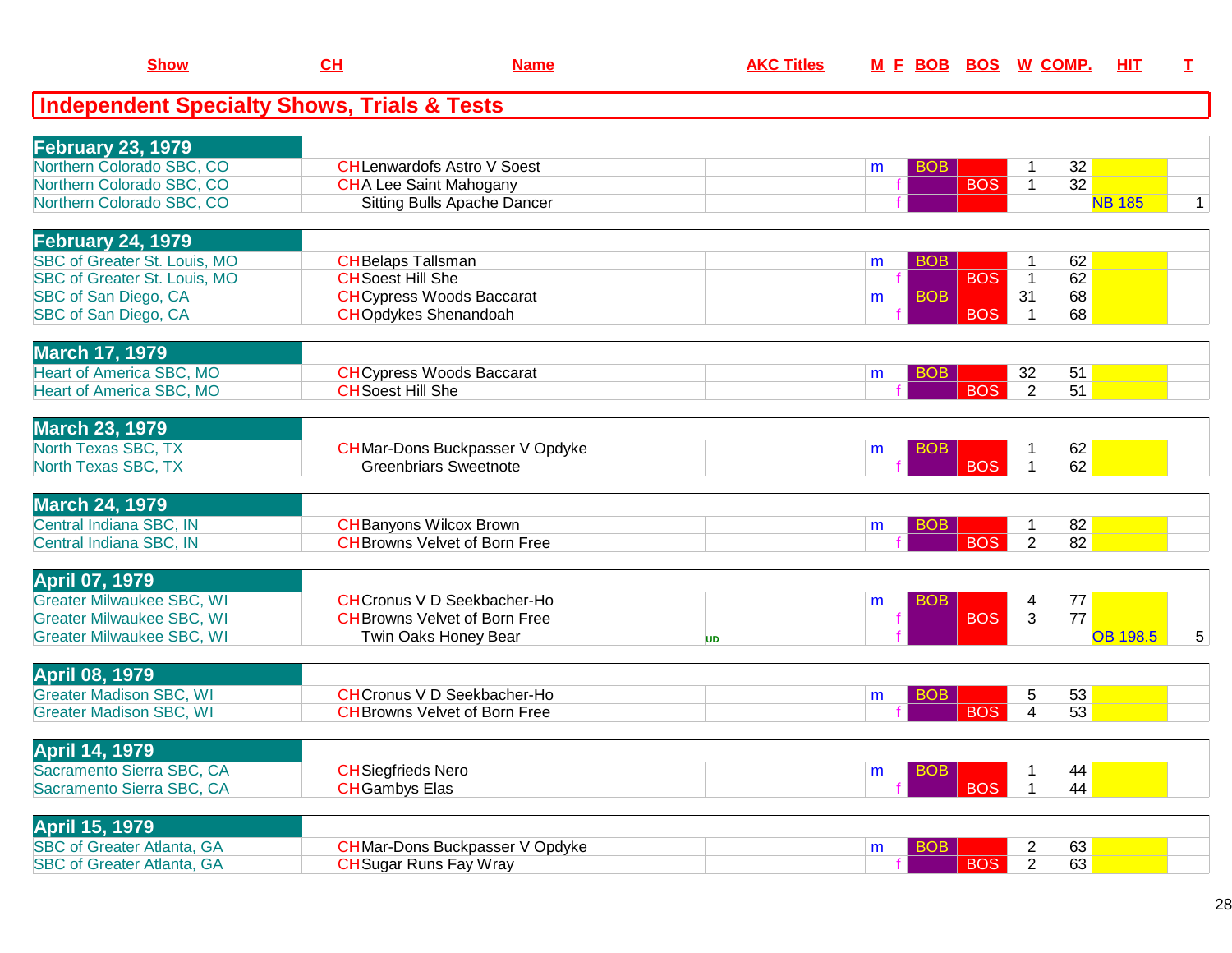| <b>Show</b>                                                          | CH                                                                    | <b>Name</b>                           | <b>AKC Titles</b> |                   |            |            | M E BOB BOS W COMP.             | <b>HIT</b>      | I.             |
|----------------------------------------------------------------------|-----------------------------------------------------------------------|---------------------------------------|-------------------|-------------------|------------|------------|---------------------------------|-----------------|----------------|
| <b>Independent Specialty Shows, Trials &amp; Tests</b>               |                                                                       |                                       |                   |                   |            |            |                                 |                 |                |
| <b>April 21, 1979</b>                                                |                                                                       |                                       |                   |                   |            |            |                                 |                 |                |
| <b>SBC of Greater New York, NY</b>                                   | <b>CHMonk V Mallen</b>                                                |                                       |                   | m                 | <b>BOB</b> |            | $\mathbf 1$                     | 71              |                |
| <b>SBC of Greater New York, NY</b>                                   | <b>CH</b> Highpoints Shady Lady                                       |                                       |                   |                   |            | <b>BOS</b> | $\mathbf{1}$                    | 71              |                |
| <b>SBC of Greater New York, NY</b>                                   | <b>CH</b> Schnitzers Kunstwerk                                        |                                       | <b>CD</b>         |                   |            |            |                                 | <b>NB 196</b>   | $\mathbf{1}$   |
| May 18, 1979                                                         |                                                                       |                                       |                   |                   |            |            |                                 |                 |                |
| <b>Great Salt Lake SBC, UT</b>                                       | <b>CH</b> Cypress Woods Baccarat                                      |                                       |                   | m                 | <b>BOB</b> |            | 33                              | 25              |                |
| <b>Great Salt Lake SBC, UT</b>                                       | <b>CH</b> Lenwardofs Angel V Soest                                    |                                       |                   |                   |            | <b>BOS</b> | $\vert$ 1                       | $\overline{25}$ |                |
| May 26, 1979                                                         |                                                                       |                                       |                   |                   |            |            |                                 |                 |                |
| <b>Greater Cincinnati SBC, OH</b>                                    | <b>CHOpdykes Hair</b>                                                 |                                       |                   | m                 | <b>BOB</b> |            | 13                              | 46              |                |
| <b>Greater Cincinnati SBC, OH</b>                                    | <b>CH</b> Camelots And Tigger Too                                     |                                       |                   |                   |            | <b>BOS</b> | $\mathbf{1}$                    | 46              |                |
| <b>June 02, 1979</b>                                                 |                                                                       |                                       |                   |                   |            |            |                                 |                 |                |
| <b>SBC of Alaska, AK</b>                                             | <b>CH</b> Rocky Top Kluame                                            |                                       |                   | m                 | <b>BOB</b> |            | $\mathbf{1}$                    | 21              |                |
| <b>SBC of Alaska, AK</b>                                             | <b>CH</b> Rocky Top Edsel                                             |                                       |                   |                   |            | <b>BOS</b> | $\mathbf{1}$                    | 21              |                |
| <b>June 21, 1979</b>                                                 |                                                                       |                                       |                   |                   |            |            |                                 |                 |                |
| SBC of America #41 OR                                                | <b>CH</b> Bergwachts Far West                                         |                                       |                   | m                 | <b>BOB</b> |            | 199<br>$\mathbf{1}$             |                 |                |
| SBC of America #41 OR                                                | <b>CHEchos Heather V Yondo</b>                                        |                                       |                   |                   |            | <b>BOS</b> | $\overline{\mathcal{A}}$<br>199 |                 |                |
| SBC of America #41/6 OR                                              | Twin Oaks Honey Bear                                                  |                                       | UD                |                   |            |            |                                 | <b>OB 194</b>   | 6              |
| <b>June 22, 1979</b>                                                 |                                                                       |                                       |                   |                   |            |            |                                 |                 |                |
| <b>Willamette Valley SBC, OR</b>                                     | <b>CHEchos Heathcliff V Yondo</b>                                     |                                       |                   | m                 | BOB        |            | 5<br>168                        |                 |                |
| <b>Willamette Valley SBC, OR</b><br><b>Willamette Valley SBC, OR</b> | <b>CHDilettantes Gotaheart</b><br><b>Twin Oaks Honey Bear</b>         |                                       |                   | f                 |            | <b>BOS</b> | 168<br>1                        | <b>U</b> 193.5  | $\overline{7}$ |
|                                                                      |                                                                       |                                       | UD                |                   |            |            |                                 |                 |                |
| <b>June 23, 1979</b><br><b>SBC of Puget Sound, WA</b>                | <b>CHEchos Heathcliff V Yondo</b>                                     |                                       |                   |                   |            |            | 150                             |                 |                |
| <b>SBC of Puget Sound, WA</b>                                        | <b>CH</b> Buena Vista Bacca Bella                                     |                                       |                   | m<br>$\mathbf{f}$ | <b>BOB</b> | <b>BOS</b> | 6<br>150<br>$\mathbf{1}$        |                 |                |
| <b>SBC of Puget Sound, WA</b>                                        | Twin Oaks Honey Bear                                                  |                                       |                   |                   |            |            |                                 | <b>OB 191</b>   | $\overline{8}$ |
|                                                                      |                                                                       |                                       | UD                |                   |            |            |                                 |                 |                |
| <b>June 30, 1979</b>                                                 |                                                                       |                                       |                   |                   |            |            |                                 |                 |                |
| <b>New England SBC, MA</b>                                           | <b>CH</b> High Chateaus Androcles<br><b>CH</b> Menthon Fantine V Zeus |                                       |                   | m                 | <b>BOB</b> | <b>BOS</b> | $\mathbf{1}$<br>$\overline{2}$  | 70<br>70        |                |
| New England SBC, MA<br>New England SBC, MA                           | Deer Licks Bridgette                                                  |                                       |                   |                   |            |            |                                 | <b>OA 194</b>   | $\mathbf{1}$   |
| <b>SBC of Southern California, CA</b>                                |                                                                       | <b>CH</b> Jamelles Holy Moses V Yondo | <b>CD</b>         | m                 | <b>BOB</b> |            | $\mathbf{1}$                    | 60              |                |
| SBC of Southern California, CA                                       | <b>CHAlphorns Gigi</b>                                                |                                       |                   |                   |            | <b>BOS</b> | $\mathbf{1}$                    | 60              |                |
|                                                                      |                                                                       |                                       |                   |                   |            |            |                                 |                 |                |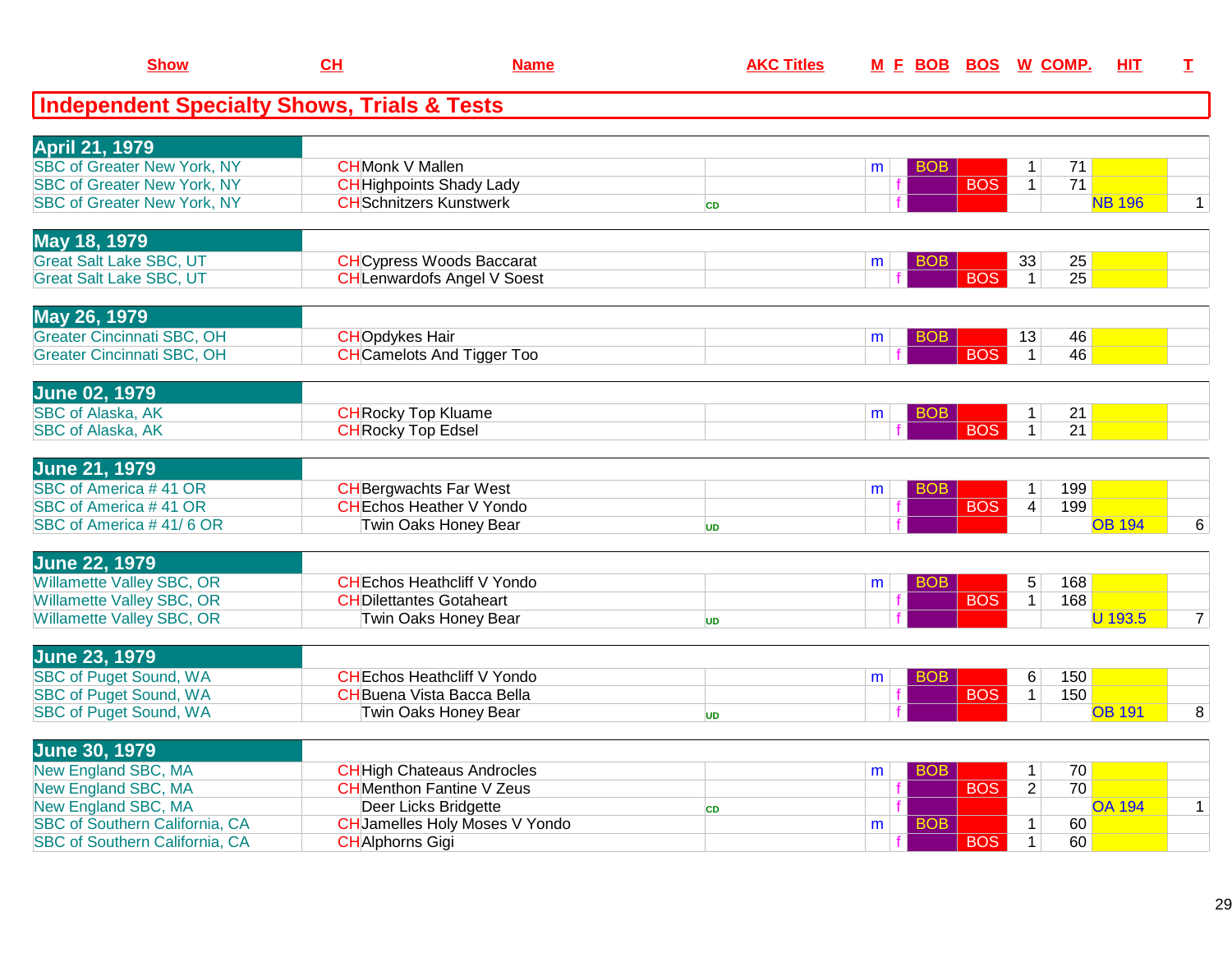| <b>Show</b>                                               | CL                        | <b>Name</b>                                                                 | <b>AKC Titles</b> |   |            | M E BOB BOS W COMP. |                                  |            | HIT           | I            |
|-----------------------------------------------------------|---------------------------|-----------------------------------------------------------------------------|-------------------|---|------------|---------------------|----------------------------------|------------|---------------|--------------|
| <b>Independent Specialty Shows, Trials &amp; Tests</b>    |                           |                                                                             |                   |   |            |                     |                                  |            |               |              |
|                                                           |                           |                                                                             |                   |   |            |                     |                                  |            |               |              |
| <b>August 04, 1979</b><br><b>SBC of Pacific Coast, CA</b> |                           | <b>CH</b> Griecos Endorsement V WOA                                         |                   | m | <b>BOB</b> |                     | 1                                | 79         |               |              |
| <b>SBC of Pacific Coast, CA</b>                           |                           | <b>CHDilettantes Gotaheart</b>                                              |                   |   |            | <b>BOS</b>          | $\overline{2}$                   | 79         |               |              |
|                                                           |                           |                                                                             |                   |   |            |                     |                                  |            |               |              |
| <b>August 17, 1979</b>                                    |                           |                                                                             |                   |   |            |                     |                                  |            |               |              |
| Northern Colorado SBC, CO<br>Northern Colorado SBC, CO    |                           | <b>CHLenwardofs Astro V Soest</b><br><b>CH</b> Romas Moriah V Tomar         |                   | m | <b>BOB</b> | <b>BOS</b>          | $\overline{c}$<br>$\overline{2}$ | 36<br>36   |               |              |
| Northern Colorado SBC, CO                                 |                           | <b>Sitting Bulls Class Act</b>                                              |                   |   |            |                     |                                  |            | <b>NB 192</b> | $\mathbf{1}$ |
|                                                           |                           |                                                                             |                   |   |            |                     |                                  |            |               |              |
| September 08, 1979                                        |                           |                                                                             |                   |   |            |                     |                                  |            |               |              |
| Central Indiana SBC, IN                                   |                           | <b>CH</b> Cronus V D Seekbacher-Ho                                          |                   | m | <b>BOB</b> |                     | 6                                | 31         |               |              |
| Central Indiana SBC, IN                                   |                           | <b>CH</b> Middleforks Magnolia                                              |                   |   |            | <b>BOS</b>          | $\mathbf{1}$                     | 31         |               |              |
| September 22, 1979                                        |                           |                                                                             |                   |   |            |                     |                                  |            |               |              |
| North Texas SBC, TX                                       |                           | <b>CH</b> Cypress Woods Baccarat                                            |                   | m | <b>BOB</b> |                     | 34                               | 33         |               |              |
| North Texas SBC, TX                                       |                           | <b>CH</b> Romas Perfect Harmony                                             |                   |   |            | <b>BOS</b>          |                                  | 33         |               |              |
|                                                           |                           |                                                                             |                   |   |            |                     |                                  |            |               |              |
| September 23, 1979<br><b>Greater Twin Cities SBC, MN</b>  | <b>CH</b> Belaps Tallsman |                                                                             |                   | m | <b>BOB</b> |                     | $\overline{c}$                   | 33         |               |              |
| <b>Greater Twin Cities SBC, MN</b>                        |                           | Opdykes Patient Welcome                                                     |                   |   |            | <b>BOS</b>          | 1                                | 33         |               |              |
|                                                           |                           |                                                                             |                   |   |            |                     |                                  |            |               |              |
| September 29, 1979                                        |                           |                                                                             |                   |   |            |                     |                                  |            |               |              |
| Ohio SBC, OH<br>Ohio SBC, OH                              |                           | <b>CH</b> Griecos Endorsement V WOA<br><b>CH</b> Browns Velvet of Born Free |                   | m | <b>BOB</b> | <b>BOS</b>          | $\overline{c}$<br>$\overline{5}$ | 133<br>133 |               |              |
| Ohio SBC, OH                                              |                           | <b>Folly Barns Ganymede</b>                                                 | <b>CD</b>         | m |            |                     |                                  |            | <b>NB 196</b> | 1            |
|                                                           |                           |                                                                             |                   |   |            |                     |                                  |            |               |              |
| September 30, 1979                                        |                           |                                                                             |                   |   |            |                     |                                  |            |               |              |
| Maumee Valley SBC, OH                                     |                           | <b>CH</b> High Chateaus Gero                                                |                   | m | <b>BOB</b> |                     | 14                               | 101        |               |              |
| Maumee Valley SBC, OH                                     |                           | <b>CHOpdykes Princess Leia</b>                                              |                   |   |            | <b>BOS</b>          | $\mathbf{1}$                     | 101        |               |              |
| <b>October 07, 1979</b>                                   |                           |                                                                             |                   |   |            |                     |                                  |            |               |              |
| Northern New Jersey SBC, NJ                               |                           | <b>CH</b> Vieledanke Ali D'Ranchett                                         |                   | m | <b>BOB</b> |                     |                                  | 79         |               |              |
| Northern New Jersey SBC, NJ                               |                           | <b>CH</b> Fairy Tales Pontresina                                            |                   |   |            | <b>BOS</b>          | $\mathbf{1}$                     | 79         |               |              |
|                                                           |                           |                                                                             |                   |   |            |                     |                                  |            |               |              |
| <b>October 13, 1979</b><br>Northern Illinois SBC, IL      |                           | <b>CH</b> Cronus V D Seekbacher-Ho                                          |                   | m | <b>BOB</b> |                     | $\overline{7}$                   | 110        |               |              |
| Northern Illinois SBC, IL                                 |                           | <b>CH</b> Middleforks Magnolia                                              |                   |   |            | <b>BOS</b>          | $\overline{2}$                   | 110        |               |              |
|                                                           |                           |                                                                             |                   |   |            |                     |                                  |            |               |              |
| <b>October 20, 1979</b>                                   |                           |                                                                             |                   |   |            |                     |                                  |            |               |              |
| Orange Coast SBF, CA                                      |                           | <b>CHCypress Woods Baccarat</b>                                             |                   | m | <b>BOB</b> |                     | 35                               | 88         |               |              |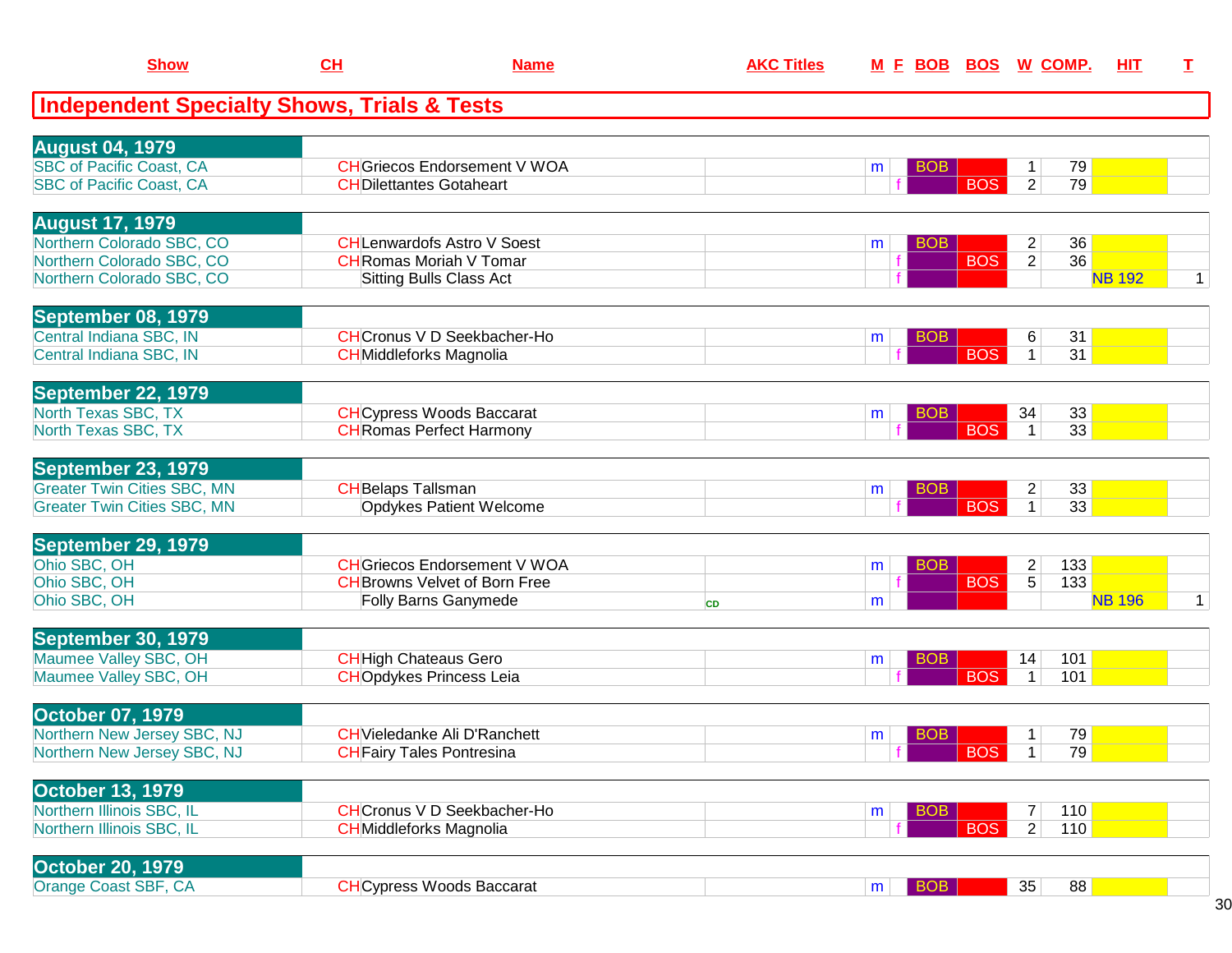| <b>Show</b>                                                                                                                  | CH                        | <b>Name</b>                                                                               | <b>AKC Titles</b> |        | <u>M E BOB BOS W COMP.</u> |            |                     |            | <b>HIT</b>      | T.             |
|------------------------------------------------------------------------------------------------------------------------------|---------------------------|-------------------------------------------------------------------------------------------|-------------------|--------|----------------------------|------------|---------------------|------------|-----------------|----------------|
| <b>Independent Specialty Shows, Trials &amp; Tests</b>                                                                       |                           |                                                                                           |                   |        |                            |            |                     |            |                 |                |
| Orange Coast SBF, CA                                                                                                         |                           | <b>CH</b> Cypress Woods Folklore                                                          |                   |        |                            | <b>BOS</b> | 1                   | 88         |                 |                |
| <b>November 04, 1979</b><br>Southern Maryland SBF, MD<br>Southern Maryland SBF, MD                                           |                           | <b>CHWindswept Neshaminy</b><br>Folly Barns Ganymede                                      | <b>CD</b>         | m<br>m | <b>BOB</b>                 |            | 1                   | 138        | <b>NB 190.5</b> | $\overline{2}$ |
| <b>November 07, 1979</b><br>Southern Maryland SBF, MD                                                                        |                           | <b>CH</b> Mont D'or Over The Moon                                                         |                   |        |                            | <b>BOS</b> | 1                   | 188        |                 |                |
| <b>November 17, 1979</b><br><b>SBC of Greater Birmingham, AL</b><br><b>SBC of Greater Birmingham, AL</b>                     |                           | <b>CH</b> Mar-Dons Buckpasser V Opdyke<br><b>CHOpdykes Cheesecake</b>                     |                   | m      | <b>BOB</b>                 | <b>BOS</b> | 3<br>$\mathbf{1}$   | 43<br>43   |                 |                |
| <b>November 23, 1979</b><br><b>Greater Omaha SBC, NE</b><br><b>Greater Omaha SBC, NE</b>                                     | <b>CH</b> Belaps Tallsman | <b>CHJaynes Jenny Born Free</b>                                                           |                   | m      | <b>BOB</b>                 | <b>BOS</b> | 3<br>$\overline{2}$ | 38<br>38   |                 |                |
| <b>November 24, 1979</b><br><b>SBC of Greater Detroit, MI</b><br><b>SBC of Greater Detroit, MI</b>                           |                           | <b>CH</b> Cronus V D Seekbacher-Ho<br><b>CH</b> Middleforks Tiffany                       |                   | m      | BOB                        | <b>BOS</b> | 8<br>$\mathbf{1}$   | 64<br>64   |                 |                |
| <b>January 12, 1980</b><br><b>SBC of Puget Sound, WA</b><br><b>SBC of Puget Sound, WA</b>                                    |                           | <b>CH</b> Griecos Endorsement V WOA<br><b>CH</b> Griecos Enchantres V WOA                 |                   | m      | <b>BOB</b>                 | <b>BOS</b> | 3<br>3              | 43<br>43   |                 |                |
| <b>January 19, 1980</b><br><b>SBC of South Florida, FL</b><br><b>SBC of South Florida, FL</b>                                |                           | <b>CH</b> Mar-Dons Buckpasser V Opdyke<br><b>CHInka V Der Wholy</b>                       |                   | m      | <b>BOB</b>                 | <b>BOS</b> | 4<br>1              | 38<br>38   |                 |                |
| <b>February 16, 1980</b><br><b>SBC of Greater San Jose, CA</b><br>SBC of Greater San Jose, CA<br>SBC of Greater San Jose, CA |                           | <b>CHDilettantes Falstaff</b><br><b>CH</b> Romas Moriah V Tomar<br>Markels Paddington Too | <b>UD</b>         | m<br>m | <b>BOB</b>                 | <b>BOS</b> | 1<br>3              | 59<br>59   | <b>OB 189</b>   | $\mathbf{1}$   |
| <b>February 23, 1980</b><br>SBC of San Diego, CA<br>SBC of San Diego, CA                                                     |                           | <b>CH</b> Slatons Accent on WOA<br><b>CH</b> Cypress Woods Florae                         | <b>CD</b>         | m      | <b>BOB</b>                 | <b>BOS</b> | 1<br>$\mathbf{1}$   | 100<br>100 |                 |                |
| <b>February 29, 1980</b><br>SBC of Greater St. Louis, MO                                                                     |                           | <b>CH</b> Mar-Dons Buckpasser V Opdyke                                                    |                   | m      | $ $ BOB                    |            | 5 <sup>2</sup>      | 48         |                 |                |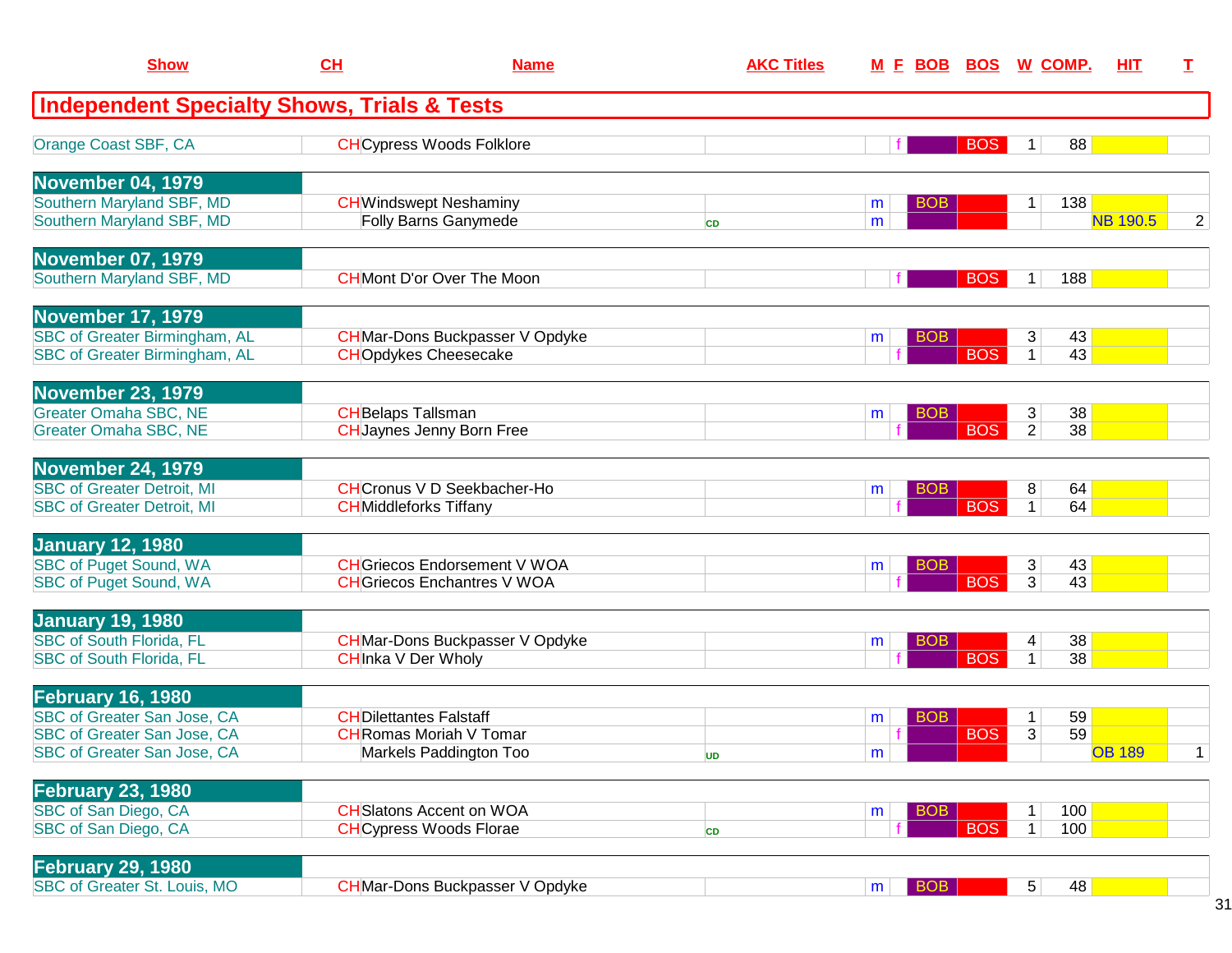| <b>Show</b>                                                                                                                             | <b>CH</b>                 | <b>Name</b>                                                                    | <b>AKC Titles</b> |   |                          | M E BOB BOS W COMP.                                       | HIT.          | I.           |
|-----------------------------------------------------------------------------------------------------------------------------------------|---------------------------|--------------------------------------------------------------------------------|-------------------|---|--------------------------|-----------------------------------------------------------|---------------|--------------|
| <b>Independent Specialty Shows, Trials &amp; Tests</b>                                                                                  |                           |                                                                                |                   |   |                          |                                                           |               |              |
| SBC of Greater St. Louis, MO                                                                                                            |                           | <b>CH</b> Middleforks Tiffany                                                  |                   |   | <b>BOS</b>               | $\overline{2}$<br>48                                      |               |              |
| <b>March 21, 1980</b><br>North Texas SBC, TX<br>North Texas SBC, TX                                                                     |                           | <b>CHEchos Just Me V Yondo</b><br><b>CH</b> Mardonfos Chanci V Copy            |                   | m | BOB<br><b>BOS</b>        | 5<br>50 <br>$\mathbf{1}$<br>50                            |               |              |
| <b>March 22, 1980</b>                                                                                                                   |                           |                                                                                |                   |   |                          |                                                           |               |              |
| Central Indiana SBC, IN<br>Central Indiana SBC, IN                                                                                      |                           | <b>CH</b> King Tutt of Happy Hollow<br><b>CH</b> Snowsage Willa Banyon         |                   | m | BOB<br><b>BOS</b>        | 58<br>1<br>58<br>$\mathbf{1}$                             |               |              |
| <b>April 05, 1980</b><br><b>Greater Milwaukee SBC, WI</b><br><b>Greater Milwaukee SBC, WI</b>                                           | <b>CHMia Ddaisy</b>       | <b>CH</b> Sugar Runs Barracuda                                                 |                   | m | BOB<br><b>BOS</b>        | 55<br>1<br>$\overline{55}$<br>$\mathbf{1}$                |               |              |
| <b>April 12, 1980</b><br>Sacramento Sierra SBC, CA<br>Sacramento Sierra SBC, CA                                                         |                           | <b>CH</b> Griecos Endorsement V WOA<br><b>CH</b> Griecos Enchantres V WOA      |                   | m | BOB.<br><b>BOS</b>       | 42<br>4<br>42<br>$\overline{4}$                           |               |              |
| <b>April 13, 1980</b><br><b>SBC of Greater Atlanta, GA</b><br><b>SBC of Greater Atlanta, GA</b>                                         |                           | <b>CH</b> Patrels Brass Tacks Mar-Don<br><b>CH</b> Vols All Alone V Mar-Don    |                   | m | BOB<br><b>BOS</b>        | 65<br>$\mathbf{1}$<br>65<br>$\mathbf{1}$                  |               |              |
| <b>April 20, 1980</b><br><b>SBC of Greater New York, NY</b><br><b>SBC of Greater New York, NY</b><br><b>SBC of Greater New York, NY</b> | <b>CH</b> Sherimins Erica | <b>CH</b> Sugar Runs Barracuda<br>Baroness Olympia Fidgeta                     | <b>CDX</b>        | m | BOB<br><b>BOS</b>        | $\overline{4}$<br>74<br>$\overline{74}$<br>$\overline{2}$ | <b>OB 197</b> | $\mathbf{1}$ |
| May 16, 1980<br><b>Great Salt Lake SBC, UT</b><br><b>Great Salt Lake SBC, UT</b>                                                        |                           | <b>CH</b> Griecos Endorsement V WOA<br><b>CH</b> Griecos Enchantres V WOA      |                   | m | BOB<br><b>BOS</b>        | 26<br>5<br>5<br>26                                        |               |              |
| May 24, 1980<br><b>Greater Cincinnati SBC, OH</b><br><b>Greater Cincinnati SBC, OH</b>                                                  | <b>CHOpdykes Hair</b>     | <b>CHMar-Dons Karousel</b>                                                     |                   | m | <b>BOB</b><br><b>BOS</b> | 50<br>14<br>50<br>$\mathbf{1}$                            |               |              |
| <b>June 08, 1980</b><br><b>SBC of Alaska, AK</b><br><b>SBC of Alaska, AK</b>                                                            |                           | <b>CH</b> Golden Heart Inc Hulk Timba<br><b>CH</b> Rocky World Tops Silverwing |                   | m | BOB<br><b>BOS</b>        | 17<br>$\mathbf 1$<br>$\overline{2}$<br>17                 |               |              |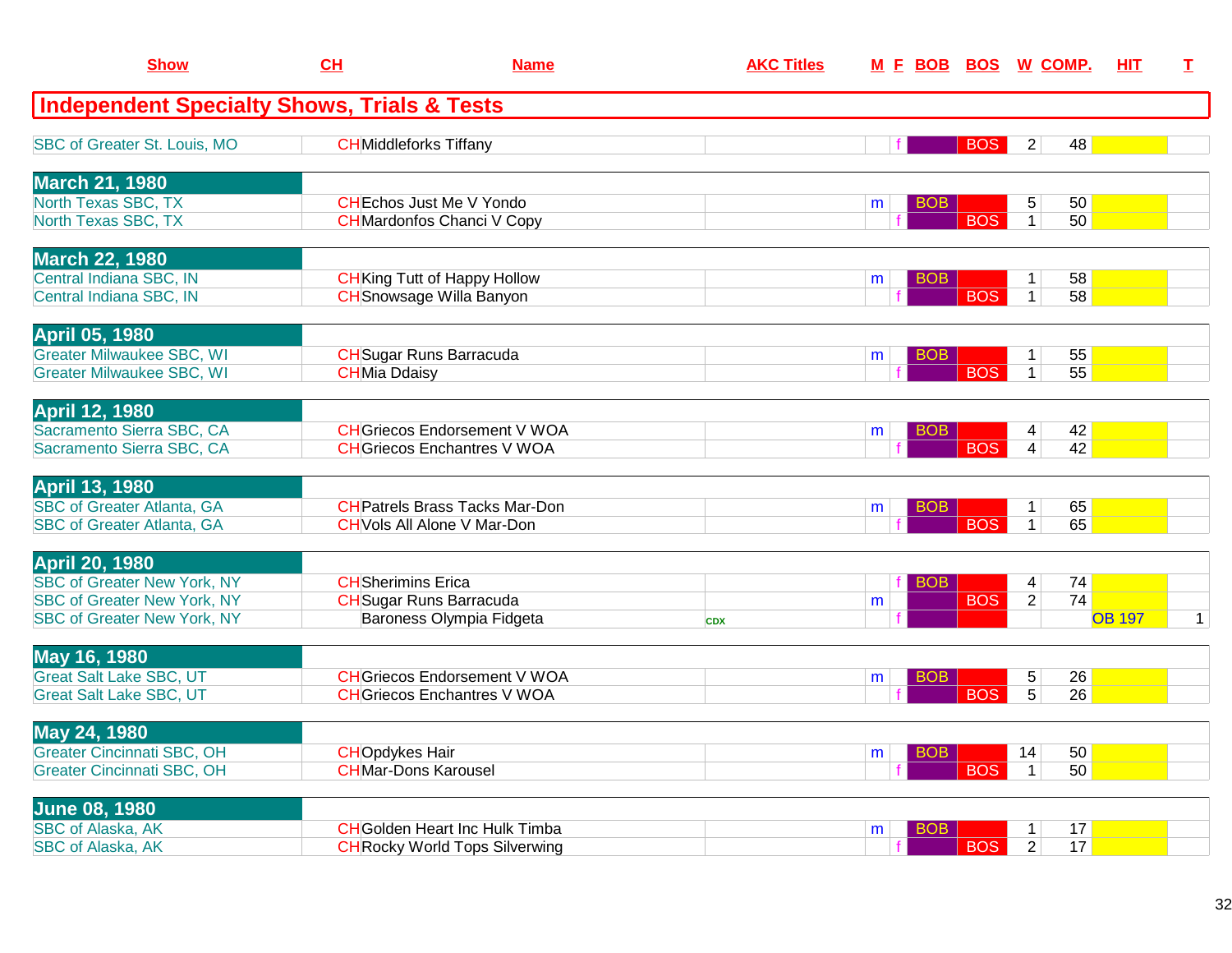| <b>Show</b>                                                            | CL                        | <b>Name</b>                                                                  | <b>AKC Titles</b> | M E BOB              |            | <b>BOS W COMP.</b>               |                 | <b>HIT</b> | $\mathbf I$  |
|------------------------------------------------------------------------|---------------------------|------------------------------------------------------------------------------|-------------------|----------------------|------------|----------------------------------|-----------------|------------|--------------|
| <b>Independent Specialty Shows, Trials &amp; Tests</b>                 |                           |                                                                              |                   |                      |            |                                  |                 |            |              |
| <b>June 13, 1980</b>                                                   |                           |                                                                              |                   |                      |            |                                  |                 |            |              |
| <b>SBC of South Florida, FL</b>                                        |                           | CH Hospiswinger Cullunda John                                                |                   | BOB<br>m             |            |                                  | 19              |            |              |
| <b>SBC of South Florida, FL</b>                                        |                           | <b>CH</b> Hospiswinger Hope                                                  |                   |                      | <b>BOS</b> | $\mathbf{1}$                     | 19              |            |              |
|                                                                        |                           |                                                                              |                   |                      |            |                                  |                 |            |              |
| <b>June 21, 1980</b>                                                   |                           |                                                                              |                   |                      |            |                                  |                 |            |              |
| <b>SBC of Puget Sound, WA</b>                                          |                           | <b>CH</b> Griecos Endorsement V WOA                                          |                   | <b>BOB</b><br>m      | <b>BOS</b> | 6                                | 68<br>68        |            |              |
| <b>SBC of Puget Sound, WA</b><br><b>SBC of Puget Sound, WA</b>         |                           | <b>CH</b> Vieledanke Gretel V Hans<br>Lady Beatrice of Queens                |                   |                      |            | $\mathbf{1}$                     | <b>NA 192.5</b> |            | $\mathbf 1$  |
|                                                                        |                           |                                                                              | <b>CD</b>         |                      |            |                                  |                 |            |              |
| <b>June 22, 1980</b>                                                   |                           |                                                                              |                   |                      |            |                                  |                 |            |              |
| Southern Maryland SBF, MD                                              | <b>CH</b> Jodees One Spot |                                                                              |                   | <b>BOB</b><br>m      |            | 1                                | 93              |            |              |
| Southern Maryland SBF, MD                                              |                           | <b>CH</b> Vols All Alone V Mar-Don                                           |                   |                      | <b>BOS</b> | $\overline{2}$                   | 93              |            |              |
| Southern Maryland SBF, MD                                              |                           | <b>SCL's Santas Snowflake</b>                                                | <b>CD</b>         |                      |            |                                  | <b>NA 171</b>   |            | $\mathbf{1}$ |
| Willamette Valley SBC, OR<br>Willamette Valley SBC, OR                 |                           | <b>CH</b> Echos Paleface V Ivan<br><b>CH</b> Sanctuary Woods A Token V COA   |                   | <b>BOB</b><br>m      | <b>BOS</b> | 1<br>$\overline{2}$              | 46<br>46        |            |              |
|                                                                        |                           |                                                                              |                   |                      |            |                                  |                 |            |              |
| <b>July 12, 1980</b>                                                   |                           |                                                                              |                   |                      |            |                                  |                 |            |              |
| <b>Greater Twin Cities SBC, MN</b>                                     |                           | <b>CH</b> Snowsage Willa Banyon                                              |                   | BOB                  |            | $\overline{2}$                   | 25              |            |              |
| <b>Greater Twin Cities SBC, MN</b>                                     |                           | <b>CH</b> Kelvin's Mea Canaille Analu                                        |                   | m                    | <b>BOS</b> | $\mathbf{1}$                     | 25              |            |              |
| <b>August 01, 1980</b>                                                 |                           |                                                                              |                   |                      |            |                                  |                 |            |              |
| <b>SBC</b> of Pacific Coast, CA                                        |                           | <b>CH</b> Cache Retreat Doorman                                              |                   | BOB<br>m             |            | 1                                | 64              |            |              |
| <b>SBC of Pacific Coast, CA</b>                                        |                           | <b>CH</b> Serenity V Heidengeld                                              |                   |                      | <b>BOS</b> | $\mathbf 1$                      | 64              |            |              |
|                                                                        |                           |                                                                              |                   |                      |            |                                  |                 |            |              |
| <b>August 15, 1980</b><br>Northern Colorado SBC, CO                    |                           |                                                                              |                   |                      |            |                                  |                 |            |              |
| Northern Colorado SBC, CO                                              |                           | <b>CH</b> Vieledanke Ali D'Ranchett<br><b>CH</b> Sitting Bull Ab A Dab A Doo |                   | BOB<br>m             | <b>BOS</b> | $\overline{2}$<br>$\mathbf{1}$   | 33<br>33        |            |              |
| Northern Colorado SBC, CO                                              |                           | La Casas Elegance V Edward                                                   | <b>CD</b>         | m                    |            |                                  | <b>NA 188</b>   |            | $\mathbf{1}$ |
|                                                                        |                           |                                                                              |                   |                      |            |                                  |                 |            |              |
| September 06, 1980                                                     |                           |                                                                              |                   |                      |            |                                  |                 |            |              |
| Central Indiana SBC, IN                                                |                           | <b>CH</b> Vanitys Sir Duffy R                                                |                   | BOB<br>m             |            | 1                                | 45              |            |              |
| Central Indiana SBC, IN                                                |                           | <b>CH</b> Middleforks Magnolia                                               |                   |                      | <b>BOS</b> | $\overline{3}$                   | 45              |            |              |
| September 20, 1980                                                     |                           |                                                                              |                   |                      |            |                                  |                 |            |              |
| North Texas SBC, TX                                                    |                           | <b>CH</b> Mar-Dons Buckpasser V Opdyke                                       |                   | <b>BOB</b><br>m      |            | 6                                | 27              |            |              |
| North Texas SBC, TX                                                    |                           | <b>CH</b> Sa'Lees Miss Busti V Dot                                           |                   |                      | <b>BOS</b> | 1 <sup>1</sup>                   | 27              |            |              |
|                                                                        |                           |                                                                              |                   |                      |            |                                  |                 |            |              |
| September 21, 1980                                                     |                           |                                                                              |                   |                      |            |                                  |                 |            |              |
| <b>SBC of Greater Detroit, MI</b><br><b>SBC of Greater Detroit, MI</b> | <b>CH</b> Sherimins Erica | <b>CH</b> Patrels Brass Tacks Mar-Don                                        |                   | <b>BOB</b><br>m<br>f |            | $\overline{c}$<br>5 <sup>1</sup> | 59<br>59        |            |              |
|                                                                        |                           |                                                                              |                   |                      | <b>BOS</b> |                                  |                 |            |              |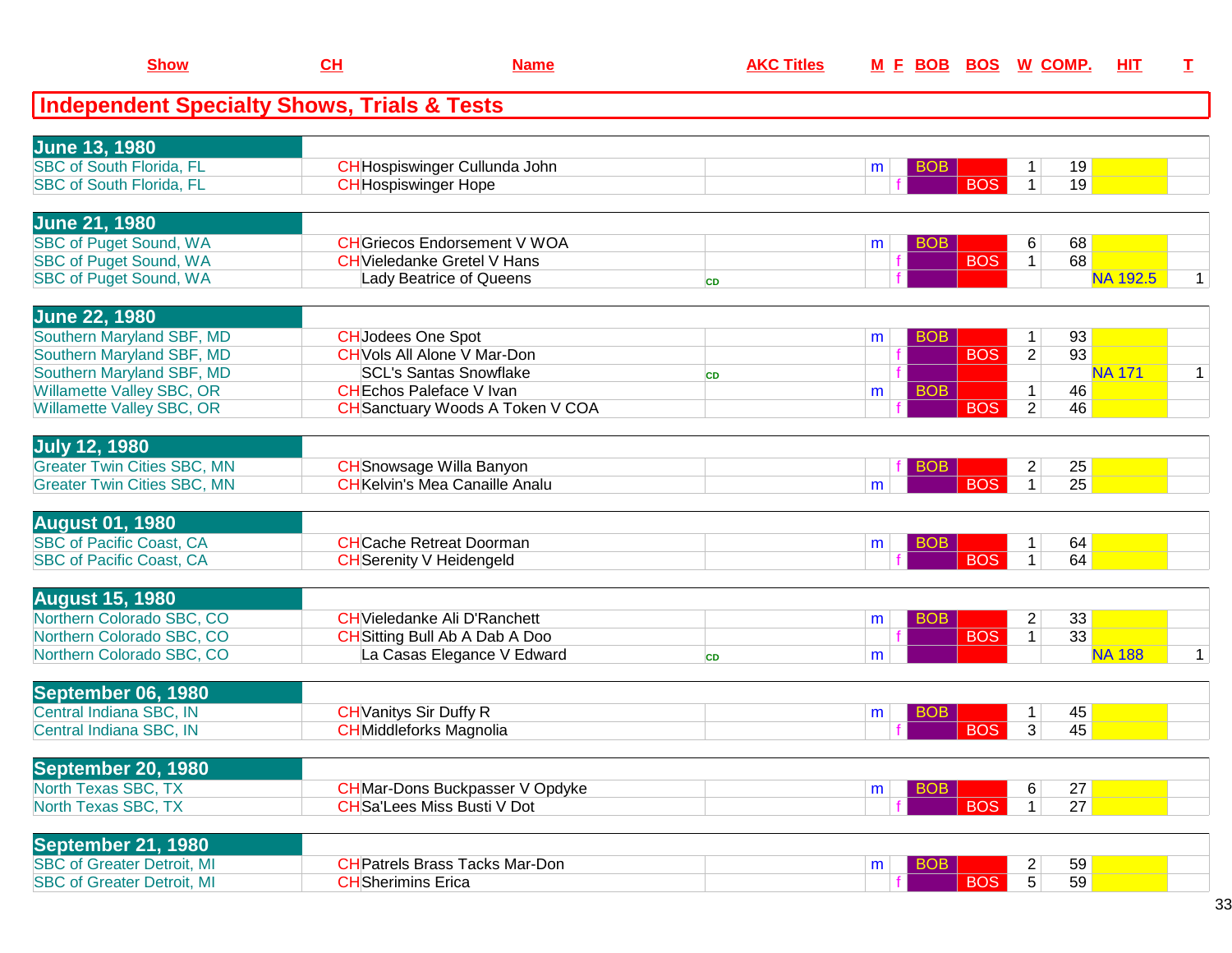| <b>Show</b>                                                      | CH                        | <b>Name</b>                                                         | <b>AKC Titles</b> | <u>M F BOB</u>  | BOS        |                     | <u>W_COMP.</u> | HIT             | I            |
|------------------------------------------------------------------|---------------------------|---------------------------------------------------------------------|-------------------|-----------------|------------|---------------------|----------------|-----------------|--------------|
| <b>Independent Specialty Shows, Trials &amp; Tests</b>           |                           |                                                                     |                   |                 |            |                     |                |                 |              |
| <b>SBC of Greater Detroit, MI</b>                                |                           | Vanity Schwarz V Breithorn                                          |                   | m               |            |                     |                | <b>NB 183</b>   | 1            |
| September 25, 1980                                               |                           |                                                                     |                   |                 |            |                     |                |                 |              |
| SBC of America #42 OH<br>SBC of America #42 OH                   | <b>CH</b> Sherimins Erica | <b>CH</b> Cypress Woods Baccarat                                    |                   | <b>BOB</b><br>m | <b>BOS</b> | 36                  | 228<br>228     |                 |              |
| SBC of America #42/7 OH                                          |                           | Twin Oaks Honey Bear                                                | <b>UD</b>         |                 |            | 6                   |                | <b>OB 197.5</b> | 9            |
| September 26, 1980                                               |                           |                                                                     |                   |                 |            |                     |                |                 |              |
| Maumee Valley SBC, OH                                            |                           | <b>CH</b> Griecos Endorsement V WOA                                 |                   | <b>BOB</b><br>m |            | $\overline{7}$      | 173            |                 |              |
| Maumee Valley SBC, OH                                            |                           | <b>CH</b> Snowsage Willa Banyon                                     |                   |                 | <b>BOS</b> | $\overline{3}$      | 173            |                 |              |
| September 27, 1980<br>Ohio SBC, OH                               |                           | <b>CH</b> Mar-Dons Buckpasser V Opdyke                              |                   | <b>BOB</b>      |            |                     | 169            |                 |              |
| Ohio SBC, OH                                                     |                           | <b>CH</b> Sherimins Erica                                           |                   | m               | <b>BOS</b> | 7<br>$\overline{7}$ | 169            |                 |              |
| Ohio SBC, OH                                                     |                           | Twin Oaks Honey Bear                                                | <b>UD</b>         |                 |            |                     |                | <b>OB 198.5</b> | 10           |
| <b>October 04, 1980</b>                                          |                           |                                                                     |                   |                 |            |                     |                |                 |              |
| <b>SBC of Greater Phoenix, AZ</b>                                |                           | CHHacienda Ursulas Aphrodisia                                       |                   |                 | <b>BOS</b> | $\mathbf{1}$        | 60             |                 |              |
| <b>October 05, 1980</b>                                          |                           |                                                                     |                   |                 |            |                     |                |                 |              |
| Northern New Jersey SBC, NJ<br>Northern New Jersey SBC, NJ       |                           | <b>CH</b> Sherimins Erica<br><b>CH</b> Mont D'or Strike Up The Band |                   | BOB<br>m        | <b>BOS</b> | 8<br>$\mathbf{1}$   | 43<br>43       |                 |              |
|                                                                  |                           |                                                                     |                   |                 |            |                     |                |                 |              |
| October 11, 1980<br>Northern Illinois SBC, IL                    |                           | <b>CH</b> Mar-Dons Buckpasser V Opdyke                              |                   | <b>BOB</b><br>m |            | 8                   | 80             |                 |              |
| Northern Illinois SBC, IL                                        |                           | <b>CH</b> Snowsage Willa Banyon                                     |                   |                 | <b>BOS</b> | 4                   | 80             |                 |              |
| <b>October 18, 1980</b>                                          |                           |                                                                     |                   |                 |            |                     |                |                 |              |
| Orange Coast SBF, CA                                             |                           | <b>CH</b> Cache Retreat Doorman                                     |                   | <b>BOB</b><br>m |            | $\overline{c}$      | 54             |                 |              |
| Orange Coast SBF, CA                                             |                           | <b>CH</b> Cypress Woods Goin Ski High                               |                   |                 | <b>BOS</b> | $\mathbf 1$         | 54             |                 |              |
| <b>October 24, 1980</b><br><b>SBC of Greater Phoenix, AZ</b>     |                           | <b>CH</b> Griecos Endorsement V WOA                                 |                   | <b>BOB</b>      |            | 8                   | 62             |                 |              |
| <b>SBC of Greater Phoenix, AZ</b>                                |                           | <b>Stars Temptation</b>                                             |                   | m               |            |                     |                | <b>NB 190</b>   | $\mathbf{1}$ |
|                                                                  |                           |                                                                     |                   |                 |            |                     |                |                 |              |
| <b>November 15, 1980</b><br><b>SBC of Greater Birmingham, AL</b> |                           | <b>CH</b> Abbeyshires Mork                                          |                   | <b>BOB</b><br>m |            | $\mathbf{1}$        | 35             |                 |              |
| <b>SBC of Greater Birmingham, AL</b>                             | <b>CHMia Ddaisy</b>       |                                                                     |                   |                 | <b>BOS</b> | $\overline{2}$      | 35             |                 |              |
|                                                                  |                           |                                                                     |                   |                 |            |                     |                |                 |              |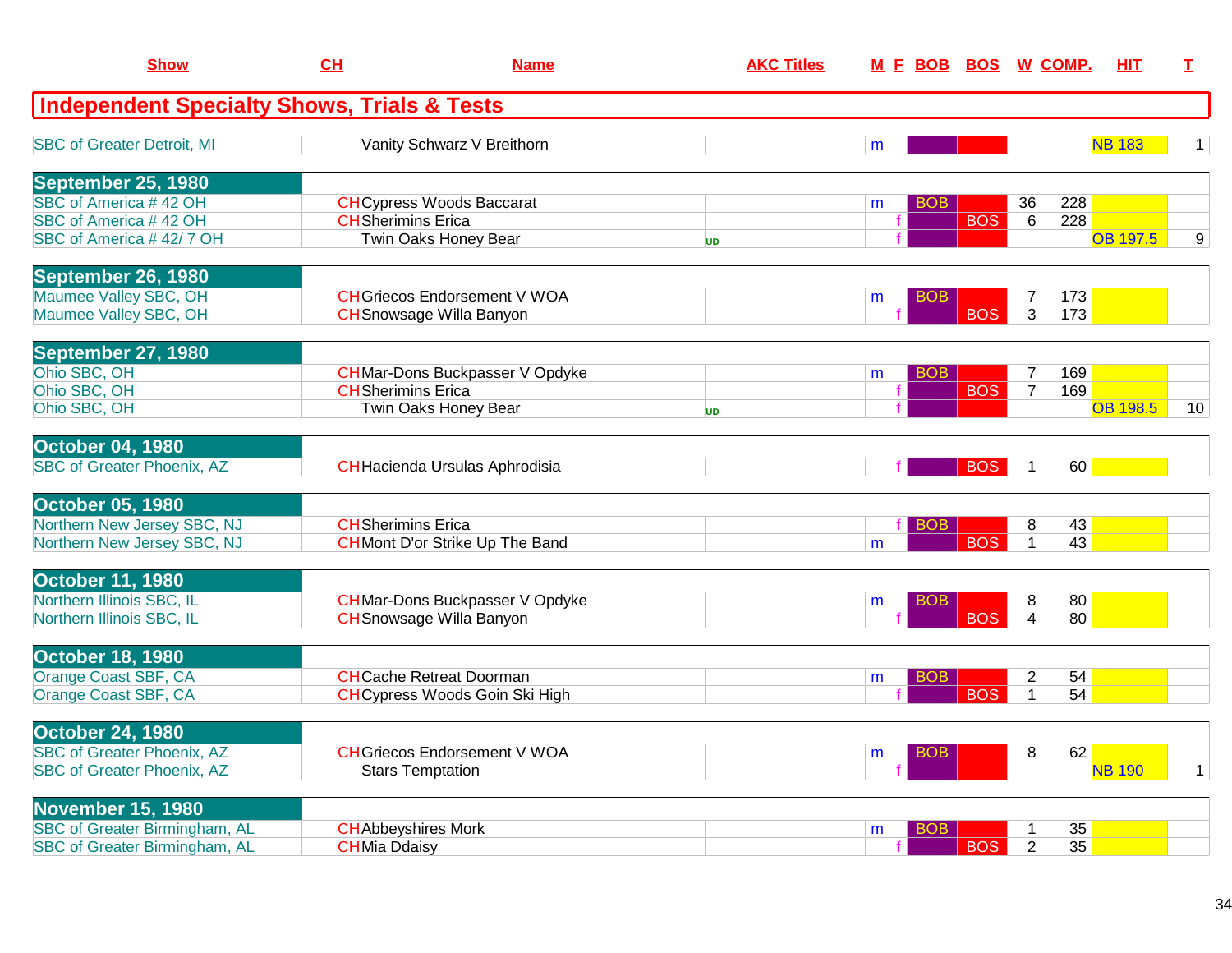| <b>Show</b>                                            | CH | <b>Name</b>                           | <b>AKC Titles</b> |                 |            | M E BOB BOS W COMP.  | HIT           | $\mathbf I$  |
|--------------------------------------------------------|----|---------------------------------------|-------------------|-----------------|------------|----------------------|---------------|--------------|
| <b>Independent Specialty Shows, Trials &amp; Tests</b> |    |                                       |                   |                 |            |                      |               |              |
| <b>November 21, 1980</b>                               |    |                                       |                   |                 |            |                      |               |              |
| Greater Omaha SBC, NE                                  |    | <b>CH</b> Sugar Runs Sneek Preview    |                   | BOB             |            | 46<br>1              |               |              |
| <b>Greater Omaha SBC, NE</b>                           |    | <b>CH</b> Meeska Mouska Mouskateer    |                   | m               | <b>BOS</b> | 46<br>$\mathbf{1}$   |               |              |
| <b>January 10, 1981</b>                                |    |                                       |                   |                 |            |                      |               |              |
| <b>SBC of Puget Sound, WA</b>                          |    | <b>CH</b> Griecos Endorsement V WOA   |                   | <b>BOB</b><br>m |            | 9<br>52              |               |              |
| <b>SBC of Puget Sound, WA</b>                          |    | <b>CH</b> Stoans Xanadu of Tomi       |                   |                 | <b>BOS</b> | 52<br>$\mathbf{1}$   |               |              |
| <b>January 17, 1981</b>                                |    |                                       |                   |                 |            |                      |               |              |
| <b>SBC of South Florida, FL</b>                        |    | <b>CH</b> Jodees One Spot             |                   | <b>BOB</b><br>m |            | 26<br>$\overline{2}$ |               |              |
| <b>SBC of South Florida, FL</b>                        |    | <b>CH</b> Jodees Little Orphan Anney  |                   |                 | <b>BOS</b> | 26<br>$\mathbf 1$    |               |              |
| <b>February 14, 1981</b>                               |    |                                       |                   |                 |            |                      |               |              |
| SBC of Greater San Jose, CA                            |    | <b>CH</b> Little Norways Capitol Dome |                   | <b>BOB</b><br>m |            | 34                   |               |              |
| SBC of Greater San Jose, CA                            |    | <b>CHRomas Moriah V Tomar</b>         |                   |                 | <b>BOS</b> | 34<br>4              |               |              |
| <b>February 21, 1981</b>                               |    |                                       |                   |                 |            |                      |               |              |
| SBC of San Diego, CA                                   |    | <b>CH</b> Alphorns A Sharp Avalanche  |                   | <b>BOB</b><br>m |            | 98<br>$\mathbf 1$    |               |              |
| SBC of San Diego, CA                                   |    | <b>CH</b> Kal Mars Thalassa V Ace     |                   |                 | <b>BOS</b> | 98<br>$\mathbf 1$    |               |              |
| <b>February 27, 1981</b>                               |    |                                       |                   |                 |            |                      |               |              |
| <b>SBC of Greater Detroit, MI</b>                      |    | <b>CH</b> Shilohs Minuteman           |                   | <b>BOB</b><br>m |            | 46<br>$\mathbf{1}$   |               |              |
| <b>SBC of Greater Detroit, MI</b>                      |    | <b>CH</b> Shilohs Magnolia            |                   |                 | <b>BOS</b> | 46<br>$\mathbf{1}$   |               |              |
| <b>SBC of Greater Detroit, MI</b>                      |    | Forest The Monk V Bergie              |                   | m               |            |                      | <b>NB 186</b> | $\mathbf{1}$ |
| <b>SBC of Greater Phoenix, AZ</b>                      |    | <b>CH</b> Cache Retreat Doorman       |                   | <b>BOB</b><br>m |            | 3<br>46              |               |              |
| <b>SBC of Greater Phoenix, AZ</b>                      |    | <b>CH</b> Katrina V Rosenborg         |                   |                 | <b>BOS</b> | 46<br>$\mathbf 1$    |               |              |
| <b>March 20, 1981</b>                                  |    |                                       |                   |                 |            |                      |               |              |
| North Texas SBC, TX                                    |    | <b>CHCache Retreat Color Guard</b>    |                   | <b>BOB</b><br>m |            | 37<br>$\mathbf{1}$   |               |              |
| North Texas SBC, TX                                    |    | <b>CH</b> Sa'Lees Miss Busti V Dot    |                   |                 | <b>BOS</b> | $\overline{2}$<br>37 |               |              |
| <b>March 21, 1981</b>                                  |    |                                       |                   |                 |            |                      |               |              |
| Central Indiana SBC, IN                                |    | <b>CH</b> Vanitys Sir Duffy R         |                   | BOB<br>m        |            | 35<br>$\overline{c}$ |               |              |
| Central Indiana SBC, IN                                |    | <b>CH</b> Heritage Miss Prudence      |                   |                 | <b>BOS</b> | 35<br>$\mathbf 1$    |               |              |
| Heart of America SBC, MO                               |    | <b>CH</b> Shilohs Minuteman           |                   | <b>BOB</b><br>m |            | 28<br>2              |               |              |
| <b>Heart of America SBC, MO</b>                        |    | CHMatterhorns Burgundy V Ja           |                   |                 | <b>BOS</b> | 28<br>1 <sup>1</sup> |               |              |
| <b>April 04, 1981</b>                                  |    |                                       |                   |                 |            |                      |               |              |
| <b>Greater Milwaukee SBC, WI</b>                       |    | <b>CH</b> Sugar Runs Barracuda        |                   | <b>BOB</b><br>m |            | 39<br>3              |               |              |
| <b>Greater Milwaukee SBC, WI</b>                       |    | <b>CH</b> Snowsage Willa Banyon       |                   |                 | <b>BOS</b> | 5<br>39              |               |              |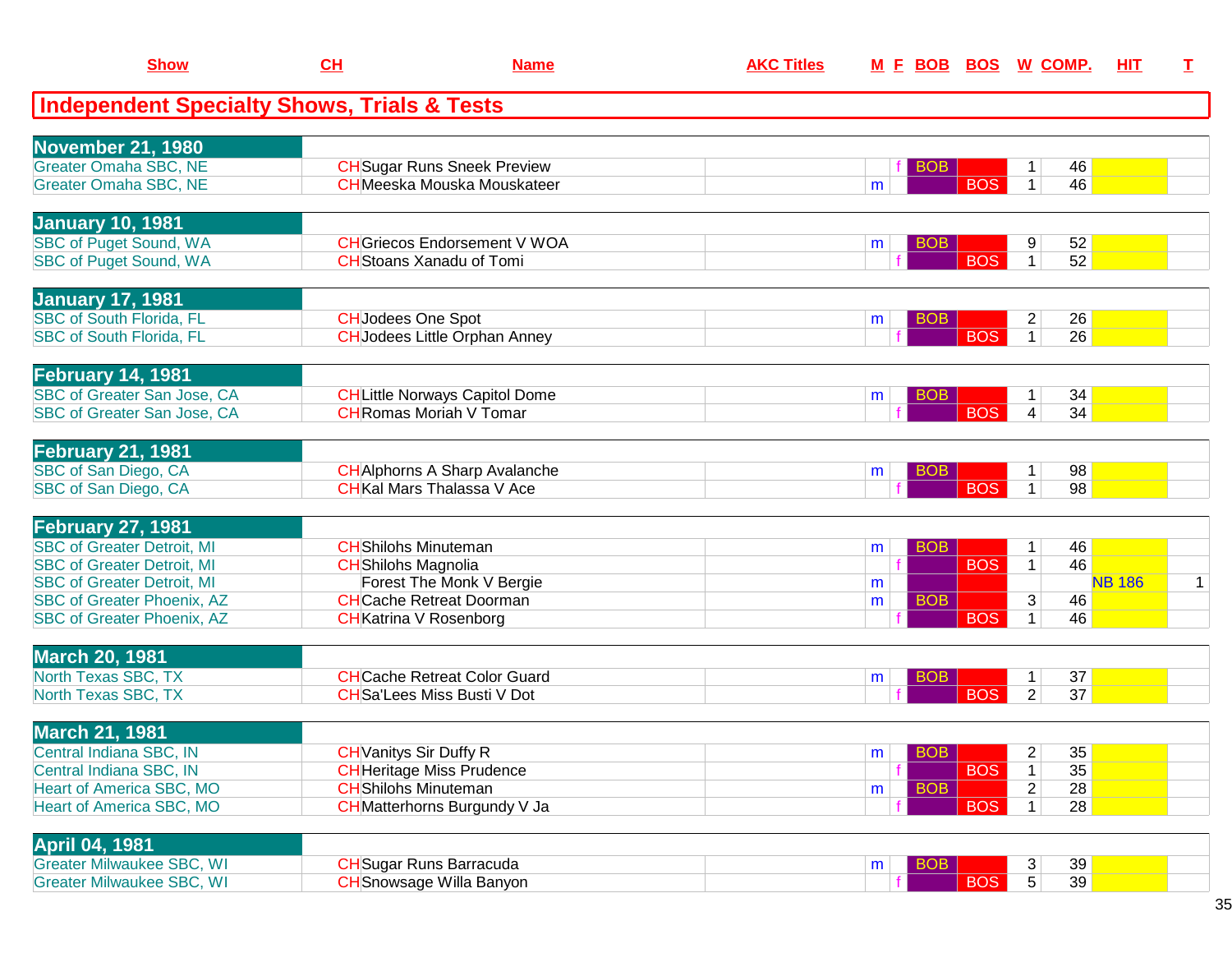| <b>Show</b>                                                                                                                             | CH                                                        | <b>Name</b>                                                                                         | <b>AKC Titles</b> | <u>M E BOB BOS</u> |            | <u>W_COMP.</u>                           | HIT           | I              |
|-----------------------------------------------------------------------------------------------------------------------------------------|-----------------------------------------------------------|-----------------------------------------------------------------------------------------------------|-------------------|--------------------|------------|------------------------------------------|---------------|----------------|
| <b>Independent Specialty Shows, Trials &amp; Tests</b>                                                                                  |                                                           |                                                                                                     |                   |                    |            |                                          |               |                |
| <b>Greater Milwaukee SBC, WI</b>                                                                                                        |                                                           | Twin Oaks Honey Bear                                                                                | <b>UD</b>         |                    |            |                                          | <b>OB 194</b> | 11             |
| <b>April 05, 1981</b><br><b>Greater Madison SBC, WI</b><br><b>Greater Madison SBC, WI</b>                                               |                                                           | <b>CH</b> Sugar Runs Barracuda<br><b>CH</b> Heritage Miss Prudence                                  |                   | <b>BOB</b><br>m    | <b>BOS</b> | 34<br>4<br>$\overline{2}$<br>34          |               |                |
| <b>April 11, 1981</b><br>Sacramento Sierra SBC, CA<br>Sacramento Sierra SBC, CA                                                         |                                                           | <b>CH</b> Cache Retreat Doorman<br><b>CH</b> Snowlands Holly Christmas                              |                   | <b>BOB</b><br>m    | <b>BOS</b> | 51<br>4<br>51<br>$\mathbf{1}$            |               |                |
| <b>April 12, 1981</b><br><b>SBC of Greater Atlanta, GA</b><br><b>SBC of Greater Atlanta, GA</b>                                         |                                                           | <b>CH</b> Brooksides Boom A Rang<br><b>CHExcaliburs Lady Anastasia</b>                              | <b>CDX</b>        | <b>BOB</b><br>m    | <b>BOS</b> | 24<br>$\mathbf{1}$<br>24<br>$\mathbf{1}$ |               |                |
| <b>April 19, 1981</b><br><b>SBC of Greater New York, NY</b><br><b>SBC of Greater New York, NY</b><br><b>SBC of Greater New York, NY</b> | <b>CH</b> High Chateaus Kris<br><b>CH</b> Sherimins Erica | <b>CH</b> Schnitzers Kunstwerk                                                                      | <b>UD</b>         | <b>BOB</b><br>m    | <b>BOS</b> | 57<br>1<br>$\overline{9}$<br>57          | <b>OB 189</b> | $\overline{2}$ |
| May 13, 1981<br>SBC of America #43 MD<br>SBC of America #43/8 MD                                                                        |                                                           | <b>CHCunos Claus V Casumar</b><br>Twin Oaks Honey Bear                                              | <b>UDT</b>        | <b>BOB</b><br>m    |            | 2<br>163                                 | <b>OB 198</b> | 12             |
| May 14, 1981<br>Southern Maryland SBF, MD<br>Southern Maryland SBF, MD<br>Southern Maryland SBF, MD                                     |                                                           | <b>CH</b> Patrels Brass Tacks Mar-Don<br><b>CH</b> Vols All Alone V Mar-Don<br>Twin Oaks Honey Bear | <b>UDT</b>        | <b>BOB</b><br>m    | <b>BOS</b> | 3<br>154<br>3<br>154                     | U 191.5       | 13             |
| May 15, 1981<br>SBC of America #43 MD                                                                                                   | <b>CH</b> Sherimins Erica                                 |                                                                                                     |                   |                    | <b>BOS</b> | 163<br>10                                |               |                |
| <b>May 18, 1981</b><br><b>Great Salt Lake SBC, UT</b><br><b>Great Salt Lake SBC, UT</b>                                                 |                                                           | <b>CH</b> Cache Retreat Little Big Man<br><b>CH</b> Cache Retreat Keepsake                          |                   | <b>BOB</b><br>m    | <b>BOS</b> | 22<br>$1\vert$<br>22<br>$\mathbf{1}$     |               |                |
| May 23, 1981<br><b>Greater Cincinnati SBC, OH</b><br><b>Greater Cincinnati SBC, OH</b>                                                  |                                                           | <b>CH</b> Patrels Brass Tacks Mar-Don<br><b>CHMar-Dons Moe Neekue</b>                               |                   | <b>BOB</b><br>m    | <b>BOS</b> | 27<br>4<br>27<br>1                       |               |                |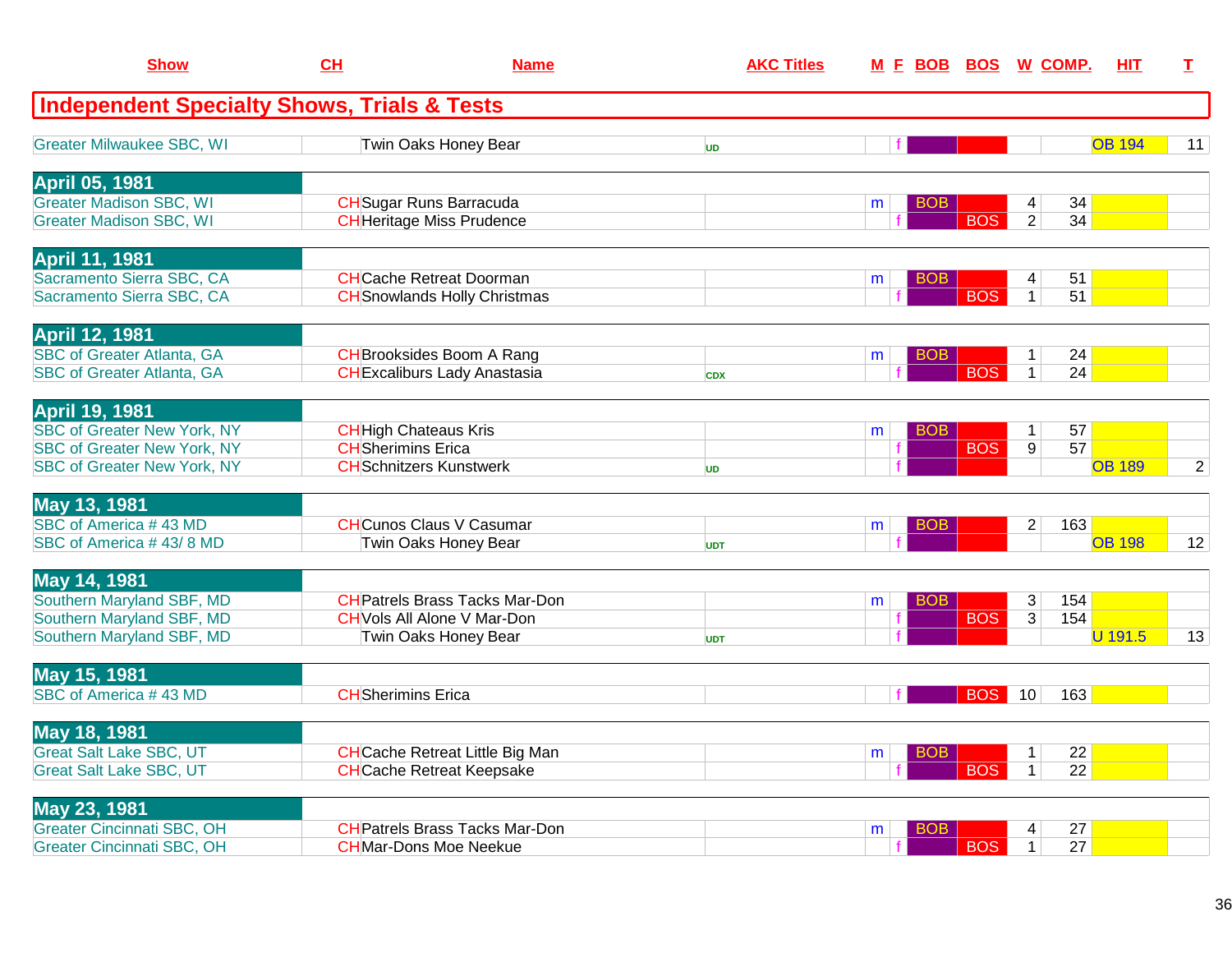| <b>Show</b>                                            | CL                            | <b>Name</b>                           | <b>AKC Titles</b> | <u>M E BOB</u>  |            | <b>BOS W COMP.</b>   | <u>ніт</u>    | I              |
|--------------------------------------------------------|-------------------------------|---------------------------------------|-------------------|-----------------|------------|----------------------|---------------|----------------|
| <b>Independent Specialty Shows, Trials &amp; Tests</b> |                               |                                       |                   |                 |            |                      |               |                |
| <b>June 05, 1981</b>                                   |                               |                                       |                   |                 |            |                      |               |                |
| <b>Greater Twin Cities SBC, MN</b>                     |                               | <b>CH</b> Snowsage Willa Banyon       |                   | <b>BOB</b>      |            | 21<br>6              |               |                |
| <b>Greater Twin Cities SBC, MN</b>                     |                               | <b>CH</b> Swisswoods Montana          |                   | m               | <b>BOS</b> | 21<br>1 <sup>1</sup> |               |                |
| <b>June 12, 1981</b>                                   |                               |                                       |                   |                 |            |                      |               |                |
| SBC of South Florida, FL                               |                               | <b>CH</b> Vanitys Macho Man Starburst |                   | <b>BOB</b><br>m |            | 22<br>1              |               |                |
| <b>SBC of South Florida, FL</b>                        |                               | <b>CH</b> Sugar Runs Southern Drama   |                   |                 | <b>BOS</b> | $\mathbf{1}$<br>22   |               |                |
| <b>June 20, 1981</b>                                   |                               |                                       |                   |                 |            |                      |               |                |
| <b>SBC of Puget Sound, WA</b>                          |                               | <b>CH</b> Gwilts Sir Jon of Tarus     |                   | <b>BOB</b><br>m |            | 62<br>$\mathbf{1}$   |               |                |
| <b>SBC of Puget Sound, WA</b>                          |                               | <b>CH</b> San Moritz Wendy Vieledanke |                   | f               | <b>BOS</b> | 62<br>1              |               |                |
| <b>SBC of Puget Sound, WA</b>                          |                               | <b>CH</b> Dustyacres Sweet Serenade   | <b>CD</b>         |                 |            |                      | <b>NB 198</b> | $\mathbf{1}$   |
| <b>June 21, 1981</b>                                   |                               |                                       |                   |                 |            |                      |               |                |
| Willamette Valley SBC, OR                              |                               | <b>CH</b> Cache Retreat Jaybo Go West |                   | <b>BOB</b><br>m |            | 45<br>4              |               |                |
| Willamette Valley SBC, OR                              |                               | <b>CH</b> Heritage To Laramie         |                   |                 | <b>BOS</b> | 45<br>$\mathbf{1}$   |               |                |
| <b>June 27, 1981</b>                                   |                               |                                       |                   |                 |            |                      |               |                |
| New England SBC, CT                                    |                               | <b>CH</b> High Chateaus Hannibal      |                   | <b>BOB</b><br>m |            | 66<br>$\mathbf{1}$   |               |                |
| New England SBC, CT                                    |                               | <b>CH</b> Schnitzers Marya The Spy    | <b>CD</b>         |                 | <b>BOS</b> | 66<br>$\mathbf{1}$   |               |                |
| New England SBC, CT                                    |                               | <b>CH</b> Schnitzers Kunstwerk        | UD                |                 |            |                      | <b>OB 193</b> | $\overline{3}$ |
| <b>July 31, 1981</b>                                   |                               |                                       |                   |                 |            |                      |               |                |
| <b>SBC of Pacific Coast, CA</b>                        | <b>CHDilettantes Falstaff</b> |                                       |                   | BOB<br>m        |            | $\overline{a}$<br>67 |               |                |
| <b>SBC of Pacific Coast, CA</b>                        |                               | <b>CHDilettantes Gotaheart</b>        |                   |                 | <b>BOS</b> | $\overline{3}$<br>67 |               |                |
| <b>August 15, 1981</b>                                 |                               |                                       |                   |                 |            |                      |               |                |
| <b>SBC of Alaska, AK</b>                               |                               | <b>CH</b> Rocky World Tops Frisco     |                   | BOB<br>m        |            | 17                   |               |                |
| SBC of Alaska, AK                                      |                               | <b>CH</b> World Tops Mishka V Dylan   |                   |                 | <b>BOS</b> | $\mathbf{1}$<br>17   |               |                |
| September 05, 1981                                     |                               |                                       |                   |                 |            |                      |               |                |
| <b>SBC of Greater Detroit, MI</b>                      |                               | <b>CHCronus V D Seekbacher-Ho</b>     |                   | <b>BOB</b><br>m |            | 33<br>9              |               |                |
| <b>SBC of Greater Detroit, MI</b>                      |                               | <b>CH</b> Snowsage Willa Banyon       |                   |                 | <b>BOS</b> | 33<br>7 <sup>1</sup> |               |                |
| September 19, 1981                                     |                               |                                       |                   |                 |            |                      |               |                |
| North Texas SBC, TX                                    |                               | <b>CH</b> Sa'Lees Miss Busti V Dot    |                   | <b>BOB</b>      |            | 28<br>3              |               |                |
| North Texas SBC, TX                                    |                               | <b>CH</b> Countrios Sweet Shallot     |                   | m               | <b>BOS</b> | 28<br>1 <sup>1</sup> |               |                |
| September 26, 1981                                     |                               |                                       |                   |                 |            |                      |               |                |
| Ohio SBC, OH                                           | <b>CH</b> Vanitys Sir Duffy R |                                       |                   | <b>BOB</b><br>m |            | 98<br>$3\vert$       |               |                |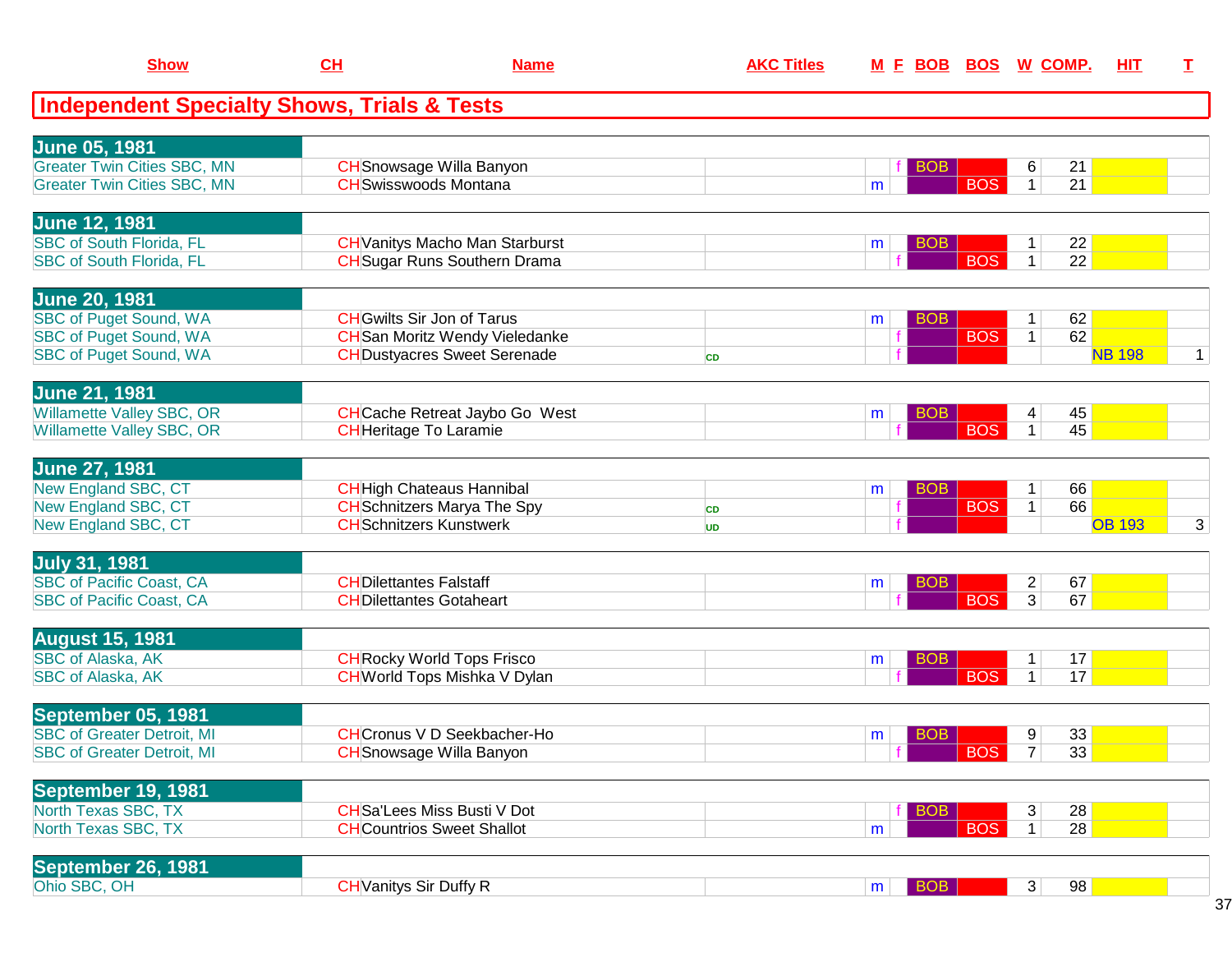| <b>Show</b>                                                                                                              | CH                         | <b>Name</b>                                                                  | <b>AKC Titles</b> |        | <u>M F BOB BOS W COMP.</u> |            |                                  |          | <b>HIT</b>    | T.          |
|--------------------------------------------------------------------------------------------------------------------------|----------------------------|------------------------------------------------------------------------------|-------------------|--------|----------------------------|------------|----------------------------------|----------|---------------|-------------|
| Independent Specialty Shows, Trials & Tests                                                                              |                            |                                                                              |                   |        |                            |            |                                  |          |               |             |
| Ohio SBC, OH<br>Ohio SBC, OH                                                                                             |                            | <b>CH</b> Snowsage Willa Banyon<br>Twin Oaks Honey Bear                      | <b>UDT</b>        |        |                            | <b>BOS</b> | 8                                | 98       | <b>OB 194</b> | 14          |
| September 27, 1981<br>Maumee Valley SBC, OH<br>Maumee Valley SBC, OH                                                     | <b>CH</b> Heritage Finesse | <b>CHOrovales Kramer V Opdyke</b>                                            |                   | m      | <b>BOB</b>                 | <b>BOS</b> | $\mathbf 1$<br>$\mathbf 1$       | 52<br>52 |               |             |
| <b>October 04, 1981</b><br>Northern New Jersey SBC, NJ<br>Northern New Jersey SBC, NJ                                    |                            | <b>CH</b> High Chateaus Hannibal<br><b>CH</b> Fairy Tales Pontresina         |                   | m      | <b>BOB</b>                 | <b>BOS</b> | $\overline{c}$<br>$\overline{2}$ | 54<br>54 |               |             |
| <b>October 10, 1981</b><br>Northern Illinois SBC, IL<br>Northern Illinois SBC, IL                                        |                            | <b>CH</b> Snowsage Bailey Banyon<br><b>Big Topps Bristow</b>                 |                   | m      | <b>BOB</b>                 | <b>BOS</b> | 1<br>$\mathbf{1}$                | 99<br>99 |               |             |
| <b>October 17, 1981</b><br><b>Orange Coast SBF, CA</b><br><b>Orange Coast SBF, CA</b>                                    |                            | <b>CHOld West Easy Rider</b><br><b>CH</b> Hindelangs Ressa Kal Mar           |                   | m      | <b>BOB</b>                 | <b>BOS</b> | $\mathbf{1}$<br>$\mathbf{1}$     | 81<br>81 |               |             |
| November 14, 1981<br>SBC of Greater Birmingham, AL<br>SBC of Greater Birmingham, AL                                      |                            | <b>CH</b> Vanitys Macho Man Starburst<br><b>CH</b> Vols All Alone V Mar-Don  |                   | m      | <b>BOB</b>                 | <b>BOS</b> | $\overline{c}$<br>4              | 27<br>27 |               |             |
| <b>November 20, 1981</b><br><b>Greater Omaha SBC, NE</b><br><b>Greater Omaha SBC, NE</b><br><b>Greater Omaha SBC, NE</b> | <b>CH</b> Heritage Finesse | <b>CH</b> Town And Country Macho Man<br><b>Wursts Sir Geoffrey</b>           |                   | m<br>m | <b>BOB</b>                 | <b>BOS</b> | $\overline{c}$<br>$\mathbf{1}$   | 33<br>33 | <b>NB 187</b> | $\mathbf 1$ |
| <b>January 16, 1982</b><br><b>SBC of Puget Sound, WA</b><br><b>SBC of Puget Sound, WA</b>                                |                            | <b>CH</b> Griecos Endorsement V WOA<br><b>CH</b> Snowy Ridges Laramie        |                   | m      | BOB                        | <b>BOS</b> | 10<br>$\mathbf{1}$               | 52<br>58 |               |             |
| <b>January 23, 1982</b><br><b>SBC of South Florida, FL</b><br><b>SBC of South Florida, FL</b>                            |                            | <b>CHWeiss Acres Diamond Jim VDT</b><br><b>CH</b> Sugar Runs A Piece of Cake |                   | m      | <b>BOB</b>                 | <b>BOS</b> | 1 <sup>1</sup>                   | 27<br>27 |               |             |
| <b>February 27, 1982</b><br>SBC of San Diego, CA<br>SBC of San Diego, CA                                                 |                            | <b>CHEIesars Old West Sundance</b><br>CHWaughmars Kodachrome V Fairo         |                   | m      | <b>BOB</b>                 | <b>BOS</b> | 1<br>$\mathbf{1}$                | 92<br>92 |               |             |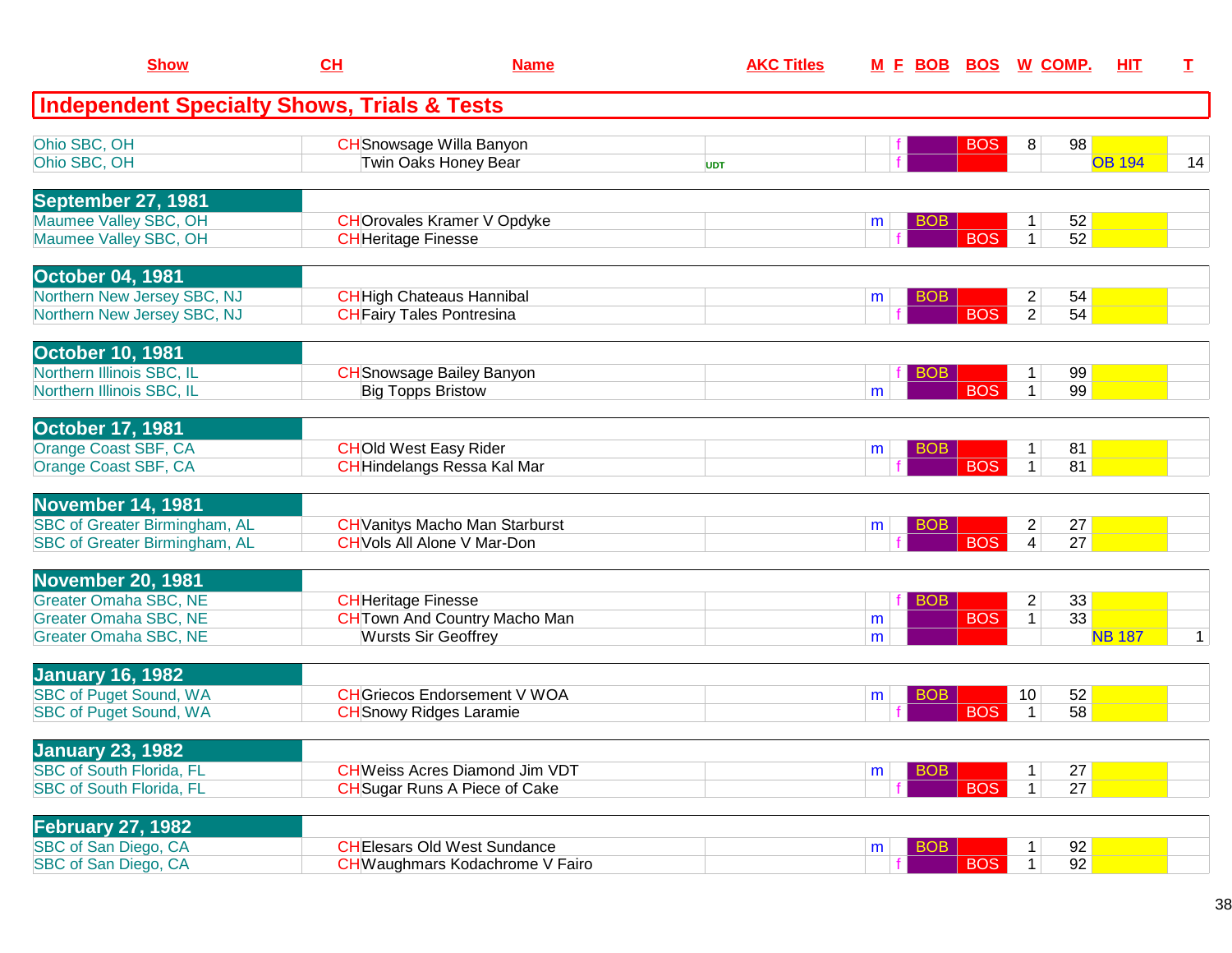| <b>Show</b>                                                              | CH                          | <b>Name</b>                                                        | <b>AKC Titles</b> | M E BOB BOS W COMP.  |            |                          | HIT             | $\mathbf I$  |
|--------------------------------------------------------------------------|-----------------------------|--------------------------------------------------------------------|-------------------|----------------------|------------|--------------------------|-----------------|--------------|
| <b>Independent Specialty Shows, Trials &amp; Tests</b>                   |                             |                                                                    |                   |                      |            |                          |                 |              |
| <b>March 05, 1982</b>                                                    |                             |                                                                    |                   |                      |            |                          |                 |              |
| SBC of Greater St. Louis, MO                                             |                             | <b>CH</b> Vieledanke Ali D'Ranchett                                |                   | <b>BOB</b><br>m      |            | 3 <sup>1</sup><br>56     |                 |              |
| SBC of Greater St. Louis, MO                                             |                             | <b>CH</b> Snowsage Willa Banyon                                    |                   |                      | <b>BOS</b> | $\overline{9}$<br>56     |                 |              |
| <b>March 20, 1982</b>                                                    |                             |                                                                    |                   |                      |            |                          |                 |              |
| <b>Heart of America SBC, MO</b>                                          | <b>CH</b> Shilohs Minuteman |                                                                    |                   | BOB<br>m             |            | 23<br>3                  |                 |              |
| <b>Heart of America SBC, MO</b>                                          |                             | <b>CHEchos Nilishno V Yondo</b>                                    |                   |                      | <b>BOS</b> | 23<br>$\mathbf{1}$       |                 |              |
| <b>March 26, 1982</b>                                                    |                             |                                                                    |                   |                      |            |                          |                 |              |
| North Texas SBC, TX                                                      |                             | <b>CH</b> Welcome Shady Forest Grizzly                             |                   | <b>BOB</b><br>m      |            | 38<br>1                  |                 |              |
| North Texas SBC, TX                                                      |                             | <b>CH</b> Schooner Even Me Raven Scaven                            |                   |                      | <b>BOS</b> | 38<br>$\mathbf{1}$       |                 |              |
| <b>SBC of Greater Phoenix, AZ</b>                                        |                             | <b>CHGriecos Endorsement V WOA</b>                                 |                   | <b>BOB</b><br>m      |            | 11<br>44                 |                 |              |
| <b>SBC of Greater Phoenix, AZ</b>                                        |                             | <b>CH</b> Mickeys Litl Sheba of Star                               | <b>CD</b>         |                      | <b>BOS</b> | 44<br>$\mathbf 1$        |                 |              |
| <b>March 27, 1982</b>                                                    |                             |                                                                    |                   |                      |            |                          |                 |              |
| Central Indiana SBC, IN                                                  |                             | <b>CH</b> Sugar Runs Barracuda                                     |                   | <b>BOB</b><br>m      |            | 44<br>5                  |                 |              |
| Central Indiana SBC, IN                                                  | <b>CH</b> Heritage Finesse  |                                                                    |                   |                      | <b>BOS</b> | $\overline{3}$<br>44     |                 |              |
| <b>April 10, 1982</b>                                                    |                             |                                                                    |                   |                      |            |                          |                 |              |
| <b>Greater Milwaukee SBC, WI</b>                                         |                             | <b>CH</b> Sugar Runs Frosting                                      |                   | <b>BOB</b><br>m      |            | 47<br>1                  |                 |              |
| <b>Greater Milwaukee SBC, WI</b>                                         |                             | <b>CH</b> Sugar Runs Goodby Girl                                   |                   |                      | <b>BOS</b> | 47<br>$\mathbf{1}$       |                 |              |
| <b>Greater Milwaukee SBC, WI</b>                                         |                             | Twin Oaks Token of Stoan                                           |                   | m                    |            |                          | <b>NB 188.5</b> | $\mathbf{1}$ |
| <b>April 11, 1982</b>                                                    |                             |                                                                    |                   |                      |            |                          |                 |              |
| <b>Greater Madison SBC, WI</b>                                           |                             | <b>CH</b> Snowsage Willa Banyon                                    |                   | <b>BOB</b>           |            | 32<br>10 <sup>°</sup>    |                 |              |
| <b>Greater Madison SBC, WI</b>                                           | <b>CH</b> Heritage Citation |                                                                    |                   | m                    | <b>BOS</b> | 32<br>$\mathbf 1$        |                 |              |
| <b>April 17, 1982</b>                                                    |                             |                                                                    |                   |                      |            |                          |                 |              |
| Sacramento Sierra SBC, CA                                                |                             | <b>CH</b> Cache Retreat Zipcode                                    |                   | BO <sub>B</sub><br>m | <b>BOS</b> | 52<br>52<br>$\mathbf{1}$ |                 |              |
| Sacramento Sierra SBC, CA                                                |                             | <b>CH</b> Benbarons Quaker V Nuthin                                |                   |                      |            |                          |                 |              |
| <b>April 18, 1982</b>                                                    |                             |                                                                    |                   | <b>BOB</b>           |            |                          |                 |              |
| <b>SBC of Greater Atlanta, GA</b>                                        | <b>CHJodees One Spot</b>    |                                                                    |                   | m                    |            | 3 <sup>1</sup><br>37     |                 |              |
| <b>SBC of Greater Atlanta, GA</b>                                        |                             | <b>CH</b> Devilles Special Edition                                 |                   |                      | <b>BOS</b> | 37<br>1                  |                 |              |
| <b>April 25, 1982</b>                                                    |                             |                                                                    |                   |                      |            |                          |                 |              |
| <b>SBC of Greater New York, NY</b><br><b>SBC of Greater New York, NY</b> | <b>CH</b> Banyons Casper    |                                                                    |                   | <b>BOB</b><br>m      |            | 38<br>38                 |                 |              |
|                                                                          |                             | <b>CH</b> Fairy Tales Hallelujah<br><b>CH</b> Schnitzers Kunstwerk |                   |                      | <b>BOS</b> | $\mathbf{1}$             | <b>U</b> 195    |              |
| <b>SBC of Greater New York, NY</b>                                       |                             |                                                                    | <b>UD</b>         |                      |            |                          |                 | 4            |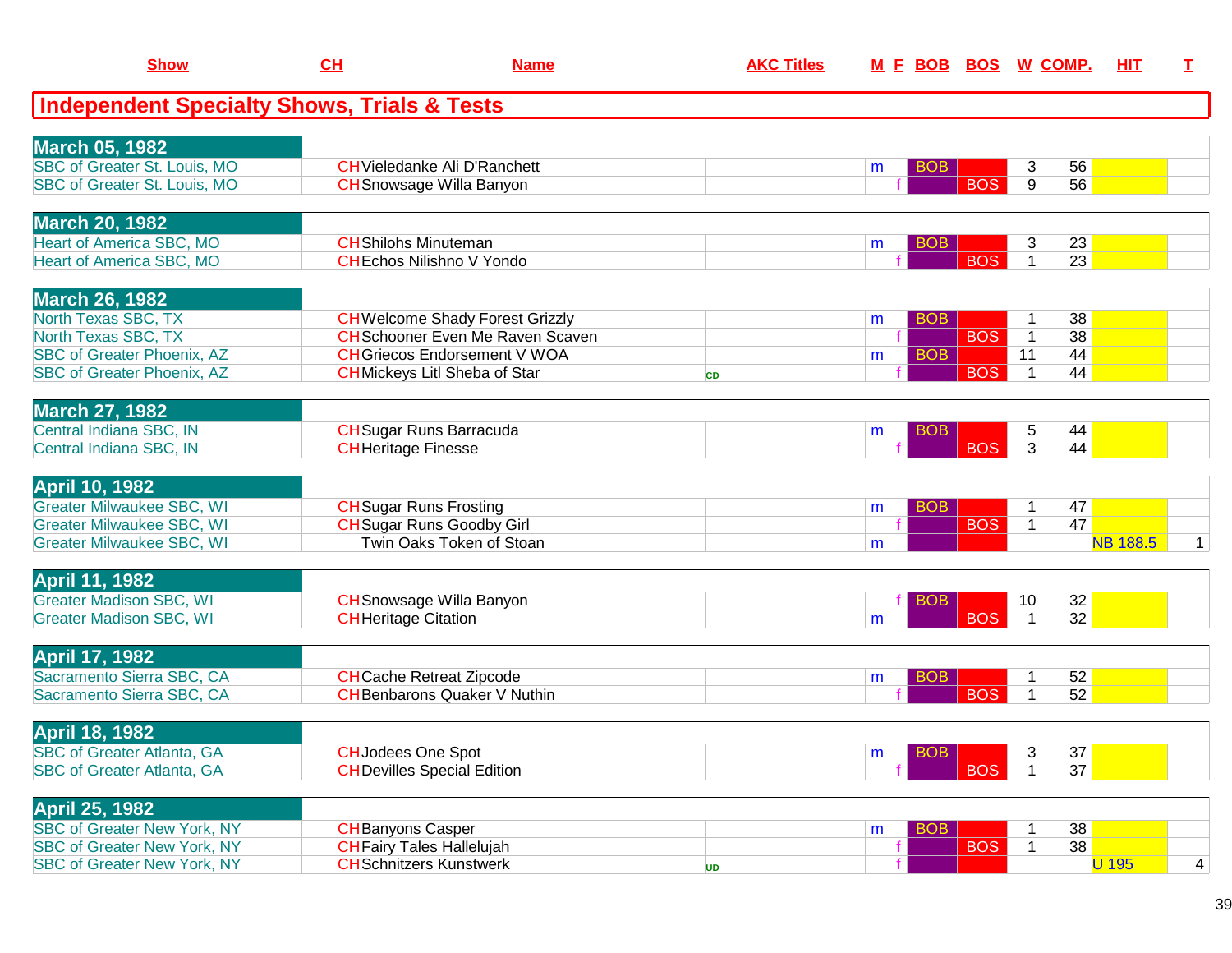| <b>Show</b>                                              | CH                           | <b>Name</b>                                                         | <b>AKC Titles</b> |    | M E BOB BOS W COMP. |            |                                |                 | <b>HIT</b> | I              |
|----------------------------------------------------------|------------------------------|---------------------------------------------------------------------|-------------------|----|---------------------|------------|--------------------------------|-----------------|------------|----------------|
| <b>Independent Specialty Shows, Trials &amp; Tests</b>   |                              |                                                                     |                   |    |                     |            |                                |                 |            |                |
| May 06, 1982                                             |                              |                                                                     |                   |    |                     |            |                                |                 |            |                |
| SBC of America #44 CA                                    | <b>CH</b> Sherimins Erica    |                                                                     |                   |    | <b>BOB</b>          |            | 11                             | 177             |            |                |
| SBC of America #44 CA                                    | <b>CH</b> High Chateaus Kris |                                                                     |                   | m  |                     | <b>BOS</b> | $\overline{2}$                 | 177             |            |                |
| SBC of America #44/9 CA                                  |                              | Sweetholms Apple Dumpling                                           |                   |    |                     |            |                                | <b>NB 189</b>   |            | 1              |
| May 07, 1982                                             |                              |                                                                     |                   |    |                     |            |                                |                 |            |                |
| Greater Omaha SBC, IA                                    |                              | <b>CH</b> Vieledanke Ali D'Ranchett                                 |                   | m  | <b>BOB</b>          |            | 4                              | 19              |            |                |
| Greater Omaha SBC, IA                                    |                              | <b>CH</b> Schooner Echota Raven Scaven                              |                   |    |                     | <b>BOS</b> | $\overline{1}$                 | $\overline{19}$ |            |                |
| <b>SBC of Pacific Coast, CA</b>                          |                              | <b>CH</b> Sugar Runs Barracuda                                      |                   | m  | <b>BOB</b>          |            | $6\overline{6}$                | 121             |            |                |
| <b>SBC of Pacific Coast, CA</b>                          |                              | <b>CH</b> Snowlands Holly Christmas                                 |                   |    |                     | <b>BOS</b> | $\overline{2}$                 | 121             |            |                |
| <b>SBC of Pacific Coast, CA</b>                          |                              | <b>Sweetholms Apple Dumpling</b>                                    |                   |    |                     |            |                                | <b>NB 183.5</b> |            | $\overline{2}$ |
| May 21, 1982                                             |                              |                                                                     |                   |    |                     |            |                                |                 |            |                |
| <b>Great Salt Lake SBC, UT</b>                           |                              | <b>CH</b> Cache Retreat Zipcode                                     |                   | m  | <b>BOB</b>          |            | $\overline{c}$                 | 23              |            |                |
| <b>Great Salt Lake SBC, UT</b>                           |                              | <b>CHCache Retreat Keepsake</b>                                     |                   |    |                     | <b>BOS</b> | $\overline{2}$                 | $\overline{23}$ |            |                |
| May 29, 1982                                             |                              |                                                                     |                   |    |                     |            |                                |                 |            |                |
| <b>Greater Cincinnati SBC, OH</b>                        |                              | <b>CH</b> Twin Oaks Legend of Stoan                                 |                   | m  | <b>BOB</b>          |            | $\mathbf{1}$                   | 36              |            |                |
| <b>Greater Cincinnati SBC, OH</b>                        | <b>CHTwin Oaks Mandate</b>   |                                                                     | CD                |    |                     | <b>BOS</b> | $\overline{1}$                 | $\overline{36}$ |            |                |
| <b>June 04, 1982</b>                                     |                              |                                                                     |                   |    |                     |            |                                |                 |            |                |
| Maumee Valley SBC, OH                                    |                              | <b>CHCronus V D Seekbacher-Ho</b>                                   |                   | m  | <b>BOB</b>          |            | 10                             | 28              |            |                |
| Maumee Valley SBC, OH                                    | <b>CH</b> Sugar Runs Stormy  |                                                                     |                   |    |                     | <b>BOS</b> | $\overline{1}$                 | $\overline{28}$ |            |                |
| <b>June 16, 1982</b>                                     |                              |                                                                     |                   |    |                     |            |                                |                 |            |                |
| <b>SBC of South Florida, FL</b>                          |                              | <b>CHWeiss Acres Diamond Jim VDT</b>                                |                   | m  | <b>BOB</b>          |            | $\overline{2}$                 | 26              |            |                |
| <b>SBC of South Florida, FL</b>                          | Jodis Daphne                 |                                                                     |                   |    |                     | <b>BOS</b> | $\overline{1}$                 | $\overline{26}$ |            |                |
| <b>June 19, 1982</b>                                     |                              |                                                                     |                   |    |                     |            |                                |                 |            |                |
| <b>SBC of Puget Sound, WA</b>                            | <b>CH</b> Yuri V Vieledanke  |                                                                     |                   | m  | BOB                 |            | $\mathbf{1}$                   | 70              |            |                |
| <b>SBC of Puget Sound, WA</b>                            |                              | <b>CH</b> Stoans Embla of TOQ                                       |                   |    |                     | <b>BOS</b> | $\overline{1}$                 | $\overline{70}$ |            |                |
| <b>SBC of Puget Sound, WA</b>                            |                              | Lady Beatrice of Queens                                             | <b>CDX</b>        |    |                     |            |                                | <b>OB 194.5</b> |            | $\overline{2}$ |
|                                                          |                              |                                                                     |                   |    |                     |            |                                |                 |            |                |
| <b>July 03, 1982</b>                                     |                              |                                                                     |                   |    |                     |            |                                |                 |            |                |
| New England SBC, CT                                      |                              | <b>CH</b> Bergundtal Merc Cresap                                    |                   | m  | <b>BOB</b>          |            | $\mathbf{1}$<br>$\overline{2}$ | 67<br>67        |            |                |
| <b>New England SBC, CT</b><br><b>New England SBC, CT</b> |                              | <b>CH</b> Schnitzers Marya The Spy<br><b>CHSchnitzers Kunstwerk</b> | <b>CD</b>         | f. |                     | <b>BOS</b> |                                | <b>OB 195.5</b> |            |                |
|                                                          |                              |                                                                     | <b>UD</b>         |    |                     |            |                                |                 |            | 5              |
| link 46 4002                                             |                              |                                                                     |                   |    |                     |            |                                |                 |            |                |

| --<br>1982<br><b>July</b>             |                            |  |    |  |
|---------------------------------------|----------------------------|--|----|--|
| <b>Willamette Valley SBC.</b><br>. OR | e Retreat Doorman<br>شche. |  | 38 |  |
|                                       |                            |  |    |  |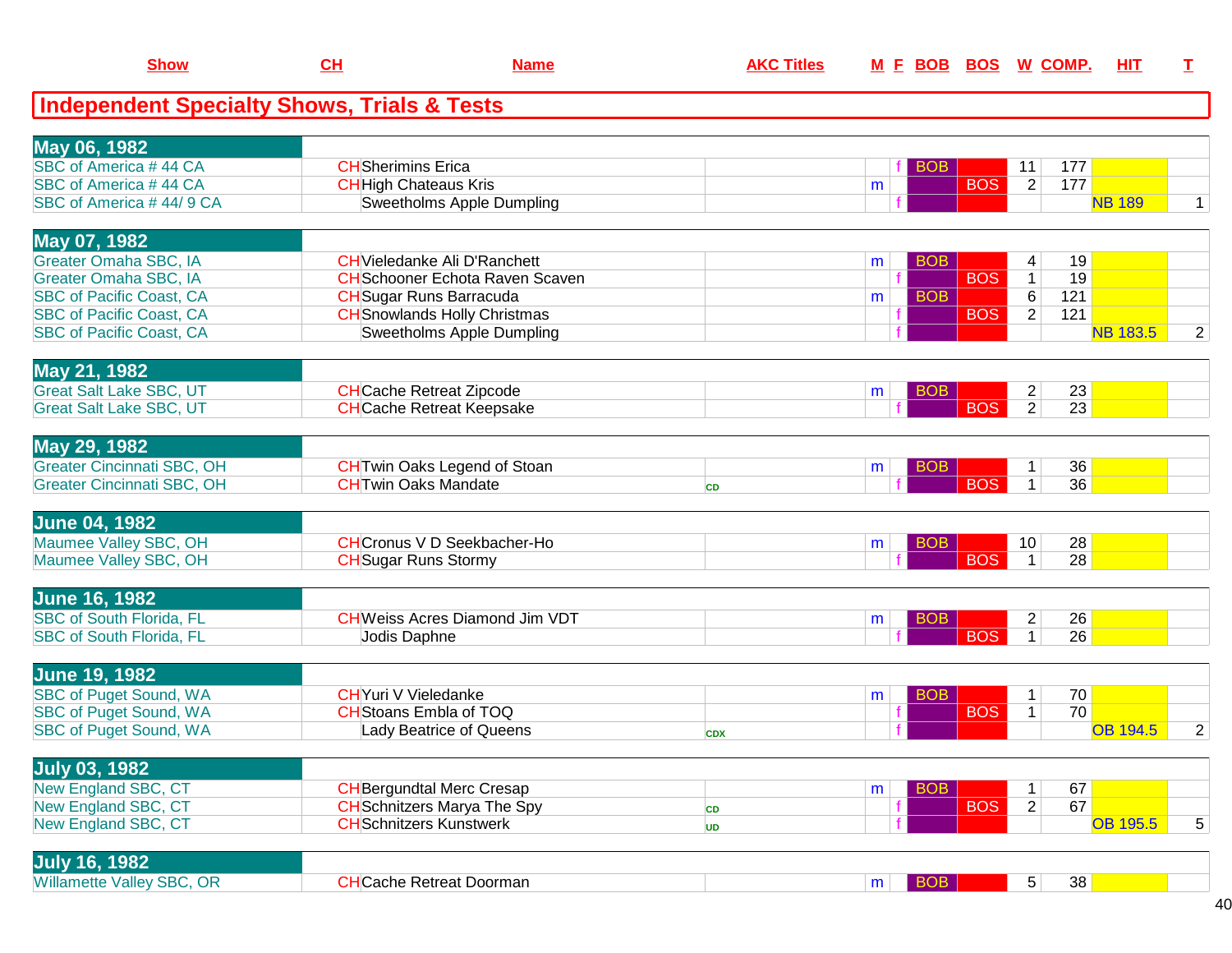| <b>Show</b>                                                                         | CH                          | <b>Name</b>                                                                     | <b>AKC Titles</b> | <u>M F BOB</u>       | <b>BOS</b> | <u>W_COMP.</u>                   | <u>HIT</u>                  | T.          |
|-------------------------------------------------------------------------------------|-----------------------------|---------------------------------------------------------------------------------|-------------------|----------------------|------------|----------------------------------|-----------------------------|-------------|
| <b>Independent Specialty Shows, Trials &amp; Tests</b>                              |                             |                                                                                 |                   |                      |            |                                  |                             |             |
| Willamette Valley SBC, OR                                                           |                             | <b>CHDilettantes Gotaheart</b>                                                  |                   |                      | <b>BOS</b> | 4                                | 38                          |             |
| <b>August 21, 1982</b>                                                              |                             |                                                                                 |                   |                      |            |                                  |                             |             |
| <b>SBC of Alaska, AK</b><br><b>SBC of Alaska, AK</b>                                | <b>CH</b> Rocky Top Myrrhia | <b>CH</b> Rocky World Tops Frisco                                               |                   | <b>BOB</b><br>m      | <b>BOS</b> | $\overline{c}$<br>1 <sup>1</sup> | 18<br>18                    |             |
| September 12, 1982                                                                  |                             |                                                                                 |                   |                      |            |                                  |                             |             |
| Southern Maryland SBF, MD<br>Southern Maryland SBF, MD<br>Southern Maryland SBF, MD | <b>CH</b> Jodees One Spot   | <b>CH</b> High Chateaus Forever Bliss<br>Beau Cheval St. Christopher            |                   | <b>BOB</b><br>m<br>m | <b>BOS</b> | 4<br>$\mathbf{1}$                | 66<br>66<br><b>NA 194.5</b> | 1           |
| September 25, 1982                                                                  |                             |                                                                                 |                   |                      |            |                                  |                             |             |
| North Texas SBC, TX<br>North Texas SBC, TX                                          |                             | <b>CH</b> Romas Rockwell V Bishop<br><b>CH</b> Allens Brandy De Roma            |                   | <b>BOB</b><br>m      | <b>BOS</b> | 1<br>$\mathbf{1}$                | 30<br>30 <sup>2</sup>       |             |
| <b>October 02, 1982</b>                                                             |                             |                                                                                 |                   |                      |            |                                  |                             |             |
| Ohio SBC, OH<br>Ohio SBC, OH                                                        |                             | <b>CHEIbas Simeon V Mallen</b><br><b>CH</b> High Chateaus Forever Bliss         |                   | <b>BOB</b><br>m      | <b>BOS</b> | 1<br>$\overline{2}$              | 102<br>102                  |             |
| Ohio SBC, OH                                                                        |                             | Opdykes Bronson V Sultan                                                        |                   | m                    |            |                                  | <b>NB 193</b>               | $\mathbf 1$ |
| <b>October 03, 1982</b>                                                             |                             |                                                                                 |                   |                      |            |                                  |                             |             |
| Maumee Valley SBC, OH<br>Maumee Valley SBC, OH                                      | <b>CH</b> Abbeyshires Mork  | <b>CH</b> High Chateaus Forever Bliss                                           |                   | BOB<br>m             | <b>BOS</b> | $\overline{c}$<br>3              | 48<br>48                    |             |
| <b>October 09, 1982</b>                                                             |                             |                                                                                 |                   |                      |            |                                  |                             |             |
| Orange Coast SBF, CA<br>Orange Coast SBF, CA                                        |                             | <b>CH</b> Windsingers Buckingham<br><b>CHCastlewoods After Me</b>               |                   | <b>BOB</b><br>m      | <b>BOS</b> | 1<br>1                           | 50<br>50                    |             |
| <b>October 10, 1982</b>                                                             |                             |                                                                                 |                   |                      |            |                                  |                             |             |
| Northern New Jersey SBC, NJ<br>Northern New Jersey SBC, NJ                          | <b>CH</b> Canyons Casper    | <b>CH</b> High Chateaus Forever Bliss                                           |                   | <b>BOB</b><br>m      | <b>BOS</b> | 1<br>4                           | 72<br>72                    |             |
| <b>October 16, 1982</b>                                                             |                             |                                                                                 |                   |                      |            |                                  |                             |             |
| Northern Illinois SBC, IL<br>Northern Illinois SBC, IL                              | <b>CH</b> Legends Diplomat  | <b>CH</b> Snowsage Bailey Banyon                                                |                   | <b>BOB</b><br>m      | <b>BOS</b> | $\overline{2}$<br>$\mathbf{1}$   | 76<br>76                    |             |
| <b>November 26, 1982</b>                                                            |                             |                                                                                 |                   |                      |            |                                  |                             |             |
| <b>Greater Omaha SBC, NE</b><br><b>Greater Omaha SBC, NE</b>                        |                             | <b>CH</b> Sugar Runs Strictly Business<br><b>CH</b> Legends Friendly Persuasion |                   | <b>BOB</b><br>m      | <b>BOS</b> | 1<br>1                           | 27<br>27                    |             |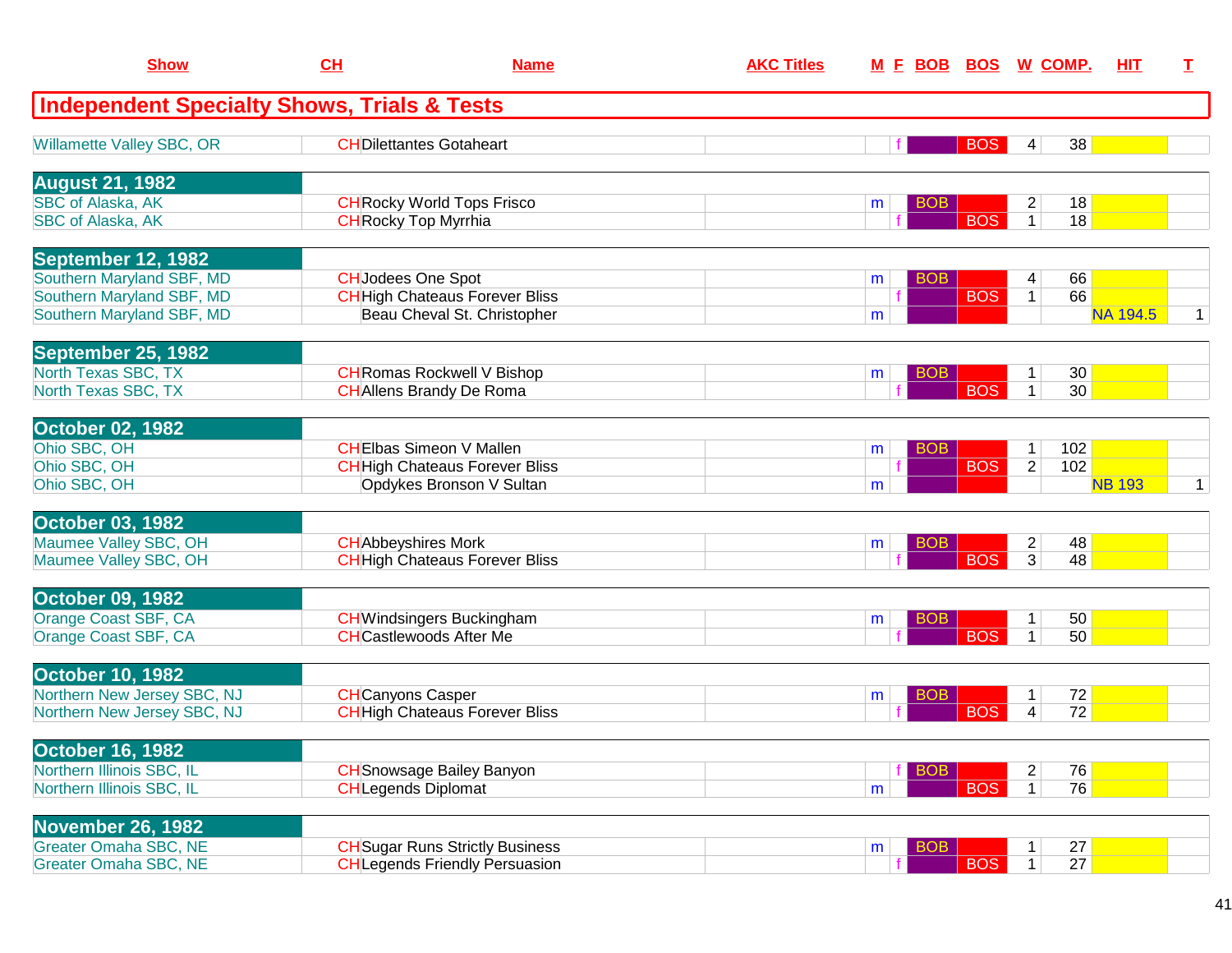| <b>Show</b>                                                                                                                                   | CH                         | <b>Name</b>                                                                                                                                | <b>AKC Titles</b> |                               |                           | M E BOB BOS W COMP.                                                                                               | HIT | $\mathbf I$ |
|-----------------------------------------------------------------------------------------------------------------------------------------------|----------------------------|--------------------------------------------------------------------------------------------------------------------------------------------|-------------------|-------------------------------|---------------------------|-------------------------------------------------------------------------------------------------------------------|-----|-------------|
| <b>Independent Specialty Shows, Trials &amp; Tests</b>                                                                                        |                            |                                                                                                                                            |                   |                               |                           |                                                                                                                   |     |             |
| <b>November 27, 1982</b><br><b>SBC of Greater Detroit, MI</b><br><b>SBC of Greater Detroit, MI</b>                                            |                            | <b>CH</b> Twin Oaks Legend of Stoan<br><b>CH</b> Ridgewoods Monique                                                                        |                   | BOB<br>m                      | <b>BOS</b>                | $\overline{c}$<br>$9 \mid$<br>9<br>$\mathbf{1}$                                                                   |     |             |
| December 04, 1982<br>SBC of Greater San Jose, CA<br>SBC of Greater San Jose, CA                                                               |                            | <b>CH</b> Cache Retreat Zipcode<br><b>CH</b> Echos A Me Von Zipcode                                                                        |                   | <b>BOB</b><br>m               | <b>BOS</b>                | 3<br>38<br>$\mathbf{1}$<br>38                                                                                     |     |             |
| <b>January 18, 1983</b><br><b>SBC of Puget Sound, WA</b><br>SBC of Puget Sound, WA                                                            |                            | <b>CH</b> Vieledanke Ali D'Ranchett<br><b>CH</b> Stoans Jessica Mac Vic                                                                    | <b>CD</b>         | <b>BOB</b><br>m               | <b>BOS</b>                | 51<br>5<br>51<br>$\mathbf{1}$                                                                                     |     |             |
| <b>January 22, 1983</b><br><b>SBC of South Florida, FL</b><br><b>SBC of South Florida, FL</b>                                                 |                            | <b>CH</b> Weiss Acres Diamond Jim VDT<br><b>CH</b> Devilles Special Edition                                                                |                   | <b>BOB</b><br>m               | <b>BOS</b>                | 34<br>3<br>$\overline{2}$<br>34                                                                                   |     |             |
| <b>February 26, 1983</b><br>SBC of San Diego, CA<br>SBC of San Diego, CA                                                                      | <b>CH</b> Belyns Columbo   | <b>CH</b> Waughmars Kodachrome V Fairo                                                                                                     |                   | <b>BOB</b><br>m               | <b>BOS</b>                | 63<br>1<br>$\overline{2}$<br>63                                                                                   |     |             |
| <b>March 04, 1983</b><br>SBC of Greater St. Louis, MO<br>SBC of Greater St. Louis, MO                                                         | <b>CH</b> Legends Diplomat | <b>CH</b> Kryskara Cotton Candy                                                                                                            |                   | <b>BOB</b><br>m               | <b>BOS</b>                | $\overline{c}$<br>34<br>$\mathbf{1}$<br>34                                                                        |     |             |
| <b>March 19, 1983</b><br><b>Heart of America SBC, MO</b><br>Heart of America SBC, MO                                                          |                            | <b>CH</b> Meeska Mouska Mouskateer<br><b>CHLenwardofs Glamour Girl</b>                                                                     | <b>CD</b>         | <b>BOB</b><br>m               | <b>BOS</b>                | 22<br>$\overline{2}$<br>22<br>$\mathbf{1}$                                                                        |     |             |
| <b>March 25, 1983</b><br>North Texas SBC, TX<br>North Texas SBC, TX<br><b>SBC of Greater Phoenix, AZ</b><br><b>SBC of Greater Phoenix, AZ</b> |                            | <b>CHEchos You Hoo Jon Accent</b><br><b>CH</b> Tomars Dax V Londawood<br>CH Waughmars Kodachrome V Fairo<br><b>CHCache Retreat Zipcode</b> | <b>CD</b>         | <b>BOB</b><br><b>BOB</b><br>m | <b>BOS</b><br>$\sqrt{18}$ | 33<br>$\mathbf 1$<br>33 <sup>°</sup><br>$\mathbf{1}$<br>$\overline{3}$<br>37<br>$\overline{37}$<br>$\overline{4}$ |     |             |
| <b>March 26, 1983</b><br>Central Indiana SBC, IN<br>Central Indiana SBC, IN                                                                   |                            | <b>CH</b> Sugar Runs Barracuda<br><b>CHHigh Chateaus Forever Bliss</b>                                                                     |                   | <b>BOB</b><br>m               | <b>BOS</b>                | 34<br>7<br>5 <sup>5</sup><br>34                                                                                   |     |             |
| <b>April 09, 1983</b><br>Southern Maryland SBF, MD                                                                                            |                            | <b>CH</b> High Chateaus Ulrich                                                                                                             |                   | BOB<br>m                      |                           | 83<br>$\mathbf 1$                                                                                                 |     |             |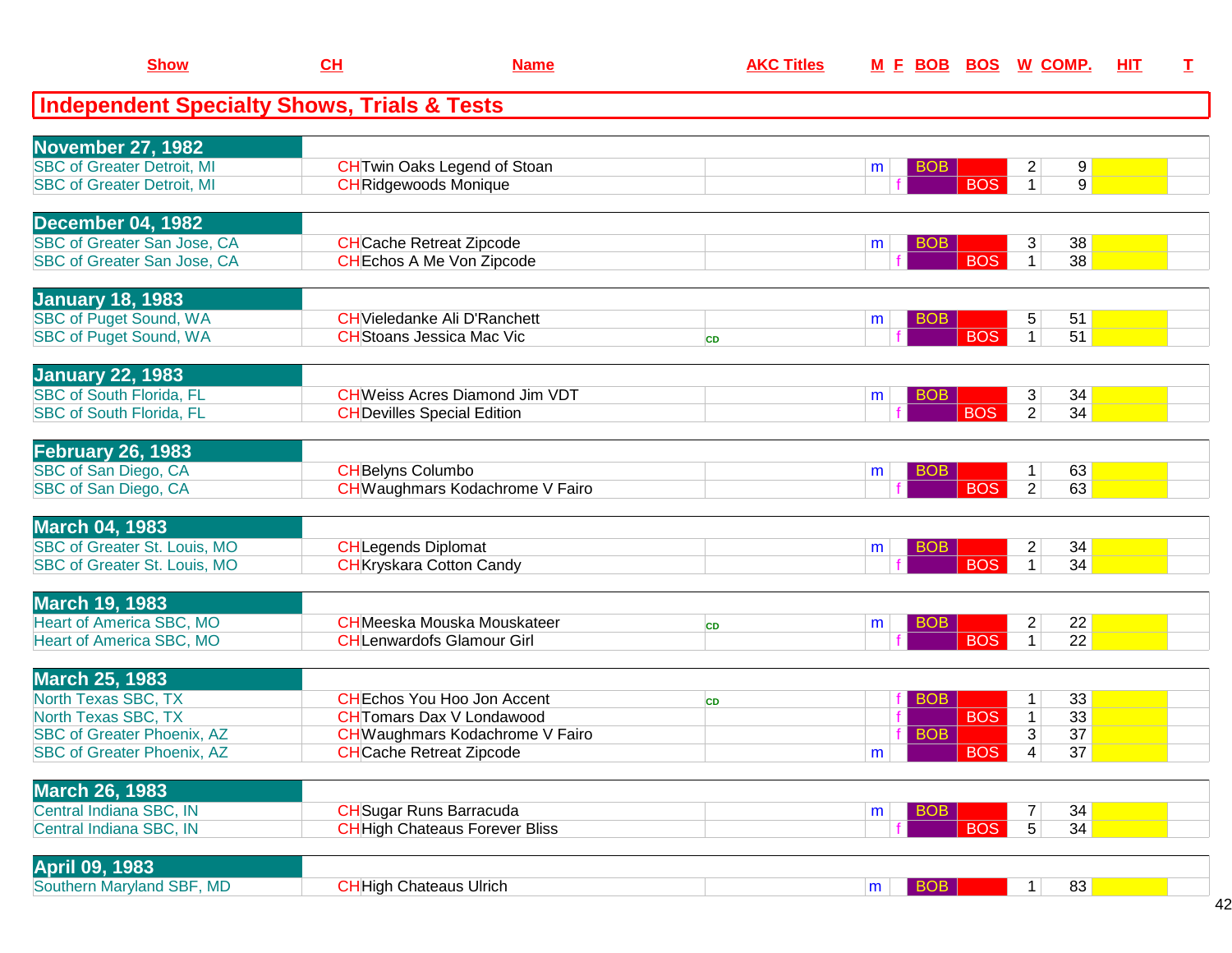| <b>Show</b>                                                                                                                      | CH                                                        | <b>Name</b>                                                                  | <b>AKC Titles</b> |                       | <u>M F BOB BOS</u> | <u>W_COMP.</u>                               | <b>HIT</b>      | I |
|----------------------------------------------------------------------------------------------------------------------------------|-----------------------------------------------------------|------------------------------------------------------------------------------|-------------------|-----------------------|--------------------|----------------------------------------------|-----------------|---|
| <b>Independent Specialty Shows, Trials &amp; Tests</b>                                                                           |                                                           |                                                                              |                   |                       |                    |                                              |                 |   |
| Southern Maryland SBF, MD<br>Southern Maryland SBF, MD                                                                           | Mystica Czar                                              | <b>CHFlofairs Almost A Ten</b>                                               |                   | m                     | <b>BOS</b>         | 83<br>1                                      | <b>NA 188</b>   | 1 |
| <b>April 16, 1983</b><br>Sacramento Sierra SBC, CA<br>Sacramento Sierra SBC, CA                                                  |                                                           | <b>CH</b> Revilos Better Yet Snowland<br><b>CH</b> Snowlands Holly Christmas |                   | <b>BOB</b><br>m       | <b>BOS</b>         | 41<br>$\mathbf{1}$<br>3<br>41                |                 |   |
| <b>April 17, 1983</b><br><b>SBC of Greater Atlanta, GA</b><br><b>SBC of Greater Atlanta, GA</b>                                  | <b>CHMia Perri Winkle</b>                                 | <b>CH</b> Monkauffs Myway Quarterback                                        |                   | <b>BOB</b><br>m       | <b>BOS</b>         | 19<br>$\mathbf{1}$<br>$\mathbf{1}$<br>19     |                 |   |
| <b>April 24, 1983</b><br><b>SBC of Greater New York, NY</b><br><b>SBC of Greater New York, NY</b>                                | <b>CH</b> Mont D'or Mecca                                 | <b>CH</b> Sugar Runs Barracuda                                               |                   | <b>BOB</b><br>m       | <b>BOS</b>         | 8<br>55<br>$\mathbf{1}$<br>55                |                 |   |
| May 06, 1983<br><b>Greater Omaha SBC, NE</b><br><b>Greater Omaha SBC, NE</b>                                                     |                                                           | <b>CH</b> Schooner Even Me Raven Scaven<br><b>CHLenwardofs Garfield</b>      |                   | <b>BOB</b><br>m       | <b>BOS</b>         | $\overline{c}$<br>24<br>$\overline{1}$<br>24 |                 |   |
| May 20, 1983<br><b>Great Salt Lake SBC, UT</b><br><b>Great Salt Lake SBC, UT</b>                                                 |                                                           | <b>CH</b> Cache Retreat Doorman<br>Mt Olympus Saintly Samantha               |                   | <b>BOB</b><br>m       | <b>BOS</b>         | 6<br>29<br>29<br>$\mathbf{1}$                |                 |   |
| May 28, 1983<br><b>Greater Cincinnati SBC, OH</b><br>Greater Cincinnati SBC, OH                                                  | <b>CHLegends Diplomat</b>                                 | <b>CH</b> Monkauffs Myway Quarterback                                        |                   | <b>BOB</b><br>m       | <b>BOS</b>         | $\overline{c}$<br>37<br>3<br>37              |                 |   |
| <b>June 03, 1983</b><br>Maumee Valley SBC, OH<br>Maumee Valley SBC, OH                                                           | <b>CH</b> Sugar Runs Stormy                               | <b>CHOrovales Kramer V Opdyke</b>                                            |                   | <b>BOB</b><br>m       | <b>BOS</b>         | $\overline{2}$<br>28<br>$\overline{2}$<br>28 |                 |   |
| <b>June 07, 1983</b><br>SBC of America #45 WI<br>SBC of America #45 WI<br>SBC of America #45/10 WI                               | <b>CH</b> Abbeyshires Mork<br><b>CH</b> Sugar Runs Stormy | <b>CH</b> Twin Oaks Legend of Stoan                                          | CD                | $ $ BOB $ $<br>m<br>m | <b>BOS</b>         | 3<br>156<br>3<br>156                         | <b>NB 189</b>   | 1 |
| <b>June 08, 1983</b><br><b>Greater Milwaukee SBC, WI</b><br><b>Greater Milwaukee SBC, WI</b><br><b>Greater Milwaukee SBC, WI</b> | <b>CH</b> Legends Diplomat<br><b>CH</b> Snowsage Faith    | <b>CH</b> Folly Barns Macho Muchacho                                         | <b>CDX</b>        | <b>BOB</b><br>m<br>m  | <b>BOS</b>         | 103<br>4<br>103<br>$\mathbf{1}$              | <b>OA 187.5</b> | 1 |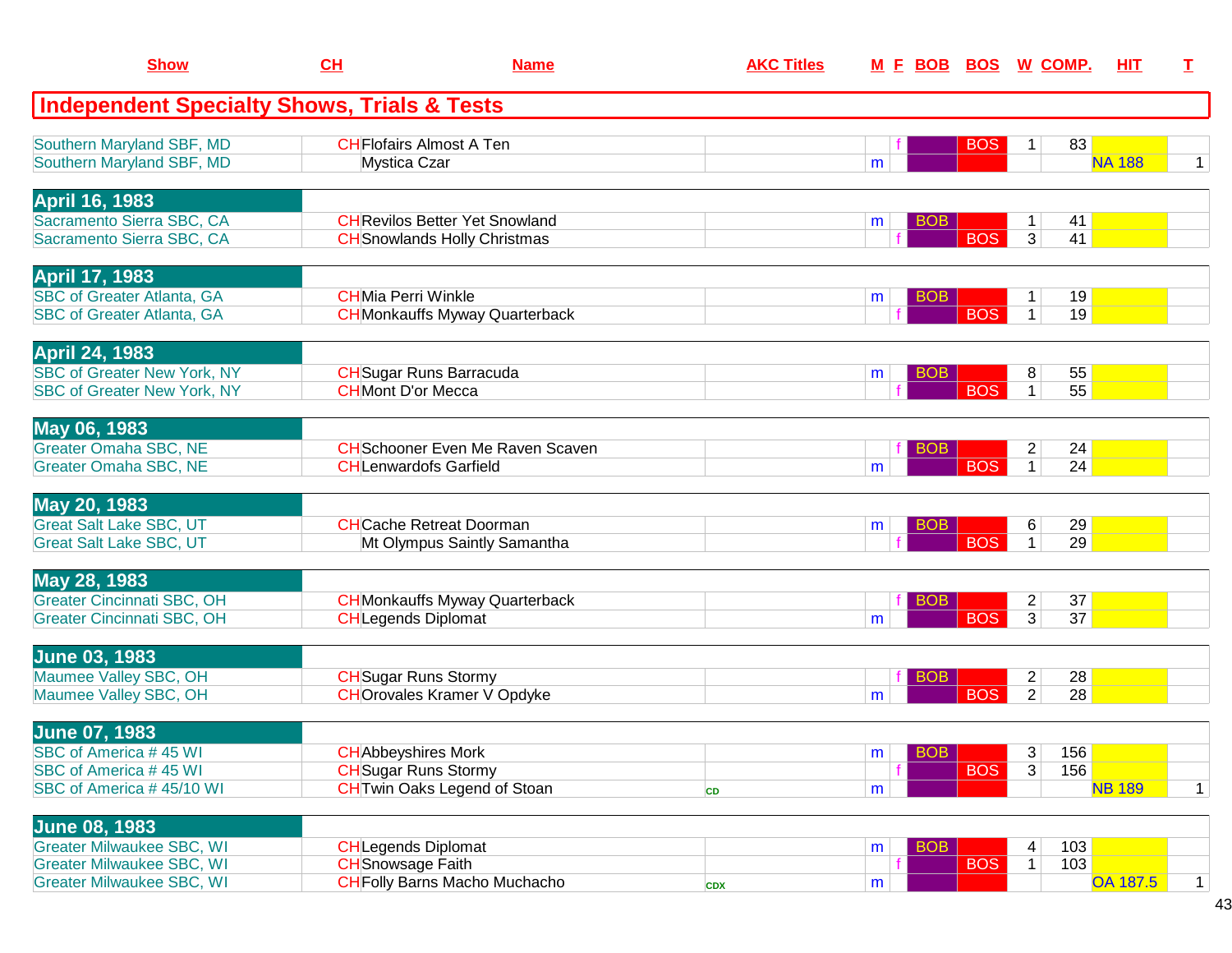| <b>June 09, 1983</b>             |                                       |            |                 |                |                 |                |
|----------------------------------|---------------------------------------|------------|-----------------|----------------|-----------------|----------------|
| <b>Greater Madison SBC, WI</b>   | <b>CHOrovales Kramer V Opdyke</b>     |            | BOB<br>m        | 3              | 81              |                |
| <b>Greater Madison SBC, WI</b>   | <b>CH</b> Snowsage Faith              |            | <b>BOS</b>      | $\overline{2}$ | 81              |                |
|                                  |                                       |            |                 |                |                 |                |
| <b>June 17, 1983</b>             |                                       |            |                 |                |                 |                |
| <b>SBC of South Florida, FL</b>  | <b>CHWeiss Acres Diamond Jim VDT</b>  |            | BOB<br>m        | 4              | 18              |                |
| <b>SBC of South Florida, FL</b>  | <b>CH</b> Tovars Stella V Gatsby      |            | <b>BOS</b>      | $\mathbf{1}$   | 18              |                |
|                                  |                                       |            |                 |                |                 |                |
| <b>June 18, 1983</b>             |                                       |            |                 |                |                 |                |
| <b>SBC of Puget Sound, WA</b>    | <b>CH</b> Revilos Better Yet Snowland |            | <b>BOB</b><br>m | $\overline{c}$ | 58              |                |
| <b>SBC of Puget Sound, WA</b>    | <b>CH</b> Snowy Ridges Laramie        |            | <b>BOS</b>      | $\overline{2}$ | 58              |                |
| <b>SBC of Puget Sound, WA</b>    | <b>CH</b> Dustyacres Sweet Serenade   | <b>CDX</b> |                 |                | <b>OA 196.5</b> | $\overline{2}$ |
|                                  |                                       |            |                 |                |                 |                |
| <b>July 02, 1983</b>             |                                       |            |                 |                |                 |                |
| New England SBC, CT              | <b>CHEIbas Simeon V Mallen</b>        |            | <b>BOB</b><br>m | $\overline{c}$ | 66              |                |
| <b>New England SBC, CT</b>       | <b>CH</b> Schnitzers Marya The Spy    | <b>CD</b>  | <b>BOS</b>      | $\overline{3}$ | 66              |                |
| <b>New England SBC, CT</b>       | <b>Locust Runs Thor XXXVI</b>         |            | m               |                | <b>NB 197</b>   | $\mathbf{1}$   |
|                                  |                                       |            |                 |                |                 |                |
| <b>July 15, 1983</b>             |                                       |            |                 |                |                 |                |
| <b>Willamette Valley SBC, OR</b> | <b>CH</b> Mistihil Friendly Nature    |            | <b>BOB</b><br>m | $\mathbf{1}$   | 46              |                |
| Willamette Valley SBC, OR        | <b>CH</b> Snowlands Holly Christmas   |            | <b>BOS</b>      | $\overline{4}$ | 46              |                |
|                                  |                                       |            |                 |                |                 |                |
| <b>August 02, 1983</b>           |                                       |            |                 |                |                 |                |
| <b>SBC of Pacific Coast, CA</b>  | <b>CH</b> Mistihil Friendly Nature    |            | <b>BOB</b><br>m | 2 <sup>2</sup> | 56              |                |
|                                  |                                       |            |                 |                |                 |                |
| <b>August 12, 1983</b>           |                                       |            |                 |                |                 |                |
| <b>SBC of Pacific Coast, CA</b>  | <b>CHBelyns Erika</b>                 |            | <b>BOS</b>      | 1 <sup>1</sup> | 56              |                |
|                                  |                                       |            |                 |                |                 |                |
| <b>September 24, 1983</b>        |                                       |            |                 |                |                 |                |
| North Texas SBC, TX              | <b>CH</b> Siegfrieds San Martin       |            | BOB<br>m        | $\mathbf{1}$   | 25              |                |
| North Texas SBC, TX              | <b>CHHidden Heavens Precious Ann</b>  |            | <b>BOS</b>      | $\mathbf{1}$   | 25              |                |
|                                  |                                       |            |                 |                |                 |                |
| <b>October 01, 1983</b>          |                                       |            |                 |                |                 |                |
| Ohio SBC, OH                     | <b>CH</b> Sugar Runs Barracuda        |            | <b>BOB</b><br>m | 9              | 85              |                |
| Ohio SBC, OH                     | <b>CH</b> High Chateaus Forever Bliss |            | <b>BOS</b>      | 6              | 85              |                |
| Ohio SBC, OH                     | <b>Locust Runs Thor XXXVI</b>         | <b>CD</b>  | m               |                | <b>NB 195.5</b> | $\overline{2}$ |
| Orange Coast SBF, CA             | <b>CH</b> Revilos Bogart V Holly      |            | <b>BOB</b><br>m | $\mathbf{1}$   | 36              |                |
| Orange Coast SBF, CA             | <b>CH</b> Revilos Cassie V Holly      |            | <b>BOS</b>      | $\mathbf{1}$   | 36              |                |
|                                  |                                       |            |                 |                |                 |                |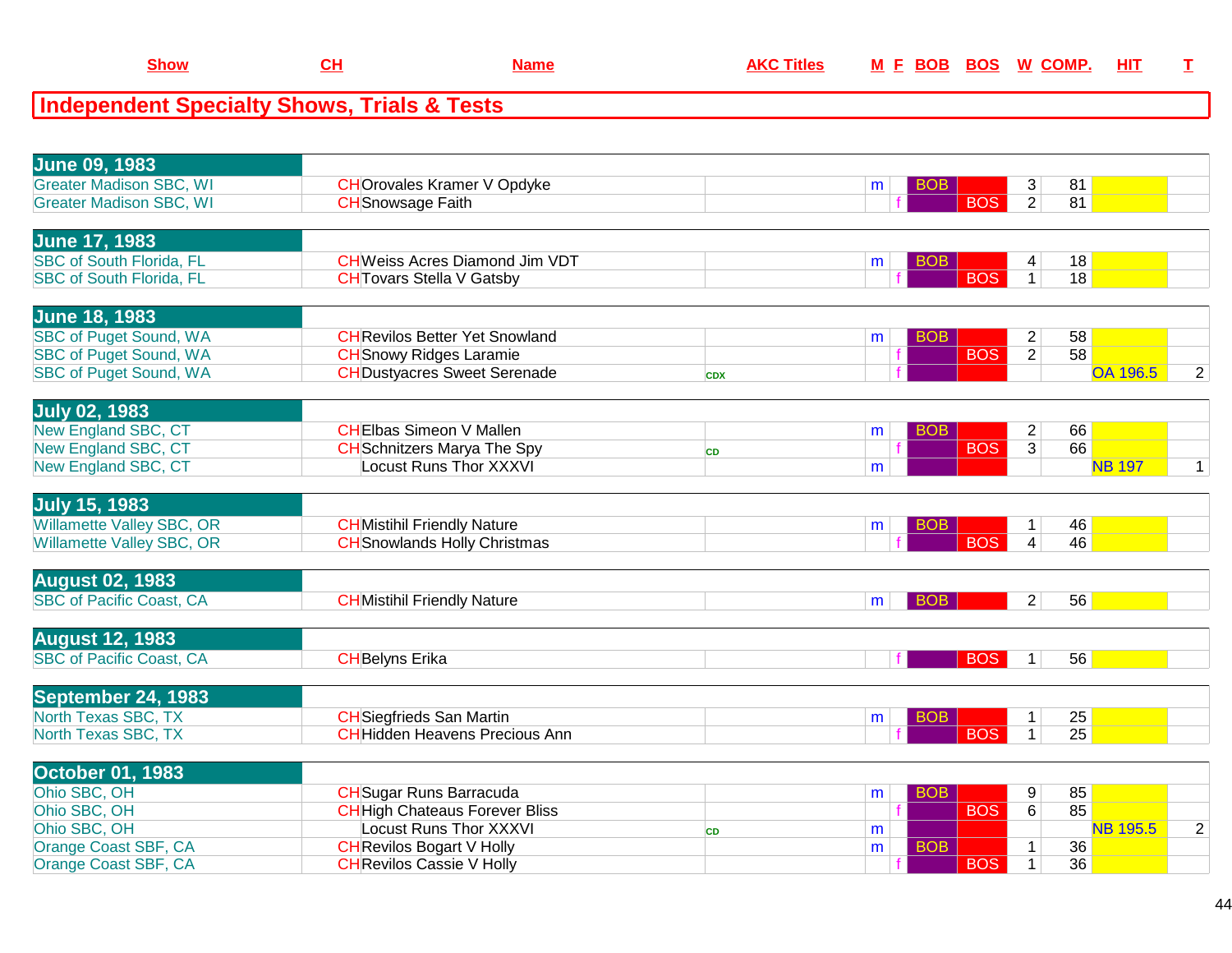| <b>Show</b>                                            | CL                        | <b>Name</b>                                                              | <b>AKC Titles</b> |                 |            | M E BOB BOS W COMP.                        | HIT | $\mathbf I$ |
|--------------------------------------------------------|---------------------------|--------------------------------------------------------------------------|-------------------|-----------------|------------|--------------------------------------------|-----|-------------|
| <b>Independent Specialty Shows, Trials &amp; Tests</b> |                           |                                                                          |                   |                 |            |                                            |     |             |
| <b>October 02, 1983</b>                                |                           |                                                                          |                   |                 |            |                                            |     |             |
| Maumee Valley SBC, OH                                  |                           | <b>CHOrovales Kramer V Opdyke</b>                                        |                   | BOB<br>m        |            | 28<br>4                                    |     |             |
| Maumee Valley SBC, OH                                  |                           | <b>CH</b> Castlewoods Xenia                                              |                   |                 | <b>BOS</b> | 28<br>$\mathbf{1}$                         |     |             |
|                                                        |                           |                                                                          |                   |                 |            |                                            |     |             |
| <b>October 09, 1983</b><br>Northern New Jersey SBC, NJ |                           | <b>CHEIbas Simeon V Mallen</b>                                           |                   | <b>BOB</b><br>m |            | 53<br>3                                    |     |             |
| Northern New Jersey SBC, NJ                            | <b>CH</b> Mont D'or Mecca |                                                                          |                   |                 | <b>BOS</b> | $\overline{2}$<br>53                       |     |             |
|                                                        |                           |                                                                          |                   |                 |            |                                            |     |             |
| <b>October 15, 1983</b>                                |                           |                                                                          |                   |                 |            |                                            |     |             |
| Northern Illinois SBC, IL<br>Northern Illinois SBC, IL |                           | <b>CH</b> Snowsage Bailey Banyon<br><b>CHRavenwood Hail To The Chief</b> |                   | <b>BOB</b><br>m | <b>BOS</b> | 3 <sup>2</sup><br>68<br>$\mathbf{1}$<br>68 |     |             |
|                                                        |                           |                                                                          |                   |                 |            |                                            |     |             |
| <b>October 29, 1983</b>                                |                           |                                                                          |                   |                 |            |                                            |     |             |
| SBC of Greater San Jose, CA                            |                           | <b>CHOld West Easy Rider</b>                                             |                   | BOB<br>m        |            | $\overline{2}$<br>49                       |     |             |
| SBC of Greater San Jose, CA                            |                           | <b>CH</b> Belyns Georgia V Exchequer                                     |                   |                 | <b>BOS</b> | $\mathbf{1}$<br>49                         |     |             |
| <b>November 25, 1983</b>                               |                           |                                                                          |                   |                 |            |                                            |     |             |
| <b>Greater Omaha SBC, NE</b>                           |                           | <b>CH</b> Sugar Runs Shinola                                             |                   | <b>BOB</b><br>m |            | 34<br>1                                    |     |             |
| <b>Greater Omaha SBC, NE</b>                           | <b>CHMia Ddaisy</b>       |                                                                          |                   |                 | <b>BOS</b> | 34<br>3                                    |     |             |
| <b>SBC of Greater Detroit, MI</b>                      |                           | <b>CHOrovales Kramer V Opdyke</b>                                        |                   | <b>BOB</b><br>m |            | 5<br>17                                    |     |             |
| <b>SBC of Greater Detroit, MI</b>                      |                           | <b>CHO</b> pdykes Cabernet Sauvignon                                     |                   |                 | <b>BOS</b> | 17<br>$\mathbf 1$                          |     |             |
| <b>January 14, 1984</b>                                |                           |                                                                          |                   |                 |            |                                            |     |             |
| <b>SBC of Puget Sound, WA</b>                          |                           | <b>CHAImshaus Ulysses</b>                                                |                   | <b>BOB</b><br>m |            | 44<br>1                                    |     |             |
| <b>SBC of Puget Sound, WA</b>                          |                           | <b>CH</b> Snowy Ridges Laramie                                           |                   |                 | <b>BOS</b> | 3 <sup>1</sup><br>44                       |     |             |
|                                                        |                           |                                                                          |                   |                 |            |                                            |     |             |
| <b>January 21, 1984</b>                                |                           |                                                                          |                   |                 |            |                                            |     |             |
| <b>SBC of South Florida, FL</b>                        |                           | <b>CHRRR's Super Samson</b>                                              |                   | <b>BOB</b><br>m |            | 22<br>$\mathbf{1}$                         |     |             |
| <b>SBC of South Florida, FL</b>                        |                           | <b>CH</b> Devilles Special Edition                                       |                   |                 | <b>BOS</b> | 3 <sup>1</sup><br>22                       |     |             |
| February 25, 1984                                      |                           |                                                                          |                   |                 |            |                                            |     |             |
| SBC of San Diego, CA                                   | <b>CH</b> Sky Meadows II  |                                                                          |                   | <b>BOB</b><br>m |            | 68<br>1                                    |     |             |
| SBC of San Diego, CA                                   |                           | <b>CH</b> Sebrings Breezy V Zipcode                                      |                   |                 | <b>BOS</b> | 68<br>1                                    |     |             |
| <b>March 02, 1984</b>                                  |                           |                                                                          |                   |                 |            |                                            |     |             |
| SBC of Greater St. Louis, MO                           |                           | <b>CH</b> Kryskara Carries Cub                                           |                   | <b>BOB</b><br>m |            | 34<br>1                                    |     |             |
| SBC of Greater St. Louis, MO                           |                           | <b>CH</b> Snowsage Bailey Banyon                                         |                   |                 | <b>BOS</b> | 4 <sup>1</sup><br>34                       |     |             |
|                                                        |                           |                                                                          |                   |                 |            |                                            |     |             |
| <b>March 17, 1984</b>                                  |                           |                                                                          |                   |                 |            |                                            |     |             |
| <b>Heart of America SBC, MO</b>                        |                           | <b>CH</b> Sugar Runs Shinola                                             |                   | BOB<br>m        |            | 27<br>2                                    |     |             |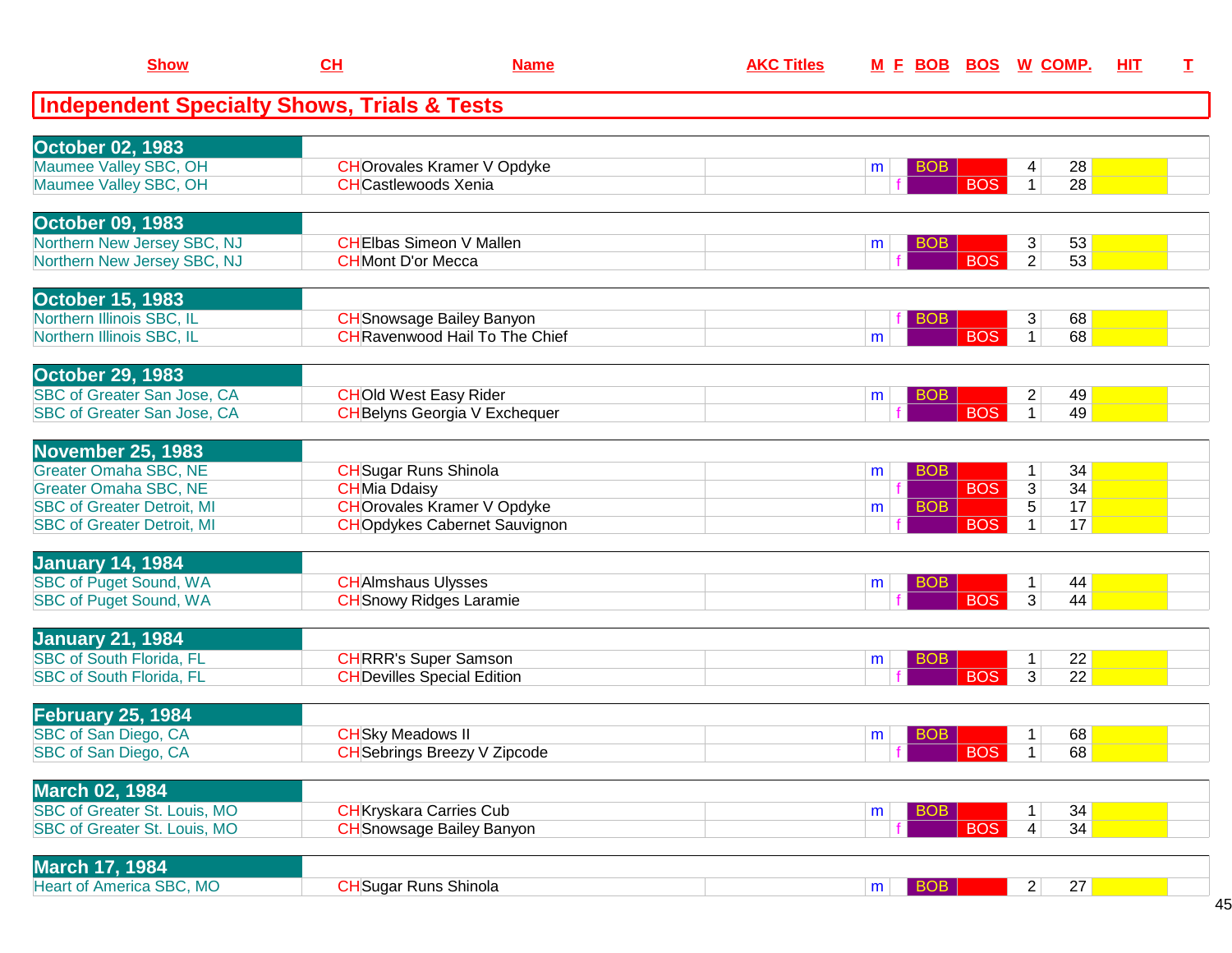| <b>Show</b>                                            | CH                          | <b>Name</b>                            | <b>AKC Titles</b> | <u>M E BOB BOS W COMP.</u> |            |                |                 | <b>HIT</b>      | T            |
|--------------------------------------------------------|-----------------------------|----------------------------------------|-------------------|----------------------------|------------|----------------|-----------------|-----------------|--------------|
| <b>Independent Specialty Shows, Trials &amp; Tests</b> |                             |                                        |                   |                            |            |                |                 |                 |              |
| Heart of America SBC, MO                               |                             | <b>CH</b> Schooner Echota Raven Scaven |                   |                            | <b>BOS</b> | $\mathbf{2}$   | 27              |                 |              |
| <b>March 23, 1984</b>                                  |                             |                                        |                   |                            |            |                |                 |                 |              |
| North Texas SBC, TX                                    |                             | <b>CH</b> Mar-Dons King Ramson         |                   | <b>BOB</b><br>m            |            | 1              | 36              |                 |              |
| North Texas SBC, TX                                    |                             | <b>CH</b> Echos Miss Molly V Heath     |                   |                            | <b>BOS</b> | $\mathbf{1}$   | 36              |                 |              |
| <b>SBC of Greater Phoenix, AZ</b>                      |                             | <b>CH</b> Sky Meadows Frosty Knight    |                   | <b>BOB</b><br>m            |            | $\mathbf{1}$   | 55              |                 |              |
| <b>SBC of Greater Phoenix, AZ</b>                      |                             | CH Waughmars Kodachrome V Fairo        |                   |                            | <b>BOS</b> | 4              | $\overline{55}$ |                 |              |
| <b>SBC of Greater Phoenix, AZ</b>                      | <b>CH</b> Desplangues Zigit |                                        |                   |                            |            |                |                 | <b>NA 188</b>   | $\mathbf 1$  |
| <b>March 24, 1984</b>                                  |                             |                                        |                   |                            |            |                |                 |                 |              |
| Central Indiana SBC, IN                                | <b>CH</b> Legends Diplomat  |                                        |                   | <b>BOB</b><br>m            |            | 5              | 31              |                 |              |
| Central Indiana SBC, IN                                |                             | <b>CHMar-Dons Shes A Doll</b>          |                   |                            | <b>BOS</b> | $\mathbf{1}$   | 31              |                 |              |
| <b>April 07, 1984</b>                                  |                             |                                        |                   |                            |            |                |                 |                 |              |
| <b>Greater Milwaukee SBC, WI</b>                       | <b>CHLegends Diplomat</b>   |                                        |                   | <b>BOB</b><br>m            |            | 6              | 32              |                 |              |
| <b>Greater Milwaukee SBC, WI</b>                       | <b>CH</b> Heritage Finesse  |                                        |                   |                            | <b>BOS</b> | 4              | $\overline{32}$ |                 |              |
| <b>Greater Milwaukee SBC, WI</b>                       |                             | Seafarers Racko                        |                   |                            |            |                |                 | <b>NA 190</b>   | $\mathbf{1}$ |
| Southern Maryland SBF, MD                              |                             | <b>CH</b> Flofairs A Big Red Sunrise   |                   | <b>BOB</b><br>m            |            | $\mathbf{1}$   | 86              |                 |              |
| Southern Maryland SBF, MD                              | <b>CH</b> Su's Bric A Brack |                                        |                   |                            | <b>BOS</b> | $\mathbf{1}$   | 86              |                 |              |
| Southern Maryland SBF, MD                              | Villa De's Alena            |                                        |                   |                            |            |                |                 | <b>NB 185.5</b> | $\mathbf 1$  |
| <b>April 08, 1984</b>                                  |                             |                                        |                   |                            |            |                |                 |                 |              |
| <b>Greater Madison SBC, WI</b>                         | <b>CH</b> Legends Diplomat  |                                        |                   | <b>BOB</b><br>m            |            | 7              | 29              |                 |              |
| <b>Greater Madison SBC, WI</b>                         |                             | <b>CHOpdykes Cabernet Sauvignon</b>    |                   |                            | <b>BOS</b> | $\overline{2}$ | 29              |                 |              |
| <b>April 14, 1984</b>                                  |                             |                                        |                   |                            |            |                |                 |                 |              |
| Sacramento Sierra SBC, CA                              |                             | <b>CH</b> Sky Meadows Frosty Knight    |                   | <b>BOB</b><br>m            |            | $\overline{c}$ | 64              |                 |              |
| Sacramento Sierra SBC, CA                              |                             | <b>CH</b> Benbarons Quaker V Nuthin    |                   |                            | <b>BOS</b> | $\overline{2}$ | 64              |                 |              |
| <b>April 15, 1984</b>                                  |                             |                                        |                   |                            |            |                |                 |                 |              |
| <b>SBC of Greater Atlanta, GA</b>                      |                             | <b>CHMonkauffs Tennessee Belle</b>     |                   | вов                        |            |                | 17              |                 |              |
| <b>SBC of Greater Atlanta, GA</b>                      |                             | <b>CH</b> Alpcrowns Buccaneer          |                   | m                          | <b>BOS</b> | $\mathbf 1$    | 17              |                 |              |
| May 04, 1984                                           |                             |                                        |                   |                            |            |                |                 |                 |              |
| Greater Omaha SBC, IA                                  |                             | <b>CH</b> Sugar Runs Shinola           |                   | <b>BOB</b><br>m            |            | 3              | 14              |                 |              |
| Greater Omaha SBC, IA                                  |                             | <b>CH</b> Schooner Echota Raven Scaven |                   |                            | <b>BOS</b> | $\overline{3}$ | 14              |                 |              |
| May 09, 1984                                           |                             |                                        |                   |                            |            |                |                 |                 |              |
| SBC of America #46 CT                                  |                             | <b>CH</b> High Chateaus Ceasar         |                   | <b>BOB</b><br>m            |            | 1              | 139             |                 |              |
| SBC of America #46 CT                                  |                             | <b>CH</b> Fairy Tales Lucerne          |                   |                            | <b>BOS</b> | 1 <sup>1</sup> | 139             |                 |              |
|                                                        |                             |                                        |                   |                            |            |                |                 |                 |              |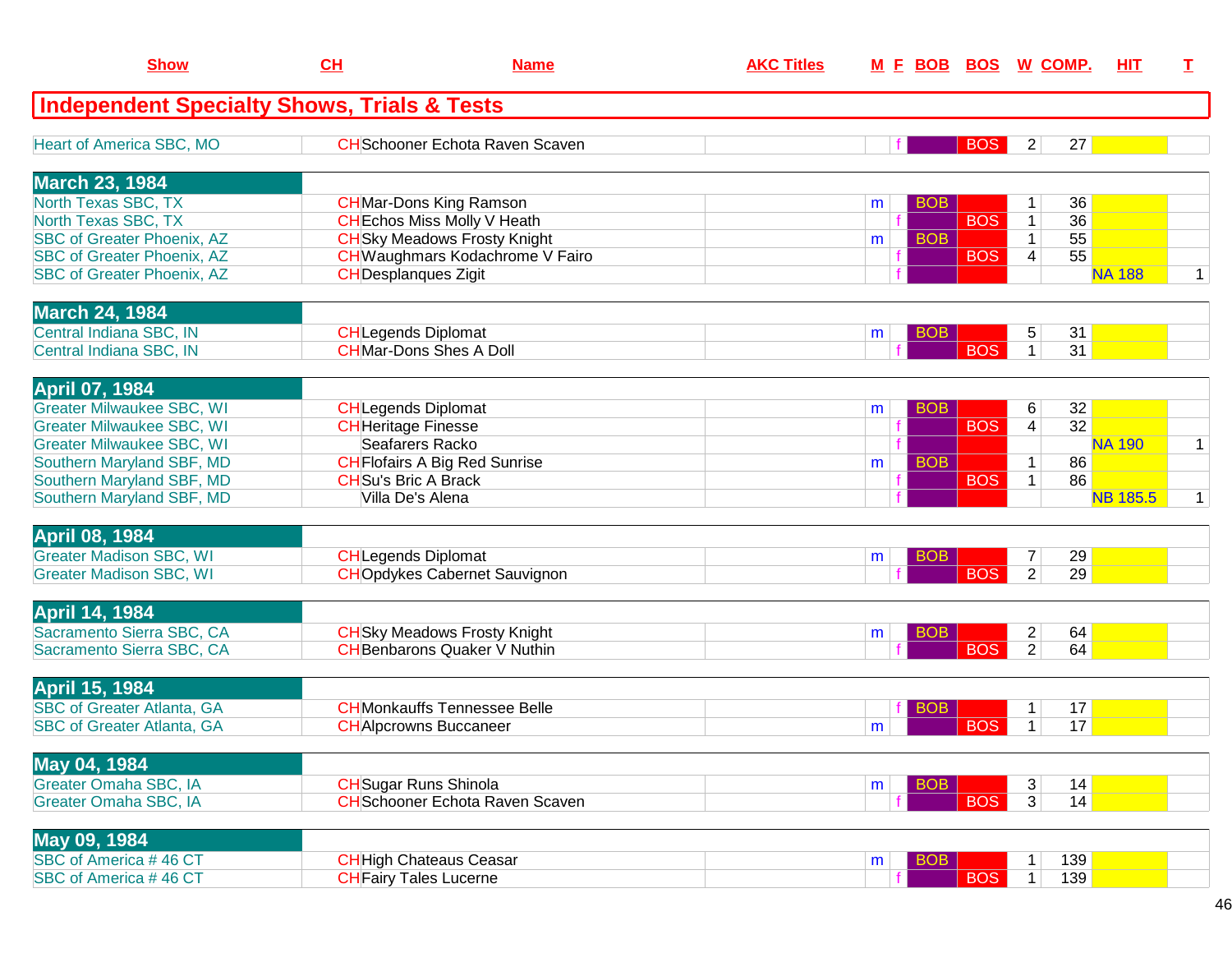| <b>Show</b>                                            | CH                         | <b>Name</b>                           |            | <b>AKC Titles</b> |   | <u>M E BOB BOS W COMP.</u> |            |                |                 | <b>HIT</b>      | T.             |
|--------------------------------------------------------|----------------------------|---------------------------------------|------------|-------------------|---|----------------------------|------------|----------------|-----------------|-----------------|----------------|
| <b>Independent Specialty Shows, Trials &amp; Tests</b> |                            |                                       |            |                   |   |                            |            |                |                 |                 |                |
| SBC of America #46/11 CT                               |                            | <b>OTCH</b> Highpoints Mundys Muse    | UD         |                   |   |                            |            |                |                 | <b>OB 196.5</b> | 1              |
| May 10, 1984                                           |                            |                                       |            |                   |   |                            |            |                |                 |                 |                |
| New England SBC, CT                                    |                            | <b>CHEIbas Simeon V Mallen</b>        |            |                   | m | <b>BOB</b>                 |            | 4              | 104             |                 |                |
| New England SBC, CT                                    |                            | Old West Nicole                       |            |                   |   |                            | <b>BOS</b> | $\mathbf{1}$   | 104             |                 |                |
| New England SBC, CT                                    |                            | <b>OTCH</b> Highpoints Mundys Muse    | <b>UD</b>  |                   |   |                            |            |                |                 | <b>OB 197.5</b> | $\overline{2}$ |
| May 11, 1984                                           |                            |                                       |            |                   |   |                            |            |                |                 |                 |                |
| <b>SBC of Greater New York, NY</b>                     |                            | <b>CHEIbas Simeon V Mallen</b>        |            |                   | m | <b>BOB</b>                 |            | 5              | 83              |                 |                |
| <b>SBC of Greater New York, NY</b>                     |                            | <b>CH</b> High Chateaus Forever Bliss |            |                   |   |                            | <b>BOS</b> | $\overline{7}$ | 83              |                 |                |
| <b>SBC of Greater New York, NY</b>                     |                            | <b>CHEchos Yoo Hoo Von Accent</b>     |            |                   |   |                            |            |                |                 | <b>NB 188.5</b> | 1              |
| May 18, 1984                                           |                            |                                       |            |                   |   |                            |            |                |                 |                 |                |
| <b>Great Salt Lake SBC, UT</b>                         |                            | <b>CH</b> Revilos Better Yet Snowland |            |                   | m | <b>BOB</b>                 |            | $\mathbf{3}$   | 26              |                 |                |
| <b>Great Salt Lake SBC, UT</b>                         |                            | <b>CHCache Retreat Icicle</b>         |            |                   |   |                            | <b>BOS</b> | $\mathbf{1}$   | $\overline{26}$ |                 |                |
| May 26, 1984                                           |                            |                                       |            |                   |   |                            |            |                |                 |                 |                |
| <b>Greater Cincinnati SBC, OH</b>                      |                            | <b>CHRRR's Super Samson</b>           |            |                   | m | <b>BOB</b>                 |            | $\overline{2}$ | 44              |                 |                |
| <b>Greater Cincinnati SBC, OH</b>                      |                            | <b>CHOpdykes Gingerbread V Belyn</b>  |            |                   |   |                            | <b>BOS</b> | $\mathbf{1}$   | 44              |                 |                |
| <b>June 01, 1984</b>                                   |                            |                                       |            |                   |   |                            |            |                |                 |                 |                |
| Maumee Valley SBC OH                                   |                            | <b>CH</b> Sugar Runs The Cats Meow    |            |                   |   |                            | <b>BOS</b> | $\mathbf{1}$   | 16              |                 |                |
| Maumee Valley SBC, OH                                  |                            | <b>CH</b> Sugar Runs Shinola          |            |                   | m | <b>BOB</b>                 |            | $\overline{4}$ | 16              |                 |                |
| <b>June 15, 1984</b>                                   |                            |                                       |            |                   |   |                            |            |                |                 |                 |                |
| <b>SBC of South Florida, FL</b>                        |                            | <b>CHD'Aosta Darth Vader</b>          | <b>CD</b>  |                   | m | <b>BOB</b>                 |            | 1              | 19              |                 |                |
| <b>SBC of South Florida, FL</b>                        |                            | <b>CH</b> Devilles Special Edition    |            |                   |   |                            | <b>BOS</b> | $\overline{4}$ | 19              |                 |                |
| <b>June 17, 1984</b>                                   |                            |                                       |            |                   |   |                            |            |                |                 |                 |                |
| <b>SBC of Puget Sound, WA</b>                          |                            | <b>CH</b> Dustyacres Bodacious Liz    |            |                   |   | <b>BOB</b>                 |            | $\mathbf 1$    | 59              |                 |                |
| <b>SBC of Puget Sound, WA</b>                          | <b>CHYuri V Vieledanke</b> |                                       |            |                   | m |                            | <b>BOS</b> | $\overline{2}$ | 59              |                 |                |
| <b>SBC of Puget Sound, WA</b>                          |                            | Lady Beatrice of Queens               | <b>CDX</b> |                   |   |                            |            |                |                 | <b>OB 191.5</b> | 3              |
| <b>July 13, 1984</b>                                   |                            |                                       |            |                   |   |                            |            |                |                 |                 |                |
| Willamette Valley SBC, OR                              |                            | <b>CH</b> Revilos Better Yet Snowland |            |                   | m | <b>BOB</b>                 |            | 4              | 40              |                 |                |
| Willamette Valley SBC, OR                              |                            | <b>CH</b> Stoans Nadia of Klafa       |            |                   |   |                            | <b>BOS</b> | 1 <sup>1</sup> | 40              |                 |                |
| July 14, 1984                                          |                            |                                       |            |                   |   |                            |            |                |                 |                 |                |
| SBC of Southern California, CA                         |                            | <b>CH</b> Sky Meadows Frosty Knight   |            |                   | m | <b>BOB</b>                 |            | 3              | 35              |                 |                |
| <b>SBC of Southern California, CA</b>                  | <b>CH</b> Snowsage Faith   |                                       |            |                   |   |                            | <b>BOS</b> | 3              | 35              |                 |                |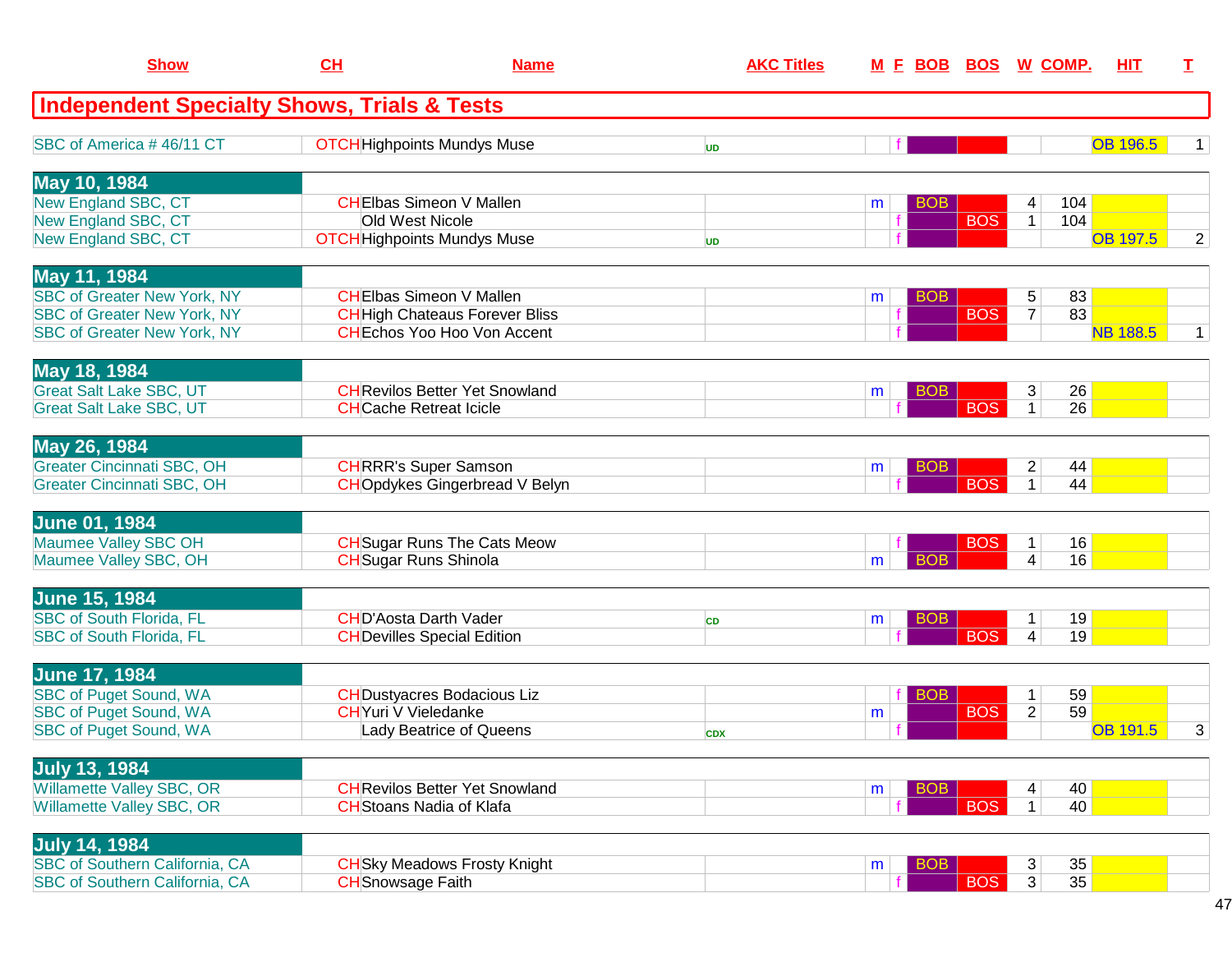| <b>August 03, 1984</b>          |                                        |           |                 |                |                 |              |
|---------------------------------|----------------------------------------|-----------|-----------------|----------------|-----------------|--------------|
| <b>SBC</b> of Pacific Coast, CA | <b>CH</b> Sky Meadows Frosty Knight    |           | BOB<br>m        | 4              | 52              |              |
| <b>SBC of Pacific Coast, CA</b> | <b>CH</b> Fairy Tales Oh Susannah      |           | <b>BOS</b>      | $\mathbf{1}$   | 52              |              |
|                                 |                                        |           |                 |                |                 |              |
| September 20, 1984              |                                        |           |                 |                |                 |              |
| North Texas SBC, TX             | <b>CH</b> Josh Regan Chateau De Sols   |           | BOB<br>m        | $\mathbf{1}$   | 30              |              |
| North Texas SBC, TX             | <b>CH</b> Echos Miss Molly V Heath     |           | <b>BOS</b>      | $\overline{2}$ | 30              |              |
|                                 |                                        |           |                 |                |                 |              |
| September 22, 1984              |                                        |           |                 |                |                 |              |
| Orange Coast SBF, CA            | <b>CHDilettantes In A Pinch</b>        |           | <b>BOB</b><br>m | $\mathbf{1}$   | 43              |              |
| Orange Coast SBF, CA            | <b>CH</b> Hacienda Ursulas Aphrodisia  |           | <b>BOS</b>      | $\overline{2}$ | 43              |              |
|                                 |                                        |           |                 |                |                 |              |
| September 29, 1984              |                                        |           |                 |                |                 |              |
| Ohio SBC, OH                    | <b>CH</b> Schnitzers Brandle Boy       |           | <b>BOB</b><br>m | $\mathbf{1}$   | 87              |              |
| Ohio SBC, OH                    | <b>CH</b> Pinetrees Shayna             |           | <b>BOS</b>      | 1 <sup>1</sup> | 87              |              |
| Ohio SBC, OH                    | Mar-Dons Hope V Jack A Moe             | <b>UD</b> |                 |                | <b>OB 191.5</b> | $\mathbf{1}$ |
|                                 |                                        |           |                 |                |                 |              |
| <b>September 30, 1984</b>       |                                        |           |                 |                |                 |              |
| Maumee Valley SBC, OH           | <b>CH</b> Sugar Runs Stormy            |           | <b>BOB</b>      | 4              | 45              |              |
| Maumee Valley SBC, OH           | <b>CHOrovales Kramer V Opdyke</b>      |           | <b>BOS</b><br>m | 6              | 45              |              |
|                                 |                                        |           |                 |                |                 |              |
| October 07, 1984                |                                        |           |                 |                |                 |              |
| Northern New Jersey SBC, NJ     | <b>CHEIbas Simeon V Mallen</b>         |           | BOB<br>m        | 6              | 55              |              |
| Northern New Jersey SBC, NJ     | <b>CH</b> High Chateaus Forever Bliss  |           | <b>BOS</b>      | 8              | $\overline{55}$ |              |
|                                 |                                        |           |                 |                |                 |              |
| <b>October 13, 1984</b>         |                                        |           |                 |                |                 |              |
| Northern Illinois SBC, IL       | <b>CH</b> Snodrifts Bozo V Big Topp    |           | BOB<br>m        | $1 \vert$      | 59              |              |
| Northern Illinois SBC, IL       | Elcees La Danavox                      |           | <b>BOS</b>      | $\mathbf{1}$   | 59              |              |
|                                 |                                        |           |                 |                |                 |              |
| <b>October 27, 1984</b>         |                                        |           |                 |                |                 |              |
| SBC of Greater San Jose, CA     | <b>CH</b> Belyns Columbo               |           | BOB<br>m        | $\overline{2}$ | 28              |              |
| SBC of Greater San Jose, CA     | <b>CH</b> Benbarons Quaker V Nuthin    |           | <b>BOS</b>      | $\overline{3}$ | 28              |              |
|                                 |                                        |           |                 |                |                 |              |
| November 16, 1984               |                                        |           |                 |                |                 |              |
| Middle Atlantic SBC, PA         | <b>CHEIbas Simeon V Mallen</b>         |           | BOB<br>m        | $\overline{7}$ | 38              |              |
| Middle Atlantic SBC, PA         | <b>CH</b> High Chateaus Forever Bliss  |           | <b>BOS</b>      | $\overline{9}$ | 38              |              |
|                                 |                                        |           |                 |                |                 |              |
| <b>November 23, 1984</b>        |                                        |           |                 |                |                 |              |
| <b>Greater Omaha SBC, NE</b>    | <b>CH</b> Schooner Echota Raven Scaven |           | BOB.            | 4              | 25              |              |
|                                 |                                        |           |                 |                |                 |              |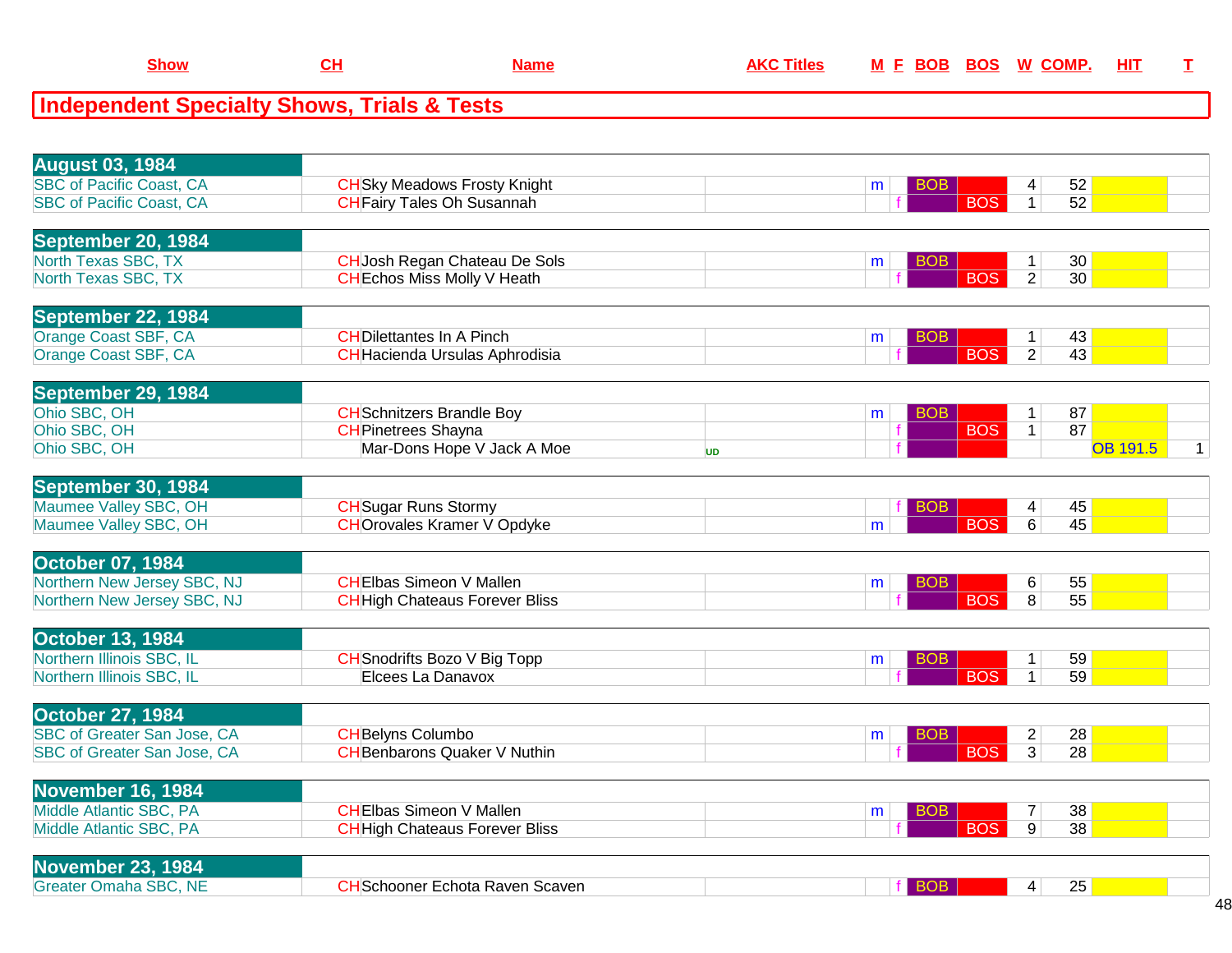| <b>Show</b>                                                                                                                                                                        | CH                                                  | <b>Name</b>                                                                                                                                                                     | <b>AKC Titles</b> |                                    |                          | <u>M E BOB BOS W COMP.</u>                                                               | HIT           | T.           |
|------------------------------------------------------------------------------------------------------------------------------------------------------------------------------------|-----------------------------------------------------|---------------------------------------------------------------------------------------------------------------------------------------------------------------------------------|-------------------|------------------------------------|--------------------------|------------------------------------------------------------------------------------------|---------------|--------------|
| <b>Independent Specialty Shows, Trials &amp; Tests</b>                                                                                                                             |                                                     |                                                                                                                                                                                 |                   |                                    |                          |                                                                                          |               |              |
| <b>Greater Omaha SBC, NE</b><br><b>SBC of Greater Detroit, MI</b><br><b>SBC of Greater Detroit, MI</b>                                                                             |                                                     | <b>CH</b> Town And Country Macho Man<br><b>CHRRR's Super Samson</b><br>Destinys Diana V Flash                                                                                   | <b>CD</b>         | m<br><b>BOB</b><br>m               | <b>BOS</b><br><b>BOS</b> | 25<br>1<br>$\overline{3}$<br>27<br>27<br>1 <sup>1</sup>                                  |               |              |
| <b>January 06, 1985</b><br><b>SBC of Puget Sound, WA</b><br><b>SBC of Puget Sound, WA</b>                                                                                          |                                                     | <b>CH</b> Revilos Bogart V Holly<br><b>CH</b> Stoans Jessica Mac Vic                                                                                                            | <b>CD</b>         | <b>BOB</b><br>m                    | <b>BOS</b>               | 50<br>$\overline{c}$<br>$\overline{2}$<br>50                                             |               |              |
| <b>January 19, 1985</b><br><b>SBC of South Florida, FL</b><br><b>SBC of South Florida, FL</b>                                                                                      |                                                     | <b>CH</b> Devilles Special Edition<br><b>CH</b> Sugar Runs Tenspeed                                                                                                             |                   | <b>BOB</b><br>m                    | <b>BOS</b>               | 5<br>18<br>$\mathbf{1}$<br>18                                                            |               |              |
| <b>February 16, 1985</b><br>SBC of San Diego, CA<br>SBC of San Diego, CA                                                                                                           |                                                     | <b>CH</b> Revilos Bogart V Holly<br>CH Waughmars Kodachrome V Fairo                                                                                                             |                   | <b>BOB</b><br>m                    | <b>BOS</b>               | 3<br>103<br>$\overline{5}$<br>103                                                        |               |              |
| <b>February 17, 1985</b><br><b>SBC of Southern California, CA</b><br><b>SBC of Southern California, CA</b>                                                                         |                                                     | <b>CH</b> Revilos Bogart V Holly<br>Foresses Little Sir                                                                                                                         |                   | <b>BOB</b><br>m                    | <b>BOS</b>               | 97<br>4<br>97<br>$\mathbf{1}$                                                            |               |              |
| <b>March 01, 1985</b><br>SBC of Greater St. Louis, MO<br>SBC of Greater St. Louis, MO                                                                                              |                                                     | <b>CH</b> Kelkers Justin Credible<br><b>CH</b> Echos Miss Molly V Heath                                                                                                         |                   | <b>BOB</b><br>m                    | <b>BOS</b>               | 35<br>$\mathbf{1}$<br>35<br>3                                                            |               |              |
| <b>March 22, 1985</b><br>North Texas SBC, TX<br>North Texas SBC, TX<br><b>SBC of Greater Phoenix, AZ</b><br><b>SBC of Greater Phoenix, AZ</b><br><b>SBC of Greater Phoenix, AZ</b> |                                                     | CH Josh Regan Chateau De Sols<br><b>CH</b> Mandys Cherish Me V Vamoose<br><b>CH</b> Sky Meadows Frosty Knight<br><b>CH</b> Fairy Tales Devotion<br>Cache Retreat Quintessa Trop |                   | <b>BOB</b><br>m<br><b>BOB</b><br>m | <b>BOS</b><br><b>BOS</b> | $\overline{c}$<br>18<br>$\mathbf{1}$<br>18<br>$\overline{5}$<br>62<br>62<br>$\mathbf{1}$ | <b>NA 176</b> | $\mathbf{1}$ |
| <b>March 23, 1985</b><br>Central Indiana SBC, IN<br>Central Indiana SBC, IN                                                                                                        | <b>CH</b> Snowsage Logan                            | <b>CHMar-Dons Moe Neekue</b>                                                                                                                                                    |                   | BOB<br>m                           | <b>BOS</b>               | 30<br>$\overline{1}$<br>$\overline{2}$<br>30                                             |               |              |
| <b>April 06, 1985</b><br><b>Greater Milwaukee SBC, WI</b><br><b>Greater Milwaukee SBC, WI</b><br><b>Greater Milwaukee SBC, WI</b><br>Southern Maryland SBF, MD                     | <b>CH</b> Snowsage Logan<br><b>CHOpdykes Joliet</b> | <b>CHO</b> pdykes Cabernet Sauvignon<br><b>CHEIbas Simeon V Mallen</b>                                                                                                          |                   | <b>BOB</b><br>m<br><b>BOB</b><br>m | <b>BOS</b>               | 46<br>$\overline{2}$<br>46<br>3<br>79<br>8 <sup>1</sup>                                  | <b>NB 186</b> | $\mathbf{1}$ |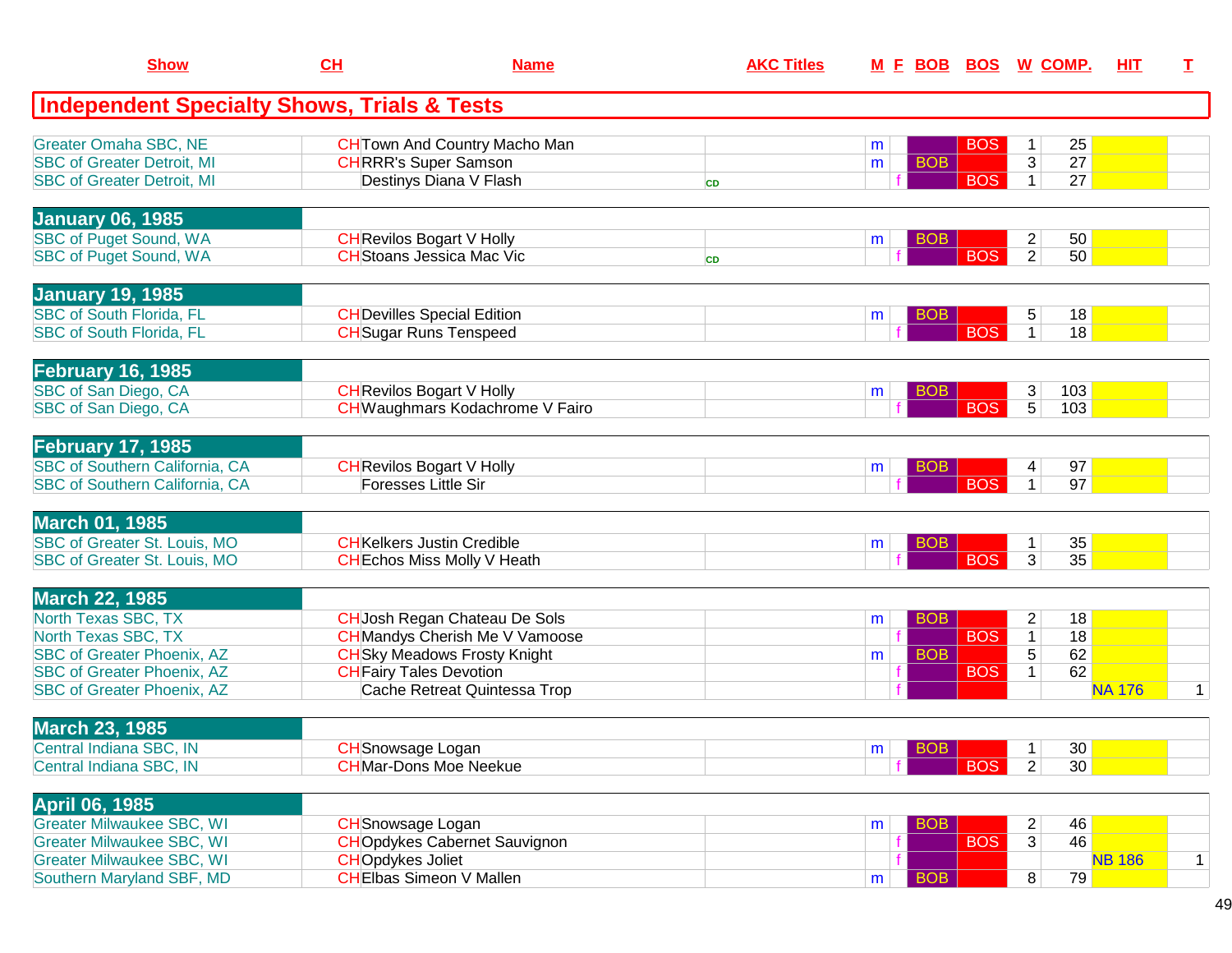| <b>Show</b>                                            | CH                                     | <b>Name</b> | <b>AKC Titles</b> |                 |            | M E BOB BOS W COMP.             | HIT.            | T.           |
|--------------------------------------------------------|----------------------------------------|-------------|-------------------|-----------------|------------|---------------------------------|-----------------|--------------|
| <b>Independent Specialty Shows, Trials &amp; Tests</b> |                                        |             |                   |                 |            |                                 |                 |              |
| Southern Maryland SBF, MD                              | <b>CH</b> Schnitzers Marya The Spy     |             | <b>CD</b>         |                 | <b>BOS</b> | 79<br>4                         |                 |              |
| Southern Maryland SBF, MD                              | <b>CH</b> Folly Barns Macho Muchacho   |             | <b>CDX</b>        | m               |            |                                 | <b>OB 189.5</b> | 2            |
| <b>April 07, 1985</b>                                  |                                        |             |                   |                 |            |                                 |                 |              |
| <b>Greater Madison SBC, WI</b>                         | <b>CH</b> Snowsage Logan               |             |                   | BOB.<br>m       |            | 36<br>3                         |                 |              |
| <b>Greater Madison SBC, WI</b>                         | <b>CHOpdykes Cabernet Sauvignon</b>    |             |                   |                 | <b>BOS</b> | $\overline{4}$<br>36            |                 |              |
| <b>April 13, 1985</b>                                  |                                        |             |                   |                 |            |                                 |                 |              |
| Sacramento Sierra SBC, CA                              | <b>CH</b> Brocks Caesar Von Nicolas    |             |                   | BOB<br>m        |            | 37<br>$\mathbf{1}$              |                 |              |
| Sacramento Sierra SBC, CA                              | <b>CHLT</b> Chelsea                    |             |                   |                 | <b>BOS</b> | 37<br>$\mathbf{1}$              |                 |              |
| <b>April 14, 1985</b>                                  |                                        |             |                   |                 |            |                                 |                 |              |
| <b>SBC of Greater Atlanta, GA</b>                      | <b>CH</b> Windsingers Buckingham       |             |                   | BOB.<br>m       |            | $\overline{2}$<br>30            |                 |              |
| <b>SBC of Greater Atlanta, GA</b>                      | <b>CH</b> Monkauffs Myway Quarterback  |             |                   |                 | <b>BOS</b> | 3<br>30 <sup>°</sup>            |                 |              |
| May 15, 1985                                           |                                        |             |                   |                 |            |                                 |                 |              |
| <b>Great Salt Lake SBC, UT</b>                         | <b>CHCache Retreat Yearn For Fame</b>  |             |                   | BOB<br>m        |            | 22<br>$\mathbf{1}$              |                 |              |
| <b>Great Salt Lake SBC, UT</b>                         | <b>CH</b> Winterferns Aurous           |             | <b>CD</b>         |                 | <b>BOS</b> | $\overline{22}$<br>$\mathbf{1}$ |                 |              |
| Greater Omaha SBC, IA                                  | <b>CH</b> Schooner Echota Raven Scaven |             |                   | <b>BOB</b>      |            | $\overline{5}$<br>17            |                 |              |
| Greater Omaha SBC, IA                                  | <b>CH</b> Soest Hill Milan             |             |                   | m               | <b>BOS</b> | $\overline{1}$<br>17            |                 |              |
| May 25, 1985                                           |                                        |             |                   |                 |            |                                 |                 |              |
| <b>Greater Cincinnati SBC, OH</b>                      | <b>CHRRR's Super Samson</b>            |             |                   | BOB<br>m        |            | 37<br>4                         |                 |              |
| <b>Greater Cincinnati SBC, OH</b>                      | <b>CHMar-Dons Buckstarr</b>            |             |                   |                 | <b>BOS</b> | $\mathbf{1}$<br>37              |                 |              |
| May 31, 1985                                           |                                        |             |                   |                 |            |                                 |                 |              |
| Maumee Valley SBC, OH                                  | CHOpdykes Jr.                          |             |                   | <b>BOB</b><br>m |            | 34<br>$\mathbf{1}$              |                 |              |
| Maumee Valley SBC, OH                                  | <b>CHOpdykes Cabernet Sauvignon</b>    |             |                   |                 | <b>BOS</b> | $\overline{5}$<br>34            |                 |              |
| <b>June 16, 1985</b>                                   |                                        |             |                   |                 |            |                                 |                 |              |
| <b>SBC of Puget Sound, WA</b>                          | <b>CH</b> Revilos Bogart V Holly       |             |                   | <b>BOB</b><br>m |            | 5<br>65                         |                 |              |
| <b>SBC of Puget Sound, WA</b>                          | <b>CH</b> Stoans Jessica Mac Vic       |             | <b>CD</b>         |                 | <b>BOS</b> | 65<br>$\overline{3}$            |                 |              |
| <b>SBC of Puget Sound, WA</b>                          | Vieledanke Red Ryder                   |             |                   | m               |            |                                 | <b>NB 191.5</b> | $\mathbf{1}$ |
| <b>June 29, 1985</b>                                   |                                        |             |                   |                 |            |                                 |                 |              |
| New England SBC, MA                                    | <b>CH</b> Shagg Barks Dartanian        |             |                   | BOB<br>m        |            | 45<br>$\overline{1}$            |                 |              |
| New England SBC, MA                                    | <b>CH</b> High Chateaus Forever Bliss  |             |                   |                 | <b>BOS</b> | 45<br>10                        |                 |              |
| New England SBC, MA                                    | <b>OTCH</b> Highpoints Mundys Muse     |             | <b>UD</b>         |                 |            |                                 | U 199.5         | 3            |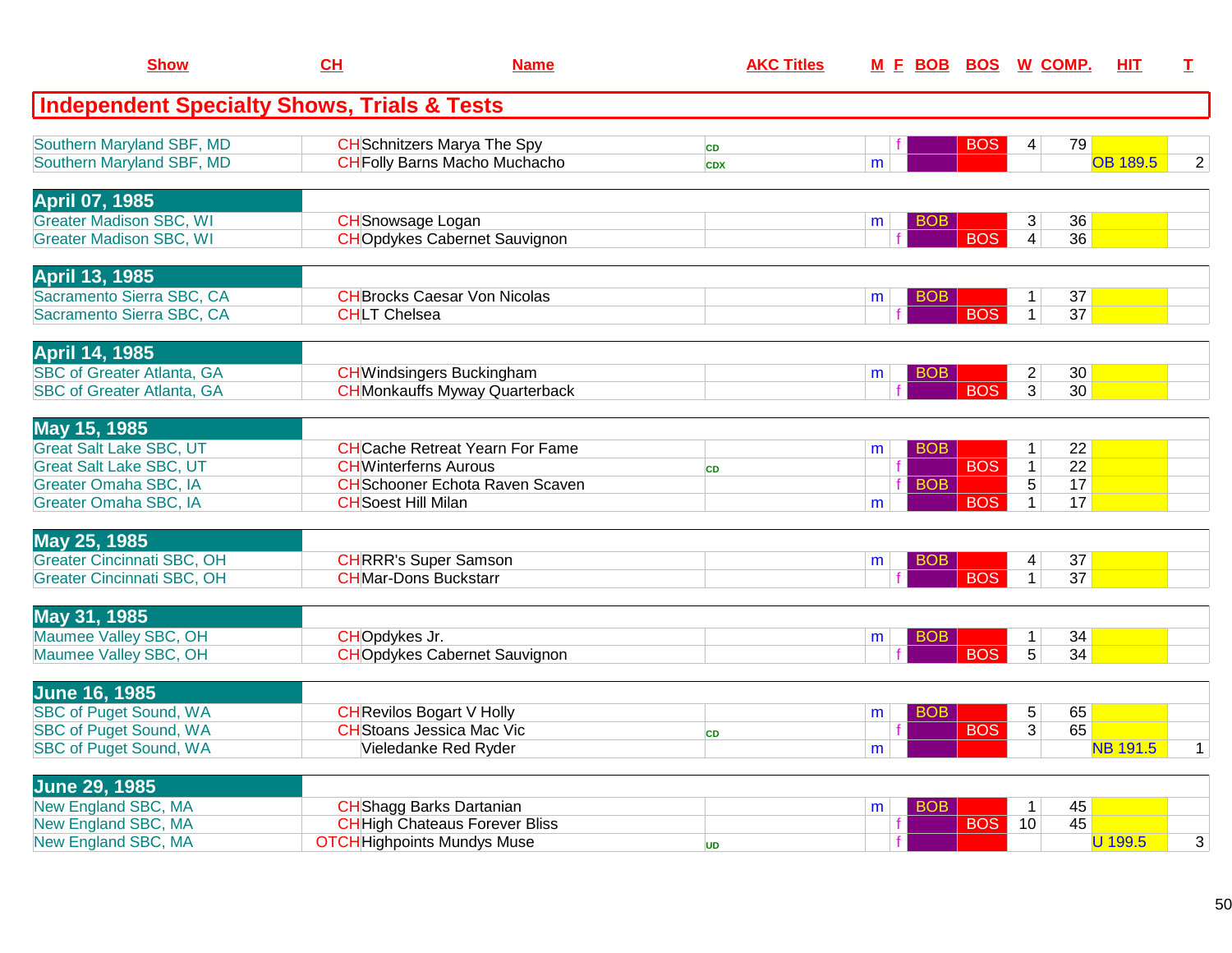| <b>Show</b>                                                | <u>CH</u> | <b>Name</b>                                                      | <b>AKC Titles</b> |   | <u>M F BOB BOS</u>       | <u>W_COMP.</u>      |                       | <u>ніт</u>    | т |
|------------------------------------------------------------|-----------|------------------------------------------------------------------|-------------------|---|--------------------------|---------------------|-----------------------|---------------|---|
| <b>Independent Specialty Shows, Trials &amp; Tests</b>     |           |                                                                  |                   |   |                          |                     |                       |               |   |
| <b>July 12, 1985</b>                                       |           |                                                                  |                   |   |                          |                     |                       |               |   |
| <b>Willamette Valley SBC, OR</b>                           |           | <b>CH</b> Stoans Jupiter of Oxbow                                |                   | m | <b>BOB</b>               | 1                   | 33                    |               |   |
| Willamette Valley SBC, OR                                  |           | Sweetholms Antsy Pants PDQ                                       |                   |   | <b>BOS</b>               | $\mathbf{1}$        | 33                    |               |   |
| <b>July 13, 1985</b>                                       |           |                                                                  |                   |   |                          |                     |                       |               |   |
| <b>SBC of Southern California, CA</b>                      |           | <b>CH</b> Beau Mars McDuff V Dreamer                             |                   | m | <b>BOB</b>               | $\mathbf{1}$        | 45                    |               |   |
| <b>SBC of Southern California, CA</b>                      |           | <b>CH</b> Rebekka Von Rosenborg                                  |                   |   | <b>BOS</b>               | $\mathbf 1$         | 45                    |               |   |
| <b>August 02, 1985</b>                                     |           |                                                                  |                   |   |                          |                     |                       |               |   |
| <b>SBC of Pacific Coast, CA</b>                            |           | <b>CH</b> Revilos Bogart V Holly                                 |                   | m | <b>BOB</b>               | 6                   | 43                    |               |   |
| <b>SBC of Pacific Coast, CA</b>                            |           | <b>CH</b> Belyns Georgia V Exchequer                             |                   |   | <b>BOS</b>               | $\overline{2}$      | 43                    |               |   |
| <b>August 21, 1985</b>                                     |           |                                                                  |                   |   |                          |                     |                       |               |   |
| <b>SBC of Greater New York, NY</b>                         |           | <b>CHEIbas Simeon V Mallen</b>                                   |                   | m | <b>BOB</b>               | 9                   | 35                    |               |   |
| <b>SBC of Greater New York, NY</b>                         |           | <b>CHOpdykes Honor V Folklore</b>                                |                   |   | <b>BOS</b>               | $\mathbf{1}$        | 35                    |               |   |
| September 19, 1985                                         |           |                                                                  |                   |   |                          |                     |                       |               |   |
| North Texas SBC, TX                                        |           | <b>CH</b> Sa'Lees Buccaneer Karousel                             |                   | m | <b>BOB</b>               | $\mathbf{1}$        | 21                    |               |   |
| North Texas SBC, TX                                        |           | Hidden Bundle of Joy                                             |                   |   | <b>BOS</b>               | $\mathbf{1}$        | 21                    |               |   |
| September 21, 1985                                         |           |                                                                  |                   |   |                          |                     |                       |               |   |
| Orange Coast SBF, CA                                       |           | <b>CH</b> Revilos Bogart V Holly                                 |                   | m | <b>BOB</b>               | $\boldsymbol{7}$    | 21                    |               |   |
| Orange Coast SBF, CA                                       |           | <b>CH</b> Belyns Krystal V Mac                                   |                   |   | <b>BOS</b>               | $\mathbf{1}$        | 41                    |               |   |
| September 28, 1985                                         |           |                                                                  |                   |   |                          |                     |                       |               |   |
| Ohio SBC, OH                                               |           | <b>CHO</b> pdykes Cabernet Sauvignon                             |                   |   | <b>BOB</b>               | 6                   | 71                    |               |   |
| Ohio SBC, OH<br>Ohio SBC, OH                               |           | <b>CHRRR's Super Samson</b><br>Arcadias Alexanders Cujo          |                   | m | <b>BOS</b>               | 5                   | 71                    | <b>NA 194</b> | 1 |
|                                                            |           |                                                                  |                   | m |                          |                     |                       |               |   |
| September 29, 1985                                         |           |                                                                  |                   |   |                          |                     |                       |               |   |
| Maumee Valley SBC, OH<br>Maumee Valley SBC, OH             |           | <b>CHOpdykes Bo Jangles</b><br><b>CHOpdykes Honor V Folklore</b> |                   | m | <b>BOB</b><br><b>BOS</b> | 1<br>$\overline{2}$ | 26<br>$\overline{26}$ |               |   |
|                                                            |           |                                                                  |                   |   |                          |                     |                       |               |   |
| <b>October 06, 1985</b>                                    |           |                                                                  |                   |   |                          |                     |                       |               |   |
| Northern New Jersey SBC, NJ<br>Northern New Jersey SBC, NJ |           | <b>CHEIbas Simeon V Mallen</b>                                   |                   | m | <b>BOB</b><br><b>BOS</b> | 10                  | 53<br>53              |               |   |
|                                                            |           | <b>CHOpdykes Charade V Folklore</b>                              |                   |   |                          | $\mathbf{1}$        |                       |               |   |
| <b>October 12, 1985</b>                                    |           |                                                                  |                   |   |                          |                     |                       |               |   |
| Northern Illinois SBC, IL                                  |           | <b>CHRRR's Super Samson</b>                                      |                   | m | <b>BOB</b><br><b>BOS</b> | 6<br>$\mathbf{1}$   | 57<br>57              |               |   |
| Northern Illinois SBC, IL                                  |           | <b>CH</b> Alpcrowns One In A Million                             |                   |   |                          |                     |                       |               |   |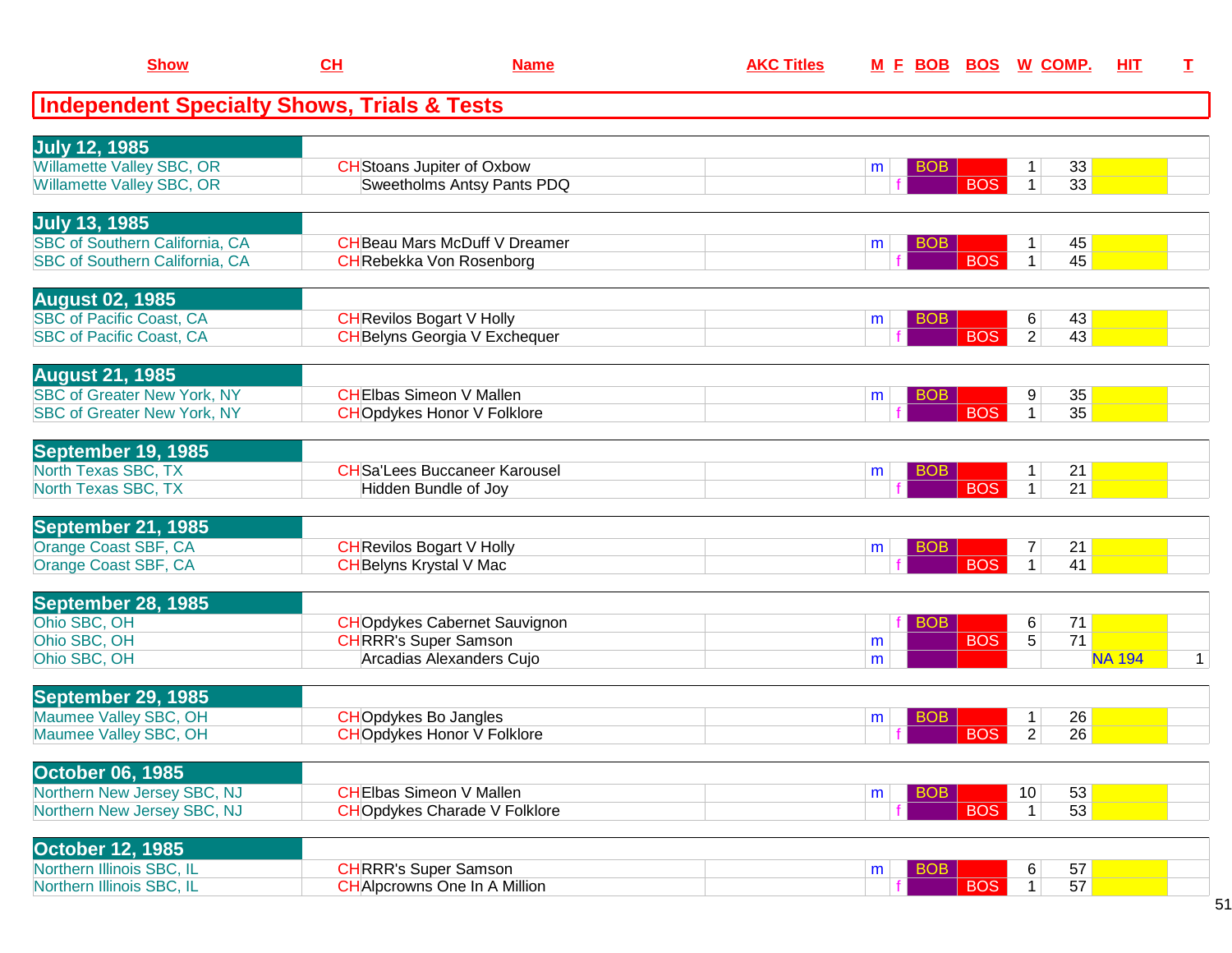| <b>October 24, 1985</b>                                           |                                        |            |   |            |                                                         |                 |                 |              |
|-------------------------------------------------------------------|----------------------------------------|------------|---|------------|---------------------------------------------------------|-----------------|-----------------|--------------|
| SBC of America #47 AZ                                             | <b>CH</b> Locust Runs Vantage          |            | m | <b>BOB</b> | 1                                                       | 156             |                 |              |
| SBC of America #47 AZ                                             | <b>CHO</b> pdykes Cabernet Sauvignon   |            |   |            | <b>BOS</b><br>$\overline{7}$                            | 156             |                 |              |
| SBC of America #47/12 AZ                                          | <b>August Eclipse</b>                  |            | m |            |                                                         |                 | <b>NB 189.5</b> | $\mathbf{1}$ |
| <b>October 25, 1985</b>                                           |                                        |            |   |            |                                                         |                 |                 |              |
| <b>SBC of Greater Phoenix, AZ</b>                                 | <b>CH</b> Sky Meadows Frosty Knight    |            | m | <b>BOB</b> | 6                                                       | 121             |                 |              |
| <b>SBC of Greater Phoenix, AZ</b>                                 | <b>CH</b> Belyns Georgia V Exchequer   |            |   |            | <b>BOS</b><br>3                                         | 121             |                 |              |
| <b>SBC of Greater Phoenix, AZ</b>                                 | <b>Wheelers Miss Nemeisis</b>          | <b>CDX</b> |   |            |                                                         |                 | <b>OA 194</b>   | $\mathbf{1}$ |
|                                                                   |                                        |            |   |            |                                                         |                 |                 |              |
| <b>November 22, 1985</b>                                          |                                        |            |   |            |                                                         |                 |                 |              |
| Greater Omaha SBC, IA                                             | <b>CH</b> Snowsage Kaler               |            | m | <b>BOB</b> | 1                                                       | 23              |                 |              |
| <b>Greater Omaha SBC, IA</b>                                      | <b>CH</b> Schooner Echota Raven Scaven |            |   |            | $\overline{6}$<br><b>BOS</b>                            | 23              |                 |              |
| <b>SBC of Greater Detroit, MI</b>                                 | <b>CHMt Thunder Brandywine Valli</b>   |            | m | <b>BOB</b> | 1                                                       | 9               |                 |              |
| <b>SBC of Greater Detroit, MI</b>                                 | <b>CH</b> Locust Runs Angel            |            |   |            | <b>BOS</b><br>$\mathbf{1}$                              | 9               |                 |              |
| <b>November 23, 1985</b>                                          |                                        |            |   |            |                                                         |                 |                 |              |
| <b>SBC of Alaska, AK</b>                                          | <b>CH</b> Golden Heart Star V Bronze   |            | m | <b>BOB</b> | 1                                                       | 14              |                 |              |
| <b>SBC of Alaska, AK</b>                                          | <b>CH</b> Rocky Top Myrrhia            |            |   |            | <b>BOS</b><br>$\overline{2}$                            | $\overline{12}$ |                 |              |
|                                                                   |                                        |            |   |            |                                                         |                 |                 |              |
| December 06, 1985                                                 |                                        |            |   |            |                                                         |                 |                 |              |
| <b>SBC of South Florida, FL</b>                                   | <b>CHJodis Echo</b>                    | <b>CD</b>  | m | <b>BOB</b> | 1                                                       | 28              |                 |              |
| <b>SBC of South Florida, FL</b>                                   | <b>CH</b> Wildwoods Show Mossy Creek   |            |   |            | <b>BOS</b><br>$\mathbf{1}$                              | 28              |                 |              |
| <b>January 05, 1986</b>                                           |                                        |            |   |            |                                                         |                 |                 |              |
| <b>SBC of Puget Sound, WA</b>                                     | <b>CHTinkerbells Primo Bernenika</b>   |            | m | BOB        | 1                                                       | 57              |                 |              |
| <b>SBC of Puget Sound, WA</b>                                     | <b>CH</b> Revilos Bacall               |            |   |            | <b>BOS</b><br>$\mathbf{1}$                              | 57              |                 |              |
|                                                                   |                                        |            |   |            |                                                         |                 |                 |              |
| <b>February 15, 1986</b>                                          |                                        |            |   |            |                                                         |                 |                 |              |
| SBC of San Diego, CA                                              | <b>CH</b> Brocks Caesar Von Nicolas    |            | m | BOB.       | $\overline{c}$                                          | 71              |                 |              |
| SBC of San Diego, CA                                              | <b>CH</b> Sebrings Breezy V Zipcode    |            |   |            | <b>BOS</b><br>$\overline{2}$                            | $\overline{71}$ |                 |              |
|                                                                   |                                        |            |   |            |                                                         |                 |                 |              |
| <b>February 16, 1986</b><br><b>SBC of Southern California, CA</b> |                                        |            |   |            |                                                         |                 |                 |              |
|                                                                   | <b>CHTinkerbells Primo Bernenika</b>   |            | m | <b>BOB</b> | $\overline{\mathbf{c}}$<br><b>BOS</b><br>$\overline{6}$ | 66<br>66        |                 |              |
| <b>SBC of Southern California, CA</b>                             | CH Waughmars Kodachrome V Fairo        |            |   |            |                                                         |                 |                 |              |
| <b>March 14, 1986</b>                                             |                                        |            |   |            |                                                         |                 |                 |              |
| <b>Heart of America SBC, MO</b>                                   | <b>CH</b> Slatons El Macho V Echo      |            | m | <b>BOB</b> | 1                                                       | 23              |                 |              |
| <b>Heart of America SBC, MO</b>                                   | <b>CH</b> Glenhavens Marsh Mell-o      |            |   |            | <b>BOS</b><br>$\mathbf{1}$                              | 23              |                 |              |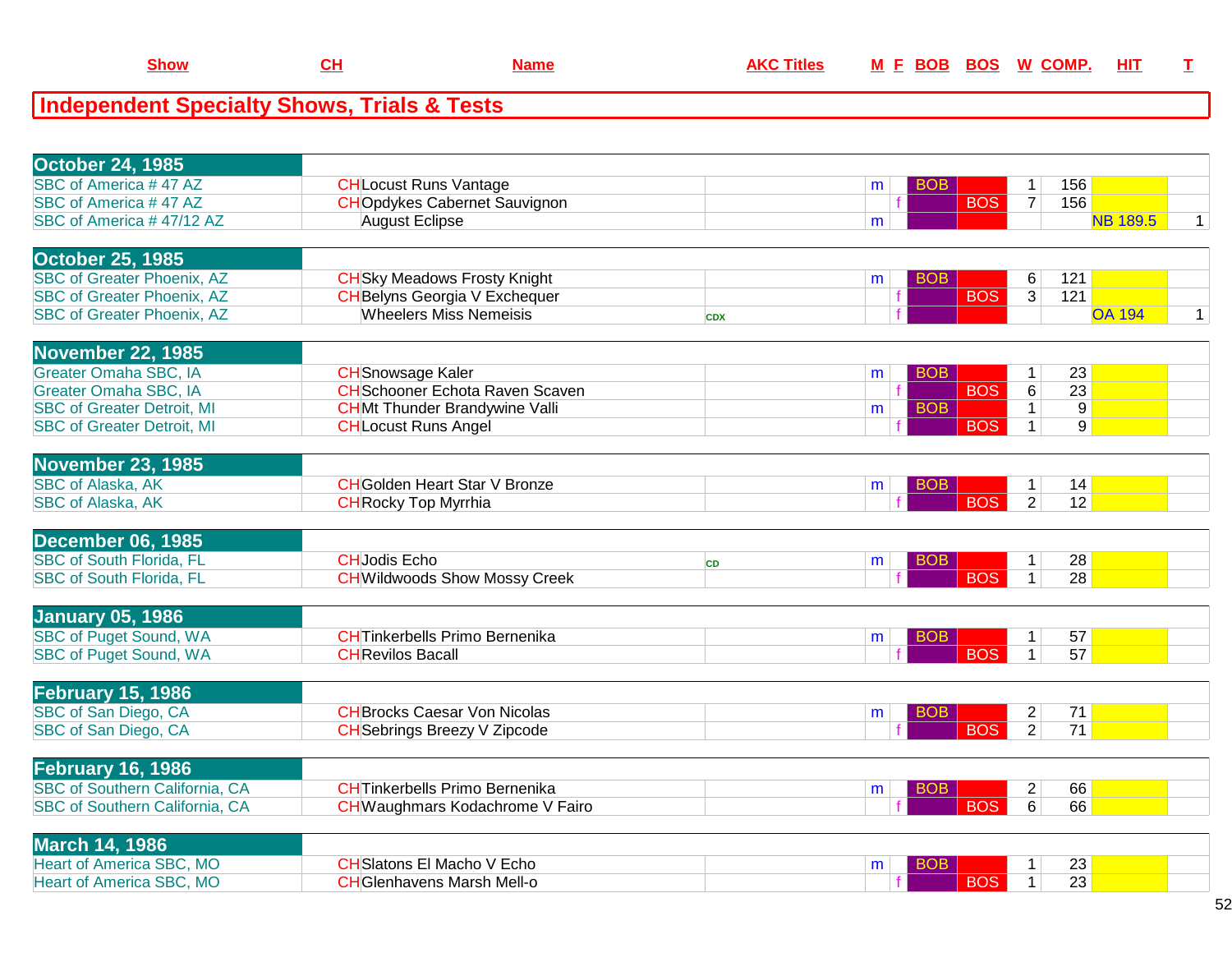| <b>March 21, 1986</b>             |                                      |   |            |    |                 |  |
|-----------------------------------|--------------------------------------|---|------------|----|-----------------|--|
| North Texas SBC, TX               | <b>CH</b> Josh Regan Chateau De Sols | m |            | 26 |                 |  |
| North Texas SBC, TX               | <b>CHEchos You Hoo Jon Accent</b>    |   | <b>BOS</b> | 26 |                 |  |
| <b>SBC of Greater Phoenix, AZ</b> | <b>CH</b> Sky Meadows Frosty Knight  | m |            | 39 |                 |  |
| <b>SBC of Greater Phoenix, AZ</b> | <b>CH</b> Kings Row Oriana           |   | <b>BOS</b> | 39 |                 |  |
| <b>SBC of Greater Phoenix, AZ</b> | Ponderosa Myone Jenny Lind           |   |            |    | <b>NB 182.5</b> |  |
|                                   |                                      |   |            |    |                 |  |
| March 22, 1986                    |                                      |   |            |    |                 |  |

| $\blacksquare$                                  |                          |  |                |  |
|-------------------------------------------------|--------------------------|--|----------------|--|
| $\mathsf{IN}$<br>Central<br>lindiana k<br>ג טמר | 'Jpdvkes Bo Jangles I    |  | $\Omega$<br>∠ວ |  |
| IN<br>Central<br>⊡ ndiana                       | Tamara Lynn<br>. pdvkes' |  | 25             |  |
|                                                 |                          |  |                |  |

| <b>April 05, 1986</b>            |                                       |    |                |            |            |     |               |  |
|----------------------------------|---------------------------------------|----|----------------|------------|------------|-----|---------------|--|
| Greater Milwaukee SBC, WI        | <b>CHLocust Runs Vantage</b>          |    | m <sub>1</sub> | <b>BOB</b> |            | -41 |               |  |
| <b>Greater Milwaukee SBC, WI</b> | <b>CH</b> Snowsage Lisa               |    |                |            | <b>BOS</b> | 41  |               |  |
| <b>Greater Milwaukee SBC, WI</b> | <b>Big Topps Precious Heather</b>     |    |                |            |            |     | <b>NB 191</b> |  |
| Southern Maryland SBF, MD        | CHElbas Simeon V Mallen               |    | m              |            |            | 67  |               |  |
| Southern Maryland SBF, MD        | <b>CH</b> High Chateaus Forever Bliss |    |                |            | <b>BOS</b> | 67  |               |  |
| Southern Maryland SBF, MD        | D'Aosta Robin of Ashleigh             | UD |                |            |            |     | <b>OB 190</b> |  |
|                                  |                                       |    |                |            |            |     |               |  |

| <b>April 06, 1986</b>          |                             |  |     |    |  |
|--------------------------------|-----------------------------|--|-----|----|--|
| <b>Greater Madison SBC, WI</b> | Locust Runs Vantage         |  |     | 36 |  |
| <b>Greater Madison SBC, WI</b> | <del>-</del> ISnowsaɑe Lisa |  | R∪G | 36 |  |
|                                |                             |  |     |    |  |

| <b>April 12, 1986</b>     |                                       |  |  |    |  |
|---------------------------|---------------------------------------|--|--|----|--|
| Sacramento Sierra SBC, CA | <b>CH</b> Revilos Better Yet Snowland |  |  | 46 |  |
| Sacramento Sierra SBC, CA | Lynchcreeks A Zelda V Stoan           |  |  | 46 |  |
|                           |                                       |  |  |    |  |

| <b>April 13, 1986</b>                  |                                 |  |  |          |  |
|----------------------------------------|---------------------------------|--|--|----------|--|
| <b>SBC of Greater Atlanta, GA</b>      | <del>.</del> Wildwoods Jordache |  |  | ററ<br>∠∠ |  |
| <b>SBC of Greater Atlanta, '</b><br>GA | HExcaliburs Lady Anastasia      |  |  | ററ<br>∠∠ |  |
|                                        |                                 |  |  |          |  |

| April 18, 1986                  |                                    |                |            |    |  |
|---------------------------------|------------------------------------|----------------|------------|----|--|
| Greater Washington SBC, MD      | <b>CHO</b> pdykes Honor V Folklore |                |            | 37 |  |
| Greater Washington SBC, MD      | <b>CHBerics Yogi Bear</b>          | m <sub>1</sub> | <b>BOS</b> | 37 |  |
| <b>SBC of South Florida, FL</b> | <b>CH</b> Sparkles Boo-zer Bear    | m              |            |    |  |
| <b>SBC of South Florida, FL</b> | <b>CHBogelunds Renaissance</b>     |                | <b>BOS</b> |    |  |

| $\sim$ $\sim$ $\sim$<br><b>May</b><br>1986                              |                    |  |                |  |
|-------------------------------------------------------------------------|--------------------|--|----------------|--|
| <b>MN</b><br><b>SBC</b><br>Greate <sup>®</sup><br><b>Twin</b><br>Cities | ⊧ Lısa<br>Snowsage |  | $\Omega$<br>∠∪ |  |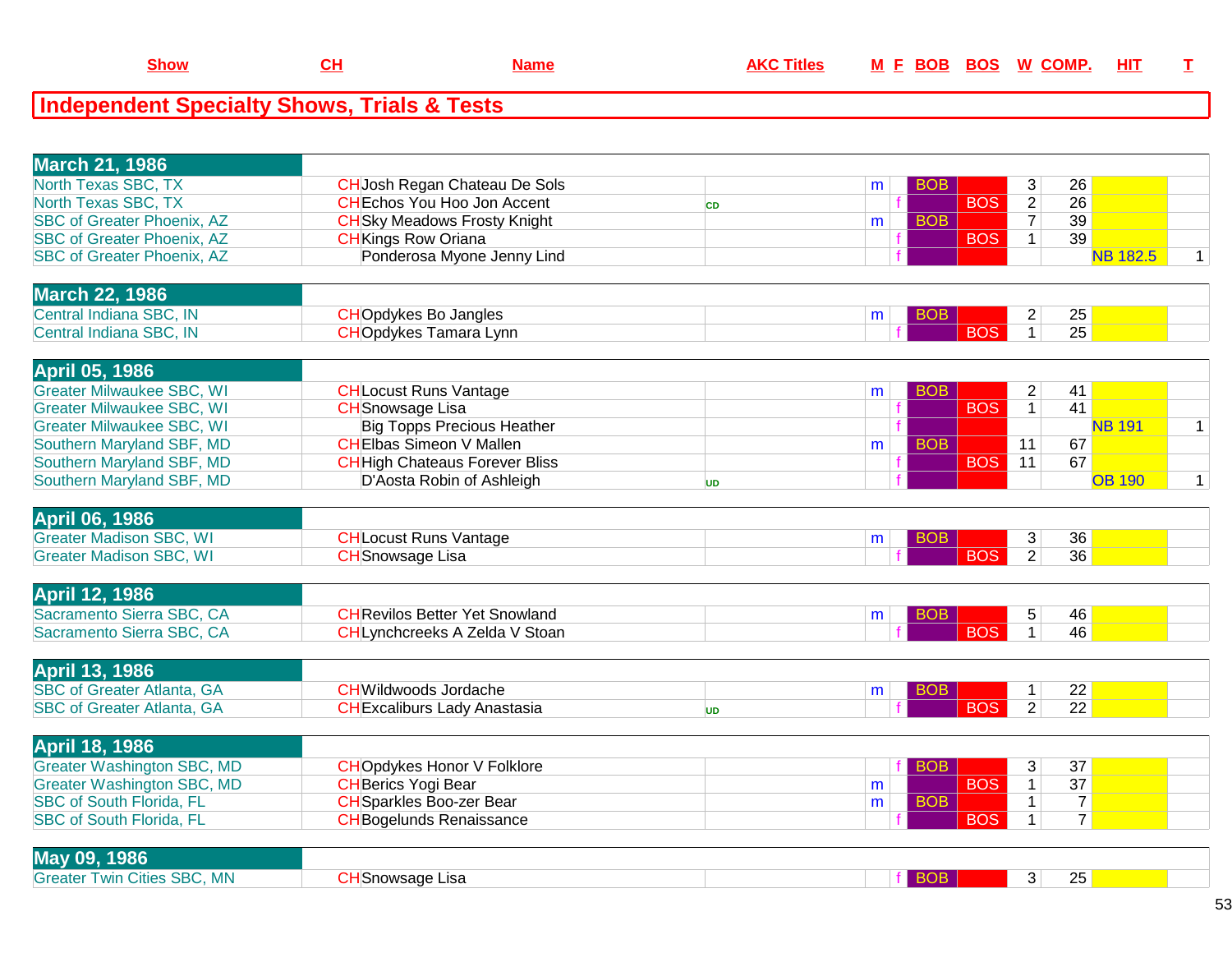| <b>Show</b>                                            | CH                         | <b>Name</b>                            | <b>AKC Titles</b> | <u>M F BOB</u>  | <b>BOS</b> | <u>W COMP.</u>                  | HIT             | T.           |
|--------------------------------------------------------|----------------------------|----------------------------------------|-------------------|-----------------|------------|---------------------------------|-----------------|--------------|
| <b>Independent Specialty Shows, Trials &amp; Tests</b> |                            |                                        |                   |                 |            |                                 |                 |              |
| <b>Greater Twin Cities SBC, MN</b>                     |                            | <b>CH</b> Sweetholms Challenger        |                   | m               | <b>BOS</b> | 25<br>1                         |                 |              |
| May 15, 1986                                           |                            |                                        |                   |                 |            |                                 |                 |              |
| <b>Great Salt Lake SBC, UT</b>                         |                            | <b>CH</b> Cache Retreat Yearn For Fame |                   | <b>BOB</b><br>m |            | 28<br>$\overline{c}$            |                 |              |
| <b>Great Salt Lake SBC, UT</b>                         |                            | <b>CH</b> Cache Retreat Quintanna      |                   |                 | <b>BOS</b> | 28<br>$\mathbf{1}$              |                 |              |
| May 16, 1986                                           |                            |                                        |                   |                 |            |                                 |                 |              |
| <b>Greater Omaha SBC, IA</b>                           |                            | <b>CH</b> Sweetholms Challenger        |                   | <b>BOB</b><br>m |            | 22<br>$\overline{c}$            |                 |              |
| Greater Omaha SBC, IA                                  | <b>CHTwin Oaks Unique</b>  |                                        |                   |                 | <b>BOS</b> | $\overline{22}$<br>$\mathbf{1}$ |                 |              |
| May 24, 1986                                           |                            |                                        |                   |                 |            |                                 |                 |              |
| <b>Greater Cincinnati SBC, OH</b>                      |                            | <b>CHRRR's Super Samson</b>            |                   | <b>BOB</b><br>m |            | 38<br>7                         |                 |              |
| Greater Cincinnati SBC, OH                             |                            | <b>CH</b> Ganos Glen Yavanna           |                   |                 | <b>BOS</b> | 38<br>$\mathbf 1$               |                 |              |
| May 30, 1986                                           |                            |                                        |                   |                 |            |                                 |                 |              |
| Maumee Valley SBC, OH                                  | <b>CH</b> Berics Yogi Bear |                                        |                   | BOB<br>m        |            | $\overline{2}$<br>18            |                 |              |
| Maumee Valley SBC, OH                                  |                            | <b>CHOpdykes Gingerbread V Belyn</b>   |                   |                 | <b>BOS</b> | $\overline{2}$<br>18            |                 |              |
| <b>June 15, 1986</b>                                   |                            |                                        |                   |                 |            |                                 |                 |              |
| <b>SBC of Puget Sound, WA</b>                          |                            | <b>CH</b> Revilos Bogart V Holly       |                   | <b>BOB</b><br>m |            | 8<br>61                         |                 |              |
| <b>SBC of Puget Sound, WA</b>                          |                            | CHLynchcreeks A Zelda V Stoan          |                   |                 | <b>BOS</b> | 61<br>$\overline{2}$            |                 |              |
| <b>SBC of Puget Sound, WA</b>                          |                            | Mar-Eds Ascos Colt Forty Five          | <b>CD</b>         | m               |            |                                 | <b>NB 187</b>   | $\mathbf{1}$ |
| <b>June 28, 1986</b>                                   |                            |                                        |                   |                 |            |                                 |                 |              |
| New England SBC, MA                                    |                            | <b>CH</b> Nerthus Maxwell Centurion    |                   | <b>BOB</b><br>m |            | 38<br>1                         |                 |              |
| New England SBC, MA                                    |                            | <b>CH</b> Candee of Buck Toe Hills     |                   |                 | <b>BOS</b> | 38<br>$\mathbf{1}$              |                 |              |
| New England SBC, MA                                    |                            | <b>OTCH</b> Highpoints Mundys Muse     | <b>UD</b>         |                 |            |                                 | <b>OB 194.5</b> | 4            |
| <b>July 11, 1986</b>                                   |                            |                                        |                   |                 |            |                                 |                 |              |
| Willamette Valley SBC, OR                              |                            | <b>CH</b> Revilos Bogart V Holly       |                   | BOB<br>m        |            | 43<br>9                         |                 |              |
| <b>Willamette Valley SBC, OR</b>                       |                            | CHLynchcreeks A Zelda V Stoan          |                   |                 | <b>BOS</b> | 3<br>43                         |                 |              |
| <b>August 01, 1986</b>                                 |                            |                                        |                   |                 |            |                                 |                 |              |
| <b>SBC of Pacific Coast, CA</b>                        |                            | <b>CH</b> Revilos Bogart V Holly       |                   | <b>BOB</b><br>m |            | 36<br>10 <sup>°</sup>           |                 |              |
| <b>SBC of Pacific Coast, CA</b>                        |                            | <b>CH</b> Belyns Georgia V Exchequer   |                   |                 | <b>BOS</b> | 36<br>$\overline{4}$            |                 |              |
| <b>August 16, 1986</b>                                 |                            |                                        |                   |                 |            |                                 |                 |              |
| <b>SBC of Alaska, AK</b>                               |                            | <b>CH</b> Golden Heart Star V Bronze   |                   | <b>BOB</b><br>m |            | $\overline{2}$<br>11            |                 |              |
| <b>SBC of Alaska, AK</b>                               |                            | Golden Heart Penny V Bronze            |                   |                 | <b>BOS</b> | $\overline{1}$<br>11            |                 |              |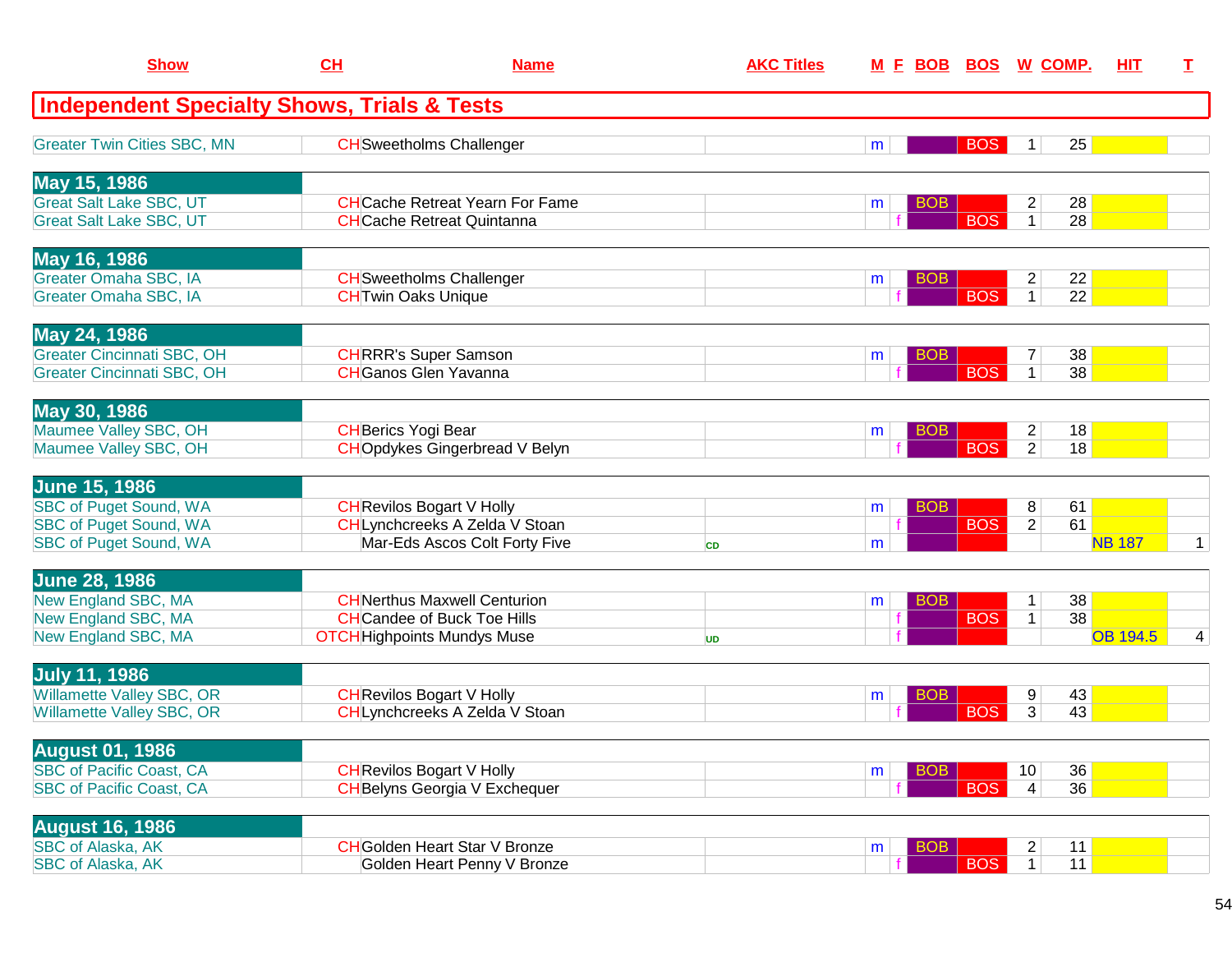| <b>Show</b>                                            | CH                       | <b>Name</b>                           | <b>AKC Titles</b> |                 |            | M E BOB BOS W COMP.            | <b>HIT</b>    | I.           |
|--------------------------------------------------------|--------------------------|---------------------------------------|-------------------|-----------------|------------|--------------------------------|---------------|--------------|
| <b>Independent Specialty Shows, Trials &amp; Tests</b> |                          |                                       |                   |                 |            |                                |               |              |
| <b>September 18, 1986</b>                              |                          |                                       |                   |                 |            |                                |               |              |
| <b>North Texas SBC, TX</b>                             |                          | <b>CH</b> Grandstands Bold Sketch     |                   | BOB<br>m        |            | 16<br>$\mathbf 1$              |               |              |
| North Texas SBC, TX                                    |                          | <b>CHEchos You Hoo Jon Accent</b>     | <b>CD</b>         |                 | <b>BOS</b> | $\overline{3}$<br>16           |               |              |
| <b>September 20, 1986</b>                              |                          |                                       |                   |                 |            |                                |               |              |
| Orange Coast SBF, CA                                   |                          | <b>CHLymrics Chief Exec Officer</b>   |                   | <b>BOB</b><br>m |            | 34<br>1                        |               |              |
| Orange Coast SBF, CA                                   |                          | <b>CH</b> Sky Meadows Shasta V Macho  |                   |                 | <b>BOS</b> | 34<br>$\mathbf{1}$             |               |              |
| September 27, 1986                                     |                          |                                       |                   |                 |            |                                |               |              |
| Ohio SBC, OH                                           |                          | <b>CHO</b> pdykes Bo Jangles          |                   | <b>BOB</b><br>m |            | 58<br>3                        |               |              |
| Ohio SBC, OH                                           |                          | <b>CH</b> Squaw Valley Scarlett       |                   |                 | <b>BOS</b> | $\mathbf{1}$<br>58             |               |              |
| September 28, 1986                                     |                          |                                       |                   |                 |            |                                |               |              |
| Maumee Valley SBC, OH                                  |                          | <b>CH</b> Benbarons Yondo Von Gizer   |                   | <b>BOB</b><br>m |            | 28<br>1.                       |               |              |
| Maumee Valley SBC, OH                                  |                          | <b>CHO</b> pdykes Cabernet Sauvignon  |                   |                 | <b>BOS</b> | 8<br>28                        |               |              |
| <b>October 02, 1986</b>                                |                          |                                       |                   |                 |            |                                |               |              |
| SBC of America #48 MO                                  |                          | <b>CH</b> Benbarons Yondo Von Gizer   |                   | <b>BOB</b><br>m |            | 142<br>2                       |               |              |
| SBC of America #48 MO                                  | <b>CH</b> Snowsage Lisa  |                                       |                   |                 | <b>BOS</b> | 142<br>4                       |               |              |
| SBC of America #48/13 MO                               |                          | <b>CH</b> Storming Norman Enormous    | <b>CD</b>         | m               |            |                                | <b>NA 188</b> | $\mathbf{1}$ |
| <b>October 03, 1986</b>                                |                          |                                       |                   |                 |            |                                |               |              |
| <b>SBC of Greater St. Louis, MO</b>                    |                          | <b>Sugar Runs Snowmass Majesty</b>    |                   | <b>BOB</b>      |            | 96<br>$\mathbf{1}$             |               |              |
| SBC of Greater St. Louis, MO                           |                          | <b>CH</b> Sweetholms Dakota V Astro   |                   | m               | <b>BOS</b> | 96<br>$\mathbf{1}$             |               |              |
| <b>October 05, 1986</b>                                |                          |                                       |                   |                 |            |                                |               |              |
| Northern New Jersey SBC, NJ                            |                          | <b>CHEIbas Simeon V Mallen</b>        |                   | <b>BOB</b><br>m |            | 12<br>41                       |               |              |
| Northern New Jersey SBC, NJ                            |                          | <b>CH</b> High Chateaus Forever Bliss |                   |                 | <b>BOS</b> | 12<br>41                       |               |              |
| <b>October 11, 1986</b>                                |                          |                                       |                   |                 |            |                                |               |              |
| Northern Illinois SBC, IL                              | <b>CH</b> Snowsage Logan |                                       |                   | <b>BOB</b><br>m |            | 50<br>4                        |               |              |
| Northern Illinois SBC, IL                              | CHAda Van Rijn           |                                       |                   |                 | <b>BOS</b> | 50<br>$\mathbf{1}$             |               |              |
| <b>October 18, 1986</b>                                |                          |                                       |                   |                 |            |                                |               |              |
| SBC of Greater San Jose, CA                            |                          | <b>CH</b> Kal Mars Serene Sevevkaler  |                   | <b>BOB</b><br>m |            | 27<br>1                        |               |              |
| <b>SBC of Greater San Jose, CA</b>                     |                          | <b>CHMt Shadows Allspice V Belyn</b>  |                   |                 | <b>BOS</b> | 27<br>$\mathbf{1}$             |               |              |
| <b>November 21, 1986</b>                               |                          |                                       |                   |                 |            |                                |               |              |
| <b>Greater Omaha SBC, NE</b>                           |                          | <b>CH</b> Snowsage Rasputin Van Rijn  |                   | <b>BOB</b><br>m |            | 28<br>$\mathbf 1$              |               |              |
| <b>Greater Omaha SBC, NE</b>                           |                          | <b>CH</b> Interludes Happy Daze       |                   |                 | <b>BOS</b> | $\overline{28}$<br>$\mathbf 1$ |               |              |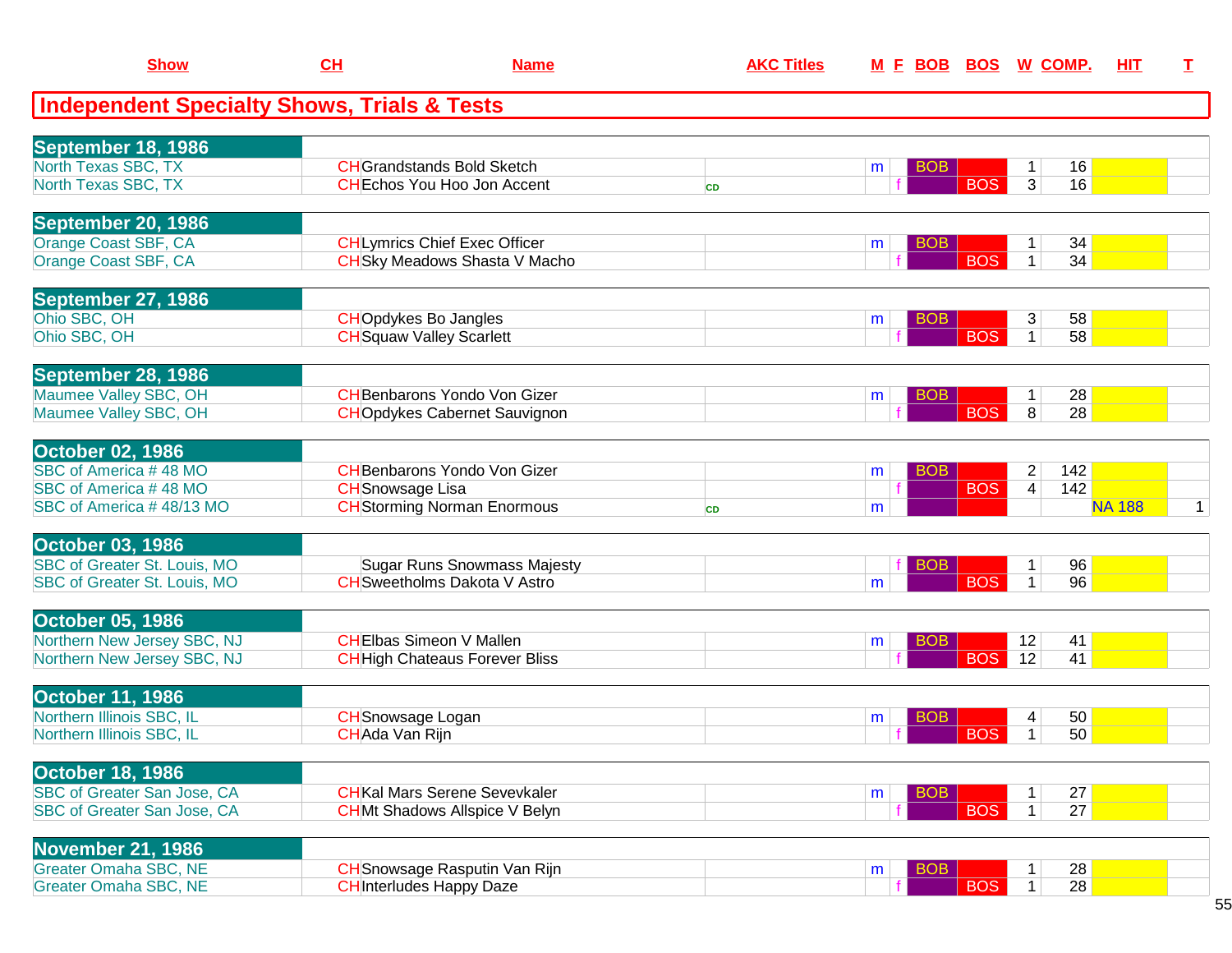| <b>Show</b>                                                                                                                                                        | CH                        | <b>Name</b>                                                                                                                               | <b>AKC Titles</b> | M E BOB BOS W COMP.                |                          |                                                                                                         | HIT | T. |
|--------------------------------------------------------------------------------------------------------------------------------------------------------------------|---------------------------|-------------------------------------------------------------------------------------------------------------------------------------------|-------------------|------------------------------------|--------------------------|---------------------------------------------------------------------------------------------------------|-----|----|
| <b>Independent Specialty Shows, Trials &amp; Tests</b>                                                                                                             |                           |                                                                                                                                           |                   |                                    |                          |                                                                                                         |     |    |
| <b>SBC of Greater Detroit, MI</b><br><b>SBC of Greater Detroit, MI</b>                                                                                             | <b>CHOpdykes Alexis</b>   | <b>CH</b> Camelots Grizzly Adams                                                                                                          |                   | <b>BOB</b><br>m                    | <b>BOS</b>               | 20<br>20<br>$\mathbf{1}$                                                                                |     |    |
| <b>December 05, 1986</b><br><b>SBC of South Florida, FL</b><br><b>SBC of South Florida, FL</b>                                                                     | <b>CHJodis Echo</b>       | <b>CHCache Retreat Velvet Pearl</b>                                                                                                       | <b>CD</b>         | <b>BOB</b><br>m                    | <b>BOS</b>               | 22<br>2<br>22<br>1 <sup>1</sup>                                                                         |     |    |
| <b>January 04, 1987</b><br><b>SBC of Puget Sound, WA</b><br><b>SBC of Puget Sound, WA</b>                                                                          |                           | CHLynchcreeks A Zelda V Stoan<br><b>CHLynchcreeks Bravo Nicholas</b>                                                                      |                   | <b>BOB</b><br>m                    | <b>BOS</b>               | 57<br>$\vert 4 \vert$<br>57<br>$\mathbf 1$                                                              |     |    |
| February 14, 1987<br><b>SBC of Greater San Jose, CA</b><br>SBC of Greater San Jose, CA                                                                             |                           | <b>CHLynchcreeks Ace V Stoan</b><br><b>CH</b> Gwilts Elevania Vom Asco                                                                    |                   | <b>BOB</b><br>m                    | <b>BOS</b>               | 88<br>$\mathbf 1$<br>$\mathbf{1}$<br>88                                                                 |     |    |
| <b>February 15, 1987</b><br><b>SBC of Southern California, CA</b><br>SBC of Southern California, CA                                                                |                           | <b>CH</b> Sweetholms Dakota V Astro<br><b>CH</b> Gwilts Elevania Vom Asco                                                                 |                   | <b>BOB</b><br>m                    | <b>BOS</b>               | $\overline{2}$<br>87<br>$\overline{2}$<br>87                                                            |     |    |
| <b>February 27, 1987</b><br><b>SBC of Greater Phoenix, AZ</b><br><b>SBC of Greater Phoenix, AZ</b><br>SBC of Greater St. Louis, MO<br>SBC of Greater St. Louis, MO |                           | CHLynchcreeks Ace V Stoan<br><b>CH</b> Stoans White Face N Promise<br><b>CH</b> Snodrifts Bozo V Big Topp<br><b>CH</b> Ridgewoods Madonna |                   | <b>BOB</b><br>m<br><b>BOB</b><br>m | <b>BOS</b><br><b>BOS</b> | 38<br>$\overline{c}$<br>$\overline{38}$<br>$\overline{1}$<br>$\overline{2}$<br>37<br>37<br>$\mathbf{1}$ |     |    |
| <b>March 07, 1987</b><br>SBC of Greater San Jose, CA<br>SBC of Greater San Jose, CA                                                                                | <b>CHLT's Aynaquandra</b> | <b>CH</b> Benbarons Yondo Von Gizer                                                                                                       |                   | <b>BOB</b><br>m                    | <b>BOS</b>               | 33<br>$\mathbf{3}$<br>$\overline{33}$<br>$\mathbf{1}$                                                   |     |    |
| <b>March 13, 1987</b><br><b>Heart of America SBC, MO</b><br>Heart of America SBC, MO                                                                               |                           | <b>CH</b> Serenes Mellen Camp<br><b>CHUtopias Great Waldo Pepper</b>                                                                      |                   | BOB<br>m                           | <b>BOS</b>               | 28<br>1<br>$\overline{28}$<br>$\mathbf{1}$                                                              |     |    |
| <b>March 20, 1987</b><br>North Texas SBC, TX<br>North Texas SBC, TX                                                                                                |                           | <b>CHLynchcreeks Ace V Stoan</b><br><b>CH</b> Jubilees Cotton Candy                                                                       |                   | <b>BOB</b><br>m                    | <b>BOS</b>               | 3<br>27<br>27<br>$\vert$ 1                                                                              |     |    |
| <b>March 21, 1987</b><br>Central Indiana SBC, IN<br>Central Indiana SBC, IN                                                                                        | <b>CHOpdykes Lancelot</b> | Katani Emerald Vecaroloas                                                                                                                 |                   | <b>BOB</b><br>m                    | <b>BOS</b>               | 28<br>28<br>1 <sup>1</sup>                                                                              |     |    |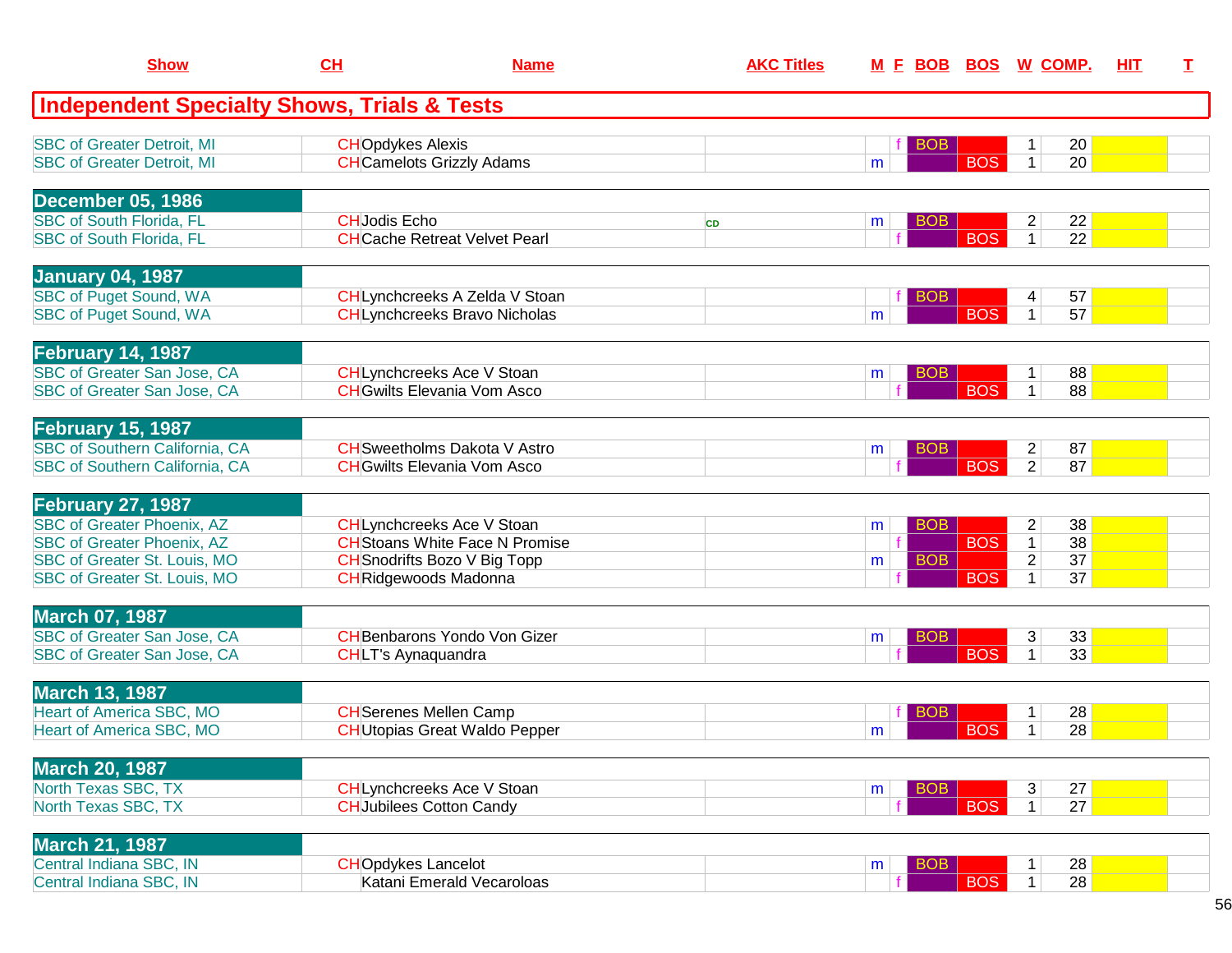#### **Independent Specialty Shows, Trials & Tests**

| <b>April 04, 1987</b>              |                                        |           |   |            |                  |                                |                       |                 |   |
|------------------------------------|----------------------------------------|-----------|---|------------|------------------|--------------------------------|-----------------------|-----------------|---|
| <b>Greater Milwaukee SBC, WI</b>   | <b>CHOpdykes Alexis</b>                |           |   | <b>BOB</b> |                  | 2                              | 33                    |                 |   |
| <b>Greater Milwaukee SBC, WI</b>   | <b>CH</b> Snowsage Logan               |           | m |            | <b>BOS</b>       | $\overline{5}$                 | $\overline{33}$       |                 |   |
| <b>Greater Milwaukee SBC, WI</b>   | Rondos Tara Sharee                     |           |   |            |                  |                                |                       | <b>NB 177.5</b> | 1 |
| Southern Maryland SBF, MD          | <b>CHEIbas Flashy Fellow</b>           |           | m | <b>BOB</b> |                  | $\mathbf{1}$                   | 61                    |                 |   |
| Southern Maryland SBF, MD          | <b>CHD'Aosta Dark Eyes</b>             |           |   |            | <b>BOS</b>       | $\mathbf{1}$                   | 61                    |                 |   |
| Southern Maryland SBF, MD          | CHD'Aosta Awenga                       |           |   |            |                  |                                |                       | <b>NB 174</b>   | 1 |
|                                    |                                        |           |   |            |                  |                                |                       |                 |   |
| <b>April 05, 1987</b>              |                                        |           |   |            |                  |                                |                       |                 |   |
| <b>Greater Madison SBC, WI</b>     | <b>CH</b> Snowsage Robin               |           |   | <b>BOB</b> |                  | 1                              | 28                    |                 |   |
| <b>Greater Madison SBC, WI</b>     | <b>CH</b> Sad Eyes Abercrombie         |           | m |            | <b>BOS</b>       | $\mathbf{1}$                   | 28                    |                 |   |
|                                    |                                        |           |   |            |                  |                                |                       |                 |   |
| <b>April 11, 1987</b>              |                                        |           |   |            |                  |                                |                       |                 |   |
| Sacramento Sierra SBC, CA          | CHLynchcreeks Ace V Stoan              |           | m | BOB.       |                  | 4                              | 39                    |                 |   |
| Sacramento Sierra SBC, CA          | <b>CHMt Shadows Allspice V Belyn</b>   |           |   |            | <b>BOS</b>       | $\overline{2}$                 | 39                    |                 |   |
|                                    |                                        |           |   |            |                  |                                |                       |                 |   |
| <b>April 12, 1987</b>              |                                        |           |   |            |                  |                                |                       |                 |   |
|                                    |                                        |           |   |            |                  |                                |                       |                 |   |
| <b>SBC of Greater Atlanta, GA</b>  | <b>CHExcaliburs Cavalier</b>           | <b>CD</b> | m | <b>BOB</b> | <b>BOS</b>       | $\mathbf{1}$<br>$\overline{2}$ | 18<br>$\overline{18}$ |                 |   |
| <b>SBC of Greater Atlanta, GA</b>  | <b>CH</b> Bogelunds Renaissance        |           |   |            |                  |                                |                       |                 |   |
|                                    |                                        |           |   |            |                  |                                |                       |                 |   |
| May 09, 1987                       |                                        |           |   |            |                  |                                |                       |                 |   |
| <b>Greater Twin Cities SBC, MN</b> | Shadyforest Mad Murdock                |           | m | <b>BOB</b> |                  | 1                              | 18                    |                 |   |
| <b>Greater Twin Cities SBC, MN</b> | <b>CH</b> Matterhorns Athena           |           |   |            | <b>BOS</b>       | $\mathbf{1}$                   | 18                    |                 |   |
|                                    |                                        |           |   |            |                  |                                |                       |                 |   |
| May 15, 1987                       |                                        |           |   |            |                  |                                |                       |                 |   |
| Greater Omaha SBC, IA              | <b>CH</b> Utopias Great Waldo Pepper   |           | m | <b>BOB</b> |                  | $\overline{2}$                 | 21                    |                 |   |
| Greater Omaha SBC, IA              | <b>CH</b> Big Topps Jubilee            |           |   |            | $\overline{BOS}$ | $\mathbf{1}$                   | 21                    |                 |   |
|                                    |                                        |           |   |            |                  |                                |                       |                 |   |
| May 23, 1987                       |                                        |           |   |            |                  |                                |                       |                 |   |
| <b>Greater Cincinnati SBC, OH</b>  | <b>CH</b> Mar-Dons Cupcake V Dietrich  |           |   | <b>BOB</b> |                  | $\mathbf{1}$                   | 23                    |                 |   |
| <b>Greater Cincinnati SBC, OH</b>  | <b>CHRRR's J W The Duke V Micks</b>    |           | m |            | <b>BOS</b>       | $\mathbf{1}$                   | 23                    |                 |   |
| Northern Colorado SBC, CO          | <b>CH</b> Sand Creeks Remi V Mont D'or |           | m | <b>BOB</b> |                  | $\mathbf{1}$                   | 36                    |                 |   |
| Northern Colorado SBC, CO          | <b>CH</b> Sand Creeks Amache Mont D'or |           |   |            | <b>BOS</b>       | $\mathbf{1}$                   | 36                    |                 |   |
| Northern Colorado SBC, CO          | Mont Blancs Foreign Exchange           |           | m |            |                  |                                |                       | <b>NB 183</b>   | 1 |
|                                    |                                        |           |   |            |                  |                                |                       |                 |   |
| May 29, 1987                       |                                        |           |   |            |                  |                                |                       |                 |   |
| Maumee Valley SBC, OH              | <b>CH</b> Benbarons Yondo Von Gizer    |           | m | <b>BOB</b> |                  | 4                              | 28                    |                 |   |
| Maumee Valley SBC, OH              | <b>CHOpdykes Tamara Lynn</b>           |           |   |            | <b>BOS</b>       | $\overline{2}$                 | $\overline{28}$       |                 |   |

H CHOpdykes Tamara Lynn f BOS 2 28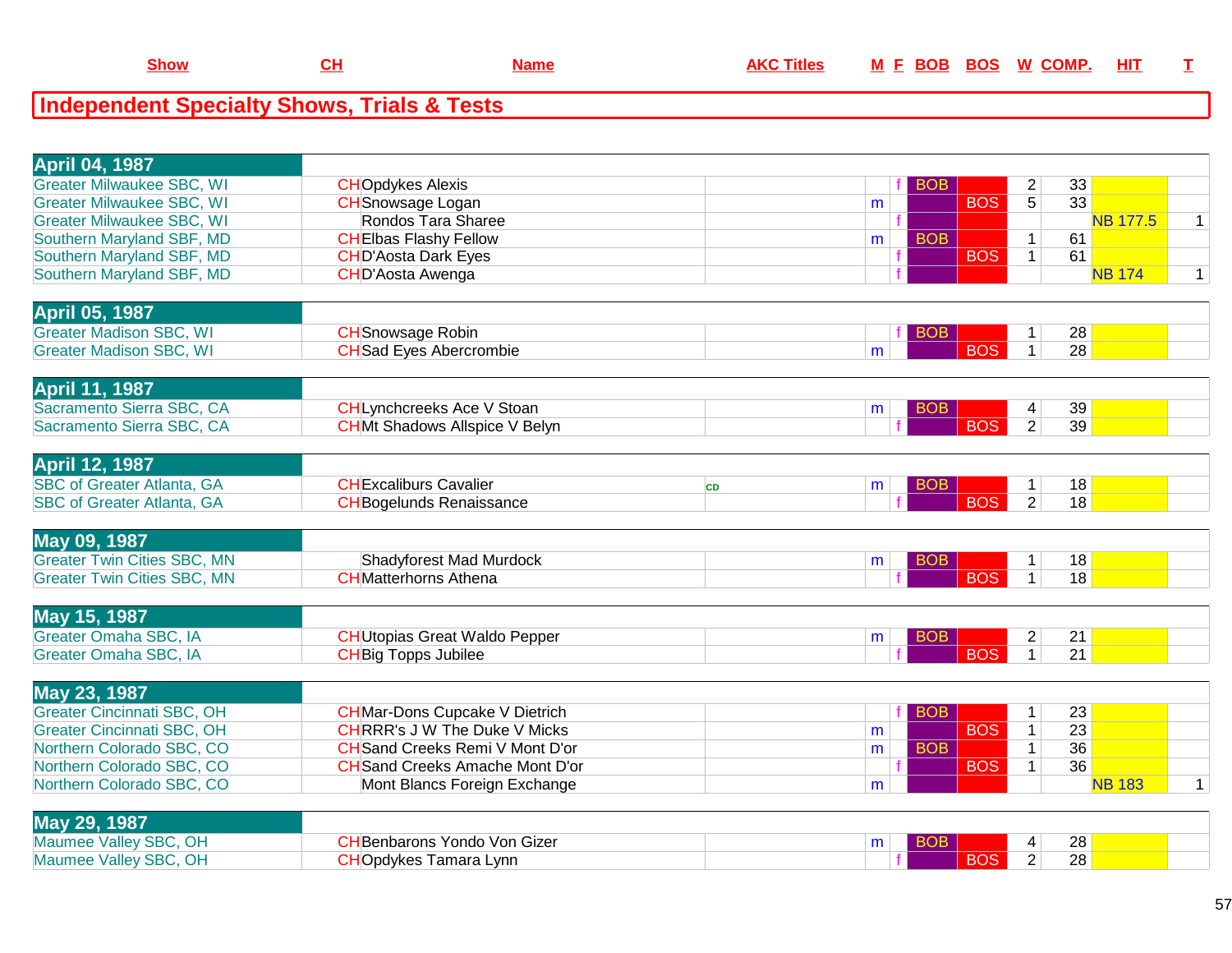| <b>Show</b>                                            | <u>CH</u>                   | <b>Name</b>                           | <b>AKC Titles</b> |   | <u>M F BOB BOS</u> |            |                 | <u>W_COMP.</u> | <u>ніт</u>      | т |
|--------------------------------------------------------|-----------------------------|---------------------------------------|-------------------|---|--------------------|------------|-----------------|----------------|-----------------|---|
| <b>Independent Specialty Shows, Trials &amp; Tests</b> |                             |                                       |                   |   |                    |            |                 |                |                 |   |
| <b>June 14, 1987</b>                                   |                             |                                       |                   |   |                    |            |                 |                |                 |   |
| <b>SBC of Puget Sound, WA</b>                          |                             | <b>CHLynchcreeks Ace V Stoan</b>      |                   | m | <b>BOB</b>         |            | 5               | 66             |                 |   |
| <b>SBC of Puget Sound, WA</b>                          |                             | CHLynchcreeks A Zelda V Stoan         |                   |   |                    | <b>BOS</b> | $\overline{5}$  | 66             |                 |   |
| SBC of Puget Sound, WA                                 |                             | Almshaus Just A Breeze                |                   |   |                    |            |                 |                | <b>NB 195.5</b> | 1 |
| <b>June 27, 1987</b>                                   |                             |                                       |                   |   |                    |            |                 |                |                 |   |
| New England SBC, MA                                    |                             | <b>CH</b> Benbarons Yondo Von Gizer   |                   | m | <b>BOB</b>         |            | 5               | 56             |                 |   |
| New England SBC, MA                                    |                             | <b>CH</b> Schnitzers Shatzie Toys     |                   |   |                    | <b>BOS</b> | $\mathbf{1}$    | 56             |                 |   |
| <b>July 10, 1987</b>                                   |                             |                                       |                   |   |                    |            |                 |                |                 |   |
| Willamette Valley SBC, OR                              |                             | <b>CH</b> Revilos Bogart V Holly      |                   | m | <b>BOB</b>         |            | 11              | 29             |                 |   |
| Willamette Valley SBC, OR                              |                             | CHLynchcreeks A Zelda V Stoan         |                   |   |                    | <b>BOS</b> | 6               | 29             |                 |   |
| <b>July 24, 1987</b>                                   |                             |                                       |                   |   |                    |            |                 |                |                 |   |
| SBC of Alaska, AK                                      |                             | <b>CH</b> Tinkerbells Phar Lap Primo  |                   | m | <b>BOB</b>         |            | $\mathbf{1}$    | 9              |                 |   |
| SBC of Alaska, AK                                      |                             | <b>CHAllens Carmai V World Top</b>    |                   |   |                    | <b>BOS</b> | $\mathbf{1}$    | 9              |                 |   |
| <b>July 31, 1987</b>                                   |                             |                                       |                   |   |                    |            |                 |                |                 |   |
| <b>SBC of Pacific Coast, CA</b>                        |                             | <b>CH</b> Belyns Journey V Exchequer  |                   | m | <b>BOB</b>         |            | $\mathbf{1}$    | 42             |                 |   |
| <b>SBC of Pacific Coast, CA</b>                        |                             | CHLynchcreeks A Zelda V Stoan         |                   |   |                    | <b>BOS</b> | $\overline{7}$  | 42             |                 |   |
| <b>August 07, 1987</b>                                 |                             |                                       |                   |   |                    |            |                 |                |                 |   |
| SBC of San Diego, CA                                   |                             | <b>CHLynchcreeks Ace V Stoan</b>      |                   | m | BOB                |            | 6               | 65             |                 |   |
| SBC of San Diego, CA                                   |                             | <b>CH</b> Griecos Kaleidoscope V Bora |                   |   |                    | <b>BOS</b> | $\mathbf{1}$    | 65             |                 |   |
| <b>August 08, 1987</b>                                 |                             |                                       |                   |   |                    |            |                 |                |                 |   |
| SBC of Southern California, CA                         |                             | <b>CH</b> Revilos Bogart V Holly      |                   | m | <b>BOB</b>         |            | 12              | 65             |                 |   |
| SBC of Southern California, CA                         |                             | <b>CH</b> Sky Meadows Shasta V Macho  |                   |   |                    | <b>BOS</b> | $\overline{2}$  | 65             |                 |   |
| September 04, 1987                                     |                             |                                       |                   |   |                    |            |                 |                |                 |   |
| SBC of Greater St. Louis, MO                           |                             | <b>CH</b> Shilohs Heartbreak Kid      |                   | m | <b>BOB</b>         |            | 1               | 26             |                 |   |
| SBC of Greater St. Louis, MO                           | <b>CH</b> Kryskara All Star |                                       |                   |   |                    | <b>BOS</b> | 1               | 26             |                 |   |
| September 17, 1987                                     |                             |                                       |                   |   |                    |            |                 |                |                 |   |
| North Texas SBC, TX                                    |                             | <b>CHMt Shadows Allspice V Belyn</b>  |                   |   | <b>BOB</b>         |            | 3               | 28             |                 |   |
| North Texas SBC, TX                                    |                             | <b>CHJosh Regan Chateau De Sols</b>   |                   | m |                    | <b>BOS</b> | $\vert 4 \vert$ | 28             |                 |   |
| September 19, 1987                                     |                             |                                       |                   |   |                    |            |                 |                |                 |   |
| Orange Coast SBF, CA                                   |                             | <b>CH</b> Revilos Bogart V Holly      |                   | m | <b>BOB</b>         |            | 13              | 52             |                 |   |
| Orange Coast SBF, CA                                   |                             | <b>CHMt Shadows Allspice V Belyn</b>  |                   |   |                    | <b>BOS</b> | $\overline{4}$  | 52             |                 |   |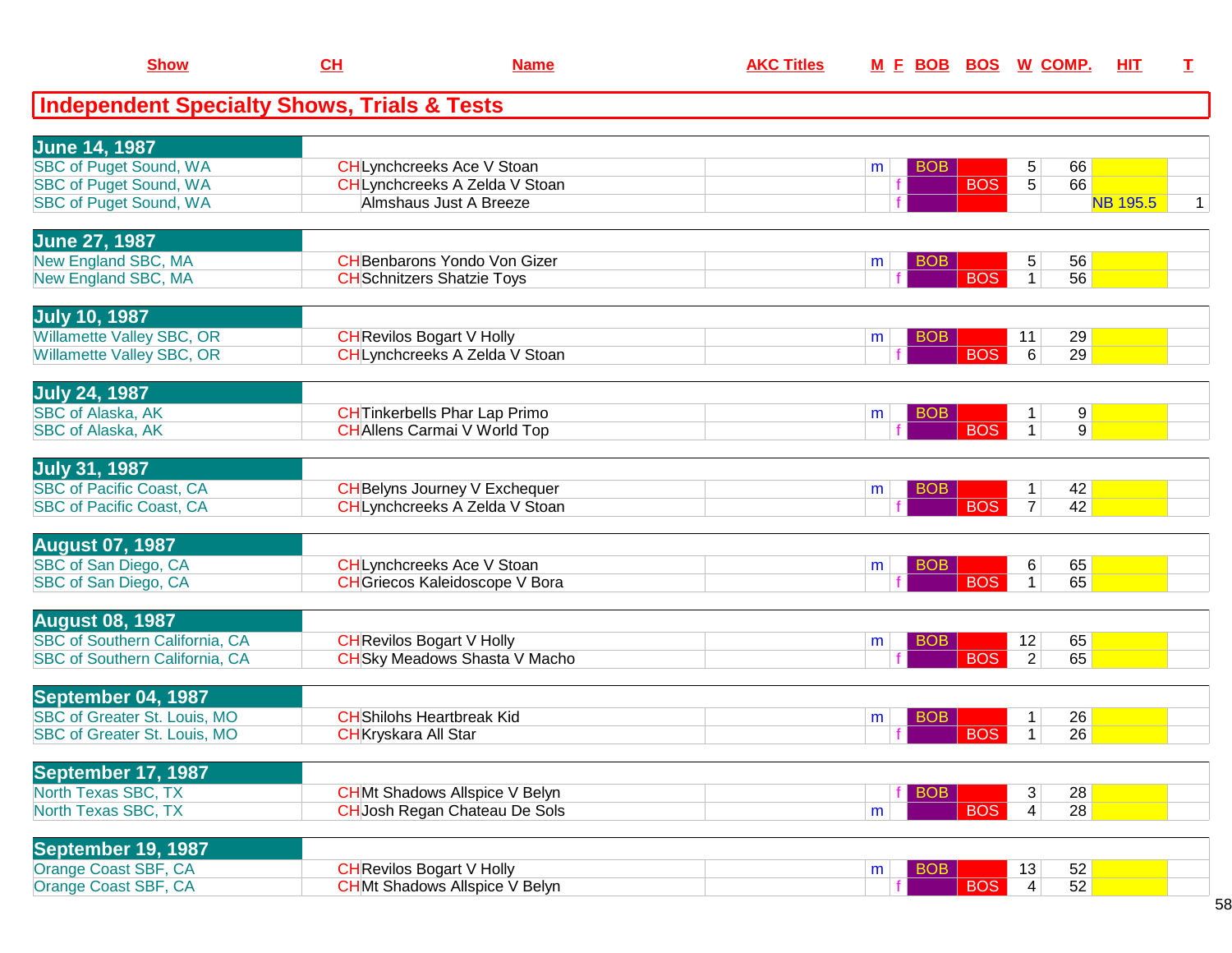| September 26, 1987                                          |                                                                       |           |                               |                                |                 |              |
|-------------------------------------------------------------|-----------------------------------------------------------------------|-----------|-------------------------------|--------------------------------|-----------------|--------------|
| Ohio SBC, OH                                                | <b>CHOpdykes Bo Jangles</b>                                           |           | <b>BOB</b><br>m               | 4                              | 57              |              |
| Ohio SBC, OH                                                | <b>CHOpdykes Alexis</b>                                               |           | <b>BOS</b>                    | $\overline{3}$                 | 57              |              |
| Ohio SBC, OH                                                | <b>CH</b> Schnitzers Shatzie Toys                                     |           |                               |                                | <b>NB 182</b>   | $\mathbf{1}$ |
|                                                             |                                                                       |           |                               |                                |                 |              |
| September 27, 1987                                          |                                                                       |           |                               |                                |                 |              |
| Maumee Valley SBC, OH                                       | <b>CH</b> Chadwicks Bold Ruller V Gucci                               |           | <b>BOB</b><br>m               | 1.                             | 22              |              |
| Maumee Valley SBC, OH                                       | <b>CH</b> Schnitzers Shatzie Toys                                     |           | <b>BOS</b>                    | 2                              | 22              |              |
| <b>October 04, 1987</b>                                     |                                                                       |           |                               |                                |                 |              |
| SBC of America #49 NJ                                       | <b>CH</b> Benbarons Yondo Von Gizer                                   |           | <b>BOB</b><br>m               | 6                              | 170             |              |
| SBC of America #49 NJ                                       | <b>CH</b> Forever Moxie                                               |           | <b>BOS</b>                    | 1                              | 170             |              |
| SBC of America #49/14 NJ                                    | <b>Excaliburs Distinction</b>                                         | <b>CD</b> |                               |                                | <b>NB 196</b>   | $\mathbf{1}$ |
|                                                             |                                                                       |           |                               |                                |                 |              |
| <b>October 05, 1987</b>                                     |                                                                       |           |                               |                                |                 |              |
| Northern New Jersey SBC, NJ                                 | <b>CH</b> Benbarons Yondo Von Gizer                                   |           | <b>BOB</b><br>m               | 7                              | 79              |              |
| Northern New Jersey SBC, NJ                                 | CHAda Van Rijn                                                        |           | <b>BOS</b>                    | $\overline{2}$                 | 79              |              |
| <b>October 10, 1987</b>                                     |                                                                       |           |                               |                                |                 |              |
| Northern Illinois SBC, IL                                   |                                                                       |           |                               |                                |                 |              |
| Northern Illinois SBC, IL                                   | <b>CH</b> Snowsage Leonardo V Katani<br><b>CH</b> Serenes Mellen Camp |           | <b>BOB</b><br>m<br><b>BOS</b> | $\mathbf{2}$<br>$\overline{2}$ | 44<br>44        |              |
|                                                             |                                                                       |           |                               |                                |                 |              |
| November 20, 1987                                           |                                                                       |           |                               |                                |                 |              |
| <b>Greater Omaha SBC, NE</b>                                | <b>CHLynchcreeks Ace V Stoan</b>                                      |           | <b>BOB</b><br>m               | $\overline{7}$                 | 28              |              |
| <b>Greater Omaha SBC, NE</b>                                | <b>CH</b> Belyns Lizzy V Exchequer                                    |           | <b>BOS</b>                    | $\overline{1}$                 | 28              |              |
| <b>SBC of Greater Detroit, MI</b>                           | <b>CH</b> Kurtwoods Excalibur                                         |           | <b>BOB</b><br>m               | $\mathbf{1}$                   | 16              |              |
| <b>SBC of Greater Detroit, MI</b>                           | <b>CHOpdykes Gingerbread V Belyn</b>                                  |           | <b>BOS</b>                    | $\overline{3}$                 | 16              |              |
|                                                             |                                                                       |           |                               |                                |                 |              |
| <b>December 04, 1987</b><br><b>SBC of South Florida, FL</b> | <b>CH</b> Lynchcreeks Ace V Stoan                                     |           | BOB                           | 8                              | 16              |              |
| <b>SBC of South Florida, FL</b>                             | <b>CHD'Aosta Panda-Monium</b>                                         |           | m<br><b>BOS</b>               | $\mathbf{1}$                   | 16              |              |
|                                                             |                                                                       |           |                               |                                |                 |              |
| <b>January 10, 1988</b>                                     |                                                                       |           |                               |                                |                 |              |
| <b>SBC of Puget Sound, WA</b>                               | CHLynchcreeks Bonafide V Stoan                                        |           | <b>BOB</b><br>m               | $\mathbf{1}$                   | 57              |              |
| <b>SBC of Puget Sound, WA</b>                               | CHLynchcreeks A Zelda V Stoan                                         |           | <b>BOS</b>                    | 8                              | 57              |              |
| <b>SBC of Puget Sound, WA</b>                               | Sweetholms Antsy Pants PDQ                                            | <b>CD</b> |                               |                                | <b>NB 186.5</b> | $\mathbf{1}$ |
|                                                             |                                                                       |           |                               |                                |                 |              |
| <b>February 19, 1988</b>                                    |                                                                       |           |                               |                                |                 |              |
| Orange Coast SBF, CA                                        | <b>CHLynchcreeks Ace V Stoan</b>                                      |           | <b>BOB</b><br>m               | 9                              | 75              |              |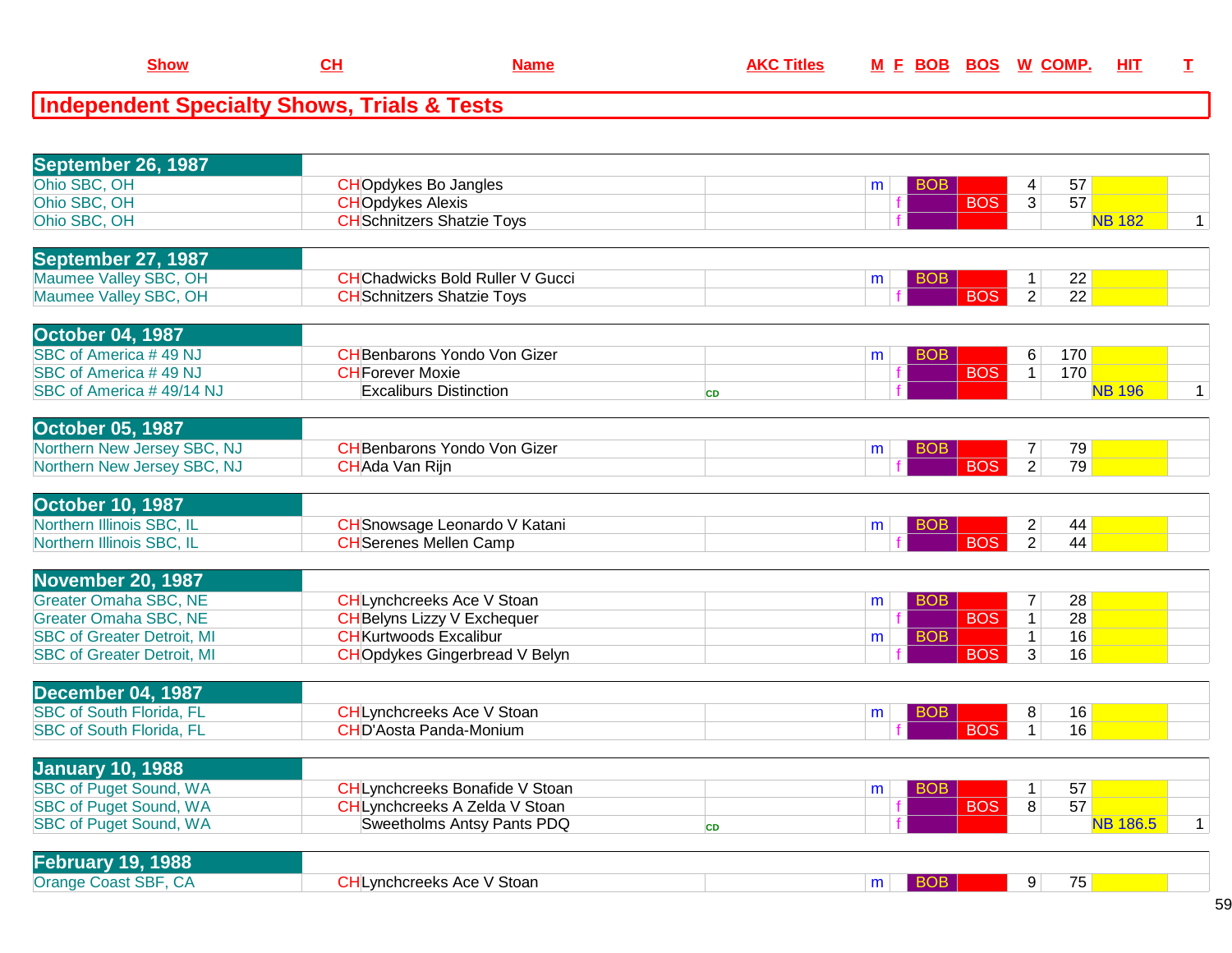| <b>Show</b>                                            | CH                          | <b>Name</b>                             | <b>AKC Titles</b> |   | <u>M F BOB</u> | BOS        | <u>W_COMP.</u>          |    | HIT.          | T.          |
|--------------------------------------------------------|-----------------------------|-----------------------------------------|-------------------|---|----------------|------------|-------------------------|----|---------------|-------------|
| <b>Independent Specialty Shows, Trials &amp; Tests</b> |                             |                                         |                   |   |                |            |                         |    |               |             |
| Orange Coast SBF, CA                                   |                             | <b>CH</b> Stoans Kiska of Jaz           |                   |   |                | <b>BOS</b> | 1                       | 75 |               |             |
| <b>February 20, 1988</b>                               |                             |                                         |                   |   |                |            |                         |    |               |             |
| SBC of San Diego, CA                                   |                             | <b>CH</b> Waughmars Midnight Runner     |                   | m | <b>BOB</b>     |            | 1                       | 92 |               |             |
| SBC of San Diego, CA                                   |                             | <b>CHOpdykes Madonna</b>                |                   |   |                | <b>BOS</b> | $\mathbf{1}$            | 92 |               |             |
| <b>February 21, 1988</b>                               |                             |                                         |                   |   |                |            |                         |    |               |             |
| <b>SBC of Southern California, CA</b>                  |                             | <b>CH</b> Waughmars Midnight Runner     |                   | m | <b>BOB</b>     |            | $\overline{c}$          | 92 |               |             |
| <b>SBC of Southern California, CA</b>                  |                             | <b>CHOpdykes Madonna</b>                |                   |   |                | <b>BOS</b> | $\overline{2}$          | 92 |               |             |
| <b>March 04, 1988</b>                                  |                             |                                         |                   |   |                |            |                         |    |               |             |
| <b>SBC of Greater Phoenix, AZ</b>                      |                             | CHLynchcreeks Ace V Stoan               |                   | m | <b>BOB</b>     |            | 10 <sup>°</sup>         | 48 |               |             |
| <b>SBC of Greater Phoenix, AZ</b>                      |                             | <b>CH</b> Stoans Jinny Mae O'Lynchcreek |                   |   |                | <b>BOS</b> | $\mathbf{1}$            | 48 |               |             |
| SBC of Greater St. Louis, MO                           |                             | <b>CH</b> Utopias Great Waldo Pepper    |                   | m | <b>BOB</b>     |            | 3                       | 28 |               |             |
| SBC of Greater St. Louis, MO                           | <b>CH</b> Kryskara All Star |                                         |                   |   |                | <b>BOS</b> | $\overline{2}$          | 28 |               |             |
| <b>March 12, 1988</b>                                  |                             |                                         |                   |   |                |            |                         |    |               |             |
| SBC of Greater San Jose, CA                            |                             | <b>CH</b> Revilos Bogart V Holly        |                   | m | <b>BOB</b>     |            | 14                      | 36 |               |             |
| SBC of Greater San Jose, CA                            |                             | <b>CH</b> Sebrings Breezy V Zipcode     |                   |   |                | <b>BOS</b> | 3                       | 36 |               |             |
| <b>March 18, 1988</b>                                  |                             |                                         |                   |   |                |            |                         |    |               |             |
| <b>Heart of America SBC, MO</b>                        |                             | <b>CH</b> Utopias Great Waldo Pepper    |                   | m | <b>BOB</b>     |            | 4                       | 31 |               |             |
| Heart of America SBC, MO                               |                             | <b>CH</b> Slatons Harlow Jean V Smalley |                   |   |                | <b>BOS</b> | 1                       | 31 |               |             |
|                                                        |                             |                                         |                   |   |                |            |                         |    |               |             |
| <b>March 25, 1988</b>                                  |                             |                                         |                   |   |                |            |                         |    |               |             |
| North Texas SBC, TX                                    |                             | CHLynchcreeks Ace V Stoan               |                   | m | BOB            |            | 11                      | 21 |               |             |
| North Texas SBC, TX                                    |                             | <b>CH</b> Halo St. Reba Mac             |                   |   |                | <b>BOS</b> | $\mathbf 1$             | 21 |               |             |
| <b>March 26, 1988</b>                                  |                             |                                         |                   |   |                |            |                         |    |               |             |
| Central Indiana SBC, IN                                |                             | <b>CHOpdykes Fair Warning</b>           |                   | m | <b>BOB</b>     |            | 1                       | 33 |               |             |
| Central Indiana SBC, IN                                |                             | <b>CHRRR's Ursa Von Wilheim Wald</b>    |                   |   |                | <b>BOS</b> | 1                       | 33 |               |             |
| April 09, 1988                                         |                             |                                         |                   |   |                |            |                         |    |               |             |
| <b>Greater Milwaukee SBC, WI</b>                       |                             | <b>CH</b> Snowsage Rasputin Van Rijn    |                   | m | <b>BOB</b>     |            | $\overline{c}$          | 36 |               |             |
| <b>Greater Milwaukee SBC, WI</b>                       | CHAda Van Rijn              |                                         |                   |   |                | <b>BOS</b> | 3                       | 36 |               |             |
| <b>Greater Milwaukee SBC, WI</b>                       |                             | Caesar V Dorneggutsch                   |                   | m |                |            |                         |    | <b>NA 191</b> | $\mathbf 1$ |
| <b>April 10, 1988</b>                                  |                             |                                         |                   |   |                |            |                         |    |               |             |
| <b>Greater Madison SBC, WI</b>                         | <b>CHOpdykes Lancelot</b>   |                                         |                   | m | <b>BOB</b>     |            | $\overline{\mathbf{c}}$ | 32 |               |             |
| <b>Greater Madison SBC, WI</b>                         | <b>CH</b> Snowsage Rachel   |                                         |                   |   |                | <b>BOS</b> | 1                       | 32 |               |             |
|                                                        |                             |                                         |                   |   |                |            |                         |    |               |             |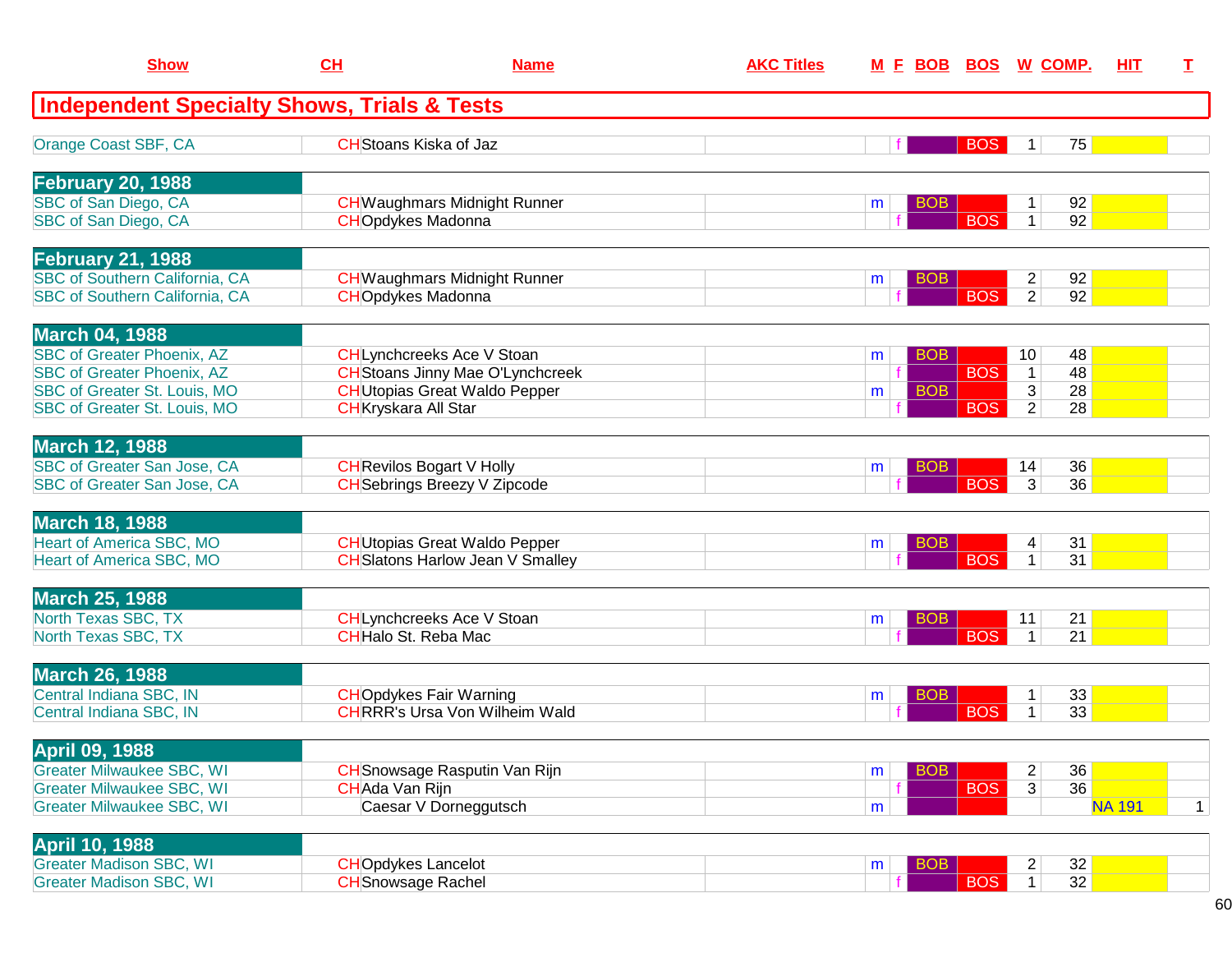| мм | . . | <b>AVC THE</b><br>лне | - -<br>IV |
|----|-----|-----------------------|-----------|
|    |     |                       |           |

| <b>April 16, 1988</b>                      |                                      |           |                 |                   |                 |              |
|--------------------------------------------|--------------------------------------|-----------|-----------------|-------------------|-----------------|--------------|
| Sacramento Sierra SBC, CA                  | <b>CH</b> Revilos Bogart V Holly     |           | вов<br>m        | 15                | 39              |              |
| Sacramento Sierra SBC, CA                  | <b>CH</b> Dustyacres Reckless Robin  |           | <b>BOS</b>      | $\mathbf{1}$      | 39              |              |
| <b>April 17, 1988</b>                      |                                      |           |                 |                   |                 |              |
| <b>SBC of Greater Atlanta, GA</b>          | <b>CH</b> Shilohs Heartbreak Kid     |           | BOB<br>m        | $\overline{c}$    | 38              |              |
| <b>SBC of Greater Atlanta, GA</b>          | <b>CH</b> Mossy Creeks Coffee Toffee |           | <b>BOS</b>      | $\mathbf{1}$      | 38              |              |
|                                            |                                      |           |                 |                   |                 |              |
| <b>April 22, 1988</b>                      |                                      |           |                 |                   |                 |              |
| <b>Greater Washington SBC, MD</b>          | <b>CH</b> Benbarons Yondo Von Gizer  |           | BOB.<br>m       | 8                 | 37              |              |
| <b>Greater Washington SBC, MD</b>          | <b>CHOpdykes Topaz II</b>            |           | <b>BOS</b>      | $\mathbf{1}$      | $\overline{37}$ |              |
| May 19, 1988                               |                                      |           |                 |                   |                 |              |
| Southern Maryland SBF, MD                  | <b>CH</b> Ike Siegfried V Majoshof   |           | BOB             |                   | 43              |              |
| Southern Maryland SBF, MD                  | <b>CH</b> Xilla Von Norfbach         |           | m<br><b>BOS</b> | 1<br>$\mathbf{1}$ | 43              |              |
| Southern Maryland SBF, MD                  | <b>CHD'Aosta Daphne O'Cresta</b>     |           |                 |                   | <b>NB 189.5</b> | $\mathbf 1$  |
|                                            |                                      |           |                 |                   |                 |              |
| May 20, 1988                               |                                      |           |                 |                   |                 |              |
| <b>Greater Omaha SBC, IA</b>               | <b>CH</b> Utopias Great Waldo Pepper |           | <b>BOB</b><br>m | 5                 | 18              |              |
| Greater Omaha SBC, IA                      | <b>CH</b> Belyns Maija V Georgia     |           | <b>BOS</b>      | $\mathbf{1}$      | 18              |              |
|                                            |                                      |           |                 |                   |                 |              |
| May 21, 1988                               |                                      |           |                 |                   |                 |              |
| <b>Great Salt Lake SBC, UT</b>             | <b>CH</b> Revilos Bogart V Holly     |           | BOB<br>m        | 16                | 28              |              |
| <b>Great Salt Lake SBC, UT</b>             | <b>CHCache Retreat Heat Wave</b>     |           | <b>BOS</b>      | $\mathbf{1}$      | 28              |              |
| May 22, 1988                               |                                      |           |                 |                   |                 |              |
| <b>SBC of Puget Sound, WA</b>              | <b>CH</b> Revilos Bogart V Holly     |           | <b>BOB</b><br>m | 17                | 59              |              |
| <b>SBC of Puget Sound, WA</b>              | <b>CH</b> Almshaus Just Plain Jane   |           | <b>BOS</b>      | $\mathbf{1}$      | 59              |              |
| <b>SBC of Puget Sound, WA</b>              | Mar-Wils Markus V Hyden              |           | m               |                   | <b>NB 194</b>   | $\mathbf{1}$ |
|                                            |                                      |           |                 |                   |                 |              |
| May 28, 1988                               |                                      |           |                 |                   |                 |              |
| <b>Greater Cincinnati SBC, OH</b>          | <b>CHOpdykes Fair Warning</b>        |           | BOB<br>m        | $\overline{c}$    | 37              |              |
| <b>Greater Cincinnati SBC, OH</b>          | <b>CH</b> Eastgates Brandikeg Mist   |           | <b>BOS</b>      | $\mathbf{1}$      | $\overline{37}$ |              |
| <b>June 15, 1988</b>                       |                                      |           |                 |                   |                 |              |
| <b>SBC of America's First Tracking, CO</b> |                                      |           |                 |                   | <b>Passed</b>   |              |
|                                            | Mar-Wils Markus V Hyden              | <b>TD</b> | m               |                   |                 |              |
| <b>June 17, 1988</b>                       |                                      |           |                 |                   |                 |              |
| SBC of America #50/15 CO                   | <b>CHWindwards Aint No Saint</b>     |           | m               |                   | <b>NB 195.5</b> | $\mathbf{1}$ |
|                                            |                                      |           |                 |                   |                 |              |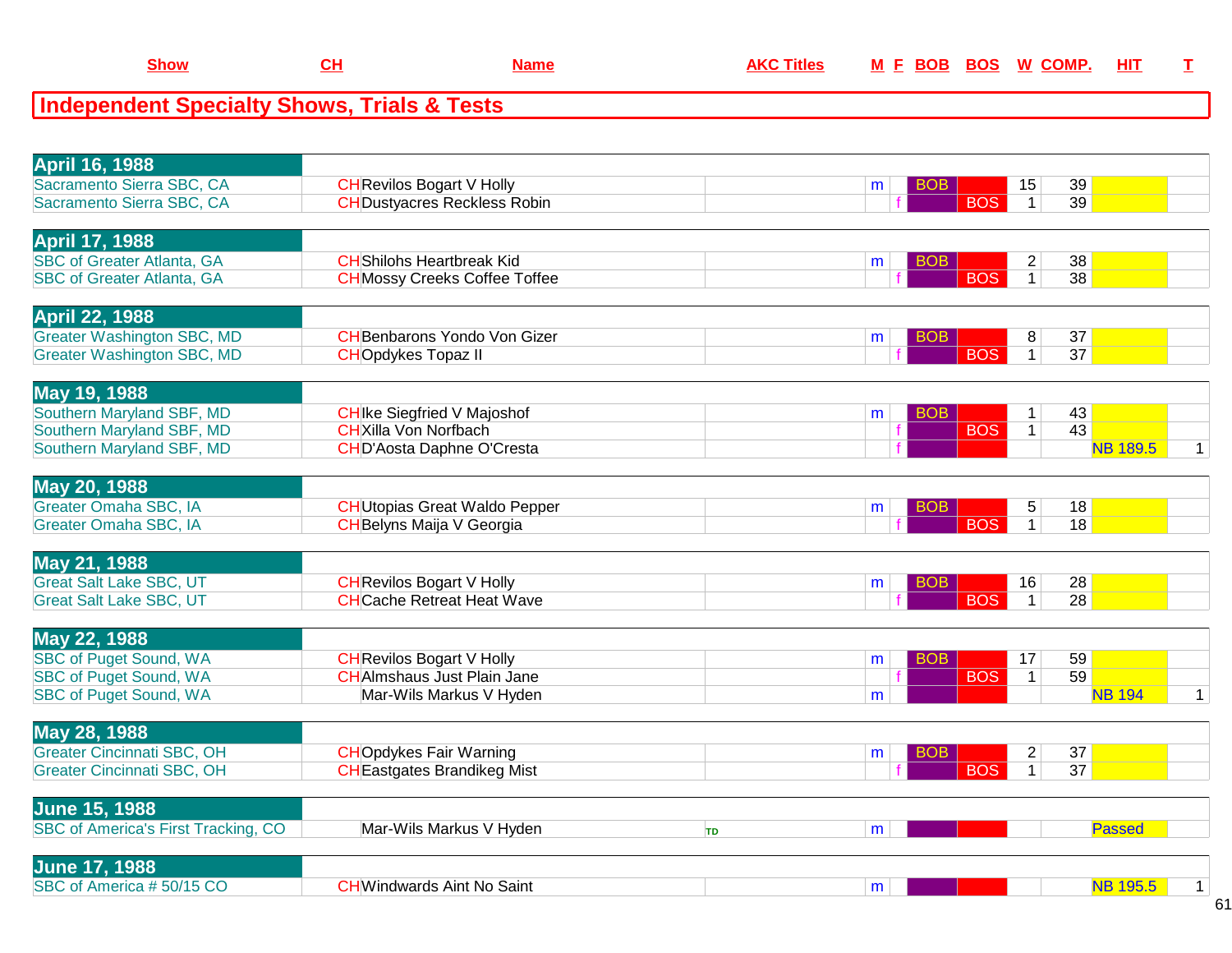| <b>Independent Specialty Shows, Trials &amp; Tests</b>       |                                        |   |                          |                     |                 |                |
|--------------------------------------------------------------|----------------------------------------|---|--------------------------|---------------------|-----------------|----------------|
|                                                              |                                        |   |                          |                     |                 |                |
| <b>June 18, 1988</b>                                         |                                        |   |                          |                     |                 |                |
| SBC of America #50 CO                                        | <b>CHOpdykes Fair Warning</b>          | m | <b>BOB</b>               | 3                   | $171$           |                |
| SBC of America #50 CO                                        | <b>CHOpdykes Emerald</b>               |   | <b>BOS</b>               | $\mathbf{1}$        | $171$           |                |
|                                                              |                                        |   |                          |                     |                 |                |
| <b>June 19, 1988</b>                                         |                                        |   |                          |                     |                 |                |
| Northern Colorado SBC, CO                                    | <b>CH</b> Windwards Aint No Saint      | m | <b>BOB</b>               | $\mathbf{1}$        | 111             |                |
| Northern Colorado SBC, CO                                    | <b>CH</b> Kryskara All Star            |   | <b>BOS</b>               | $\overline{3}$      | 111             |                |
| Northern Colorado SBC, CO                                    | <b>CH</b> Windwards Aint No Saint      | m |                          |                     | <b>NB 195</b>   | $\overline{2}$ |
| <b>July 02, 1988</b>                                         |                                        |   |                          |                     |                 |                |
| New England SBC, MA                                          | <b>CH</b> Schnitzers Frau Linkmeyer    |   | <b>BOS</b>               | $\mathbf{1}$        | 42              |                |
|                                                              |                                        |   |                          |                     |                 |                |
| July 12, 1988                                                |                                        |   |                          |                     |                 |                |
| New England SBC, MA                                          | <b>CH</b> Schnitzers Brandle Boy       | m | <b>BOB</b>               | 2                   | 42              |                |
|                                                              |                                        |   |                          |                     |                 |                |
| <b>July 15, 1988</b>                                         |                                        |   |                          |                     |                 |                |
| <b>Willamette Valley SBC, OR</b>                             | <b>CH</b> Revilos Bogart V Holly       | m | <b>BOB</b>               | 18                  | 32              |                |
| <b>Willamette Valley SBC, OR</b>                             | CHLynchcreeks A Zelda V Stoan          |   | <b>BOS</b>               | $\overline{9}$      | $\overline{32}$ |                |
| <b>July 29, 1988</b>                                         |                                        |   |                          |                     |                 |                |
| <b>SBC of Alaska, AK</b>                                     | <b>CH</b> World Tops Titus Von Opdyke  | m | <b>BOB</b>               | $\mathbf{1}$        | 14              |                |
| <b>SBC of Alaska, AK</b>                                     | <b>CH</b> Rocky Top Little Sadie       |   | <b>BOS</b>               | $\mathbf{1}$        | 14              |                |
|                                                              |                                        |   |                          |                     |                 |                |
| <b>August 05, 1988</b>                                       |                                        |   |                          |                     |                 |                |
| <b>SBC of Pacific Coast, CA</b>                              | <b>CH</b> St. Chelles Jay Beau West    | m | <b>BOB</b>               | $\mathbf{1}$        | 46              |                |
| <b>SBC of Pacific Coast, CA</b>                              | <b>CH</b> Almshaus D Sahare Vonbergs   |   | <b>BOS</b>               | $\mathbf{1}$        | 46              |                |
| <b>SBC of Pacific Coast, CA</b>                              | <b>CHMtn Shadows Chauser V Columbo</b> | m |                          |                     | <b>NB 195</b>   | $\mathbf{1}$   |
| <b>August 12, 1988</b>                                       |                                        |   |                          |                     |                 |                |
| SBC of San Diego, CA                                         | <b>CH</b> Revilos Bogart V Holly       | m | BO <sub>B</sub>          | 19                  | 73              |                |
| SBC of San Diego, CA                                         | <b>CHMt Shadows Allspice V Belyn</b>   |   | <b>BOS</b>               | $\overline{5}$      | $\overline{73}$ |                |
|                                                              |                                        |   |                          |                     |                 |                |
| <b>August 13, 1988</b>                                       |                                        |   |                          |                     |                 |                |
| <b>SBC of Southern California, CA</b>                        | <b>CH</b> St. Chelles Jay Beau West    | m | <b>BOB</b>               | $\overline{c}$      | 73              |                |
| SBC of Southern California, CA                               | <b>CH</b> Echos Kory Von Yondo         |   | <b>BOS</b>               | $\mathbf{1}$        | $\overline{73}$ |                |
|                                                              |                                        |   |                          |                     |                 |                |
| September 09, 1988                                           |                                        |   |                          |                     |                 |                |
| SBC of Greater St. Louis, MO<br>SBC of Greater St. Louis, MO | <b>CH</b> Shilohs Heartbreak Kid       | m | <b>BOB</b><br><b>BOS</b> | 3<br>$\overline{4}$ | 29<br>29        |                |
|                                                              | <b>CH</b> Kryskara All Star            |   |                          |                     |                 |                |

**CH Name AKC Titles <sup>M</sup>**

**Show**

**<sup>F</sup> BOB BOS <sup>W</sup> COMP. HIT <sup>T</sup>**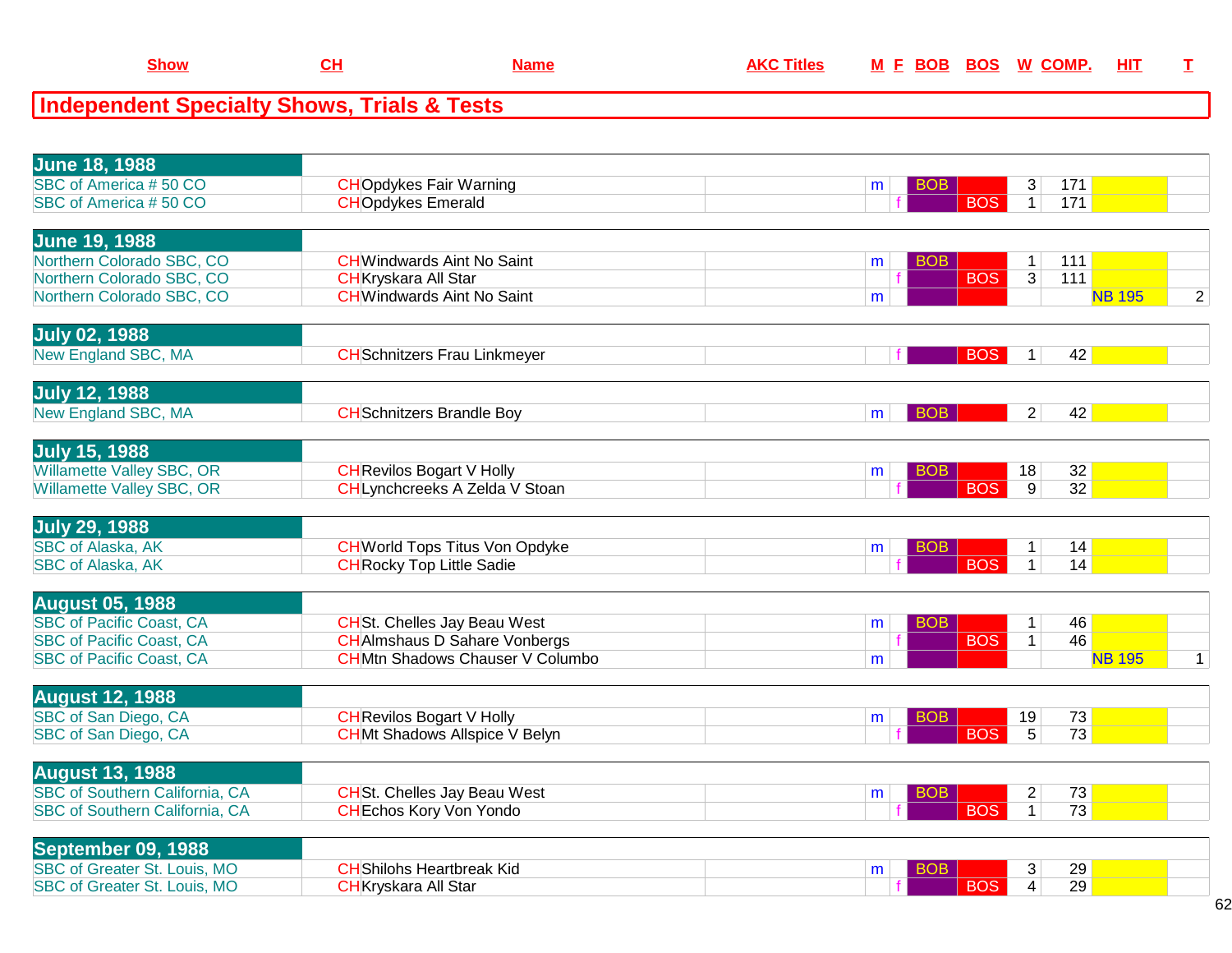| September 23, 1988                |                                         |                 |                                   |                 |
|-----------------------------------|-----------------------------------------|-----------------|-----------------------------------|-----------------|
| North Texas SBC, TX               | <b>CH</b> Snowsage Rasputin Van Rijn    | <b>BOB</b><br>m | 3                                 | 23              |
| North Texas SBC, TX               | CHAnya Van Rijn                         | <b>BOS</b>      | $\mathbf{1}$                      | 23              |
|                                   |                                         |                 |                                   |                 |
| <b>September 24, 1988</b>         |                                         |                 |                                   |                 |
| Orange Coast SBF, CA              | <b>CHMt Shadows Allspice V Belyn</b>    | <b>BOB</b>      | 6                                 | 34              |
| Orange Coast SBF, CA              | <b>CHSt.</b> Chelles Jay Beau West      | <b>BOS</b><br>m | $\overline{3}$                    | 34              |
|                                   |                                         |                 |                                   |                 |
| September 30, 1988                |                                         |                 |                                   |                 |
| <b>Heart of America SBC, KS</b>   | <b>CH</b> Utopias Great Waldo Pepper    | <b>BOB</b><br>m | 6                                 | 31              |
| <b>Heart of America SBC, KS</b>   | <b>CH</b> Serenes New Mother Nature     | <b>BOS</b>      | $\mathbf{1}$                      | 31              |
|                                   |                                         |                 |                                   |                 |
| <b>October 01, 1988</b>           |                                         |                 |                                   |                 |
| Ohio SBC, OH                      | <b>CHOpdykes Fair Warning</b>           | <b>BOB</b><br>m | 45<br>4                           |                 |
| Ohio SBC, OH                      | Opdykes American Woman                  | <b>BOS</b>      | 45<br>$\mathbf{1}$                |                 |
|                                   |                                         |                 |                                   |                 |
| <b>October 02, 1988</b>           |                                         |                 |                                   |                 |
| Maumee Valley SBC, OH             | <b>CHOpdykes Fair Warning</b>           | <b>BOB</b><br>m | 5                                 | 36              |
| Maumee Valley SBC, OH             | CHAnya Van Rijn                         | <b>BOS</b>      | $\overline{2}$<br>36              |                 |
|                                   |                                         |                 |                                   |                 |
| <b>October 09, 1988</b>           |                                         |                 |                                   |                 |
| Northern New Jersey SBC, NJ       | <b>CHEIbas Flashy Fellow</b>            | <b>BOB</b><br>m | $\overline{c}$                    | 50              |
| Northern New Jersey SBC, NJ       | <b>CHForever Moxie</b>                  | <b>BOS</b>      | $\overline{2}$                    | 50              |
|                                   |                                         |                 |                                   |                 |
| <b>October 15, 1988</b>           |                                         |                 |                                   |                 |
| Northern Illinois SBC, IL         | <b>CH</b> Snowsage Rasputin Van Rijn    | <b>BOB</b><br>m | 37<br>4                           |                 |
| Northern Illinois SBC, IL         | <b>CHAnya Van Rijn</b>                  | <b>BOS</b>      | $\overline{3}$<br>$\overline{37}$ |                 |
|                                   |                                         |                 |                                   |                 |
| <b>November 25, 1988</b>          |                                         |                 |                                   |                 |
| <b>Greater Omaha SBC, NE</b>      | <b>CHLynchcreeks Ace V Stoan</b>        | <b>BOB</b><br>m | 35<br>12                          |                 |
| <b>Greater Omaha SBC, NE</b>      | <b>CH</b> Slatons Harlow Jean V Smalley | <b>BOS</b>      | $\overline{2}$<br>35              |                 |
| <b>SBC of Greater Detroit, MI</b> | <b>CHOpdykes Lancaster</b>              | <b>BOB</b><br>m | 17<br>$\mathbf{1}$                |                 |
| <b>SBC of Greater Detroit, MI</b> | <b>CHOpdykes Adrian</b>                 | <b>BOS</b>      | $\mathbf{1}$                      | 17              |
|                                   |                                         |                 |                                   |                 |
| <b>December 09, 1988</b>          |                                         |                 |                                   |                 |
| <b>SBC of South Florida, FL</b>   | <b>CH</b> Stoans Vector of Jona         | BOB<br>m        | 1                                 | 23              |
| <b>SBC of South Florida, FL</b>   | <b>CHD'Aosta Dark Eyes</b>              | <b>BOS</b>      | $\overline{2}$                    | $\overline{23}$ |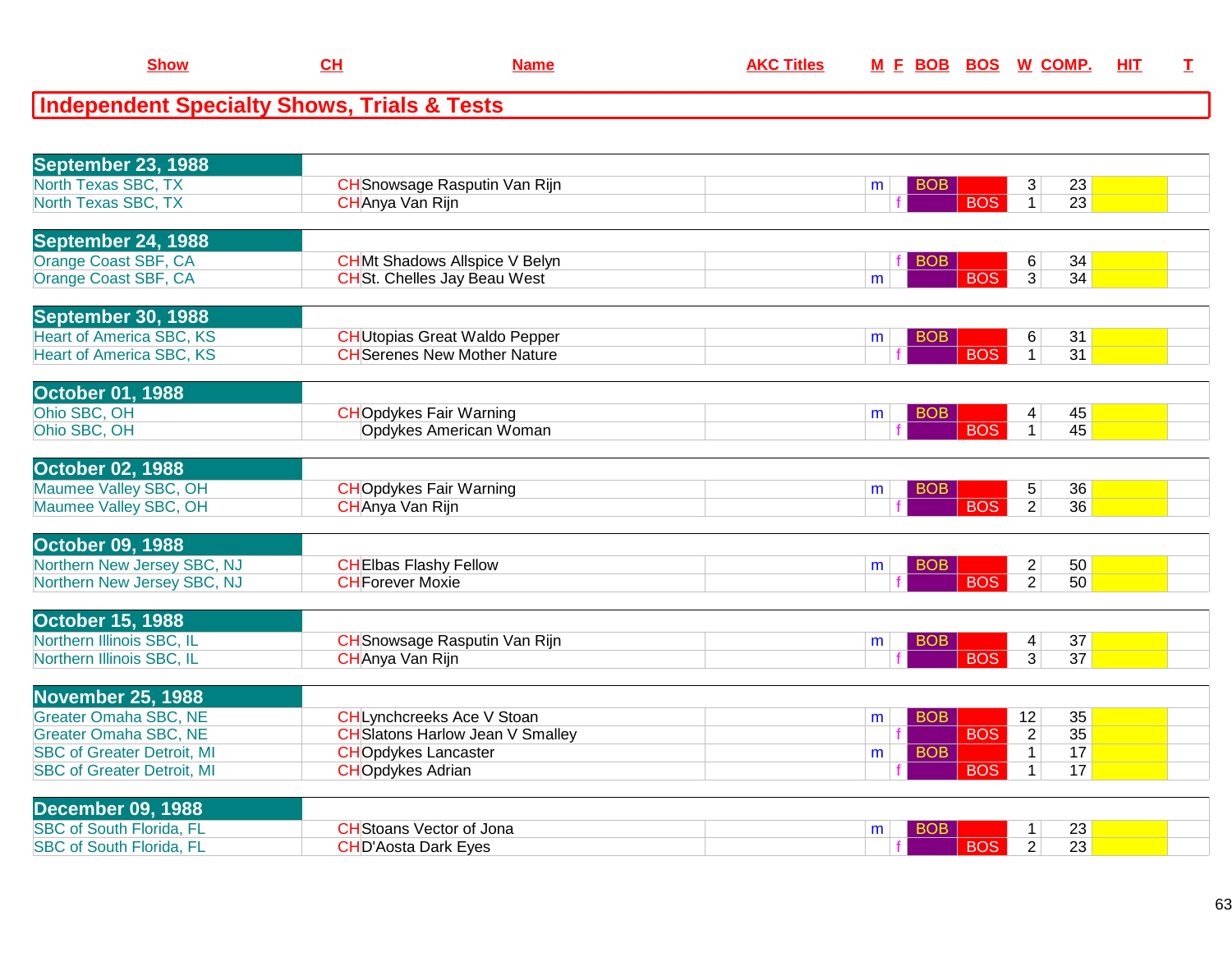| <b>Show</b>                                            | <u>CH</u>                | <b>Name</b>                            | <b>AKC Titles</b> | <u>M E BOB</u> | <u>BOS</u> | <u>W_COMP.</u>       | <u>ніт</u>      | I            |
|--------------------------------------------------------|--------------------------|----------------------------------------|-------------------|----------------|------------|----------------------|-----------------|--------------|
| <b>Independent Specialty Shows, Trials &amp; Tests</b> |                          |                                        |                   |                |            |                      |                 |              |
|                                                        |                          |                                        |                   |                |            |                      |                 |              |
| <b>January 08, 1989</b>                                |                          |                                        |                   |                |            |                      |                 |              |
| <b>SBC of Puget Sound, WA</b>                          |                          | CHLynchcreeks A Zelda V Stoan          |                   |                | <b>BOB</b> | 10<br>61             |                 |              |
| <b>SBC of Puget Sound, WA</b>                          |                          | <b>CHLynchcreeks Ace V Stoan</b>       |                   | m              | <b>BOS</b> | 13<br>61             |                 |              |
| SBC of Puget Sound, WA                                 |                          | Stoans Ivy O'Heatherland               |                   |                |            |                      | <b>NB 187.5</b> | $\mathbf{1}$ |
| <b>February 18, 1989</b>                               |                          |                                        |                   |                |            |                      |                 |              |
| SBC of San Diego, CA                                   |                          | Kings Row D'Artagnon                   |                   | m              | <b>BOB</b> | 108<br>1             |                 |              |
| SBC of San Diego, CA                                   | <b>CHLT's Schallamar</b> |                                        |                   |                | <b>BOS</b> | 108<br>$\mathbf 1$   |                 |              |
|                                                        |                          |                                        |                   |                |            |                      |                 |              |
| <b>February 19, 1989</b>                               |                          |                                        |                   |                |            |                      |                 |              |
| SBC of Southern California, CA                         |                          | <b>CH</b> Subira Serenade To Sherry    |                   | m              | <b>BOB</b> | 103<br>1             |                 |              |
| <b>SBC of Southern California, CA</b>                  |                          | <b>CH</b> Beau Mars Queen Marlene      |                   |                | <b>BOS</b> | $\mathbf{1}$<br>103  |                 |              |
| <b>March 03, 1989</b>                                  |                          |                                        |                   |                |            |                      |                 |              |
| <b>SBC of Greater Phoenix, AZ</b>                      |                          | CHLynchcreeks Ace V Stoan              |                   | m              | <b>BOB</b> | 14<br>51             |                 |              |
| <b>SBC of Greater Phoenix, AZ</b>                      | <b>CHLT's Varnet</b>     |                                        |                   | $\mathbf f$    | <b>BOS</b> | 51<br>$\mathbf{1}$   |                 |              |
| <b>SBC of Greater Phoenix, AZ</b>                      |                          | <b>CH</b> Cache Retreat Uptempo        | <b>CD</b>         | m              |            |                      | <b>NB 180</b>   | $\mathbf{1}$ |
| SBC of Greater St. Louis, MO                           |                          | <b>CH</b> Utopias Great Waldo Pepper   |                   | m              | <b>BOB</b> | $\overline{7}$<br>46 |                 |              |
| <b>SBC of Greater St. Louis, MO</b>                    |                          | <b>CH</b> Saundalins Set The Style     |                   |                | <b>BOS</b> | 46<br>$\mathbf{1}$   |                 |              |
|                                                        |                          |                                        |                   |                |            |                      |                 |              |
| <b>March 11, 1989</b>                                  |                          |                                        |                   |                |            |                      |                 |              |
| SBC of Greater San Jose, CA                            |                          | <b>CH</b> Revilos Bogart V Holly       |                   | m              | <b>BOB</b> | 20<br>34             |                 |              |
| SBC of Greater San Jose, CA                            |                          | <b>CH</b> Echos Kory Von Yondo         |                   |                | <b>BOS</b> | $\overline{2}$<br>34 |                 |              |
| <b>March 17, 1989</b>                                  |                          |                                        |                   |                |            |                      |                 |              |
| <b>Heart of America SBC, MO</b>                        |                          | <b>CH</b> Belyns In Particular         | <b>CD</b>         | m              | BOB        | 27<br>$\mathbf 1$    |                 |              |
| Heart of America SBC, MO                               |                          | <b>CH</b> Slatons Just Between Friends |                   |                | <b>BOS</b> | 27<br>$\mathbf{1}$   |                 |              |
|                                                        |                          |                                        |                   |                |            |                      |                 |              |
| <b>March 24, 1989</b>                                  |                          |                                        |                   |                |            |                      |                 |              |
| North Texas SBC, TX                                    |                          | <b>CH</b> Windwards Aint No Saint      | <b>CD</b>         | m              | BOB        | 29<br>$\overline{2}$ |                 |              |
| North Texas SBC, TX                                    |                          | <b>CH</b> Couvoisier of Bishops Castle |                   |                | <b>BOS</b> | 29<br>$\mathbf{1}$   |                 |              |
| <b>March 25, 1989</b>                                  |                          |                                        |                   |                |            |                      |                 |              |
| Central Indiana SBC, IN                                |                          | <b>CHOpdykes Fair Warning</b>          |                   | m              | <b>BOB</b> | 34<br>6              |                 |              |
| Central Indiana SBC, IN                                | <b>CH</b> Forever Moxie  |                                        |                   |                | <b>BOS</b> | 34<br>3              |                 |              |
|                                                        |                          |                                        |                   |                |            |                      |                 |              |
| <b>April 05, 1989</b>                                  |                          |                                        |                   |                |            |                      |                 |              |
| Sacramento Sierra SBC, CA                              |                          | <b>CH</b> Waughmars Zenith Woodcress   |                   | m              | <b>BOB</b> | 45                   |                 |              |
| Sacramento Sierra SBC, CA                              |                          | <b>CH</b> Stoans Bella Kate of Honi    |                   |                | <b>BOS</b> | 45<br>1 <sup>1</sup> |                 |              |
|                                                        |                          |                                        |                   |                |            |                      |                 |              |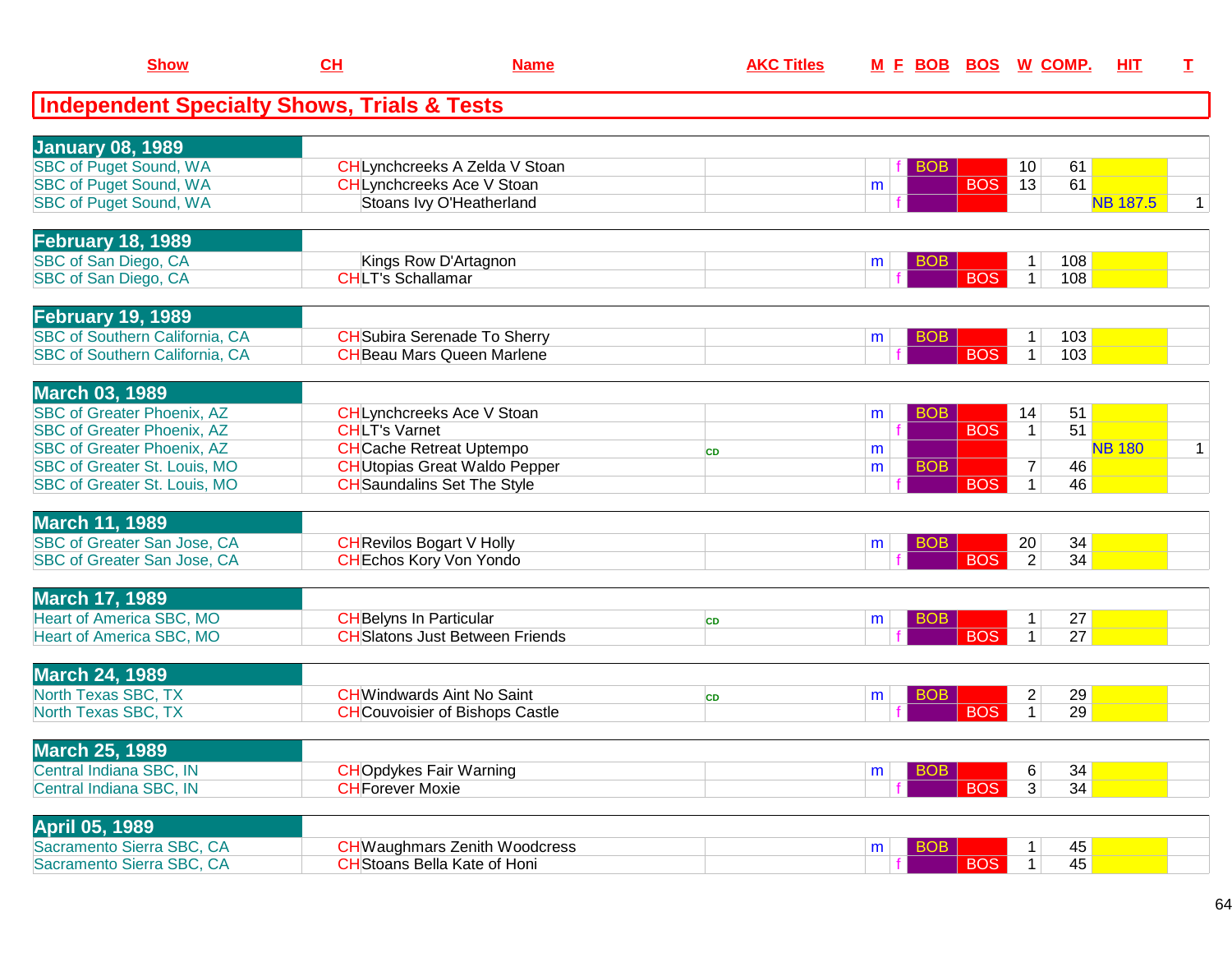| <b>Show</b>                                                            | CH                                                    | <b>Name</b>                                                                 | <b>AKC Titles</b> | <u>M F BOB</u>  |            | <b>BOS W COMP.</b>                         | HIT             | I            |
|------------------------------------------------------------------------|-------------------------------------------------------|-----------------------------------------------------------------------------|-------------------|-----------------|------------|--------------------------------------------|-----------------|--------------|
| <b>Independent Specialty Shows, Trials &amp; Tests</b>                 |                                                       |                                                                             |                   |                 |            |                                            |                 |              |
| <b>April 08, 1989</b>                                                  |                                                       |                                                                             |                   |                 |            |                                            |                 |              |
| <b>Greater Milwaukee SBC, WI</b>                                       | <b>CHOpdykes Sedona</b>                               |                                                                             |                   | <b>BOB</b><br>m |            | 30<br>1                                    |                 |              |
| <b>Greater Milwaukee SBC, WI</b><br><b>Greater Milwaukee SBC, WI</b>   | CHAnya Van Rijn                                       | <b>Brandy Millie Lacs Port</b>                                              |                   |                 | <b>BOS</b> | 30<br>4                                    | <b>NA 193.5</b> | $\mathbf{1}$ |
|                                                                        |                                                       |                                                                             |                   |                 |            |                                            |                 |              |
| <b>April 09, 1989</b>                                                  |                                                       |                                                                             |                   |                 |            |                                            |                 |              |
| <b>Greater Madison SBC, WI</b><br><b>Greater Madison SBC, WI</b>       | <b>CH</b> Snowsage Robin<br><b>CHOpdykes Reginald</b> |                                                                             |                   | <b>BOB</b><br>m | <b>BOS</b> | 16<br>$\overline{c}$<br>$\mathbf{1}$<br>16 |                 |              |
|                                                                        |                                                       |                                                                             |                   |                 |            |                                            |                 |              |
| <b>April 21, 1989</b><br><b>Greater Washington SBC, MD</b>             |                                                       | <b>CH</b> Sandtrees Sumthing Shamison                                       |                   | <b>BOB</b>      |            | 31                                         |                 |              |
| <b>Greater Washington SBC, MD</b>                                      |                                                       | <b>CHMar-C's Obsession</b>                                                  |                   | m               | <b>BOS</b> | 1<br>31<br>$\mathbf{1}$                    |                 |              |
|                                                                        |                                                       |                                                                             |                   |                 |            |                                            |                 |              |
| May 03, 1989<br>SBC of America #51/16 TN                               |                                                       | <b>Excaliburs Dream Weaver</b>                                              |                   |                 |            |                                            | <b>OB 195.5</b> | 1            |
|                                                                        |                                                       |                                                                             | <b>CDX</b>        |                 |            |                                            |                 |              |
| May 04, 1989                                                           |                                                       |                                                                             |                   |                 |            |                                            |                 |              |
| SBC of America #51 TN<br>SBC of America #51 TN                         | <b>CHOpdykes Emerald</b>                              | CH Snowsage Rasputin Van Rijn                                               |                   | <b>BOB</b><br>m | <b>BOS</b> | 5<br>195<br>$\overline{2}$<br>195          |                 |              |
|                                                                        |                                                       |                                                                             |                   |                 |            |                                            |                 |              |
| May 05, 1989                                                           |                                                       |                                                                             |                   |                 |            |                                            |                 |              |
| <b>SBC of Greater Atlanta, TN</b><br><b>SBC of Greater Atlanta, TN</b> | <b>CHOpdykes Emerald</b>                              | <b>CH</b> Revilos Bogart V Holly                                            |                   | <b>BOB</b><br>m | <b>BOS</b> | 21<br>121<br>3<br>121                      |                 |              |
|                                                                        |                                                       |                                                                             |                   |                 |            |                                            |                 |              |
| May 06, 1989                                                           |                                                       |                                                                             |                   |                 |            |                                            |                 |              |
| <b>Greater Cincinnati SBC, OH</b><br><b>Greater Cincinnati SBC, OH</b> |                                                       | <b>CH</b> Serenes New Mother Nature<br><b>CH</b> Utopias Great Waldo Pepper |                   | <b>BOB</b><br>m | <b>BOS</b> | 87<br>$\overline{c}$<br>87<br>8            |                 |              |
|                                                                        |                                                       |                                                                             |                   |                 |            |                                            |                 |              |
| May 19, 1989<br>Southern Maryland SBF, MD                              |                                                       | <b>CH</b> Weiss Acres Justin Kace                                           |                   | <b>BOB</b>      |            | 34<br>1                                    |                 |              |
| Southern Maryland SBF, MD                                              |                                                       | <b>CHMar-C's Helliacious</b>                                                |                   | m               | <b>BOS</b> | 34<br>$\mathbf 1$                          |                 |              |
| Southern Maryland SBF, MD                                              |                                                       | Su Saints Ragamuffin                                                        |                   |                 |            |                                            | <b>NB 191</b>   | $\mathbf{1}$ |
| <b>May 27, 1989</b>                                                    |                                                       |                                                                             |                   |                 |            |                                            |                 |              |
| Northern Colorado SBC, CO                                              |                                                       | <b>CH</b> Revilos Bogart V Holly                                            |                   | <b>BOB</b><br>m |            | 22<br>24                                   |                 |              |
| Northern Colorado SBC, CO                                              |                                                       | <b>CH</b> Hevn Hi's Id Rather Be A Unicorn                                  |                   |                 | <b>BOS</b> | 24<br>$\vert$ 1                            |                 |              |
| <b>June 02, 1989</b>                                                   |                                                       |                                                                             |                   |                 |            |                                            |                 |              |
| Maumee Valley SBC, OH                                                  | <b>CHOpdykes Emerald</b>                              |                                                                             |                   | <b>BOB</b>      |            | 16                                         |                 |              |
| Maumee Valley SBC, OH                                                  |                                                       | <b>CH</b> Heatherlands Man Owar V Gucci                                     |                   | m               | <b>BOS</b> | 16<br>1 <sup>1</sup>                       |                 |              |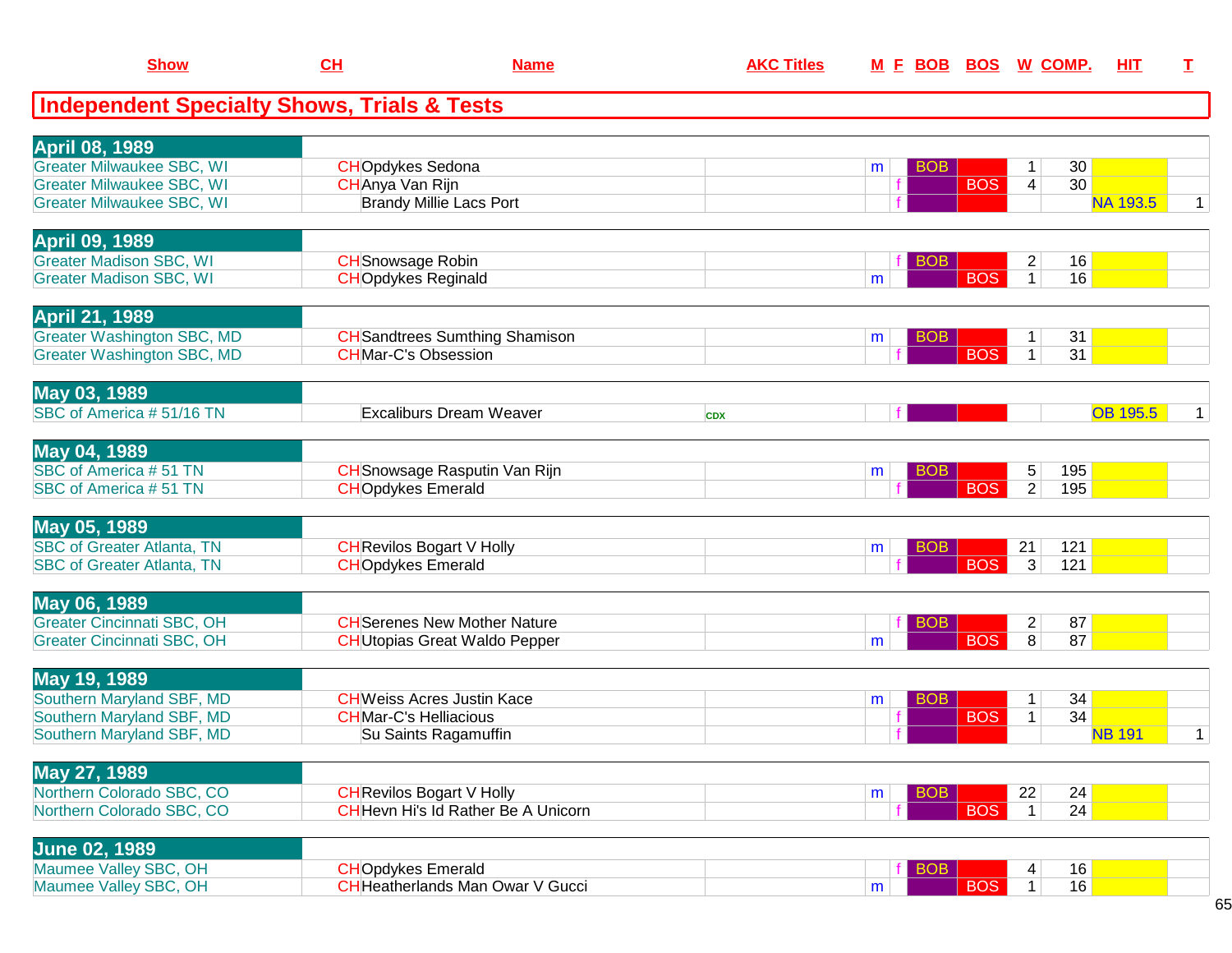| <b>Show</b>                                                         | <u>CH</u>                       | <b>Name</b>                                                        | <b>AKC Titles</b> |   | <u>M F BOB BOS</u> |            | <u>W_COMP.</u>               |                       | <u>ніт</u>    | I              |
|---------------------------------------------------------------------|---------------------------------|--------------------------------------------------------------------|-------------------|---|--------------------|------------|------------------------------|-----------------------|---------------|----------------|
| <b>Independent Specialty Shows, Trials &amp; Tests</b>              |                                 |                                                                    |                   |   |                    |            |                              |                       |               |                |
|                                                                     |                                 |                                                                    |                   |   |                    |            |                              |                       |               |                |
| <b>June 17, 1989</b>                                                |                                 |                                                                    |                   |   |                    |            |                              |                       |               |                |
| <b>SBC of Puget Sound, WA</b>                                       |                                 | <b>CHLynchcreeks Ace V Stoan</b>                                   |                   | m | <b>BOB</b>         |            | 15                           | 60                    |               |                |
| <b>SBC of Puget Sound, WA</b>                                       |                                 | <b>CHLynchcreeks A Zelda V Stoan</b>                               |                   |   |                    | <b>BOS</b> | 11                           | 60                    |               |                |
| <b>SBC of Puget Sound, WA</b>                                       |                                 | Mar-Eds Ascos Colt Forty Five                                      | <b>CDX</b>        | m |                    |            |                              |                       | <b>OA 183</b> | $\overline{2}$ |
|                                                                     |                                 |                                                                    |                   |   |                    |            |                              |                       |               |                |
| <b>July 01, 1989</b><br><b>New England SBC, MA</b>                  | <b>CH</b> High Chateaus Attilla |                                                                    |                   |   | <b>BOB</b>         |            | $\mathbf{1}$                 | 46                    |               |                |
| New England SBC, MA                                                 | <b>CHA Lee Saint Cherish</b>    |                                                                    |                   | m |                    | <b>BOS</b> | $\mathbf{1}$                 | 46                    |               |                |
|                                                                     |                                 |                                                                    |                   |   |                    |            |                              |                       |               |                |
| <b>July 14, 1989</b>                                                |                                 |                                                                    |                   |   |                    |            |                              |                       |               |                |
| <b>Willamette Valley SBC, OR</b>                                    |                                 | <b>CH</b> Valintas Michael V Stoan                                 |                   | m | BOB.               |            | $\mathbf{1}$                 | 47                    |               |                |
| Willamette Valley SBC, OR                                           |                                 | CHLynchcreeks A Zelda V Stoan                                      |                   |   |                    | <b>BOS</b> | $\overline{12}$              | 47                    |               |                |
| <b>July 28, 1989</b>                                                |                                 |                                                                    |                   |   |                    |            |                              |                       |               |                |
| <b>SBC of Alaska, AK</b>                                            |                                 | <b>CH</b> Rocky World Tops Northway                                |                   | m | <b>BOB</b>         |            | $\mathbf{1}$                 | 20                    |               |                |
| <b>SBC of Alaska, AK</b>                                            |                                 | Rocky World Tops Little Sadie                                      |                   |   |                    | <b>BOS</b> | $\overline{1}$               | $\overline{20}$       |               |                |
|                                                                     |                                 |                                                                    |                   |   |                    |            |                              |                       |               |                |
| <b>August 04, 1989</b>                                              |                                 |                                                                    |                   |   |                    |            |                              |                       |               |                |
| <b>SBC of Pacific Coast, CA</b><br><b>SBC of Pacific Coast, CA</b>  |                                 | <b>CHLynchcreeks Ace V Stoan</b><br><b>CH</b> Echos Kory Von Yondo |                   | m | <b>BOB</b>         | <b>BOS</b> | 16<br>$\overline{3}$         | 34<br>34              |               |                |
|                                                                     |                                 |                                                                    |                   |   |                    |            |                              |                       |               |                |
| <b>August 11, 1989</b>                                              |                                 |                                                                    |                   |   |                    |            |                              |                       |               |                |
| SBC of San Diego, CA                                                |                                 | <b>CH</b> Sweetholms Gad A Bout                                    |                   | m | <b>BOB</b>         |            | $\mathbf{1}$                 | 57                    |               |                |
| SBC of San Diego, CA                                                |                                 | <b>CH</b> Waughmars Rockin Robin                                   |                   |   |                    | <b>BOS</b> | $\mathbf{1}$                 | 57                    |               |                |
| <b>August 12, 1989</b>                                              |                                 |                                                                    |                   |   |                    |            |                              |                       |               |                |
| <b>SBC</b> of Southern California, CA                               |                                 | <b>CHBrockranch Princess Leia</b>                                  |                   |   | <b>BOB</b>         |            | $\mathbf{1}$                 | 76                    |               |                |
| <b>SBC of Southern California, CA</b>                               | <b>CH</b> Bergundtal Politician |                                                                    |                   | m |                    | <b>BOS</b> | $\mathbf{1}$                 | 76                    |               |                |
|                                                                     |                                 |                                                                    |                   |   |                    |            |                              |                       |               |                |
| September 08, 1989                                                  |                                 |                                                                    |                   |   |                    |            |                              |                       |               |                |
| <b>SBC of Greater St. Louis, MO</b><br>SBC of Greater St. Louis, MO |                                 | <b>CHCastlewoods Joe Palooka</b><br><b>CHOsages Bionic Bunny</b>   |                   | m | BO <sub>B</sub>    | <b>BOS</b> | $\mathbf{1}$<br>$\mathbf{1}$ | 32<br>$\overline{32}$ |               |                |
|                                                                     |                                 |                                                                    |                   |   |                    |            |                              |                       |               |                |
| <b>September 22, 1989</b>                                           |                                 |                                                                    |                   |   |                    |            |                              |                       |               |                |
| North Texas SBC, TX                                                 |                                 | <b>CH</b> Windwards Aint No Saint                                  | <b>CD</b>         | m | <b>BOB</b>         |            | 3                            | 37                    |               |                |
| North Texas SBC, TX                                                 |                                 | <b>CH</b> Ridgewoods Amy of Live Oak                               |                   |   |                    | <b>BOS</b> | $\overline{1}$               | $\overline{37}$       |               |                |

**CH Name AKC Titles** 

**Show**

| <b>September 23, 1989</b>                        |                     |  |    |
|--------------------------------------------------|---------------------|--|----|
| Orange Coast SBF, C<br>$\mathbf{C}^{\mathbf{P}}$ | HSky Meadows Kodiak |  | 46 |
|                                                  |                     |  |    |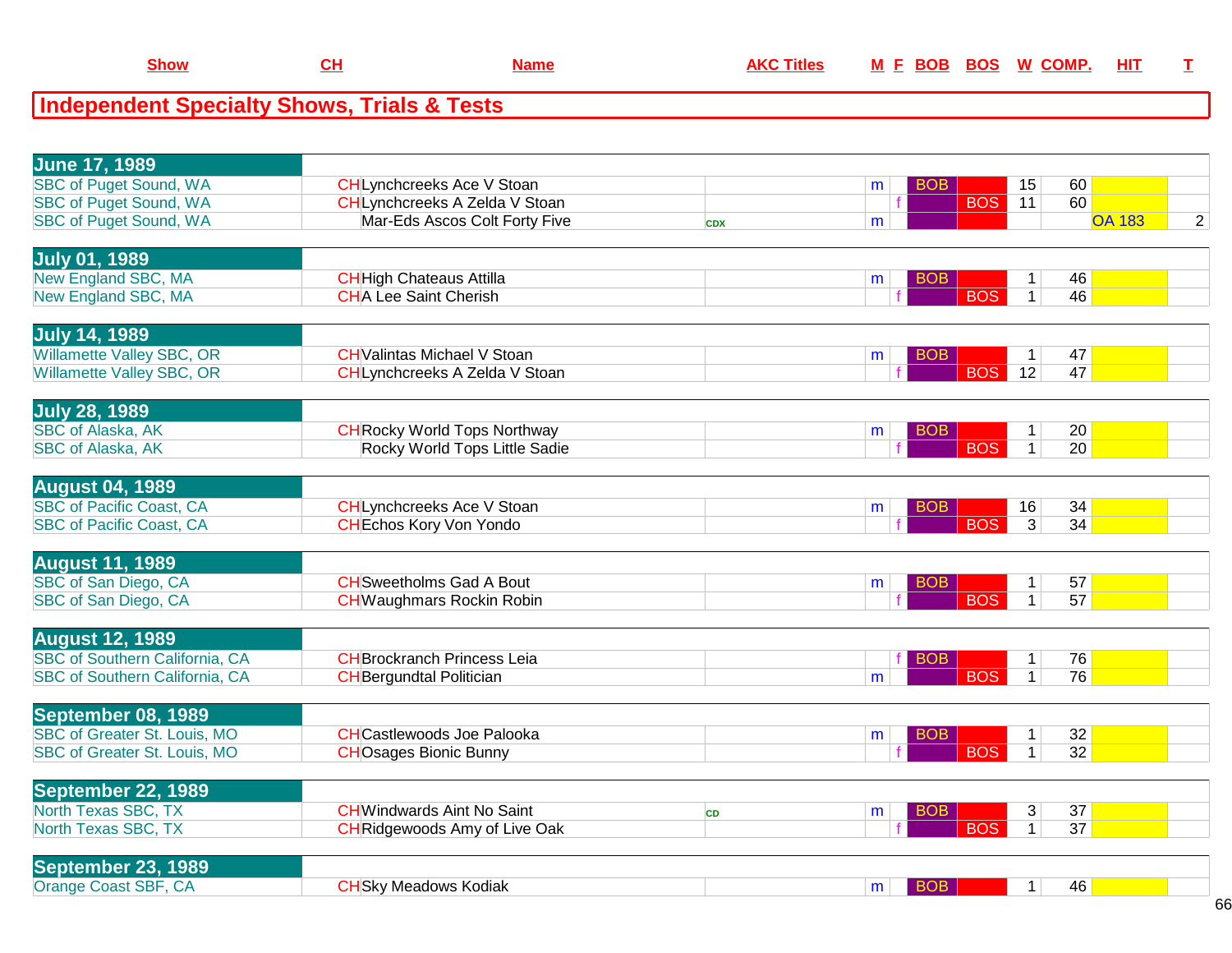| <b>Show</b>                                              | CH                       | <b>Name</b>                                                            | <b>AKC Titles</b> |                 |            | <u>M F BOB BOS W COMP.</u>                                | HIT.          | I |
|----------------------------------------------------------|--------------------------|------------------------------------------------------------------------|-------------------|-----------------|------------|-----------------------------------------------------------|---------------|---|
| <b>Independent Specialty Shows, Trials &amp; Tests</b>   |                          |                                                                        |                   |                 |            |                                                           |               |   |
| Orange Coast SBF, CA                                     | <b>CHChads Katarina</b>  |                                                                        |                   | $\mathbf{f}$    | <b>BOS</b> | 46<br>1                                                   |               |   |
| <b>September 30, 1989</b>                                |                          |                                                                        |                   |                 |            |                                                           |               |   |
| <b>Heart of America SBC, KS</b>                          |                          | <b>CHOsages Bionic Bunny</b>                                           |                   | <b>BOB</b>      |            | $\overline{c}$<br>22                                      |               |   |
| <b>Heart of America SBC, KS</b><br>Ohio SBC, OH          |                          | <b>CH</b> Mickeys Matterhorn Enforcer<br><b>CHOpdykes Fair Warning</b> |                   | <b>BOB</b>      | <b>BOS</b> | $\overline{22}$<br>1<br>$\overline{38}$<br>$\overline{7}$ |               |   |
| Ohio SBC, OH                                             | <b>CHOpdykes Emerald</b> |                                                                        |                   | m               | <b>BOS</b> | $\overline{5}$<br>38                                      |               |   |
|                                                          |                          |                                                                        |                   |                 |            |                                                           |               |   |
| <b>October 01, 1989</b>                                  |                          |                                                                        |                   |                 |            |                                                           |               |   |
| Maumee Valley SBC, OH                                    |                          | <b>CH</b> Snowsage Rasputin Van Rijn                                   |                   | BOB<br>m        |            | 27<br>6                                                   |               |   |
| Maumee Valley SBC, OH                                    | <b>CHOpdykes Emerald</b> |                                                                        |                   |                 | <b>BOS</b> | 27<br>6 <sup>1</sup>                                      |               |   |
| <b>October 08, 1989</b>                                  |                          |                                                                        |                   |                 |            |                                                           |               |   |
| Northern New Jersey SBC, NJ                              |                          | <b>CHLynchcreeks Ace V Stoan</b>                                       |                   | BOB<br>m        |            | 35<br>17                                                  |               |   |
| Northern New Jersey SBC, NJ                              |                          | <b>CH</b> Von Sundays Shilimar                                         |                   | m               | <b>BOS</b> | 35<br>1                                                   |               |   |
|                                                          |                          |                                                                        |                   |                 |            |                                                           |               |   |
| <b>October 14, 1989</b>                                  |                          |                                                                        |                   |                 |            |                                                           |               |   |
| Northern Illinois SBC, IL                                | <b>CHAjax Van Rijn</b>   |                                                                        |                   | BOB<br>m        |            | 43<br>1                                                   |               |   |
| Northern Illinois SBC, IL                                | <b>CHOpdykes Emerald</b> |                                                                        |                   |                 | <b>BOS</b> | $\overline{7}$<br>43                                      |               |   |
| <b>November 05, 1989</b>                                 |                          |                                                                        |                   |                 |            |                                                           |               |   |
| <b>SBC of Greater Phoenix, AZ</b>                        |                          | <b>CH</b> Slatons Jacks Are Better                                     |                   | <b>BOB</b><br>m |            | 40<br>1 <sup>1</sup>                                      |               |   |
| <b>SBC of Greater Phoenix, AZ</b>                        |                          | <b>CH</b> Waughmars Run For The Roses                                  |                   |                 | <b>BOS</b> | 40<br>$\mathbf{1}$                                        |               |   |
|                                                          |                          |                                                                        |                   |                 |            |                                                           |               |   |
| <b>November 24, 1989</b>                                 |                          |                                                                        |                   |                 |            |                                                           |               |   |
| <b>Greater Omaha SBC, NE</b>                             |                          | <b>CHLynchcreeks Ace V Stoan</b>                                       |                   | <b>BOB</b><br>m |            | 30<br>18                                                  |               |   |
| <b>Greater Omaha SBC, NE</b>                             |                          | Osages Bobbie Sox                                                      |                   |                 | <b>BOS</b> | 30<br>$\mathbf{1}$                                        |               |   |
| <b>SBC of Greater Detroit, MI</b>                        | <b>CHOpdykes Emerald</b> |                                                                        |                   | <b>BOB</b>      |            | 8<br>21                                                   |               |   |
| <b>SBC of Greater Detroit, MI</b>                        |                          | <b>CHHeatherlands War Admiral</b>                                      |                   | m               | <b>BOS</b> | 21<br>$\mathbf{1}$                                        |               |   |
| <b>December 08, 1989</b>                                 |                          |                                                                        |                   |                 |            |                                                           |               |   |
| <b>SBC of South Florida, FL</b>                          |                          | <b>CH</b> Benbarons Abraham Von Yondo                                  |                   | <b>BOB</b><br>m |            | 17<br>$\mathbf{1}$                                        |               |   |
| <b>SBC of South Florida, FL</b>                          |                          | <b>CHExcaliburs Enchantress</b>                                        |                   |                 | <b>BOS</b> | 17<br>1 <sup>1</sup>                                      |               |   |
|                                                          |                          |                                                                        |                   |                 |            |                                                           |               |   |
| <b>January 07, 1990</b><br><b>SBC of Puget Sound, WA</b> |                          | <b>CH</b> Valintas Michael V Stoan                                     |                   | <b>BOB</b>      |            | 43                                                        |               |   |
| <b>SBC of Puget Sound, WA</b>                            |                          | <b>CH</b> Stoans Kiska of Jaz                                          |                   | m               | <b>BOS</b> | $\overline{2}$<br>$\overline{2}$<br>43                    |               |   |
| <b>SBC of Puget Sound, WA</b>                            |                          | Mar-Wils Markus V Hyden                                                | <b>UDT</b>        | m               |            |                                                           | <b>OB 197</b> | 2 |
|                                                          |                          |                                                                        |                   |                 |            |                                                           |               |   |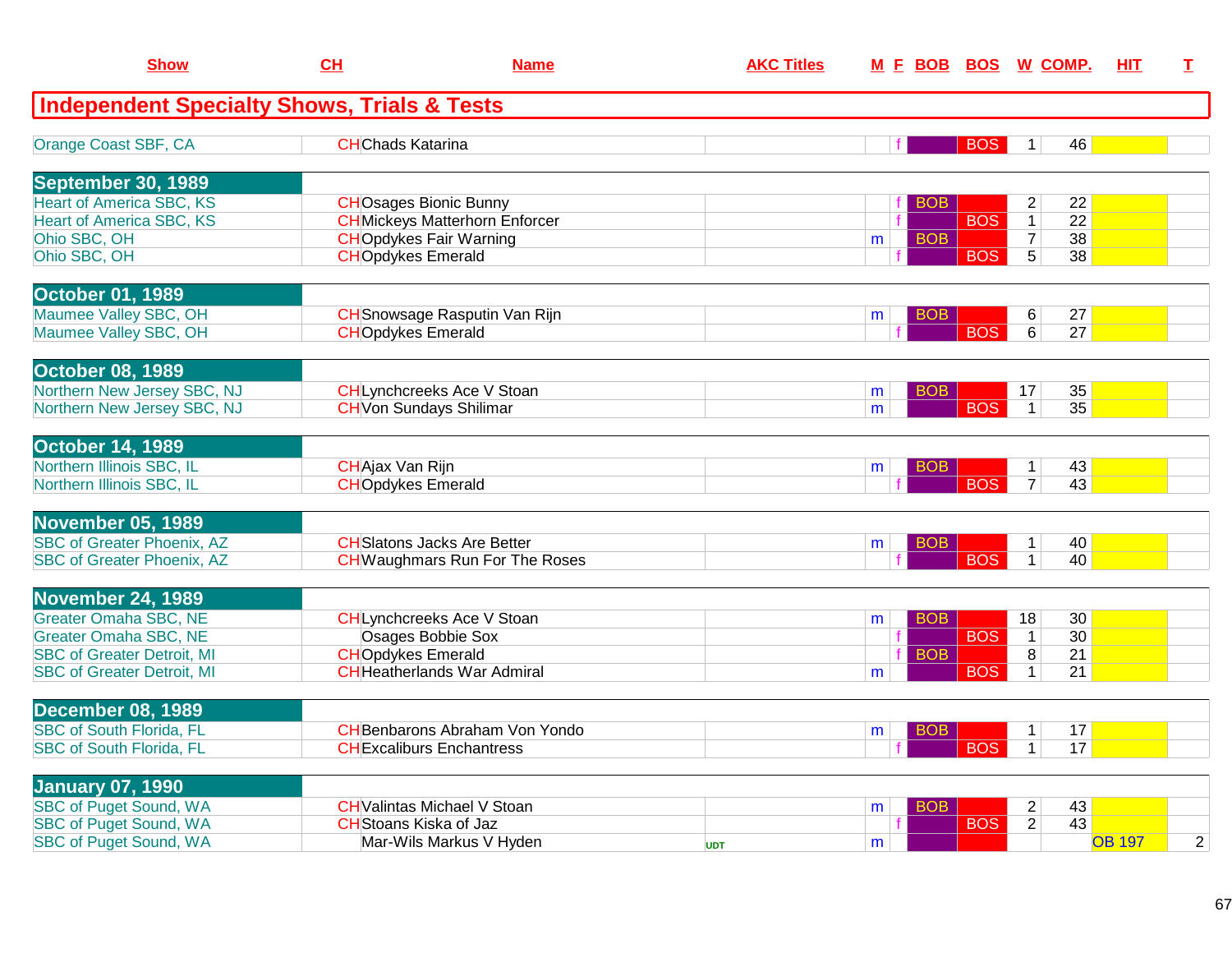| <b>Show</b>                                                                    | CH                        | <b>Name</b>                             | <b>AKC Titles</b> | <u>M E BOB</u> |                               | <b>BOS W COMP.</b>                           | HIT           | I.             |
|--------------------------------------------------------------------------------|---------------------------|-----------------------------------------|-------------------|----------------|-------------------------------|----------------------------------------------|---------------|----------------|
| <b>Independent Specialty Shows, Trials &amp; Tests</b>                         |                           |                                         |                   |                |                               |                                              |               |                |
| <b>January 19, 1990</b>                                                        |                           |                                         |                   |                |                               |                                              |               |                |
| <b>SBC of Alaska, AK</b>                                                       |                           | <b>CH</b> Vieledanke Sno O'Golden Heart |                   |                | BOB                           | 8 <sup>1</sup><br>$\mathbf 1$                |               |                |
| <b>SBC of Alaska, AK</b>                                                       |                           | Magic Acre El Captain Coldh             |                   | m              | <b>BOS</b>                    | $\overline{8}$<br>$\mathbf{1}$               |               |                |
| <b>February 17, 1990</b>                                                       |                           |                                         |                   |                |                               |                                              |               |                |
| SBC of San Diego, CA                                                           |                           | <b>CH</b> Beau Mars Queen Marlene       |                   |                | BO <sub>B</sub>               | 68<br>$\overline{2}$                         |               |                |
| SBC of San Diego, CA                                                           |                           | <b>CH</b> Ivo Madame V Majoshof         |                   | m              | <b>BOS</b>                    | 68<br>$\overline{1}$                         |               |                |
| <b>February 18, 1990</b>                                                       |                           |                                         |                   |                |                               |                                              |               |                |
| <b>SBC of Southern California, CA</b><br><b>SBC of Southern California, CA</b> |                           | <b>CH</b> Sweetholms Gad A Bout         |                   | m              | <b>BOB</b><br><b>BOS</b>      | $\overline{2}$<br>68                         |               |                |
|                                                                                | <b>CHLT's Janelle</b>     |                                         |                   |                |                               | 68<br>$\mathbf{1}$                           |               |                |
| <b>March 02, 1990</b>                                                          |                           |                                         |                   |                |                               |                                              |               |                |
| <b>SBC of Greater Phoenix, AZ</b><br><b>SBC of Greater Phoenix, AZ</b>         | <b>CH</b> Chads Katarina  | <b>CH</b> Mickeys Matterhorn Enforcer   |                   | m              | BO <sub>B</sub><br><b>BOS</b> | 54<br>$\overline{2}$<br>$\overline{2}$<br>54 |               |                |
| <b>SBC of Greater Phoenix, AZ</b>                                              |                           | Ponderosa Myone FR Cordella             |                   |                |                               |                                              | <b>NB 185</b> | $\overline{1}$ |
| SBC of Greater St. Louis, MO                                                   |                           | <b>CH</b> Crownpoints Magistrate        |                   | m              | <b>BOB</b>                    | 17<br>$\mathbf 1$                            |               |                |
| SBC of Greater St. Louis, MO                                                   | <b>CH</b> Sad Eyes Erykka |                                         |                   |                | <b>BOS</b>                    | $\mathbf{1}$<br>17                           |               |                |
| <b>March 10, 1990</b>                                                          |                           |                                         |                   |                |                               |                                              |               |                |
| <b>SBC of Greater San Jose, CA</b>                                             |                           | <b>CH</b> Belyns Quarter Master         |                   | m              | <b>BOB</b>                    | 51<br>$\mathbf 1$                            |               |                |
| <b>SBC of Greater San Jose, CA</b>                                             |                           | <b>CHEchos Kory Von Yondo</b>           |                   |                | <b>BOS</b>                    | $\overline{5}$<br>$\overline{51}$            |               |                |
| <b>March 16, 1990</b>                                                          |                           |                                         |                   |                |                               |                                              |               |                |
| <b>Heart of America SBC, MO</b>                                                |                           | <b>CH</b> Slatons Justin Credible       |                   | m              | <b>BOB</b>                    | $\mathbf{1}$<br>31                           |               |                |
| <b>Heart of America SBC, MO</b>                                                |                           | <b>CH</b> Slatons Just Between Friends  |                   |                | <b>BOS</b>                    | $\overline{2}$<br>31                         |               |                |
| <b>March 23, 1990</b>                                                          |                           |                                         |                   |                |                               |                                              |               |                |
| North Texas SBC, TX                                                            |                           | <b>CHWindwards Aint No Saint</b>        | <b>CD</b>         | m              | <b>BOB</b>                    | 32<br>4                                      |               |                |
| North Texas SBC, TX                                                            |                           | <b>CH</b> Crownepoints Little Holly     |                   |                | <b>BOS</b>                    | 32<br>$\mathbf{1}$                           |               |                |
| <b>March 24, 1990</b>                                                          |                           |                                         |                   |                |                               |                                              |               |                |
| Central Indiana SBC, IN                                                        |                           | <b>CH</b> Heatherlands War Admiral      |                   | m              | <b>BOB</b>                    | 25<br>$\overline{2}$                         |               |                |
| Central Indiana SBC, IN                                                        | <b>CHOpdykes Emerald</b>  |                                         |                   |                | <b>BOS</b>                    | $\overline{9}$<br>$\overline{25}$            |               |                |
| <b>April 07, 1990</b>                                                          |                           |                                         |                   |                |                               |                                              |               |                |
| <b>Greater Milwaukee SBC, WI</b>                                               | <b>CHOpdykes Sedona</b>   |                                         |                   | m              | <b>BOB</b>                    | $\overline{2}$<br>27                         |               |                |
| <b>Greater Milwaukee SBC, WI</b>                                               | <b>CHOpdykes Emerald</b>  |                                         |                   |                | <b>BOS</b>                    | 27<br>10                                     |               |                |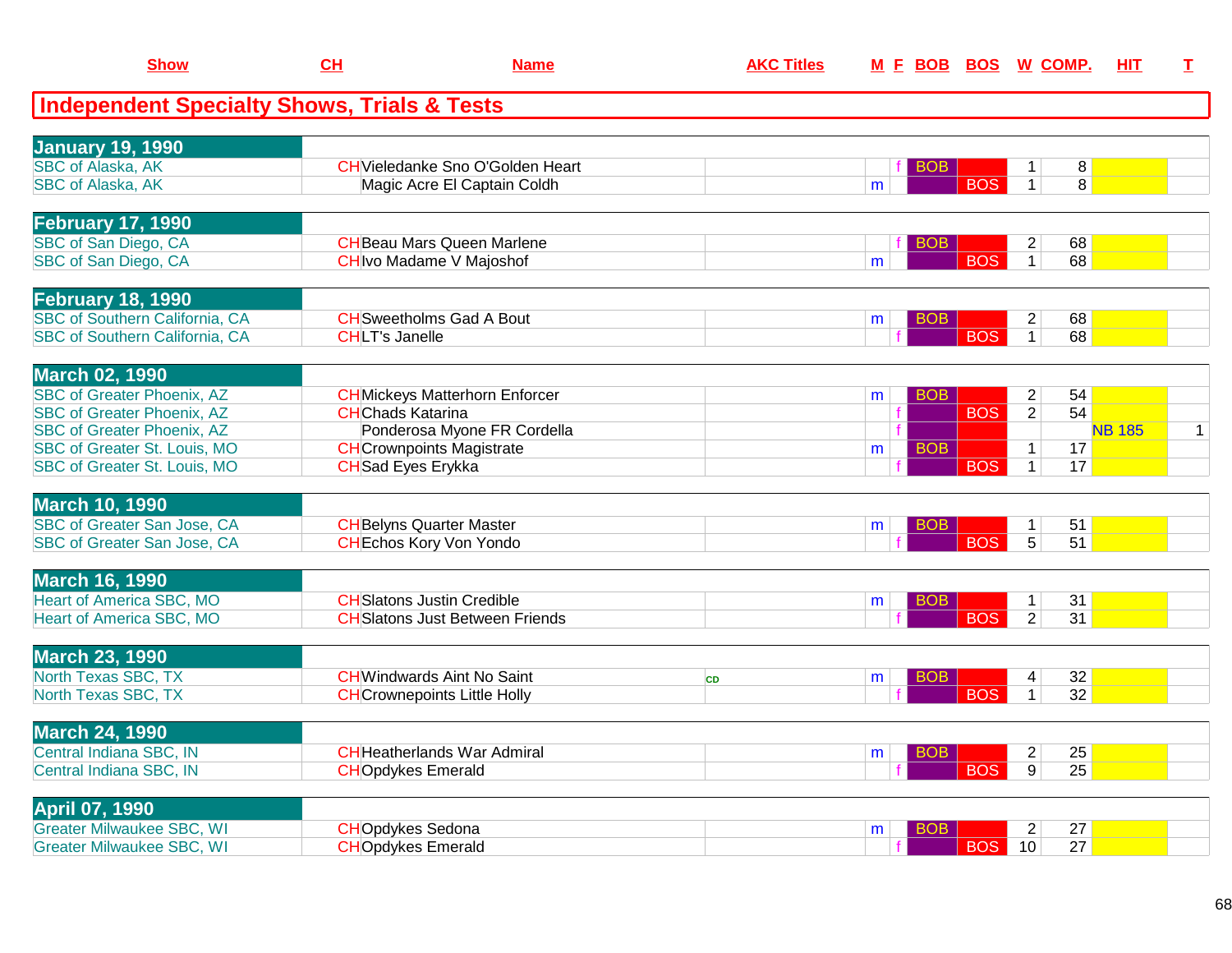| <b>Show</b>                                                            | $CH$                          | <b>Name</b>                                                           | <b>AKC Titles</b> | <u>M F BOB</u>  |            | <u>BOS W COMP.</u>                            | <u>HIT</u>    | I            |
|------------------------------------------------------------------------|-------------------------------|-----------------------------------------------------------------------|-------------------|-----------------|------------|-----------------------------------------------|---------------|--------------|
| <b>Independent Specialty Shows, Trials &amp; Tests</b>                 |                               |                                                                       |                   |                 |            |                                               |               |              |
| <b>April 08, 1990</b>                                                  |                               |                                                                       |                   |                 |            |                                               |               |              |
| <b>Greater Madison SBC, WI</b>                                         | <b>CHAjax Van Rijn</b>        |                                                                       |                   | BOB<br>m        |            | 24<br>$\overline{2}$                          |               |              |
| <b>Greater Madison SBC, WI</b>                                         | <b>CHOpdykes Emerald</b>      |                                                                       |                   |                 | <b>BOS</b> | 24<br>11                                      |               |              |
| <b>April 14, 1990</b>                                                  |                               |                                                                       |                   |                 |            |                                               |               |              |
| Sacramento Sierra SBC, CA                                              |                               | <b>CH</b> Mickeys Matterhorn Enforcer                                 |                   | BOB.<br>m       |            | 46<br>3                                       |               |              |
| Sacramento Sierra SBC, CA                                              |                               | <b>CH</b> Echos Kory Von Yondo                                        |                   |                 | <b>BOS</b> | $\overline{4}$<br>46                          |               |              |
| <b>April 15, 1990</b>                                                  |                               |                                                                       |                   |                 |            |                                               |               |              |
| <b>SBC of Greater Atlanta, GA</b>                                      |                               | <b>CH</b> Utopias Great Waldo Pepper                                  |                   | BOB<br>m        |            | 23<br>9 <sup>°</sup>                          |               |              |
| <b>SBC of Greater Atlanta, GA</b>                                      |                               | <b>CH</b> Cedarbrooks V Crystal D'or                                  |                   |                 | <b>BOS</b> | $\mathbf{1}$<br>$\overline{23}$               |               |              |
| <b>April 20, 1990</b>                                                  |                               |                                                                       |                   |                 |            |                                               |               |              |
| <b>Greater Washington SBC, MD</b><br><b>Greater Washington SBC, MD</b> |                               | <b>CHWeiss Acres Justin Kace</b><br><b>CHOpdykes Honor V Folklore</b> |                   | BOB<br>m        | <b>BOS</b> | 43<br>2<br>$\overline{4}$<br>43               |               |              |
|                                                                        |                               |                                                                       |                   |                 |            |                                               |               |              |
| May 18, 1990<br>Southern Maryland SBF, MD                              |                               | <b>CHWeiss Acres Justin Kace</b>                                      |                   |                 |            |                                               |               |              |
| Southern Maryland SBF, MD                                              | <b>CHMar-C's Helliacious</b>  |                                                                       |                   | BOB.<br>m       | <b>BOS</b> | 27<br>3 <br>$\overline{2}$<br>$\overline{27}$ |               |              |
|                                                                        |                               |                                                                       |                   |                 |            |                                               |               |              |
| May 26, 1990<br><b>Greater Cincinnati SBC, OH</b>                      |                               | <b>CH</b> Utopias Great Waldo Pepper                                  |                   | BOB             |            | 25<br>10 <sup>1</sup>                         |               |              |
| <b>Greater Cincinnati SBC, OH</b>                                      |                               | <b>CHTwin Oaks Windchime</b>                                          |                   | m               | <b>BOS</b> | 25<br>1                                       |               |              |
|                                                                        |                               |                                                                       |                   |                 |            |                                               |               |              |
| <b>June 01, 1990</b><br>Maumee Valley SBC, OH                          |                               | <b>CH</b> Heatherlands War Admiral                                    |                   | <b>BOB</b><br>m |            | 21<br>3                                       |               |              |
| Maumee Valley SBC, OH                                                  | <b>CHOpdykes Emerald</b>      |                                                                       |                   |                 | <b>BOS</b> | 12<br>21                                      |               |              |
|                                                                        |                               |                                                                       |                   |                 |            |                                               |               |              |
| <b>June 07, 1990</b>                                                   |                               |                                                                       |                   |                 |            |                                               |               |              |
| <b>SBC of Puget Sound, WA</b>                                          |                               | <b>CH</b> Lynchcreeks Bravo Nicholas                                  |                   | <b>BOB</b><br>m |            | 50<br>2                                       |               |              |
| <b>June 17, 1990</b>                                                   |                               |                                                                       |                   |                 |            |                                               |               |              |
| <b>SBC of Puget Sound, WA</b>                                          | <b>CHChads Katarina</b>       |                                                                       |                   | f               | <b>BOS</b> | 50<br>3                                       |               |              |
| <b>SBC of Puget Sound, WA</b>                                          |                               | <b>CHElations Bjorn O'Lynchcreek</b>                                  |                   | m               |            |                                               | <b>NB 187</b> | $\mathbf{1}$ |
| <b>June 30, 1990</b>                                                   |                               |                                                                       |                   |                 |            |                                               |               |              |
| New England SBC, MA                                                    | <b>CH</b> Shagg Barks MacBeth |                                                                       |                   | <b>BOB</b><br>m |            | 35<br>$\mathbf 1$                             |               |              |
| New England SBC, MA                                                    | <b>CH</b> Berics Frosty Bear  |                                                                       |                   |                 | <b>BOS</b> | $\mathbf{1}$<br>35                            |               |              |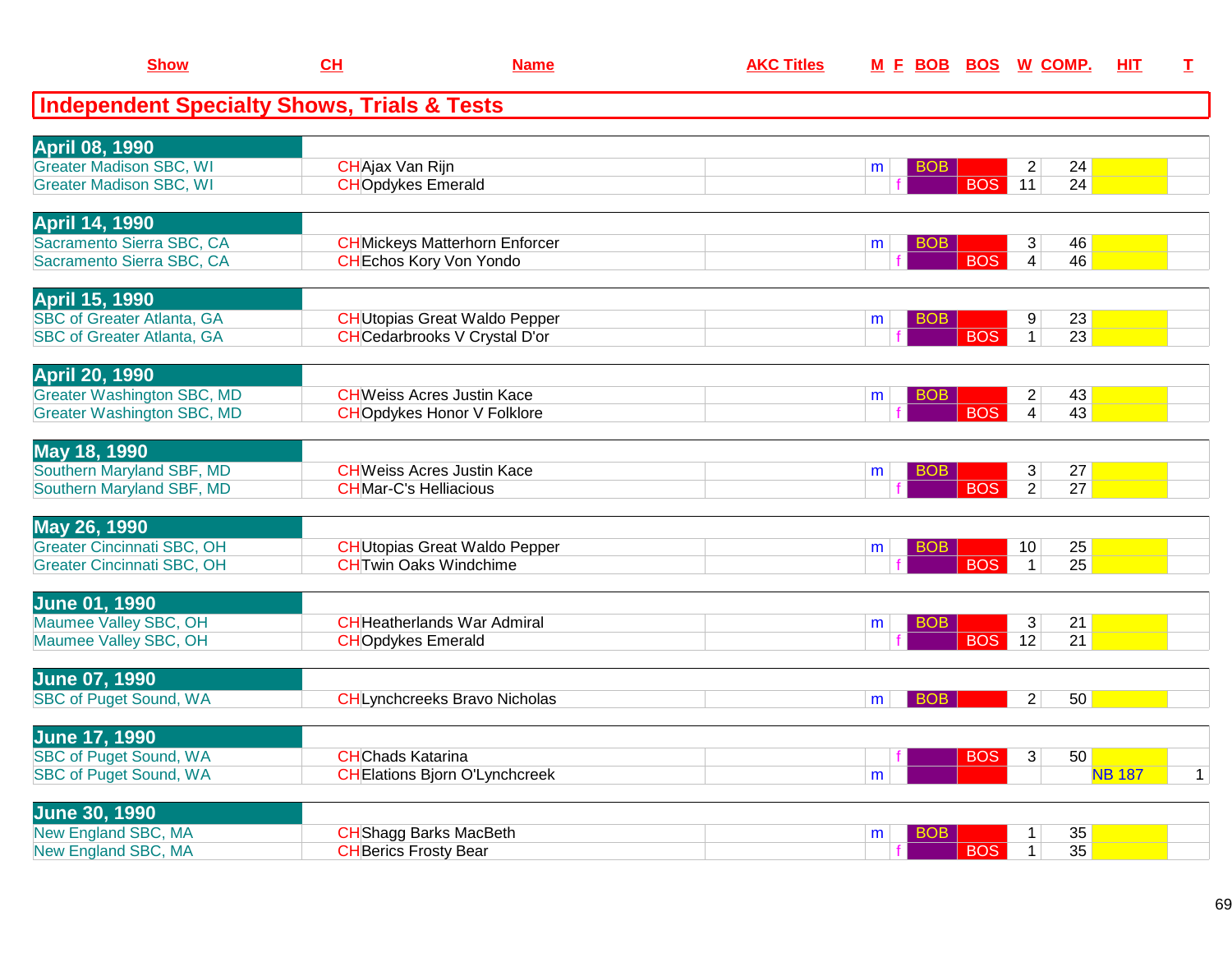| <b>Show</b>                                            | CL                       | <b>Name</b>                             | <b>AKC Titles</b> |                      |            | M E BOB BOS W COMP.           | HIT             | I            |
|--------------------------------------------------------|--------------------------|-----------------------------------------|-------------------|----------------------|------------|-------------------------------|-----------------|--------------|
| <b>Independent Specialty Shows, Trials &amp; Tests</b> |                          |                                         |                   |                      |            |                               |                 |              |
| <b>July 13, 1990</b>                                   |                          |                                         |                   |                      |            |                               |                 |              |
| Willamette Valley SBC, WA                              |                          | <b>CHLynchcreeks Bravo Nicholas</b>     |                   | <b>BOB</b><br>m      |            | 3<br>33                       |                 |              |
| Willamette Valley SBC, WA                              |                          | <b>CH</b> Cache Retreat On A Clear Day  |                   |                      | <b>BOS</b> | $\mathbf{1}$<br>33            |                 |              |
| <b>July 27, 1990</b>                                   |                          |                                         |                   |                      |            |                               |                 |              |
| SBC of Alaska, AK                                      |                          | <b>CH</b> Golden Heart Mystic Sailor    |                   | <b>BOB</b><br>m      |            | 18<br>$\mathbf{1}$            |                 |              |
| <b>SBC of Alaska, AK</b>                               |                          | <b>CH</b> Vieledanke Sno O'Golden Heart |                   |                      | <b>BOS</b> | $\overline{2}$<br>18          |                 |              |
| <b>August 03, 1990</b>                                 |                          |                                         |                   |                      |            |                               |                 |              |
| <b>SBC of Pacific Coast, CA</b>                        | <b>CH</b> Chads Katarina |                                         |                   | <b>BOB</b>           |            | 32<br>4                       |                 |              |
| <b>SBC of Pacific Coast, CA</b>                        |                          | <b>CH</b> Stoans Lucky Charm Bonadi     | <b>CD</b>         | m                    | <b>BOS</b> | 32<br>$\mathbf{1}$            |                 |              |
| <b>SBC of Pacific Coast, CA</b>                        |                          | <b>Sweetholms Half Tone</b>             |                   |                      |            |                               | <b>NB 192</b>   | $\mathbf{1}$ |
| <b>August 04, 1990</b>                                 |                          |                                         |                   |                      |            |                               |                 |              |
| Heart of America SBC, MO                               |                          | <b>CH</b> Utopias Great Waldo Pepper    |                   | <b>BOB</b><br>m      |            | 11<br>23                      |                 |              |
| <b>August 10, 1990</b>                                 |                          |                                         |                   |                      |            |                               |                 |              |
| SBC of San Diego, CA                                   |                          | <b>CH</b> Cache Retreat Just A Joy      | <b>CDX</b>        | <b>BOB</b>           |            | 55<br>1                       |                 |              |
| SBC of San Diego, CA                                   |                          | <b>CH</b> Silverados Dallas V Arco      |                   | m                    | <b>BOS</b> | 55<br>$\mathbf{1}$            |                 |              |
| <b>August 11, 1990</b>                                 |                          |                                         |                   |                      |            |                               |                 |              |
| SBC of Southern California, CA                         |                          | <b>CH</b> Sweetholms Gad A Bout         |                   | BO <sub>B</sub><br>m |            | 3<br>53                       |                 |              |
| SBC of Southern California, CA                         |                          | <b>CH</b> Cache Retreat Just A Joy      | <b>CDX</b>        |                      | <b>BOS</b> | 53<br>$\overline{2}$          |                 |              |
| <b>August 17, 1990</b>                                 |                          |                                         |                   |                      |            |                               |                 |              |
| Northern Colorado SBC, CO                              |                          | <b>CH</b> Cache Retreat On A Clear Day  |                   | <b>BOB</b>           |            | $\overline{c}$<br>32          |                 |              |
| Northern Colorado SBC, CO                              |                          | <b>CH</b> Slatons Justin Credible       |                   | m                    | <b>BOS</b> | 32<br>$\overline{2}$          |                 |              |
| Northern Colorado SBC, CO                              |                          | Mont Blancs Step Up To Heaven           |                   |                      |            |                               | <b>NB 181.5</b> | $\mathbf{1}$ |
| <b>August 24, 1990</b>                                 |                          |                                         |                   |                      |            |                               |                 |              |
| <b>Heart of America SBC, MO</b>                        |                          | <b>CH</b> AImshaus Folk Art             |                   |                      | <b>BOS</b> | 23<br>$\mathbf{1}$            |                 |              |
| <b>September 07, 1990</b>                              |                          |                                         |                   |                      |            |                               |                 |              |
| <b>Great Salt Lake SBC, UT</b>                         |                          | <b>CH</b> Cache Retreat On A Clear Day  |                   | <b>BOB</b>           |            | 26<br>3                       |                 |              |
| <b>Great Salt Lake SBC, UT</b>                         |                          | <b>CHLynchcreeks Bravo Nicholas</b>     |                   | m                    | <b>BOS</b> | 26<br>$\overline{\mathbf{4}}$ |                 |              |
| SBC of Greater St. Louis, MO                           | <b>CHOpdykes Sedona</b>  |                                         |                   | <b>BOB</b><br>m      |            | 3<br>21                       |                 |              |
| SBC of Greater St. Louis, MO                           | <b>CHOpdykes Reva</b>    |                                         |                   |                      | <b>BOS</b> | $\mathbf{1}$<br>21            |                 |              |
| <b>September 21, 1990</b>                              |                          |                                         |                   |                      |            |                               |                 |              |
| North Texas SBC, TX                                    |                          | <b>CHWest Mtn Wise Guy</b>              |                   | BOB<br>m             |            | 30<br>1                       |                 |              |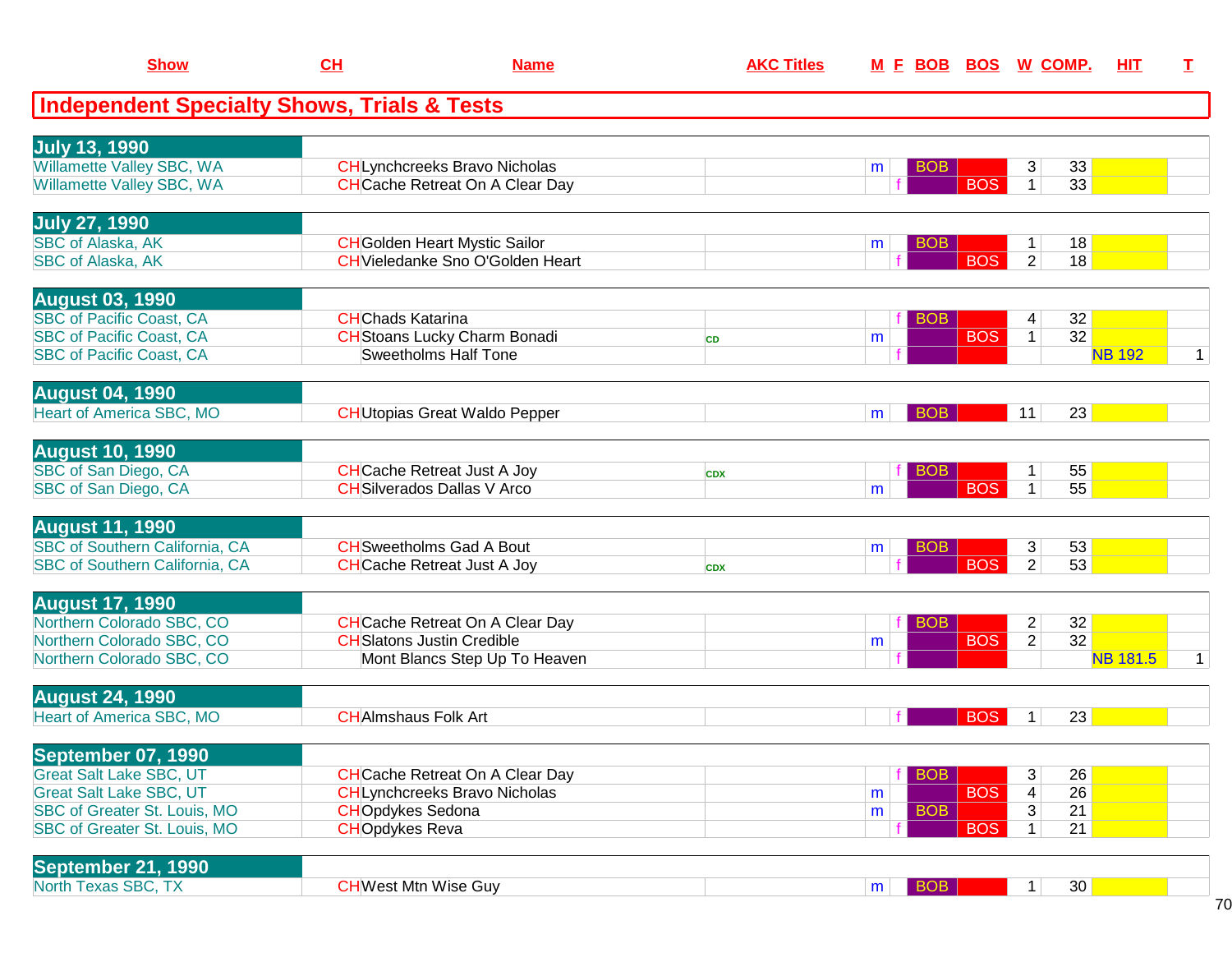| <b>Show</b>                                            | CH                       | <b>Name</b>                            | <b>AKC Titles</b> | <u>M F BOB</u>  | <b>BOS</b> | <u>W_COMP.</u> | <b>HIT</b>      | T.          |
|--------------------------------------------------------|--------------------------|----------------------------------------|-------------------|-----------------|------------|----------------|-----------------|-------------|
| <b>Independent Specialty Shows, Trials &amp; Tests</b> |                          |                                        |                   |                 |            |                |                 |             |
| North Texas SBC, TX                                    |                          | <b>CH</b> Couvoisier of Bishops Castle |                   |                 | <b>BOS</b> | $\overline{2}$ | 30              |             |
| September 24, 1990                                     |                          |                                        |                   |                 |            |                |                 |             |
| SBC of America #52 NY                                  |                          | <b>CH</b> Sandtrees Beach Boy          |                   | <b>BOB</b><br>m |            | 1              | 164             |             |
| SBC of America #52 NY                                  | <b>CH</b> Snowsage Lisa  |                                        |                   |                 | <b>BOS</b> | $\overline{5}$ | 164             |             |
| SBC of America #52/17 NY                               |                          | <b>Fairy Tales Forewarned</b>          | <b>CDX</b>        | m               |            |                | <b>OB 194.5</b> | 1           |
| September 25, 1990                                     |                          |                                        |                   |                 |            |                |                 |             |
| SBC of the Finger Lakes, NY                            |                          | <b>CH</b> Cache Retreat On A Clear Day |                   | <b>BOB</b>      |            | 4              | 115             |             |
| SBC of the Finger Lakes, NY                            |                          | <b>CH</b> Heatherlands War Admiral     |                   | m               | <b>BOS</b> | $\overline{4}$ | 115             |             |
| SBC of the Finger Lakes, NY                            |                          | <b>CH</b> Nerthus White Lighting       | <b>CD</b>         |                 |            |                | <b>OA 186</b>   | $\mathbf 1$ |
| September 29, 1990                                     |                          |                                        |                   |                 |            |                |                 |             |
| Ohio SBC, OH                                           |                          | <b>CH</b> Utopias Great Waldo Pepper   |                   | <b>BOB</b><br>m |            | 12             | 29              |             |
| Ohio SBC, OH                                           | <b>CHOpdykes Emerald</b> |                                        |                   |                 | <b>BOS</b> | 13             | 29              |             |
| <b>October 07, 1990</b>                                |                          |                                        |                   |                 |            |                |                 |             |
| Northern New Jersey SBC, NJ                            |                          | <b>CH</b> Belyns Quarter Master        |                   | <b>BOB</b><br>m |            | $\overline{2}$ | 39              |             |
| Northern New Jersey SBC, NJ                            | <b>CH</b> Berics Ivory   |                                        |                   |                 | <b>BOS</b> | $\mathbf{1}$   | 39              |             |
| <b>October 13, 1990</b>                                |                          |                                        |                   |                 |            |                |                 |             |
| Northern Illinois SBC, IL                              | CHAjax Van Rijn          |                                        |                   | <b>BOB</b><br>m |            | 3              | 33              |             |
| Northern Illinois SBC, IL                              |                          | <b>CH</b> Sad Eyes Hylary V Opdyke     |                   |                 | <b>BOS</b> | $\mathbf{1}$   | $\overline{33}$ |             |
| Northern Illinois SBC, IL                              |                          | Phillip Boregard G Gerhardt            |                   | m               |            |                | <b>NA 190.5</b> | $\mathbf 1$ |
| <b>October 26, 1990</b>                                |                          |                                        |                   |                 |            |                |                 |             |
| Maumee Valley SBC, OH                                  |                          | <b>CH</b> Heatherlands War Admiral     |                   | <b>BOB</b><br>m |            | 5              | 26              |             |
| Maumee Valley SBC, OH                                  | <b>CHOpdykes Emerald</b> |                                        |                   |                 | <b>BOS</b> | 14             | 26              |             |
| November 04, 1990                                      |                          |                                        |                   |                 |            |                |                 |             |
| <b>SBC of Greater Phoenix, AZ</b>                      |                          | <b>CH</b> Mickeys Matterhorn Enforcer  |                   | BOB<br>m        |            | 4              | 64              |             |
| <b>SBC of Greater Phoenix, AZ</b>                      |                          | <b>CH</b> Cache Retreat Uptempo        | <b>CD</b>         |                 | <b>BOS</b> | 1              | 64              |             |
| <b>November 16, 1990</b>                               |                          |                                        |                   |                 |            |                |                 |             |
| <b>Greater Omaha SBC, NE</b>                           |                          | <b>CH</b> Belyns Quarter Master        |                   | <b>BOB</b><br>m |            | 3              | 22              |             |
| <b>Greater Omaha SBC, NE</b>                           |                          | <b>CHBorn Free Heirloom</b>            |                   |                 | <b>BOS</b> | 1 <sup>1</sup> | 22              |             |
| <b>December 07, 1990</b>                               |                          |                                        |                   |                 |            |                |                 |             |
| <b>SBC of South Florida, FL</b>                        |                          | <b>CH</b> Belyns Quarter Master        |                   | <b>BOB</b><br>m |            | 4              | 14              |             |
| <b>SBC of South Florida, FL</b>                        |                          | <b>CH</b> Bogelunds Renaissance        |                   |                 | <b>BOS</b> | 3              | 14              |             |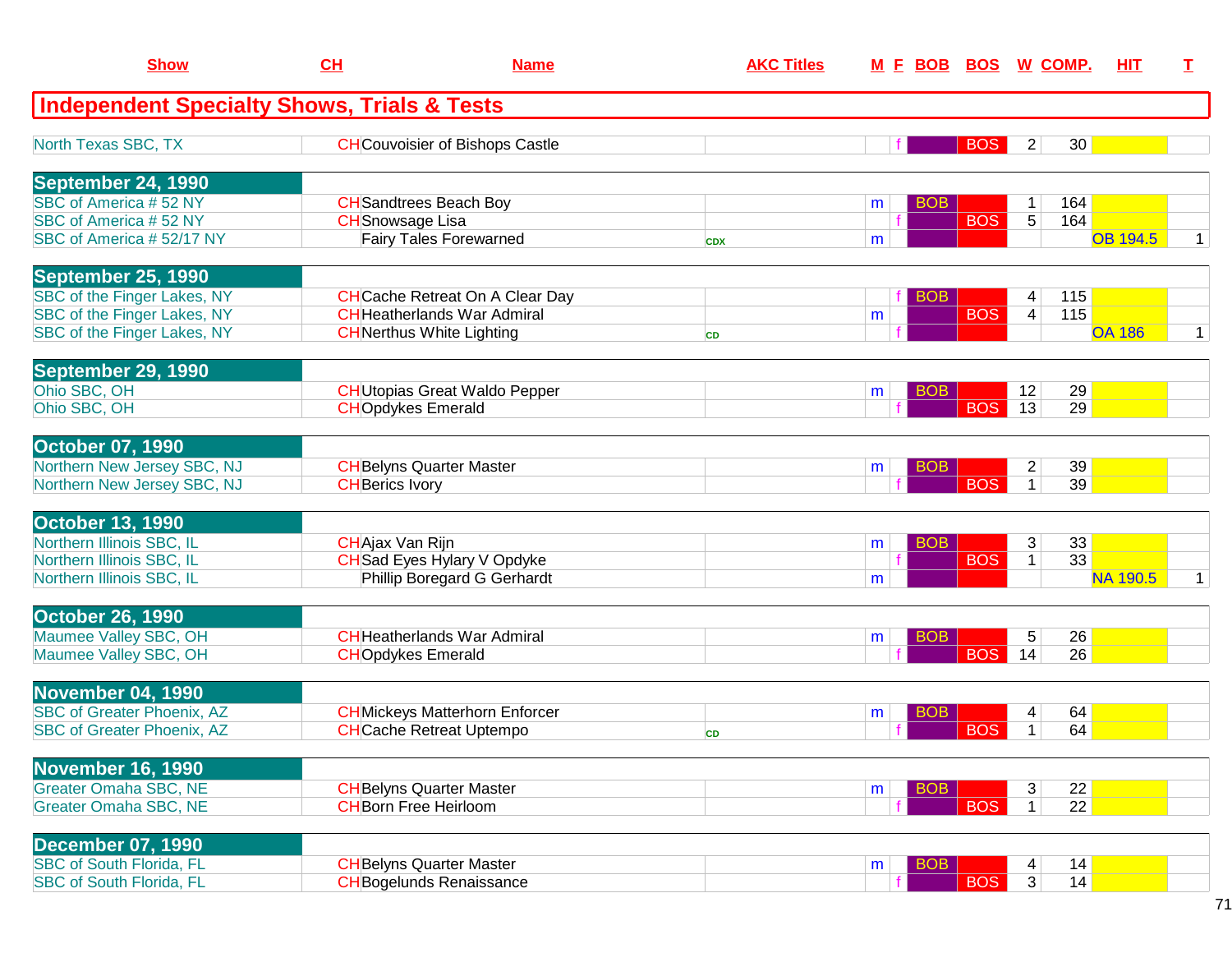| <b>January 06, 1991</b>               |                                        |            |                 |                         |                 |                |
|---------------------------------------|----------------------------------------|------------|-----------------|-------------------------|-----------------|----------------|
| <b>SBC of Puget Sound, WA</b>         | <b>CH</b> Heidi Incred Hulk Gergwacht  |            | <b>BOB</b><br>m | 1                       | 45              |                |
| <b>SBC of Puget Sound, WA</b>         | <b>CH</b> Stoans Ashley O'Elation      |            | <b>BOS</b>      | $\mathbf{1}$            | 45              |                |
| <b>SBC of Puget Sound, WA</b>         | <b>CH</b> Stoans Zerohour Shorecliff   |            | m               |                         | <b>NB 187</b>   | $\mathbf{1}$   |
| <b>January 18, 1991</b>               |                                        |            |                 |                         |                 |                |
| <b>SBC of Alaska, AK</b>              | <b>CH</b> Waughmars Storm of World Top |            | <b>BOB</b><br>m | 1                       | 10              |                |
| <b>SBC of Alaska, AK</b>              | <b>CH</b> Golden Heart Miss Scarlet    |            | <b>BOS</b>      | 1 <sup>1</sup>          | 10              |                |
| <b>February 17, 1991</b>              |                                        |            |                 |                         |                 |                |
| <b>SBC of Southern California, CA</b> | <b>CHEchos Keets Von Yondo-B</b>       |            | <b>BOB</b><br>m | $\mathbf{1}$            | 60              |                |
| <b>SBC of Southern California, CA</b> | Hanethrop Bea                          |            | <b>BOS</b>      | $\mathbf{1}$            | 60              |                |
| <b>February 23, 1991</b>              |                                        |            |                 |                         |                 |                |
| SBC of San Diego, CA                  | <b>CHLT's Jarel</b>                    |            | <b>BOB</b><br>m | $\mathbf{1}$            | 50              |                |
| SBC of San Diego, CA                  | <b>CH</b> Bigfoots Sky Meadows Fantasy |            | <b>BOS</b>      | $\mathbf{1}$            | 50              |                |
| <b>March 01, 1991</b>                 |                                        |            |                 |                         |                 |                |
| <b>SBC of Greater Phoenix, AZ</b>     | <b>CH</b> Sweetholms Gad A Bout        |            | <b>BOB</b><br>m | $\overline{\mathbf{4}}$ | 65              |                |
| <b>SBC of Greater Phoenix, AZ</b>     | <b>CH</b> Cache Retreat On A Clear Day |            | <b>BOS</b>      | $\overline{5}$          | 65              |                |
| <b>SBC of Greater Phoenix, AZ</b>     | <b>Stars Had To Be You</b>             | <b>CDX</b> | m               |                         | <b>OA 173</b>   | $\overline{1}$ |
| SBC of Greater St. Louis, MO          | <b>CH</b> Slatons Justin Credible      |            | <b>BOB</b><br>m | 3                       | 26              |                |
| SBC of Greater St. Louis, MO          | <b>CH</b> Ravenwoods Phoenix           |            | <b>BOS</b>      | $\overline{2}$          | 26              |                |
| <b>March 09, 1991</b>                 |                                        |            |                 |                         |                 |                |
| <b>SBC of Greater San Jose, CA</b>    | <b>CH</b> Sweetholms Gad A Bout        |            | <b>BOB</b><br>m | 5                       | 38              |                |
| SBC of Greater San Jose, CA           | <b>CH</b> Sweetholms Jennie Lynn       |            | <b>BOS</b>      | $\mathbf{1}$            | $\overline{38}$ |                |
| <b>March 22, 1991</b>                 |                                        |            |                 |                         |                 |                |
| North Texas SBC, TX                   | <b>CHLa Casas Victor</b>               |            | <b>BOB</b><br>m | $\mathbf{1}$            | 34              |                |
| North Texas SBC, TX                   | Sunrise Sugar of Mont D'or             |            | <b>BOS</b>      | $\mathbf{1}$            | 34              |                |
| <b>March 23, 1991</b>                 |                                        |            |                 |                         |                 |                |
| Central Indiana SBC, IN               | <b>CHRRR's Beau Brummell Bear</b>      |            | <b>BOB</b><br>m | $\mathbf{1}$            | 34              |                |
| Central Indiana SBC, IN               | Rakka Van Rijn                         |            | <b>BOS</b>      | $\mathbf{1}$            | 34              |                |
| <b>April 06, 1991</b>                 |                                        |            |                 |                         |                 |                |
| <b>Greater Milwaukee SBC, IL</b>      | Doolittles Georgia Peaches             |            |                 |                         | <b>NA 182.5</b> | $\mathbf{1}$   |
| <b>Greater Milwaukee SBC, WI</b>      | <b>CH</b> Raphael Van Rijn             |            | <b>BOB</b><br>m | $\mathbf{1}$            | 43              |                |
|                                       |                                        |            |                 |                         |                 |                |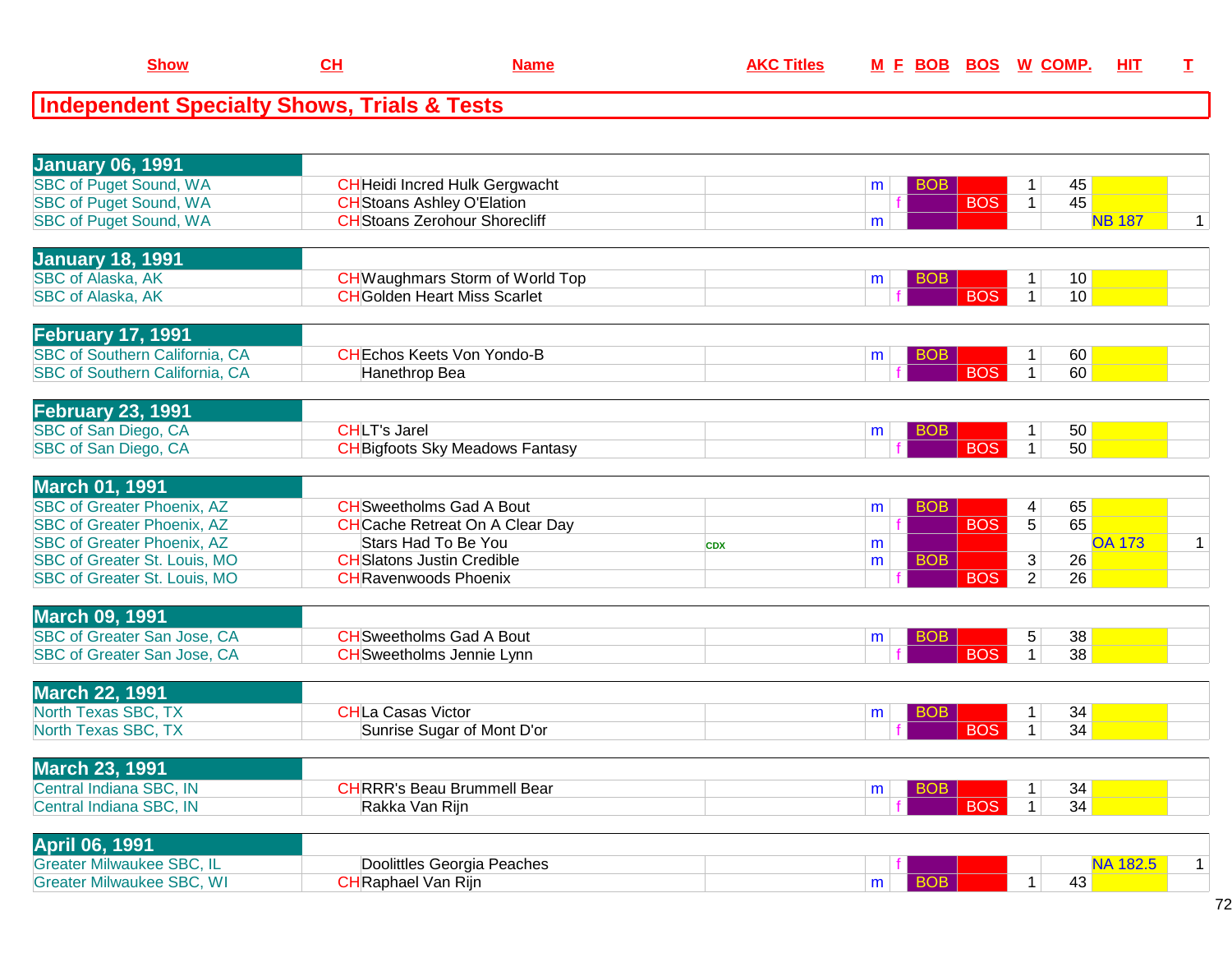| <b>Show</b>                                                            | CL                                                   | <b>Name</b>                                                               | <b>AKC Titles</b> |                 |            | M E BOB BOS W COMP.                                                  | HIT | T. |
|------------------------------------------------------------------------|------------------------------------------------------|---------------------------------------------------------------------------|-------------------|-----------------|------------|----------------------------------------------------------------------|-----|----|
| <b>Independent Specialty Shows, Trials &amp; Tests</b>                 |                                                      |                                                                           |                   |                 |            |                                                                      |     |    |
| <b>Greater Milwaukee SBC, WI</b>                                       |                                                      | Rakka Van Rijn                                                            |                   |                 | <b>BOS</b> | 43<br>$\overline{2}$                                                 |     |    |
| <b>April 07, 1991</b>                                                  |                                                      |                                                                           |                   |                 |            |                                                                      |     |    |
| <b>Greater Madison SBC, WI</b><br><b>Greater Madison SBC, WI</b>       | <b>CH</b> Raphael Van Rijn<br><b>CH</b> Berics Ivory |                                                                           |                   | <b>BOB</b><br>m | <b>BOS</b> | $\overline{2}$<br>33<br>$\overline{2}$<br>33                         |     |    |
| <b>April 13, 1991</b>                                                  |                                                      |                                                                           |                   |                 |            |                                                                      |     |    |
| Sacramento Sierra SBC, CA<br>Sacramento Sierra SBC, CA                 |                                                      | <b>CH</b> Subira Claim To Fame<br><b>CH</b> Cache Retreat On A Clear Day  |                   | <b>BOB</b><br>m | <b>BOS</b> | 48<br>1<br>48<br>6                                                   |     |    |
| <b>April 14, 1991</b>                                                  |                                                      |                                                                           |                   |                 |            |                                                                      |     |    |
| <b>SBC of Greater Atlanta, GA</b><br><b>SBC of Greater Atlanta, GA</b> | <b>CH</b> Forever Moxie                              | <b>CH</b> Stoans Kolossal V Smalley                                       |                   | вов<br>m        | <b>BOS</b> | 27<br>4<br>$\mathbf{1}$<br>24                                        |     |    |
| <b>April 19, 1991</b>                                                  |                                                      |                                                                           |                   |                 |            |                                                                      |     |    |
| <b>Greater Washington SBC, MD</b>                                      |                                                      | <b>CH</b> Cache Retreat Taj Mahal                                         |                   | <b>BOB</b><br>m |            | 29<br>1                                                              |     |    |
| <b>Greater Washington SBC, MD</b><br><b>Heart of America SBC, KS</b>   | CHRosa Van Rijn<br><b>CHLa Casas Victor</b>          |                                                                           |                   | <b>BOB</b><br>m | <b>BOS</b> | $\overline{29}$<br>$\mathbf{1}$<br>$\overline{2}$<br>$\overline{25}$ |     |    |
| <b>Heart of America SBC, KS</b>                                        |                                                      | <b>CH</b> Stoans Knotty-B-Nice                                            |                   |                 | <b>BOS</b> | 25<br>$\mathbf{1}$                                                   |     |    |
| <b>April 27, 1991</b>                                                  |                                                      |                                                                           |                   |                 |            |                                                                      |     |    |
| Orange Coast SBF, CA                                                   |                                                      | <b>CH</b> Sweetholms Gad A Bout                                           |                   | BOB.<br>m       |            | 47<br>6                                                              |     |    |
| Orange Coast SBF, CA                                                   |                                                      | <b>CH</b> Cache Retreat Just A Joy                                        | <b>CDX</b>        |                 | <b>BOS</b> | 47<br>3 <sup>1</sup>                                                 |     |    |
| May 10, 1991<br><b>Greater Twin Cities SBC, MN</b>                     |                                                      | <b>CH</b> Serenes Slow Hand                                               |                   | BOB<br>m        |            | 24<br>1                                                              |     |    |
| <b>Greater Twin Cities SBC, MN</b>                                     |                                                      | <b>CHOsages Aleka-Zam</b>                                                 |                   |                 | <b>BOS</b> | 24<br>$\mathbf 1$                                                    |     |    |
| May 17, 1991                                                           |                                                      |                                                                           |                   |                 |            |                                                                      |     |    |
| <b>Greater Omaha SBC, NE</b>                                           |                                                      | <b>CH</b> Slatons Justin Credible                                         |                   | <b>BOB</b><br>m |            | 19<br>4                                                              |     |    |
| <b>Greater Omaha SBC, NE</b>                                           |                                                      | <b>CH</b> Slatons Harlow Jean V Smalley                                   | <b>CD</b>         |                 | <b>BOS</b> | 3<br>19                                                              |     |    |
| May 25, 1991                                                           |                                                      |                                                                           |                   |                 |            |                                                                      |     |    |
| <b>Greater Cincinnati SBC, OH</b><br><b>Greater Cincinnati SBC, OH</b> |                                                      | <b>CH</b> Slatons Lite-Weight He Aint<br><b>CHRB's Devil Woman Von AR</b> |                   | <b>BOB</b><br>m | <b>BOS</b> | 33<br>2 <sup>1</sup><br>33 <sup>°</sup>                              |     |    |
|                                                                        |                                                      |                                                                           |                   |                 |            |                                                                      |     |    |
| May 31, 1991<br>Maumee Valley SBC, OH                                  | <b>CHOpdykes Sedona</b>                              |                                                                           |                   | <b>BOB</b><br>m |            | 11<br>4                                                              |     |    |
| Maumee Valley SBC, OH                                                  | <b>CHOpdykes Natalie</b>                             |                                                                           |                   |                 | <b>BOS</b> | 11<br>$\overline{1}$                                                 |     |    |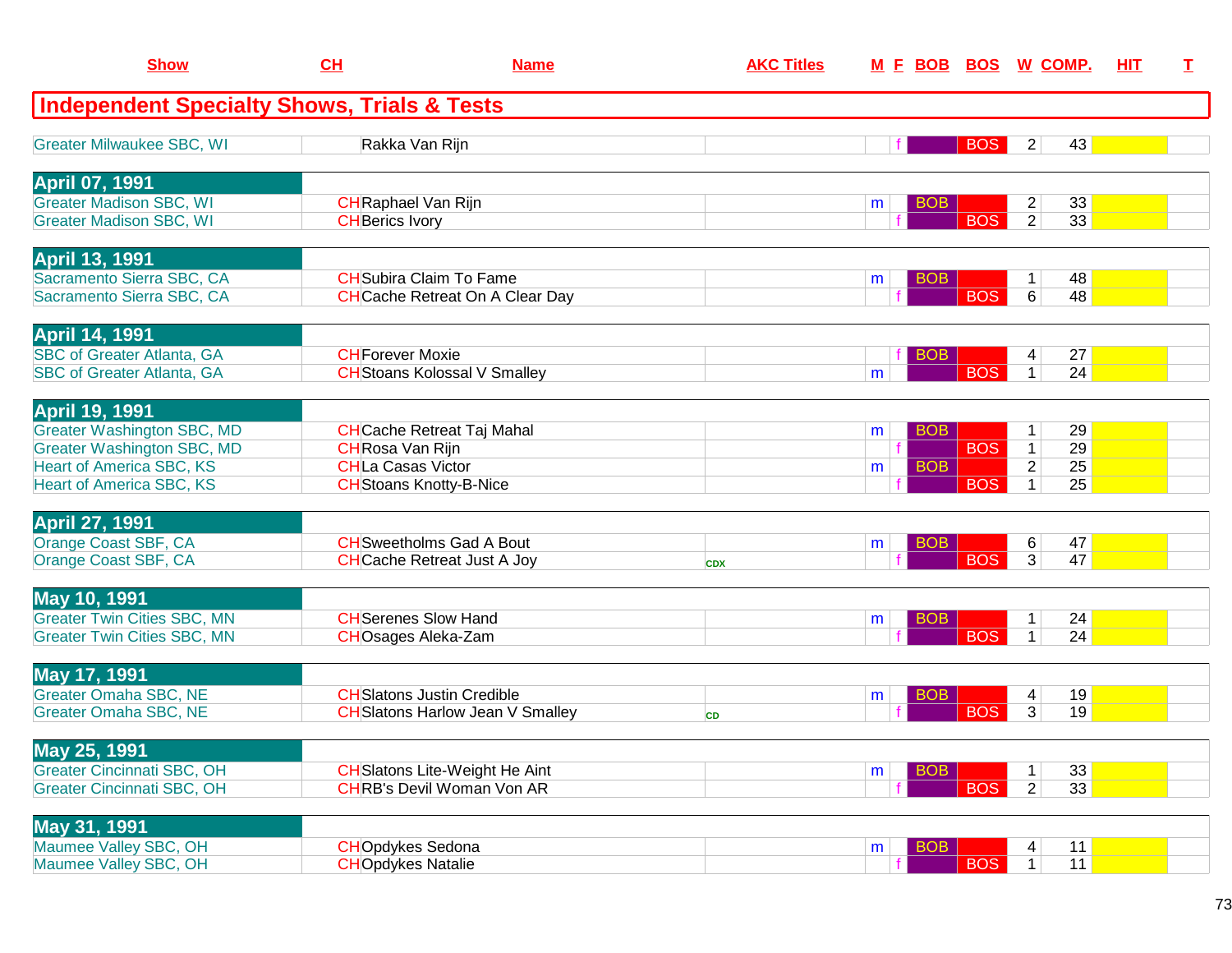| <b>Show</b>                                            | CH                         | <b>Name</b>                            | <b>AKC Titles</b> |   | M E BOB BOS W COMP. |                | HIT             | $\mathbf I$    |
|--------------------------------------------------------|----------------------------|----------------------------------------|-------------------|---|---------------------|----------------|-----------------|----------------|
| <b>Independent Specialty Shows, Trials &amp; Tests</b> |                            |                                        |                   |   |                     |                |                 |                |
| <b>June 16, 1991</b>                                   |                            |                                        |                   |   |                     |                |                 |                |
| <b>SBC of Puget Sound, WA</b>                          |                            | <b>CH</b> Sweetholms Gad A Bout        |                   | m | <b>BOB</b>          | 7              | 56              |                |
| <b>SBC of Puget Sound, WA</b>                          |                            | <b>CH</b> Sweetholms Goodie Two Shoes  |                   |   | <b>BOS</b>          | $\mathbf{1}$   | 56              |                |
| SBC of Puget Sound, WA                                 |                            | Almshaus Just A Breeze                 |                   |   |                     |                | <b>NB 188</b>   | $\overline{2}$ |
| <b>June 29, 1991</b>                                   |                            |                                        |                   |   |                     |                |                 |                |
| New England SBC, MA                                    | <b>CH</b> Berics Ivory     |                                        |                   |   | <b>BOB</b>          | 3              | 35              |                |
| New England SBC, MA                                    | <b>CH</b> Berics Hezmine   |                                        |                   | m | <b>BOS</b>          | $\overline{1}$ | 35              |                |
| New England SBC, MA                                    |                            | Serenes After Midnight                 | <b>CD</b>         |   |                     |                | <b>NB 183</b>   | $\mathbf{1}$   |
| <b>July 12, 1991</b>                                   |                            |                                        |                   |   |                     |                |                 |                |
| <b>SBC of Alaska, AK</b>                               |                            | <b>CH</b> Golden Heart Mystic Sailor   |                   | m | <b>BOB</b>          | $\overline{c}$ | 13              |                |
| <b>SBC of Alaska, AK</b>                               |                            | <b>CH</b> Golden Heart Clown of Dakota |                   |   | <b>BOS</b>          | $\overline{1}$ | 13              |                |
| Willamette Valley SBC, WA                              |                            | <b>CH</b> Heidi Incred Hulk Gergwacht  |                   | m | <b>BOB</b>          | $\overline{2}$ | 35              |                |
| Willamette Valley SBC, WA                              |                            | <b>CH</b> Cache Retreat On A Clear Day |                   |   | <b>BOS</b>          | $\overline{7}$ | 35              |                |
| <b>August 02, 1991</b>                                 |                            |                                        |                   |   |                     |                |                 |                |
| <b>SBC of Pacific Coast, CA</b>                        |                            | <b>CH</b> Belyns Quarter Master        |                   | m | <b>BOB</b>          | 5              | 43              |                |
| <b>SBC of Pacific Coast, CA</b>                        |                            | <b>CH</b> Mandys Candy Kisses Vamoose  |                   |   | <b>BOS</b>          | $\mathbf{1}$   | 43              |                |
| <b>August 16, 1991</b>                                 |                            |                                        |                   |   |                     |                |                 |                |
| Northern Colorado SBC, CO                              |                            | <b>CH</b> Cache Retreat On A Clear Day |                   |   | <b>BOB</b>          | 8              | 28              |                |
| Northern Colorado SBC, CO                              |                            | <b>CH</b> Slatons Justin Credible      |                   | m | <b>BOS</b>          | $\overline{5}$ | $\overline{28}$ |                |
| <b>August 23, 1991</b>                                 |                            |                                        |                   |   |                     |                |                 |                |
| <b>Heart of America SBC, MO</b>                        |                            | <b>CHOsages Bionic Bunny</b>           |                   |   | <b>BOB</b>          | 3              | 21              |                |
| Heart of America SBC, MO                               |                            | <b>CH</b> Slatons Justin Credible      |                   | m | <b>BOS</b>          | $\overline{6}$ | 21              |                |
| <b>August 31, 1991</b>                                 |                            |                                        |                   |   |                     |                |                 |                |
| Maumee Valley SBC, OH                                  | <b>CH</b> Raphael Van Rijn |                                        |                   | m | <b>BOB</b>          | 3              | 71              |                |
| Maumee Valley SBC, OH                                  | CHRosa Van Rijn            |                                        |                   |   | <b>BOS</b>          | $\overline{2}$ | 71              |                |
| <b>September 01, 1991</b>                              |                            |                                        |                   |   |                     |                |                 |                |
| Ohio SBC, OH                                           |                            | <b>CHOpdykes Fair Warning</b>          |                   | m | <b>BOB</b>          | 8              | 74              |                |
| Ohio SBC, OH                                           |                            | CHSad Eyes Hylary V Opdyke             |                   |   | <b>BOS</b>          | $\overline{2}$ | 74              |                |
| September 02, 1991                                     |                            |                                        |                   |   |                     |                |                 |                |
| <b>Greater Cincinnati SBC, OH</b>                      | <b>CH</b> Raphael Van Rijn |                                        |                   | m | <b>BOB</b>          | 4              | 63              |                |
| <b>Greater Cincinnati SBC, OH</b>                      |                            | <b>CHOpdykes Obsession</b>             |                   |   | <b>BOS</b>          | $\mathbf{1}$   | 63              |                |
|                                                        |                            |                                        |                   |   |                     |                |                 |                |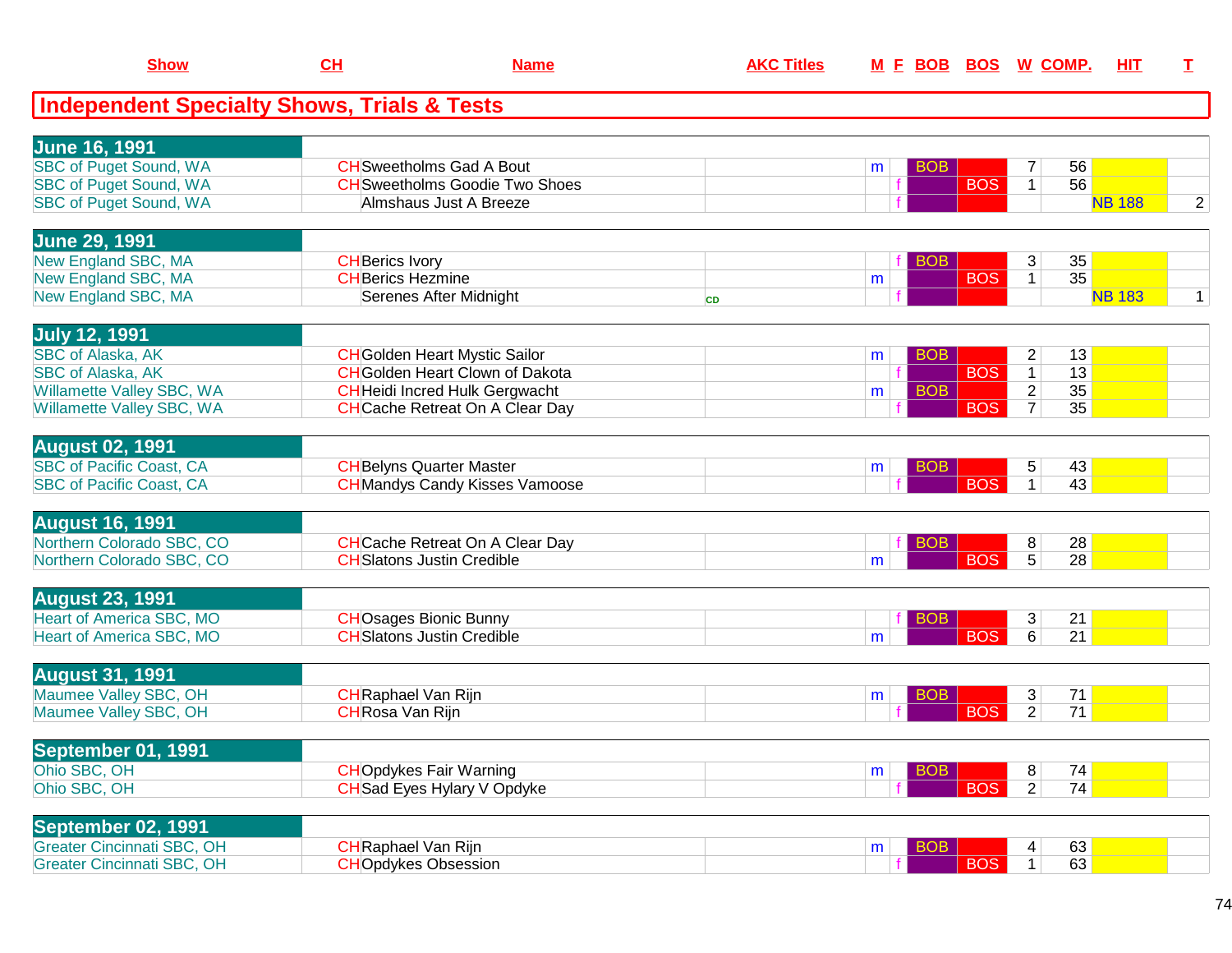| <b>Show</b>                                            | CH                         | <b>Name</b>                            | <b>AKC Titles</b> |              | M E BOB BOS W COMP. |            |                 |                 | <u>НIТ</u>    | I.             |
|--------------------------------------------------------|----------------------------|----------------------------------------|-------------------|--------------|---------------------|------------|-----------------|-----------------|---------------|----------------|
| <b>Independent Specialty Shows, Trials &amp; Tests</b> |                            |                                        |                   |              |                     |            |                 |                 |               |                |
| September 06, 1991                                     |                            |                                        |                   |              |                     |            |                 |                 |               |                |
| <b>Great Salt Lake SBC, UT</b>                         |                            | <b>CH</b> Sweetholms Gad A Bout        |                   | m            | <b>BOB</b>          |            | 8               | 23              |               |                |
| <b>Great Salt Lake SBC, UT</b>                         |                            | <b>CH</b> Cache Retreat On A Clear Day |                   |              |                     | <b>BOS</b> | $\overline{9}$  | $\overline{23}$ |               |                |
| SBC of Greater St. Louis, IL                           |                            | <b>CH</b> Snofire Denver Von Yondo-B   |                   | m            | <b>BOB</b>          |            | $\mathbf{1}$    | 27              |               |                |
| SBC of Greater St. Louis, IL                           |                            | <b>Big Topps Raincheck</b>             |                   |              |                     | <b>BOS</b> | $\mathbf{1}$    | 27              |               |                |
| September 20, 1991                                     |                            |                                        |                   |              |                     |            |                 |                 |               |                |
| North Texas SBC, TX                                    |                            | <b>CH</b> Heatherlands Bryce           |                   | m            | <b>BOB</b>          |            | $\mathbf 1$     | 30              |               |                |
| North Texas SBC, TX                                    | <b>CH</b> Halo St. Brycie  |                                        |                   |              |                     | <b>BOS</b> | $\mathbf{1}$    | 30              |               |                |
| <b>October 06, 1991</b>                                |                            |                                        |                   |              |                     |            |                 |                 |               |                |
| Northern New Jersey SBC, NJ                            |                            | <b>CH</b> High Chateaus Emir           |                   | m            | <b>BOB</b>          |            | $\overline{1}$  | 29              |               |                |
| Northern New Jersey SBC, NJ                            |                            | <b>CH</b> Smidget Ann Lovejoy          |                   |              |                     | <b>BOS</b> | $\mathbf{1}$    | 29              |               |                |
| <b>October 14, 1991</b>                                |                            |                                        |                   |              |                     |            |                 |                 |               |                |
| SBC of America #53/18 CA                               |                            | <b>Buena Vista Destiny</b>             |                   | m            |                     |            |                 |                 | <b>NA 174</b> | $\mathbf 1$    |
| <b>October 15, 1991</b>                                |                            |                                        |                   |              |                     |            |                 |                 |               |                |
| SBC of America #53 CA                                  |                            | <b>CH</b> Cache Retreat On A Clear Day |                   |              | <b>BOB</b>          |            | 10 <sup>°</sup> | 114             |               |                |
| SBC of America #53 CA                                  | <b>CH</b> Raphael Van Rijn |                                        |                   | m            |                     | <b>BOS</b> | 5               | 114             |               |                |
| <b>October 16, 1991</b>                                |                            |                                        |                   |              |                     |            |                 |                 |               |                |
| SBC of San Diego, CA                                   | <b>CH</b> Raphael Van Rijn |                                        |                   | m            | <b>BOB</b>          |            | 6               | 78              |               |                |
| SBC of San Diego, CA                                   |                            | <b>CH</b> Stoans Yvonne Von Yondo      |                   |              |                     | <b>BOS</b> | $\overline{1}$  | 78              |               |                |
| SBC of San Diego, CA                                   |                            | <b>CHMtn Shadows Chauser V Columbo</b> | <b>CD</b>         | m            |                     |            |                 |                 | <b>OA 192</b> | $\overline{2}$ |
| <b>October 17, 1991</b>                                |                            |                                        |                   |              |                     |            |                 |                 |               |                |
| <b>SBC of Southern California, CA</b>                  |                            | <b>CH</b> Belyns Quarter Master        |                   | m            | <b>BOB</b>          |            | 6               | 55              |               |                |
| SBC of Southern California, CA                         |                            | <b>CH</b> Stoans Firenze of Miyou      |                   |              |                     | <b>BOS</b> | $\mathbf{1}$    | 55              |               |                |
| <b>November 03, 1991</b>                               |                            |                                        |                   |              |                     |            |                 |                 |               |                |
| <b>SBC</b> of Greater Phoenix, AZ                      |                            | <b>CH</b> Belyns Quarter Master        |                   | m            | <b>BOB</b>          |            | 7               | 33              |               |                |
| <b>SBC of Greater Phoenix, AZ</b>                      | <b>CH</b> Chads Katarina   |                                        |                   | $\mathbf{f}$ |                     | <b>BOS</b> | $\overline{5}$  | 33              |               |                |
| <b>SBC of Greater Phoenix, AZ</b>                      |                            | Kings Row Just Myone Verity            |                   |              |                     |            |                 |                 | <b>NB 192</b> | $\mathbf{1}$   |
| <b>November 16, 1991</b>                               |                            |                                        |                   |              |                     |            |                 |                 |               |                |
| Northern Illinois SBC, IL                              | <b>CH</b> Raphael Van Rijn |                                        |                   | m            | <b>BOB</b>          |            |                 | 53              |               |                |
| Northern Illinois SBC, IL                              |                            | Gabriella Van Rijn                     |                   |              |                     | <b>BOS</b> | $\mathbf{1}$    | $\overline{53}$ |               |                |
| Northern Illinois SBC, IL                              |                            | <b>Brandy Stations High Hope</b>       |                   |              |                     |            |                 |                 | <b>NB 192</b> | $\mathbf{1}$   |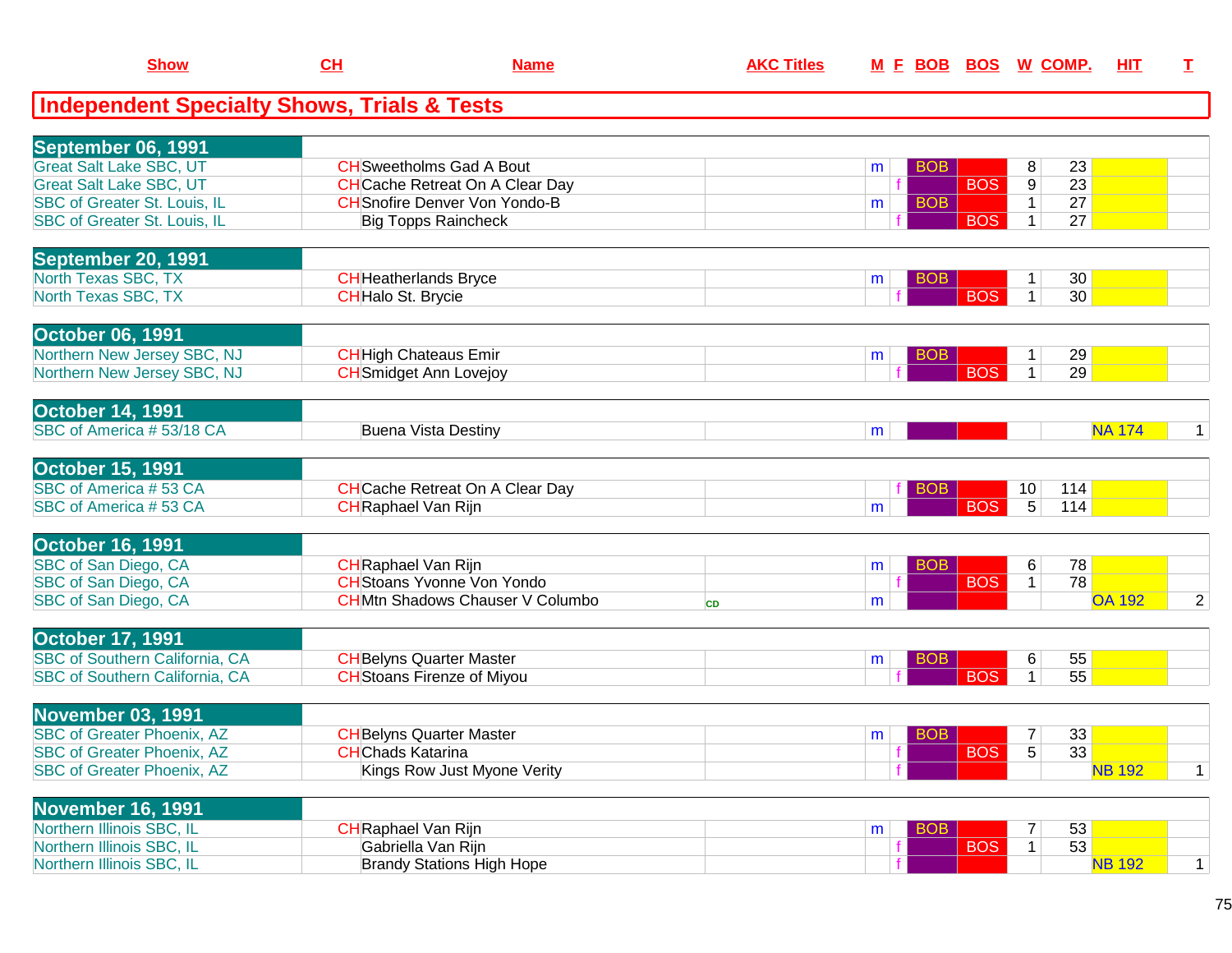| <b>Show</b>                                            | CH                              | <b>Name</b>                            | <b>AKC Titles</b> |                 |            | M E BOB BOS W COMP.                     | <b>HIT</b>    | I.             |
|--------------------------------------------------------|---------------------------------|----------------------------------------|-------------------|-----------------|------------|-----------------------------------------|---------------|----------------|
| <b>Independent Specialty Shows, Trials &amp; Tests</b> |                                 |                                        |                   |                 |            |                                         |               |                |
| <b>December 06, 1991</b>                               |                                 |                                        |                   |                 |            |                                         |               |                |
| <b>SBC of South Florida, FL</b>                        |                                 | <b>CH</b> Belyns Quarter Master        |                   | m               | <b>BOB</b> | 16<br>8                                 |               |                |
| <b>SBC of South Florida, FL</b>                        |                                 | <b>CH</b> Lars A Tonic For Tangaueray  |                   |                 | <b>BOS</b> | $\mathbf{1}$<br>16                      |               |                |
| <b>January 05, 1992</b>                                |                                 |                                        |                   |                 |            |                                         |               |                |
| SBC of Puget Sound, WA                                 |                                 | <b>CH</b> Sweetholms Heartbreak Kid    |                   | <b>BOB</b><br>m |            | 34<br>1                                 |               |                |
| <b>SBC of Puget Sound, WA</b>                          |                                 | <b>CH</b> Stoans Firenze of Miyou      |                   |                 | <b>BOS</b> | $\overline{2}$<br>34                    |               |                |
| <b>SBC of Puget Sound, WA</b>                          |                                 | <b>CH</b> Stoans Zerohour Shorecliff   |                   | m               |            |                                         | <b>NB 187</b> | $\overline{2}$ |
| <b>January 17, 1992</b>                                |                                 |                                        |                   |                 |            |                                         |               |                |
| <b>SBC of Alaska, AK</b>                               |                                 | <b>CH</b> Golden Heart Clown of Dakota |                   | BOB             |            | $\overline{7}$<br>2                     |               |                |
| SBC of Alaska, AK                                      |                                 | <b>CH</b> AImshaus Uncommon Valor      |                   |                 | <b>BOS</b> | $\overline{7}$<br>$\mathbf{1}$          |               |                |
| <b>February 22, 1992</b>                               |                                 |                                        |                   |                 |            |                                         |               |                |
| SBC of San Diego, CA                                   |                                 | <b>CH</b> Silverados Great Gatsby      |                   | <b>BOB</b><br>m |            | 49<br>$\mathbf{1}$                      |               |                |
| SBC of San Diego, CA                                   |                                 | <b>CH</b> Bigfoots Sky Meadows Fantasy |                   |                 | <b>BOS</b> | $\overline{2}$<br>49                    |               |                |
| SBC of San Diego, CA                                   |                                 | <b>CH</b> Cache Retreat Just A Joy     | <b>CDX</b>        |                 |            |                                         | <b>OB 189</b> | $\mathbf{1}$   |
| February 28, 1992                                      |                                 |                                        |                   |                 |            |                                         |               |                |
| <b>SBC of Greater Phoenix, AZ</b>                      |                                 | <b>CH</b> Sweetholms Gad A Bout        |                   | m               | <b>BOB</b> | 60<br>9                                 |               |                |
| <b>SBC of Greater Phoenix, AZ</b>                      | <b>CHChads Katarina</b>         |                                        |                   |                 | <b>BOS</b> | 60<br>6                                 |               |                |
| <b>SBC of Greater Phoenix, AZ</b>                      |                                 | Keepsakes Brenna                       |                   |                 |            |                                         | <b>NB 185</b> | $\mathbf{1}$   |
| SBC of Greater St. Louis, MO                           | <b>CH</b> Van Rijns Wildfire    |                                        |                   | m               | <b>BOB</b> | 39<br>$\mathbf 1$                       |               |                |
| SBC of Greater St. Louis, MO                           | <b>CH</b> Raphael Van Rijn      |                                        |                   | m               | <b>BOS</b> | 8<br>39                                 |               |                |
| <b>March 07, 1992</b>                                  |                                 |                                        |                   |                 |            |                                         |               |                |
| <b>SBC of Greater San Jose, CA</b>                     |                                 | <b>CH</b> Subira Claim To Fame         |                   | <b>BOB</b><br>m |            | $\overline{c}$<br>20                    |               |                |
| SBC of Greater San Jose, CA                            | <b>CH</b> Catari Witch of Endor |                                        |                   |                 | <b>BOS</b> | $\mathbf{1}$<br>20                      |               |                |
| <b>March 20, 1992</b>                                  |                                 |                                        |                   |                 |            |                                         |               |                |
| North Texas SBC, TX                                    |                                 | <b>CH</b> Sweetholms Heartbreak Kid    |                   | m               | <b>BOB</b> | $\overline{\mathbf{c}}$<br>29           |               |                |
| North Texas SBC, TX                                    |                                 | <b>CH</b> Pegasus of Bishops Castle    |                   |                 | <b>BOS</b> | 29<br>$\mathbf{1}$                      |               |                |
| <b>March 21, 1992</b>                                  |                                 |                                        |                   |                 |            |                                         |               |                |
| Central Indiana SBC, IN                                | <b>CH</b> Raphael Van Rijn      |                                        |                   | m               | <b>BOB</b> | 18<br>9 <sup>°</sup>                    |               |                |
| Central Indiana SBC, IN                                | <b>CH</b> Miesque Van Rijn      |                                        |                   |                 | <b>BOS</b> | $\overline{1}$<br>18                    |               |                |
| <b>April 03, 1992</b>                                  |                                 |                                        |                   |                 |            |                                         |               |                |
| Northern Illinois SBC, IL<br>Northern Illinois SBC, IL | <b>CH</b> Raphael Van Rijn      |                                        |                   | m               | <b>BOB</b> | 10 <sup>°</sup><br>31<br>$\overline{2}$ |               |                |
|                                                        | <b>CH</b> Miesque Van Rijn      |                                        |                   |                 | <b>BOS</b> | 31                                      |               |                |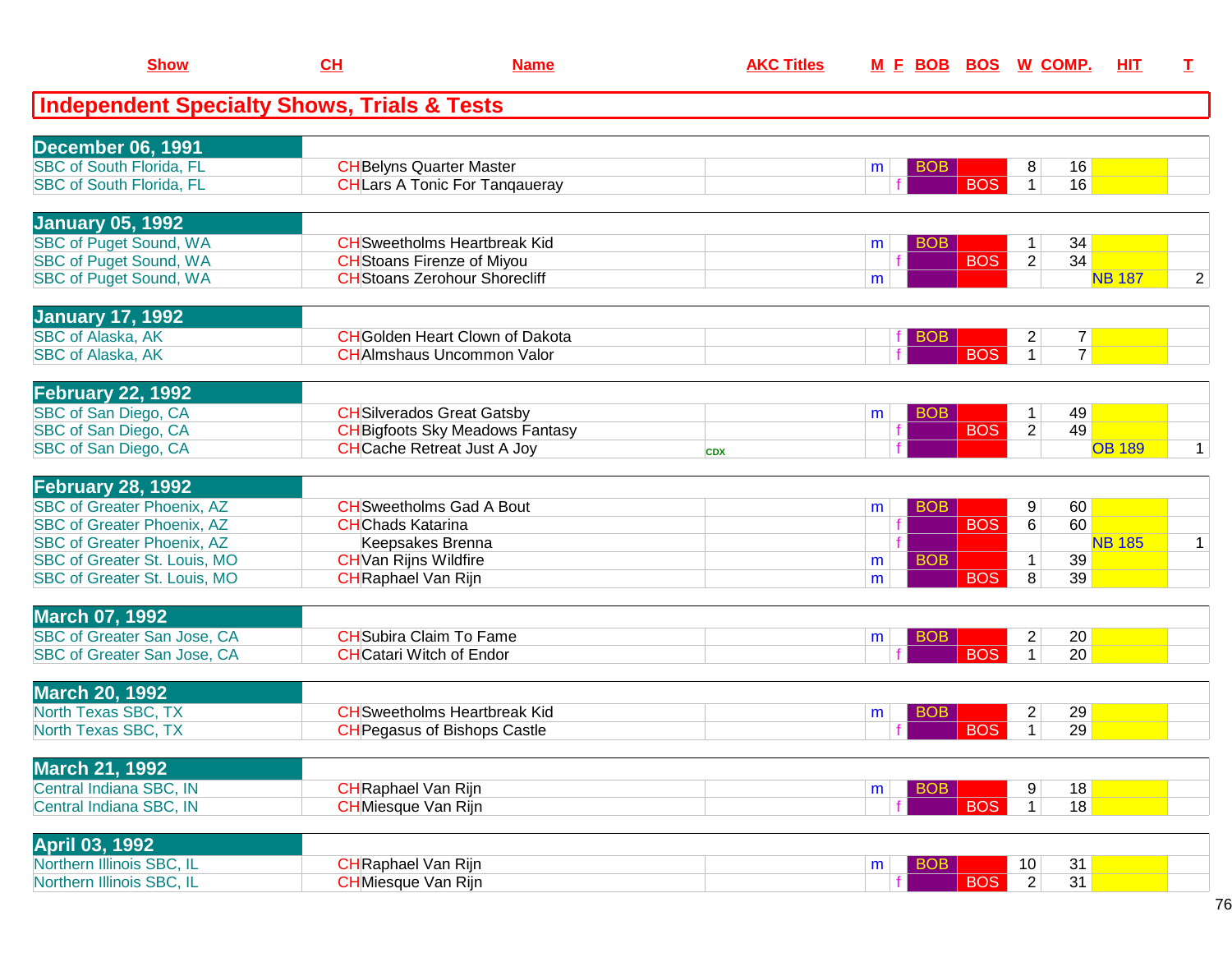## **Independent Specialty Shows, Trials & Tests**

| <b>April 04, 1992</b>                                                |                                                               |   |            |                                      |  |
|----------------------------------------------------------------------|---------------------------------------------------------------|---|------------|--------------------------------------|--|
| <b>Greater Milwaukee SBC, WI</b>                                     | <b>CH</b> Raphael Van Rijn                                    | m | <b>BOB</b> | 32<br>11                             |  |
| <b>Greater Milwaukee SBC, WI</b>                                     | <b>CH</b> Miesque Van Rijn                                    |   | <b>BOS</b> | 32<br>3                              |  |
|                                                                      |                                                               |   |            |                                      |  |
| <b>April 05, 1992</b>                                                |                                                               |   |            |                                      |  |
| <b>Greater Madison SBC, WI</b>                                       | <b>CH</b> Ramses Van Rijn                                     | m | <b>BOB</b> | 19<br>$\mathbf 1$                    |  |
| <b>Greater Madison SBC, WI</b>                                       | <b>CHMt Olympus Night Star</b>                                |   | <b>BOS</b> | 19<br>$\mathbf{1}$                   |  |
|                                                                      |                                                               |   |            |                                      |  |
| <b>April 11, 1992</b>                                                |                                                               |   |            |                                      |  |
| Sacramento Sierra SBC, CA                                            | <b>CH</b> Sweetholms Gad A Bout                               | m | <b>BOB</b> | 10<br>36                             |  |
| Sacramento Sierra SBC, CA                                            | <b>CH</b> Waughmars Rockin Robin                              |   | <b>BOS</b> | $\overline{2}$<br>$\overline{36}$    |  |
|                                                                      |                                                               |   |            |                                      |  |
| April 12, 1992                                                       |                                                               |   |            |                                      |  |
| <b>SBC of Greater Atlanta, GA</b>                                    | <b>CH</b> Sweetholms Heartbreak Kid                           | m | <b>BOB</b> | $\sqrt{3}$<br>39                     |  |
| <b>SBC of Greater Atlanta, GA</b>                                    | <b>CH</b> Reeces Alice in Wonderland                          |   | <b>BOS</b> | 39<br>$\mathbf{1}$                   |  |
|                                                                      |                                                               |   |            |                                      |  |
| <b>April 17, 1992</b>                                                |                                                               |   |            |                                      |  |
| <b>Greater Washington SBC, MD</b>                                    | <b>CHBerics Hezmine</b>                                       |   | <b>BOB</b> | 47                                   |  |
|                                                                      |                                                               | m | <b>BOS</b> | $\overline{2}$<br>$\mathbf{1}$<br>47 |  |
| <b>Greater Washington SBC, MD</b><br><b>Heart of America SBC, KS</b> | <b>CHEIbas Bridget</b><br><b>CH</b> Sweetholms Heartbreak Kid |   | <b>BOB</b> | 19                                   |  |
| <b>Heart of America SBC, KS</b>                                      |                                                               | m | <b>BOS</b> | 4<br>$\overline{1}$<br>19            |  |
|                                                                      | <b>CH</b> High Chateaus Krystal                               |   |            |                                      |  |
|                                                                      |                                                               |   |            |                                      |  |
| <b>April 25, 1992</b>                                                |                                                               |   |            |                                      |  |
| Orange Coast SBF, CA                                                 | <b>CH</b> Belyns Quarter Master                               | m | <b>BOB</b> | 9<br>26                              |  |
| Orange Coast SBF, CA                                                 | <b>CH</b> Cooper Mtns She's Magic                             |   | <b>BOS</b> | $\mathbf{1}$<br>26                   |  |
|                                                                      |                                                               |   |            |                                      |  |
| May 08, 1992                                                         |                                                               |   |            |                                      |  |
| <b>Greater Twin Cities SBC, MN</b>                                   | <b>CH</b> Raphael Van Rijn                                    | m | <b>BOB</b> | 13<br>12                             |  |
| <b>Greater Twin Cities SBC, MN</b>                                   | <b>CHEIyse V Engelhaft</b>                                    |   | <b>BOS</b> | $\mathbf{1}$<br>13                   |  |
|                                                                      |                                                               |   |            |                                      |  |
| May 15, 1992                                                         |                                                               |   |            |                                      |  |
| Greater Omaha SBC, IA                                                | <b>CH</b> Stoans Firenze of Miyou                             |   | <b>BOB</b> | 3<br>14                              |  |
| <b>Greater Omaha SBC, IA</b>                                         | <b>CH</b> Benbarons Dippy Von Vippy                           | m | <b>BOS</b> | $\overline{1}$<br>14                 |  |
| Southern Maryland SBF, MD                                            | <b>CH</b> Sylvanhurst Differnt Drummer                        | m | <b>BOB</b> | 21<br>$\mathbf{1}$                   |  |
| Southern Maryland SBF, MD                                            | <b>CH</b> Sylvanhurst Gretchen                                |   | <b>BOS</b> | $\mathbf{1}$<br>21                   |  |
|                                                                      |                                                               |   |            |                                      |  |
| May 23, 1992                                                         |                                                               |   |            |                                      |  |
| <b>Greater Cincinnati SBC, OH</b>                                    | <b>CH</b> Sweetholms Heartbreak Kid                           | m | BOB        | 5<br>28                              |  |
| <b>Greater Cincinnati SBC, OH</b>                                    | <b>CH</b> Reeces Alice in Wonderland                          |   | <b>BOS</b> | $\overline{2}$<br>28                 |  |
|                                                                      |                                                               |   |            |                                      |  |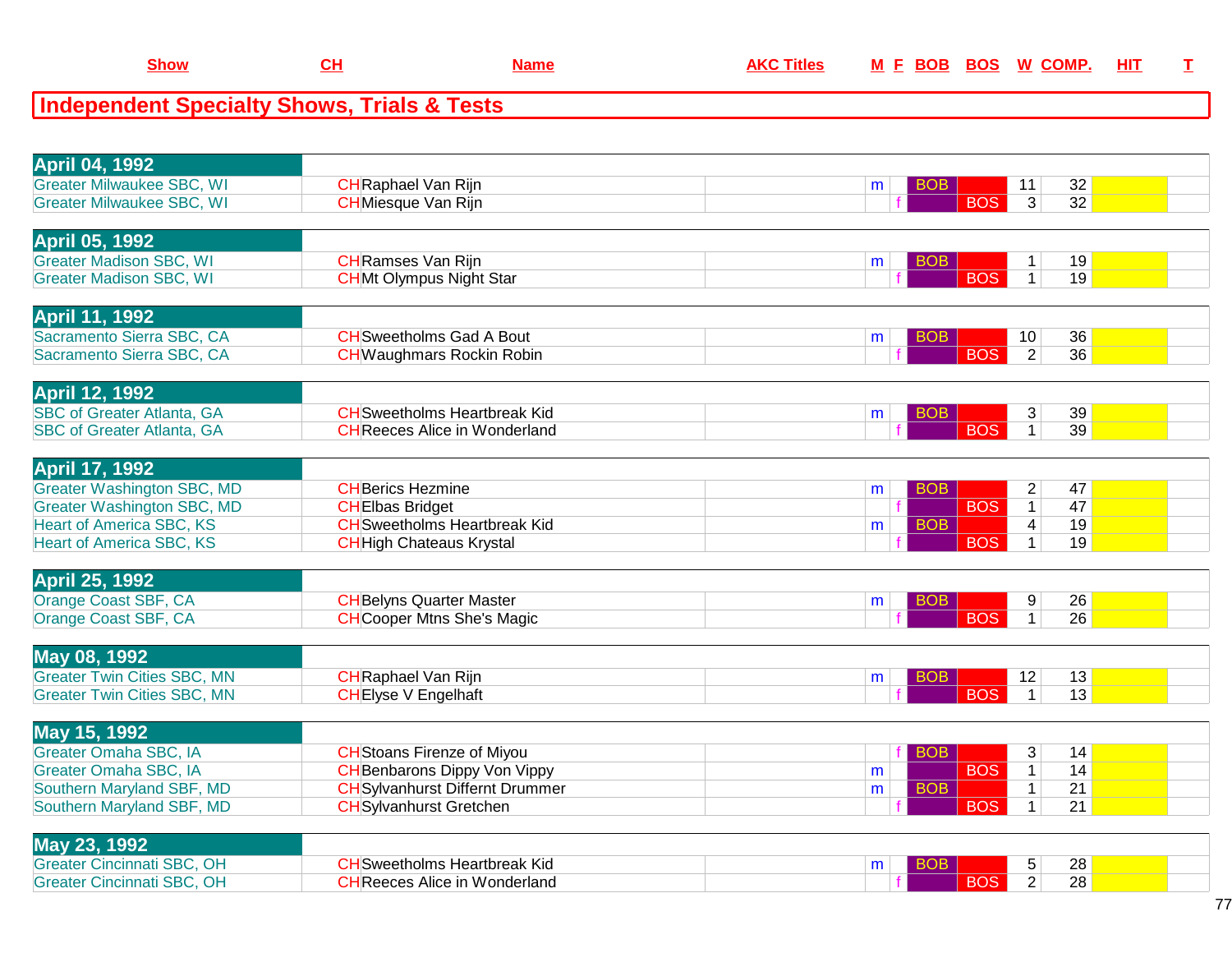## **Independent Specialty Shows, Trials & Tests**

| May 29, 1992                                                 |                                                                    |           |                 |                                              |                 |              |
|--------------------------------------------------------------|--------------------------------------------------------------------|-----------|-----------------|----------------------------------------------|-----------------|--------------|
| Maumee Valley SBC, OH                                        | <b>CH</b> Raphael Van Rijn                                         |           | <b>BOB</b><br>m | 13                                           | 18              |              |
| Maumee Valley SBC, OH                                        | <b>CHOpdykes Reva</b>                                              |           |                 | <b>BOS</b><br>$\overline{2}$                 | 18              |              |
|                                                              |                                                                    |           |                 |                                              |                 |              |
| <b>June 14, 1992</b>                                         |                                                                    |           |                 |                                              |                 |              |
| <b>SBC of Puget Sound, WA</b>                                | <b>CH</b> Sweetholms Heartbreak Kid                                |           | <b>BOB</b><br>m | 6                                            | 48              |              |
| <b>SBC of Puget Sound, WA</b>                                | <b>CH</b> Stoans Firenze of Miyou                                  |           |                 | <b>BOS</b><br>$\overline{4}$                 | 48              |              |
| <b>SBC of Puget Sound, WA</b>                                | Stoans Hi Peaches V Valinta                                        |           |                 |                                              | <b>NB 194</b>   | $\mathbf{1}$ |
|                                                              |                                                                    |           |                 |                                              |                 |              |
| <b>June 27, 1992</b>                                         |                                                                    |           |                 |                                              |                 |              |
| New England SBC, MA                                          | <b>CHBerics Hezmine</b>                                            |           | <b>BOB</b><br>m | 3                                            | 40              |              |
| New England SBC, MA                                          | <b>CH</b> Berics Merry Jane                                        |           |                 | <b>BOS</b><br>$\mathbf{1}$                   | 40              |              |
|                                                              |                                                                    |           |                 |                                              |                 |              |
| <b>July 10, 1992</b>                                         |                                                                    |           |                 |                                              |                 |              |
| <b>SBC of Alaska, AK</b>                                     | <b>CH</b> Golden Heart Mystic Sailor                               |           | <b>BOB</b><br>m | 3                                            | 15              |              |
| <b>SBC of Alaska, AK</b>                                     | <b>CH</b> Golden Heart Clown of Dakota                             |           |                 | <b>BOS</b><br>$\overline{3}$                 | 15              |              |
| <b>Willamette Valley SBC, OR</b>                             | <b>CH</b> Revilos Houston V Dolly                                  | <b>CD</b> | <b>BOB</b><br>m | $\mathbf{1}$                                 | 25              |              |
| Willamette Valley SBC, OR                                    | <b>CH</b> Stoans Firenze of Miyou                                  |           |                 | <b>BOS</b><br>$\overline{5}$                 | 25              |              |
|                                                              |                                                                    |           |                 |                                              |                 |              |
| <b>July 31, 1992</b>                                         |                                                                    |           |                 |                                              |                 |              |
| <b>SBC of Pacific Coast, CA</b>                              | <b>CH</b> Stoans Firenze of Miyou                                  |           | <b>BOB</b>      | 6                                            | 31              |              |
| <b>SBC of Pacific Coast, CA</b>                              | <b>CH</b> Belyns Quarter Master                                    |           | m               | <b>BOS</b><br>10                             | $\overline{31}$ |              |
| <b>SBC of Pacific Coast, CA</b>                              | Stoans Hi Peaches V Valinta                                        |           |                 |                                              | <b>NB 192</b>   | 2            |
|                                                              |                                                                    |           |                 |                                              |                 |              |
| <b>August 08, 1992</b>                                       |                                                                    |           |                 |                                              |                 |              |
| <b>SBC of Southern California, CA</b>                        | <b>CH</b> Subira Claim To Fame                                     |           | BOB<br>m        | 3                                            | 36              |              |
| SBC of Southern California, CA                               | <b>CH</b> Amberdees Eclipse of Subira                              |           |                 | <b>BOS</b><br>$\mathbf{1}$                   | $\overline{36}$ |              |
|                                                              |                                                                    |           |                 |                                              |                 |              |
| <b>August 14, 1992</b>                                       |                                                                    |           |                 |                                              |                 |              |
| Northern Colorado SBC, CO                                    | <b>CH</b> Sweetholms Heartbreak Kid                                |           | BOB<br>m        | 7                                            | 28              |              |
| Northern Colorado SBC, CO                                    | <b>CHCache Retreat Xmas Wish</b>                                   |           |                 | <b>BOS</b><br>$\mathbf 1$                    | 28              |              |
|                                                              |                                                                    |           |                 |                                              |                 |              |
| September 04, 1992                                           |                                                                    |           |                 |                                              |                 |              |
|                                                              |                                                                    |           |                 |                                              |                 |              |
| <b>Great Salt Lake SBC, UT</b>                               | <b>CHPrairieaire Piece of Rox</b>                                  |           | <b>BOB</b><br>m | 1                                            | 35              |              |
| <b>Great Salt Lake SBC, UT</b>                               | <b>CH</b> Pontatocs Alexis                                         |           |                 | <b>BOS</b><br>$\mathbf 1$                    | 35              |              |
| SBC of Greater St. Louis, MO<br>SBC of Greater St. Louis, MO | <b>CH</b> Sweetholms Heartbreak Kid<br>CHFiliae Kryskara Rock Star |           | <b>BOB</b><br>m | $\overline{8}$<br><b>BOS</b><br>$\mathbf{1}$ | 19<br>19        |              |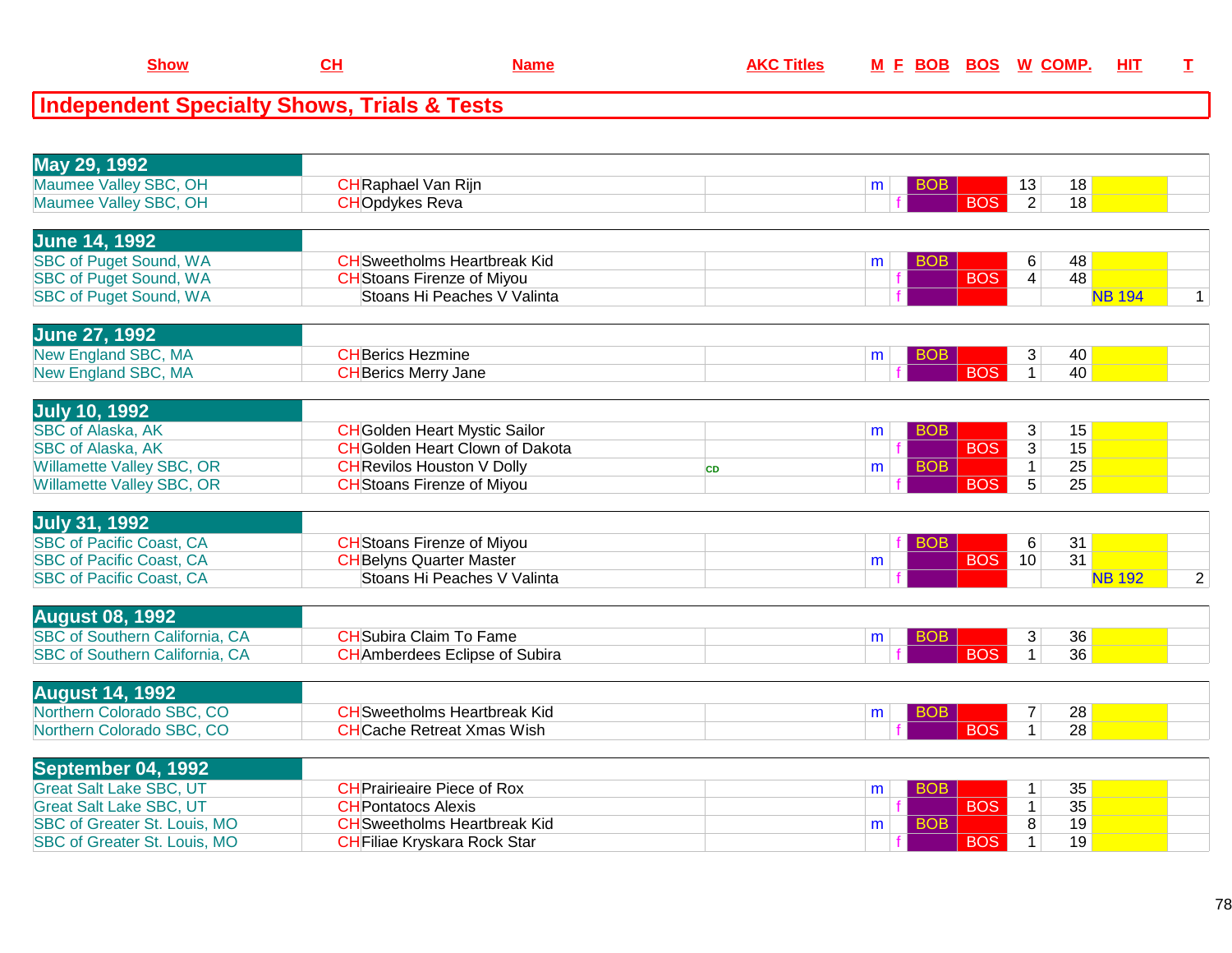| <b>Show</b>                                                            | CL                          | <b>Name</b>                            | <b>AKC Titles</b> | M E BOB BOS W COMP. |            |                   |                 | HIT             | $\mathbf I$  |
|------------------------------------------------------------------------|-----------------------------|----------------------------------------|-------------------|---------------------|------------|-------------------|-----------------|-----------------|--------------|
| <b>Independent Specialty Shows, Trials &amp; Tests</b>                 |                             |                                        |                   |                     |            |                   |                 |                 |              |
| September 05, 1992                                                     |                             |                                        |                   |                     |            |                   |                 |                 |              |
| <b>Greater Cincinnati SBC, OH</b><br><b>Greater Cincinnati SBC, OH</b> | <b>CH</b> Berics Hezmine    |                                        |                   | <b>BOB</b><br>m     | <b>BOS</b> | 4<br>$\mathbf{1}$ | 71<br>71        |                 |              |
|                                                                        | <b>CH</b> Kious Lady Bree   |                                        |                   |                     |            |                   |                 |                 |              |
| September 06, 1992                                                     |                             |                                        |                   |                     |            |                   |                 |                 |              |
| Maumee Valley SBC, OH                                                  | <b>CH</b> Berics Ishmael    |                                        |                   | BOB<br>m            |            | $\mathbf 1$       | 71              |                 |              |
| Maumee Valley SBC, OH                                                  |                             | <b>CHNerthus Have A Heart</b>          | <b>CD</b>         |                     | <b>BOS</b> | 1 <sup>1</sup>    | $\overline{71}$ |                 |              |
| September 07, 1992                                                     |                             |                                        |                   |                     |            |                   |                 |                 |              |
| Ohio SBC, OH                                                           |                             | <b>CH</b> Sweetholms Gad A Bout        |                   | BOB.<br>m           |            | 11                | 70              |                 |              |
| Ohio SBC, OH                                                           | <b>CHO</b> pdykes Margaret  |                                        |                   |                     | <b>BOS</b> | $\overline{1}$    | 70              |                 |              |
| September 29, 1992                                                     |                             |                                        |                   |                     |            |                   |                 |                 |              |
| <b>New England SBC, MA</b>                                             |                             | <b>CH</b> Benbarons Abraham Von Yondo  |                   | m                   |            |                   |                 | <b>NB 187</b>   | $\mathbf{1}$ |
| September 30, 1992                                                     |                             |                                        |                   |                     |            |                   |                 |                 |              |
| SBC of America #54/19 OK                                               |                             | <b>CH</b> Excaliburs Friar V Eastgate  |                   | m                   |            |                   |                 | <b>NB 197</b>   | $\mathbf{1}$ |
| <b>October 01, 1992</b>                                                |                             |                                        |                   |                     |            |                   |                 |                 |              |
| SBC of America #54 OK                                                  | <b>CHOpdykes Lancaster</b>  |                                        |                   | BOB<br>m            |            | $\overline{2}$    | 129             |                 |              |
| SBC of America #54 OK                                                  |                             | <b>CHCache Retreat On A Clear Day</b>  |                   |                     | <b>BOS</b> | 12                | 129             |                 |              |
| <b>October 02, 1992</b>                                                |                             |                                        |                   |                     |            |                   |                 |                 |              |
| North Texas SBC, TX                                                    |                             | <b>CH</b> Sweetholms Heartbreak Kid    |                   | BOB<br>m            |            | 9                 | 86              |                 |              |
| North Texas SBC, TX                                                    |                             | <b>CH</b> Cache Retreat On A Clear Day |                   |                     | <b>BOS</b> | 11                | 86              |                 |              |
| <b>October 03, 1992</b>                                                |                             |                                        |                   |                     |            |                   |                 |                 |              |
| <b>Heart of America SBC, OK</b>                                        |                             | <b>CH</b> Sweetholms Heartbreak Kid    |                   | BOB<br>m            |            | 10                | 63              |                 |              |
| <b>Heart of America SBC, OK</b>                                        |                             | <b>CH</b> Belyns Sara O'Lynchcreek     | <b>CDX</b>        |                     | <b>BOS</b> | $\mathbf 1$       | 63              |                 |              |
| <b>October 10, 1992</b>                                                |                             |                                        |                   |                     |            |                   |                 |                 |              |
| Northern Illinois SBC, IL                                              | <b>CH</b> Gulliver Van Rijn |                                        |                   | <b>BOB</b><br>m     |            | $\mathbf{1}$      | 28              |                 |              |
| Northern Illinois SBC, IL                                              |                             | <b>CH</b> Swisswoods Finest Kind       |                   | ÷                   | <b>BOS</b> | 1                 | $\overline{28}$ |                 |              |
| Northern Illinois SBC, IL                                              |                             | <b>Shorecliffs Zesty Swisscream</b>    |                   | m                   |            |                   |                 | <b>NB 189.5</b> | $\mathbf{1}$ |
| <b>October 17, 1992</b>                                                |                             |                                        |                   |                     |            |                   |                 |                 |              |
| Middle Atlantic SBC, PA                                                |                             | <b>CHLil Jons Albert Einstein</b>      |                   | BOB<br>m            |            | $\mathbf 1$       | 49              |                 |              |
| Middle Atlantic SBC, PA                                                |                             | <b>CH</b> Shar-D's Cash Dividend       |                   |                     | <b>BOS</b> | $\mathbf{1}$      | 49              |                 |              |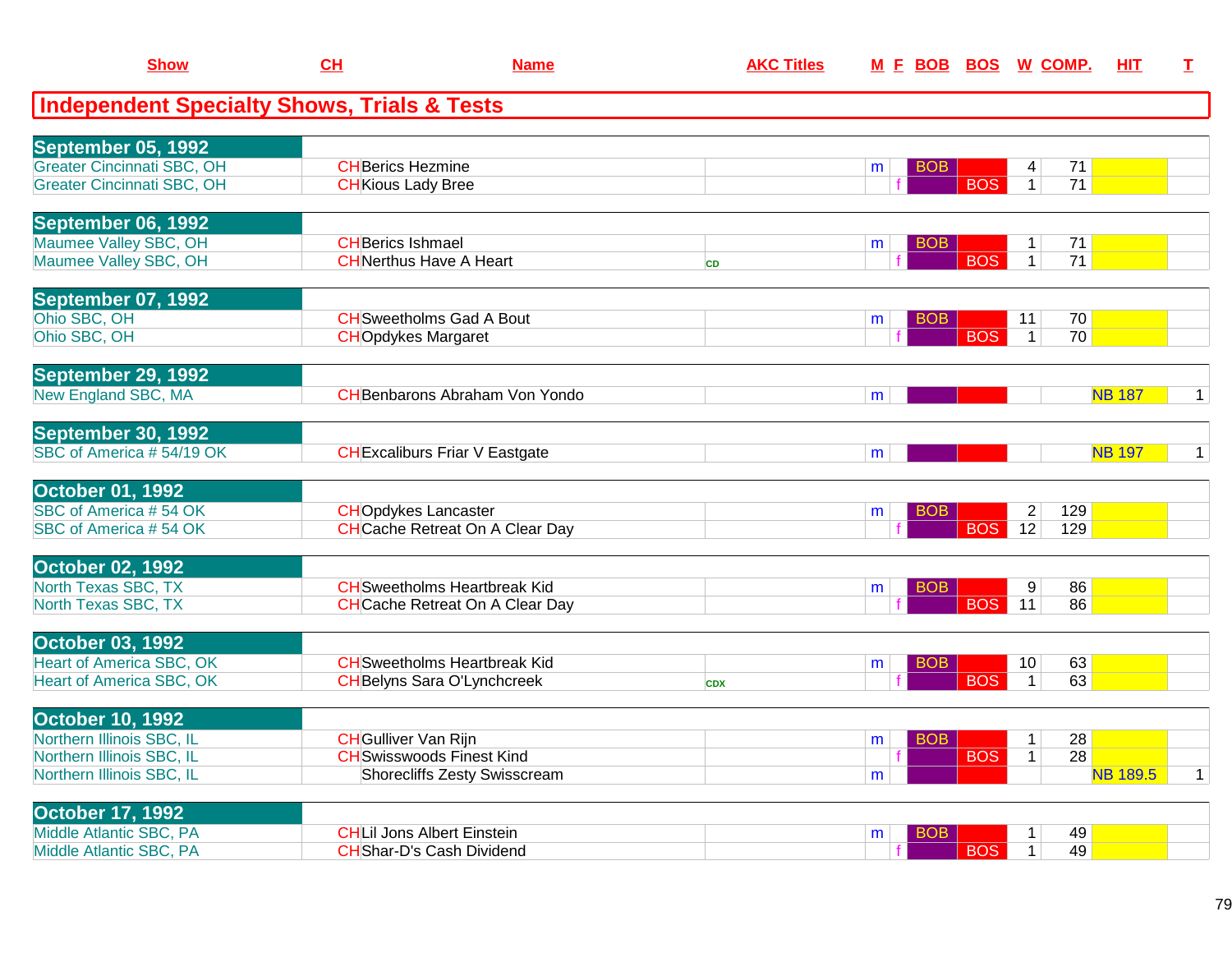| <b>Show</b>                                            | CH                      | <b>Name</b>                            | <b>AKC Titles</b> |   |            | M E BOB BOS W COMP. |                |    | <b>HIT</b>      | $\mathbf{I}$   |
|--------------------------------------------------------|-------------------------|----------------------------------------|-------------------|---|------------|---------------------|----------------|----|-----------------|----------------|
| <b>Independent Specialty Shows, Trials &amp; Tests</b> |                         |                                        |                   |   |            |                     |                |    |                 |                |
| October 18, 1992                                       |                         |                                        |                   |   |            |                     |                |    |                 |                |
| Northern New Jersey SBC, NJ                            | <b>CHBerics Ishmael</b> |                                        |                   | m | <b>BOB</b> |                     | $\overline{2}$ | 44 |                 |                |
| Northern New Jersey SBC, NJ                            |                         | <b>CH</b> Sandtrees Breeze Again       |                   |   |            | <b>BOS</b>          | $\mathbf{1}$   | 44 |                 |                |
| <b>November 01, 1992</b>                               |                         |                                        |                   |   |            |                     |                |    |                 |                |
| <b>SBC of Greater Phoenix, AZ</b>                      |                         | <b>CH</b> Cache Retreat On A Clear Day |                   |   | <b>BOB</b> |                     | 13             | 54 |                 |                |
| <b>SBC of Greater Phoenix, AZ</b>                      |                         | <b>CH</b> Sweetholms Gad A Bout        |                   | m |            | <b>BOS</b>          | 12             | 54 |                 |                |
| <b>SBC of Greater Phoenix, AZ</b>                      |                         | <b>CHCache Retreat Just A Joy</b>      | <b>CDX</b>        |   |            |                     |                |    | <b>OB 187.5</b> | $\overline{2}$ |
| <b>November 20, 1992</b>                               |                         |                                        |                   |   |            |                     |                |    |                 |                |
| <b>Greater Omaha SBC, NE</b>                           | <b>CH</b> Wito Van Rijn |                                        |                   | m | <b>BOB</b> |                     |                | 16 |                 |                |
| <b>Greater Omaha SBC, NE</b>                           |                         | <b>CH</b> Saffos Copy Cat V Lyndale    |                   |   |            | <b>BOS</b>          | 1 <sup>1</sup> | 16 |                 |                |
| <b>December 04, 1992</b>                               |                         |                                        |                   |   |            |                     |                |    |                 |                |
| <b>SBC of South Florida, FL</b>                        |                         | <b>CH</b> Belyns Quarter Master        |                   | m | <b>BOB</b> |                     | 11             | 14 |                 |                |
| <b>SBC of South Florida, FL</b>                        |                         | <b>CH</b> Belyns Sara O'Lynchcreek     | <b>CDX</b>        |   |            | <b>BOS</b>          | $\overline{2}$ | 14 |                 |                |
| <b>January 10, 1993</b>                                |                         |                                        |                   |   |            |                     |                |    |                 |                |
| <b>SBC of Puget Sound, WA</b>                          |                         | <b>CH</b> Revilos Houston V Dolly      | <b>CD</b>         | m | <b>BOB</b> |                     | $\overline{c}$ | 29 |                 |                |
| <b>SBC of Puget Sound, WA</b>                          |                         | <b>CH</b> Stoans Awesome Sofie V Hahn  |                   |   |            | <b>BOS</b>          | $\mathbf{1}$   | 29 |                 |                |
| <b>SBC of Puget Sound, WA</b>                          |                         | Stoans Sweet Bathsheba V Rian          |                   |   |            |                     |                |    | <b>NB 189</b>   | $\mathbf 1$    |
| <b>February 26, 1993</b>                               |                         |                                        |                   |   |            |                     |                |    |                 |                |
| SBC of San Diego, CA                                   |                         | <b>CH</b> Silverados Happy Boy         |                   | m | <b>BOB</b> |                     | $\mathbf{1}$   | 76 |                 |                |
| SBC of San Diego, CA                                   |                         | <b>CH</b> Bigfoots Sky Meadows Fantasy |                   |   |            | <b>BOS</b>          | 3              | 76 |                 |                |
| SBC of San Diego, CA                                   |                         | <b>CH</b> Buena Vistas Scannon         |                   | m |            |                     |                |    | <b>NB 190.5</b> | $\mathbf 1$    |
| <b>February 27, 1993</b>                               |                         |                                        |                   |   |            |                     |                |    |                 |                |
| Orange Coast SBF, CA                                   |                         | <b>CH</b> Sweetholms Gad A Bout        |                   | m | <b>BOB</b> |                     | 13             | 61 |                 |                |
| Orange Coast SBF, CA                                   |                         | <b>CH</b> Bigfoots Legacy Sky Meadows  |                   |   |            | <b>BOS</b>          | $\mathbf{1}$   | 61 |                 |                |
| <b>March 05, 1993</b>                                  |                         |                                        |                   |   |            |                     |                |    |                 |                |
| <b>SBC of Greater Phoenix, AZ</b>                      |                         | <b>CHO</b> pdykes Unknown Presence     |                   | m | BOB        |                     | 1              | 67 |                 |                |
| <b>SBC of Greater Phoenix, AZ</b>                      |                         | <b>CH</b> Waughmars Rockin Robin       |                   |   |            | <b>BOS</b>          | 3              | 67 |                 |                |
| <b>SBC of Greater Phoenix, AZ</b>                      |                         | Keepsakes Bonny Myone Tommy            | <b>CD</b>         | m |            |                     |                |    | <b>NB 194</b>   | $\mathbf{1}$   |
| <b>SBC of Greater St. Louis, IL</b>                    |                         | <b>CHRRR's Beau Brummell Bear</b>      |                   | m | <b>BOB</b> |                     | 2              | 37 |                 |                |
| <b>SBC of Greater St. Louis, IL</b>                    |                         | <b>CH</b> Cache Retreat Applause       |                   |   |            | <b>BOS</b>          | $\mathbf{1}$   | 37 |                 |                |
| <b>March 13, 1993</b>                                  |                         |                                        |                   |   |            |                     |                |    |                 |                |
| SBC of Greater San Jose, CA                            |                         | <b>CH</b> Revilos Houston V Dolly      | CD                | m | <b>BOB</b> |                     | 3 <sup>2</sup> | 41 |                 |                |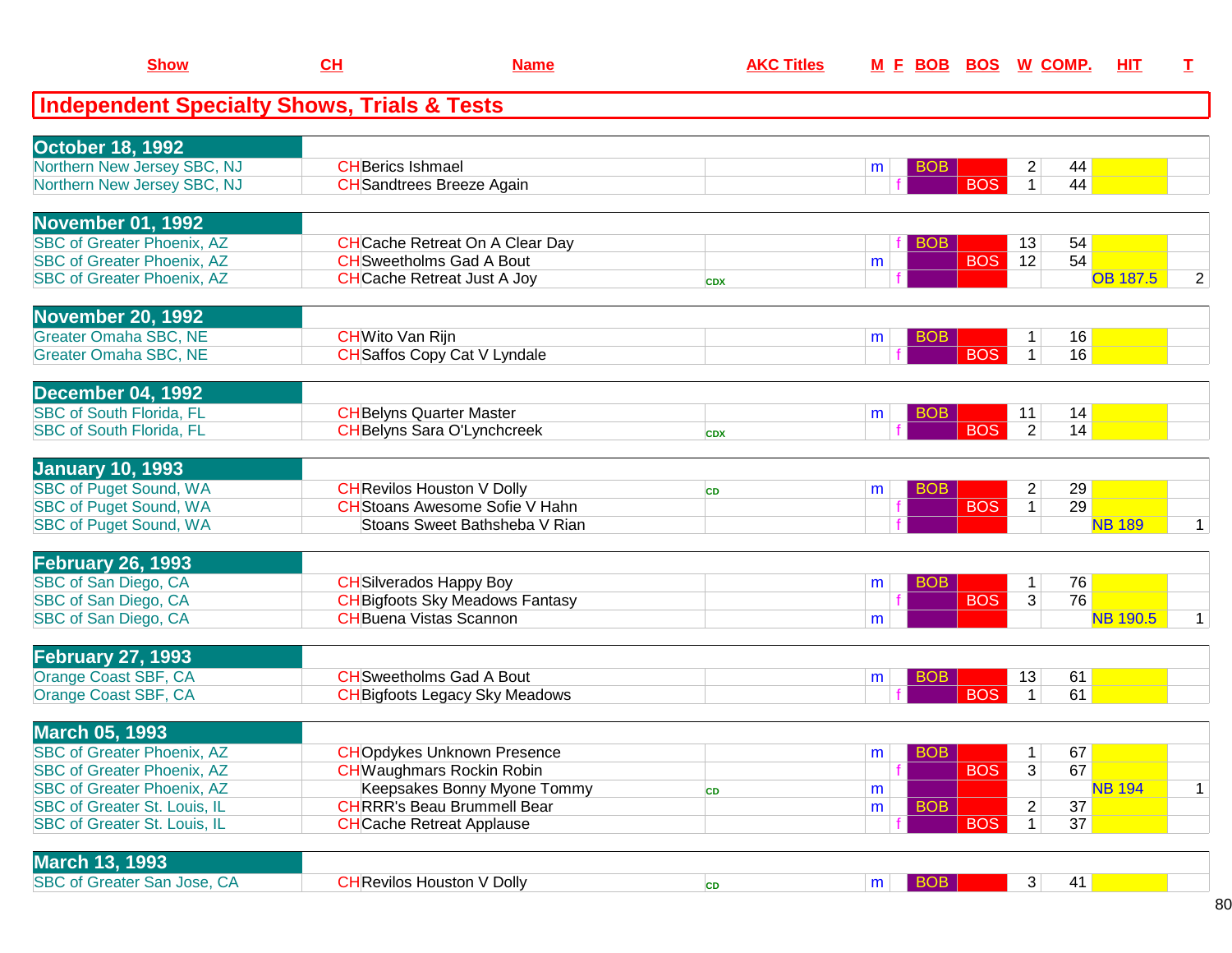| <b>Show</b>                                            | CH                           | <b>Name</b>                            | <b>AKC Titles</b> | <u>M E BOB</u>  | BOS        | <u>W_COMP.</u> | HIT             | I |
|--------------------------------------------------------|------------------------------|----------------------------------------|-------------------|-----------------|------------|----------------|-----------------|---|
| <b>Independent Specialty Shows, Trials &amp; Tests</b> |                              |                                        |                   |                 |            |                |                 |   |
| SBC of Greater San Jose, CA                            |                              | <b>CH</b> Dilettantes Naturally        |                   |                 | <b>BOS</b> | $\mathbf 1$    | 41              |   |
| <b>March 26, 1993</b>                                  |                              |                                        |                   |                 |            |                |                 |   |
| North Texas SBC, TX                                    |                              | <b>CHO</b> pdykes Unknown Presence     |                   | <b>BOB</b><br>m |            | $\overline{a}$ | 26              |   |
| North Texas SBC, TX                                    |                              | <b>CH</b> Halo St. Andi of Pontatoc    |                   |                 | <b>BOS</b> | $\mathbf{1}$   | 26              |   |
| <b>April 02, 1993</b>                                  |                              |                                        |                   |                 |            |                |                 |   |
| Northern Colorado SBC, CO                              |                              | <b>CHO</b> pdykes Unknown Presence     |                   | <b>BOB</b><br>m |            | 3              | 17              |   |
| Northern Colorado SBC, CO                              |                              | <b>CH</b> Stoans Younice Von Yondo     |                   |                 | <b>BOS</b> | $\mathbf{1}$   | 17              |   |
| <b>April 09, 1993</b>                                  |                              |                                        |                   |                 |            |                |                 |   |
| Northern Illinois SBC, IL                              | <b>CH</b> Ramses Van Rijn    |                                        |                   | <b>BOB</b><br>m |            | $\overline{c}$ | 23              |   |
| Northern Illinois SBC, IL                              | <b>CH</b> Van Rijns Wildfire |                                        |                   |                 | <b>BOS</b> | $\overline{2}$ | $\overline{23}$ |   |
| <b>April 10, 1993</b>                                  |                              |                                        |                   |                 |            |                |                 |   |
| <b>Greater Milwaukee SBC, WI</b>                       | <b>CH</b> Wito Van Rijn      |                                        |                   | <b>BOB</b><br>m |            | $\overline{c}$ | 25              |   |
| <b>Greater Milwaukee SBC, WI</b>                       | <b>CH</b> Van Rijns Wildfire |                                        |                   |                 | <b>BOS</b> | $\overline{3}$ | 25              |   |
| <b>Greater Milwaukee SBC, WI</b>                       |                              | <b>Shorecliffs Zesty Swisscream</b>    |                   | m               |            |                | <b>NB 189.5</b> | 2 |
| <b>April 11, 1993</b>                                  |                              |                                        |                   |                 |            |                |                 |   |
| <b>Greater Madison SBC, WI</b>                         | <b>CH</b> Ramses Van Rijn    |                                        |                   | BOB<br>m        |            | 3              | 18              |   |
| <b>Greater Madison SBC, WI</b>                         | <b>CH</b> Van Rijns Wildfire |                                        |                   |                 | <b>BOS</b> | $\overline{4}$ | 18              |   |
| <b>April 17, 1993</b>                                  |                              |                                        |                   |                 |            |                |                 |   |
| Sacramento Sierra SBC, CA                              |                              | <b>CH</b> Revilos Houston V Dolly      | <b>CD</b>         | <b>BOB</b><br>m |            | 4              | 42              |   |
| Sacramento Sierra SBC, CA                              |                              | <b>CH</b> Bigfoots Sky Meadows Fantasy |                   |                 | <b>BOS</b> | 4              | 42              |   |
| <b>April 18, 1993</b>                                  |                              |                                        |                   |                 |            |                |                 |   |
| <b>SBC of Greater Atlanta, GA</b>                      |                              | <b>CH</b> Soapstones Piece of Cake     |                   | <b>BOB</b>      |            | $\mathbf 1$    | 35              |   |
| <b>SBC of Greater Atlanta, GA</b>                      |                              | <b>CHOpdykes Unknown Presence</b>      |                   | m               | <b>BOS</b> | 4              | 35              |   |
| <b>April 23, 1993</b>                                  |                              |                                        |                   |                 |            |                |                 |   |
| <b>Greater Washington SBC, MD</b>                      |                              | <b>CH</b> High Chateaus Lars           |                   | <b>BOB</b><br>m |            | $\mathbf{1}$   | 40              |   |
| <b>Greater Washington SBC, MD</b>                      |                              | <b>Heidlebars Echo</b>                 |                   |                 | <b>BOS</b> | $\mathbf{1}$   | 40              |   |
| <b>Heart of America SBC, KS</b>                        | <b>CH</b> Castor Van Rijn    |                                        |                   | <b>BOB</b><br>m |            | $\mathbf 1$    | 25              |   |
| <b>Heart of America SBC, KS</b>                        | <b>CHOsages Uba</b>          |                                        |                   |                 | <b>BOS</b> | $\mathbf{1}$   | 25              |   |
| May 14, 1993                                           |                              |                                        |                   |                 |            |                |                 |   |
| <b>Greater Twin Cities SBC, MN</b>                     |                              | <b>CHLynchcreeks Executive</b>         |                   | <b>BOB</b><br>m |            | $\mathbf{1}$   | 24              |   |
| <b>Greater Twin Cities SBC, MN</b>                     | <b>CHOsages Ayla</b>         |                                        |                   |                 | <b>BOS</b> | 1              | 24              |   |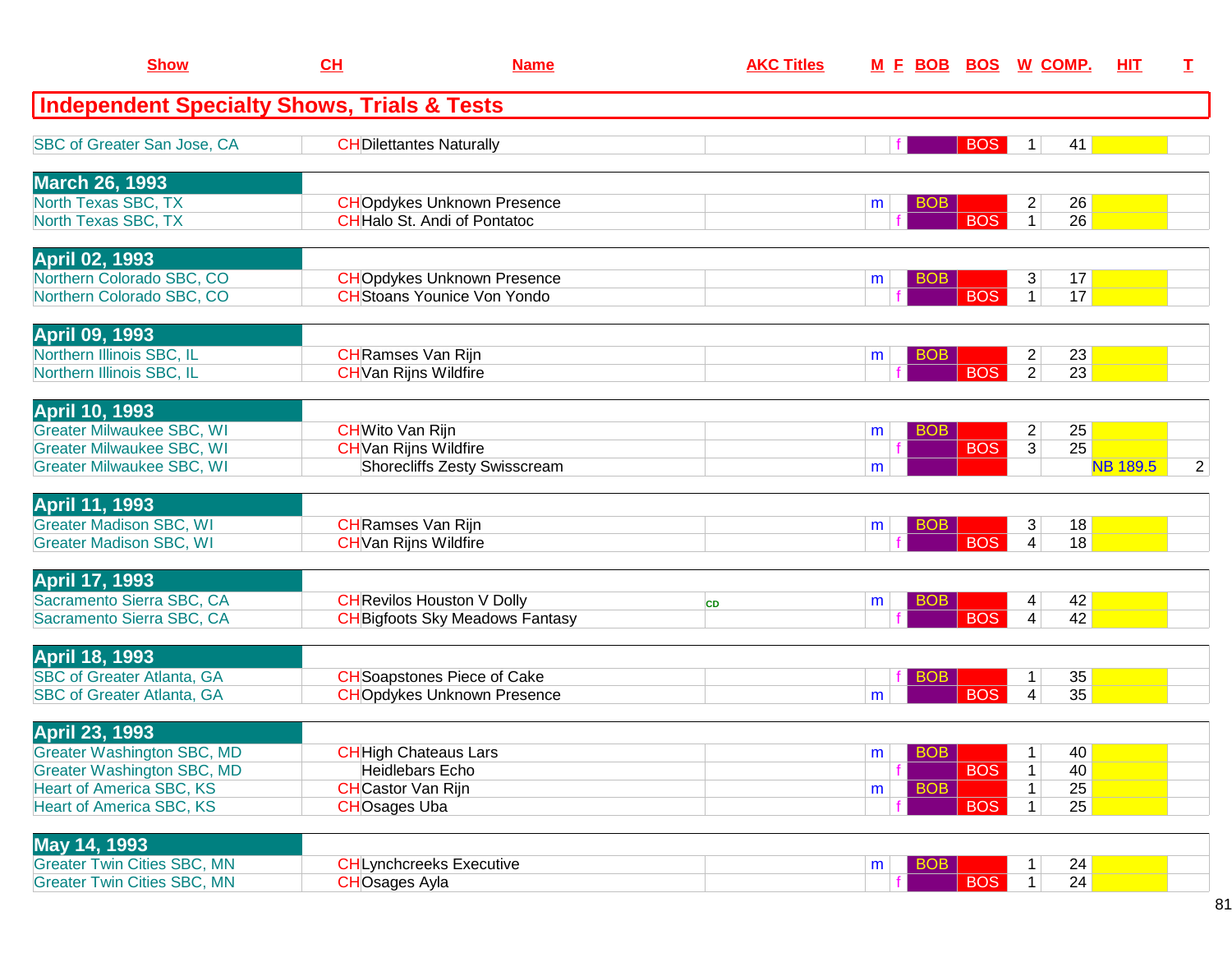| <u>Show</u>                                            |  | Name | AKC Titles | <b>MFBOBBOS</b> | <b>W COMP.</b> | HIT |  |
|--------------------------------------------------------|--|------|------------|-----------------|----------------|-----|--|
| <b>Independent Specialty Shows, Trials &amp; Tests</b> |  |      |            |                 |                |     |  |

| May 21, 1993<br><b>Greater Omaha SBC, NE</b><br>Southern Maryland SBF, MD<br>Southern Maryland SBF, MD                          | <b>CH</b> Lynchcreeks Executive<br><b>CH</b> Heidiebars Woodside<br><b>High Chateaus Lotte</b>         |            | <b>BOB</b><br>m<br><b>BOB</b><br>m | $\overline{2}$<br>$\mathbf{1}$<br><b>BOS</b><br>$\mathbf{1}$ | 17<br>24<br>24                                           |
|---------------------------------------------------------------------------------------------------------------------------------|--------------------------------------------------------------------------------------------------------|------------|------------------------------------|--------------------------------------------------------------|----------------------------------------------------------|
| May 23, 1993<br><b>Greater Omaha SBC, NE</b>                                                                                    | <b>CHOsages Uba</b>                                                                                    |            |                                    | <b>BOS</b><br>$\overline{2}$                                 | 17                                                       |
| May 29, 1993<br><b>Greater Cincinnati SBC, OH</b><br>Greater Cincinnati SBC, OH                                                 | <b>CHRRR's J W The Duke V Micks</b><br><b>CHAlisha Van Rijn</b>                                        |            | <b>BOB</b><br>m                    | $\overline{c}$<br>$\overline{1}$<br><b>BOS</b>               | 17<br>17                                                 |
| June 04, 1993<br>Maumee Valley SBC, OH<br>Maumee Valley SBC, OH                                                                 | <b>CH</b> Ramses Van Rijn<br><b>CHOpdykes Marissa</b>                                                  |            | <b>BOB</b><br>m                    | 4<br><b>BOS</b><br>$\overline{1}$                            | 14<br>14                                                 |
| <b>June 20, 1993</b><br><b>SBC of Puget Sound, WA</b><br><b>SBC of Puget Sound, WA</b><br><b>SBC of Puget Sound, WA</b>         | <b>CH</b> Sweetholms Heartbreak Kid<br>Vieledanke Stella<br>Almshaus Just Joe Kool                     |            | <b>BOB</b><br>m<br>m               | 11<br><b>BOS</b><br>$\overline{1}$                           | 42<br>42<br><b>NB 180.5</b><br>$\mathbf{1}$              |
| <b>July 03, 1993</b><br>New England SBC, MA<br>New England SBC, MA<br>New England SBC, MA                                       | <b>CH</b> Slatons Lite-Weight He Aint<br><b>CH</b> Berics Merry Jane<br><b>Meadowrocks Holy Smokes</b> | <b>CDX</b> | BOB<br>m<br>m                      | $\overline{c}$<br>$\overline{2}$<br><b>BOS</b>               | 42<br>42<br><b>OB 178.5</b><br>$\mathbf{1}$              |
| <b>July 09, 1993</b><br><b>SBC of Alaska, AK</b><br><b>SBC of Alaska, AK</b>                                                    | <b>CH</b> Golden Heart Clown of Dakota<br><b>CH</b> Golden Heart Mystic Sailor                         |            | <b>BOB</b><br>m                    | 4<br><b>BOS</b><br>$\overline{4}$                            | 14<br>14                                                 |
| <b>July 16, 1993</b><br><b>Willamette Valley SBC, WA</b><br><b>Willamette Valley SBC, WA</b>                                    | <b>CHCache Retreat Nouveau Boston</b><br><b>CH</b> Sweetholms Half Tone                                | <b>CD</b>  | <b>BOB</b><br>m                    | $\mathbf{1}$<br><b>BOS</b><br>$\mathbf{1}$                   | 34<br>34                                                 |
| <b>August 06, 1993</b><br><b>SBC of Pacific Coast, CA</b><br><b>SBC of Pacific Coast, CA</b><br><b>SBC of Pacific Coast, CA</b> | <b>CH</b> Belyns Quarter Master<br><b>CHKings Row Olivia</b><br>CH Stoans Dudley Do Right Of Jay-U     |            | <b>BOB</b><br>m<br>m               | 12<br><b>BOS</b><br>$\mathbf{1}$                             | 31<br>$\overline{31}$<br><b>NB 177.5</b><br>$\mathbf{1}$ |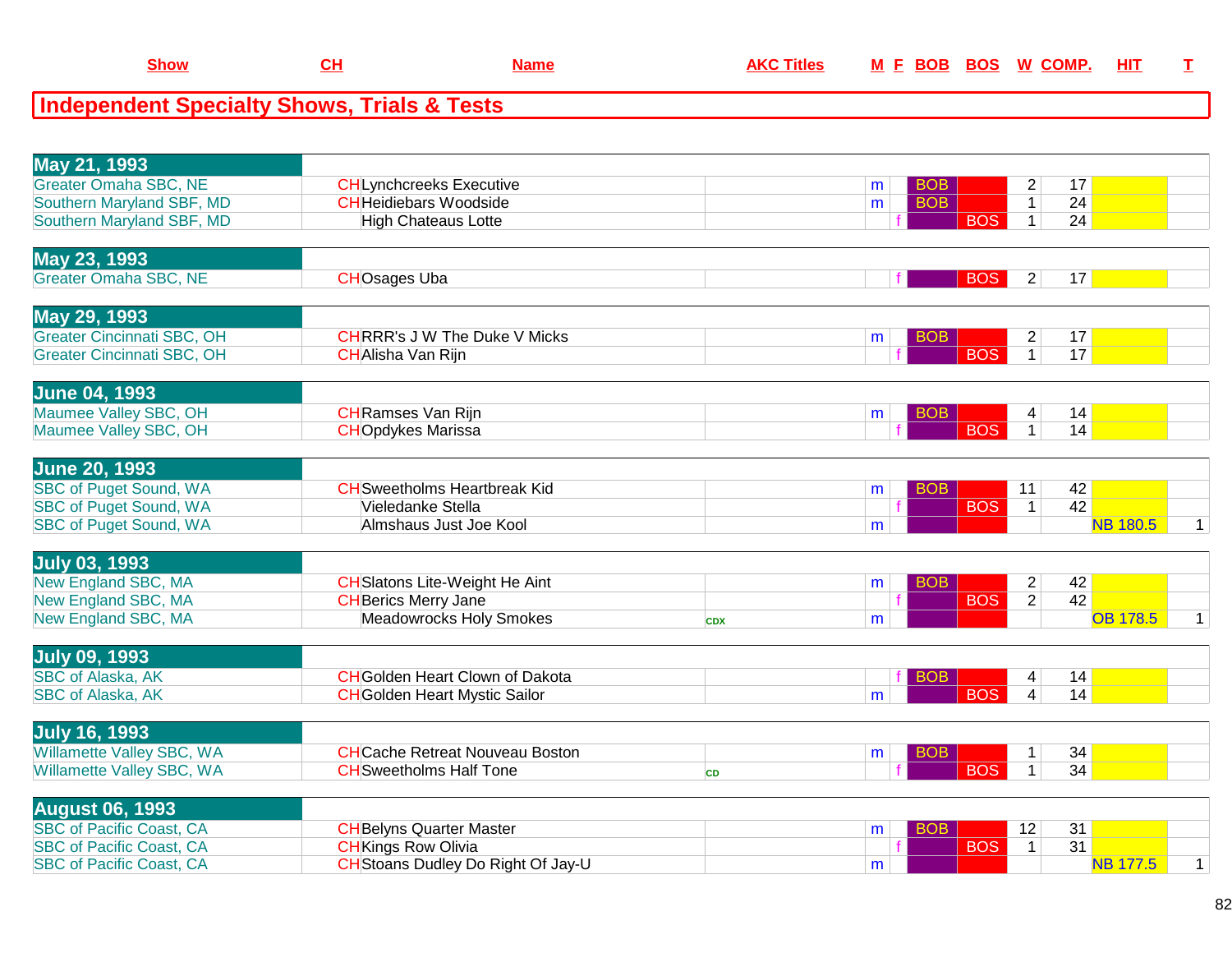| <b>Show</b>                                                                                               | CL                                              | <b>Name</b>                                                                    | <b>AKC Titles</b> |                   |            | M E BOB BOS W COMP.                          | HIT             | I              |
|-----------------------------------------------------------------------------------------------------------|-------------------------------------------------|--------------------------------------------------------------------------------|-------------------|-------------------|------------|----------------------------------------------|-----------------|----------------|
| <b>Independent Specialty Shows, Trials &amp; Tests</b>                                                    |                                                 |                                                                                |                   |                   |            |                                              |                 |                |
| <b>August 14, 1993</b><br><b>SBC of Southern California, CA</b><br>SBC of Southern California, CA         | <b>CH</b> Subira Berny                          | <b>CH</b> Subira Claim To Fame                                                 |                   | <b>BOB</b><br>m   | <b>BOS</b> | 43<br>4<br>43<br>1 <sup>1</sup>              |                 |                |
| September 04, 1993<br>Ohio SBC, OH<br>Ohio SBC, OH                                                        | <b>CHOpdykes Stetson</b>                        | <b>CH</b> Belyns Sara O'Lynchcreek                                             | <b>CDX</b>        | <b>BOB</b><br>m   | <b>BOS</b> | 82<br>$\mathbf{1}$<br>$\overline{3}$<br>82   |                 |                |
| <b>September 05, 1993</b><br><b>Greater Cincinnati SBC, OH</b><br><b>Greater Cincinnati SBC, OH</b>       |                                                 | <b>CH</b> Revilos Houston V Dolly<br><b>CH</b> Woodstocks Black-Eyed-Susan     | <b>CD</b>         | <b>BOB</b><br>m   | <b>BOS</b> | 5<br>61<br>$\mathbf{1}$<br>61                |                 |                |
| September 06, 1993<br>Maumee Valley SBC, OH<br>Maumee Valley SBC, OH                                      | <b>CH</b> Ramses Van Rijn                       | <b>CH</b> Saffos Calendar Girl                                                 |                   | <b>BOB</b><br>m   | <b>BOS</b> | 65<br>5<br>65<br>$\mathbf{1}$                |                 |                |
| September 10, 1993<br><b>SBC of Greater St. Louis, IL</b><br>SBC of Greater St. Louis, IL                 |                                                 | <b>CHLynchcreeks Executive</b><br><b>CH</b> Ravenwoods Little Bretten          |                   | <b>BOB</b><br>m   | <b>BOS</b> | 3 <sup>1</sup><br>15<br>$\overline{2}$<br>15 |                 |                |
| September 17, 1993<br>SBC of America #55/20 UT                                                            |                                                 | CH Stoans Dudley Do Right Of Jay-U                                             |                   | m                 |            |                                              | <b>NB 192.5</b> | $\overline{2}$ |
| September 18, 1993<br>SBC of America #55 UT<br>SBC of America #55 UT                                      | <b>CHOpdykes Stetson</b><br><b>CHOsages Uba</b> |                                                                                |                   | <b>BOB</b><br>m   | <b>BOS</b> | 128<br>2<br>3 <sup>1</sup><br>128            |                 |                |
| September 19, 1993<br><b>Great Salt Lake SBC, UT</b><br><b>Great Salt Lake SBC, UT</b>                    | <b>CHOpdykes Marissa</b>                        | <b>CH</b> Sweetholms Heartbreak Kid                                            |                   | <b>BOB</b><br>m   | <b>BOS</b> | 93<br>12<br>$\overline{2}$<br>93             |                 |                |
| September 20, 1993<br>Northern Colorado SBC, CO<br>Northern Colorado SBC, UT<br>Northern Colorado SBC, UT | <b>CHOpdykes Marissa</b>                        | <b>CH</b> Revilos Houston V Dolly<br>CH Stoans Dudley Do Right Of Jay-U        | CD<br>CD          | $f$ BOB<br>m<br>m | <b>BOS</b> | 3 <br>68<br>68<br>6                          | <b>NB 183.5</b> | 3              |
| <b>October 09, 1993</b><br>SBC of Alaska, AK<br>SBC of Alaska, AK                                         |                                                 | <b>CH</b> Golden Heart Clown of Dakota<br><b>CH</b> Golden Heart Mystic Sailor |                   | <b>BOB</b><br>m   | <b>BOS</b> | 5<br>11<br>5 <sup>1</sup><br>11              |                 |                |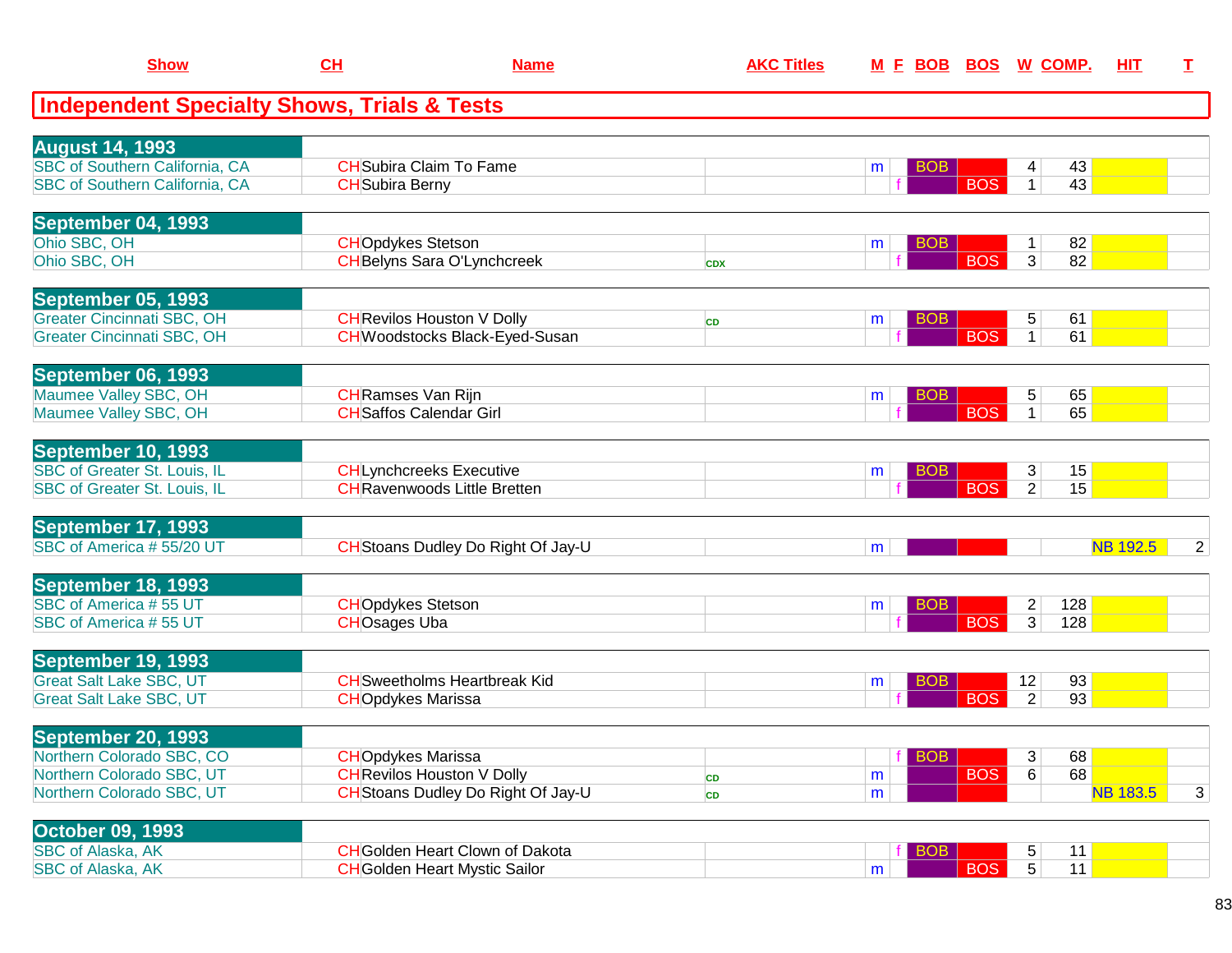| <b>Show</b>                                            | CH                        | <b>Name</b>                             | <b>AKC Titles</b>                |   | M E BOB         | <b>BOS</b> | W COMP.        |                | HIT             | $\mathbf I$  |
|--------------------------------------------------------|---------------------------|-----------------------------------------|----------------------------------|---|-----------------|------------|----------------|----------------|-----------------|--------------|
| <b>Independent Specialty Shows, Trials &amp; Tests</b> |                           |                                         |                                  |   |                 |            |                |                |                 |              |
| <b>October 10, 1993</b>                                |                           |                                         |                                  |   |                 |            |                |                |                 |              |
| Northern New Jersey SBC, NJ                            |                           | <b>CH</b> Alpines Nakeea V Beric        |                                  | m | <b>BOB</b>      |            | 1              | 33             |                 |              |
| Northern New Jersey SBC, NJ                            |                           | <b>CHLiveoaks Abigail Ridgewood</b>     |                                  |   |                 | <b>BOS</b> | $\mathbf{1}$   | 33             |                 |              |
| <b>October 16, 1993</b>                                |                           |                                         |                                  |   |                 |            |                |                |                 |              |
| Northern Illinois SBC, IL                              |                           | <b>CH</b> Damascus Van Rijn             |                                  | m | <b>BOB</b>      |            | 1              | 19             |                 |              |
| Northern Illinois SBC, IL                              | CHAlta Van Rijn           |                                         |                                  |   |                 | <b>BOS</b> | $\mathbf{1}$   | 19             |                 |              |
| Northern Illinois SBC, IL                              |                           | <b>CH</b> Doolittles Cagney Hatana      | <b>CDX</b>                       |   |                 |            |                |                | <b>OB 191.5</b> | 1            |
| <b>October 30, 1993</b>                                |                           |                                         |                                  |   |                 |            |                |                |                 |              |
| <b>Heart of America SBC, KS</b>                        |                           | <b>CHDamascus Van Rijn</b>              |                                  | m | <b>BOB</b>      |            | $\overline{2}$ | 21             |                 |              |
| <b>Heart of America SBC, KS</b>                        | <b>CHOsages Jaquith</b>   |                                         |                                  |   |                 | <b>BOS</b> | $\mathbf{1}$   | 21             |                 |              |
| <b>November 07, 1993</b>                               |                           |                                         |                                  |   |                 |            |                |                |                 |              |
| <b>SBC of Greater Phoenix, AZ</b>                      |                           | <b>CH</b> Belyns Quarter Master         |                                  | m | <b>BOB</b>      |            | 13             | 77             |                 |              |
| <b>SBC of Greater Phoenix, AZ</b>                      |                           | <b>CHCon Tikis Calamity Jane</b>        |                                  |   |                 | <b>BOS</b> | $\mathbf{1}$   | 77             |                 |              |
| <b>SBC of Greater Phoenix, AZ</b>                      | <b>Stars Marcella</b>     |                                         | <b>MFPB TQXP T2BP5 CGCA TDD2</b> |   |                 |            |                |                | <b>NB 188</b>   | $\mathbf{1}$ |
| <b>November 19, 1993</b>                               |                           |                                         |                                  |   |                 |            |                |                |                 |              |
| <b>Greater Omaha SBC, NE</b>                           |                           | <b>CHLynchcreeks Executive</b>          |                                  | m | BO <sub>B</sub> |            | 4              | 8 <sup>1</sup> |                 |              |
| <b>Greater Omaha SBC, NE</b>                           |                           | <b>CH</b> Crownepoints Legal Eagle      |                                  |   |                 | <b>BOS</b> | 1              | 8              |                 |              |
| <b>December 10, 1993</b>                               |                           |                                         |                                  |   |                 |            |                |                |                 |              |
| <b>SBC of South Florida, FL</b>                        |                           | <b>CH</b> Stoans Fortuno of Copper Mtn  |                                  | m | <b>BOB</b>      |            | $\mathbf 1$    | 14             |                 |              |
| <b>SBC of South Florida, FL</b>                        |                           | <b>CH</b> Majestic Aiming High V Abe    |                                  |   |                 | <b>BOS</b> | $\mathbf{1}$   | 14             |                 |              |
| <b>January 09, 1994</b>                                |                           |                                         |                                  |   |                 |            |                |                |                 |              |
| <b>SBC of Puget Sound, WA</b>                          |                           | <b>CH</b> Stoans MacDuff of Valinta     | <b>CD</b>                        | m | <b>BOB</b>      |            | 1              | 30             |                 |              |
| <b>SBC of Puget Sound, WA</b>                          | <b>CHLynchcreeks Ella</b> |                                         |                                  | f |                 | <b>BOS</b> | $\mathbf{1}$   | 30             |                 |              |
| SBC of Puget Sound, WA                                 |                           | <b>CH</b> Chads Gloria O'Lynchcreek     |                                  |   |                 |            |                |                | <b>NA 188.5</b> | $\mathbf{1}$ |
| <b>February 11, 1994</b>                               |                           |                                         |                                  |   |                 |            |                |                |                 |              |
| Central Indiana SBC, IN                                | CHRamses Van Rijn         |                                         |                                  | m | BOB             |            | 6              | 17             |                 |              |
| Central Indiana SBC, IN                                |                           | <b>CH</b> Cache Retreat Savanna Mar-Don |                                  |   |                 | <b>BOS</b> | $\mathbf{1}$   | 17             |                 |              |
| <b>February 19, 1994</b>                               |                           |                                         |                                  |   |                 |            |                |                |                 |              |
| SBC of San Diego, CA                                   |                           | <b>CH</b> Silverados Happy Boy          |                                  | m | <b>BOB</b>      |            | $\overline{2}$ | 44             |                 |              |
| SBC of San Diego, CA                                   |                           | CH Buena Vistas Bella V Joy             | CD                               |   |                 | <b>BOS</b> | 1              | 44             |                 |              |
| SBC of San Diego, CA                                   |                           | Beethovens Born To Please               |                                  | m |                 |            |                |                | <b>NB 193.5</b> | $\mathbf{1}$ |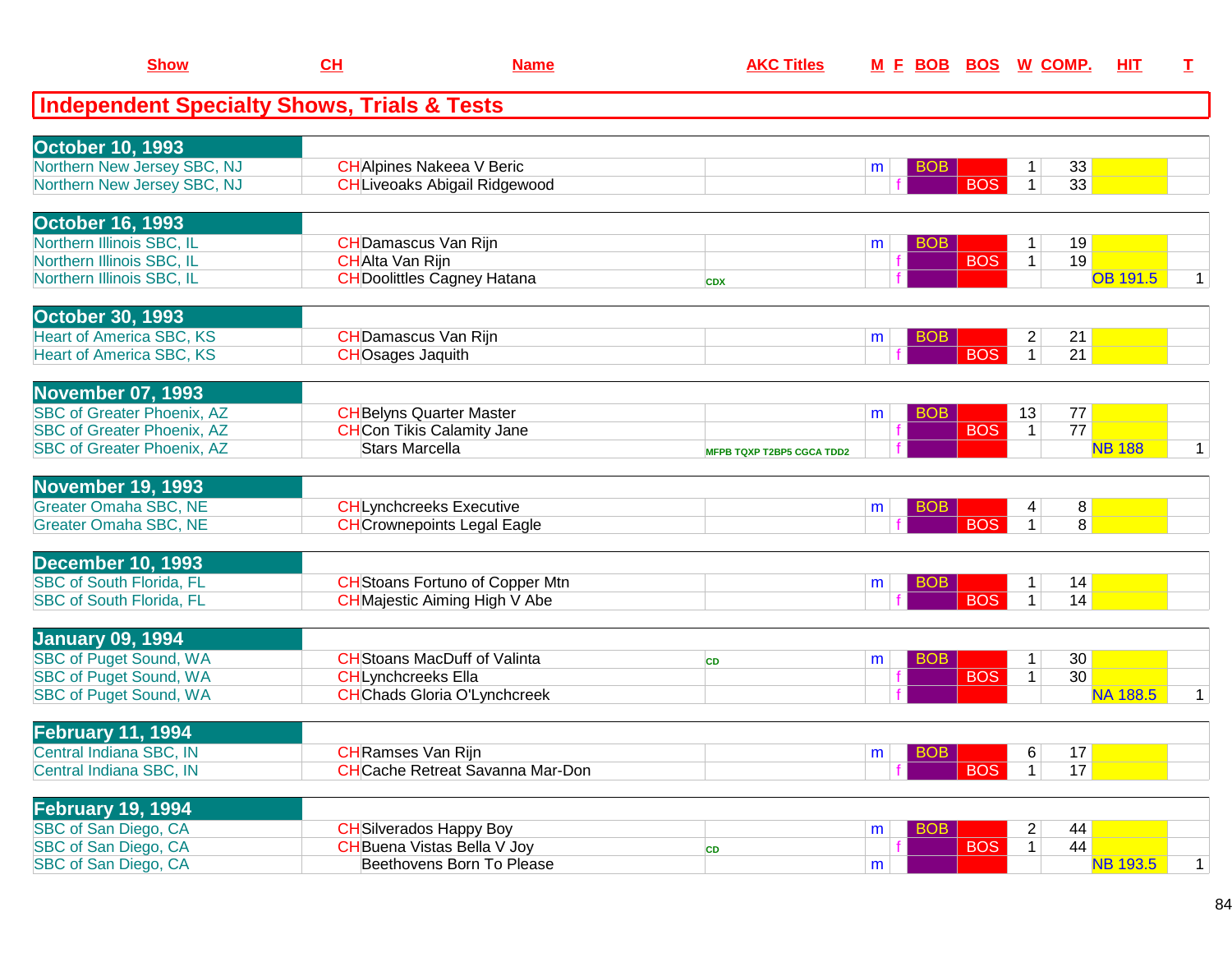| <b>Show</b>                                            | <u>CH</u>                           | <u>Name</u> | <b>AKC Titles</b> |   | <u>M E BOB</u> | <u>BOS</u> |                | <u>W COMP.</u> | <u>ніт</u>    |              |
|--------------------------------------------------------|-------------------------------------|-------------|-------------------|---|----------------|------------|----------------|----------------|---------------|--------------|
| <b>Independent Specialty Shows, Trials &amp; Tests</b> |                                     |             |                   |   |                |            |                |                |               |              |
|                                                        |                                     |             |                   |   |                |            |                |                |               |              |
| <b>March 04, 1994</b>                                  |                                     |             |                   |   |                |            |                |                |               |              |
| <b>SBC of Greater Phoenix, AZ</b>                      | <b>CHOsages Iza</b>                 |             |                   |   | <b>BOB</b>     |            | 1              | 55             |               |              |
| <b>SBC of Greater Phoenix, AZ</b>                      | <b>CH</b> Stars Tyrone V Jamelle    |             |                   | m |                |            |                |                | <b>NB 173</b> | $\mathbf{1}$ |
| <b>SBC of Greater Phoenix, AZ</b>                      | <b>CH</b> Pontatocs Alex            |             |                   | m |                | <b>BOS</b> | $\mathbf{1}$   | 55             |               |              |
| <b>SBC of Greater St. Louis, IL</b>                    | <b>CHLynchcreeks Executive</b>      |             |                   | m | <b>BOB</b>     |            | $\overline{5}$ | 34             |               |              |
| SBC of Greater St. Louis, IL                           | CHFiliae Kryskara Rock Star         |             |                   |   |                | <b>BOS</b> | $\overline{2}$ | 34             |               |              |
| <b>March 12, 1994</b>                                  |                                     |             |                   |   |                |            |                |                |               |              |
| SBC of Greater San Jose, CA                            | <b>CH</b> Sweetholms Heartbreak Kid |             |                   | m | <b>BOB</b>     |            | 13             | 29             |               |              |
| SBC of Greater San Jose, CA                            | <b>CH</b> Revilos I'm Cameo         |             |                   |   |                | <b>BOS</b> | $\mathbf{1}$   | 29             |               |              |
| <b>March 25, 1994</b>                                  |                                     |             |                   |   |                |            |                |                |               |              |
| North Texas SBC, TX                                    | <b>CHHalo St. Mathais</b>           |             |                   |   | <b>BOB</b>     |            | $\mathbf 1$    | 27             |               |              |
| North Texas SBC, TX                                    | <b>CH</b> Snowsage April            |             |                   | m |                | <b>BOS</b> | $\mathbf{1}$   | 27             |               |              |
|                                                        |                                     |             |                   |   |                |            |                |                |               |              |
| <b>April 09, 1994</b>                                  |                                     |             |                   |   |                |            |                |                |               |              |
| <b>Greater Milwaukee SBC, WI</b>                       | <b>CH</b> Damascus Van Rijn         |             |                   | m | BOB            |            | 3              | 20             |               |              |
| <b>Greater Milwaukee SBC, WI</b>                       | <b>CHAlta Van Rijn</b>              |             |                   |   |                | <b>BOS</b> | $\overline{2}$ | 20             |               |              |
| <b>Greater Milwaukee SBC, WI</b>                       | Shorecliffs Zesty Swisscream        |             | <b>CD</b>         | m |                |            |                |                | <b>OA 182</b> | 3            |
| <b>April 10, 1994</b>                                  |                                     |             |                   |   |                |            |                |                |               |              |
| <b>Greater Madison SBC, WI</b>                         | <b>CH</b> Alpines Nakeea V Beric    |             |                   | m | BOB            |            | $\overline{c}$ | 20             |               |              |
| <b>Greater Madison SBC, WI</b>                         | <b>CHAlta Van Rijn</b>              |             |                   |   |                | <b>BOS</b> | $\overline{3}$ | 20             |               |              |
| <b>April 16, 1994</b>                                  |                                     |             |                   |   |                |            |                |                |               |              |
| Sacramento Sierra SBC, CA                              | <b>CH</b> Revilos Houston V Dolly   |             | <b>CD</b>         | m | <b>BOB</b>     |            | 7              | 37             |               |              |
| Sacramento Sierra SBC, CA                              | <b>CH</b> Snowballs North To Alaska |             |                   |   |                | <b>BOS</b> | $\mathbf{1}$   | 37             |               |              |
|                                                        |                                     |             |                   |   |                |            |                |                |               |              |
| <b>April 17, 1994</b>                                  |                                     |             |                   |   |                |            |                |                |               |              |
| <b>SBC of Greater Atlanta, GA</b>                      | <b>CH</b> Alpines Nakeea V Beric    |             |                   | m | <b>BOB</b>     |            | 3              | 32             |               |              |
| <b>SBC of Greater Atlanta, GA</b>                      | <b>CH</b> Belyns Sara O'Lynchcreek  |             | <b>CDX</b>        |   |                | <b>BOS</b> | $\overline{4}$ | 32             |               |              |
| <b>April 22, 1994</b>                                  |                                     |             |                   |   |                |            |                |                |               |              |
|                                                        |                                     |             |                   |   |                |            |                |                |               |              |

**Show**

| IAPHI 44, 1994                    |                                       |  |            |    |                 |          |
|-----------------------------------|---------------------------------------|--|------------|----|-----------------|----------|
| Greater Washington SBC, MD        | CHAlpines Nakeea V Beric              |  |            | 61 |                 |          |
| <b>Greater Washington SBC, MD</b> | CHHeidlebars Bedazzled V Nero         |  | <b>BOS</b> | 61 |                 |          |
| Greater Washington SBC, MD        | <b>Brandy Stations High Hope</b>      |  |            |    | <b>OA 190.5</b> | $\Omega$ |
| Heart of America SBC, KS          | <b>CH</b> Slatons Piece of The Action |  |            | 13 |                 |          |
| Heart of America SBC, KS          | CHSlatons No Face At All              |  | <b>BOS</b> | 13 |                 |          |
|                                   |                                       |  |            |    |                 |          |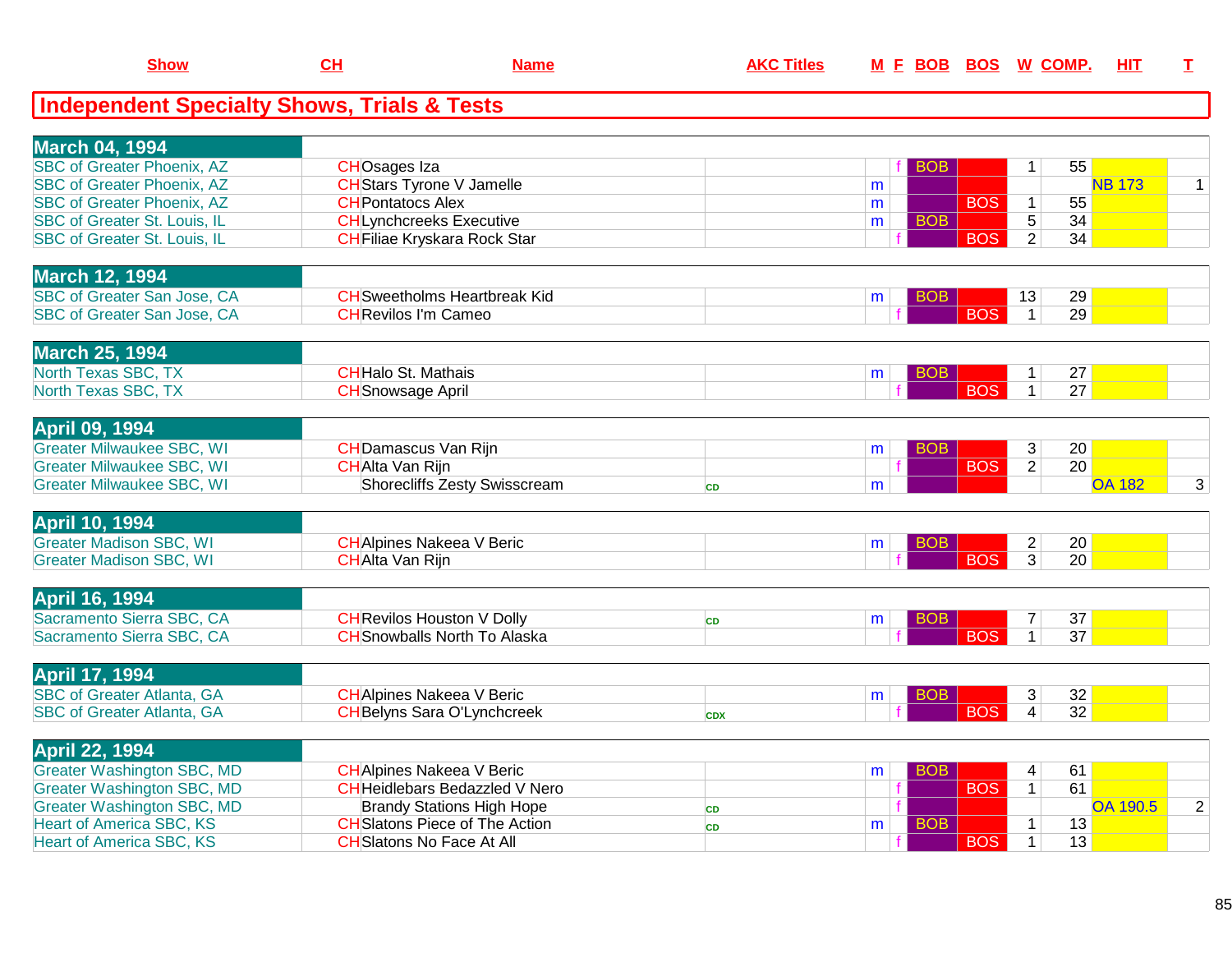| <b>Show</b>                                            | CH                       | <b>Name</b>                            | <b>AKC Titles</b> |   |                 | M E BOB BOS W COMP. |                |     | <b>HIT</b>      | I              |
|--------------------------------------------------------|--------------------------|----------------------------------------|-------------------|---|-----------------|---------------------|----------------|-----|-----------------|----------------|
| <b>Independent Specialty Shows, Trials &amp; Tests</b> |                          |                                        |                   |   |                 |                     |                |     |                 |                |
| May 13, 1994                                           |                          |                                        |                   |   |                 |                     |                |     |                 |                |
| <b>Greater Twin Cities SBC, MN</b>                     |                          | <b>CHCache Retreat Snow Drifter</b>    |                   | m | BOB             |                     | $\mathbf 1$    | 17  |                 |                |
| <b>Greater Twin Cities SBC, MN</b>                     |                          | Cosette V Engelahft                    |                   |   |                 | <b>BOS</b>          | $\overline{1}$ | 17  |                 |                |
| May 20, 1994                                           |                          |                                        |                   |   |                 |                     |                |     |                 |                |
| <b>Greater Omaha SBC, NE</b>                           |                          | <b>CH</b> Slatons No Face At All       |                   |   | <b>BOB</b>      |                     | $\overline{2}$ | 10  |                 |                |
| <b>Greater Omaha SBC, NE</b>                           |                          | And C Siminole Wind                    |                   | m |                 | <b>BOS</b>          | $\overline{1}$ | 10  |                 |                |
| May 26, 1994                                           |                          |                                        |                   |   |                 |                     |                |     |                 |                |
| SBC of America #56/21 OR                               |                          | Beethovens Born To Please              |                   | m |                 |                     |                |     | <b>NB 198.5</b> | $\overline{2}$ |
| May 28, 1994                                           |                          |                                        |                   |   |                 |                     |                |     |                 |                |
| <b>Greater Cincinnati SBC, OH</b>                      |                          | <b>CHLynchcreeks Executive</b>         |                   | m | BO <sub>B</sub> |                     | 6              | 14  |                 |                |
| <b>Greater Cincinnati SBC, OH</b>                      |                          | <b>CH</b> Slatons Executive Sweet      |                   |   |                 | <b>BOS</b>          | $\overline{1}$ | 14  |                 |                |
| SBC of America #56, OR                                 | <b>CHOpdykes Stetson</b> |                                        |                   | m | <b>BOB</b>      |                     | $\overline{3}$ | 102 |                 |                |
| SBC of America #56, OR                                 |                          | <b>CHO</b> sages Amanda V Twin Oaks    |                   |   |                 | <b>BOS</b>          | $\mathbf{1}$   | 102 |                 |                |
| May 29, 1994                                           |                          |                                        |                   |   |                 |                     |                |     |                 |                |
| SBC of America Regional, OR                            |                          | Beethovens Born To Please              | <b>CD</b>         | m |                 |                     |                |     | <b>NB 196</b>   | 3              |
| <b>Willamette Valley SBC, OR</b>                       |                          | <b>CH</b> Revilos Houston V Dolly      | CD                | m | <b>BOB</b>      |                     | 8              | 55  |                 |                |
| <b>Willamette Valley SBC, OR</b>                       |                          | <b>CH</b> Belyns Sara O'Lynchcreek     | <b>CDX</b>        |   |                 | <b>BOS</b>          | $\overline{5}$ | 55  |                 |                |
| May 30, 1994                                           |                          |                                        |                   |   |                 |                     |                |     |                 |                |
| <b>SBC of Puget Sound, OR</b>                          |                          | <b>CH</b> Revilos Houston V Dolly      | CD                | m | <b>BOB</b>      |                     | 9              | 49  |                 |                |
| <b>SBC of Puget Sound, OR</b>                          |                          | <b>CH</b> Belyns Sara O'Lynchcreek     | <b>CDX</b>        |   |                 | <b>BOS</b>          | 6              | 49  |                 |                |
| <b>SBC of Puget Sound, OR</b>                          |                          | Beethovens Born To Please              | <b>CD</b>         | m |                 |                     |                |     | <b>NB 194.5</b> | 4              |
| <b>June 03, 1994</b>                                   |                          |                                        |                   |   |                 |                     |                |     |                 |                |
| Maumee Valley SBC, OH                                  | <b>CHOpdykes Stetson</b> |                                        |                   | m | <b>BOB</b>      |                     | 4              | 15  |                 |                |
| Maumee Valley SBC, OH                                  | <b>CHOpdykes Nadene</b>  |                                        |                   |   |                 | <b>BOS</b>          | $\mathbf{1}$   | 15  |                 |                |
| <b>June 24, 1994</b>                                   |                          |                                        |                   |   |                 |                     |                |     |                 |                |
| <b>SBC of Alaska, AK</b>                               |                          | <b>CH</b> Golden Heart Clown of Dakota |                   |   | <b>BOB</b>      |                     | 6              | 12  |                 |                |
| <b>SBC of Alaska, AK</b>                               |                          | <b>CH</b> Waughmars Storm of World Top |                   | m |                 | <b>BOS</b>          | $\overline{2}$ | 12  |                 |                |
| <b>August 05, 1994</b>                                 |                          |                                        |                   |   |                 |                     |                |     |                 |                |
| <b>SBC of Pacific Coast, CA</b>                        |                          | <b>CH</b> Sweetholms Heartbreak Kid    |                   | m | BOB.            |                     | 14             | 36  |                 |                |
| <b>SBC of Pacific Coast, CA</b>                        |                          | <b>CHChads Madonna V Belyn</b>         |                   |   |                 | <b>BOS</b>          | $\mathbf{1}$   | 36  |                 |                |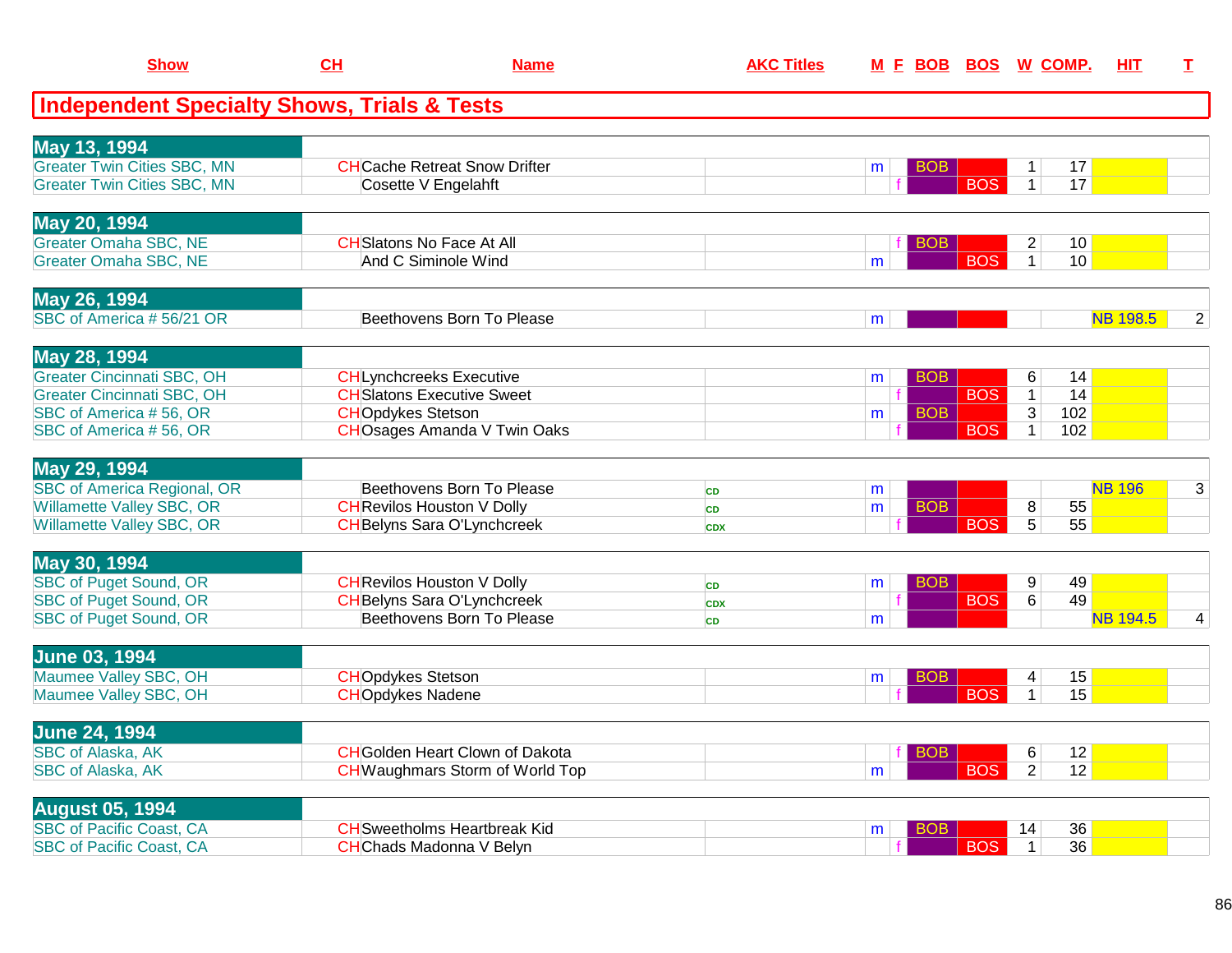| <b>Show</b>                                            | CH                         | <b>Name</b>                              | <b>AKC Titles</b> | M E BOB BOS W COMP. |                              |                                                         | HIT | $\mathbf I$ |
|--------------------------------------------------------|----------------------------|------------------------------------------|-------------------|---------------------|------------------------------|---------------------------------------------------------|-----|-------------|
| <b>Independent Specialty Shows, Trials &amp; Tests</b> |                            |                                          |                   |                     |                              |                                                         |     |             |
| <b>August 13, 1994</b>                                 |                            |                                          |                   |                     |                              |                                                         |     |             |
| <b>SBC of Southern California, CA</b>                  |                            | <b>CH</b> Subira Claim To Fame           |                   | <b>BOB</b><br>m     |                              | 5<br>37                                                 |     |             |
| SBC of Southern California, CA                         |                            | <b>CH</b> Jamelles Abbey Road            |                   |                     | <b>BOS</b>                   | $\overline{37}$<br>$\mathbf{1}$                         |     |             |
| <b>August 19, 1994</b>                                 |                            |                                          |                   |                     |                              |                                                         |     |             |
| Northern Colorado SBC, CO                              |                            | <b>CH</b> Heavens Hi's Cloisonne Dragon  |                   | <b>BOB</b>          |                              | 22                                                      |     |             |
| Northern Colorado SBC, CO                              |                            | <b>CH</b> Cache Retreat Preston Wolfgang |                   | m                   | <b>BOS</b>                   | $\overline{22}$<br>$\mathbf{1}$                         |     |             |
| September 03, 1994                                     |                            |                                          |                   |                     |                              |                                                         |     |             |
| Maumee Valley SBC, OH                                  | <b>CHOpdykes Stetson</b>   |                                          |                   | <b>BOB</b><br>m     |                              | 90<br>5                                                 |     |             |
| Maumee Valley SBC, OH                                  | <b>CHOpdykes Marissa</b>   |                                          |                   |                     | <b>BOS</b>                   | $\vert 4 \vert$<br>90                                   |     |             |
| September 04, 1994                                     |                            |                                          |                   |                     |                              |                                                         |     |             |
| Ohio SBC, OH                                           |                            | <b>CHLynchcreeks Executive</b>           |                   | <b>BOB</b><br>m     |                              | 91                                                      |     |             |
| Ohio SBC, OH                                           |                            | <b>CH</b> Slatons Juno Von Majewski      |                   |                     | <b>BOS</b>                   | $\mathbf{1}$<br>91                                      |     |             |
| September 05, 1994                                     |                            |                                          |                   |                     |                              |                                                         |     |             |
| <b>Greater Cincinnati SBC, OH</b>                      |                            | <b>CHLynchcreeks Executive</b>           |                   | <b>BOB</b><br>m     |                              | 72<br>8                                                 |     |             |
| <b>Greater Cincinnati SBC, OH</b>                      |                            | <b>CH</b> Cache Retreat Mimis Legacy     |                   |                     | <b>BOS</b>                   | $\overline{72}$<br>$\mathbf{1}$                         |     |             |
| September 09, 1994                                     |                            |                                          |                   |                     |                              |                                                         |     |             |
| <b>Great Salt Lake SBC, UT</b>                         |                            | <b>CH</b> Cache Retreat Mimis Legacy     |                   | <b>BOB</b><br>m     |                              | 18<br>$\overline{c}$                                    |     |             |
| <b>Great Salt Lake SBC, UT</b>                         |                            | <b>CHCache Retreat Sundance</b>          | <b>CD</b>         |                     | <b>BOS</b>                   | 18<br>$\mathbf{1}$                                      |     |             |
| <b>SBC of Greater St. Louis, IL</b>                    |                            | <b>CHLynchcreeks Executive</b>           |                   | <b>BOB</b><br>m     | <b>BOS</b>                   | 9<br>20<br>$\mathbf 1$                                  |     |             |
| SBC of Greater St. Louis, IL                           |                            | <b>CH</b> Kryskara Cherrys Jubilee       |                   |                     |                              | 20                                                      |     |             |
| September 23, 1994<br>North Texas SBC, TX              | <b>CHAlta Van Rijn</b>     |                                          |                   | <b>BOB</b>          |                              |                                                         |     |             |
| North Texas SBC, TX                                    | <b>CH</b> Halo St. Mathais |                                          |                   | m                   | <b>BOS</b>                   | 25<br>4<br>25<br>$\overline{2}$                         |     |             |
|                                                        |                            |                                          |                   |                     |                              |                                                         |     |             |
| September 30, 1994<br><b>Heart of America SBC, KS</b>  | <b>CHOsages Ayla</b>       |                                          |                   | <b>BOB</b>          |                              |                                                         |     |             |
| <b>Heart of America SBC, KS</b>                        |                            | <b>CH</b> Rescues Finest Bru             |                   | m                   | $\overline{\phantom{a}}$ BOS | 9<br>$\overline{2}$<br>$\overline{9}$<br>$\overline{1}$ |     |             |
|                                                        |                            |                                          |                   |                     |                              |                                                         |     |             |
| <b>October 08, 1994</b>                                |                            |                                          |                   |                     |                              |                                                         |     |             |
| <b>SBC of Alaska, AK</b><br><b>SBC of Alaska, AK</b>   | <b>CHOpdykes Claudia</b>   | <b>CH</b> Sweetholms Heartbreak Kid      |                   | <b>BOB</b><br>m     | <b>BOS</b>                   | 9 <sup>°</sup><br>15<br>9 <br>$\vert$ 1                 |     |             |
|                                                        |                            |                                          |                   |                     |                              |                                                         |     |             |
| <b>October 09, 1994</b><br>Northern New Jersey SBC, NJ |                            |                                          |                   |                     |                              |                                                         |     |             |
|                                                        |                            | <b>CHOpdykes Presley Tokyo</b>           |                   | BOB<br>m            |                              | 46<br>1                                                 |     |             |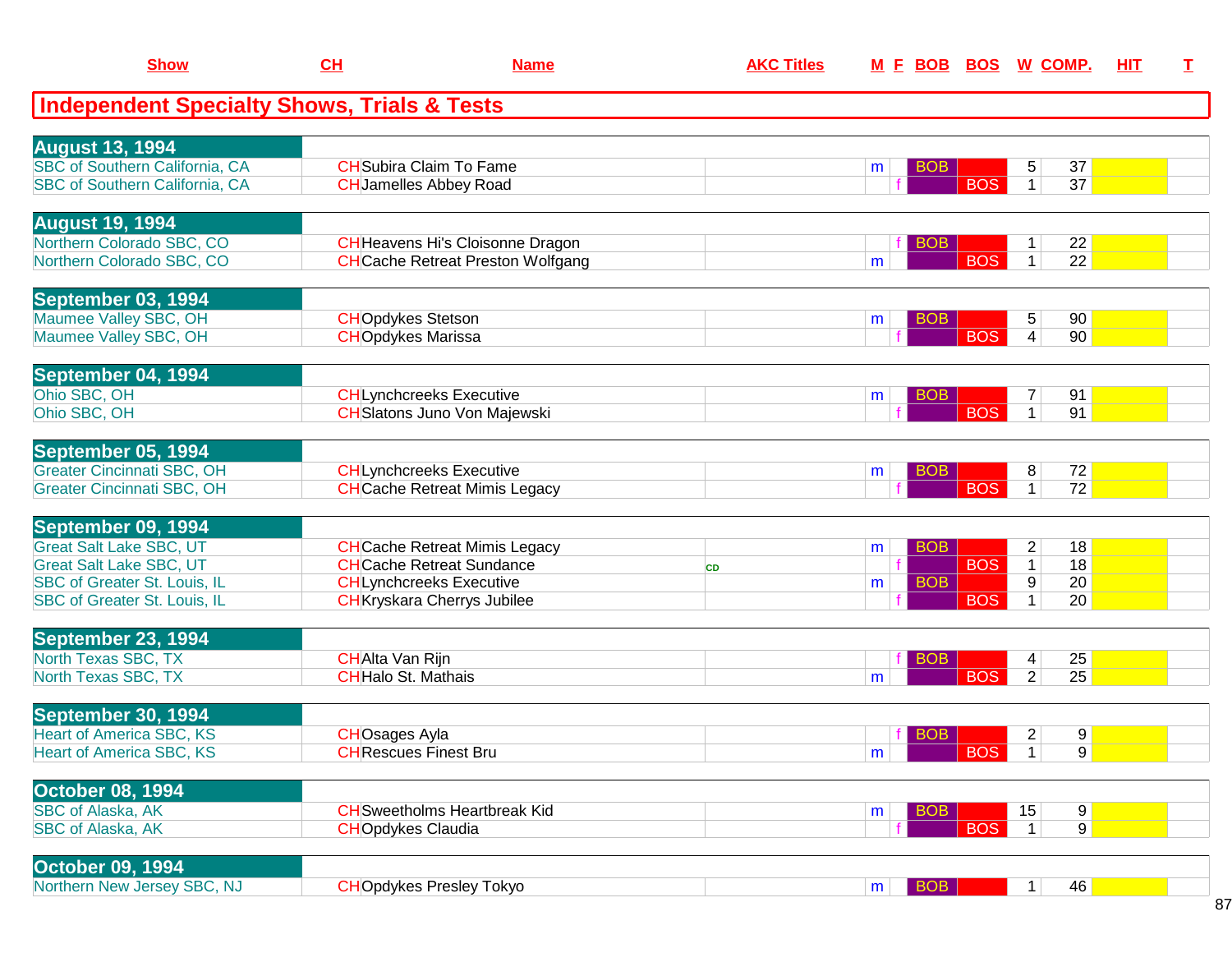| <b>Show</b>                                            | CL<br><b>Name</b>       |                                           | <b>AKC Titles</b> |   | <u>M F BOB</u> | BOS        | <u>W COMP.</u>  | <u>HIT</u>    | T.             |
|--------------------------------------------------------|-------------------------|-------------------------------------------|-------------------|---|----------------|------------|-----------------|---------------|----------------|
| <b>Independent Specialty Shows, Trials &amp; Tests</b> |                         |                                           |                   |   |                |            |                 |               |                |
| Northern New Jersey SBC, NJ                            |                         | <b>CH</b> Heidlebars Bedazzled V Nero     |                   |   |                | <b>BOS</b> | $\overline{2}$  | 46            |                |
| November 06, 1994                                      |                         |                                           |                   |   |                |            |                 |               |                |
| <b>SBC of Greater Phoenix, AZ</b>                      |                         | <b>CH</b> Revilos Houston V Dolly         | <b>CD</b>         | m | <b>BOB</b>     |            | 10 <sup>°</sup> | 47            |                |
| <b>SBC of Greater Phoenix, AZ</b>                      |                         | <b>CH</b> Revilos My Curly Sue            |                   |   |                | <b>BOS</b> | $\mathbf{1}$    | 47            |                |
| <b>SBC of Greater Phoenix, AZ</b>                      |                         | Keepsakes Bela Myone Tuppance             | <b>CD</b>         | m |                |            |                 | <b>NB 181</b> | $\mathbf{1}$   |
| <b>November 18, 1994</b>                               |                         |                                           |                   |   |                |            |                 |               |                |
| <b>Greater Omaha SBC, NE</b>                           |                         | <b>CHLynchcreeks Executive</b>            |                   | m | <b>BOB</b>     |            | 10              | 14            |                |
| <b>Greater Omaha SBC, NE</b>                           |                         | <b>Wursts Kansas Katy</b>                 |                   |   |                | <b>BOS</b> | $\mathbf{1}$    | 14            |                |
| December 09, 1994                                      |                         |                                           |                   |   |                |            |                 |               |                |
| <b>SBC of South Florida, FL</b>                        |                         | <b>CH</b> Majestic Aiming High V Abe      |                   | m | <b>BOB</b>     |            | $\overline{c}$  | 14            |                |
| <b>SBC of South Florida, FL</b>                        |                         | <b>CH</b> Belyns Scoutmaster O'Lynchcreek | <b>CD</b>         |   |                | <b>BOS</b> | $\mathbf{1}$    | 14            |                |
| <b>January 08, 1995</b>                                |                         |                                           |                   |   |                |            |                 |               |                |
| <b>SBC of Puget Sound, WA</b>                          |                         | <b>CH</b> Sweetholms Heartbreak Kid       |                   | m | <b>BOB</b>     |            | 16              | 31            |                |
| <b>SBC of Puget Sound, WA</b>                          | <b>CHOsages Iza</b>     |                                           |                   |   |                | <b>BOS</b> | $\overline{2}$  | 31            |                |
| <b>February 10, 1995</b>                               |                         |                                           |                   |   |                |            |                 |               |                |
| Central Indiana SBC, IN                                |                         | <b>CHOpdykes Presley Tokyo</b>            |                   | m | BOB            |            | $\overline{c}$  | 20            |                |
| Central Indiana SBC, IN                                |                         | <b>CH</b> Berngardens Destiny             |                   |   |                | <b>BOS</b> | $\mathbf{1}$    | 20            |                |
| <b>February 18, 1995</b>                               |                         |                                           |                   |   |                |            |                 |               |                |
| SBC of San Diego, CA                                   |                         | <b>CH</b> Silverados Happy Boy            |                   | m | <b>BOB</b>     |            | 3               | 84            |                |
| SBC of San Diego, CA                                   |                         | <b>CH</b> Brockranch Highland Mist        |                   |   |                | <b>BOS</b> | $\mathbf 1$     | 84            |                |
| SBC of San Diego, CA                                   |                         | Beethovens Born To Please                 | <b>CD</b>         | m |                |            |                 | <b>OB 197</b> | $\overline{5}$ |
| <b>February 19, 1995</b>                               |                         |                                           |                   |   |                |            |                 |               |                |
| Orange Coast SBF, CA                                   |                         | <b>CH</b> Cache Retreat Targhee           |                   | m | BOB            |            | 1               | 65            |                |
| Orange Coast SBF, CA                                   |                         | <b>CH</b> AImshaus Rapunzel               |                   |   |                | <b>BOS</b> | 1               | 65            |                |
| <b>February 20, 1995</b>                               |                         |                                           |                   |   |                |            |                 |               |                |
| <b>SBC of Southern California, CA</b>                  |                         | <b>CH</b> Subira Advantage Amberdee       |                   | m | <b>BOB</b>     |            | 1               | 60            |                |
| SBC of Southern California, CA                         |                         | <b>CH</b> Marus Orphan Annie              |                   |   |                | <b>BOS</b> | $\mathbf{1}$    | 60            |                |
| <b>March 03, 1995</b>                                  |                         |                                           |                   |   |                |            |                 |               |                |
| <b>SBC of Greater Phoenix, AZ</b>                      |                         | <b>CH</b> Sky Meadows Renegade            |                   | m | <b>BOB</b>     |            | 1               | 64            |                |
| <b>SBC of Greater Phoenix, AZ</b>                      | <b>CH</b> Ursa Van Rijn |                                           |                   |   |                | <b>BOS</b> | $\mathbf 1$     | 64            |                |
| <b>SBC of Greater Phoenix, AZ</b>                      |                         | Beethovens Born To Please                 | <b>CD</b>         | m |                |            |                 | <b>OB 198</b> | 6              |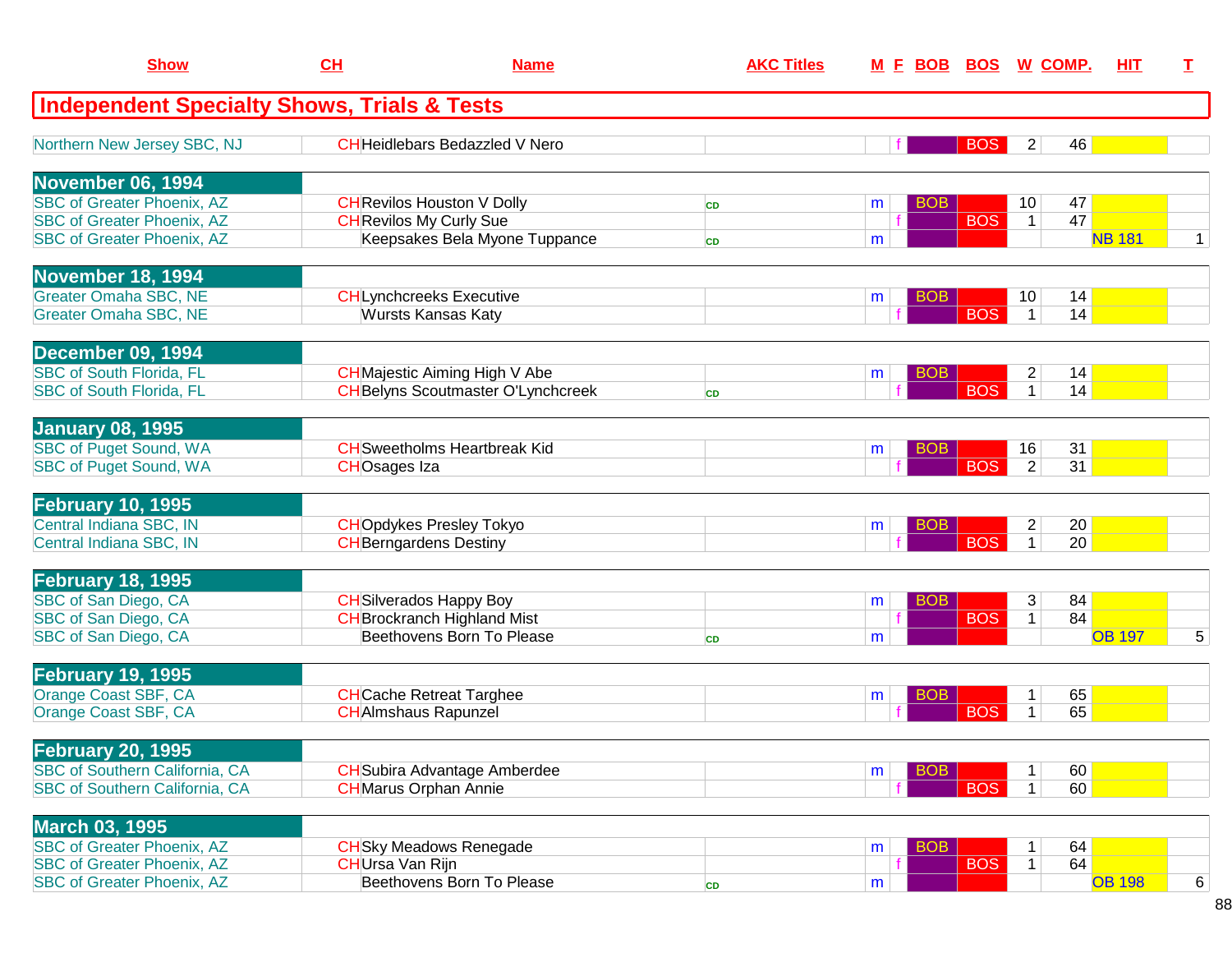| <b>Show</b>                                            | CH                           | <b>Name</b>                               | <b>AKC Titles</b> | <u>M F BOB</u>       |            | <b>BOS W COMP.</b>   | <b>HIT</b>      | T.           |
|--------------------------------------------------------|------------------------------|-------------------------------------------|-------------------|----------------------|------------|----------------------|-----------------|--------------|
| <b>Independent Specialty Shows, Trials &amp; Tests</b> |                              |                                           |                   |                      |            |                      |                 |              |
| SBC of Greater St. Louis, MO                           |                              | <b>CH</b> Lynchcreeks Executive           |                   | <b>BOB</b><br>m      |            | 34<br>11             |                 |              |
| SBC of Greater St. Louis, MO                           |                              | <b>CH</b> Snowlands Just In Time          |                   |                      | <b>BOS</b> | 34<br>$\mathbf 1$    |                 |              |
| <b>March 24, 1995</b>                                  |                              |                                           |                   |                      |            |                      |                 |              |
| North Texas SBC, TX                                    | <b>CHHalo St. Mathais</b>    |                                           |                   | <b>BOB</b><br>m      |            | 24<br>3              |                 |              |
| North Texas SBC, TX                                    | <b>CHOpdykes Thelma</b>      |                                           |                   |                      | <b>BOS</b> | $\mathbf{1}$<br>24   |                 |              |
| <b>April 07, 1995</b>                                  |                              |                                           |                   |                      |            |                      |                 |              |
| <b>SBC</b> of Pacific Coast, CA                        |                              | <b>CH</b> Subira Advantage Amberdee       |                   | <b>BOB</b><br>m      |            | $\overline{2}$<br>42 |                 |              |
| <b>SBC of Pacific Coast, CA</b>                        |                              | <b>CH</b> Chads Madonna V Belyn           |                   |                      | <b>BOS</b> | $\overline{2}$<br>42 |                 |              |
| April 08, 1995                                         |                              |                                           |                   |                      |            |                      |                 |              |
| <b>Greater Milwaukee SBC, WI</b>                       | <b>CHOpdykes Stetson</b>     |                                           |                   | BO <sub>B</sub><br>m |            | 19<br>6              |                 |              |
| <b>Greater Milwaukee SBC, WI</b>                       |                              | CHHeidlebars Cassandra V Rijn             |                   |                      | <b>BOS</b> | 19<br>$\mathbf{1}$   |                 |              |
| <b>Greater Milwaukee SBC, WI</b>                       |                              | Shorecliffs Zesty Swisscream              | <b>CD</b>         | m                    |            |                      | <b>OA 180</b>   | 4            |
| SBC of Greater San Jose, CA                            |                              | <b>CH</b> Sky Meadows Renegade            |                   | <b>BOB</b><br>m      |            | 43<br>$\overline{c}$ |                 |              |
| SBC of Greater San Jose, CA                            |                              | <b>CH</b> Chads Madonna V Belyn           |                   |                      | <b>BOS</b> | $\overline{3}$<br>43 |                 |              |
| <b>April 09, 1995</b>                                  |                              |                                           |                   |                      |            |                      |                 |              |
| <b>Greater Madison SBC, WI</b>                         | <b>CHOpdykes Stetson</b>     |                                           |                   | <b>BOB</b><br>m      |            | $\overline{7}$<br>14 |                 |              |
| <b>Greater Madison SBC, WI</b>                         | <b>CH</b> Van Rijns Wildfire |                                           |                   |                      | <b>BOS</b> | $\overline{5}$<br>14 |                 |              |
| Sacramento Sierra SBC, CA                              |                              | <b>CH</b> Sweetholms Heartbreak Kid       |                   | <b>BOB</b><br>m      |            | 17<br>49             |                 |              |
| Sacramento Sierra SBC, CA                              |                              | <b>CH</b> Revilos My Curly Sue            |                   |                      | <b>BOS</b> | $\overline{2}$<br>49 |                 |              |
| <b>SBC of Pacific Coast, CA</b>                        |                              | <b>CH</b> Stoans Dudley Do Right Of Jay-U | <b>CDX</b>        | m                    |            |                      | <b>OB 185.5</b> | 4            |
| <b>April 16, 1995</b>                                  |                              |                                           |                   |                      |            |                      |                 |              |
| <b>SBC of Greater Atlanta, GA</b>                      |                              | <b>CHLynchcreeks Executive</b>            |                   | <b>BOB</b><br>m      |            | 21<br>12             |                 |              |
| <b>SBC of Greater Atlanta, GA</b>                      |                              | <b>CH</b> Sebastian Christmas Eve         |                   |                      | <b>BOS</b> | 21<br>$\mathbf 1$    |                 |              |
| <b>April 21, 1995</b>                                  |                              |                                           |                   |                      |            |                      |                 |              |
| <b>Greater Washington SBC, MD</b>                      |                              | <b>CH</b> Alpines Nakeea V Beric          |                   | <b>BOB</b><br>m      |            | 45<br>5              |                 |              |
| <b>Greater Washington SBC, MD</b>                      | <b>CH</b> Miesque Van Rijn   |                                           |                   |                      | <b>BOS</b> | 45<br>4              |                 |              |
| May 04, 1995                                           |                              |                                           |                   |                      |            |                      |                 |              |
| SBC of America #57/22 TN                               |                              | <b>Excaliburs Hallmark</b>                |                   |                      |            |                      | <b>NB 191</b>   | $\mathbf 1$  |
| May 06, 1995                                           |                              |                                           |                   |                      |            |                      |                 |              |
| New England SBC, MA                                    |                              | <b>CH</b> Beaumonts Tyrus Migic Mtn       |                   | <b>BOB</b><br>m      |            | 40                   |                 |              |
| New England SBC, MA                                    |                              | Cache Retreat Hannah Sioux                |                   |                      | <b>BOS</b> | 40<br>$\mathbf{1}$   |                 |              |
| New England SBC, MA                                    |                              | Mono Van Bernardin                        |                   | m                    |            |                      | <b>NB 195</b>   | $\mathbf{1}$ |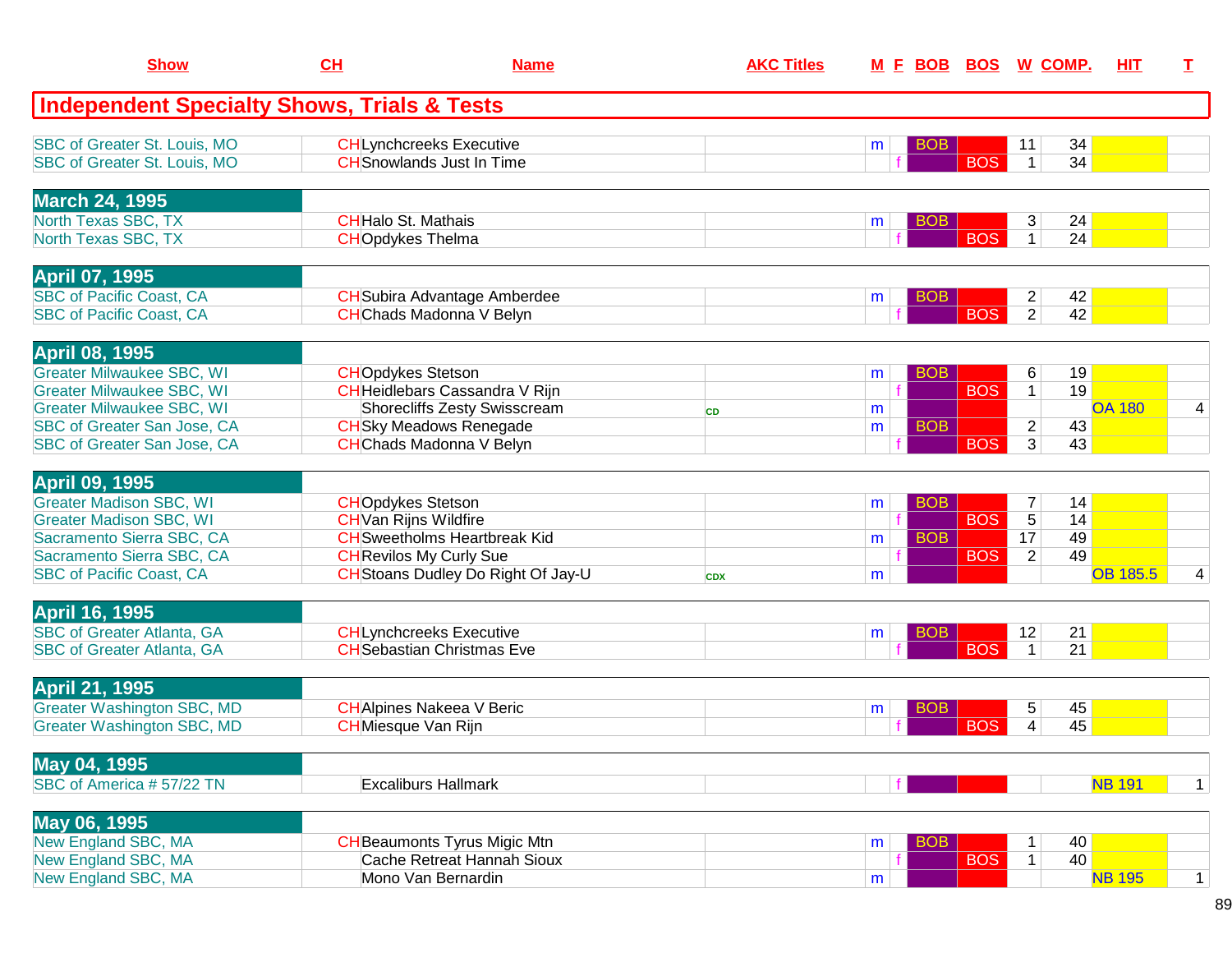| <b>Show</b>                                            | CH                      | <b>Name</b>                                            | <b>AKC Titles</b> |                 |            | M E BOB BOS W COMP.                                                 | <u>HIT</u>      | I            |
|--------------------------------------------------------|-------------------------|--------------------------------------------------------|-------------------|-----------------|------------|---------------------------------------------------------------------|-----------------|--------------|
| <b>Independent Specialty Shows, Trials &amp; Tests</b> |                         |                                                        |                   |                 |            |                                                                     |                 |              |
| SBC of America #57 TN                                  |                         | <b>CH</b> Sweetholms Heartbreak Kid                    |                   | <b>BOB</b><br>m |            | 187<br>18                                                           |                 |              |
| SBC of America #57 TN                                  |                         | <b>CH</b> Slatons Juno Von Majewski                    |                   |                 | <b>BOS</b> | $\overline{2}$<br>187                                               |                 |              |
| May 19, 1995                                           |                         |                                                        |                   |                 |            |                                                                     |                 |              |
| <b>Greater Omaha SBC, NE</b><br>Greater Omaha SBC, NE  |                         | <b>CH</b> Glenhavens Kerry On<br>T and C Seminole Wind |                   | BOB.<br>m       | <b>BOS</b> | $\vert 4 \vert$<br>$\mathbf{1}$<br>$\overline{1}$<br>$\overline{4}$ |                 |              |
|                                                        |                         |                                                        |                   |                 |            |                                                                     |                 |              |
| May 27, 1995<br><b>Greater Cincinnati SBC, OH</b>      |                         | <b>CH</b> Slatons Piece of The Action                  |                   | <b>BOB</b><br>m |            | 12<br>2                                                             |                 |              |
| <b>Greater Cincinnati SBC, OH</b>                      | <b>CHRRR's Isabella</b> |                                                        | <b>CD</b>         |                 | <b>BOS</b> | $\overline{1}$<br>12                                                |                 |              |
| <b>June 02, 1995</b>                                   |                         |                                                        |                   |                 |            |                                                                     |                 |              |
| Maumee Valley SBC, OH                                  | <b>CHOpdykes Eden</b>   |                                                        |                   | <b>BOB</b>      |            | 12<br>$\mathbf{1}$                                                  |                 |              |
| Maumee Valley SBC, OH                                  |                         | <b>CH</b> Woodstocks Culligan                          |                   | m               | <b>BOS</b> | $\mathbf{1}$<br>12                                                  |                 |              |
| Middle Atlantic SBC, PA                                | <b>CH</b> Wito Van Rijn |                                                        |                   | <b>BOB</b><br>m |            | $\overline{3}$<br>40                                                |                 |              |
| Middle Atlantic SBC, PA                                |                         | <b>CH</b> Ridgewoods Poetry In Motion                  |                   |                 | <b>BOS</b> | 40<br>$\mathbf{1}$                                                  |                 |              |
| <b>June 09, 1995</b>                                   |                         |                                                        |                   |                 |            |                                                                     |                 |              |
| <b>Greater Twin Cities SBC, MN</b>                     |                         | <b>CH</b> Saffos Sweet Amanda                          |                   | <b>BOB</b>      |            | 12<br>1                                                             |                 |              |
| <b>Greater Twin Cities SBC, MN</b>                     |                         | <b>CH</b> Stoans Quincy of Cabra                       | <b>CD</b>         | m               | <b>BOS</b> | 12<br>$\mathbf{1}$                                                  |                 |              |
| <b>June 18, 1995</b>                                   |                         |                                                        |                   |                 |            |                                                                     |                 |              |
| <b>SBC of Puget Sound, WA</b>                          |                         | <b>CH</b> Sweetholms Heartbreak Kid                    |                   | BOB<br>m        |            | 42<br>19                                                            |                 |              |
| <b>SBC of Puget Sound, WA</b>                          |                         | <b>CH</b> Chads Madonna V Belyn                        |                   |                 | <b>BOS</b> | 42<br>$\overline{4}$                                                |                 | 5            |
| <b>SBC of Puget Sound, WA</b>                          |                         | CH Stoans Dudley Do Right Of Jay-U                     | <b>CDX</b>        | m               |            |                                                                     | <b>OB 188.5</b> |              |
| <b>June 23, 1995</b>                                   |                         |                                                        |                   |                 |            |                                                                     |                 |              |
| <b>SBC of Alaska, AK</b>                               |                         | <b>CH</b> Sweetholms Heartbreak Kid                    |                   | <b>BOB</b><br>m |            | 13<br>20                                                            |                 |              |
| <b>SBC of Alaska, AK</b>                               |                         | <b>CH</b> World Tops Suntrana                          |                   |                 | <b>BOS</b> | 13<br>$\overline{1}$                                                |                 |              |
| <b>July 14, 1995</b>                                   |                         |                                                        |                   |                 |            |                                                                     |                 |              |
| Willamette Valley SBC, WA                              |                         | <b>CH</b> Revilos Houston V Dolly                      | <b>CD</b>         | BOB<br>m        |            | 27<br>11                                                            |                 |              |
| Willamette Valley SBC, WA                              |                         | <b>CHLa Casas Filina V Stoan</b>                       |                   |                 | <b>BOS</b> | $\overline{27}$<br>$\mathbf{1}$                                     |                 |              |
| <b>August 04, 1995</b>                                 |                         |                                                        |                   |                 |            |                                                                     |                 |              |
| <b>SBC</b> of Pacific Coast, CA                        |                         | <b>CH</b> Sweetholms Heartbreak Kid                    |                   | <b>BOB</b><br>m |            | 37<br>21                                                            |                 |              |
| <b>SBC of Pacific Coast, CA</b>                        | <b>CHChads Katarina</b> |                                                        |                   | f               | <b>BOS</b> | $\overline{37}$<br>$\overline{7}$                                   | <b>NB 189</b>   |              |
| <b>SBC of Pacific Coast, CA</b>                        |                         | <b>CH</b> Belyns Sentimental Journey                   |                   |                 |            |                                                                     |                 | $\mathbf{1}$ |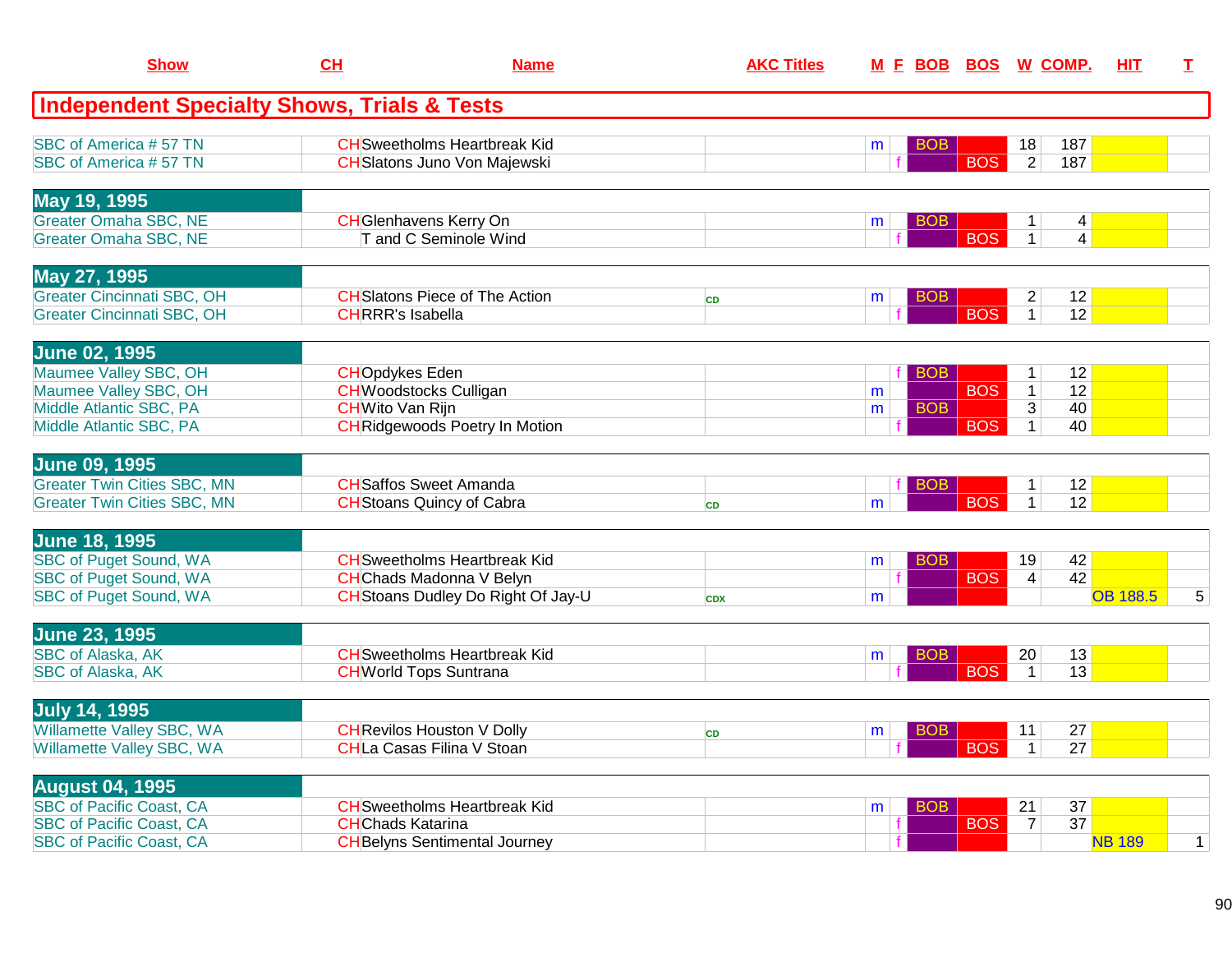| <b>Show</b>                                                                                                                                                   | CL                                              | <b>Name</b>                                                                                                                             | <b>AKC Titles</b> | M E BOB BOS W COMP.                |                          |                                                                      | HIT | $\mathbf I$ |
|---------------------------------------------------------------------------------------------------------------------------------------------------------------|-------------------------------------------------|-----------------------------------------------------------------------------------------------------------------------------------------|-------------------|------------------------------------|--------------------------|----------------------------------------------------------------------|-----|-------------|
| <b>Independent Specialty Shows, Trials &amp; Tests</b>                                                                                                        |                                                 |                                                                                                                                         |                   |                                    |                          |                                                                      |     |             |
| <b>August 18, 1995</b><br>Northern Colorado SBC, CO<br>Northern Colorado SBC, CO                                                                              |                                                 | <b>CH</b> Slatons Piece of The Action<br><b>CH</b> Andres Chartreuse Du Vanel                                                           | <b>CD</b>         | <b>BOB</b><br>m                    | <b>BOS</b>               | 34<br>3<br>34<br>$\mathbf{1}$                                        |     |             |
| September 02, 1995<br><b>Greater Cincinnati SBC, OH</b><br><b>Greater Cincinnati SBC, OH</b>                                                                  | CHUrsa Van Rijn                                 | <b>CHLynchcreeks Executive</b>                                                                                                          |                   | <b>BOB</b><br>m                    | <b>BOS</b>               | 99<br>13<br>99<br>2 <sup>1</sup>                                     |     |             |
| September 03, 1995<br>Maumee Valley SBC, OH<br>Maumee Valley SBC, OH                                                                                          | <b>CHHeidlebars Ana</b>                         | <b>CHO</b> sages Justus of Big Times                                                                                                    |                   | <b>BOB</b><br>m                    | <b>BOS</b>               | 100<br>1<br>100<br>1 <sup>1</sup>                                    |     |             |
| September 04, 1995<br>Ohio SBC, OH<br>Ohio SBC, OH                                                                                                            | <b>CHRRR's Isabella</b>                         | <b>CH</b> Slatons Piece of The Action                                                                                                   | <b>CD</b>         | <b>BOB</b><br>m                    | <b>BOS</b>               | 72<br>4<br>$\overline{2}$<br>72                                      |     |             |
| September 08, 1995<br><b>Great Salt Lake SBC, UT</b><br><b>Great Salt Lake SBC, UT</b><br><b>SBC of Greater St. Louis, IL</b><br>SBC of Greater St. Louis, IL |                                                 | <b>CH</b> Sweetholms Heartbreak Kid<br><b>CH</b> Revilos Knew Penney<br><b>CHLynchcreeks Executive</b><br>CHHeidlebars Cassandra V Rijn |                   | <b>BOB</b><br>m<br><b>BOB</b><br>m | <b>BOS</b><br><b>BOS</b> | 22<br>25<br>25<br>$\overline{1}$<br>18<br>14<br>$\overline{2}$<br>18 |     |             |
| September 22, 1995<br>North Texas SBC, TX<br>North Texas SBC, TX                                                                                              | <b>CHHalo St. Mathais</b>                       | CHHeidlebars Cassandra V Rijn                                                                                                           |                   | <b>BOB</b><br>m                    | <b>BOS</b>               | 29<br>4<br>3<br>29                                                   |     |             |
| September 29, 1995<br><b>Heart of America SBC, KS</b><br><b>Heart of America SBC, KS</b>                                                                      | <b>CH</b> Wito Van Rijn<br><b>CHOsages Ayla</b> |                                                                                                                                         |                   | <b>BOB</b><br>m                    | <b>BOS</b>               | 19<br>4<br>3 <sup>1</sup><br>19                                      |     |             |
| <b>September 30, 1995</b><br>Orange Coast SBF, CA<br>Orange Coast SBF, CA                                                                                     |                                                 | <b>CH</b> Sky Meadows Renegade<br><b>CH</b> Jamelles Abbey Road                                                                         |                   | <b>BOB</b><br>m                    | $ $ BOS $ $              | 30 <br>3 <sup>1</sup><br>$\overline{2}$<br>30                        |     |             |
| <b>October 06, 1995</b><br>Sacramento Sierra SBC, CA<br>Sacramento Sierra SBC, CA                                                                             |                                                 | <b>CH</b> Sky Meadows Renegade<br><b>CH</b> Buena Vistas Bella V Joy                                                                    | <b>CDX</b>        | <b>BOB</b><br>m                    | <b>BOS</b>               | 44<br>4<br>$\overline{2}$<br>44                                      |     |             |
| <b>October 08, 1995</b><br>Northern New Jersey SBC, NJ                                                                                                        |                                                 | <b>CH</b> Slatons Piece of The Action                                                                                                   | CD                | <b>BOB</b><br>m <sub>1</sub>       |                          | 5 <sup>2</sup><br>40                                                 |     |             |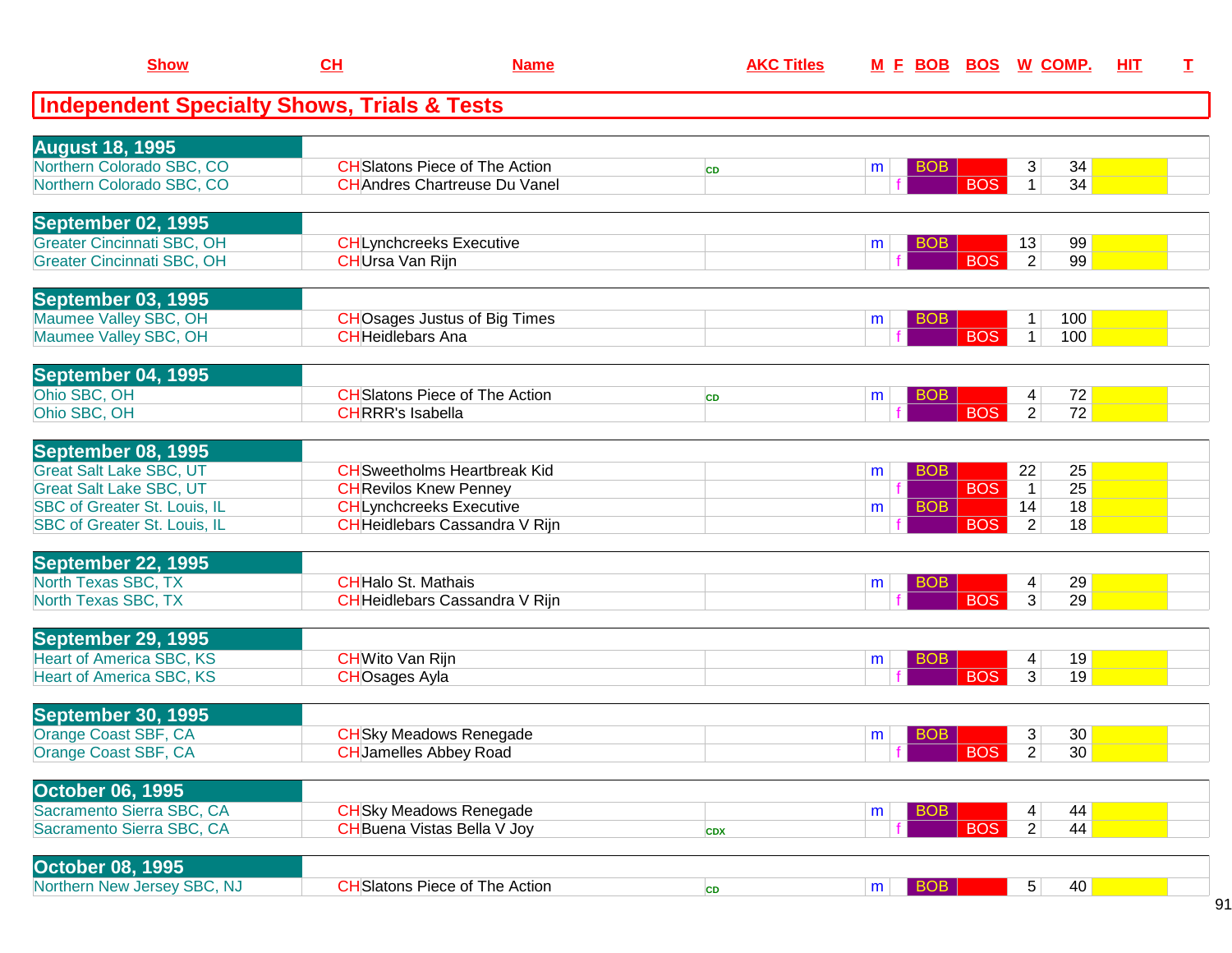| <b>Show</b>                                                            | CH                        | <b>Name</b>                                                                   | <b>AKC Titles</b> |                 |                               | <u>M E BOB BOS W COMP.</u>                 | <b>HIT</b>    | T.             |
|------------------------------------------------------------------------|---------------------------|-------------------------------------------------------------------------------|-------------------|-----------------|-------------------------------|--------------------------------------------|---------------|----------------|
| <b>Independent Specialty Shows, Trials &amp; Tests</b>                 |                           |                                                                               |                   |                 |                               |                                            |               |                |
| Northern New Jersey SBC, NJ                                            |                           | <b>CH</b> Ridgewoods Poetry In Motion                                         |                   |                 | <b>BOS</b>                    | 40<br>$\overline{2}$                       |               |                |
| <b>October 14, 1995</b>                                                |                           |                                                                               |                   |                 |                               |                                            |               |                |
| Northern Illinois SBC, IL<br>Northern Illinois SBC, IL                 | <b>CH</b> Castor Van Rijn | CHOsages Oga V Opdyke                                                         |                   | <b>BOB</b><br>m | <b>BOS</b>                    | 15<br>$\mathbf{1}$<br>$\overline{2}$<br>15 |               |                |
| <b>October 21, 1995</b>                                                |                           |                                                                               |                   |                 |                               |                                            |               |                |
| SBC of Greater San Jose, CA<br><b>SBC of Greater San Jose, CA</b>      |                           | <b>CH</b> Sweetholms Heartbreak Kid<br><b>CH</b> Revilos My Curly Sue         |                   | m               | BO <sub>B</sub><br><b>BOS</b> | 23<br>27<br>3<br>27                        |               |                |
| <b>November 05, 1995</b>                                               |                           |                                                                               |                   |                 |                               |                                            |               |                |
| <b>SBC of Greater Phoenix, AZ</b>                                      |                           | <b>CH</b> Sweetholms Heartbreak Kid                                           |                   | <b>BOB</b><br>m |                               | 47<br>24                                   |               |                |
| <b>SBC of Greater Phoenix, AZ</b><br><b>SBC of Greater Phoenix, AZ</b> |                           | <b>CH</b> Jamelles Abbey Road<br>Beethovens Born To Please                    | <b>CDX</b>        | m               | <b>BOS</b>                    | 47<br>3                                    | <b>OB 196</b> | $\overline{7}$ |
| <b>December 08, 1995</b>                                               |                           |                                                                               |                   |                 |                               |                                            |               |                |
| <b>SBC of South Florida, FL</b>                                        |                           | <b>CH</b> Woodhavens Gunther Van Rijn                                         |                   | m               | BOB                           | 17<br>$\mathbf 1$                          |               |                |
| <b>SBC of South Florida, FL</b>                                        | CHElana Van Rijn          |                                                                               |                   |                 | <b>BOS</b>                    | 17<br>$\mathbf{1}$                         |               |                |
| <b>January 06, 1996</b>                                                |                           |                                                                               |                   |                 |                               |                                            |               |                |
| Willamette Valley SBC, WA<br>Willamette Valley SBC, WA                 |                           | <b>CHAImshaus Double The Pleasure</b><br><b>CH</b> Revilos My Curly Sue       |                   | m               | BOB<br><b>BOS</b>             | 28<br>1<br>28<br>4                         |               |                |
|                                                                        |                           |                                                                               |                   |                 |                               |                                            |               |                |
| <b>January 07, 1996</b>                                                |                           |                                                                               |                   |                 |                               |                                            |               |                |
| <b>SBC of Puget Sound, WA</b><br><b>SBC of Puget Sound, WA</b>         |                           | <b>CH</b> Sweetholms Heartbreak Kid<br><b>CH</b> Stoans Upsa Daisy De La Casa |                   | m               | <b>BOB</b><br><b>BOS</b>      | 25<br>25<br>25<br>$\mathbf{1}$             |               |                |
|                                                                        |                           |                                                                               |                   |                 |                               |                                            |               |                |
| <b>February 09, 1996</b><br>Central Indiana SBC, IN                    |                           |                                                                               |                   |                 |                               |                                            |               |                |
| Central Indiana SBC, IN                                                | <b>CHOpdykes Abby</b>     | <b>CH</b> Slatons Piece of The Action                                         | <b>CD</b>         | <b>BOB</b><br>m | <b>BOS</b>                    | 13<br>1<br>13<br>6                         |               |                |
| <b>SBC of Greater St. Louis, IL</b>                                    |                           | <b>CH</b> Slatons Piece of The Action                                         | <b>CD</b>         | <b>BOB</b><br>m |                               | 12<br>$\overline{7}$                       |               |                |
| <b>February 17, 1996</b>                                               |                           |                                                                               |                   |                 |                               |                                            |               |                |
| SBC of San Diego, CA                                                   |                           | <b>CH</b> Subira Accord of Amberdee                                           |                   | m               | <b>BOB</b>                    | 65<br>1                                    |               |                |
| SBC of San Diego, CA                                                   |                           | <b>Paulies Beautiful Bonnie</b>                                               |                   |                 | <b>BOS</b>                    | 65<br>$\mathbf{1}$                         |               |                |
| <b>February 18, 1996</b>                                               |                           |                                                                               |                   |                 |                               |                                            |               |                |
| <b>Orange Coast SBF, CA</b>                                            |                           | <b>CH</b> Sky Meadows Renegade                                                |                   | m               | <b>BOB</b>                    | 47<br>5                                    |               |                |
| Orange Coast SBF, CA                                                   |                           | <b>CH</b> Jamelles Abbey Road                                                 |                   |                 | <b>BOS</b>                    | 47<br>4                                    |               |                |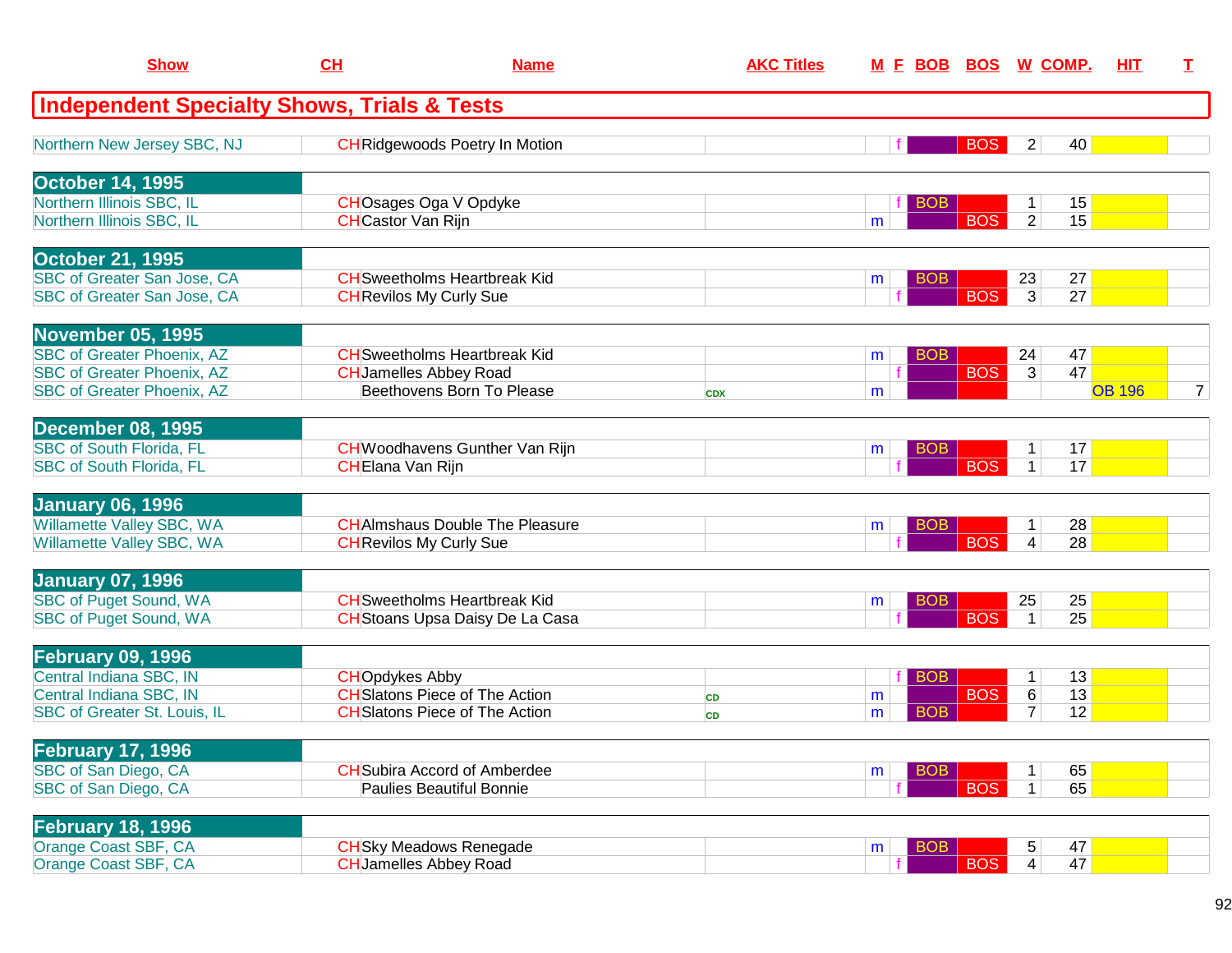| <b>Show</b>                                                       | <u>CH</u>                     | <b>Name</b>                           | <b>AKC Titles</b> |   | <u>M F BOB BOS</u> |            | <u>W_COMP.</u>          |          | <u>ніт</u>      | т |
|-------------------------------------------------------------------|-------------------------------|---------------------------------------|-------------------|---|--------------------|------------|-------------------------|----------|-----------------|---|
| <b>Independent Specialty Shows, Trials &amp; Tests</b>            |                               |                                       |                   |   |                    |            |                         |          |                 |   |
| <b>February 19, 1996</b>                                          |                               |                                       |                   |   |                    |            |                         |          |                 |   |
| <b>SBC of Southern California, CA</b>                             |                               | <b>CH</b> Subira Accord of Amberdee   |                   | m | <b>BOB</b>         |            | $\overline{\mathbf{c}}$ | 51       |                 |   |
| <b>SBC of Southern California, CA</b>                             |                               | Oxfords Ciera of Kings Row            |                   |   |                    | <b>BOS</b> | $\mathbf{1}$            | 51       |                 |   |
|                                                                   |                               |                                       |                   |   |                    |            |                         |          |                 |   |
| <b>March 01, 1996</b>                                             |                               |                                       |                   |   |                    |            |                         |          |                 |   |
| <b>SBC of Greater Phoenix, AZ</b>                                 |                               | <b>CH</b> Sky Meadows Renegade        |                   | m | <b>BOB</b>         |            | 6                       | 53       |                 |   |
| <b>SBC of Greater Phoenix, AZ</b>                                 | <b>CH</b> Matterhorns Lucille |                                       |                   |   |                    | <b>BOS</b> | $\mathbf{1}$            | 53       |                 |   |
| <b>SBC of Greater Phoenix, AZ</b>                                 |                               | Beethovens Born To Please             | <b>CDX</b>        | m |                    |            |                         |          | <b>OB 193.5</b> | 8 |
| <b>SBC of Greater St. Louis, IL</b>                               | <b>CH</b> Heidlebars Ana      |                                       |                   |   | <b>BOB</b>         |            | $\overline{\mathbf{c}}$ | 23       |                 |   |
| <b>SBC of Greater St. Louis, IL</b>                               |                               | <b>CH</b> Cache Retreat Mt Rainier    |                   | m |                    | <b>BOS</b> | $\mathbf{1}$            | 23       |                 |   |
| <b>March 22, 1996</b>                                             |                               |                                       |                   |   |                    |            |                         |          |                 |   |
| <b>North Texas SBC, TX</b>                                        | <b>CHHalo St. Mathais</b>     |                                       |                   | m | <b>BOB</b>         |            | 5                       | 28       |                 |   |
| <b>North Texas SBC, TX</b>                                        | Heritage Solo                 |                                       |                   |   |                    | <b>BOS</b> | $\mathbf 1$             | 28       |                 |   |
|                                                                   |                               |                                       |                   |   |                    |            |                         |          |                 |   |
| <b>April 06, 1996</b>                                             |                               |                                       |                   |   |                    |            |                         |          |                 |   |
| Sacramento Sierra SBC, CA                                         |                               | <b>CH</b> Sky Meadows Renegade        |                   | m | <b>BOB</b>         |            | $\overline{7}$          | 50       |                 |   |
| Sacramento Sierra SBC, CA                                         |                               | <b>CH</b> Revilos My Curly Sue        |                   |   |                    | <b>BOS</b> | $\overline{5}$          | 50       |                 |   |
|                                                                   |                               |                                       |                   |   |                    |            |                         |          |                 |   |
| <b>April 07, 1996</b>                                             |                               |                                       |                   |   |                    |            |                         |          |                 |   |
| <b>SBC of Greater San Jose, CA</b><br>SBC of Greater San Jose, CA |                               | <b>CH</b> Sky Meadows Renegade        |                   | m | <b>BOB</b>         | <b>BOS</b> | 8<br>$\overline{1}$     | 46<br>46 |                 |   |
|                                                                   |                               | <b>CH</b> Almshaus Amazing Grace      |                   |   |                    |            |                         |          |                 |   |
| <b>April 14, 1996</b>                                             |                               |                                       |                   |   |                    |            |                         |          |                 |   |
| <b>SBC of Greater Atlanta, GA</b>                                 |                               | <b>CH</b> Revilos Houston V Dolly     | <b>CD</b>         | m | <b>BOB</b>         |            | 12                      | 44       |                 |   |
| <b>SBC of Greater Atlanta, GA</b>                                 |                               | <b>CHLa Casas Fiesta V Stoan</b>      |                   |   |                    | <b>BOS</b> | $\mathbf{1}$            | 44       |                 |   |
|                                                                   |                               |                                       |                   |   |                    |            |                         |          |                 |   |
| <b>April 19, 1996</b>                                             |                               |                                       |                   |   |                    |            |                         |          |                 |   |
| <b>Greater Washington SBC, MD</b>                                 |                               | <b>CH</b> High Chateaus Thaddeus      |                   | m | <b>BOB</b>         |            | $\mathbf 1$             | 42       |                 |   |
| <b>Greater Washington SBC, MD</b>                                 |                               | <b>CH</b> Ridgewoods Loverly Liza     |                   |   |                    | <b>BOS</b> | $\mathbf{1}$            | 42       |                 |   |
| <b>Greater Washington SBC, MD</b>                                 |                               | Windswepts Ladyfair                   | <b>CD</b>         |   |                    |            |                         |          | <b>NB 171</b>   | 1 |
| <b>Heart of America SBC, KS</b>                                   | <b>CHOsages Eeesha</b>        |                                       |                   |   | <b>BOB</b>         |            | $\mathbf{1}$            | 15       |                 |   |
| <b>Heart of America SBC, KS</b>                                   |                               | <b>CHCache Retreat Mt Rainier</b>     |                   | m |                    | <b>BOS</b> | $\overline{2}$          | 15       |                 |   |
| May 03, 1996                                                      |                               |                                       |                   |   |                    |            |                         |          |                 |   |
| Middle Atlantic SBC, PA                                           |                               | <b>CH</b> Heidlebars Bedazzled V Nero |                   |   | <b>BOB</b>         |            | 3                       | 37       |                 |   |
| Middle Atlantic SBC, PA                                           | <b>CH</b> Berics Ishmael      |                                       |                   | m |                    | <b>BOS</b> | 3                       | 37       |                 |   |
|                                                                   |                               |                                       |                   |   |                    |            |                         |          |                 |   |
| May 04, 1996                                                      |                               |                                       |                   |   |                    |            |                         |          |                 |   |
| New England SBC, MA                                               | <b>CHBerics Ishmael</b>       |                                       |                   | m | $ $ BOB            |            | $\vert 4 \vert$         | 56       |                 |   |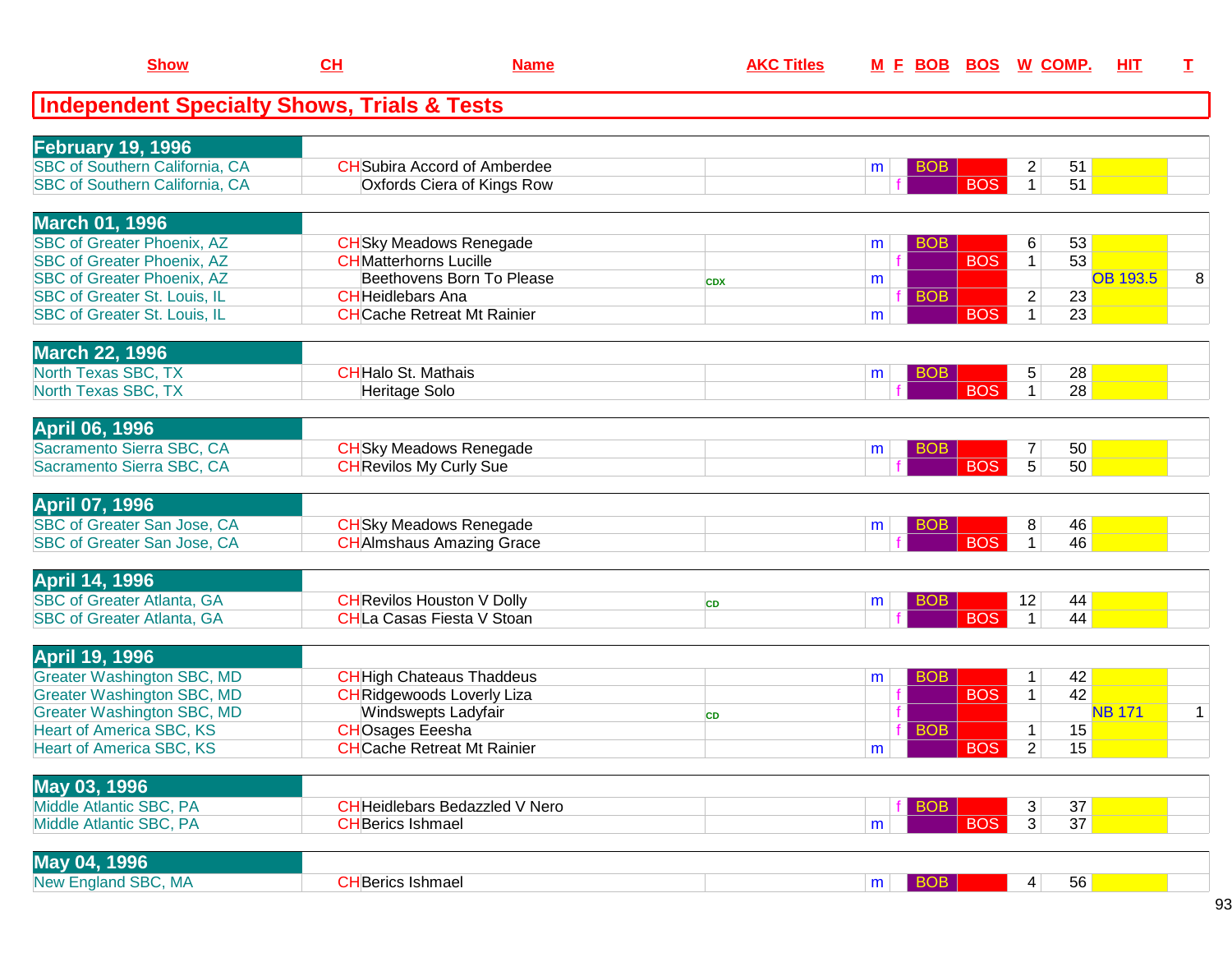| <b>Show</b>                                                              | CH                                                                         | <b>Name</b>                            | <b>AKC Titles</b> |                 |            | <u>M E BOB BOS W COMP.</u>                            | <b>HIT</b><br>T. |                |
|--------------------------------------------------------------------------|----------------------------------------------------------------------------|----------------------------------------|-------------------|-----------------|------------|-------------------------------------------------------|------------------|----------------|
| <b>Independent Specialty Shows, Trials &amp; Tests</b>                   |                                                                            |                                        |                   |                 |            |                                                       |                  |                |
| New England SBC, MA                                                      | <b>CH</b> Rosewood Von Hollow                                              |                                        |                   |                 | <b>BOS</b> | 56<br>1                                               |                  |                |
| May 25, 1996                                                             |                                                                            |                                        |                   |                 |            |                                                       |                  |                |
| <b>Greater Cincinnati SBC, OH</b><br><b>Greater Cincinnati SBC, OH</b>   | <b>CH</b> Slatons Executive Sweet<br><b>CH</b> Slatons Hy-Lite of Serenity |                                        |                   | <b>BOB</b><br>m | <b>BOS</b> | $\overline{2}$<br>9<br>$\mathbf{1}$<br>9 <sup>1</sup> |                  |                |
| May 31, 1996                                                             |                                                                            |                                        |                   |                 |            |                                                       |                  |                |
| Maumee Valley SBC, OH<br>Maumee Valley SBC, OH                           | <b>CHOpdykes Eden</b>                                                      | <b>CH</b> Heatherlands Katana Highland |                   | <b>BOB</b><br>m | <b>BOS</b> | 20<br>$\overline{a}$<br>$\mathbf{1}$<br>20            |                  |                |
| <b>June 06, 1996</b>                                                     |                                                                            |                                        |                   |                 |            |                                                       |                  |                |
| <b>Great Salt Lake SBC, UT</b><br><b>Great Salt Lake SBC, UT</b>         | <b>CH</b> Revilos Houston V Dolly<br><b>CH</b> Revilos My Curly Sue        |                                        | <b>CD</b>         | <b>BOB</b><br>m | <b>BOS</b> | 22<br>13<br>$\overline{22}$<br>6                      |                  |                |
| <b>June 07, 1996</b>                                                     |                                                                            |                                        |                   |                 |            |                                                       |                  |                |
| <b>Greater Twin Cities SBC, MN</b><br><b>Greater Twin Cities SBC, MN</b> | <b>CH</b> Heidlebars Ana<br><b>CH</b> Romulus Van Rijn                     |                                        |                   | <b>BOB</b><br>m | <b>BOS</b> | 3<br>26<br>$\overline{26}$<br>$\mathbf{1}$            |                  |                |
| <b>June 16, 1996</b>                                                     |                                                                            |                                        |                   |                 |            |                                                       |                  |                |
| SBC of Puget Sound, WA<br><b>SBC of Puget Sound, WA</b>                  | <b>CH</b> Sweetholms Heartbreak Kid<br><b>CH</b> Revilos My Curly Sue      |                                        |                   | <b>BOB</b><br>m | <b>BOS</b> | 26<br>39<br>39<br>$\overline{7}$                      |                  |                |
| <b>June 21, 1996</b>                                                     |                                                                            |                                        |                   |                 |            |                                                       |                  |                |
| <b>SBC of Alaska, AK</b><br><b>SBC of Alaska, AK</b>                     | <b>CH</b> World Tops Hamm<br><b>CH</b> Golden Heart Painted Lady           |                                        |                   | <b>BOB</b><br>m | <b>BOS</b> | 14<br>1<br>$\mathbf{1}$<br>14                         |                  |                |
| <b>July 12, 1996</b>                                                     |                                                                            |                                        |                   |                 |            |                                                       |                  |                |
| Willamette Valley SBC, WA<br>Willamette Valley SBC, WA                   | <b>CH</b> Sweetholms Heartbreak Kid<br><b>CH</b> Revilos My Curly Sue      |                                        |                   | <b>BOB</b><br>m | <b>BOS</b> | 38<br>27<br>38<br>8                                   |                  |                |
| <b>August 02, 1996</b>                                                   |                                                                            |                                        |                   |                 |            |                                                       |                  |                |
| <b>SBC of Pacific Coast, CA</b><br><b>SBC of Pacific Coast, CA</b>       | <b>CH</b> Chads Madonna V Belyn<br><b>CHLynchcreeks Nordstrom</b>          |                                        |                   | <b>BOB</b>      | <b>BOS</b> | 39<br>5<br>39<br>$\mathbf 1$                          |                  |                |
| <b>SBC of Pacific Coast, CA</b>                                          | <b>CH</b> Belyns Sentimental Journey                                       |                                        |                   | m               |            |                                                       | <b>NB 189.5</b>  | $\overline{2}$ |
| <b>August 16, 1996</b>                                                   |                                                                            |                                        |                   |                 |            |                                                       |                  |                |
| Northern Colorado SBC, CO<br>Northern Colorado SBC, CO                   | <b>CH</b> Cache Retreat Mt Naomi                                           | <b>CHAImshaus Double The Pleasure</b>  |                   | <b>BOB</b><br>m | <b>BOS</b> | $\overline{c}$<br>36<br>36<br>$\mathbf{1}$            |                  |                |
| Northern Colorado SBC, CO                                                | <b>CH</b> Rescues Finest Bru                                               |                                        |                   | m               |            |                                                       | <b>NB 170.5</b>  | $\mathbf{1}$   |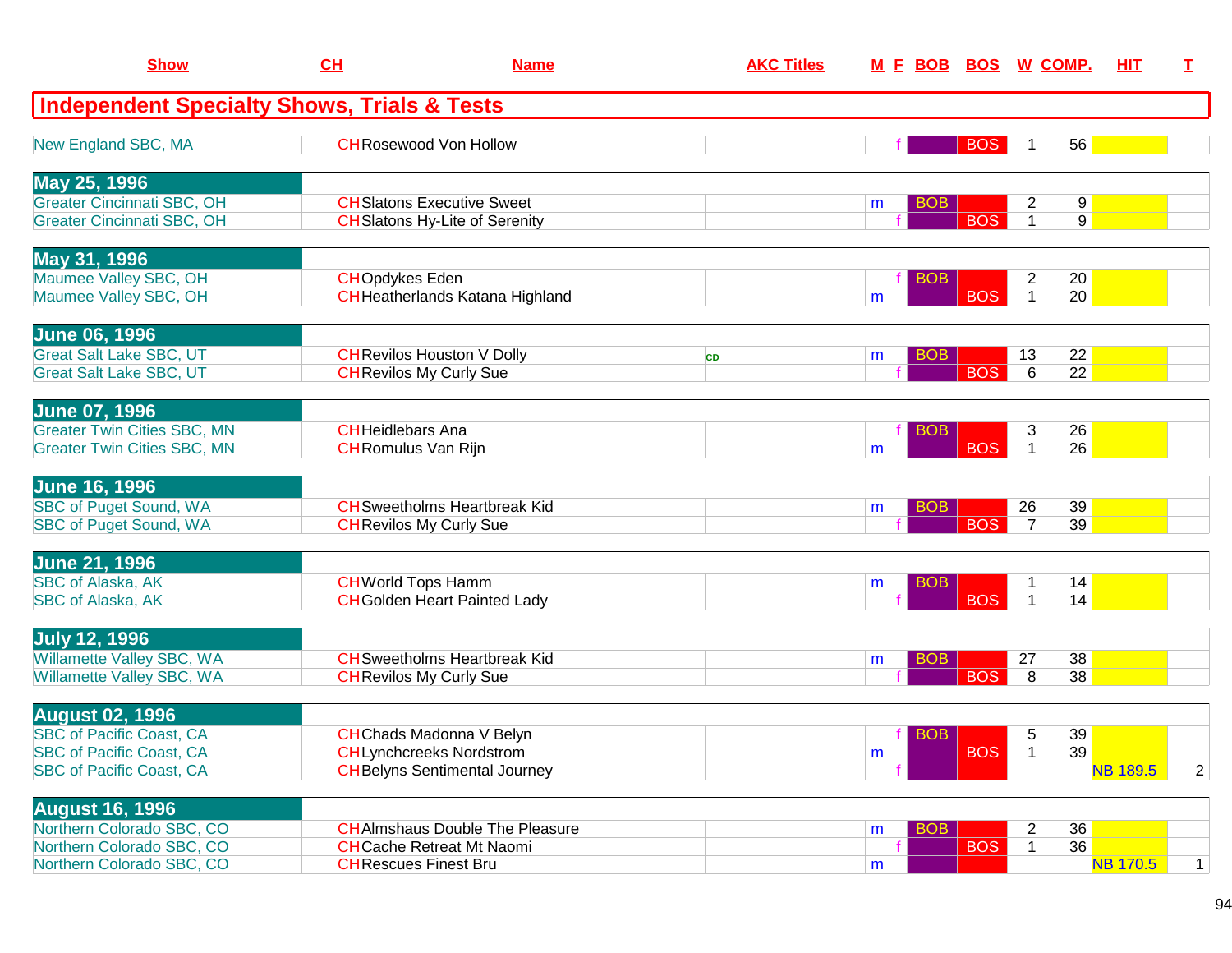| <b>Show</b>                                            | CL                                                  | <b>Name</b> | <b>AKC Titles</b> | <u>M F BOB</u>       |            | <b>BOS W COMP.</b>                         | <b>HIT</b>      | I.           |
|--------------------------------------------------------|-----------------------------------------------------|-------------|-------------------|----------------------|------------|--------------------------------------------|-----------------|--------------|
| <b>Independent Specialty Shows, Trials &amp; Tests</b> |                                                     |             |                   |                      |            |                                            |                 |              |
| <b>August 31, 1996</b>                                 |                                                     |             |                   |                      |            |                                            |                 |              |
| Ohio SBC, OH                                           | <b>CHLynchcreeks Executive</b>                      |             |                   | <b>BOB</b><br>m      |            | 15<br>70                                   |                 |              |
| Ohio SBC, OH                                           | <b>CH</b> Almshaus Amazing Grace                    |             |                   |                      | <b>BOS</b> | $\overline{2}$<br>70                       |                 |              |
|                                                        |                                                     |             |                   |                      |            |                                            |                 |              |
| <b>September 01, 1996</b>                              |                                                     |             |                   |                      |            |                                            |                 |              |
| <b>Greater Cincinnati SBC, OH</b>                      | <b>CHAImshaus Double The Pleasure</b>               |             |                   | <b>BOB</b><br>m      |            | 79<br>3                                    |                 |              |
| <b>Greater Cincinnati SBC, OH</b>                      | <b>CH</b> Revilos My Curly Sue                      |             |                   |                      | <b>BOS</b> | 9<br>79                                    |                 |              |
|                                                        |                                                     |             |                   |                      |            |                                            |                 |              |
| September 02, 1996                                     |                                                     |             |                   |                      |            |                                            |                 |              |
| Maumee Valley SBC, OH                                  | <b>CHLynchcreeks Executive</b>                      |             |                   | <b>BOB</b><br>m      |            | 69<br>16                                   |                 |              |
| Maumee Valley SBC, OH                                  | <b>CH</b> Almshaus Amazing Grace                    |             |                   |                      | <b>BOS</b> | $\overline{3}$<br>69                       |                 |              |
|                                                        |                                                     |             |                   |                      |            |                                            |                 |              |
| September 06, 1996                                     |                                                     |             |                   |                      |            |                                            |                 |              |
| <b>SBC of Greater St. Louis, IL</b>                    | <b>CH</b> Slatons Love Conquers All                 |             | <b>CD</b>         | f.                   | <b>BOS</b> | 12<br>1                                    |                 |              |
|                                                        |                                                     |             |                   |                      |            |                                            |                 |              |
| September 20, 1996<br>North Texas SBC, TX              |                                                     |             |                   |                      |            |                                            |                 |              |
| North Texas SBC, TX                                    | <b>CHWst Mtns Gonad</b><br><b>CHWst Mtns Jessie</b> |             |                   | BO <sub>B</sub><br>m | <b>BOS</b> | 24<br>$\mathbf{1}$<br>24<br>$\overline{1}$ |                 |              |
| Orange Coast SBF, CA                                   | <b>CH</b> Revilos Houston V Dolly                   |             | <b>CD</b>         | <b>BOB</b><br>m      |            | 52<br>14                                   |                 |              |
| Orange Coast SBF, CA                                   | <b>CH</b> Almshaus Amazing Grace                    |             |                   |                      | <b>BOS</b> | $\overline{\mathbf{4}}$<br>52              |                 |              |
|                                                        |                                                     |             |                   |                      |            |                                            |                 |              |
| <b>October 04, 1996</b>                                |                                                     |             |                   |                      |            |                                            |                 |              |
| Sacramento Sierra SBC, CA                              | <b>CH</b> Sky Meadows Renegade                      |             |                   | <b>BOB</b><br>m      |            | 9<br>26                                    |                 |              |
| Sacramento Sierra SBC, CA                              | <b>CHOxfords Acclaim of Kings Row</b>               |             |                   |                      | <b>BOS</b> | $\overline{26}$<br>$\mathbf{1}$            |                 |              |
| SBC of America #58/23 MD                               | <b>CH</b> Pisgahs Jeremiah The Prophet              |             |                   | m                    |            |                                            | <b>NB 189.5</b> | $\mathbf{1}$ |
|                                                        |                                                     |             |                   |                      |            |                                            |                 |              |
| <b>October 05, 1996</b>                                |                                                     |             |                   |                      |            |                                            |                 |              |
| SBC of America #58 MD                                  | <b>CHLynchcreeks Executive</b>                      |             |                   | BOB<br>m             |            | 153<br>17                                  |                 |              |
| SBC of America #58 MD                                  | <b>CH</b> Cache Retreat Academy                     |             |                   |                      | <b>BOS</b> | 153<br>$\mathbf{1}$                        |                 |              |
| <b>October 06, 1996</b>                                |                                                     |             |                   |                      |            |                                            |                 |              |
| <b>Greater Washington SBC, MD</b>                      | <b>CH</b> Wito Van Rijn                             |             |                   | <b>BOB</b><br>m      |            | 5<br>87                                    |                 |              |
| <b>Greater Washington SBC, MD</b>                      | <b>CHCache Retreat Academy</b>                      |             |                   |                      | <b>BOS</b> | 87<br>$\overline{2}$                       |                 |              |
| <b>Greater Washington SBC, MD</b>                      | <b>CH</b> Kryskara Cherrys Jubilee                  |             |                   |                      |            |                                            | <b>NB 174.5</b> | $\mathbf 1$  |
|                                                        |                                                     |             |                   |                      |            |                                            |                 |              |
| <b>October 12, 1996</b>                                |                                                     |             |                   |                      |            |                                            |                 |              |
| Northern Illinois SBC, IL                              | <b>CHOsages Kathel</b>                              |             |                   | BOB                  |            | 8<br>1                                     |                 |              |
| Northern Illinois SBC, IL                              | <b>CH</b> Remo Van Rijn                             |             |                   | m                    | <b>BOS</b> | $\overline{8}$<br>$\mathbf{1}$             |                 |              |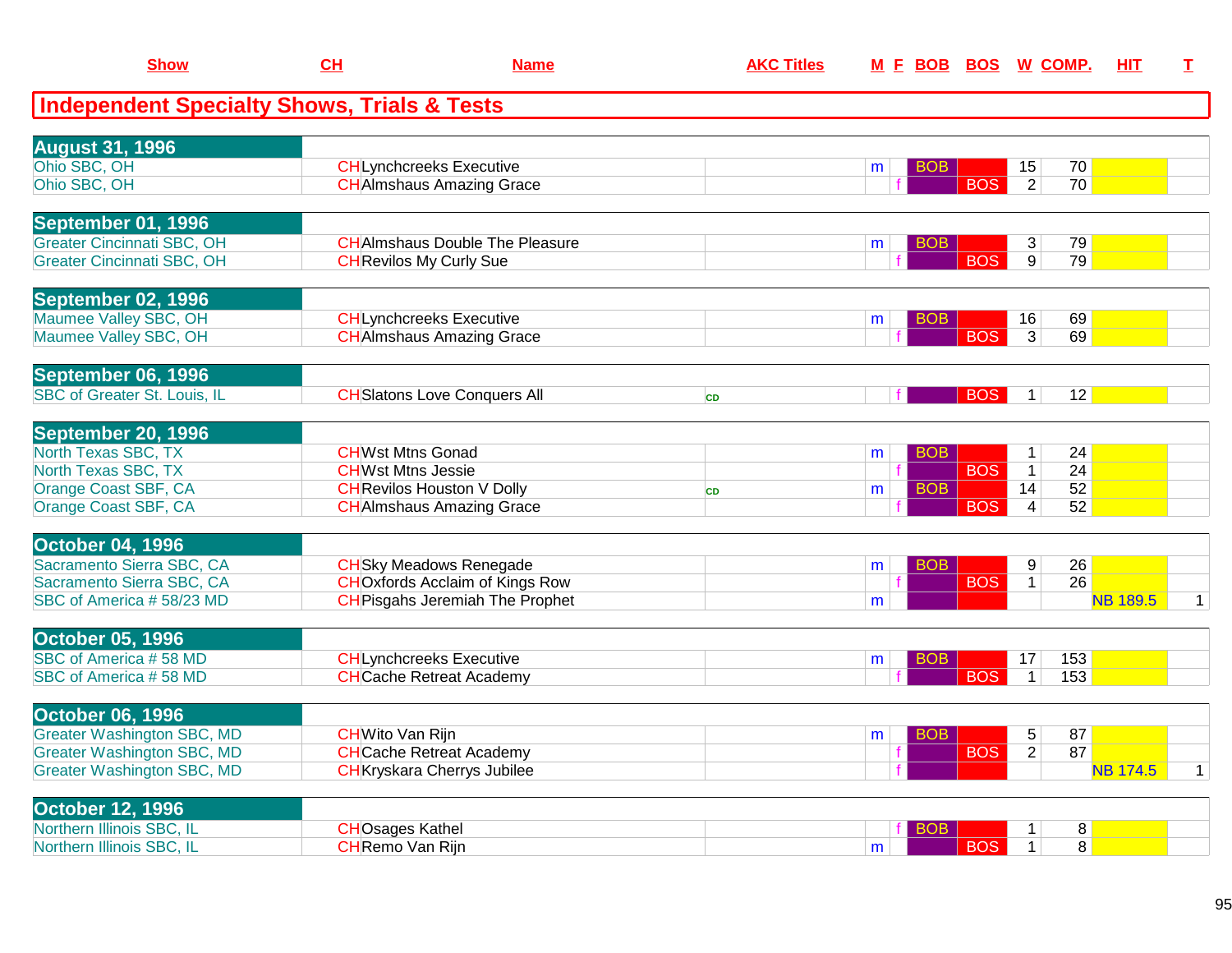| <b>Show</b>                                            | CH                           | <b>Name</b>                            | <b>AKC Titles</b> |                 |            | M E BOB BOS W COMP.               | HIT             | $\mathbf I$  |
|--------------------------------------------------------|------------------------------|----------------------------------------|-------------------|-----------------|------------|-----------------------------------|-----------------|--------------|
| <b>Independent Specialty Shows, Trials &amp; Tests</b> |                              |                                        |                   |                 |            |                                   |                 |              |
| <b>October 19, 1996</b>                                |                              |                                        |                   |                 |            |                                   |                 |              |
| <b>Heart of America SBC, MO</b>                        |                              | P'Learys Shadow of Poseidon            |                   | <b>BOB</b><br>m |            | 18<br>1                           |                 |              |
| <b>Heart of America SBC, MO</b>                        | <b>CHOsages Eeesha</b>       |                                        |                   |                 | <b>BOS</b> | $\overline{18}$<br>$\overline{2}$ |                 |              |
| SBC of Greater San Jose, CA                            |                              | <b>CH</b> Sky Meadows Renegade         |                   | <b>BOB</b><br>m |            | 34<br>10 <sup>°</sup>             |                 |              |
| SBC of Greater San Jose, CA                            |                              | <b>CHRevilos Photo of Cassie</b>       |                   |                 | <b>BOS</b> | 34<br>$\mathbf{1}$                |                 |              |
| <b>November 03, 1996</b>                               |                              |                                        |                   |                 |            |                                   |                 |              |
| <b>SBC of Greater Phoenix, AZ</b>                      | <b>CH</b> Revilos Quick Pick |                                        |                   | <b>BOB</b><br>m |            | 54<br>1                           |                 |              |
| <b>SBC of Greater Phoenix, AZ</b>                      |                              | <b>CH</b> Jamelles Abbey Road          |                   |                 | <b>BOS</b> | 5<br>54                           |                 |              |
| <b>SBC of Greater Phoenix, AZ</b>                      |                              | Subira Flashdance                      |                   |                 |            |                                   | <b>NB 190.5</b> | $\mathbf{1}$ |
| December 06, 1996                                      |                              |                                        |                   |                 |            |                                   |                 |              |
| <b>SBC of South Florida, FL</b>                        | <b>CH</b> Revilos Quick Pick |                                        |                   | <b>BOB</b><br>m |            | 13<br>$\overline{2}$              |                 |              |
| <b>SBC of South Florida, FL</b>                        |                              | <b>CH</b> Belyns Sara O'Lynchcreek     | <b>CDX</b>        |                 | <b>BOS</b> | 13<br>$\overline{7}$              |                 |              |
| <b>January 04, 1997</b>                                |                              |                                        |                   |                 |            |                                   |                 |              |
| Willamette Valley SBC, WA                              |                              | <b>CH</b> Cache Retreat Academy        |                   | <b>BOB</b>      |            | 37<br>3                           |                 |              |
| Willamette Valley SBC, WA                              |                              | <b>CH</b> AImshaus Double The Pleasure |                   | m               | <b>BOS</b> | 37<br>$\overline{4}$              |                 |              |
| <b>January 05, 1997</b>                                |                              |                                        |                   |                 |            |                                   |                 |              |
| <b>SBC of Puget Sound, WA</b>                          |                              | <b>CHAImshaus Double The Pleasure</b>  |                   | <b>BOB</b><br>m |            | 5<br>40                           |                 |              |
| <b>SBC of Puget Sound, WA</b>                          |                              | <b>CH</b> Cache Retreat Academy        |                   |                 | <b>BOS</b> | 40<br>4                           |                 |              |
| <b>SBC of Puget Sound, WA</b>                          |                              | Almshaus Lily of The Valley            |                   |                 |            |                                   | <b>OB 181</b>   | $\mathbf{1}$ |
| <b>February 07, 1997</b>                               |                              |                                        |                   |                 |            |                                   |                 |              |
| Central Indiana SBC, IN                                | <b>CHO</b> pdykes Parker     |                                        |                   | <b>BOB</b><br>m |            | 24<br>1                           |                 |              |
| Central Indiana SBC, IN                                |                              | <b>CH</b> Slatons Love Conquers All    |                   |                 | <b>BOS</b> | 24<br>$\mathbf{1}$                |                 |              |
| <b>February 15, 1997</b>                               |                              |                                        |                   |                 |            |                                   |                 |              |
| SBC of San Diego, CA                                   |                              | <b>CH</b> Sky Meadows Renegade         |                   | <b>BOB</b><br>m |            | 112<br>11                         |                 |              |
| SBC of San Diego, CA                                   |                              | <b>CH</b> Cache Retreat Clearly Unique |                   |                 | <b>BOS</b> | 112<br>$\mathbf{1}$               |                 |              |
| <b>February 16, 1997</b>                               |                              |                                        |                   |                 |            |                                   |                 |              |
| Orange Coast SBF, CA                                   |                              | <b>CH</b> Cache Retreat Solo Flight    |                   | <b>BOB</b>      |            | 93<br>$\mathbf{1}$                |                 |              |
| Orange Coast SBF, CA                                   | <b>CH</b> Revilos Quick Pick |                                        |                   | m               | <b>BOS</b> | 3<br>93                           |                 |              |
| <b>February 17, 1997</b>                               |                              |                                        |                   |                 |            |                                   |                 |              |
| SBC of Southern California, CA                         |                              | <b>CH</b> Sky Meadows Renegade         |                   | <b>BOB</b><br>m |            | 87<br>12                          |                 |              |
| <b>SBC of Southern California, CA</b>                  |                              | <b>CH</b> Cache Retreat Solo Flight    |                   |                 | <b>BOS</b> | $\overline{2}$<br>87              |                 |              |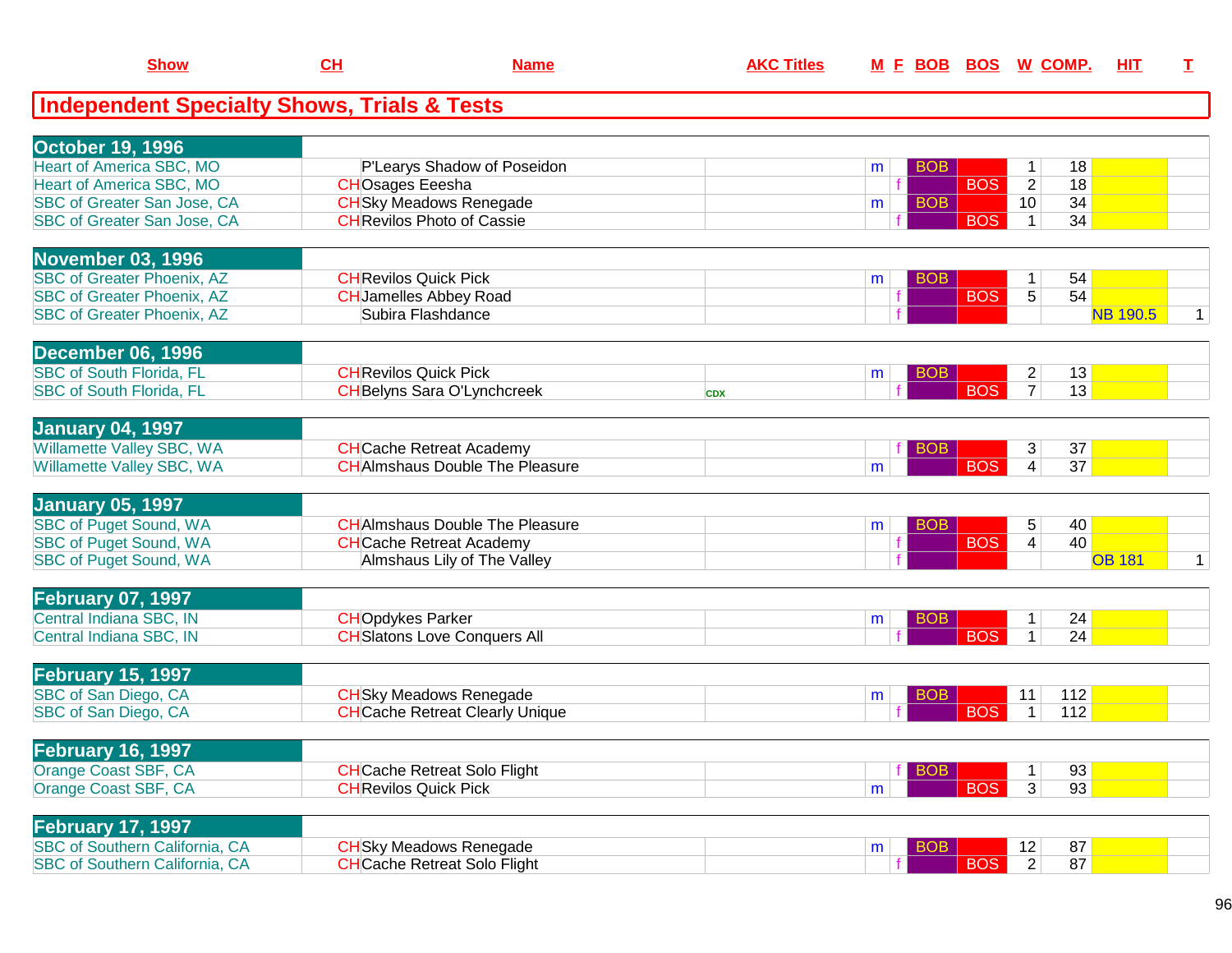| <b>Show</b>                                            | $CH$                         | <b>Name</b>                             | <b>AKC Titles</b> | <u>M F BOB</u>  |            | <u>BOS W COMP.</u> | HIT             | I            |
|--------------------------------------------------------|------------------------------|-----------------------------------------|-------------------|-----------------|------------|--------------------|-----------------|--------------|
| <b>Independent Specialty Shows, Trials &amp; Tests</b> |                              |                                         |                   |                 |            |                    |                 |              |
| <b>February 28, 1997</b>                               |                              |                                         |                   |                 |            |                    |                 |              |
| <b>SBC</b> of Greater Phoenix, AZ                      | <b>CHRevilos Quick Pick</b>  |                                         |                   | <b>BOB</b><br>m |            | 4                  | 52              |              |
| <b>SBC of Greater Phoenix, AZ</b>                      |                              | <b>CHJamelles Sky Meadows Misty</b>     |                   |                 | <b>BOS</b> | $\overline{1}$     | 52              |              |
| <b>SBC of Greater Phoenix, AZ</b>                      |                              | Lynchcreeks Montana Jack                |                   | m               |            |                    | <b>NB 187</b>   | $\mathbf{1}$ |
| <b>SBC of Greater St. Louis, IL</b>                    | <b>CHOsages Kathel</b>       |                                         |                   | <b>BOB</b>      |            | $\overline{c}$     | 29              |              |
| SBC of Greater St. Louis, MO                           |                              | <b>CH</b> Caniculs Mick Classic         |                   | m               | <b>BOS</b> | $\mathbf{1}$       | 29              |              |
| <b>April 05, 1997</b>                                  |                              |                                         |                   |                 |            |                    |                 |              |
| <b>Greater Milwaukee SBC, WI</b>                       | <b>CHOsages Kathel</b>       |                                         |                   | <b>BOB</b>      |            | 3                  | 25              |              |
| <b>Greater Milwaukee SBC, WI</b>                       | <b>CHTrademarks Icon</b>     |                                         |                   | m               | <b>BOS</b> | 1                  | $\overline{25}$ |              |
| <b>Greater Milwaukee SBC, WI</b>                       |                              | <b>Hayners Big Brute</b>                |                   | m               |            |                    | <b>NB 173</b>   | $\mathbf{1}$ |
|                                                        |                              |                                         |                   |                 |            |                    |                 |              |
| <b>April 06, 1997</b>                                  |                              |                                         |                   |                 |            |                    |                 |              |
| <b>Greater Madison SBC, WI</b>                         |                              | <b>CH</b> Van Rijns Garth V Adelheid    |                   | <b>BOB</b><br>m |            | $\mathbf{1}$       | 23              |              |
| <b>Greater Madison SBC, WI</b>                         | <b>CHOsages Kathel</b>       |                                         |                   |                 | <b>BOS</b> | $\overline{4}$     | 23              |              |
|                                                        |                              |                                         |                   |                 |            |                    |                 |              |
| <b>April 13, 1997</b>                                  |                              |                                         |                   |                 |            |                    |                 |              |
| <b>SBC of Greater Atlanta, GA</b>                      | <b>CH</b> Revilos Quick Pick |                                         |                   | <b>BOB</b><br>m |            | 5                  | 20              |              |
| <b>SBC of Greater Atlanta, GA</b>                      |                              | <b>CH</b> Revilos Photo of Cassie       |                   |                 | <b>BOS</b> | $\overline{2}$     | 20              |              |
|                                                        |                              |                                         |                   |                 |            |                    |                 |              |
| <b>April 18, 1997</b>                                  |                              |                                         |                   |                 |            |                    |                 |              |
| <b>Greater Washington SBC, MD</b>                      | <b>CHWito Van Rijn</b>       |                                         |                   | <b>BOB</b><br>m |            | 6                  | 32              |              |
| <b>Greater Washington SBC, MD</b>                      | <b>CH</b> Majestics Conchita |                                         |                   |                 | <b>BOS</b> | $\mathbf 1$        | $\overline{32}$ |              |
| <b>Greater Washington SBC, MD</b>                      |                              | Folklores George Rama                   |                   | m               |            |                    | <b>NA 187.5</b> | $\mathbf{1}$ |
| <b>Heart of America SBC, KS</b>                        | <b>CHWst Mtns Gonad</b>      |                                         |                   | <b>BOB</b><br>m |            | $\overline{2}$     | 16              |              |
| <b>Heart of America SBC, KS</b>                        |                              | <b>CH</b> Canicula-Kryskara Inst. Reply |                   |                 | <b>BOS</b> | $\mathbf{1}$       | 16              |              |
|                                                        |                              |                                         |                   |                 |            |                    |                 |              |
| <b>April 26, 1997</b>                                  |                              |                                         |                   |                 |            |                    |                 |              |
| SBC of Greater San Jose, CA                            |                              | <b>CH</b> AImshaus Double The Pleasure  |                   | BOB<br>m        |            | 6                  | 47              |              |
| SBC of Greater San Jose, CA                            |                              | <b>CHCache Retreat Talus</b>            |                   |                 | <b>BOS</b> | $\mathbf{1}$       | 47              |              |
|                                                        |                              |                                         |                   |                 |            |                    |                 |              |
| <b>April 27, 1997</b>                                  |                              |                                         |                   |                 |            |                    |                 |              |
| Sacramento Sierra SBC, CA                              |                              | <b>CH</b> AImshaus Double The Pleasure  |                   | BOB<br>m        |            | $\overline{7}$     | 43              |              |
| Sacramento Sierra SBC, CA                              |                              | <b>CH</b> Cache Retreat Solo Flight     |                   |                 | <b>BOS</b> | $\overline{3}$     | 43              |              |
|                                                        |                              |                                         |                   |                 |            |                    |                 |              |
| May 02, 1997                                           |                              |                                         |                   |                 |            |                    |                 |              |
| Middle Atlantic SBC, PA                                | <b>CH</b> Wito Van Rijn      |                                         |                   | BOB<br>m        |            | 7                  | 36              |              |
| Middle Atlantic SBC, PA                                |                              | <b>CH</b> Heidlebars Evita of Woodhavn  |                   | $\mathbf f$     | <b>BOS</b> | $\mathbf{1}$       | 36              |              |

A CHHeidlebars Evita of Woodhavn F BOS 1 36

**Show**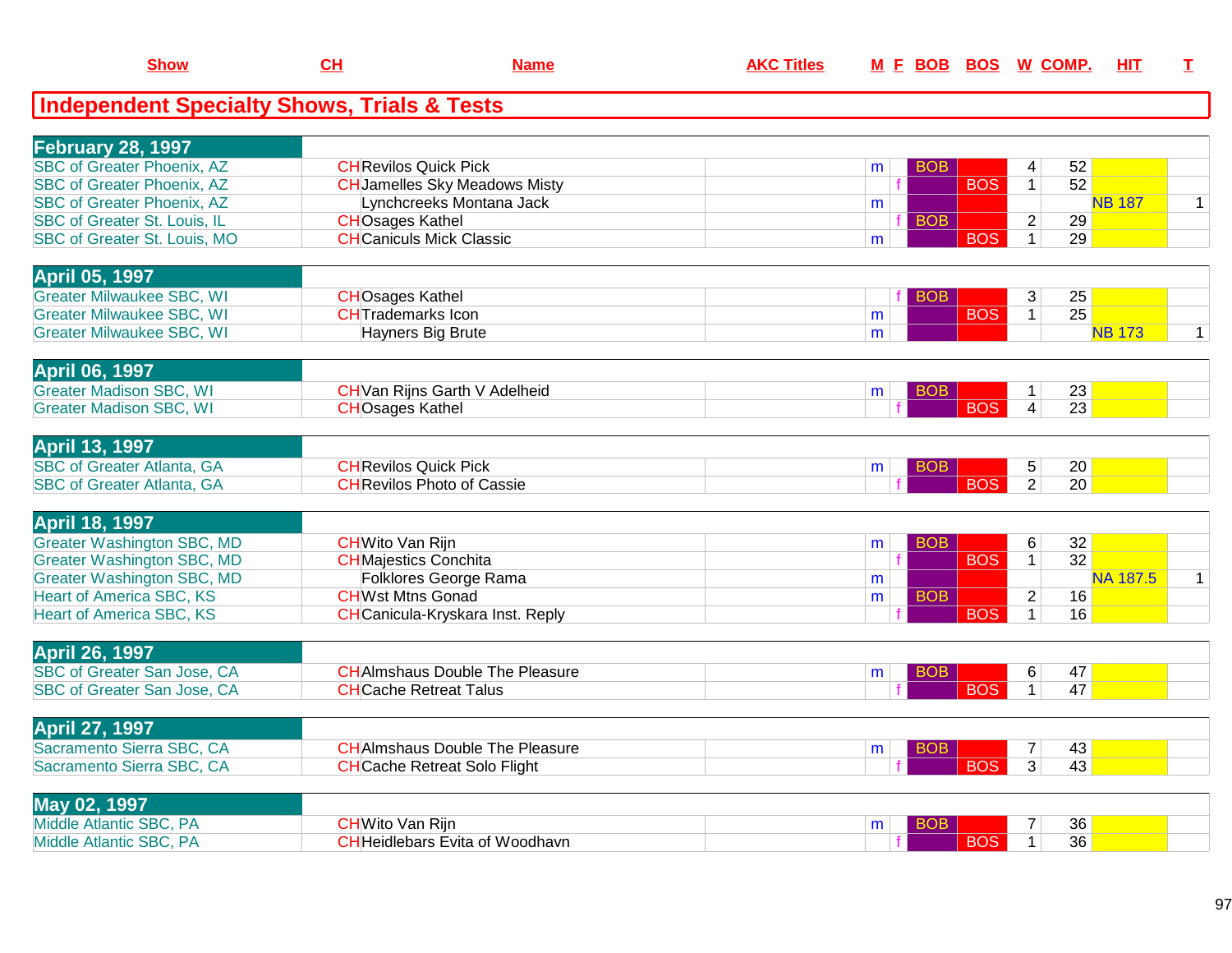| <b>Show</b>                                            | CL                           | <b>Name</b>                            | <b>AKC Titles</b> | M E BOB BOS W COMP. |            |                      | HIT             | $\mathbf I$  |
|--------------------------------------------------------|------------------------------|----------------------------------------|-------------------|---------------------|------------|----------------------|-----------------|--------------|
| <b>Independent Specialty Shows, Trials &amp; Tests</b> |                              |                                        |                   |                     |            |                      |                 |              |
| May 03, 1997                                           |                              |                                        |                   |                     |            |                      |                 |              |
| New England SBC, MA                                    |                              | <b>CH</b> Sandtrees Monk of Essex      |                   | <b>BOB</b><br>m     |            | 45<br>$\mathbf 1$    |                 |              |
| New England SBC, MA                                    |                              | <b>CH</b> Shagg Barks Lady Weldon      |                   | f.                  | <b>BOS</b> | 45<br>$\mathbf{1}$   |                 |              |
| <b>New England SBC, MA</b>                             |                              | <b>CH</b> Kennebank Theodore Von Linc  |                   | m                   |            |                      | <b>NB 191.5</b> | $\mathbf{1}$ |
| May 24, 1997                                           |                              |                                        |                   |                     |            |                      |                 |              |
| <b>Greater Cincinnati SBC, OH</b>                      | <b>CH</b> Revilos Quick Pick |                                        |                   | BOB<br>m            |            | 6<br>13              |                 |              |
| <b>Greater Cincinnati SBC, OH</b>                      |                              | <b>CHLa Casas Heirloom V Snowland</b>  |                   |                     | <b>BOS</b> | 13<br>$\mathbf{1}$   |                 |              |
| May 30, 1997                                           |                              |                                        |                   |                     |            |                      |                 |              |
| Maumee Valley SBC, OH                                  | <b>CHOpdykes Strudel</b>     |                                        |                   | <b>BOB</b><br>m     |            | 12<br>$\mathbf 1$    |                 |              |
| Maumee Valley SBC, OH                                  | <b>CHOpdykes Margarita</b>   |                                        |                   |                     | <b>BOS</b> | 12<br>$\mathbf{1}$   |                 |              |
| <b>June 06, 1997</b>                                   |                              |                                        |                   |                     |            |                      |                 |              |
| <b>Greater Twin Cities SBC, MN</b>                     | <b>CHOsages Kathel</b>       |                                        |                   | <b>BOB</b>          |            | 24<br>5 <sup>5</sup> |                 |              |
| <b>Greater Twin Cities SBC, MN</b>                     |                              | <b>CH</b> Stoans Quincy of Cabra       | <b>CD</b>         | m                   | <b>BOS</b> | 24<br>$\overline{2}$ |                 |              |
| <b>June 15, 1997</b>                                   |                              |                                        |                   |                     |            |                      |                 |              |
| <b>SBC of Puget Sound, WA</b>                          |                              | <b>CH</b> AImshaus Amazing Grace       |                   | <b>BOB</b>          |            | 41<br>5              |                 |              |
| SBC of Puget Sound, WA                                 | <b>CH</b> Revilos Quick Pick |                                        |                   | m                   | <b>BOS</b> | 41<br>$\overline{7}$ |                 |              |
| <b>June 20, 1997</b>                                   |                              |                                        |                   |                     |            |                      |                 |              |
| <b>SBC of Alaska, AK</b>                               |                              | <b>CH</b> Golden Heart Dinamite        |                   | <b>BOB</b>          |            | 13                   |                 |              |
| SBC of Alaska, AK                                      |                              | High Chateaus Yukon King               |                   | m                   | <b>BOS</b> | 13<br>1 <sup>1</sup> |                 |              |
| <b>July 11, 1997</b>                                   |                              |                                        |                   |                     |            |                      |                 |              |
| Willamette Valley SBC, WA                              |                              | <b>CH</b> AImshaus Double The Pleasure |                   | <b>BOB</b><br>m     |            | 29<br>8              |                 |              |
| Willamette Valley SBC, WA                              |                              | <b>CH</b> Revilos Photo of Cassie      |                   |                     | <b>BOS</b> | $\overline{3}$<br>29 |                 |              |
| <b>August 01, 1997</b>                                 |                              |                                        |                   |                     |            |                      |                 |              |
| <b>SBC of Pacific Coast, CA</b>                        |                              | <b>CH</b> AImshaus Double The Pleasure |                   | <b>BOB</b><br>m     |            | 9<br>41              |                 |              |
| <b>SBC of Pacific Coast, CA</b>                        | <b>CHOsages Iza</b>          |                                        |                   | f                   | <b>BOS</b> | $\overline{3}$<br>41 |                 |              |
| <b>SBC of Pacific Coast, CA</b>                        |                              | <b>Belyns Wendy Darlin</b>             |                   |                     |            |                      | <b>NB 196</b>   | $\mathbf{1}$ |
| <b>August 30, 1997</b>                                 |                              |                                        |                   |                     |            |                      |                 |              |
| Maumee Valley SBC, OH                                  | <b>CH</b> High Chateaus Yuri |                                        |                   | <b>BOB</b><br>m     |            | 91<br>$\mathbf{1}$   |                 |              |
| Maumee Valley SBC, OH                                  | <b>CHMajestics Conchita</b>  |                                        |                   |                     | <b>BOS</b> | $\overline{2}$<br>91 |                 |              |
| <b>August 31, 1997</b>                                 |                              |                                        |                   |                     |            |                      |                 |              |
| Ohio SBC, OH                                           |                              | <b>CH</b> Bernegardens Ragtime         |                   | BOB<br>m            |            | 88<br>1 <sup>1</sup> |                 |              |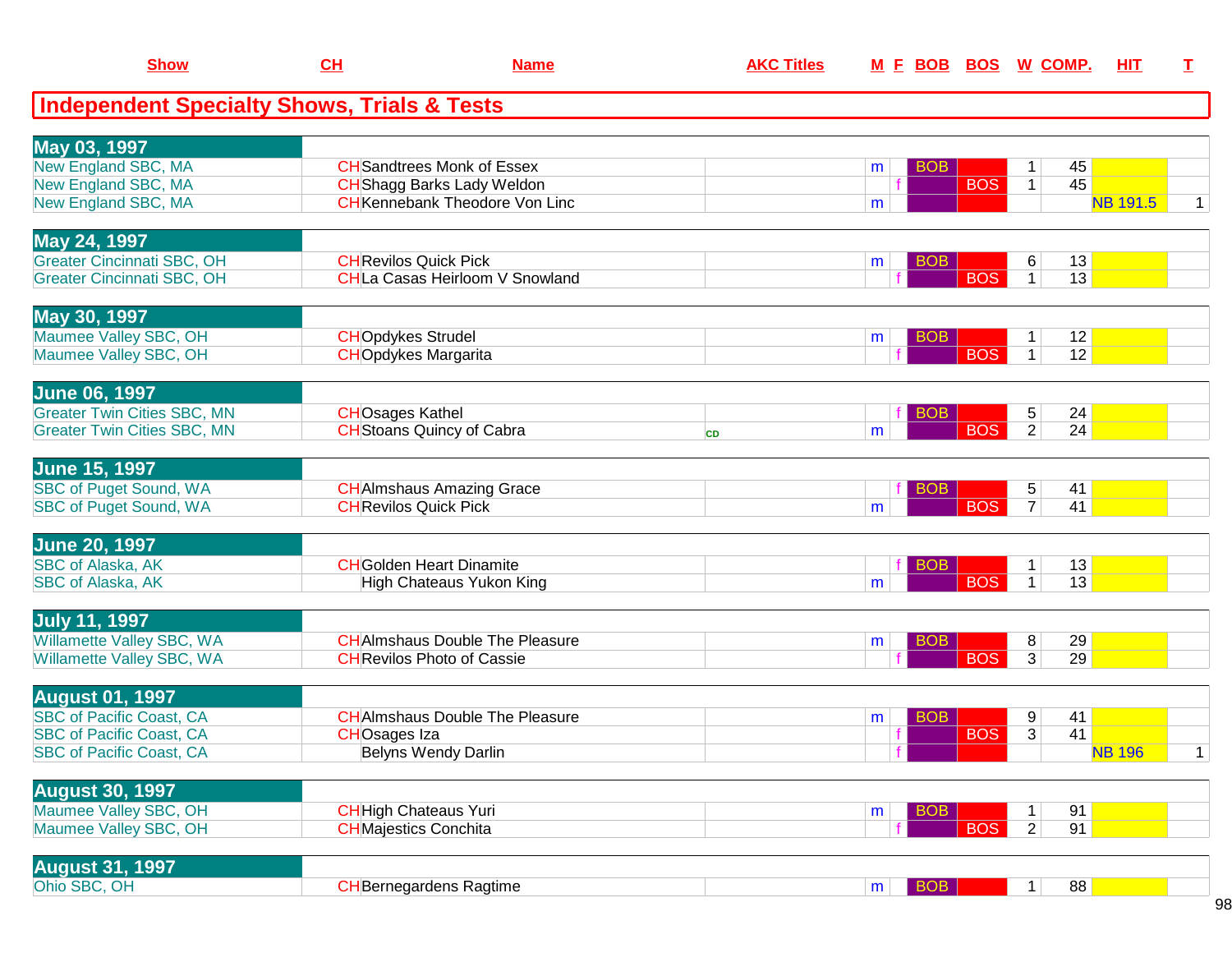| <b>Show</b>                                                              | CH                       | <b>Name</b>                                                             | <b>AKC Titles</b> |                      |            | M E BOB BOS W COMP.             | HIT.          | T.             |
|--------------------------------------------------------------------------|--------------------------|-------------------------------------------------------------------------|-------------------|----------------------|------------|---------------------------------|---------------|----------------|
| <b>Independent Specialty Shows, Trials &amp; Tests</b>                   |                          |                                                                         |                   |                      |            |                                 |               |                |
| Ohio SBC, OH                                                             |                          | <b>CH</b> Cache Retreat Solo Flight                                     |                   |                      | <b>BOS</b> | 88<br>4                         |               |                |
| September 01, 1997                                                       |                          |                                                                         |                   |                      |            |                                 |               |                |
| <b>Greater Cincinnati SBC, OH</b><br><b>Greater Cincinnati SBC, OH</b>   |                          | <b>CH</b> Revilos Quick Pick<br><b>CH</b> Cache Retreat Solo Flight     |                   | BO <sub>B</sub><br>m | <b>BOS</b> | 8<br>86<br>88<br>5 <sup>1</sup> |               |                |
| September 19, 1997                                                       |                          |                                                                         |                   |                      |            |                                 |               |                |
| Orange Coast SBF, CA                                                     |                          | <b>CHAImshaus Double The Pleasure</b>                                   |                   | BOB.<br>m            |            | 43<br>10 <sup>°</sup>           |               |                |
| Orange Coast SBF, CA                                                     |                          | <b>CH</b> Jamelles Abbey Road                                           |                   |                      | <b>BOS</b> | 43<br>6                         |               |                |
| September 26, 1997                                                       |                          |                                                                         |                   |                      |            |                                 |               |                |
| SBC of America #59/24 CO                                                 |                          | <b>Belyns Wendy Darlin</b>                                              |                   |                      |            |                                 | <b>NB 194</b> | $\overline{2}$ |
| September 27, 1997                                                       |                          |                                                                         |                   |                      |            |                                 |               |                |
| SBC of America #59 CO<br>SBC of America #59 CO                           | <b>CH</b> Revilos Quincy | <b>CH</b> Cache Retreat Academy                                         |                   | <b>BOB</b><br>m      | <b>BOS</b> | 152<br>$\mathbf 1$<br>5<br>152  |               |                |
| September 28, 1997                                                       |                          |                                                                         |                   |                      |            |                                 |               |                |
| <b>SBC of America Regional, CO</b>                                       |                          | <b>CH</b> Cache Retreat Academy                                         |                   | <b>BOB</b>           |            | 119<br>6                        |               |                |
| <b>SBC of America Regional, CO</b><br><b>SBC of America Regional, CO</b> | <b>CH</b> Revilos Quincy | <b>Belyns Wendy Darlin</b>                                              |                   | m                    | <b>BOS</b> | 119<br>2                        | <b>NB 196</b> | 3              |
|                                                                          |                          |                                                                         |                   |                      |            |                                 |               |                |
| September 29, 1997<br>Northern Colorado SBC, CO                          |                          | <b>CH</b> Cache Retreat Academy                                         |                   | <b>BOB</b>           |            | 103<br>$\overline{7}$           |               |                |
| Northern Colorado SBC, CO                                                | <b>CH</b> Revilos Quincy |                                                                         |                   | m                    | <b>BOS</b> | 103<br>3 <sup>1</sup>           |               |                |
| Northern Colorado SBC, CO                                                |                          | <b>Belyns Wendy Darlin</b>                                              | <b>CD</b>         |                      |            |                                 | <b>NB 194</b> | 4              |
| October 03, 1997<br>Sacramento Sierra SBC, CA                            |                          | <b>CHAImshaus Double The Pleasure</b>                                   |                   |                      |            | 23<br>11                        |               |                |
| Sacramento Sierra SBC, CA                                                |                          | <b>CH</b> Sandstorm Shirley U Jest                                      |                   | BOB<br>m             | <b>BOS</b> | 23<br>$\mathbf{1}$              |               |                |
| <b>October 05, 1997</b>                                                  |                          |                                                                         |                   |                      |            |                                 |               |                |
| Northern New Jersey SBC, NJ                                              |                          | <b>CH</b> Slatons Quasar V Liberty                                      |                   | <b>BOB</b><br>m      |            | 33<br>$\mathbf 1$               |               |                |
| Northern New Jersey SBC, NJ                                              |                          | <b>CH</b> High Chateaus Yvonne                                          |                   |                      | <b>BOS</b> | $\mathbf{1}$<br>33              |               |                |
| <b>October 18, 1997</b>                                                  |                          |                                                                         |                   |                      |            |                                 |               |                |
| SBC of Greater San Jose, CA<br>SBC of Greater San Jose, CA               |                          | <b>CHAImshaus Double The Pleasure</b><br><b>CHDiletantes Gracous Me</b> |                   | BOB<br>m             | <b>BOS</b> | 30<br>12<br>30<br>$\mathbf{1}$  |               |                |
|                                                                          |                          |                                                                         |                   |                      |            |                                 |               |                |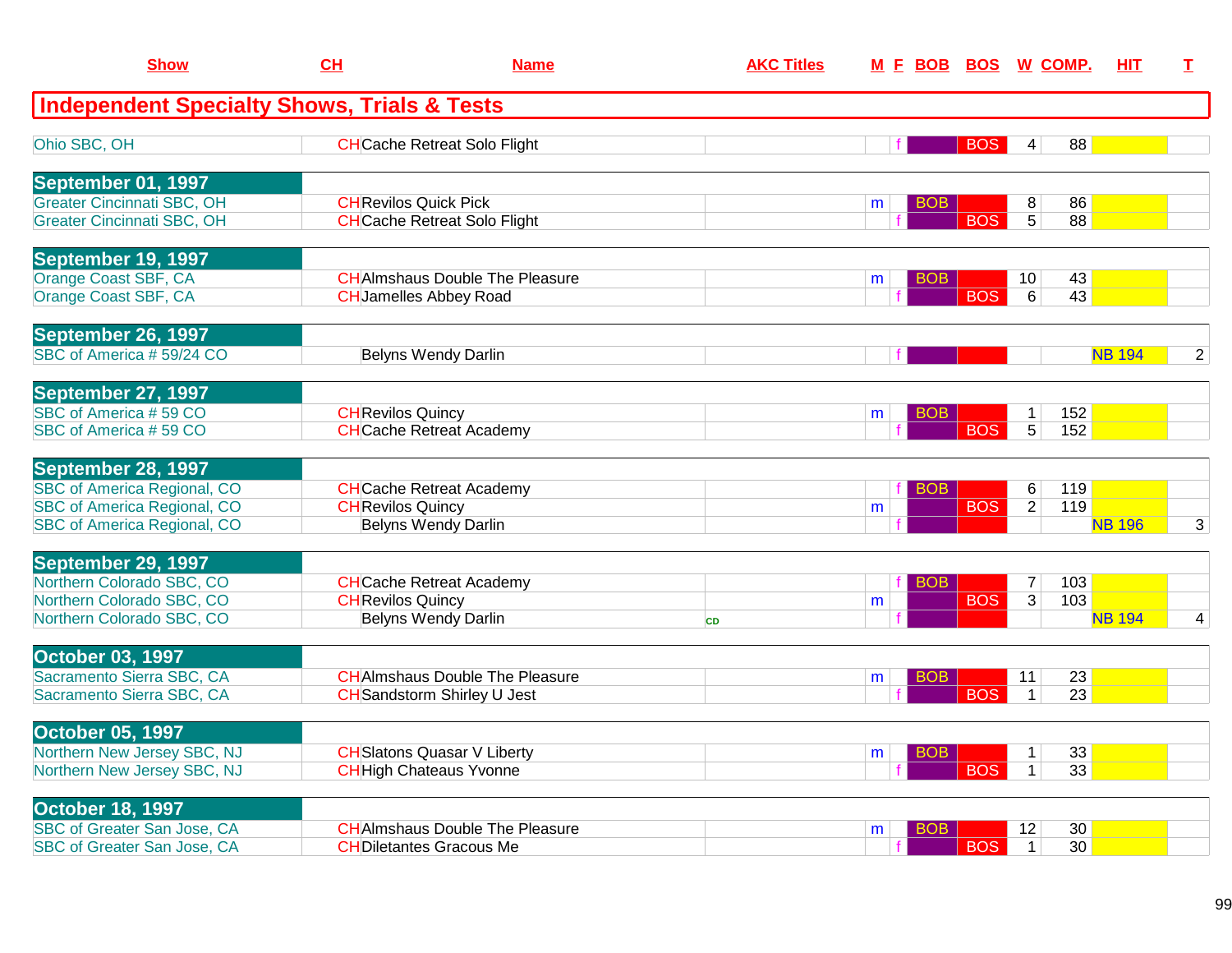| <b>Show</b>                                                        | CL                                                 | <b>Name</b>                             | <b>AKC Titles</b> | M E BOB BOS W COMP. |            |                                | HIT                   | I            |
|--------------------------------------------------------------------|----------------------------------------------------|-----------------------------------------|-------------------|---------------------|------------|--------------------------------|-----------------------|--------------|
| <b>Independent Specialty Shows, Trials &amp; Tests</b>             |                                                    |                                         |                   |                     |            |                                |                       |              |
|                                                                    |                                                    |                                         |                   |                     |            |                                |                       |              |
| November 02, 1997<br><b>SBC</b> of Greater Phoenix, AZ             | <b>CH</b> Revilos Quincy                           |                                         |                   | <b>BOB</b><br>m     |            | 4                              | 47                    |              |
| <b>SBC of Greater Phoenix, AZ</b>                                  | <b>CHOsages Iza</b>                                |                                         |                   |                     | <b>BOS</b> | $\overline{4}$                 | 47                    |              |
| <b>SBC of Greater Phoenix, AZ</b>                                  |                                                    | <b>Silvercorwns Rocky Road</b>          |                   | m                   |            |                                | <b>NA 180</b>         | $\mathbf 1$  |
|                                                                    |                                                    |                                         |                   |                     |            |                                |                       |              |
| <b>November 05, 1997</b>                                           |                                                    |                                         |                   |                     |            |                                |                       |              |
| <b>Heart of America SBC, IL</b><br><b>Heart of America SBC, IL</b> | <b>CH</b> Revilos Quincy<br><b>CHOsages Eeesha</b> |                                         |                   | <b>BOB</b><br>m     | <b>BOS</b> | 5<br>$\overline{3}$            | 24<br>24              |              |
|                                                                    |                                                    |                                         |                   |                     |            |                                |                       |              |
| November 08, 1997                                                  |                                                    |                                         |                   |                     |            |                                |                       |              |
| Northern Illinois SBC, IL                                          | <b>CHNiklot Van Rijn</b>                           |                                         |                   | <b>BOB</b><br>m     |            | $\mathbf{1}$                   | 18                    |              |
| Northern Illinois SBC, IL                                          | <b>CH</b> Ulma Van Rijn                            |                                         |                   |                     | <b>BOS</b> | $\mathbf{1}$                   | 18                    |              |
| November 16, 1997                                                  |                                                    |                                         |                   |                     |            |                                |                       |              |
| SBC of Greater St. Louis, MO                                       | <b>CH</b> Revilos Quincy                           |                                         |                   | <b>BOB</b><br>m     |            | 6                              | 18                    |              |
| SBC of Greater St. Louis, MO                                       |                                                    | <b>CH</b> Canicula-Kryskara Inst. Reply |                   |                     | <b>BOS</b> | 2 <sup>1</sup>                 | 18                    |              |
|                                                                    |                                                    |                                         |                   |                     |            |                                |                       |              |
| November 28, 1997                                                  |                                                    |                                         |                   |                     |            |                                |                       |              |
| North Texas SBC, TX                                                | <b>CHWst Mtns Gonad</b>                            |                                         |                   | <b>BOB</b><br>m     |            | 3 <sup>1</sup><br>$\mathbf{1}$ | 25<br>25              |              |
| North Texas SBC, TX                                                |                                                    | <b>CH</b> Brandy Stations Georgia       |                   |                     | <b>BOS</b> |                                |                       |              |
| December 05, 1997                                                  |                                                    |                                         |                   |                     |            |                                |                       |              |
| <b>SBC of South Florida, FL</b>                                    | <b>CH</b> Revilos Quincy                           |                                         |                   | BOB<br>m            |            | 7                              | 18                    |              |
| <b>SBC of South Florida, FL</b>                                    |                                                    | <b>CH</b> Majestics Cenicienta          |                   |                     | <b>BOS</b> | $\mathbf{1}$                   | 18                    |              |
|                                                                    |                                                    |                                         |                   |                     |            |                                |                       |              |
| <b>January 03, 1998</b><br>Willamette Valley SBC, WA               | <b>CH</b> Revilos Quincy                           |                                         |                   | <b>BOB</b><br>m     |            | 8                              | 27                    |              |
| Willamette Valley SBC, WA                                          |                                                    | CHLynchcreeks Nelly Bly V Stoan         |                   |                     | <b>BOS</b> | 1 <sup>1</sup>                 | 27                    |              |
|                                                                    |                                                    |                                         |                   |                     |            |                                |                       |              |
| <b>January 04, 1998</b>                                            |                                                    |                                         |                   |                     |            |                                |                       |              |
| <b>SBC of Puget Sound, WA</b>                                      | <b>CH</b> Revilos Quincy                           |                                         |                   | <b>BOB</b><br>m     |            | 9                              | 34                    |              |
| <b>SBC of Puget Sound, WA</b>                                      | <b>CHOsages Iza</b>                                | <b>CH</b> Stoans Glysa of Adax          |                   |                     | <b>BOS</b> | $\overline{5}$                 | 34<br><b>NB 184.5</b> |              |
| <b>SBC of Puget Sound, WA</b>                                      |                                                    |                                         |                   |                     |            |                                |                       | $\mathbf{1}$ |
| <b>February 06, 1998</b>                                           |                                                    |                                         |                   |                     |            |                                |                       |              |
| Central Indiana SBC, IN                                            |                                                    | <b>CHTrusts Gentle Ben V Slaton</b>     |                   | <b>BOB</b><br>m     |            | 1                              | 25                    |              |
| Central Indiana SBC, IN                                            |                                                    | <b>CH</b> Majestics Babushka            |                   |                     | <b>BOS</b> | 1 <sup>1</sup>                 | 25                    |              |
| <b>February 14, 1998</b>                                           |                                                    |                                         |                   |                     |            |                                |                       |              |
| <b>SBC of Southern California, CA</b>                              | <b>CH</b> Revilos Quincy                           |                                         |                   | <b>BOB</b><br>m     |            | 10                             | 84                    |              |
|                                                                    |                                                    |                                         |                   |                     |            |                                |                       |              |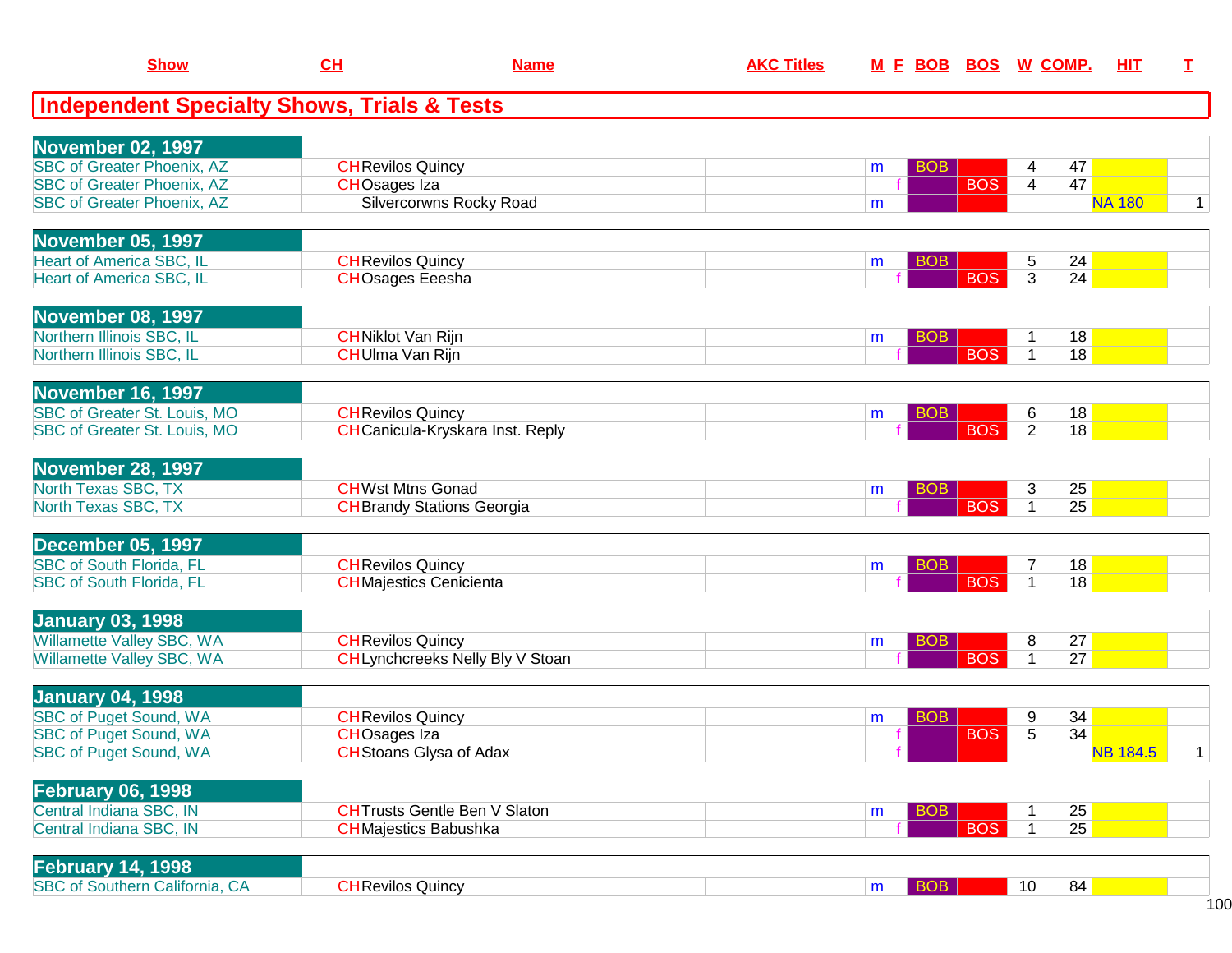| <b>Show</b>                                                            | CH                        | <b>Name</b>                                                            | <b>AKC Titles</b> |   | <u>M F BOB</u> | <b>BOS W COMP.</b> |                                           |          | <b>HIT</b>      | T.             |
|------------------------------------------------------------------------|---------------------------|------------------------------------------------------------------------|-------------------|---|----------------|--------------------|-------------------------------------------|----------|-----------------|----------------|
| <b>Independent Specialty Shows, Trials &amp; Tests</b>                 |                           |                                                                        |                   |   |                |                    |                                           |          |                 |                |
| <b>SBC of Southern California, CA</b>                                  |                           | <b>CHDilettantes Gracious Me</b>                                       |                   |   |                | <b>BOS</b>         | $\overline{2}$                            | 84       |                 |                |
| <b>February 15, 1998</b>                                               |                           |                                                                        |                   |   |                |                    |                                           |          |                 |                |
| SBC of San Diego, CA                                                   |                           | South Shores Sebastian                                                 |                   | m | <b>BOB</b>     |                    | 1                                         | 85       |                 |                |
| SBC of San Diego, CA                                                   | <b>CHBerics Sabrina</b>   |                                                                        |                   |   |                | <b>BOS</b>         | $\mathbf{1}$                              | 85       |                 |                |
| SBC of San Diego, CA                                                   |                           | <b>CH</b> Buena Vistas Legacy V Bella                                  |                   |   |                |                    |                                           |          | <b>NB 190.5</b> | $\mathbf 1$    |
| <b>February 16, 1998</b>                                               |                           |                                                                        |                   |   |                |                    |                                           |          |                 |                |
| Orange Coast SBF, CA                                                   |                           | <b>CH</b> Cache Retreat Academy                                        |                   |   | <b>BOB</b>     |                    | 8                                         | 65       |                 |                |
| Orange Coast SBF, CA                                                   |                           | <b>CHPontatocs Obadiah</b>                                             |                   | m |                | <b>BOS</b>         | $\mathbf{1}$                              | 65       |                 |                |
| <b>February 27, 1998</b>                                               |                           |                                                                        |                   |   |                |                    |                                           |          |                 |                |
| <b>SBC of Greater Phoenix, AZ</b>                                      |                           | <b>CH</b> Cache Retreat Academy                                        |                   |   | <b>BOB</b>     |                    | 9                                         | 57       |                 |                |
| <b>SBC of Greater Phoenix, AZ</b>                                      |                           | <b>CH</b> Heritage Shaka Khan                                          |                   | m |                | <b>BOS</b>         | $\mathbf{1}$                              | 57       |                 |                |
| <b>SBC of Greater Phoenix, AZ</b>                                      |                           | <b>CH</b> Silvercrowns Rocky Road                                      | <b>CD</b>         | m |                |                    |                                           |          | <b>NA 193</b>   | $\overline{2}$ |
| <b>SBC of Greater St. Louis, IL</b>                                    |                           | <b>CH</b> Eastgates Baron Von Lite                                     |                   | m | <b>BOB</b>     |                    | $\mathbf 1$                               | 33       |                 |                |
| SBC of Greater St. Louis, IL                                           |                           | <b>CHRRR's Omega V Boss of Haras</b>                                   |                   |   |                | <b>BOS</b>         | 1                                         | 33       |                 |                |
| <b>March 19, 1998</b>                                                  |                           |                                                                        |                   |   |                |                    |                                           |          |                 |                |
| North Texas SBC, TX                                                    | <b>CHHalo St. Mathais</b> | <b>CH</b> Woodhavens Bijan                                             |                   |   | <b>BOB</b>     | <b>BOS</b>         | 1                                         | 30<br>30 |                 |                |
| North Texas SBC, TX                                                    |                           |                                                                        |                   | m |                |                    | 6                                         |          |                 |                |
| <b>April 12, 1998</b>                                                  |                           |                                                                        |                   |   |                |                    |                                           |          |                 |                |
| <b>SBC of Greater Atlanta, GA</b>                                      | <b>CH</b> Revilos Quincy  |                                                                        |                   | m | <b>BOB</b>     | <b>BOS</b>         | 11<br>2                                   | 20<br>20 |                 |                |
| <b>SBC of Greater Atlanta, GA</b>                                      |                           | <b>CH</b> Majestics Cenicienta                                         |                   |   |                |                    |                                           |          |                 |                |
| <b>April 17, 1998</b>                                                  |                           |                                                                        |                   |   |                |                    |                                           |          |                 |                |
| <b>Greater Washington SBC, MD</b>                                      |                           | <b>CH</b> High Chateaus Yuri<br><b>CH</b> Heidlebars Evita of Woodhavn |                   | m | <b>BOB</b>     |                    | $\overline{\mathbf{c}}$<br>$\overline{2}$ | 29<br>29 |                 |                |
| <b>Greater Washington SBC, MD</b><br><b>Greater Washington SBC, MD</b> |                           | <b>Brandy Stations Almost N Angel</b>                                  |                   |   |                | <b>BOS</b>         |                                           |          | <b>NB 189</b>   | $\mathbf{1}$   |
|                                                                        |                           |                                                                        | <b>CD</b>         |   |                |                    |                                           |          |                 |                |
| <b>April 23, 1998</b>                                                  |                           |                                                                        |                   |   |                |                    |                                           |          |                 |                |
| SBC of America #60/25 MO                                               |                           | <b>Excaliburs Hallmark</b>                                             | CD                |   |                |                    |                                           |          | <b>OB 185.5</b> | $\mathbf{z}$   |
| <b>April 25, 1998</b>                                                  |                           |                                                                        |                   |   |                |                    |                                           |          |                 |                |
| SBC of America #60 MO                                                  |                           | <b>CH</b> Cache Retreat Academy                                        |                   |   | BOB            |                    | 10                                        | 188      |                 |                |
| SBC of America #60 MO                                                  | <b>CH</b> Revilos Quincy  |                                                                        |                   | m |                | <b>BOS</b>         | 12                                        | 188      |                 |                |
| <b>April 26, 1998</b>                                                  |                           |                                                                        |                   |   |                |                    |                                           |          |                 |                |
| <b>SBC of America Regional, MO</b>                                     |                           | <b>CH</b> Majestics Conchita                                           |                   |   | <b>BOB</b>     |                    | 3 <sup>1</sup>                            | 102      |                 |                |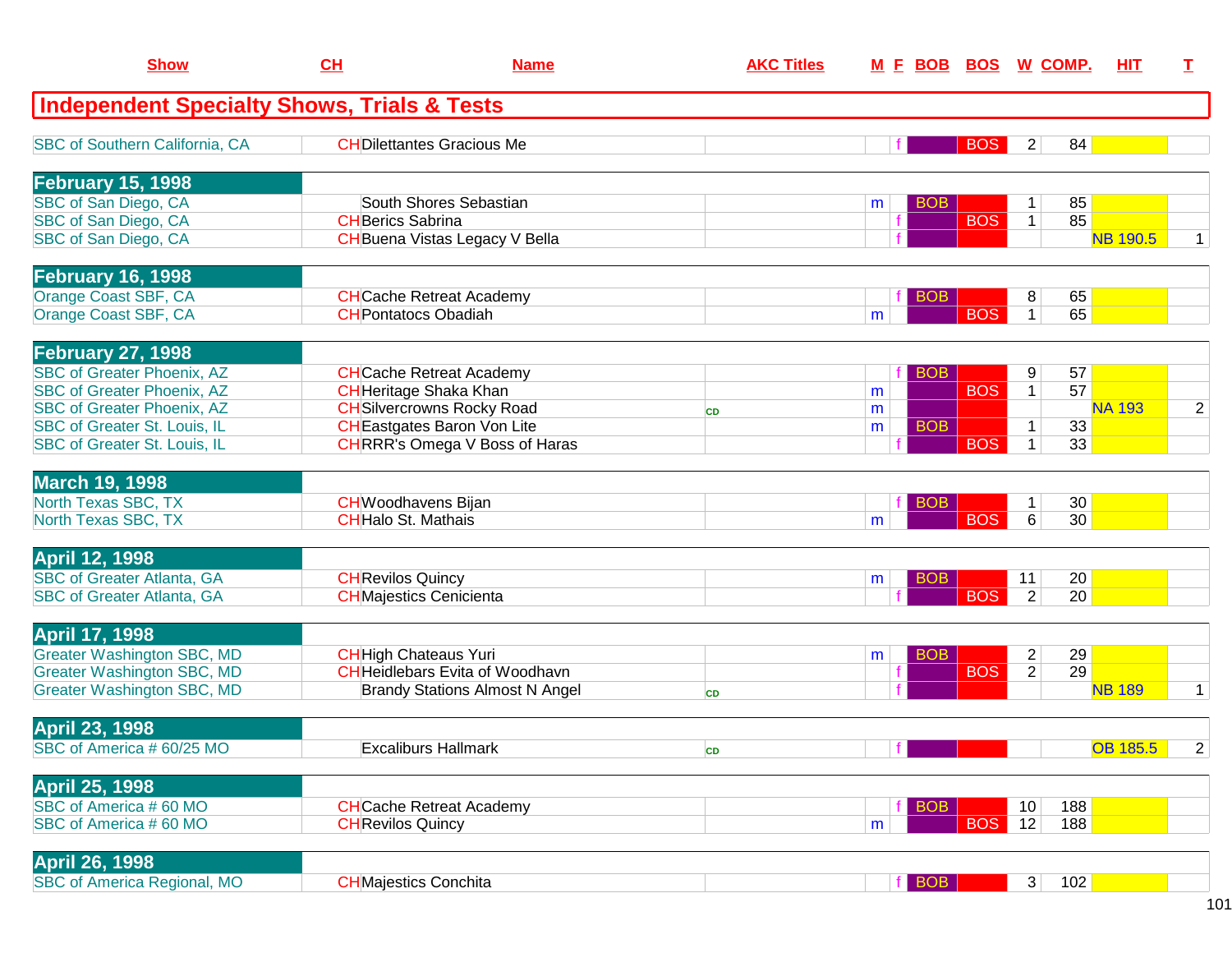| <b>Show</b>                                                                                                                                                | CH                                                   | <b>Name</b>                                                                                                         | <b>AKC Titles</b> |                 | M E BOB BOS W COMP.      |                          |                               |                      | <b>HIT</b>      | I              |
|------------------------------------------------------------------------------------------------------------------------------------------------------------|------------------------------------------------------|---------------------------------------------------------------------------------------------------------------------|-------------------|-----------------|--------------------------|--------------------------|-------------------------------|----------------------|-----------------|----------------|
| <b>Independent Specialty Shows, Trials &amp; Tests</b>                                                                                                     |                                                      |                                                                                                                     |                   |                 |                          |                          |                               |                      |                 |                |
| <b>SBC of America Regional, MO</b><br><b>SBC of America Regional, MO</b>                                                                                   |                                                      | <b>CH</b> High Chateaus Yuri<br>Nerthus Free Trade Magic Mt                                                         |                   | m               |                          | <b>BOS</b>               | 3                             | 102                  | <b>NB 180.5</b> | $\mathbf 1$    |
| <b>April 27, 1998</b><br>SBC of Greater St. Louis, MO<br>SBC of Greater St. Louis, MO                                                                      |                                                      | Berngardens Valentin<br><b>CH</b> Dilettantes Heather Spiffy                                                        |                   | m               | <b>BOB</b>               | <b>BOS</b>               | 1<br>$\mathbf{1}$             | 61<br>61             |                 |                |
| May 01, 1998<br>Middle Atlantic SBC, PA<br>Middle Atlantic SBC, PA                                                                                         | <b>CH</b> Majestics Conchita                         | <b>CH</b> High Chateaus Yuri                                                                                        |                   | m               | <b>BOB</b>               | <b>BOS</b>               | 4<br>4                        | 29<br>29             |                 |                |
| May 02, 1998<br>New England SBC, MA<br>New England SBC, MA<br>New England SBC, MA                                                                          |                                                      | <b>CH</b> Shagg Barks Lady Weldon<br><b>CH</b> Harve Bernard of Shagg Bark<br><b>Brandy Stations Almost N Angel</b> | <b>CD</b>         | m               | <b>BOB</b>               | <b>BOS</b>               | $\overline{2}$<br>1           | 45<br>45             | <b>NB 195</b>   | $\overline{2}$ |
| May 23, 1998<br><b>Greater Cincinnati SBC, OH</b><br><b>Greater Cincinnati SBC, OH</b>                                                                     | <b>CHRRR's Bryant</b>                                | <b>CH</b> Saundalins All American Gal                                                                               |                   | m               | <b>BOB</b>               | <b>BOS</b>               | 1<br>$\mathbf{1}$             | 21<br>21             |                 |                |
| May 29, 1998<br>Maumee Valley SBC, OH<br>Maumee Valley SBC, OH                                                                                             | <b>CHT</b> rademarks Icon                            | <b>CHOpdykes Talk The Talk</b>                                                                                      |                   | m               | <b>BOB</b>               | <b>BOS</b>               | 1<br>$\overline{2}$           | 15<br>15             |                 |                |
| <b>June 05, 1998</b><br><b>Greater Twin Cities SBC, MN</b><br><b>Greater Twin Cities SBC, MN</b><br>Northern Colorado SBC, CO<br>Northern Colorado SBC, CO | <b>CHAlta Van Rijn</b><br><b>CH</b> Woodhavens Bijan | <b>CH</b> Stoans Quincy of Cabra<br><b>CHOsages Native Son</b>                                                      | <b>CD</b>         | m<br>m          | <b>BOB</b><br><b>BOB</b> | <b>BOS</b><br><b>BOS</b> | 3<br>5<br>1<br>$\overline{2}$ | 23<br>23<br>25<br>25 |                 |                |
| <b>June 14, 1998</b><br><b>SBC of Puget Sound, WA</b><br><b>SBC of Puget Sound, WA</b>                                                                     |                                                      | CHLynchcreeks Raggedy Ann<br><b>CH</b> AImshaus Double The Pleasure                                                 |                   | $m_{\parallel}$ | <b>BOB</b>               | <b>BOS</b> 13            | 1                             | 38<br>38             |                 |                |
| <b>July 10, 1998</b><br>Willamette Valley SBC, WA<br>Willamette Valley SBC, WA                                                                             | <b>CH</b> Revilos Quincy                             | <b>CH</b> Revilos My Curly Sue                                                                                      |                   | m               | <b>BOB</b>               | <b>BOS</b>               | 13<br>10                      | 45<br>45             |                 |                |
| <b>July 31, 1998</b><br><b>SBC of Pacific Coast, CA</b>                                                                                                    | <b>CH</b> Revilos Quincy                             |                                                                                                                     |                   | m               | $ $ BOB                  |                          | 14                            | 32                   |                 |                |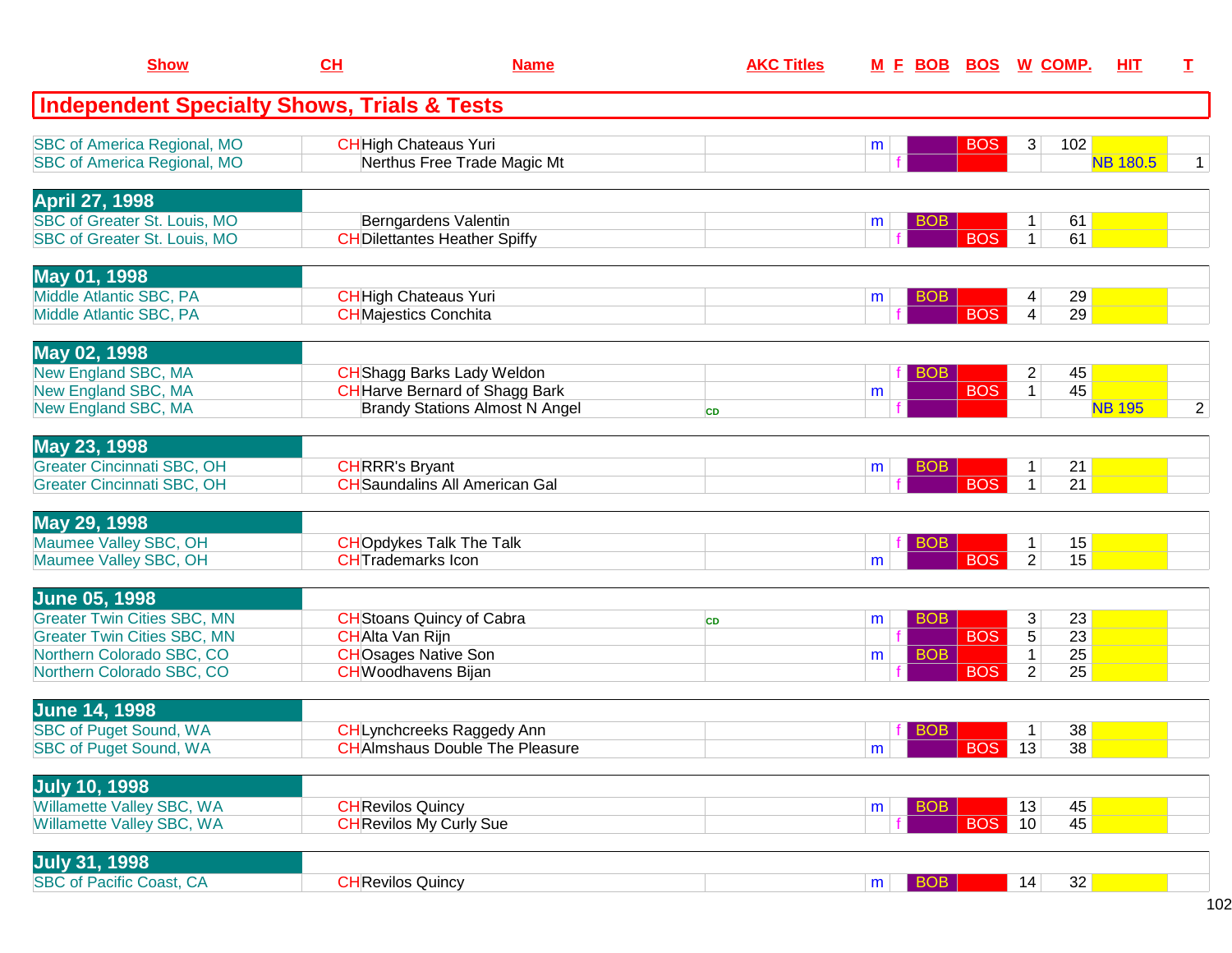| <b>Show</b>                                                            | CH                        | <b>Name</b>                                                                 | <b>AKC Titles</b> | <u>M F BOB</u>  | <u>BOS</u> | <u>W COMP.</u>                                                    | <b>HIT</b> | I. |
|------------------------------------------------------------------------|---------------------------|-----------------------------------------------------------------------------|-------------------|-----------------|------------|-------------------------------------------------------------------|------------|----|
| <b>Independent Specialty Shows, Trials &amp; Tests</b>                 |                           |                                                                             |                   |                 |            |                                                                   |            |    |
| <b>SBC of Pacific Coast, CA</b>                                        | <b>CHLynchcreeks Rita</b> |                                                                             |                   |                 | <b>BOS</b> | 32<br>$\mathbf 1$                                                 |            |    |
| <b>August 07, 1998</b>                                                 |                           |                                                                             |                   |                 |            |                                                                   |            |    |
| <b>SBC of Alaska, AK</b><br><b>SBC of Alaska, AK</b>                   |                           | <b>CH</b> Polar Blu Heart of Gold<br><b>CH</b> Golden Heart Dinamite        |                   | <b>BOB</b><br>m | <b>BOS</b> | 18<br>$\mathbf 1$<br>2 <sup>1</sup><br>18                         |            |    |
| <b>September 05, 1998</b>                                              |                           |                                                                             |                   |                 |            |                                                                   |            |    |
| <b>Greater Cincinnati SBC, OH</b><br><b>Greater Cincinnati SBC, OH</b> | <b>CH</b> Revilos Quincy  | <b>CH</b> Nerthus Due North Ausiese                                         |                   | <b>BOB</b><br>m | <b>BOS</b> | 124<br>15<br>124<br>$\mathbf{1}$                                  |            |    |
| September 06, 1998                                                     |                           |                                                                             |                   |                 |            |                                                                   |            |    |
| Maumee Valley SBC, OH<br>Maumee Valley SBC, OH                         |                           | <b>CH</b> High Chateaus Yuri<br><b>CH</b> High Chateaus Yvonne              |                   | <b>BOB</b><br>m | <b>BOS</b> | 5<br>106<br>$\overline{2}$<br>106                                 |            |    |
| September 07, 1998                                                     |                           |                                                                             |                   |                 |            |                                                                   |            |    |
| Ohio SBC, OH<br>Ohio SBC, OH                                           | <b>CH</b> Revilos Quincy  | <b>CH</b> Nerthus Due North Ausiese                                         |                   | <b>BOB</b><br>m | <b>BOS</b> | 16<br>92<br>92<br>$\overline{2}$                                  |            |    |
| September 08, 1998                                                     |                           |                                                                             |                   |                 |            |                                                                   |            |    |
| Orange Coast SBF, CA                                                   |                           | <b>CH</b> Buena Vistas Legacy V Bella                                       | <b>CD</b>         |                 | <b>BOS</b> | 31<br>1 <sup>1</sup>                                              |            |    |
| September 18, 1998                                                     |                           |                                                                             |                   |                 |            |                                                                   |            |    |
| Orange Coast SBF, CA                                                   |                           | <b>CHCache Retreat Malone</b>                                               |                   | <b>BOB</b><br>m |            | 31<br>1                                                           |            |    |
| September 20, 1998                                                     |                           |                                                                             |                   |                 |            |                                                                   |            |    |
| North Texas SBC, TX<br>North Texas SBC, TX                             |                           | <b>CH</b> Benbarons Kube O'Iceman<br><b>CH</b> Halo St. Bevin From Heaven   |                   | <b>BOB</b><br>m | <b>BOS</b> | 30 <sup>°</sup><br>$\mathbf 1$<br>$\mathbf{1}$<br>30 <sup>°</sup> |            |    |
| <b>October 01, 1998</b>                                                |                           |                                                                             |                   |                 |            |                                                                   |            |    |
| <b>Great Salt Lake SBC, UT</b><br><b>Great Salt Lake SBC, UT</b>       |                           | <b>CH</b> Cache Retreat Hope Surpassed<br><b>CH</b> Cache Retreat Lady Jazz |                   | <b>BOB</b><br>m | <b>BOS</b> | 17<br>1<br>17<br>$\mathbf 1$                                      |            |    |
|                                                                        |                           |                                                                             |                   |                 |            |                                                                   |            |    |
| <b>October 02, 1998</b><br>Sacramento Sierra SBC, CA                   |                           | <b>CH</b> Almshaus Gallant Gatson                                           |                   | <b>BOB</b><br>m |            | 21                                                                |            |    |
| Sacramento Sierra SBC, CA                                              |                           | <b>Heidisaints Shasta V Loose</b>                                           |                   |                 | <b>BOS</b> | 21<br>$\mathbf{1}$                                                |            |    |
| October 04, 1998                                                       |                           |                                                                             |                   |                 |            |                                                                   |            |    |
| Northern New Jersey SBC, NJ<br>Northern New Jersey SBC, NJ             |                           | <b>CH</b> High Chateaus Yuri<br><b>CH</b> Majestics Cenicienta              |                   | <b>BOB</b><br>m | <b>BOS</b> | 33<br>6<br>3 <sup>1</sup><br>33                                   |            |    |
|                                                                        |                           |                                                                             |                   |                 |            |                                                                   |            |    |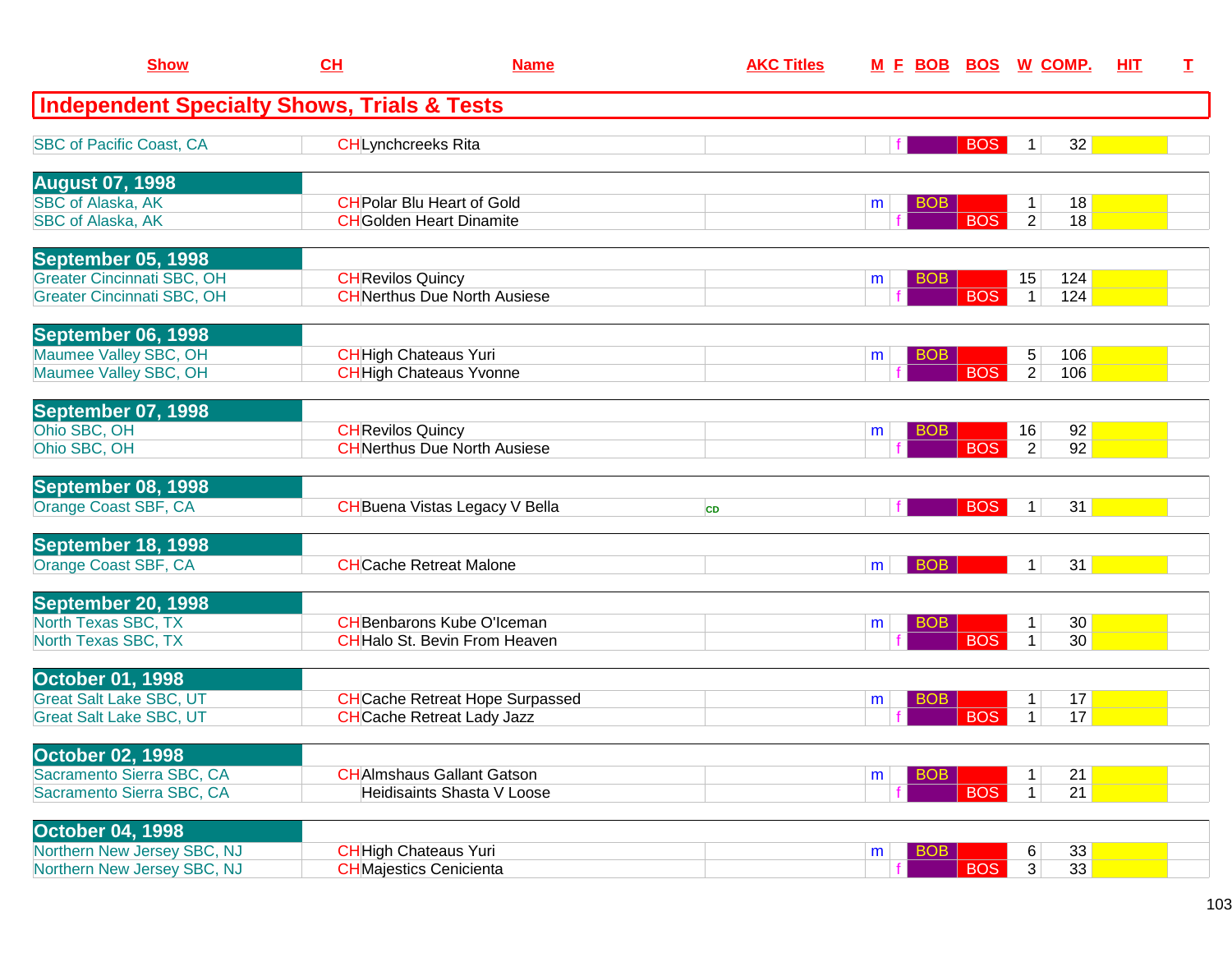| <b>Show</b>                                            | CL                           | <b>Name</b>                               | <b>AKC Titles</b> |                 |            | M E BOB BOS W COMP.            | HIT             | $\mathbf I$  |
|--------------------------------------------------------|------------------------------|-------------------------------------------|-------------------|-----------------|------------|--------------------------------|-----------------|--------------|
| <b>Independent Specialty Shows, Trials &amp; Tests</b> |                              |                                           |                   |                 |            |                                |                 |              |
| <b>October 10, 1998</b>                                |                              |                                           |                   |                 |            |                                |                 |              |
| Northern Illinois SBC, IL                              |                              | CHWoodhavens Euripieds V Heidlebar        |                   | BOB<br>m        |            | 11<br>$\mathbf 1$              |                 |              |
| Northern Illinois SBC, IL                              | <b>CHEtta Van Rijn</b>       |                                           |                   |                 | <b>BOS</b> | $\mathbf{1}$<br>11             |                 |              |
| <b>October 17, 1998</b>                                |                              |                                           |                   |                 |            |                                |                 |              |
| <b>SBC of Greater San Jose, CA</b>                     | <b>CH</b> Revilos Quick Pick |                                           |                   | <b>BOB</b><br>m |            | 37<br>9                        |                 |              |
| <b>SBC of Greater San Jose, CA</b>                     |                              | <b>CH</b> Dilettantes Heather Spiffy      |                   |                 | <b>BOS</b> | $\overline{2}$<br>37           |                 |              |
| <b>November 01, 1998</b>                               |                              |                                           |                   |                 |            |                                |                 |              |
| <b>SBC of Greater Phoenix, AZ</b>                      | <b>CH</b> Revilos Quincy     |                                           |                   | <b>BOB</b><br>m |            | 44<br>17                       |                 |              |
| <b>SBC of Greater Phoenix, AZ</b>                      | <b>CH</b> Pontatocs Oriana   |                                           |                   |                 | <b>BOS</b> | 44<br>$\mathbf{1}$             |                 |              |
| <b>SBC of Greater Phoenix, AZ</b>                      |                              | <b>CH</b> Belyns Sentimental Journey      | <b>CDX</b>        |                 |            |                                | <b>OB 184.5</b> | 3            |
| <b>November 06, 1998</b>                               |                              |                                           |                   |                 |            |                                |                 |              |
| SBC of San Diego, CA                                   |                              | <b>CHO</b> xfords Dulcey of Santa Fe      |                   | <b>BOB</b>      |            | 22                             |                 |              |
| SBC of San Diego, CA                                   |                              | <b>CH</b> Cherry Oaks Don Diego           |                   | m               | <b>BOS</b> | $\overline{22}$<br>$\mathbf 1$ |                 |              |
| <b>November 14, 1998</b>                               |                              |                                           |                   |                 |            |                                |                 |              |
| <b>Greater Milwaukee SBC, WI</b>                       |                              | <b>CHWoodhavens Euripieds V Heidlebar</b> |                   | <b>BOB</b><br>m |            | 19<br>$\overline{2}$           |                 |              |
| <b>Greater Milwaukee SBC, WI</b>                       | <b>CHEtta Van Rijn</b>       |                                           |                   |                 | <b>BOS</b> | $\overline{2}$<br>19           |                 |              |
| <b>Greater Milwaukee SBC, WI</b>                       |                              | Dutchess Amanda De Suisse                 |                   |                 |            |                                | <b>NA 190</b>   | $\mathbf{1}$ |
| <b>November 15, 1998</b>                               |                              |                                           |                   |                 |            |                                |                 |              |
| <b>Greater Madison SBC, WI</b>                         | <b>CH</b> Ulma Van Rijn      |                                           |                   | <b>BOB</b>      |            | $\mathbf{2}$<br>16             |                 |              |
| <b>Greater Madison SBC, WI</b>                         | <b>CH</b> Remo Van Rijn      |                                           |                   | m               | <b>BOS</b> | 2 <sup>1</sup><br>16           |                 |              |
| <b>November 27, 1998</b>                               |                              |                                           |                   |                 |            |                                |                 |              |
| <b>SBC of Greater Detroit, MI</b>                      |                              | <b>CHTrusts Gentle Ben V Slaton</b>       |                   | <b>BOB</b><br>m |            | 14<br>$\overline{2}$           |                 |              |
| <b>SBC of Greater Detroit, MI</b>                      |                              | <b>CH</b> Eastgates Crystal Lite          |                   |                 | <b>BOS</b> | 14<br>1 <sup>1</sup>           |                 |              |
| <b>December 05, 1998</b>                               |                              |                                           |                   |                 |            |                                |                 |              |
| <b>SBC of South Florida, FL</b>                        | <b>CH</b> Revilos Quincy     |                                           |                   | <b>BOB</b><br>m |            | 18<br>18                       |                 |              |
| <b>SBC of South Florida, FL</b>                        | <b>CHMajestics Conchita</b>  |                                           |                   |                 | <b>BOS</b> | 18<br>5                        |                 |              |
| <b>January 09, 1999</b>                                |                              |                                           |                   |                 |            |                                |                 |              |
| Willamette Valley SBC, WA                              | <b>CH</b> Revilos Quincy     |                                           |                   | <b>BOB</b><br>m |            | 39<br>19                       |                 |              |
| Willamette Valley SBC, WA                              |                              | <b>CHLynchcreeks Raggedy Ann</b>          |                   |                 | <b>BOS</b> | 39<br>$\mathbf{1}$             |                 |              |
| <b>January 10, 1999</b>                                |                              |                                           |                   |                 |            |                                |                 |              |
| <b>SBC of Puget Sound, WA</b>                          | <b>CH</b> Revilos Quincy     |                                           |                   | BOB<br>m        |            | 42<br>20                       |                 |              |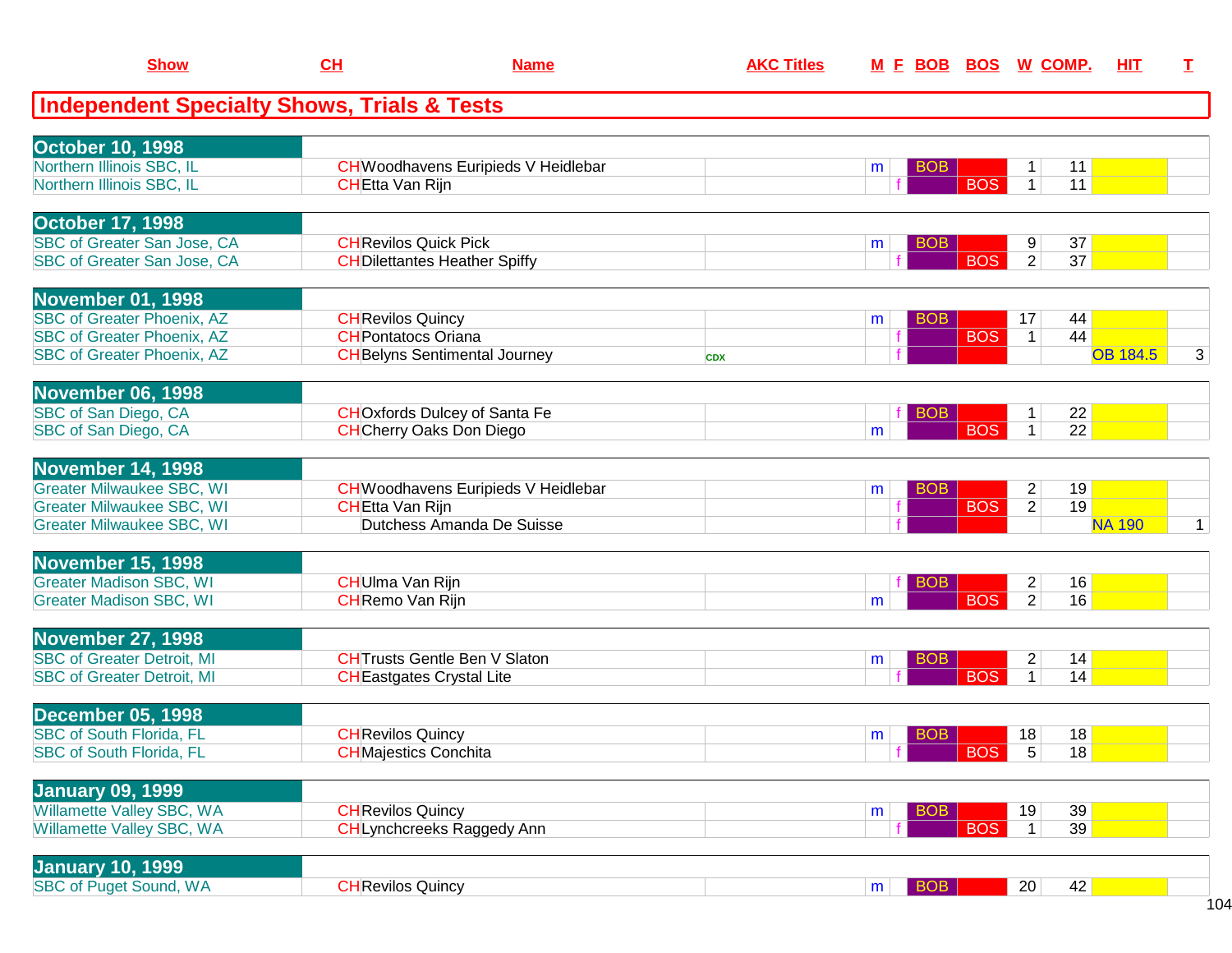| <b>Show</b>                                            | CH                           | <b>Name</b>                             | <b>AKC Titles</b> |   | <u>M E BOB BOS W COMP.</u> |            |                         |                 | <b>HIT</b>      | T.           |
|--------------------------------------------------------|------------------------------|-----------------------------------------|-------------------|---|----------------------------|------------|-------------------------|-----------------|-----------------|--------------|
| <b>Independent Specialty Shows, Trials &amp; Tests</b> |                              |                                         |                   |   |                            |            |                         |                 |                 |              |
| <b>SBC of Puget Sound, WA</b>                          | <b>CHLynchcreeks Rita</b>    |                                         |                   |   |                            | <b>BOS</b> | 2                       | 42              |                 |              |
| <b>SBC of Puget Sound, WA</b>                          |                              | <b>CH</b> Belyns Sentimental Journey    | <b>CDX</b>        |   |                            |            |                         |                 | <b>OB 195.5</b> |              |
| <b>February 12, 1999</b>                               |                              |                                         |                   |   |                            |            |                         |                 |                 |              |
| Central Indiana SBC, IN                                |                              | <b>CHT</b> rusts Gentle Ben V Slaton    |                   | m | <b>BOB</b>                 |            | 3                       | 24              |                 |              |
| Central Indiana SBC, IN                                |                              | <b>CH</b> Canicula-Kryskara Inst. Reply |                   |   |                            | <b>BOS</b> | $\overline{3}$          | 24              |                 |              |
| <b>February 13, 1999</b>                               |                              |                                         |                   |   |                            |            |                         |                 |                 |              |
| Orange Coast SBF, CA                                   |                              | Vieledanke Jagger                       |                   | m | <b>BOB</b>                 |            | 4                       | 98              |                 |              |
| Orange Coast SBF, CA                                   | <b>CHOpdykes Judy</b>        |                                         |                   |   |                            | <b>BOS</b> | $\mathbf{1}$            | 98              |                 |              |
| <b>February 14, 1999</b>                               |                              |                                         |                   |   |                            |            |                         |                 |                 |              |
| SBC of Southern California, CA                         |                              | <b>CHWestwinds Chasen The Blues</b>     |                   | m | <b>BOB</b>                 |            | $\mathbf{1}$            | 89              |                 |              |
| SBC of Southern California, CA                         |                              | <b>CHO</b> xfords Dulcey of Santa Fe    |                   |   |                            | <b>BOS</b> | 2                       | 89              |                 |              |
| <b>February 15, 1999</b>                               |                              |                                         |                   |   |                            |            |                         |                 |                 |              |
| SBC of San Diego, CA                                   |                              | South Shores Sebastian                  |                   | m | <b>BOB</b>                 |            | $\overline{\mathbf{c}}$ | 89              |                 |              |
| SBC of San Diego, CA                                   | <b>CH</b> Subira Mahogany    |                                         |                   |   |                            | <b>BOS</b> | $\overline{1}$          | 89              |                 |              |
| SBC of San Diego, CA                                   |                              | <b>CH</b> Belyns Sentimental Journey    | <b>CDX</b>        |   |                            |            |                         |                 | <b>OB 193</b>   | 5            |
| <b>March 05, 1999</b>                                  |                              |                                         |                   |   |                            |            |                         |                 |                 |              |
| <b>SBC of Greater Phoenix, AZ</b>                      |                              | <b>CH</b> Cache Retreat Malone          |                   | m | <b>BOB</b>                 |            | $\overline{\mathbf{c}}$ | 52              |                 |              |
| <b>SBC of Greater Phoenix, AZ</b>                      |                              | <b>CHLynchcreeks Raggedy Ann</b>        |                   |   |                            | <b>BOS</b> | $\overline{2}$          | $\overline{52}$ |                 |              |
| <b>SBC of Greater Phoenix, AZ</b>                      |                              | <b>CH</b> Keepsakes Duncan Idaho        |                   | m |                            |            |                         |                 | <b>NB 185</b>   | $\mathbf{1}$ |
| SBC of Greater St. Louis, IL                           |                              | <b>CHTrusts Gentle Ben V Slaton</b>     |                   | m | <b>BOB</b>                 |            | 4                       | 29              |                 |              |
| SBC of Greater St. Louis, IL                           |                              | <b>CH</b> Canicula-Kryskara Inst. Reply |                   |   |                            | <b>BOS</b> | 4                       | 29              |                 |              |
| <b>March 26, 1999</b>                                  |                              |                                         |                   |   |                            |            |                         |                 |                 |              |
| North Texas SBC, TX                                    |                              | <b>CH</b> Halo St. Jonah of Wst Mnt     |                   | m | <b>BOB</b>                 |            | $\mathbf{1}$            | 17              |                 |              |
| North Texas SBC, TX                                    | <b>CH</b> Halo St. Anais     |                                         |                   |   |                            | <b>BOS</b> | $\mathbf{1}$            | 17              |                 |              |
| <b>April 10, 1999</b>                                  |                              |                                         |                   |   |                            |            |                         |                 |                 |              |
| <b>Greater Milwaukee SBC, WI</b>                       |                              | <b>CH</b> High Chateaus Yuri            |                   | m | <b>BOB</b>                 |            | 7                       | 24              |                 |              |
| <b>Greater Milwaukee SBC, WI</b>                       | <b>CH</b> Willow Van Rijn II |                                         |                   |   |                            | <b>BOS</b> | 1                       | 24              |                 |              |
| <b>Greater Milwaukee SBC, WI</b>                       |                              | Stoans General G Patin of Adax          |                   | m |                            |            |                         |                 | <b>NB 188.5</b> | $\mathbf{1}$ |
| <b>April 11, 1999</b>                                  |                              |                                         |                   |   |                            |            |                         |                 |                 |              |
| <b>Greater Madison SBC, WI</b>                         |                              | <b>CH</b> High Chateaus Yuri            |                   | m | <b>BOB</b>                 |            | 8                       | 24              |                 |              |
| <b>Greater Madison SBC, WI</b>                         | <b>CH</b> Woodhavens Bijan   |                                         |                   |   |                            | <b>BOS</b> | 3                       | 24              |                 |              |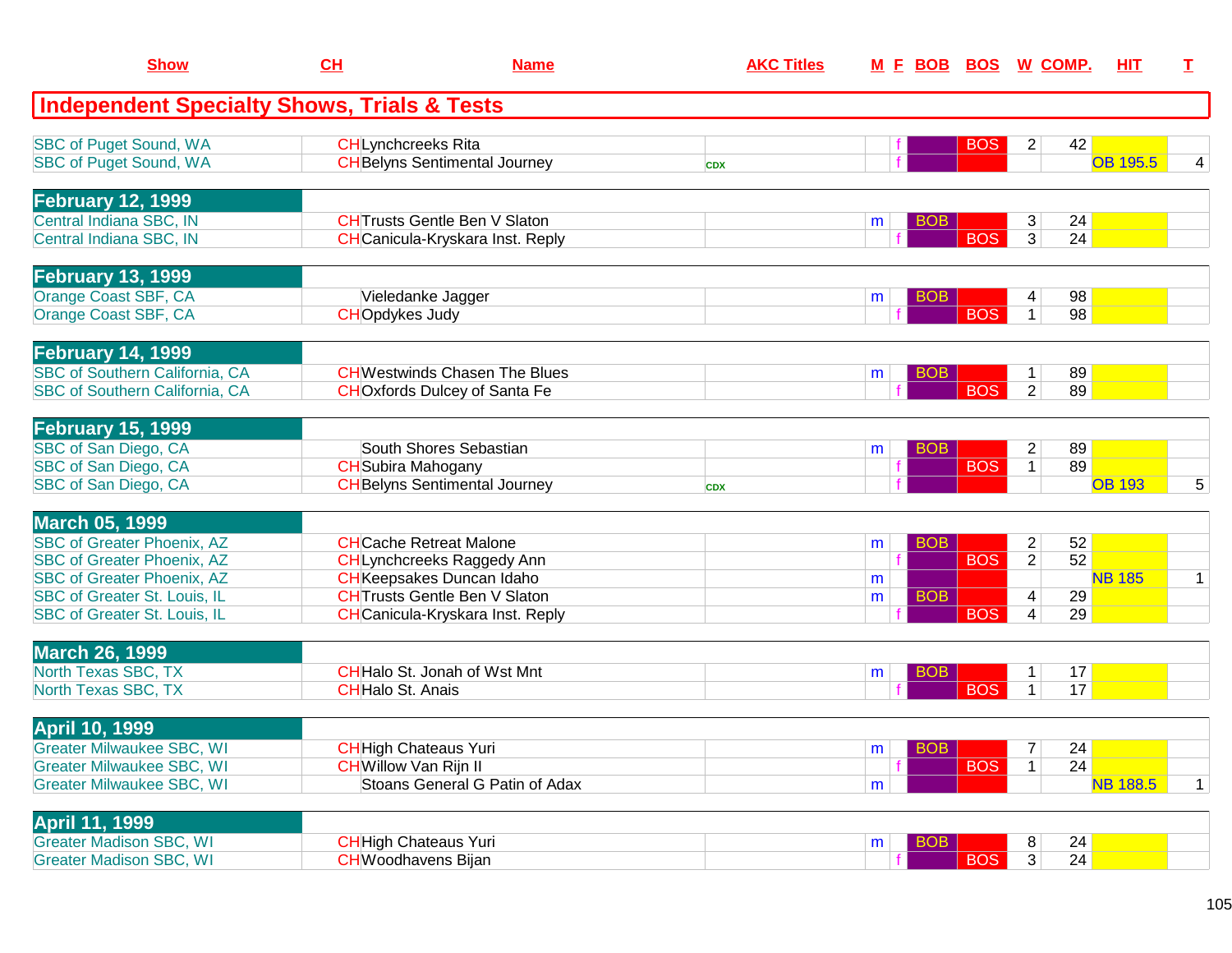| <b>Show</b>                                            | CH                             | <b>Name</b>                            | <b>AKC Titles</b> | M E BOB BOS W COMP. |            |                        | HIT             | I              |
|--------------------------------------------------------|--------------------------------|----------------------------------------|-------------------|---------------------|------------|------------------------|-----------------|----------------|
| <b>Independent Specialty Shows, Trials &amp; Tests</b> |                                |                                        |                   |                     |            |                        |                 |                |
| <b>April 18, 1999</b>                                  |                                |                                        |                   |                     |            |                        |                 |                |
| <b>SBC of Greater Atlanta, GA</b>                      |                                | <b>CH</b> Tuckers Empty Pockets        |                   | BOB<br>m            |            | 35<br>$\mathbf{1}$     |                 |                |
| <b>SBC of Greater Atlanta, GA</b>                      | <b>CH</b> Majestics Conchita   |                                        |                   |                     | <b>BOS</b> | $\overline{35}$<br>6   |                 |                |
| <b>April 23, 1999</b>                                  |                                |                                        |                   |                     |            |                        |                 |                |
| <b>Greater Washington SBC, MD</b>                      |                                | <b>CH</b> Heidlebars Evita of Woodhavn |                   | <b>BOB</b>          |            | 33<br>3                |                 |                |
| <b>Greater Washington SBC, MD</b>                      |                                | <b>CHArk-Barks Carver Von Hollow</b>   |                   | m                   | <b>BOS</b> | 33<br>$\overline{1}$   |                 |                |
| <b>Heart of America SBC, KS</b>                        | <b>CH</b> Revilos Quincy       |                                        | <b>CD</b>         | <b>BOB</b><br>m     |            | $\overline{22}$<br>21  |                 |                |
| <b>Heart of America SBC, KS</b>                        |                                | <b>CH</b> Melon City Nicki Van Rijn    |                   |                     | <b>BOS</b> | 22<br>$\mathbf{1}$     |                 |                |
| May 01, 1999                                           |                                |                                        |                   |                     |            |                        |                 |                |
| <b>SBC of Greater San Jose, CA</b>                     | <b>CH</b> Revilos Quincy       |                                        | CD                | BOB.<br>m           |            | 39<br>22               |                 |                |
| <b>SBC of Greater San Jose, CA</b>                     |                                | <b>CHOxfords Dulcey of Santa Fe</b>    |                   |                     | <b>BOS</b> | $\overline{3}$<br>39   |                 |                |
| May 02, 1999                                           |                                |                                        |                   |                     |            |                        |                 |                |
| Sacramento Sierra SBC, CA                              |                                | <b>CHO</b> xfords Dulcey of Santa Fe   |                   | <b>BOB</b>          |            | 34<br>$\overline{4}$   |                 |                |
| Sacramento Sierra SBC, CA                              | <b>CH</b> Revilos Quincy       |                                        | <b>CD</b>         | m                   | <b>BOS</b> | $\overline{23}$<br>34  |                 |                |
| May 06, 1999                                           |                                |                                        |                   |                     |            |                        |                 |                |
| SBC of America #61 PA                                  |                                | <b>CH</b> Eastgates Baron Von Lite     |                   | <b>BOB</b><br>m     |            | 215<br>$\overline{2}$  |                 |                |
| SBC of America #61 PA                                  | <b>CH</b> Woodhavens Bijan     |                                        |                   | f                   | <b>BOS</b> | $\vert 4 \vert$<br>215 |                 |                |
| SBC of America # 61/26 PA                              |                                | <b>Brandy Stations Almost N Angel</b>  | <b>CD</b>         |                     |            |                        | <b>OA 196.5</b> | $\overline{3}$ |
| May 09, 1999                                           |                                |                                        |                   |                     |            |                        |                 |                |
| Middle Atlantic SBC, PA                                |                                | <b>CH</b> Trusts Gentle Ben V Slaton   |                   | <b>BOB</b><br>m     |            | 100<br>5               |                 |                |
| Middle Atlantic SBC, PA                                |                                | <b>CHWesthavens Solar Flare</b>        |                   |                     | <b>BOS</b> | 1 <sup>1</sup><br>100  |                 |                |
| May 29, 1999                                           |                                |                                        |                   |                     |            |                        |                 |                |
| <b>Greater Cincinnati SBC, OH</b>                      |                                | <b>CHTuckers Empty Pockets</b>         |                   | <b>BOB</b><br>m     |            | $\overline{2}$<br>20   |                 |                |
| <b>Greater Cincinnati SBC, OH</b>                      | <b>CHOpdykes Abby</b>          |                                        |                   |                     | <b>BOS</b> | $\overline{2}$<br>20   |                 |                |
| <b>June 04, 1999</b>                                   |                                |                                        |                   |                     |            |                        |                 |                |
| Maumee Valley SBC, OH                                  | <b>CH</b> Majestics Cenicienta |                                        |                   | <b>BOB</b>          |            | 17<br>4                |                 |                |
| Maumee Valley SBC, OH                                  |                                | <b>CHHeatherlands Taurus</b>           |                   | m                   | <b>BOS</b> | 17<br>1 <sup>1</sup>   |                 |                |
| <b>June 11, 1999</b>                                   |                                |                                        |                   |                     |            |                        |                 |                |
| <b>Greater Twin Cities SBC, MN</b>                     | <b>CH</b> Revilos Quincy       |                                        | <b>CD</b>         | <b>BOB</b><br>m     |            | 22<br>24               |                 |                |
| <b>Greater Twin Cities SBC, MN</b>                     |                                | <b>CH</b> Swissongs Marsha Mellow      |                   |                     | <b>BOS</b> | $\overline{22}$<br>1   |                 |                |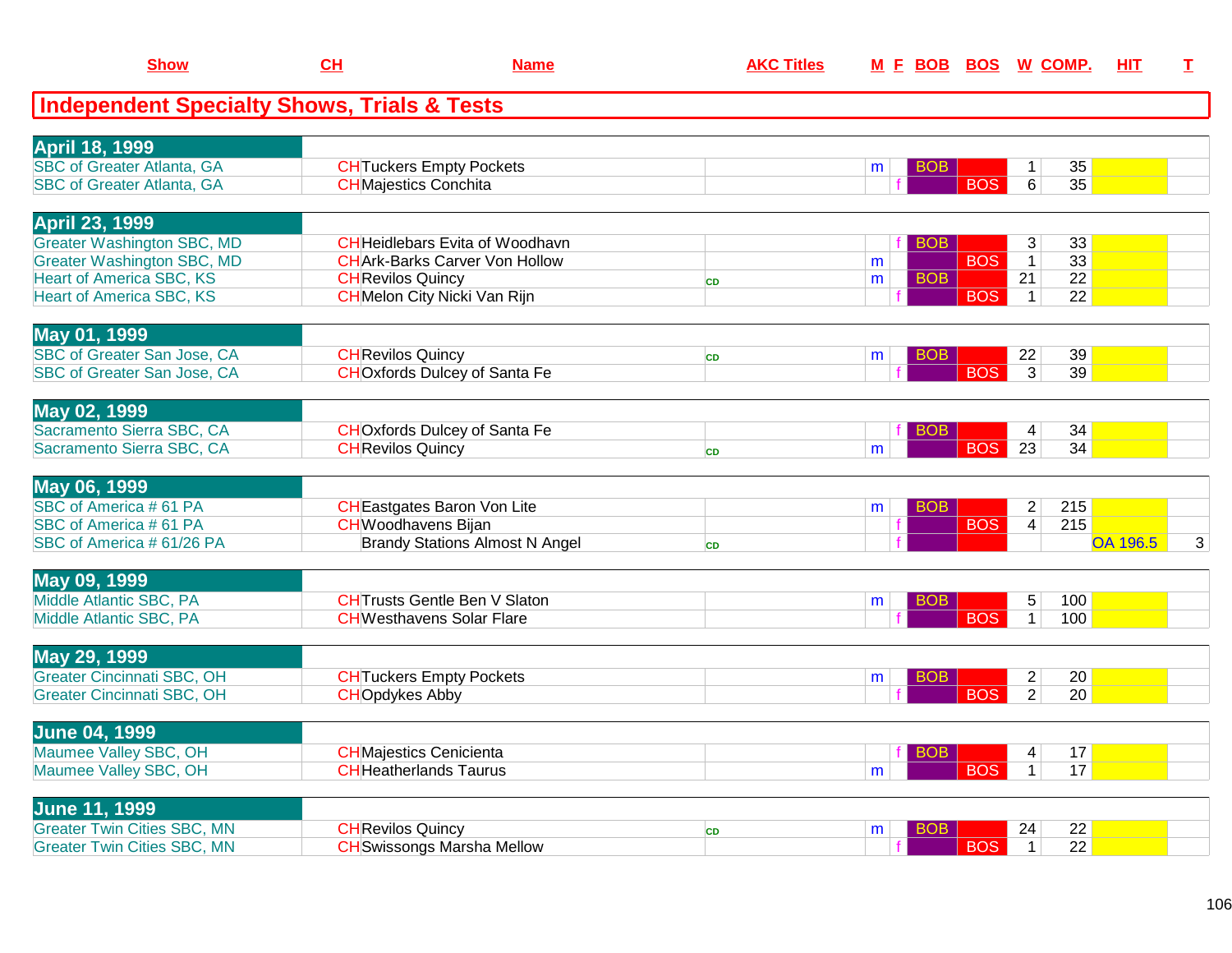| <b>Show</b>                                            | $CH$                     | <b>Name</b>                              | <b>AKC Titles</b> | <u>M E BOB</u>  |            | <b>BOS W COMP.</b>    | HIT             | I            |
|--------------------------------------------------------|--------------------------|------------------------------------------|-------------------|-----------------|------------|-----------------------|-----------------|--------------|
| <b>Independent Specialty Shows, Trials &amp; Tests</b> |                          |                                          |                   |                 |            |                       |                 |              |
| <b>June 20, 1999</b>                                   |                          |                                          |                   |                 |            |                       |                 |              |
| <b>SBC of Puget Sound, WA</b>                          |                          | CHLynchcreeks Raggedy Ann                |                   | <b>BOB</b>      |            | 3<br>31               |                 |              |
| <b>SBC of Puget Sound, WA</b>                          | <b>CH</b> Revilos Quincy |                                          | <b>CD</b>         | m               | <b>BOS</b> | 25<br>31              |                 |              |
| SBC of Puget Sound, WA                                 |                          | <b>CH</b> Vicdorys Amber Ice V Stoan     | <b>CD</b>         |                 |            |                       | <b>NB 191.5</b> | 1            |
| <b>July 16, 1999</b>                                   |                          |                                          |                   |                 |            |                       |                 |              |
| Willamette Valley SBC, WA                              |                          | <b>CH</b> Cache Retreat Hope Surpassed   |                   | <b>BOB</b><br>m |            | $\overline{c}$<br>51  |                 |              |
| Willamette Valley SBC, WA                              |                          | <b>CH</b> Stoans Glysa of Adax           | <b>CD</b>         |                 | <b>BOS</b> | 51<br>$\mathbf{1}$    |                 |              |
| <b>August 06, 1999</b>                                 |                          |                                          |                   |                 |            |                       |                 |              |
| <b>SBC of Alaska, AK</b>                               |                          | Ycehills Snobear                         |                   | <b>BOB</b><br>m |            | 16<br>$\mathbf{1}$    |                 |              |
| <b>SBC of Alaska, AK</b>                               |                          | <b>CH</b> Cherry Oaks Lolitas Secret     |                   |                 | <b>BOS</b> | 16<br>$\mathbf{1}$    |                 |              |
| <b>SBC of Pacific Coast, CA</b>                        |                          | <b>CHLynchcreeks Raggedy Ann</b>         |                   | <b>BOB</b>      |            | 32<br>$\overline{4}$  |                 |              |
| <b>SBC of Pacific Coast, CA</b>                        | <b>CH</b> Revilos Quincy |                                          | <b>CD</b>         | m               | <b>BOS</b> | 32<br>26              |                 |              |
| <b>SBC of Pacific Coast, CA</b>                        |                          | <b>Wanderlusts Madame Sophia</b>         |                   |                 |            |                       | <b>NA 182</b>   | $\mathbf{1}$ |
| <b>August 20, 1999</b>                                 |                          |                                          |                   |                 |            |                       |                 |              |
| Northern Colorado SBC, CO                              |                          | <b>CH</b> Westhaven Polaris V Sleeping   |                   | <b>BOB</b><br>m |            | 25<br>1               |                 |              |
| Northern Colorado SBC, CO                              |                          | <b>CHWesthaven Constellation</b>         |                   |                 | <b>BOS</b> | $\mathbf{1}$<br>25    |                 |              |
| September 04, 1999                                     |                          |                                          |                   |                 |            |                       |                 |              |
| Ohio SBC, OH                                           |                          | <b>CHTrusts Gentle Ben V Slaton</b>      |                   | <b>BOB</b><br>m |            | 117<br>6              |                 |              |
| Ohio SBC, OH                                           |                          | <b>CH</b> Majestics Cenicienta           |                   |                 | <b>BOS</b> | $\overline{5}$<br>117 |                 |              |
| September 05, 1999                                     |                          |                                          |                   |                 |            |                       |                 |              |
| <b>Greater Cincinnati SBC, OH</b>                      |                          | <b>CHTrusts Gentle Ben V Slaton</b>      |                   | <b>BOB</b><br>m |            | 112<br>7              |                 |              |
| <b>Greater Cincinnati SBC, OH</b>                      |                          | <b>CH</b> Majestics Cenicienta           |                   |                 | <b>BOS</b> | 6<br>112              |                 |              |
| <b>September 06, 1999</b>                              |                          |                                          |                   |                 |            |                       |                 |              |
| Maumee Valley SBC, OH                                  |                          | <b>CH</b> Majestics Cenicienta           |                   | <b>BOB</b>      |            | 105<br>7              |                 |              |
| Maumee Valley SBC, OH                                  | <b>CH</b> Revilos Quincy |                                          | <b>CD</b>         | m               | <b>BOS</b> | 105<br>27             |                 |              |
| September 10, 1999                                     |                          |                                          |                   |                 |            |                       |                 |              |
| SBC of Greater St. Louis, MO                           |                          | <b>CH</b> Prairieaire Mark of Excellence |                   | <b>BOB</b><br>m |            | 23<br>1               |                 |              |
| SBC of Greater St. Louis, MO                           |                          | <b>CH</b> Canicula-Kryskara Inst. Reply  |                   |                 | <b>BOS</b> | 23<br>5               |                 |              |
| September 24, 1999                                     |                          |                                          |                   |                 |            |                       |                 |              |
| North Texas SBC, TX                                    | <b>CHHalo St. Shania</b> |                                          |                   | BOB             |            | 29                    |                 |              |
| North Texas SBC, TX                                    |                          | <b>CH</b> Heritage Shaka Khan            |                   | m               | <b>BOS</b> | 29<br>$\mathbf{1}$    |                 |              |
| Orange Coast SBF, CA                                   | <b>CH</b> Revilos Quincy |                                          | <b>CD</b>         | <b>BOB</b><br>m |            | 33<br>28              |                 |              |
|                                                        |                          |                                          |                   |                 |            |                       |                 |              |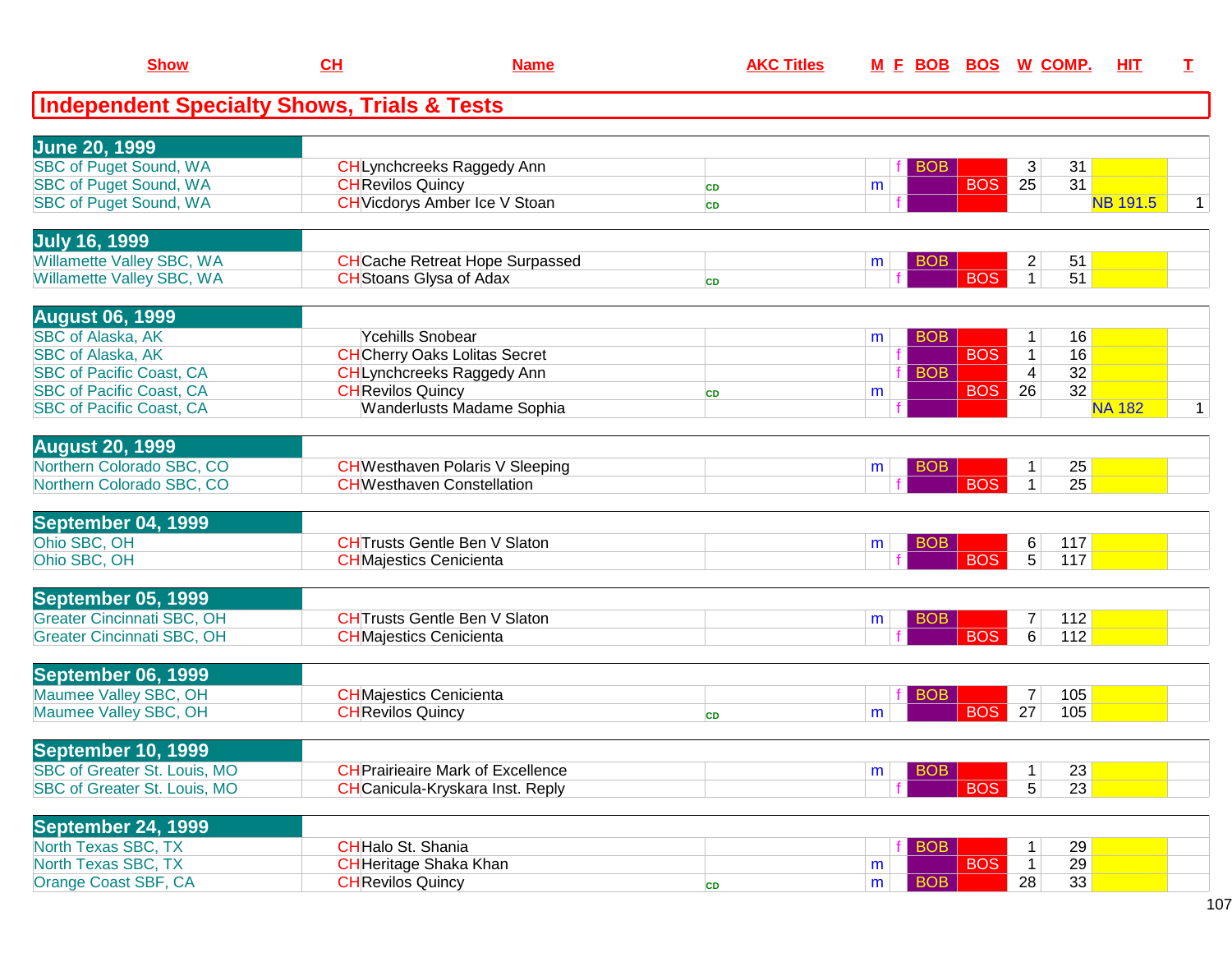| <b>Show</b>                                                        | CH                           | <b>Name</b>                           | <b>AKC Titles</b> |                 |            | <u>M F BOB BOS W COMP.</u>        | <b>HIT</b>      | T. |
|--------------------------------------------------------------------|------------------------------|---------------------------------------|-------------------|-----------------|------------|-----------------------------------|-----------------|----|
| <b>Independent Specialty Shows, Trials &amp; Tests</b>             |                              |                                       |                   |                 |            |                                   |                 |    |
| Orange Coast SBF, CA                                               |                              | <b>CHOxfords Dulcey of Santa Fe</b>   |                   |                 | <b>BOS</b> | 33<br>5                           |                 |    |
| <b>October 08, 1999</b>                                            |                              |                                       |                   |                 |            |                                   |                 |    |
| Sacramento Sierra SBC, CA                                          |                              | <b>CHO</b> xfords Dulcey of Santa Fe  |                   | <b>BOB</b>      |            | 33<br>6                           |                 |    |
| Sacramento Sierra SBC, CA                                          | <b>CH</b> Revilos Quincy     |                                       | <b>CD</b>         | m               | <b>BOS</b> | 29<br>33                          |                 |    |
| <b>October 10, 1999</b>                                            |                              |                                       |                   |                 |            |                                   |                 |    |
| Northern New Jersey SBC, NJ                                        |                              | <b>CH</b> Majestics Cenicienta        |                   | <b>BOB</b>      |            | 8<br>30                           |                 |    |
| Northern New Jersey SBC, NJ                                        | <b>CH</b> High Chateaus Yuri |                                       |                   | m               | <b>BOS</b> | 9<br>30                           |                 |    |
| <b>October 16, 1999</b>                                            |                              |                                       |                   |                 |            |                                   |                 |    |
| <b>Heart of America SBC, KS</b><br><b>Heart of America SBC, KS</b> | <b>CHOpdykes Parker</b>      | <b>CHArrowoods Prairie Trollop</b>    |                   | <b>BOB</b><br>m | <b>BOS</b> | 15<br>$\mathbf{1}$<br>15<br>1     |                 |    |
| Northern Illinois SBC, IL                                          |                              | Pegasus Van Rijn                      |                   | <b>BOB</b><br>m |            | 15<br>$\mathbf 1$                 |                 |    |
| Northern Illinois SBC, IL                                          | <b>CHNala Van Rijn</b>       |                                       |                   |                 | <b>BOS</b> | 15<br>$\mathbf{1}$                |                 |    |
| <b>October 23, 1999</b>                                            |                              |                                       |                   |                 |            |                                   |                 |    |
| SBC of Greater San Jose, CA                                        | <b>CH</b> Revilos Quincy     |                                       | <b>CD</b>         | <b>BOB</b><br>m |            | 27<br>30                          |                 |    |
| SBC of Greater San Jose, CA                                        |                              | <b>CH</b> Cache Retreat Tonopah       |                   |                 | <b>BOS</b> | 27<br>$\vert$ 1                   |                 |    |
| <b>November 07, 1999</b>                                           |                              |                                       |                   |                 |            |                                   |                 |    |
| <b>SBC of Greater Phoenix, AZ</b>                                  | <b>CH</b> Revilos Quincy     |                                       | <b>CD</b>         | <b>BOB</b><br>m |            | 31<br>31                          |                 |    |
| <b>SBC of Greater Phoenix, AZ</b>                                  |                              | <b>CH</b> Keepsakes Dream Comes True  |                   |                 | <b>BOS</b> | 31<br>$\overline{2}$              |                 |    |
| <b>SBC</b> of Greater Phoenix, AZ                                  |                              | <b>CH</b> Buena Vistas Legacy V Bella | <b>CD</b>         |                 |            |                                   | <b>OA 180.3</b> | 2  |
| <b>November 12, 1999</b>                                           |                              |                                       |                   |                 |            |                                   |                 |    |
| SBC of San Diego, CA                                               |                              | <b>CH</b> Mntn Hghs Special Edition   |                   | <b>BOB</b><br>m |            | 26<br>$\mathbf{1}$                |                 |    |
| SBC of San Diego, CA                                               |                              | <b>CHOxfords Dulcey of Santa Fe</b>   |                   |                 | <b>BOS</b> | $\overline{26}$<br>$\overline{7}$ |                 |    |
| <b>November 13, 1999</b>                                           |                              |                                       |                   |                 |            |                                   |                 |    |
| <b>SBC of Alaska, AK</b>                                           |                              | <b>CH</b> Golden Heart Strike It Rich |                   | BOB<br>m        |            | 13                                |                 |    |
| <b>SBC of Alaska, AK</b>                                           |                              | <b>CH</b> Golden Heart Sassy Selena   |                   |                 | <b>BOS</b> | 13<br>$\mathbf{1}$                |                 |    |
| <b>December 03, 1999</b>                                           |                              |                                       |                   |                 |            |                                   |                 |    |
| <b>SBC of Greater Detroit, MI</b>                                  |                              | <b>CHTrusts Gentle Ben V Slaton</b>   |                   | <b>BOB</b><br>m |            | $6 \mid$<br>8                     |                 |    |
| <b>SBC of Greater Detroit, MI</b>                                  |                              | Opdykes Alexis II                     |                   |                 | <b>BOS</b> | 6<br>1 <sup>1</sup>               |                 |    |
| <b>December 11, 1999</b>                                           |                              |                                       |                   |                 |            |                                   |                 |    |
| <b>SBC of South Florida, FL</b>                                    | <b>CH</b> Revilos Quincy     |                                       | CD                | <b>BOB</b><br>m |            | 32<br>11                          |                 |    |
| <b>SBC of South Florida, FL</b>                                    |                              | <b>CHMajestics Cenicienta</b>         |                   |                 | <b>BOS</b> | 11<br> 9                          |                 |    |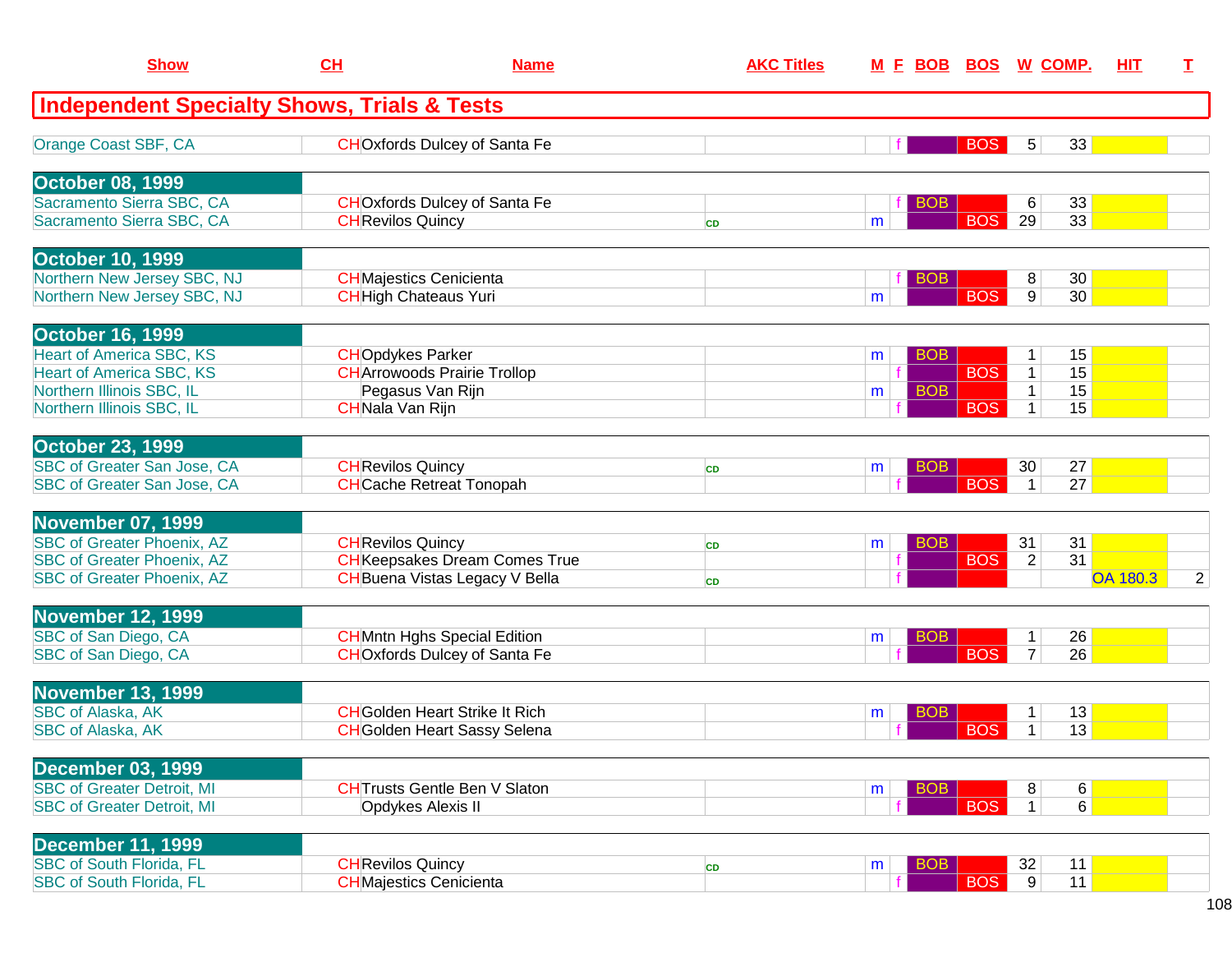| <b>Independent Specialty Shows, Trials &amp; Tests</b> |                                                                               |            |   |                          |                   |                 |   |
|--------------------------------------------------------|-------------------------------------------------------------------------------|------------|---|--------------------------|-------------------|-----------------|---|
|                                                        |                                                                               |            |   |                          |                   |                 |   |
| <b>January 08, 2000</b>                                |                                                                               |            |   |                          |                   |                 |   |
| Willamette Valley SBC, WA                              | <b>CH</b> Revilos Quincy                                                      | <b>CD</b>  | m | <b>BOB</b>               | 33                | 24              |   |
| Willamette Valley SBC, WA                              | <b>CH</b> Stoans Glysa of Adax                                                | <b>CD</b>  |   | <b>BOS</b>               | $\overline{2}$    | 24              |   |
|                                                        |                                                                               |            |   |                          |                   |                 |   |
| <b>January 09, 2000</b>                                |                                                                               |            |   |                          |                   |                 |   |
| <b>SBC of Puget Sound, WA</b>                          | <b>CHAImshaus Double The Pleasure</b>                                         |            | m | <b>BOB</b>               | 14                | 29              |   |
| <b>SBC of Puget Sound, WA</b>                          | <b>CH</b> Stoans Quesadilla New                                               |            |   | <b>BOS</b>               | $\overline{1}$    | 29              |   |
|                                                        |                                                                               |            |   |                          |                   |                 |   |
| <b>February 11, 2000</b>                               |                                                                               |            |   |                          |                   |                 |   |
| Central Indiana SBC, IN<br>Central Indiana SBC, IN     | <b>CH</b> Eastgates Baron Von Lite<br><b>CH</b> Canicula-Kryskara Inst. Reply |            | m | <b>BOB</b><br><b>BOS</b> | $\mathbf{3}$<br>6 | 30<br>30        |   |
|                                                        |                                                                               |            |   |                          |                   |                 |   |
| <b>February 19, 2000</b>                               |                                                                               |            |   |                          |                   |                 |   |
| SBC of San Diego, CA                                   | <b>CH</b> Sky Meadows Smooth Operator                                         |            | m | <b>BOB</b>               | $\mathbf{1}$      | 73              |   |
| SBC of San Diego, CA                                   | <b>CH</b> Sky Meadows Toby                                                    |            |   | <b>BOS</b>               | $\mathbf{1}$      | $\overline{73}$ |   |
| SBC of San Diego, CA                                   | <b>CH</b> Buena Vistas Legacy V Bella                                         | <b>CDX</b> |   |                          |                   | <b>OA 191.5</b> | 3 |
|                                                        |                                                                               |            |   |                          |                   |                 |   |
| <b>February 20, 2000</b>                               |                                                                               |            |   |                          |                   |                 |   |
| Orange Coast SBF, CA                                   | <b>CHLynchcreeks Vonda</b>                                                    |            |   | <b>BOB</b>               | $\mathbf{1}$      | 57              |   |
| Orange Coast SBF, CA                                   | <b>CHRevilos Quincy</b>                                                       | <b>CD</b>  | m | <b>BOS</b>               | 34                | 57              |   |
| SBC of San Diego, CA                                   | <b>CH</b> Buena Vistas Legacy V Bella                                         | <b>CDX</b> |   |                          |                   | <b>OB 192</b>   | 3 |
| <b>February 21, 2000</b>                               |                                                                               |            |   |                          |                   |                 |   |
| <b>SBC of Southern California, CA</b>                  | <b>CH</b> Subira Charlie of Amberdee                                          |            | m | <b>BOB</b>               | $\mathbf{1}$      | 49              |   |
| <b>SBC of Southern California, CA</b>                  | <b>CHO</b> xfords Dulcey of Santa Fe                                          |            |   | <b>BOS</b>               | $\overline{8}$    | 49              |   |
|                                                        |                                                                               |            |   |                          |                   |                 |   |
| <b>March 03, 2000</b>                                  |                                                                               |            |   |                          |                   |                 |   |
| <b>SBC of Greater Phoenix, AZ</b>                      | <b>CHLynchcreeks Raggedy Ann</b>                                              |            |   | <b>BOB</b>               | 5                 | 32              |   |
| <b>SBC of Greater Phoenix, AZ</b>                      | <b>CHPontatocs Emerson</b>                                                    |            | m | <b>BOS</b>               | $\mathbf{1}$      | 32              |   |
| <b>SBC of Greater St. Louis, MO</b>                    | <b>CH</b> Trusts Gentle Ben V Slaton                                          |            | m | <b>BOB</b>               | $\overline{9}$    | 32              |   |
| <b>SBC of Greater St. Louis, MO</b>                    | <b>CH</b> Canicula-Kryskara Inst. Reply                                       |            |   | <b>BOS</b>               | $\overline{7}$    | 32              |   |
| <b>March 24, 2000</b>                                  |                                                                               |            |   |                          |                   |                 |   |
| North Texas SBC, TX                                    | <b>CH</b> Revilos Quincy                                                      | <b>CD</b>  | m | <b>BOB</b>               | 35                | 32              |   |
| North Texas SBC, TX                                    | <b>CHHalo St. Shania</b>                                                      |            |   | <b>BOS</b>               | $\overline{2}$    | $\overline{32}$ |   |
|                                                        |                                                                               |            |   |                          |                   |                 |   |
| April 08, 2000                                         |                                                                               |            |   |                          |                   |                 |   |
| <b>Greater Milwaukee SBC, WI</b>                       | <b>CHWoodhavens Bijan</b>                                                     |            |   | <b>BOB</b>               | 5                 | 20              |   |
| <b>Greater Milwaukee SBC, WI</b>                       | <b>CH</b> Remo Van Rijn                                                       |            | m | <b>BOS</b>               | 3                 | 20              |   |

n m

**CH Name AKC Titles <sup>M</sup>**

**Show**

**<sup>F</sup> BOB BOS <sup>W</sup> COMP. HIT <sup>T</sup>**

**m BOS** 3 20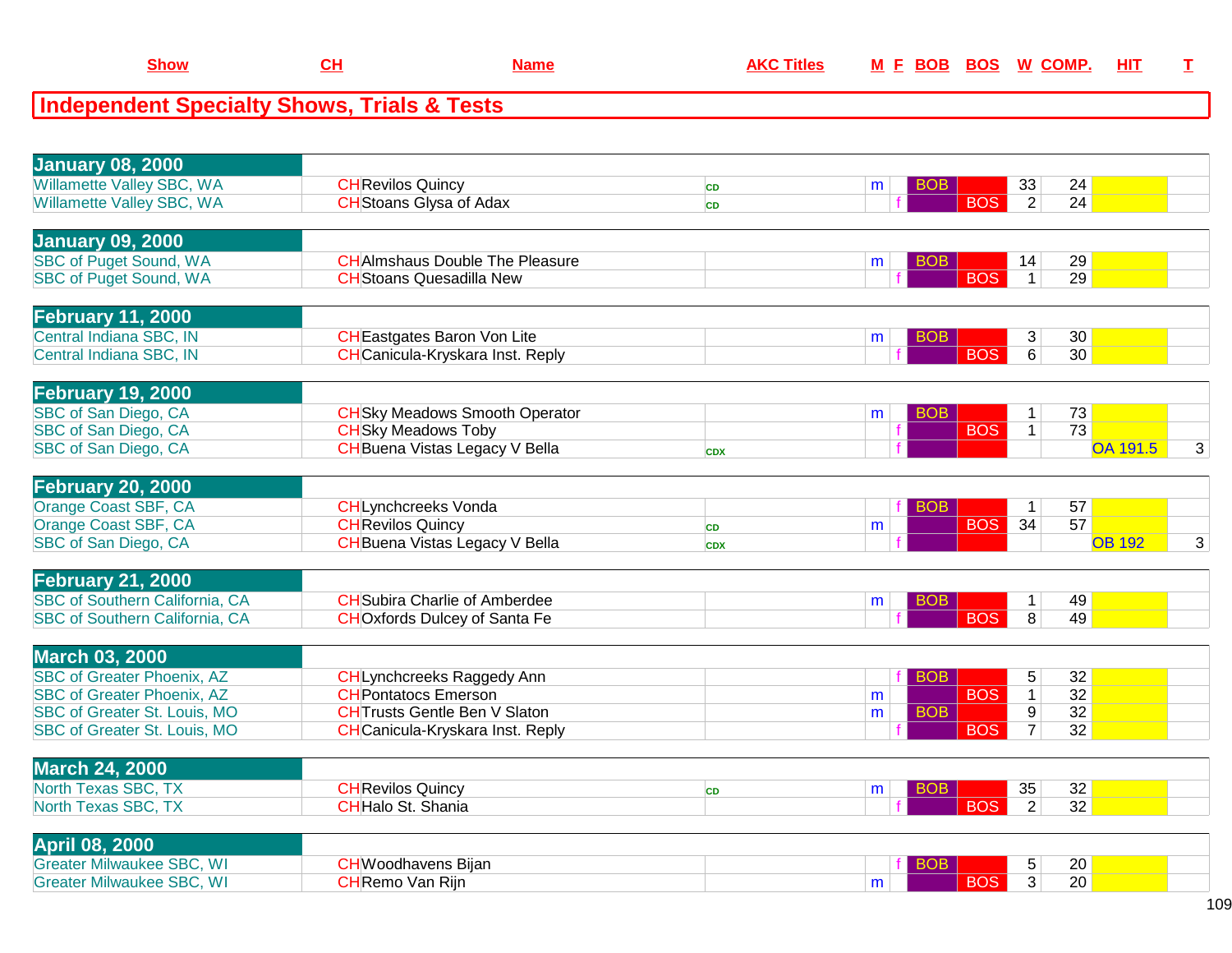## **Independent Specialty Shows, Trials & Tests**

| <b>April 09, 2000</b>              |                                        |            |   |            |                 |                 |                 |   |
|------------------------------------|----------------------------------------|------------|---|------------|-----------------|-----------------|-----------------|---|
| <b>Greater Milwaukee SBC, WI</b>   | <b>CHWoodhavens Bijan</b>              |            |   | <b>BOB</b> | 6               | 17              |                 |   |
| <b>Greater Milwaukee SBC, WI</b>   | <b>CH</b> Remo Van Rijn                |            | m | <b>BOS</b> | $\overline{4}$  | 17              |                 |   |
|                                    |                                        |            |   |            |                 |                 |                 |   |
| <b>April 16, 2000</b>              |                                        |            |   |            |                 |                 |                 |   |
| <b>SBC of Greater Atlanta, GA</b>  | <b>CH</b> Majestics Cenicienta         |            |   | <b>BOB</b> | 10              | 30              |                 |   |
| <b>SBC of Greater Atlanta, GA</b>  | <b>CH</b> Revilos Quincy               | <b>CD</b>  | m | <b>BOS</b> | $\overline{36}$ | 30              |                 |   |
|                                    |                                        |            |   |            |                 |                 |                 |   |
| <b>April 21, 2000</b>              |                                        |            |   |            |                 |                 |                 |   |
| <b>Greater Washington SBC, MD</b>  | <b>CH</b> Sugar Mtns Casino            |            | m | <b>BOB</b> | $\mathbf{1}$    | 28              |                 |   |
| <b>Greater Washington SBC, MD</b>  | <b>CH</b> Heidlebars Ana               |            |   | <b>BOS</b> | $\overline{4}$  | 28              |                 |   |
| <b>Greater Washington SBC, MD</b>  | <b>CHArrowheads Amanda V Heidlebar</b> | <b>CD</b>  |   |            |                 |                 | <b>NB 183.5</b> | 1 |
|                                    |                                        |            |   |            |                 |                 |                 |   |
| <b>April 29, 2000</b>              |                                        |            |   |            |                 |                 |                 |   |
| <b>Greater Twin Cities SBC, MN</b> | <b>CHBlue Collars Bulldozer</b>        |            | m | <b>BOB</b> | $\mathbf{1}$    | 23              |                 |   |
| <b>Greater Twin Cities SBC, MN</b> | <b>CHCache Retreat Docs RX</b>         |            |   | <b>BOS</b> | $\mathbf{1}$    | 23              |                 |   |
| SBC of Greater San Jose, CA        | <b>CHAImshaus Double The Pleasure</b>  |            | m | <b>BOB</b> | 15              | $\overline{37}$ |                 |   |
| SBC of Greater San Jose, CA        | <b>CH</b> Brothers Double Trouble      |            |   | <b>BOS</b> | $\mathbf{1}$    | 37              |                 |   |
|                                    |                                        |            |   |            |                 |                 |                 |   |
| <b>April 30, 2000</b>              |                                        |            |   |            |                 |                 |                 |   |
| <b>Greater Twin Cities SBC, MN</b> | <b>CH</b> Gavlenas Byg Pyg Newton      |            | m | <b>BOB</b> | $\mathbf{1}$    | 24              |                 |   |
| <b>Greater Twin Cities SBC, MN</b> | <b>CH</b> Scandias Liesl               |            |   | <b>BOS</b> | $\overline{1}$  | 24              |                 |   |
| Sacramento Sierra SBC, CA          | <b>CH</b> Revilos Quincy               | <b>CD</b>  | m | <b>BOB</b> | 37              | 36              |                 |   |
| Sacramento Sierra SBC, CA          | <b>Chads Phainnon</b>                  |            |   | <b>BOS</b> | $\mathbf{1}$    | 36              |                 |   |
|                                    |                                        |            |   |            |                 |                 |                 |   |
| May 05, 2000                       |                                        |            |   |            |                 |                 |                 |   |
| Middle Atlantic SBC, NJ            | <b>CHMontana Mtns Hot Damm Blaze</b>   |            | m | <b>BOB</b> | $\mathbf{1}$    | 32              |                 |   |
| Middle Atlantic SBC, NJ            | <b>CH</b> Cache Retreat Electra Blue   |            |   | <b>BOS</b> | $\mathbf{1}$    | 32              |                 |   |
| Middle Atlantic SBC, NJ            | <b>Brandy Stations Almost N Angel</b>  | <b>CDX</b> |   |            |                 |                 | <b>OB 183.5</b> | 4 |
|                                    |                                        |            |   |            |                 |                 |                 |   |
| May 06, 2000                       |                                        |            |   |            |                 |                 |                 |   |
| New England SBC, MA                | <b>CH</b> Bernegardens Hamilton        |            | m | <b>BOB</b> | $\mathbf{1}$    | 44              |                 |   |
| New England SBC, MA                | <b>CH</b> Amanda Von Hollow            |            |   | <b>BOS</b> | $\mathbf 1$     | 44              |                 |   |
| New England SBC, MA                | <b>Swissongs Saralee</b>               |            |   |            |                 |                 | <b>NB 183</b>   | 1 |
|                                    |                                        |            |   |            |                 |                 |                 |   |
| May 27, 2000                       |                                        |            |   |            |                 |                 |                 |   |
| <b>Greater Cincinnati SBC, OH</b>  | <b>CHTrusts Gentle Ben V Slaton</b>    |            | m | <b>BOB</b> | 10              | 25              |                 |   |
| <b>Greater Cincinnati SBC, OH</b>  | <b>CH</b> Slatons Poise N'Ivy          |            |   | <b>BOS</b> | $\mathbf{1}$    | $\overline{25}$ |                 |   |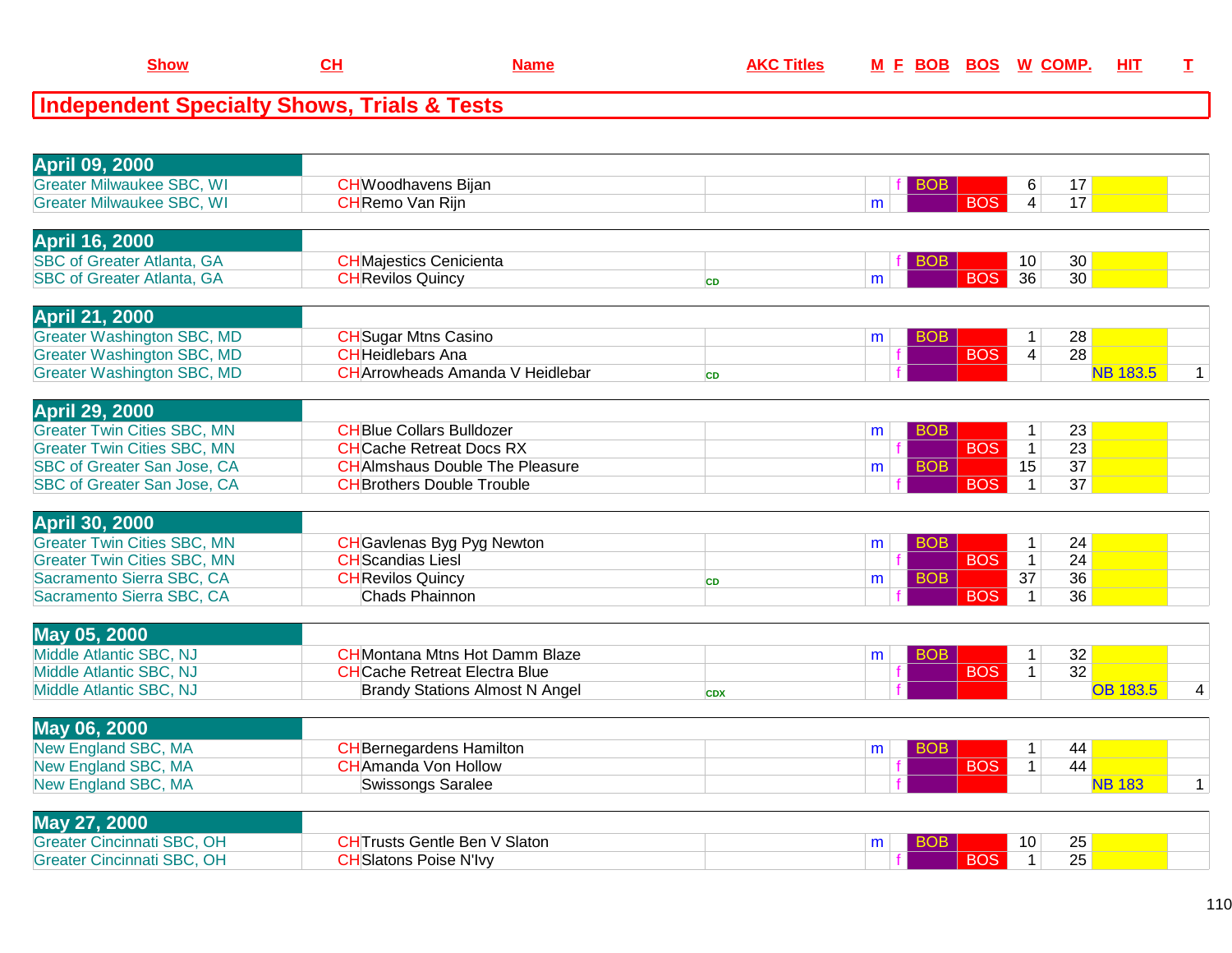| <b>Show</b>                                             | <u>CH</u>                | <b>Name</b>                                                              | <b>AKC Titles</b> | <u>M F BOB BOS</u> |            | <u>W_COMP.</u>                   | HIT | т |
|---------------------------------------------------------|--------------------------|--------------------------------------------------------------------------|-------------------|--------------------|------------|----------------------------------|-----|---|
| <b>Independent Specialty Shows, Trials &amp; Tests</b>  |                          |                                                                          |                   |                    |            |                                  |     |   |
|                                                         |                          |                                                                          |                   |                    |            |                                  |     |   |
| <b>June 02, 2000</b><br>Maumee Valley SBC, OH           |                          | <b>CHTrusts Gentle Ben V Slaton</b>                                      |                   | <b>BOB</b><br>m    |            | 11<br>11                         |     |   |
| Maumee Valley SBC, OH                                   |                          | Opdykes Easy On The Eyes                                                 |                   |                    | <b>BOS</b> | 11<br>1                          |     |   |
| <b>June 09, 2000</b>                                    |                          |                                                                          |                   |                    |            |                                  |     |   |
| Northern Colorado SBC, CO                               | <b>CH</b> Revilos Quincy |                                                                          | <b>CD</b>         | <b>BOB</b><br>m    |            | 38<br>24                         |     |   |
| Northern Colorado SBC, CO                               |                          | <b>CHCache Retreat Harvest Moon</b>                                      |                   |                    | <b>BOS</b> | 24<br>$\mathbf{1}$               |     |   |
| <b>June 10, 2000</b>                                    |                          |                                                                          |                   |                    |            |                                  |     |   |
| Northern Colorado SBC, CO                               | <b>CH</b> Revilos Quincy |                                                                          | <b>CD</b>         | <b>BOB</b><br>m    | <b>BOS</b> | 39<br>23                         |     |   |
| Northern Colorado SBC, CO                               |                          | <b>CH</b> Heavens H'is One More Step                                     |                   |                    |            | 23<br>$\mathbf{1}$               |     |   |
| <b>June 18, 2000</b>                                    |                          |                                                                          |                   |                    |            |                                  |     |   |
| <b>SBC of Puget Sound, WA</b><br>SBC of Puget Sound, WA |                          | <b>CH</b> AImshaus Double The Pleasure<br><b>CH</b> Stoans Glysa of Adax |                   | BOB<br>m           | <b>BOS</b> | 34<br>16<br>3<br>34              |     |   |
|                                                         |                          |                                                                          | <b>CD</b>         |                    |            |                                  |     |   |
| <b>July 14, 2000</b>                                    |                          |                                                                          |                   |                    |            |                                  |     |   |
| Willamette Valley SBC, OR<br>Willamette Valley SBC, OR  | <b>CH</b> Revilos Quincy | <b>CHLynchcreeks Vonda</b>                                               | <b>CD</b>         | <b>BOB</b><br>m    | <b>BOS</b> | 34<br>40<br>$\overline{2}$<br>34 |     |   |
|                                                         |                          |                                                                          |                   |                    |            |                                  |     |   |
| <b>August 04, 2000</b><br><b>SBC of Alaska, AK</b>      |                          | <b>CH</b> Golden Heart Strike It Rich                                    |                   | <b>BOB</b><br>m    |            | $\overline{2}$<br>13             |     |   |
| SBC of Alaska, AK                                       |                          | <b>CH</b> Golden Heart Sassy Selena                                      |                   |                    | <b>BOS</b> | $\overline{2}$<br>13             |     |   |
|                                                         |                          |                                                                          |                   |                    |            |                                  |     |   |
| September 02, 2000<br>Maumee Valley SBC, OH             |                          | <b>CHT</b> rusts Gentle Ben V Slaton                                     |                   | <b>BOB</b><br>m    |            | 12<br>121                        |     |   |
| Maumee Valley SBC, OH                                   |                          | <b>CH</b> Majestics Cenicienta                                           |                   |                    | <b>BOS</b> | 121<br>11                        |     |   |
| <b>September 03, 2000</b>                               |                          |                                                                          |                   |                    |            |                                  |     |   |
| Ohio SBC, OH                                            |                          | <b>CHTrusts Gentle Ben V Slaton</b>                                      |                   | <b>BOB</b><br>m    |            | 120<br>13                        |     |   |
| Ohio SBC, OH                                            |                          | <b>CHMajestics Cenicienta</b>                                            |                   |                    | <b>BOS</b> | 12<br>120                        |     |   |
| September 04, 2000                                      |                          |                                                                          |                   |                    |            |                                  |     |   |
| <b>Greater Cincinnati SBC, OH</b>                       |                          | <b>CHTrusts Gentle Ben V Slaton</b>                                      |                   | <b>BOB</b><br>m    |            | 85<br>14                         |     |   |
| <b>Greater Cincinnati SBC, OH</b>                       |                          | <b>CH</b> Majestics Cenicienta                                           |                   |                    | <b>BOS</b> | 85<br>13                         |     |   |
| September 08, 2000                                      |                          |                                                                          |                   |                    |            |                                  |     |   |
| SBC of Greater St. Louis, MO                            |                          | <b>CHT</b> rusts Gentle Ben V Slaton                                     |                   | <b>BOB</b><br>m    |            | 15<br>15                         |     |   |
| SBC of Greater St. Louis, MO                            |                          | <b>CH</b> Canicula-Kryskara Inst. Reply                                  |                   |                    | <b>BOS</b> | 8<br>15                          |     |   |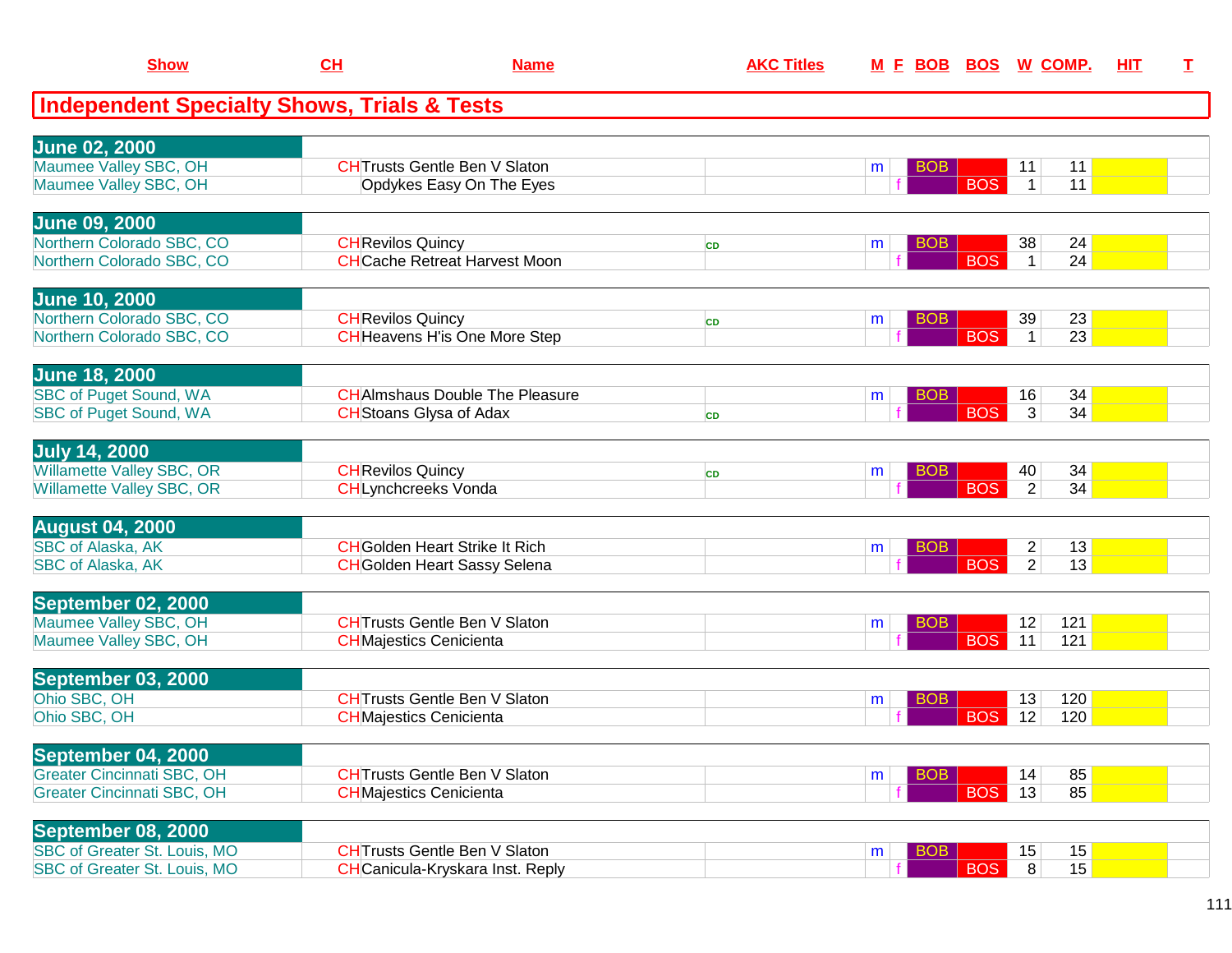| <b>Show</b>                                            | CL                            | <b>Name</b>                           | <b>AKC Titles</b> | M E BOB BOS W COMP.          |            |                |                 | HIT             | $\mathbf I$ |
|--------------------------------------------------------|-------------------------------|---------------------------------------|-------------------|------------------------------|------------|----------------|-----------------|-----------------|-------------|
| <b>Independent Specialty Shows, Trials &amp; Tests</b> |                               |                                       |                   |                              |            |                |                 |                 |             |
| September 15, 2000                                     |                               |                                       |                   |                              |            |                |                 |                 |             |
| <b>Great Salt Lake SBC, UT</b>                         | <b>CH</b> Revilos Quincy      |                                       | <b>CD</b>         | <b>BOB</b><br>m              |            | 41             | 17              |                 |             |
| <b>Great Salt Lake SBC, UT</b>                         |                               | <b>CH</b> Cache Retreat Tonopah       |                   |                              | <b>BOS</b> | $\vert$ 1      | 17              |                 |             |
| September 16, 2000                                     |                               |                                       |                   |                              |            |                |                 |                 |             |
| <b>Great Salt Lake SBC, UT</b>                         | <b>CH</b> Revilos Quincy      |                                       | <b>CD</b>         | <b>BOB</b><br>m              |            | 42             | 17              |                 |             |
| <b>Great Salt Lake SBC, UT</b>                         |                               | <b>CH</b> Cache Retreat Tonopah       |                   |                              | <b>BOS</b> | $\overline{2}$ | 17              |                 |             |
| <b>September 22, 2000</b>                              |                               |                                       |                   |                              |            |                |                 |                 |             |
| North Texas SBC, TX                                    | <b>CHHalo St. Celine</b>      |                                       |                   | <b>BOB</b>                   |            | 1              | 21              |                 |             |
| North Texas SBC, TX                                    |                               | <b>CH</b> Benbarons Kube O'Iceman     |                   | m                            | <b>BOS</b> | $\overline{2}$ | 21              |                 |             |
| Orange Coast SBF, CA                                   | <b>CH</b> Revilos Quincy      |                                       | <b>CD</b>         | <b>BOB</b><br>m              |            | 43             | 23              |                 |             |
| Orange Coast SBF, CA                                   |                               | <b>CHO</b> xfords Dulcey of Santa Fe  |                   |                              | <b>BOS</b> | 9              | $\overline{23}$ |                 |             |
| <b>October 03, 2000</b>                                |                               |                                       |                   |                              |            |                |                 |                 |             |
| <b>SBC of Pacific Coast, CA</b>                        |                               | <b>CHTrusts Gentle Ben V Slaton</b>   |                   | <b>BOB</b><br>m              |            | 16             | 149             |                 |             |
| <b>SBC of Pacific Coast, CA</b>                        |                               | <b>CHO</b> xfords Dulcey of Santa Fe  |                   |                              | <b>BOS</b> | 10             | 149             |                 |             |
| <b>SBC of Pacific Coast, CA</b>                        |                               | <b>Belyns Wendy Darlin</b>            | <b>CDX</b>        |                              |            |                |                 | <b>UA 188</b>   | 5           |
| <b>October 04, 2000</b>                                |                               |                                       |                   |                              |            |                |                 |                 |             |
| Sacramento Sierra SBC, CA                              |                               | <b>CHTrusts Gentle Ben V Slaton</b>   |                   | <b>BOB</b><br>m              |            | 17             | 175             |                 |             |
| Sacramento Sierra SBC, CA                              |                               | <b>CH</b> Diamente Symbolic Beginning |                   |                              | <b>BOS</b> | $\mathbf 1$    | 175             |                 |             |
| <b>October 05, 2000</b>                                |                               |                                       |                   |                              |            |                |                 |                 |             |
| SBC of America # 62/27 CA                              |                               | Belyns Wendy Darlin                   | <b>CDX</b>        |                              |            |                |                 | <b>OB 193.5</b> | 6           |
| <b>October 07, 2000</b>                                |                               |                                       |                   |                              |            |                |                 |                 |             |
| SBC of America #62 CA                                  |                               | <b>CHTrusts Gentle Ben V Slaton</b>   |                   | <b>BOB</b><br>m              |            | 18             | 196             |                 |             |
| SBC of America #62 CA                                  | <b>CHMajestics Cenicienta</b> |                                       |                   |                              | <b>BOS</b> | 14             | 196             |                 |             |
| <b>October 21, 2000</b>                                |                               |                                       |                   |                              |            |                |                 |                 |             |
| <b>SBC of Greater San Jose, CA</b>                     | <b>CH</b> Revilos Quincy      |                                       | <b>CD</b>         | <b>BOB</b><br>m              |            | 44             | 28              |                 |             |
| SBC of Greater San Jose, CA                            |                               | <b>CHOxfords Dulcey of Santa Fe</b>   |                   |                              | <b>BOS</b> | 11             | 28              |                 |             |
| November 04, 2000                                      |                               |                                       |                   |                              |            |                |                 |                 |             |
| <b>SBC of Alaska, AK</b>                               |                               | <b>CH</b> Golden Heart Kodiak Cub     |                   | <b>BOB</b><br>m              |            | 1              | 12              |                 |             |
| <b>SBC of Alaska, AK</b>                               |                               | <b>Golden Heart Hi Definition</b>     |                   |                              | <b>BOS</b> | 1              | 12              |                 |             |
| November 05, 2000                                      |                               |                                       |                   |                              |            |                |                 |                 |             |
| <b>SBC of Greater Phoenix, AZ</b>                      | <b>CH</b> Revilos Quincy      |                                       | CD                | <b>BOB</b><br>m <sub>1</sub> |            | 45             | 26              |                 |             |
|                                                        |                               |                                       |                   |                              |            |                |                 |                 |             |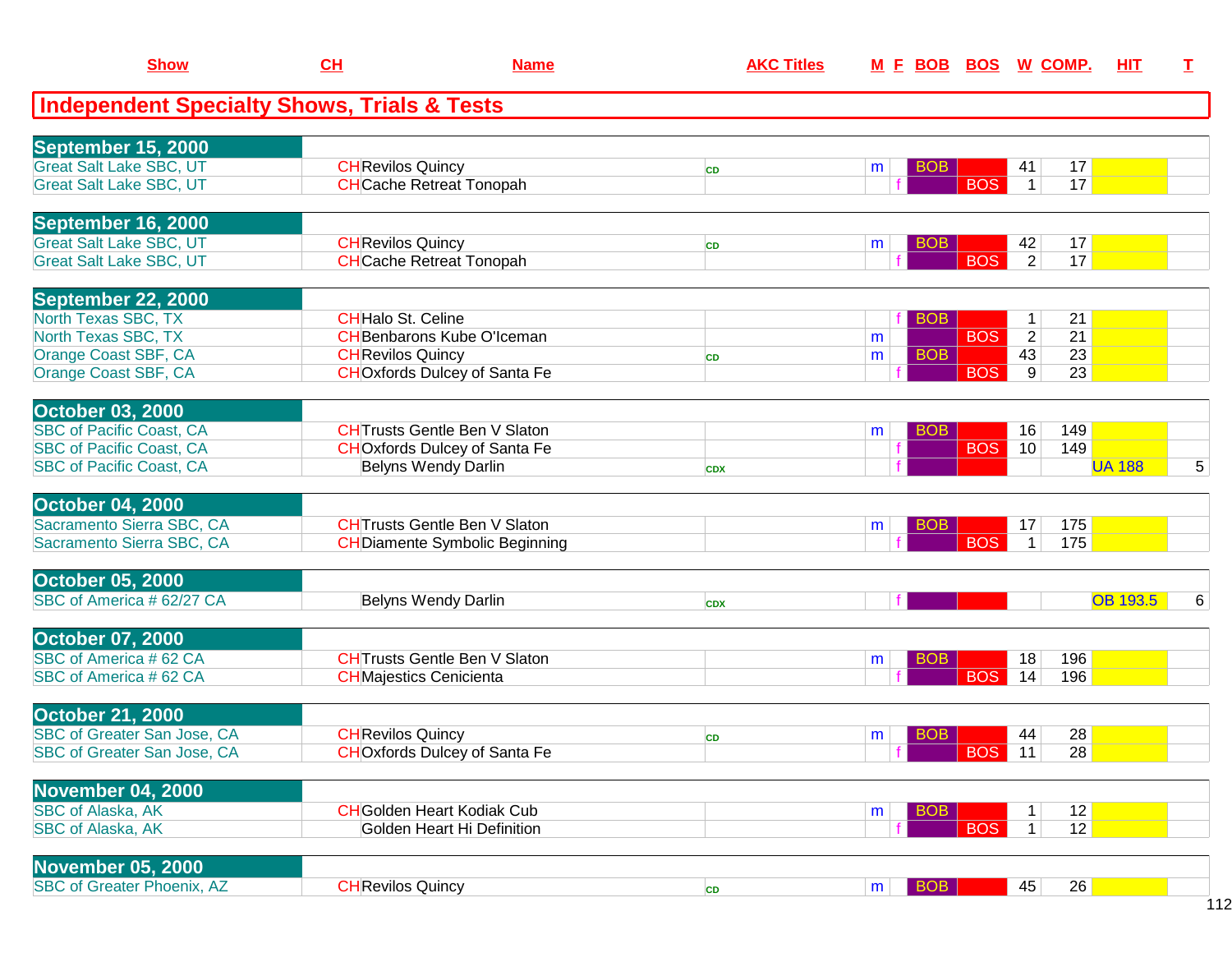| <b>Show</b>                                                            | CH                           |                                                                     | <b>AKC Titles</b> |   |            | <u>M F BOB BOS W COMP.</u> |                  |    | нıт             | T.             |
|------------------------------------------------------------------------|------------------------------|---------------------------------------------------------------------|-------------------|---|------------|----------------------------|------------------|----|-----------------|----------------|
| <b>Independent Specialty Shows, Trials &amp; Tests</b>                 |                              |                                                                     |                   |   |            |                            |                  |    |                 |                |
| <b>SBC of Greater Phoenix, AZ</b><br><b>SBC of Greater Phoenix, AZ</b> |                              | <b>CHOpdykes Off Her Rocker</b><br><b>CH</b> Alta Vistas Barrington |                   | m |            | <b>BOS</b>                 | 1                | 26 | <b>NB 183</b>   | 1 <sup>1</sup> |
|                                                                        |                              |                                                                     |                   |   |            |                            |                  |    |                 |                |
| <b>November 10, 2000</b>                                               |                              |                                                                     |                   |   |            |                            |                  |    |                 |                |
| SBC of San Diego, CA                                                   | <b>CH</b> Revilos Quincy     |                                                                     | <b>CD</b>         | m | <b>BOB</b> |                            | 46               | 24 |                 |                |
| SBC of San Diego, CA                                                   |                              | <b>CHOxfords Dulcey of Santa Fe</b>                                 |                   |   |            | <b>BOS</b>                 | 12               | 24 |                 |                |
| <b>November 18, 2000</b>                                               |                              |                                                                     |                   |   |            |                            |                  |    |                 |                |
| Northern Illinois KC, IL                                               |                              | <b>CH</b> Woodhavens Bijan                                          |                   |   | <b>BOB</b> |                            | $\boldsymbol{7}$ | 25 |                 |                |
| Northern Illinois KC, IL                                               |                              | Pegasus Van Rijn                                                    |                   | m |            | <b>BOS</b>                 | $\mathbf{1}$     | 25 |                 |                |
| <b>December 01, 2000</b>                                               |                              |                                                                     |                   |   |            |                            |                  |    |                 |                |
| <b>SBC of Greater Detroit, MI</b>                                      |                              | <b>CH</b> Canicula-Kryskara Big Mac                                 |                   | m | <b>BOB</b> |                            | $\mathbf{1}$     | 17 |                 |                |
| <b>SBC of Greater Detroit, MI</b>                                      |                              | <b>CH</b> Canicula-Kryskara Inst. Reply                             |                   |   |            | <b>BOS</b>                 | 9                | 17 |                 |                |
| <b>December 09, 2000</b>                                               |                              |                                                                     |                   |   |            |                            |                  |    |                 |                |
| <b>SBC of South Florida, FL</b>                                        |                              | <b>CH</b> Brothers Double Trouble                                   |                   |   | <b>BOB</b> |                            | $\overline{c}$   | 6  |                 |                |
| <b>SBC of South Florida, FL</b>                                        |                              | Montana Mtns Bronco Buster                                          |                   | m |            | <b>BOS</b>                 | $\mathbf{1}$     | 6  |                 |                |
| <b>January 06, 2001</b>                                                |                              |                                                                     |                   |   |            |                            |                  |    |                 |                |
| Willamette Valley SBC, WA                                              | <b>CH</b> Revilos Quick Pick |                                                                     |                   | m | <b>BOB</b> |                            | 10               | 35 |                 |                |
| Willamette Valley SBC, WA                                              |                              | <b>CH</b> Cache Retreat Academy Award                               |                   |   |            | <b>BOS</b>                 | $\mathbf{1}$     | 35 |                 |                |
| <b>January 07, 2001</b>                                                |                              |                                                                     |                   |   |            |                            |                  |    |                 |                |
| <b>SBC of Puget Sound, WA</b>                                          | <b>CH</b> Revilos Quick Pick |                                                                     |                   | m | <b>BOB</b> |                            | 11               | 33 |                 |                |
| <b>SBC of Puget Sound, WA</b>                                          |                              | <b>CH</b> Stoans Glysa of Adax                                      | <b>CDX</b>        |   |            | <b>BOS</b>                 | 4                | 33 |                 |                |
| <b>SBC of Puget Sound, WA</b>                                          |                              | CHXmaxKris Van 'T Hof Ten Eynder                                    | <b>CD</b>         | m |            |                            |                  |    | <b>NB 189.5</b> | 1 <sup>1</sup> |
| <b>February 09, 2001</b>                                               |                              |                                                                     |                   |   |            |                            |                  |    |                 |                |
| Central Indiana SBC, IN                                                |                              | <b>CH</b> Prairieaire Heir of Excellence                            |                   | m | <b>BOB</b> |                            | $\mathbf 1$      | 29 |                 |                |
| Central Indiana SBC, IN                                                |                              | <b>CH</b> Canicula-Kryskara Inst. Reply                             |                   |   |            | <b>BOS</b>                 | 10               | 29 |                 |                |
| <b>February 17, 2001</b>                                               |                              |                                                                     |                   |   |            |                            |                  |    |                 |                |
| SBC of San Diego, CA                                                   |                              | <b>CHAIta Vistas Barrington</b>                                     |                   | m |            |                            |                  |    | <b>NB 191</b>   | 2 <sup>1</sup> |
| <b>SBC of Southern California, CA</b>                                  | <b>CH</b> Subira Kojak       |                                                                     |                   | m | <b>BOB</b> |                            | $\mathbf 1$      | 52 |                 |                |
| <b>SBC of Southern California, CA</b>                                  |                              | <b>CHOxfords Dulcey of Santa Fe</b>                                 |                   |   |            | <b>BOS</b>                 | 13               | 52 |                 |                |
| <b>February 18, 2001</b>                                               |                              |                                                                     |                   |   |            |                            |                  |    |                 |                |
| SBC of San Diego, CA                                                   | <b>CH</b> Revilos Quincy     |                                                                     | CD                | m | BOB        |                            | 47               | 53 |                 |                |
| SBC of San Diego, CA                                                   |                              | <b>CHOxfords Dulcey of Santa Fe</b>                                 |                   |   |            | BOS                        | 14               | 53 |                 |                |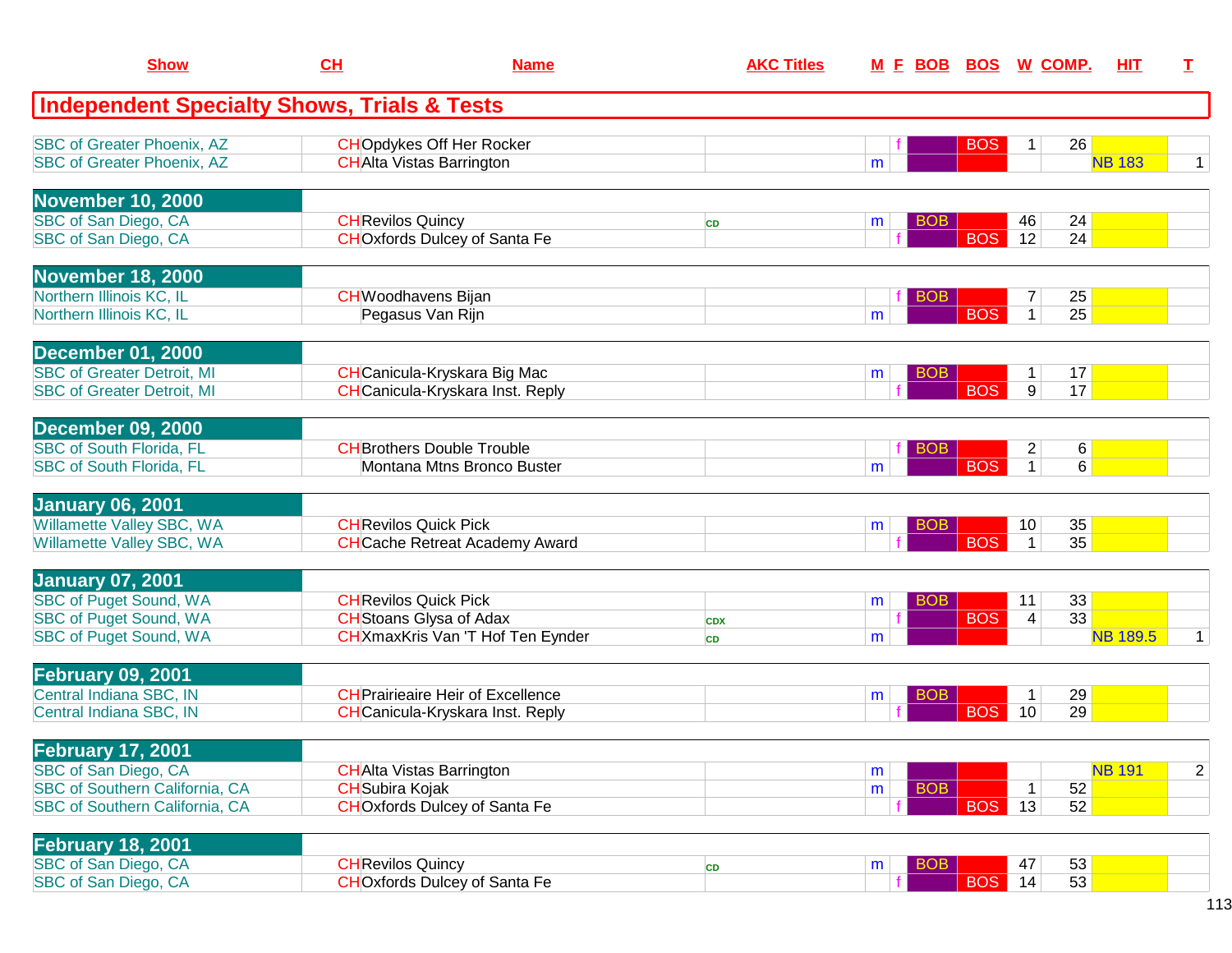| <b>Show</b>                                            | CH                         | <b>Name</b>                             | <b>AKC Titles</b> | M E BOB BOS W COMP. |            |            |                | <b>HIT</b>      | I              |
|--------------------------------------------------------|----------------------------|-----------------------------------------|-------------------|---------------------|------------|------------|----------------|-----------------|----------------|
| <b>Independent Specialty Shows, Trials &amp; Tests</b> |                            |                                         |                   |                     |            |            |                |                 |                |
| SBC of San Diego, CA                                   |                            | <b>CHAIta Vistas Barrington</b>         | <b>CD</b>         | m                   |            |            |                | <b>NB 188</b>   | 3              |
| February 19, 2001                                      |                            |                                         |                   |                     |            |            |                |                 |                |
| Orange Coast SBF, CA                                   |                            | <b>CH</b> Revilos Quick Pick            |                   | m                   | <b>BOB</b> |            | 12             | 50              |                |
| Orange Coast SBF, CA                                   |                            | <b>CHO</b> xfords Dulcey of Santa Fe    |                   |                     |            | <b>BOS</b> | 15             | 50              |                |
| SBC of San Diego, CA                                   |                            | <b>CHAlta Vistas Barrington</b>         | <b>CD</b>         | m                   |            |            |                | <b>NB 188.5</b> | $\overline{4}$ |
| <b>March 02, 2001</b>                                  |                            |                                         |                   |                     |            |            |                |                 |                |
| <b>SBC of Greater Phoenix, AZ</b>                      | <b>CHChads Rochester</b>   |                                         |                   | m                   | <b>BOB</b> |            | $\mathbf{1}$   | 25              |                |
| <b>SBC of Greater Phoenix, AZ</b>                      | <b>CHPontatocs Electra</b> |                                         |                   |                     |            | <b>BOS</b> | $\mathbf{1}$   | $\overline{25}$ |                |
| <b>SBC of Greater St. Louis, IL</b>                    |                            | <b>CH</b> Trusts Gentle Ben V Slaton    |                   | m                   | <b>BOB</b> |            | 19             | 24              |                |
| SBC of Greater St. Louis, IL                           |                            | <b>CH</b> Slatons Poise N'Ivy           |                   |                     |            | <b>BOS</b> | $\overline{2}$ | 24              |                |
| <b>March 03, 2001</b>                                  |                            |                                         |                   |                     |            |            |                |                 |                |
| <b>SBC of Greater St. Louis, IL</b>                    |                            | <b>CHTrusts Gentle Ben V Slaton</b>     |                   | m                   | <b>BOB</b> |            | 20             | 21              |                |
| <b>SBC of Greater St. Louis, IL</b>                    |                            | <b>CH</b> Canicula-Kryskara Inst. Reply |                   |                     |            | <b>BOS</b> | 11             | 21              |                |
|                                                        |                            |                                         |                   |                     |            |            |                |                 |                |
| <b>March 23, 2001</b>                                  |                            |                                         |                   |                     |            |            |                |                 |                |
| North Texas SBC, TX                                    |                            | <b>CH</b> Halo St. Bala V Saviour       |                   |                     | <b>BOB</b> |            | $\mathbf 1$    | 19              |                |
| North Texas SBC, TX                                    |                            | <b>CHWindwards Hooch Trumull</b>        |                   | m                   |            | <b>BOS</b> | $\mathbf{1}$   | 19              |                |
| <b>April 07, 2001</b>                                  |                            |                                         |                   |                     |            |            |                |                 |                |
| <b>Greater Milwaukee SBC, WI</b>                       |                            | <b>CH</b> Woodhavens Bijan              |                   |                     | BOB        |            | 8              | 20              |                |
| <b>Greater Milwaukee SBC, WI</b>                       |                            | <b>CH</b> Mandys Favorite Son           |                   | m                   |            | <b>BOS</b> | $\mathbf{1}$   | 20              |                |
|                                                        |                            |                                         |                   |                     |            |            |                |                 |                |
| <b>April 08, 2001</b>                                  |                            |                                         |                   |                     |            |            |                |                 |                |
| <b>Greater Milwaukee SBC, WI</b>                       |                            | <b>CHWoodhavens Bijan</b>               |                   |                     | BOB        |            | 9 <sup>°</sup> | 18              |                |
| <b>Greater Milwaukee SBC, WI</b>                       |                            | <b>CH</b> Mandys Favorite Son           |                   | m                   |            | <b>BOS</b> | $\overline{2}$ | 18              |                |
| <b>April 15, 2001</b>                                  |                            |                                         |                   |                     |            |            |                |                 |                |
| <b>SBC of Greater Atlanta, GA</b>                      |                            | <b>CH</b> Majestics Cenicienta          |                   |                     | BOB        |            | 15             | 27              |                |
| <b>SBC of Greater Atlanta, GA</b>                      |                            | <b>CHTuckers Empty Pockets</b>          |                   | m                   |            | <b>BOS</b> | $\overline{3}$ | 27              |                |
|                                                        |                            |                                         |                   |                     |            |            |                |                 |                |
| <b>April 20, 2001</b>                                  |                            |                                         |                   |                     |            |            |                |                 |                |
| <b>Greater Washington SBC, MD</b>                      |                            | <b>CHLynchcreeks Weisenheimer</b>       |                   | m                   | <b>BOB</b> |            | $\mathbf{1}$   | 22              |                |
| <b>Greater Washington SBC, MD</b>                      |                            | <b>CH</b> High Chateaus Brigitte        |                   |                     |            | <b>BOS</b> | $\mathbf{1}$   | $\overline{22}$ |                |
| <b>Heart of America SBC, KS</b>                        |                            | <b>CH</b> Who Da Knews Enough' Senough  |                   |                     | <b>BOB</b> |            | $\mathbf{1}$   | $\overline{8}$  |                |
| <b>Heart of America SBC, KS</b>                        |                            | <b>CH</b> Melon City Dempsey            |                   | m                   |            | <b>BOS</b> | $\mathbf{1}$   | 8               |                |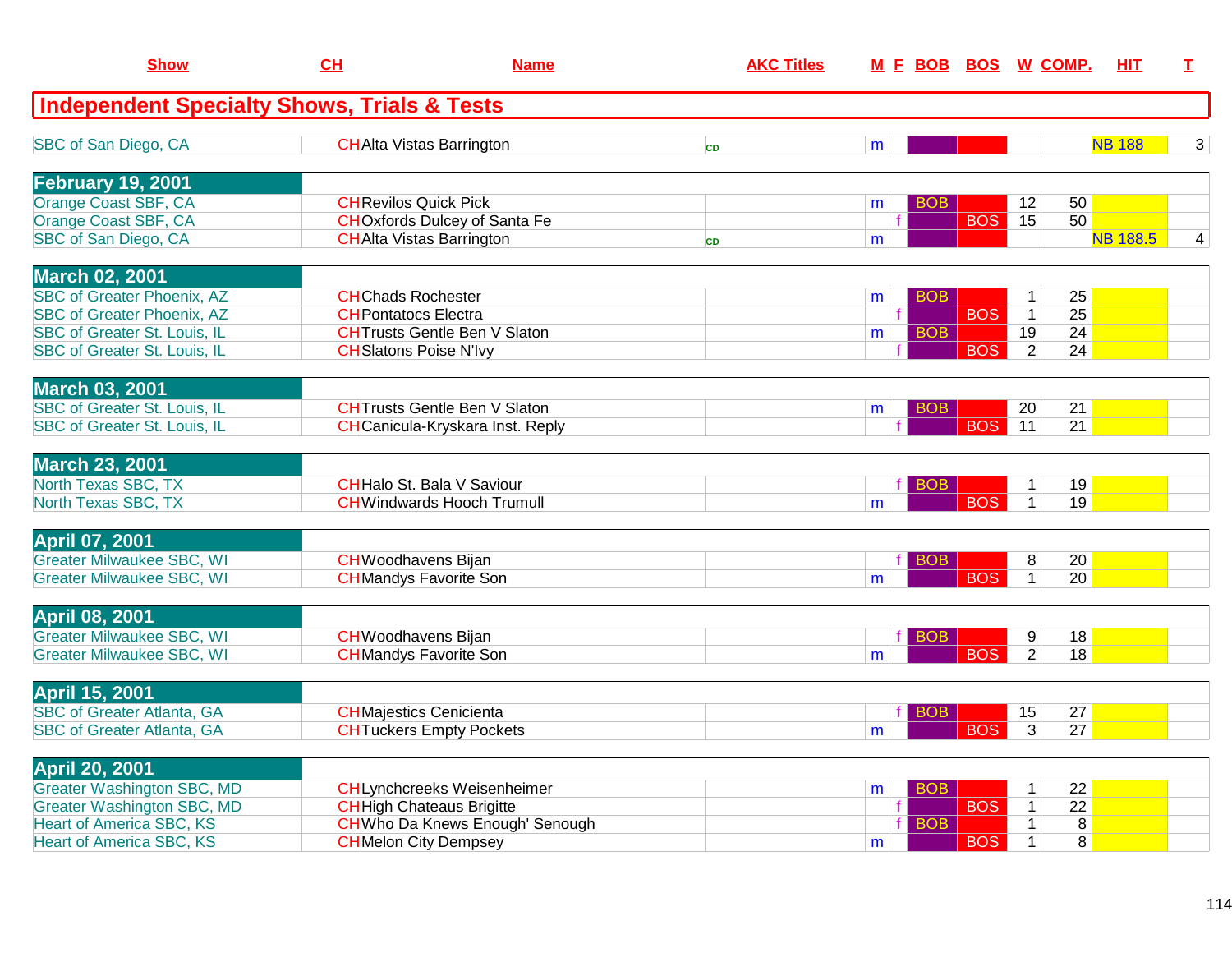| <b>Show</b>                                            | <u>CH</u>                    | <b>Name</b>                            | <b>AKC Titles</b> |   | <u>M F BOB BOS</u> |            |                | <u>W_COMP.</u> | <u>НІТ</u>      | т |
|--------------------------------------------------------|------------------------------|----------------------------------------|-------------------|---|--------------------|------------|----------------|----------------|-----------------|---|
| <b>Independent Specialty Shows, Trials &amp; Tests</b> |                              |                                        |                   |   |                    |            |                |                |                 |   |
| <b>April 28, 2001</b>                                  |                              |                                        |                   |   |                    |            |                |                |                 |   |
| <b>Greater Twin Cities SBC, MN</b>                     |                              | <b>CH</b> Mandys Favorite Son          |                   | m | <b>BOB</b>         |            | 3              | 20             |                 |   |
| <b>Greater Twin Cities SBC, MN</b>                     |                              | <b>CH</b> Mandys Artwork By Van Gogh   |                   |   |                    | <b>BOS</b> | $\mathbf{1}$   | 20             |                 |   |
| SBC of Greater San Jose, CA                            | <b>CH</b> Revilos Quincy     |                                        | CD                | m | <b>BOB</b>         |            | 48             | 41             |                 |   |
| SBC of Greater San Jose, CA                            |                              | <b>CHOxfords Dulcey of Santa Fe</b>    |                   |   |                    | <b>BOS</b> | 16             | 41             |                 |   |
| <b>April 29, 2001</b>                                  |                              |                                        |                   |   |                    |            |                |                |                 |   |
| <b>Greater Twin Cities SBC, MN</b>                     |                              | <b>CH</b> Mandys Favorite Son          |                   | m | <b>BOB</b>         |            | 4              | 23             |                 |   |
| <b>Greater Twin Cities SBC, MN</b>                     | <b>CH</b> Maida Van Rijn     |                                        |                   |   |                    | <b>BOS</b> | $\mathbf{1}$   | 23             |                 |   |
| Sacramento Sierra SBC, CA                              | <b>CH</b> Revilos Quincy     |                                        | CD                | m | <b>BOB</b>         |            | 49             | 40             |                 |   |
| Sacramento Sierra SBC, CA                              |                              | <b>CH</b> Serpentinas Ember Blossom    |                   |   |                    | <b>BOS</b> | $\mathbf{1}$   | 40             |                 |   |
| May 04, 2001                                           |                              |                                        |                   |   |                    |            |                |                |                 |   |
| Middle Atlantic SBC, NJ                                |                              | <b>CHMajestics Cenicienta</b>          |                   |   | <b>BOB</b>         |            | 16             | 32             |                 |   |
| Middle Atlantic SBC, NJ                                |                              | <b>CHLynchcreeks Weisenheimer</b>      |                   | m |                    | <b>BOS</b> | $\overline{2}$ | 32             |                 |   |
| Middle Atlantic SBC, NJ                                |                              | <b>Brandy Stations Almost N Angel</b>  | <b>CDX</b>        |   |                    |            |                |                | <b>OB 192</b>   | 5 |
| May 05, 2001                                           |                              |                                        |                   |   |                    |            |                |                |                 |   |
| New England SBC, MA                                    |                              | <b>CH</b> Majestics Cenicienta         |                   |   | <b>BOB</b>         |            | 17             | 29             |                 |   |
| New England SBC, MA                                    | <b>CH</b> Heidebars Vultton  |                                        |                   | m |                    | <b>BOS</b> | $\mathbf{1}$   | 29             |                 |   |
| May 11, 2001                                           |                              |                                        |                   |   |                    |            |                |                |                 |   |
| SBC of America # 63/28, OH                             |                              | Swissongs Nevada                       | <b>CD</b>         |   |                    |            |                |                | <b>NB 194.5</b> | 1 |
|                                                        |                              |                                        |                   |   |                    |            |                |                |                 |   |
| <b>May 12, 2001</b>                                    |                              |                                        |                   |   |                    |            |                |                |                 |   |
| SBC of America #63 OH                                  | <b>CH</b> Revilos Quick Pick |                                        |                   | m | <b>BOB</b>         |            | 13             | 199            |                 |   |
| SBC of America #63 OH                                  |                              | <b>CHMajestics Cenicienta</b>          |                   |   |                    | <b>BOS</b> | 18             | 199            |                 |   |
| May 13, 2001                                           |                              |                                        |                   |   |                    |            |                |                |                 |   |
| <b>Greater Cincinnati SBC, OH</b>                      |                              | <b>CHTrusts Gentle Ben V Slaton</b>    |                   | m | <b>BOB</b>         |            | 21             | 105            |                 |   |
| <b>Greater Cincinnati SBC, OH</b>                      |                              | <b>CHMajestics Cenicienta</b>          |                   |   |                    | <b>BOS</b> | 19             | 105            |                 |   |
| <b>June 01, 2001</b>                                   |                              |                                        |                   |   |                    |            |                |                |                 |   |
| Maumee Valley SBC, OH                                  |                              | <b>CHTrusts Gentle Ben V Slaton</b>    |                   | m | <b>BOB</b>         |            | 22             | 17             |                 |   |
| Maumee Valley SBC, OH                                  | <b>CH</b> Slatons Wild Fire  |                                        |                   |   |                    | <b>BOS</b> | $\mathbf{1}$   | 17             |                 |   |
| Northern Colorado SBC, CO                              |                              | <b>CHLenwardofs Ubiquitous</b>         |                   |   | <b>BOB</b>         |            | $\mathbf{1}$   | 14             |                 |   |
| Northern Colorado SBC, CO                              |                              | <b>CH</b> Westhaven Polaris V Sleeping |                   | m |                    | <b>BOS</b> | $\overline{2}$ | 14             |                 |   |
|                                                        |                              |                                        |                   |   |                    |            |                |                |                 |   |
| <b>June 17, 2001</b><br><b>SBC of Puget Sound, WA</b>  |                              |                                        |                   |   |                    |            |                |                |                 |   |
|                                                        | <b>CH</b> Revilos Quick Pick |                                        |                   | m | BOB                |            | 14             | 30             |                 |   |

**Show**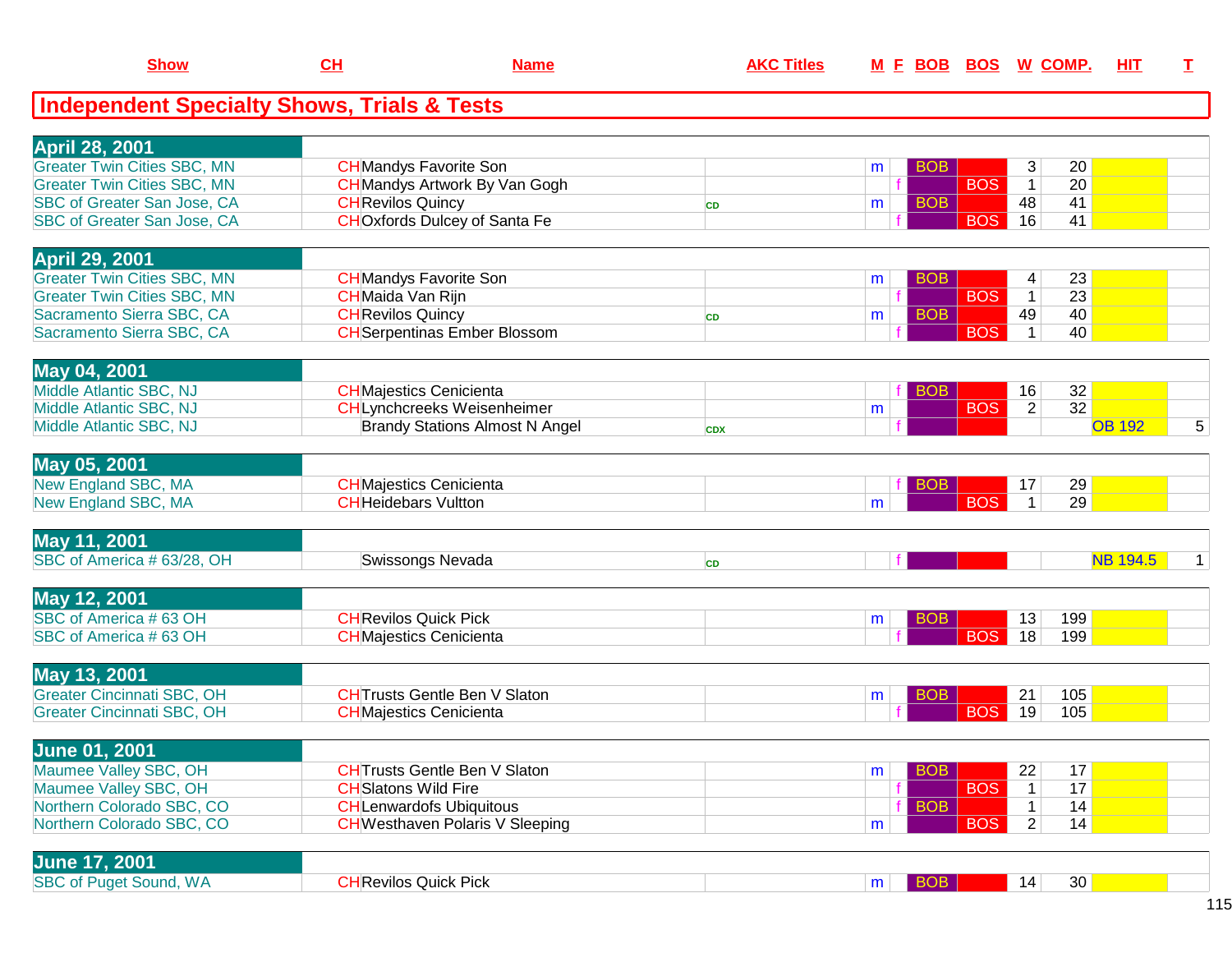| <b>Show</b>                                                      | CH                             | <b>Name</b>                           | <b>AKC Titles</b> | <u>M E BOB</u>  |            | <b>BOS W COMP.</b>               |                 | <b>HIT</b>    | I.             |
|------------------------------------------------------------------|--------------------------------|---------------------------------------|-------------------|-----------------|------------|----------------------------------|-----------------|---------------|----------------|
| <b>Independent Specialty Shows, Trials &amp; Tests</b>           |                                |                                       |                   |                 |            |                                  |                 |               |                |
| <b>SBC of Puget Sound, WA</b>                                    |                                | <b>CHOpdykes Shes Got The Look</b>    |                   |                 | <b>BOS</b> | 1 <sup>1</sup>                   | 30 <sup>°</sup> |               |                |
| <b>SBC of Puget Sound, WA</b>                                    |                                | <b>CH</b> Vicdorys Amber Ice V Stoan  | <b>CDX</b>        |                 |            |                                  |                 | <b>OB 189</b> | $\overline{2}$ |
| <b>July 13, 2001</b>                                             |                                |                                       |                   |                 |            |                                  |                 |               |                |
| Willamette Valley SBC, WA                                        | <b>CH</b> Revilos Quick Pick   |                                       |                   | BOB<br>m        |            | 15                               | 27              |               |                |
| Willamette Valley SBC, WA                                        |                                | <b>CH</b> Revilos Wish Come True      |                   |                 | <b>BOS</b> | 1                                | 27              |               |                |
| <b>August 03, 2001</b>                                           |                                |                                       |                   |                 |            |                                  |                 |               |                |
| <b>SBC of Alaska, AK</b>                                         |                                | <b>CH</b> High Chateaus Gwendolyn     |                   | <b>BOB</b>      |            | $\mathbf{1}$                     | 9 <sup>°</sup>  |               |                |
| <b>SBC of Alaska, AK</b>                                         | <b>World Tops Bruin</b>        |                                       |                   | m               | <b>BOS</b> | $\mathbf{1}$                     | 9               |               |                |
| September 01, 2001                                               |                                |                                       |                   |                 |            |                                  |                 |               |                |
| <b>Greater Cincinnati SBC, OH</b>                                |                                | <b>CHTrusts Gentle Ben V Slaton</b>   |                   | BOB<br>m        |            | 23                               | 90              |               |                |
| Greater Cincinnati SBC, OH                                       | <b>CH</b> Majestics Cenicienta |                                       |                   |                 | <b>BOS</b> | 20                               | 90              |               |                |
| September 02, 2001                                               |                                |                                       |                   |                 |            |                                  |                 |               |                |
| Maumee Valley SBC, OH                                            |                                | <b>CHTrusts Gentle Ben V Slaton</b>   |                   | <b>BOB</b><br>m |            | 24                               | 79              |               |                |
| Maumee Valley SBC, OH                                            | <b>CH</b> Majestics Cenicienta |                                       |                   |                 | <b>BOS</b> | 21                               | 79              |               |                |
| September 03, 2001                                               |                                |                                       |                   |                 |            |                                  |                 |               |                |
| Ohio SBC, OH                                                     |                                | <b>CHTrusts Gentle Ben V Slaton</b>   |                   | BOB<br>m        |            | 25                               | 58              |               |                |
| Ohio SBC, OH                                                     | <b>CH</b> Slatons Poise N'Ivy  |                                       |                   |                 | <b>BOS</b> | $\overline{3}$                   | 58              |               |                |
| September 14, 2001                                               |                                |                                       |                   |                 |            |                                  |                 |               |                |
| <b>Great Salt Lake SBC, UT</b><br><b>Great Salt Lake SBC, UT</b> |                                | <b>CH</b> Cache Retreat Academy Host  |                   | <b>BOB</b><br>m | <b>BOS</b> | $\mathbf{1}$<br>$\overline{2}$   | 35<br>35        |               |                |
|                                                                  |                                | <b>CH</b> Cache Retreat Academy Award |                   |                 |            |                                  |                 |               |                |
| September 15, 2001                                               |                                |                                       |                   |                 |            |                                  |                 |               |                |
| <b>Great Salt Lake SBC, UT</b>                                   |                                | <b>CH</b> Cache Retreat Academy Host  |                   | BOB<br>m        | <b>BOS</b> | $\overline{2}$<br>$\overline{3}$ | 35              |               |                |
| <b>Great Salt Lake SBC, UT</b>                                   |                                | <b>CH</b> Cache Retreat Academy Award |                   |                 |            |                                  | 35              |               |                |
| September 21, 2001                                               |                                |                                       |                   |                 |            |                                  |                 |               |                |
| North Texas SBC, TX                                              |                                | <b>CHHalo St. Bala V Saviour</b>      |                   | <b>BOB</b>      |            | $\overline{c}$                   | 28              |               |                |
| North Texas SBC, TX                                              |                                | <b>CH</b> Windwards Hooch Trumull     |                   | m               | <b>BOS</b> | $\overline{2}$                   | 28              |               |                |
| <b>October 05, 2001</b>                                          |                                |                                       |                   |                 |            |                                  |                 |               |                |
| Sacramento Sierra SBC, CA                                        |                                | <b>CH</b> Kings Row Daily Double      |                   | BOB<br>m        |            | $\mathbf 1$                      | 33              |               |                |
| Sacramento Sierra SBC, CA                                        |                                | <b>Vintages Angles Dream</b>          |                   |                 | <b>BOS</b> | $\mathbf{1}$                     | 33              |               |                |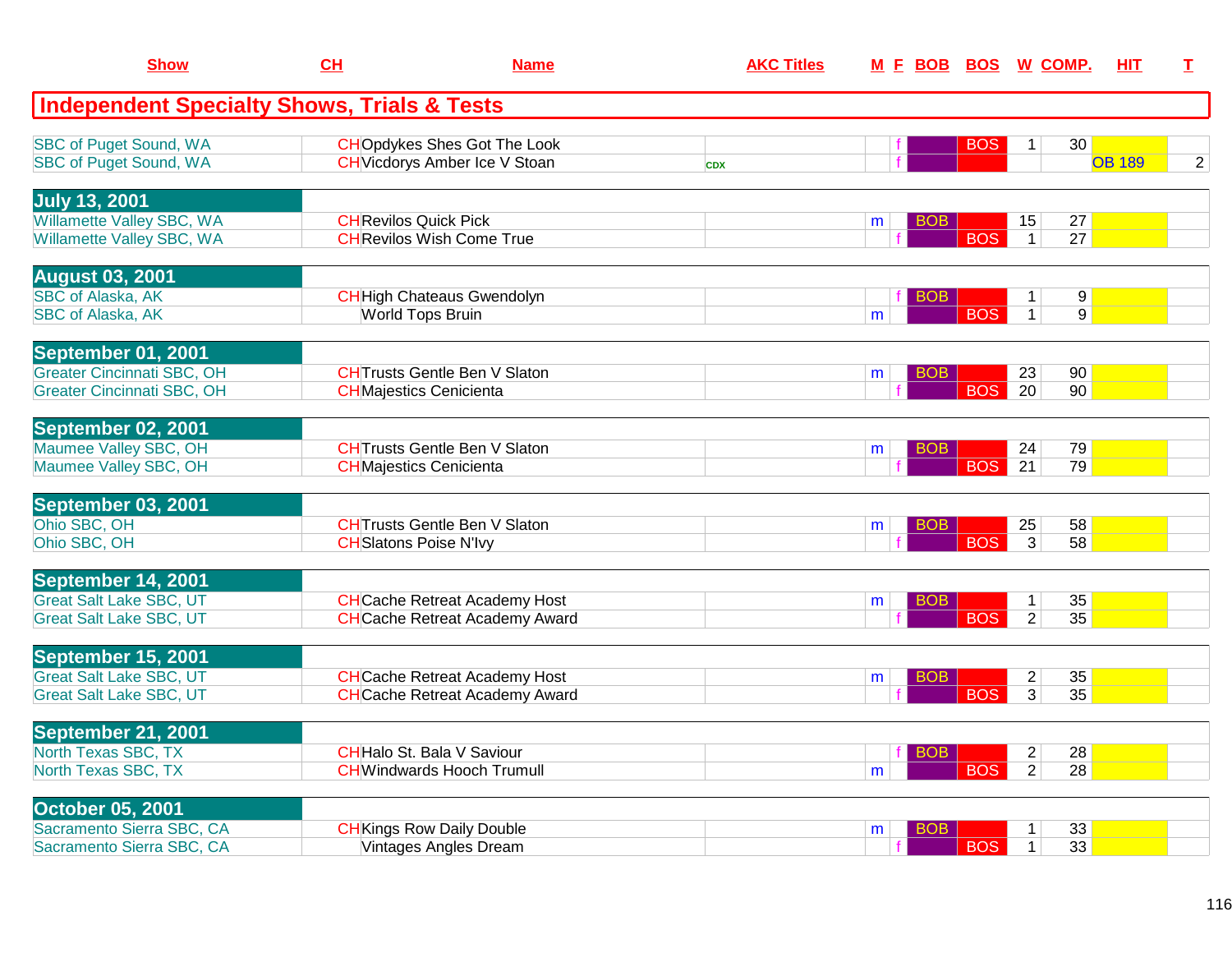| <b>Show</b>                                                                                        | CL                                                | <b>Name</b>                                                                        | <b>AKC Titles</b> |                      |            | M E BOB BOS W COMP.                                     | HIT | $\mathbf I$ |
|----------------------------------------------------------------------------------------------------|---------------------------------------------------|------------------------------------------------------------------------------------|-------------------|----------------------|------------|---------------------------------------------------------|-----|-------------|
| <b>Independent Specialty Shows, Trials &amp; Tests</b>                                             |                                                   |                                                                                    |                   |                      |            |                                                         |     |             |
| <b>October 20, 2001</b><br><b>SBC of Greater San Jose, CA</b><br>SBC of Greater San Jose, CA       |                                                   | <b>CH</b> Cache Retreat Academy Host<br><b>CH</b> Thunderhills Hollywood Star      |                   | BOB<br>m             | <b>BOS</b> | 3<br>47<br>47<br>$\mathbf{1}$                           |     |             |
| <b>October 27, 2001</b><br>Orange Coast SBF, CA<br>Orange Coast SBF, CA                            | <b>CH</b> Subira Kojak                            | <b>CHLenwardofs Ms No Xcuse</b>                                                    |                   | <b>BOB</b><br>m      | <b>BOS</b> | 19<br>2<br>$\mathbf{1}$<br>19                           |     |             |
| <b>October 28, 2001</b><br><b>SBC of Southern California, CA</b><br>SBC of Southern California, CA | <b>CH</b> Subira Kojak                            | <b>CH</b> Sky Mdows-Jamelle Stevie Nix                                             |                   | <b>BOB</b><br>m      | <b>BOS</b> | 27<br>3<br>27<br>1 <sup>1</sup>                         |     |             |
| November 03, 2001<br><b>SBC of Alaska, AK</b><br>SBC of Alaska, AK                                 |                                                   | <b>CH</b> Golden Heart Strike It Rich<br><b>CH</b> Golden Heart Extra Special      |                   | <b>BOB</b><br>m      | <b>BOS</b> | 11<br>1<br>11<br>1 <sup>1</sup>                         |     |             |
| November 04, 2001<br><b>SBC of Greater Phoenix, AZ</b><br><b>SBC of Greater Phoenix, AZ</b>        | <b>CH</b> Pontatocs Emerson<br><b>Chads Tatum</b> |                                                                                    |                   | <b>BOB</b><br>m      | <b>BOS</b> | 37<br>$\overline{c}$<br>$\overline{37}$<br>$\mathbf{1}$ |     |             |
| <b>November 09, 2001</b><br>SBC of San Diego, CA<br>SBC of San Diego, CA                           | <b>CH</b> Subira Kojak                            | <b>CHO</b> xfords Dulcey of Santa Fe                                               |                   | <b>BOB</b><br>m      | <b>BOS</b> | 23<br>17<br>23<br>$\overline{\mathbf{4}}$               |     |             |
| November 17, 2001<br>Northern Illinois SBC, IL<br>Northern Illinois SBC, IL                        | <b>CH</b> Scandias Simon<br>CHNala Van Rijn       |                                                                                    |                   | BO <sub>B</sub><br>m | <b>BOS</b> | 24<br>1<br>$\overline{2}$<br>24                         |     |             |
| November 30, 2001<br><b>SBC of Greater Detroit, MI</b><br><b>SBC of Greater Detroit, MI</b>        |                                                   | <b>CH</b> Trusts Gentle Ben V Slaton<br><b>CH</b> Bernegardens Touched By An Angel |                   | BOB<br>m             | <b>BOS</b> | 26<br>15<br>15<br>$\mathbf{1}$                          |     |             |
| <b>December 07, 2001</b><br><b>SBC of South Florida, FL</b><br><b>SBC of South Florida, FL</b>     |                                                   | <b>CH</b> Majestics Cenicienta<br>High Chateaus Majestic Dirk                      |                   | <b>BOB</b><br>m      | <b>BOS</b> | 22<br>4 <br>4<br>$\vert$ 1                              |     |             |
| <b>January 05, 2002</b><br>Willamette Valley SBC, WA<br>Willamette Valley SBC, WA                  | <b>CH</b> Revilos Quincy                          | <b>CHDouble R's Savanah</b>                                                        | CD                | <b>BOB</b><br>m      | <b>BOS</b> | 32 <br>50<br>32<br>1 <sup>1</sup>                       |     |             |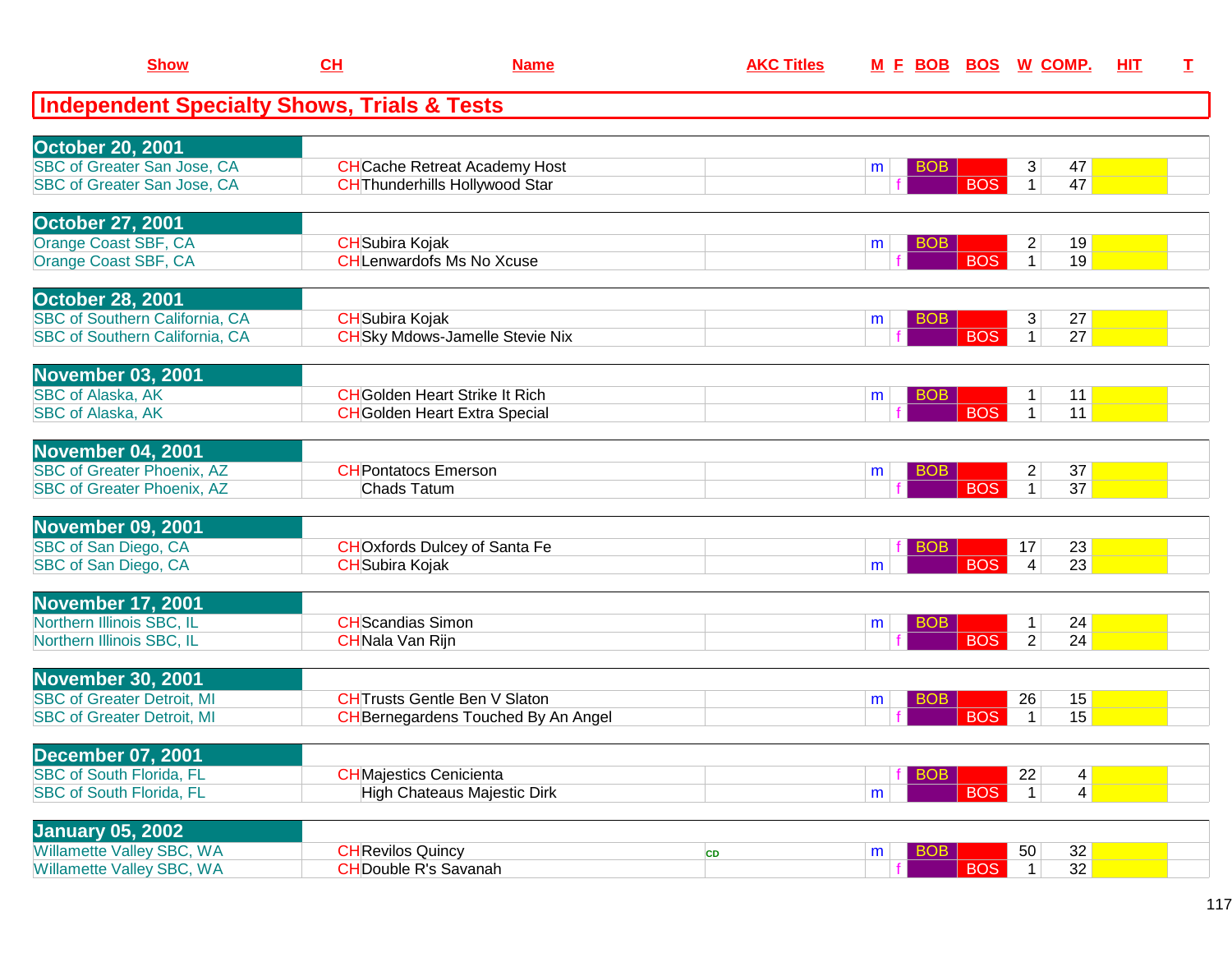| <b>Show</b>                                            | CH                             | <b>Name</b>                             | <b>AKC Titles</b> | <u>M E BOB</u>  |                  | <b>BOS W COMP.</b>                | HIT             | $\mathbf I$    |
|--------------------------------------------------------|--------------------------------|-----------------------------------------|-------------------|-----------------|------------------|-----------------------------------|-----------------|----------------|
| <b>Independent Specialty Shows, Trials &amp; Tests</b> |                                |                                         |                   |                 |                  |                                   |                 |                |
| <b>January 06, 2002</b>                                |                                |                                         |                   |                 |                  |                                   |                 |                |
| <b>SBC of Puget Sound, WA</b>                          |                                | <b>CH</b> Swissongs Promise Keeper      |                   | BOB.<br>m       |                  | 37<br>$\mathbf 1$                 |                 |                |
| <b>SBC of Puget Sound, WA</b>                          | <b>CH</b> Stoans Glysa of Adax |                                         | <b>CDX</b>        | $\mathbf f$     | $\overline{BOS}$ | $\overline{37}$<br>$\overline{5}$ |                 |                |
| <b>SBC of Puget Sound, WA</b>                          |                                | <b>CH</b> Valintas Wanna Dance V Stoan  | <b>CD</b>         |                 |                  |                                   | <b>NB 183</b>   | $\mathbf{1}$   |
| February 08, 2002                                      |                                |                                         |                   |                 |                  |                                   |                 |                |
| Central Indiana SBC, IN                                | <b>CH</b> Mandys Favorite Son  |                                         |                   | <b>BOB</b><br>m |                  | 26<br>$\sqrt{5}$                  |                 |                |
| Central Indiana SBC, IN                                |                                | <b>CH</b> Cache Retreat Academy Forever |                   |                 | <b>BOS</b>       | 26<br>$\mathbf{1}$                |                 |                |
| <b>March 01, 2002</b>                                  |                                |                                         |                   |                 |                  |                                   |                 |                |
| <b>SBC of Greater St. Louis, IL</b>                    |                                | <b>CH</b> Eastgates Baron Von Lite      |                   | BOB<br>m        |                  | 24<br>4                           |                 |                |
| <b>SBC of Greater St. Louis, IL</b>                    |                                | <b>CHCache Retreat Electra Blue</b>     |                   |                 | <b>BOS</b>       | $\overline{2}$<br>24              |                 |                |
| <b>March 02, 2002</b>                                  |                                |                                         |                   |                 |                  |                                   |                 |                |
| SBC of Greater St. Louis, IL                           |                                | <b>CH</b> Cache Retreat Flying Ace      |                   | <b>BOB</b><br>m |                  | 25<br>$\mathbf{1}$                |                 |                |
| <b>SBC of Greater St. Louis, IL</b>                    | <b>CH</b> Woodhavens Bijan     |                                         |                   |                 | <b>BOS</b>       | 10<br>25                          |                 |                |
| <b>March 11, 2002</b>                                  |                                |                                         |                   |                 |                  |                                   |                 |                |
| <b>SBC of America Regional, AZ</b>                     | <b>CHOpdykes Far Out</b>       |                                         |                   | BOB<br>m        |                  | 86<br>$\mathbf{1}$                |                 |                |
| <b>SBC of America Regional, AZ</b>                     | <b>CH</b> Majestics Cenicienta |                                         |                   | f               | <b>BOS</b>       | 86<br>23                          |                 |                |
| <b>SBC of America Regional, AZ</b>                     | <b>Echos Utmost</b>            |                                         | <b>TD CD</b>      |                 |                  |                                   | <b>NB 193</b>   | $\mathbf{1}$   |
| <b>March 12, 2002</b>                                  |                                |                                         |                   |                 |                  |                                   |                 |                |
| <b>SBC of America Regional, AZ</b>                     | <b>CH</b> Majestics Cenicienta |                                         |                   | <b>BOB</b>      |                  | 104<br>24                         |                 |                |
| <b>SBC of America Regional, AZ</b>                     |                                | <b>CH</b> Cache Retreat Academy Host    |                   | m               | <b>BOS</b>       | 104<br>$\overline{4}$             |                 |                |
| SBC of America Regional, AZ                            | <b>Echos Utmost</b>            |                                         | <b>TD CD</b>      |                 |                  |                                   | <b>NB 192.5</b> | $\overline{2}$ |
| <b>March 13, 2002</b>                                  |                                |                                         |                   |                 |                  |                                   |                 |                |
| <b>SBC of Greater Phoenix, AZ</b>                      |                                | <b>CH</b> Cache Retreat Academy Host    |                   | <b>BOB</b><br>m |                  | 112<br>5                          |                 |                |
| <b>SBC of Greater Phoenix, AZ</b>                      | <b>CH</b> Majestics Cenicienta |                                         |                   |                 | <b>BOS</b>       | 25<br>112                         |                 |                |
| <b>SBC</b> of Greater Phoenix, AZ                      | <b>Echos Utmost</b>            |                                         | <b>TD CD</b>      |                 |                  |                                   | <b>NB 196.5</b> | 3              |
| <b>March 15, 2002</b>                                  |                                |                                         |                   |                 |                  |                                   |                 |                |
| SBC of America # 64/29 AZ                              |                                | <b>Excaliburs Knight of The Realm</b>   |                   | m               |                  |                                   | <b>NB 194</b>   | $\mathbf 1$    |
| <b>March 16, 2002</b>                                  |                                |                                         |                   |                 |                  |                                   |                 |                |
| SBC of America #64, AZ                                 | <b>CHOpdykes Far Out</b>       |                                         |                   | <b>BOB</b><br>m |                  | $\overline{2}$<br>162             |                 |                |
| SBC of America #64, AZ                                 | <b>CHMajestics Cenicienta</b>  |                                         |                   |                 | <b>BOS</b>       | $\overline{26}$<br>162            |                 |                |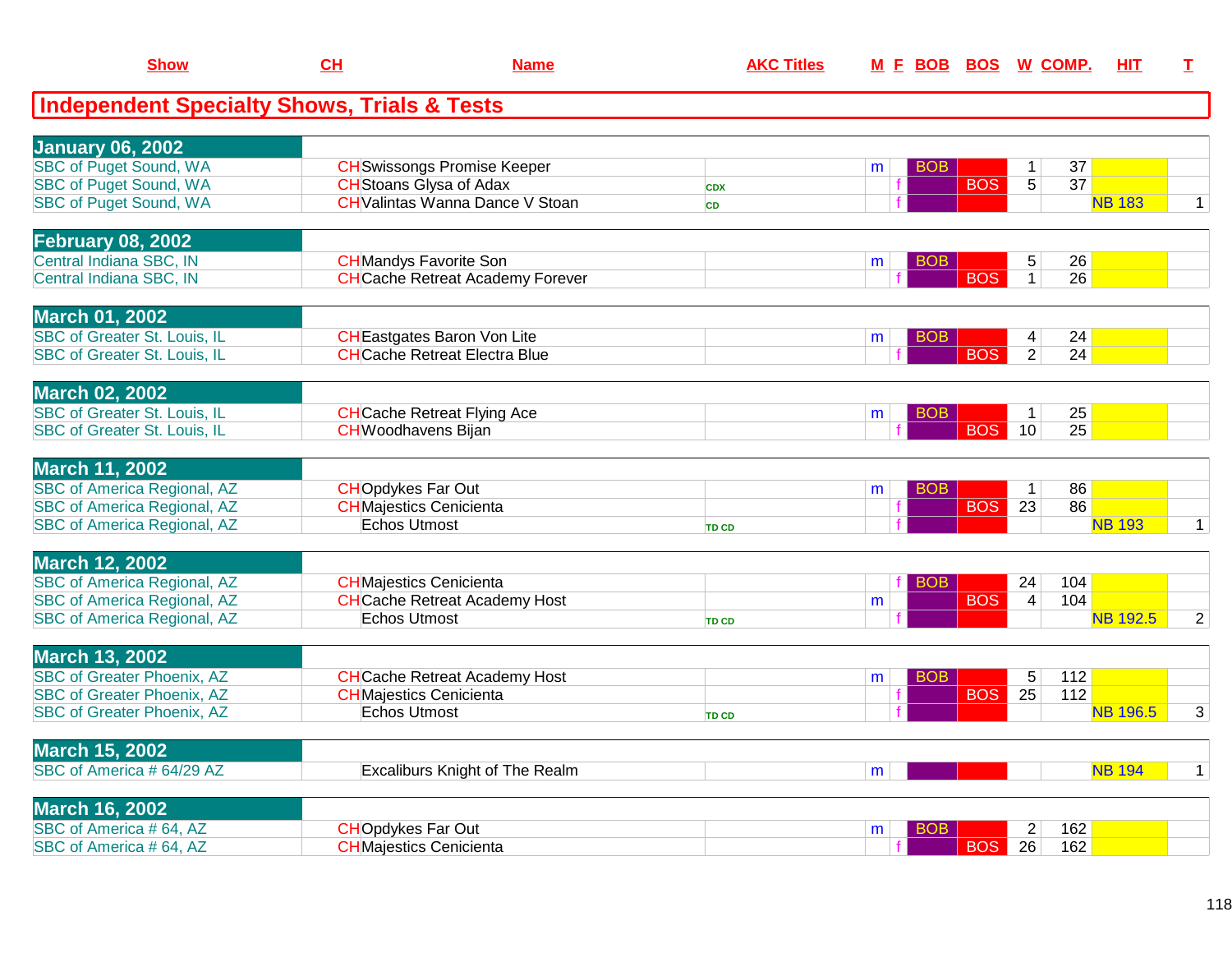| <b>Show</b>                                                            | CL                       | <b>Name</b>                                               | <b>AKC Titles</b> | M E BOB BOS W COMP.  |            |                |    | <u>НIТ</u>    | I              |
|------------------------------------------------------------------------|--------------------------|-----------------------------------------------------------|-------------------|----------------------|------------|----------------|----|---------------|----------------|
| <b>Independent Specialty Shows, Trials &amp; Tests</b>                 |                          |                                                           |                   |                      |            |                |    |               |                |
| <b>March 22, 2002</b>                                                  |                          |                                                           |                   |                      |            |                |    |               |                |
| North Texas SBC, TX                                                    |                          | <b>CHHalo St. Bala V Saviour</b>                          |                   | <b>BOB</b>           |            | 3              | 17 |               |                |
| North Texas SBC, TX                                                    |                          | <b>CH</b> Windwards Hooch Trumull                         |                   | m                    | <b>BOS</b> | $\overline{3}$ | 17 |               |                |
| <b>April 06, 2002</b>                                                  |                          |                                                           |                   |                      |            |                |    |               |                |
| <b>Greater Milwaukee SBC, WI</b>                                       | <b>CH</b> Tilly Van Rijn |                                                           |                   | <b>BOB</b>           |            | 1              | 24 |               |                |
| <b>Greater Milwaukee SBC, WI</b>                                       | <b>CH</b> Scandias Simon |                                                           |                   | m                    | <b>BOS</b> | $\overline{2}$ | 24 |               |                |
| <b>April 07, 2002</b>                                                  |                          |                                                           |                   |                      |            |                |    |               |                |
| <b>Greater Milwaukee SBC, WI</b>                                       |                          | <b>CH</b> Mandys Favorite Son                             |                   | <b>BOB</b><br>m      |            | 6              | 16 |               |                |
| <b>Greater Milwaukee SBC, WI</b>                                       | <b>CH</b> Maida Van Rijn |                                                           |                   |                      | <b>BOS</b> | $\overline{2}$ | 16 |               |                |
| <b>April 14, 2002</b>                                                  |                          |                                                           |                   |                      |            |                |    |               |                |
| <b>SBC of Greater Atlanta, GA</b>                                      |                          | <b>CH</b> Cache Retreat Raz-A-Ma-Taz                      |                   | <b>BOB</b><br>m      |            | 1              | 31 |               |                |
| <b>SBC of Greater Atlanta, GA</b>                                      |                          | <b>CHOpdykes Aunt Angie</b>                               |                   |                      | <b>BOS</b> | $\mathbf{1}$   | 31 |               |                |
| <b>April 19, 2002</b>                                                  |                          |                                                           |                   |                      |            |                |    |               |                |
| <b>Heart of America SBC, KS</b>                                        |                          | <b>CH</b> Cache Retreat Academy Host                      |                   | <b>BOB</b><br>m      |            | 6              | 20 |               |                |
| <b>Heart of America SBC, KS</b>                                        |                          | <b>CH</b> Cache Retreat Academy Forever                   |                   |                      | <b>BOS</b> | $\overline{2}$ | 20 |               |                |
| <b>April 20, 2002</b>                                                  |                          |                                                           |                   |                      |            |                |    |               |                |
| <b>Heart of America SBC, KS</b>                                        |                          | <b>CH</b> Cache Retreat Academy Host                      |                   | <b>BOB</b><br>m      |            | $\overline{7}$ | 19 |               |                |
| <b>Heart of America SBC, KS</b>                                        |                          | <b>CH</b> Cache Retreat Academy Forever                   |                   |                      | <b>BOS</b> | $\overline{3}$ | 19 |               |                |
| <b>April 26, 2002</b>                                                  |                          |                                                           |                   |                      |            |                |    |               |                |
| <b>Greater Washington SBC, NJ</b>                                      |                          | <b>CHHeidlebars Vuitton</b>                               |                   | <b>BOB</b><br>m      |            | 1              | 54 |               |                |
| <b>Greater Washington SBC, NJ</b><br><b>Greater Washington SBC, NJ</b> |                          | <b>CH</b> Woodhavens Rigene                               |                   | f                    | <b>BOS</b> | 1              | 54 | <b>OB 185</b> | $\overline{2}$ |
| Sacramento Sierra SBC, CA                                              |                          | Folklores George Rama<br><b>CH</b> Kings Row Daily Double | <b>CDX</b>        | m<br><b>BOB</b><br>m |            | $\overline{c}$ | 39 |               |                |
| Sacramento Sierra SBC, CA                                              |                          | <b>CH</b> Dilettantes Heather Spiffy                      |                   |                      | <b>BOS</b> | 3              | 39 |               |                |
| April 27, 2002                                                         |                          |                                                           |                   |                      |            |                |    |               |                |
| <b>Greater Twin Cities SBC, MN</b>                                     |                          | <b>CH</b> Mandys Favorite Son                             |                   | BOB<br>m             |            | 7              | 18 |               |                |
| <b>Greater Twin Cities SBC, MN</b>                                     |                          | <b>CH</b> Cache Retreat Academy Forever                   |                   |                      | <b>BOS</b> | 4              | 18 |               |                |
| Middle Atlantic SBC, NJ                                                |                          | <b>CH</b> Cache Retreat Flying Ace                        |                   | <b>BOB</b><br>m      |            | 2              | 60 |               |                |
| Middle Atlantic SBC, NJ                                                |                          | <b>CH</b> Magic Mountains Cassidy                         |                   |                      | <b>BOS</b> | 1              | 60 |               |                |
| <b>April 28, 2002</b>                                                  |                          |                                                           |                   |                      |            |                |    |               |                |
| <b>Greater Twin Cities SBC, MN</b>                                     |                          | <b>CH</b> Cache Retreat Academy Forever                   |                   | <b>BOB</b>           |            | 5              | 21 |               |                |
| <b>Greater Twin Cities SBC, MN</b>                                     |                          | <b>CH</b> Mandys Favorite Son                             |                   | m                    | <b>BOS</b> | 8              | 21 |               |                |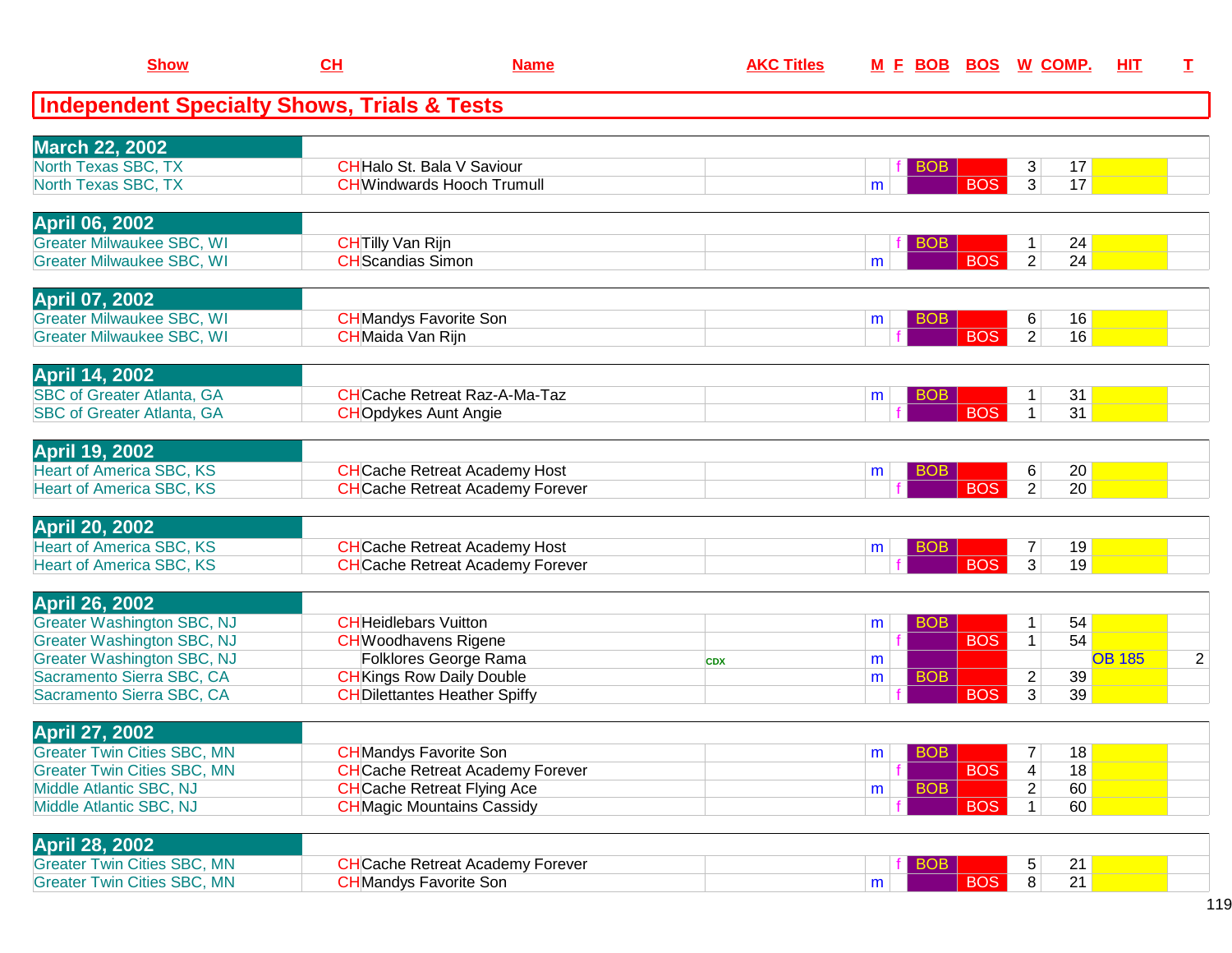| <b>Show</b>                                            | CH                                  | <b>Name</b>                             | <b>AKC Titles</b> |   |            |            | M E BOB BOS W COMP. | HIT             | $\mathbf{I}$   |
|--------------------------------------------------------|-------------------------------------|-----------------------------------------|-------------------|---|------------|------------|---------------------|-----------------|----------------|
| <b>Independent Specialty Shows, Trials &amp; Tests</b> |                                     |                                         |                   |   |            |            |                     |                 |                |
| Sacramento Sierra SBC, CA                              |                                     | <b>CH</b> Westhaven Polaris V Sleeping  |                   | m | <b>BOB</b> |            | 3                   | 41              |                |
| Sacramento Sierra SBC, CA                              |                                     | <b>CHCache Retreat Autumn Chill</b>     |                   |   |            | <b>BOS</b> | $\mathbf{1}$        | 41              |                |
| May 02, 2002                                           |                                     |                                         |                   |   |            |            |                     |                 |                |
| <b>Great Salt Lake SBC, UT</b>                         |                                     | <b>CH</b> Cache Retreat Sheer Ecstasy   |                   |   | f          | <b>BOS</b> | 1                   | 19              |                |
| May 03, 2002                                           |                                     |                                         |                   |   |            |            |                     |                 |                |
| <b>Great Salt Lake SBC, UT</b>                         |                                     | <b>CH</b> Westhaven Polaris V Sleeping  |                   | m | BOB        |            | 4                   | 19              |                |
| May 04, 2002                                           |                                     |                                         |                   |   |            |            |                     |                 |                |
| <b>New England SBC, MA</b>                             | <b>CHLynchcreeks Weisenheimer</b>   |                                         |                   | m | <b>BOB</b> |            | 3                   | 32              |                |
| <b>New England SBC, MA</b>                             | <b>CHWoodhavens Rigene</b>          |                                         |                   |   |            | <b>BOS</b> | $\overline{2}$      | 32              |                |
| <b>New England SBC, MA</b>                             | <b>CH</b> Shagg Barks Royal Reward  |                                         | <b>CD</b>         |   |            |            |                     | <b>NB 178</b>   | $\mathbf{1}$   |
| May 05, 2002                                           |                                     |                                         |                   |   |            |            |                     |                 |                |
| New England SBC, MA                                    |                                     | <b>CHO</b> pdykes Under The Influence   |                   | m | <b>BOB</b> |            | $\mathbf{1}$        | 32              |                |
| <b>New England SBC, MA</b>                             |                                     | <b>CH</b> Magic Mountains Taylor Maid   |                   |   |            | <b>BOS</b> | 1                   | $\overline{32}$ |                |
| New England SBC, MA                                    | <b>CH</b> Shagg Barks Royal Reward  |                                         | <b>CD</b>         |   |            |            |                     | <b>NB 174.5</b> | $\overline{2}$ |
| May 25, 2002                                           |                                     |                                         |                   |   |            |            |                     |                 |                |
| <b>Greater Cincinnati SBC, OH</b>                      | <b>CHTrusts Gentle Ben V Slaton</b> |                                         |                   | m | BOB.       |            | 27                  | 28              |                |
| <b>Greater Cincinnati SBC, OH</b>                      |                                     | <b>CH</b> Cache Retreat Academy Forever |                   |   |            | <b>BOS</b> | 6                   | 28              |                |
| May 31, 2002                                           |                                     |                                         |                   |   |            |            |                     |                 |                |
| Maumee Valley SBC, OH                                  | <b>CHTrusts Gentle Ben V Slaton</b> |                                         |                   | m | BOB        |            | 28                  | 17              |                |
| Maumee Valley SBC, OH                                  | <b>CH</b> Woodhavens Bijan          |                                         |                   |   |            | <b>BOS</b> | 11                  | 17              |                |
| <b>June 16, 2002</b>                                   |                                     |                                         |                   |   |            |            |                     |                 |                |
| <b>SBC of Puget Sound, WA</b>                          | <b>CH</b> Revilos Quick Pick        |                                         |                   | m | BOB        |            | 16                  | 25              |                |
| <b>SBC of Puget Sound, WA</b>                          | <b>CH</b> Stoans Glysa of Adax      |                                         | <b>CDX</b>        |   |            | <b>BOS</b> | 6                   | 25              |                |
| <b>July 12, 2002</b>                                   |                                     |                                         |                   |   |            |            |                     |                 |                |
| Willamette Valley SBC, WA                              | <b>CH</b> Revilos Quick Pick        |                                         |                   | m | <b>BOB</b> |            | 17                  | 33              |                |
| Willamette Valley SBC, WA                              | Double R's Mercedes                 |                                         |                   |   |            | <b>BOS</b> | $\mathbf{1}$        | 33              |                |
| <b>August 02, 2002</b>                                 |                                     |                                         |                   |   |            |            |                     |                 |                |
| <b>SBC of Alaska, AK</b>                               | <b>CHOrions Mt. McKinley</b>        |                                         |                   | m | BOB        |            | $\mathbf{1}$        | 15              |                |
| <b>SBC of Alaska, AK</b>                               | <b>CH</b> Golden Heart Sassy Selena |                                         |                   |   |            | <b>BOS</b> | $\overline{3}$      | 15              |                |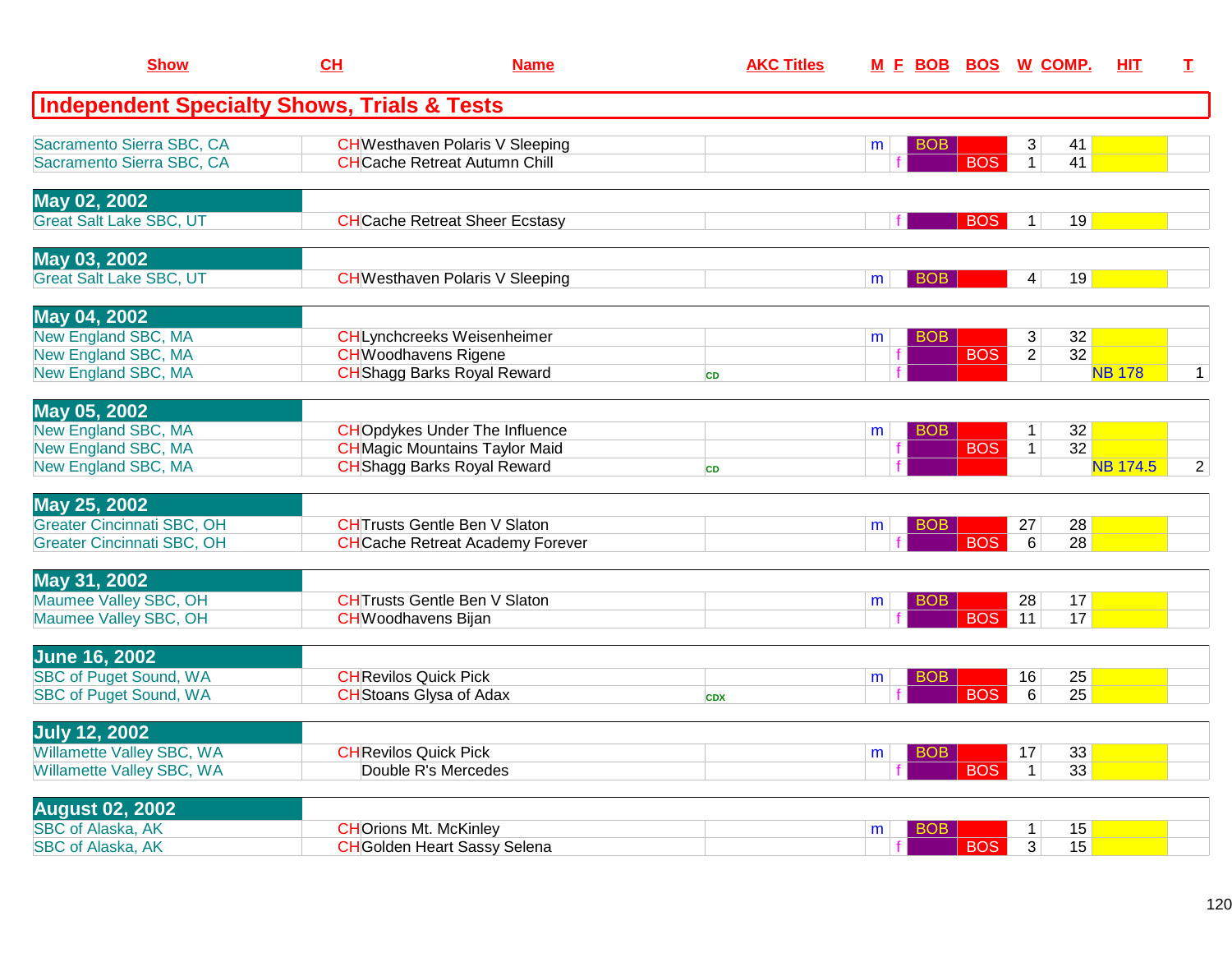| <b>Show</b>                                                      | CL                     | <b>Name</b>                             | <b>AKC Titles</b> |   | M E BOB    | <b>BOS W COMP.</b> |                         |                 | HIT           | I |
|------------------------------------------------------------------|------------------------|-----------------------------------------|-------------------|---|------------|--------------------|-------------------------|-----------------|---------------|---|
| <b>Independent Specialty Shows, Trials &amp; Tests</b>           |                        |                                         |                   |   |            |                    |                         |                 |               |   |
| <b>August 16, 2002</b>                                           |                        |                                         |                   |   |            |                    |                         |                 |               |   |
| Northern Colorado SBC, CO                                        |                        | <b>CH</b> Westhaven Polaris V Sleeping  |                   | m | <b>BOB</b> |                    | 5                       | 23              |               |   |
| Northern Colorado SBC, CO                                        |                        | <b>CH</b> Arrowoods Call My Bluff       | <b>CD</b>         |   |            | <b>BOS</b>         | $\mathbf{1}$            | $\overline{23}$ |               |   |
| <b>August 17, 2002</b>                                           |                        |                                         |                   |   |            |                    |                         |                 |               |   |
| Northern Colorado SBC, CO                                        |                        | <b>CH</b> Thunder Hills The Big Easy    |                   | m | <b>BOB</b> |                    | 1                       | 18              |               |   |
| Northern Colorado SBC, CO                                        |                        | <b>CHMtn Home Incredible Journey</b>    |                   |   |            | <b>BOS</b>         | $\mathbf{1}$            | 18              |               |   |
| <b>August 31, 2002</b>                                           |                        |                                         |                   |   |            |                    |                         |                 |               |   |
| Ohio SBC, OH                                                     |                        | <b>CH</b> High Chateaus Alarich         |                   | m | <b>BOB</b> |                    | 1                       | 107             |               |   |
| Ohio SBC, OH                                                     |                        | <b>CH</b> Cache Retreat Academy Forever |                   |   |            | <b>BOS</b>         | $\overline{7}$          | 107             |               |   |
| September 01, 2002                                               |                        |                                         |                   |   |            |                    |                         |                 |               |   |
| <b>Greater Cincinnati SBC, OH</b>                                |                        | <b>CHAksalas Arie</b>                   |                   | m | <b>BOB</b> |                    |                         | 119             |               |   |
| <b>Greater Cincinnati SBC, OH</b>                                |                        | <b>CH</b> Slatons Poise N'Ivy           |                   |   |            | <b>BOS</b>         | 4                       | 119             |               |   |
| September 02, 2002                                               |                        |                                         |                   |   |            |                    |                         |                 |               |   |
| Maumee Valley SBC, OH                                            |                        | <b>CH</b> High Chateaus Alarich         |                   | m | <b>BOB</b> |                    | $\overline{\mathbf{c}}$ | 63              |               |   |
| Maumee Valley SBC, OH                                            |                        | <b>CH</b> Talia Van Rijn                |                   |   |            | <b>BOS</b>         | 1                       | 63              |               |   |
|                                                                  |                        |                                         |                   |   |            |                    |                         |                 |               |   |
| September 20, 2002<br>North Texas SBC, TX                        |                        | <b>CH</b> Windwards Hooch Trumull       |                   | m | <b>BOB</b> |                    | 4                       | 22              |               |   |
| North Texas SBC, TX                                              |                        | <b>CHTalia Van Rijn</b>                 |                   |   |            | <b>BOS</b>         | $\overline{2}$          | 22              |               |   |
|                                                                  |                        |                                         |                   |   |            |                    |                         |                 |               |   |
| <b>October 18, 2002</b><br><b>SBC of Pacific Coast, CA</b>       |                        | <b>CH</b> Kings Row Daily Double        |                   | m | <b>BOB</b> |                    | 3                       | 46              |               |   |
| <b>SBC of Pacific Coast, CA</b>                                  |                        | <b>CH</b> Skydancers Chandelle          |                   |   |            | <b>BOS</b>         | $\mathbf{1}$            | 46              |               |   |
| <b>SBC of Pacific Coast, CA</b>                                  |                        | Echos Utmost                            | <b>TD CD</b>      |   |            |                    |                         |                 | <b>NB 184</b> | 4 |
| October 19, 2002                                                 |                        |                                         |                   |   |            |                    |                         |                 |               |   |
| SBC of Greater San Jose, CA                                      |                        | <b>CH</b> Kings Row Daily Double        |                   | m | <b>BOB</b> |                    | 4                       | 51              |               |   |
| <b>SBC of Greater San Jose, CA</b>                               |                        | <b>CH</b> Kings Row Diamond In The Ruf  |                   |   |            | <b>BOS</b>         | 1                       | 51              |               |   |
| <b>October 26, 2002</b>                                          |                        |                                         |                   |   |            |                    |                         |                 |               |   |
| Orange Coast SBF, CA                                             |                        | <b>CH</b> Revilos Quick Pick            |                   | m | <b>BOB</b> |                    | 18                      | 41              |               |   |
| Orange Coast SBF, CA                                             |                        | <b>CH</b> Skydancers Chandelle          |                   |   |            | <b>BOS</b>         | $\overline{2}$          | 41              |               |   |
|                                                                  |                        |                                         |                   |   |            |                    |                         |                 |               |   |
| <b>October 27, 2002</b><br><b>SBC of Southern California, CA</b> | <b>CH</b> Subira Riley |                                         |                   | m | <b>BOB</b> |                    |                         | 47              |               |   |
| SBC of Southern California, CA                                   |                        | <b>CH</b> Sky Mdows-Jamelle Stevie Nix  |                   |   |            | <b>BOS</b>         | $\overline{2}$          | 47              |               |   |
|                                                                  |                        |                                         |                   |   |            |                    |                         |                 |               |   |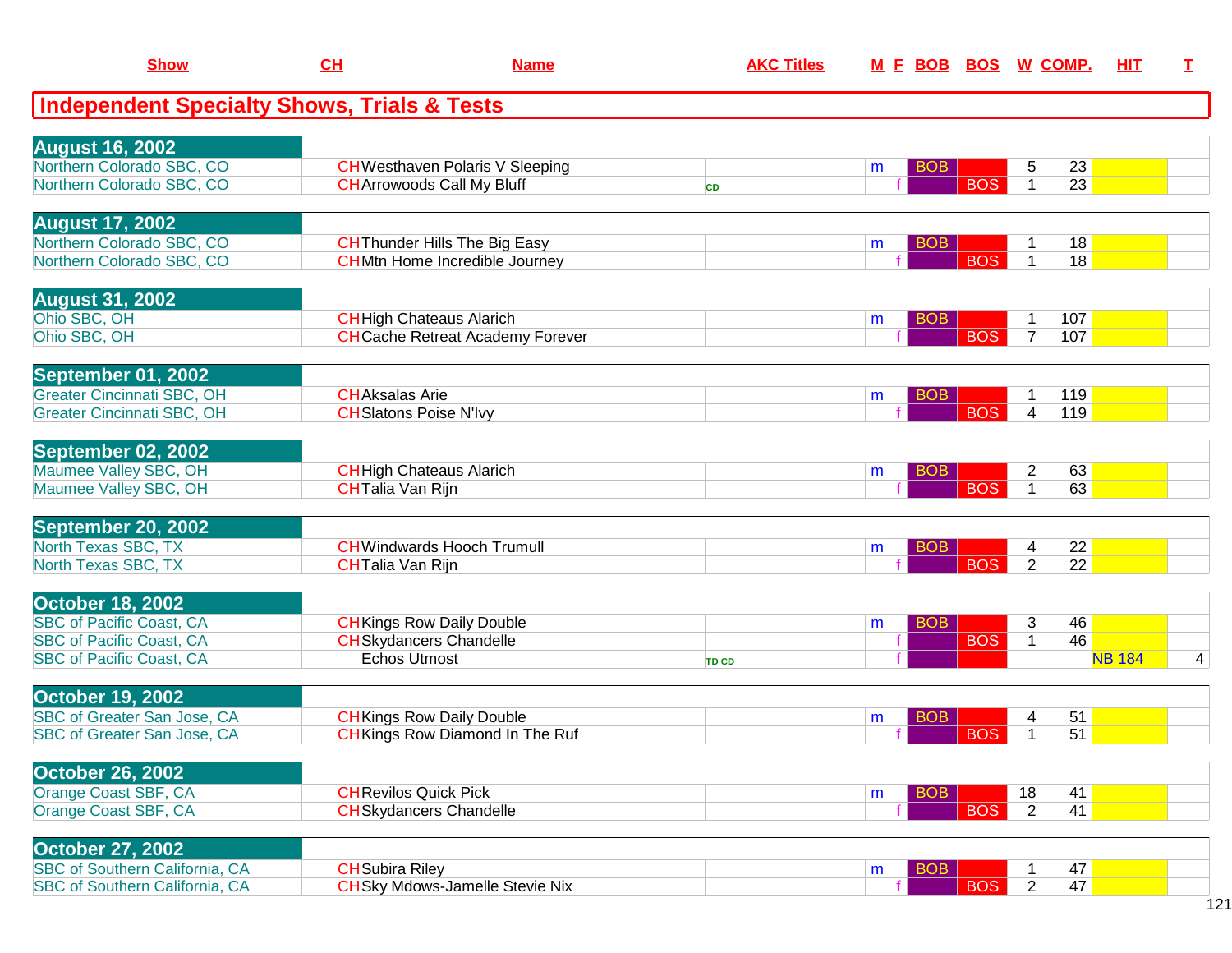| <b>Independent Specialty Shows, Trials &amp; Tests</b>      |                                                                  |                |                 |                                   |                       |  |
|-------------------------------------------------------------|------------------------------------------------------------------|----------------|-----------------|-----------------------------------|-----------------------|--|
|                                                             |                                                                  |                |                 |                                   |                       |  |
| <b>November 02, 2002</b>                                    |                                                                  |                |                 |                                   |                       |  |
| <b>SBC of Alaska, AK</b>                                    | <b>CH</b> Golden Heart Extra Special                             |                | <b>BOB</b>      | $\overline{c}$                    | 11                    |  |
| <b>SBC of Alaska, AK</b>                                    | <b>CH</b> Golden Heart Kit N Kaboodle                            |                | m               | $\overline{1}$<br><b>BOS</b>      | 11                    |  |
|                                                             |                                                                  |                |                 |                                   |                       |  |
| <b>November 03, 2002</b>                                    |                                                                  |                |                 |                                   |                       |  |
| <b>SBC of Greater Phoenix, AZ</b>                           | <b>CH</b> Subira Riley                                           |                | <b>BOB</b><br>m | $\overline{c}$                    | 26                    |  |
| <b>SBC of Greater Phoenix, AZ</b>                           | Waughmars Castles In The Air                                     |                |                 | <b>BOS</b><br>$\overline{1}$      | $\overline{26}$       |  |
|                                                             |                                                                  |                |                 |                                   |                       |  |
| <b>November 08, 2002</b>                                    |                                                                  |                |                 |                                   |                       |  |
| SBC of San Diego, CA<br>SBC of San Diego, CA                | <b>CH</b> Sky Mdows-Jamelle Stevie Nix<br><b>CH</b> Subira Riley |                | <b>BOB</b>      | 3<br><b>BOS</b><br>$\overline{3}$ | 25<br>$\overline{25}$ |  |
|                                                             |                                                                  |                | m               |                                   |                       |  |
| <b>November 16, 2002</b>                                    |                                                                  |                |                 |                                   |                       |  |
| Northern Illinois SBC, IL                                   | <b>CH</b> Bruton Van Rijn                                        |                | <b>BOB</b><br>m | $\mathbf{1}$                      | 20                    |  |
| Northern Illinois SBC, IL                                   | <b>CHTilly Van Rijn</b>                                          |                |                 | <b>BOS</b><br>$\overline{2}$      | 20                    |  |
|                                                             |                                                                  |                |                 |                                   |                       |  |
| <b>November 29, 2002</b>                                    |                                                                  |                |                 |                                   |                       |  |
| <b>SBC of Greater Detroit, MI</b>                           | <b>CHTrusts Gentle Ben V Slaton</b>                              |                | <b>BOB</b><br>m | 29                                | 24                    |  |
| <b>SBC of Greater Detroit, MI</b>                           | Wild West Ride Clyde                                             |                |                 | <b>BOS</b><br>$\mathbf{1}$        | 24                    |  |
|                                                             |                                                                  |                |                 |                                   |                       |  |
| <b>December 06, 2002</b><br><b>SBC of South Florida, FL</b> | <b>CHAksalas Arie</b>                                            |                | <b>BOB</b>      | $\overline{c}$                    | 13                    |  |
| <b>SBC of South Florida, FL</b>                             | <b>CH</b> Bogelunds Rebeca                                       |                | m               | $\overline{BOS}$<br>$\mathbf{1}$  | $\overline{13}$       |  |
|                                                             |                                                                  |                |                 |                                   |                       |  |
| <b>December 07, 2002</b>                                    |                                                                  |                |                 |                                   |                       |  |
| <b>SBC of South Florida, FL</b>                             | <b>CHAksalas Arie</b>                                            |                | <b>BOB</b><br>m | 3                                 | 13                    |  |
| <b>SBC of South Florida, FL</b>                             | <b>CH</b> Bogelunds Rebeca                                       |                |                 | $\overline{2}$<br><b>BOS</b>      | 13                    |  |
|                                                             |                                                                  |                |                 |                                   |                       |  |
| <b>January 04, 2003</b>                                     |                                                                  |                |                 |                                   |                       |  |
| <b>SBC of Puget Sound, WA</b>                               | Sir Hennessy Cognac                                              | OA OAP OAJ OJP | m               |                                   | <b>NA 179</b>         |  |
| Willamette Valley SBC, WA                                   | <b>CH</b> Revilos Quick Pick                                     |                | <b>BOB</b><br>m | 19                                | 32                    |  |
| Willamette Valley SBC, WA                                   | <b>CH</b> Stoans Jazabelle of New Sage                           |                |                 | <b>BOS</b><br>$\mathbf{1}$        | 32                    |  |
| <b>January 05, 2003</b>                                     |                                                                  |                |                 |                                   |                       |  |
| SBC of Puget Sound MA                                       | CHRrothere Double Obl Seven                                      |                | ROR I<br>m      |                                   | つつ                    |  |

**CH Name AKC Titles <sup>M</sup>**

**Show**

| <u> Letter Letter III. – Letter Letter II.</u> |                                        |                       |   |     |                 |  |
|------------------------------------------------|----------------------------------------|-----------------------|---|-----|-----------------|--|
| <b>SBC of Puget Sound, WA</b>                  | <b>CH</b> Brothers Double Oh! Seven    |                       |   |     | 32 <sub>1</sub> |  |
| <b>SBC of Puget Sound, WA</b>                  | <b>CH</b> Stoans Jazabelle of New Sage |                       |   | BOS | 32              |  |
| <b>SBC of Puget Sound, WA</b>                  | Sir Hennessy Cognac                    | <b>OA OAP OAJ OJP</b> | m |     | .185            |  |
|                                                |                                        |                       |   |     |                 |  |

**<sup>F</sup> BOB BOS <sup>W</sup> COMP. HIT <sup>T</sup>**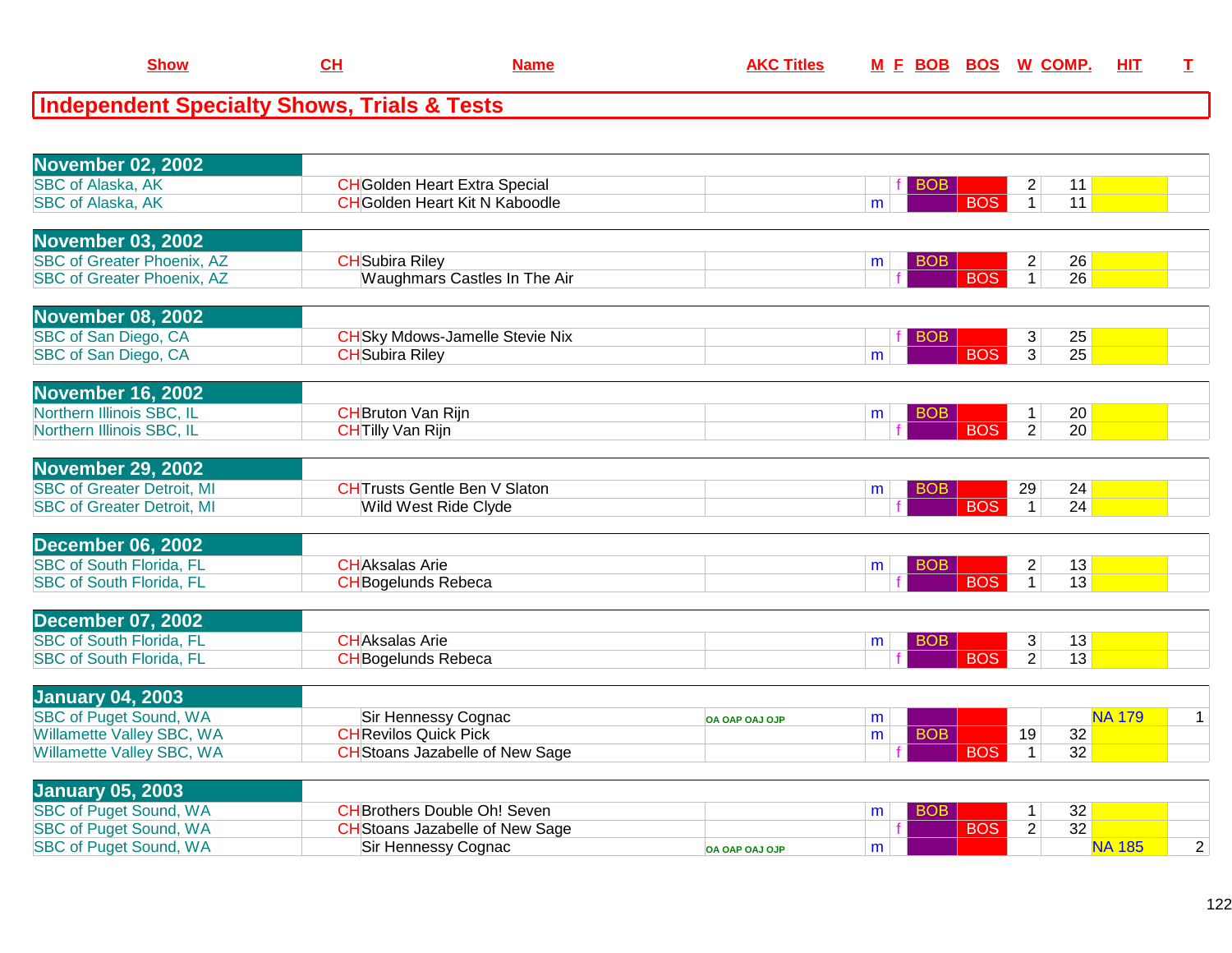| <b>Show</b>                                                  | CH                           | <b>Name</b>                                             | <b>AKC Titles</b> |   | M E BOB BOS W COMP.      |                |    | <b>HIT</b>      | I           |
|--------------------------------------------------------------|------------------------------|---------------------------------------------------------|-------------------|---|--------------------------|----------------|----|-----------------|-------------|
| <b>Independent Specialty Shows, Trials &amp; Tests</b>       |                              |                                                         |                   |   |                          |                |    |                 |             |
| <b>February 07, 2003</b>                                     |                              |                                                         |                   |   |                          |                |    |                 |             |
| Central Indiana SBC, IN                                      |                              | <b>CH</b> Mandys Favorite Son                           |                   | m | <b>BOB</b>               | 9              | 28 |                 |             |
| Central Indiana SBC, IN                                      | <b>CH</b> Woodhavens Bijan   |                                                         |                   |   | <b>BOS</b>               | 12             | 28 |                 |             |
| <b>February 15, 2003</b>                                     |                              |                                                         |                   |   |                          |                |    |                 |             |
| Orange Coast SBF, CA                                         | <b>CHRevilos Quick Pick</b>  |                                                         |                   | m | <b>BOB</b>               | 20             | 85 |                 |             |
| Orange Coast SBF, CA<br>SBC of San Diego, CA                 |                              | <b>CHTinkerbells Carbon Copy</b><br>Tejon Peaks Shakira |                   |   | <b>BOS</b>               | $\mathbf 1$    | 85 | <b>NB 187</b>   | 1.          |
| <b>February 16, 2003</b>                                     |                              |                                                         |                   |   |                          |                |    |                 |             |
| SBC of Southern California, CA                               | <b>CH</b> Subira Riley       |                                                         |                   | m | <b>BOB</b>               | 4              | 82 |                 |             |
| SBC of Southern California, CA                               |                              | <b>CH</b> Westhavens My Wild Irish Rose                 |                   |   | <b>BOS</b>               | 1              | 82 |                 |             |
| <b>February 17, 2003</b>                                     |                              |                                                         |                   |   |                          |                |    |                 |             |
| SBC of San Diego, CA                                         | <b>CH</b> Revilos Quick Pick |                                                         |                   | m | <b>BOB</b>               | 21             | 75 |                 |             |
| SBC of San Diego, CA                                         |                              | <b>CH</b> Tinkerbells Carbon Copy                       |                   |   | <b>BOS</b>               | $\overline{2}$ | 75 |                 |             |
| SBC of San Diego, CA                                         |                              | <b>Tejon Peaks Ciper Ladd</b>                           | <b>CD</b>         | m |                          |                |    | <b>OA 191.5</b> | $\mathbf 1$ |
| <b>February 28, 2003</b>                                     |                              |                                                         |                   |   |                          |                |    |                 |             |
| <b>SBC of Greater Phoenix, AZ</b>                            | <b>CHChads Rochester</b>     |                                                         |                   | m | <b>BOB</b>               | $\overline{c}$ | 24 |                 |             |
| <b>SBC of Greater Phoenix, AZ</b>                            |                              | <b>CH</b> Mickeys Sister Sara                           |                   |   | <b>BOS</b>               | $\mathbf 1$    | 24 |                 |             |
| <b>SBC of Greater St. Louis, IL</b>                          |                              | <b>CH</b> Cache Retreat Flying Ace                      |                   | m | <b>BOB</b><br><b>BOS</b> | $\overline{3}$ | 37 |                 |             |
| SBC of Greater St. Louis, IL                                 | <b>CH</b> Talia Van Rijn     |                                                         |                   |   |                          | 3              | 37 |                 |             |
| <b>March 01, 2003</b><br><b>SBC of Greater St. Louis, IL</b> | <b>CHAksalas Arie</b>        |                                                         |                   |   | <b>BOB</b>               | 4              | 29 |                 |             |
| SBC of Greater St. Louis, IL                                 | <b>CHTilly Van Rijn</b>      |                                                         |                   | m | <b>BOS</b>               | $\overline{3}$ | 29 |                 |             |
|                                                              |                              |                                                         |                   |   |                          |                |    |                 |             |
| <b>March 21, 2003</b><br>North Texas SBC, TX                 |                              | <b>CH</b> Saviours Roll Da Bunko Dice                   |                   |   | <b>BOB</b>               | $\mathbf{1}$   | 28 |                 |             |
| North Texas SBC, TX                                          |                              | Cache Retreat Thebeach                                  |                   | m | <b>BOS</b>               | 1              | 28 |                 |             |
|                                                              |                              |                                                         |                   |   |                          |                |    |                 |             |
| April 05, 2003<br><b>Greater Milwaukee SBC, WI</b>           | <b>CH</b> Woodhavens Bijan   |                                                         |                   |   | <b>BOB</b>               | 13             | 18 |                 |             |
| <b>Greater Milwaukee SBC, WI</b>                             |                              | <b>CH</b> Woodhavens Rosco V Adelheid                   |                   |   | <b>BOS</b>               | $\mathbf{1}$   | 18 |                 |             |
|                                                              |                              |                                                         |                   | m |                          |                |    |                 |             |
| <b>April 06, 2003</b><br><b>Greater Milwaukee SBC, WI</b>    | <b>CH</b> Tilly Van Rijn     |                                                         |                   |   |                          |                | 18 |                 |             |
| <b>Greater Milwaukee SBC, WI</b>                             |                              | <b>CH</b> Mandys Favorite Son                           |                   | m | <b>BOB</b><br><b>BOS</b> | 4<br>10        | 18 |                 |             |
|                                                              |                              |                                                         |                   |   |                          |                |    |                 |             |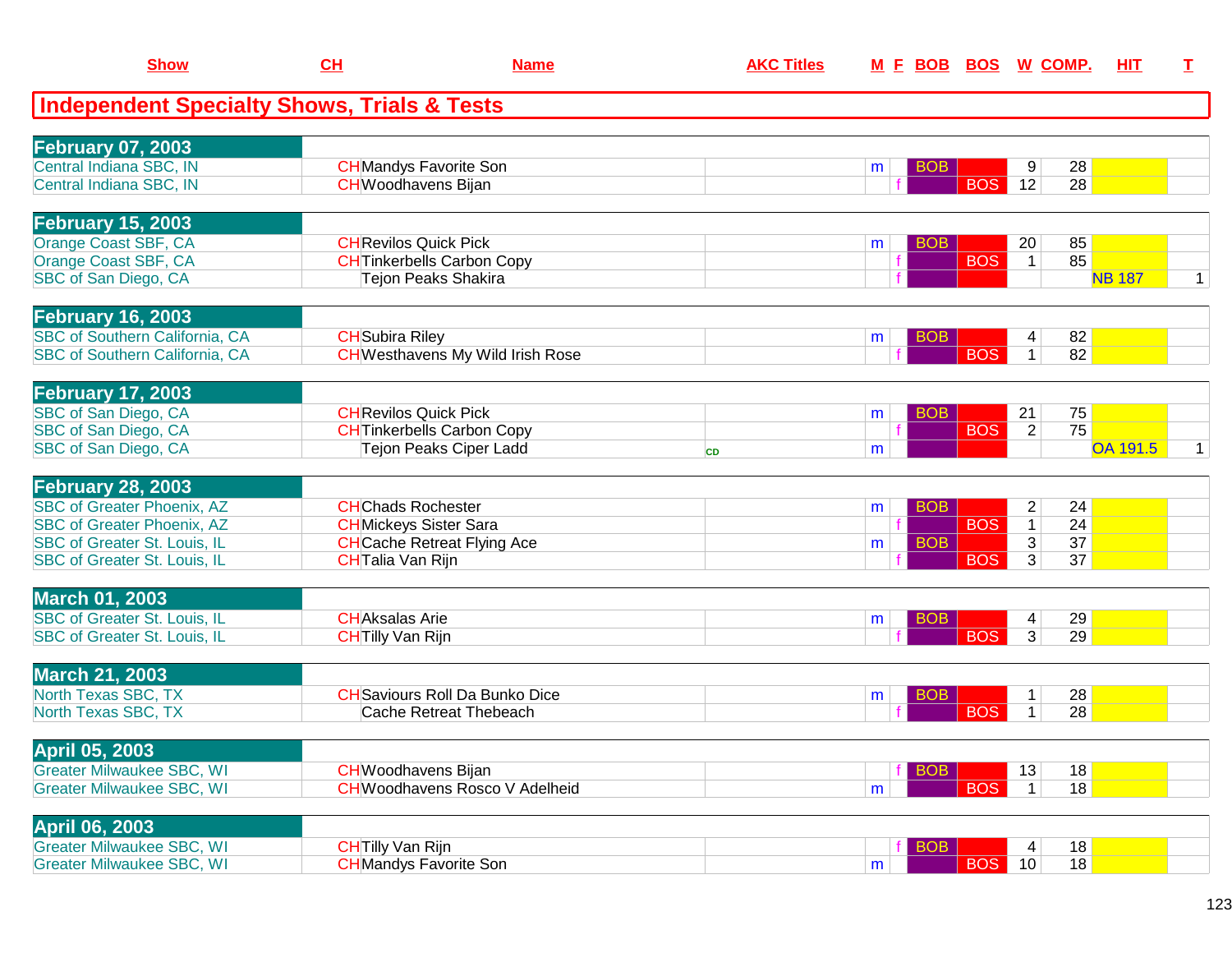| <b>Show</b>                                                            | CH                           | <b>Name</b>                            | <b>AKC Titles</b> |   | M E BOB BOS W COMP. |            |                 |                 | HIT             | $\mathbf{T}$   |
|------------------------------------------------------------------------|------------------------------|----------------------------------------|-------------------|---|---------------------|------------|-----------------|-----------------|-----------------|----------------|
| <b>Independent Specialty Shows, Trials &amp; Tests</b>                 |                              |                                        |                   |   |                     |            |                 |                 |                 |                |
|                                                                        |                              |                                        |                   |   |                     |            |                 |                 |                 |                |
| <b>April 13, 2003</b>                                                  |                              |                                        |                   |   |                     |            |                 |                 |                 |                |
| <b>SBC of Greater Atlanta, GA</b><br><b>SBC of Greater Atlanta, GA</b> | <b>CHAksalas Arie</b>        | <b>CH</b> Scandias Karma of Riverchase |                   | m | <b>BOB</b>          | <b>BOS</b> | 5               | 34              |                 |                |
|                                                                        |                              |                                        |                   |   |                     |            | $\mathbf{1}$    | 34              |                 |                |
| April 25, 2003                                                         |                              |                                        |                   |   |                     |            |                 |                 |                 |                |
| <b>Greater Washington SBC, NJ</b>                                      |                              | <b>CH</b> High Chateaus Alarich        |                   | m | <b>BOB</b>          |            | 3               | 32              |                 |                |
| <b>Greater Washington SBC, NJ</b>                                      | <b>CH</b> Woodhavens Rigene  |                                        |                   |   |                     | <b>BOS</b> | $\overline{3}$  | $\overline{32}$ |                 |                |
| <b>Greater Washington SBC, NJ</b>                                      |                              | <b>Healys Look At Little Sister</b>    | <b>CD</b>         |   |                     |            |                 |                 | <b>NB 188.5</b> | 1              |
| <b>SBC of Pacific Coast, CA</b>                                        |                              | <b>CH</b> Revilos Gentle On My Mind    |                   | m | <b>BOB</b>          |            | $\mathbf{1}$    | 56              |                 |                |
| <b>SBC of Pacific Coast, CA</b>                                        | <b>CHDilettantes Maxwell</b> |                                        |                   |   |                     | <b>BOS</b> | $\mathbf{1}$    | 56              |                 |                |
| <b>April 26, 2003</b>                                                  |                              |                                        |                   |   |                     |            |                 |                 |                 |                |
| Middle Atlantic SBC, NJ                                                |                              | <b>CH</b> High Chateaus Alarich        |                   | m | <b>BOB</b>          |            | 4               | 35              |                 |                |
| Middle Atlantic SBC, NJ                                                |                              | <b>High Chateaus Claudia</b>           |                   |   |                     | <b>BOS</b> | $\mathbf{1}$    | $\overline{35}$ |                 |                |
| Middle Atlantic SBC, NJ                                                |                              | Healys Look At Little Sister           | <b>CD</b>         |   |                     |            |                 |                 | <b>NB 182.5</b> | $\overline{c}$ |
| Sacramento Sierra SBC, CA                                              | <b>CH</b> Revilos Quick Pick |                                        |                   | m | <b>BOB</b>          |            | $\overline{22}$ | 63              |                 |                |
| Sacramento Sierra SBC, CA                                              |                              | <b>CH</b> Revilos Gentle On My Mind    |                   |   |                     | <b>BOS</b> | $\overline{2}$  | 63              |                 |                |
| <b>SBC of Pacific Coast, CA</b>                                        |                              | <b>CH</b> Benbarons Knight O'Iceman    | <b>CD</b>         | m |                     |            |                 |                 | <b>NB 183.5</b> | $\mathbf{1}$   |
|                                                                        |                              |                                        |                   |   |                     |            |                 |                 |                 |                |
| <b>April 27, 2003</b>                                                  |                              |                                        |                   |   |                     |            |                 |                 |                 |                |
| Northern New Jersey SBC, NJ                                            | <b>CHAksalas Arie</b>        |                                        |                   | m | <b>BOB</b>          |            | 6               | 29              |                 |                |
| Northern New Jersey SBC, NJ                                            |                              | <b>CH</b> Bucktoes Lollypop V Cande    |                   |   |                     | <b>BOS</b> | $\overline{1}$  | 29              |                 |                |
| Sacramento Sierra SBC, CA                                              |                              | <b>CH</b> Mountain Highs Last Chance   |                   | m | <b>BOB</b>          |            | $\mathbf{1}$    | 63              |                 |                |
| Sacramento Sierra SBC, CA                                              |                              | <b>CH</b> Revilos Gentle On My Mind    |                   |   |                     | <b>BOS</b> | $\overline{3}$  | 63              |                 |                |
| May 01, 2003                                                           |                              |                                        |                   |   |                     |            |                 |                 |                 |                |
| <b>Great Salt Lake SBC, UT</b>                                         |                              | <b>CH</b> Cache Retreat Academy Host   |                   | m | <b>BOB</b>          |            | 8               | 33              |                 |                |
| <b>Great Salt Lake SBC, UT</b>                                         |                              | <b>CH</b> Skydancers Chandelle         |                   |   |                     | <b>BOS</b> | 3               | 33              |                 |                |
|                                                                        |                              |                                        |                   |   |                     |            |                 |                 |                 |                |
| May 02, 2003                                                           |                              |                                        |                   |   |                     |            |                 |                 |                 |                |
| <b>Great Salt Lake SBC, UT</b>                                         |                              | <b>CH</b> Cache Retreat Academy Host   |                   | m | <b>BOB</b>          |            | 9               | 34              |                 |                |
| <b>Great Salt Lake SBC, UT</b>                                         |                              | <b>CH</b> Cache Retreat Luna Eclipse   |                   |   |                     | <b>BOS</b> | $\mathbf{1}$    | 34              |                 |                |
| May 03, 2003                                                           |                              |                                        |                   |   |                     |            |                 |                 |                 |                |
| <b>New England SBC, MA</b>                                             |                              | <b>CH</b> High Chateaus Alarich        |                   | m | <b>BOB</b>          |            | $5\phantom{.0}$ | 22              |                 |                |
| New England SBC, MA                                                    | <b>CHWoodhavens Bijan</b>    |                                        |                   |   |                     | <b>BOS</b> | 14              | $\overline{22}$ |                 |                |
| Ohio SBC, OH                                                           |                              | <b>CHTrusts Gentle Ben V Slaton</b>    |                   | m | <b>BOB</b>          |            | 30              | 19              |                 |                |
| Ohio SBC, OH                                                           |                              | <b>CH</b> Eastgates Not a Swanky Angel |                   |   |                     | <b>BOS</b> | $\mathbf{1}$    | 19              |                 |                |

H REAL REAST REAST THE STATE STATE STATE STATE STATE STATE STATE STATE STATE STATE STATE STATE STATE STATE STA<br>Here is a state of the state of the state of the state of the state of the state of the state of the state of t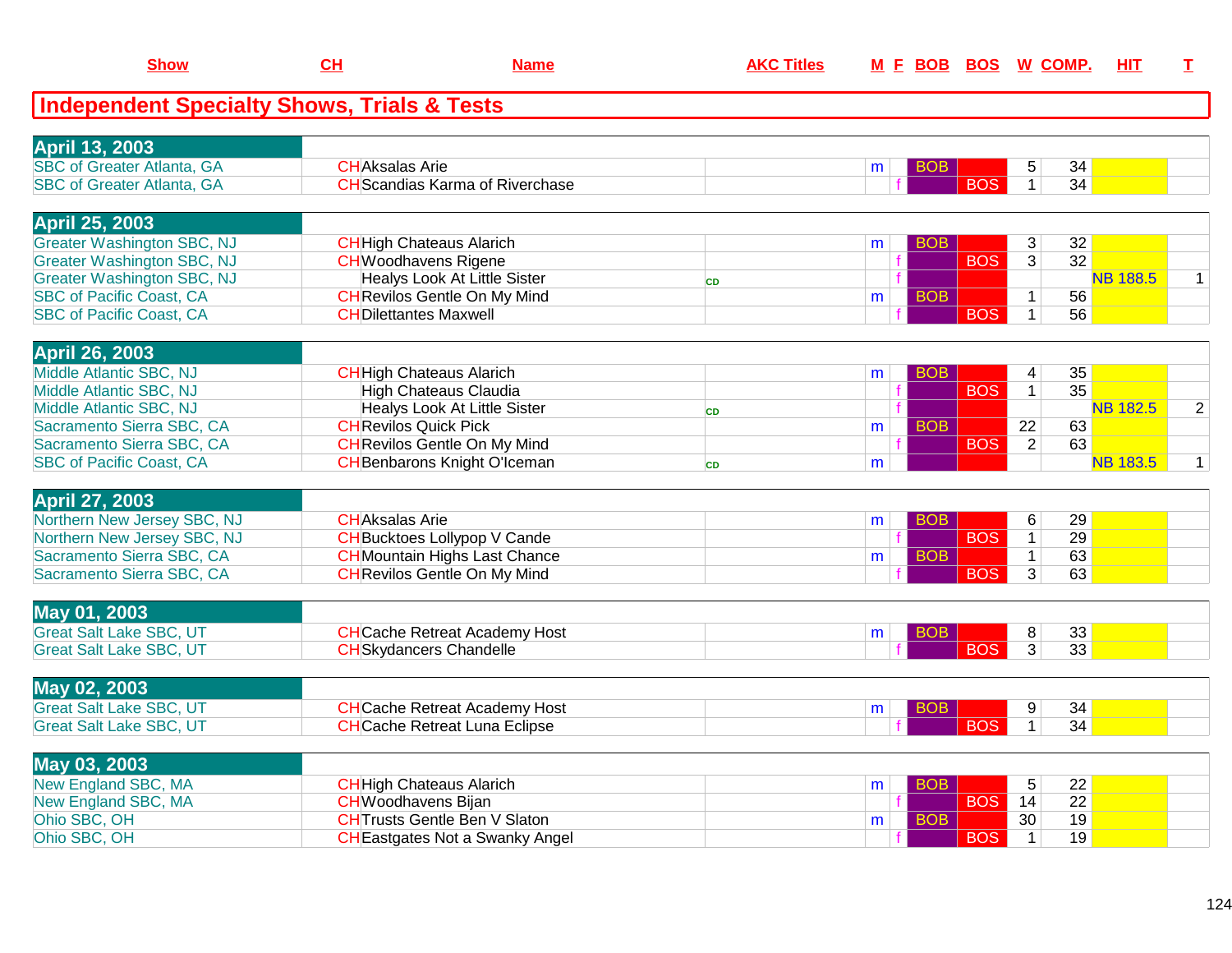| <b>Show</b>                                            | <u>CH</u>                    | <b>Name</b>                             | <b>AKC Titles</b> | <u>M E BOB</u>  | <u>BOS</u> | <u>W_COMP.</u>       | HIT           | I              |
|--------------------------------------------------------|------------------------------|-----------------------------------------|-------------------|-----------------|------------|----------------------|---------------|----------------|
| <b>Independent Specialty Shows, Trials &amp; Tests</b> |                              |                                         |                   |                 |            |                      |               |                |
| May 05, 2003                                           |                              |                                         |                   |                 |            |                      |               |                |
| <b>SBC of America Regional, NM</b>                     | <b>CHAksalas Arie</b>        |                                         |                   | <b>BOB</b><br>m |            | 82<br>7              |               |                |
| <b>SBC of America Regional, NM</b>                     |                              | CHHalo St. Bala V Saviour               |                   |                 | <b>BOS</b> | 82<br>4              |               |                |
| May 06, 2003                                           |                              |                                         |                   |                 |            |                      |               |                |
| <b>SBC of America Regional, NM</b>                     |                              | <b>CHO</b> pdykes Under The Influence   |                   | <b>BOB</b><br>m |            | $\overline{c}$<br>77 |               |                |
| <b>SBC of America Regional, NM</b>                     | <b>CHTilly Van Rijn</b>      |                                         |                   |                 | <b>BOS</b> | 5<br>77              |               |                |
| May 07, 2003                                           |                              |                                         |                   |                 |            |                      |               |                |
| <b>SBC of America Regional, NM</b>                     |                              | <b>CH</b> Melon City Dempsey            |                   | <b>BOB</b><br>m |            | 92<br>$\overline{a}$ |               |                |
| <b>SBC of America Regional, NM</b>                     |                              | <b>CH</b> Halo St. Bala V Saviour       |                   |                 | <b>BOS</b> | $\overline{5}$<br>92 |               |                |
| May 09, 2003                                           |                              |                                         |                   |                 |            |                      |               |                |
| SBC of America # 65/30 NM                              |                              | <b>Excaliburs Knight of The Realm</b>   | <b>CD</b>         | m               |            |                      | <b>NB 193</b> | $\overline{2}$ |
| May 10, 2003                                           |                              |                                         |                   |                 |            |                      |               |                |
| SBC of America #65, NM                                 |                              | <b>CHO</b> pdykes Under The Influence   |                   | <b>BOB</b><br>m |            | 3<br>126             |               |                |
| SBC of America #65, NM                                 |                              | <b>CH</b> Halo St. Bala V Saviour       |                   |                 | <b>BOS</b> | 6<br>126             |               |                |
| May 24, 2003                                           |                              |                                         |                   |                 |            |                      |               |                |
| <b>Greater Cincinnati SBC, OH</b>                      |                              | <b>CH</b> Tuckers Deja Vu of Riverchase |                   | <b>BOB</b><br>m |            | 6<br>1               |               |                |
| <b>Greater Cincinnati SBC, OH</b>                      |                              | Serenitees Happy Dayz                   |                   |                 | <b>BOS</b> | $\mathbf{1}$<br>6    |               |                |
| <b>June 16, 2003</b>                                   |                              |                                         |                   |                 |            |                      |               |                |
| <b>SBC of Puget Sound, WA</b>                          | <b>CH</b> Revilos Quick Pick |                                         |                   | <b>BOB</b><br>m |            | 23<br>54             |               |                |
| <b>SBC of Puget Sound, WA</b>                          |                              | <b>CH</b> Stoans Glysa of Adax          | <b>CDX</b>        |                 | <b>BOS</b> | 54<br>$\overline{7}$ |               |                |
| <b>SBC of Puget Sound, WA</b>                          | <b>CHRevilos Quick Pick</b>  |                                         |                   | m               |            |                      | <b>NB 171</b> | $\mathbf{1}$   |
| <b>July 11, 2003</b>                                   |                              |                                         |                   |                 |            |                      |               |                |
| Willamette Valley SBC, WA                              |                              | <b>CH</b> Revilos Quick Pick            |                   | <b>BOB</b><br>m |            | 24<br>44             |               |                |
| Willamette Valley SBC, WA                              |                              | <b>CH</b> Revilos Gentle On My Mind     |                   |                 | <b>BOS</b> | 44<br>4              |               |                |
| <b>August 01, 2003</b>                                 |                              |                                         |                   |                 |            |                      |               |                |
| <b>SBC of Alaska, AK</b>                               |                              | <b>CH</b> Golden Heart Sweet Surprize   |                   | <b>BOB</b>      |            | 17<br>1              |               |                |
| SBC of Alaska, AK                                      |                              | <b>CH</b> Golden Heart Kit N Kaboodle   |                   | m               | <b>BOS</b> | 17<br>$\overline{2}$ |               |                |
| <b>August 15, 2003</b>                                 |                              |                                         |                   |                 |            |                      |               |                |
| Northern Colorado SBC, CO                              |                              | <b>CH</b> Cache Retreat Academy Host    |                   | <b>BOB</b><br>m |            | 27<br>10             |               |                |
| Northern Colorado SBC, CO                              |                              | <b>CH</b> Westhavens My Wild Irish Rose |                   |                 | <b>BOS</b> | $\overline{2}$<br>27 |               |                |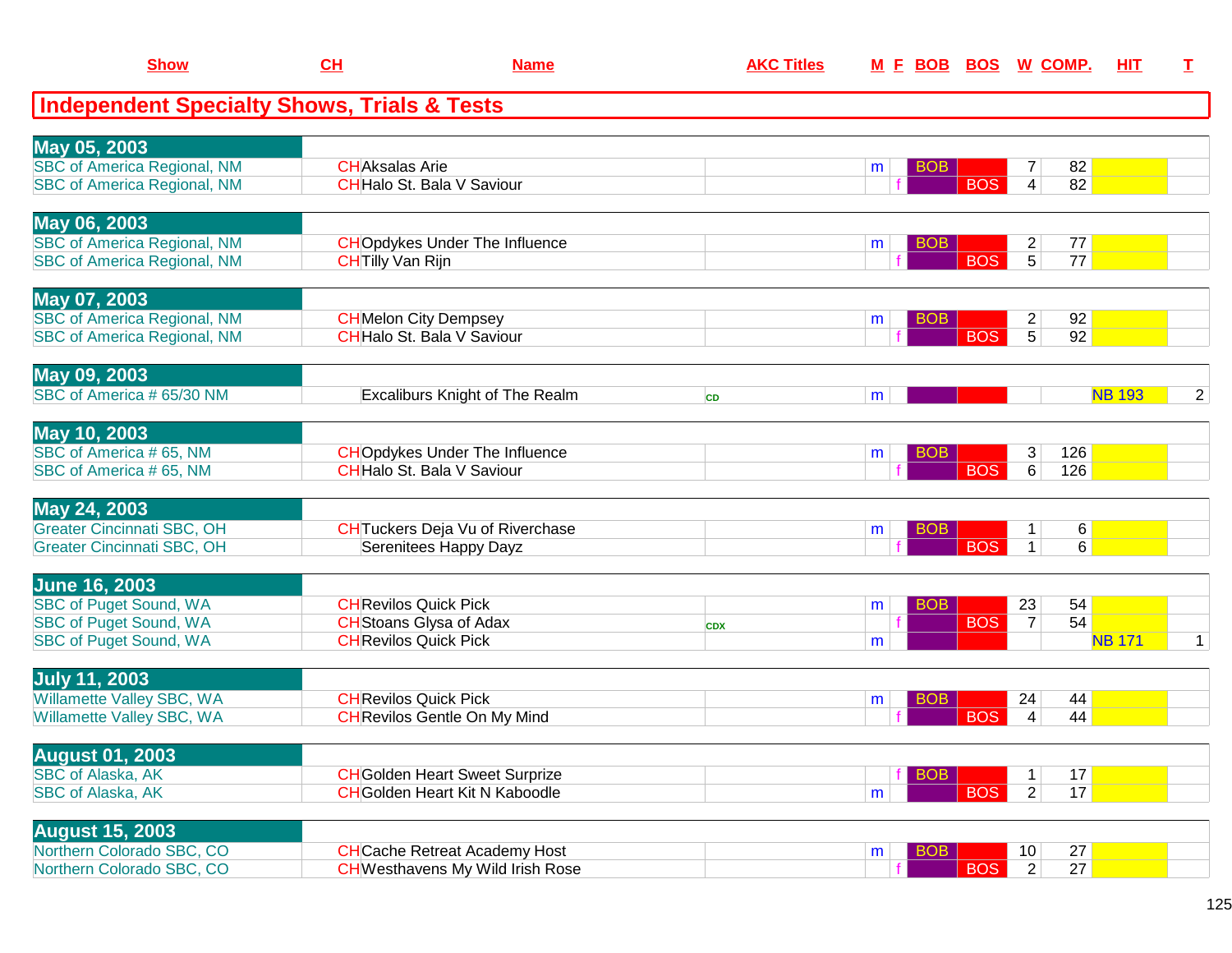| <b>Show</b>                                                        | CH                                                   | <b>Name</b>                          | <b>AKC Titles</b> | M E BOB BOS W COMP.  |            |                         |                 | <b>HIT</b>    | I. |
|--------------------------------------------------------------------|------------------------------------------------------|--------------------------------------|-------------------|----------------------|------------|-------------------------|-----------------|---------------|----|
| <b>Independent Specialty Shows, Trials &amp; Tests</b>             |                                                      |                                      |                   |                      |            |                         |                 |               |    |
| <b>August 16, 2003</b>                                             |                                                      |                                      |                   |                      |            |                         |                 |               |    |
| Northern Colorado SBC, CO                                          |                                                      | <b>CH</b> Cache Retreat Academy Host |                   | BOB<br>m             |            | 11                      | 26              |               |    |
| Northern Colorado SBC, CO                                          |                                                      | <b>CH</b> Revilos Gentle On My Mind  |                   |                      | <b>BOS</b> | $5\overline{)}$         | 26              |               |    |
| <b>August 31, 2003</b>                                             |                                                      |                                      |                   |                      |            |                         |                 |               |    |
| Ohio SBC, OH                                                       |                                                      | <b>CHTrusts Gentle Ben V Slaton</b>  |                   | <b>BOB</b><br>m      |            | 31                      | 104             |               |    |
| Ohio SBC, OH                                                       |                                                      | <b>CH</b> Revilos Gentle On My Mind  |                   |                      | <b>BOS</b> | 6                       | 104             |               |    |
| September 01, 2003                                                 |                                                      |                                      |                   |                      |            |                         |                 |               |    |
| <b>Greater Cincinnati SBC, OH</b>                                  |                                                      | <b>CHTrusts Gentle Ben V Slaton</b>  |                   | <b>BOB</b><br>m      |            | 32                      | 75              |               |    |
| <b>Greater Cincinnati SBC, OH</b>                                  |                                                      | <b>CH</b> Revilos Gentle On My Mind  |                   |                      | <b>BOS</b> | $\overline{7}$          | 75              |               |    |
| <b>October 05, 2003</b>                                            |                                                      |                                      |                   |                      |            |                         |                 |               |    |
| Northern New Jersey SBC, NJ                                        | <b>CHAksalas Arie</b>                                |                                      |                   | BO <sub>B</sub><br>m |            | 8                       | 22              |               |    |
| Northern New Jersey SBC, NJ                                        |                                                      | <b>CH</b> Bucktoes Lollypop V Cande  |                   |                      | <b>BOS</b> | $\overline{2}$          | $\overline{22}$ |               |    |
| <b>October 10, 2003</b>                                            |                                                      |                                      |                   |                      |            |                         |                 |               |    |
| <b>Heart of America SBC, KS</b>                                    | <b>CHAksalas Arie</b>                                |                                      |                   | <b>BOB</b><br>m      |            | 9                       | 17              |               |    |
| <b>Heart of America SBC, KS</b>                                    | <b>CH</b> Woodhavens Bijan                           |                                      |                   |                      | <b>BOS</b> | 15                      | 17              |               |    |
| <b>October 11, 2003</b>                                            |                                                      |                                      |                   |                      |            |                         |                 |               |    |
| <b>Heart of America SBC, KS</b><br><b>Heart of America SBC, KS</b> | <b>CH</b> Aksalas Arie<br><b>CH</b> Woodhavens Bijan |                                      |                   | <b>BOB</b><br>m      | <b>BOS</b> | 10 <sup>°</sup><br>16   | 15<br>15        |               |    |
|                                                                    |                                                      |                                      |                   |                      |            |                         |                 |               |    |
| <b>October 17, 2003</b><br><b>SBC of Pacific Coast, CA</b>         |                                                      | <b>CH</b> Mountain Highs Last Chance |                   | <b>BOB</b><br>m      |            | $\overline{2}$          | 48              |               |    |
| <b>SBC of Pacific Coast, CA</b>                                    |                                                      | <b>CH</b> Skydancers Chandelle       |                   |                      | <b>BOS</b> | $\overline{\mathbf{4}}$ | 48              |               |    |
| <b>SBC of Pacific Coast, CA</b>                                    | <b>Echos Utmost</b>                                  |                                      | VCD1 OA           |                      |            |                         |                 | <b>OB 197</b> | 5  |
| <b>October 18, 2003</b>                                            |                                                      |                                      |                   |                      |            |                         |                 |               |    |
| SBC of Greater San Jose, CA                                        | <b>CH</b> Revilos Quick Pick                         |                                      |                   | <b>BOB</b><br>m      |            | 25                      | 42              |               |    |
| SBC of Greater San Jose, CA                                        |                                                      | <b>CH</b> Skydancers Chandelle       |                   |                      | <b>BOS</b> | 5                       | 42              |               |    |
|                                                                    |                                                      |                                      |                   |                      |            |                         |                 |               |    |
| <b>October 25, 2003</b><br>Orange Coast SBF, CA                    |                                                      | <b>CH</b> Mickeys Sister Sara        |                   | <b>BOB</b>           |            | $\overline{2}$          | 25              |               |    |
| Orange Coast SBF, CA                                               |                                                      | <b>CHWhoodcrest Tucson V Chad</b>    |                   | m                    | <b>BOS</b> | 1                       | 25              |               |    |
|                                                                    |                                                      |                                      |                   |                      |            |                         |                 |               |    |
| <b>October 26, 2003</b>                                            |                                                      |                                      |                   |                      |            |                         |                 |               |    |
| <b>SBC of Southern California, CA</b>                              | <b>CH</b> Subira Riley                               |                                      |                   | <b>BOB</b><br>m      |            | 5                       | 18<br>18        |               |    |
| <b>SBC of Southern California, CA</b>                              |                                                      | Subira Maggi Jane                    |                   |                      | <b>BOS</b> | 1                       |                 |               |    |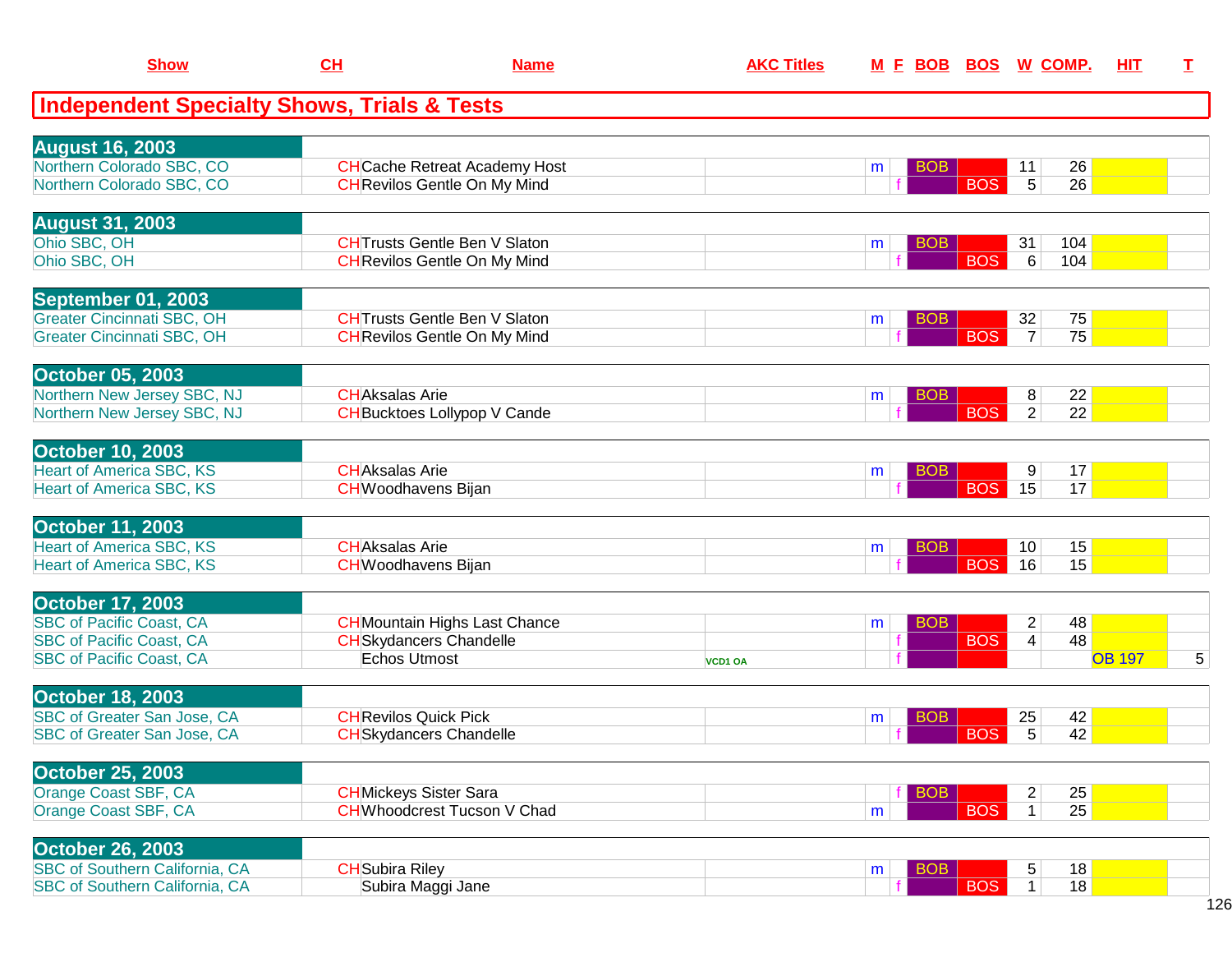## **Independent Specialty Shows, Trials & Tests**

| Northern Illinois SBC, IL<br><b>CH</b> Melon City Dempsey<br>22<br>3<br><b>BOB</b><br>m<br>$\overline{4}$<br>$\overline{22}$<br>Northern Illinois SBC, IL<br><b>CH</b> Talia Van Rijn<br><b>BOS</b><br><b>November 02, 2003</b><br>Northern Illinois SBC, IL<br><b>CH</b> Melon City Dempsey<br>22<br><b>BOB</b><br>4<br>m<br>$\overline{5}$<br>$\overline{22}$<br>Northern Illinois SBC, IL<br><b>BOS</b><br>CHTalia Van Rijn<br>$\overline{2}$<br><b>CH</b> Whoodcrest Tucson V Chad<br>19<br><b>SBC of Greater Phoenix, AZ</b><br><b>BOB</b><br>m<br><b>BOS</b><br>$\overline{1}$<br><b>SBC of Greater Phoenix, AZ</b><br><b>CH</b> Waughmars I Want It That Way<br>19<br><b>November 07, 2003</b><br>SBC of San Diego, CA<br><b>CH</b> Mountain Highs Last Chance<br>3<br>24<br><b>BOB</b><br>m<br><b>BOS</b><br>$\mathbf{1}$<br>24<br>SBC of San Diego, CA<br><b>CHO</b> pdykes Cassandra V Mammoth<br><b>November 28, 2003</b><br><b>SBC of Greater Detroit, MI</b><br><b>CHTrusts Gentle Ben V Slaton</b><br>33<br>30<br><b>BOB</b><br>m<br><b>BOS</b><br><b>SBC of Greater Detroit, MI</b><br>30<br><b>CH</b> Acapulco Van 'T Hof Ter Quinni<br>$\overline{1}$<br><b>December 05, 2003</b><br><b>SBC of South Florida, FL</b><br><b>CHAksalas Arie</b><br>12<br>11<br><b>BOB</b><br>m<br><b>BOS</b><br>12<br><b>SBC of South Florida, FL</b><br><b>CH</b> Revilos I've Got A Secret<br>$\mathbf{1}$<br><b>December 06, 2003</b><br><b>SBC of South Florida, FL</b><br><b>CHAksalas Arie</b><br>12<br>13<br><b>BOB</b><br>m<br><b>BOS</b><br>$\overline{2}$<br><b>SBC of South Florida, FL</b><br><b>CH</b> Revilos I've Got A Secret<br>13<br><b>January 09, 2004</b><br><b>SBC of Puget Sound, WA</b><br><b>CH</b> Revilos Quick Pick<br>26<br>39<br><b>BOB</b><br>m<br>39<br><b>SBC of Puget Sound, WA</b><br><b>CH</b> Silverados Uptown Girl<br><b>BOS</b><br>$\mathbf{1}$<br><b>SBC of Puget Sound, WA</b><br>$\overline{2}$<br><b>CH</b> XmaxKris Van 'T Hof Ten Eynder<br><b>OB 192</b><br>m<br><b>VCD2 UD MXP MJP</b><br><b>January 30, 2004</b><br>SBC of San Diego, CA<br><b>CHAksalas Arie</b><br>56<br>13<br><b>BOB</b><br>m<br>SBC of San Diego, CA<br><b>CHO</b> pdykes Cassandra V Mammoth<br><b>BOS</b><br>2<br>56<br><b>January 31, 2004</b><br>SBC of San Diego, CA<br><b>CHAlta Vistas Mantle</b><br>60<br>$\mathbf 1$<br>m<br>60<br>SBC of San Diego, CA<br><b>CHOpdykes Cassandra V Mammoth</b><br><b>BOS</b><br>3 | <b>November 01, 2003</b> |  |  |  |
|-------------------------------------------------------------------------------------------------------------------------------------------------------------------------------------------------------------------------------------------------------------------------------------------------------------------------------------------------------------------------------------------------------------------------------------------------------------------------------------------------------------------------------------------------------------------------------------------------------------------------------------------------------------------------------------------------------------------------------------------------------------------------------------------------------------------------------------------------------------------------------------------------------------------------------------------------------------------------------------------------------------------------------------------------------------------------------------------------------------------------------------------------------------------------------------------------------------------------------------------------------------------------------------------------------------------------------------------------------------------------------------------------------------------------------------------------------------------------------------------------------------------------------------------------------------------------------------------------------------------------------------------------------------------------------------------------------------------------------------------------------------------------------------------------------------------------------------------------------------------------------------------------------------------------------------------------------------------------------------------------------------------------------------------------------------------------------------------------------------------------------------------------------------------------------------------------------------------------------------------------------------------------------------------------------------------------------------------------------------------------------------------------------------------------------------------------|--------------------------|--|--|--|
|                                                                                                                                                                                                                                                                                                                                                                                                                                                                                                                                                                                                                                                                                                                                                                                                                                                                                                                                                                                                                                                                                                                                                                                                                                                                                                                                                                                                                                                                                                                                                                                                                                                                                                                                                                                                                                                                                                                                                                                                                                                                                                                                                                                                                                                                                                                                                                                                                                                 |                          |  |  |  |
|                                                                                                                                                                                                                                                                                                                                                                                                                                                                                                                                                                                                                                                                                                                                                                                                                                                                                                                                                                                                                                                                                                                                                                                                                                                                                                                                                                                                                                                                                                                                                                                                                                                                                                                                                                                                                                                                                                                                                                                                                                                                                                                                                                                                                                                                                                                                                                                                                                                 |                          |  |  |  |
|                                                                                                                                                                                                                                                                                                                                                                                                                                                                                                                                                                                                                                                                                                                                                                                                                                                                                                                                                                                                                                                                                                                                                                                                                                                                                                                                                                                                                                                                                                                                                                                                                                                                                                                                                                                                                                                                                                                                                                                                                                                                                                                                                                                                                                                                                                                                                                                                                                                 |                          |  |  |  |
|                                                                                                                                                                                                                                                                                                                                                                                                                                                                                                                                                                                                                                                                                                                                                                                                                                                                                                                                                                                                                                                                                                                                                                                                                                                                                                                                                                                                                                                                                                                                                                                                                                                                                                                                                                                                                                                                                                                                                                                                                                                                                                                                                                                                                                                                                                                                                                                                                                                 |                          |  |  |  |
|                                                                                                                                                                                                                                                                                                                                                                                                                                                                                                                                                                                                                                                                                                                                                                                                                                                                                                                                                                                                                                                                                                                                                                                                                                                                                                                                                                                                                                                                                                                                                                                                                                                                                                                                                                                                                                                                                                                                                                                                                                                                                                                                                                                                                                                                                                                                                                                                                                                 |                          |  |  |  |
|                                                                                                                                                                                                                                                                                                                                                                                                                                                                                                                                                                                                                                                                                                                                                                                                                                                                                                                                                                                                                                                                                                                                                                                                                                                                                                                                                                                                                                                                                                                                                                                                                                                                                                                                                                                                                                                                                                                                                                                                                                                                                                                                                                                                                                                                                                                                                                                                                                                 |                          |  |  |  |
|                                                                                                                                                                                                                                                                                                                                                                                                                                                                                                                                                                                                                                                                                                                                                                                                                                                                                                                                                                                                                                                                                                                                                                                                                                                                                                                                                                                                                                                                                                                                                                                                                                                                                                                                                                                                                                                                                                                                                                                                                                                                                                                                                                                                                                                                                                                                                                                                                                                 |                          |  |  |  |
|                                                                                                                                                                                                                                                                                                                                                                                                                                                                                                                                                                                                                                                                                                                                                                                                                                                                                                                                                                                                                                                                                                                                                                                                                                                                                                                                                                                                                                                                                                                                                                                                                                                                                                                                                                                                                                                                                                                                                                                                                                                                                                                                                                                                                                                                                                                                                                                                                                                 |                          |  |  |  |
|                                                                                                                                                                                                                                                                                                                                                                                                                                                                                                                                                                                                                                                                                                                                                                                                                                                                                                                                                                                                                                                                                                                                                                                                                                                                                                                                                                                                                                                                                                                                                                                                                                                                                                                                                                                                                                                                                                                                                                                                                                                                                                                                                                                                                                                                                                                                                                                                                                                 |                          |  |  |  |
|                                                                                                                                                                                                                                                                                                                                                                                                                                                                                                                                                                                                                                                                                                                                                                                                                                                                                                                                                                                                                                                                                                                                                                                                                                                                                                                                                                                                                                                                                                                                                                                                                                                                                                                                                                                                                                                                                                                                                                                                                                                                                                                                                                                                                                                                                                                                                                                                                                                 |                          |  |  |  |
|                                                                                                                                                                                                                                                                                                                                                                                                                                                                                                                                                                                                                                                                                                                                                                                                                                                                                                                                                                                                                                                                                                                                                                                                                                                                                                                                                                                                                                                                                                                                                                                                                                                                                                                                                                                                                                                                                                                                                                                                                                                                                                                                                                                                                                                                                                                                                                                                                                                 |                          |  |  |  |
|                                                                                                                                                                                                                                                                                                                                                                                                                                                                                                                                                                                                                                                                                                                                                                                                                                                                                                                                                                                                                                                                                                                                                                                                                                                                                                                                                                                                                                                                                                                                                                                                                                                                                                                                                                                                                                                                                                                                                                                                                                                                                                                                                                                                                                                                                                                                                                                                                                                 |                          |  |  |  |
|                                                                                                                                                                                                                                                                                                                                                                                                                                                                                                                                                                                                                                                                                                                                                                                                                                                                                                                                                                                                                                                                                                                                                                                                                                                                                                                                                                                                                                                                                                                                                                                                                                                                                                                                                                                                                                                                                                                                                                                                                                                                                                                                                                                                                                                                                                                                                                                                                                                 |                          |  |  |  |
|                                                                                                                                                                                                                                                                                                                                                                                                                                                                                                                                                                                                                                                                                                                                                                                                                                                                                                                                                                                                                                                                                                                                                                                                                                                                                                                                                                                                                                                                                                                                                                                                                                                                                                                                                                                                                                                                                                                                                                                                                                                                                                                                                                                                                                                                                                                                                                                                                                                 |                          |  |  |  |
|                                                                                                                                                                                                                                                                                                                                                                                                                                                                                                                                                                                                                                                                                                                                                                                                                                                                                                                                                                                                                                                                                                                                                                                                                                                                                                                                                                                                                                                                                                                                                                                                                                                                                                                                                                                                                                                                                                                                                                                                                                                                                                                                                                                                                                                                                                                                                                                                                                                 |                          |  |  |  |
|                                                                                                                                                                                                                                                                                                                                                                                                                                                                                                                                                                                                                                                                                                                                                                                                                                                                                                                                                                                                                                                                                                                                                                                                                                                                                                                                                                                                                                                                                                                                                                                                                                                                                                                                                                                                                                                                                                                                                                                                                                                                                                                                                                                                                                                                                                                                                                                                                                                 |                          |  |  |  |
|                                                                                                                                                                                                                                                                                                                                                                                                                                                                                                                                                                                                                                                                                                                                                                                                                                                                                                                                                                                                                                                                                                                                                                                                                                                                                                                                                                                                                                                                                                                                                                                                                                                                                                                                                                                                                                                                                                                                                                                                                                                                                                                                                                                                                                                                                                                                                                                                                                                 |                          |  |  |  |
|                                                                                                                                                                                                                                                                                                                                                                                                                                                                                                                                                                                                                                                                                                                                                                                                                                                                                                                                                                                                                                                                                                                                                                                                                                                                                                                                                                                                                                                                                                                                                                                                                                                                                                                                                                                                                                                                                                                                                                                                                                                                                                                                                                                                                                                                                                                                                                                                                                                 |                          |  |  |  |
|                                                                                                                                                                                                                                                                                                                                                                                                                                                                                                                                                                                                                                                                                                                                                                                                                                                                                                                                                                                                                                                                                                                                                                                                                                                                                                                                                                                                                                                                                                                                                                                                                                                                                                                                                                                                                                                                                                                                                                                                                                                                                                                                                                                                                                                                                                                                                                                                                                                 |                          |  |  |  |
|                                                                                                                                                                                                                                                                                                                                                                                                                                                                                                                                                                                                                                                                                                                                                                                                                                                                                                                                                                                                                                                                                                                                                                                                                                                                                                                                                                                                                                                                                                                                                                                                                                                                                                                                                                                                                                                                                                                                                                                                                                                                                                                                                                                                                                                                                                                                                                                                                                                 |                          |  |  |  |
|                                                                                                                                                                                                                                                                                                                                                                                                                                                                                                                                                                                                                                                                                                                                                                                                                                                                                                                                                                                                                                                                                                                                                                                                                                                                                                                                                                                                                                                                                                                                                                                                                                                                                                                                                                                                                                                                                                                                                                                                                                                                                                                                                                                                                                                                                                                                                                                                                                                 |                          |  |  |  |
|                                                                                                                                                                                                                                                                                                                                                                                                                                                                                                                                                                                                                                                                                                                                                                                                                                                                                                                                                                                                                                                                                                                                                                                                                                                                                                                                                                                                                                                                                                                                                                                                                                                                                                                                                                                                                                                                                                                                                                                                                                                                                                                                                                                                                                                                                                                                                                                                                                                 |                          |  |  |  |
|                                                                                                                                                                                                                                                                                                                                                                                                                                                                                                                                                                                                                                                                                                                                                                                                                                                                                                                                                                                                                                                                                                                                                                                                                                                                                                                                                                                                                                                                                                                                                                                                                                                                                                                                                                                                                                                                                                                                                                                                                                                                                                                                                                                                                                                                                                                                                                                                                                                 |                          |  |  |  |
|                                                                                                                                                                                                                                                                                                                                                                                                                                                                                                                                                                                                                                                                                                                                                                                                                                                                                                                                                                                                                                                                                                                                                                                                                                                                                                                                                                                                                                                                                                                                                                                                                                                                                                                                                                                                                                                                                                                                                                                                                                                                                                                                                                                                                                                                                                                                                                                                                                                 |                          |  |  |  |
|                                                                                                                                                                                                                                                                                                                                                                                                                                                                                                                                                                                                                                                                                                                                                                                                                                                                                                                                                                                                                                                                                                                                                                                                                                                                                                                                                                                                                                                                                                                                                                                                                                                                                                                                                                                                                                                                                                                                                                                                                                                                                                                                                                                                                                                                                                                                                                                                                                                 |                          |  |  |  |
|                                                                                                                                                                                                                                                                                                                                                                                                                                                                                                                                                                                                                                                                                                                                                                                                                                                                                                                                                                                                                                                                                                                                                                                                                                                                                                                                                                                                                                                                                                                                                                                                                                                                                                                                                                                                                                                                                                                                                                                                                                                                                                                                                                                                                                                                                                                                                                                                                                                 |                          |  |  |  |
|                                                                                                                                                                                                                                                                                                                                                                                                                                                                                                                                                                                                                                                                                                                                                                                                                                                                                                                                                                                                                                                                                                                                                                                                                                                                                                                                                                                                                                                                                                                                                                                                                                                                                                                                                                                                                                                                                                                                                                                                                                                                                                                                                                                                                                                                                                                                                                                                                                                 |                          |  |  |  |
|                                                                                                                                                                                                                                                                                                                                                                                                                                                                                                                                                                                                                                                                                                                                                                                                                                                                                                                                                                                                                                                                                                                                                                                                                                                                                                                                                                                                                                                                                                                                                                                                                                                                                                                                                                                                                                                                                                                                                                                                                                                                                                                                                                                                                                                                                                                                                                                                                                                 |                          |  |  |  |
|                                                                                                                                                                                                                                                                                                                                                                                                                                                                                                                                                                                                                                                                                                                                                                                                                                                                                                                                                                                                                                                                                                                                                                                                                                                                                                                                                                                                                                                                                                                                                                                                                                                                                                                                                                                                                                                                                                                                                                                                                                                                                                                                                                                                                                                                                                                                                                                                                                                 |                          |  |  |  |
|                                                                                                                                                                                                                                                                                                                                                                                                                                                                                                                                                                                                                                                                                                                                                                                                                                                                                                                                                                                                                                                                                                                                                                                                                                                                                                                                                                                                                                                                                                                                                                                                                                                                                                                                                                                                                                                                                                                                                                                                                                                                                                                                                                                                                                                                                                                                                                                                                                                 |                          |  |  |  |
|                                                                                                                                                                                                                                                                                                                                                                                                                                                                                                                                                                                                                                                                                                                                                                                                                                                                                                                                                                                                                                                                                                                                                                                                                                                                                                                                                                                                                                                                                                                                                                                                                                                                                                                                                                                                                                                                                                                                                                                                                                                                                                                                                                                                                                                                                                                                                                                                                                                 |                          |  |  |  |
|                                                                                                                                                                                                                                                                                                                                                                                                                                                                                                                                                                                                                                                                                                                                                                                                                                                                                                                                                                                                                                                                                                                                                                                                                                                                                                                                                                                                                                                                                                                                                                                                                                                                                                                                                                                                                                                                                                                                                                                                                                                                                                                                                                                                                                                                                                                                                                                                                                                 |                          |  |  |  |
|                                                                                                                                                                                                                                                                                                                                                                                                                                                                                                                                                                                                                                                                                                                                                                                                                                                                                                                                                                                                                                                                                                                                                                                                                                                                                                                                                                                                                                                                                                                                                                                                                                                                                                                                                                                                                                                                                                                                                                                                                                                                                                                                                                                                                                                                                                                                                                                                                                                 |                          |  |  |  |
|                                                                                                                                                                                                                                                                                                                                                                                                                                                                                                                                                                                                                                                                                                                                                                                                                                                                                                                                                                                                                                                                                                                                                                                                                                                                                                                                                                                                                                                                                                                                                                                                                                                                                                                                                                                                                                                                                                                                                                                                                                                                                                                                                                                                                                                                                                                                                                                                                                                 |                          |  |  |  |
|                                                                                                                                                                                                                                                                                                                                                                                                                                                                                                                                                                                                                                                                                                                                                                                                                                                                                                                                                                                                                                                                                                                                                                                                                                                                                                                                                                                                                                                                                                                                                                                                                                                                                                                                                                                                                                                                                                                                                                                                                                                                                                                                                                                                                                                                                                                                                                                                                                                 |                          |  |  |  |
|                                                                                                                                                                                                                                                                                                                                                                                                                                                                                                                                                                                                                                                                                                                                                                                                                                                                                                                                                                                                                                                                                                                                                                                                                                                                                                                                                                                                                                                                                                                                                                                                                                                                                                                                                                                                                                                                                                                                                                                                                                                                                                                                                                                                                                                                                                                                                                                                                                                 |                          |  |  |  |
|                                                                                                                                                                                                                                                                                                                                                                                                                                                                                                                                                                                                                                                                                                                                                                                                                                                                                                                                                                                                                                                                                                                                                                                                                                                                                                                                                                                                                                                                                                                                                                                                                                                                                                                                                                                                                                                                                                                                                                                                                                                                                                                                                                                                                                                                                                                                                                                                                                                 |                          |  |  |  |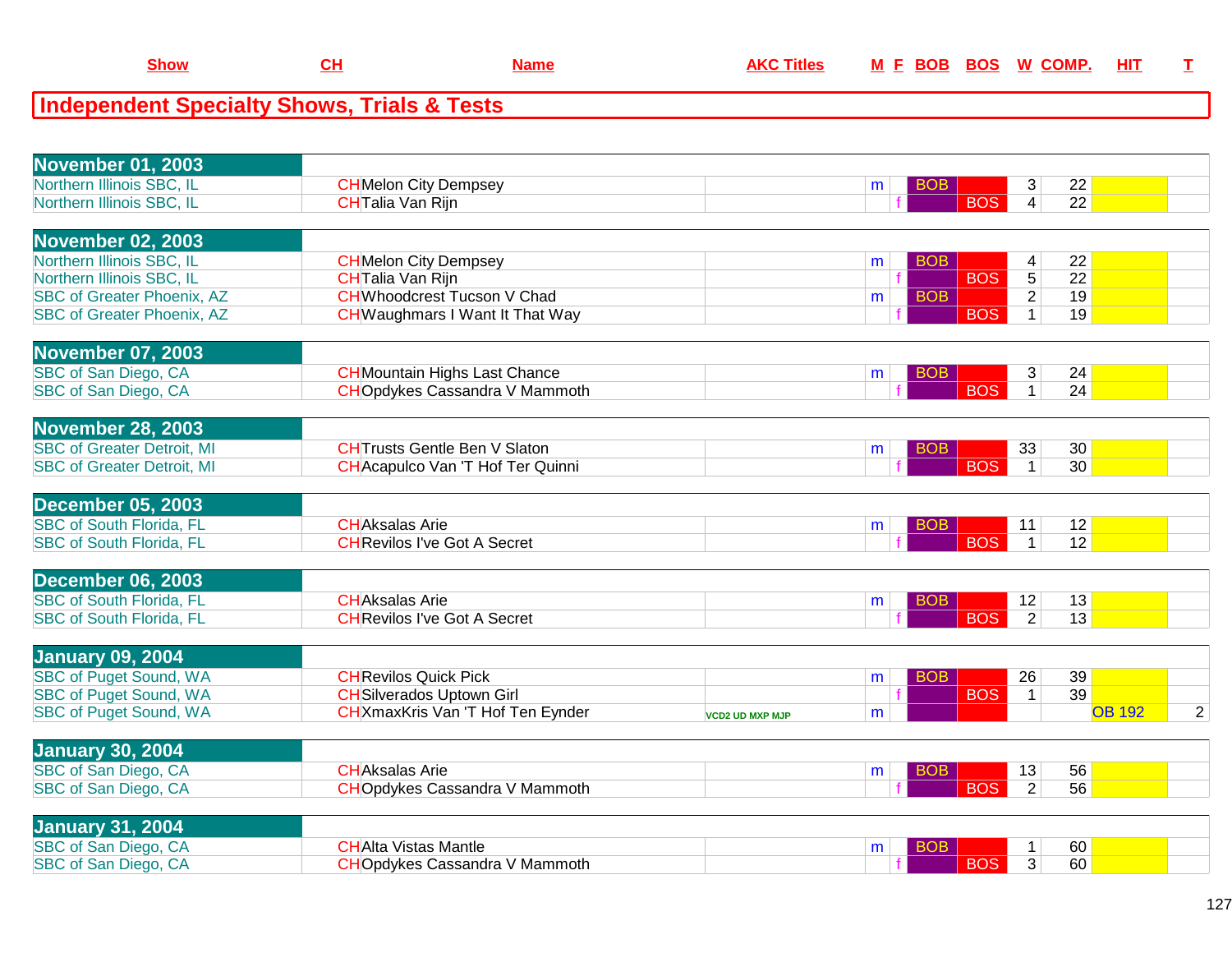| <b>Show</b>                                                  | $CH$                  | <b>Name</b>                            | <b>AKC Titles</b> |   |                          | M E BOB BOS W COMP.                     | HIT | $\mathbf I$ |
|--------------------------------------------------------------|-----------------------|----------------------------------------|-------------------|---|--------------------------|-----------------------------------------|-----|-------------|
| <b>Independent Specialty Shows, Trials &amp; Tests</b>       |                       |                                        |                   |   |                          |                                         |     |             |
| <b>February 01, 2004</b>                                     |                       |                                        |                   |   |                          |                                         |     |             |
| SBC of Southern California, CA                               | <b>CHAksalas Arie</b> |                                        |                   | m | <b>BOB</b>               | 56<br>14                                |     |             |
| SBC of Southern California, CA                               |                       | <b>CH</b> Mickeys Truffles "N" Cream   |                   |   | <b>BOS</b>               | 56<br>$\mathbf{1}$                      |     |             |
| <b>February 02, 2004</b>                                     |                       |                                        |                   |   |                          |                                         |     |             |
| SBC of Southern California, CA                               |                       | <b>CHTinkerbells Coachs Dundee</b>     |                   | m | <b>BOB</b>               | 46                                      |     |             |
| SBC of Southern California, CA                               |                       | <b>CH</b> Silverados Uptown Girl       |                   |   | <b>BOS</b>               | $\overline{2}$<br>46                    |     |             |
| <b>February 06, 2004</b>                                     |                       |                                        |                   |   |                          |                                         |     |             |
| Central Indiana SBC, IN                                      |                       | <b>CH</b> Cache Retreat Billyrae Cyrus |                   | m | <b>BOB</b>               | 14                                      |     |             |
| Central Indiana SBC, IN                                      |                       | <b>CH</b> Forever Tsk Tsk Tsk          |                   |   | <b>BOS</b>               | $\mathbf{1}$<br>14                      |     |             |
| February 14, 2004                                            |                       |                                        |                   |   |                          |                                         |     |             |
| Orange Coast SBF, CA                                         |                       | <b>CH</b> Whoodcrest Tuscon V Chad     |                   | m | BO <sub>B</sub>          | 24<br>4                                 |     |             |
| Orange Coast SBF, CA                                         |                       | <b>CHO</b> pdykes Shes Itand Thatsthat |                   |   | <b>BOS</b>               | 24<br>$\mathbf{1}$                      |     |             |
| <b>February 15, 2004</b>                                     |                       |                                        |                   |   |                          |                                         |     |             |
| Orange Coast SBF, CA                                         |                       | <b>CH</b> Kings Row Daily Double       |                   | m | BO <sub>B</sub>          | 18<br>5                                 |     |             |
| Orange Coast SBF, CA                                         |                       | <b>CHOpdykes Get Serious</b>           |                   |   | <b>BOS</b>               | 18<br>1 <sup>1</sup>                    |     |             |
| February 27, 2004                                            |                       |                                        |                   |   |                          |                                         |     |             |
| <b>SBC of Greater Phoenix, AZ</b>                            |                       | <b>CH</b> Whoodcrest Tucson V Chad     |                   | m | <b>BOB</b>               | 3<br>21                                 |     |             |
| <b>SBC of Greater Phoenix, AZ</b>                            |                       | <b>CHO</b> pdykes Cassandra V Mammoth  |                   |   | <b>BOS</b>               | $\overline{4}$<br>21                    |     |             |
| SBC of Greater St. Louis, MO<br>SBC of Greater St. Louis, MO | <b>CHAksalas Arie</b> | <b>CH</b> Cache Retreat Xena           |                   | m | <b>BOB</b><br><b>BOS</b> | 23<br>15<br>$\overline{23}$<br>1        |     |             |
|                                                              |                       |                                        |                   |   |                          |                                         |     |             |
| February 28, 2004<br>SBC of Greater St. Louis, MO            |                       | <b>CH</b> Cache Retreat Flying Ace     |                   | m | <b>BOB</b>               | 22<br>4                                 |     |             |
| SBC of Greater St. Louis, MO                                 | CHFIa Van Rijn        |                                        |                   |   | <b>BOS</b>               | 22<br>1                                 |     |             |
|                                                              |                       |                                        |                   |   |                          |                                         |     |             |
| <b>March 19, 2004</b><br>North Texas SBC, TX                 | <b>CHAksalas Arie</b> |                                        |                   |   | <b>BOB</b>               | 25                                      |     |             |
| North Texas SBC, TX                                          |                       | <b>CH</b> Pontatosc Lucy of Riverchase |                   | m | <b>BOS</b>               | 16<br>$\overline{25}$<br>1 <sup>1</sup> |     |             |
|                                                              |                       |                                        |                   |   |                          |                                         |     |             |
| <b>April 03, 2004</b><br><b>Greater Milwaukee SBC, WI</b>    | <b>CHAksalas Arie</b> |                                        |                   |   | <b>BOB</b>               | 15<br>17                                |     |             |
| <b>Greater Milwaukee SBC, WI</b>                             |                       | <b>CHAksalas Ramona V Woodhaven</b>    |                   | m | <b>BOS</b>               | 15<br>1 <sup>1</sup>                    |     |             |
|                                                              |                       |                                        |                   |   |                          |                                         |     |             |
| <b>April 04, 2004</b><br><b>Greater Milwaukee SBC, WI</b>    | <b>CHAksalas Arie</b> |                                        |                   |   | <b>BOB</b>               | 13<br>18                                |     |             |
|                                                              |                       |                                        |                   | m |                          |                                         |     |             |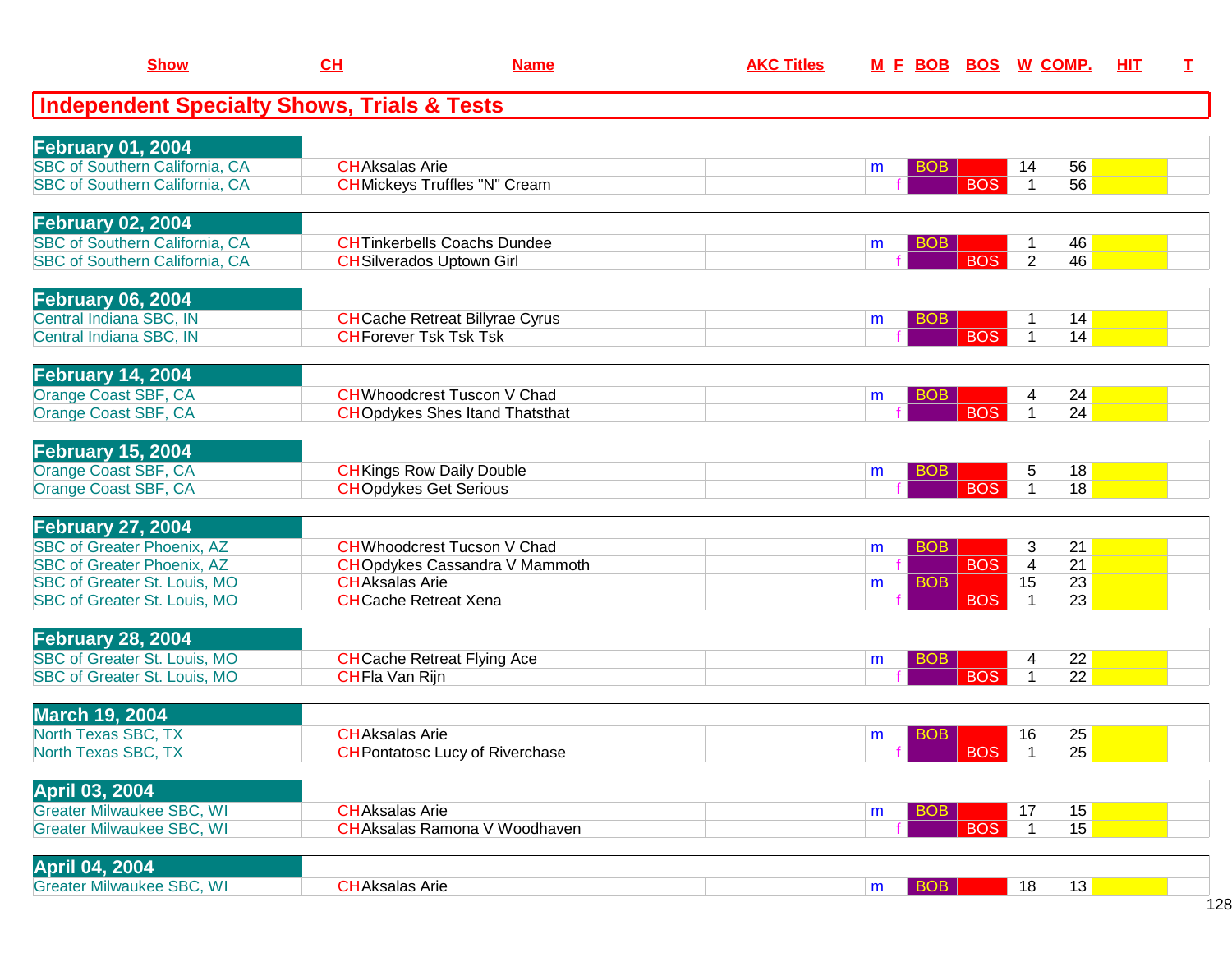| Show                                                   | <b>CH</b>                    | <b>Name</b>                            | <b>AKC Titles</b> |   |            | M F BOB BOS W COMP. |                |                 | HIT.          | T.           |
|--------------------------------------------------------|------------------------------|----------------------------------------|-------------------|---|------------|---------------------|----------------|-----------------|---------------|--------------|
| <b>Independent Specialty Shows, Trials &amp; Tests</b> |                              |                                        |                   |   |            |                     |                |                 |               |              |
| <b>Greater Milwaukee SBC, WI</b>                       |                              | <b>CHAksalas Ramona V Woodhaven</b>    |                   |   |            | <b>BOS</b>          | 2              | 13              |               |              |
| <b>April 11, 2004</b>                                  |                              |                                        |                   |   |            |                     |                |                 |               |              |
| <b>SBC of Greater Atlanta, GA</b>                      | <b>CHAksalas Arie</b>        |                                        |                   | m | <b>BOB</b> |                     | 19             | 26              |               |              |
| <b>SBC of Greater Atlanta, GA</b>                      |                              | <b>CH</b> Scandias Karma of Riverchase |                   |   |            | <b>BOS</b>          | $\overline{2}$ | 26              |               |              |
| <b>April 23, 2004</b>                                  |                              |                                        |                   |   |            |                     |                |                 |               |              |
| <b>Greater Washington SBC, NJ</b>                      | <b>CH</b> Heidlebars Vuitton |                                        |                   | m | <b>BOB</b> |                     | 1              | 25              |               |              |
| <b>Greater Washington SBC, NJ</b>                      |                              | <b>Magic Mountains Skylar</b>          |                   |   |            | <b>BOS</b>          | $\mathbf{1}$   | 25              |               |              |
| <b>SBC of Pacific Coast, CA</b>                        |                              | <b>CHTinkerbells Coachs Dundee</b>     |                   | m | <b>BOB</b> |                     | $\overline{2}$ | 56              |               |              |
| <b>SBC of Pacific Coast, CA</b>                        |                              | <b>CH</b> Revilos Gentle On My Mind    |                   |   |            | <b>BOS</b>          | $\overline{8}$ | $\overline{56}$ |               |              |
| <b>SBC of Pacific Coast, CA</b>                        |                              | Thunder Hills Brunhilda                | <b>CD</b>         |   |            |                     |                |                 | <b>OA 175</b> | $\mathbf{1}$ |
| <b>April 24, 2004</b>                                  |                              |                                        |                   |   |            |                     |                |                 |               |              |
| Middle Atlantic SBC, NJ                                | <b>CHAksalas Arie</b>        |                                        |                   | m | <b>BOB</b> |                     | 20             | 29              |               |              |
| Middle Atlantic SBC, NJ                                |                              | <b>CH</b> Woodhavens Rigene            |                   |   |            | <b>BOS</b>          | $\overline{4}$ | 29              |               |              |
| Middle Atlantic SBC, NJ                                |                              | <b>CH</b> Stonewalls Hope N Glory      |                   | m |            |                     |                |                 | <b>NB 190</b> | $\mathbf{1}$ |
| Sacramento Sierra SBC, CA                              | <b>CHAlta Vistas Mantle</b>  |                                        |                   | m | <b>BOB</b> |                     | $\overline{2}$ | 49              |               |              |
| Sacramento Sierra SBC, CA                              |                              | <b>CHO</b> pdykes Cassandra V Mammoth  |                   |   |            | <b>BOS</b>          | $\overline{5}$ | 49              |               |              |
| <b>SBC of Pacific Coast, CA</b>                        |                              | Eldelkeits Princess Icicle             |                   |   |            |                     |                |                 | <b>NA 176</b> | $\mathbf{1}$ |
| <b>April 25, 2004</b>                                  |                              |                                        |                   |   |            |                     |                |                 |               |              |
| <b>Greater Twin Cities SBC, MN</b>                     |                              | <b>CH</b> Montana Mtns Can Connection  |                   | m | <b>BOB</b> |                     | $\mathbf{1}$   | 21              |               |              |
| <b>Greater Twin Cities SBC, MN</b>                     |                              | <b>CHCache Retreat Summer Hummer</b>   |                   |   |            | <b>BOS</b>          | $\mathbf{1}$   | 21              |               |              |
| Northern New Jersey SBC, NJ                            | <b>CHAksalas Arie</b>        |                                        |                   | m | <b>BOB</b> |                     | 21             | $\overline{28}$ |               |              |
| Northern New Jersey SBC, NJ                            |                              | <b>CH</b> Woodhavens Rigene            |                   |   |            | <b>BOS</b>          | 5              | 28              |               |              |
| Sacramento Sierra SBC, CA                              |                              | <b>CH</b> Kings Row Daily Double       |                   | m | <b>BOB</b> |                     | 6              | 58              |               |              |
| Sacramento Sierra SBC, CA                              |                              | <b>CHOpdykes Cassandra V Mammoth</b>   |                   |   |            | <b>BOS</b>          | 6              | 58              |               |              |
| <b>May 01, 2004</b>                                    |                              |                                        |                   |   |            |                     |                |                 |               |              |
| New England SBC, MA                                    |                              | <b>CH</b> Magic Mountains Coach        |                   | m | <b>BOB</b> |                     | $\mathbf{1}$   | 25              |               |              |
| <b>New England SBC, MA</b>                             |                              | <b>CHO</b> pdykes And The Beat Goes On |                   |   |            | <b>BOS</b>          | $\mathbf{1}$   | $\overline{26}$ |               |              |
| Ohio SBC, OH                                           |                              | <b>CHTrusts Gentle Ben V Slaton</b>    |                   | m | <b>BOB</b> |                     | 34             | 19              |               |              |
| Ohio SBC, OH                                           |                              | <b>CH</b> Wild Wests Pardon Me Boys    |                   |   |            | <b>BOS</b>          | $\mathbf{1}$   | 19              |               |              |
|                                                        |                              |                                        |                   |   |            |                     |                |                 |               |              |
| <b>May 02, 2004</b>                                    |                              |                                        |                   |   |            |                     |                |                 |               |              |
| <b>New England SBC, MA</b>                             | <b>CHAksalas Arie</b>        |                                        |                   | m | BOB        |                     | 22             | 22              |               |              |
| <b>New England SBC, MA</b>                             |                              | <b>CHO</b> pdykes And The Beat Goes On |                   |   |            | <b>BOS</b>          | $\overline{2}$ | $\overline{22}$ |               |              |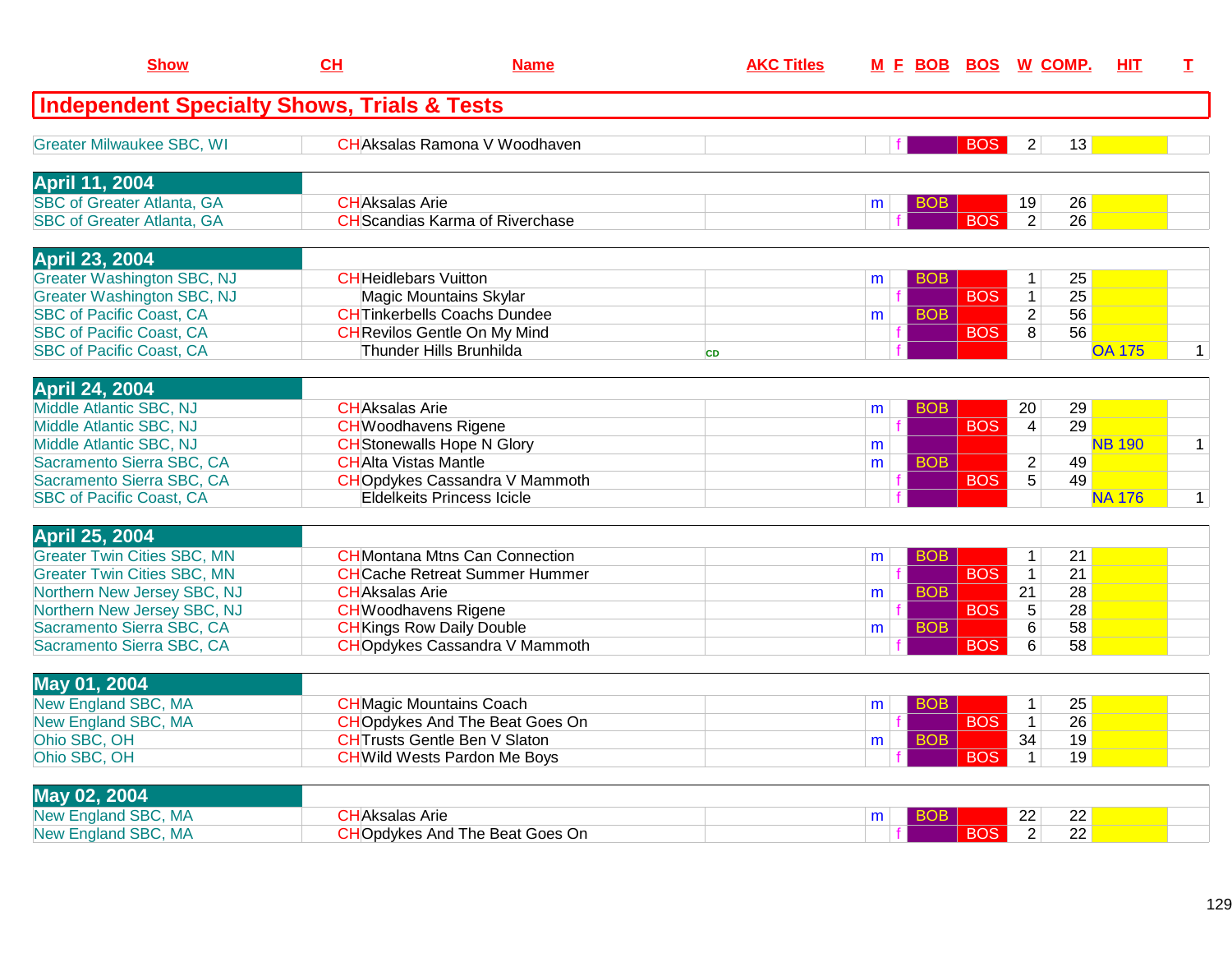| <b>Show</b>                                                | CL                       | <b>AKC Titles</b><br><b>Name</b>                         |                         | M E BOB BOS W COMP. |            |            | HIT<br>I          |          |                 |   |
|------------------------------------------------------------|--------------------------|----------------------------------------------------------|-------------------------|---------------------|------------|------------|-------------------|----------|-----------------|---|
| <b>Independent Specialty Shows, Trials &amp; Tests</b>     |                          |                                                          |                         |                     |            |            |                   |          |                 |   |
| May 04, 2004                                               |                          |                                                          |                         |                     |            |            |                   |          |                 |   |
| <b>SBC of America Regional, OH</b>                         | <b>CH</b> Scandias Simon |                                                          |                         | m                   | <b>BOB</b> |            | 3                 | 106      |                 |   |
| <b>SBC of America Regional, OH</b>                         |                          | <b>CHO</b> pdykes Cassandra V Mammoth                    |                         |                     |            | <b>BOS</b> | $\overline{7}$    | 106      |                 |   |
| May 06, 2004                                               |                          |                                                          |                         |                     |            |            |                   |          |                 |   |
| SBC of America #66, OH                                     | <b>CH</b> Aksalas Arie   |                                                          |                         | m                   | <b>BOB</b> |            | 23                | 205      |                 |   |
| SBC of America #66, OH<br>SBC of America # 66/31 OH        |                          | <b>CH</b> Woodhavens Rigene<br><b>Excaliburs Kirsten</b> |                         |                     |            | <b>BOS</b> | $6\overline{6}$   | 205      | <b>NB 183.5</b> | 1 |
|                                                            |                          |                                                          | <b>CD</b>               |                     |            |            |                   |          |                 |   |
| May 15, 2004                                               |                          |                                                          |                         |                     |            |            |                   |          |                 |   |
| SBC of Greater San Jose, CA<br>SBC of Greater San Jose, CA |                          | <b>CHAlta Vistas Mantle</b><br>Echos Unity Von Bacchus   |                         | m                   | <b>BOB</b> | <b>BOS</b> | 3<br>$\mathbf{1}$ | 20<br>20 |                 |   |
|                                                            |                          |                                                          |                         |                     |            |            |                   |          |                 |   |
| <b>July 09, 2004</b>                                       |                          |                                                          |                         |                     |            |            |                   |          |                 |   |
| Willamette Valley SBC, OR                                  | <b>CHAksalas Arie</b>    |                                                          |                         | m                   | <b>BOB</b> |            | 24                | 47       |                 |   |
| Willamette Valley SBC, OR                                  |                          | <b>CH</b> Revilos Gentle On My Mind                      |                         |                     |            | <b>BOS</b> | 9                 | 47       |                 |   |
| <b>July 10, 2004</b>                                       |                          |                                                          |                         |                     |            |            |                   |          |                 |   |
| <b>Willamette Valley SBC, OR</b>                           | <b>CHAksalas Arie</b>    |                                                          |                         | m                   | <b>BOB</b> |            | 25                | 46       |                 |   |
| Willamette Valley SBC, OR                                  |                          | <b>CH</b> Revilos Gentle On My Mind                      |                         |                     |            | <b>BOS</b> | 10                | 46       |                 |   |
| <b>August 01, 2004</b>                                     |                          |                                                          |                         |                     |            |            |                   |          |                 |   |
| <b>SBC of Puget Sound, WA</b>                              |                          | <b>CH</b> Revilos Quick Pick                             |                         | m                   | <b>BOB</b> |            | 27                | 36       |                 |   |
| <b>SBC of Puget Sound, WA</b>                              |                          | <b>CH</b> New Sage Guinevere V Knight                    |                         |                     |            | <b>BOS</b> | $\mathbf{1}$      | 36       | <b>OB 187.5</b> |   |
| SBC of Puget Sound, WA                                     |                          | CH XmaxKris Van 'T Hof Ten Eynder                        | <b>VCD2 UDX MXP MJP</b> | m                   |            |            |                   |          |                 | 3 |
| <b>August 13, 2004</b>                                     |                          |                                                          |                         |                     |            |            |                   |          |                 |   |
| Northern Colorado SBC, CO                                  |                          | <b>CH</b> Melon City Dempsey                             |                         | m                   | <b>BOB</b> |            | 5                 | 22       |                 |   |
| Northern Colorado SBC, CO                                  |                          | <b>CH</b> Cache Retreat Hot Salsa                        |                         |                     |            | <b>BOS</b> | 1                 | 22       |                 |   |
| <b>August 14, 2004</b>                                     |                          |                                                          |                         |                     |            |            |                   |          |                 |   |
| Northern Colorado SBC, CO                                  |                          | <b>CH</b> Mtnaires Shadow of Simba                       |                         | m                   | <b>BOB</b> |            | 1                 | 18       |                 |   |
| Northern Colorado SBC, CO                                  |                          | <b>CH</b> Cache Retreat Pride of Host                    |                         |                     |            | <b>BOS</b> | 1                 | 18       |                 |   |
| September 03, 2004                                         |                          |                                                          |                         |                     |            |            |                   |          |                 |   |
| Maumee Valley SBC, OH                                      |                          | <b>CHOpdykes On The Sauce</b>                            |                         |                     | <b>BOB</b> |            | $\mathbf{1}$      | 47       |                 |   |
| Maumee Valley SBC, OH                                      |                          | <b>CHAlta Vistas Mantle</b>                              |                         | m                   |            | <b>BOS</b> | $\vert 4 \vert$   | 47       |                 |   |
| September 04, 2004                                         |                          |                                                          |                         |                     |            |            |                   |          |                 |   |
| <b>Greater Cincinnati SBC, OH</b>                          |                          | <b>CHOpdykes On The Sauce</b>                            |                         |                     | $f$ BOB    |            | 2                 | 61       |                 |   |
|                                                            |                          |                                                          |                         |                     |            |            |                   |          |                 |   |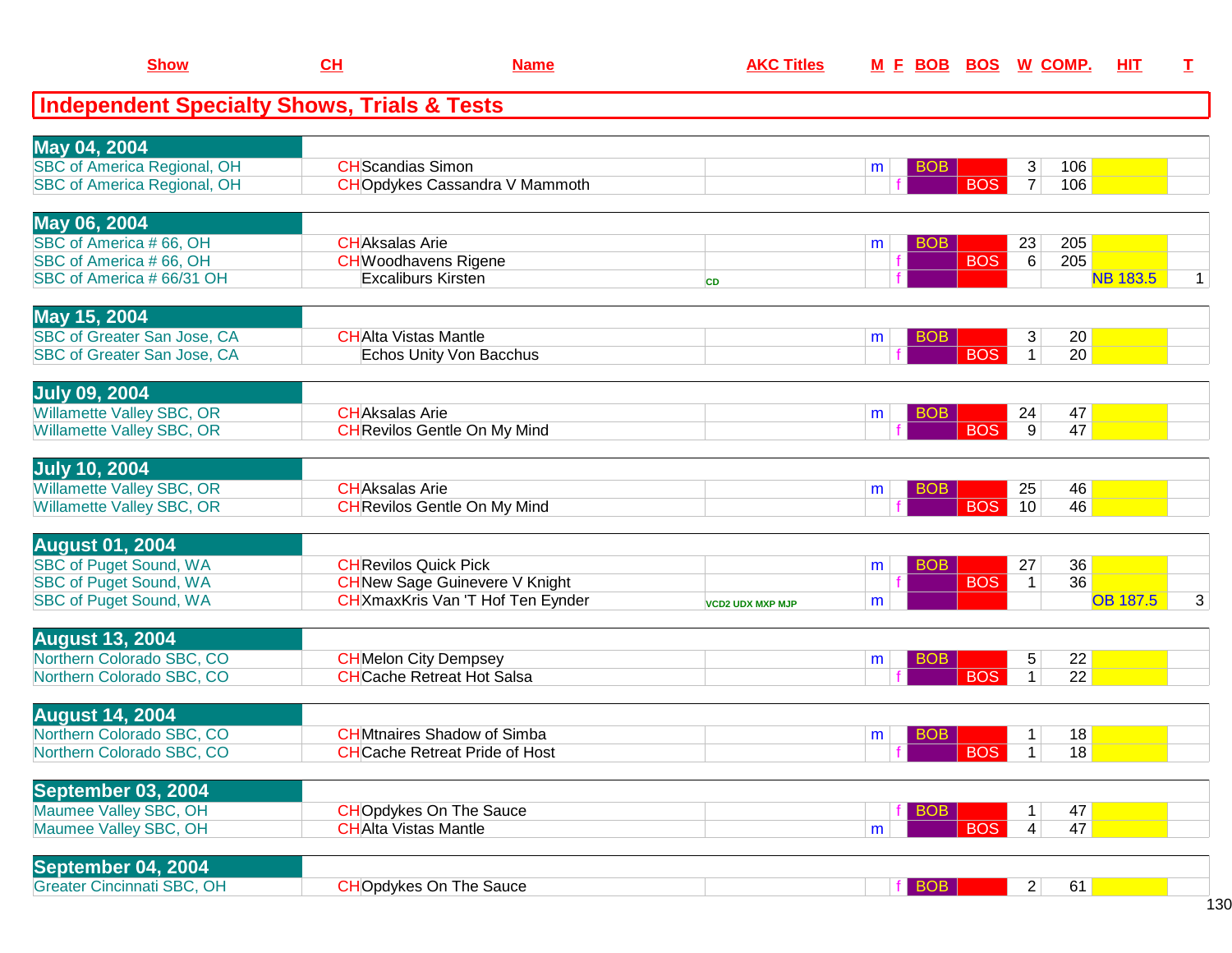| <b>Show</b>                                                            | CH                       | <b>Name</b>                                                              | <b>AKC Titles</b> | <u>M E BOB BOS W COMP.</u> |                                    |                       | <b>HIT</b> | $\mathbf{T}$ |
|------------------------------------------------------------------------|--------------------------|--------------------------------------------------------------------------|-------------------|----------------------------|------------------------------------|-----------------------|------------|--------------|
| <b>Independent Specialty Shows, Trials &amp; Tests</b>                 |                          |                                                                          |                   |                            |                                    |                       |            |              |
| <b>Greater Cincinnati SBC, OH</b>                                      |                          | <b>CHTrusts Gentle Ben V Slaton</b>                                      |                   | m                          | <b>BOS</b><br>35                   | 61                    |            |              |
| September 05, 2004                                                     |                          |                                                                          |                   |                            |                                    |                       |            |              |
| Maumee Valley SBC, OH<br>Maumee Valley SBC, OH                         |                          | <b>CHNerthus Rebel Without A Cause</b><br><b>CHOpdykes On The Sauce</b>  | <b>CD</b>         | <b>BOB</b><br>m            | $\mathbf 1$<br><b>BOS</b><br>3     | 59<br>59              |            |              |
| September 06, 2004                                                     |                          |                                                                          |                   |                            |                                    |                       |            |              |
| Ohio SBC, OH<br>Ohio SBC, OH                                           |                          | <b>CHOpdykes On The Sauce</b><br><b>CH</b> Nerthus Rebel Without A Cause | <b>CD</b>         | <b>BOB</b><br>m            | 4<br><b>BOS</b><br>$\overline{2}$  | 50<br>50              |            |              |
| September 17, 2004                                                     |                          |                                                                          |                   |                            |                                    |                       |            |              |
| North Texas SBC, TX<br>North Texas SBC, TX                             |                          | <b>Wst Mtns Pocaontas</b><br>Wst Mtns Patent Pending                     |                   | BOB<br>m                   | 1<br><b>BOS</b><br>$\mathbf{1}$    | 15<br>15              |            |              |
| <b>October 08, 2004</b>                                                |                          |                                                                          |                   |                            |                                    |                       |            |              |
| <b>Heart of America SBC, KS</b><br><b>Heart of America SBC, KS</b>     | <b>CH</b> Scandias Simon | <b>CH</b> Woodhavens Bijan                                               |                   | BO <sub>B</sub><br>m       | 4<br><b>BOS</b><br>17              | 19<br>19              |            |              |
| <b>October 09, 2004</b>                                                |                          |                                                                          |                   |                            |                                    |                       |            |              |
| <b>Heart of America SBC, KS</b><br><b>Heart of America SBC, KS</b>     | <b>CH</b> Scandias Simon | <b>CH</b> Woodhavens Bijan                                               |                   | BOB.<br>m                  | $\sqrt{5}$<br><b>BOS</b><br>18     | 20<br>20              |            |              |
| <b>October 15, 2004</b>                                                |                          |                                                                          |                   |                            |                                    |                       |            |              |
| <b>SBC of Pacific Coast, CA</b><br><b>SBC of Pacific Coast, CA</b>     | <b>CHAksalas Arie</b>    | <b>CHO</b> pdykes Cassandra V Mammoth                                    |                   | <b>BOB</b><br>m            | 26<br><b>BOS</b><br>8              | 32<br>32              |            |              |
| <b>October 16, 2004</b>                                                |                          |                                                                          |                   |                            |                                    |                       |            |              |
| SBC of Greater San Jose, CA<br>SBC of Greater San Jose, CA             | <b>CHAksalas Arie</b>    | <b>CHO</b> pdykes Cassandra V Mammoth                                    |                   | <b>BOB</b><br>m            | 27<br><b>BOS</b><br>9              | 34<br>34              |            |              |
| <b>October 30, 2004</b>                                                |                          |                                                                          |                   |                            |                                    |                       |            |              |
| Northern Illinois SBC, IL<br>Northern Illinois SBC, IL                 | Drea Van Rijn            | <b>CH</b> Melon City Dempsey                                             |                   | <b>BOB</b><br>fΙ<br>m      | 1<br><b>BOS</b><br>$6\overline{6}$ | 20<br>20              |            |              |
| <b>October 31, 2004</b>                                                |                          |                                                                          |                   |                            |                                    |                       |            |              |
| Northern Illinois SBC, IL<br>Northern Illinois SBC, IL                 |                          | Melon City Layla Kings Mill<br><b>CH</b> Melon City Dempsey              |                   | <b>BOB</b><br>m            | 1<br><b>BOS</b><br>$\overline{7}$  | 20<br>$\overline{20}$ |            |              |
| <b>SBC of Greater Phoenix, AZ</b><br><b>SBC of Greater Phoenix, AZ</b> | <b>CHAksalas Arie</b>    | <b>CH</b> Waughmars I Want It That Way                                   |                   | <b>BOB</b><br>m            | 28<br><b>BOS</b><br>$\mathbf{1}$   | 19<br>19              |            |              |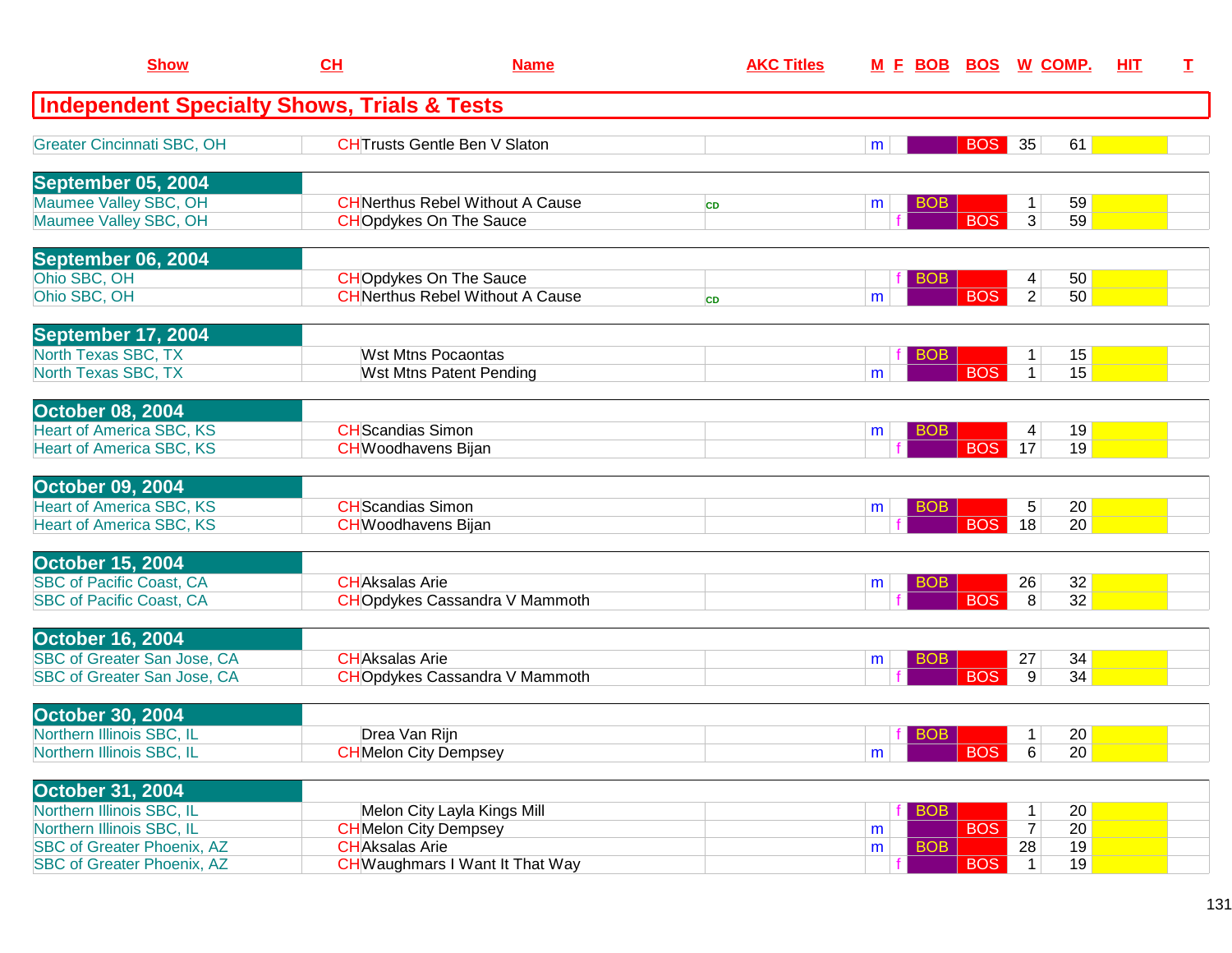| <b>Show</b>                                                             | CL                     | <b>Name</b>                                                                    | <b>AKC Titles</b> |                 |            | M E BOB BOS W COMP.                        | HIT      | I            |
|-------------------------------------------------------------------------|------------------------|--------------------------------------------------------------------------------|-------------------|-----------------|------------|--------------------------------------------|----------|--------------|
| <b>Independent Specialty Shows, Trials &amp; Tests</b>                  |                        |                                                                                |                   |                 |            |                                            |          |              |
| November 05, 2004                                                       |                        |                                                                                |                   |                 |            |                                            |          |              |
| <b>Greater Washington SBC, DE</b><br><b>Greater Washington SBC, DE</b>  | <b>CHAksalas Arie</b>  | <b>CH</b> Woodhavens Rigene                                                    |                   | <b>BOB</b><br>m | <b>BOS</b> | 29<br>24<br>24<br>$\overline{7}$           |          |              |
| November 06, 2004                                                       |                        |                                                                                |                   |                 |            |                                            |          |              |
| Middle Atlantic SBC, DE<br>Middle Atlantic SBC, DE                      | <b>CH</b> Aksalas Arie | <b>CH</b> Woodhavens Rigene                                                    |                   | <b>BOB</b><br>m | <b>BOS</b> | 27<br>30<br>27<br>8                        |          |              |
| <b>November 07, 2004</b>                                                |                        |                                                                                |                   |                 |            |                                            |          |              |
| Northern New Jersey SBC, DE<br>Northern New Jersey SBC, DE              |                        | <b>CH</b> Cache Retreat Flying Ace<br><b>CH</b> Woodhavens Rigene              |                   | <b>BOB</b><br>m | <b>BOS</b> | 27<br>5<br>27<br>9 <sup>°</sup>            |          |              |
| December 03, 2004                                                       |                        |                                                                                |                   |                 |            |                                            |          |              |
| <b>SBC of Florida, FL</b><br><b>SBC of Florida, FL</b>                  | <b>CHAksalas Arie</b>  | Aksalas Harlequin                                                              |                   | <b>BOB</b><br>m | <b>BOS</b> | 31<br>21<br>21<br>$\mathbf{1}$             |          |              |
| December 04, 2004                                                       |                        |                                                                                |                   |                 |            |                                            |          |              |
| <b>SBC</b> of Florida, FL<br><b>SBC</b> of Florida, FL                  | <b>CH</b> Aksalas Arie | <b>CH</b> Woodhavens Bijan                                                     |                   | <b>BOB</b><br>m | <b>BOS</b> | 32<br>23<br>$\overline{23}$<br>19          |          |              |
| <b>January 14, 2005</b>                                                 |                        |                                                                                |                   |                 |            |                                            |          |              |
| <b>SBC of Puget Sound, WA</b><br><b>SBC of Puget Sound, WA</b>          |                        | <b>CH</b> Revilos Ninety Proof<br><b>CHO</b> pdykes Cassandra V Mammoth        |                   | <b>BOB</b><br>m | <b>BOS</b> | 35<br>$\mathbf 1$<br>35<br>10 <sup>°</sup> |          |              |
| <b>February 11, 2005</b>                                                |                        |                                                                                |                   |                 |            |                                            |          |              |
| Central Indiana SBC, IN<br>Central Indiana SBC, IN                      |                        | <b>CHOpdykes On The Sauce</b><br><b>CH</b> Forever Gotchatu                    |                   | <b>BOB</b><br>m | <b>BOS</b> | 27<br>5<br>$\mathbf{1}$<br>27              |          |              |
| <b>February 19, 2005</b>                                                |                        |                                                                                |                   |                 |            |                                            |          |              |
| <b>SBC of Southern California, CA</b><br>SBC of Southern California, CA |                        | <b>CHO</b> pdykes Cassandra V Mammoth<br><b>CH</b> Kings Row Daily Double      |                   | <b>BOB</b><br>m | <b>BOS</b> | 58<br>11<br>58<br>$\overline{7}$           |          |              |
| <b>February 20, 2005</b>                                                |                        |                                                                                |                   |                 |            |                                            |          |              |
| SBC of San Diego, CA                                                    | <b>CH</b> Aksalas Arie |                                                                                |                   | <b>BOB</b><br>m |            | 33<br>48                                   |          |              |
| SBC of San Diego, CA<br>SBC of San Diego, CA                            |                        | <b>CHO</b> pdykes Cassandra V Mammoth<br>Shadow Mtn Calif Rock Star            |                   |                 | <b>BOS</b> | 48<br>$\overline{12}$                      | NA 189.5 | $\mathbf{1}$ |
| <b>February 21, 2005</b>                                                |                        |                                                                                |                   |                 |            |                                            |          |              |
| Orange Coast SBF, CA                                                    |                        | <b>CHO</b> pdykes Cassandra V Mammoth<br><b>CH</b> Conifer Creek Yankee Doodle |                   | <b>BOB</b>      | <b>BOS</b> | 44<br>13<br>44<br>$\vert$ 1                |          |              |
| Orange Coast SBF, CA                                                    |                        |                                                                                |                   | m               |            |                                            |          |              |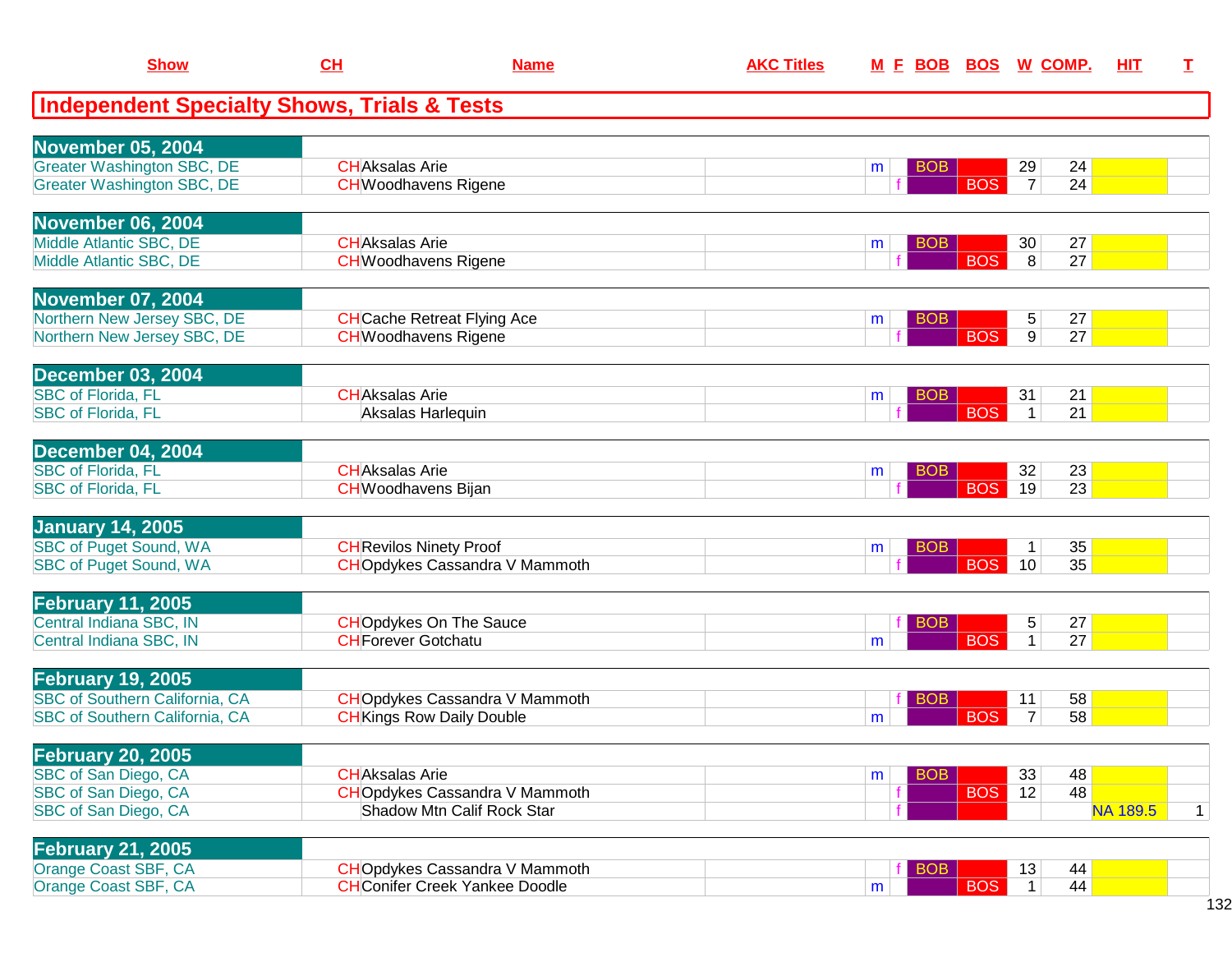| <b>Show</b> |  | M<br>нке |
|-------------|--|----------|
|             |  |          |

## **Independent Specialty Shows, Trials & Tests**

| <b>March 04, 2005</b>                                       |                                          |                   |   |            |                |                 |               |   |
|-------------------------------------------------------------|------------------------------------------|-------------------|---|------------|----------------|-----------------|---------------|---|
| <b>SBC of Greater Phoenix, AZ</b>                           | <b>CH</b> Revilos Ninety Proof           |                   | m | <b>BOB</b> | $\overline{2}$ | 20              |               |   |
| <b>SBC of Greater Phoenix, AZ</b>                           | <b>CHO</b> pdykes Cassandra V Mammoth    |                   |   | <b>BOS</b> | 14             | 20              |               |   |
| SBC of Greater St. Louis, MO                                | <b>CHAksalas Arie</b>                    |                   | m | <b>BOB</b> | 34             | 19              |               |   |
| SBC of Greater St. Louis, MO                                | <b>CH</b> Forever Tsk Tsk Tsk            |                   |   | <b>BOS</b> | 2              | 19              |               |   |
|                                                             |                                          |                   |   |            |                |                 |               |   |
| <b>March 05, 2005</b>                                       |                                          |                   |   |            |                |                 |               |   |
| <b>SBC of Greater St. Louis, MO</b>                         | <b>CHAksalas Arie</b>                    |                   | m | <b>BOB</b> | 35             | 22              |               |   |
| SBC of Greater St. Louis, MO                                | <b>CH</b> Forever Tsk Tsk Tsk            |                   |   | <b>BOS</b> | $\overline{3}$ | $\overline{22}$ |               |   |
| <b>March 25, 2005</b>                                       |                                          |                   |   |            |                |                 |               |   |
| North Texas SBC, TX                                         | <b>CHAksalas Arie</b>                    |                   | m | <b>BOB</b> | 36             | 29              |               |   |
| North Texas SBC, TX                                         | Benbarons Pepsi of Yondo                 |                   |   | <b>BOS</b> | $\mathbf{1}$   | 29              |               |   |
|                                                             |                                          |                   |   |            |                |                 |               |   |
| <b>April 09, 2005</b>                                       |                                          |                   |   |            |                |                 |               |   |
| <b>Greater Milwaukee SBC, WI</b>                            | <b>CH</b> Melon City Dempsey             |                   | m | BOB        | 8              | 22              |               |   |
| <b>Greater Milwaukee SBC, WI</b>                            | <b>CH</b> Adelheids Bellamie V Aksala    |                   |   | <b>BOS</b> | $\mathbf{1}$   | $\overline{22}$ |               |   |
|                                                             |                                          |                   |   |            |                |                 |               |   |
| <b>April 10, 2005</b>                                       |                                          |                   |   |            |                |                 |               |   |
| <b>Greater Milwaukee SBC, WI</b>                            | <b>CH</b> Bruton Van Rijn                |                   | m | <b>BOB</b> | $\overline{2}$ | 20              |               |   |
| <b>Greater Milwaukee SBC, WI</b>                            | <b>CH</b> Forever Tsk Tsk Tsk            |                   |   | <b>BOS</b> | $\overline{4}$ | 20              |               |   |
| <b>April 17, 2005</b>                                       |                                          |                   |   |            |                |                 |               |   |
| <b>SBC of Greater Atlanta, GA</b>                           | <b>CHNerthus Rebel Without A Cause</b>   | <b>CD</b>         | m | <b>BOB</b> | 3              | 34              |               |   |
| <b>SBC of Greater Atlanta, GA</b>                           | <b>CH</b> Scandias Karma of Riverchase   |                   |   | <b>BOS</b> | $\overline{3}$ | 34              |               |   |
|                                                             |                                          |                   |   |            |                |                 |               |   |
| <b>April 29, 2005</b>                                       |                                          |                   |   |            |                |                 |               |   |
| <b>Greater Washington SBC, NJ</b>                           | <b>CHOpdykes On The Sauce</b>            |                   |   | <b>BOB</b> | 6              | 35              |               |   |
| <b>Greater Washington SBC, NJ</b>                           | <b>CH</b> High Chateaus Athos V Saintail |                   | m | <b>BOS</b> | $\overline{1}$ | 35              |               |   |
| <b>SBC of Pacific Coast, CA</b>                             | <b>CHAksalas Arie</b>                    |                   | m | <b>BOB</b> | 37             | 60              |               |   |
| <b>SBC of Pacific Coast, CA</b>                             | <b>CH</b> Skydancers Chandelle           |                   |   | <b>BOS</b> | 6              | 60              |               |   |
| <b>SBC of Pacific Coast, CA</b>                             | <b>Echos Utmost</b>                      | <b>VCD2 UDTDX</b> |   |            |                |                 | <b>OB 191</b> | 6 |
|                                                             |                                          |                   |   |            |                |                 |               |   |
| <b>April 30, 2005</b><br><b>Greater Twin Cities SBC, MN</b> | <b>CH</b> Bruton Van Rijn                |                   |   | <b>BOB</b> | $\mathbf{3}$   | 25              |               |   |
| <b>Greater Twin Cities SBC, MN</b>                          | Melon City Elet V Whoodcrest             |                   | m | <b>BOS</b> | $\overline{1}$ | $\overline{25}$ |               |   |
| Middle Atlantic SBC, NJ                                     | <b>CH</b> Moondances True Companion      |                   | m | <b>BOB</b> | $\mathbf 1$    | 40              |               |   |
| Middle Atlantic SBC, NJ                                     | <b>CHOpdykes On The Sauce</b>            |                   |   | <b>BOS</b> | $\overline{7}$ | 40              |               |   |
| Sacramento Sierra SBC, CA                                   | <b>CHAksalas Arie</b>                    |                   | m | <b>BOB</b> | 38             | 71              |               |   |
|                                                             |                                          |                   |   |            |                |                 |               |   |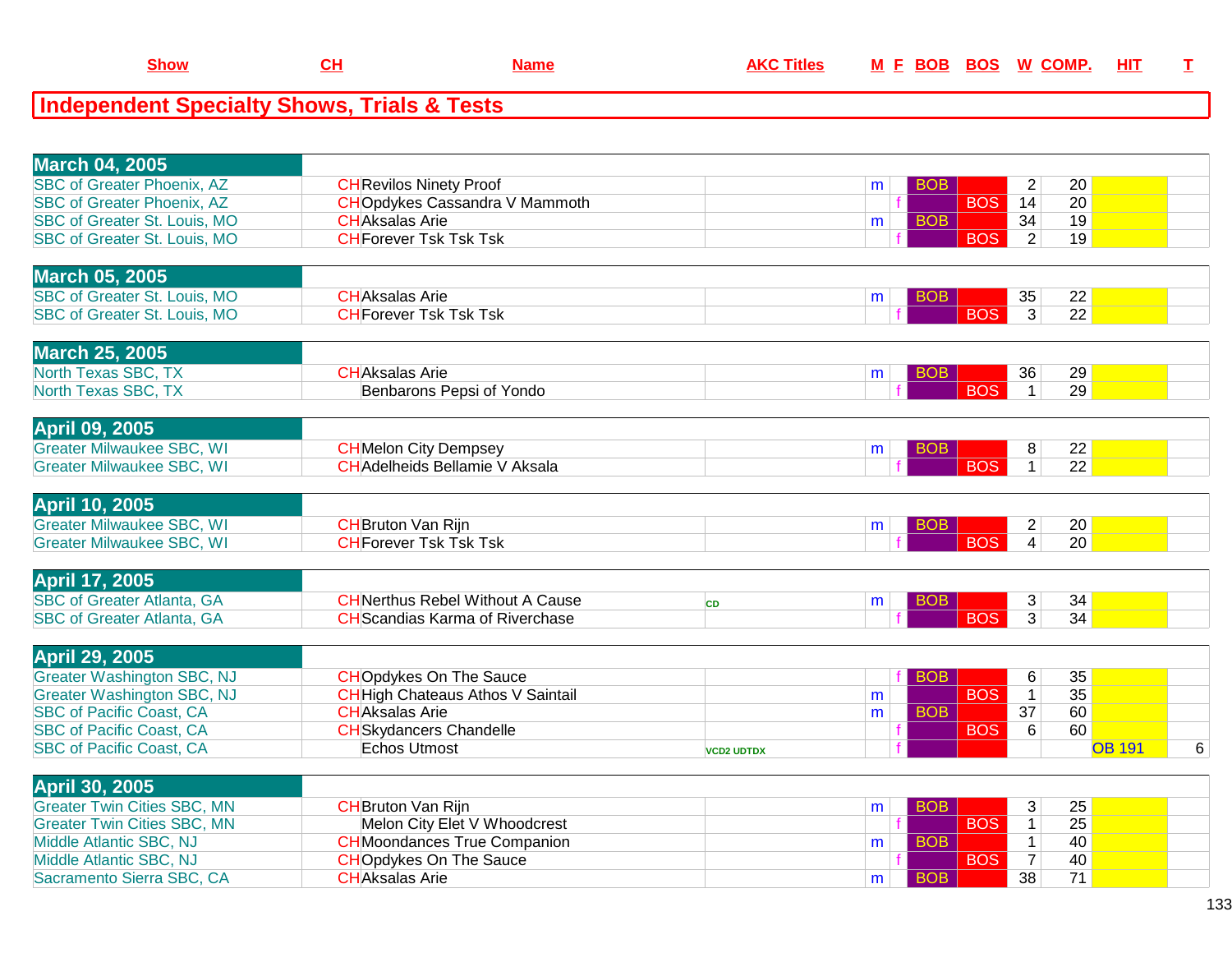| <b>Show</b>                                            | CL                          | <b>Name</b>                              | <b>AKC Titles</b> |                | M E BOB BOS W COMP. |            |                 |    | <b>HIT</b>      | T.             |
|--------------------------------------------------------|-----------------------------|------------------------------------------|-------------------|----------------|---------------------|------------|-----------------|----|-----------------|----------------|
| <b>Independent Specialty Shows, Trials &amp; Tests</b> |                             |                                          |                   |                |                     |            |                 |    |                 |                |
| Sacramento Sierra SBC, CA                              |                             | <b>CH</b> Skydancers Chandelle           |                   |                |                     | <b>BOS</b> | 7               | 71 |                 |                |
| <b>SBC of Pacific Coast, CA</b>                        |                             | Echos Whos On First                      |                   | m              |                     |            |                 |    | <b>NB 189.5</b> | $\mathbf{1}$   |
| May 01, 2005                                           |                             |                                          |                   |                |                     |            |                 |    |                 |                |
| <b>Greater Twin Cities SBC, MN</b>                     | <b>CH</b> Bruton Van Rijn   |                                          |                   | m              | <b>BOB</b>          |            | 4               | 26 |                 |                |
| <b>Greater Twin Cities SBC, MN</b>                     |                             | Melon City Elet V Whoodcrest             |                   |                |                     | <b>BOS</b> | $\overline{c}$  | 26 |                 |                |
| Northern New Jersey SBC, NJ                            |                             | <b>CHOpdykes On The Sauce</b>            |                   |                | <b>BOB</b>          |            | 8               | 33 |                 |                |
| Northern New Jersey SBC, NJ                            |                             | <b>CH</b> High Chateaus Athos V Saintail |                   | m              |                     | <b>BOS</b> | $\overline{2}$  | 33 |                 |                |
| Sacramento Sierra SBC, CA                              |                             | <b>CH</b> Kings Row Daily Double         |                   | m              | <b>BOB</b>          |            | 8               | 63 |                 |                |
| Sacramento Sierra SBC, CA                              |                             | <b>CHO</b> pdykes Cassandra V Mammoth    |                   |                |                     | <b>BOS</b> | 15              | 63 |                 |                |
| May 07, 2005                                           |                             |                                          |                   |                |                     |            |                 |    |                 |                |
| New England SBC, MA                                    |                             | <b>CHOpdykes On The Sauce</b>            |                   |                | <b>BOB</b>          |            | 9               | 22 |                 |                |
| New England SBC, MA                                    |                             | <b>CH</b> High Chateaus Athos V Saintail |                   | m              |                     | <b>BOS</b> | 3               | 22 |                 |                |
| May 08, 2005                                           |                             |                                          |                   |                |                     |            |                 |    |                 |                |
| New England SBC, MA                                    | <b>CHAksalas Arie</b>       |                                          |                   |                | <b>BOB</b>          |            | 39              | 15 |                 |                |
| New England SBC, MA                                    |                             | <b>CHOpdykes On The Sauce</b>            |                   | m              |                     | <b>BOS</b> | 10              | 15 |                 |                |
|                                                        |                             |                                          |                   |                |                     |            |                 |    |                 |                |
| May 20, 2005                                           |                             |                                          |                   |                |                     |            |                 |    |                 |                |
| <b>Heart of America SBC, KS</b>                        | <b>CHAksalas Arie</b>       |                                          |                   | m              | <b>BOB</b>          |            | 40              | 24 |                 |                |
| <b>Heart of America SBC, KS</b>                        |                             | <b>CH</b> Sirius Maiden Flyte            |                   |                |                     | <b>BOS</b> | $\overline{1}$  | 24 |                 |                |
| SBC of Southern Oregon, OR                             |                             | <b>CHO</b> pdykes Cassandra V Mammoth    |                   |                | <b>BOB</b>          |            | 16              | 53 |                 |                |
| SBC of Southern Oregon, OR                             |                             | <b>CH</b> Conifer Creek Yankee Doodle    |                   | m              |                     | <b>BOS</b> | $\overline{2}$  | 53 |                 |                |
| SBC of Southern Oregon, OR                             | Echos Utmost                |                                          | <b>VCD2 UDTDX</b> |                |                     |            |                 |    | <b>OB 189</b>   | $\overline{7}$ |
| May 21, 2005                                           |                             |                                          |                   |                |                     |            |                 |    |                 |                |
| <b>Heart of America SBC, KS</b>                        | <b>CHAksalas Arie</b>       |                                          |                   | m              | <b>BOB</b>          |            | 41              | 25 |                 |                |
| <b>Heart of America SBC, KS</b>                        |                             | <b>CH</b> Mtn Home Incredible Journey    |                   |                |                     | <b>BOS</b> | $\mathbf{1}$    | 25 |                 |                |
| May 28, 2005                                           |                             |                                          |                   |                |                     |            |                 |    |                 |                |
| <b>Greater Cincinnati SBC, OH</b>                      | <b>CH</b> Revilos Key Largo |                                          |                   | m              | BOB                 |            | 1               | 3  |                 |                |
| <b>Greater Cincinnati SBC, OH</b>                      |                             | Serenitees Happy Dayz                    |                   |                |                     | $ $ BOS    | $\overline{1}$  | 3  |                 |                |
| <b>July 14, 2005</b>                                   |                             |                                          |                   |                |                     |            |                 |    |                 |                |
| Willamette Valley SBC, OR                              |                             | <b>CH</b> Revilos Ninety Proof           |                   | m              | <b>BOB</b>          |            | 3 <sup>2</sup>  | 43 |                 |                |
| <b>Willamette Valley SBC, OR</b>                       |                             | <b>CH</b> Stoans Yum Yum of Mistihil     |                   |                |                     | <b>BOS</b> | $\mathbf{1}$    | 43 |                 |                |
|                                                        |                             |                                          |                   |                |                     |            |                 |    |                 |                |
| <b>July 15, 2005</b>                                   |                             |                                          |                   |                |                     |            |                 |    |                 |                |
| <b>Willamette Valley SBC, OR</b>                       |                             | <b>CH</b> Revilos Ninety Proof           |                   | m <sub>1</sub> | <b>BOB</b>          |            | $\vert 4 \vert$ | 46 |                 |                |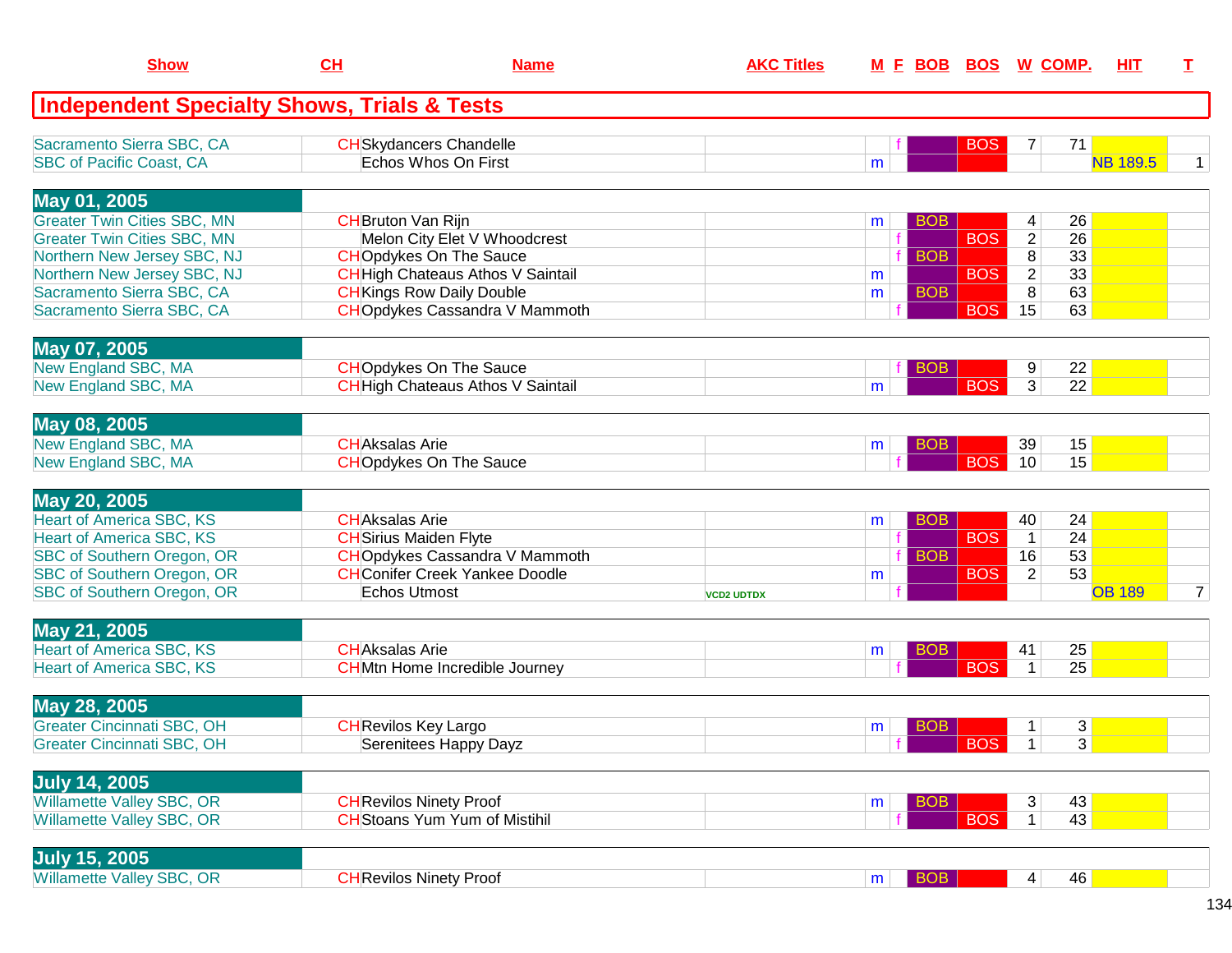| <b>Show</b>                                                            | CH                    | <b>Name</b>                                                                 | <b>AKC Titles</b> | <u>M F BOB</u>  | <b>BOS</b>         | <u>W_COMP.</u>                   | HIT | T. |
|------------------------------------------------------------------------|-----------------------|-----------------------------------------------------------------------------|-------------------|-----------------|--------------------|----------------------------------|-----|----|
| <b>Independent Specialty Shows, Trials &amp; Tests</b>                 |                       |                                                                             |                   |                 |                    |                                  |     |    |
| <b>Willamette Valley SBC, OR</b>                                       | <b>CHMorris Uturn</b> |                                                                             |                   |                 | <b>BOS</b>         | 46<br>1                          |     |    |
| <b>August 05, 2005</b>                                                 |                       |                                                                             |                   |                 |                    |                                  |     |    |
| <b>SBC of Alaska, AK</b><br><b>SBC of Alaska, AK</b>                   | <b>CHAksalas Arie</b> | <b>CH</b> Midnitesun Miss Ruby Dahlila                                      |                   | <b>BOB</b><br>m | <b>BOS</b>         | 42<br>8<br>8<br>$\mathbf{1}$     |     |    |
| <b>August 07, 2005</b>                                                 |                       |                                                                             |                   |                 |                    |                                  |     |    |
| <b>SBC of Puget Sound, WA</b><br><b>SBC of Puget Sound, WA</b>         | <b>CHAksalas Arie</b> | <b>CH</b> Stoans Yum Yum of Mistihil                                        |                   | <b>BOB</b><br>m | <b>BOS</b>         | 37<br>43<br>2<br>37              |     |    |
| <b>August 19, 2005</b>                                                 |                       |                                                                             |                   |                 |                    |                                  |     |    |
| Northern Colorado SBC, CO<br>Northern Colorado SBC, CO                 |                       | <b>CH</b> Simply Hooray For Husker<br><b>CHO</b> pdykes Cassandra V Mammoth |                   | <b>BOB</b><br>m | <b>BOS</b>         | 21<br>1<br>21<br>17              |     |    |
| <b>August 20, 2005</b>                                                 |                       |                                                                             |                   |                 |                    |                                  |     |    |
| Northern Colorado SBC, CO<br>Northern Colorado SBC, CO                 |                       | <b>CH</b> Simply Hooray For Husker<br><b>CHO</b> pdykes Cassandra V Mammoth |                   | m               | BOB.<br><b>BOS</b> | $\overline{c}$<br>23<br>23<br>18 |     |    |
| September 02, 2005                                                     |                       |                                                                             |                   |                 |                    |                                  |     |    |
| Maumee Valley SBC, OH<br>Maumee Valley SBC, OH                         |                       | <b>CHOpdykes On The Sauce</b><br>Opdykes Short End Of The Stick             |                   | m               | BOB.<br><b>BOS</b> | 28<br>11<br>28<br>$\mathbf{1}$   |     |    |
| September 03, 2005                                                     |                       |                                                                             |                   |                 |                    |                                  |     |    |
| Ohio SBC, OH                                                           |                       | <b>CH</b> Cache Retreat Flying Ace                                          |                   | <b>BOB</b><br>m |                    | 50<br>$\mathbf 1$                |     |    |
| Ohio SBC, OH                                                           |                       | <b>CHOpdykes On The Sauce</b>                                               |                   |                 | <b>BOS</b>         | 50<br>12                         |     |    |
| SBC of Southern Oregon, OR<br>SBC of Southern Oregon, OR               |                       | <b>CH</b> Kings Row Daily Double<br><b>CHO</b> pdykes Cassandra V Mammoth   |                   | <b>BOB</b><br>m | <b>BOS</b>         | 9<br>23<br>23<br>19              |     |    |
| September 04, 2005                                                     |                       |                                                                             |                   |                 |                    |                                  |     |    |
| <b>Greater Cincinnati SBC, OH</b><br><b>Greater Cincinnati SBC, OH</b> | <b>CHAksalas Arie</b> | <b>CHOpdykes On The Sauce</b>                                               |                   | <b>BOB</b><br>m | <b>BOS</b>         | 53<br>13<br>53<br>44             |     |    |
| <b>September 05, 2005</b>                                              |                       |                                                                             |                   |                 |                    |                                  |     |    |
| Maumee Valley SBC, OH                                                  |                       | <b>CHOpdykes On The Sauce</b>                                               |                   | <b>BOB</b>      |                    | 38<br>14                         |     |    |
| Maumee Valley SBC, OH                                                  |                       | CHSIeepyhollowsbeyondthestars                                               |                   | m               | <b>BOS</b>         | 38<br>$\mathbf{1}$               |     |    |
| September 10, 2005                                                     |                       |                                                                             |                   |                 |                    |                                  |     |    |
| Orange Coast SBF, CA                                                   |                       | <b>CHO</b> pdykes Cassandra V Mammoth                                       |                   | <b>BOB</b>      |                    | 29<br>20                         |     |    |
| Orange Coast SBF, CA                                                   |                       | <b>CH</b> Revilos Ninety Proof                                              |                   | m               | <b>BOS</b>         | $5\overline{)}$<br>29            |     |    |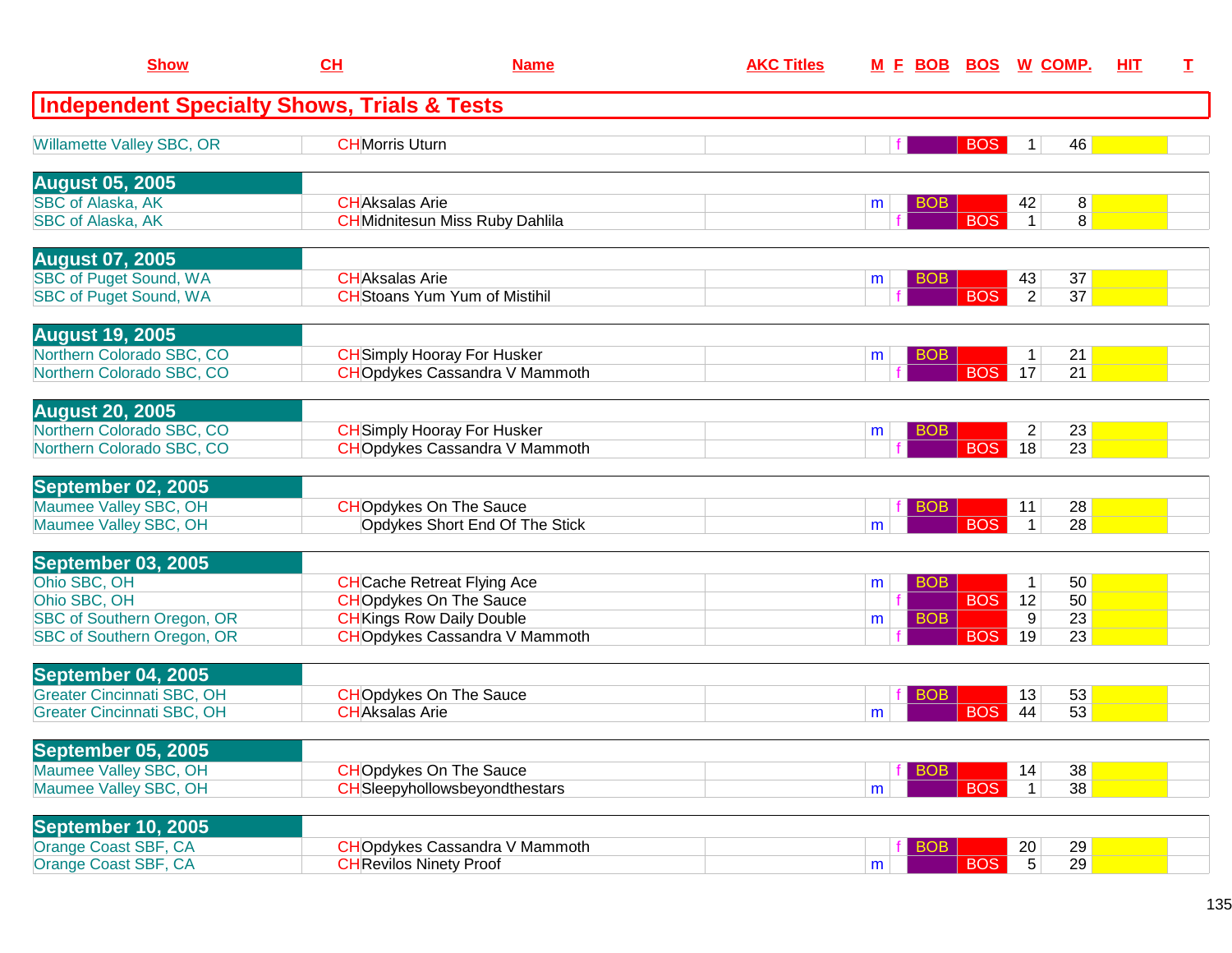| <b>Show</b>                                                        | CH                       | <b>Name</b>                                                               | <b>AKC Titles</b> | M E BOB |                          | <b>BOS W COMP.</b>                                     | HIT           | I.             |
|--------------------------------------------------------------------|--------------------------|---------------------------------------------------------------------------|-------------------|---------|--------------------------|--------------------------------------------------------|---------------|----------------|
| <b>Independent Specialty Shows, Trials &amp; Tests</b>             |                          |                                                                           |                   |         |                          |                                                        |               |                |
| September 11, 2005                                                 |                          |                                                                           |                   |         |                          |                                                        |               |                |
| <b>SBC of Southern Oregon, OR</b>                                  |                          | <b>CH</b> Conifer Crk Goodgolly Gustav                                    |                   | m       | BOB                      | 26<br>$\mathbf 1$                                      |               |                |
| <b>SBC of Southern Oregon, OR</b>                                  |                          | <b>CHOpdykes Cassandra V Mammoth</b>                                      |                   |         | <b>BOS</b>               | $\overline{26}$<br>$\overline{21}$                     |               |                |
| <b>September 23, 2005</b>                                          |                          |                                                                           |                   |         |                          |                                                        |               |                |
| North Texas SBC, TX                                                |                          | <b>CH</b> Conifer Creek Lamplighter                                       |                   | m       | BOB                      | 17<br>$\mathbf 1$                                      |               |                |
| North Texas SBC, TX                                                |                          | <b>CH</b> Cache Retreat Aspen Grove                                       |                   |         | <b>BOS</b>               | 17<br>1                                                |               |                |
| <b>October 16, 2005</b>                                            |                          |                                                                           |                   |         |                          |                                                        |               |                |
| <b>SBC of America Regional, PA</b>                                 | <b>CHAksalas Arie</b>    |                                                                           |                   | m       | <b>BOB</b>               | 41<br>45                                               |               |                |
| <b>SBC of America Regional, PA</b>                                 |                          | <b>CHOpdykes On The Sauce</b>                                             |                   |         | <b>BOS</b>               | 15<br>41                                               |               |                |
| <b>October 17, 2005</b>                                            |                          |                                                                           |                   |         |                          |                                                        |               |                |
| Northern New Jersey SBC, PA<br>Northern New Jersey SBC, PA         |                          | <b>CHOpdykes On The Sauce</b><br><b>CH</b> Conifer Creek Yankee Doodle    |                   | m       | <b>BOB</b><br><b>BOS</b> | 50<br>16<br>3<br>50                                    |               |                |
|                                                                    |                          |                                                                           |                   |         |                          |                                                        |               |                |
| <b>October 18, 2005</b>                                            |                          |                                                                           |                   |         |                          |                                                        |               |                |
| Middle Atlantic SBC, PA<br>Middle Atlantic SBC, PA                 | <b>CHAksalas Arie</b>    | <b>CHJamelles U Outabe In Pictures</b>                                    |                   | m       | <b>BOB</b><br><b>BOS</b> | 58<br>46<br>58<br>$\mathbf{1}$                         |               |                |
| Middle Atlantic SBC, PA                                            |                          | Kennebank Cleveland Rocks                                                 |                   | m       |                          |                                                        | <b>NB 186</b> | $\overline{2}$ |
|                                                                    |                          |                                                                           |                   |         |                          |                                                        |               |                |
| <b>October 19, 2005</b><br><b>Greater Washington SBC, PA</b>       |                          |                                                                           |                   |         |                          |                                                        |               |                |
| <b>Greater Washington SBC, PA</b>                                  |                          | <b>CHOpdykes On The Sauce</b><br><b>CHEbenezer Van Rijn</b>               |                   | m       | BOB.<br><b>BOS</b>       | 78<br>17<br>$\overline{78}$<br>$\mathbf{1}$            |               |                |
|                                                                    |                          |                                                                           |                   |         |                          |                                                        |               |                |
| <b>October 20, 2005</b>                                            |                          |                                                                           |                   |         |                          |                                                        |               |                |
| <b>SBC of Pacific Coast, CA</b><br><b>SBC of Pacific Coast, CA</b> |                          | <b>GCHSAlta Vistas Billion Kilowatt</b><br><b>Waughmars Crystal Flame</b> |                   | m       | BOB<br><b>BOS</b>        | 28<br>$\mathbf 1$<br>$\overline{28}$<br>$\overline{1}$ |               |                |
| <b>SBC of Pacific Coast, CA</b>                                    |                          | Echos Whos On First                                                       | CD                | m       |                          |                                                        | <b>NB 188</b> | $\mathbf{1}$   |
|                                                                    |                          |                                                                           |                   |         |                          |                                                        |               |                |
| <b>October 21, 2005</b>                                            |                          |                                                                           |                   |         |                          |                                                        |               |                |
| SBC of America # 67/32 PA                                          |                          | Eastgates Remember The Knight                                             | <b>CD</b>         | m       |                          |                                                        | <b>NB 195</b> | $\mathbf{1}$   |
| <b>October 22, 2005</b>                                            |                          |                                                                           |                   |         |                          |                                                        |               |                |
| SBC of America # 67/32 PA                                          | <b>CH</b> Scandias Simon |                                                                           |                   | m       | <b>BOB</b>               | 139<br>6                                               |               |                |
| SBC of America # 67/32 PA<br>SBC of Greater San Jose, CA           |                          | <b>CHOpdykes On The Sauce</b><br><b>CH</b> Kings Row Daily Double         |                   |         | <b>BOS</b><br><b>BOB</b> | 139<br>18<br>33<br>10                                  |               |                |
| SBC of Greater San Jose, CA                                        |                          | <b>CH</b> Skydancers Anne Bonny                                           |                   | m       | <b>BOS</b>               | 33<br>$\mathbf{1}$                                     |               |                |
|                                                                    |                          |                                                                           |                   |         |                          |                                                        |               |                |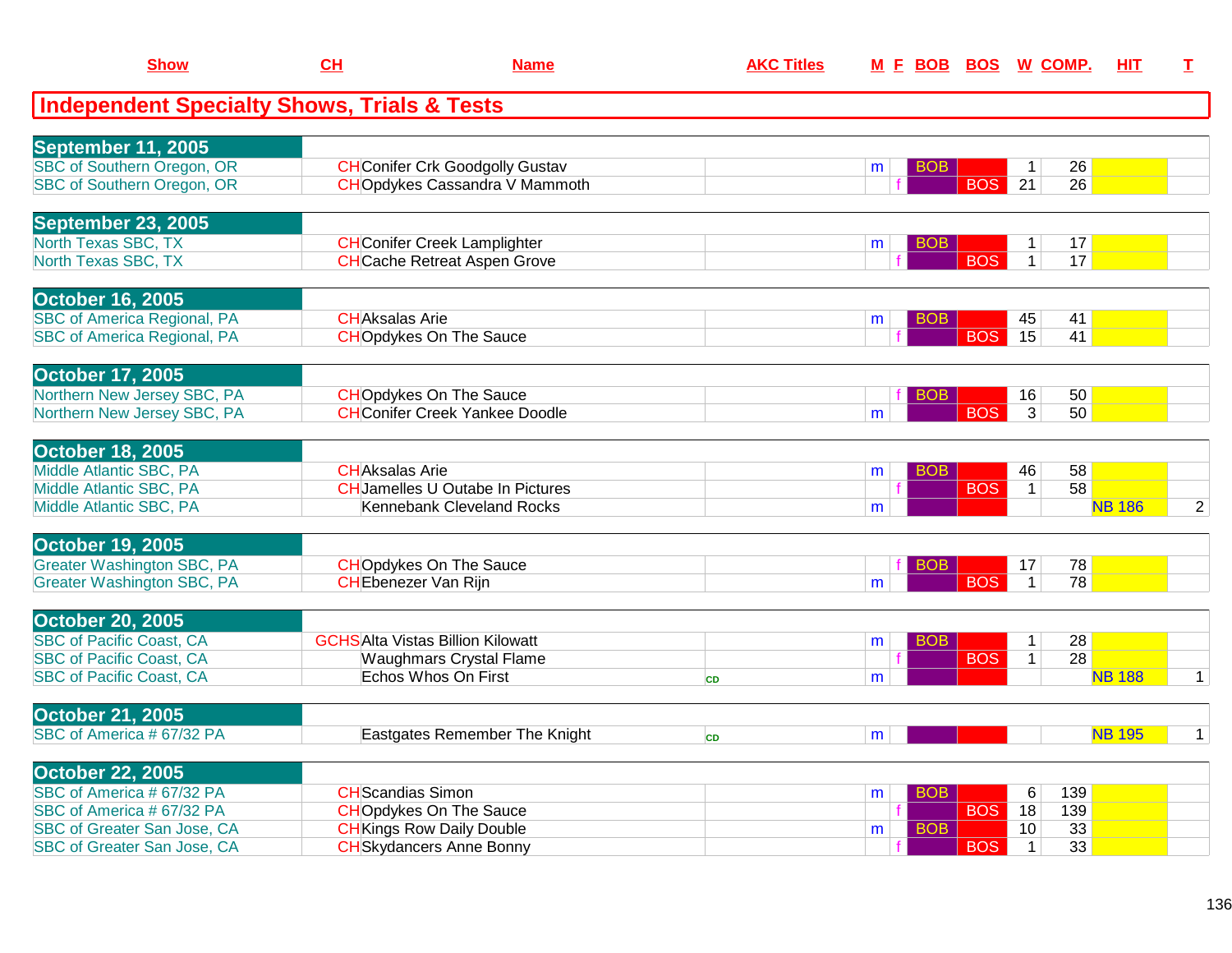| <b>Show</b>                                            | CH                        | <b>Name</b>                            | <b>AKC Titles</b> |   | M E BOB BOS W COMP. |            |                |    | <u>HIT</u>    | I              |
|--------------------------------------------------------|---------------------------|----------------------------------------|-------------------|---|---------------------|------------|----------------|----|---------------|----------------|
| <b>Independent Specialty Shows, Trials &amp; Tests</b> |                           |                                        |                   |   |                     |            |                |    |               |                |
| <b>November 05, 2005</b>                               |                           |                                        |                   |   |                     |            |                |    |               |                |
| Northern Illinois SBC, IL                              | <b>CH</b> Bruton Van Rijn |                                        |                   | m | <b>BOB</b>          |            | 5              | 18 |               |                |
| Northern Illinois SBC, IL                              |                           | <b>Trademarks Cassidy V Diamonds</b>   |                   |   |                     | <b>BOS</b> | $\mathbf{1}$   | 18 |               |                |
| <b>November 06, 2005</b>                               |                           |                                        |                   |   |                     |            |                |    |               |                |
| Northern Illinois SBC, IL                              | <b>CH</b> Bruton Van Rijn |                                        |                   | m | <b>BOB</b>          |            | 6              | 16 |               |                |
| Northern Illinois SBC, IL                              | <b>CH</b> Maor Van Rijn   |                                        |                   |   |                     | <b>BOS</b> | $\overline{1}$ | 16 |               |                |
| <b>SBC of Greater Phoenix, AZ</b>                      |                           | <b>CHConifer Creek Yankee Doodle</b>   |                   | m | <b>BOB</b>          |            | 4              | 15 |               |                |
| <b>SBC of Greater Phoenix, AZ</b>                      |                           | <b>CH</b> Waughmars I Want It That Way |                   |   |                     | <b>BOS</b> | $\mathbf{1}$   | 15 |               |                |
| <b>November 19, 2005</b>                               |                           |                                        |                   |   |                     |            |                |    |               |                |
| SBC of San Diego, CA                                   |                           | <b>CHJamelles U Outabe In Pictures</b> |                   |   | <b>BOB</b>          |            | $\overline{c}$ | 29 |               |                |
| SBC of San Diego, CA                                   |                           | <b>CH</b> Revilos Ninety Proof         |                   | m |                     | <b>BOS</b> | 6              | 29 |               |                |
| SBC of San Diego, CA                                   |                           | Shadow Mtn Calif Rock Star             |                   |   |                     |            |                |    | <b>NB 190</b> | $\overline{2}$ |
| <b>November 25, 2005</b>                               |                           |                                        |                   |   |                     |            |                |    |               |                |
| <b>SBC of Greater Detroit, MI</b>                      |                           | <b>CH</b> Forever Kryskara Ace         |                   | m | <b>BOB</b>          |            | $\mathbf{1}$   | 18 |               |                |
| <b>SBC of Greater Detroit, MI</b>                      |                           | <b>CH</b> Riverchase Bewitched Von Joy |                   |   |                     | <b>BOS</b> | $\mathbf{1}$   | 18 |               |                |
| <b>December 09, 2005</b>                               |                           |                                        |                   |   |                     |            |                |    |               |                |
| <b>SBC of South Florida, FL</b>                        | <b>CHAksalas Arie</b>     |                                        | <b>RN</b>         | m | <b>BOB</b>          |            | 47             | 11 |               |                |
| <b>SBC of South Florida, FL</b>                        |                           | Trademarks Magicmtn Majestic Myth      |                   |   |                     | <b>BOS</b> | $\mathbf{1}$   | 11 |               |                |
| <b>December 10, 2005</b>                               |                           |                                        |                   |   |                     |            |                |    |               |                |
| <b>SBC of South Florida, FL</b>                        | <b>CHAksalas Arie</b>     |                                        | <b>RN</b>         | m | <b>BOB</b>          |            | 48             | 11 |               |                |
| <b>SBC of South Florida, FL</b>                        |                           | Trademarks Magicmtn Majestic Myth      |                   |   |                     | <b>BOS</b> | $\overline{2}$ | 11 |               |                |
| <b>January 13, 2006</b>                                |                           |                                        |                   |   |                     |            |                |    |               |                |
| <b>SBC of Puget Sound, WA</b>                          |                           | <b>CHTinkerbells Coachs Dundee</b>     |                   | m | <b>BOB</b>          |            | 3              | 43 |               |                |
| <b>SBC of Puget Sound, WA</b>                          |                           | <b>CH</b> Stoans Yum Yum of Mistihil   |                   |   |                     | <b>BOS</b> | 3              | 43 |               |                |
| <b>February 10, 2006</b>                               |                           |                                        |                   |   |                     |            |                |    |               |                |
| Central Indiana SBC, IN                                |                           | <b>CH</b> Revilos Key Largo            |                   | m | <b>BOB</b>          |            | $\overline{c}$ | 31 |               |                |
| Central Indiana SBC, IN                                |                           | <b>CH</b> Forever Tsk Tsk Tsk          |                   |   |                     | <b>BOS</b> | $\overline{5}$ | 31 |               |                |
| <b>February 18, 2006</b>                               |                           |                                        |                   |   |                     |            |                |    |               |                |
| <b>SBC of Greater Phoenix, AZ</b>                      |                           | <b>CHJamelles U Outabe In Pictures</b> |                   |   | BOB                 |            | 3              | 20 |               |                |
| <b>SBC of Greater Phoenix, AZ</b>                      | <b>CHAksalas Arie</b>     |                                        | <b>RN</b>         | m |                     | <b>BOS</b> | 49             | 20 |               |                |
|                                                        |                           |                                        |                   |   |                     |            |                |    |               |                |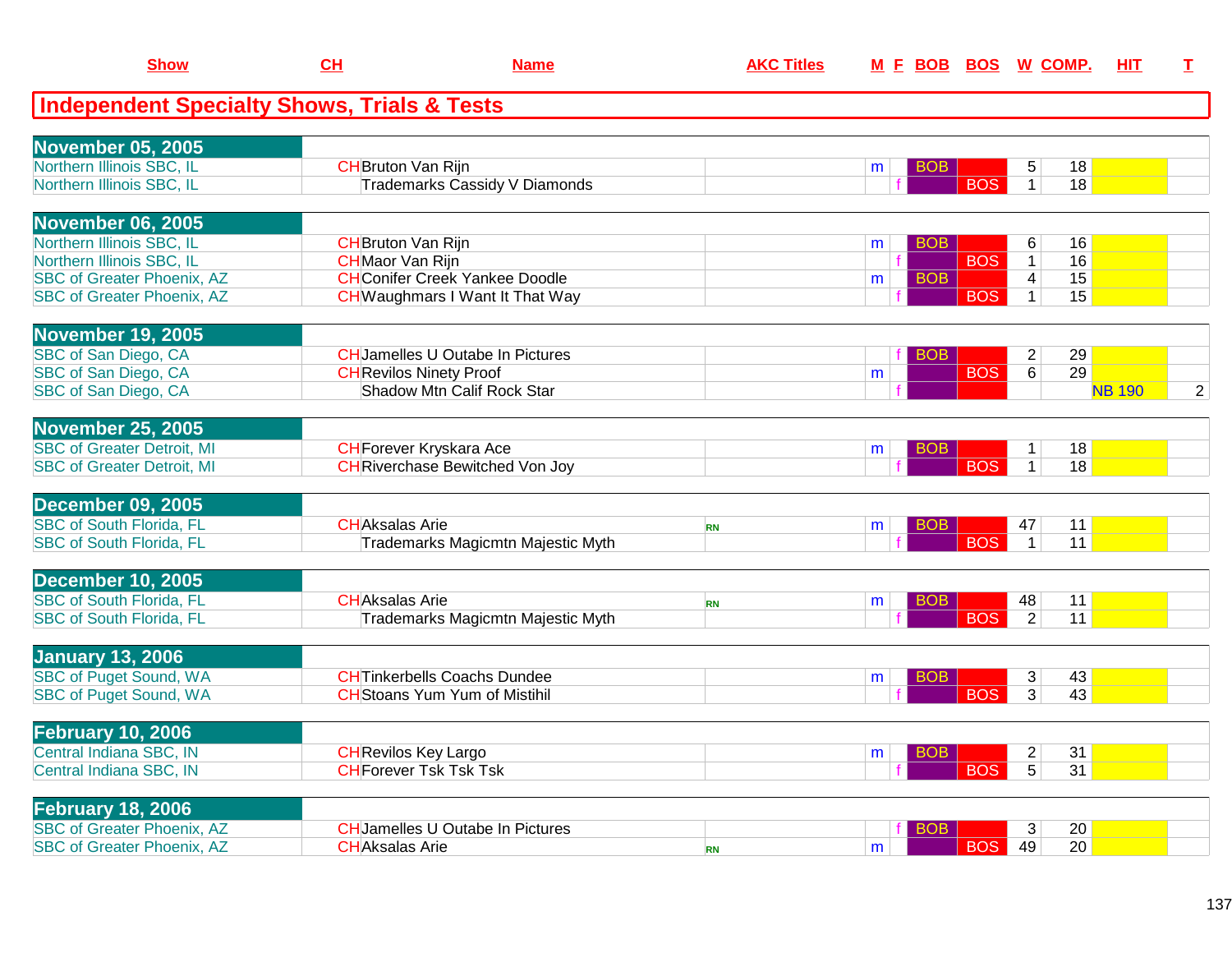| <b>Show</b>                                                   | CH                       | <b>Name</b>                                                     | <b>AKC Titles</b> |    |                          | M E BOB BOS W COMP.               | <b>HIT</b>      | $\mathbf{T}$   |
|---------------------------------------------------------------|--------------------------|-----------------------------------------------------------------|-------------------|----|--------------------------|-----------------------------------|-----------------|----------------|
| <b>Independent Specialty Shows, Trials &amp; Tests</b>        |                          |                                                                 |                   |    |                          |                                   |                 |                |
|                                                               |                          |                                                                 |                   |    |                          |                                   |                 |                |
| <b>February 19, 2006</b><br><b>SBC of Greater Phoenix, AZ</b> |                          | <b>CHJamelles U Outabe In Pictures</b>                          |                   |    |                          |                                   |                 |                |
| <b>SBC of Greater Phoenix, AZ</b>                             |                          | <b>CH</b> Mountain Highs Got It Now                             |                   | m  | <b>BOB</b><br><b>BOS</b> | 21<br>4<br>21<br>1                |                 |                |
| <b>SBC of Greater Phoenix, AZ</b>                             |                          | Keepsakes Frankly My Dear                                       |                   |    |                          |                                   | <b>NB 185</b>   | $\mathbf{1}$   |
|                                                               |                          |                                                                 |                   |    |                          |                                   |                 |                |
| <b>March 03, 2006</b>                                         |                          |                                                                 |                   |    |                          |                                   |                 |                |
| <b>SBC of Greater St. Louis, MO</b>                           |                          | <b>CHOpdykes On The Sauce</b>                                   |                   |    | <b>BOB</b>               | 33<br>19                          |                 |                |
| <b>SBC of Greater St. Louis, MO</b>                           | <b>CH</b> Scandias Simon |                                                                 |                   | m  | <b>BOS</b>               | 33<br>$\overline{7}$              |                 |                |
|                                                               |                          |                                                                 |                   |    |                          |                                   |                 |                |
| <b>March 04, 2006</b><br><b>SBC of Greater St. Louis, MO</b>  |                          |                                                                 |                   |    |                          | 30                                |                 |                |
| SBC of Greater St. Louis, MO                                  |                          | <b>CHOpdykes On The Sauce</b><br><b>CH</b> Forever Kryskara Ace |                   | m  | <b>BOB</b><br><b>BOS</b> | 20<br>$\overline{2}$<br>30        |                 |                |
|                                                               |                          |                                                                 |                   |    |                          |                                   |                 |                |
| <b>March 17, 2006</b>                                         |                          |                                                                 |                   |    |                          |                                   |                 |                |
| <b>Greater Washington SBC, NJ</b>                             |                          | <b>CH</b> High Chateaus Athos V Saintail                        |                   | m  | BOB                      | 20<br>4                           |                 |                |
| <b>Greater Washington SBC, NJ</b>                             |                          | Opdykes Bottoms Up                                              |                   | f. | <b>BOS</b>               | 20<br>1                           |                 |                |
| <b>Greater Washington SBC, NJ</b>                             |                          | Elbas Carrina V Arrowhead                                       | <b>RN</b>         |    |                          |                                   | <b>NB 182.5</b> | $\mathbf{1}$   |
|                                                               |                          |                                                                 |                   |    |                          |                                   |                 |                |
| <b>March 18, 2006</b>                                         |                          |                                                                 |                   |    |                          |                                   |                 |                |
| Middle Atlantic SBC, NJ                                       |                          | <b>CH</b> High Chateaus Athos V Saintail                        |                   | m  | BOB                      | 5<br>24                           |                 |                |
| Middle Atlantic SBC, NJ<br>Middle Atlantic SBC, NJ            |                          | <b>High Chateaus Katarina</b><br>Elbas Carrina V Arrowhead      |                   |    | <b>BOS</b>               | 24<br>$\mathbf{1}$                | <b>NB 183</b>   | $\overline{2}$ |
|                                                               |                          |                                                                 | <b>RN</b>         |    |                          |                                   |                 |                |
| <b>March 19, 2006</b>                                         |                          |                                                                 |                   |    |                          |                                   |                 |                |
| Northern New Jersey SBC, NJ                                   |                          | <b>CH</b> High Chateaus Athos V Saintail                        |                   | m  | <b>BOB</b>               | 21<br>6                           |                 |                |
| Northern New Jersey SBC, NJ                                   |                          | Berics Sweetheart of Sugar                                      |                   |    | <b>BOS</b>               | $\overline{21}$<br>$\mathbf{1}$   |                 |                |
|                                                               |                          |                                                                 |                   |    |                          |                                   |                 |                |
| <b>March 24, 2006</b>                                         |                          |                                                                 |                   |    |                          |                                   |                 |                |
| North Texas SBC, TX                                           |                          | CHSleepyhollowdrksideofthemoon                                  |                   |    | <b>BOB</b>               | 18<br>$\mathbf 1$                 |                 |                |
| North Texas SBC, TX                                           |                          | CHHalo St. Its Only Fair                                        |                   | m  | <b>BOS</b>               | $\mathbf{1}$<br>18                |                 |                |
| <b>April 07, 2006</b>                                         |                          |                                                                 |                   |    |                          |                                   |                 |                |
| Northern Colorado SBC, CO                                     |                          | Lenwardofs Gigolo                                               |                   | m  | <b>BOB</b>               | 11<br>$\mathbf{1}$                |                 |                |
| Northern Colorado SBC, CO                                     |                          | CHSleepyhollowdrksideofthemoon                                  |                   |    | <b>BOS</b>               | $\overline{2}$<br>11              |                 |                |
|                                                               |                          |                                                                 |                   |    |                          |                                   |                 |                |
| <b>April 08, 2006</b>                                         |                          |                                                                 |                   |    |                          |                                   |                 |                |
| <b>Greater Milwaukee SBC, WI</b>                              |                          | <b>CHOpdykes On The Sauce</b>                                   |                   |    | BOB                      | 21<br>21                          |                 |                |
| <b>Greater Milwaukee SBC, WI</b>                              |                          | <b>CH</b> Ebenezer Van Rijn                                     |                   | m  | <b>BOS</b>               | $\overline{21}$<br>$\overline{2}$ |                 |                |
|                                                               |                          |                                                                 |                   |    |                          |                                   |                 |                |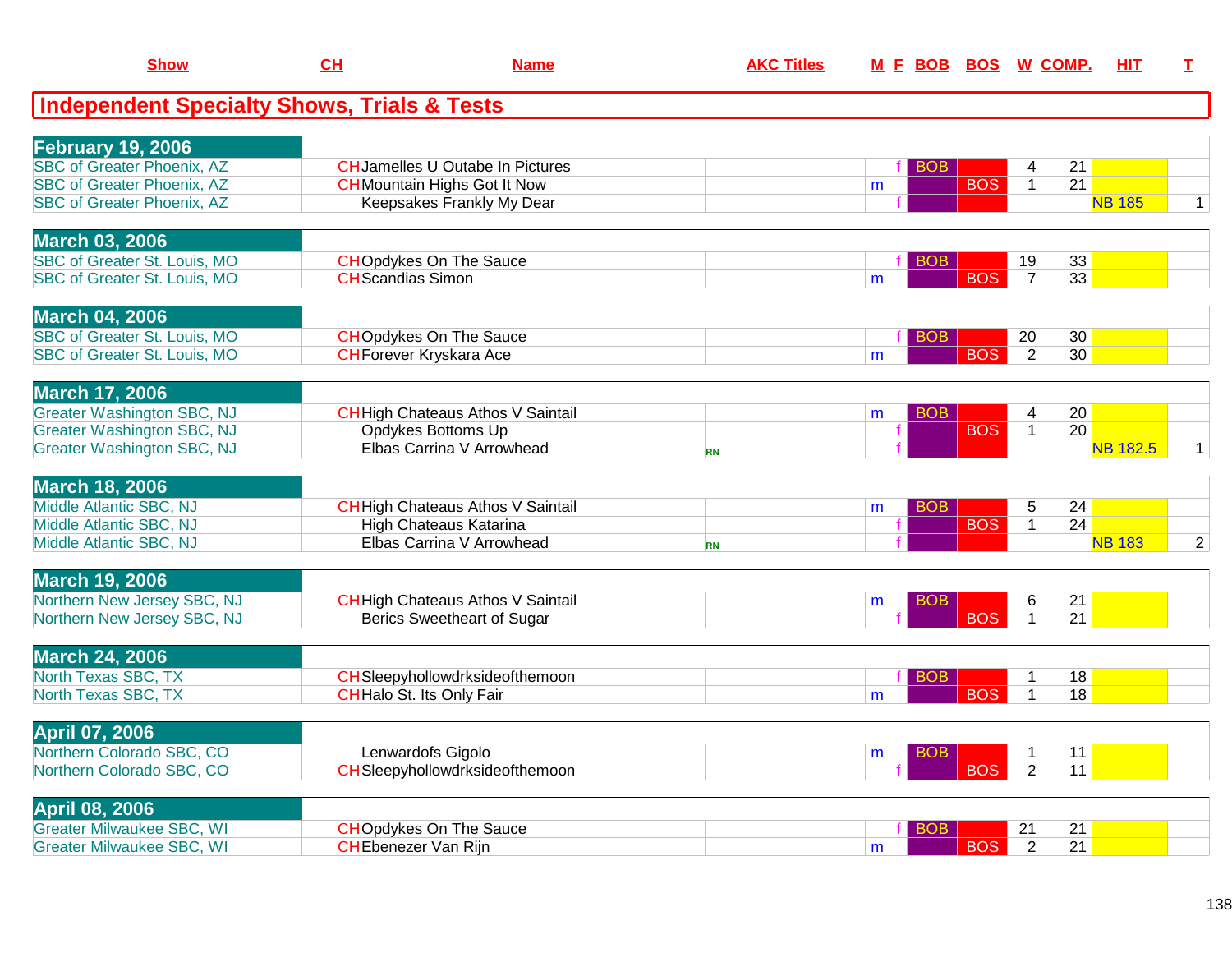| <b>Show</b>                                            | $CH$                                  | <b>Name</b>                             | <b>AKC Titles</b> |                 | M E BOB BOS W COMP. |                    | <u>ніт</u>      | I |
|--------------------------------------------------------|---------------------------------------|-----------------------------------------|-------------------|-----------------|---------------------|--------------------|-----------------|---|
| <b>Independent Specialty Shows, Trials &amp; Tests</b> |                                       |                                         |                   |                 |                     |                    |                 |   |
| <b>April 09, 2006</b>                                  |                                       |                                         |                   |                 |                     |                    |                 |   |
| <b>Greater Milwaukee SBC, WI</b>                       | <b>CH</b> Maor Van Rijn               |                                         |                   | <b>BOB</b>      |                     | $\overline{2}$     | 22              |   |
| <b>Greater Milwaukee SBC, WI</b>                       | <b>CH</b> Scandias Simon              |                                         |                   | m               | <b>BOS</b>          | 8                  | 22              |   |
| <b>April 16, 2006</b>                                  |                                       |                                         |                   |                 |                     |                    |                 |   |
| <b>SBC of Greater Atlanta, GA</b>                      |                                       | CH Frosas Montana Jumping Jim           |                   | <b>BOB</b><br>m |                     | 1                  | 36              |   |
| <b>SBC of Greater Atlanta, GA</b>                      | <b>CH</b> Benbarons Quinte of Eddie   |                                         |                   |                 | <b>BOS</b>          | $\mathbf{1}$       | 36              |   |
| <b>April 27, 2006</b>                                  |                                       |                                         |                   |                 |                     |                    |                 |   |
| SBC of Greater San Jose, CA                            | <b>CHAksalas Arie</b>                 |                                         | <b>RN</b>         | <b>BOB</b><br>m |                     | 50                 | 60              |   |
| SBC of Greater San Jose, CA                            | <b>CHCache Retreat Hallmark</b>       |                                         |                   |                 | <b>BOS</b>          | $\overline{1}$     | 60              |   |
| <b>April 28, 2006</b>                                  |                                       |                                         |                   |                 |                     |                    |                 |   |
| <b>SBC of Pacific Coast, CA</b>                        | <b>CH</b> Revilos Ninety Proof        |                                         |                   | <b>BOB</b><br>m |                     | 7                  | 61              |   |
| <b>SBC of Pacific Coast, CA</b>                        | <b>CH</b> Skydancers Chandelle        |                                         |                   |                 | <b>BOS</b>          | 8                  | 61              |   |
| <b>April 29, 2006</b>                                  |                                       |                                         |                   |                 |                     |                    |                 |   |
| <b>Greater Twin Cities SBC, MN</b>                     | <b>CH</b> Ebenezer Van Rijn           |                                         |                   | <b>BOB</b><br>m |                     | 3                  | 22              |   |
| <b>Greater Twin Cities SBC, MN</b>                     | <b>CH</b> Maor Van Rijn               |                                         |                   |                 | <b>BOS</b>          | $\overline{3}$     | $\overline{22}$ |   |
| Sacramento Sierra SBC, CA                              |                                       | <b>CH</b> Jamelles U Outabe In Pictures |                   | <b>BOB</b>      |                     | $\overline{5}$     | 62              |   |
| Sacramento Sierra SBC, CA                              | <b>CH</b> Mountain Highs Got It Now   |                                         |                   | m               | <b>BOS</b>          | $\overline{2}$     | 62              |   |
| <b>SBC of Pacific Coast, CA</b>                        | Echos Utmost                          |                                         | <b>VCD2 UDTDX</b> |                 |                     |                    | <b>OB 193.5</b> | 8 |
| <b>April 30, 2006</b>                                  |                                       |                                         |                   |                 |                     |                    |                 |   |
| <b>Greater Twin Cities SBC, MN</b>                     |                                       | <b>CH</b> Cache Retreat Summer Hummer   |                   | <b>BOB</b>      |                     | $\overline{2}$     | 18              |   |
| <b>Greater Twin Cities SBC, MN</b>                     |                                       | <b>CH</b> Cache Retreat Miracle On Ice  |                   | m               | <b>BOS</b>          | $\mathbf{1}$       | 18              |   |
| Sacramento Sierra SBC, CA                              | <b>CH</b> Revilos Ninety Proof        |                                         |                   | <b>BOB</b><br>m |                     | $\overline{\bf 8}$ | 61              |   |
| Sacramento Sierra SBC, CA                              | <b>CH</b> Yukons What A Doll          |                                         |                   |                 | <b>BOS</b>          | $\mathbf 1$        | 61              |   |
| May 19, 2006                                           |                                       |                                         |                   |                 |                     |                    |                 |   |
| <b>Heart of America SBC, KS</b>                        | <b>CHOpdykes On The Sauce</b>         |                                         |                   | <b>BOB</b>      |                     | 22                 | 21              |   |
| <b>Heart of America SBC, KS</b>                        |                                       | CHSleepyhollowsbeyondthestars           |                   | m               | <b>BOS</b>          | $\overline{2}$     | 21              |   |
| May 20, 2006                                           |                                       |                                         |                   |                 |                     |                    |                 |   |
| <b>Heart of America SBC, KS</b>                        | <b>CHOpdykes On The Sauce</b>         |                                         |                   | <b>BOB</b>      |                     | 23                 | 20              |   |
| <b>Heart of America SBC, KS</b>                        |                                       | CHSleepyhollowsbeyondthestars           |                   | m               | <b>BOS</b>          | $\overline{3}$     | 20              |   |
| May 27, 2006                                           |                                       |                                         |                   |                 |                     |                    |                 |   |
| <b>Greater Cincinnati SBC, OH</b>                      | <b>CHAksalas Arie</b>                 |                                         | <b>RN</b>         | <b>BOB</b><br>m |                     | 51                 | 16              |   |
| <b>Greater Cincinnati SBC, OH</b>                      | <b>CH</b> Adelheids Bellamie V Aksala |                                         |                   |                 | <b>BOS</b>          | 2                  | 16              |   |
|                                                        |                                       |                                         |                   |                 |                     |                    |                 |   |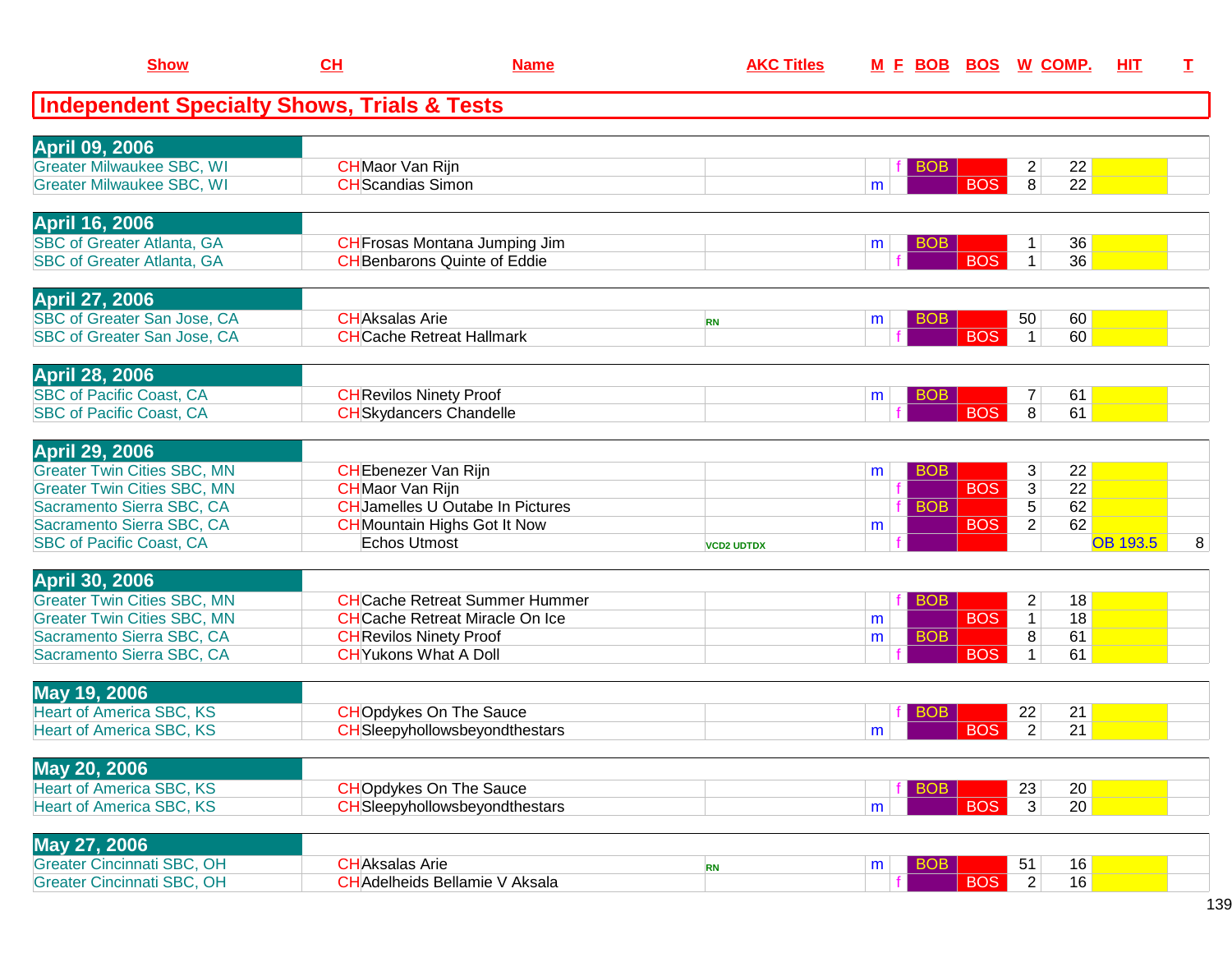| <b>Show</b>                                            | CH                                  | <b>Name</b>                             | <b>AKC Titles</b> |   |            | M E BOB BOS W COMP. |                |                 | HIT           |  |
|--------------------------------------------------------|-------------------------------------|-----------------------------------------|-------------------|---|------------|---------------------|----------------|-----------------|---------------|--|
| <b>Independent Specialty Shows, Trials &amp; Tests</b> |                                     |                                         |                   |   |            |                     |                |                 |               |  |
|                                                        |                                     |                                         |                   |   |            |                     |                |                 |               |  |
| <b>June 09, 2006</b>                                   |                                     |                                         |                   |   |            |                     |                |                 |               |  |
| SBC of San Diego, CA                                   |                                     | <b>CH</b> Jamelles U Outabe In Pictures |                   |   | <b>BOB</b> |                     | 6              | 28              |               |  |
| SBC of San Diego, CA                                   | <b>CH</b> Mountain Highs Got It Now |                                         |                   | m |            | <b>BOS</b>          | 3 <sup>1</sup> | 28 <sub>1</sub> |               |  |
| SBC of San Diego, CA                                   | Stoans Greta of Mabri               |                                         |                   |   |            |                     |                |                 | <b>NA 192</b> |  |
| <b>June 10, 2006</b>                                   |                                     |                                         |                   |   |            |                     |                |                 |               |  |
| Orange Coast SBF, CA                                   |                                     | <b>CH</b> Jamelles U Outabe In Pictures |                   |   | <b>BOB</b> |                     |                | 26              |               |  |
| Orange Coast SBF, CA                                   | <b>CH</b> Cache Retreat Stanford    |                                         |                   | m |            | <b>BOS</b>          |                | 26              |               |  |

| <b>June 11, 2006</b>                  |                                             |  |     |    |  |
|---------------------------------------|---------------------------------------------|--|-----|----|--|
| <b>SBC of Southern California, CA</b> | SAlta Vistas Billion Kilowatt<br><b>GCH</b> |  |     | 26 |  |
| <b>SBC of Southern California, CA</b> | HJamelles U Outabe In Pictures              |  | R∩⊂ | 26 |  |

| 35<br><b>SBC of Puget Sound, WA</b><br>CHUamelles U Outabe In Pictures<br>Ω<br>$\Omega$ | <b>June 18, 2006</b>          |                               |   |            |                 |  |
|-----------------------------------------------------------------------------------------|-------------------------------|-------------------------------|---|------------|-----------------|--|
|                                                                                         |                               |                               |   |            |                 |  |
|                                                                                         | <b>SBC of Puget Sound, WA</b> | <b>CHRevilos Ninety Proof</b> | m | <b>BOS</b> | 35 <sub>1</sub> |  |
| <b>SBC of Puget Sound, WA</b><br><b>CH</b> Vicdorys Golden Krugerrand                   |                               |                               |   |            |                 |  |

| <b>July 13, 2006</b>      |                                              |  |  |                 |  |
|---------------------------|----------------------------------------------|--|--|-----------------|--|
| Willamette Valley SBC, OR | HSkvdancers Chandelle                        |  |  | 36 <sub>1</sub> |  |
| Willamette Valley SBC, OR | <mark>IS</mark> Alta Vistas Billion Kilowatt |  |  | 36              |  |
|                           |                                              |  |  |                 |  |

| <b>July 14, 2006</b>             |                                    |  |  |    |    |  |
|----------------------------------|------------------------------------|--|--|----|----|--|
| <b>Willamette Valley SBC, OR</b> | <b>H</b> Cache Retreat Suisse Ice⊹ |  |  |    | 34 |  |
| Willamette Valley SBC, OR        | Skydancers Chandelle               |  |  | 10 | 34 |  |
|                                  |                                    |  |  |    |    |  |

| <b>August 03, 2006</b>            |                                         |  |            |                 |  |
|-----------------------------------|-----------------------------------------|--|------------|-----------------|--|
| <b>SBC of Southern Oregon, OR</b> | CHlSubira Rilev                         |  |            | 30 <sub>1</sub> |  |
| <b>SBC of Southern Oregon, OR</b> | <b>CHKings Row High Society</b>         |  | <b>BOS</b> | 30              |  |
| <b>SBC of Southern Oregon, OR</b> | <b>GCHSAlta Vistas Billion Kilowatt</b> |  |            |                 |  |
|                                   |                                         |  |            |                 |  |

| <b>August 04, 2006</b>            |                                         |  |            |                 |  |
|-----------------------------------|-----------------------------------------|--|------------|-----------------|--|
| <b>SBC of Alaska, AK</b>          | <b>CH</b> Golden Heart Mr. Magoo        |  |            | 10              |  |
| <b>SBC of Alaska, AK</b>          | <b>CH</b> Midnitesun Miss Ruby Dahlila  |  | <b>BOS</b> | 10              |  |
| <b>SBC of Southern Oregon, OR</b> | <b>GCHSAlta Vistas Billion Kilowatt</b> |  |            | 35              |  |
| <b>SBC of Southern Oregon, OR</b> | Howes A Mistletoe Kiss                  |  | <b>BOS</b> | 35              |  |
| <b>SBC of Southern Oregon, OR</b> | <b>CH</b> Vicdorys Golden Krugerrand    |  |            | <b>NB 178.5</b> |  |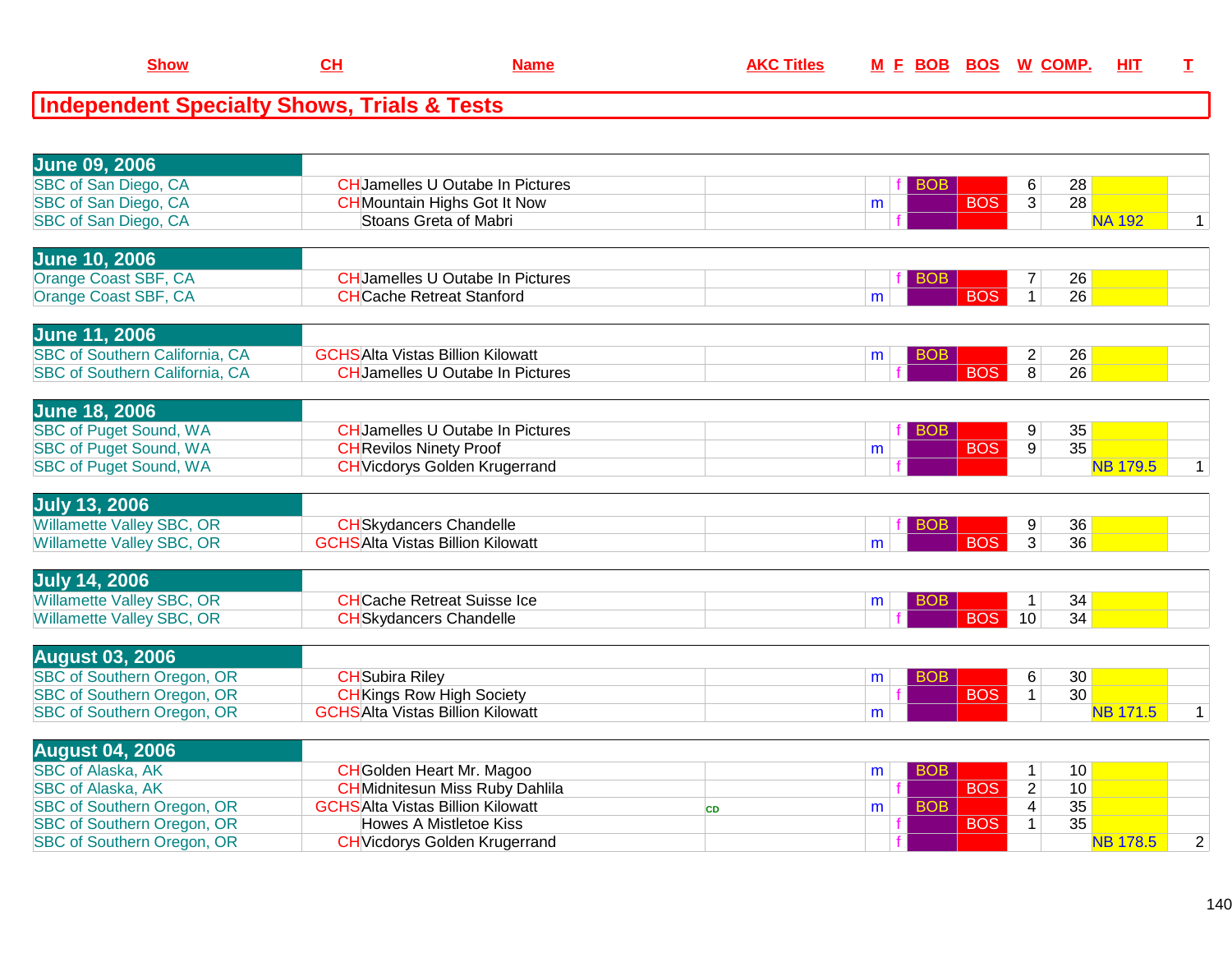| <b>Show</b>                                                              | CL                       | <b>Name</b>                                                                    | <b>AKC Titles</b> | M E BOB              |            | <b>BOS W COMP.</b>    | <b>HIT</b>    | I              |
|--------------------------------------------------------------------------|--------------------------|--------------------------------------------------------------------------------|-------------------|----------------------|------------|-----------------------|---------------|----------------|
| <b>Independent Specialty Shows, Trials &amp; Tests</b>                   |                          |                                                                                |                   |                      |            |                       |               |                |
| September 01, 2006                                                       |                          |                                                                                |                   |                      |            |                       |               |                |
| Maumee Valley SBC, OH                                                    |                          | <b>CHOpdykes On The Sauce</b>                                                  |                   | BO <sub>B</sub>      |            | 31<br>24              |               |                |
| Maumee Valley SBC, OH                                                    |                          | <b>CH</b> Nashports Just Dew It                                                |                   | m                    | <b>BOS</b> | 31<br>$\mathbf 1$     |               |                |
| September 02, 2006                                                       |                          |                                                                                |                   |                      |            |                       |               |                |
| Maumee Valley SBC, OH                                                    |                          | <b>CHO</b> pdykes On The Sauce                                                 |                   | <b>BOB</b>           |            | 25<br>45              |               |                |
| Maumee Valley SBC, OH                                                    |                          | <b>CH</b> Nashports Just Dew It                                                |                   | m                    | <b>BOS</b> | $\overline{2}$<br>45  |               |                |
| September 03, 2006                                                       |                          |                                                                                |                   |                      |            |                       |               |                |
| Ohio SBC, OH                                                             | <b>CH</b> Sugars Bambino |                                                                                |                   | <b>BOB</b><br>m      |            | 43<br>1               |               |                |
| Ohio SBC, OH                                                             |                          | <b>CHOpdykes On The Sauce</b>                                                  |                   |                      | <b>BOS</b> | 26<br>43              |               |                |
|                                                                          |                          |                                                                                |                   |                      |            |                       |               |                |
| September 04, 2006                                                       |                          |                                                                                |                   |                      |            |                       |               |                |
| <b>Greater Cincinnati SBC, OH</b>                                        |                          | <b>CH</b> Ebenezer Van Rijn                                                    |                   | BO <sub>B</sub><br>m |            | 38<br>4               |               |                |
| <b>Greater Cincinnati SBC, OH</b>                                        |                          | <b>CHOpdykes On The Sauce</b>                                                  |                   |                      | <b>BOS</b> | 38<br>27              |               |                |
| September 17, 2006                                                       |                          |                                                                                |                   |                      |            |                       |               |                |
| <b>SBC of America Regional, WY</b>                                       |                          | <b>CH</b> Forever Kryskara Ace                                                 |                   | <b>BOB</b><br>m      |            | 98<br>3               |               |                |
| <b>SBC</b> of America Regional, WY                                       |                          | <b>CHOpdykes On The Sauce</b>                                                  |                   |                      | <b>BOS</b> | 98<br>28              |               |                |
| September 18, 2006                                                       |                          |                                                                                |                   |                      |            |                       |               |                |
| <b>SBC of America Regional, WY</b>                                       |                          | <b>CHOpdykes On The Sauce</b>                                                  |                   | <b>BOB</b>           |            | 92<br>29              |               |                |
| <b>SBC of America Regional, WY</b>                                       |                          | <b>CH</b> Forever Kryskara Ace                                                 |                   | m                    | <b>BOS</b> | 92<br>4               |               |                |
|                                                                          |                          |                                                                                |                   |                      |            |                       |               |                |
| September 19, 2006                                                       |                          |                                                                                |                   |                      |            |                       |               |                |
| <b>SBC of America Regional, WY</b>                                       |                          | <b>CHOpdykes On The Sauce</b>                                                  |                   | <b>BOB</b>           |            | 97<br>30              |               |                |
| <b>SBC of America Regional, WY</b><br><b>SBC of America Regional, WY</b> |                          | <b>GCHSAlta Vistas Billion Kilowatt</b><br><b>CH</b> Echos Xtra Sweetie V Eddy | <b>CD</b>         | m                    | <b>BOS</b> | 97<br>5               | <b>NB 189</b> | $\mathbf{1}$   |
|                                                                          |                          |                                                                                |                   |                      |            |                       |               |                |
| September 20, 2006                                                       |                          |                                                                                |                   |                      |            |                       |               |                |
| Northern Colorado SBC, WY                                                |                          | <b>CHOpdykes On The Sauce</b>                                                  |                   | <b>BOB</b>           |            | 97<br>31              |               |                |
| Northern Colorado SBC, WY                                                |                          | <b>CH</b> Mountain Highs Got It Now                                            |                   | m                    | <b>BOS</b> | 97<br>4               |               |                |
| <b>September 21, 2006</b>                                                |                          |                                                                                |                   |                      |            |                       |               |                |
| SBC of America # 68/33 WY                                                |                          | <b>CH</b> Cache Retreat Perry                                                  |                   | <b>BOB</b><br>m      |            | 150<br>$\mathbf 1$    |               |                |
| SBC of America # 68/33 WY                                                |                          | <b>CH</b> Jamelles U Outabe In Pictures                                        |                   | f                    | <b>BOS</b> | 150<br>10             |               |                |
| SBC of America # 68/33 WY                                                |                          | <b>CH</b> Echos Xtra Sweetie V Eddy                                            |                   |                      |            |                       | <b>NB 194</b> | $\overline{2}$ |
| <b>October 20, 2006</b>                                                  |                          |                                                                                |                   |                      |            |                       |               |                |
| <b>SBC of Pacific Coast, CA</b>                                          |                          | <b>CH</b> Revilos Ninety Proof                                                 |                   | BOB<br>m             |            | 42<br>10 <sup>1</sup> |               |                |
|                                                                          |                          |                                                                                |                   |                      |            |                       |               |                |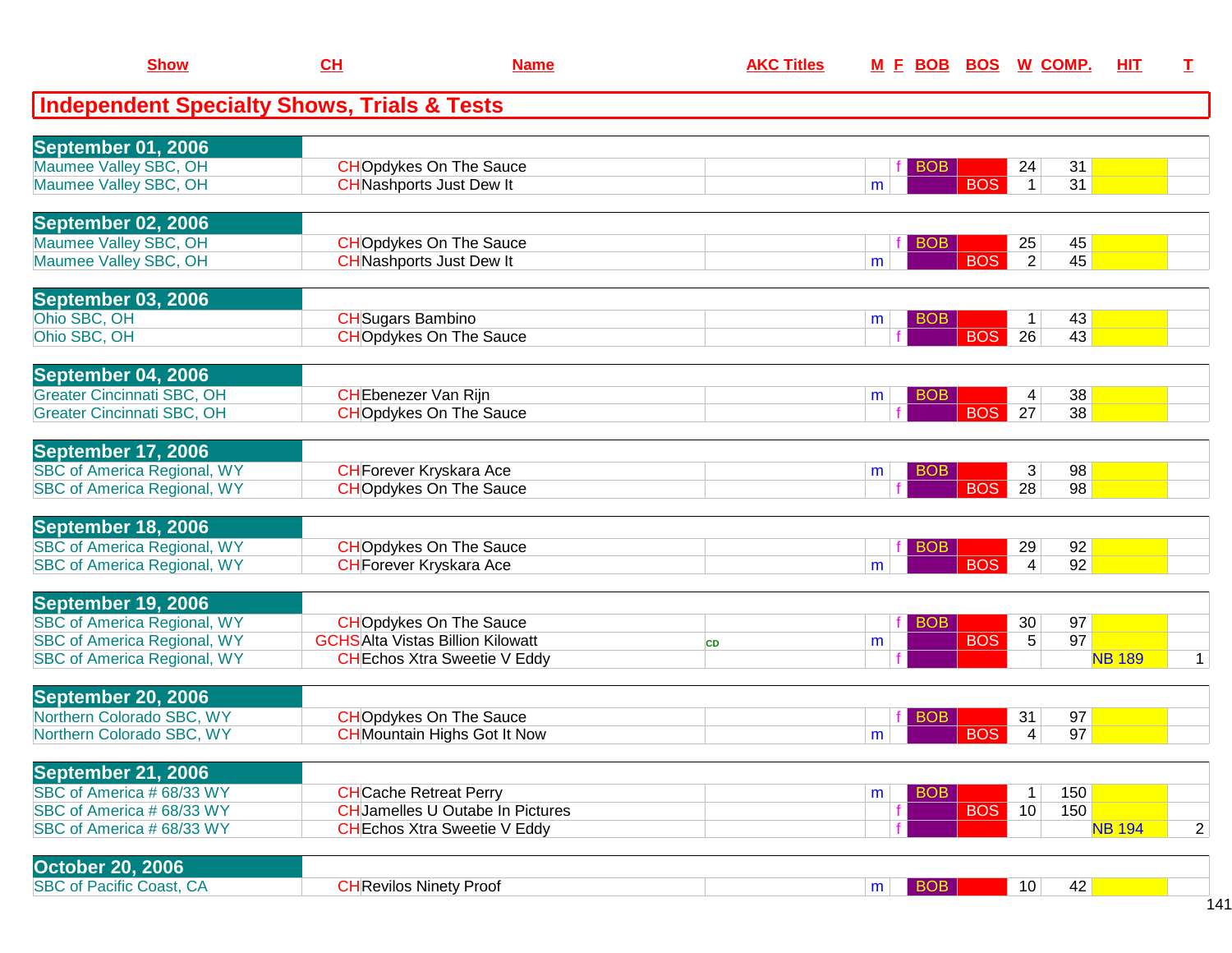| <b>Show</b>                                            | CH                          | <b>Name</b>                               | <b>AKC Titles</b> |   | <u>M E BOB BOS W COMP.</u> |                                   | HIT             | T.             |
|--------------------------------------------------------|-----------------------------|-------------------------------------------|-------------------|---|----------------------------|-----------------------------------|-----------------|----------------|
| <b>Independent Specialty Shows, Trials &amp; Tests</b> |                             |                                           |                   |   |                            |                                   |                 |                |
| <b>SBC of Pacific Coast, CA</b>                        |                             | <b>CHJamelles U Outabe In Pictures</b>    |                   |   | BOS                        | 42<br>11                          |                 |                |
| <b>SBC of Pacific Coast, CA</b>                        |                             | <b>CH</b> Echos Xtra Sweetie V Eddy       | <b>CD</b>         |   |                            |                                   | <b>NB 188.5</b> | 3              |
| <b>October 21, 2006</b>                                |                             |                                           |                   |   |                            |                                   |                 |                |
| SBC of Greater San Jose, CA                            | <b>CH</b> Subira Riley      |                                           |                   | m | <b>BOB</b>                 | 46<br>7                           |                 |                |
| SBC of Greater San Jose, CA                            |                             | <b>CH</b> Skydancers Chandelle            |                   |   | <b>BOS</b>                 | 11<br>46                          |                 |                |
| <b>November 04, 2006</b>                               |                             |                                           |                   |   |                            |                                   |                 |                |
| Northern Illinois SBC, IL                              | <b>CH</b> Ebenezer Van Rijn |                                           |                   | m | <b>BOB</b>                 | 22<br>5                           |                 |                |
| Northern Illinois SBC, IL                              |                             | <b>CHOpdykes On The Sauce</b>             |                   |   | <b>BOS</b>                 | 32<br>$\overline{22}$             |                 |                |
| <b>November 05, 2006</b>                               |                             |                                           |                   |   |                            |                                   |                 |                |
| Northern Illinois SBC, IL                              | <b>CH</b> Ebenezer Van Rijn |                                           |                   | m | <b>BOB</b>                 | 22<br>6                           |                 |                |
| Northern Illinois SBC, IL                              |                             | <b>CHOpdykes On The Sauce</b>             |                   |   | <b>BOS</b>                 | 33<br>22                          |                 |                |
| <b>November 11, 2006</b>                               |                             |                                           |                   |   |                            |                                   |                 |                |
| SBC of San Diego, CA                                   |                             | <b>CHJamelles U Outabe In Pictures</b>    |                   |   | <b>BOB</b>                 | 12<br>25                          |                 |                |
| SBC of San Diego, CA                                   |                             | <b>CH</b> Mountain Highs Got It Now       |                   | m | <b>BOS</b>                 | $\overline{25}$<br>$\overline{5}$ |                 |                |
| SBC of San Diego, CA                                   |                             | Stoans Greta of Mabri                     |                   |   |                            |                                   | <b>NA 195</b>   | $\overline{2}$ |
| <b>November 12, 2006</b>                               |                             |                                           |                   |   |                            |                                   |                 |                |
| <b>Orange Coast SBF, CA</b>                            |                             | <b>CH</b> Jamelles U Outabe In Pictures   |                   |   | BOB                        | 25<br>13                          |                 |                |
| Orange Coast SBF, CA                                   |                             | <b>CH</b> Mountain Highs Got It Now       |                   | m | <b>BOS</b>                 | 25<br>6                           |                 |                |
| <b>December 01, 2006</b>                               |                             |                                           |                   |   |                            |                                   |                 |                |
| <b>SBC of Greater Detroit, MI</b>                      |                             | <b>CH</b> Benbarons Outlaw of Iceman      |                   | m | BOB                        | 15<br>1                           |                 |                |
| <b>SBC of Greater Detroit, MI</b>                      |                             | <b>CH</b> RRR's Pnutts Buttercup V Slaton |                   |   | <b>BOS</b>                 | $\mathbf{1}$<br>15                |                 |                |
| <b>December 08, 2006</b>                               |                             |                                           |                   |   |                            |                                   |                 |                |
| <b>SBC of South Florida, FL</b>                        |                             | Scandias Majestic Ineke                   |                   |   | <b>BOB</b>                 | 1                                 | 6               |                |
| <b>SBC of South Florida, FL</b>                        |                             | <b>CH</b> Benbarons Tonka of Yondo        |                   | m | <b>BOS</b>                 | $\mathbf{1}$                      | 6               |                |
| <b>December 09, 2006</b>                               |                             |                                           |                   |   |                            |                                   |                 |                |
| <b>SBC of South Florida, FL</b>                        |                             | Scandias Majestic Ineke                   |                   |   | <b>BOB</b>                 | 2                                 | 6               |                |
| <b>SBC of South Florida, FL</b>                        | <b>CH</b> Bogelunds Brahms  |                                           |                   | m | <b>BOS</b>                 | $\mathbf 1$                       | 6               |                |
| <b>February 17, 2007</b>                               |                             |                                           |                   |   |                            |                                   |                 |                |
| <b>SBC of Greater Phoenix, AZ</b>                      |                             | <b>CH</b> Jamelles U Outabe In Pictures   |                   |   | <b>BOB</b>                 | 10<br>14                          |                 |                |
| <b>SBC of Greater Phoenix, AZ</b>                      |                             | <b>GCHSAIta Vistas Billion Kilowatt</b>   | CD                | m | <b>BOS</b>                 | 6<br>10                           |                 |                |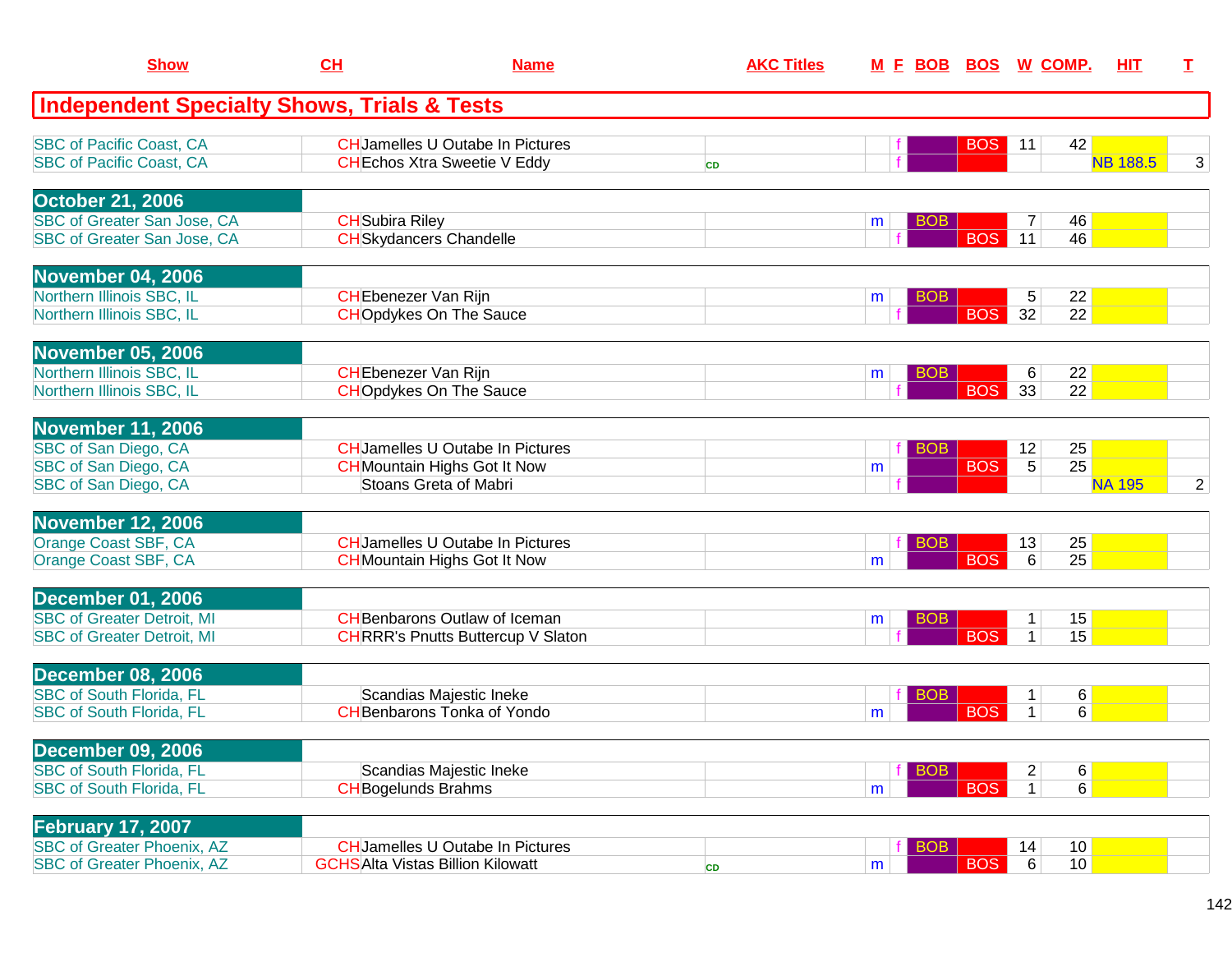|                          | <b>Show</b>                       | CL                                                     | <b>Name</b>                              | <b>AKC Titles</b> | M E BOB BOS     |            | W COMP.                      | HIT           | $\mathbf I$ |
|--------------------------|-----------------------------------|--------------------------------------------------------|------------------------------------------|-------------------|-----------------|------------|------------------------------|---------------|-------------|
|                          |                                   | <b>Independent Specialty Shows, Trials &amp; Tests</b> |                                          |                   |                 |            |                              |               |             |
| <b>February 18, 2007</b> |                                   |                                                        |                                          |                   |                 |            |                              |               |             |
|                          | <b>SBC of Greater Phoenix, AZ</b> | <b>CHOpdykes Gangster</b>                              |                                          |                   | <b>BOB</b><br>m |            | 11<br>1                      |               |             |
|                          | <b>SBC of Greater Phoenix, AZ</b> |                                                        | Pontatocs Madalyn                        |                   |                 | <b>BOS</b> | $\mathbf{1}$<br>$\mathbf{1}$ |               |             |
| <b>March 02, 2007</b>    |                                   |                                                        |                                          |                   |                 |            |                              |               |             |
|                          | SBC of Greater St. Louis, IL      |                                                        | <b>CH</b> Forever Kryskara Ace           |                   | <b>BOB</b><br>m |            | 5<br>31                      |               |             |
|                          | SBC of Greater St. Louis, IL      |                                                        | <b>CHForever Tsk Tsk Tsk</b>             |                   |                 | <b>BOS</b> | 6<br>31                      |               |             |
| <b>March 03, 2007</b>    |                                   |                                                        |                                          |                   |                 |            |                              |               |             |
|                          | SBC of Greater St. Louis, IL      |                                                        | <b>CH</b> Forever Kryskara Ace           |                   | <b>BOB</b><br>m |            | 29<br>6                      |               |             |
|                          | SBC of Greater St. Louis, IL      |                                                        | <b>CH</b> Adelheids Bellamie V Aksala    |                   |                 | <b>BOS</b> | 3 <sup>1</sup><br>29         |               |             |
| <b>March 22, 2007</b>    |                                   |                                                        |                                          |                   |                 |            |                              |               |             |
| Orange Coast SBF, CA     |                                   | <b>CHOpdykes Gangster</b>                              |                                          |                   | <b>BOB</b><br>m |            | 34<br>2                      |               |             |
| Orange Coast SBF, CA     |                                   |                                                        | Cache Retreat Silver Bells               |                   |                 | <b>BOS</b> | 34<br>$\mathbf 1$            |               |             |
| <b>March 23, 2007</b>    |                                   |                                                        |                                          |                   |                 |            |                              |               |             |
| North Texas SBC, TX      |                                   |                                                        | <b>CH</b> Saviours Chunky Monkey Biff    |                   | <b>BOB</b><br>m |            | 26<br>$\mathbf{1}$           |               |             |
| North Texas SBC, TX      |                                   |                                                        | <b>CH</b> Showme Ramz Cheerleader        |                   |                 | <b>BOS</b> | 26<br>$\mathbf{1}$           |               |             |
| SBC of San Diego, CA     |                                   | <b>CH</b> Cache Retreat Perry                          |                                          |                   | <b>BOB</b><br>m |            | $\overline{2}$<br>24         |               |             |
| SBC of San Diego, CA     |                                   |                                                        | <b>CH</b> Jamelles U Outabe In Pictures  |                   |                 | <b>BOS</b> | 15<br>24                     |               |             |
| SBC of San Diego, CA     |                                   |                                                        | Stoans Greta of Mabri                    | <b>CD RN</b>      |                 |            |                              | <b>NA 197</b> | 3           |
| <b>March 24, 2007</b>    |                                   |                                                        |                                          |                   |                 |            |                              |               |             |
| Orange Coast SBF, CA     |                                   | <b>CH</b> Cache Retreat Perry                          |                                          |                   | <b>BOB</b><br>m |            | 39<br>3                      |               |             |
| Orange Coast SBF, CA     |                                   |                                                        | <b>CH</b> Jamelles U Outabe In Pictures  |                   |                 | <b>BOS</b> | 16<br>39                     |               |             |
| <b>March 25, 2007</b>    |                                   |                                                        |                                          |                   |                 |            |                              |               |             |
| SBC of San Diego, CA     |                                   |                                                        | <b>CHJamelles U Outabe In Pictures</b>   |                   | <b>BOB</b>      |            | 38<br>17                     |               |             |
| SBC of San Diego, CA     |                                   |                                                        | <b>CH</b> Skydancers Great Pirate Robert |                   | m               | <b>BOS</b> | 38<br>$\mathbf{1}$           |               |             |
| SBC of San Diego, CA     |                                   |                                                        | Stoans Greta of Mabri                    | <b>CD RN</b>      |                 |            |                              | <b>NA 197</b> | 4           |
| <b>April 07, 2007</b>    |                                   |                                                        |                                          |                   |                 |            |                              |               |             |
|                          | <b>Greater Milwaukee SBC, WI</b>  | <b>CH</b> Ebenezer Van Rijn                            |                                          |                   | <b>BOB</b><br>m |            | 11<br>7                      |               |             |
|                          | <b>Greater Milwaukee SBC, WI</b>  | <b>CHEbenezer Van Rijn</b>                             |                                          |                   | <b>BOB</b><br>m |            | 11<br>8                      |               |             |
|                          | <b>Greater Milwaukee SBC, WI</b>  | <b>CH</b> Forever Tsk Tsk Tsk                          |                                          |                   |                 | <b>BOS</b> | $\overline{7}$<br>11         |               |             |
| April 08, 2007           |                                   |                                                        |                                          |                   |                 |            |                              |               |             |
|                          | <b>Greater Milwaukee SBC, WI</b>  | <b>CH</b> Forever Tsk Tsk Tsk                          |                                          |                   |                 | <b>BOS</b> | 8 <sup>1</sup><br>11         |               |             |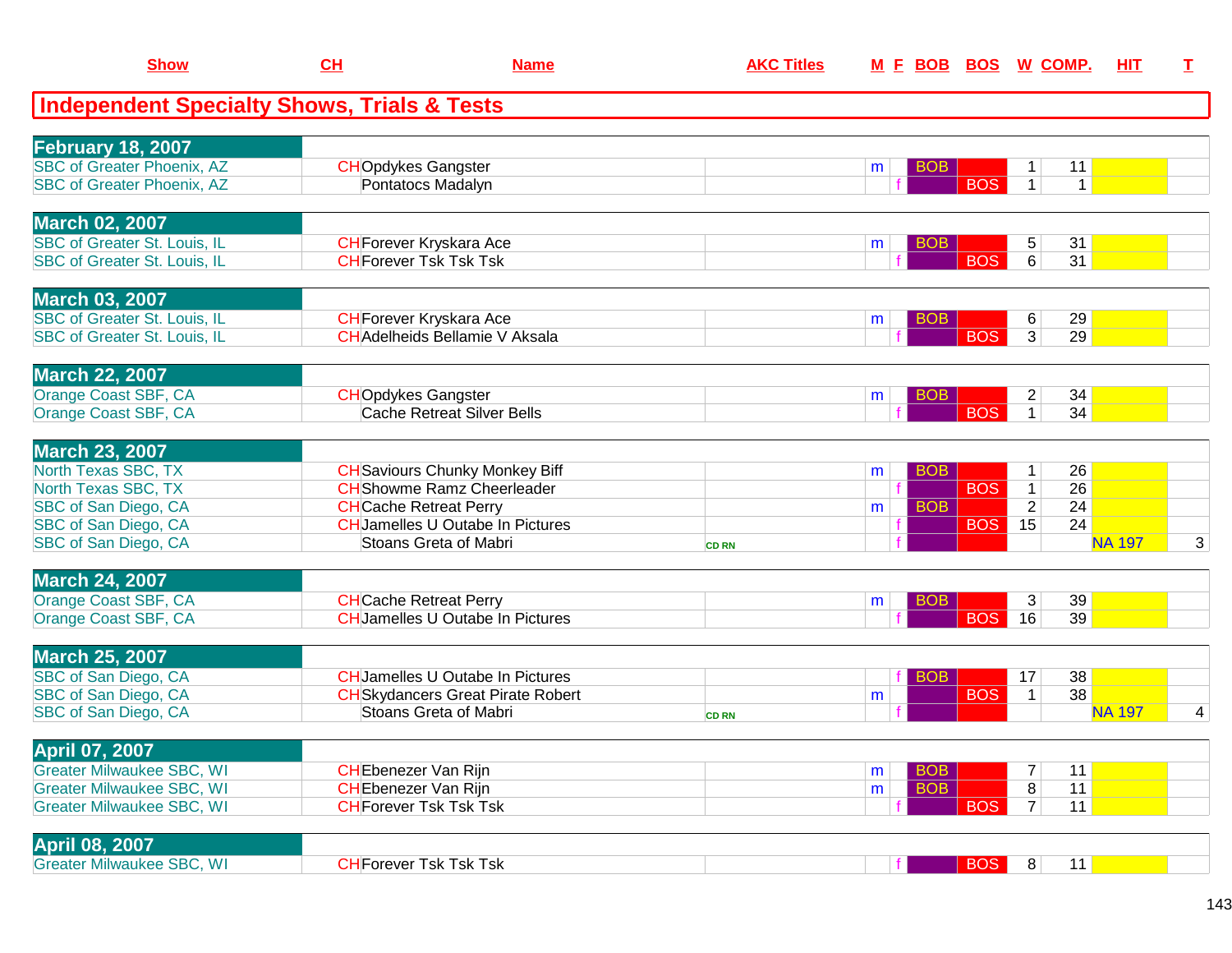| CH<br><b>Show</b><br><b>Name</b>                                       |                                         | <b>AKC Titles</b>                        |              |   |            | M E BOB BOS W COMP. | <b>HIT</b>        | $\mathbf I$     |   |
|------------------------------------------------------------------------|-----------------------------------------|------------------------------------------|--------------|---|------------|---------------------|-------------------|-----------------|---|
| Independent Specialty Shows, Trials & Tests                            |                                         |                                          |              |   |            |                     |                   |                 |   |
|                                                                        |                                         |                                          |              |   |            |                     |                   |                 |   |
| <b>April 15, 2007</b>                                                  |                                         |                                          |              |   |            |                     |                   |                 |   |
| <b>SBC of Greater Atlanta, GA</b><br><b>SBC of Greater Atlanta, GA</b> | <b>CH</b> Forever Kryskara Ace          | <b>CH</b> Marianettes Double Jepordy     |              | m | <b>BOB</b> | <b>BOS</b>          | 7<br>$\mathbf{1}$ | 23<br>23        |   |
|                                                                        |                                         |                                          |              |   |            |                     |                   |                 |   |
| <b>April 20, 2007</b>                                                  |                                         |                                          |              |   |            |                     |                   |                 |   |
| <b>Greater Washington SBC, VA</b>                                      |                                         | <b>CH</b> High Chateaus Athos V Saintail |              | m | <b>BOB</b> |                     | 8                 | 17              |   |
| <b>Greater Washington SBC, VA</b>                                      |                                         | <b>CH</b> High Chateaus Athos V Saintail |              | m | <b>BOB</b> |                     | $\overline{7}$    | 18              |   |
| <b>Greater Washington SBC, VA</b>                                      |                                         | <b>CH</b> Ridgewoods Emmiline V Saintail |              |   |            | <b>BOS</b>          | $\mathbf{1}$      | 17              |   |
| <b>Greater Washington SBC, VA</b>                                      |                                         | <b>Whoodcrest Pleasant Colony</b>        |              |   |            | <b>BOS</b>          | $\mathbf{1}$      | 18              |   |
|                                                                        |                                         |                                          |              |   |            |                     |                   |                 |   |
| <b>April 26, 2007</b>                                                  |                                         |                                          |              |   |            |                     |                   |                 |   |
| SBC of Greater San Jose, CA                                            |                                         | <b>CHJamelles U Outabe In Pictures</b>   |              |   | <b>BOB</b> |                     | 18                | 72              |   |
| <b>SBC of Greater San Jose, CA</b>                                     | <b>GCHB</b> Tinkerbells Solid Gold      |                                          |              | m |            | <b>BOS</b>          | $\mathbf{1}$      | 72              |   |
|                                                                        |                                         |                                          |              |   |            |                     |                   |                 |   |
| <b>April 27, 2007</b>                                                  |                                         |                                          |              |   |            |                     |                   |                 |   |
| <b>SBC of Pacific Coast, CA</b>                                        |                                         | <b>CH</b> Kings Row High Country Drifter |              | m | <b>BOB</b> |                     | 1                 | 75              |   |
| <b>SBC of Pacific Coast, CA</b>                                        |                                         | <b>CH</b> Skydancers Anne Bonny          |              |   |            | <b>BOS</b>          | $\overline{2}$    | 75              |   |
| <b>SBC of Pacific Coast, CA</b>                                        |                                         | <b>CH</b> Echos Xtra Sweetie V Eddy      | <b>CD RN</b> |   |            |                     |                   | <b>NB 196</b>   | 4 |
|                                                                        |                                         |                                          |              |   |            |                     |                   |                 |   |
| <b>April 28, 2007</b>                                                  |                                         |                                          |              |   |            |                     |                   |                 |   |
| Middle Atlantic SBC, NJ                                                |                                         | <b>CH</b> High Chateaus Athos V Saintail |              | m | <b>BOB</b> |                     | 9                 | 45              |   |
| Middle Atlantic SBC, NJ                                                | <b>CHBerics Kendall</b>                 |                                          |              |   |            | <b>BOS</b>          | $\mathbf{1}$      | 45              |   |
| Middle Atlantic SBC, NJ                                                | <b>CH</b> Cache Retreat Aurora          |                                          |              |   |            | <b>BOS</b>          | $\mathbf{1}$      | 45              |   |
| Sacramento Sierra SBC, CA                                              |                                         | <b>CH</b> Echos Xtra Sweetie V Eddy      | <b>CD RN</b> |   | <b>BOB</b> |                     | $\mathbf{1}$      | 70              |   |
| Sacramento Sierra SBC, CA                                              | <b>GCHSAlta Vistas Billion Kilowatt</b> |                                          | CD           | m |            | <b>BOS</b>          | $\overline{7}$    | 70              |   |
| <b>SBC of Pacific Coast, CA</b>                                        |                                         | Stoans Greta of Mabri                    | <b>CD RN</b> |   |            |                     |                   | <b>NB 195.5</b> | 5 |
|                                                                        |                                         |                                          |              |   |            |                     |                   |                 |   |
| <b>April 29, 2007</b>                                                  |                                         |                                          |              |   |            |                     |                   |                 |   |
| Middle Atlantic SBC, NJ                                                |                                         | <b>CH</b> Moondances True Companion      |              | m | <b>BOB</b> |                     | $\overline{a}$    | 45              |   |
| Sacramento Sierra SBC, CA                                              | <b>GCHSAlta Vistas Billion Kilowatt</b> |                                          | <b>CD</b>    | m | <b>BOB</b> |                     | $\overline{8}$    | $\overline{55}$ |   |
| Sacramento Sierra SBC, CA                                              |                                         | <b>CH</b> Yukons Claret V Serpentina     |              |   |            | <b>BOS</b>          | 1                 | 55              |   |
|                                                                        |                                         |                                          |              |   |            |                     |                   |                 |   |
| May 05, 2007                                                           |                                         |                                          |              |   |            |                     |                   |                 |   |
| <b>Greater Cincinnati SBC, OH</b>                                      | <b>CH</b> Forever Tsk Tsk Tsk           |                                          |              |   | <b>BOB</b> |                     | 9                 | 60              |   |
| <b>Greater Cincinnati SBC, OH</b>                                      | <b>CH</b> Forever Kryskara Ace          |                                          |              | m |            | <b>BOS</b>          | 8                 | 60              |   |
| New England SBC, MA                                                    |                                         | <b>CH</b> Moondances True Companion      |              | m | <b>BOB</b> |                     | $\overline{3}$    | 26              |   |
| New England SBC, MA                                                    | <b>CH</b> Berics Kendall                |                                          |              |   |            | <b>BOS</b>          | $\overline{c}$    | 26              |   |
| Ohio SBC, OH                                                           | <b>CH</b> Forever Kryskara Ace          |                                          |              | m | <b>BOB</b> |                     | 9                 | 59              |   |
| Ohio SBC, OH                                                           |                                         | <b>CH</b> Marianettes Double Jepordy     |              |   |            | <b>BOS</b>          | $\overline{2}$    | 59              |   |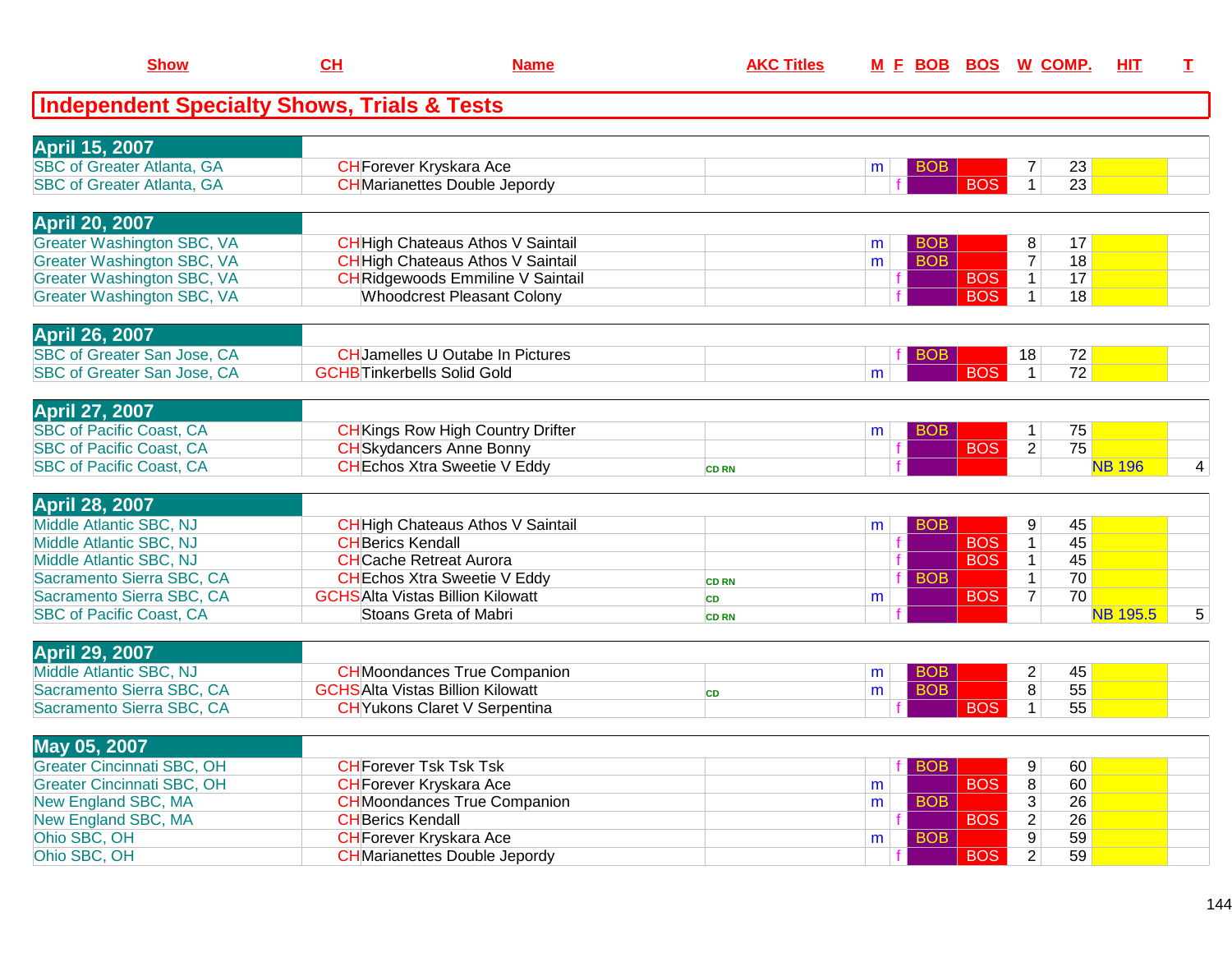| May 06, 2007               |                                      |   |            |            |    |    |  |
|----------------------------|--------------------------------------|---|------------|------------|----|----|--|
| Greater Cincinnati SBC, OH | <b>CH</b> Forever Kryskara Ace       | m | <b>BOB</b> |            | 10 | 46 |  |
| Greater Cincinnati SBC, OH | <b>CH</b> Marianettes Double Jepordy |   |            | <b>BOS</b> | ົ  | 46 |  |
| New England SBC, MA        | <b>CHBerics Kendall</b>              |   | <b>BOB</b> |            |    | 28 |  |
| New England SBC, MA        | <b>CH</b> Moondances True Companion  | m |            | <b>BOS</b> |    | 28 |  |
| Ohio SBC, OH               | <b>CH</b> Forever Kryskara Ace       | m | <b>BOB</b> |            |    | 54 |  |
| Ohio SBC, OH               | <b>CHForever Tsk Tsk Tsk</b>         |   |            | <b>BOS</b> | 10 | 54 |  |

| <b>May 17,</b><br>2007                      |                               |  |  |                       |  |
|---------------------------------------------|-------------------------------|--|--|-----------------------|--|
| <b>SBC</b> of<br>. OR<br>t Southern Oregon, | <u> HRevilos Ninety Proof</u> |  |  | 40                    |  |
| OR<br><b>SBC</b> of<br>: Southern Oregon,   | wdancers Anne Bonnv           |  |  | $\overline{ }$<br>40. |  |
|                                             |                               |  |  |                       |  |

| May 18, 2007                      |                                         |              |   |            |                 |    |               |  |
|-----------------------------------|-----------------------------------------|--------------|---|------------|-----------------|----|---------------|--|
| Heart of America SBC, KS          | <b>CH</b> Forever Tsk Tsk Tsk           |              |   |            |                 | 31 |               |  |
| Heart of America SBC, KS          | <b>CH</b> Forever Kryskara Ace          |              | m | <b>BOS</b> | 12 <sup>1</sup> | 31 |               |  |
| SBC of Southern Oregon, OR        | <b>GCHSAlta Vistas Billion Kilowatt</b> |              | m |            |                 | 47 |               |  |
| SBC of Southern Oregon, OR        | <b>CH</b> Skydancers Anne Bonny         |              |   | <b>BOS</b> |                 | 47 |               |  |
| <b>SBC of Southern Oregon, OR</b> | <b>CH</b> Vicdorys Indiana Bones        | <b>CD RE</b> | m |            |                 |    | <b>NB 182</b> |  |
|                                   |                                         |              |   |            |                 |    |               |  |

| <b>May</b><br>2007                    |                                  |   |  |                     |    |  |
|---------------------------------------|----------------------------------|---|--|---------------------|----|--|
| SBC, KS<br>Hear<br>$0.4$ maric $\sim$ | orever Krvskara Ace              | m |  | $\overline{a}$<br>C | 33 |  |
| <b>SBC, KS</b><br>Hear                | <b>Tsk Tsk Tsk</b><br>HForever 1 |   |  |                     | 33 |  |
|                                       |                                  |   |  |                     |    |  |

| <b>June 08, 2007</b>               |                            |              |   |  |     |  |
|------------------------------------|----------------------------|--------------|---|--|-----|--|
| <b>Greater Twin Cities SBC, MN</b> | HBlue Collars Etcetera Etc | <b>CD RN</b> |   |  | ט ו |  |
| <b>Greater Twin Cities SBC, MN</b> | Montanamtn Reflection      |              | m |  | J J |  |
|                                    |                            |              |   |  |     |  |

| <b>June 16, 2007</b>          |                               |   |            |                 |        |  |
|-------------------------------|-------------------------------|---|------------|-----------------|--------|--|
| <b>SBC of Puget Sound, WA</b> | Lasquites U'Mista To New Sage | m |            | 39 <sub>1</sub> |        |  |
| <b>SBC of Puget Sound, WA</b> | Scandias Kendra Kings         |   | <b>BOS</b> | 39              |        |  |
| <b>SBC of Puget Sound, WA</b> | Save I Love Lucy With Nac     |   |            |                 | NR 193 |  |

| <b>June 17, 2007</b>          |                                   |  |            |       |  |
|-------------------------------|-----------------------------------|--|------------|-------|--|
| <b>SBC of Puget Sound, WA</b> | <b>CHLasquites Orlando V Hans</b> |  |            | 35    |  |
| <b>SBC of Puget Sound, WA</b> | <b>CH</b> Shericks Silver Belle   |  | <b>BOS</b> | 35    |  |
| <b>SBC of Puget Sound, WA</b> | Save I Love Lucy With Nac         |  |            | .1835 |  |

| <b>July 20,</b><br>2007          |                                         |  |    |                 |  |
|----------------------------------|-----------------------------------------|--|----|-----------------|--|
| <b>Willamette Valley SBC, OR</b> | <b>CH</b> Jamelles U Outabe In Pictures |  | 20 | ົ<br><u>.</u>   |  |
| <b>Willamette Valley SBC, OR</b> | <b>HVicdorvs Julius Ceasar</b>          |  |    | 20 <sub>1</sub> |  |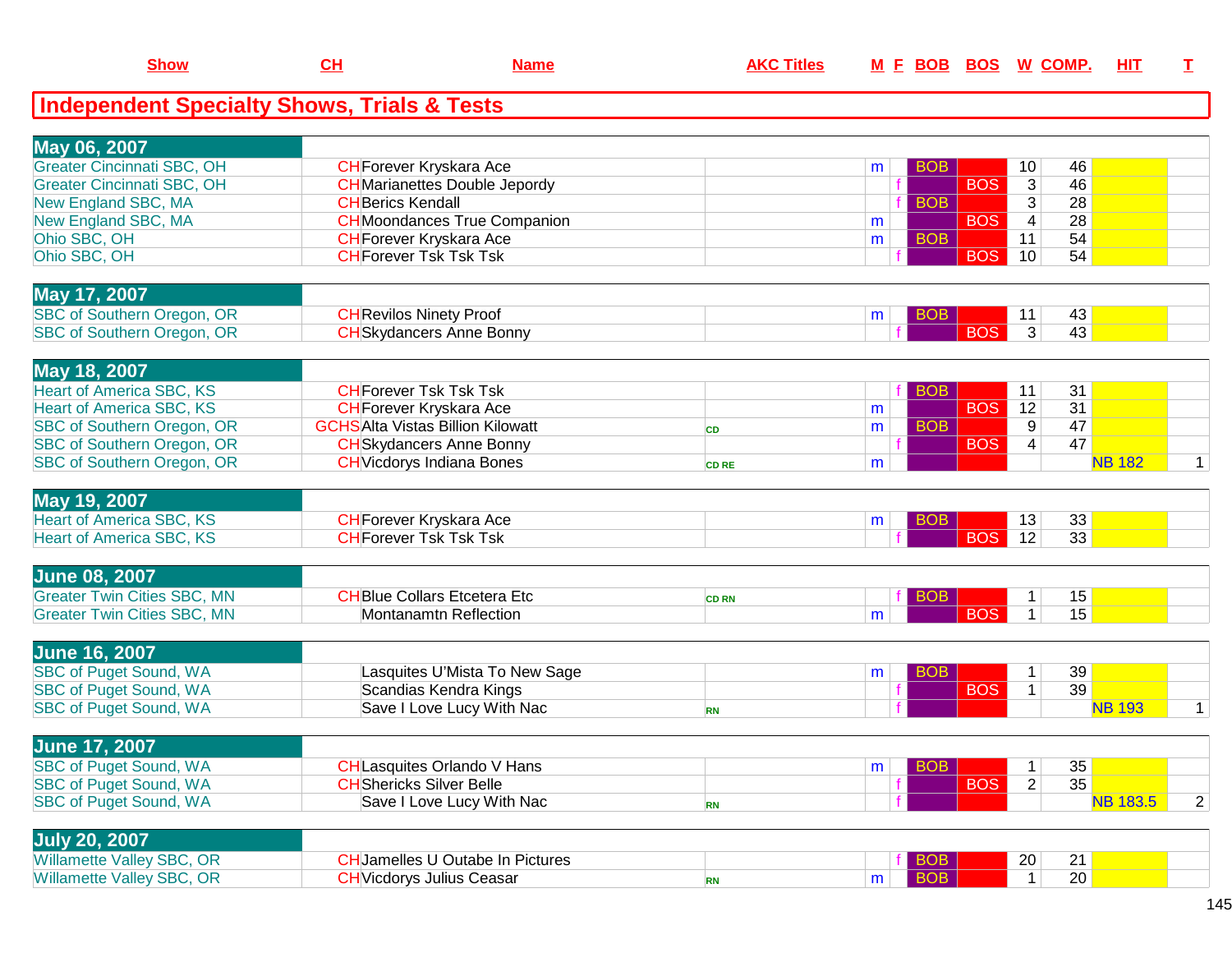| <b>Show</b>                                                   | CH                         | <b>Name</b>                                                              | <b>AKC Titles</b> |                 | <u>M E BOB BOS W COMP.</u> |                 |               | <b>HIT</b> | I.          |
|---------------------------------------------------------------|----------------------------|--------------------------------------------------------------------------|-------------------|-----------------|----------------------------|-----------------|---------------|------------|-------------|
| <b>Independent Specialty Shows, Trials &amp; Tests</b>        |                            |                                                                          |                   |                 |                            |                 |               |            |             |
| Willamette Valley SBC, OR<br><b>Willamette Valley SBC, OR</b> |                            | <b>CHJamelles U Outabe In Pictures</b><br><b>CH</b> Revilos Ninety Proof |                   | m               | <b>BOS</b><br><b>BOS</b>   | 19<br>12        | 20<br>21      |            |             |
| <b>August 03, 2007</b>                                        |                            |                                                                          |                   |                 |                            |                 |               |            |             |
| <b>SBC of Alaska, AK</b>                                      |                            | World Tops Glacier V Aksala                                              |                   | <b>BOB</b><br>m |                            | 1               | 12            |            |             |
| <b>SBC of Alaska, AK</b>                                      |                            | Montana Mtns Cheechako                                                   |                   |                 | <b>BOS</b>                 | 1 <sup>1</sup>  | 12            |            |             |
| <b>August 17, 2007</b>                                        |                            |                                                                          |                   |                 |                            |                 |               |            |             |
| Northern Colorado SBC, OR                                     |                            | <b>CH</b> Cache Retreat Perry                                            |                   | <b>BOB</b><br>m |                            | 4               | 23            |            |             |
| Northern Colorado SBC, OR                                     |                            | <b>CH</b> Cache Retreat Perry                                            |                   | <b>BOB</b><br>m |                            | 5               | 23            |            |             |
| Northern Colorado SBC, OR                                     |                            | Kings Mill Indira                                                        |                   |                 | <b>BOS</b>                 | $\mathbf 1$     | 23            |            |             |
| Northern Colorado SBC, OR                                     | <b>CH</b> Kings Mill Laine |                                                                          |                   |                 | <b>BOS</b>                 | $\mathbf{1}$    | 23            |            |             |
| September 08, 2007                                            |                            |                                                                          |                   |                 |                            |                 |               |            |             |
| <b>SBC of Southern California, CA</b>                         |                            | <b>GCHSAlta Vistas Billion Kilowatt</b>                                  | <b>CD</b>         | <b>BOB</b><br>m |                            | 10 <sup>°</sup> | 39            |            |             |
| <b>SBC of Southern California, CA</b>                         |                            | <b>CH</b> Jamelles U Outabe In Pictures                                  |                   |                 | <b>BOS</b>                 | 21              | 39            |            |             |
| September 09, 2007                                            |                            |                                                                          |                   |                 |                            |                 |               |            |             |
| <b>SBC of Southern California, CA</b>                         |                            | <b>GCHSAIta Vistas Billion Kilowatt</b>                                  | <b>CD</b>         | <b>BOB</b><br>m |                            | 11              | 35            |            |             |
| SBC of Southern California, CA                                |                            | <b>CH</b> Jamelles U Outabe In Pictures                                  |                   |                 | <b>BOS</b>                 | 22              | 35            |            |             |
| September 24, 2007                                            |                            |                                                                          |                   |                 |                            |                 |               |            |             |
| <b>SBC of America Regional, OH</b>                            |                            | <b>CHJamelles U Outabe In Pictures</b>                                   |                   | <b>BOB</b>      |                            | 23              | 90            |            |             |
| <b>SBC of America Regional, OH</b>                            |                            | <b>CH</b> Faeriesteeds Thor of Jbar                                      |                   | m               | <b>BOS</b>                 | $\mathbf{1}$    | 90            |            |             |
| September 25, 2007                                            |                            |                                                                          |                   |                 |                            |                 |               |            |             |
| <b>SBC of America Regional, OH</b>                            |                            | <b>CH</b> Forever Kryskara Ace                                           |                   | <b>BOB</b><br>m |                            | 14              | 108           |            |             |
| <b>SBC of America Regional, OH</b>                            | <b>CH</b> Berics Kendall   |                                                                          |                   |                 | <b>BOS</b>                 | 4               | 108           |            |             |
| September 27, 2007                                            |                            |                                                                          |                   |                 |                            |                 |               |            |             |
| SBC of America # 69/34 OH                                     |                            | <b>CHO</b> pdykes Dont Open Til Xmas                                     |                   | BOB<br>m        |                            | 1               | 205           |            |             |
| SBC of America # 69/34 OH                                     | <b>CH</b> Maor Van Rijn    |                                                                          |                   |                 | <b>BOS</b>                 | 4               | 205           |            |             |
| September 28, 2007                                            |                            |                                                                          |                   |                 |                            |                 |               |            |             |
| SBC of America # 69/34 OH                                     |                            | Benbarons Tinker Of Yondo                                                | CD                |                 |                            |                 | <b>NB 179</b> |            | $\mathbf 1$ |
|                                                               |                            |                                                                          |                   |                 |                            |                 |               |            |             |
| <b>October 07, 2007</b>                                       |                            |                                                                          |                   |                 |                            |                 |               |            |             |
| Northern New Jersey SBC, NJ                                   | <b>CHBerics Kendall</b>    |                                                                          |                   | <b>BOB</b>      |                            | 6               | 23            |            |             |
| Northern New Jersey SBC, NJ                                   | <b>CH</b> Berics Kendall   |                                                                          |                   | <b>BOB</b>      |                            | 5               | 26            |            |             |
| Northern New Jersey SBC, NJ                                   |                            | <b>CH</b> High Chateaus Athos V Saintail                                 |                   | m               | <b>BOS</b>                 | 10              | 23            |            |             |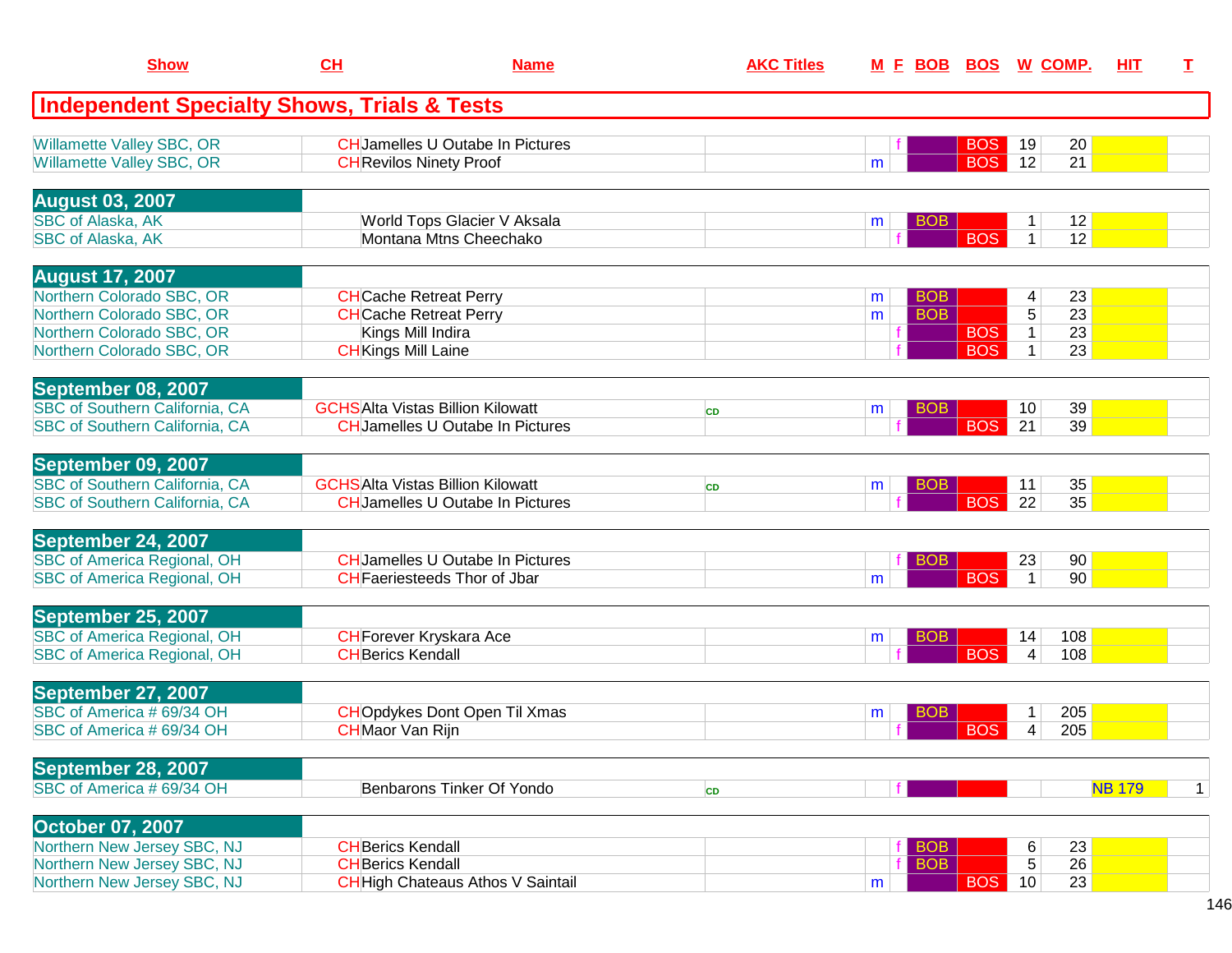| <b>Show</b>                                                            | CH                                                     | <b>Name</b>                                                                 | <b>AKC Titles</b> |   | <u>M E BOB BOS W COMP.</u> |                      | HIT             | T. |
|------------------------------------------------------------------------|--------------------------------------------------------|-----------------------------------------------------------------------------|-------------------|---|----------------------------|----------------------|-----------------|----|
| <b>Independent Specialty Shows, Trials &amp; Tests</b>                 |                                                        |                                                                             |                   |   |                            |                      |                 |    |
| Northern New Jersey SBC, NJ                                            | <b>CH</b> Sugars Bambino                               |                                                                             |                   | m | <b>BOS</b>                 | 1 <sup>1</sup>       | 26              |    |
| <b>October 19, 2007</b>                                                |                                                        |                                                                             |                   |   |                            |                      |                 |    |
| <b>SBC of Pacific Coast, CA</b>                                        |                                                        | <b>CH</b> Summerlyns Lucius                                                 |                   | m | <b>BOB</b><br><b>BOS</b>   | 1<br>5               | 40<br>40        |    |
| <b>SBC of Pacific Coast, CA</b><br><b>SBC of Pacific Coast, CA</b>     |                                                        | <b>CH</b> Skydancers Anne Bonny<br>Echos Whos On First                      | <b>CD</b>         | m |                            |                      | <b>NB 170.5</b> | 3  |
| <b>October 20, 2007</b>                                                |                                                        |                                                                             |                   |   |                            |                      |                 |    |
| SBC of Greater San Jose, CA                                            |                                                        | <b>CH</b> Skydancers Anne Bonny                                             |                   |   | <b>BOB</b>                 | 6                    | 42              |    |
| SBC of Greater San Jose, CA                                            |                                                        | <b>GCHSAlta Vistas Billion Kilowatt</b>                                     | <b>CD</b>         | m | <b>BOS</b>                 | 12                   | 42              |    |
| <b>November 03, 2007</b>                                               |                                                        |                                                                             |                   |   |                            |                      |                 |    |
| Northern Illinois SBC, IL<br>Northern Illinois SBC, IL                 | <b>CH</b> Maor Van Rijn<br><b>CH</b> Ebenezer Van Rijn |                                                                             |                   | m | <b>BOB</b><br><b>BOS</b>   | 5<br>9 <sup>1</sup>  | 21<br>21        |    |
|                                                                        |                                                        |                                                                             |                   |   |                            |                      |                 |    |
| November 04, 2007                                                      |                                                        |                                                                             |                   |   |                            |                      |                 |    |
| Northern Illinois SBC, IL<br>Northern Illinois SBC, IL                 | <b>CH</b> Maor Van Rijn                                | <b>CHO</b> pdykes Dont Open Til Xmas                                        |                   | m | BOB<br><b>BOS</b>          | 6<br>2               | 20<br>20        |    |
|                                                                        |                                                        |                                                                             |                   |   |                            |                      |                 |    |
| <b>November 30, 2007</b><br><b>SBC of Greater Detroit, MI</b>          |                                                        | <b>CH</b> Vicdorys Julius Ceasar                                            | <b>RN</b>         | m | <b>BOB</b>                 | $\overline{c}$       | 28              |    |
| <b>SBC of Greater Detroit, MI</b>                                      |                                                        | Melon City Tasha                                                            |                   |   | <b>BOS</b>                 | $\mathbf 1$          | 28              |    |
|                                                                        |                                                        |                                                                             |                   |   |                            |                      |                 |    |
| <b>January 04, 2008</b><br>Orange Coast SBF, CA                        |                                                        | <b>CH</b> Mountain Highs Got It Now                                         |                   | m | <b>BOB</b>                 | $\overline{7}$       | 22              |    |
| Orange Coast SBF, CA                                                   | <b>CHOpdykes Gangster</b>                              |                                                                             |                   | m | <b>BOB</b>                 | $\overline{3}$       | 21              |    |
| Orange Coast SBF, CA                                                   |                                                        | <b>Whoodcrest Desert Wine</b>                                               |                   |   | <b>BOS</b>                 | 1                    | 21              |    |
| Orange Coast SBF, CA                                                   |                                                        | <b>Whoodcrest Desert Wine</b>                                               |                   |   | <b>BOS</b>                 | $\overline{2}$       | 22              |    |
| <b>January 06, 2008</b>                                                |                                                        |                                                                             |                   |   |                            |                      |                 |    |
| <b>SBC of Puget Sound, WA</b>                                          |                                                        | <b>CHLasquites Orlando V Hans</b>                                           |                   | m | <b>BOB</b>                 | $\overline{2}$       | 47              |    |
| <b>SBC of Puget Sound, WA</b>                                          |                                                        | <b>CH</b> Jamelles U Outabe In Pictures                                     |                   |   | <b>BOS</b>                 | 24                   | 47              |    |
| <b>SBC of Puget Sound, WA</b>                                          |                                                        | Save I Love Lucy With Nac                                                   | <b>CD RN</b>      |   |                            |                      | <b>NB 192</b>   | 3  |
| <b>January 11, 2008</b>                                                |                                                        |                                                                             |                   |   |                            |                      |                 |    |
| <b>SBC of Greater Phoenix, AZ</b>                                      |                                                        | <b>GCHSAlta Vistas Billion Kilowatt</b>                                     | CD                | m | <b>BOB</b>                 | 13                   | 20              |    |
| <b>SBC of Greater Phoenix, AZ</b>                                      |                                                        | <b>CH</b> Skydancers Anne Bonny                                             |                   |   | <b>BOB</b>                 | $\overline{7}$       | $\overline{20}$ |    |
| <b>SBC of Greater Phoenix, AZ</b><br><b>SBC of Greater Phoenix, AZ</b> |                                                        | <b>CH</b> Cache Retreat Stanford<br><b>CH</b> Jamelles U Outabe In Pictures |                   | m | <b>BOS</b><br><b>BOS</b>   | $\overline{2}$<br>25 | 20<br>20        |    |
|                                                                        |                                                        |                                                                             |                   |   |                            |                      |                 |    |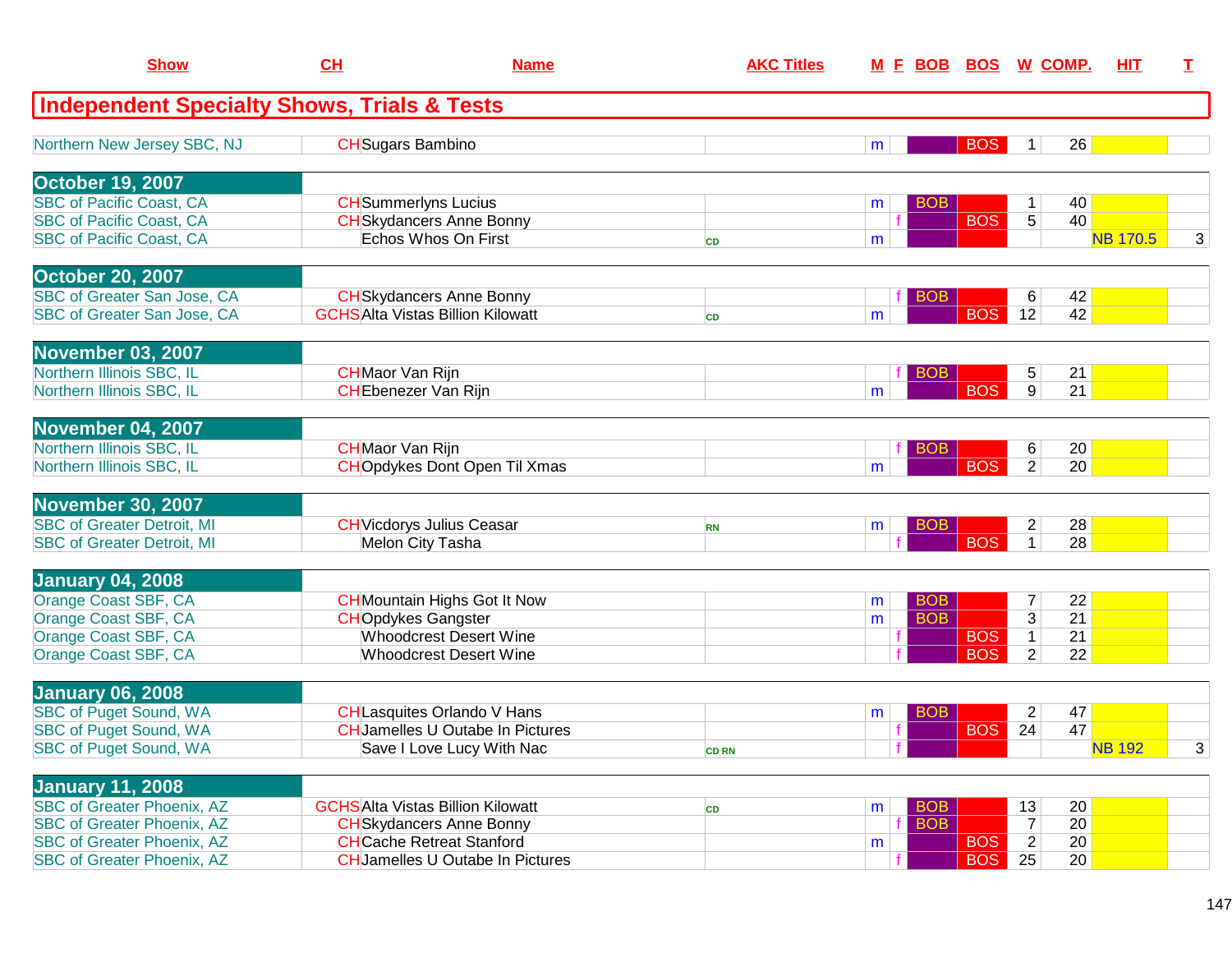| <b>Show</b>                                            | CH                                 | <b>Name</b>                                | <b>AKC Titles</b> |   |            |            | M E BOB BOS W COMP.            | HIT | $\mathbf{T}$ |
|--------------------------------------------------------|------------------------------------|--------------------------------------------|-------------------|---|------------|------------|--------------------------------|-----|--------------|
| <b>Independent Specialty Shows, Trials &amp; Tests</b> |                                    |                                            |                   |   |            |            |                                |     |              |
| <b>February 15, 2008</b>                               |                                    |                                            |                   |   |            |            |                                |     |              |
| SBC of Southern California, CA                         |                                    | <b>GCHSAlta Vistas Billion Kilowatt</b>    | <b>CD</b>         | m | <b>BOB</b> |            | 41<br>14                       |     |              |
| SBC of Southern California, CA                         |                                    | <b>CH</b> Tinkerbells Willow V Silverado   |                   |   |            | <b>BOS</b> | 41<br>$\mathbf{1}$             |     |              |
| <b>February 16, 2008</b>                               |                                    |                                            |                   |   |            |            |                                |     |              |
| SBC of San Diego, CA                                   | <b>GCHB</b> Tinkerbells Solid Gold |                                            |                   | m | <b>BOB</b> |            | $\overline{c}$<br>41           |     |              |
| SBC of San Diego, CA                                   |                                    | Eastgates The Diva                         |                   |   |            | <b>BOS</b> | 41<br>$\mathbf{1}$             |     |              |
| SBC of Southern California, CA                         |                                    | <b>GCHSAlta Vistas Billion Kilowatt</b>    | <b>CD</b>         | m | <b>BOB</b> |            | 15<br>42                       |     |              |
| <b>SBC of Southern California, CA</b>                  |                                    | <b>CH</b> Tinkerbells Willow V Silverado   |                   |   |            | <b>BOS</b> | $\overline{2}$<br>42           |     |              |
| <b>February 17, 2008</b>                               |                                    |                                            |                   |   |            |            |                                |     |              |
| SBC of San Diego, CA                                   |                                    | <b>CH</b> Skydancers Chandelle             |                   |   | <b>BOB</b> |            | 12<br>34                       |     |              |
| SBC of San Diego, CA                                   |                                    | <b>CH</b> Eastgates Don Quixote            |                   | m |            | <b>BOS</b> | 34<br>$\mathbf{1}$             |     |              |
| <b>February 29, 2008</b>                               |                                    |                                            |                   |   |            |            |                                |     |              |
| SBC of Greater St. Louis, MO                           |                                    | <b>CH</b> Forever Kryskara Ace             |                   | m | <b>BOB</b> |            | 15<br>25                       |     |              |
| SBC of Greater St. Louis, MO                           | <b>CH</b> Kings Mill Lombardi      |                                            |                   | m | <b>BOB</b> |            | $\overline{21}$<br>$\mathbf 1$ |     |              |
| SBC of Greater St. Louis, MO                           |                                    | <b>CH</b> Adelheids Bellamie V Aksala      |                   |   |            | <b>BOS</b> | $\overline{5}$<br>21           |     |              |
| <b>SBC of Greater St. Louis, MO</b>                    |                                    | <b>CH</b> Adelheids Bellamie V Aksala      |                   |   |            | <b>BOS</b> | $\overline{4}$<br>25           |     |              |
| <b>March 14, 2008</b>                                  |                                    |                                            |                   |   |            |            |                                |     |              |
| Middle Atlantic SBC, PA                                |                                    | <b>CH</b> Windpts A Snowangel At Firehouse |                   |   | <b>BOB</b> |            | 37                             |     |              |
| Middle Atlantic SBC, PA                                |                                    | <b>CH</b> Vicdorys Julius Ceasar           | <b>RN</b>         | m |            | <b>BOS</b> | $\overline{3}$<br>37           |     |              |
| <b>March 15, 2008</b>                                  |                                    |                                            |                   |   |            |            |                                |     |              |
| Middle Atlantic SBC, PA                                |                                    | <b>CHTuckers XLNT Adventure Too</b>        |                   | m | <b>BOB</b> |            | 39<br>1                        |     |              |
| Middle Atlantic SBC, PA                                |                                    | Libertys Kinzua V Sirius                   |                   |   |            | <b>BOS</b> | 39                             |     |              |
| <b>March 21, 2008</b>                                  |                                    |                                            |                   |   |            |            |                                |     |              |
| North Texas SBC, TX                                    | <b>CH</b> Kings Mill Lombardi      |                                            |                   | m | <b>BOB</b> |            | $\overline{c}$<br>22           |     |              |
| North Texas SBC, TX                                    | <b>CH</b> Kings Mill Lombardi      |                                            |                   | m | <b>BOB</b> |            | $\overline{3}$<br>22           |     |              |
| North Texas SBC, TX                                    | Halo St Myth                       |                                            |                   |   |            | <b>BOS</b> | $\overline{22}$<br>1           |     |              |
| North Texas SBC, TX                                    |                                    | Kings Mill Abrianna                        |                   |   |            | <b>BOS</b> | $\mathbf{1}$<br>22             |     |              |
| <b>April 05, 2008</b>                                  |                                    |                                            |                   |   |            |            |                                |     |              |
| <b>Greater Milwaukee SBC, WI</b>                       | <b>CH</b> Kings Mill Lombardi      |                                            |                   | m | <b>BOB</b> |            | 5<br>14                        |     |              |
| <b>Greater Milwaukee SBC, WI</b>                       | <b>CH</b> Kings Mill Lombardi      |                                            |                   | m | <b>BOB</b> |            | 17<br>$\overline{4}$           |     |              |
| <b>Greater Milwaukee SBC, WI</b>                       | <b>CH</b> Berics Kendall           |                                            |                   |   |            | <b>BOS</b> | 8<br>14                        |     |              |
| <b>Greater Milwaukee SBC, WI</b>                       | <b>CH</b> Berics Kendall           |                                            |                   |   |            | <b>BOS</b> | 7 <sup>1</sup><br>17           |     |              |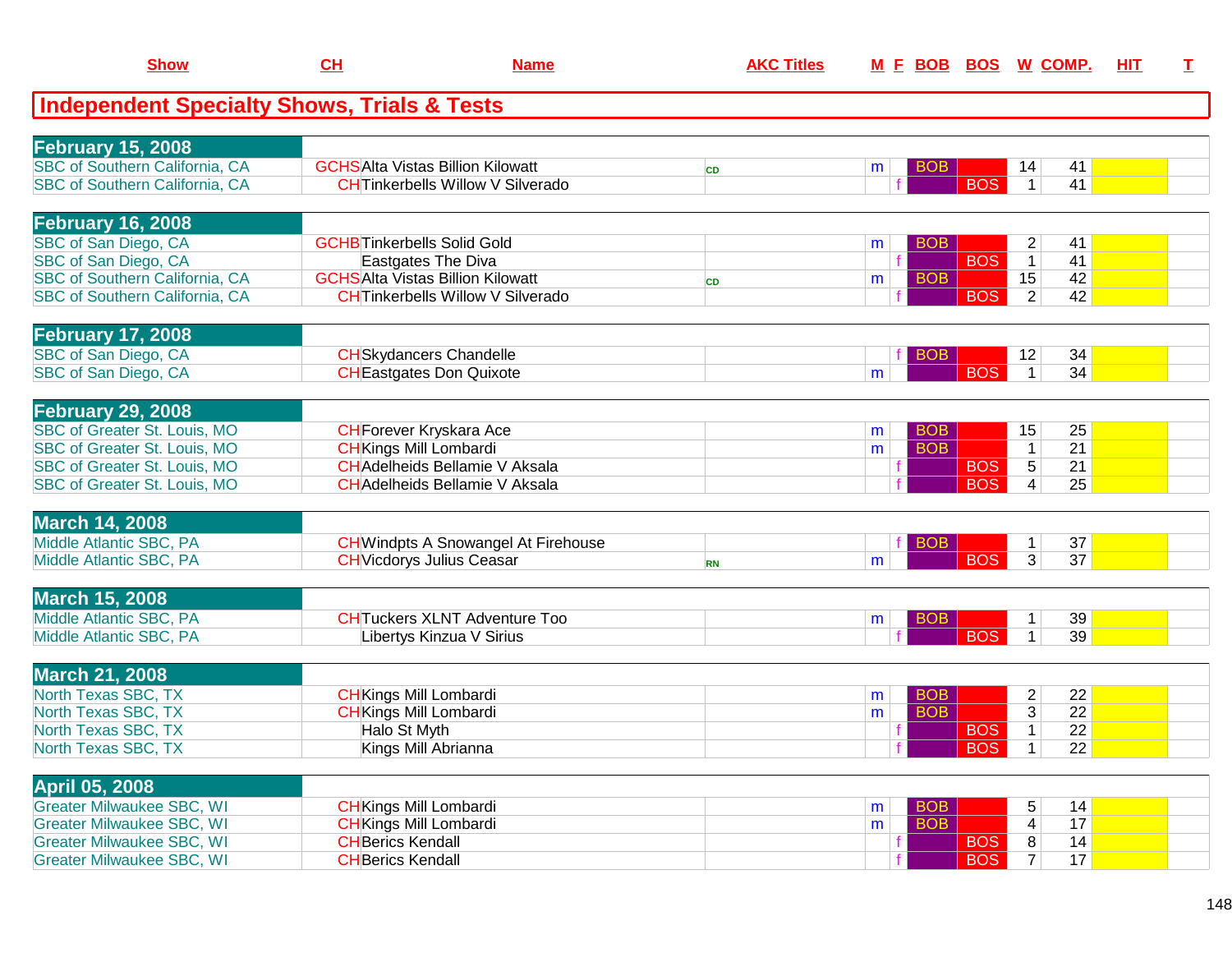| <b>Show</b>                                            | <u>CH</u>                  | <u>Name</u>                               | <b>AKC Titles</b> |   | <u>M E BOB BOS W COMP.</u> |            |                |                 | <u>HIT</u> | I |
|--------------------------------------------------------|----------------------------|-------------------------------------------|-------------------|---|----------------------------|------------|----------------|-----------------|------------|---|
| <b>Independent Specialty Shows, Trials &amp; Tests</b> |                            |                                           |                   |   |                            |            |                |                 |            |   |
| <b>April 18, 2008</b>                                  |                            |                                           |                   |   |                            |            |                |                 |            |   |
| <b>Greater Washington SBC, VA</b>                      |                            | <b>CHOpdykes On The Sauce</b>             |                   |   | <b>BOB</b>                 |            | 34             | 28              |            |   |
| <b>Greater Washington SBC, VA</b>                      |                            | Wild West's Two Beer Limit                |                   | m | <b>BOB</b>                 |            | $\mathbf{1}$   | 25              |            |   |
| <b>Greater Washington SBC, VA</b>                      |                            | <b>GCHB</b> Marianettes Habitual Vialator |                   | m |                            | <b>BOS</b> | $\mathbf{1}$   | 28              |            |   |
| <b>Greater Washington SBC, VA</b>                      |                            | <b>CHOpdykes On The Sauce</b>             |                   |   |                            | <b>BOS</b> | 35             | 25              |            |   |
| <b>April 20, 2008</b>                                  |                            |                                           |                   |   |                            |            |                |                 |            |   |
| Maumee Valley SBC, OH                                  | <b>CH</b> Berics Kendall   |                                           |                   |   | BOB                        |            | 9              | 22              |            |   |
| Maumee Valley SBC, OH                                  | <b>CH</b> Berics Kendall   |                                           |                   |   | <b>BOB</b>                 |            | 10             | $\overline{23}$ |            |   |
| Maumee Valley SBC, OH                                  |                            | <b>GCHB</b> Marianettes Habitual Vialator |                   | m |                            | <b>BOS</b> | $\overline{2}$ | 23              |            |   |
| Maumee Valley SBC, OH                                  |                            | <b>Opdykes The Morning After</b>          |                   | m |                            | <b>BOS</b> | $\mathbf{1}$   | $\overline{22}$ |            |   |
|                                                        |                            |                                           |                   |   |                            |            |                |                 |            |   |
| <b>April 24, 2008</b>                                  |                            |                                           |                   |   |                            |            |                |                 |            |   |
| SBC of Greater San Jose, CA                            |                            | <b>GCHSAIta Vistas Billion Kilowatt</b>   | <b>CD</b>         | m | <b>BOB</b>                 |            | 16             | 67              |            |   |
| SBC of Greater San Jose, CA                            |                            | <b>CH</b> Yukons Claret V Serpentina      |                   |   |                            | <b>BOS</b> | $\overline{2}$ | 67              |            |   |
|                                                        |                            |                                           |                   |   |                            |            |                |                 |            |   |
| <b>April 25, 2008</b>                                  |                            |                                           |                   |   |                            |            |                |                 |            |   |
| <b>SBC of Pacific Coast, CA</b>                        |                            | <b>GCHSAIta Vistas Billion Kilowatt</b>   | <b>CD</b>         | m | <b>BOB</b>                 |            | 17             | 67              |            |   |
| <b>SBC of Pacific Coast, CA</b>                        |                            | <b>CH</b> Skydancers Anne Bonny           |                   |   |                            | <b>BOS</b> | 8              | 67              |            |   |
|                                                        |                            |                                           |                   |   |                            |            |                |                 |            |   |
| <b>April 26, 2008</b>                                  |                            |                                           |                   |   |                            |            |                |                 |            |   |
| Sacramento Sierra SBC, CA                              |                            | <b>GCHSAIta Vistas Billion Kilowatt</b>   | <b>CD</b>         | m | <b>BOB</b>                 |            | 18             | 69              |            |   |
| Sacramento Sierra SBC, CA                              |                            | <b>CH</b> Skydancers Anne Bonny           |                   |   |                            | <b>BOS</b> | $\overline{9}$ | 69              |            |   |
|                                                        |                            |                                           |                   |   |                            |            |                |                 |            |   |
| April 27, 2008                                         |                            |                                           |                   |   |                            |            |                |                 |            |   |
| Sacramento Sierra SBC, CA                              |                            | <b>GCHB</b> Tinkerbells Solid Gold        |                   | m | <b>BOB</b>                 |            | 3              | 63              |            |   |
| Sacramento Sierra SBC, CA                              |                            | <b>CH</b> Mickeys Subira Cherry Blossom   |                   |   |                            | <b>BOS</b> | $\mathbf{1}$   | 63              |            |   |
|                                                        |                            |                                           |                   |   |                            |            |                |                 |            |   |
| May 03, 2008                                           |                            |                                           |                   |   |                            |            |                |                 |            |   |
| Greater Cincinnati SBC, OH                             |                            | <b>CH</b> Forever Kryskara Ace            |                   | m | <b>BOB</b>                 |            | 16             | 48              |            |   |
| <b>Greater Cincinnati SBC, OH</b>                      | <b>CH</b> Forever Treasure |                                           |                   |   |                            | <b>BOS</b> | $\mathbf{1}$   | 48              |            |   |
| Ohio SBC, OH                                           |                            | <b>CHOakridge Tractor Trailer</b>         |                   | m | <b>BOB</b>                 |            | $\mathbf{1}$   | 44              |            |   |
| Ohio SBC, OH                                           |                            | <b>CH</b> Adelheids Bellamie V Aksala     |                   |   |                            | <b>BOS</b> | $\overline{6}$ | 44              |            |   |
|                                                        |                            |                                           |                   |   |                            |            |                |                 |            |   |
| May 04, 2008                                           |                            |                                           |                   |   |                            |            |                |                 |            |   |
| <b>Greater Cincinnati SBC, OH</b>                      |                            | <b>CH</b> Cache Retreat Taxman            |                   | m | <b>BOB</b>                 |            | $\mathbf{1}$   | 44              |            |   |
| <b>Greater Cincinnati SBC, OH</b>                      | <b>CHForever Treasure</b>  |                                           |                   |   |                            | <b>BOS</b> | $\overline{2}$ | 44              |            |   |
| Ohio SBC, OH                                           |                            | <b>CHOakridge Tractor Trailer</b>         |                   | m | <b>BOB</b>                 |            | $\overline{2}$ | 45              |            |   |
| Ohio SBC, OH                                           |                            | <b>CH</b> Cornerstones Sledge Hammer      |                   |   |                            | <b>BOS</b> | $\mathbf{1}$   | 45              |            |   |

**Show**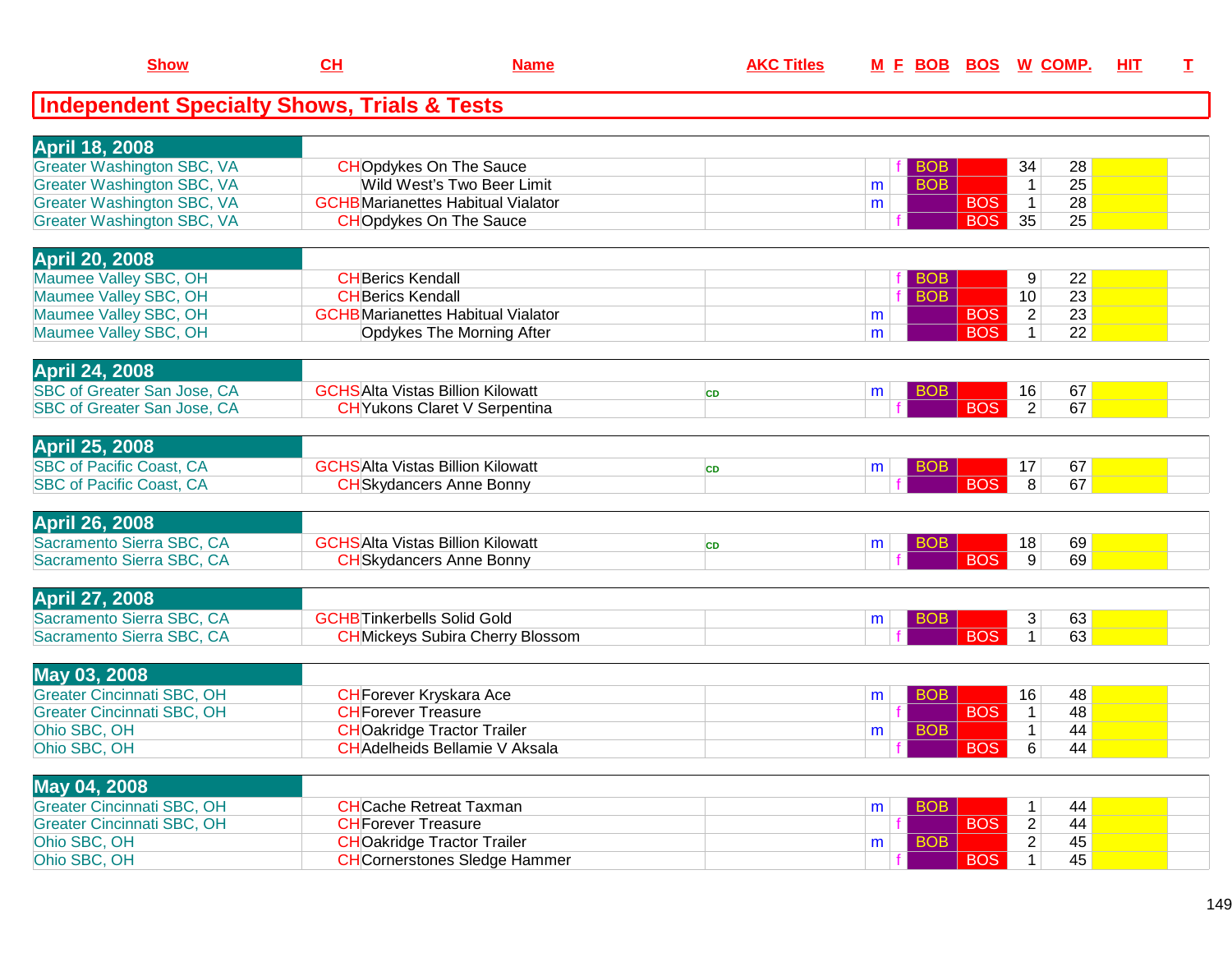| <b>Show</b>                                                              | CH                                                   | <b>Name</b>                                                                        | <b>AKC Titles</b> |        | M E BOB                  | <b>BOS</b>               | W COMP.                                                | HIT | I. |
|--------------------------------------------------------------------------|------------------------------------------------------|------------------------------------------------------------------------------------|-------------------|--------|--------------------------|--------------------------|--------------------------------------------------------|-----|----|
| <b>Independent Specialty Shows, Trials &amp; Tests</b>                   |                                                      |                                                                                    |                   |        |                          |                          |                                                        |     |    |
| May 15, 2008                                                             |                                                      |                                                                                    |                   |        |                          |                          |                                                        |     |    |
| <b>SBC of Southern Oregon, OR</b><br><b>SBC of Southern Oregon, OR</b>   |                                                      | <b>GCHSAlta Vistas Billion Kilowatt</b><br><b>CH</b> Revilos Victorias Secret      | <b>CD</b>         | m      | <b>BOB</b>               | <b>BOS</b>               | 43<br>19<br>43<br>$\mathbf{1}$                         |     |    |
| May 16, 2008                                                             |                                                      |                                                                                    |                   |        |                          |                          |                                                        |     |    |
| SBC of Southern Oregon, OR<br>SBC of Southern Oregon, OR                 | <b>CH</b> Summerlyns Lucius                          | <b>Whoodcrest Sonador</b>                                                          |                   | m      | <b>BOB</b>               | <b>BOS</b>               | $\overline{c}$<br>46<br>46<br>$\mathbf{1}$             |     |    |
| May 17, 2008                                                             |                                                      |                                                                                    |                   |        |                          |                          |                                                        |     |    |
| <b>Heart of America SBC, KS</b><br><b>Heart of America SBC, KS</b>       |                                                      | <b>CH</b> Forever Kryskara Ace<br><b>CH</b> Showme Ramz Cheerleader                | <b>RN</b>         | m      | <b>BOB</b>               | <b>BOS</b>               | 26<br>17<br>$\overline{2}$<br>26                       |     |    |
| May 18, 2008                                                             |                                                      |                                                                                    |                   |        |                          |                          |                                                        |     |    |
| New England SBC, CT<br>New England SBC, CT                               | <b>CH</b> Berics Kendall<br><b>CH</b> Berics Kendall |                                                                                    |                   |        | <b>BOB</b><br><b>BOB</b> |                          | 36<br>11<br>37<br>12                                   |     |    |
| New England SBC, CT<br>New England SBC, CT                               |                                                      | <b>CH</b> Friar Bucks The Bishop<br><b>GCHB</b> Marianettes Habitual Vialator      |                   | m<br>m |                          | <b>BOS</b><br><b>BOS</b> | 37<br>$\mathbf 1$<br>$\overline{3}$<br>36              |     |    |
| <b>June 06, 2008</b>                                                     |                                                      |                                                                                    |                   |        |                          |                          |                                                        |     |    |
| <b>Greater Twin Cities SBC, MN</b><br><b>Greater Twin Cities SBC, MN</b> |                                                      | New Sage Jasmine Ridge<br><b>CH</b> Scandias Ursa Major                            |                   | m      | <b>BOB</b>               | <b>BOS</b>               | 15<br>$\mathbf 1$<br>15<br>$\mathbf{1}$                |     |    |
| <b>June 15, 2008</b>                                                     |                                                      |                                                                                    |                   |        |                          |                          |                                                        |     |    |
| <b>SBC of Puget Sound, WA</b><br>SBC of Puget Sound, WA                  |                                                      | <b>CH</b> Lasquites Orlando V Hans<br><b>CH</b> Stoans D'Alice of Loramar          | <b>RN</b>         | m      | <b>BOB</b>               | <b>BOS</b>               | 3<br>47<br>47<br>$\mathbf{1}$                          |     |    |
| <b>July 18, 2008</b>                                                     |                                                      |                                                                                    |                   |        |                          |                          |                                                        |     |    |
| Willamette Valley SBC, OR<br>Willamette Valley SBC, OR                   |                                                      | <b>CH</b> Revilos Vincent V Quincy<br><b>CH</b> Skydancers Anne Bonny              |                   | m<br>f | <b>BOS</b><br><b>BOS</b> |                          | 41<br>$\mathbf{1}$<br>10<br>41                         |     |    |
| <b>Willamette Valley SBC, OR</b><br>Willamette Valley SBC, OR            |                                                      | <b>CH</b> Jamelles U Outabe In Pictures<br><b>CH</b> Revilos Vincent V Quincy      |                   | m      |                          | <b>BOS</b><br><b>BOS</b> | 26<br>41<br>$\overline{2}$<br>41                       |     |    |
| <b>August 01, 2008</b>                                                   |                                                      |                                                                                    |                   |        |                          |                          |                                                        |     |    |
| SBC of Alaska, AK<br>SBC of Alaska, AK                                   |                                                      | Diamonds Pennies From Heaven<br>World Tops Glacier V Aksala                        |                   | m      | <b>BOB</b>               | <b>BOS</b>               | 10<br>$\mathbf 1$<br>$\overline{2}$<br>10 <sup>1</sup> |     |    |
| <b>August 15, 2008</b>                                                   |                                                      |                                                                                    |                   |        |                          |                          |                                                        |     |    |
| Northern Colorado SBC, CO<br>Northern Colorado SBC, CO                   |                                                      | <b>GCHSAlta Vistas Billion Kilowatt</b><br><b>GCHSAlta Vistas Billion Kilowatt</b> | CD<br>CD          | m<br>m | <b>BOB</b><br><b>BOB</b> |                          | 20<br>30<br>30<br>21                                   |     |    |
| Northern Colorado SBC, CO                                                |                                                      | <b>CH</b> Cache Retreat Irs Agent                                                  |                   |        |                          | <b>BOS</b>               | 30<br>$\mathbf{1}$                                     |     |    |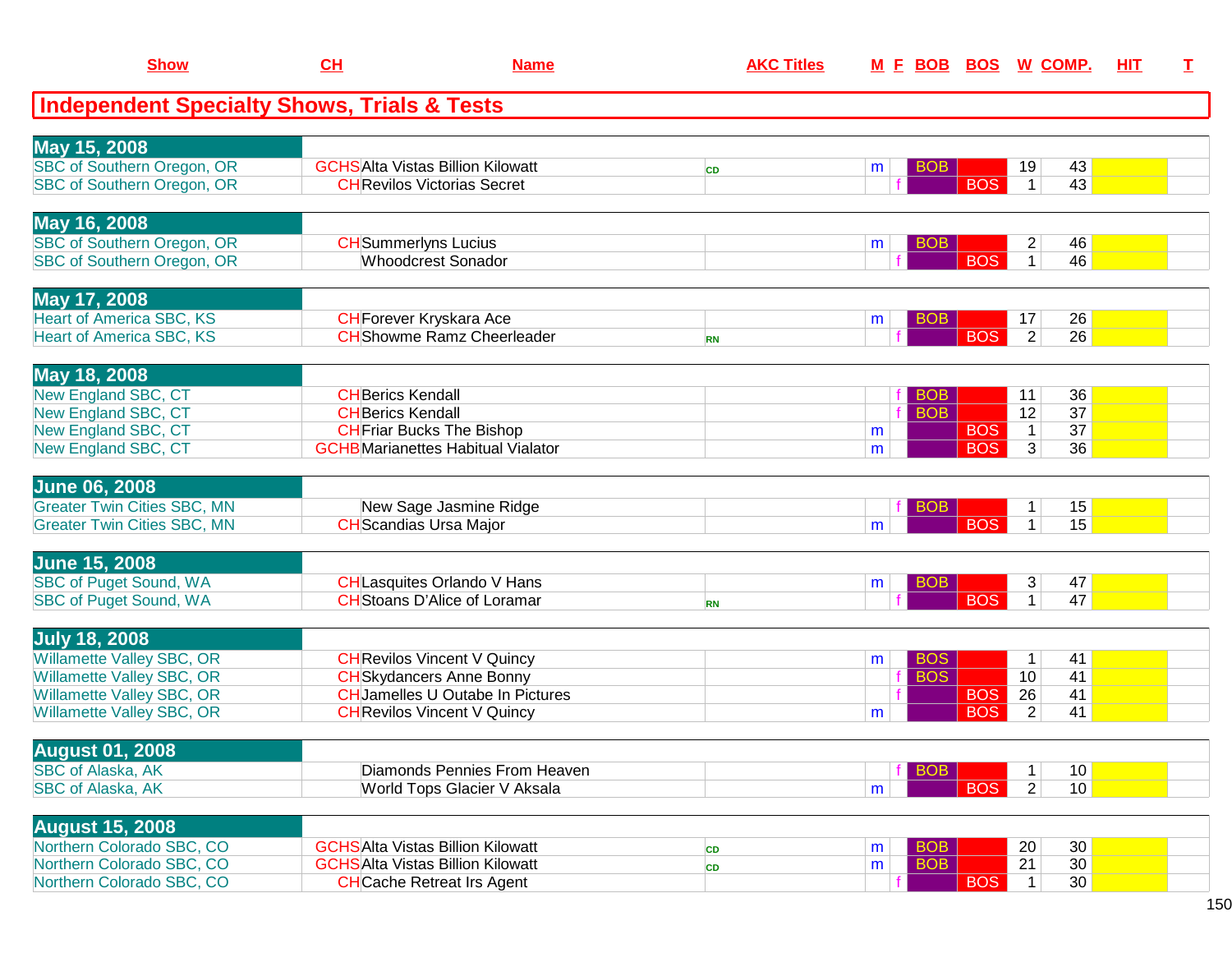| <b>Show</b>                                                              | <b>CH</b>                                            | <b>Name</b>                                                                     | <b>AKC Titles</b> |   | <b>MFBOB</b>             | <b>BOS</b> |                     | <u>W_COMP.</u>  | HIT.          | T |
|--------------------------------------------------------------------------|------------------------------------------------------|---------------------------------------------------------------------------------|-------------------|---|--------------------------|------------|---------------------|-----------------|---------------|---|
| <b>Independent Specialty Shows, Trials &amp; Tests</b>                   |                                                      |                                                                                 |                   |   |                          |            |                     |                 |               |   |
| Northern Colorado SBC, CO                                                |                                                      | <b>CHLasquites Rowan V Hans</b>                                                 |                   |   |                          | <b>BOS</b> | 1                   | 30 <sup>°</sup> |               |   |
| September 08, 2008                                                       |                                                      |                                                                                 |                   |   |                          |            |                     |                 |               |   |
| <b>SBC of America Regional, NC</b><br><b>SBC of America Regional, NC</b> |                                                      | <b>CHO</b> pdykes Dont Open Til Xmas<br><b>CH</b> Jamelles U Outabe In Pictures |                   | m | <b>BOB</b>               | <b>BOS</b> | 3<br>27             | 77              |               |   |
| September 09, 2008                                                       |                                                      |                                                                                 |                   |   |                          |            |                     |                 |               |   |
| <b>Greater Atlanta SBC, NC</b><br><b>Greater Atlanta SBC, NC</b>         |                                                      | <b>CH</b> Vicdorys Julius Ceasar<br><b>CH</b> Skydancers Anne Bonny             | <b>RN</b>         | m | <b>BOB</b>               | <b>BOS</b> | 4<br>11             | 77<br>77        |               |   |
| September 13, 2008                                                       |                                                      |                                                                                 |                   |   |                          |            |                     |                 |               |   |
| SBC of America #70/35 NC<br>SBC of America #70/35 NC                     |                                                      | <b>CHO</b> pdykes Drives Me To Drink<br><b>CH</b> Forever Tsk Tsk Tsk           |                   | m | <b>BOB</b>               | <b>BOS</b> | $\mathbf{1}$<br>13  | 129<br>129      |               |   |
| <b>October 05, 2008</b>                                                  |                                                      |                                                                                 |                   |   |                          |            |                     |                 |               |   |
| Northern New Jersey SBC, NJ<br>Northern New Jersey SBC, NJ               | <b>CH</b> Berics Kendall<br><b>CH</b> Berics Kendall |                                                                                 |                   |   | <b>BOB</b><br><b>BOB</b> |            | 13<br>14            | 30<br>30        |               |   |
| Northern New Jersey SBC, NJ                                              |                                                      | <b>CH</b> Friar Bucks The Bishop                                                |                   | m |                          | <b>BOS</b> | $\overline{2}$      | 30              |               |   |
| Northern New Jersey SBC, NJ                                              |                                                      | <b>CH</b> Sirius Kaceeno Liberty                                                |                   | m |                          | <b>BOS</b> |                     | 30              |               |   |
| <b>October 17, 2008</b>                                                  |                                                      |                                                                                 |                   |   |                          |            |                     |                 |               |   |
| <b>SBC of Pacific Coast, CA</b>                                          |                                                      | <b>GCHSAlta Vistas Billion Kilowatt</b>                                         | <b>CD</b>         | m | <b>BOB</b>               |            | 22                  | 35              |               |   |
| <b>SBC of Pacific Coast, CA</b><br><b>SBC of Pacific Coast, CA</b>       |                                                      | <b>CH</b> Skydancers Anne Bonny<br><b>CH</b> Echos Xtra Sweetie V Eddy          | <b>CD RA</b>      |   |                          | <b>BOS</b> | 12                  | 35              | <b>OA 182</b> | 5 |
|                                                                          |                                                      |                                                                                 |                   |   |                          |            |                     |                 |               |   |
| <b>October 18, 2008</b><br>SBC of Greater San Jose, CA                   |                                                      | <b>CH</b> Skydancers Anne Bonny                                                 |                   |   | BOB                      |            | 13                  | 32              |               |   |
| SBC of Greater San Jose, CA                                              |                                                      | <b>CH</b> Revilos Vincent V Quincy                                              |                   | m |                          | <b>BOS</b> | 3                   | 32              |               |   |
| <b>November 01, 2008</b>                                                 |                                                      |                                                                                 |                   |   |                          |            |                     |                 |               |   |
| Northern Illinois SBC, IL                                                |                                                      | <b>CH</b> Kings Mill Lombardi                                                   |                   | m | BOB                      |            | 6                   | 18              |               |   |
| Northern Illinois SBC, IL                                                |                                                      | <b>CH</b> Doolittles Simply Irresistible                                        |                   |   |                          | <b>BOS</b> | 1                   | 18              |               |   |
| <b>November 02, 2008</b>                                                 |                                                      |                                                                                 |                   |   |                          |            |                     |                 |               |   |
| Northern Illinois SBC, IL<br>Northern Illinois SBC, IL                   |                                                      | <b>CH</b> Kings Mill Lombardi<br><b>CHDoolittles Simply Irresistible</b>        |                   | m | <b>BOB</b>               | <b>BOS</b> | 7<br>2 <sup>1</sup> | 17<br>17        |               |   |
|                                                                          |                                                      |                                                                                 |                   |   |                          |            |                     |                 |               |   |
| <b>November 28, 2008</b>                                                 |                                                      | <b>CH</b> Slatons Such A Little Peanut                                          |                   |   |                          |            |                     |                 |               |   |
| <b>SBC of Greater Detroit, MI</b><br><b>SBC of Greater Detroit, MI</b>   |                                                      | Slatons Odds In R Favor                                                         |                   | m | <b>BOB</b>               | <b>BOS</b> | 1<br>$\mathbf{1}$   | 25<br>25        |               |   |
|                                                                          |                                                      |                                                                                 |                   |   |                          |            |                     |                 |               |   |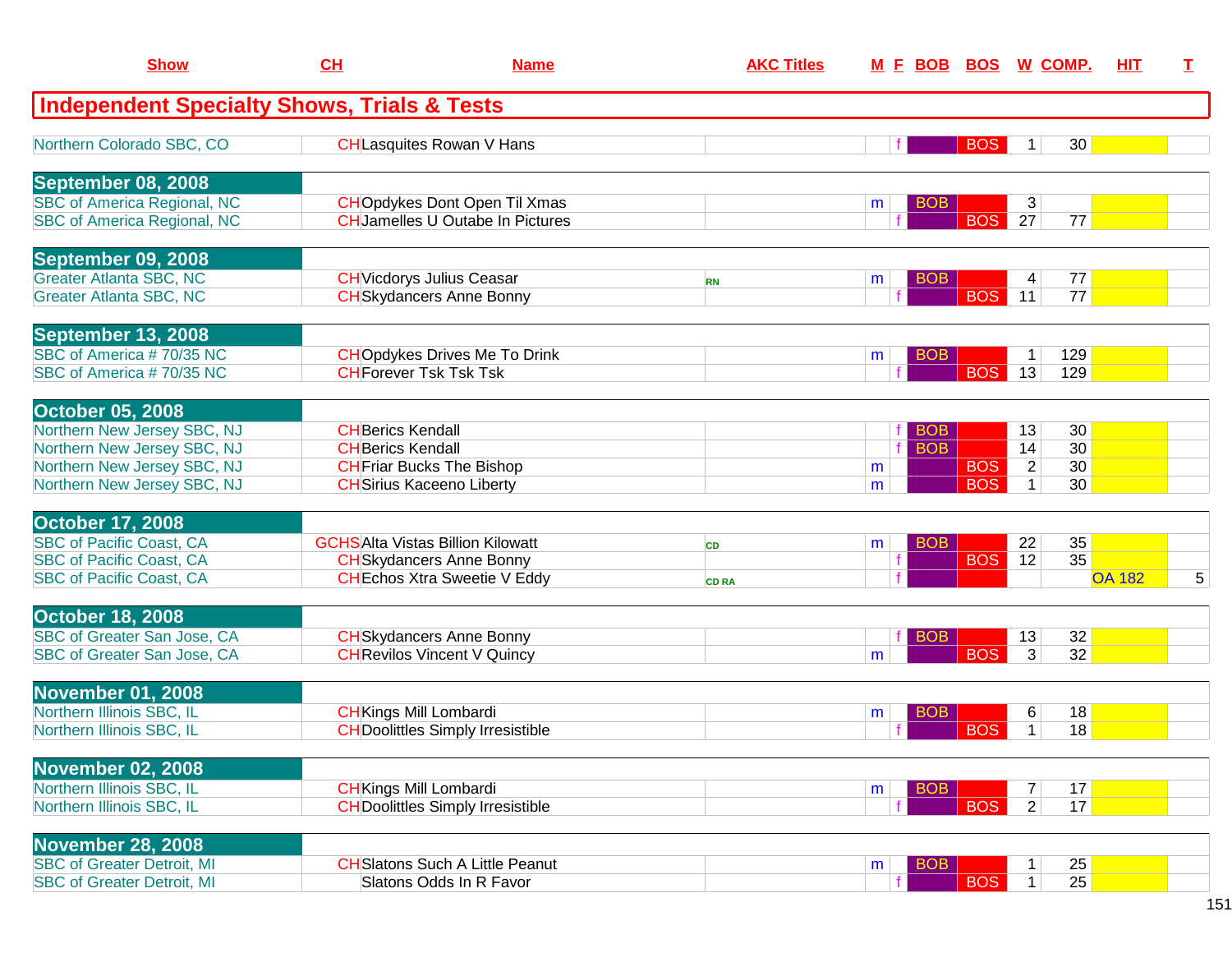| <b>January 04, 2009</b>               |                                          |                 |   |            |                                   |                 |              |
|---------------------------------------|------------------------------------------|-----------------|---|------------|-----------------------------------|-----------------|--------------|
| <b>SBC of Puget Sound, WA</b>         | <b>CH</b> Skydancers Great Pirate Robert |                 | m | BOB        | 43<br>2                           |                 |              |
| <b>SBC of Puget Sound, WA</b>         | <b>CH</b> Jamelles U Outabe In Pictures  |                 |   | <b>BOS</b> | $\overline{28}$<br>43             |                 |              |
| <b>SBC of Puget Sound, WA</b>         | <b>CH</b> Vicdorys Lump O'Coal           | <b>RA</b>       | m |            |                                   | <b>NB 176</b>   | $\mathbf{1}$ |
|                                       |                                          |                 |   |            |                                   |                 |              |
| <b>February 06, 2009</b>              |                                          |                 |   |            |                                   |                 |              |
| <b>SBC of Greater Phoenix, AZ</b>     | <b>CH</b> Summerlyns Lucius              |                 |   | BOB        | 15<br>3                           |                 |              |
| <b>SBC of Greater Phoenix, AZ</b>     | <b>CHJamelles U Outabe In Pictures</b>   |                 | m | <b>BOS</b> | 29<br>15                          |                 |              |
|                                       |                                          |                 |   |            |                                   |                 |              |
|                                       |                                          |                 |   |            |                                   |                 |              |
| <b>February 07, 2009</b>              |                                          |                 |   |            |                                   |                 |              |
| <b>SBC of Greater Phoenix, AZ</b>     | <b>CHJamelles U Outabe In Pictures</b>   |                 |   | <b>BOB</b> | 15<br>30                          |                 |              |
| <b>SBC of Greater Phoenix, AZ</b>     | <b>GCHSAlta Vistas Billion Kilowatt</b>  | <b>CD</b>       | m | <b>BOS</b> | 15<br>$\overline{23}$             |                 |              |
|                                       |                                          |                 |   |            |                                   |                 |              |
| <b>February 13, 2009</b>              |                                          |                 |   |            |                                   |                 |              |
| Central Indiana SBC, IN               | <b>CH</b> Kings Mill Lombardi            |                 | m | <b>BOB</b> | 8<br>29                           |                 |              |
| Central Indiana SBC, IN               | <b>GCH</b> Kings Mill Kaydence           |                 |   | <b>BOS</b> | 29<br>$\mathbf{1}$                |                 |              |
| SBC of Southern California, CA        | <b>GCHSAlta Vistas Billion Kilowatt</b>  | <b>CD</b>       | m | <b>BOB</b> | 28<br>24                          |                 |              |
| <b>SBC of Southern California, CA</b> | <b>CH</b> Jamelles U Outabe In Pictures  |                 |   | <b>BOS</b> | 31<br>28                          |                 |              |
|                                       |                                          |                 |   |            |                                   |                 |              |
| <b>February 14, 2009</b>              |                                          |                 |   |            |                                   |                 |              |
| Central Indiana SBC, IN               | <b>CHOpdykes Drives Me To Drink</b>      |                 | m | <b>BOB</b> | $\overline{c}$<br>25              |                 |              |
| Central Indiana SBC, IN               | <b>GCH</b> Kings Mill Kaydence           |                 |   | <b>BOS</b> | $\overline{2}$<br>$\overline{25}$ |                 |              |
|                                       | <b>GCHSAlta Vistas Billion Kilowatt</b>  |                 |   |            | 25                                |                 |              |
| <b>SBC of Southern California, CA</b> |                                          | <b>CD</b>       | m | <b>BOB</b> | 28<br>32                          |                 |              |
| <b>SBC of Southern California, CA</b> | <b>CHJamelles U Outabe In Pictures</b>   |                 |   | <b>BOS</b> | 28                                |                 |              |
|                                       |                                          |                 |   |            |                                   |                 |              |
| <b>February 15, 2009</b>              |                                          |                 |   |            |                                   |                 |              |
| SBC of San Diego, CA                  | <b>CH</b> Summerlyns Lucius              |                 | m | BOB.       | 29<br>$\overline{4}$              |                 |              |
| SBC of San Diego, CA                  | Subira My Beatrix                        |                 |   | <b>BOS</b> | 29<br>$\mathbf{1}$                |                 |              |
| SBC of San Diego, CA                  | <b>CH</b> Echos Xtra Sweetie V Eddy      | <b>CDX RATD</b> |   |            |                                   | <b>OB 194.5</b> | 6            |
|                                       |                                          |                 |   |            |                                   |                 |              |
| <b>February 16, 2009</b>              |                                          |                 |   |            |                                   |                 |              |
| SBC of San Diego, CA                  | <b>CH</b> Summerlyns Lucius              |                 | m | BOB        | 13<br>5                           |                 |              |
| SBC of San Diego, CA                  | <b>CH</b> Jamelles U Outabe In Pictures  |                 |   | <b>BOS</b> | 33<br>13                          |                 |              |
|                                       |                                          |                 |   |            |                                   |                 |              |
| <b>February 27, 2009</b>              |                                          |                 |   |            |                                   |                 |              |
| SBC of Greater St. Louis, IL          | <b>CH</b> Forever Kryskara Ace           |                 | m | <b>BOB</b> | 18<br>30                          |                 |              |
| SBC of Greater St. Louis, IL          | <b>CH</b> Forever Tsk Tsk Tsk            |                 |   | <b>BOB</b> | 14<br>22                          |                 |              |
| SBC of Greater St. Louis, IL          | <b>CH</b> Forever Kryskara Ace           |                 |   | <b>BOS</b> | 19<br>22                          |                 |              |
|                                       |                                          |                 | m |            | 15<br>30                          |                 |              |
| <b>SBC of Greater St. Louis, IL</b>   | <b>CH</b> Forever Tsk Tsk Tsk            |                 |   | <b>BOS</b> |                                   |                 |              |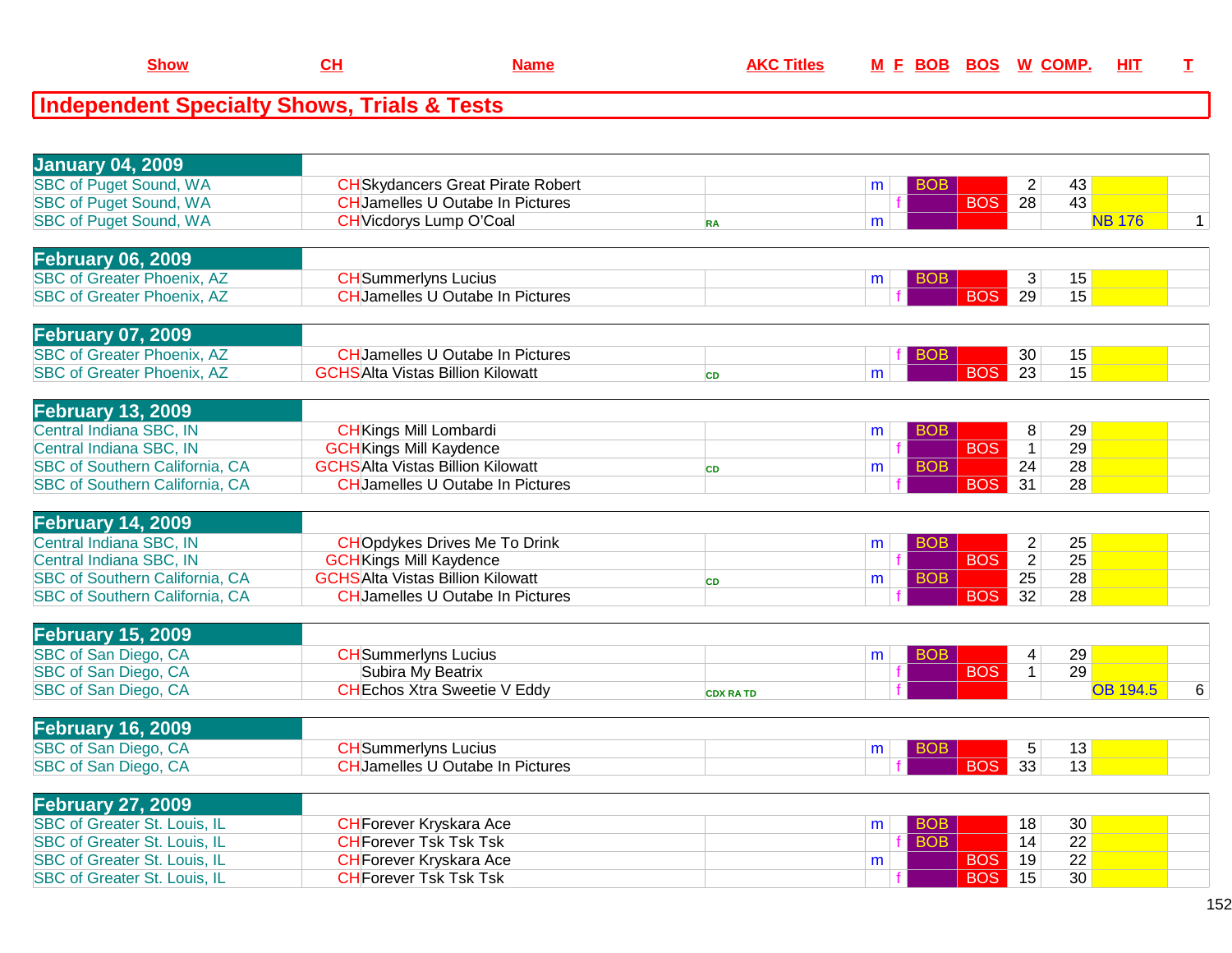| <b>Show</b>                                 | Name | <b>AKC Titles</b> | F BOB BOS W COMP.<br>M | HIT |  |
|---------------------------------------------|------|-------------------|------------------------|-----|--|
| Independent Specialty Shows, Trials & Tests |      |                   |                        |     |  |

| <b>March 07, 2009</b>             |                                           |           |   |            |            |                 |                 |  |
|-----------------------------------|-------------------------------------------|-----------|---|------------|------------|-----------------|-----------------|--|
| Orange Coast SBF, CA              | <b>GCHSAlta Vistas Billion Kilowatt</b>   | <b>CD</b> | m | <b>BOB</b> |            | 26              | 27              |  |
| Orange Coast SBF, CA              | <b>GCHSAlta Vistas Billion Kilowatt</b>   | CD        | m | <b>BOB</b> |            | $\overline{27}$ | 28              |  |
| Orange Coast SBF, CA              | Opdykes On A Manhunt                      |           |   |            | <b>BOS</b> | $\mathbf{1}$    | 28              |  |
| Orange Coast SBF, CA              | Subira My Beatrix                         |           |   |            | <b>BOS</b> | $\overline{2}$  | 27              |  |
|                                   |                                           |           |   |            |            |                 |                 |  |
| <b>March 13, 2009</b>             |                                           |           |   |            |            |                 |                 |  |
| Middle Atlantic SBC, PA           | <b>GCHP</b> Jamelles Aristocrat V Elba    |           | m | <b>BOB</b> |            | 1               | 30              |  |
| Middle Atlantic SBC, PA           | <b>CH</b> Marianettes Double Jepordy      |           |   |            | <b>BOS</b> | $\overline{4}$  | 30              |  |
|                                   |                                           |           |   |            |            |                 |                 |  |
| <b>March 14, 2009</b>             |                                           |           |   |            |            |                 |                 |  |
| Middle Atlantic SBC, PA           | <b>CHOpdykes Drives Me To Drink</b>       |           | m | <b>BOB</b> |            | 3               | 28              |  |
| Middle Atlantic SBC, PA           | <b>CH</b> Marianettes Double Jepordy      |           |   |            | <b>BOS</b> | $\overline{5}$  | 28              |  |
|                                   |                                           |           |   |            |            |                 |                 |  |
| <b>March 20, 2009</b>             |                                           |           |   |            |            |                 |                 |  |
| North Texas SBC, TX               | <b>CH</b> Benbarons Scooter of Eddie      |           | m | <b>BOB</b> |            | 1               | 21              |  |
| North Texas SBC, TX               | Rolling Thunders Banyon Bay Starlight     |           |   |            | <b>BOS</b> | $\mathbf 1$     | 21              |  |
|                                   |                                           |           |   |            |            |                 |                 |  |
| <b>April 04, 2009</b>             |                                           |           |   |            |            |                 |                 |  |
| <b>Greater Milwaukee SBC, WI</b>  | <b>CH</b> Forever Tsk Tsk Tsk             |           |   | <b>BOB</b> |            | 16              | 21              |  |
| <b>Greater Milwaukee SBC, WI</b>  | <b>CH</b> Kings Mill Lombardi             |           | m | <b>BOB</b> |            | 10              | $\overline{19}$ |  |
| <b>Greater Milwaukee SBC, WI</b>  | <b>CHForever Tsk Tsk Tsk</b>              |           |   |            | <b>BOS</b> | $\overline{17}$ | 19              |  |
| <b>Greater Milwaukee SBC, WI</b>  | <b>CH</b> Kings Mill Lombardi             |           | m |            | <b>BOS</b> | 9               | 21              |  |
|                                   |                                           |           |   |            |            |                 |                 |  |
| <b>April 12, 2009</b>             |                                           |           |   |            |            |                 |                 |  |
| <b>SBC of Greater Atlanta, GA</b> | <b>CH</b> Marianettes Double Jepordy      |           |   |            |            | 6               | 18              |  |
| <b>SBC of Greater Atlanta, GA</b> | <b>CH</b> Gameboy Van 'T Hof Ter Quinni   |           | m |            | <b>BOS</b> | $\mathbf{1}$    | 18              |  |
|                                   |                                           |           |   |            |            |                 |                 |  |
| <b>April 17, 2009</b>             |                                           |           |   |            |            |                 |                 |  |
| <b>Greater Washington SBC, MD</b> | <b>CH</b> Marianettes Double Jepordy      |           |   | <b>BOB</b> |            | 7               | 22              |  |
| <b>Greater Washington SBC, MD</b> | <b>GCHB</b> Marianettes Habitual Vialator |           | m | <b>BOB</b> |            | $\overline{5}$  | $\overline{22}$ |  |
| <b>Greater Washington SBC, MD</b> | <b>CH</b> Marianettes Double Jepordy      |           |   |            | <b>BOS</b> | $\overline{8}$  | $\overline{22}$ |  |
| <b>Greater Washington SBC, MD</b> | <b>GCHB</b> Marianettes Habitual Vialator |           | m |            | <b>BOS</b> | $\overline{4}$  | 22              |  |
|                                   |                                           |           |   |            |            |                 |                 |  |
| <b>April 23, 2009</b>             |                                           |           |   |            |            |                 |                 |  |
| SBC of Greater San Jose, CA       | <b>CH</b> Skydancers Great Pirate Robert  |           | m | BOB        |            | 3               | 41              |  |
| SBC of Greater San Jose, CA       | <b>CH</b> Jamelles U Outabe In Pictures   |           |   |            | <b>BOS</b> | 34              | 41              |  |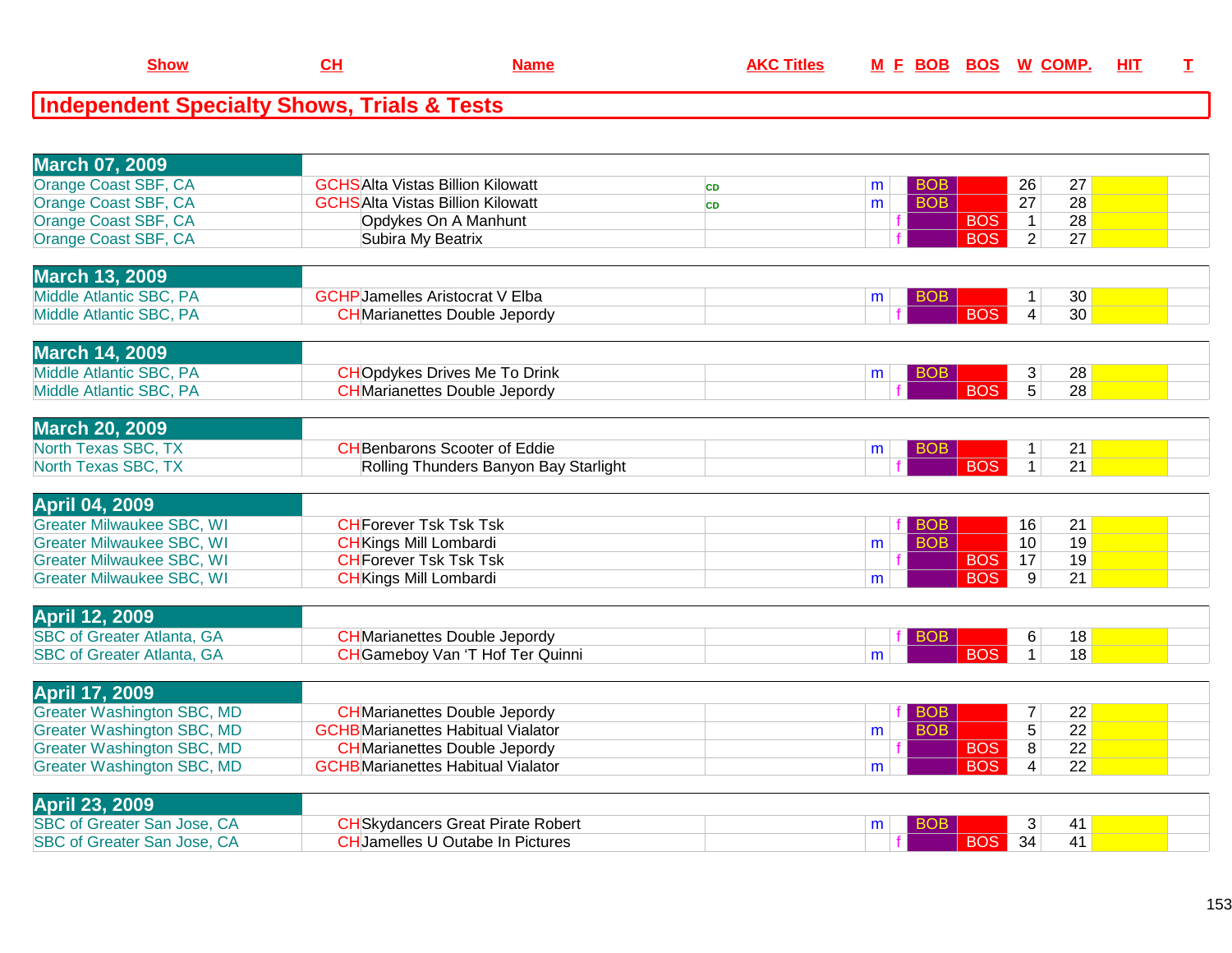| <b>Show</b>                                       | CL                            | <b>Name</b>                                                            | <b>AKC Titles</b> |   | M E BOB    | <b>BOS</b> | <u>W_COMP.</u>                                          | HIT           | $\mathbf I$ |
|---------------------------------------------------|-------------------------------|------------------------------------------------------------------------|-------------------|---|------------|------------|---------------------------------------------------------|---------------|-------------|
| Independent Specialty Shows, Trials & Tests       |                               |                                                                        |                   |   |            |            |                                                         |               |             |
| <b>April 24, 2009</b>                             |                               |                                                                        |                   |   |            |            |                                                         |               |             |
| <b>SBC of Pacific Coast, CA</b>                   |                               | <b>GCHSAlta Vistas Billion Kilowatt</b>                                | <b>CD</b>         | m | BOB        |            | 28<br>50                                                |               |             |
| <b>SBC of Pacific Coast, CA</b>                   |                               | <b>CHJamelles U Outabe In Pictures</b>                                 |                   |   |            | <b>BOS</b> | $\overline{35}$<br>50                                   |               |             |
| <b>April 25, 2009</b>                             |                               |                                                                        |                   |   |            |            |                                                         |               |             |
| Sacramento Sierra SBC, CA                         | <b>CH</b> Summerlyns Lucius   |                                                                        |                   | m | <b>BOB</b> |            | 44<br>6                                                 |               |             |
| Sacramento Sierra SBC, CA                         |                               | <b>CH</b> Alta Vista Highhope Vkings Row                               | <b>CD RN</b>      |   |            | <b>BOS</b> | 44<br>$\mathbf{1}$                                      |               |             |
| <b>April 26, 2009</b>                             |                               |                                                                        |                   |   |            |            |                                                         |               |             |
| Sacramento Sierra SBC, CA                         |                               | <b>CH</b> Skydancers Dreams Wander On                                  |                   | m | BOB        |            | 40<br>$\mathbf{1}$                                      |               |             |
| Sacramento Sierra SBC, CA                         |                               | <b>CHJamelles U Outabe In Pictures</b>                                 |                   |   |            | <b>BOS</b> | 36<br>40                                                |               |             |
| May 02, 2009                                      |                               |                                                                        |                   |   |            |            |                                                         |               |             |
| <b>Greater Cincinnati SBC, OH</b>                 |                               | <b>CH</b> Vicdorys Julius Ceasar                                       | <b>RN</b>         | m | BOB        |            | 5<br>37                                                 |               |             |
| <b>Greater Cincinnati SBC, OH</b><br>Ohio SBC, OH |                               | <b>CH</b> Benbarons Tatto of Yondo<br><b>CH</b> Vicdorys Julius Ceasar |                   |   | <b>BOB</b> | <b>BOS</b> | $\overline{37}$<br>$\mathbf 1$<br>$6\overline{6}$<br>44 |               |             |
| Ohio SBC, OH                                      | <b>CHForever Tsk Tsk Tsk</b>  |                                                                        | <b>RN</b>         | m |            | <b>BOS</b> | 18<br>44                                                |               |             |
|                                                   |                               |                                                                        |                   |   |            |            |                                                         |               |             |
| May 03, 2009                                      |                               |                                                                        |                   |   |            |            |                                                         |               |             |
| <b>Greater Cincinnati SBC, OH</b>                 |                               | <b>CH</b> Forever Kryskara Ace                                         |                   | m | <b>BOB</b> |            | 36<br>20                                                |               |             |
| <b>Greater Cincinnati SBC, OH</b>                 | <b>CH</b> Forever Tsk Tsk Tsk |                                                                        |                   | f |            | <b>BOS</b> | 36<br>19                                                |               |             |
| Ohio SBC, OH                                      |                               | <b>CH</b> Hamlet Van 't Hot Ten Eynder                                 |                   | m | <b>BOB</b> |            | 41<br>$\mathbf{1}$                                      |               |             |
| Ohio SBC, OH                                      |                               | Libertys Mikasa V Sirius                                               |                   |   |            | <b>BOS</b> | 41<br>$\mathbf{1}$                                      |               |             |
| May 15, 2009                                      |                               |                                                                        |                   |   |            |            |                                                         |               |             |
| <b>Heart of America SBC, KS</b>                   |                               | CHSleepyhollowsbeyondthestars                                          |                   | m | <b>BOB</b> |            | 27<br>4                                                 |               |             |
| <b>Heart of America SBC, KS</b>                   |                               | <b>CH</b> Kryskara Aces Are Wild                                       |                   |   |            | <b>BOS</b> | $\overline{27}$<br>$\mathbf{1}$                         |               |             |
| May 16, 2009                                      |                               |                                                                        |                   |   |            |            |                                                         |               |             |
| <b>Heart of America SBC, KS</b>                   |                               | <b>CH</b> Kryskara Aces Are Wild                                       |                   |   | <b>BOB</b> |            | $\overline{2}$<br>28                                    |               |             |
| <b>Heart of America SBC, KS</b>                   |                               | <b>CHCache Retreat Taxman</b>                                          |                   | m |            | <b>BOS</b> | $\overline{28}$<br>$\overline{2}$                       |               |             |
| <b>SBC of Southern Oregon, OR</b>                 |                               | <b>GCHSAlta Vistas Billion Kilowatt</b>                                | CD                | m | <b>BOB</b> |            | 43<br>29                                                |               |             |
| <b>SBC of Southern Oregon, OR</b>                 |                               | * AKC Rescinded Award                                                  |                   |   |            | <b>BOS</b> | $\mathbf 0$<br>43                                       |               |             |
| May 17, 2009                                      |                               |                                                                        |                   |   |            |            |                                                         |               |             |
| <b>SBC of Southern Oregon, OR</b>                 |                               | <b>CH</b> Skydancers Great Pirate Robert                               |                   | m | <b>BOB</b> |            | 40<br>$\overline{\mathbf{4}}$                           |               |             |
| <b>SBC of Southern Oregon, OR</b>                 |                               | <b>CHLoramars Cici of Vicdory</b>                                      |                   |   | f          | <b>BOS</b> | 40<br>$\mathbf{1}$                                      |               |             |
| SBC of Southern Oregon, OR                        |                               | <b>CH</b> Vicdorys Golden Krugerrand                                   | <b>CD RN</b>      |   |            |            |                                                         | <b>NB 179</b> | 3           |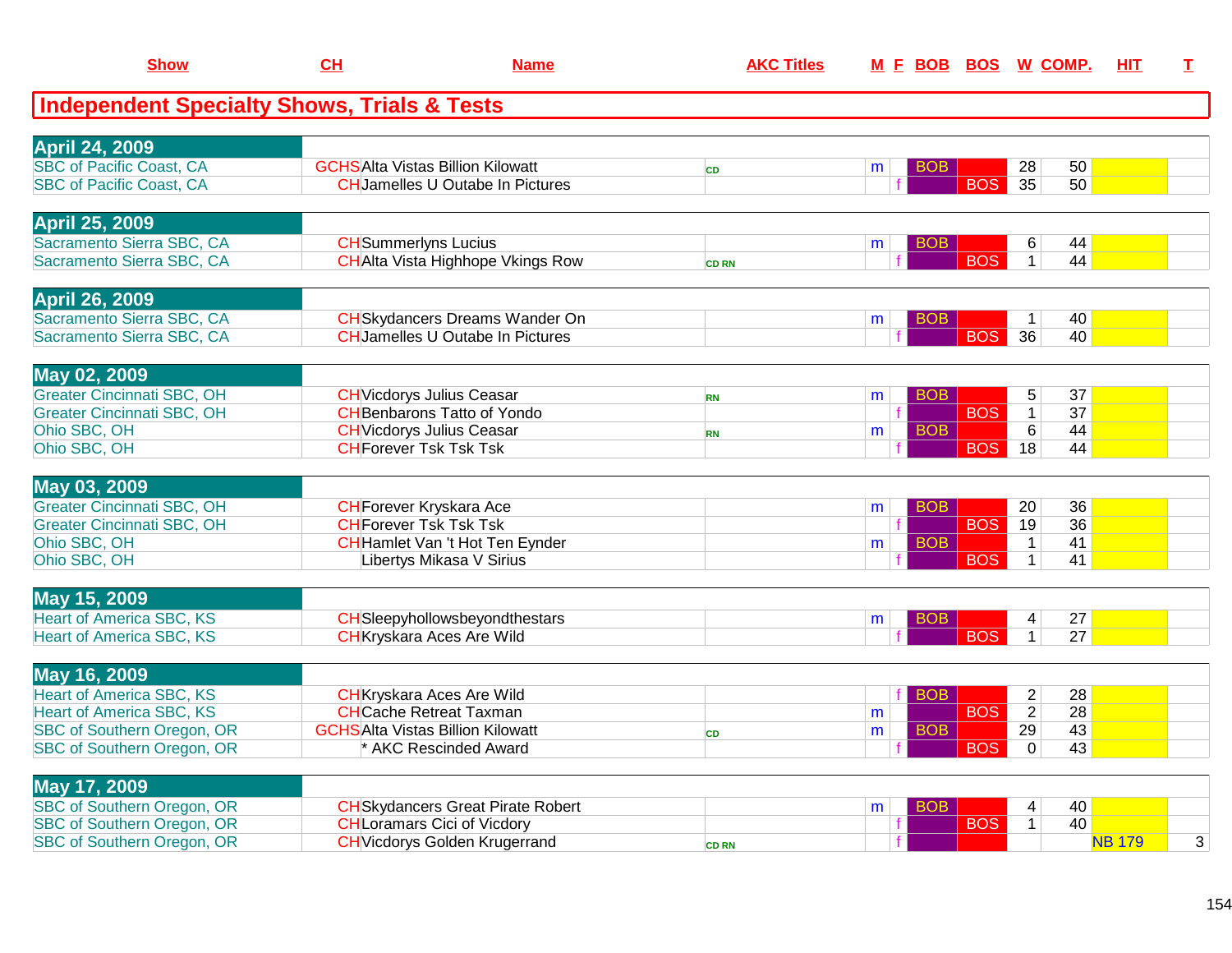| <b>Show</b>                                            | CH                                      | <b>Name</b> | <b>AKC Titles</b> |   | M E BOB BOS W COMP. |            |                |                | HIT           | I              |
|--------------------------------------------------------|-----------------------------------------|-------------|-------------------|---|---------------------|------------|----------------|----------------|---------------|----------------|
| <b>Independent Specialty Shows, Trials &amp; Tests</b> |                                         |             |                   |   |                     |            |                |                |               |                |
| May 29, 2009                                           |                                         |             |                   |   |                     |            |                |                |               |                |
| Maumee Valley SBC, MI                                  | <b>CHOpdykes Drives Me To Drink</b>     |             |                   | m | <b>BOB</b>          |            | 5              | 13             |               |                |
| Maumee Valley SBC, MI                                  | <b>CHO</b> pdykes Drives Me To Drink    |             |                   | m | <b>BOB</b>          |            | $\overline{4}$ | 14             |               |                |
| Maumee Valley SBC, MI                                  | <b>CHOpdykes Hot Read</b>               |             |                   | f |                     | <b>BOS</b> | $\mathbf{1}$   | 14             |               |                |
| Maumee Valley SBC, MI                                  | Trademarks Willimina                    |             |                   |   |                     | <b>BOS</b> | $\mathbf{1}$   | 13             |               |                |
| <b>June 05, 2009</b>                                   |                                         |             |                   |   |                     |            |                |                |               |                |
| <b>Greater Twin Cities SBC, MN</b>                     | <b>CH</b> Mahoganys Little Reatta       |             |                   | m | <b>BOB</b>          |            | $\mathbf{1}$   | 20             |               |                |
| <b>Greater Twin Cities SBC, MN</b>                     | Scandias Belle of The Ball              |             |                   |   |                     | <b>BOS</b> | $\mathbf{1}$   | 20             |               |                |
| <b>June 14, 2009</b>                                   |                                         |             |                   |   |                     |            |                |                |               |                |
| <b>SBC of Puget Sound, WA</b>                          | <b>CHRevilos Quinella</b>               |             | <b>CD RN</b>      |   | <b>BOB</b><br>fΙ    |            | $\mathbf{1}$   | 41             |               |                |
| <b>SBC of Puget Sound, WA</b>                          | <b>CH</b> Vicdorys Manhattan Transfer   |             | <b>RN</b>         | m |                     | <b>BOS</b> | $\overline{1}$ | 41             |               |                |
| <b>SBC of Puget Sound, WA</b>                          | <b>CH</b> Vicdorys Lump O'Coal          |             | <b>RN</b>         | m |                     |            |                |                | <b>NB 184</b> | $\overline{2}$ |
| <b>July 17, 2009</b>                                   |                                         |             |                   |   |                     |            |                |                |               |                |
| <b>Willamette Valley SBC, OR</b>                       | <b>GCHSAlta Vistas Billion Kilowatt</b> |             | <b>CD</b>         | m | <b>BOB</b>          |            | 30             | 40             |               |                |
| <b>Willamette Valley SBC, OR</b>                       | <b>CH</b> Revilos Quinella              |             | <b>CD RN</b>      |   |                     | <b>BOS</b> | $\overline{2}$ | 40             |               |                |
| <b>August 07, 2009</b>                                 |                                         |             |                   |   |                     |            |                |                |               |                |
| <b>SBC</b> of Alaska, AK                               | Osers Sassy V World Top                 |             |                   |   | <b>BOB</b>          |            | $\mathbf{1}$   | 7 <sup>1</sup> |               |                |
| <b>SBC of Alaska, AK</b>                               | <b>CH</b> Montana Mtns Alaskan Kodiak   |             |                   | m |                     | <b>BOS</b> | $\mathbf{1}$   | $\overline{7}$ |               |                |
| <b>August 14, 2009</b>                                 |                                         |             |                   |   |                     |            |                |                |               |                |
| Northern Colorado SBC, CO                              | <b>GCHSAlta Vistas Billion Kilowatt</b> |             | CD                | m | <b>BOB</b>          |            | 31             | 24             |               |                |
| Northern Colorado SBC, CO                              | <b>CH</b> Kings Mill Lombardi           |             |                   | m | <b>BOB</b>          |            | 11             | 25             |               |                |
| Northern Colorado SBC, CO                              | <b>GCH</b> Kings Mill Kaydence          |             |                   |   |                     | <b>BOS</b> | $\overline{3}$ | 25             |               |                |
| Northern Colorado SBC, CO                              | Scandias Tequila Sunrise                |             |                   |   |                     | <b>BOS</b> | $\overline{1}$ | 24             |               |                |
| <b>October 05, 2009</b>                                |                                         |             |                   |   |                     |            |                |                |               |                |
| <b>SBC of America Regional, OR</b>                     | <b>CH</b> Vicdorys Lump O'Coal          |             | <b>CD RE</b>      | m |                     |            |                |                | <b>NB 184</b> | 3              |
| <b>Willamette Valley SBC, OR</b>                       | <b>CHCache Retreat Irs Agent</b>        |             |                   |   | <b>BOB</b>          |            | $\overline{2}$ | 128            |               |                |
| <b>Willamette Valley SBC, OR</b>                       | <b>GCHSAlta Vistas Billion Kilowatt</b> |             | CD                | m |                     | <b>BOS</b> | 32             | 128            |               |                |
| <b>October 06, 2009</b>                                |                                         |             |                   |   |                     |            |                |                |               |                |
| <b>SBC of America Regional, OR</b>                     | <b>CH</b> Kryskara Aces Are Wild        |             |                   |   | <b>BOB</b>          |            | 3              | 131            |               |                |
| <b>SBC of America Regional, OR</b>                     | <b>GCHB</b> Stoans Rupert of Oz         |             | <b>RA</b>         | m |                     | <b>BOS</b> | $\mathbf{1}$   | 131            |               |                |
| <b>SBC of America Regional, OR</b>                     | <b>CH</b> Vicdorys Lump O'Coal          |             | <b>CD RE</b>      | m |                     |            |                |                | <b>NB 180</b> | 4              |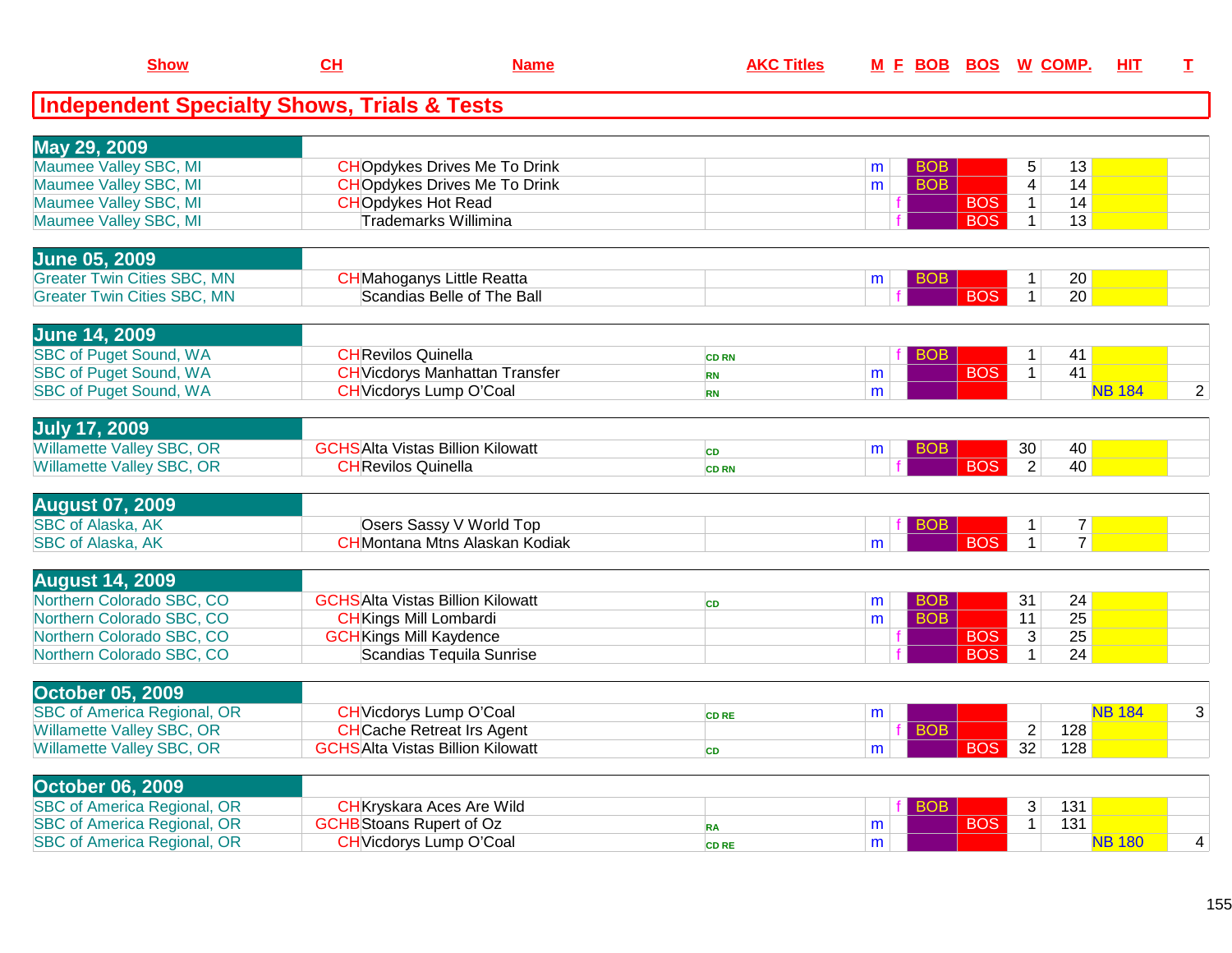| <b>Show</b>                                            | CH                         | <b>Name</b>                              | <b>AKC Titles</b> |   | <u>M F BOB BOS W COMP.</u> |                              |     | <b>HIT</b>    | Т |
|--------------------------------------------------------|----------------------------|------------------------------------------|-------------------|---|----------------------------|------------------------------|-----|---------------|---|
| <b>Independent Specialty Shows, Trials &amp; Tests</b> |                            |                                          |                   |   |                            |                              |     |               |   |
| <b>October 07, 2009</b>                                |                            |                                          |                   |   |                            |                              |     |               |   |
| SBC of America #71/36 OR                               |                            | Stoans Greta of Mabri                    | <b>CD RA</b>      |   |                            |                              |     | <b>NB 188</b> | 6 |
| <b>October 08, 2009</b>                                |                            |                                          |                   |   |                            |                              |     |               |   |
| SBC of America #71/36 OR                               |                            | <b>CHOpdykes Drives Me To Drink</b>      |                   | m | <b>BOB</b>                 | 6                            | 182 |               |   |
| SBC of America #71/36 OR                               | <b>CH</b> Forever Treasure |                                          |                   |   |                            | <b>BOS</b><br>3 <sup>2</sup> | 182 |               |   |
| <b>October 31, 2009</b>                                |                            |                                          |                   |   |                            |                              |     |               |   |
| Northern Illinois SBC, IL                              |                            | <b>CH</b> Forever Tsk Tsk Tsk            |                   |   | BOB                        | 20                           | 18  |               |   |
| Northern Illinois SBC, IL                              |                            | <b>CH</b> Kings Mill Lombardi            |                   | m | <b>BOB</b>                 | 12                           | 19  |               |   |
| Northern Illinois SBC, IL                              |                            | <b>CH</b> Doolittles Worth The Wait      |                   | m |                            | <b>BOS</b><br>$\mathbf{1}$   | 18  |               |   |
| Northern Illinois SBC, IL                              |                            | <b>CH</b> Forever Tsk Tsk Tsk            |                   |   |                            | <b>BOS</b><br>21             | 19  |               |   |
| <b>November 13, 2009</b>                               |                            |                                          |                   |   |                            |                              |     |               |   |
| New England SBC, CT                                    |                            | <b>CHO</b> pdykes Drives Me To Drink     |                   | m | <b>BOB</b>                 |                              | 33  |               |   |
| New England SBC, CT                                    | <b>CHBerics Xana</b>       |                                          |                   |   |                            | <b>BOS</b><br>$\mathbf 1$    | 33  |               |   |
| <b>November 14, 2009</b>                               |                            |                                          |                   |   |                            |                              |     |               |   |
| New England SBC, CT                                    |                            | <b>CHOpdykes Drives Me To Drink</b>      |                   | m | <b>BOB</b>                 | 8                            | 43  |               |   |
| New England SBC, CT                                    | <b>CH</b> Berics Xana      |                                          |                   |   |                            | <b>BOS</b><br>$\overline{c}$ | 43  |               |   |
| Northern New Jersey SBC, CT                            |                            | <b>CHOpdykes Drives Me To Drink</b>      |                   | m | <b>BOB</b>                 | $9\,$                        | 43  |               |   |
| Northern New Jersey SBC, CT                            | <b>CH</b> Berics Xana      |                                          |                   |   |                            | $\overline{3}$<br><b>BOS</b> | 43  |               |   |
| November 15, 2009                                      |                            |                                          |                   |   |                            |                              |     |               |   |
| Northern New Jersey SBC, CT                            |                            | <b>CHOpdykes Drives Me To Drink</b>      |                   | m | <b>BOB</b>                 | 10 <sup>°</sup>              | 34  |               |   |
| Northern New Jersey SBC, CT                            |                            | <b>CH</b> Marianettes Double Jepordy     |                   |   |                            | <b>BOS</b><br>9              | 34  |               |   |
| SBC of the Finger Lakes, NY                            |                            | <b>CHOpdykes Drives Me To Drink</b>      |                   | m | <b>BOB</b>                 | 11                           | 39  |               |   |
| SBC of the Finger Lakes, NY                            |                            | <b>CH</b> Marianettes Double Jepordy     |                   |   |                            | <b>BOS</b><br>10             | 39  |               |   |
| <b>November 27, 2009</b>                               |                            |                                          |                   |   |                            |                              |     |               |   |
| <b>SBC of Greater Detroit, MI</b>                      |                            | <b>CH</b> Slatons Such A Little Peanut   |                   | m | BOB                        | 2                            | 21  |               |   |
| <b>SBC of Greater Detroit, MI</b>                      |                            | <b>CH</b> Slatons Step Aside Boys        |                   |   |                            | <b>BOS</b><br>$\mathbf 1$    | 21  |               |   |
| <b>February 07, 2010</b>                               |                            |                                          |                   |   |                            |                              |     |               |   |
| SBC of Puget Sound, WA                                 |                            | <b>CH</b> Revilos Desperado From Redside |                   | m | <b>BOB</b>                 | 1                            | 41  |               |   |
| SBC of Puget Sound, WA                                 |                            | <b>CH</b> Stoans D'Alice of Loramar      | <b>RN</b>         |   |                            | <b>BOS</b><br>$\overline{2}$ | 41  |               |   |
| <b>February 12, 2010</b>                               |                            |                                          |                   |   |                            |                              |     |               |   |
| Central Indiana SBC, IN                                | <b>CH</b> Forever Treasure |                                          |                   |   | <b>BOB</b>                 | 4                            | 39  |               |   |
| Central Indiana SBC, IN                                |                            | <b>CH</b> Slatons Artful Move            |                   | m |                            | <b>BOS</b><br>$\mathbf{1}$   | 39  |               |   |
|                                                        |                            |                                          |                   |   |                            |                              |     |               |   |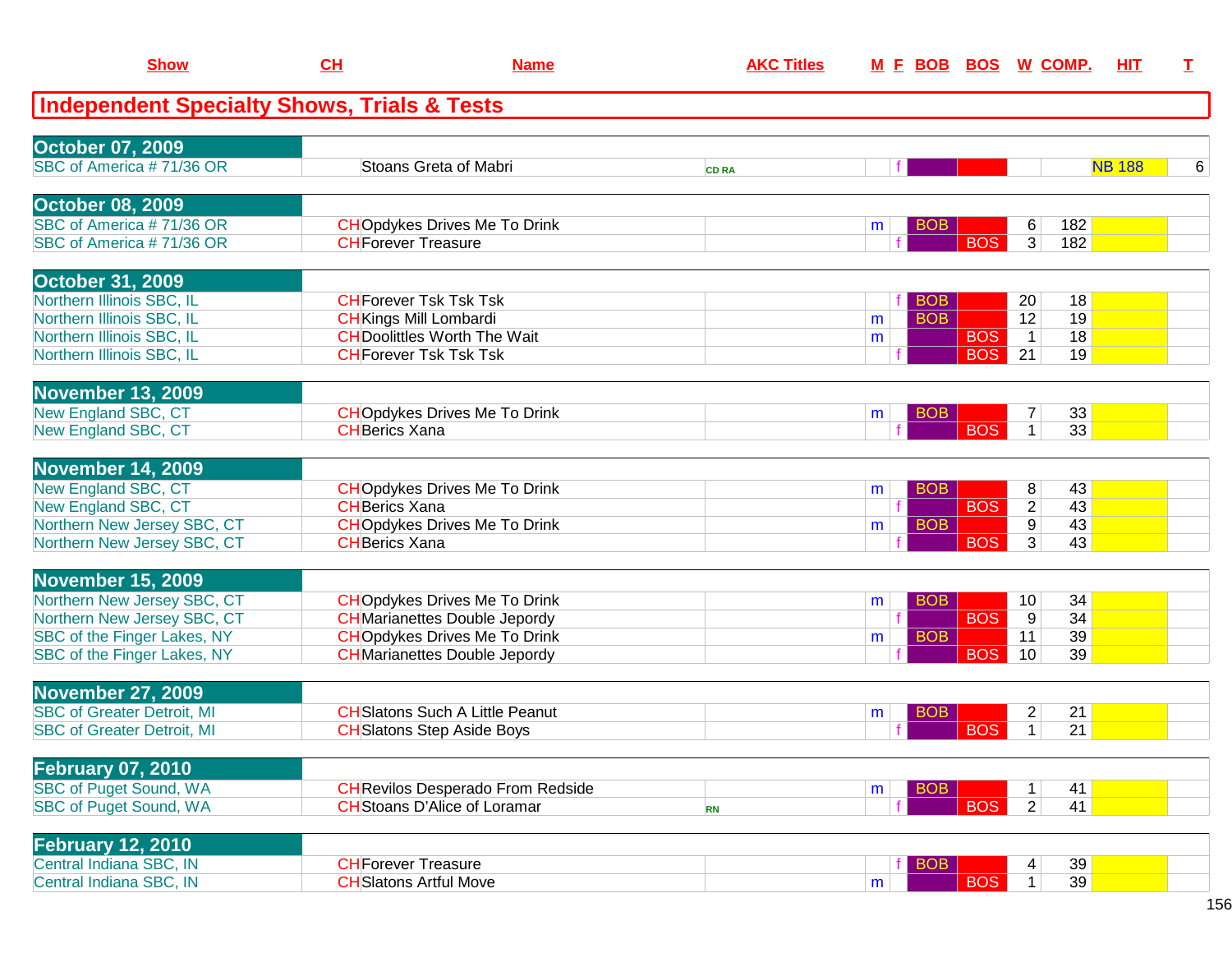| <b>February 13, 2010</b>              |                                                 |              |   |            |            |                |                 |  |
|---------------------------------------|-------------------------------------------------|--------------|---|------------|------------|----------------|-----------------|--|
| Central Indiana SBC, IN               | <b>CHForever Treasure</b>                       |              |   | <b>BOB</b> |            | 5              | 38              |  |
| Central Indiana SBC, IN               | CH Hamlet Van 't Hot Ten Eynder                 |              | m |            | <b>BOS</b> | $\overline{2}$ | 38              |  |
| SBC of San Diego, CA                  | <b>CH</b> Summerlyns Lucius                     |              | m | <b>BOB</b> |            | $\overline{7}$ | 25              |  |
| SBC of San Diego, CA                  | <b>CH</b> Jamelles Front Page News              |              |   |            | <b>BOS</b> | $\mathbf{1}$   | 25              |  |
|                                       |                                                 |              |   |            |            |                |                 |  |
| <b>February 14, 2010</b>              |                                                 |              |   |            |            |                |                 |  |
| SBC of San Diego, CA                  | <b>CH</b> Jamelles Madison Avenue V Knollridge  |              |   | <b>BOB</b> |            | 1              | 21              |  |
| SBC of San Diego, CA                  | <b>GCHS</b> Summerlyns Keeping It Real          |              | m |            | <b>BOS</b> | $\mathbf{1}$   | 21              |  |
|                                       |                                                 |              |   |            |            |                |                 |  |
| <b>March 05, 2010</b>                 |                                                 |              |   |            |            |                |                 |  |
| <b>SBC of Greater St. Louis, IL</b>   | <b>GCHB</b> Marianettes Habitual Vialator       |              | m | <b>BOB</b> |            | 5              | 26              |  |
| SBC of Greater St. Louis, IL          | <b>CH</b> Windpts Franklin                      |              | m | <b>BOB</b> |            | $\overline{1}$ | 26              |  |
| SBC of Greater St. Louis, IL          | <b>CH</b> Benbarons Tattoo of Yondo             |              |   |            | <b>BOS</b> | $\mathbf{1}$   | 26              |  |
| SBC of Greater St. Louis, IL          | <b>CHForever Treasure</b>                       |              |   |            | <b>BOS</b> | 6              | 26              |  |
| SBC of Southern California, CA        | <b>GCHSAlta Vistas Billion Kilowatt</b>         | <b>CD RN</b> | m | <b>BOB</b> |            | 33             | $\overline{23}$ |  |
| <b>SBC of Southern California, CA</b> | <b>CH</b> Summerlyns Mystery                    |              |   |            | <b>BOS</b> | $\mathbf{1}$   | 23              |  |
|                                       |                                                 |              |   |            |            |                |                 |  |
| <b>March 06, 2010</b>                 |                                                 |              |   |            |            |                |                 |  |
| Orange Coast SBF, CA                  | <b>GCHSAlta Vistas Billion Kilowatt</b>         | <b>CD RN</b> | m | <b>BOB</b> |            | 34             | 25              |  |
| Orange Coast SBF, CA                  | Babel                                           |              |   |            | <b>BOS</b> | $\overline{1}$ | $\overline{25}$ |  |
| SBC of Southern California, CA        | <b>GCHSAlta Vistas Billion Kilowatt</b>         | <b>CD RN</b> | m | <b>BOB</b> |            | 35             | 23              |  |
| SBC of Southern California, CA        | <b>GCHS</b> Summerlyns Keeping It In The Family |              |   |            | <b>BOS</b> | $\mathbf{1}$   | 23              |  |
|                                       |                                                 |              |   |            |            |                |                 |  |
| <b>March 07, 2010</b>                 |                                                 |              |   |            |            |                |                 |  |
| Orange Coast SBF, CA                  | <b>CH</b> Summerlyns Lucius                     |              | m | BOB.       |            | 8              | 24              |  |
| Orange Coast SBF, CA                  | <b>CH</b> Jamelles Madison Avenue V Knollridge  |              |   |            | <b>BOS</b> | $\overline{2}$ | 24              |  |
|                                       |                                                 |              |   |            |            |                |                 |  |
| <b>March 19, 2010</b>                 |                                                 |              |   |            |            |                |                 |  |
| Middle Atlantic SBC, PA               | <b>GCHP Jamelles Aristocrat V Elba</b>          |              | m | <b>BOB</b> |            | $\overline{c}$ | 30              |  |
| Middle Atlantic SBC, PA               | <b>CH</b> Noble Creeks Quest For Glory          |              |   |            | <b>BOS</b> | $\mathbf{1}$   | 30              |  |
|                                       |                                                 |              |   |            |            |                |                 |  |
| <b>March 20, 2010</b>                 |                                                 |              |   |            |            |                |                 |  |
| Middle Atlantic SBC, PA               | <b>CH</b> High Chateaus Melon City Sven         |              | m | <b>BOB</b> |            | 1              | 28              |  |
| Middle Atlantic SBC, PA               | Who Dat's Hopelessly Devoted To You             |              |   |            | <b>BOS</b> | $\mathbf{1}$   | 28              |  |
|                                       |                                                 |              |   |            |            |                |                 |  |
| <b>March 26, 2010</b>                 |                                                 |              |   |            |            |                |                 |  |
| North Texas SBC, TX                   | Kings Mill Favre                                |              |   | <b>BOB</b> |            | 1              |                 |  |
| North Texas SBC, TX                   | Saviours Isabella of Bc                         |              | m |            | <b>BOS</b> | $\mathbf{1}$   | 21<br>21        |  |
|                                       |                                                 |              |   |            |            |                |                 |  |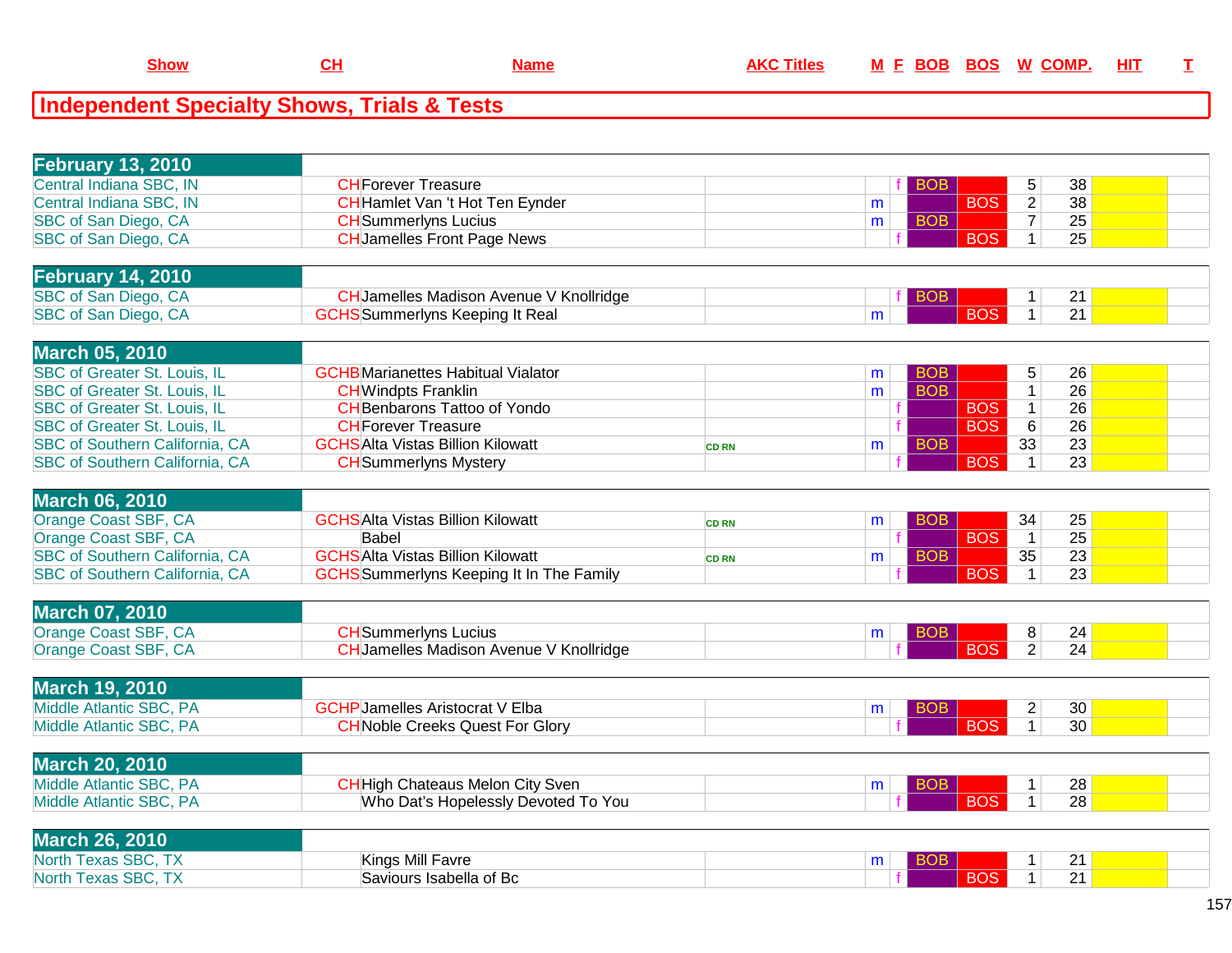| <b>April 09, 2010</b>                             |                                                                   |                             |   |            |            |                |                       |               |                |
|---------------------------------------------------|-------------------------------------------------------------------|-----------------------------|---|------------|------------|----------------|-----------------------|---------------|----------------|
| Northern Illinois SBC, WI                         | <b>CH</b> Kings Mill Lombardi                                     |                             | m | <b>BOB</b> |            | 13             | 21                    |               |                |
| Northern Illinois SBC, WI                         | <b>CH</b> Kings Mill Lombardi                                     |                             | m | <b>BOB</b> |            | 14             | 21                    |               |                |
| Northern Illinois SBC, WI                         | <b>CH</b> Doolittles Simply Irresistible                          |                             |   |            | <b>BOS</b> | $\mathbf{3}$   | 21                    |               |                |
| Northern Illinois SBC, WI                         | <b>GCHB</b> Windpts Blossom                                       |                             |   |            | <b>BOS</b> | $\mathbf 1$    | 21                    |               |                |
|                                                   |                                                                   |                             |   |            |            |                |                       |               |                |
| <b>April 10, 2010</b>                             |                                                                   |                             |   |            |            |                |                       |               |                |
| <b>Greater Milwaukee SBC, WI</b>                  | <b>CH</b> Kings Mill Lombardi                                     |                             | m | <b>BOB</b> |            | 15             | 20                    |               |                |
| <b>Greater Milwaukee SBC, WI</b>                  | <b>CH</b> Kings Mill Lombardi                                     |                             | m | <b>BOB</b> |            | 16             | $\overline{25}$       |               |                |
| <b>Greater Milwaukee SBC, WI</b>                  | <b>CHForever Treasure</b>                                         |                             |   |            | <b>BOS</b> | $\overline{7}$ | $\overline{20}$       |               |                |
| <b>Greater Milwaukee SBC, WI</b>                  | <b>CHForever Treasure</b>                                         |                             |   |            | <b>BOS</b> | $\overline{8}$ | 25                    |               |                |
|                                                   |                                                                   |                             |   |            |            |                |                       |               |                |
| <b>April 23, 2010</b>                             |                                                                   |                             |   |            |            |                |                       |               |                |
| <b>Greater Washington SBC, MD</b>                 | <b>CH</b> Marianettes The Fugitive                                |                             | m | <b>BOB</b> |            | $\mathbf{1}$   | 17                    |               |                |
| <b>Greater Washington SBC, MD</b>                 | <b>CH</b> Marianettes The Fugitive                                |                             | m | <b>BOB</b> |            | $\overline{2}$ | 17                    |               |                |
| <b>Greater Washington SBC, MD</b>                 | <b>Cornerstones White Christmas</b>                               |                             |   |            | <b>BOS</b> | $\overline{1}$ | 17                    |               |                |
| <b>Greater Washington SBC, MD</b>                 | Twin Branchs Drum Roll Please                                     |                             |   |            | <b>BOS</b> | $\mathbf{1}$   | 17                    |               |                |
|                                                   |                                                                   |                             |   |            |            |                |                       |               |                |
| <b>April 29, 2010</b>                             |                                                                   |                             |   |            |            |                |                       |               |                |
| SBC of Greater San Jose, CA                       | <b>GCHSAlta Vistas Billion Kilowatt</b>                           | <b>CD RN</b>                | m | <b>BOB</b> |            | 36             | 38                    |               |                |
| <b>SBC of Greater San Jose, CA</b>                | <b>CHJamelles U Outabe In Pictures</b>                            |                             |   |            | <b>BOS</b> | 37             | 38                    |               |                |
|                                                   |                                                                   |                             |   |            |            |                |                       |               |                |
| <b>April 30, 2010</b>                             |                                                                   |                             |   |            |            |                |                       |               |                |
| <b>SBC of Pacific Coast, CA</b>                   | <b>GCHSAlta Vistas Billion Kilowatt</b>                           | <b>CD RN</b>                | m | <b>BOB</b> |            | 37             | 40                    |               |                |
| <b>SBC of Pacific Coast, CA</b>                   | Sierras Icing Of Kings Row                                        |                             |   |            | <b>BOS</b> | $\mathbf{1}$   | 40                    |               |                |
| <b>SBC of Pacific Coast, CA</b>                   | <b>Snowy Pines Hummer</b>                                         | <b>CD GN GO RAE NJP NFP</b> | m |            |            |                |                       | <b>OA 179</b> | 1 <sup>1</sup> |
| May 01, 2010                                      |                                                                   |                             |   |            |            |                |                       |               |                |
| Sacramento Sierra SBC, CA                         | <b>GCHSAlta Vistas Billion Kilowatt</b>                           | <b>CD RN</b>                | m | <b>BOB</b> |            | 38             | 45                    |               |                |
| Sacramento Sierra SBC, CA                         | <b>CH</b> Jamelles Madison Avenue V Knollridge                    |                             |   |            | <b>BOS</b> | $\overline{3}$ | 45                    |               |                |
|                                                   |                                                                   |                             |   |            |            |                |                       |               |                |
| <b>May 02, 2010</b>                               |                                                                   |                             |   |            |            |                |                       |               |                |
| Sacramento Sierra SBC, CA                         | <b>CHJamelles U Outabe In Pictures</b>                            |                             |   | <b>BOB</b> |            | 38             | 38                    |               |                |
| Sacramento Sierra SBC, CA                         | <b>GCHSAlta Vistas Billion Kilowatt</b>                           | <b>CD RN</b>                | m |            | <b>BOS</b> | 39             | 38                    |               |                |
|                                                   |                                                                   |                             |   |            |            |                |                       |               |                |
| <b>May 08, 2010</b>                               |                                                                   |                             |   |            |            |                |                       |               |                |
| <b>Greater Cincinnati SBC, OH</b>                 | CH Hamlet Van 't Hot Ten Eynder                                   |                             | m | <b>BOB</b> |            | 3              | 30                    |               |                |
|                                                   |                                                                   |                             |   |            | <b>BOS</b> | $\mathbf{1}$   |                       |               |                |
| <b>Greater Cincinnati SBC, OH</b><br>Ohio SBC, OH | Woodhavens Leandra De Legrand<br><b>GCH</b> Copper Mtns Windstorm |                             |   | <b>BOB</b> |            | $\mathbf{1}$   | 30 <sup>2</sup><br>29 |               |                |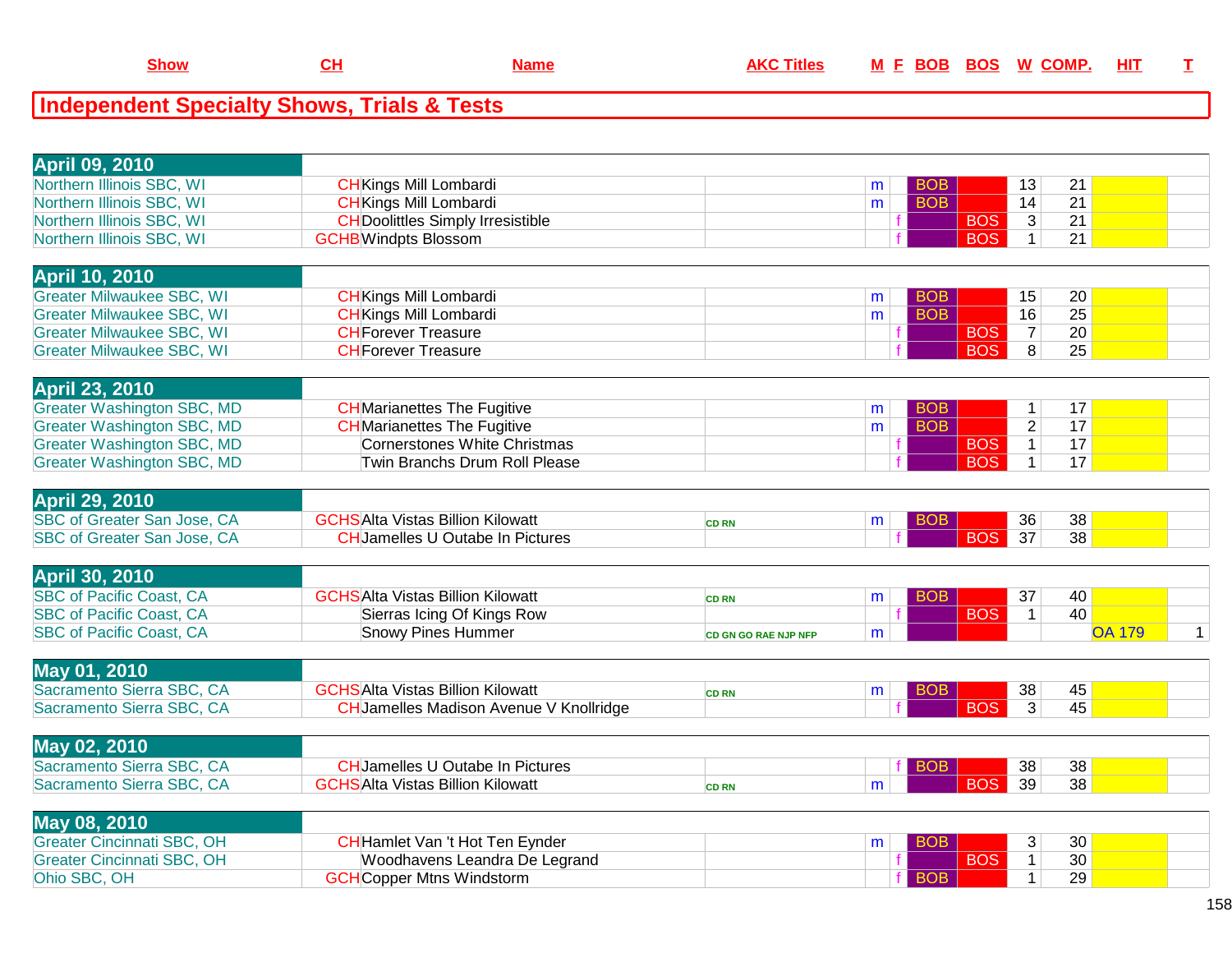| <b>Show</b>                                            | CH                          | <b>Name</b>                                           | <b>AKC Titles</b>            | <b>MFBOB</b> |                 | <b>BOS</b> | <b>W COMP.</b> |                      | <b>HIT</b>      | T.             |
|--------------------------------------------------------|-----------------------------|-------------------------------------------------------|------------------------------|--------------|-----------------|------------|----------------|----------------------|-----------------|----------------|
| <b>Independent Specialty Shows, Trials &amp; Tests</b> |                             |                                                       |                              |              |                 |            |                |                      |                 |                |
| Ohio SBC, OH                                           |                             | <b>CH</b> Sirius McKuen V Liberty                     |                              | m            |                 | <b>BOS</b> | $\mathbf{1}$   | 29                   |                 |                |
| May 09, 2010                                           |                             |                                                       |                              |              |                 |            |                |                      |                 |                |
| Greater Cincinnati SBC, OH                             |                             | <b>CH</b> Kings Mill Lombardi                         |                              | m            | <b>BOB</b>      |            | 17             | 34                   |                 |                |
| <b>Greater Cincinnati SBC, OH</b>                      | <b>GCHB</b> Windpts Blossom |                                                       |                              |              |                 | <b>BOS</b> | $\overline{2}$ | 34                   |                 |                |
| <b>May 10, 2010</b>                                    |                             |                                                       |                              |              |                 |            |                |                      |                 |                |
| Ohio SBC, OH                                           |                             | <b>CH</b> Kings Mill Lombardi                         |                              | m            | BOB             |            | 18             | 37                   |                 |                |
| Ohio SBC, OH                                           | <b>GCHB</b> Windpts Blossom |                                                       |                              |              |                 | <b>BOS</b> | $\overline{3}$ | $\overline{37}$      |                 |                |
| <b>May 22, 2010</b>                                    |                             |                                                       |                              |              |                 |            |                |                      |                 |                |
| <b>SBC of Southern Oregon, OR</b>                      |                             | <b>GCH</b> Benbarons Taboo of Yondo                   |                              |              | BO <sub>B</sub> |            | $\mathbf 1$    | 45                   |                 |                |
| <b>SBC of Southern Oregon, OR</b>                      |                             | <b>GCHSAlta Vistas Billion Kilowatt</b>               | <b>CD RN</b>                 | m            |                 | <b>BOS</b> | 40             | 45                   |                 |                |
| SBC of Southern Oregon, OR                             |                             | <b>CH</b> Vicdorys Julius Ceasar                      | <b>RN</b>                    | m            |                 |            |                |                      | <b>NB 186.5</b> | $\mathbf{1}$   |
| May 23, 2010                                           |                             |                                                       |                              |              |                 |            |                |                      |                 |                |
| SBC of Southern Oregon, OR                             |                             | <b>GCHSAlta Vistas Billion Kilowatt</b>               | <b>CD RN</b>                 | m            | BOB.            |            | 41             | 47                   |                 |                |
| <b>SBC of Southern Oregon, OR</b>                      |                             | <b>CH</b> Skydancers Anne Bonny                       |                              |              |                 | <b>BOS</b> | 14             | 47                   |                 |                |
| SBC of Southern Oregon, OR                             |                             | <b>CH</b> Vicdorys Julius Ceasar                      | <b>RN</b>                    | m            |                 |            |                |                      | <b>NB 181.5</b> | $\overline{2}$ |
| <b>June 11, 2010</b>                                   |                             |                                                       |                              |              |                 |            |                |                      |                 |                |
| <b>Greater Twin Cities SBC, MN</b>                     | <b>CH</b> Scandias Eli      |                                                       |                              | m            | <b>BOB</b>      |            | $\mathbf{1}$   | 12                   |                 |                |
| <b>Greater Twin Cities SBC, MN</b>                     |                             | <b>CH</b> Scandias Skys The Limit                     |                              |              |                 | <b>BOS</b> | $\mathbf{1}$   | 12                   |                 |                |
| <b>June 20, 2010</b>                                   |                             |                                                       |                              |              |                 |            |                |                      |                 |                |
| <b>SBC of Puget Sound, WA</b>                          |                             | <b>CH</b> Skydancers Anne Bonny                       |                              |              | <b>BOB</b>      |            | 15             | 46                   |                 |                |
| <b>SBC of Puget Sound, WA</b>                          | <b>CH</b> Revilos Copy That |                                                       |                              | m            |                 | <b>BOS</b> | $\mathbf{1}$   | 46                   |                 |                |
| <b>SBC of Puget Sound, WA</b>                          |                             | <b>CH</b> Vicdorys Julius Ceasar                      | <b>CD RN</b>                 | m            |                 |            |                |                      | <b>NB 188</b>   | 3              |
| <b>July 23, 2010</b>                                   |                             |                                                       |                              |              |                 |            |                |                      |                 |                |
| <b>Willamette Valley SBC, OR</b>                       |                             | <b>CH</b> Skydancers Anne Bonny                       |                              |              | <b>BOB</b>      |            | 16             | 38                   |                 |                |
| <b>Willamette Valley SBC, OR</b>                       |                             | <b>CH</b> Vicdorys Julius Ceasar                      |                              | m            | <b>BOB</b>      |            | $\overline{7}$ | 40                   |                 |                |
| <b>Willamette Valley SBC, OR</b>                       |                             | <b>GCHSAlta Vistas Billion Kilowatt</b>               | <b>CD RN</b><br><b>CD RN</b> | m            |                 | <b>BOS</b> | 42             | $\overline{38}$      |                 |                |
| Willamette Valley SBC, OR                              |                             | <b>GCH</b> Mtn Home Peppermint Patty Stoan U Lasquite |                              |              |                 | <b>BOS</b> | $\mathbf{1}$   | 40                   |                 |                |
|                                                        |                             |                                                       |                              |              |                 |            |                |                      |                 |                |
| <b>August 06, 2010</b>                                 |                             |                                                       |                              |              |                 |            |                |                      |                 |                |
| <b>SBC of Alaska, AK</b>                               |                             | World Tops Destiny Diamond V Godsgift                 |                              |              | BOB             |            | 1              | 7 <br>$\overline{7}$ |                 |                |
| <b>SBC of Alaska, AK</b>                               |                             | Cache Retreat General Sherman                         |                              | m            |                 | <b>BOS</b> | $\mathbf{1}$   |                      |                 |                |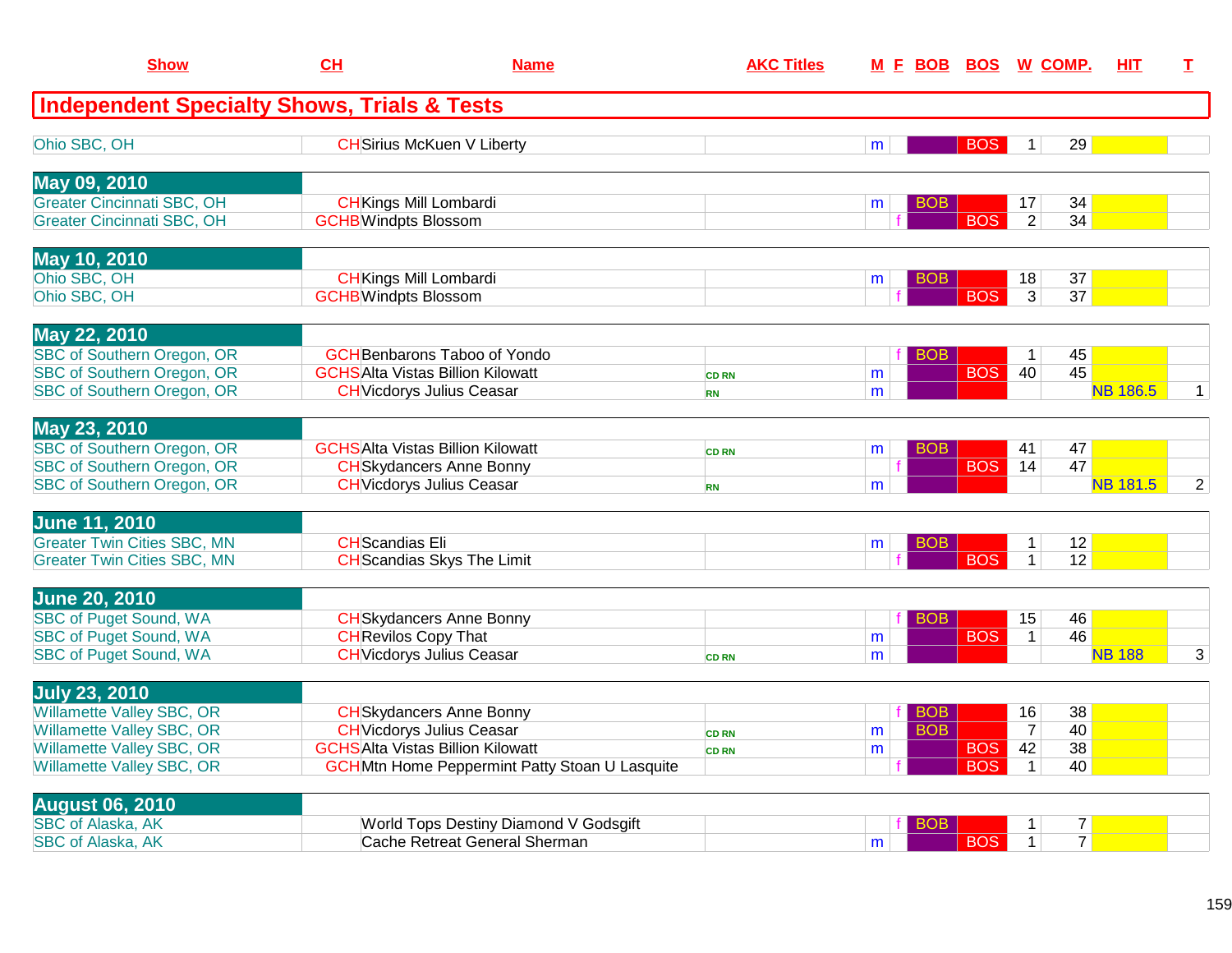| <b>Show</b>                                            | CL                             | <b>Name</b>                             | <b>AKC Titles</b> |   | <u>M F BOB</u> |            | <b>BOS W COMP.</b> |                 | HIT           | $\mathbf I$    |
|--------------------------------------------------------|--------------------------------|-----------------------------------------|-------------------|---|----------------|------------|--------------------|-----------------|---------------|----------------|
| <b>Independent Specialty Shows, Trials &amp; Tests</b> |                                |                                         |                   |   |                |            |                    |                 |               |                |
| <b>August 20, 2010</b>                                 |                                |                                         |                   |   |                |            |                    |                 |               |                |
| Northern Colorado SBC, CO                              |                                | <b>GCHSAIta Vistas Billion Kilowatt</b> | <b>CD RN</b>      | m | <b>BOB</b>     |            | 43                 | 24              |               |                |
| Northern Colorado SBC, CO                              | <b>CHWhoodcrest Brutus</b>     |                                         |                   | m | <b>BOB</b>     |            | $\mathbf{1}$       | 24              |               |                |
| Northern Colorado SBC, CO                              | <b>GCH</b> Kings Mill Kaydence |                                         |                   |   |                | <b>BOS</b> | $\mathbf{1}$       | 24              |               |                |
| Northern Colorado SBC, CO                              | <b>GCH</b> Kings Mill Kaydence |                                         |                   |   |                | <b>BOS</b> | $\overline{2}$     | 24              |               |                |
| <b>August 27, 2010</b>                                 |                                |                                         |                   |   |                |            |                    |                 |               |                |
| <b>Heart of America SBC, KS</b>                        |                                | <b>GCHB</b> Mytymos Bronson of Big Mac  |                   | m | <b>BOB</b>     |            | $\mathbf 1$        | 15              |               |                |
| <b>Heart of America SBC, KS</b>                        | <b>CH</b> Simply Splish Splash |                                         |                   |   |                | <b>BOS</b> | $\mathbf{1}$       | 15              |               |                |
| <b>August 28, 2010</b>                                 |                                |                                         |                   |   |                |            |                    |                 |               |                |
| <b>Heart of America SBC, KS</b>                        |                                | <b>CH</b> Windpts Eyesonme V Starbrite  |                   | m | <b>BOB</b>     |            | $\mathbf 1$        | 15              |               |                |
| <b>Heart of America SBC, KS</b>                        | <b>CH</b> Simply Splish Splash |                                         |                   |   |                | <b>BOS</b> | $\overline{2}$     | 15              |               |                |
| September 03, 2010                                     |                                |                                         |                   |   |                |            |                    |                 |               |                |
| Northern New Jersey SBC, NJ                            |                                | <b>GCHSAlta Vistas Billion Kilowatt</b> | <b>CD RN</b>      | m | <b>BOB</b>     |            | 44                 | 21              |               |                |
| Northern New Jersey SBC, NJ                            | <b>GCH</b> Kings Mill Kaydence |                                         |                   |   |                | <b>BOS</b> | $\overline{3}$     | 17              |               |                |
| September 04, 2010                                     |                                |                                         |                   |   |                |            |                    |                 |               |                |
| Northern New Jersey SBC, NJ                            |                                | <b>GCHSAIta Vistas Billion Kilowatt</b> | <b>CD RN</b>      | m | <b>BOB</b>     |            | 45                 | 17              |               |                |
| Northern New Jersey SBC, NJ                            | <b>GCH</b> Kings Mill Kaydence |                                         |                   |   |                | <b>BOS</b> | 4                  | 21              |               |                |
| September 17, 2010                                     |                                |                                         |                   |   |                |            |                    |                 |               |                |
| <b>SBC of Greater Atlanta, GA</b>                      |                                | <b>CH</b> Benbarons Tattoo of Yondo     |                   |   | BOB            |            | $\overline{2}$     | 23              |               |                |
| <b>SBC of Greater Atlanta, GA</b>                      |                                | <b>CH</b> Marianettes The Fugitive      |                   | m |                | <b>BOS</b> | 3                  | 23              |               |                |
| September 18, 2010                                     |                                |                                         |                   |   |                |            |                    |                 |               |                |
| <b>SBC of Greater Atlanta, GA</b>                      |                                | <b>CH</b> Marianettes The Fugitive      |                   | m | <b>BOB</b>     |            | 4                  | 22              |               |                |
| <b>SBC of Greater Atlanta, GA</b>                      |                                | <b>CH</b> Benbarons Tattoo of Yondo     |                   |   |                | <b>BOS</b> | 3                  | $\overline{22}$ |               |                |
| <b>October 04, 2010</b>                                |                                |                                         |                   |   |                |            |                    |                 |               |                |
| <b>SBC of America Regional, MO</b>                     |                                | <b>CHCache Retreat Newman</b>           |                   | m | <b>BOB</b>     |            | 1                  | 75              |               |                |
| <b>SBC of America Regional, MO</b>                     |                                | <b>GCHBenbarons Taboo of Yondo</b>      |                   |   |                | <b>BOS</b> | $\overline{2}$     | 75              |               |                |
| <b>SBC of America Regional, MO</b>                     |                                | Roberts A B Normal                      | <b>RN</b>         | m |                |            |                    |                 | <b>NB 197</b> | $\mathbf 1$    |
| <b>October 05, 2010</b>                                |                                |                                         |                   |   |                |            |                    |                 |               |                |
| <b>SBC of America Regional, MO</b>                     |                                | Cache Retreat Hosts Taser               |                   | m | <b>BOB</b>     |            | 1                  | 98              |               |                |
| <b>SBC of America Regional, MO</b>                     |                                | <b>GCH</b> Copper Mtns Windstorm        |                   |   |                | <b>BOS</b> | $\overline{2}$     | 98              |               |                |
| <b>SBC of America Regional, MO</b>                     |                                | Roberts A B Normal                      |                   | m |                |            |                    |                 | <b>NB 192</b> | $\overline{c}$ |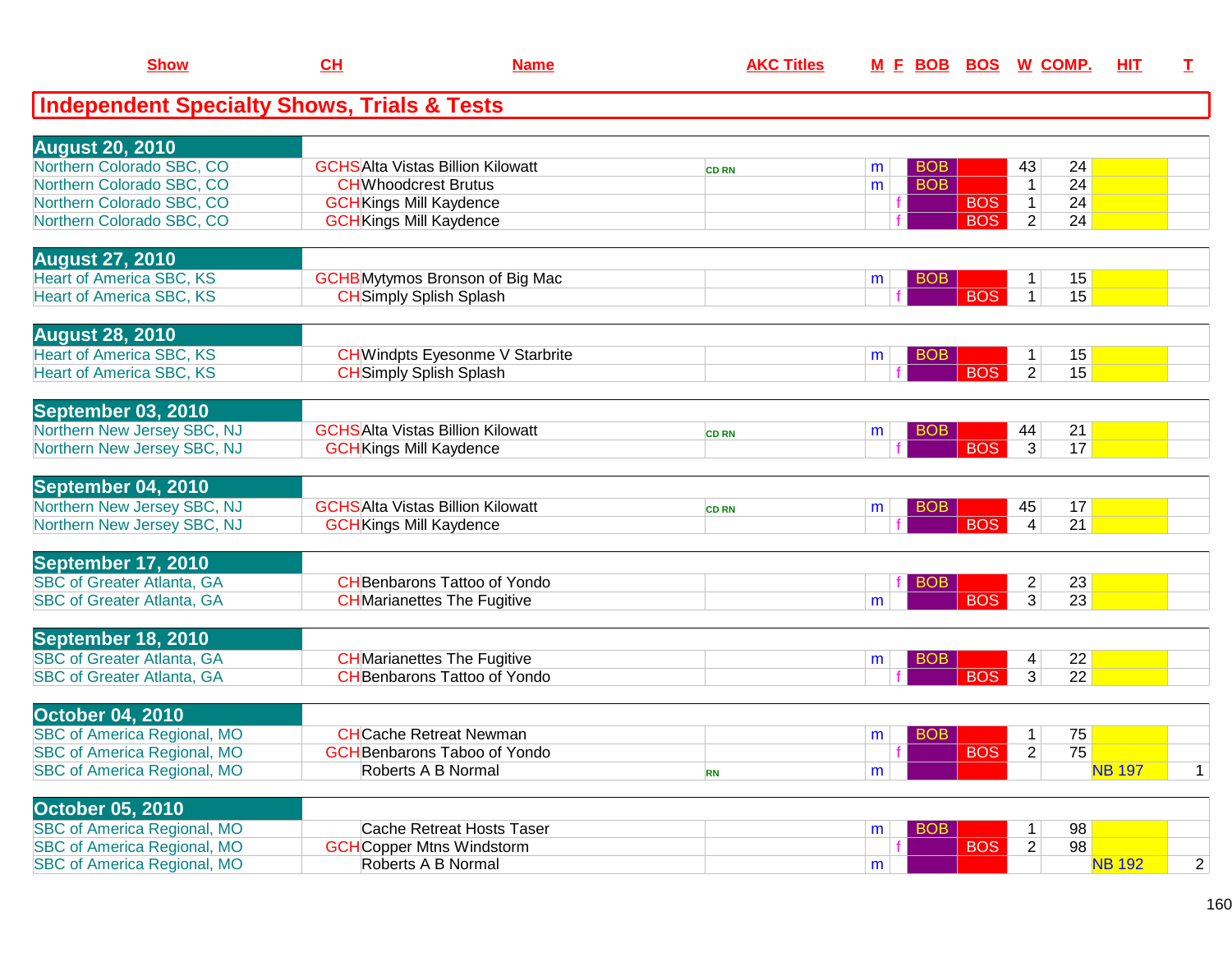| <b>Independent Specialty Shows, Trials &amp; Tests</b><br><b>October 07, 2010</b><br>SBC of America #72/37 MO<br><b>GCH</b> Benbarons Taboo of Yondo<br>144<br><b>BOB</b><br>3<br><b>BOS</b><br>SBC of America #72/37 MO<br>19<br>144<br><b>CH</b> Kings Mill Lombardi<br>m<br><b>NB 188.5</b><br>Roberts A B Normal<br>SBC of America #72/37 MO<br>m<br><b>October 23, 2010</b><br>SBC of Greater San Jose, CA<br><b>GCH</b> Swissongs Saddle Rock<br>20<br><b>BOB</b><br>$\mathbf 1$<br>m<br>20<br>SBC of Greater San Jose, CA<br><b>GCHS</b> Wintercrest Joy To The World<br><b>BOS</b><br>$\mathbf{1}$<br><b>GCHSAIta Vistas Billion Kilowatt</b><br><b>BOB</b><br>46<br>18<br><b>SBC of Pacific Coast, CA</b><br>m<br><b>CD RN</b><br><b>BOS</b><br>18<br><b>SBC of Pacific Coast, CA</b><br>Chaparrels Cameo of Kings Row<br>$\mathbf{1}$<br><b>SBC of Pacific Coast, CA</b><br>Shadow Mtn Playit Again Sam<br><b>NB 195</b><br><b>November 20, 2010</b><br>New England SBC, MA<br><b>CHBerics Xana</b><br><b>BOB</b><br>21<br>4<br><b>New England SBC, MA</b><br><b>BOB</b><br>21<br><b>GCHP</b> Jamelles Aristocrat V Elba<br>4<br>m<br><b>BOS</b><br>21<br>New England SBC, MA<br>5<br><b>CHBerics Xana</b><br>New England SBC, MA<br><b>BOS</b><br>3<br>21<br><b>GCHP</b> Jamelles Aristocrat V Elba<br>m<br><b>December 03, 2010</b><br><b>SBC of Greater Detroit, MI</b><br><b>CH</b> Ggfs Mighty Orion<br>32<br><b>BOB</b><br>1<br>m<br><b>BOS</b><br>32<br><b>SBC of Greater Detroit, MI</b><br><b>CHRRR's Puntts Buttercup V Slaton</b><br>$\overline{2}$<br><b>February 06, 2011</b><br><b>SBC of Puget Sound, WA</b><br><b>GCHS</b> Summerlyns Keeping It Real<br>$\overline{c}$<br>44<br><b>BOB</b><br>m<br><b>BOS</b><br>44<br><b>SBC of Puget Sound, WA</b><br><b>CH</b> Jamelles Madison Avenue V Knollridge<br>4<br><b>February 11, 2011</b><br>Central Indiana SBC, IN<br><b>GCHSAlta Vistas Billion Kilowatt</b><br>37<br><b>BOB</b><br>47<br>m<br><b>CD RN</b><br><b>BOS</b><br>Central Indiana SBC, IN<br>$\overline{\mathbf{4}}$<br>37<br><b>GCHB</b> Windpts Blossom<br><b>February 12, 2011</b><br>Central Indiana SBC, IN<br><b>GCHB</b> Trademarks Zephan<br>35<br>1<br>BOB<br>m<br><b>BOS</b><br>Central Indiana SBC, IN<br>5<br>35<br><b>GCHB</b> Windpts Blossom<br><b>February 19, 2011</b><br>SBC of San Diego, CA<br>25<br><b>GCHS</b> Summerlyns Keeping It Real<br><b>BOB</b><br>3<br>m<br><b>BOS</b><br>25<br>SBC of San Diego, CA<br>1<br><b>CHDilettantes Quintessa</b><br><b>February 20, 2011</b><br>SBC of San Diego, CA<br><b>GCHS</b> Summerlyns Keeping It Real<br>27<br><b>BOB</b><br>4 <br>m | <b>Show</b> | <u>CH</u> | <b>Name</b> | <b>AKC Titles</b> | <u>M E BOB</u> | <u>BOS</u> | <u>W_COMP.</u> | <u>ніт</u> | I            |
|------------------------------------------------------------------------------------------------------------------------------------------------------------------------------------------------------------------------------------------------------------------------------------------------------------------------------------------------------------------------------------------------------------------------------------------------------------------------------------------------------------------------------------------------------------------------------------------------------------------------------------------------------------------------------------------------------------------------------------------------------------------------------------------------------------------------------------------------------------------------------------------------------------------------------------------------------------------------------------------------------------------------------------------------------------------------------------------------------------------------------------------------------------------------------------------------------------------------------------------------------------------------------------------------------------------------------------------------------------------------------------------------------------------------------------------------------------------------------------------------------------------------------------------------------------------------------------------------------------------------------------------------------------------------------------------------------------------------------------------------------------------------------------------------------------------------------------------------------------------------------------------------------------------------------------------------------------------------------------------------------------------------------------------------------------------------------------------------------------------------------------------------------------------------------------------------------------------------------------------------------------------------------------------------------------------------------------------------------------------------------------------------------------------------------------------------------------------------------------------------------------------------------------------------------------------------------------------------------------------------------------------------|-------------|-----------|-------------|-------------------|----------------|------------|----------------|------------|--------------|
|                                                                                                                                                                                                                                                                                                                                                                                                                                                                                                                                                                                                                                                                                                                                                                                                                                                                                                                                                                                                                                                                                                                                                                                                                                                                                                                                                                                                                                                                                                                                                                                                                                                                                                                                                                                                                                                                                                                                                                                                                                                                                                                                                                                                                                                                                                                                                                                                                                                                                                                                                                                                                                                |             |           |             |                   |                |            |                |            |              |
|                                                                                                                                                                                                                                                                                                                                                                                                                                                                                                                                                                                                                                                                                                                                                                                                                                                                                                                                                                                                                                                                                                                                                                                                                                                                                                                                                                                                                                                                                                                                                                                                                                                                                                                                                                                                                                                                                                                                                                                                                                                                                                                                                                                                                                                                                                                                                                                                                                                                                                                                                                                                                                                |             |           |             |                   |                |            |                |            |              |
|                                                                                                                                                                                                                                                                                                                                                                                                                                                                                                                                                                                                                                                                                                                                                                                                                                                                                                                                                                                                                                                                                                                                                                                                                                                                                                                                                                                                                                                                                                                                                                                                                                                                                                                                                                                                                                                                                                                                                                                                                                                                                                                                                                                                                                                                                                                                                                                                                                                                                                                                                                                                                                                |             |           |             |                   |                |            |                |            |              |
|                                                                                                                                                                                                                                                                                                                                                                                                                                                                                                                                                                                                                                                                                                                                                                                                                                                                                                                                                                                                                                                                                                                                                                                                                                                                                                                                                                                                                                                                                                                                                                                                                                                                                                                                                                                                                                                                                                                                                                                                                                                                                                                                                                                                                                                                                                                                                                                                                                                                                                                                                                                                                                                |             |           |             |                   |                |            |                |            |              |
|                                                                                                                                                                                                                                                                                                                                                                                                                                                                                                                                                                                                                                                                                                                                                                                                                                                                                                                                                                                                                                                                                                                                                                                                                                                                                                                                                                                                                                                                                                                                                                                                                                                                                                                                                                                                                                                                                                                                                                                                                                                                                                                                                                                                                                                                                                                                                                                                                                                                                                                                                                                                                                                |             |           |             |                   |                |            |                |            | 3            |
|                                                                                                                                                                                                                                                                                                                                                                                                                                                                                                                                                                                                                                                                                                                                                                                                                                                                                                                                                                                                                                                                                                                                                                                                                                                                                                                                                                                                                                                                                                                                                                                                                                                                                                                                                                                                                                                                                                                                                                                                                                                                                                                                                                                                                                                                                                                                                                                                                                                                                                                                                                                                                                                |             |           |             |                   |                |            |                |            |              |
|                                                                                                                                                                                                                                                                                                                                                                                                                                                                                                                                                                                                                                                                                                                                                                                                                                                                                                                                                                                                                                                                                                                                                                                                                                                                                                                                                                                                                                                                                                                                                                                                                                                                                                                                                                                                                                                                                                                                                                                                                                                                                                                                                                                                                                                                                                                                                                                                                                                                                                                                                                                                                                                |             |           |             |                   |                |            |                |            |              |
|                                                                                                                                                                                                                                                                                                                                                                                                                                                                                                                                                                                                                                                                                                                                                                                                                                                                                                                                                                                                                                                                                                                                                                                                                                                                                                                                                                                                                                                                                                                                                                                                                                                                                                                                                                                                                                                                                                                                                                                                                                                                                                                                                                                                                                                                                                                                                                                                                                                                                                                                                                                                                                                |             |           |             |                   |                |            |                |            |              |
|                                                                                                                                                                                                                                                                                                                                                                                                                                                                                                                                                                                                                                                                                                                                                                                                                                                                                                                                                                                                                                                                                                                                                                                                                                                                                                                                                                                                                                                                                                                                                                                                                                                                                                                                                                                                                                                                                                                                                                                                                                                                                                                                                                                                                                                                                                                                                                                                                                                                                                                                                                                                                                                |             |           |             |                   |                |            |                |            |              |
|                                                                                                                                                                                                                                                                                                                                                                                                                                                                                                                                                                                                                                                                                                                                                                                                                                                                                                                                                                                                                                                                                                                                                                                                                                                                                                                                                                                                                                                                                                                                                                                                                                                                                                                                                                                                                                                                                                                                                                                                                                                                                                                                                                                                                                                                                                                                                                                                                                                                                                                                                                                                                                                |             |           |             |                   |                |            |                |            |              |
|                                                                                                                                                                                                                                                                                                                                                                                                                                                                                                                                                                                                                                                                                                                                                                                                                                                                                                                                                                                                                                                                                                                                                                                                                                                                                                                                                                                                                                                                                                                                                                                                                                                                                                                                                                                                                                                                                                                                                                                                                                                                                                                                                                                                                                                                                                                                                                                                                                                                                                                                                                                                                                                |             |           |             |                   |                |            |                |            | $\mathbf{1}$ |
|                                                                                                                                                                                                                                                                                                                                                                                                                                                                                                                                                                                                                                                                                                                                                                                                                                                                                                                                                                                                                                                                                                                                                                                                                                                                                                                                                                                                                                                                                                                                                                                                                                                                                                                                                                                                                                                                                                                                                                                                                                                                                                                                                                                                                                                                                                                                                                                                                                                                                                                                                                                                                                                |             |           |             |                   |                |            |                |            |              |
|                                                                                                                                                                                                                                                                                                                                                                                                                                                                                                                                                                                                                                                                                                                                                                                                                                                                                                                                                                                                                                                                                                                                                                                                                                                                                                                                                                                                                                                                                                                                                                                                                                                                                                                                                                                                                                                                                                                                                                                                                                                                                                                                                                                                                                                                                                                                                                                                                                                                                                                                                                                                                                                |             |           |             |                   |                |            |                |            |              |
|                                                                                                                                                                                                                                                                                                                                                                                                                                                                                                                                                                                                                                                                                                                                                                                                                                                                                                                                                                                                                                                                                                                                                                                                                                                                                                                                                                                                                                                                                                                                                                                                                                                                                                                                                                                                                                                                                                                                                                                                                                                                                                                                                                                                                                                                                                                                                                                                                                                                                                                                                                                                                                                |             |           |             |                   |                |            |                |            |              |
|                                                                                                                                                                                                                                                                                                                                                                                                                                                                                                                                                                                                                                                                                                                                                                                                                                                                                                                                                                                                                                                                                                                                                                                                                                                                                                                                                                                                                                                                                                                                                                                                                                                                                                                                                                                                                                                                                                                                                                                                                                                                                                                                                                                                                                                                                                                                                                                                                                                                                                                                                                                                                                                |             |           |             |                   |                |            |                |            |              |
|                                                                                                                                                                                                                                                                                                                                                                                                                                                                                                                                                                                                                                                                                                                                                                                                                                                                                                                                                                                                                                                                                                                                                                                                                                                                                                                                                                                                                                                                                                                                                                                                                                                                                                                                                                                                                                                                                                                                                                                                                                                                                                                                                                                                                                                                                                                                                                                                                                                                                                                                                                                                                                                |             |           |             |                   |                |            |                |            |              |
|                                                                                                                                                                                                                                                                                                                                                                                                                                                                                                                                                                                                                                                                                                                                                                                                                                                                                                                                                                                                                                                                                                                                                                                                                                                                                                                                                                                                                                                                                                                                                                                                                                                                                                                                                                                                                                                                                                                                                                                                                                                                                                                                                                                                                                                                                                                                                                                                                                                                                                                                                                                                                                                |             |           |             |                   |                |            |                |            |              |
|                                                                                                                                                                                                                                                                                                                                                                                                                                                                                                                                                                                                                                                                                                                                                                                                                                                                                                                                                                                                                                                                                                                                                                                                                                                                                                                                                                                                                                                                                                                                                                                                                                                                                                                                                                                                                                                                                                                                                                                                                                                                                                                                                                                                                                                                                                                                                                                                                                                                                                                                                                                                                                                |             |           |             |                   |                |            |                |            |              |
|                                                                                                                                                                                                                                                                                                                                                                                                                                                                                                                                                                                                                                                                                                                                                                                                                                                                                                                                                                                                                                                                                                                                                                                                                                                                                                                                                                                                                                                                                                                                                                                                                                                                                                                                                                                                                                                                                                                                                                                                                                                                                                                                                                                                                                                                                                                                                                                                                                                                                                                                                                                                                                                |             |           |             |                   |                |            |                |            |              |
|                                                                                                                                                                                                                                                                                                                                                                                                                                                                                                                                                                                                                                                                                                                                                                                                                                                                                                                                                                                                                                                                                                                                                                                                                                                                                                                                                                                                                                                                                                                                                                                                                                                                                                                                                                                                                                                                                                                                                                                                                                                                                                                                                                                                                                                                                                                                                                                                                                                                                                                                                                                                                                                |             |           |             |                   |                |            |                |            |              |
|                                                                                                                                                                                                                                                                                                                                                                                                                                                                                                                                                                                                                                                                                                                                                                                                                                                                                                                                                                                                                                                                                                                                                                                                                                                                                                                                                                                                                                                                                                                                                                                                                                                                                                                                                                                                                                                                                                                                                                                                                                                                                                                                                                                                                                                                                                                                                                                                                                                                                                                                                                                                                                                |             |           |             |                   |                |            |                |            |              |
|                                                                                                                                                                                                                                                                                                                                                                                                                                                                                                                                                                                                                                                                                                                                                                                                                                                                                                                                                                                                                                                                                                                                                                                                                                                                                                                                                                                                                                                                                                                                                                                                                                                                                                                                                                                                                                                                                                                                                                                                                                                                                                                                                                                                                                                                                                                                                                                                                                                                                                                                                                                                                                                |             |           |             |                   |                |            |                |            |              |
|                                                                                                                                                                                                                                                                                                                                                                                                                                                                                                                                                                                                                                                                                                                                                                                                                                                                                                                                                                                                                                                                                                                                                                                                                                                                                                                                                                                                                                                                                                                                                                                                                                                                                                                                                                                                                                                                                                                                                                                                                                                                                                                                                                                                                                                                                                                                                                                                                                                                                                                                                                                                                                                |             |           |             |                   |                |            |                |            |              |
|                                                                                                                                                                                                                                                                                                                                                                                                                                                                                                                                                                                                                                                                                                                                                                                                                                                                                                                                                                                                                                                                                                                                                                                                                                                                                                                                                                                                                                                                                                                                                                                                                                                                                                                                                                                                                                                                                                                                                                                                                                                                                                                                                                                                                                                                                                                                                                                                                                                                                                                                                                                                                                                |             |           |             |                   |                |            |                |            |              |
|                                                                                                                                                                                                                                                                                                                                                                                                                                                                                                                                                                                                                                                                                                                                                                                                                                                                                                                                                                                                                                                                                                                                                                                                                                                                                                                                                                                                                                                                                                                                                                                                                                                                                                                                                                                                                                                                                                                                                                                                                                                                                                                                                                                                                                                                                                                                                                                                                                                                                                                                                                                                                                                |             |           |             |                   |                |            |                |            |              |
|                                                                                                                                                                                                                                                                                                                                                                                                                                                                                                                                                                                                                                                                                                                                                                                                                                                                                                                                                                                                                                                                                                                                                                                                                                                                                                                                                                                                                                                                                                                                                                                                                                                                                                                                                                                                                                                                                                                                                                                                                                                                                                                                                                                                                                                                                                                                                                                                                                                                                                                                                                                                                                                |             |           |             |                   |                |            |                |            |              |
|                                                                                                                                                                                                                                                                                                                                                                                                                                                                                                                                                                                                                                                                                                                                                                                                                                                                                                                                                                                                                                                                                                                                                                                                                                                                                                                                                                                                                                                                                                                                                                                                                                                                                                                                                                                                                                                                                                                                                                                                                                                                                                                                                                                                                                                                                                                                                                                                                                                                                                                                                                                                                                                |             |           |             |                   |                |            |                |            |              |
|                                                                                                                                                                                                                                                                                                                                                                                                                                                                                                                                                                                                                                                                                                                                                                                                                                                                                                                                                                                                                                                                                                                                                                                                                                                                                                                                                                                                                                                                                                                                                                                                                                                                                                                                                                                                                                                                                                                                                                                                                                                                                                                                                                                                                                                                                                                                                                                                                                                                                                                                                                                                                                                |             |           |             |                   |                |            |                |            |              |
|                                                                                                                                                                                                                                                                                                                                                                                                                                                                                                                                                                                                                                                                                                                                                                                                                                                                                                                                                                                                                                                                                                                                                                                                                                                                                                                                                                                                                                                                                                                                                                                                                                                                                                                                                                                                                                                                                                                                                                                                                                                                                                                                                                                                                                                                                                                                                                                                                                                                                                                                                                                                                                                |             |           |             |                   |                |            |                |            |              |
|                                                                                                                                                                                                                                                                                                                                                                                                                                                                                                                                                                                                                                                                                                                                                                                                                                                                                                                                                                                                                                                                                                                                                                                                                                                                                                                                                                                                                                                                                                                                                                                                                                                                                                                                                                                                                                                                                                                                                                                                                                                                                                                                                                                                                                                                                                                                                                                                                                                                                                                                                                                                                                                |             |           |             |                   |                |            |                |            |              |
|                                                                                                                                                                                                                                                                                                                                                                                                                                                                                                                                                                                                                                                                                                                                                                                                                                                                                                                                                                                                                                                                                                                                                                                                                                                                                                                                                                                                                                                                                                                                                                                                                                                                                                                                                                                                                                                                                                                                                                                                                                                                                                                                                                                                                                                                                                                                                                                                                                                                                                                                                                                                                                                |             |           |             |                   |                |            |                |            |              |
|                                                                                                                                                                                                                                                                                                                                                                                                                                                                                                                                                                                                                                                                                                                                                                                                                                                                                                                                                                                                                                                                                                                                                                                                                                                                                                                                                                                                                                                                                                                                                                                                                                                                                                                                                                                                                                                                                                                                                                                                                                                                                                                                                                                                                                                                                                                                                                                                                                                                                                                                                                                                                                                |             |           |             |                   |                |            |                |            |              |
|                                                                                                                                                                                                                                                                                                                                                                                                                                                                                                                                                                                                                                                                                                                                                                                                                                                                                                                                                                                                                                                                                                                                                                                                                                                                                                                                                                                                                                                                                                                                                                                                                                                                                                                                                                                                                                                                                                                                                                                                                                                                                                                                                                                                                                                                                                                                                                                                                                                                                                                                                                                                                                                |             |           |             |                   |                |            |                |            |              |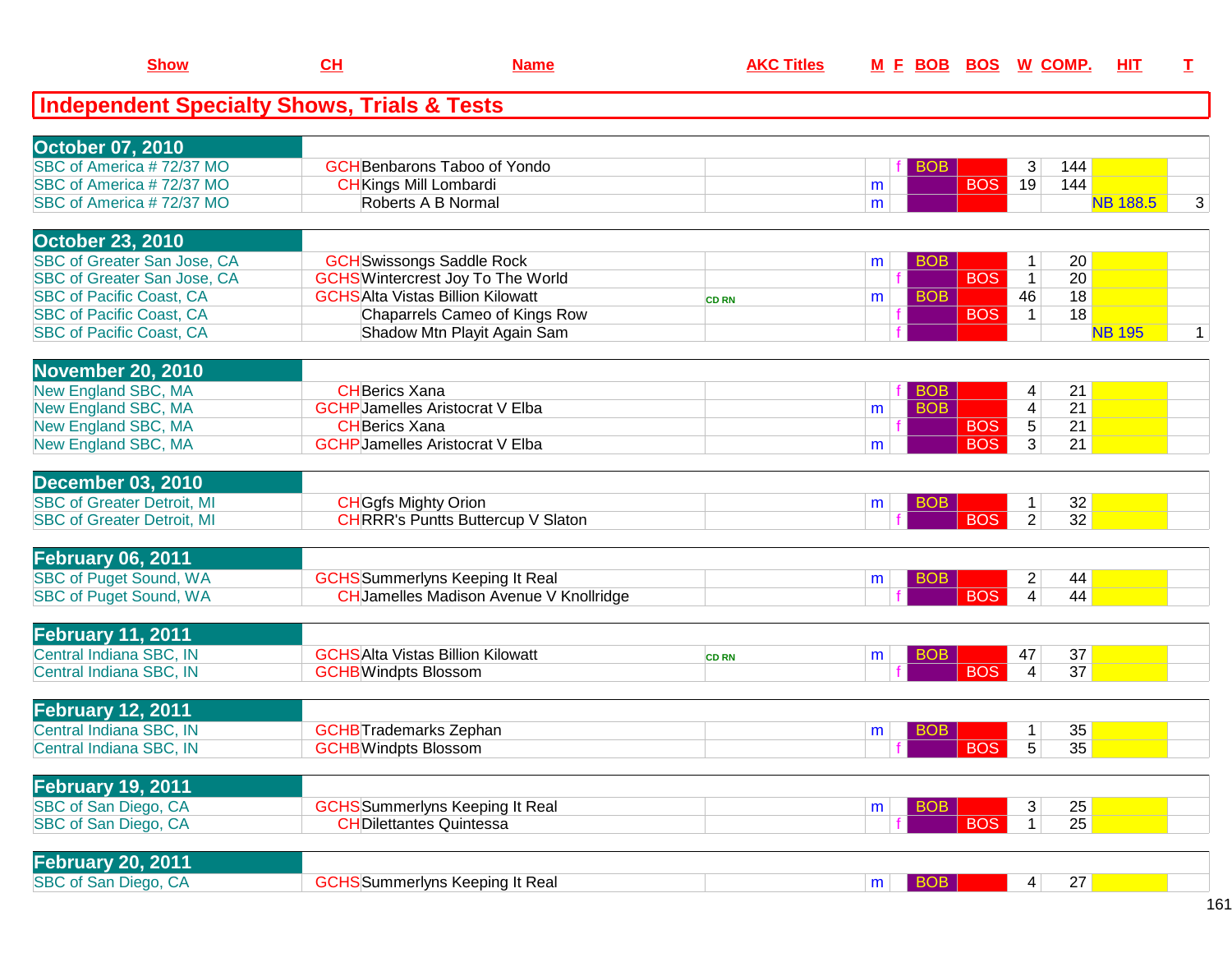| <b>Show</b>                                            | CH | <b>Name</b>                                    | <b>AKC Titles</b> | <u>M E BOB</u> |            | <b>BOS</b> | <u>W_COMP.</u>                | HIT | I |
|--------------------------------------------------------|----|------------------------------------------------|-------------------|----------------|------------|------------|-------------------------------|-----|---|
| <b>Independent Specialty Shows, Trials &amp; Tests</b> |    |                                                |                   |                |            |            |                               |     |   |
| SBC of San Diego, CA                                   |    | <b>CH</b> Jamelles Madison Avenue V Knollridge |                   |                |            | <b>BOS</b> | $5\phantom{.0}$<br>27         |     |   |
| <b>March 04, 2011</b>                                  |    |                                                |                   |                |            |            |                               |     |   |
| SBC of Greater St. Louis, MO                           |    | <b>GCHSAIta Vistas Billion Kilowatt</b>        | <b>CD RN</b>      | m              | <b>BOB</b> |            | 25<br>48                      |     |   |
| SBC of Greater St. Louis, MO                           |    | <b>GCH</b> Forever Kryskara Ace                | <b>RN</b>         | m              | <b>BOB</b> |            | $\overline{25}$<br>21         |     |   |
| SBC of Greater St. Louis, MO                           |    | <b>CH</b> Kryskara Aces Are Wild               |                   |                |            | <b>BOS</b> | 25<br>$\overline{\mathbf{4}}$ |     |   |
| SBC of Greater St. Louis, MO                           |    | Mytymos Asia of Tonka                          |                   |                |            | <b>BOS</b> | $\mathbf{1}$<br>25            |     |   |
| <b>March 18, 2011</b>                                  |    |                                                |                   |                |            |            |                               |     |   |
| Middle Atlantic SBC, PA                                |    | <b>GCHP</b> Jamelles Aristocrat V Elba         |                   | m              | <b>BOB</b> |            | $\sqrt{5}$<br>30              |     |   |
| Middle Atlantic SBC, PA                                |    | Elbas Starla Angel                             |                   |                |            | <b>BOS</b> | $\mathbf{1}$<br>30            |     |   |
| <b>March 19, 2011</b>                                  |    |                                                |                   |                |            |            |                               |     |   |
| Middle Atlantic SBC, PA                                |    | <b>GCHP</b> Jamelles Aristocrat V Elba         |                   | m              | <b>BOB</b> |            | 6<br>30                       |     |   |
| Middle Atlantic SBC, PA                                |    | Johnsons Farms Liberty                         |                   |                |            | <b>BOS</b> | 30<br>$\mathbf{1}$            |     |   |
| <b>March 25, 2011</b>                                  |    |                                                |                   |                |            |            |                               |     |   |
| North Texas SBC, TX                                    |    | <b>GCH</b> Windpts Giovanni                    |                   | m              | <b>BOB</b> |            | 21                            |     |   |
| North Texas SBC, TX                                    |    | <b>CH</b> Brikhaus Boticelli V Saviour         |                   |                |            | <b>BOS</b> | $\mathbf{1}$<br>21            |     |   |
| <b>April 01, 2011</b>                                  |    |                                                |                   |                |            |            |                               |     |   |
| SBC of Southern California, CA                         |    | <b>GCHSAIta Vistas Billion Kilowatt</b>        | <b>CD RN</b>      | m              | BOB        |            | 34<br>49                      |     |   |
| <b>SBC of Southern California, CA</b>                  |    | <b>CH</b> Subira Georgia                       |                   |                |            | <b>BOS</b> | 34<br>$\mathbf{1}$            |     |   |
| <b>April 02, 2011</b>                                  |    |                                                |                   |                |            |            |                               |     |   |
| Orange Coast SBF, CA                                   |    | <b>GCHSAIta Vistas Billion Kilowatt</b>        | <b>CD RN</b>      | m              | <b>BOB</b> |            | 50<br>34                      |     |   |
| Orange Coast SBF, CA                                   |    | <b>Whoodcrest Too Much Bling</b>               |                   |                |            | <b>BOS</b> | 34<br>$\mathbf{1}$            |     |   |
| SBC of Southern California, CA                         |    | <b>GCHSAlta Vistas Billion Kilowatt</b>        | <b>CD RN</b>      | m              | <b>BOB</b> |            | 29<br>51                      |     |   |
| SBC of Southern California, CA                         |    | Scandias Tequila Sunrise                       |                   |                |            | <b>BOS</b> | $\overline{2}$<br>29          |     |   |
| April 03, 2011                                         |    |                                                |                   |                |            |            |                               |     |   |
| Orange Coast SBF, CA                                   |    | <b>GCHS</b> Summerlyns Keeping It Real         |                   | m              | <b>BOB</b> |            | 5<br>24                       |     |   |
| Orange Coast SBF, CA                                   |    | <b>CHDilettantes Quintessa</b>                 |                   |                |            | BOS        | 2 <br>24                      |     |   |
| <b>April 08, 2011</b>                                  |    |                                                |                   |                |            |            |                               |     |   |
| Northern Illinois SBC, WI                              |    | <b>CH</b> Kings Mill Lombardi                  |                   | m              | <b>BOB</b> |            | 27<br>20                      |     |   |
| Northern Illinois SBC, WI                              |    | <b>CH</b> Melon City Capone                    |                   | m              | <b>BOB</b> |            | 28<br>$\mathbf{1}$            |     |   |
| Northern Illinois SBC, WI                              |    | <b>CH</b> Scandias Dreamcatcher Heezedoorn     |                   |                |            | <b>BOS</b> | 28<br>$\mathbf{1}$            |     |   |
| Northern Illinois SBC, WI                              |    | <b>Windpts Gemini</b>                          |                   |                |            | <b>BOS</b> | 27<br>1 <sup>1</sup>          |     |   |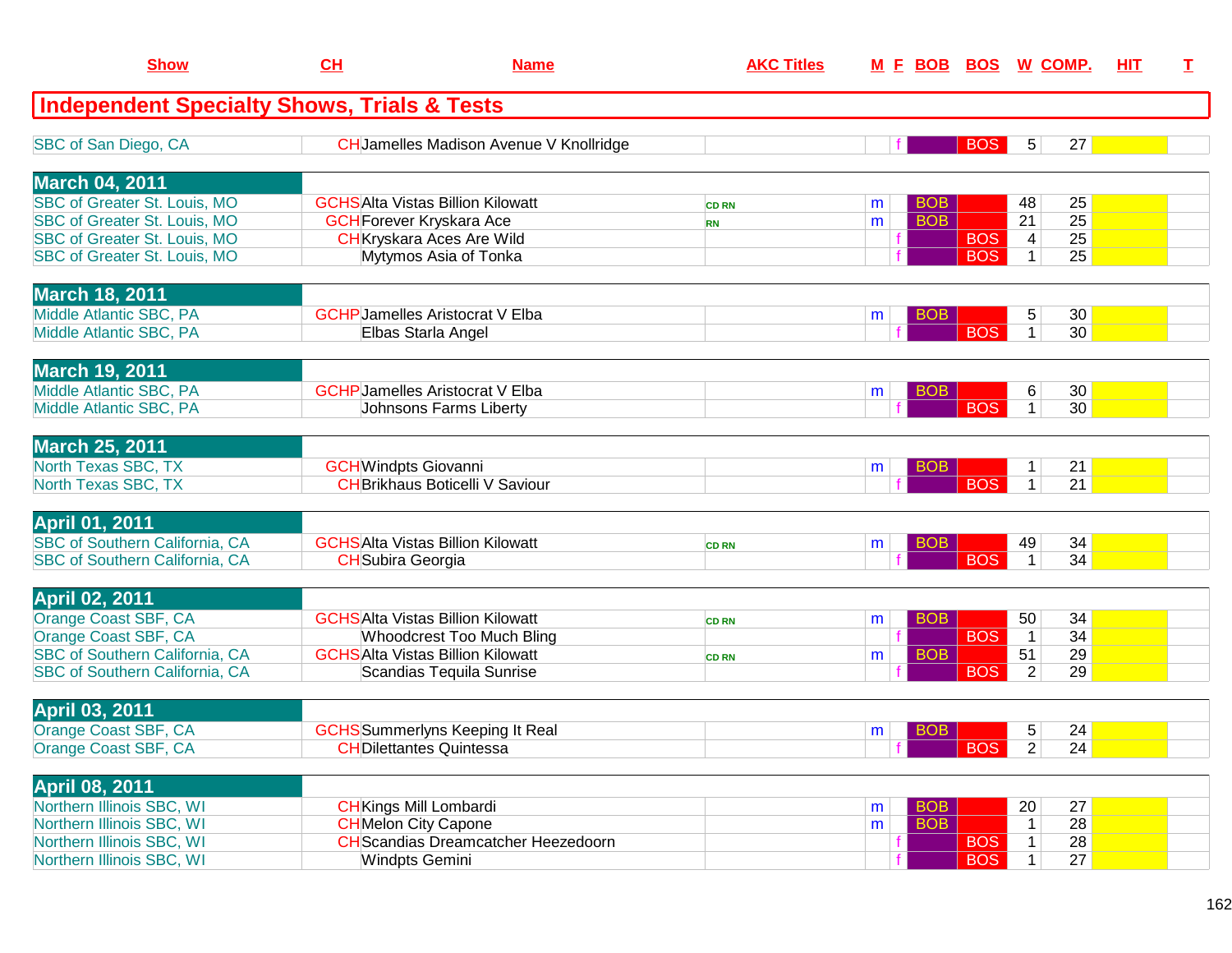| <b>Show</b>                                            | CL                                | <b>Name</b>                                      | <b>AKC Titles</b> |   |            |            | M E BOB BOS W COMP.                | HIT | I |
|--------------------------------------------------------|-----------------------------------|--------------------------------------------------|-------------------|---|------------|------------|------------------------------------|-----|---|
| <b>Independent Specialty Shows, Trials &amp; Tests</b> |                                   |                                                  |                   |   |            |            |                                    |     |   |
| <b>April 09, 2011</b>                                  |                                   |                                                  |                   |   |            |            |                                    |     |   |
| <b>Greater Milwaukee SBC, WI</b>                       | <b>CH</b> Kings Mill Lombardi     |                                                  |                   | m | BOB        |            | 22<br>26                           |     |   |
| <b>Greater Milwaukee SBC, WI</b>                       | <b>CH</b> Kings Mill Lombardi     |                                                  |                   | m | <b>BOB</b> |            | $\overline{21}$<br>$\overline{29}$ |     |   |
| <b>Greater Milwaukee SBC, WI</b>                       |                                   | <b>CH</b> Scandias Dreamcatcher Heezedoorn       |                   |   |            | <b>BOS</b> | $\overline{2}$<br>26               |     |   |
| <b>Greater Milwaukee SBC, WI</b>                       | <b>Windpts Gemini</b>             |                                                  |                   |   |            | <b>BOS</b> | $\overline{2}$<br>29               |     |   |
| <b>April 28, 2011</b>                                  |                                   |                                                  |                   |   |            |            |                                    |     |   |
| <b>SBC of Greater San Jose, CA</b>                     | <b>GCHBTinkerbells Solid Gold</b> |                                                  |                   | m | <b>BOB</b> |            | $\overline{4}$<br>46               |     |   |
| SBC of Greater San Jose, CA                            | <b>CHDilettantes Quintessa</b>    |                                                  |                   |   |            | <b>BOS</b> | $\overline{3}$<br>46               |     |   |
| <b>April 29, 2011</b>                                  |                                   |                                                  |                   |   |            |            |                                    |     |   |
| <b>SBC of Pacific Coast, CA</b>                        |                                   | <b>GCHSAlta Vistas Billion Kilowatt</b>          | <b>CD RN</b>      | m | <b>BOB</b> |            | 52<br>50                           |     |   |
| <b>SBC of Pacific Coast, CA</b>                        |                                   | <b>GCHS</b> Wintercrest Joy To The World         |                   |   |            | <b>BOS</b> | $\overline{2}$<br>50               |     |   |
| <b>April 30, 2011</b>                                  |                                   |                                                  |                   |   |            |            |                                    |     |   |
| Sacramento Sierra SBC, CA                              |                                   | <b>GCHSAIta Vistas Billion Kilowatt</b>          | <b>CD RN</b>      | m | <b>BOB</b> |            | 53<br>44                           |     |   |
| Sacramento Sierra SBC, CA                              | <b>CHDilettantes Quintessa</b>    |                                                  |                   |   |            | <b>BOS</b> | $\overline{4}$<br>44               |     |   |
| May 01, 2011                                           |                                   |                                                  |                   |   |            |            |                                    |     |   |
| Sacramento Sierra SBC, CA                              |                                   | <b>GCH</b> Amberdees Lion Roars Tonite of Subira |                   | m | <b>BOB</b> |            | 46<br>$\mathbf 1$                  |     |   |
| Sacramento Sierra SBC, CA                              |                                   | <b>GCHS</b> Wintercrest Joy To The World         |                   |   |            | <b>BOS</b> | $\overline{3}$<br>46               |     |   |
| May 21, 2011                                           |                                   |                                                  |                   |   |            |            |                                    |     |   |
| SBC of Southern Oregon, OR                             |                                   | <b>CH</b> Revilos Quite Snow White               |                   |   | <b>BOB</b> |            | 47<br>$\mathbf{1}$                 |     |   |
| SBC of Southern Oregon, OR                             |                                   | <b>GCHS</b> Summerlyns Keeping It Real           |                   | m |            | <b>BOS</b> | $\overline{6}$<br>47               |     |   |
| May 22, 2011                                           |                                   |                                                  |                   |   |            |            |                                    |     |   |
| SBC of Southern Oregon, OR                             |                                   | <b>GCHS</b> Summerlyns Keeping It Real           |                   | m | <b>BOB</b> |            | 37<br>7                            |     |   |
| SBC of Southern Oregon, OR                             |                                   | <b>GCHB</b> Winters Brooks & Dunn V Vicdory      |                   |   |            | <b>BOS</b> | $\overline{1}$<br>$\overline{37}$  |     |   |
| May 28, 2011                                           |                                   |                                                  |                   |   |            |            |                                    |     |   |
| <b>Greater Cincinnati SBC, OH</b>                      |                                   | <b>GCHP</b> Jamelles Aristocrat V Elba           |                   | m | <b>BOB</b> |            | 17<br>7                            |     |   |
| <b>Greater Cincinnati SBC, OH</b>                      | <b>CH</b> Predix Out On Bail      |                                                  |                   |   |            | <b>BOS</b> | $\overline{1}$<br>17               |     |   |
| May 29, 2011                                           |                                   |                                                  |                   |   |            |            |                                    |     |   |
| <b>Greater Cincinnati SBC, OH</b>                      |                                   | <b>GCHS</b> Summerlyns Keeping It Real           |                   | m | BOB        |            | 8<br>15                            |     |   |
| <b>Greater Cincinnati SBC, OH</b>                      | <b>GCHB</b> Eastgates Rag Doll    |                                                  |                   |   |            | <b>BOS</b> | $\overline{1}$<br>15               |     |   |
| June 10, 2011.                                         |                                   |                                                  |                   |   |            |            |                                    |     |   |

| <b>NUME IV, ZUI I</b>                             |                                   |  |                    |  |
|---------------------------------------------------|-----------------------------------|--|--------------------|--|
| Cities SBC, MN<br><b>S</b> reater T<br><b>WIN</b> | $\sim$<br>า City Capone<br>⊣Melon |  | <b>COM</b><br>- 34 |  |
|                                                   |                                   |  |                    |  |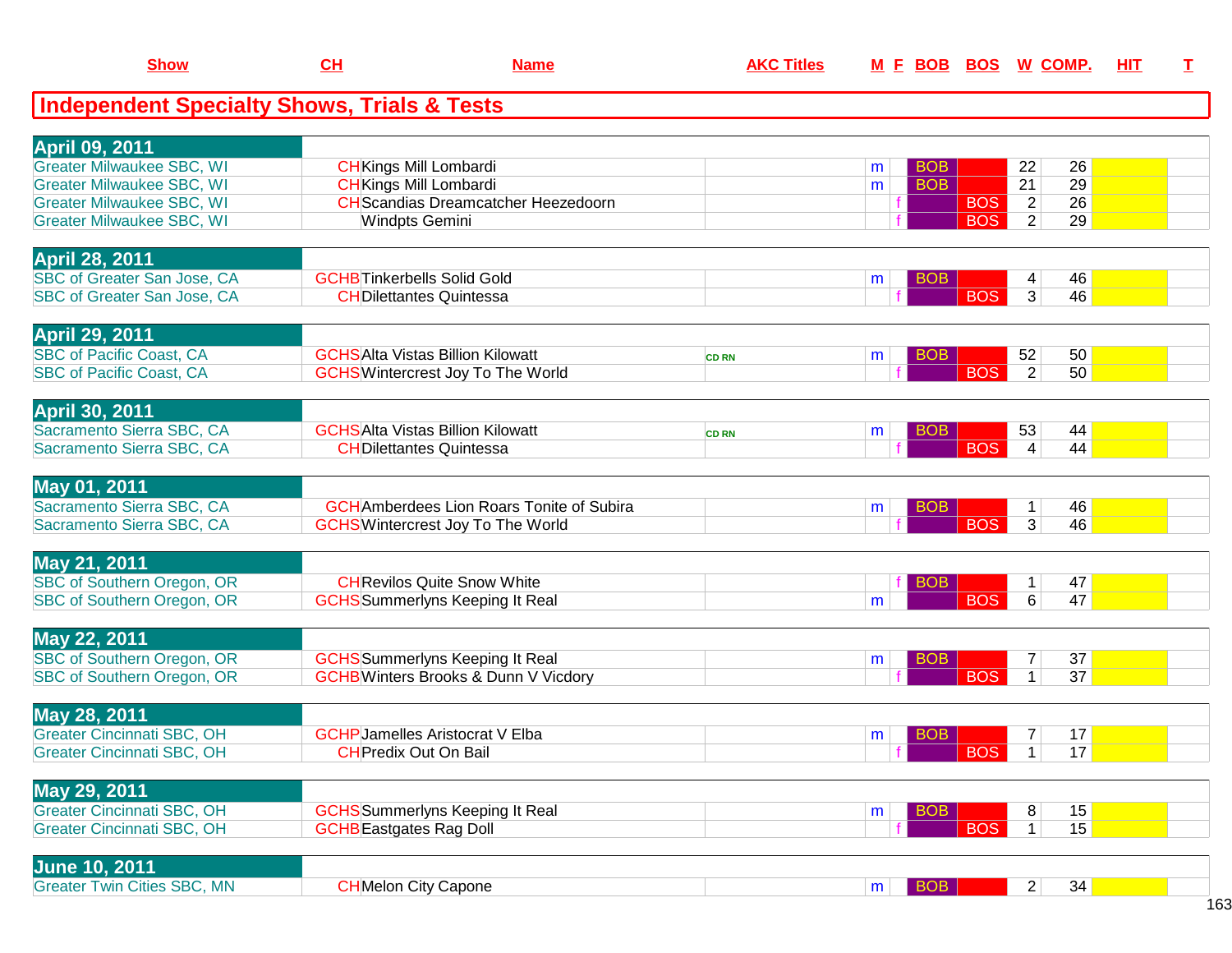| <b>Show</b>                                                                                                                                                                | CH                                                                                                                                                                    | <b>Name</b>                                    | <b>AKC Titles</b> |        | M E BOB BOS W COMP.      |                          |                                                      |                                  | <b>HIT</b> | I |
|----------------------------------------------------------------------------------------------------------------------------------------------------------------------------|-----------------------------------------------------------------------------------------------------------------------------------------------------------------------|------------------------------------------------|-------------------|--------|--------------------------|--------------------------|------------------------------------------------------|----------------------------------|------------|---|
| <b>Independent Specialty Shows, Trials &amp; Tests</b>                                                                                                                     |                                                                                                                                                                       |                                                |                   |        |                          |                          |                                                      |                                  |            |   |
| <b>Greater Twin Cities SBC, MN</b><br><b>Greater Twin Cities SBC, MN</b><br><b>Greater Twin Cities SBC, MN</b>                                                             | <b>CH</b> Melon City Capone<br><b>GCH</b> Kings Mill Kaydence<br><b>GCH</b> Kings Mill Kaydence                                                                       |                                                |                   | m      | <b>BOB</b>               | <b>BOS</b><br><b>BOS</b> | 3<br>5<br>6                                          | 40<br>34<br>40                   |            |   |
| <b>June 19, 2011</b><br><b>SBC of Puget Sound, WA</b><br><b>SBC of Puget Sound, WA</b>                                                                                     | <b>GCHS</b> Summerlyns Keeping It Real<br><b>CH</b> Vicdorys Golden Krugerrand                                                                                        |                                                | <b>CD RA</b>      | m      | <b>BOB</b>               | <b>BOS</b>               | 9<br>$\mathbf{1}$                                    | 51<br>51                         |            |   |
| <b>July 22, 2011</b><br>Willamette Valley SBC, OR<br><b>Willamette Valley SBC, OR</b><br><b>Willamette Valley SBC, OR</b><br>Willamette Valley SBC, OR                     | <b>GCHB</b> Lasquites Denver V Lucas<br><b>GCHS</b> Summerlyns Keeping It Real<br><b>CH</b> Stoans Xena Anne De Peru<br><b>GCHB</b> Winters Brooks & Dunn V Vicdory   |                                                |                   | m<br>m | <b>BOB</b><br><b>BOB</b> | <b>BOS</b><br><b>BOS</b> | $\mathbf{1}$<br>10<br>$\mathbf{1}$<br>$\overline{c}$ | 31<br>36<br>36<br>31             |            |   |
| <b>July 29, 2011</b><br><b>SBC of Alaska, AK</b><br>SBC of Alaska, AK                                                                                                      | <b>World Tops Dynaformer</b>                                                                                                                                          | Cache Retreat General Sherman                  |                   | m      | <b>BOB</b>               | <b>BOS</b>               | $\mathbf{1}$<br>$\mathbf{1}$                         | $\overline{7}$<br>$\overline{7}$ |            |   |
| <b>August 26, 2011</b><br><b>Heart of America SBC, KS</b><br><b>Heart of America SBC, KS</b>                                                                               | <b>GCHB</b> Trademarks Zephan<br><b>GCH</b> Kings Mill Kaydence                                                                                                       |                                                |                   | m      | <b>BOB</b>               | <b>BOS</b>               | $\overline{c}$<br>$\overline{7}$                     | 25<br>25                         |            |   |
| <b>August 27, 2011</b><br><b>Heart of America SBC, KS</b><br><b>Heart of America SBC, KS</b>                                                                               | <b>GCHB</b> Trademarks Zephan<br><b>GCH</b> Kings Mill Kaydence                                                                                                       |                                                |                   | m      | <b>BOB</b>               | <b>BOS</b>               | 3<br>8                                               | 24<br>24                         |            |   |
| September 11, 2011<br><b>Greater Washington SBC, NY</b><br><b>Greater Washington SBC, NY</b>                                                                               | <b>CH</b> Kings Mill Lombardi<br><b>GCH</b> Kings Mill Kaydence                                                                                                       |                                                |                   | m      | <b>BOB</b>               | <b>BOS</b>               | 23<br>9                                              | 64<br>64                         |            |   |
| September 12, 2011<br><b>SBC of America Regional, NY</b><br><b>SBC of America Regional, NY</b><br><b>SBC of America Regional, NY</b><br><b>SBC of America Regional, NY</b> | <b>GCHS</b> Summerlyns Keeping It Real<br><b>GCHS</b> Summerlyns Keeping It Real<br><b>GCH</b> Benbarons Taboo of Yondo<br><b>GCHB</b> Winter Brooks & Dunn V Vicdory |                                                | <b>RN</b>         | m<br>m | <b>BOB</b><br><b>BOB</b> | <b>BOS</b><br><b>BOS</b> | 12<br>11<br>$\overline{\mathbf{4}}$<br>1             | 65<br>68<br>65<br>68             |            |   |
| September 13, 2011<br>New England SBC, NY<br>New England SBC, NY                                                                                                           | <b>GCHS</b> Summerlyns Keeping It Real                                                                                                                                | <b>CH</b> Moondance Special Agent Kaitlyn Todd |                   | m      | <b>BOB</b>               | <b>BOS</b>               | 13<br>$\mathbf{1}$                                   | 73<br>73                         |            |   |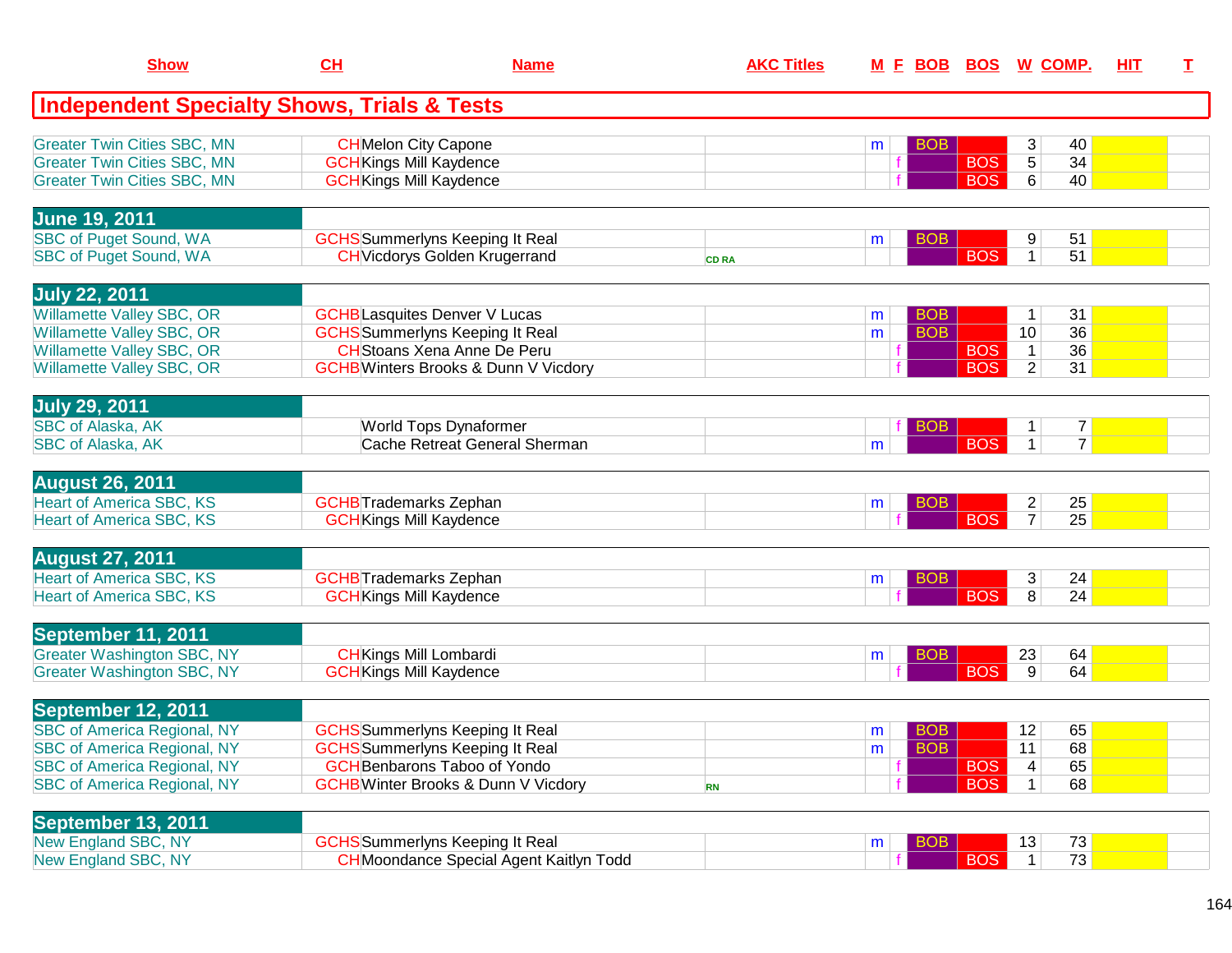| <b>Show</b>                                            | CH                            | <b>Name</b>                              | <b>AKC Titles</b> |   |            | M E BOB BOS W COMP. |                         |               | HIT | $\mathbf I$ |
|--------------------------------------------------------|-------------------------------|------------------------------------------|-------------------|---|------------|---------------------|-------------------------|---------------|-----|-------------|
| <b>Independent Specialty Shows, Trials &amp; Tests</b> |                               |                                          |                   |   |            |                     |                         |               |     |             |
| September 14, 2011                                     |                               |                                          |                   |   |            |                     |                         |               |     |             |
| <b>SBC of America Regional, NY</b>                     |                               | Roberts A B Normal                       | <b>CD RAE</b>     | m |            |                     |                         | <b>OA 193</b> |     | 4           |
| SBC of the Finger Lakes, NY                            |                               | <b>CH</b> Jamelles Play It Maestro       |                   | m | <b>BOB</b> |                     | 1                       | 74            |     |             |
| SBC of the Finger Lakes, NY                            |                               | <b>GCH</b> Benbarons Taboo of Yondo      |                   |   |            | <b>BOS</b>          | 5 <sup>5</sup>          | 74            |     |             |
| September 16, 2011                                     |                               |                                          |                   |   |            |                     |                         |               |     |             |
| SBC of America #73/38 NY                               |                               | Eastgates Freckled Baroness              | <b>CD RA</b>      |   |            |                     |                         | <b>NB 191</b> |     | 1           |
| September 17, 2011                                     |                               |                                          |                   |   |            |                     |                         |               |     |             |
| SBC of America #73/38 NY                               |                               | <b>CH</b> Melon City Capone              |                   | m | <b>BOB</b> |                     | 4                       | 133           |     |             |
| SBC of America #73/38 NY                               |                               | <b>GCHBOpdykes Your Place Or Mine?</b>   |                   |   |            | <b>BOS</b>          | $\mathbf{1}$            | 133           |     |             |
| October 09, 2011                                       |                               |                                          |                   |   |            |                     |                         |               |     |             |
| Northern New Jersey SBC, NJ                            |                               | Elbas Starla Angel                       |                   |   | <b>BOB</b> |                     | $\overline{2}$          | 9             |     |             |
| Northern New Jersey SBC, NJ                            |                               | <b>GCHP</b> Jamelles Aristocrat V Elba   |                   | m | <b>BOB</b> |                     | 8                       | 12            |     |             |
| Northern New Jersey SBC, NJ                            | <b>GCHG</b> Aksalas Peyton    |                                          |                   | m |            | <b>BOS</b>          | $\mathbf{1}$            | 12            |     |             |
| Northern New Jersey SBC, NJ                            |                               | <b>GCHB</b> Mahoganys Domino Effect      |                   |   |            | <b>BOS</b>          | $\mathbf{1}$            | 9             |     |             |
| <b>October 14, 2011</b>                                |                               |                                          |                   |   |            |                     |                         |               |     |             |
| North Texas SBC, TX                                    |                               | <b>CH</b> Swisstars Brown Sugar          |                   |   | <b>BOB</b> |                     | 1 <sup>1</sup>          | 18            |     |             |
| North Texas SBC, TX                                    |                               | Halo St. Zac Brown                       |                   | m |            | <b>BOS</b>          | $\mathbf{1}$            | 18            |     |             |
| <b>October 22, 2011</b>                                |                               |                                          |                   |   |            |                     |                         |               |     |             |
| SBC of Greater San Jose, CA                            |                               | <b>GCHS</b> Summerlyns Keeping It Real   |                   | m | <b>BOB</b> |                     | 14                      | 20            |     |             |
| SBC of Greater San Jose, CA                            |                               | <b>GCHS</b> Wintercrest Joy To The World |                   |   |            | <b>BOS</b>          | $\overline{\mathbf{4}}$ | 20            |     |             |
| <b>SBC of Pacific Coast, CA</b>                        |                               | <b>GCHS</b> Wintercrest Joy To The World |                   |   | <b>BOB</b> |                     | 5                       | 22            |     |             |
| <b>SBC of Pacific Coast, CA</b>                        |                               | <b>GCHS</b> Summerlyns Keeping It Real   |                   | m |            | <b>BOS</b>          | 15                      | 22            |     |             |
| <b>October 28, 2011</b>                                |                               |                                          |                   |   |            |                     |                         |               |     |             |
| <b>SBC of Greater Atlanta, GA</b>                      |                               | <b>GCHP</b> Jamelles Aristocrat V Elba   |                   | m | <b>BOB</b> |                     | 9                       | 28            |     |             |
| <b>SBC of Greater Atlanta, GA</b>                      |                               | <b>CH</b> Marianettes Double Jepordy     |                   |   |            | <b>BOS</b>          | 11                      | 28            |     |             |
| October 29, 2011                                       |                               |                                          |                   |   |            |                     |                         |               |     |             |
| <b>SBC of Greater Atlanta, GA</b>                      |                               | <b>GCHP</b> Jamelles Aristocrat V Elba   |                   | m | <b>BOB</b> |                     | 10                      | 23            |     |             |
| <b>SBC of Greater Atlanta, GA</b>                      |                               | <b>CH</b> Marianettes Double Jepordy     |                   |   |            | <b>BOS</b>          | 12                      | 23            |     |             |
| <b>December 02, 2011</b>                               |                               |                                          |                   |   |            |                     |                         |               |     |             |
| <b>SBC of Greater Detroit, MI</b>                      | <b>GCHB</b> Trademarks Zephan |                                          |                   | m | <b>BOB</b> |                     | 4                       | 24            |     |             |
| <b>SBC of Greater Detroit, MI</b>                      |                               | <b>Cornerstones Feature Presentation</b> |                   |   |            | <b>BOS</b>          | $\mathbf{1}$            | 24            |     |             |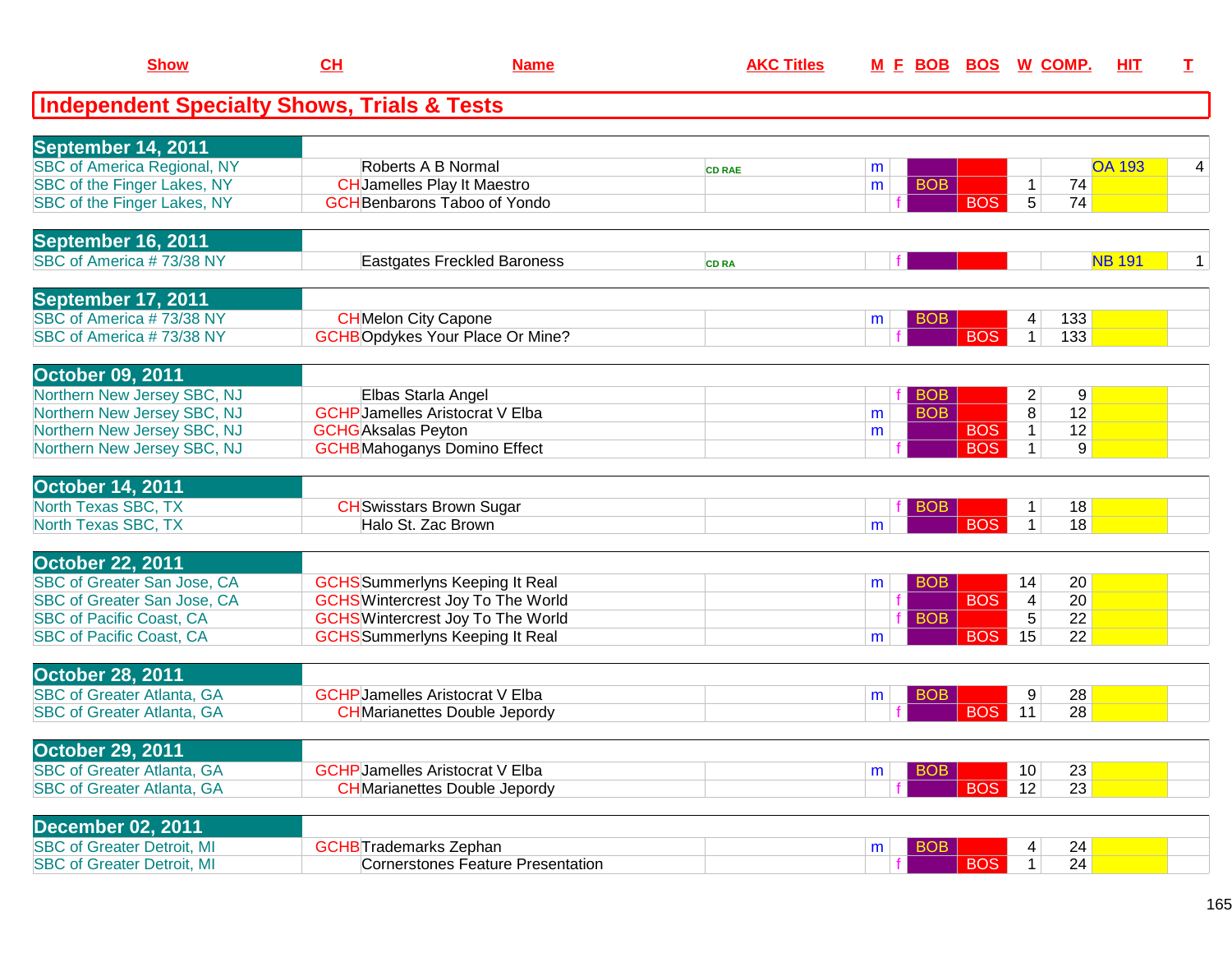| <b>Show</b>                                            | CH                            | <b>Name</b>                                | <b>AKC Titles</b> | M E BOB BOS W COMP. |            |                | <b>HIT</b>      | $\mathbf{T}$ |
|--------------------------------------------------------|-------------------------------|--------------------------------------------|-------------------|---------------------|------------|----------------|-----------------|--------------|
| <b>Independent Specialty Shows, Trials &amp; Tests</b> |                               |                                            |                   |                     |            |                |                 |              |
|                                                        |                               |                                            |                   |                     |            |                |                 |              |
| <b>December 17, 2011</b>                               |                               |                                            |                   |                     |            |                |                 |              |
| Maumee Valley SBC, OH                                  |                               | <b>GCHP</b> Jamelles Aristocrat V Elba     |                   | BOB<br>m            |            | 11             | 16              |              |
| Maumee Valley SBC, OH                                  |                               | <b>GCHBOpdykes Your Place Or Mine?</b>     |                   |                     | <b>BOS</b> | $\overline{2}$ | 16              |              |
| <b>December 18, 2011</b>                               |                               |                                            |                   |                     |            |                |                 |              |
| Maumee Valley SBC, OH                                  |                               | <b>GCHP</b> Jamelles Aristocrat V Elba     |                   | BOB<br>m            |            | 12             | 16              |              |
| Maumee Valley SBC, OH                                  |                               | <b>GCHBOpdykes Your Place Or Mine?</b>     |                   |                     | <b>BOS</b> | $\overline{3}$ | 16              |              |
| <b>February 05, 2012</b>                               |                               |                                            |                   |                     |            |                |                 |              |
| <b>SBC of Puget Sound, WA</b>                          |                               | <b>GCHB</b> Jamelles Bravehearted V Divine |                   | <b>BOB</b><br>m     |            | $\mathbf{1}$   | 49              |              |
| <b>SBC of Puget Sound, WA</b>                          |                               | <b>CH</b> Stoans Unstoppable of Veva       |                   |                     | <b>BOS</b> | 1              | 49              |              |
| <b>SBC of Puget Sound, WA</b>                          |                               | Vicdorys N Winters R U Jealous Yet?        |                   |                     |            |                | <b>NB 179.5</b> | $\mathbf{1}$ |
| <b>February 11, 2012</b>                               |                               |                                            |                   |                     |            |                |                 |              |
| Central Indiana KC, IN                                 |                               | <b>GCHBOpdykes Your Place Or Mine?</b>     |                   | BOB                 |            | 4              | 27              |              |
| Central Indiana KC, IN                                 | <b>GCH</b> Windpts Giovanni   |                                            |                   | m                   | <b>BOS</b> | $\overline{2}$ | $\overline{27}$ |              |
|                                                        |                               |                                            |                   |                     |            |                |                 |              |
| <b>February 12, 2012</b>                               |                               |                                            |                   |                     |            |                |                 |              |
| Central Indiana KC, IN                                 | <b>GCH</b> Windpts Giovanni   |                                            |                   | BOB.<br>m           |            | 3 <sup>1</sup> | 26              |              |
| Central Indiana KC, IN                                 |                               | <b>GCHBOpdykes Your Place Or Mine?</b>     |                   |                     | <b>BOS</b> | $\overline{5}$ | $\overline{26}$ |              |
| <b>March 02, 2012</b>                                  |                               |                                            |                   |                     |            |                |                 |              |
| <b>SBC of Greater St. Louis, MO</b>                    | <b>GCHB</b> Trademarks Zephan |                                            |                   | <b>BOB</b><br>m     |            | 5              | 24              |              |
| SBC of Greater St. Louis, MO                           | <b>GCH</b> Windpts Giovanni   |                                            |                   | <b>BOB</b><br>m     |            | $\overline{4}$ | $\overline{27}$ |              |
| SBC of Greater St. Louis, MO                           |                               | <b>CH</b> Kryskara Aces Are Wild           |                   | f                   | <b>BOS</b> | 6              | 24              |              |
| <b>SBC of Greater St. Louis, MO</b>                    |                               | <b>CH</b> Kryskara Aces Are Wild           |                   |                     | <b>BOS</b> | $\overline{5}$ | 27              |              |
| <b>March 16, 2012</b>                                  |                               |                                            |                   |                     |            |                |                 |              |
| Middle Atlantic SBC, PA                                | <b>GCHG</b> Aksalas Peyton    |                                            |                   | <b>BOB</b><br>m     |            | $\overline{c}$ | 19              |              |
| Middle Atlantic SBC, PA                                |                               | <b>GCHB</b> Skydancers Zenyatta V Szajda   |                   |                     | <b>BOS</b> | $\mathbf{1}$   | 19              |              |
| <b>March 17, 2012</b>                                  |                               |                                            |                   |                     |            |                |                 |              |
| Middle Atlantic SBC, PA                                | <b>GCHG</b> Aksalas Peyton    |                                            |                   | BOB<br>m            |            | 3              | 21              |              |
| Middle Atlantic SBC, PA                                |                               | <b>Cornerstones Chasing Time</b>           |                   |                     | <b>BOS</b> | $\mathbf{1}$   | $\overline{21}$ |              |
|                                                        |                               |                                            |                   |                     |            |                |                 |              |
| <b>March 23, 2012</b>                                  |                               |                                            |                   |                     |            |                |                 |              |
| North Texas SBC, TX                                    | <b>GCH</b> Windpts Giovanni   |                                            |                   | BOB.<br>m           |            | 5              | 23              |              |
| North Texas SBC, TX                                    |                               | <b>CH</b> Sunshines Little Lady of Romance |                   |                     | <b>BOS</b> | $\mathbf{1}$   | 23              |              |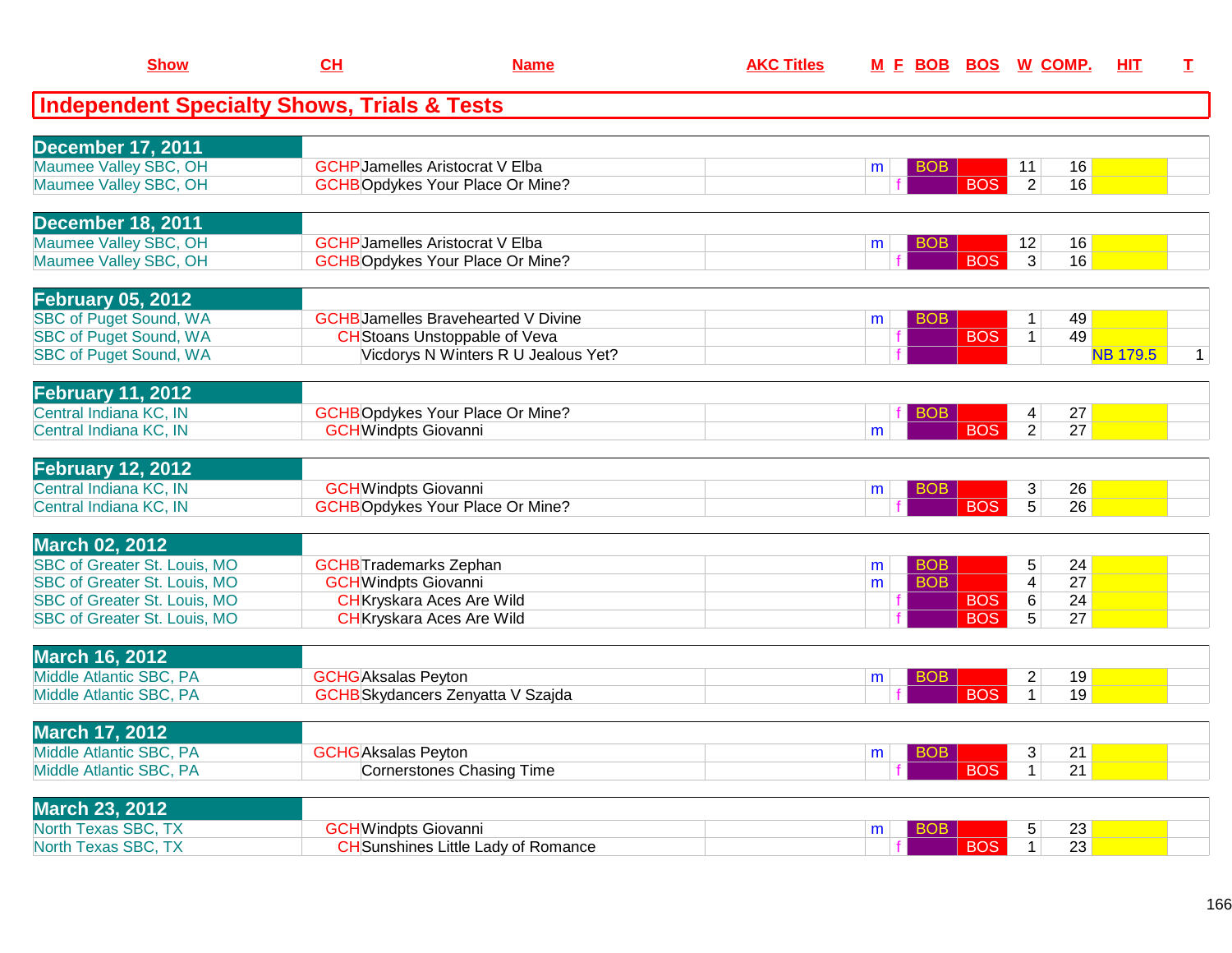| <b>April 06, 2012</b>                 |                                          |              |   |                 |            |    |    |  |
|---------------------------------------|------------------------------------------|--------------|---|-----------------|------------|----|----|--|
| Northern Illinois SBC, IL             | <b>GCHB</b> Cornerstones O Henry         |              | m | <b>BOB</b>      |            |    | 15 |  |
| Northern Illinois SBC, IL             | <b>GCHB</b> Cornerstones O Henry         |              | m | <b>BOB</b>      |            |    | 24 |  |
| Northern Illinois SBC, IL             | <b>GCHBOpdykes Your Place Or Mine?</b>   |              |   |                 | <b>BOS</b> | R. | 15 |  |
| Northern Illinois SBC, IL             | <b>GCHBOpdykes Your Place Or Mine?</b>   |              |   |                 | <b>BOS</b> |    | 24 |  |
| <b>SBC of Southern California, CA</b> | <b>GCHSAIta Vistas Billion Kilowatt</b>  | <b>CD RN</b> | m | BO <sub>B</sub> |            | 54 | 37 |  |
| <b>SBC of Southern California, CA</b> | <b>CH</b> Amberdees Haley of Silvercrown |              |   |                 | <b>BOS</b> |    | 37 |  |

| <b>April 07, 2012</b>                 |                                          |              |   |            |            |                |                 |  |
|---------------------------------------|------------------------------------------|--------------|---|------------|------------|----------------|-----------------|--|
| <b>Greater Milwaukee SBC, WI</b>      | <b>GCHB</b> Cornerstones O Henry         |              | m | <b>BOB</b> |            | 3.             | 22 <sub>1</sub> |  |
| <b>Greater Milwaukee SBC, WI</b>      | <b>GCHBOpdykes Your Place Or Mine?</b>   |              |   | BOB        |            | 8              | 22              |  |
| <b>Greater Milwaukee SBC, WI</b>      | <b>GCHB</b> Cornerstones O Henry         |              | m |            | <b>BOS</b> | 4              | 23              |  |
| <b>Greater Milwaukee SBC, WI</b>      | <b>GCHBOpdykes Your Place Or Mine?</b>   |              |   |            | <b>BOS</b> | 9              | 23              |  |
| Orange Coast SBF, CA                  | <b>CH</b> Summerlyns Lucius              |              | m | <b>BOB</b> |            | 9              | 33              |  |
| Orange Coast SBF, CA                  | <b>CH</b> Amberdees Haley of Silvercrown |              |   |            | <b>BOS</b> | 2 <sup>1</sup> | 33              |  |
| SBC of Southern California, CA        | <b>GCHSAlta Vistas Billion Kilowatt</b>  | <b>CD RN</b> | m | <b>BOB</b> |            | 55             | 21              |  |
| <b>SBC of Southern California, CA</b> | <b>GCH</b> Summerlyns Pour Me A Double   |              |   |            | <b>BOS</b> |                | 21              |  |

| <b>April 08, 2012</b> |                                              |       |  |    |    |  |
|-----------------------|----------------------------------------------|-------|--|----|----|--|
| Orange Coast SBF, CA  | HSummerlyns Pour Me A Double                 |       |  |    | 28 |  |
| Orange Coast SBF, CA  | <mark>IS</mark> Alta Vistas Billion Kilowatt | CD RN |  | 56 | 28 |  |
|                       |                                              |       |  |    |    |  |

| <b>April 20, 2012</b>      |                                  |            |            |                |    |  |
|----------------------------|----------------------------------|------------|------------|----------------|----|--|
| Greater Washington SBC, MD | <b>GCHB</b> Cornerstones O Henry | <b>BOB</b> |            |                | 34 |  |
| Greater Washington SBC, MD | <b>GCHBTalbergs Gunther</b>      |            |            |                | 31 |  |
| Greater Washington SBC, MD | Opdykes Sweet Sassy Sarsparilla  |            | <b>BOS</b> |                | 34 |  |
| Greater Washington SBC, MD | <b>GCHB</b> Windpts Blossom      |            | <b>BOS</b> | 6 <sup>1</sup> | 31 |  |
|                            |                                  |            |            |                |    |  |

| <b>April 26, 2012</b>              |                                            |  |  |  |  |
|------------------------------------|--------------------------------------------|--|--|--|--|
| SBC of Greater San Jose, CA        | <b>GCHBLasquites Denver V Lucas</b>        |  |  |  |  |
| <b>SBC of Greater San Jose, CA</b> | <b>GCHB</b> Winter Brooks & Dunn V Vicdory |  |  |  |  |
|                                    |                                            |  |  |  |  |

| <b>April 27, 2012</b>           |                                          |                                        |            |             |  |
|---------------------------------|------------------------------------------|----------------------------------------|------------|-------------|--|
| <b>SBC of Pacific Coast, CA</b> | <b>GCHBLasquites Denver V Lucas</b>      |                                        |            | 42          |  |
| <b>SBC of Pacific Coast, CA</b> | <b>GCHS</b> Wintercrest Joy To The World |                                        | <b>BOS</b> | 42          |  |
| <b>SBC of Pacific Coast, CA</b> | <b>Snowy Pines Hummer</b>                | CD GN GO VER RAE OAP MXP XFP $\vert$ M |            | OB 188. $F$ |  |

| <b>April 28, 2012</b>     |                                                    |  |  |    |  |
|---------------------------|----------------------------------------------------|--|--|----|--|
| Sacramento Sierra SBC, CA | <sup>6</sup> GCHGRevilos Liquid Asset From Redside |  |  | 50 |  |
| Sacramento Sierra SBC, CA | <b>`H</b> Summerlyns Pour Me A Double              |  |  | 50 |  |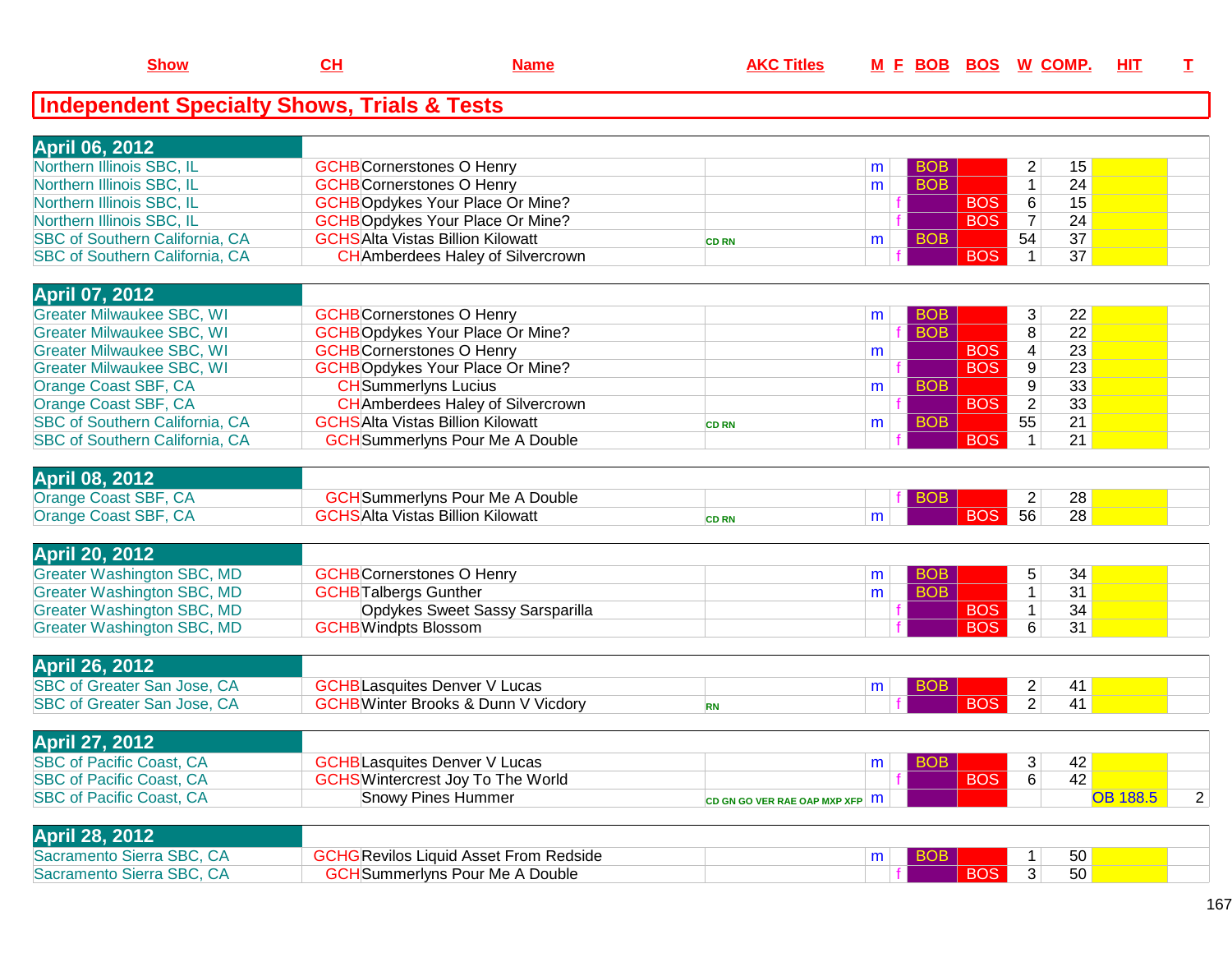| <b>Show</b> |  | M<br>ннэ |
|-------------|--|----------|
|             |  |          |

| <b>April 29, 2012</b>                                                  |                                                                           |                  |   |            |            |                                   |               |              |
|------------------------------------------------------------------------|---------------------------------------------------------------------------|------------------|---|------------|------------|-----------------------------------|---------------|--------------|
| Sacramento Sierra SBC, CA                                              | <b>GCHG</b> Revilos Liquid Asset From Redside                             |                  | m | <b>BOB</b> |            | 2                                 | 42            |              |
| Sacramento Sierra SBC, CA                                              | <b>GCH</b> Summerlyns Pour Me A Double                                    |                  |   |            | <b>BOS</b> | $\overline{4}$                    | 42            |              |
|                                                                        |                                                                           |                  |   |            |            |                                   |               |              |
| May 05, 2012                                                           |                                                                           |                  |   |            |            |                                   |               |              |
| New England SBC, MA                                                    | <b>GCHB</b> Cornerstones O Henry                                          |                  | m | <b>BOB</b> |            | 6                                 | 28            |              |
| New England SBC, MA<br>New England SBC, MA                             | <b>GCHP</b> Jamelles Aristocrat V Elba<br>Opdykes Sweet Sassy Sarsparilla |                  | m | <b>BOB</b> | <b>BOS</b> | $\overline{13}$<br>$\overline{2}$ | 28<br>28      |              |
| New England SBC, MA                                                    | <b>CH</b> Snodens New Day Dawning V Sirius                                |                  |   |            | <b>BOS</b> | $\mathbf{1}$                      | 28            |              |
| Ohio SBC, OH                                                           | <b>GCHB</b> Windpts Blossom                                               |                  |   | <b>BOB</b> |            | $\overline{7}$                    | 17            |              |
| Ohio SBC, OH                                                           | <b>CH</b> Gliddens White Lite-N-Ing                                       |                  | m |            | <b>BOS</b> | $\mathbf{1}$                      | 17            |              |
|                                                                        |                                                                           |                  |   |            |            |                                   |               |              |
| May 06, 2012                                                           |                                                                           |                  |   |            |            |                                   |               |              |
| Ohio SBC, OH                                                           | <b>GCHB</b> Trademarks Zephan                                             |                  | m | <b>BOB</b> |            | 6                                 | 17            |              |
| Ohio SBC, OH                                                           | <b>CH</b> Gliddens Messin With Purfekchun                                 |                  |   |            | <b>BOS</b> | $\overline{1}$                    | 17            |              |
|                                                                        |                                                                           |                  |   |            |            |                                   |               |              |
| May 19, 2012                                                           |                                                                           |                  |   |            |            |                                   |               |              |
| SBC of Southern Oregon, OR                                             | <b>GCH</b> Shadow Mtn Playboy Atlarge Reema                               | <b>RN</b>        | m | <b>BOB</b> |            | $\mathbf 1$                       | 52            |              |
| SBC of Southern Oregon, OR                                             | Howe Ranch Vera Godonkin                                                  |                  |   |            | <b>BOS</b> | $\mathbf{1}$                      | 52            |              |
| SBC of Southern Oregon, OR                                             | Stoans One Hit Wonder of Yixy                                             | <b>CDX RN TD</b> | m |            |            |                                   | <b>UA 185</b> | $\mathbf{1}$ |
| <b>May 20, 2012</b>                                                    |                                                                           |                  |   |            |            |                                   |               |              |
| SBC of Southern Oregon, OR                                             | <b>GCHB</b> Lasquites Denver V Lucas                                      |                  | m | <b>BOB</b> |            | 4                                 | 49            |              |
| SBC of Southern Oregon, OR                                             | <b>GCHB</b> Winters Brooks & Dunn V Vicdory                               | <b>RA</b>        |   |            | <b>BOS</b> | $\overline{3}$                    | 49            |              |
|                                                                        |                                                                           |                  |   |            |            |                                   |               |              |
| May 24, 2012                                                           |                                                                           |                  |   |            |            |                                   |               |              |
| SBC of San Diego, CA                                                   | <b>CHJamelles U Outabe In Pictures</b>                                    |                  |   | <b>BOB</b> |            | 39                                | 10            |              |
| SBC of San Diego, CA                                                   | <b>CH</b> Jamelles U Outabe In Pictures                                   |                  |   | <b>BOB</b> |            | 40                                | 10            |              |
| SBC of San Diego, CA                                                   | <b>CH</b> Jamelles Play It Maestro                                        |                  | m |            | <b>BOS</b> | $\overline{2}$                    | 10            |              |
| SBC of San Diego, CA                                                   | <b>CHJamelles Play It Maestro</b>                                         |                  | m |            | <b>BOS</b> | $\overline{3}$                    | 10            |              |
| SBC of San Diego, CA                                                   | Reema Amazn Promis V Shadow Mtn                                           | <b>RA</b>        |   |            |            |                                   | <b>NA 179</b> | $\mathbf{1}$ |
|                                                                        |                                                                           |                  |   |            |            |                                   |               |              |
|                                                                        |                                                                           |                  |   |            |            |                                   |               |              |
| May 26, 2012                                                           |                                                                           |                  |   |            |            |                                   |               |              |
| <b>Greater Cincinnati SBC, OH</b>                                      | <b>GCHP</b> Jamelles Aristocrat V Elba                                    |                  | m | <b>BOB</b> |            | 14                                | 13            |              |
| <b>Greater Cincinnati SBC, OH</b>                                      | <b>GCHB</b> Windpts Blossom                                               |                  |   |            | <b>BOS</b> | $\overline{8}$                    | 13            |              |
|                                                                        |                                                                           |                  |   |            |            |                                   |               |              |
| May 27, 2012                                                           | <b>GCHP</b> Jamelles Aristocrat V Elba                                    |                  | m | BOB        |            |                                   |               |              |
| <b>Greater Cincinnati SBC, OH</b><br><b>Greater Cincinnati SBC, OH</b> | <b>GCHB</b> Windpts Blossom                                               |                  |   |            | <b>BOS</b> | 15<br>9                           | 14<br>14      |              |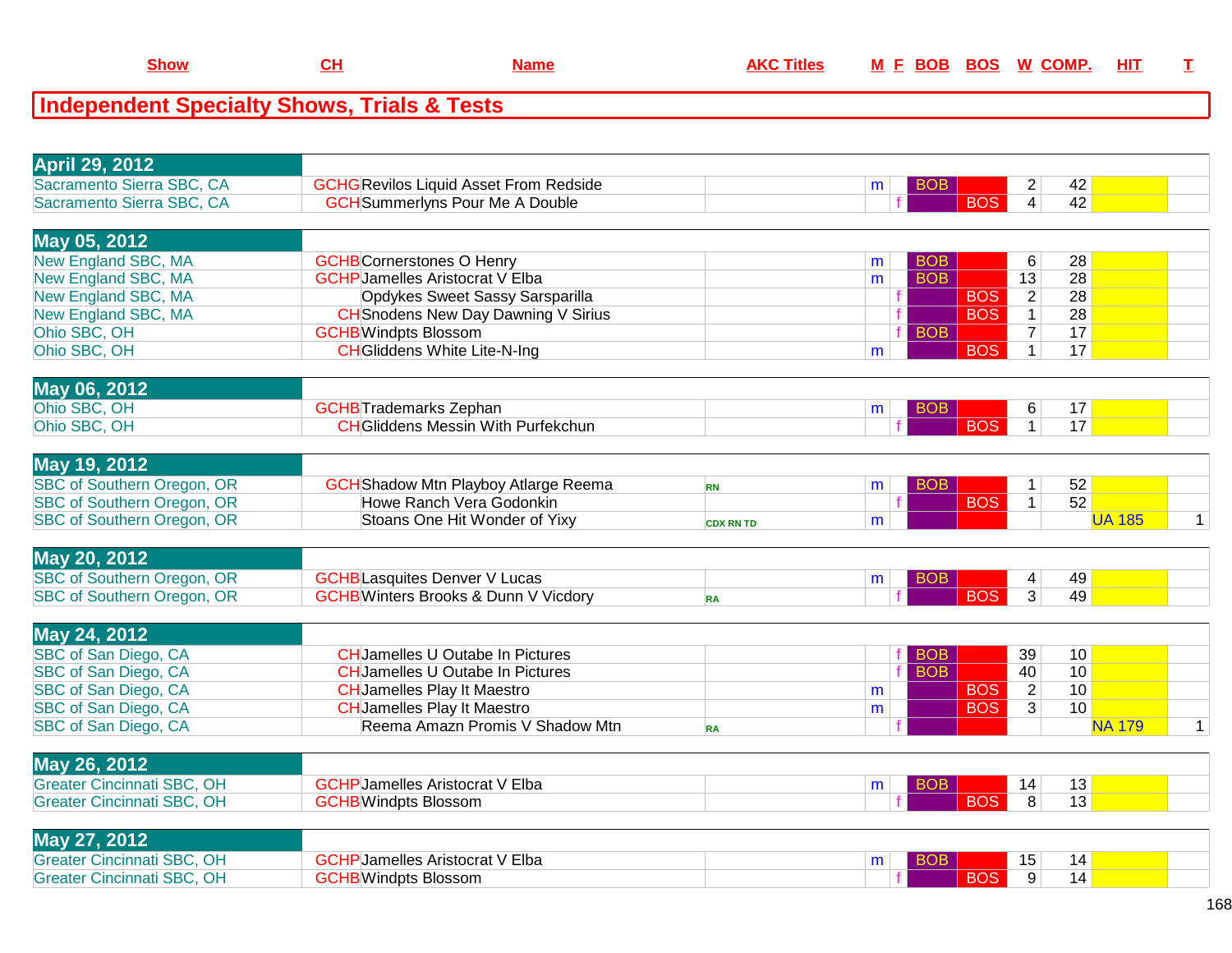| <b>June 08, 2012</b>               |                                                  |              |   |            |                         |                    |  |
|------------------------------------|--------------------------------------------------|--------------|---|------------|-------------------------|--------------------|--|
| <b>Greater Twin Cities SBC, MN</b> | Melon City Jersey                                |              |   | <b>BOB</b> | 1                       | 8                  |  |
| <b>Greater Twin Cities SBC, MN</b> | <b>Wildhair Tanquery</b>                         |              | m | <b>BOB</b> | $\mathbf 1$             | $\overline{\bf 8}$ |  |
| <b>Greater Twin Cities SBC, MN</b> | <b>GCH</b> Montana Mtns Mystery of Life          |              | m | <b>BOS</b> | $\mathbf{1}$            | 8                  |  |
| <b>Greater Twin Cities SBC, MN</b> | <b>GCHB</b> Windpts Blossom                      |              |   | <b>BOS</b> | 10                      | $\overline{8}$     |  |
| Northern Colorado SBC, CO          | <b>CHAlpine Mtn Romulus</b>                      |              | m | <b>BOB</b> | $\overline{1}$          | $\overline{8}$     |  |
| Northern Colorado SBC, CO          | <b>GCH</b> Cache Retreat Lake Superior V Scandia |              | m | <b>BOB</b> | $\mathbf{1}$            | $\overline{8}$     |  |
| Northern Colorado SBC, CO          | <b>GCHS</b> Sleepy Hollows Ice Slicer            |              |   | <b>BOS</b> | $\mathbf{1}$            | $\overline{8}$     |  |
| Northern Colorado SBC, CO          | <b>GCHS</b> Sleepy Hollows Ice Slicer            |              |   | <b>BOS</b> | $\overline{2}$          | $\overline{8}$     |  |
|                                    |                                                  |              |   |            |                         |                    |  |
| <b>June 17, 2012</b>               |                                                  |              |   |            |                         |                    |  |
| <b>SBC of Puget Sound, WA</b>      | <b>GCHB</b> Lasquites Denver V Lucas             |              | m | BOB        | 5                       | 37                 |  |
| <b>SBC of Puget Sound, WA</b>      | <b>CH</b> Stoans Xena Anne De Peru               | <b>BN RN</b> |   | <b>BOS</b> | $\overline{2}$          | 37                 |  |
|                                    |                                                  |              |   |            |                         |                    |  |
| <b>July 20, 2012</b>               |                                                  |              |   |            |                         |                    |  |
| <b>Willamette Valley SBC, OR</b>   | <b>GCHG</b> Revilos Liquid Asset From Redside    |              | m | <b>BOB</b> | 3                       | 28                 |  |
| Willamette Valley SBC, OR          | <b>GCHG</b> Revilos Liquid Asset From Redside    |              | m | <b>BOB</b> | $\overline{\mathbf{4}}$ | 24                 |  |
| Willamette Valley SBC, OR          | <b>GCH</b> Sandrimars April Ice V Revilo         |              |   | <b>BOS</b> | $\mathbf{1}$            | 28                 |  |
| Willamette Valley SBC, OR          | <b>GCH</b> Sandrimars April Ice V Revilo         |              |   | <b>BOS</b> | $\overline{2}$          | 24                 |  |
|                                    |                                                  |              |   |            |                         |                    |  |
| <b>July 27, 2012</b>               |                                                  |              |   |            |                         |                    |  |
| <b>SBC of Alaska, AK</b>           | World Tops Monxar V Godsgift                     |              | m | <b>BOB</b> | $\mathbf{1}$            | 8                  |  |
| <b>SBC of Alaska, AK</b>           | Midnitesun Worthy All Honor Tar Ghee             |              |   | <b>BOS</b> | $\mathbf{1}$            | $\overline{8}$     |  |
|                                    |                                                  |              |   |            |                         |                    |  |
| <b>August 24, 2012</b>             |                                                  |              |   |            |                         |                    |  |
| <b>Heart of America SBC, KS</b>    | <b>GCHS</b> Sleepy Hollows Ice Slicer            |              |   | <b>BOB</b> | 3                       | 15                 |  |
| <b>Heart of America SBC, KS</b>    | <b>GCH</b> Windpts Giovanni                      |              | m | <b>BOS</b> | 6                       | 15                 |  |
|                                    |                                                  |              |   |            |                         |                    |  |
| <b>August 25, 2012</b>             |                                                  |              |   |            |                         |                    |  |
| <b>Heart of America SBC, KS</b>    | <b>GCHP</b> Jamelles Aristocrat V Elba           | <b>RN</b>    | m | BOB        | 16                      | 15                 |  |
| <b>Heart of America SBC, KS</b>    | <b>GCHS</b> Sleepy Hollows Ice Slicer            |              |   | <b>BOS</b> | $\overline{4}$          | 15                 |  |
|                                    |                                                  |              |   |            |                         |                    |  |
| September 23, 2012                 |                                                  |              |   |            |                         |                    |  |
| <b>SBC of America Regional, UT</b> | <b>GCHBOpdykes Your Place Or Mine?</b>           |              |   | <b>BOB</b> | 10                      | 89                 |  |
| <b>SBC of America Regional, UT</b> | <b>GCHB</b> Cornerstones O Henry                 |              | m | <b>BOS</b> | $\overline{7}$          | 89                 |  |
|                                    |                                                  |              |   |            |                         |                    |  |
| September 24, 2012                 |                                                  |              |   |            |                         |                    |  |
| <b>SBC of America Regional, UT</b> | <b>GCHBOpdykes Your Place Or Mine?</b>           |              |   |            | 11                      | 94                 |  |
| <b>SBC of America Regional, UT</b> | <b>GCHB</b> Talbergs Gunther                     |              | m | <b>BOS</b> | $\overline{2}$          | 94                 |  |
|                                    |                                                  |              |   |            |                         |                    |  |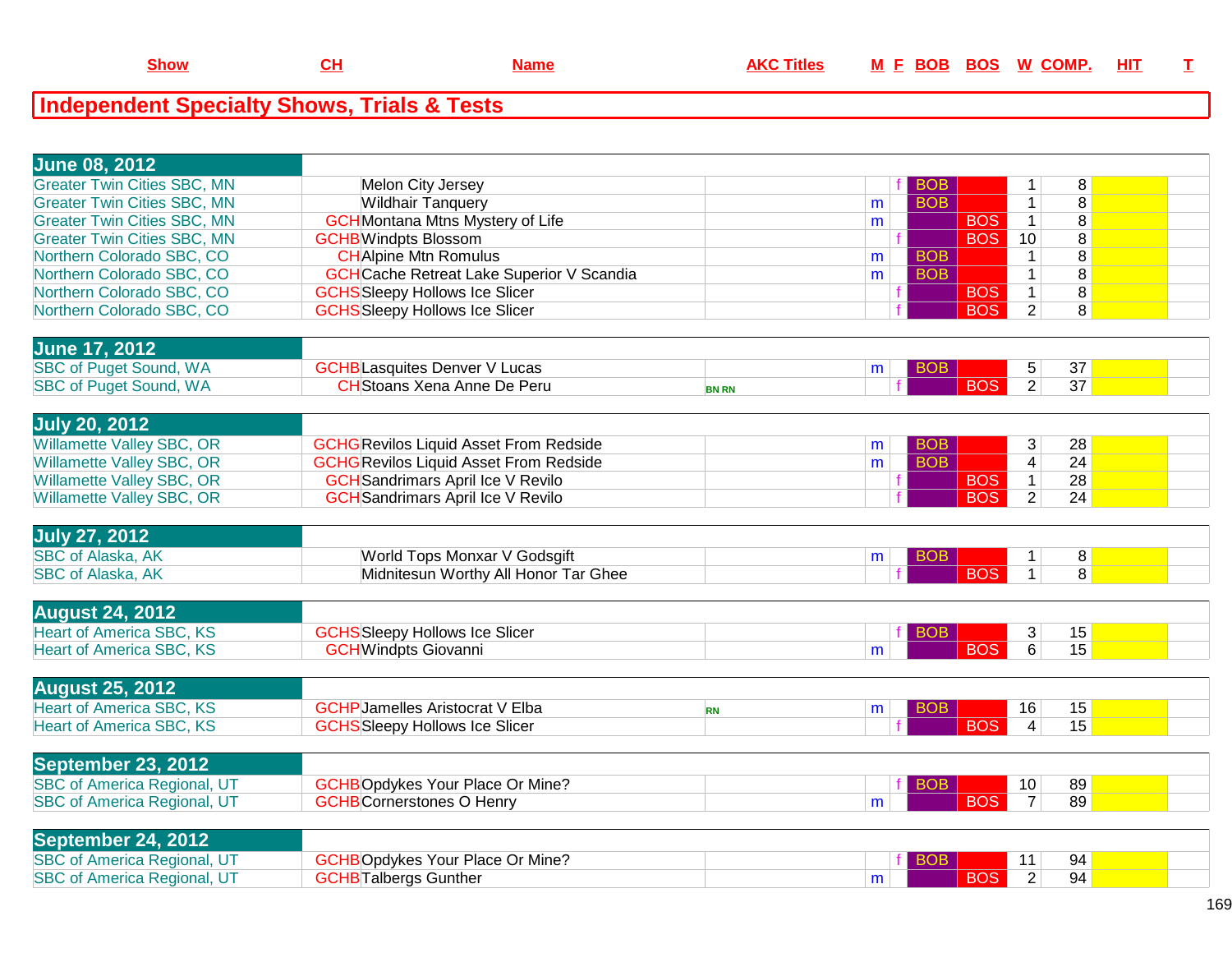| <b>Show</b>                                            | CH                            | <b>Name</b>                                | <b>AKC Titles</b>   |   | <u>M E BOB BOS W COMP.</u> |            |                |     | HIT             | T.             |
|--------------------------------------------------------|-------------------------------|--------------------------------------------|---------------------|---|----------------------------|------------|----------------|-----|-----------------|----------------|
| <b>Independent Specialty Shows, Trials &amp; Tests</b> |                               |                                            |                     |   |                            |            |                |     |                 |                |
| <b>SBC of America Regional, UT</b>                     |                               | Shadow Mtn Playit Again V Reema            | <b>CDX GN RE TD</b> |   |                            |            |                |     | <b>OB 195</b>   | 2              |
| September 25, 2012                                     |                               |                                            |                     |   |                            |            |                |     |                 |                |
| <b>SBC of America Regional, UT</b>                     |                               | <b>GCHP</b> Jamelles Aristocrat V Elba     | <b>RN</b>           | m | <b>BOB</b>                 |            | 17             | 100 |                 |                |
| <b>SBC of America Regional, UT</b>                     |                               | <b>GCH</b> Summerlyns Pour Me A Double     |                     |   |                            | <b>BOS</b> | 5              | 100 |                 |                |
| <b>SBC of America Regional, UT</b>                     |                               | Stoans One Hit Wonder of Yixy              | <b>UD RN TD</b>     | m |                            |            |                |     | <b>OB 195.5</b> | $\overline{2}$ |
| September 26, 2012                                     |                               |                                            |                     |   |                            |            |                |     |                 |                |
| <b>SBC of America Regional, UT</b>                     |                               | <b>GCHBOpdykes Your Place Or Mine?</b>     |                     |   | <b>BOB</b>                 |            | 12             | 96  |                 |                |
| <b>SBC of America Regional, UT</b>                     |                               | <b>GCHSAIta Vistas Billion Kilowatt</b>    | <b>CD RN</b>        | m |                            | <b>BOS</b> | 57             | 96  |                 |                |
| September 27, 2012                                     |                               |                                            |                     |   |                            |            |                |     |                 |                |
| SBC of America #74/39 UT                               |                               | <b>GCHB</b> Lasquites Denver V Lucas       |                     | m | <b>BOB</b>                 |            | 6              | 137 |                 |                |
| SBC of America #74/39 UT                               |                               | <b>GCHBOpdykes Your Place Or Mine?</b>     |                     |   |                            | <b>BOS</b> | 13             | 137 |                 |                |
| September 28, 2012                                     |                               |                                            |                     |   |                            |            |                |     |                 |                |
| SBC of America #74/39 UT                               |                               | Shadow Mtn Playit Again V Reema            | <b>CDX GN TD RE</b> |   |                            |            |                |     | <b>OB 195.5</b> | 3              |
| <b>October 07, 2012</b>                                |                               |                                            |                     |   |                            |            |                |     |                 |                |
| Northern New Jersey SBC, NJ                            |                               | <b>GCHP</b> Jamelles Aristocrat V Elba     | <b>RN</b>           | m | <b>BOB</b>                 |            | 18             | 22  |                 |                |
| Northern New Jersey SBC, NJ                            |                               | <b>GCHP</b> Jamelles Aristocrat V Elba     | <b>RN</b>           | m | <b>BOB</b>                 |            | 19             | 23  |                 |                |
| Northern New Jersey SBC, NJ                            |                               | <b>GCHB</b> Mahoganys Domino Effect        |                     |   |                            | <b>BOS</b> | $\overline{2}$ | 22  |                 |                |
| Northern New Jersey SBC, NJ                            |                               | <b>GCHB</b> Mahoganys Domino Effect        |                     |   |                            | <b>BOS</b> | 3              | 23  |                 |                |
| <b>October 12, 2012</b>                                |                               |                                            |                     |   |                            |            |                |     |                 |                |
| North Texas SBC, TX                                    | <b>GCHWindpts Giovanni</b>    |                                            |                     | m | BOB                        |            | 7              | 22  |                 |                |
| North Texas SBC, TX                                    | <b>CH</b> Swisstars Glory     |                                            |                     |   |                            | <b>BOS</b> | $\mathbf 1$    | 22  |                 |                |
| <b>October 20, 2012</b>                                |                               |                                            |                     |   |                            |            |                |     |                 |                |
| <b>SBC of Pacific Coast, CA</b>                        |                               | <b>GCHB</b> Lasquites Denver V Lucas       |                     | m | <b>BOB</b>                 |            | $\overline{7}$ | 23  |                 |                |
| <b>SBC of Pacific Coast, CA</b>                        |                               | <b>GCH</b> Summerlyns Pour Me A Double     |                     |   |                            | <b>BOS</b> | 6              | 23  |                 |                |
| <b>October 26, 2012</b>                                |                               |                                            |                     |   |                            |            |                |     |                 |                |
| <b>SBC of Greater Atlanta, GA</b>                      | <b>GCHB</b> Talbergs Gunther  |                                            |                     | m | <b>BOB</b>                 |            | 3              | 23  |                 |                |
| <b>SBC of Greater Atlanta, GA</b>                      |                               | <b>GCHS</b> Starbrites Olive V Northpointe |                     |   |                            | <b>BOS</b> | $\overline{2}$ | 23  |                 |                |
| <b>October 27, 2012</b>                                |                               |                                            |                     |   |                            |            |                |     |                 |                |
| <b>SBC of Greater Atlanta, GA</b>                      | <b>GCHB</b> Trademarks Zephan |                                            |                     | m | <b>BOB</b>                 |            | 7              | 20  |                 |                |
| <b>SBC of Greater Atlanta, GA</b>                      |                               | <b>GCHS</b> Starbrites Olive V Northpointe |                     |   |                            | <b>BOS</b> | 1              | 20  |                 |                |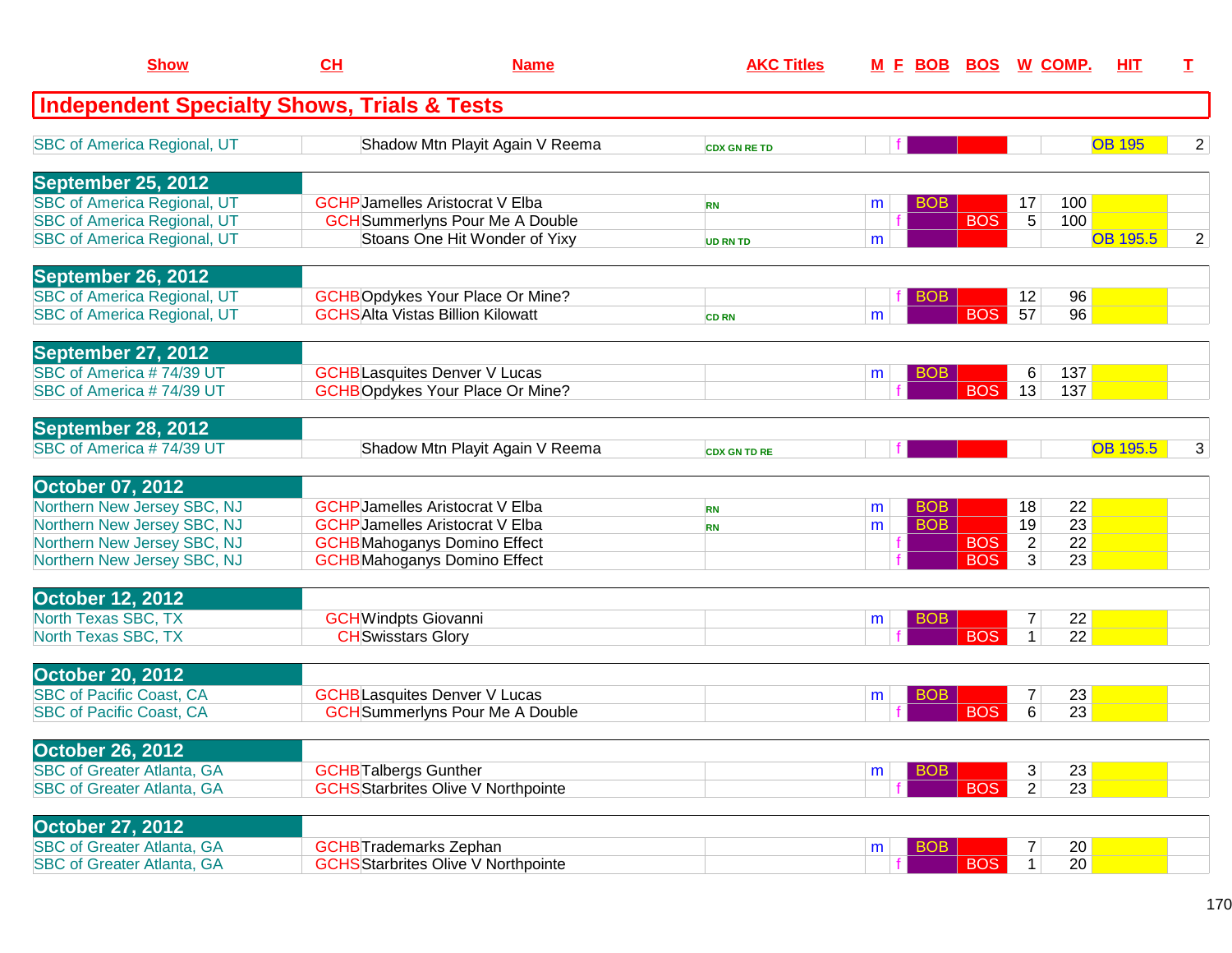| <b>Show</b>                                            | CL                                     | <b>Name</b>                                   | <b>AKC Titles</b> |   |            |                              | M E BOB BOS W COMP.  | HIT | $\mathbf{T}$ |
|--------------------------------------------------------|----------------------------------------|-----------------------------------------------|-------------------|---|------------|------------------------------|----------------------|-----|--------------|
| <b>Independent Specialty Shows, Trials &amp; Tests</b> |                                        |                                               |                   |   |            |                              |                      |     |              |
|                                                        |                                        |                                               |                   |   |            |                              |                      |     |              |
| <b>November 09, 2012</b>                               |                                        |                                               |                   |   |            |                              |                      |     |              |
| SBC of Greater San Jose, CA                            | <b>GCHB</b> Lasquites Denver V Lucas   |                                               |                   | m | <b>BOB</b> |                              | 19<br>8              |     |              |
| <b>SBC of Greater San Jose, CA</b>                     |                                        | <b>GCHS</b> Wintercrest Joy To The World      |                   |   |            | <b>BOS</b>                   | 19<br>$\overline{7}$ |     |              |
| <b>November 30, 2012</b>                               |                                        |                                               |                   |   |            |                              |                      |     |              |
| <b>SBC of Greater Detroit, MI</b>                      | <b>GCHG</b> Gliddens Lady Isabella     |                                               |                   |   | <b>BOB</b> |                              | 16                   |     |              |
| <b>SBC of Greater Detroit, MI</b>                      | <b>GCHB</b> Trademarks Zephan          |                                               |                   | m |            | <b>BOS</b>                   | 8 <br>16             |     |              |
| <b>December 15, 2012</b>                               |                                        |                                               |                   |   |            |                              |                      |     |              |
| Maumee Valley SBC, MI                                  | <b>GCHP</b> Jamelles Aristocrat V Elba |                                               | <b>RN CGC</b>     | m | <b>BOB</b> |                              | 19<br>20             |     |              |
| Maumee Valley SBC, MI                                  | <b>GCHG</b> Gliddens Lady Isabella     |                                               |                   |   |            | <b>BOS</b>                   | 2 <br>19             |     |              |
|                                                        |                                        |                                               |                   |   |            |                              |                      |     |              |
| <b>December 16, 2012</b>                               |                                        |                                               |                   |   |            |                              |                      |     |              |
| Maumee Valley SBC, MI                                  | <b>GCHB</b> Cornerstones O Henry       |                                               |                   | m | <b>BOB</b> |                              | 8<br>18              |     |              |
| Maumee Valley SBC, MI                                  |                                        | <b>GCHBOpdykes Your Place Or Mine?</b>        |                   |   |            | <b>BOS</b>                   | 13<br>18             |     |              |
| <b>February 08, 2013</b>                               |                                        |                                               |                   |   |            |                              |                      |     |              |
| Central Indiana SBC, IN                                | <b>GCHB</b> Trademarks Zephan          |                                               |                   | m | <b>BOB</b> |                              | 37<br>9              |     |              |
| Central Indiana SBC, IN                                | <b>GCHB</b> Windpts Blossom            |                                               |                   |   |            | <b>BOS</b>                   | 11<br>37             |     |              |
|                                                        |                                        |                                               |                   |   |            |                              |                      |     |              |
| <b>February 09, 2013</b>                               |                                        |                                               |                   |   |            |                              |                      |     |              |
| Central Indiana SBC, IN                                |                                        | <b>GCHB</b> Windpts Issa Joy of Baronhorn     |                   |   | <b>BOB</b> |                              | 36<br>1              |     |              |
| Central Indiana SBC, IN                                |                                        | <b>GCHSTwin Branchs Red Bull of Empty Keg</b> |                   | m |            | <b>BOS</b>                   | 36<br>$\mathbf{1}$   |     |              |
| <b>February 10, 2013</b>                               |                                        |                                               |                   |   |            |                              |                      |     |              |
| <b>SBC of Puget Sound, WA</b>                          |                                        | <b>GCHG Revilos Liquid Asset From Redside</b> |                   | m | <b>BOB</b> |                              | 40<br>5              |     |              |
| <b>SBC of Puget Sound, WA</b>                          | <b>CH</b> Shericks Fassli              |                                               |                   |   |            | <b>BOS</b>                   | 40<br>$-1$           |     |              |
| <b>February 22, 2013</b>                               |                                        |                                               |                   |   |            |                              |                      |     |              |
| SBC of San Diego, CA                                   | <b>GCHB</b> Lasquites Denver V Lucas   |                                               |                   | m | <b>BOB</b> |                              | 13<br>9              |     |              |
| SBC of San Diego, CA                                   | <b>GCHB</b> Lasquites Denver V Lucas   |                                               |                   | m | <b>BOB</b> |                              | 12<br>10             |     |              |
| SBC of San Diego, CA                                   | <b>GCHJamelles Peyton Place</b>        |                                               |                   |   |            | <b>BOS</b>                   | 13<br>$-1$           |     |              |
| SBC of San Diego, CA                                   | <b>GCH</b> Jamelles Peyton Place       |                                               |                   |   |            | $\overline{\phantom{a}}$ BOS | $\overline{2}$<br>12 |     |              |
|                                                        |                                        |                                               |                   |   |            |                              |                      |     |              |
| <b>March 01, 2013</b>                                  |                                        |                                               |                   |   |            |                              |                      |     |              |
| SBC of Greater St. Louis, MO                           |                                        | GCHS Trademarks A Reed & Barton Von Joy       |                   | m | <b>BOB</b> |                              | 26                   |     |              |
| SBC of Greater St. Louis, MO                           | <b>GCH</b> Windpts Giovanni            |                                               |                   | m | <b>BOB</b> |                              | 29<br>8              |     |              |
| SBC of Greater St. Louis, MO                           |                                        | CH Kryskara Dazzle of Skyhaven                |                   |   |            | <b>BOS</b>                   | 29<br>$\mathbf{1}$   |     |              |
| SBC of Greater St. Louis, MO                           | <b>GCH</b> Kryskara Fools Gold         |                                               |                   |   |            | <b>BOS</b>                   | 26                   |     |              |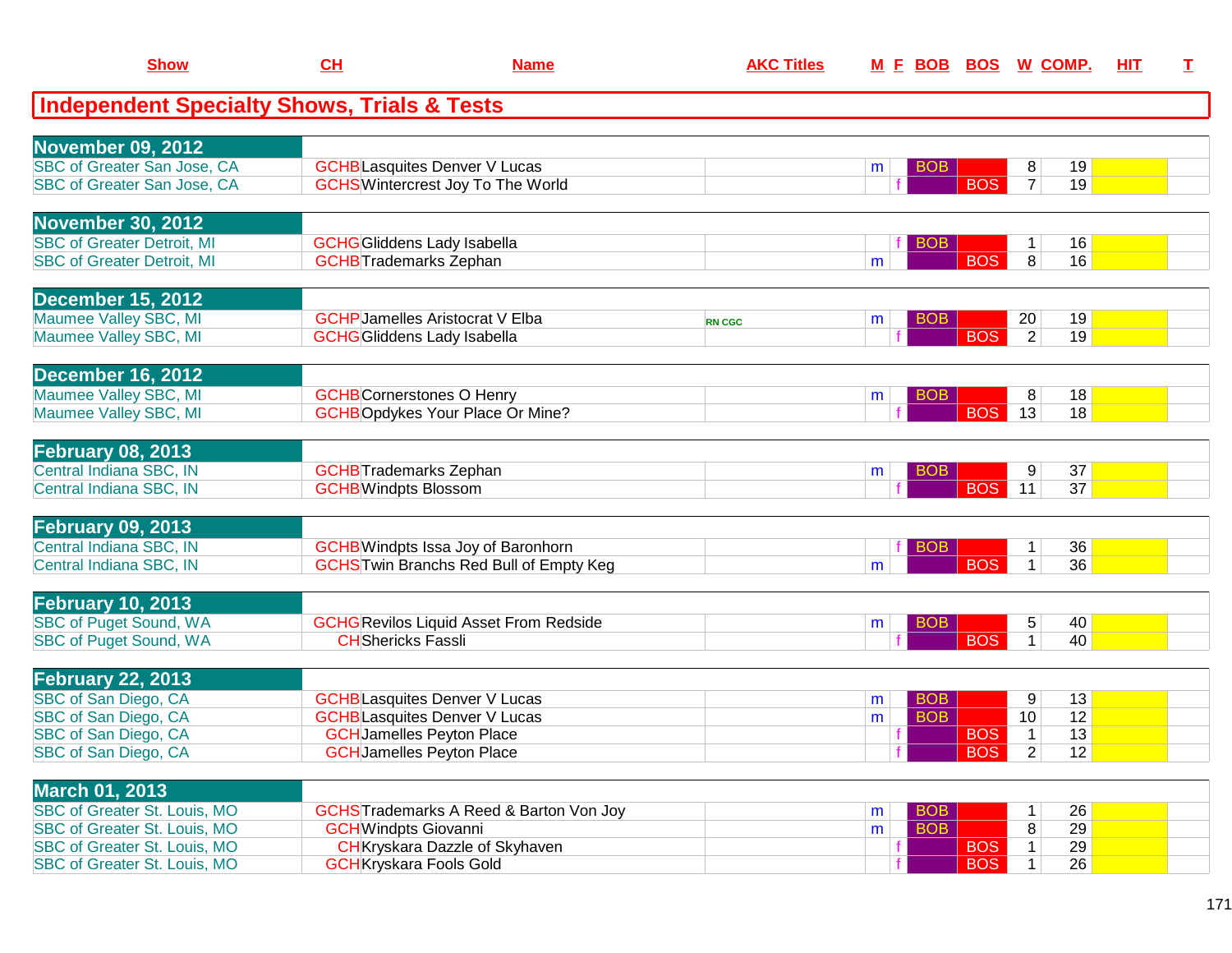| <b>Show</b>                                                                    | CH                          | <b>Name</b>                                                                            | <b>AKC Titles</b>    |   |            |                  | M E BOB BOS W COMP.                          | HIT           | I |
|--------------------------------------------------------------------------------|-----------------------------|----------------------------------------------------------------------------------------|----------------------|---|------------|------------------|----------------------------------------------|---------------|---|
| <b>Independent Specialty Shows, Trials &amp; Tests</b>                         |                             |                                                                                        |                      |   |            |                  |                                              |               |   |
| <b>March 22, 2013</b>                                                          |                             |                                                                                        |                      |   |            |                  |                                              |               |   |
| North Texas SBC, TX                                                            |                             | <b>GCHS</b> Sleepy Hollows Ice Slicer                                                  |                      |   | BOB.       |                  | 20<br>5                                      |               |   |
| North Texas SBC, TX                                                            | <b>GCH</b> Windpts Giovanni |                                                                                        |                      | m |            | $\overline{BOS}$ | $\overline{9}$<br>20                         |               |   |
| April 05, 2013                                                                 |                             |                                                                                        |                      |   |            |                  |                                              |               |   |
| <b>SBC of Southern California, CA</b>                                          |                             | CHLasquites Lorenzo V Orlando                                                          |                      | m | BOB        |                  | 24<br>$\mathbf 1$                            |               |   |
| <b>SBC of Southern California, CA</b>                                          |                             | <b>GCHS</b> Sleepy Hollows Ice Slicer                                                  |                      |   |            | <b>BOS</b>       | $\overline{6}$<br>$\overline{24}$            |               |   |
| <b>April 06, 2013</b>                                                          |                             |                                                                                        |                      |   |            |                  |                                              |               |   |
| Orange Coast SBF, CA                                                           |                             | <b>GCHG</b> Revilos Liquid Asset From Redside                                          |                      | m | BOB        |                  | 6<br>25                                      |               |   |
| Orange Coast SBF, CA                                                           |                             | <b>GCHS</b> Sleepy Hollows Ice Slicer                                                  |                      |   |            | <b>BOS</b>       | $\overline{25}$<br>$\overline{7}$            |               |   |
| <b>SBC of Southern California, CA</b><br><b>SBC of Southern California, CA</b> |                             | <b>GCHG</b> Revilos Liquid Asset From Redside<br><b>GCHS</b> Sleepy Hollows Ice Slicer |                      | m | <b>BOB</b> | <b>BOS</b>       | $\overline{7}$<br>29<br>$\overline{8}$<br>29 |               |   |
|                                                                                |                             |                                                                                        |                      |   |            |                  |                                              |               |   |
| <b>April 07, 2013</b>                                                          |                             |                                                                                        |                      |   |            |                  |                                              |               |   |
| Orange Coast SBF, CA                                                           |                             | <b>GCHG Revilos Liquid Asset From Redside</b>                                          |                      | m | BOB        |                  | 29<br>8                                      |               |   |
| Orange Coast SBF, CA                                                           |                             | <b>GCHS</b> Sleepy Hollows Ice Slicer                                                  |                      |   |            | <b>BOS</b>       | $\overline{9}$<br>29                         |               |   |
| <b>April 19, 2013</b>                                                          |                             |                                                                                        |                      |   |            |                  |                                              |               |   |
| <b>Greater Washington SBC, MD</b>                                              |                             | <b>GCHB</b> Cornerstones O Henry                                                       |                      | m | <b>BOB</b> |                  | 9<br>9                                       |               |   |
| <b>Greater Washington SBC, MD</b>                                              |                             | <b>GCHB</b> Cornerstones O Henry                                                       |                      | m | <b>BOB</b> |                  | $\overline{9}$<br>10                         |               |   |
| <b>Greater Washington SBC, MD</b>                                              |                             | Cache Retreat Lake Minnetonka V Scandia                                                |                      |   |            | <b>BOS</b>       | $\overline{1}$<br>$9\,$                      |               |   |
| <b>Greater Washington SBC, MD</b>                                              |                             | <b>CH</b> Snodens New Day Dawning V Sirius                                             |                      |   |            | <b>BOS</b>       | $\overline{2}$<br>$\overline{9}$             |               |   |
| <b>April 25, 2013</b>                                                          |                             |                                                                                        |                      |   |            |                  |                                              |               |   |
| SBC of Greater San Jose, CA                                                    |                             | <b>GCHP</b> Jamelles Aristocrat V Elba                                                 | <b>RN CGC</b>        | m | BOB.       |                  | 21<br>34                                     |               |   |
| <b>SBC of Greater San Jose, CA</b>                                             |                             | <b>GCHS</b> Sleepy Hollows Ice Slicer                                                  |                      |   |            | <b>BOS</b>       | $\overline{34}$<br>10                        |               |   |
| <b>April 26, 2013</b>                                                          |                             |                                                                                        |                      |   |            |                  |                                              |               |   |
| <b>SBC of Pacific Coast, CA</b>                                                |                             | <b>Westhavens Front-Runner</b>                                                         |                      | m | BOB.       |                  | 42<br>$\mathbf{1}$                           |               |   |
| <b>SBC of Pacific Coast, CA</b>                                                |                             | <b>GCH</b> Jamelles Peyton Place                                                       |                      |   |            | <b>BOS</b>       | 42<br>3                                      |               |   |
| <b>SBC of Pacific Coast, CA</b>                                                |                             | Shadow Mtn Playit Again V Reema                                                        | <b>CDX GN TD RAE</b> |   |            |                  |                                              | <b>OB 195</b> | 4 |
| April 27, 2013                                                                 |                             |                                                                                        |                      |   |            |                  |                                              |               |   |
| Sacramento Sierra SBC, CA                                                      |                             | <b>GCHP</b> Jamelles Aristocrat V Elba                                                 | <b>RN CGC</b>        | m | <b>BOB</b> |                  | 22<br>36                                     |               |   |
| Sacramento Sierra SBC, CA                                                      |                             | <b>GCHP</b> Jamelles Aristocrat V Elba                                                 | <b>RN CGC</b>        | m | <b>BOB</b> |                  | 23<br>46                                     |               |   |
| Sacremento Sierra SBC, CA                                                      |                             | <b>GCHS</b> Sleepy Hollows Ice Slicer                                                  |                      |   |            | <b>BOS</b>       | 46<br>11                                     |               |   |
| Sacremento Sierra SBC, CA                                                      |                             | <b>GCHS</b> Sleepy Hollows Ice Slicer                                                  |                      |   |            | <b>BOS</b>       | $\overline{36}$<br>12                        |               |   |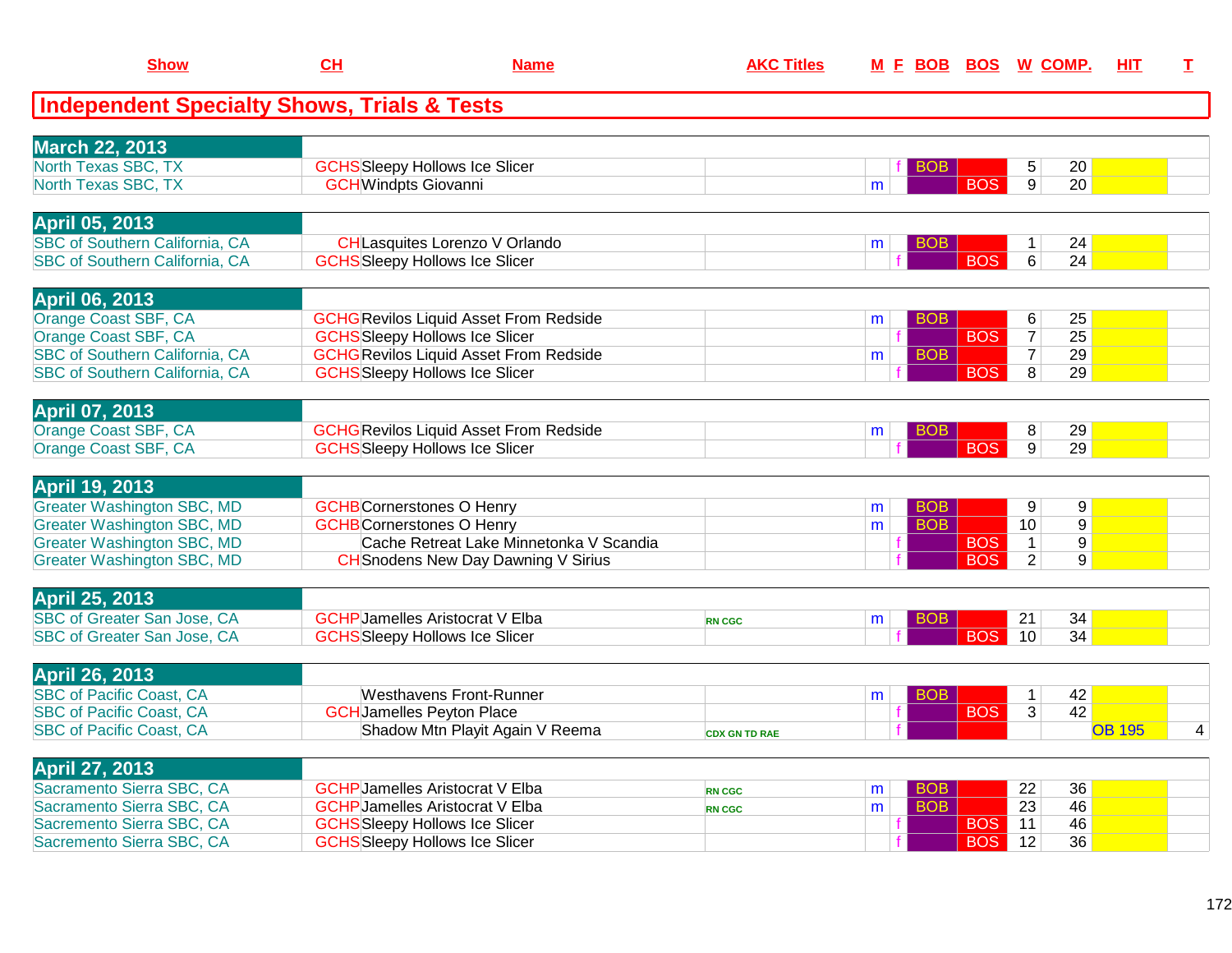| <b>Independent Specialty Shows, Trials &amp; Tests</b><br>May 03, 2013<br>Middle Atlantic SBC, NJ<br><b>GCHP</b> Jamelles Aristocrat V Elba<br><b>BOB</b><br>24<br>15<br>m<br><b>RN CGC</b><br>$\overline{25}$<br><b>BOB</b><br>17<br>Middle Atlantic SBC, NJ<br><b>GCHP</b> Jamelles Aristocrat V Elba<br>m<br><b>RN CGC</b><br>17<br>$\overline{4}$<br>Middle Atlantic SBC, NJ<br><b>GCHB</b> Mahoganys Domino Effect<br><b>BOS</b><br>15<br>Middle Atlantic SBC, NJ<br><b>GCHS</b> Starbrites Olive V Northpointe<br>$\overline{2}$<br><b>BOS</b><br>May 04, 2013<br>New England SBC, MA<br><b>GCHP</b> Jamelles Aristocrat V Elba<br>27<br><b>BOB</b><br>26<br>m<br><b>RN CGC</b><br><b>BOB</b><br>$\overline{27}$<br>25<br>New England SBC, MA<br><b>GCHP</b> Jamelles Aristocrat V Elba<br>m<br><b>RN CGC</b><br>27<br>$\overline{5}$<br><b>BOS</b><br>New England SBC, MA<br><b>GCHB</b> Mahoganys Domino Effect<br><b>BOS</b><br>$\overline{3}$<br>25<br>New England SBC, MA<br><b>GCHS</b> Starbrites Olive V Northpointe<br>Ohio SBC, OH<br>$\overline{2}$<br>$\overline{22}$<br><b>GCHB</b> Eastgates Rag Doll<br><b>BOB</b><br>Ohio SBC, OH<br><b>BOB</b><br>11<br>15<br><b>GCHB</b> Trademarks Zephan<br>m<br>Ohio SBC, OH<br><b>CH</b> Trademarks Avita<br><b>BOS</b><br>$\mathbf{1}$<br>15<br>Ohio SBC, OH<br><b>BOS</b><br>10<br><b>GCHB</b> Trademarks Zephan<br>22<br>m<br>May 18, 2013<br>SBC of Southern Oregon, OR<br><b>CHRevilos Medicine Man Redside Shadow Mtn</b><br>$\mathbf{1}$<br>42<br><b>BOB</b><br>m<br><b>BOS</b><br><b>SBC of Southern Oregon, OR</b><br>$\overline{1}$<br>42<br><b>CH</b> Lasquites Reach For The Stars<br>May 19, 2013<br><b>SBC of Southern Oregon, OR</b><br><b>GCHG</b> Revilos Liquid Asset From Redside<br>39<br><b>BOB</b><br>9<br>m<br><b>BOS</b><br>SBC of Southern Oregon, OR<br>$\mathbf{1}$<br>39<br><b>CH</b> Jamelles Happy Birthday Mrpresident<br><b>CGE</b><br>May 25, 2013<br><b>Greater Cincinnati SBC, OH</b><br><b>GCHP</b> Jamelles Aristocrat V Elba<br>28<br>22<br><b>BOS</b><br>m<br><b>RN CGC</b><br>22<br><b>BOS</b><br>$\overline{4}$<br><b>Greater Cincinnati SBC, OH</b><br><b>GCHS</b> Starbrites Olive V Northpointe<br>May 26, 2013<br><b>Greater Cincinnati SBC, OH</b><br><b>GCHP</b> Jamelles Aristocrat V Elba<br>29<br>17<br><b>BOB</b><br>m<br><b>RN CGC</b><br>17<br><b>BOS</b><br>3<br><b>Greater Cincinnati SBC, OH</b><br><b>GCHB</b> Eastgates Rag Doll<br><b>June 07, 2013</b><br>$\overline{c}$<br><b>Greater Twin Cities SBC, MN</b><br><b>GCH</b> Montana Mtns Mystery of Life<br>18<br><b>BOB</b><br>m<br>17<br><b>Twin Cities SBC, MN</b><br><b>BOB</b><br><b>GCHMtn Home Linus Stoan V Lasquite</b><br>1<br>m<br><b>CD</b><br>$\overline{2}$<br><b>GCHB</b> Windpts Issa Joy of Baronhorn<br>18<br>Twin Cities SBC, MN<br><b>BOS</b><br><b>GCHB</b> Windpts Issa Joy of Baronhorn<br>17<br><b>Twin Cities SBC, MN</b><br><b>BOS</b><br>3 <sup>1</sup><br><b>July 19, 2013</b><br>Willamette Valley SBC, OR<br><b>GCHG Revilos Liquid Asset From Redside</b><br>$ $ BOB<br>10<br>26<br>m <sub>1</sub> | <b>Show</b> | CL | <b>Name</b> | <b>AKC Titles</b> | M E BOB BOS W COMP. |  | HIT | I. |
|------------------------------------------------------------------------------------------------------------------------------------------------------------------------------------------------------------------------------------------------------------------------------------------------------------------------------------------------------------------------------------------------------------------------------------------------------------------------------------------------------------------------------------------------------------------------------------------------------------------------------------------------------------------------------------------------------------------------------------------------------------------------------------------------------------------------------------------------------------------------------------------------------------------------------------------------------------------------------------------------------------------------------------------------------------------------------------------------------------------------------------------------------------------------------------------------------------------------------------------------------------------------------------------------------------------------------------------------------------------------------------------------------------------------------------------------------------------------------------------------------------------------------------------------------------------------------------------------------------------------------------------------------------------------------------------------------------------------------------------------------------------------------------------------------------------------------------------------------------------------------------------------------------------------------------------------------------------------------------------------------------------------------------------------------------------------------------------------------------------------------------------------------------------------------------------------------------------------------------------------------------------------------------------------------------------------------------------------------------------------------------------------------------------------------------------------------------------------------------------------------------------------------------------------------------------------------------------------------------------------------------------------------------------------------------------------------------------------------------------------------------------------------------------------------------------------------------------------------------------------------------------------------------------------------------------------------------------------------------------------------------------------------------------------------------------------------------------------------------|-------------|----|-------------|-------------------|---------------------|--|-----|----|
|                                                                                                                                                                                                                                                                                                                                                                                                                                                                                                                                                                                                                                                                                                                                                                                                                                                                                                                                                                                                                                                                                                                                                                                                                                                                                                                                                                                                                                                                                                                                                                                                                                                                                                                                                                                                                                                                                                                                                                                                                                                                                                                                                                                                                                                                                                                                                                                                                                                                                                                                                                                                                                                                                                                                                                                                                                                                                                                                                                                                                                                                                                            |             |    |             |                   |                     |  |     |    |
|                                                                                                                                                                                                                                                                                                                                                                                                                                                                                                                                                                                                                                                                                                                                                                                                                                                                                                                                                                                                                                                                                                                                                                                                                                                                                                                                                                                                                                                                                                                                                                                                                                                                                                                                                                                                                                                                                                                                                                                                                                                                                                                                                                                                                                                                                                                                                                                                                                                                                                                                                                                                                                                                                                                                                                                                                                                                                                                                                                                                                                                                                                            |             |    |             |                   |                     |  |     |    |
|                                                                                                                                                                                                                                                                                                                                                                                                                                                                                                                                                                                                                                                                                                                                                                                                                                                                                                                                                                                                                                                                                                                                                                                                                                                                                                                                                                                                                                                                                                                                                                                                                                                                                                                                                                                                                                                                                                                                                                                                                                                                                                                                                                                                                                                                                                                                                                                                                                                                                                                                                                                                                                                                                                                                                                                                                                                                                                                                                                                                                                                                                                            |             |    |             |                   |                     |  |     |    |
|                                                                                                                                                                                                                                                                                                                                                                                                                                                                                                                                                                                                                                                                                                                                                                                                                                                                                                                                                                                                                                                                                                                                                                                                                                                                                                                                                                                                                                                                                                                                                                                                                                                                                                                                                                                                                                                                                                                                                                                                                                                                                                                                                                                                                                                                                                                                                                                                                                                                                                                                                                                                                                                                                                                                                                                                                                                                                                                                                                                                                                                                                                            |             |    |             |                   |                     |  |     |    |
|                                                                                                                                                                                                                                                                                                                                                                                                                                                                                                                                                                                                                                                                                                                                                                                                                                                                                                                                                                                                                                                                                                                                                                                                                                                                                                                                                                                                                                                                                                                                                                                                                                                                                                                                                                                                                                                                                                                                                                                                                                                                                                                                                                                                                                                                                                                                                                                                                                                                                                                                                                                                                                                                                                                                                                                                                                                                                                                                                                                                                                                                                                            |             |    |             |                   |                     |  |     |    |
|                                                                                                                                                                                                                                                                                                                                                                                                                                                                                                                                                                                                                                                                                                                                                                                                                                                                                                                                                                                                                                                                                                                                                                                                                                                                                                                                                                                                                                                                                                                                                                                                                                                                                                                                                                                                                                                                                                                                                                                                                                                                                                                                                                                                                                                                                                                                                                                                                                                                                                                                                                                                                                                                                                                                                                                                                                                                                                                                                                                                                                                                                                            |             |    |             |                   |                     |  |     |    |
|                                                                                                                                                                                                                                                                                                                                                                                                                                                                                                                                                                                                                                                                                                                                                                                                                                                                                                                                                                                                                                                                                                                                                                                                                                                                                                                                                                                                                                                                                                                                                                                                                                                                                                                                                                                                                                                                                                                                                                                                                                                                                                                                                                                                                                                                                                                                                                                                                                                                                                                                                                                                                                                                                                                                                                                                                                                                                                                                                                                                                                                                                                            |             |    |             |                   |                     |  |     |    |
|                                                                                                                                                                                                                                                                                                                                                                                                                                                                                                                                                                                                                                                                                                                                                                                                                                                                                                                                                                                                                                                                                                                                                                                                                                                                                                                                                                                                                                                                                                                                                                                                                                                                                                                                                                                                                                                                                                                                                                                                                                                                                                                                                                                                                                                                                                                                                                                                                                                                                                                                                                                                                                                                                                                                                                                                                                                                                                                                                                                                                                                                                                            |             |    |             |                   |                     |  |     |    |
|                                                                                                                                                                                                                                                                                                                                                                                                                                                                                                                                                                                                                                                                                                                                                                                                                                                                                                                                                                                                                                                                                                                                                                                                                                                                                                                                                                                                                                                                                                                                                                                                                                                                                                                                                                                                                                                                                                                                                                                                                                                                                                                                                                                                                                                                                                                                                                                                                                                                                                                                                                                                                                                                                                                                                                                                                                                                                                                                                                                                                                                                                                            |             |    |             |                   |                     |  |     |    |
|                                                                                                                                                                                                                                                                                                                                                                                                                                                                                                                                                                                                                                                                                                                                                                                                                                                                                                                                                                                                                                                                                                                                                                                                                                                                                                                                                                                                                                                                                                                                                                                                                                                                                                                                                                                                                                                                                                                                                                                                                                                                                                                                                                                                                                                                                                                                                                                                                                                                                                                                                                                                                                                                                                                                                                                                                                                                                                                                                                                                                                                                                                            |             |    |             |                   |                     |  |     |    |
|                                                                                                                                                                                                                                                                                                                                                                                                                                                                                                                                                                                                                                                                                                                                                                                                                                                                                                                                                                                                                                                                                                                                                                                                                                                                                                                                                                                                                                                                                                                                                                                                                                                                                                                                                                                                                                                                                                                                                                                                                                                                                                                                                                                                                                                                                                                                                                                                                                                                                                                                                                                                                                                                                                                                                                                                                                                                                                                                                                                                                                                                                                            |             |    |             |                   |                     |  |     |    |
|                                                                                                                                                                                                                                                                                                                                                                                                                                                                                                                                                                                                                                                                                                                                                                                                                                                                                                                                                                                                                                                                                                                                                                                                                                                                                                                                                                                                                                                                                                                                                                                                                                                                                                                                                                                                                                                                                                                                                                                                                                                                                                                                                                                                                                                                                                                                                                                                                                                                                                                                                                                                                                                                                                                                                                                                                                                                                                                                                                                                                                                                                                            |             |    |             |                   |                     |  |     |    |
|                                                                                                                                                                                                                                                                                                                                                                                                                                                                                                                                                                                                                                                                                                                                                                                                                                                                                                                                                                                                                                                                                                                                                                                                                                                                                                                                                                                                                                                                                                                                                                                                                                                                                                                                                                                                                                                                                                                                                                                                                                                                                                                                                                                                                                                                                                                                                                                                                                                                                                                                                                                                                                                                                                                                                                                                                                                                                                                                                                                                                                                                                                            |             |    |             |                   |                     |  |     |    |
|                                                                                                                                                                                                                                                                                                                                                                                                                                                                                                                                                                                                                                                                                                                                                                                                                                                                                                                                                                                                                                                                                                                                                                                                                                                                                                                                                                                                                                                                                                                                                                                                                                                                                                                                                                                                                                                                                                                                                                                                                                                                                                                                                                                                                                                                                                                                                                                                                                                                                                                                                                                                                                                                                                                                                                                                                                                                                                                                                                                                                                                                                                            |             |    |             |                   |                     |  |     |    |
|                                                                                                                                                                                                                                                                                                                                                                                                                                                                                                                                                                                                                                                                                                                                                                                                                                                                                                                                                                                                                                                                                                                                                                                                                                                                                                                                                                                                                                                                                                                                                                                                                                                                                                                                                                                                                                                                                                                                                                                                                                                                                                                                                                                                                                                                                                                                                                                                                                                                                                                                                                                                                                                                                                                                                                                                                                                                                                                                                                                                                                                                                                            |             |    |             |                   |                     |  |     |    |
|                                                                                                                                                                                                                                                                                                                                                                                                                                                                                                                                                                                                                                                                                                                                                                                                                                                                                                                                                                                                                                                                                                                                                                                                                                                                                                                                                                                                                                                                                                                                                                                                                                                                                                                                                                                                                                                                                                                                                                                                                                                                                                                                                                                                                                                                                                                                                                                                                                                                                                                                                                                                                                                                                                                                                                                                                                                                                                                                                                                                                                                                                                            |             |    |             |                   |                     |  |     |    |
|                                                                                                                                                                                                                                                                                                                                                                                                                                                                                                                                                                                                                                                                                                                                                                                                                                                                                                                                                                                                                                                                                                                                                                                                                                                                                                                                                                                                                                                                                                                                                                                                                                                                                                                                                                                                                                                                                                                                                                                                                                                                                                                                                                                                                                                                                                                                                                                                                                                                                                                                                                                                                                                                                                                                                                                                                                                                                                                                                                                                                                                                                                            |             |    |             |                   |                     |  |     |    |
|                                                                                                                                                                                                                                                                                                                                                                                                                                                                                                                                                                                                                                                                                                                                                                                                                                                                                                                                                                                                                                                                                                                                                                                                                                                                                                                                                                                                                                                                                                                                                                                                                                                                                                                                                                                                                                                                                                                                                                                                                                                                                                                                                                                                                                                                                                                                                                                                                                                                                                                                                                                                                                                                                                                                                                                                                                                                                                                                                                                                                                                                                                            |             |    |             |                   |                     |  |     |    |
|                                                                                                                                                                                                                                                                                                                                                                                                                                                                                                                                                                                                                                                                                                                                                                                                                                                                                                                                                                                                                                                                                                                                                                                                                                                                                                                                                                                                                                                                                                                                                                                                                                                                                                                                                                                                                                                                                                                                                                                                                                                                                                                                                                                                                                                                                                                                                                                                                                                                                                                                                                                                                                                                                                                                                                                                                                                                                                                                                                                                                                                                                                            |             |    |             |                   |                     |  |     |    |
|                                                                                                                                                                                                                                                                                                                                                                                                                                                                                                                                                                                                                                                                                                                                                                                                                                                                                                                                                                                                                                                                                                                                                                                                                                                                                                                                                                                                                                                                                                                                                                                                                                                                                                                                                                                                                                                                                                                                                                                                                                                                                                                                                                                                                                                                                                                                                                                                                                                                                                                                                                                                                                                                                                                                                                                                                                                                                                                                                                                                                                                                                                            |             |    |             |                   |                     |  |     |    |
|                                                                                                                                                                                                                                                                                                                                                                                                                                                                                                                                                                                                                                                                                                                                                                                                                                                                                                                                                                                                                                                                                                                                                                                                                                                                                                                                                                                                                                                                                                                                                                                                                                                                                                                                                                                                                                                                                                                                                                                                                                                                                                                                                                                                                                                                                                                                                                                                                                                                                                                                                                                                                                                                                                                                                                                                                                                                                                                                                                                                                                                                                                            |             |    |             |                   |                     |  |     |    |
|                                                                                                                                                                                                                                                                                                                                                                                                                                                                                                                                                                                                                                                                                                                                                                                                                                                                                                                                                                                                                                                                                                                                                                                                                                                                                                                                                                                                                                                                                                                                                                                                                                                                                                                                                                                                                                                                                                                                                                                                                                                                                                                                                                                                                                                                                                                                                                                                                                                                                                                                                                                                                                                                                                                                                                                                                                                                                                                                                                                                                                                                                                            |             |    |             |                   |                     |  |     |    |
|                                                                                                                                                                                                                                                                                                                                                                                                                                                                                                                                                                                                                                                                                                                                                                                                                                                                                                                                                                                                                                                                                                                                                                                                                                                                                                                                                                                                                                                                                                                                                                                                                                                                                                                                                                                                                                                                                                                                                                                                                                                                                                                                                                                                                                                                                                                                                                                                                                                                                                                                                                                                                                                                                                                                                                                                                                                                                                                                                                                                                                                                                                            |             |    |             |                   |                     |  |     |    |
|                                                                                                                                                                                                                                                                                                                                                                                                                                                                                                                                                                                                                                                                                                                                                                                                                                                                                                                                                                                                                                                                                                                                                                                                                                                                                                                                                                                                                                                                                                                                                                                                                                                                                                                                                                                                                                                                                                                                                                                                                                                                                                                                                                                                                                                                                                                                                                                                                                                                                                                                                                                                                                                                                                                                                                                                                                                                                                                                                                                                                                                                                                            |             |    |             |                   |                     |  |     |    |
|                                                                                                                                                                                                                                                                                                                                                                                                                                                                                                                                                                                                                                                                                                                                                                                                                                                                                                                                                                                                                                                                                                                                                                                                                                                                                                                                                                                                                                                                                                                                                                                                                                                                                                                                                                                                                                                                                                                                                                                                                                                                                                                                                                                                                                                                                                                                                                                                                                                                                                                                                                                                                                                                                                                                                                                                                                                                                                                                                                                                                                                                                                            |             |    |             |                   |                     |  |     |    |
|                                                                                                                                                                                                                                                                                                                                                                                                                                                                                                                                                                                                                                                                                                                                                                                                                                                                                                                                                                                                                                                                                                                                                                                                                                                                                                                                                                                                                                                                                                                                                                                                                                                                                                                                                                                                                                                                                                                                                                                                                                                                                                                                                                                                                                                                                                                                                                                                                                                                                                                                                                                                                                                                                                                                                                                                                                                                                                                                                                                                                                                                                                            |             |    |             |                   |                     |  |     |    |
|                                                                                                                                                                                                                                                                                                                                                                                                                                                                                                                                                                                                                                                                                                                                                                                                                                                                                                                                                                                                                                                                                                                                                                                                                                                                                                                                                                                                                                                                                                                                                                                                                                                                                                                                                                                                                                                                                                                                                                                                                                                                                                                                                                                                                                                                                                                                                                                                                                                                                                                                                                                                                                                                                                                                                                                                                                                                                                                                                                                                                                                                                                            |             |    |             |                   |                     |  |     |    |
|                                                                                                                                                                                                                                                                                                                                                                                                                                                                                                                                                                                                                                                                                                                                                                                                                                                                                                                                                                                                                                                                                                                                                                                                                                                                                                                                                                                                                                                                                                                                                                                                                                                                                                                                                                                                                                                                                                                                                                                                                                                                                                                                                                                                                                                                                                                                                                                                                                                                                                                                                                                                                                                                                                                                                                                                                                                                                                                                                                                                                                                                                                            |             |    |             |                   |                     |  |     |    |
|                                                                                                                                                                                                                                                                                                                                                                                                                                                                                                                                                                                                                                                                                                                                                                                                                                                                                                                                                                                                                                                                                                                                                                                                                                                                                                                                                                                                                                                                                                                                                                                                                                                                                                                                                                                                                                                                                                                                                                                                                                                                                                                                                                                                                                                                                                                                                                                                                                                                                                                                                                                                                                                                                                                                                                                                                                                                                                                                                                                                                                                                                                            |             |    |             |                   |                     |  |     |    |
|                                                                                                                                                                                                                                                                                                                                                                                                                                                                                                                                                                                                                                                                                                                                                                                                                                                                                                                                                                                                                                                                                                                                                                                                                                                                                                                                                                                                                                                                                                                                                                                                                                                                                                                                                                                                                                                                                                                                                                                                                                                                                                                                                                                                                                                                                                                                                                                                                                                                                                                                                                                                                                                                                                                                                                                                                                                                                                                                                                                                                                                                                                            |             |    |             |                   |                     |  |     |    |
|                                                                                                                                                                                                                                                                                                                                                                                                                                                                                                                                                                                                                                                                                                                                                                                                                                                                                                                                                                                                                                                                                                                                                                                                                                                                                                                                                                                                                                                                                                                                                                                                                                                                                                                                                                                                                                                                                                                                                                                                                                                                                                                                                                                                                                                                                                                                                                                                                                                                                                                                                                                                                                                                                                                                                                                                                                                                                                                                                                                                                                                                                                            |             |    |             |                   |                     |  |     |    |
|                                                                                                                                                                                                                                                                                                                                                                                                                                                                                                                                                                                                                                                                                                                                                                                                                                                                                                                                                                                                                                                                                                                                                                                                                                                                                                                                                                                                                                                                                                                                                                                                                                                                                                                                                                                                                                                                                                                                                                                                                                                                                                                                                                                                                                                                                                                                                                                                                                                                                                                                                                                                                                                                                                                                                                                                                                                                                                                                                                                                                                                                                                            |             |    |             |                   |                     |  |     |    |
|                                                                                                                                                                                                                                                                                                                                                                                                                                                                                                                                                                                                                                                                                                                                                                                                                                                                                                                                                                                                                                                                                                                                                                                                                                                                                                                                                                                                                                                                                                                                                                                                                                                                                                                                                                                                                                                                                                                                                                                                                                                                                                                                                                                                                                                                                                                                                                                                                                                                                                                                                                                                                                                                                                                                                                                                                                                                                                                                                                                                                                                                                                            |             |    |             |                   |                     |  |     |    |
|                                                                                                                                                                                                                                                                                                                                                                                                                                                                                                                                                                                                                                                                                                                                                                                                                                                                                                                                                                                                                                                                                                                                                                                                                                                                                                                                                                                                                                                                                                                                                                                                                                                                                                                                                                                                                                                                                                                                                                                                                                                                                                                                                                                                                                                                                                                                                                                                                                                                                                                                                                                                                                                                                                                                                                                                                                                                                                                                                                                                                                                                                                            |             |    |             |                   |                     |  |     |    |
|                                                                                                                                                                                                                                                                                                                                                                                                                                                                                                                                                                                                                                                                                                                                                                                                                                                                                                                                                                                                                                                                                                                                                                                                                                                                                                                                                                                                                                                                                                                                                                                                                                                                                                                                                                                                                                                                                                                                                                                                                                                                                                                                                                                                                                                                                                                                                                                                                                                                                                                                                                                                                                                                                                                                                                                                                                                                                                                                                                                                                                                                                                            |             |    |             |                   |                     |  |     |    |
|                                                                                                                                                                                                                                                                                                                                                                                                                                                                                                                                                                                                                                                                                                                                                                                                                                                                                                                                                                                                                                                                                                                                                                                                                                                                                                                                                                                                                                                                                                                                                                                                                                                                                                                                                                                                                                                                                                                                                                                                                                                                                                                                                                                                                                                                                                                                                                                                                                                                                                                                                                                                                                                                                                                                                                                                                                                                                                                                                                                                                                                                                                            |             |    |             |                   |                     |  |     |    |
|                                                                                                                                                                                                                                                                                                                                                                                                                                                                                                                                                                                                                                                                                                                                                                                                                                                                                                                                                                                                                                                                                                                                                                                                                                                                                                                                                                                                                                                                                                                                                                                                                                                                                                                                                                                                                                                                                                                                                                                                                                                                                                                                                                                                                                                                                                                                                                                                                                                                                                                                                                                                                                                                                                                                                                                                                                                                                                                                                                                                                                                                                                            |             |    |             |                   |                     |  |     |    |
|                                                                                                                                                                                                                                                                                                                                                                                                                                                                                                                                                                                                                                                                                                                                                                                                                                                                                                                                                                                                                                                                                                                                                                                                                                                                                                                                                                                                                                                                                                                                                                                                                                                                                                                                                                                                                                                                                                                                                                                                                                                                                                                                                                                                                                                                                                                                                                                                                                                                                                                                                                                                                                                                                                                                                                                                                                                                                                                                                                                                                                                                                                            |             |    |             |                   |                     |  |     |    |
|                                                                                                                                                                                                                                                                                                                                                                                                                                                                                                                                                                                                                                                                                                                                                                                                                                                                                                                                                                                                                                                                                                                                                                                                                                                                                                                                                                                                                                                                                                                                                                                                                                                                                                                                                                                                                                                                                                                                                                                                                                                                                                                                                                                                                                                                                                                                                                                                                                                                                                                                                                                                                                                                                                                                                                                                                                                                                                                                                                                                                                                                                                            |             |    |             |                   |                     |  |     |    |
|                                                                                                                                                                                                                                                                                                                                                                                                                                                                                                                                                                                                                                                                                                                                                                                                                                                                                                                                                                                                                                                                                                                                                                                                                                                                                                                                                                                                                                                                                                                                                                                                                                                                                                                                                                                                                                                                                                                                                                                                                                                                                                                                                                                                                                                                                                                                                                                                                                                                                                                                                                                                                                                                                                                                                                                                                                                                                                                                                                                                                                                                                                            |             |    |             |                   |                     |  |     |    |
|                                                                                                                                                                                                                                                                                                                                                                                                                                                                                                                                                                                                                                                                                                                                                                                                                                                                                                                                                                                                                                                                                                                                                                                                                                                                                                                                                                                                                                                                                                                                                                                                                                                                                                                                                                                                                                                                                                                                                                                                                                                                                                                                                                                                                                                                                                                                                                                                                                                                                                                                                                                                                                                                                                                                                                                                                                                                                                                                                                                                                                                                                                            |             |    |             |                   |                     |  |     |    |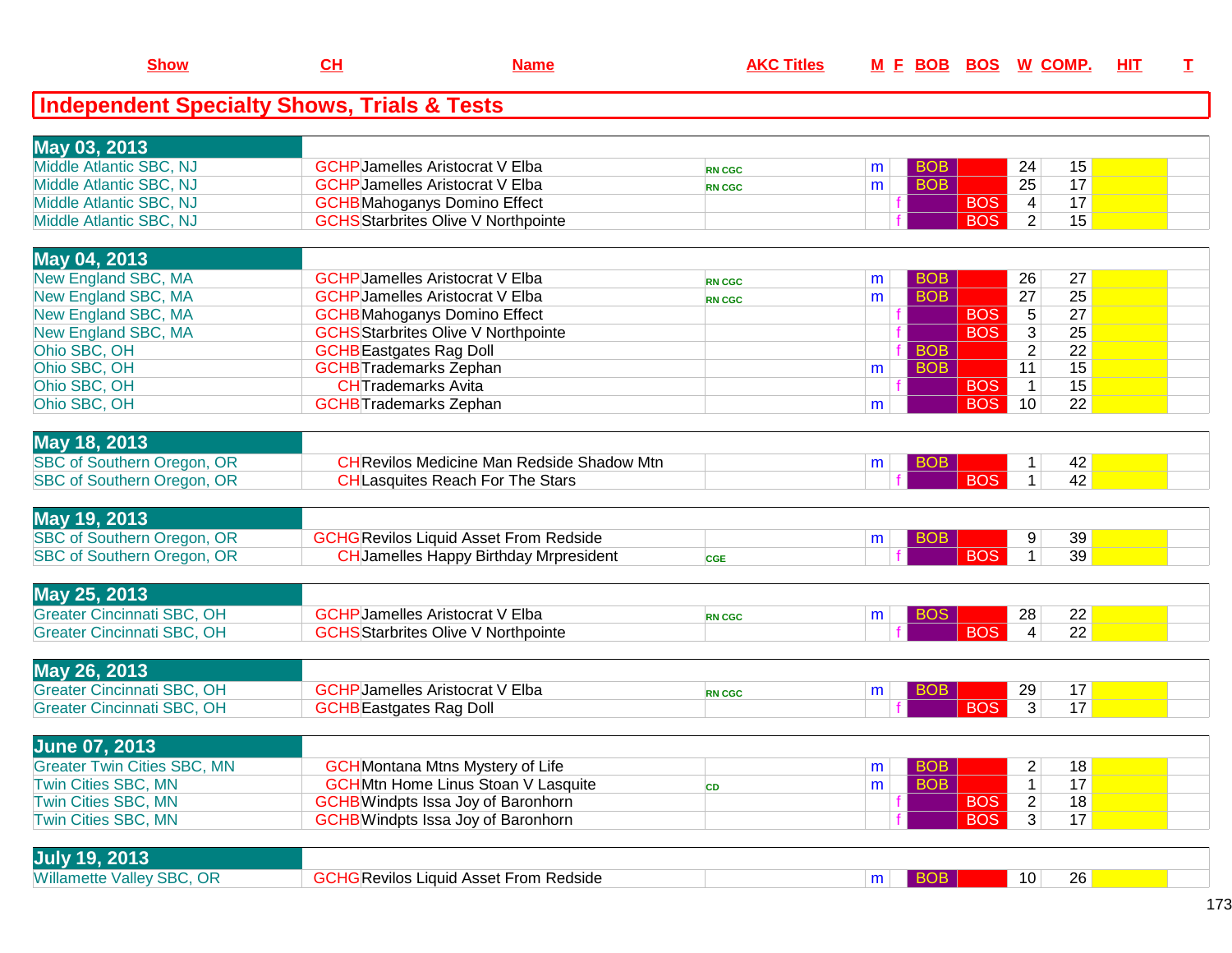| <b>Show</b>                                                          | CH                         | <b>Name</b>                                                                          | <b>AKC Titles</b> |                          |            | M E BOB BOS W COMP.                                        | <b>HIT</b>      | T.           |
|----------------------------------------------------------------------|----------------------------|--------------------------------------------------------------------------------------|-------------------|--------------------------|------------|------------------------------------------------------------|-----------------|--------------|
| <b>Independent Specialty Shows, Trials &amp; Tests</b>               |                            |                                                                                      |                   |                          |            |                                                            |                 |              |
| Willamette Valley SBC, OR<br><b>Willamette Valley SBC, OR</b>        |                            | <b>GCHG Revilos Liquid Asset From Redside</b><br><b>GCHB</b> Lasquites May of Denver |                   | BOB<br>m<br>$\mathbf{f}$ | <b>BOS</b> | 30<br>11<br>$\overline{30}$<br>$\overline{1}$              |                 |              |
| Willamette Valley SBC, OR                                            | <b>GCH</b> Shericks Fassli |                                                                                      |                   |                          | <b>BOS</b> | 2 <sup>1</sup><br>26                                       |                 |              |
| <b>July 26, 2013</b>                                                 |                            |                                                                                      |                   |                          |            |                                                            |                 |              |
| <b>SBC of Alaska, AK</b><br><b>SBC of Alaska, AK</b>                 |                            | World Tops Monxar V Godsgift<br>Blue Collars Subzero Mystery of Laska                |                   | BOB.<br>m                | <b>BOS</b> | 6<br>$\overline{2}$<br>$\overline{1}$<br>6                 |                 |              |
| <b>August 13, 2013</b>                                               |                            |                                                                                      |                   |                          |            |                                                            |                 |              |
| <b>SBC</b> of Puget Sound, WA<br><b>SBC of Puget Sound, WA</b>       | <b>GCH</b> Shericks Fassli | <b>GCHG</b> Revilos Liquid Asset From Redside                                        |                   | BOB<br>m                 | <b>BOS</b> | 36<br>12<br>$\overline{3}$<br>36                           |                 |              |
| <b>August 16, 2013</b>                                               |                            |                                                                                      |                   |                          |            |                                                            |                 |              |
| Northern Colorado SBC, CO<br>Northern Colorado SBC, OR               |                            | <b>GCHS</b> Sleepy Hollows Ice Slicer<br><b>CHCache Retreat Power Drive</b>          |                   | <b>BOB</b><br>m          | <b>BOS</b> | 12<br>13<br>12<br>1 <sup>1</sup>                           |                 |              |
| September 22, 2013                                                   |                            |                                                                                      |                   |                          |            |                                                            |                 |              |
| <b>Heart of America SBC, NE</b><br><b>Heart of America SBC, NE</b>   |                            | <b>GCHBOpdykes Your Place Or Mine?</b><br><b>GCHP</b> Jamelles Aristocrat V Elba     | <b>RN CGC</b>     | BOB<br>m                 | <b>BOS</b> | 78<br>14<br>30 <sup>°</sup><br>78                          |                 |              |
| September 23, 2013                                                   |                            |                                                                                      |                   |                          |            |                                                            |                 |              |
| <b>Greater Milwaukee SBC, NE</b><br><b>Greater Milwaukee SBC, NE</b> |                            | <b>CHLasquites HRH Walter</b><br><b>GCHS</b> Sleepy Hollows Ice Slicer               |                   | <b>BOB</b><br>m          | <b>BOS</b> | 64<br>$\mathbf 1$<br>14<br>64                              |                 |              |
| September 24, 2013                                                   |                            |                                                                                      |                   |                          |            |                                                            |                 |              |
| Northern Illinois SBC, NE                                            |                            | <b>GCHP Jamelles Aristocrat V Elba</b>                                               | <b>RN CGC</b>     | <b>BOB</b><br>m          |            | 75<br>31                                                   |                 |              |
| Northern Illinois SBC, NE<br>Northern Illinois SBC, NE               |                            | <b>GCHBOpdykes Your Place Or Mine?</b><br><b>CHCache Retreat Power Drive</b>         |                   | <b>BOB</b><br>m          | <b>BOS</b> | 15<br>$\overline{73}$<br>$\overline{2}$<br>$\overline{73}$ |                 |              |
| Northern Illinois SBC, NE                                            |                            | <b>GCHS</b> Sleepy Hollows Ice Slicer                                                |                   |                          | <b>BOS</b> | 75<br>15                                                   |                 |              |
| September 25, 2013<br><b>Heart of America SBC, NE</b>                |                            | <b>GCHP</b> Jamelles Aristocrat V Elba                                               |                   | BOB.                     |            | 32<br>74                                                   |                 |              |
| <b>Heart of America SBC, NE</b>                                      |                            | <b>GCH</b> Jamelles Peyton Place                                                     | <b>RN CGC</b>     | m                        | <b>BOS</b> | 74<br>$\overline{4}$                                       |                 |              |
| September 28, 2013                                                   |                            |                                                                                      |                   |                          |            |                                                            |                 |              |
| SBC of America #75/40 NE<br>SBC of America #75/40 NE                 |                            | <b>GCHBOpdykes Your Place Or Mine?</b><br><b>CHCache Retreat Power Drive</b>         |                   | <b>BOB</b><br>m 1        | <b>BOS</b> | 16<br>137<br>137<br>3                                      |                 |              |
| SBC of America #75/40 NE                                             |                            | <b>CH</b> Excaliburs Lady of The Lake                                                |                   |                          |            |                                                            | <b>NB 195.5</b> | $\mathbf{1}$ |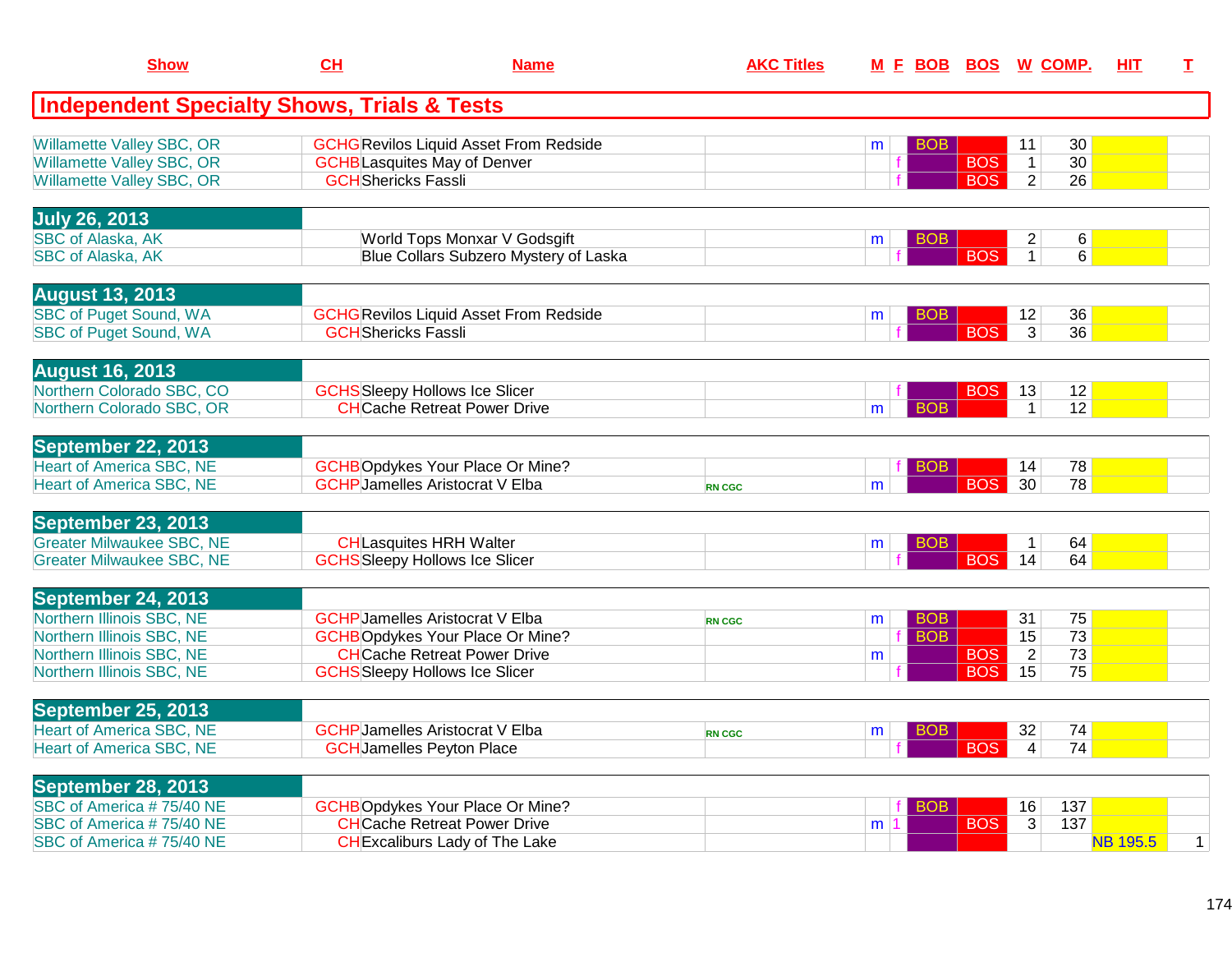| <b>Show</b>                                            | CL                                     | <b>Name</b>                                | <b>AKC Titles</b> |   |            |            | M E BOB BOS W COMP.               | HIT | I |
|--------------------------------------------------------|----------------------------------------|--------------------------------------------|-------------------|---|------------|------------|-----------------------------------|-----|---|
| <b>Independent Specialty Shows, Trials &amp; Tests</b> |                                        |                                            |                   |   |            |            |                                   |     |   |
| <b>October 06, 2013</b>                                |                                        |                                            |                   |   |            |            |                                   |     |   |
| Northern New Jersey SBC, NJ                            | <b>GCHP</b> Jamelles Aristocrat V Elba |                                            | <b>RN CGC</b>     | m | <b>BOB</b> |            | 33<br>17                          |     |   |
| Northern New Jersey SBC, NJ                            | <b>GCHP</b> Jamelles Aristocrat V Elba |                                            | <b>RN CGC</b>     | m | <b>BOB</b> |            | 34<br>17                          |     |   |
| Northern New Jersey SBC, NJ                            |                                        | <b>GCHS</b> Starbrites Olive V Northpointe |                   | f |            | <b>BOS</b> | 17<br>$5\phantom{.0}$             |     |   |
| Northern New Jersey SBC, NJ                            |                                        | <b>GCHS</b> Starbrites Olive V Northpointe |                   |   |            | <b>BOS</b> | 17<br>6                           |     |   |
| October 11, 2013                                       |                                        |                                            |                   |   |            |            |                                   |     |   |
| North Texas SBC, TX                                    | <b>GCH</b> Windpts Giovanni            |                                            |                   | m | <b>BOB</b> |            | 16<br>10                          |     |   |
| North Texas SBC, TX                                    | <b>CHRf Cypress</b>                    |                                            |                   |   |            | <b>BOS</b> | 16<br>$\overline{1}$              |     |   |
| <b>October 25, 2013</b>                                |                                        |                                            |                   |   |            |            |                                   |     |   |
| <b>SBC of Greater Atlanta, GA</b>                      | <b>GCHB</b> Talbergs Gunther           |                                            |                   | m | <b>BOB</b> |            | 17<br>4                           |     |   |
| <b>SBC of Greater Atlanta, GA</b>                      |                                        | <b>GCHS</b> Starbrites Olive V Northpointe |                   |   |            | <b>BOS</b> | 17<br>$\overline{7}$              |     |   |
| <b>October 26, 2013</b>                                |                                        |                                            |                   |   |            |            |                                   |     |   |
| <b>SBC of Greater Atlanta, GA</b>                      | <b>GCHGBelle Isles Cookie V Cretan</b> |                                            |                   | m | <b>BOB</b> |            | 18<br>$\mathbf{1}$                |     |   |
| <b>SBC of Greater Atlanta, GA</b>                      |                                        | <b>GCHS</b> Starbrites Olive V Northpointe |                   |   |            | <b>BOS</b> | 8<br>18                           |     |   |
| <b>November 08, 2013</b>                               |                                        |                                            |                   |   |            |            |                                   |     |   |
| SBC of Greater San Jose, CA                            |                                        | <b>CH</b> Lasquites Reach For The Stars    |                   |   | <b>BOB</b> |            | 19<br>$\overline{2}$              |     |   |
| SBC of Greater San Jose, CA                            |                                        | CH Yukons Harry James V Blue Note          | <b>CGC</b>        | m |            | <b>BOS</b> | 19<br>$\mathbf{1}$                |     |   |
| <b>November 29, 2013</b>                               |                                        |                                            |                   |   |            |            |                                   |     |   |
| <b>SBC of Greater Detroit, MI</b>                      | <b>GCHP</b> Jamelles Aristocrat V Elba |                                            | <b>BN RN CGCA</b> | m | <b>BOB</b> |            | 27<br>35                          |     |   |
| <b>SBC of Greater Detroit, MI</b>                      | <b>GCHB</b> Windpts Blossom            |                                            |                   |   |            | <b>BOS</b> | 12<br>27                          |     |   |
| <b>December 14, 2013</b>                               |                                        |                                            |                   |   |            |            |                                   |     |   |
| Maumee Valley SBC, MI                                  | <b>GCHP</b> Jamelles Aristocrat V Elba |                                            | <b>BN RN CGCA</b> | m | <b>BOB</b> |            | 12<br>36                          |     |   |
| Maumee Valley SBC, MI                                  |                                        | <b>GCHBOpdykes Your Place Or Mine?</b>     |                   |   | <b>BOB</b> |            | 19<br>17                          |     |   |
| Maumee Valley SBC, MI                                  |                                        | <b>GCHBOpdykes Your Place Or Mine?</b>     |                   |   |            | <b>BOS</b> | 12<br>18                          |     |   |
| Maumee Valley SBC, MI                                  | <b>GCHS</b> Szajdas Neverending Story  |                                            | <b>CGC</b>        | m |            | <b>BOS</b> | 19<br>$\mathbf{1}$                |     |   |
| <b>February 07, 2014</b>                               |                                        |                                            |                   |   |            |            |                                   |     |   |
| Central Indiana SBC, IN                                | <b>GCHP</b> Jamelles Aristocrat V Elba |                                            | <b>BN RN CGCA</b> | m | <b>BOB</b> |            | 21<br>37                          |     |   |
| Central Indiana SBC, IN                                |                                        | <b>GCH</b> Slatons Movin To Victory Lane   |                   |   |            | <b>BOS</b> | 21<br>$\mathbf{1}$                |     |   |
| <b>February 08, 2014</b>                               |                                        |                                            |                   |   |            |            |                                   |     |   |
| Central Indiana SBC, IN                                | <b>GCHP</b> Jamelles Aristocrat V Elba |                                            | <b>BN RN CGCA</b> | m | <b>BOB</b> |            | 22<br>38                          |     |   |
| Central Indiana SBC, IN                                |                                        | <b>GCH</b> Slatons Movin To Victory Lane   |                   |   |            | <b>BOS</b> | $\overline{22}$<br>$\overline{2}$ |     |   |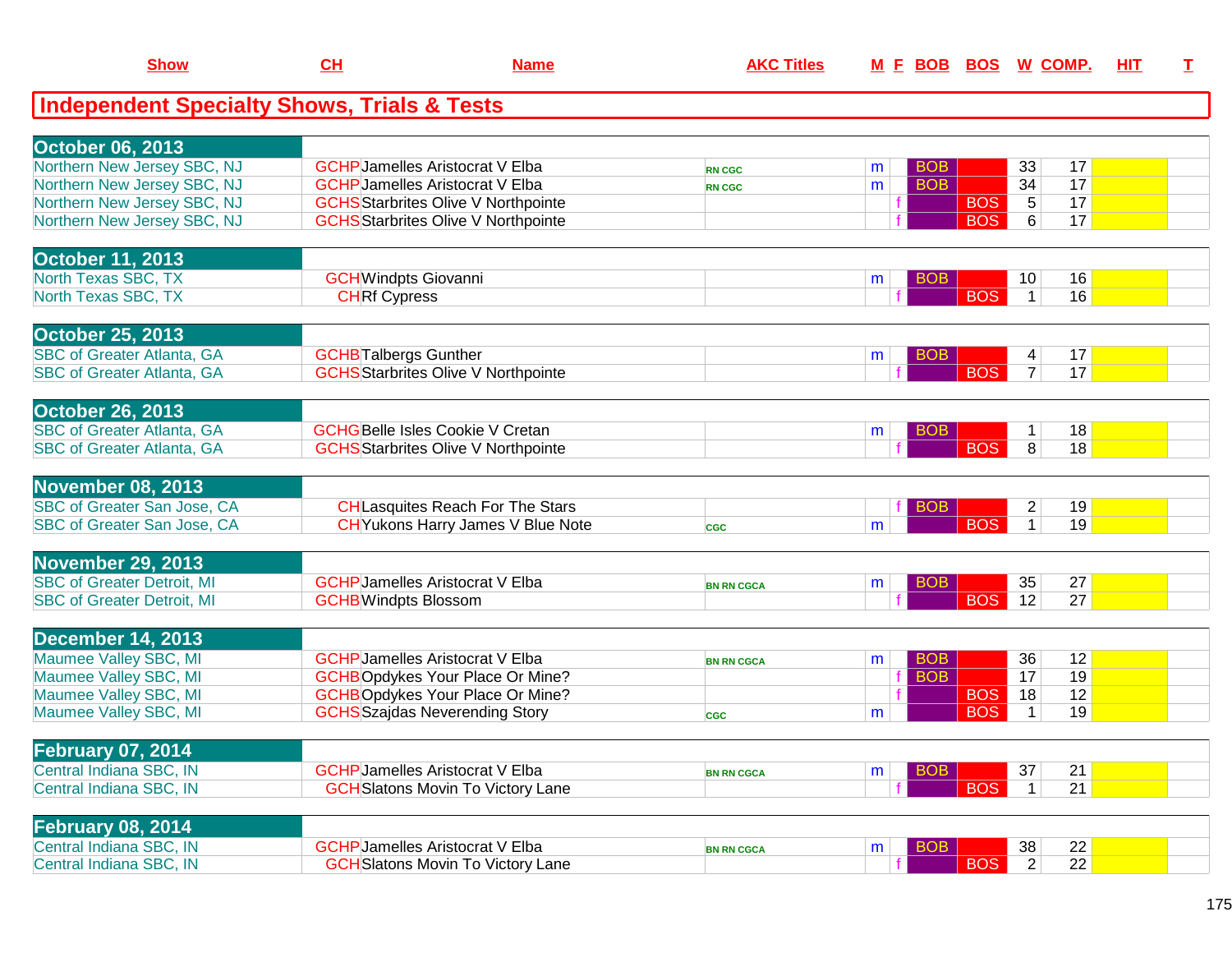| <b>Show</b>                                            | <u>CH</u>                      | <b>Name</b>                                 | <b>AKC Titles</b> |   | <u>M F BOB BOS</u> |            |                 | <u>W_COMP.</u>  | HIT           | т |
|--------------------------------------------------------|--------------------------------|---------------------------------------------|-------------------|---|--------------------|------------|-----------------|-----------------|---------------|---|
| <b>Independent Specialty Shows, Trials &amp; Tests</b> |                                |                                             |                   |   |                    |            |                 |                 |               |   |
| <b>February 09, 2014</b>                               |                                |                                             |                   |   |                    |            |                 |                 |               |   |
| <b>SBC of Puget Sound, WA</b>                          | <b>GCH</b> Shericks Fassli     |                                             |                   |   | <b>BOB</b>         |            | 4               | 28              |               |   |
| <b>SBC of Puget Sound, WA</b>                          |                                | <b>GCH Rock And Rolls Pinball Wizard</b>    | <b>BN RN CGCA</b> | m |                    | <b>BOS</b> | $\mathbf{1}$    | 28              |               |   |
| <b>SBC of Puget Sound, WA</b>                          |                                | <b>GCH</b> Vicdorys Pretty In Pink Diamonds | <b>BN RN</b>      |   |                    |            |                 |                 | <b>NA 179</b> | 1 |
|                                                        |                                |                                             |                   |   |                    |            |                 |                 |               |   |
| <b>February 14, 2014</b>                               |                                |                                             |                   |   |                    |            |                 |                 |               |   |
| SBC of San Diego, CA                                   |                                | <b>GCHP</b> Jamelles Aristocrat V Elba      | <b>BN RN CGCA</b> | m | <b>BOB</b>         |            | 39              | 11              |               |   |
| SBC of San Diego, CA                                   |                                | <b>GCH</b> Jamelles Peyton Place            |                   |   |                    | <b>BOS</b> | $5\overline{)}$ | 11              |               |   |
| <b>February 28, 2014</b>                               |                                |                                             |                   |   |                    |            |                 |                 |               |   |
| SBC of Greater St. Louis, MO                           |                                | <b>GCHGBelle Isles Cookie V Cretan</b>      | <b>CGC</b>        | m | <b>BOB</b>         |            | $\overline{2}$  | 26              |               |   |
| SBC of Greater St. Louis, MO                           |                                | <b>GCHP</b> Jamelles Aristocrat V Elba      | <b>BN RN CGCA</b> | m | <b>BOB</b>         |            | 40              | 25              |               |   |
| SBC of Greater St. Louis, MO                           |                                | <b>GCHG</b> Gliddens Lady Isabella          |                   |   |                    | <b>BOS</b> | 3               | 26              |               |   |
| <b>SBC of Greater St. Louis, MO</b>                    |                                | <b>GCHG</b> GIiddens Lady Isabella          |                   |   |                    | <b>BOS</b> | 4               | 25              |               |   |
|                                                        |                                |                                             |                   |   |                    |            |                 |                 |               |   |
| <b>March 21, 2014</b>                                  |                                | <b>GCHP</b> Jamelles Aristocrat V Elba      |                   |   |                    |            |                 |                 |               |   |
| North Texas SBC, TX<br>North Texas SBC, TX             | <b>CHRf Cypress</b>            |                                             | <b>BN RN CGCA</b> | m | <b>BOB</b>         | <b>BOS</b> | 41<br>2         | 17<br>17        |               |   |
|                                                        |                                |                                             |                   |   |                    |            |                 |                 |               |   |
| <b>April 04, 2014</b>                                  |                                |                                             |                   |   |                    |            |                 |                 |               |   |
| Northern Illinois SBC, IL                              |                                | <b>GCHB</b> Trademarks Zephan               |                   | m | <b>BOB</b>         |            | 11              | 31              |               |   |
| Northern Illinois SBC, IL                              |                                | <b>GCHB</b> Trademarks Zephan               |                   | m | <b>BOB</b>         |            | 12              | 31              |               |   |
| Northern Illinois SBC, IL                              | <b>GCHS</b> Alpine Mtn Abigail |                                             |                   |   |                    | <b>BOS</b> | $\mathbf{1}$    | 31              |               |   |
| Northern Illinois SBC, IL                              |                                | <b>GCHB</b> Windpts Issa Joy of Baronhorn   |                   |   |                    | <b>BOS</b> | $\overline{4}$  | 31              |               |   |
| SBC of Southern California, CA                         |                                | <b>CH</b> Kings Row Caesar V Country Haven  |                   | m | <b>BOB</b>         |            | $\mathbf{1}$    | 21              |               |   |
| SBC of Southern California, CA                         |                                | <b>GCHS</b> Sleepy Hollows Ice Slicer       |                   |   |                    | <b>BOS</b> | 16              | 21              |               |   |
| <b>April 05, 2014</b>                                  |                                |                                             |                   |   |                    |            |                 |                 |               |   |
| <b>Greater Milwaukee SBC, WI</b>                       |                                | <b>GCHGBelle Isles Cookie V Cretan</b>      | <b>CGC</b>        | m | <b>BOB</b>         |            | 3               | 30              |               |   |
| <b>Greater Milwaukee SBC, WI</b>                       |                                | <b>GCHP</b> Jamelles Aristocrat V Elba      | <b>BN RN CGCA</b> | m | <b>BOB</b>         |            | 42              | 28              |               |   |
| <b>Greater Milwaukee SBC, WI</b>                       |                                | <b>GCHB</b> Windpts Issa Joy of Baronhorn   |                   |   |                    | <b>BOS</b> | $\overline{5}$  | 30 <sup>2</sup> |               |   |
| <b>Greater Milwaukee SBC, WI</b>                       |                                | <b>GCHB</b> Windpts Issa Joy of Baronhorn   |                   |   |                    | <b>BOS</b> | 6               | 28              |               |   |
| Orange Coast SBF, CA                                   |                                | <b>CH</b> Kings Row Caesar V Country Haven  |                   | m | <b>BOB</b>         |            | $\overline{2}$  | 27              |               |   |
| Orange Coast SBF, CA                                   |                                | <b>CH</b> Summerlyns Rave Review            |                   |   |                    | <b>BOS</b> | 1               | 27              |               |   |
| SBC of Southern California, CA                         |                                | <b>CH</b> Kings Row Caesar V Country Haven  |                   | m | <b>BOB</b>         |            | 3               | 22              |               |   |
| <b>SBC of Southern California, CA</b>                  |                                | <b>GCHS</b> Sleepy Hollows Ice Slicer       |                   |   |                    | BOS        | 17              | 22              |               |   |
|                                                        |                                |                                             |                   |   |                    |            |                 |                 |               |   |
| <b>April 06, 2014</b>                                  |                                |                                             |                   |   |                    |            |                 |                 |               |   |
| Orange Coast SBF, CA                                   |                                | <b>CHTiamos Travelin Man of Silvercrown</b> |                   | m | <b>BOB</b>         |            |                 | 26              |               |   |
| Orange Coast SBF, CA                                   |                                | <b>GCHS</b> Sleepy Hollows Ice Slicer       |                   |   |                    | BOS        | 18              | 26              |               |   |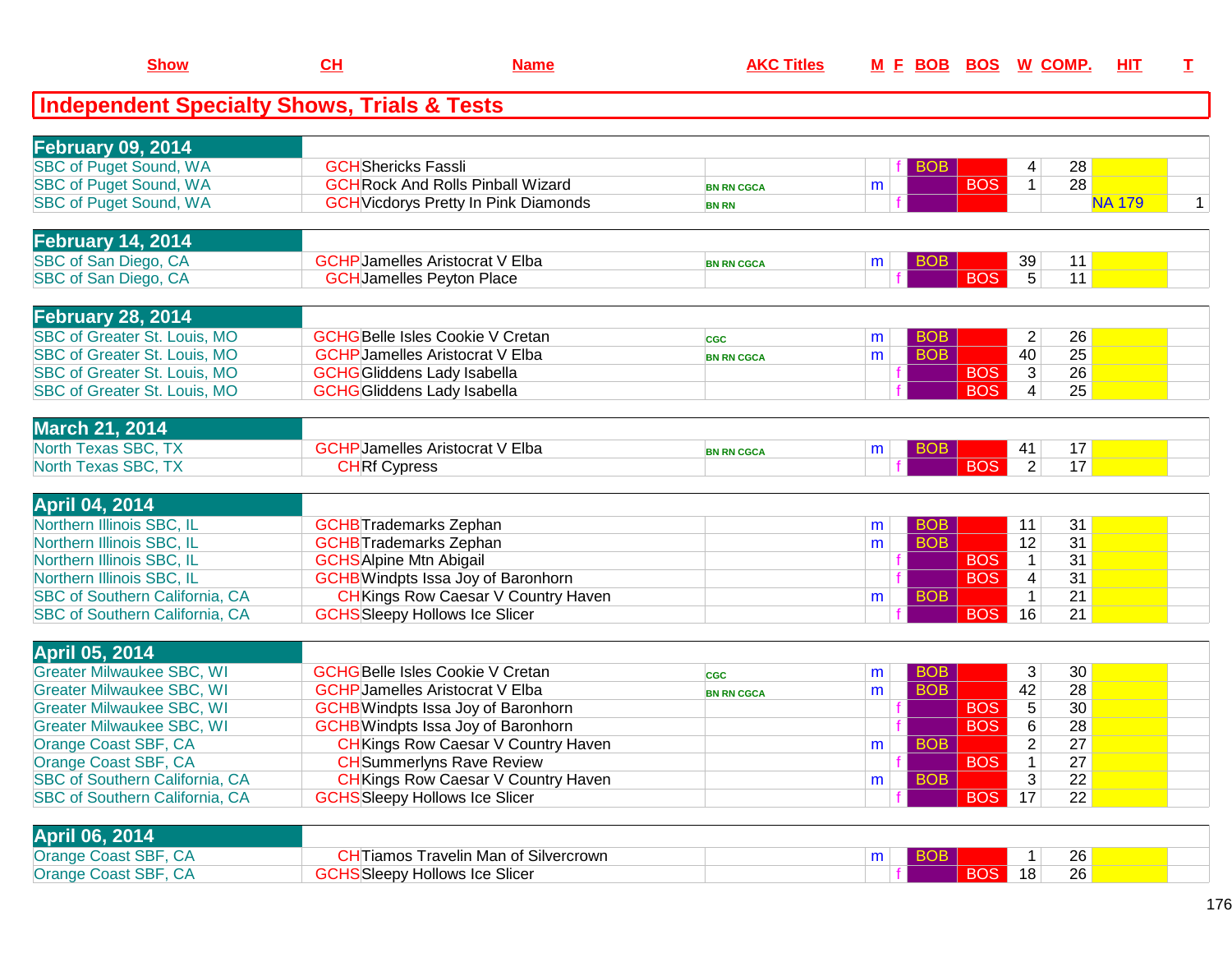**GCHBLasquites May of Denver** 

| <b>April 24, 2014</b>             |                                               |                           |   |            |                  |                 |                 |             |
|-----------------------------------|-----------------------------------------------|---------------------------|---|------------|------------------|-----------------|-----------------|-------------|
| SBC of Greater San Jose, CA       | <b>GCHB</b> Lasquites Ula of Valdez           |                           |   | <b>BOB</b> | $\mathbf 1$      | 46              |                 |             |
| SBC of Greater San Jose, CA       | <b>GCHP</b> Jamelles Aristocrat V Elba        | <b>BN RN CGCA</b>         | m | <b>BOS</b> | 43               | 46              |                 |             |
| <b>April 25, 2014</b>             |                                               |                           |   |            |                  |                 |                 |             |
|                                   |                                               |                           |   |            |                  |                 |                 |             |
| <b>SBC of Pacific Coast, CA</b>   | <b>GCHP</b> Jamelles Aristocrat V Elba        | <b>BN RN CGCA</b>         | m | <b>BOB</b> | 44               | 47              |                 |             |
| <b>SBC of Pacific Coast, CA</b>   | <b>GCHB</b> Lasquites Ula of Valdez           |                           |   | <b>BOS</b> | $\overline{2}$   | 47              |                 |             |
| <b>SBC of Pacific Coast, CA</b>   | Shadow Mtn Playit Again V Reema               | <b>UDX OM1 GN RAE TDX</b> |   |            |                  |                 | <b>OB 192</b>   | 5           |
| <b>April 26, 2014</b>             |                                               |                           |   |            |                  |                 |                 |             |
| Sacramento Sierra SBC, CA         | <b>CH</b> Kings Mills Zurich                  |                           | m | <b>BOB</b> | $\mathbf 1$      | 56              |                 |             |
| Sacramento Sierra SBC, CA         | <b>GCHS</b> Sleepy Hollows Ice Slicer         |                           |   | <b>BOS</b> | 19               | 56              |                 |             |
|                                   |                                               |                           |   |            |                  |                 |                 |             |
| <b>April 27, 2014</b>             |                                               |                           |   |            |                  |                 |                 |             |
| Sacramento Sierra SBC, CA         | <b>GCHP</b> Jamelles Aristocrat V Elba        | <b>BN RN CGCA</b>         | m | <b>BOB</b> | 45               | 43              |                 |             |
| Sacramento Sierra SBC, CA         | <b>GCHB</b> Lasquites Ula of Valdez           |                           |   | <b>BOS</b> | 3                | 43              |                 |             |
|                                   |                                               |                           |   |            |                  |                 |                 |             |
| May 02, 2014                      |                                               |                           |   |            |                  |                 |                 |             |
| MIddle Atlantic SBC, NJ           | <b>GCHP</b> Jamelles Aristocrat V Elba        | <b>BN RN CGCA</b>         | m | <b>BOB</b> | 46               | 11              |                 |             |
| MIddle Atlantic SBC, NJ           | <b>GCHP</b> Jamelles Aristocrat V Elba        | <b>BN RN CGCA</b>         | m | <b>BOB</b> | 47               | 9               |                 |             |
| <b>MIddle Atlantic SBC, NJ</b>    | <b>GCHS</b> Starbrites Olive V Northpointe    |                           |   | <b>BOS</b> | 9                | 11              |                 |             |
| MIddle Atlantic SBC, NJ           | <b>GCHS</b> Starbrites Olive V Northpointe    |                           |   | <b>BOS</b> | 10               | 9               |                 |             |
| May 03, 2014                      |                                               |                           |   |            |                  |                 |                 |             |
| Ohio SBC, OH                      | <b>GCHP</b> Jamelles Aristocrat V Elba        |                           | m | <b>BOB</b> | 48               | 20              |                 |             |
| Ohio SBC, OH                      | <b>GCHS</b> Starbrites Olive V Northpointe    | <b>BN RN CGCA</b>         |   | <b>BOS</b> | 11               | 20              |                 |             |
|                                   |                                               |                           |   |            |                  |                 |                 |             |
| May 04, 2014                      |                                               |                           |   |            |                  |                 |                 |             |
| Ohio SBC, OH                      | <b>GCHB</b> Trademarks Zephan                 |                           | m | <b>BOB</b> | 13               | 23              |                 |             |
| Ohio SBC, OH                      | <b>GCHG</b> Gliddens Lady Isabella            |                           |   | <b>BOS</b> | $\overline{5}$   | $\overline{23}$ |                 |             |
|                                   |                                               |                           |   |            |                  |                 |                 |             |
| May 17, 2014                      |                                               |                           |   |            |                  |                 |                 |             |
| <b>SBC of Southern Oregon, OR</b> | <b>GCHG</b> Revilos Liquid Asset From Redside |                           | m | <b>BOB</b> | 13               | 43              |                 |             |
| SBC of Southern Oregon, OR        | <b>GCHB</b> Lasquites May of Denver           | <b>CD BN PCD GN CGCA</b>  |   | <b>BOS</b> | $\overline{2}$   | 43              |                 |             |
| <b>SBC of Southern Oregon, OR</b> | Roaming Through The Snowflakes                |                           | m |            |                  |                 | <b>NA 171.5</b> | $\mathbf 1$ |
| May 18, 2014                      |                                               |                           |   |            |                  |                 |                 |             |
| <b>SBC of Southern Oregon, OR</b> | <b>GCH</b> Rainiers Montana Gunpowder & Smoke |                           |   | <b>BOB</b> |                  | 40              |                 |             |
| <b>SBC of Southern Oregon, OR</b> | <b>GCHB</b> Lasquites May of Denver           |                           | m | <b>BOS</b> | $\mathbf 1$<br>3 | 40              |                 |             |
|                                   |                                               | <b>CD BN PCD GN CGCA</b>  |   |            |                  |                 |                 |             |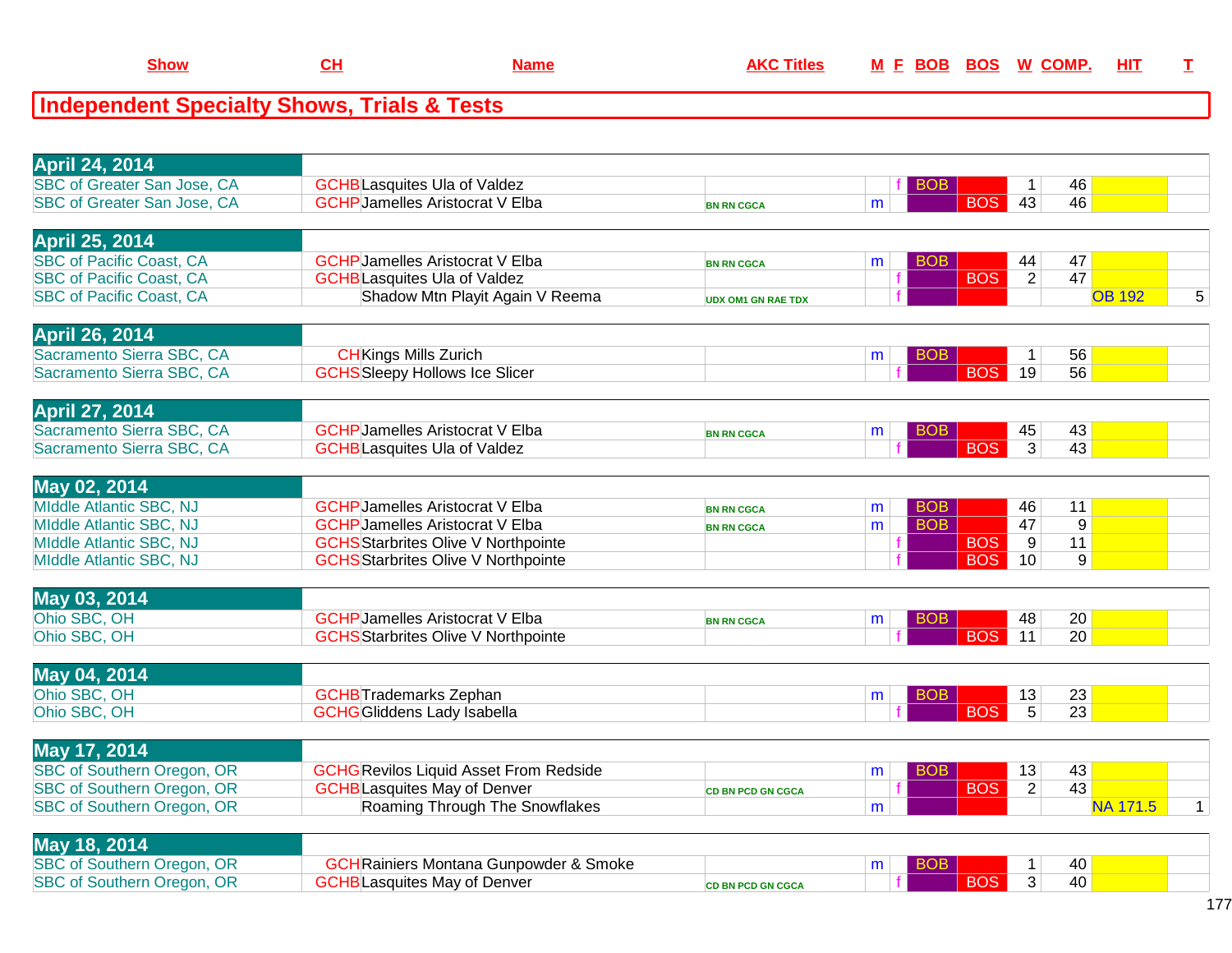| <b>June 06, 2014</b>               |                                               |                           |   |            |            |                 |                 |  |
|------------------------------------|-----------------------------------------------|---------------------------|---|------------|------------|-----------------|-----------------|--|
| <b>Greater Twin Cities SBC, MN</b> | <b>GCHP</b> Jamelles Aristocrat V Elba        | <b>BN RN CGCA</b>         | m | BOB        |            | 49              | 11              |  |
| <b>Greater Twin Cities SBC, MN</b> | <b>GCHP</b> Jamelles Aristocrat V Elba        | <b>BN RN CGCA</b>         | m | <b>BOB</b> |            | 50              | 12              |  |
| <b>Greater Twin Cities SBC, MN</b> | Magic Mountains The Sky Is The Limit          |                           |   |            | <b>BOS</b> | $\mathbf{1}$    | 11              |  |
| <b>Greater Twin Cities SBC, MN</b> | Rainiers Montana Saving Grace                 |                           |   |            | <b>BOS</b> | $\mathbf{1}$    | 12              |  |
|                                    |                                               |                           |   |            |            |                 |                 |  |
| <b>June 22, 2014</b>               |                                               |                           |   |            |            |                 |                 |  |
| Northern New Jersey SBC, NJ        | <b>GCHP</b> Jamelles Aristocrat V Elba        | <b>BN RN CGCA</b>         | m | <b>BOB</b> |            | 51              | 20              |  |
| Northern New Jersey SBC, NJ        | <b>GCHB</b> Mahoganys Domino Effect           |                           |   |            | <b>BOS</b> | 6               | 20              |  |
|                                    |                                               |                           |   |            |            |                 |                 |  |
| <b>July 18, 2014</b>               |                                               |                           |   |            |            |                 |                 |  |
| <b>Willamette Valley SBC, OR</b>   | <b>GCHP</b> Jamelles Aristocrat V Elba        | <b>BN RN CGCA</b>         | m | <b>BOB</b> |            | 52              | 35              |  |
| <b>Willamette Valley SBC, OR</b>   | <b>GCHG</b> Revilos Liquid Asset From Redside |                           | m | <b>BOB</b> |            | 14              | 31              |  |
| <b>Willamette Valley SBC, OR</b>   | <b>GCHB</b> Lasquites May of Denver           | <b>CDX BN PCD GN CGCA</b> |   |            | <b>BOS</b> | 4               | 31              |  |
| Willamette Valley SBC, OR          | <b>GCHB</b> Vicdorys Sparkling Pixie Dust     | <b>RN</b>                 |   |            | <b>BOS</b> | $\mathbf{1}$    | 35              |  |
|                                    |                                               |                           |   |            |            |                 |                 |  |
| <b>August 08, 2014</b>             |                                               |                           |   |            |            |                 |                 |  |
| <b>SBC of Puget Sound, WA</b>      | <b>GCHP</b> Jamelles Aristocrat V Elba        | <b>BN RN CGCA</b>         | m | <b>BOB</b> |            | 53              | 32              |  |
| <b>SBC of Puget Sound, WA</b>      | <b>GCHB</b> Lasquites May of Denver           | <b>CDX BN PCD GN CGCA</b> |   |            | <b>BOS</b> | $\overline{5}$  | 32              |  |
|                                    |                                               |                           |   |            |            |                 |                 |  |
| <b>August 22, 2014</b>             |                                               |                           |   |            |            |                 |                 |  |
| <b>Heart of America SBC, MO</b>    | <b>GCHS</b> Starbrites Olive V Northpointe    |                           |   | <b>BOB</b> |            | 12              | 20              |  |
| <b>Heart of America SBC, MO</b>    | <b>GCHGBelle Isles Cookie V Cretan</b>        | <b>CGC</b>                | m |            | <b>BOS</b> | $\overline{4}$  | 20              |  |
|                                    |                                               |                           |   |            |            |                 |                 |  |
| <b>August 23, 2014</b>             |                                               |                           |   |            |            |                 |                 |  |
| <b>Heart of America SBC, MO</b>    | <b>GCHGBelle Isles Cookie V Cretan</b>        | <b>CGC</b>                | m | <b>BOB</b> |            | 5               | 22              |  |
| <b>Heart of America SBC, MO</b>    | <b>GCHS</b> Starbrites Olive V Northpointe    |                           |   |            | <b>BOS</b> | $\overline{13}$ | $\overline{22}$ |  |
|                                    |                                               |                           |   |            |            |                 |                 |  |
| September 14, 2014                 |                                               |                           |   |            |            |                 |                 |  |
| New England SBC, MO                | <b>GCHBOpdykes Your Place Or Mine?</b>        |                           |   | <b>BOB</b> |            | 20              | 64              |  |
| <b>New England SBC, NY</b>         | <b>GCHP Jamelles Aristocrat V Elba</b>        | <b>BN RN CGCA</b>         | m |            | <b>BOS</b> | 54              | 64              |  |
|                                    |                                               |                           |   |            |            |                 |                 |  |
| September 15, 2014                 |                                               |                           |   |            |            |                 |                 |  |
| <b>Greater Washington SBC, NY</b>  | <b>GCHBOpdykes Your Place Or Mine?</b>        |                           |   | <b>BOB</b> |            | 19              | 63              |  |
| <b>Greater Washington SBC, NY</b>  | <b>GCHS</b> Szajdas Neverending Story         | <b>CGC</b>                | m |            | <b>BOS</b> | 2               | 63              |  |
|                                    |                                               |                           |   |            |            |                 |                 |  |
| September 16, 2014                 |                                               |                           |   |            |            |                 |                 |  |
| Northern New Jersey SBC, NY        | <b>GCHB</b> Talbergs Gunther                  |                           | m |            | <b>BOS</b> | 5               | 45              |  |
| Northern New Jersey, SBC, NY       | <b>GCHBOpdykes Your Place Or Mine?</b>        |                           |   | <b>BOB</b> |            | 21              | 45              |  |
|                                    |                                               |                           |   |            |            |                 |                 |  |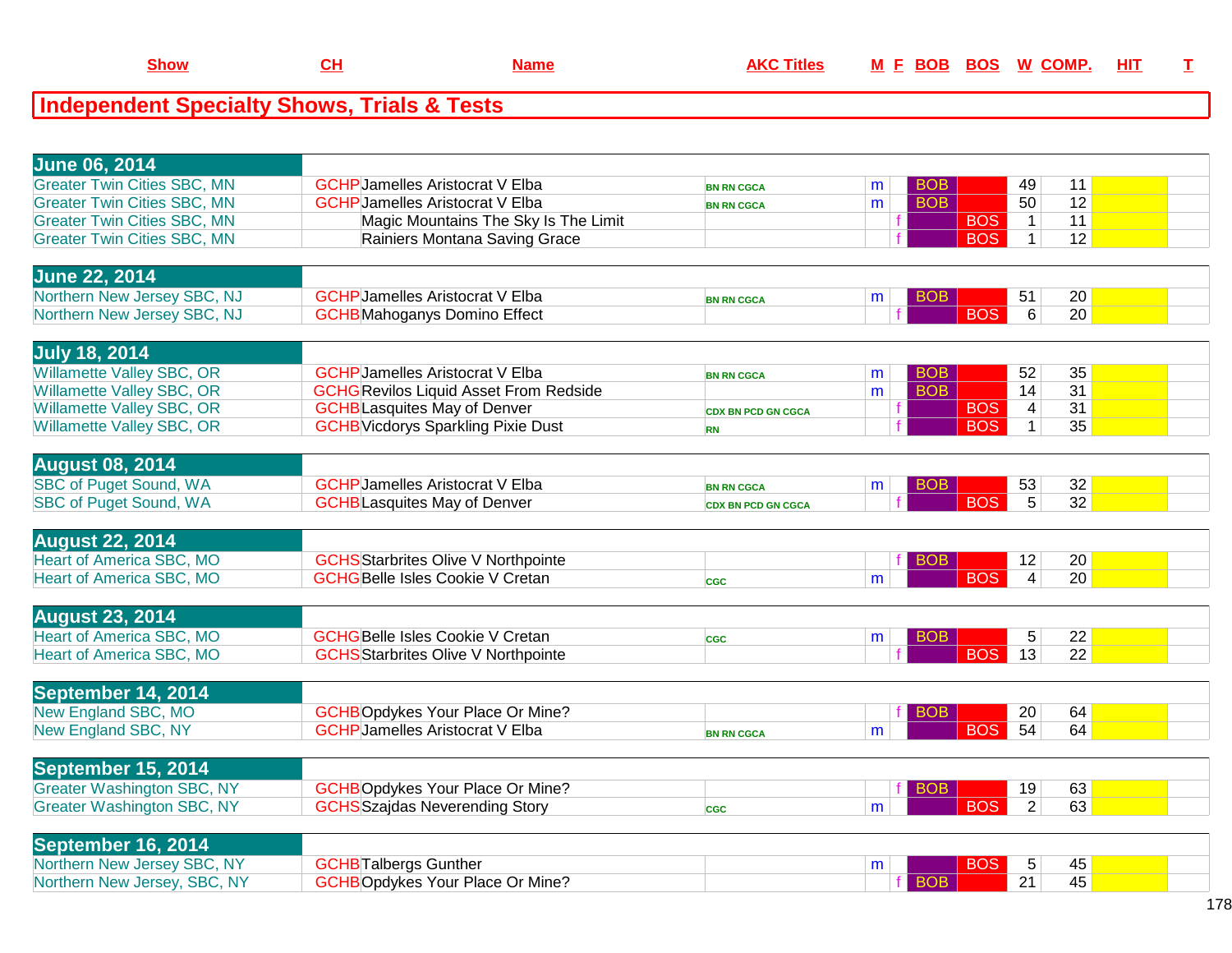| ⊶h∩w | . . | ш | ш | ROS<br>ROF | w | <u>HIT</u> |  |
|------|-----|---|---|------------|---|------------|--|
|      |     |   |   |            |   |            |  |

| September 17, 2014                 |                                               |                   |                 |                               |                 |              |
|------------------------------------|-----------------------------------------------|-------------------|-----------------|-------------------------------|-----------------|--------------|
| SBC of the Finger Lakes, NY        | <b>GCHBOpdykes Your Place Or Mine?</b>        |                   | <b>BOB</b>      | 22                            | 77              |              |
| SBC of the Finger Lakes, NY        | <b>GCHP</b> Jamelles Aristocrat V Elba        | <b>BN RN CGCA</b> | m               | $\overline{55}$<br><b>BOS</b> | $\overline{77}$ |              |
|                                    |                                               |                   |                 |                               |                 |              |
| September 18, 2014                 |                                               |                   |                 |                               |                 |              |
| SBC of America #76/41 NY           | <b>GCHBOpdykes Your Place Or Mine?</b>        |                   | <b>BOB</b>      | 23                            | 73              |              |
| SBC of America #76/41 NY           | <b>GCHP</b> Jamelles Aristocrat V Elba        | <b>BN RN CGCA</b> | m               | 56<br><b>BOS</b>              | 73              |              |
|                                    |                                               |                   |                 |                               |                 |              |
| September 19, 2014                 |                                               |                   |                 |                               |                 |              |
| SBC of America #76/41 NY           | <b>Excaliburs Muse</b>                        | <b>CD BN</b>      |                 |                               | <b>NB 196</b>   | $\mathbf{1}$ |
|                                    |                                               |                   |                 |                               |                 |              |
| <b>October 24, 2014</b>            |                                               |                   |                 |                               |                 |              |
| <b>SBC of Greater Atlanta, GA</b>  | <b>GCHP</b> Jamelles Aristocrat V Elba        | <b>BN RN CGCA</b> | <b>BOB</b><br>m | 57                            | 10 <sup>°</sup> |              |
| <b>SBC of Greater Atlanta, GA</b>  | <b>GCHS</b> Starbrites Olive V Northpointe    |                   |                 | <b>BOS</b><br>14              | 10              |              |
|                                    |                                               |                   |                 |                               |                 |              |
| <b>October 25, 2014</b>            |                                               |                   |                 |                               |                 |              |
| <b>SBC of Greater Atlanta, GA</b>  | <b>GCHGBelle Isles Cookie V Cretan</b>        | <b>CGC</b>        | <b>BOB</b><br>m | 6                             | 11              |              |
| <b>SBC of Greater Atlanta, GA</b>  | <b>GCHS</b> Starbrites Olive V Northpointe    |                   |                 | <b>BOS</b><br>15              | 11              |              |
|                                    |                                               |                   |                 |                               |                 |              |
| <b>November 07, 2014</b>           |                                               |                   |                 |                               |                 |              |
| <b>SBC of Greater San Jose, CA</b> | <b>GCHG</b> Revilos Liquid Asset From Redside |                   | <b>BOB</b><br>m | 15                            | 13              |              |
| SBC of Greater San Jose, CA        | La Hondas Havasaint                           |                   |                 | <b>BOS</b><br>$\mathbf{1}$    | 13              |              |
|                                    |                                               |                   |                 |                               |                 |              |
| <b>November 28, 2014</b>           |                                               |                   |                 |                               |                 |              |
| <b>SBC of Greater Detroit, MI</b>  | <b>GCHG</b> Belle Isles Cookie V Cretan       | <b>CGC</b>        | <b>BOB</b><br>m | 7                             | 24              |              |
| <b>SBC of Greater Detroit, MI</b>  | <b>GCHB</b> Windpts Blossom                   |                   |                 | <b>BOS</b><br>13              | 24              |              |
|                                    |                                               |                   |                 |                               |                 |              |
| <b>December 04, 2014</b>           |                                               |                   |                 |                               |                 |              |
| North Texas SBC, TX                | <b>GCHP</b> Jamelles Aristocrat V Elba        | <b>BN RN CGCA</b> | <b>BOB</b><br>m | 58                            | 16              |              |
| North Texas SBC, TX                | <b>CH</b> Swisstars Lyric                     |                   |                 | <b>BOS</b><br>$\mathbf{1}$    | 16              |              |
|                                    |                                               |                   |                 |                               |                 |              |
| <b>December 13, 2014</b>           |                                               |                   |                 |                               |                 |              |
| Maumee Valley SBC, MI              | <b>GCHG</b> Aksalas Peyton                    | <b>CGCA</b>       | <b>BOB</b><br>m | 4                             | 15              |              |
| Maumee Valley SBC, MI              | <b>CH</b> Wild Wests Opdyke License To Kill   |                   |                 | <b>BOS</b><br>$\mathbf{1}$    | 15              |              |
|                                    |                                               |                   |                 |                               |                 |              |
| <b>December 14, 2014</b>           |                                               |                   |                 |                               |                 |              |
| Maumee Valley SBC, MI              | <b>CH</b> Gliddens Oakridge Simply Bruce      |                   | <b>BOB</b><br>m | 1                             | 14              |              |
| Maumee Valley SBC, MI              | <b>CH</b> Wild Wests Opdyke License To Kill   |                   |                 | <b>BOS</b><br>$\overline{2}$  | 14              |              |
|                                    |                                               |                   |                 |                               |                 |              |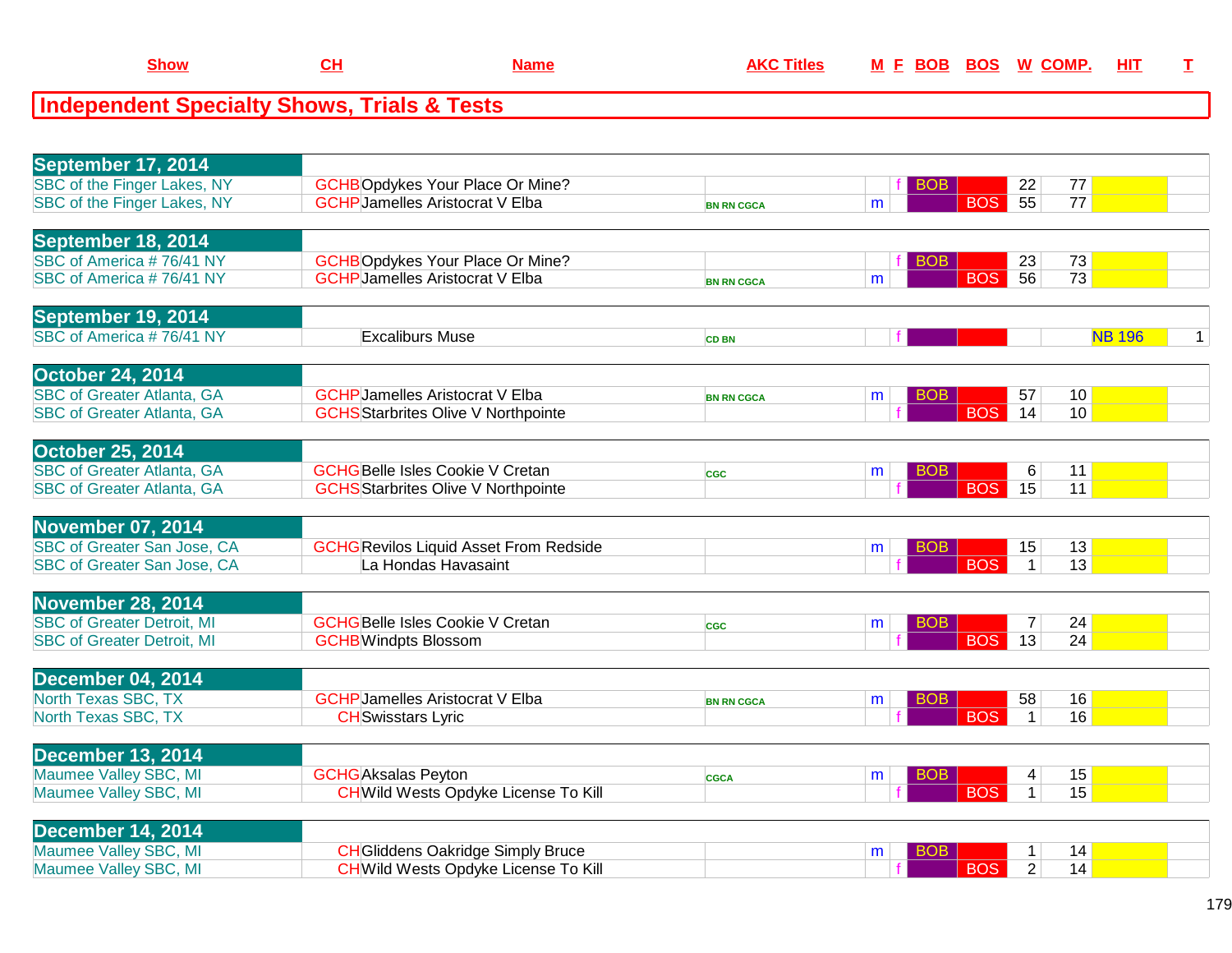| <b>Show</b>                                            | <u>CH</u>                                                    | <b>Name</b>                                       | <b>AKC Titles</b> | <u>M F</u> | <u>BOB</u> | <u>BOS</u> | <u>W_COMP.</u>               | <u>ніт</u>      | т            |
|--------------------------------------------------------|--------------------------------------------------------------|---------------------------------------------------|-------------------|------------|------------|------------|------------------------------|-----------------|--------------|
| <b>Independent Specialty Shows, Trials &amp; Tests</b> |                                                              |                                                   |                   |            |            |            |                              |                 |              |
| <b>February 06, 2015</b>                               |                                                              |                                                   |                   |            |            |            |                              |                 |              |
| Central Indiana SBC, IN                                | <b>GCHS</b> Alpine Mtn Abigail                               |                                                   |                   |            | <b>BOB</b> |            | 2                            | 40              |              |
| Central Indiana SBC, IN                                | <b>GCHB</b> Cornerstones O Henry                             |                                                   |                   | m          |            | <b>BOS</b> | 11                           | 40              |              |
|                                                        |                                                              |                                                   |                   |            |            |            |                              |                 |              |
| <b>February 07, 2015</b><br>Central Indiana SBC, IN    |                                                              |                                                   |                   |            |            |            |                              |                 |              |
| Central Indiana SBC, IN                                | <b>GCHG</b> Aksalas Peyton<br><b>GCHS</b> Alpine Mtn Abigail |                                                   | <b>CGCA</b>       | m          | <b>BOB</b> | <b>BOS</b> | $\sqrt{5}$<br>3 <sup>1</sup> | 41<br>41        |              |
|                                                        |                                                              |                                                   |                   |            |            |            |                              |                 |              |
| <b>February 08, 2015</b>                               |                                                              |                                                   |                   |            |            |            |                              |                 |              |
| <b>SBC of Puget Sound, WA</b>                          |                                                              | <b>GCH</b> Jamelles Peyton Place                  |                   |            | <b>BOB</b> |            | 6                            | 40              |              |
| <b>SBC of Puget Sound, WA</b>                          |                                                              | <b>GCHG</b> Vicdorys Unleash The Dark Knight      | <b>CGCA</b>       | m          |            | <b>BOS</b> | $\mathbf{1}$                 | 40              |              |
| <b>SBC of Puget Sound, WA</b>                          |                                                              | <b>CHMistihil Promises Promises Rules</b>         | <b>BN RN</b>      |            |            |            |                              | <b>NB 183</b>   | $\mathbf{1}$ |
| <b>February 20, 2015</b>                               |                                                              |                                                   |                   |            |            |            |                              |                 |              |
| SBC of San Diego, CA                                   |                                                              | <b>GCH</b> Jamelles Peyton Place                  |                   |            | <b>BOB</b> |            | 8                            | 9               |              |
| SBC of San Diego, CA                                   |                                                              | <b>GCHBOpdykes Please Drink Responsibly</b>       |                   | m          | <b>BOB</b> |            | $\mathbf{1}$                 | 21              |              |
| SBC of San Diego, CA                                   |                                                              | <b>GCHJamelles Peyton Place</b>                   |                   |            |            | <b>BOS</b> | $\overline{7}$               | 21              |              |
| SBC of San Diego, CA                                   |                                                              | Silverdollar Magnific 1 of Shadow Mt              |                   |            |            | <b>BOS</b> | $\mathbf{1}$                 | 9 <sup>°</sup>  |              |
| <b>February 27, 2015</b>                               |                                                              |                                                   |                   |            |            |            |                              |                 |              |
| SBC of Greater St. Louis, MO                           |                                                              | <b>GCHS</b> Trademarks A Reed & Barton Von Joy    |                   | m          | <b>BOB</b> |            | $\overline{2}$               | 25              |              |
| SBC of Greater St. Louis, MO                           |                                                              | <b>GCHB</b> Windpts Issa Joy of Baronhorn         |                   |            | <b>BOB</b> |            | $\overline{8}$               | $\overline{23}$ |              |
| SBC of Greater St. Louis, MO                           |                                                              | <b>GCHSTrademarks A Reed &amp; Barton Von Joy</b> |                   | m          |            | <b>BOS</b> | $\overline{3}$               | 23              |              |
| <b>SBC of Greater St. Louis, MO</b>                    |                                                              | <b>GCHB</b> Windpts Issa Joy of Baronhorn         |                   |            |            | <b>BOS</b> | $\overline{7}$               | 25              |              |
| <b>March 13, 2015</b>                                  |                                                              |                                                   |                   |            |            |            |                              |                 |              |
| Middle Atlantic SBC, NJ                                |                                                              | <b>GCHGBelle Isles Cookie V Cretan</b>            | <b>CGC</b>        | m          | <b>BOB</b> |            | 8                            | 16              |              |
| Middle Atlantic SBC, NJ                                | <b>GCHS</b> Alpine Mtn Abigail                               |                                                   |                   |            |            | <b>BOS</b> | $\overline{4}$               | 16              |              |
|                                                        |                                                              |                                                   |                   |            |            |            |                              |                 |              |
| <b>March 14, 2015</b>                                  |                                                              |                                                   |                   |            |            |            |                              |                 |              |
| Middle Atlantic SBC, NJ                                | <b>GCHS</b> Alpine Mtn Abigail                               |                                                   |                   |            | <b>BOB</b> |            | 5                            | 14              |              |
| Middle Atlantic SBC, NJ                                |                                                              | <b>GCHGBelle Isles Cookie V Cretan</b>            | <b>CGC</b>        | m          |            | <b>BOS</b> | $\overline{9}$               | 14              |              |
| <b>March 20, 2015</b>                                  |                                                              |                                                   |                   |            |            |            |                              |                 |              |
| North Texas SBC, TX                                    | <b>GCH</b> Royal Treasures Tori                              |                                                   |                   |            | <b>BOB</b> |            |                              | 15              |              |
| North Texas SBC, TX                                    |                                                              | Cornerstones Gonna Rock Your World                |                   | m          |            | <b>BOS</b> | 1 <sup>1</sup>               | 15              |              |
| April 03, 2015                                         |                                                              |                                                   |                   |            |            |            |                              |                 |              |
| Northern Illinois SBC, IL                              |                                                              | <b>GCHB</b> Windpts Issa Joy of Baronhorn         |                   |            | <b>BOB</b> |            | 8                            | 17              |              |
| Northern Illinois SBC, IL                              |                                                              | <b>GCHB</b> Windpts Issa Joy of Baronhorn         |                   |            | <b>BOB</b> |            | 9 <sup>°</sup>               | 18              |              |
|                                                        |                                                              |                                                   |                   |            |            |            |                              |                 |              |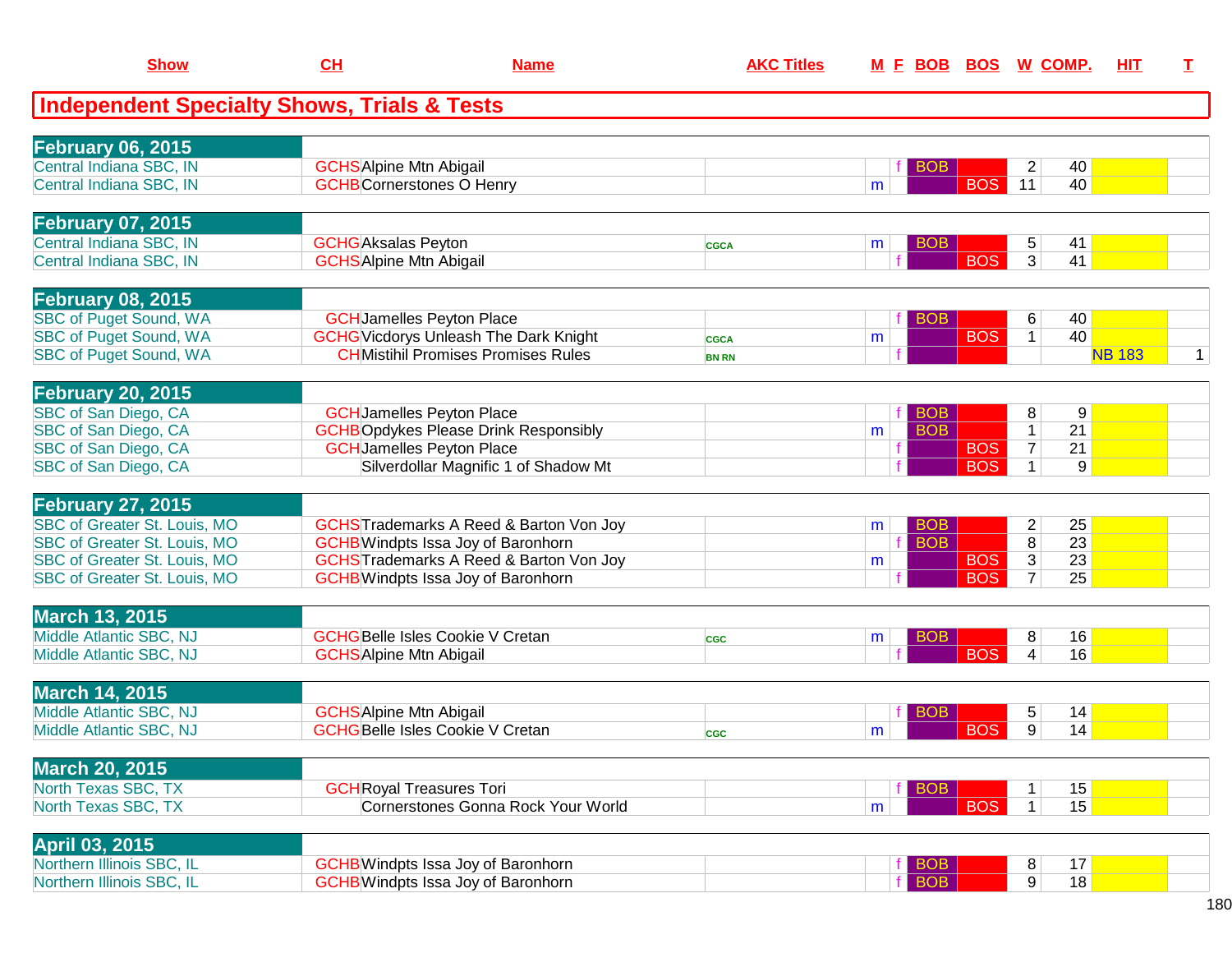| <b>Independent Specialty Shows, Trials &amp; Tests</b><br>Northern Illinois SBC, IL<br><b>GCHGBelle Isles Cookie V Cretan</b><br>17<br><b>BOS</b><br>10<br>m<br><b>CGC</b><br>Northern Illinois SBC, IL<br><b>BOS</b><br>11<br>18<br><b>GCHGBelle Isles Cookie V Cretan</b><br>m<br>CGC<br><b>April 04, 2015</b><br><b>Greater Milwaukee SBC, WI</b><br><b>GCH</b> Blissfuls Armani<br><b>BOB</b><br>16<br>$\mathbf{1}$<br>m<br><b>BOB</b><br><b>Greater Milwaukee SBC, WI</b><br>18<br><b>GCHB</b> Windpts Issa Joy of Baronhorn<br>10<br><b>Greater Milwaukee SBC, WI</b><br><b>GCHG</b> Belle Isles Cookie V Cretan<br><b>BOS</b><br>12<br>18<br>m<br><b>CGC</b><br><b>GCHB</b> Windpts Issa Joy of Baronhorn<br><b>BOS</b><br>16<br><b>Greater Milwaukee SBC, WI</b><br>11<br><b>GCHBOpdykes Please Drink Responsibly</b><br>Orange Coast SBC, CA<br><b>BOB</b><br>$\overline{c}$<br>18<br>m<br><b>BOS</b><br><b>GCHB</b> Country Haven Cleopatra V Kings Row<br>18<br>Orange Coast SBC, CA<br>$\mathbf 1$<br><b>RN CGCA</b><br><b>April 05, 2015</b><br>Orange Coast SBC, CA<br><b>GCHBOpdykes Please Drink Responsibly</b><br>3<br>21<br><b>BOB</b><br>m<br>Orange Coast SBF, CA<br><b>CH</b> Cache Retreat Power Drink V Alpine Mtn<br><b>BOS</b><br>21<br>$\mathbf{1}$<br>SBC of Southern California, CA<br><b>GCHB</b> Country Haven Cleopatra V Kings Row<br><b>BOB</b><br>$\overline{c}$<br>18<br><b>RN CGCA</b><br>3<br>SBC of Southern California, CA<br><b>GCHB</b> Country Haven Cleopatra V Kings Row<br><b>BOB</b><br>16<br><b>RN CGCA</b> | <b>Show</b>                           | CH | <b>Name</b> | <b>AKC Titles</b> | <u>M E BOB BOS W COMP.</u> |            |                         |    | <b>HIT</b> | $\mathbf I$  |
|-------------------------------------------------------------------------------------------------------------------------------------------------------------------------------------------------------------------------------------------------------------------------------------------------------------------------------------------------------------------------------------------------------------------------------------------------------------------------------------------------------------------------------------------------------------------------------------------------------------------------------------------------------------------------------------------------------------------------------------------------------------------------------------------------------------------------------------------------------------------------------------------------------------------------------------------------------------------------------------------------------------------------------------------------------------------------------------------------------------------------------------------------------------------------------------------------------------------------------------------------------------------------------------------------------------------------------------------------------------------------------------------------------------------------------------------------------------------------------------------------------------------------------------------------------------|---------------------------------------|----|-------------|-------------------|----------------------------|------------|-------------------------|----|------------|--------------|
|                                                                                                                                                                                                                                                                                                                                                                                                                                                                                                                                                                                                                                                                                                                                                                                                                                                                                                                                                                                                                                                                                                                                                                                                                                                                                                                                                                                                                                                                                                                                                             |                                       |    |             |                   |                            |            |                         |    |            |              |
|                                                                                                                                                                                                                                                                                                                                                                                                                                                                                                                                                                                                                                                                                                                                                                                                                                                                                                                                                                                                                                                                                                                                                                                                                                                                                                                                                                                                                                                                                                                                                             |                                       |    |             |                   |                            |            |                         |    |            |              |
|                                                                                                                                                                                                                                                                                                                                                                                                                                                                                                                                                                                                                                                                                                                                                                                                                                                                                                                                                                                                                                                                                                                                                                                                                                                                                                                                                                                                                                                                                                                                                             |                                       |    |             |                   |                            |            |                         |    |            |              |
|                                                                                                                                                                                                                                                                                                                                                                                                                                                                                                                                                                                                                                                                                                                                                                                                                                                                                                                                                                                                                                                                                                                                                                                                                                                                                                                                                                                                                                                                                                                                                             |                                       |    |             |                   |                            |            |                         |    |            |              |
|                                                                                                                                                                                                                                                                                                                                                                                                                                                                                                                                                                                                                                                                                                                                                                                                                                                                                                                                                                                                                                                                                                                                                                                                                                                                                                                                                                                                                                                                                                                                                             |                                       |    |             |                   |                            |            |                         |    |            |              |
|                                                                                                                                                                                                                                                                                                                                                                                                                                                                                                                                                                                                                                                                                                                                                                                                                                                                                                                                                                                                                                                                                                                                                                                                                                                                                                                                                                                                                                                                                                                                                             |                                       |    |             |                   |                            |            |                         |    |            |              |
|                                                                                                                                                                                                                                                                                                                                                                                                                                                                                                                                                                                                                                                                                                                                                                                                                                                                                                                                                                                                                                                                                                                                                                                                                                                                                                                                                                                                                                                                                                                                                             |                                       |    |             |                   |                            |            |                         |    |            |              |
|                                                                                                                                                                                                                                                                                                                                                                                                                                                                                                                                                                                                                                                                                                                                                                                                                                                                                                                                                                                                                                                                                                                                                                                                                                                                                                                                                                                                                                                                                                                                                             |                                       |    |             |                   |                            |            |                         |    |            |              |
|                                                                                                                                                                                                                                                                                                                                                                                                                                                                                                                                                                                                                                                                                                                                                                                                                                                                                                                                                                                                                                                                                                                                                                                                                                                                                                                                                                                                                                                                                                                                                             |                                       |    |             |                   |                            |            |                         |    |            |              |
|                                                                                                                                                                                                                                                                                                                                                                                                                                                                                                                                                                                                                                                                                                                                                                                                                                                                                                                                                                                                                                                                                                                                                                                                                                                                                                                                                                                                                                                                                                                                                             |                                       |    |             |                   |                            |            |                         |    |            |              |
|                                                                                                                                                                                                                                                                                                                                                                                                                                                                                                                                                                                                                                                                                                                                                                                                                                                                                                                                                                                                                                                                                                                                                                                                                                                                                                                                                                                                                                                                                                                                                             |                                       |    |             |                   |                            |            |                         |    |            |              |
|                                                                                                                                                                                                                                                                                                                                                                                                                                                                                                                                                                                                                                                                                                                                                                                                                                                                                                                                                                                                                                                                                                                                                                                                                                                                                                                                                                                                                                                                                                                                                             |                                       |    |             |                   |                            |            |                         |    |            |              |
|                                                                                                                                                                                                                                                                                                                                                                                                                                                                                                                                                                                                                                                                                                                                                                                                                                                                                                                                                                                                                                                                                                                                                                                                                                                                                                                                                                                                                                                                                                                                                             |                                       |    |             |                   |                            |            |                         |    |            |              |
|                                                                                                                                                                                                                                                                                                                                                                                                                                                                                                                                                                                                                                                                                                                                                                                                                                                                                                                                                                                                                                                                                                                                                                                                                                                                                                                                                                                                                                                                                                                                                             |                                       |    |             |                   |                            |            |                         |    |            |              |
|                                                                                                                                                                                                                                                                                                                                                                                                                                                                                                                                                                                                                                                                                                                                                                                                                                                                                                                                                                                                                                                                                                                                                                                                                                                                                                                                                                                                                                                                                                                                                             |                                       |    |             |                   |                            |            |                         |    |            |              |
| <b>CH</b> Kings Row Caesar V Country Haven<br>m                                                                                                                                                                                                                                                                                                                                                                                                                                                                                                                                                                                                                                                                                                                                                                                                                                                                                                                                                                                                                                                                                                                                                                                                                                                                                                                                                                                                                                                                                                             | <b>SBC of Southern California, CA</b> |    |             |                   |                            | <b>BOS</b> | $\overline{\mathbf{4}}$ | 18 |            |              |
| <b>BOS</b><br>16<br><b>SBC of Southern California, CA</b><br><b>GCHBOpdykes Please Drink Responsibly</b><br>4<br>m                                                                                                                                                                                                                                                                                                                                                                                                                                                                                                                                                                                                                                                                                                                                                                                                                                                                                                                                                                                                                                                                                                                                                                                                                                                                                                                                                                                                                                          |                                       |    |             |                   |                            |            |                         |    |            |              |
|                                                                                                                                                                                                                                                                                                                                                                                                                                                                                                                                                                                                                                                                                                                                                                                                                                                                                                                                                                                                                                                                                                                                                                                                                                                                                                                                                                                                                                                                                                                                                             |                                       |    |             |                   |                            |            |                         |    |            |              |
| <b>April 17, 2015</b>                                                                                                                                                                                                                                                                                                                                                                                                                                                                                                                                                                                                                                                                                                                                                                                                                                                                                                                                                                                                                                                                                                                                                                                                                                                                                                                                                                                                                                                                                                                                       |                                       |    |             |                   |                            |            |                         |    |            |              |
| <b>Greater Washington SBC, MD</b><br><b>GCHS</b> Alpine Mtn Abigail<br>6<br>17<br><b>BOB</b>                                                                                                                                                                                                                                                                                                                                                                                                                                                                                                                                                                                                                                                                                                                                                                                                                                                                                                                                                                                                                                                                                                                                                                                                                                                                                                                                                                                                                                                                |                                       |    |             |                   |                            |            |                         |    |            |              |
| <b>BOB</b><br>16<br><b>Greater Washington SBC, MD</b><br><b>GCHB</b> Cornerstones O Henry<br>12<br>m                                                                                                                                                                                                                                                                                                                                                                                                                                                                                                                                                                                                                                                                                                                                                                                                                                                                                                                                                                                                                                                                                                                                                                                                                                                                                                                                                                                                                                                        |                                       |    |             |                   |                            |            |                         |    |            |              |
| $6\overline{6}$<br>17<br><b>Greater Washington SBC, MD</b><br><b>GCHG</b> Aksalas Peyton<br><b>BOS</b><br>m<br><b>CGCA</b>                                                                                                                                                                                                                                                                                                                                                                                                                                                                                                                                                                                                                                                                                                                                                                                                                                                                                                                                                                                                                                                                                                                                                                                                                                                                                                                                                                                                                                  |                                       |    |             |                   |                            |            |                         |    |            |              |
| <b>Greater Washington SBC, MD</b><br><b>BOS</b><br>16<br><b>GCHS</b> Alpine Mtn Abigail<br>$\overline{7}$                                                                                                                                                                                                                                                                                                                                                                                                                                                                                                                                                                                                                                                                                                                                                                                                                                                                                                                                                                                                                                                                                                                                                                                                                                                                                                                                                                                                                                                   |                                       |    |             |                   |                            |            |                         |    |            |              |
| <b>April 23, 2015</b>                                                                                                                                                                                                                                                                                                                                                                                                                                                                                                                                                                                                                                                                                                                                                                                                                                                                                                                                                                                                                                                                                                                                                                                                                                                                                                                                                                                                                                                                                                                                       |                                       |    |             |                   |                            |            |                         |    |            |              |
| SBC of Greater San Jose, CA<br><b>GCHS</b> Sandcastles Indecent Proposal<br>33<br>1<br><b>BOB</b>                                                                                                                                                                                                                                                                                                                                                                                                                                                                                                                                                                                                                                                                                                                                                                                                                                                                                                                                                                                                                                                                                                                                                                                                                                                                                                                                                                                                                                                           |                                       |    |             |                   |                            |            |                         |    |            |              |
| 33<br>SBC of Greater San Jose, CA<br><b>GCHG</b> Revilos Liquid Asset From Redside<br><b>BOS</b><br>16<br>m                                                                                                                                                                                                                                                                                                                                                                                                                                                                                                                                                                                                                                                                                                                                                                                                                                                                                                                                                                                                                                                                                                                                                                                                                                                                                                                                                                                                                                                 |                                       |    |             |                   |                            |            |                         |    |            |              |
|                                                                                                                                                                                                                                                                                                                                                                                                                                                                                                                                                                                                                                                                                                                                                                                                                                                                                                                                                                                                                                                                                                                                                                                                                                                                                                                                                                                                                                                                                                                                                             |                                       |    |             |                   |                            |            |                         |    |            |              |
| <b>April 24, 2015</b>                                                                                                                                                                                                                                                                                                                                                                                                                                                                                                                                                                                                                                                                                                                                                                                                                                                                                                                                                                                                                                                                                                                                                                                                                                                                                                                                                                                                                                                                                                                                       |                                       |    |             |                   |                            |            |                         |    |            |              |
| <b>SBC of Pacific Coast, CA</b><br>40<br><b>GCHG</b> Revilos Liquid Asset From Redside<br><b>BOB</b><br>17<br>m                                                                                                                                                                                                                                                                                                                                                                                                                                                                                                                                                                                                                                                                                                                                                                                                                                                                                                                                                                                                                                                                                                                                                                                                                                                                                                                                                                                                                                             |                                       |    |             |                   |                            |            |                         |    |            |              |
| <b>BOS</b><br>$\overline{2}$<br><b>SBC of Pacific Coast, CA</b><br><b>GCHS</b> Sandcastles Indecent Proposal<br>40                                                                                                                                                                                                                                                                                                                                                                                                                                                                                                                                                                                                                                                                                                                                                                                                                                                                                                                                                                                                                                                                                                                                                                                                                                                                                                                                                                                                                                          |                                       |    |             |                   |                            |            |                         |    |            |              |
| <b>SBC of Pacific Coast, CA</b><br><b>CH</b> Mistihil Over The Moon<br><b>NB 185</b><br><b>RN</b>                                                                                                                                                                                                                                                                                                                                                                                                                                                                                                                                                                                                                                                                                                                                                                                                                                                                                                                                                                                                                                                                                                                                                                                                                                                                                                                                                                                                                                                           |                                       |    |             |                   |                            |            |                         |    |            | $\mathbf{1}$ |
| April 25, 2015                                                                                                                                                                                                                                                                                                                                                                                                                                                                                                                                                                                                                                                                                                                                                                                                                                                                                                                                                                                                                                                                                                                                                                                                                                                                                                                                                                                                                                                                                                                                              |                                       |    |             |                   |                            |            |                         |    |            |              |
| Sacramento Sierra SBC, CA<br>35<br><b>GCH</b> Alpine Mtn Patches<br><b>BOB</b><br>1                                                                                                                                                                                                                                                                                                                                                                                                                                                                                                                                                                                                                                                                                                                                                                                                                                                                                                                                                                                                                                                                                                                                                                                                                                                                                                                                                                                                                                                                         |                                       |    |             |                   |                            |            |                         |    |            |              |
| <b>GCHG Revilos Liquid Asset From Redside</b><br><b>BOS</b><br>Sacramento Sierra SBC, CA<br>18<br>35<br>m                                                                                                                                                                                                                                                                                                                                                                                                                                                                                                                                                                                                                                                                                                                                                                                                                                                                                                                                                                                                                                                                                                                                                                                                                                                                                                                                                                                                                                                   |                                       |    |             |                   |                            |            |                         |    |            |              |
|                                                                                                                                                                                                                                                                                                                                                                                                                                                                                                                                                                                                                                                                                                                                                                                                                                                                                                                                                                                                                                                                                                                                                                                                                                                                                                                                                                                                                                                                                                                                                             |                                       |    |             |                   |                            |            |                         |    |            |              |
| <b>April 26, 2015</b>                                                                                                                                                                                                                                                                                                                                                                                                                                                                                                                                                                                                                                                                                                                                                                                                                                                                                                                                                                                                                                                                                                                                                                                                                                                                                                                                                                                                                                                                                                                                       |                                       |    |             |                   |                            |            |                         |    |            |              |
| Sacramento Sierra SBC, CA<br><b>GCHG</b> Revilos Liquid Asset From Redside<br><b>BOB</b><br>19<br>38<br>m                                                                                                                                                                                                                                                                                                                                                                                                                                                                                                                                                                                                                                                                                                                                                                                                                                                                                                                                                                                                                                                                                                                                                                                                                                                                                                                                                                                                                                                   |                                       |    |             |                   |                            |            |                         |    |            |              |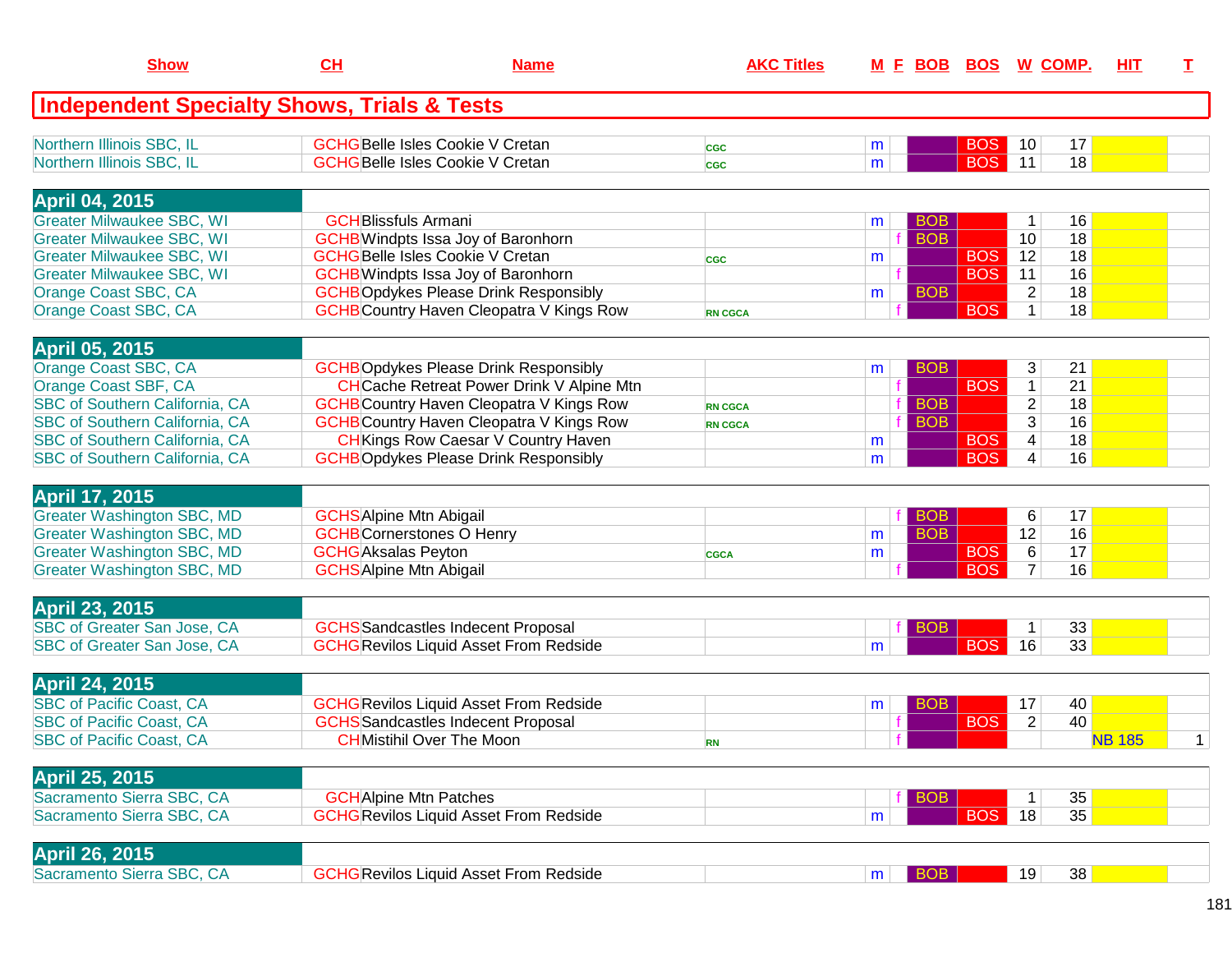| <b>Show</b>                                            | CL                             | <b>Name</b>                                       | <b>AKC Titles</b> |                 |            | M E BOB BOS W COMP.               | HIT           | T. |
|--------------------------------------------------------|--------------------------------|---------------------------------------------------|-------------------|-----------------|------------|-----------------------------------|---------------|----|
| <b>Independent Specialty Shows, Trials &amp; Tests</b> |                                |                                                   |                   |                 |            |                                   |               |    |
| Sacramento Sierra SBC, CA                              |                                | <b>GCHS</b> Wintercrest Joy To The World          |                   |                 | <b>BOS</b> | 38<br>8 <sup>1</sup>              |               |    |
| May 02, 2015                                           |                                |                                                   |                   |                 |            |                                   |               |    |
| New England SBC, MA                                    |                                | <b>GCH</b> Berics Sweet Retreat                   |                   | <b>BOB</b><br>m |            | 22<br>1                           |               |    |
| New England SBC, MA                                    |                                | <b>GCH</b> Gordons Working On A Dream             |                   |                 | <b>BOS</b> | $\overline{22}$<br>$\mathbf{1}$   |               |    |
| New England SBC, MA                                    |                                | <b>GCHB</b> Mahoganys Domino Effect               |                   |                 | <b>BOS</b> | $\overline{7}$<br>$\overline{22}$ |               |    |
| New England SBC, MD                                    |                                | <b>GCHS</b> Szajdas Neverending Story             | <b>CGC</b>        | <b>BOB</b><br>m |            | $\overline{3}$<br>$\overline{22}$ |               |    |
| Ohio SBC, OH                                           | <b>GCHG</b> Aksalas Peyton     |                                                   | <b>CGCA</b>       | <b>BOB</b><br>m |            | 7<br>26                           |               |    |
| Ohio SBC, OH                                           | <b>GCHG</b> Aksalas Peyton     |                                                   | <b>CGCA</b>       | <b>BOB</b><br>m |            | 8<br>21                           |               |    |
| Ohio SBC, OH                                           | <b>GCHS</b> Alpine Mtn Abigail |                                                   |                   |                 | <b>BOS</b> | 8<br>21                           |               |    |
| Ohio SBC, OH                                           | <b>GCHS</b> Alpine Mtn Abigail |                                                   |                   |                 | <b>BOS</b> | 9<br>26                           |               |    |
| May 08, 2015                                           |                                |                                                   |                   |                 |            |                                   |               |    |
| <b>Heart of America SBC, MO</b>                        | <b>GCHG</b> Aksalas Peyton     |                                                   |                   | <b>BOB</b><br>m |            | 9<br>11                           |               |    |
| <b>Heart of America SBC, MO</b>                        |                                | <b>GCHSTrademarks A Reed &amp; Barton Von Joy</b> | <b>CGCA</b>       | <b>BOB</b><br>m |            | 12<br>4                           |               |    |
| Heart of America SBC, MO                               | <b>CH</b> Swisstars Lyric      |                                                   |                   |                 | <b>BOS</b> | $\overline{c}$<br>12              |               |    |
| Heart of America SBC, MO                               | <b>CH</b> Swisstars Lyric      |                                                   |                   |                 | <b>BOS</b> | 3<br>11                           |               |    |
|                                                        |                                |                                                   |                   |                 |            |                                   |               |    |
| May 16, 2015                                           |                                |                                                   |                   |                 |            |                                   |               |    |
| <b>SBC of Southern Oregon, OR</b>                      |                                | <b>CH</b> Subira Panda Bear of Amberdee           |                   | <b>BOB</b><br>m |            | 38<br>$\mathbf{1}$                |               |    |
| SBC of Southern Oregon, OR                             |                                | <b>CH</b> Shericks Gemstone For Linbil            |                   |                 | <b>BOS</b> | 38<br>$\mathbf{1}$                |               |    |
| May 17, 2015                                           |                                |                                                   |                   |                 |            |                                   |               |    |
| <b>SBC of Southern Oregon, OR</b>                      | <b>CH</b> Alpine Mtn Doug      |                                                   |                   | <b>BOB</b>      |            | 34<br>$\mathbf 1$                 |               |    |
| SBC of Southern Oregon, OR                             | <b>CH</b> Kings Mill Willow    |                                                   |                   | m               | <b>BOS</b> | 34<br>$\mathbf 1$                 |               |    |
| SBC of Southern Oregon, OR                             |                                | Roaming Through The Snowflakes                    |                   | m               |            |                                   | <b>NA 185</b> | 2  |
|                                                        |                                |                                                   |                   |                 |            |                                   |               |    |
| May 23, 2015                                           |                                |                                                   |                   |                 |            |                                   |               |    |
| <b>SBC of Greater Detroit, MI</b>                      | <b>GCHG</b> Aksalas Peyton     |                                                   | <b>CGCA</b>       | <b>BOB</b><br>m |            | 13<br>10                          |               |    |
| <b>SBC of Greater Detroit, MI</b>                      | <b>GCHSAlpine Mtn Abigail</b>  |                                                   |                   |                 | <b>BOS</b> | 13<br>10                          |               |    |
| <b>June 21, 2015</b>                                   |                                |                                                   |                   |                 |            |                                   |               |    |
| Northern New Jersey SBC, NJ                            | <b>GCHS</b> Alpine Mtn Abigail |                                                   |                   | BOB             |            | $\vert$ 11<br>11                  |               |    |
| Northern New Jersey SBC, NJ                            | <b>GCHS</b> Alpine Mtn Abigail |                                                   |                   | <b>BOB</b>      |            | 12<br>12                          |               |    |
| Northern New Jersey SBC, NJ                            |                                | <b>GCH</b> Berics Sweet Retreat                   |                   | m               | <b>BOS</b> | 12<br>$\mathbf{2}$                |               |    |
| Northern New Jersey SBC, NJ                            |                                | <b>CHWoodhavens Uncommon Valor</b>                |                   | m               | <b>BOS</b> | 11<br>1                           |               |    |
|                                                        |                                |                                                   |                   |                 |            |                                   |               |    |
| <b>July 15, 2015</b>                                   |                                |                                                   |                   |                 |            |                                   |               |    |
| <b>Willamette Valley SBC, OR</b>                       |                                | <b>GCHG</b> Revilos Liquid Asset From Redside     |                   | <b>BOB</b><br>m |            | 23<br>20                          |               |    |
| <b>Willamette Valley SBC, OR</b>                       |                                | <b>GCHG</b> Revilos Liquid Asset From Redside     |                   | <b>BOB</b><br>m |            | $\overline{21}$<br>19             |               |    |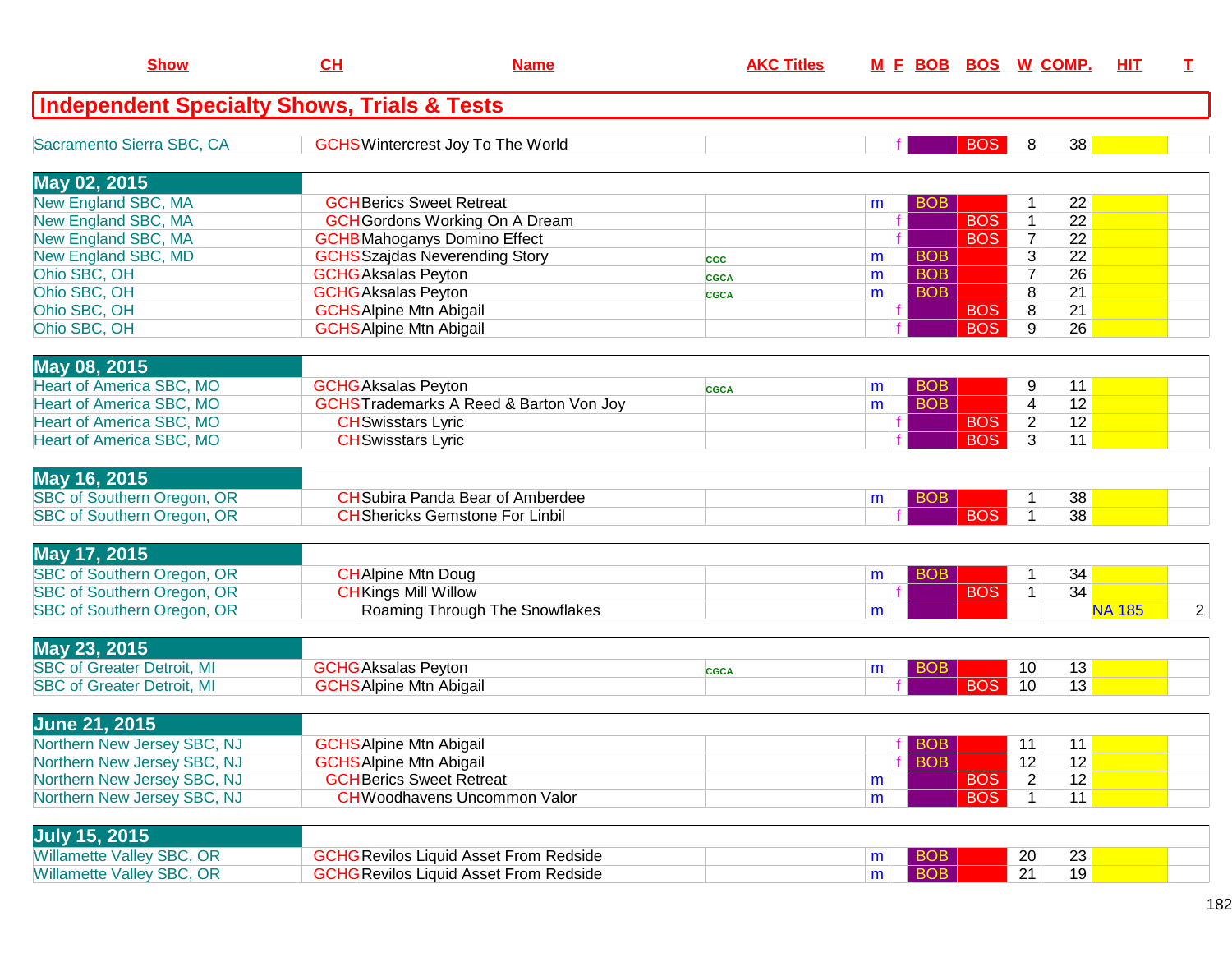| <b>Show</b>                                                                                                                                                                       | CH<br><b>Name</b>                                             |                                                                                               | <b>AKC Titles</b>           |        |                          | M F BOB BOS W COMP.      |                                                            |                      |                 | T. |
|-----------------------------------------------------------------------------------------------------------------------------------------------------------------------------------|---------------------------------------------------------------|-----------------------------------------------------------------------------------------------|-----------------------------|--------|--------------------------|--------------------------|------------------------------------------------------------|----------------------|-----------------|----|
| <b>Independent Specialty Shows, Trials &amp; Tests</b>                                                                                                                            |                                                               |                                                                                               |                             |        |                          |                          |                                                            |                      |                 |    |
| <b>Willamette Valley SBC, OR</b><br><b>Willamette Valley SBC, OR</b>                                                                                                              |                                                               | <b>CH</b> Lone Cedars Brilliant Light of Vicdory<br><b>GCHB</b> Vicdorys Sparkling Pixie Dust | <b>RN</b>                   |        |                          | <b>BOS</b><br><b>BOS</b> | 1<br>$\overline{2}$                                        | 19<br>23             |                 |    |
| <b>August 07, 2015</b><br><b>SBC of Puget Sound, WA</b><br><b>SBC of Puget Sound, WA</b>                                                                                          |                                                               | <b>GCHG</b> Vicdorys Unleash The Dark Knight<br><b>GCHS</b> Sandcastles Indecent Proposal     | <b>CGCA</b>                 | m      | <b>BOB</b>               | <b>BOS</b>               | $\overline{\mathbf{c}}$<br>3                               | 28<br>28             |                 |    |
| September 27, 2015<br><b>SBC of America Regional, NM</b><br><b>SBC of America Regional, NM</b>                                                                                    |                                                               | <b>GCH</b> Cedar Lanes Malachi O'Cornerstone<br><b>GCH</b> Royal Treasures Tori               |                             | m      | <b>BOB</b>               | <b>BOS</b>               | 1<br>$\overline{2}$                                        | 41<br>41             |                 |    |
| <b>September 28, 2015</b><br><b>SBC of America Regional, NM</b><br><b>SBC of America Regional, NM</b><br><b>SBC of America Regional, NM</b><br><b>SBC of America Regional, NM</b> | <b>CHEpic Seduction</b><br><b>CHEpic Seduction</b>            | <b>GCH</b> Cedar Lanes Malachi O'Cornerstone<br><b>GCHBOpdykes Please Drink Responsibly</b>   |                             | m<br>m | <b>BOB</b><br><b>BOB</b> | <b>BOS</b><br><b>BOS</b> | $\overline{\mathbf{c}}$<br>$\mathbf 1$<br>$\mathbf 1$<br>5 | 33<br>45<br>45<br>33 |                 |    |
| September 29, 2015<br><b>SBC of America Regional, NM</b><br><b>SBC of America Regional, NM</b>                                                                                    | <b>GCHS</b> Alpine Mtn Abigail                                | <b>GCH</b> Cedar Lanes Malachi O'Cornerstone                                                  |                             | m      | <b>BOB</b>               | <b>BOS</b>               | 3<br>13                                                    | 46<br>46             |                 |    |
| <b>October 01, 2015</b><br>SBC of America #77/42 NM<br>SBC of America #77/42 NM<br>SBC of America #77/42 NM                                                                       | <b>GCH</b> Blissfuls Armani<br><b>GCHS</b> Alpine Mtn Abigail | <b>Snowy Pines Hummer</b>                                                                     | <b>See Performance Data</b> | m<br>m | <b>BOB</b>               | <b>BOS</b>               | $\overline{2}$<br>14                                       | 65<br>65             | <b>OB 188.5</b> | 1  |
| <b>October 23, 2015</b><br><b>SBC of Greater Atlanta, GA</b><br><b>SBC of Greater Atlanta, GA</b>                                                                                 |                                                               | <b>GCH</b> Cedar Lanes Malachi O'Cornerstone<br>Melon City Quilla                             |                             | m      | <b>BOB</b>               | <b>BOS</b>               | 4<br>1                                                     | 14<br>14             |                 |    |
| <b>October 24, 2015</b><br><b>SBC of Greater Atlanta, GA</b><br><b>SBC of Greater Atlanta, GA</b>                                                                                 |                                                               | <b>GCHCedar Lanes Malachi O'Cornerstone</b><br><b>GCH</b> Royal Treasures Tori                |                             | m      | BOB                      | BOS                      | 5<br>$\overline{3}$                                        | 15<br>15             |                 |    |
| <b>November 27, 2015</b><br><b>SBC of Greater Detroit, MI</b><br><b>SBC of Greater Detroit, MI</b>                                                                                | <b>GCHG</b> Aksalas Peyton                                    | <b>CH</b> Slatons Just A Little Love Pat                                                      | <b>CGCA</b>                 | m      | <b>BOB</b>               | <b>BOS</b>               | 11<br>$\mathbf{1}$                                         | 21<br>21             |                 |    |
| <b>December 03, 2015</b><br>North Texas SBC, TX                                                                                                                                   |                                                               | <b>GCHSTrademarks A Reed &amp; Barton Von Joy</b>                                             |                             | m      | <b>BOB</b>               |                          | 5 <sup>5</sup>                                             | 22                   |                 |    |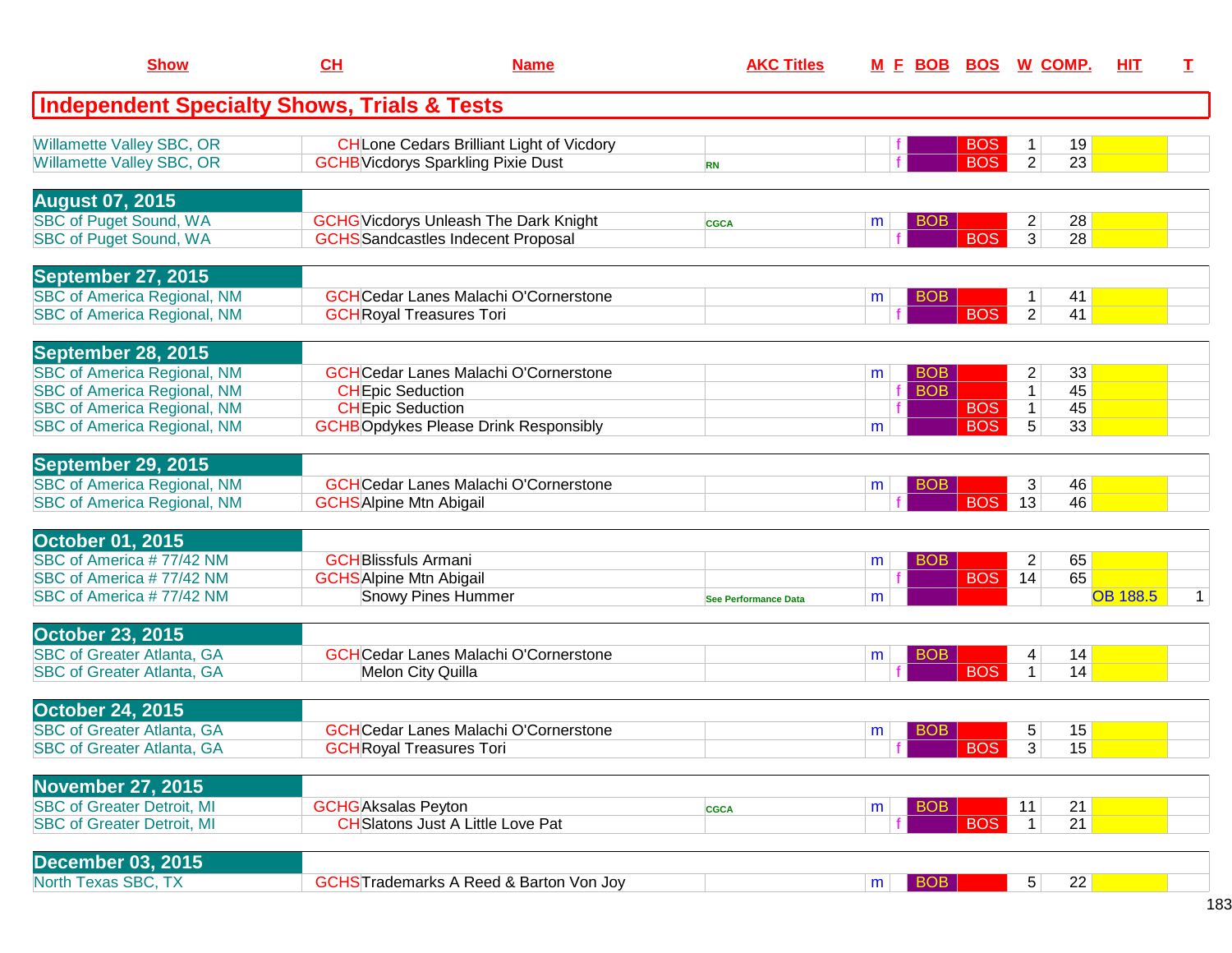| <b>Show</b>                                                         | CL                                                         | <b>Name</b>                                                                                    | <b>AKC Titles</b>               |        | <u>M F BOB</u>           |                          | <b>BOS W COMP.</b>            | <b>HIT</b>                       | Т            |
|---------------------------------------------------------------------|------------------------------------------------------------|------------------------------------------------------------------------------------------------|---------------------------------|--------|--------------------------|--------------------------|-------------------------------|----------------------------------|--------------|
| <b>Independent Specialty Shows, Trials &amp; Tests</b>              |                                                            |                                                                                                |                                 |        |                          |                          |                               |                                  |              |
| North Texas SBC, TX                                                 | <b>GCH</b> Stars Just Jillin                               |                                                                                                |                                 |        |                          | <b>BOS</b>               | 1 <sup>1</sup>                | 22                               |              |
| <b>December 05, 2015</b>                                            |                                                            |                                                                                                |                                 |        |                          |                          |                               |                                  |              |
| Maumee Valley SBC, MI<br>Maumee Valley SBC, MI                      | <b>GCHG</b> Aksalas Peyton                                 | <b>GCHS</b> Alpine Mtn Abigail                                                                 | <b>CGCA</b>                     | m      | <b>BOB</b>               | <b>BOS</b>               | 12<br>15                      | 12<br>12                         |              |
| December 06, 2015                                                   |                                                            |                                                                                                |                                 |        |                          |                          |                               |                                  |              |
| Maumee Valley SBC, MI<br>Maumee Valley SBC, MI                      |                                                            | <b>GCHS</b> Alpine Mtn Abigail<br><b>CH</b> Ultima Thules Samson                               |                                 | m      | <b>BOB</b>               | <b>BOS</b>               | 16<br>$\mathbf{1}$            | 5 <sup>2</sup><br>5 <sup>2</sup> |              |
| <b>February 13, 2016</b>                                            |                                                            |                                                                                                |                                 |        |                          |                          |                               |                                  |              |
| Central Indiana SBC, IN<br>Central Indiana SBC, IN                  | <b>GCH</b> Blissfuls Armani<br><b>GCH</b> Blissfuls Chayla |                                                                                                |                                 | m      | BOB.                     | <b>BOS</b>               | 3<br>1 <sup>1</sup>           | 11<br>11                         |              |
|                                                                     |                                                            |                                                                                                |                                 |        |                          |                          |                               |                                  |              |
| <b>February 14, 2016</b><br>SBC of Puget Sound, WA                  |                                                            | <b>GCH</b> Rainiers Montana Gunpowder & Smoke                                                  |                                 | m      | <b>BOB</b>               |                          | 2                             | 35                               |              |
| <b>SBC of Puget Sound, WA</b><br><b>SBC of Puget Sound, WA</b>      |                                                            | CHLasquites Layla Orlando<br><b>CH</b> Stoans Rowdy Buck of Oz                                 | <b>BN RN</b>                    | m      |                          | <b>BOS</b>               | $\mathbf{1}$                  | 35<br><b>NA 171</b>              | $\mathbf{1}$ |
| February 26, 2016                                                   |                                                            |                                                                                                |                                 |        |                          |                          |                               |                                  |              |
| SBC of San Diego, CA<br>SBC of San Diego, CA                        |                                                            | <b>GCHB</b> Nobels Fierce Warrior V Jamelles<br><b>GCHB</b> Nobels Fierce Warrior V Jamelles   |                                 | m<br>m | <b>BOB</b><br><b>BOB</b> |                          | $\mathbf 1$<br>$\overline{2}$ | 13<br>15                         |              |
| SBC of San Diego, CA<br>SBC of San Diego, CA                        |                                                            | <b>GCHB</b> Country Haven Cleopatra V Kings Row<br>Summerlyns Very Much A Lady                 | <b>CD RN CGCA</b><br><b>CGC</b> |        |                          | <b>BOS</b><br><b>BOS</b> | 4<br>$\mathbf 1$              | 13<br>15                         |              |
| <b>March 04, 2016</b>                                               |                                                            |                                                                                                |                                 |        |                          |                          |                               |                                  |              |
| <b>Heart of America SBC, MO</b>                                     |                                                            | <b>GCHPEIbas Aristo Presto</b>                                                                 |                                 | m      | <b>BOB</b>               |                          | $\mathbf 1$                   | 29                               |              |
| Heart of America SBC, MO<br><b>SBC of Greater St. Louis, MO</b>     |                                                            | <b>GCHB</b> Windpts Issa Joy of Baronhorn                                                      |                                 |        | <b>BOB</b>               | <b>BOS</b>               | 12<br>13                      | 29<br>27                         |              |
| SBC of Greater St. Louis, MO                                        |                                                            | <b>GCHB</b> Windpts Issa Joy of Baronhorn<br><b>GCHSTrademarks A Reed &amp; Barton Von Joy</b> |                                 | m      |                          | <b>BOS</b>               | 6                             | 27                               |              |
| <b>March 05, 2016</b>                                               |                                                            |                                                                                                |                                 |        |                          |                          |                               |                                  |              |
| Heart of America SBC, MO                                            |                                                            | <b>GCHB</b> Windpts Issa Joy of Baronhorn                                                      |                                 |        | BOB                      |                          | 14                            | 30                               |              |
| Heart of America SBC, MO                                            |                                                            | <b>GCHSTrademarks A Reed &amp; Barton Von Joy</b>                                              |                                 | m      |                          | <b>BOS</b>               | 7                             | 30                               |              |
| SBC of Greater St. Louis, MO<br><b>SBC of Greater St. Louis, MO</b> |                                                            | <b>GCHPEIbas Aristo Presto</b><br>Johnsons Farms Guineverre V Rf                               |                                 | m      | <b>BOB</b>               | <b>BOS</b>               | $\overline{2}$<br>1           | 24<br>24                         |              |
| <b>March 11, 2016</b>                                               |                                                            |                                                                                                |                                 |        |                          |                          |                               |                                  |              |
| <b>Greater Washington SBC, MD</b>                                   |                                                            | <b>GCHCedar Lanes Malachi O'Cornerstone</b>                                                    |                                 | m      | <b>BOB</b>               |                          | 6                             | 15                               |              |
| Greater Washington SBC, MD                                          |                                                            | <b>CH</b> Alpine Mtn Priscilla V Epic                                                          |                                 |        |                          | <b>BOS</b>               | 1 <sup>1</sup>                | 15                               |              |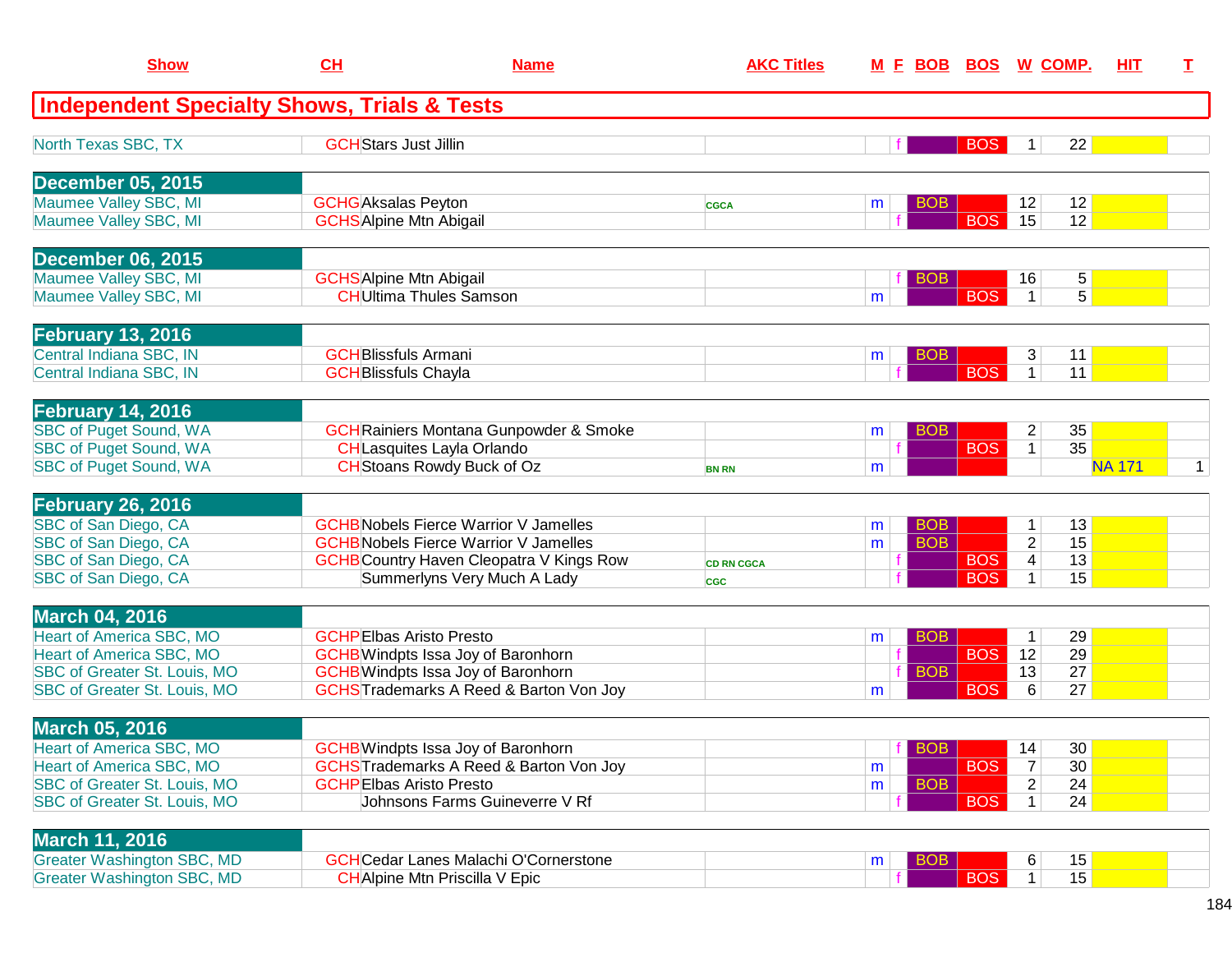|--|

| <b>March 12, 2016</b>                 |                                                   |                   |    |            |                         |                 |  |
|---------------------------------------|---------------------------------------------------|-------------------|----|------------|-------------------------|-----------------|--|
| <b>Greater Washington SBC, MD</b>     | <b>GCH</b> Cedar Lanes Malachi O'Cornerstone      |                   | m  | BOB.       | 7                       | 13              |  |
| <b>Greater Washington SBC, MD</b>     | <b>Cornerstones Song Without Words</b>            |                   |    | <b>BOS</b> | $\mathbf{1}$            | 13              |  |
|                                       |                                                   |                   |    |            |                         |                 |  |
| <b>March 19, 2016</b>                 |                                                   |                   |    |            |                         |                 |  |
| Middle Atlantic SBC, NJ               | <b>GCHPEIbas Aristo Presto</b>                    |                   | m  | <b>BOB</b> | 3                       | 8               |  |
| Middle Atlantic SBC, NJ               | <b>GCHPEIbas Aristo Presto</b>                    |                   | m  | <b>BOB</b> | 4                       | $\overline{7}$  |  |
| Middle Atlantic SBC, NJ               | Everwinds Brynn Chasing Time                      |                   |    | <b>BOS</b> | $\overline{2}$          | $\overline{7}$  |  |
| Middle Atlantic SBC, NJ               | Everwinds Brynn Chasing Time                      |                   |    | <b>BOS</b> | $\overline{1}$          | $\overline{8}$  |  |
|                                       |                                                   |                   |    |            |                         |                 |  |
| <b>March 25, 2016</b>                 |                                                   |                   |    |            |                         |                 |  |
| North Texas SBC, TX                   | <b>GCHSTrademarks A Reed &amp; Barton Von Joy</b> |                   | m  | <b>BOB</b> | 8                       | 16              |  |
| North Texas SBC, TX                   | <b>GCH</b> Kryskara Silver Trailblazer            | <b>CGC</b>        |    | <b>BOS</b> | $\mathbf{1}$            | 16              |  |
|                                       |                                                   |                   |    |            |                         |                 |  |
| <b>April 08, 2016</b>                 |                                                   |                   |    |            |                         |                 |  |
| Northern Illinois SBC, NE             | <b>GCH</b> Blissfuls Armani                       |                   | m  | <b>BOB</b> | 4                       | 27              |  |
| Northern Illinois SBC, NE             | <b>CH</b> Cache Retreat Surf City                 |                   | m. | <b>BOB</b> | $\mathbf 1$             | 29              |  |
| Northern Illinois SBC, NE             | <b>GCH</b> Royal Treasures Tori                   |                   |    | <b>BOS</b> | $\overline{\mathbf{4}}$ | 27              |  |
| Northern Illinois SBC, NE             | <b>GCH</b> Royal Treasures Tori                   |                   |    | <b>BOS</b> | $\overline{5}$          | 29              |  |
|                                       |                                                   |                   |    |            |                         |                 |  |
|                                       |                                                   |                   |    |            |                         |                 |  |
|                                       |                                                   |                   |    |            |                         |                 |  |
| <b>April 09, 2016</b>                 |                                                   |                   |    |            |                         |                 |  |
| <b>Greater Milwaukee SBC, NE</b>      | <b>GCH</b> Blissfuls Armani                       |                   | m  | <b>BOB</b> | 5                       | 25              |  |
| <b>Greater Milwaukee SBC, NE</b>      | <b>GCH</b> Blissfuls Armani                       |                   | m  | <b>BOB</b> | $\overline{6}$          | $\overline{22}$ |  |
| <b>Greater Milwaukee SBC, NE</b>      | <b>GCH</b> Royal Treasures Tori                   |                   |    | <b>BOS</b> | $\overline{6}$          | $\overline{22}$ |  |
| <b>Greater Milwaukee SBC, NE</b>      | <b>GCH</b> Royal Treasures Tori                   |                   |    | <b>BOS</b> | $\overline{7}$          | $\overline{25}$ |  |
| SBC of Southern California, CA        | <b>GCHBOpdykes Please Drink Responsibly</b>       |                   | m  | <b>BOB</b> | $6\,$                   | 16              |  |
| <b>SBC of Southern California, CA</b> | <b>GCHBOpdykes Please Drink Responsibly</b>       |                   | m  | <b>BOB</b> | $\overline{7}$          | 17              |  |
| SBC of Southern California, CA        | <b>GCHB</b> Country Haven Cleopatra V Kings Row   | <b>CD RN CGCA</b> |    | <b>BOS</b> | $\overline{5}$          | 17              |  |
| SBC of Southern California, CA        | <b>GCHS</b> Sleepy Hollows Ice Slicer             |                   |    | <b>BOS</b> | 20                      | 16              |  |
|                                       |                                                   |                   |    |            |                         |                 |  |
| <b>April 10, 2016</b>                 |                                                   |                   |    |            |                         |                 |  |
| Orange Coast SBF, CA                  | <b>GCHBOpdykes Please Drink Responsibly</b>       |                   | m  | <b>BOB</b> | 8                       | 15              |  |
| Orange Coast SBF, CA                  | <b>GCHBOpdykes Please Drink Responsibly</b>       |                   | m  | <b>BOB</b> | $\overline{9}$          | $\overline{16}$ |  |
| Orange Coast SBF, CA                  | <b>GCHS</b> Sleepy Hollows Ice Slicer             |                   |    | <b>BOS</b> | 21                      | $\overline{15}$ |  |
| Orange Coast SBF, CA                  | <b>GCHS</b> Sleepy Hollows Ice Slicer             |                   |    | <b>BOS</b> | 22                      | 16              |  |
|                                       |                                                   |                   |    |            |                         |                 |  |
| <b>April 28, 2016</b>                 |                                                   |                   |    |            |                         |                 |  |
| SBC of Greater San Jose, CA           | <b>GCHS</b> Sandcastles Indecent Proposal         |                   |    |            | 4                       | 28              |  |
| SBC of Greater San Jose, CA           | <b>GCHBOpdykes Please Drink Responsibly</b>       |                   | m  | <b>BOS</b> | 10                      | 28              |  |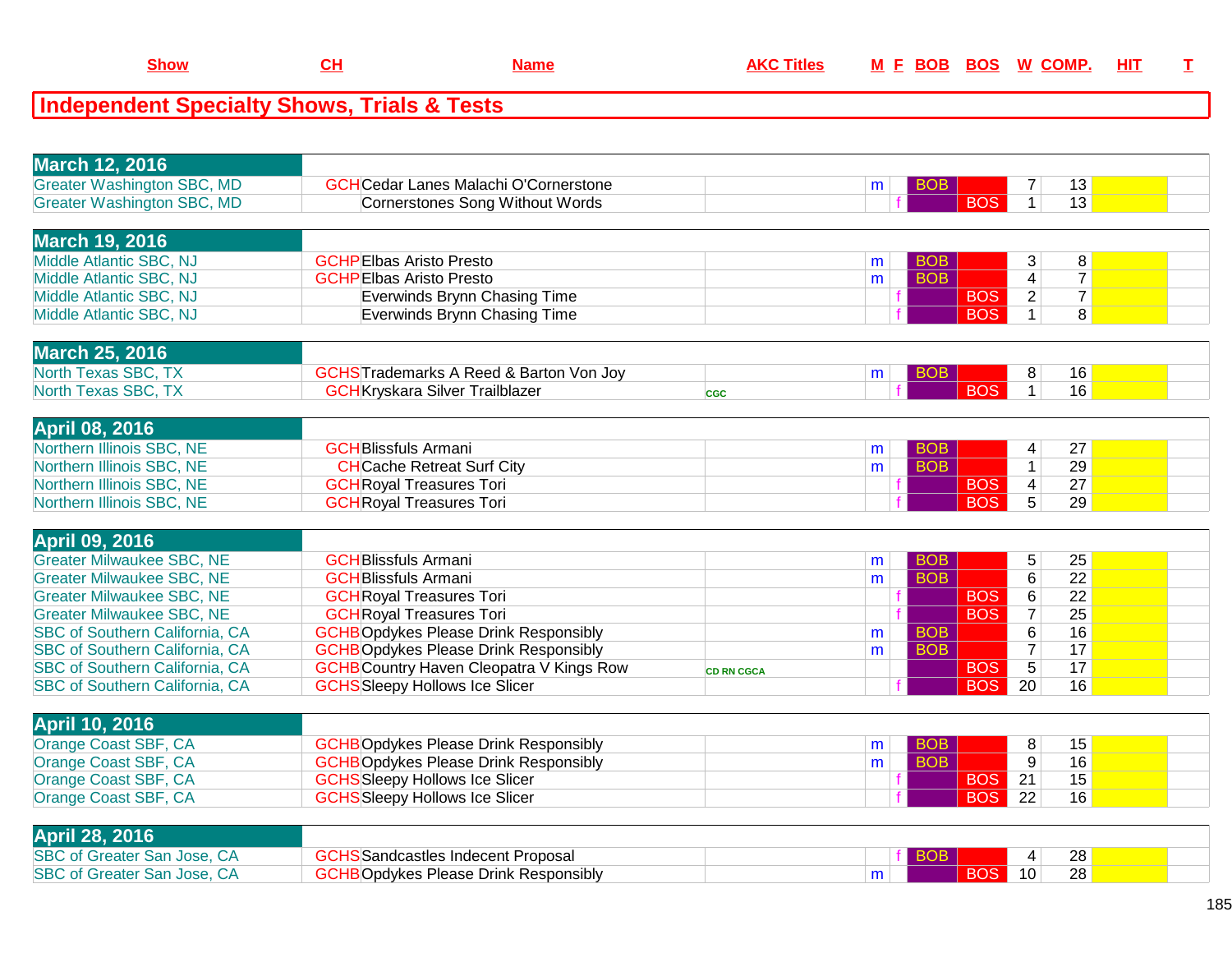| <b>April 29, 2016</b>                                              |                                                                             |              |   |            |            |                     |                 |  |
|--------------------------------------------------------------------|-----------------------------------------------------------------------------|--------------|---|------------|------------|---------------------|-----------------|--|
|                                                                    |                                                                             |              |   |            |            |                     |                 |  |
| <b>SBC of Pacific Coast, CA</b><br><b>SBC of Pacific Coast, CA</b> | <b>GCHS</b> Sandcastles Indecent Proposal<br><b>GCHPEIbas Aristo Presto</b> |              |   | <b>BOB</b> | <b>BOS</b> | 5<br>$\overline{5}$ | 31<br>31        |  |
|                                                                    |                                                                             |              | m |            |            |                     |                 |  |
|                                                                    |                                                                             |              |   |            |            |                     |                 |  |
| <b>April 30, 2016</b>                                              |                                                                             |              |   |            |            |                     |                 |  |
| Sacramento Sierra SBC, CA                                          | <b>GCHPEIbas Aristo Presto</b>                                              |              | m | <b>BOB</b> |            | 6                   | 28              |  |
| Sacramento Sierra SBC, CA                                          | <b>GCHS</b> Sandcastles Indecent Proposal                                   |              |   |            | <b>BOS</b> | 6                   | 28              |  |
|                                                                    |                                                                             |              |   |            |            |                     |                 |  |
| May 01, 2016                                                       |                                                                             |              |   |            |            |                     |                 |  |
| Sacramento Sierra SBC, CA                                          | <b>GCHS</b> Sandcastles Indecent Proposal                                   |              |   | <b>BOB</b> |            | $\boldsymbol{7}$    | 29              |  |
| Sacramento Sierra SBC, CA                                          | <b>GCHPEIbas Aristo Presto</b>                                              |              | m |            | <b>BOS</b> | $\overline{7}$      | 29              |  |
|                                                                    |                                                                             |              |   |            |            |                     |                 |  |
| May 07, 2016                                                       |                                                                             |              |   |            |            |                     |                 |  |
| New England SBC, NY                                                | <b>GCHS</b> Alpine Mtn Abigail                                              |              |   | <b>BOB</b> |            | 18                  | 22              |  |
| <b>New England SBC, NY</b>                                         | <b>GCH</b> Blissfuls Armani                                                 |              | m | <b>BOB</b> |            | $\overline{7}$      | 22              |  |
| New England SBC, NY                                                | <b>GCHS</b> Alpine Mtn Abigail                                              |              |   |            | <b>BOS</b> | 17                  | 22              |  |
| <b>New England SBC, NY</b>                                         | <b>GCHCedar Lanes Malachi O'Cornerstone</b>                                 |              | m |            | <b>BOS</b> | $\overline{8}$      | $\overline{22}$ |  |
| Ohio SBC, OH                                                       | CH Jamelles Chief Josephymardon-El.                                         |              | m | <b>BOB</b> |            | $\mathbf{1}$        | $\overline{28}$ |  |
| Ohio SBC, OH                                                       | CH Jamelles Chief Josephymardon-El.                                         |              | m | <b>BOB</b> |            | $\overline{2}$      | $\overline{23}$ |  |
| Ohio SBC, OH                                                       | <b>GCHSTrademarks Aphrodite V Kashi</b>                                     | <b>BN RA</b> |   |            | <b>BOS</b> | $\mathbf{1}$        | 23              |  |
| Ohio SBC, OH                                                       | <b>GCHB</b> Windpts Issa Joy of Baronhorn                                   |              |   |            | <b>BOS</b> | 15                  | 28              |  |
|                                                                    |                                                                             |              |   |            |            |                     |                 |  |
| May 08, 2016                                                       |                                                                             |              |   |            |            |                     |                 |  |
| SBC of the Finger Lakes, NY                                        | <b>GCHSAlpine Mtn Abigail</b>                                               |              |   | <b>BOB</b> |            | 19                  | 21              |  |
| SBC of the Finger Lakes, NY                                        | <b>GCHSAlpine Mtn Abigail</b>                                               |              |   | <b>BOB</b> |            | $\overline{20}$     | 24              |  |
| SBC of the Finger Lakes, NY                                        | <b>GCH</b> Berics Sweet Retreat                                             |              | m |            | <b>BOS</b> | $\overline{3}$      | 24              |  |
| SBC of the Finger Lakes, NY                                        | <b>GCH</b> Berics Sweet Retreat                                             |              | m |            | <b>BOS</b> | $\overline{4}$      | 21              |  |
|                                                                    |                                                                             |              |   |            |            |                     |                 |  |
| May 21, 2016                                                       |                                                                             |              |   |            |            |                     |                 |  |
| <b>SBC of Southern Oregon, OR</b>                                  | <b>GCHS</b> Sandcastles Indecent Proposal                                   |              |   | <b>BOB</b> |            | 8                   | 34              |  |
| <b>SBC of Southern Oregon, OR</b>                                  | <b>GCHB</b> Sandrimars Buffett Rocks Revilo                                 | CGCA         | m |            | <b>BOS</b> | $\mathbf{1}$        | 34              |  |
|                                                                    |                                                                             |              |   |            |            |                     |                 |  |
| May 22, 2016                                                       |                                                                             |              |   |            |            |                     |                 |  |
| <b>SBC of Southern Oregon, OR</b>                                  | <b>GCHS</b> Sandcastles Indecent Proposal                                   |              |   | <b>BOB</b> |            | 9                   | 34              |  |
| <b>SBC of Southern Oregon, OR</b>                                  | <b>GCHB</b> Sandrimars Buffett Rocks Revilo                                 | <b>CGCA</b>  | m |            | <b>BOS</b> | $\overline{2}$      | 34              |  |
|                                                                    |                                                                             |              |   |            |            |                     |                 |  |
| May 28, 2016                                                       |                                                                             |              |   |            |            |                     |                 |  |
| <b>SBC of Greater Detroit, MI</b>                                  | <b>GCHB</b> Trademarks Redhot Star Gazer                                    |              | m | <b>BOB</b> |            | $\mathbf{1}$        | 11              |  |
| <b>SBC of Greater Detroit, MI</b>                                  | <b>GCHS</b> Trademarks Aphrodite V Kashi                                    | <b>BN RA</b> |   |            | <b>BOS</b> | $\overline{2}$      | 11              |  |
|                                                                    |                                                                             |              |   |            |            |                     |                 |  |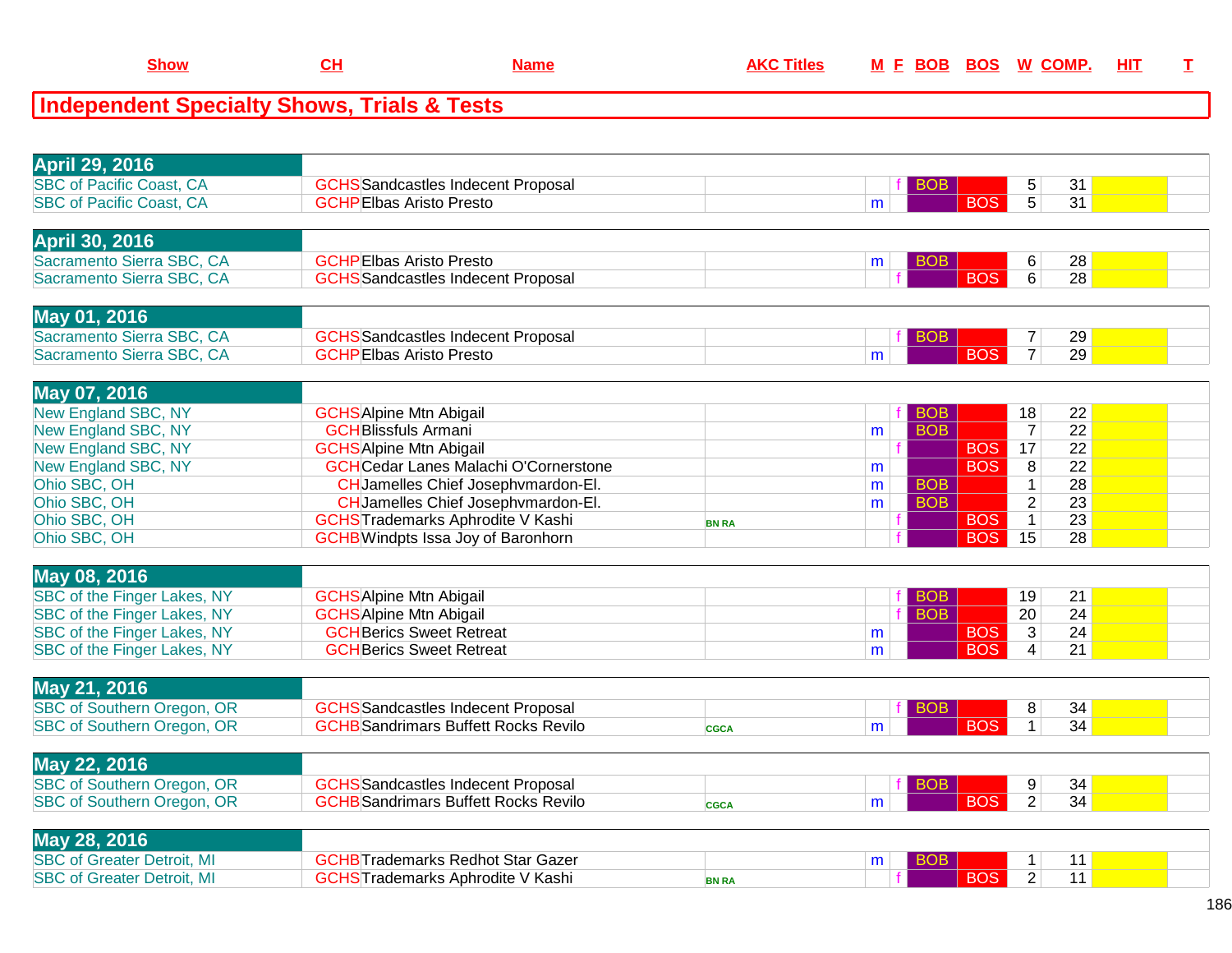| <b>June 10, 2016</b><br><b>Greater Twin Cities SBC, MN</b><br><b>GCHPEIbas Aristo Presto</b><br>8<br>21<br><b>BOB</b><br>m<br><b>Greater Twin Cities SBC, MN</b><br><b>BOB</b><br>9<br>21<br><b>GCHPEIbas Aristo Presto</b><br>m<br><b>Greater Twin Cities SBC, MN</b><br><b>GCH</b> Mytymos Good Golly Miss Molly of Banjo<br><b>BOS</b><br>$\mathbf{1}$<br>21<br><b>GCH</b> Mytymos Good Golly Miss Molly of Banjo<br>$\overline{2}$<br>21<br><b>Greater Twin Cities SBC, MN</b><br><b>BOS</b> |  |
|--------------------------------------------------------------------------------------------------------------------------------------------------------------------------------------------------------------------------------------------------------------------------------------------------------------------------------------------------------------------------------------------------------------------------------------------------------------------------------------------------|--|
|                                                                                                                                                                                                                                                                                                                                                                                                                                                                                                  |  |
|                                                                                                                                                                                                                                                                                                                                                                                                                                                                                                  |  |
|                                                                                                                                                                                                                                                                                                                                                                                                                                                                                                  |  |
|                                                                                                                                                                                                                                                                                                                                                                                                                                                                                                  |  |
|                                                                                                                                                                                                                                                                                                                                                                                                                                                                                                  |  |
|                                                                                                                                                                                                                                                                                                                                                                                                                                                                                                  |  |
| <b>July 22, 2016</b>                                                                                                                                                                                                                                                                                                                                                                                                                                                                             |  |
| <b>Willamette Valley SBC, OR</b><br><b>GCHS</b> Sandcastles Indecent Proposal<br>10<br>29<br><b>BOB</b>                                                                                                                                                                                                                                                                                                                                                                                          |  |
| <b>BOB</b><br>$\overline{3}$<br>30<br><b>Willamette Valley SBC, OR</b><br><b>GCHG</b> Vicdorys Unleash The Dark Knight<br>m<br><b>CGCA</b>                                                                                                                                                                                                                                                                                                                                                       |  |
| <b>Willamette Valley SBC, OR</b><br><b>GCHG Revilos Liquid Asset From Redside</b><br>BOS  <br>$\overline{22}$<br>29<br>m                                                                                                                                                                                                                                                                                                                                                                         |  |
| <b>Willamette Valley SBC, OR</b><br><b>GCHS</b> Sandcastles Indecent Proposal<br><b>BOS</b><br>11<br>30 <sup>7</sup>                                                                                                                                                                                                                                                                                                                                                                             |  |
|                                                                                                                                                                                                                                                                                                                                                                                                                                                                                                  |  |
| <b>August 12, 2016</b>                                                                                                                                                                                                                                                                                                                                                                                                                                                                           |  |
| <b>SBC of Puget Sound, WA</b><br><b>GCHS</b> Sandcastles Indecent Proposal<br>26<br>12<br><b>BOS</b>                                                                                                                                                                                                                                                                                                                                                                                             |  |
| <b>SBC of Puget Sound, WA</b><br>$\overline{26}$<br><b>GCHB</b> Sandrimars Buffett Rocks Revilo<br>$\overline{3}$<br><b>BOS</b><br>m<br><b>CGCA</b>                                                                                                                                                                                                                                                                                                                                              |  |
|                                                                                                                                                                                                                                                                                                                                                                                                                                                                                                  |  |
| <b>September 02, 2016</b>                                                                                                                                                                                                                                                                                                                                                                                                                                                                        |  |
| Northern New Jersey SBC, NJ<br><b>GCHBT</b> rademarks Redhot Star Gazer<br>10 <sup>1</sup><br><b>BOB</b><br>$\mathbf{1}$<br>m                                                                                                                                                                                                                                                                                                                                                                    |  |
| Northern New Jersey SBC, NJ<br><b>BOS</b><br>16<br>10<br><b>GCHS</b> Starbrites Olive V Northpointe                                                                                                                                                                                                                                                                                                                                                                                              |  |
|                                                                                                                                                                                                                                                                                                                                                                                                                                                                                                  |  |
| <b>September 03, 2016</b>                                                                                                                                                                                                                                                                                                                                                                                                                                                                        |  |
| Northern New Jersey SBC, NJ<br><b>GCHSTrademarks Aphrodite V Kashi</b><br>8<br><b>BOB</b><br>3<br><b>BN RA</b>                                                                                                                                                                                                                                                                                                                                                                                   |  |
| Northern New Jersey SBC, NJ<br>$\overline{2}$<br>$\overline{8}$<br><b>GCHB</b> Trademarks Redhot Star Gazer<br><b>BOS</b><br>m                                                                                                                                                                                                                                                                                                                                                                   |  |
|                                                                                                                                                                                                                                                                                                                                                                                                                                                                                                  |  |
| <b>October 02, 2016</b>                                                                                                                                                                                                                                                                                                                                                                                                                                                                          |  |
| SBC of Greater St. Louis, OH<br><b>GCHPEIbas Aristo Presto</b><br>69<br>10 <sup>°</sup><br><b>BOB</b><br>m                                                                                                                                                                                                                                                                                                                                                                                       |  |
| <b>BOS</b><br>16<br>69<br>SBC of Greater St. Louis, OH<br><b>GCHB</b> Windpts Issa Joy of Baronhorn                                                                                                                                                                                                                                                                                                                                                                                              |  |
|                                                                                                                                                                                                                                                                                                                                                                                                                                                                                                  |  |
| <b>October 03, 2016</b>                                                                                                                                                                                                                                                                                                                                                                                                                                                                          |  |
| Central Indiana SBC, OH<br><b>GCH</b> Slatons I Wanna B Big N Rich<br>79<br><b>BOB</b><br>$\mathbf{1}$<br>m                                                                                                                                                                                                                                                                                                                                                                                      |  |
| <b>BOS</b><br>$\overline{4}$<br>79<br>Central Indiana SBC, OH<br><b>GCHSTrademarks Aphrodite V Kashi</b><br><b>BN RA</b>                                                                                                                                                                                                                                                                                                                                                                         |  |
|                                                                                                                                                                                                                                                                                                                                                                                                                                                                                                  |  |
| <b>October 04, 2016</b>                                                                                                                                                                                                                                                                                                                                                                                                                                                                          |  |
| <b>SBC of America Regional, OH</b><br><b>GCHB</b> Trademarks Redhot Star Gazer<br>5<br>80<br><b>BOB</b><br>m                                                                                                                                                                                                                                                                                                                                                                                     |  |
| <b>BOS</b><br>80<br><b>SBC of America Regional, OH</b><br>8<br><b>GCH</b> Royal Treasures Tori                                                                                                                                                                                                                                                                                                                                                                                                   |  |
|                                                                                                                                                                                                                                                                                                                                                                                                                                                                                                  |  |
| <b>October 06, 2016</b>                                                                                                                                                                                                                                                                                                                                                                                                                                                                          |  |
| SBC of America #78/43 OH<br><b>GCHB</b> Nobels Fierce Warrior V Jamelles<br>96<br><b>BOB</b><br>3<br>m                                                                                                                                                                                                                                                                                                                                                                                           |  |
| BOS  <br>$\overline{13}$<br>96<br>SBC of America #78/43 OH<br><b>GCHS</b> Sandcastles Indecent Proposal                                                                                                                                                                                                                                                                                                                                                                                          |  |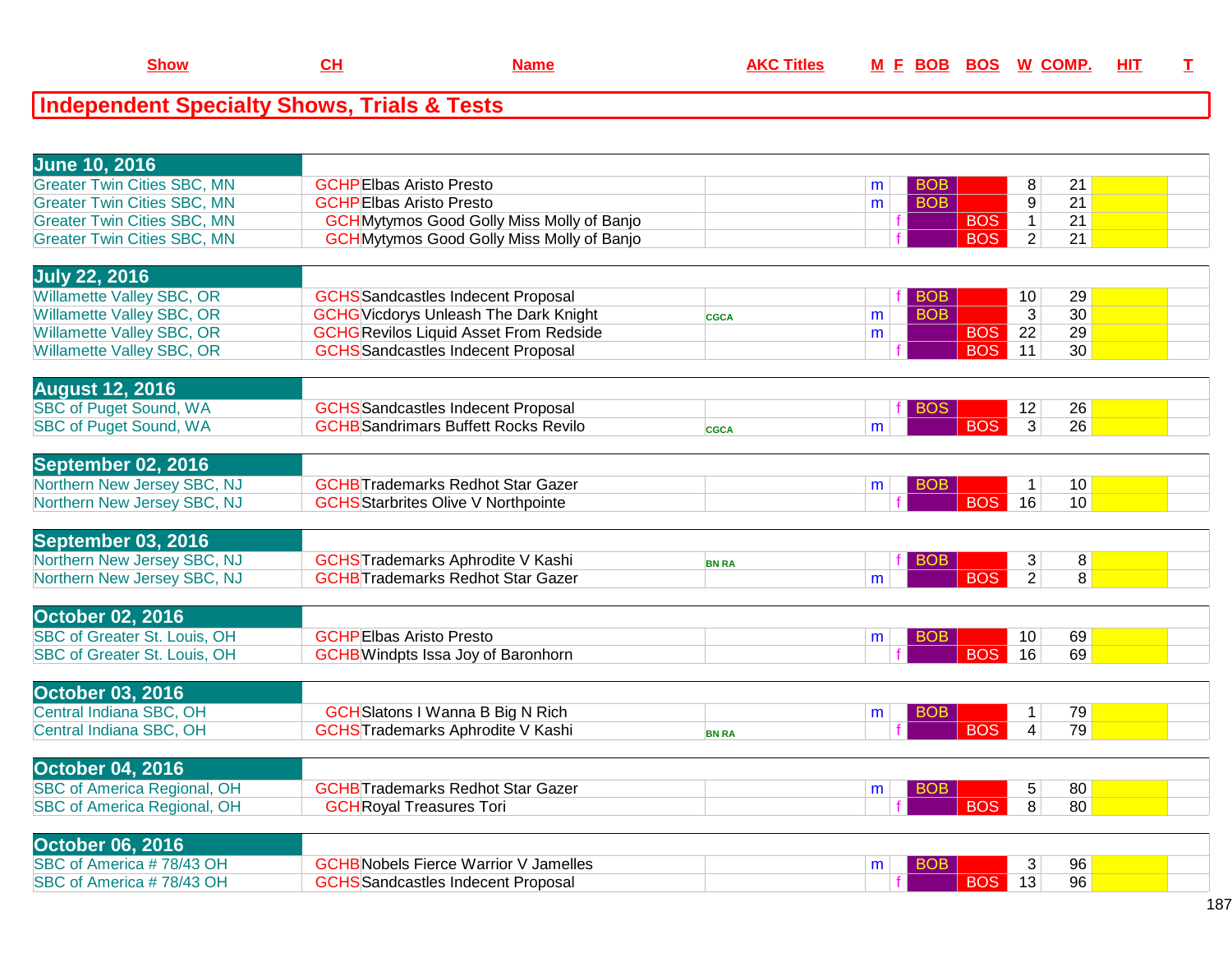| _how | AL. | ame | вов | <b>BOS</b> | M | - 1115<br>ш |  |
|------|-----|-----|-----|------------|---|-------------|--|
|      |     |     |     |            |   |             |  |

| <b>October 28, 2016</b>           |                                              |             |                 |                               |                 |                |
|-----------------------------------|----------------------------------------------|-------------|-----------------|-------------------------------|-----------------|----------------|
| <b>SBC of Greater Atlanta, GA</b> | <b>CH</b> Arcadias Marshmallow Dream         |             | BOB.            | 1                             | 14              |                |
| <b>SBC of Greater Atlanta, GA</b> | <b>GCHB</b> Trademarks Redhot Star Gazer     |             | m               | <b>BOS</b><br>3               | 14              |                |
|                                   |                                              |             |                 |                               |                 |                |
| <b>October 29, 2016</b>           |                                              |             |                 |                               |                 |                |
| <b>SBC of Greater Atlanta, GA</b> | <b>GCHB</b> Trademarks Redhot Star Gazer     |             | <b>BOB</b><br>m | 4                             | 14              |                |
| <b>SBC of Greater Atlanta, GA</b> | <b>GCH</b> Royal Treasures Tori              |             |                 | <b>BOS</b><br>$\overline{9}$  | 14              |                |
|                                   |                                              |             |                 |                               |                 |                |
| <b>December 02, 2016</b>          |                                              |             |                 |                               |                 |                |
| <b>SBC of Greater Detroit, MI</b> | <b>GCHPEIbas Aristo Presto</b>               |             | <b>BOB</b><br>m | 11                            | 21              |                |
| <b>SBC of Greater Detroit, MI</b> | <b>CH</b> Mount Hood Azura                   |             |                 | <b>BOS</b><br>$\mathbf{1}$    | 21              |                |
|                                   |                                              |             |                 |                               |                 |                |
| <b>December 08, 2016</b>          |                                              |             |                 |                               |                 |                |
|                                   |                                              |             |                 |                               |                 |                |
| North Texas SBC, TX               | <b>GCHB</b> Swisstars Moondoggie             |             | <b>BOB</b><br>m | $\mathbf{1}$                  | 16              |                |
| North Texas SBC, TX               | <b>GCH</b> Stars Just Jillin                 |             |                 | <b>BOS</b><br>$\overline{2}$  | 16              |                |
|                                   |                                              |             |                 |                               |                 |                |
| <b>December 10, 2016</b>          |                                              |             |                 |                               |                 |                |
| Maumee Valley SBC, MI             | <b>GCHS</b> Alpine Mtn Abigail               |             | <b>BOB</b>      | 21                            | 18              |                |
| Maumee Valley SBC, OH             | <b>GCH</b> Cedar Lanes Malachi O'Cornerstone |             | m               | <b>BOS</b><br>$\overline{9}$  | 18              |                |
|                                   |                                              |             |                 |                               |                 |                |
| <b>December 11, 2016</b>          |                                              |             |                 |                               |                 |                |
| Maumee Valley SBC, MI             | <b>GCHPEIbas Aristo Presto</b>               |             | <b>BOB</b><br>m | 12                            | 14              |                |
| Maumee Valley SBC, MI             | <b>GCHS</b> Alpine Mtn Abigail               |             |                 | <b>BOS</b><br>$\overline{22}$ | 14              |                |
|                                   |                                              |             |                 |                               |                 |                |
| <b>February 10, 2017</b>          |                                              |             |                 |                               |                 |                |
| Central Indiana SBC, IN           | <b>GCHS</b> Alpine Mtn Abigail               |             | <b>BOB</b>      | 23                            | 13              |                |
| Central Indiana SBC, IN           | <b>GCHPEIbas Aristo Presto</b>               |             | m               | <b>BOS</b><br>13              | 13              |                |
|                                   |                                              |             |                 |                               |                 |                |
| <b>February 11, 2017</b>          |                                              |             |                 |                               |                 |                |
| Central Indiana SBC, IN           | <b>GCHS</b> Alpine Mtn Abigail               |             | BOB.            | 24                            | 13              |                |
| Central Indiana SBC, IN           | <b>GCHPEIbas Aristo Presto</b>               |             | m               | <b>BOS</b><br>$\overline{14}$ | $\overline{13}$ |                |
|                                   |                                              |             |                 |                               |                 |                |
| <b>February 12, 2017</b>          |                                              |             |                 |                               |                 |                |
| <b>SBC of Puget Sound, WA</b>     | <b>GCHG</b> Vicdorys Unleash The Dark Knight | <b>CGCA</b> | <b>BOB</b><br>m | 4                             | 28              |                |
| <b>SBC of Puget Sound, WA</b>     | Vonnakens Allora of Loramar                  |             | <b>BOS</b>      | $\mathbf 1$                   | 14              |                |
| <b>SBC of Puget Sound, WA</b>     | Vicdorys N Winters R U Jealous Yet?          | <b>CD</b>   |                 |                               | <b>NB 179</b>   | $\overline{2}$ |
|                                   |                                              |             |                 |                               |                 |                |
| February 17, 2017                 |                                              |             |                 |                               |                 |                |
| SBC of San Diego, CA              | <b>CH</b> Summerlyns Very Much A Lady        | <b>CGC</b>  | f BOB           | $\overline{2}$                | 10              |                |
|                                   |                                              |             |                 |                               |                 |                |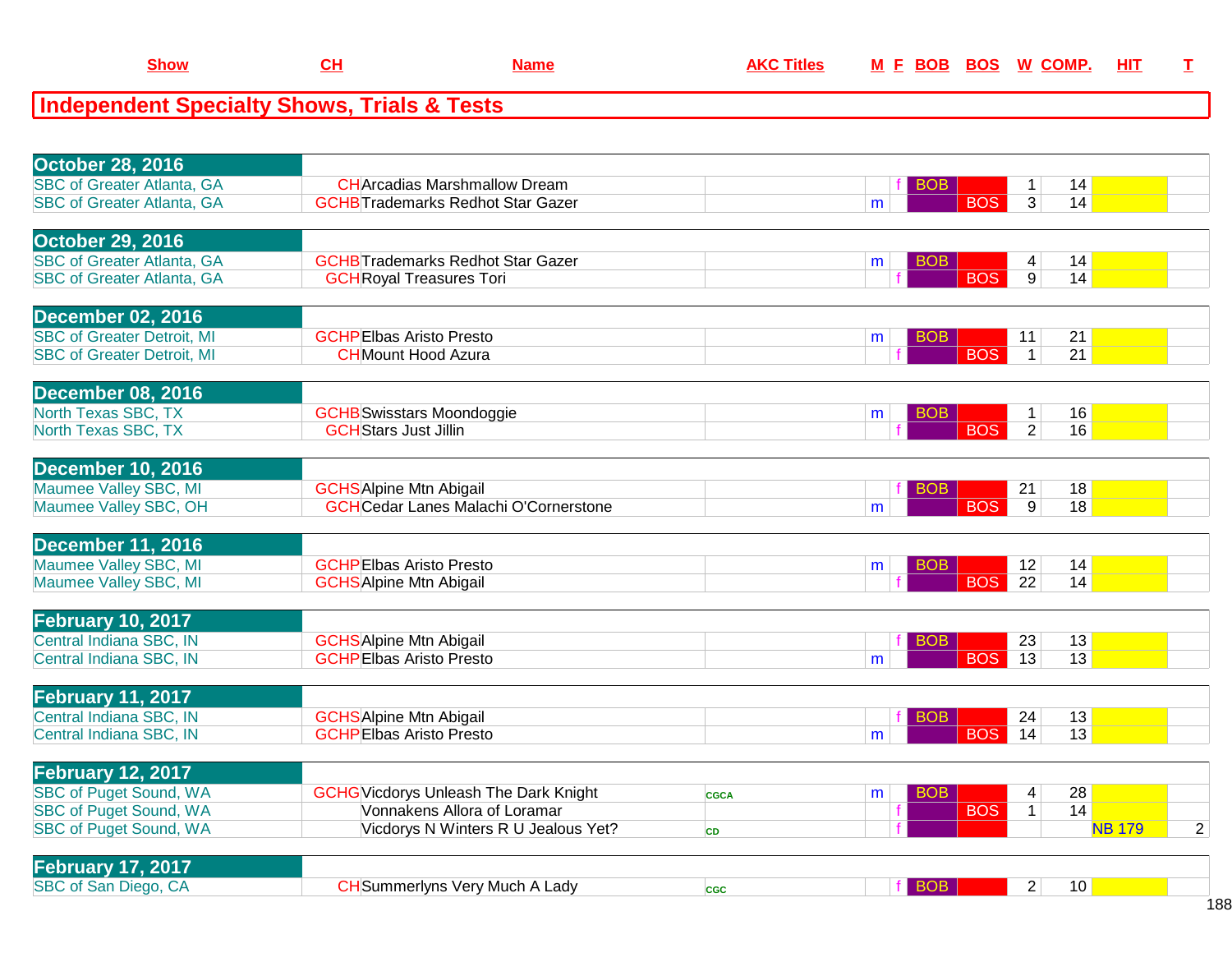| <b>Show</b>                                            | CL                                                               | <b>Name</b>                                  | <b>AKC Titles</b> | <u>M F BOB</u>  | <b>BOS</b>                  | <u>W_COMP.</u>                    | HIT | I |
|--------------------------------------------------------|------------------------------------------------------------------|----------------------------------------------|-------------------|-----------------|-----------------------------|-----------------------------------|-----|---|
| <b>Independent Specialty Shows, Trials &amp; Tests</b> |                                                                  |                                              |                   |                 |                             |                                   |     |   |
| SBC of San Diego, CA                                   |                                                                  | <b>CH</b> Summerlyns Very Much A Lady        | <b>CGC</b>        | <b>BOB</b>      |                             | 3<br>10                           |     |   |
| SBC of San Diego, CA                                   |                                                                  | <b>GCHB</b> Nobels Fierce Warrior V Jamelles |                   | m               | <b>BOS</b>                  | $\vert 4 \vert$<br>10             |     |   |
| SBC of San Diego, CA                                   |                                                                  | <b>GCHB</b> Nobels Fierce Warrior V Jamelles |                   | m               | <b>BOS</b>                  | 5 <sup>1</sup><br>10              |     |   |
| <b>March 03, 2017</b>                                  |                                                                  |                                              |                   |                 |                             |                                   |     |   |
| <b>Heart of America SBC, MO</b>                        | <b>GCHPEIbas Aristo Presto</b>                                   |                                              |                   | <b>BOB</b><br>m |                             | 36<br>15                          |     |   |
| <b>Heart of America SBC, MO</b>                        |                                                                  | <b>GCH</b> Kryskara Silver Trailblazer       | <b>CGC</b>        |                 | <b>BOS</b>                  | $\overline{2}$<br>36              |     |   |
| SBC of Greater St. Louis, MO                           | <b>GCHPEIbas Aristo Presto</b>                                   |                                              |                   | <b>BOB</b><br>m |                             | 31<br>16                          |     |   |
| SBC of Greater St. Louis, MO                           | <b>GCHS</b> Alpine Mtn Abigail                                   |                                              |                   |                 | <b>BOS</b>                  | 25<br>31                          |     |   |
| <b>March 04, 2017</b>                                  |                                                                  |                                              |                   |                 |                             |                                   |     |   |
| <b>Heart of America SBC, MO</b>                        | <b>GCHS</b> Alpine Mtn Abigail                                   |                                              |                   | <b>BOS</b>      |                             | 33<br>26                          |     |   |
| Heart of America SBC, MO                               | <b>GCHPEIbas Aristo Presto</b>                                   |                                              |                   | m               | <b>BOS</b>                  | 33<br>17                          |     |   |
|                                                        |                                                                  |                                              |                   |                 |                             |                                   |     |   |
| <b>March 05, 2017</b><br>SBC of Greater St. Louis, MO  |                                                                  |                                              |                   | <b>BOB</b>      |                             | 29<br>27                          |     |   |
| <b>SBC of Greater St. Louis, MO</b>                    | <b>GCHS</b> Alpine Mtn Abigail<br><b>GCHPElbas Aristo Presto</b> |                                              |                   | m               | <b>BOS</b>                  | 29<br>18                          |     |   |
|                                                        |                                                                  |                                              |                   |                 |                             |                                   |     |   |
| <b>March 17, 2017</b>                                  |                                                                  |                                              |                   |                 |                             |                                   |     |   |
| Middle Atlantic SBC, PA                                |                                                                  | <b>GCHB</b> Trademarks Redhot Star Gazer     |                   | <b>BOB</b><br>m |                             | 5<br>11                           |     |   |
| Middle Atlantic SBC, PA                                | <b>GCHS</b> Alpine Mtn Abigail                                   |                                              |                   |                 | <b>BOS</b>                  | 28<br>11                          |     |   |
| <b>March 18, 2017</b>                                  |                                                                  |                                              |                   |                 |                             |                                   |     |   |
| Middle Atlantic SBC, PA                                |                                                                  | CHWho Dat's A Lee Saint Fire On The Bayou    |                   | <b>BOB</b><br>m |                             | 12<br>$\mathbf{1}$                |     |   |
| Middle Atlantic SBC, PA                                | <b>GCHS</b> Alpine Mtn Abigail                                   |                                              |                   |                 | <b>BOS</b>                  | 12<br>29                          |     |   |
| <b>March 19, 2017</b>                                  |                                                                  |                                              |                   |                 |                             |                                   |     |   |
| <b>Greater Washington SBC, PA</b>                      | <b>GCHS</b> Alpine Mtn Abigail                                   |                                              |                   | <b>BOB</b>      |                             | 30 <sup>°</sup><br>11             |     |   |
| <b>Greater Washington SBC, PA</b>                      |                                                                  | <b>GCHBTrademarks Redhot Star Gazer</b>      |                   | m               | <b>BOS</b>                  | 11<br>6                           |     |   |
|                                                        |                                                                  |                                              |                   |                 |                             |                                   |     |   |
| <b>March 24, 2017</b>                                  |                                                                  |                                              |                   |                 |                             |                                   |     |   |
| North Texas SBC, TX                                    |                                                                  | <b>CH</b> Dementhons Crystal Blue Persuasion |                   | <b>BOB</b><br>m |                             | 7 <sup>1</sup><br>1               |     |   |
| North Texas SBC, TX                                    | <b>GCH</b> Stars Just Jillin                                     |                                              |                   |                 | $\parallel$ BOS $\parallel$ | 7 <sup>1</sup><br> 3              |     |   |
| <b>April 07, 2017</b>                                  |                                                                  |                                              |                   |                 |                             |                                   |     |   |
| Northern Illinois SBC, IL                              | <b>GCHS</b> Alpine Mtn Abigail                                   |                                              |                   | <b>BOB</b>      |                             | 9<br>31                           |     |   |
| Northern Illinois SBC, IL                              | <b>GCHS</b> Alpine Mtn Abigail                                   |                                              |                   | <b>BOB</b>      |                             | 32<br>10                          |     |   |
| Northern Illinois SBC, IL                              |                                                                  | <b>GCHBTrademarks Redhot Star Gazer</b>      |                   | m               | <b>BOS</b>                  | 9<br>$\overline{7}$               |     |   |
| Northern Illinois SBC, IL                              |                                                                  | <b>GCHB</b> Trademarks Redhot Star Gazer     |                   | m               | <b>BOS</b>                  | 8 <sup>1</sup><br>10 <sup>1</sup> |     |   |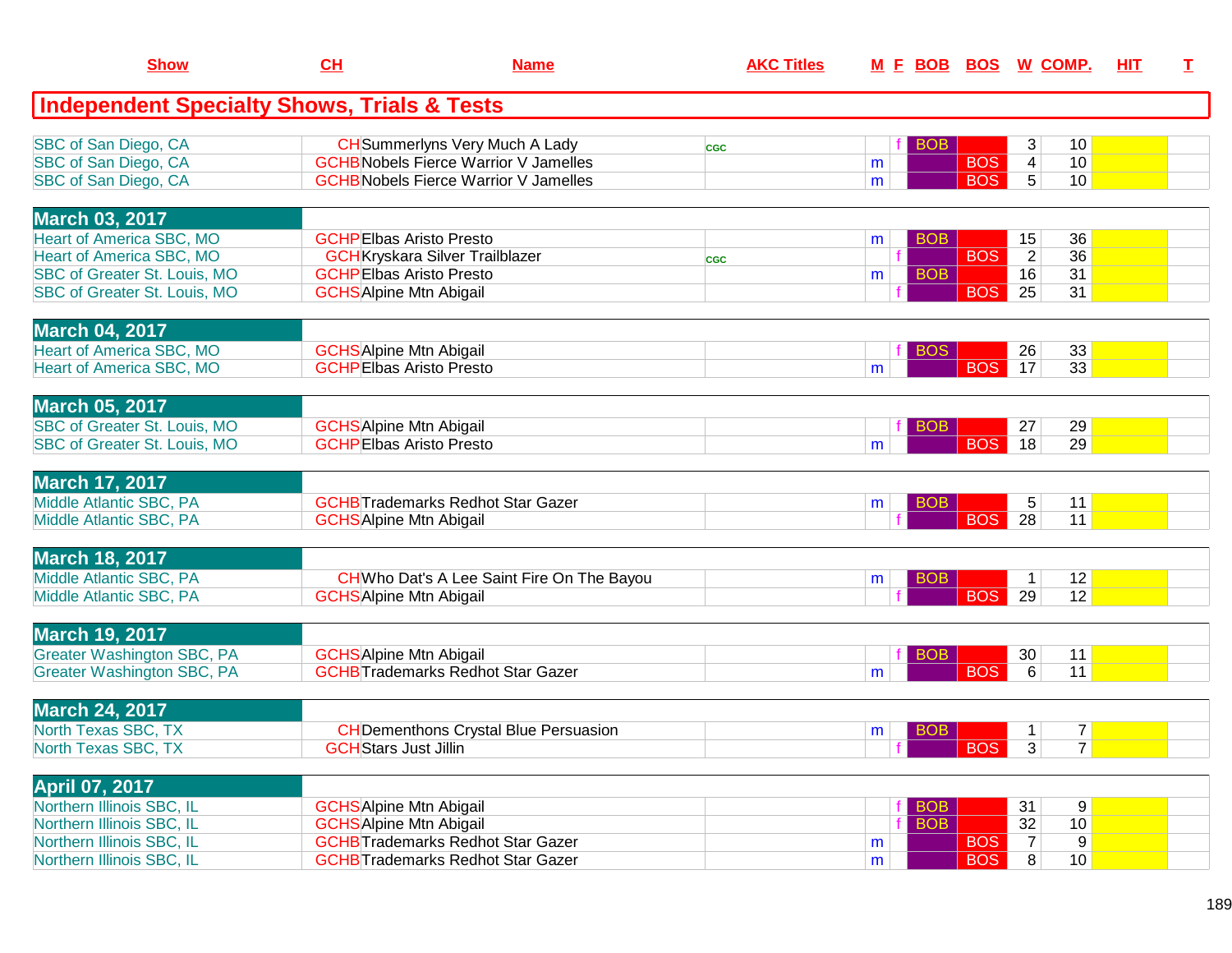| <b>Show</b>                                            | CH                              | <b>Name</b>                                  | <b>AKC Titles</b> |   | M E BOB BOS W COMP. |            |              |          | <b>HIT</b> | $\mathbf I$ |
|--------------------------------------------------------|---------------------------------|----------------------------------------------|-------------------|---|---------------------|------------|--------------|----------|------------|-------------|
| <b>Independent Specialty Shows, Trials &amp; Tests</b> |                                 |                                              |                   |   |                     |            |              |          |            |             |
| <b>April 08, 2017</b>                                  |                                 |                                              |                   |   |                     |            |              |          |            |             |
| <b>Greater Milwaukee SBC, WI</b>                       |                                 | <b>GCHB</b> Trademarks Redhot Star Gazer     |                   | m | <b>BOB</b>          |            | 9            | 18       |            |             |
| <b>Greater Milwaukee SBC, WI</b>                       |                                 | <b>GCHB</b> Trademarks Redhot Star Gazer     |                   | m | <b>BOB</b>          |            | 10           | 19       |            |             |
| <b>Greater Milwaukee SBC, WI</b>                       | <b>GCHS</b> Alpine Mtn Abigail  |                                              |                   |   |                     | <b>BOS</b> | 33           | 18       |            |             |
| <b>Greater Milwaukee SBC, WI</b>                       | <b>GCH</b> Ramblewoods Brooke   |                                              |                   |   |                     | <b>BOS</b> | $\mathbf{1}$ | 19       |            |             |
| <b>April 20, 2017</b>                                  |                                 |                                              |                   |   |                     |            |              |          |            |             |
| SBC of Greater San Jose, CA                            |                                 | <b>GCHS</b> Sandcastles Indecent Proposal    |                   |   | <b>BOB</b>          |            | 14           | 31       |            |             |
| <b>SBC of Greater San Jose, CA</b>                     | <b>GCHPEIbas Aristo Presto</b>  |                                              |                   | m |                     | <b>BOS</b> | 19           | 31       |            |             |
| <b>April 21, 2017</b>                                  |                                 |                                              |                   |   |                     |            |              |          |            |             |
| <b>SBC of Pacific Coast, CA</b>                        |                                 | <b>GCHS</b> Sandcastles Indecent Proposal    |                   |   | <b>BOB</b>          |            | 15           | 31       |            |             |
| <b>SBC of Pacific Coast, CA</b>                        |                                 | <b>GCHB</b> Nobels Fierce Warrior V Jamelles |                   | m |                     | <b>BOS</b> | 6            | 31       |            |             |
| <b>April 22, 2017</b>                                  |                                 |                                              |                   |   |                     |            |              |          |            |             |
| Sacramento Sierra SBC, CA                              |                                 | <b>GCHS</b> Sandcastles Indecent Proposal    |                   |   | <b>BOB</b>          |            | 16           | 37       |            |             |
| Sacramento Sierra SBC, CA                              | <b>GCHPEIbas Aristo Presto</b>  |                                              |                   | m |                     | <b>BOS</b> | 20           | 37       |            |             |
|                                                        |                                 |                                              |                   |   |                     |            |              |          |            |             |
| <b>April 23, 2017</b><br>Sacramento Sierra SBC, CA     | <b>GCHPEIbas Aristo Presto</b>  |                                              |                   |   |                     |            |              |          |            |             |
| Sacramento Sierra SBC, CA                              |                                 | <b>GCHS</b> Sandcastles Indecent Proposal    |                   | m | <b>BOB</b>          | <b>BOS</b> | 21<br>17     | 31<br>31 |            |             |
|                                                        |                                 |                                              |                   |   |                     |            |              |          |            |             |
| May 06, 2017                                           |                                 |                                              |                   |   |                     |            |              |          |            |             |
| Ohio SBC, OH                                           |                                 | <b>GCHB</b> Trademarks Redhot Star Gazer     |                   | m | <b>BOB</b>          |            | 11           | 26       |            |             |
| Ohio SBC, OH                                           | <b>GCHS</b> Alpine Mtn Abigail  |                                              |                   |   |                     | <b>BOS</b> | 34           | 26       |            |             |
| May 07, 2017                                           |                                 |                                              |                   |   |                     |            |              |          |            |             |
| Ohio SBC, OH                                           | <b>GCHPEIbas Aristo Presto</b>  |                                              |                   | m | <b>BOB</b>          |            | 22           | 17       |            |             |
| Ohio SBC, OH                                           | <b>GCHS</b> Alpine Mtn Abigail  |                                              |                   |   |                     | <b>BOS</b> | 35           | 17       |            |             |
| May 13, 2017                                           |                                 |                                              |                   |   |                     |            |              |          |            |             |
| New England SBC, NY                                    | <b>GCHS</b> Alpine Mtn Abigail  |                                              |                   |   | <b>BOB</b>          |            | 37           | 21       |            |             |
| <b>New England SBC, NY</b>                             | <b>GCHPEIbas Aristo Presto</b>  |                                              |                   | m | <b>BOB</b>          |            | 23           | 19       |            |             |
| New England SBC, NY                                    | <b>GCHS</b> Alpine Mtn Abigail  |                                              |                   |   |                     | BOS        | 36           | 19       |            |             |
| New England SBC, NY                                    | <b>GCH</b> Berics Sweet Retreat |                                              |                   | m |                     | <b>BOS</b> | 5            | 21       |            |             |
| May 14, 2017                                           |                                 |                                              |                   |   |                     |            |              |          |            |             |
| SBC of the Finger Lakes, NY                            | <b>GCHPEIbas Aristo Presto</b>  |                                              |                   | m | <b>BOB</b>          |            | 24           | 18       |            |             |
| SBC of the Finger Lakes, NY                            | <b>GCHPEIbas Aristo Presto</b>  |                                              |                   | m | <b>BOB</b>          |            | 25           | 18       |            |             |
| SBC of the Finger Lakes, NY                            | <b>GCHS</b> Alpine Mtn Abigail  |                                              |                   |   |                     | <b>BOS</b> | 38           | 18       |            |             |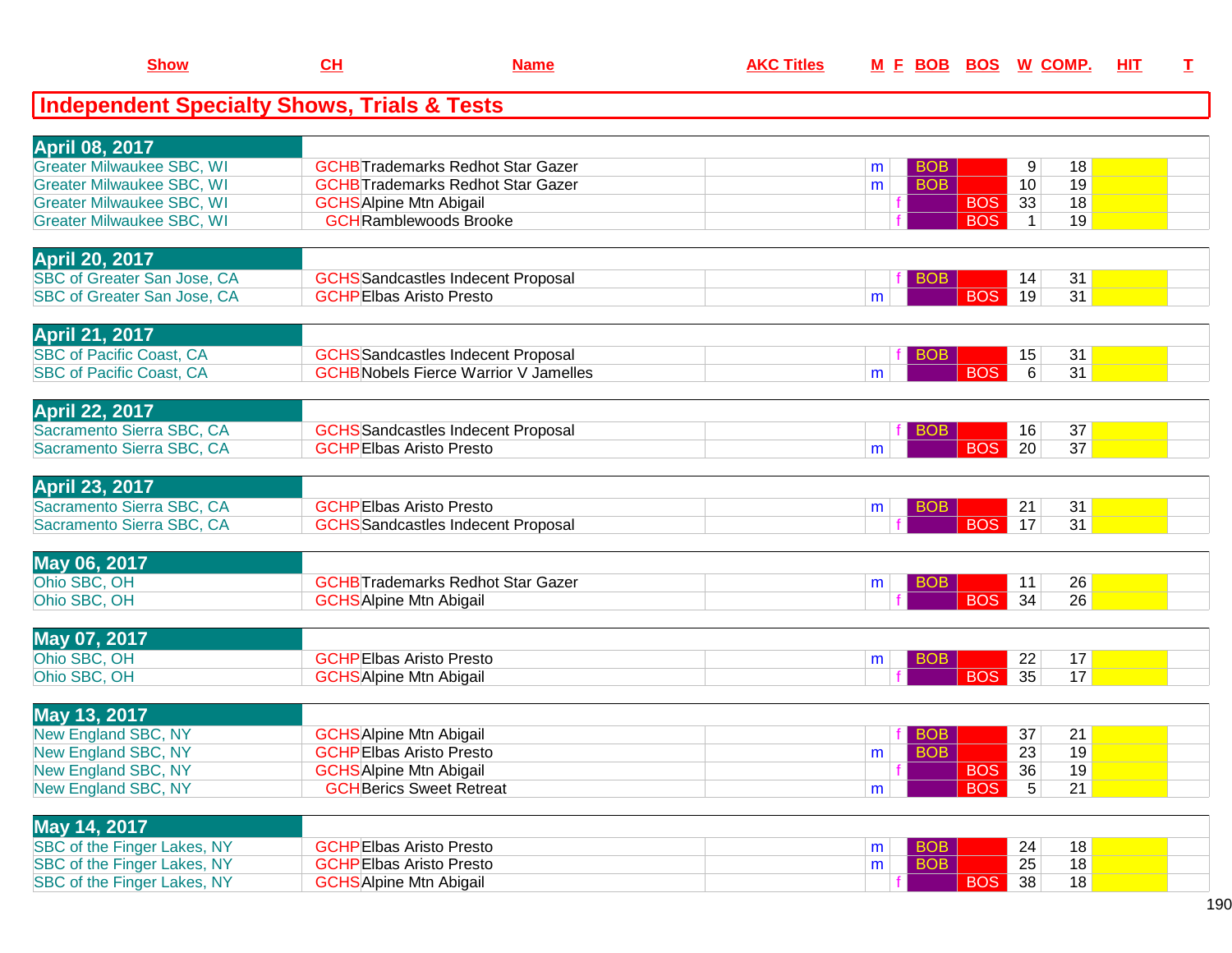| <b>Show</b>                                                   | <b>CH</b>                      | <b>Name</b>                                                                            | <b>AKC Titles</b> |   |            | M F BOB BOS W COMP.      |                                |                       | <b>HIT</b>    | T.           |
|---------------------------------------------------------------|--------------------------------|----------------------------------------------------------------------------------------|-------------------|---|------------|--------------------------|--------------------------------|-----------------------|---------------|--------------|
| <b>Independent Specialty Shows, Trials &amp; Tests</b>        |                                |                                                                                        |                   |   |            |                          |                                |                       |               |              |
| SBC of the Finger Lakes, NY                                   | <b>GCHS</b> Alpine Mtn Abigail |                                                                                        |                   |   |            | <b>BOS</b> 39            |                                | 18                    |               |              |
| May 20, 2017                                                  |                                |                                                                                        |                   |   |            |                          |                                |                       |               |              |
| SBC of Southern Oregon, OR                                    |                                | <b>GCHS</b> Sandcastles Indecent Proposal                                              |                   |   | <b>BOB</b> |                          | 18                             | 29                    |               |              |
| SBC of Southern Oregon, OR                                    |                                | <b>GCHB</b> Sandrimars Buffett Rocks Revilo                                            | <b>CGCA</b>       | m |            | <b>BOS</b>               | $\overline{4}$                 | 29                    |               |              |
| May 21, 2017                                                  |                                |                                                                                        |                   |   |            |                          |                                |                       |               |              |
| <b>SBC of Southern Oregon, OR</b>                             |                                | <b>GCHS</b> Sandcastles Indecent Proposal                                              |                   |   | BOB        |                          | 19                             | 29                    |               |              |
| SBC of Southern Oregon, OR                                    |                                | <b>GCHB</b> Sandrimars Buffett Rocks Revilo                                            | <b>CGCA</b>       | m |            | <b>BOS</b>               | $5\overline{)}$                | 29                    |               |              |
| May 27, 2017                                                  |                                |                                                                                        |                   |   |            |                          |                                |                       |               |              |
| <b>SBC of Greater Detroit, MI</b>                             |                                | <b>GCHPEIbas Aristo Presto</b>                                                         |                   | m | <b>BOB</b> |                          | 26                             | 13                    |               |              |
| <b>SBC of Greater Detroit, MI</b>                             | <b>GCHS</b> Alpine Mtn Abigail |                                                                                        |                   |   |            | <b>BOS</b>               | 40                             | 13                    |               |              |
| <b>June 09, 2017</b>                                          |                                |                                                                                        |                   |   |            |                          |                                |                       |               |              |
| <b>Greater Twin Cities SBC, MN</b>                            |                                | <b>CH</b> Saffos I Kick Up                                                             |                   |   | <b>BOB</b> |                          | $\mathbf{1}$                   | 19                    |               |              |
| <b>Greater Twin Cities SBC, MN</b>                            |                                | <b>GCHS</b> Sandcastles Indecent Proposal                                              |                   |   | <b>BOB</b> |                          | 20                             | 20                    |               |              |
| <b>Greater Twin Cities SBC, MN</b>                            |                                | <b>GCH</b> Eidelkeits Chachem<br><b>GCHEidelkeits Chachem</b>                          |                   | m |            | <b>BOS</b><br><b>BOS</b> | $\mathbf{1}$<br>$\overline{2}$ | 21<br>19              |               |              |
| <b>Greater Twin Cities SBC, MN</b>                            |                                |                                                                                        |                   | m |            |                          |                                |                       |               |              |
| <b>July 21, 2017</b>                                          |                                |                                                                                        |                   |   |            |                          |                                |                       |               |              |
| <b>Willamette Valley SBC, OR</b>                              |                                | <b>GCHG</b> Vicdorys Unleash The Dark Knight                                           | <b>CGCA</b>       | m | <b>BOB</b> |                          | 5                              | 20                    |               |              |
| <b>Willamette Valley SBC, OR</b><br>Willamette Valley SBC, OR |                                | <b>GCHS</b> Sandcastles Indecent Proposal<br><b>GCHS</b> Sandcastles Indecent Proposal |                   |   | <b>BOS</b> | <b>BOS</b>               | $\overline{21}$<br>22          | $\overline{22}$<br>20 |               |              |
| Willamette Valley SBC, OR                                     |                                | <b>GCHG</b> Vicdorys Unleash The Dark Knight                                           | <b>CGCA</b>       | m |            | <b>BOS</b>               | 6                              | $\overline{22}$       |               |              |
|                                                               |                                |                                                                                        |                   |   |            |                          |                                |                       |               |              |
| <b>August 11, 2017</b>                                        |                                |                                                                                        |                   |   |            |                          |                                |                       |               |              |
| <b>SBC of Puget Sound, WA</b>                                 |                                | <b>GCHG</b> Vicdorys Unleash The Dark Knight                                           | <b>CGCA</b>       | m | <b>BOB</b> |                          | $\overline{7}$                 | 23                    |               |              |
| <b>SBC of Puget Sound, WA</b>                                 |                                | <b>CH</b> Lone Cedars Brilliant Light of Vicdory                                       |                   | f |            | <b>BOS</b>               | $\overline{2}$                 | $\overline{23}$       |               |              |
| <b>SBC of Puget Sound, WA</b>                                 |                                | <b>GCH</b> Juel Kreeks A Rockstar For Vicdory                                          | <b>CGCA</b>       |   |            |                          |                                |                       | <b>NB 172</b> | $\mathbf{1}$ |
| September 01, 2017                                            |                                |                                                                                        |                   |   |            |                          |                                |                       |               |              |
| Northern New Jersey SBC, NJ                                   |                                | <b>GCH</b> Cedar Lanes Malachi O'Cornerstone                                           |                   | m | <b>BOB</b> |                          | 10 <sup>°</sup>                | 19                    |               |              |
| Northern New Jersey SBC, NJ                                   |                                | <b>GCH</b> Cornerstones Just What The Dr Ordered                                       |                   |   |            | <b>BOS</b>               | $\mathbf{1}$                   | 19                    |               |              |
| September 02, 2017                                            |                                |                                                                                        |                   |   |            |                          |                                |                       |               |              |
| Northern New Jersey SBC, NJ                                   |                                | Alpine Mtn Bertram                                                                     |                   | m | BOB        |                          | $\mathbf 1$                    | 17                    |               |              |
| Northern New Jersey SBC, NJ                                   |                                | <b>GCH</b> Cornerstones Just What The Dr Ordered                                       |                   |   |            | <b>BOS</b>               | $\overline{2}$                 | 17                    |               |              |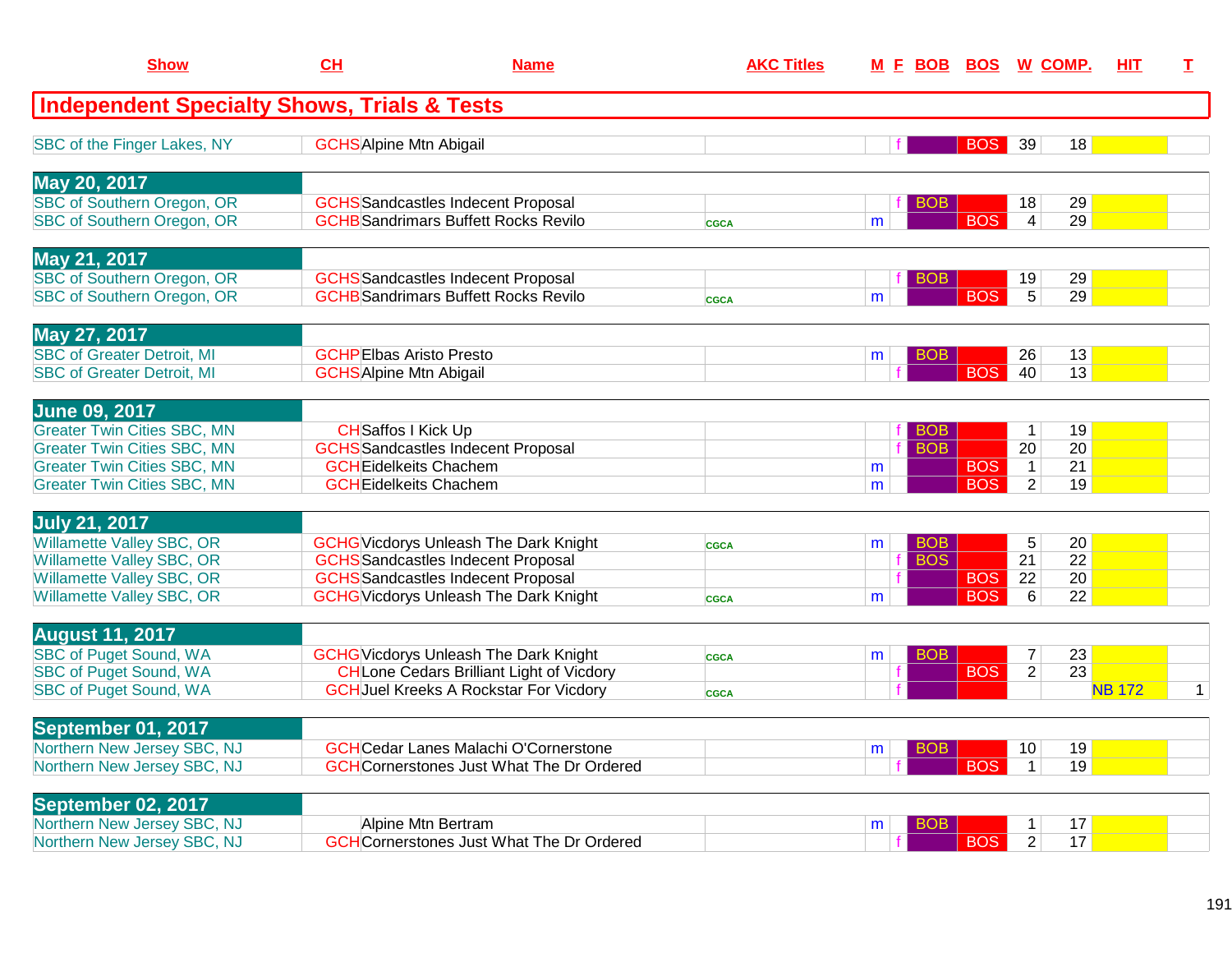| <b>Show</b>                                            | CH                             | <b>Name</b>                                  | <b>AKC Titles</b> | M E BOB BOS W COMP. |            |                 |                 | HIT             | I |
|--------------------------------------------------------|--------------------------------|----------------------------------------------|-------------------|---------------------|------------|-----------------|-----------------|-----------------|---|
| <b>Independent Specialty Shows, Trials &amp; Tests</b> |                                |                                              |                   |                     |            |                 |                 |                 |   |
| <b>October 16, 2017</b>                                |                                |                                              |                   |                     |            |                 |                 |                 |   |
| <b>SBC of America Retional, PA</b>                     |                                | <b>GCHB</b> Trademarks Redhot Star Gazer     |                   | m                   | <b>BOS</b> | 12              | 91              |                 |   |
| SBC of America, Regional, PA                           |                                | <b>GCHS</b> Sandcastles Indecent Proposal    |                   | <b>BOB</b>          |            | 23              | 91              |                 |   |
| <b>October 17, 2017</b>                                |                                |                                              |                   |                     |            |                 |                 |                 |   |
| <b>SBC of America Regional, PA</b>                     | <b>GCHPEIbas Aristo Presto</b> |                                              |                   | m                   | <b>BOS</b> | 27              | 91              |                 |   |
| SBC of America, Regional, PA                           |                                | <b>GCHS</b> Sandcastles Indecent Proposal    |                   | <b>BOB</b>          |            | 24              | 91              |                 |   |
| <b>October 19, 2017</b>                                |                                |                                              |                   |                     |            |                 |                 |                 |   |
| <b>SBC of America, PA</b>                              |                                | <b>GCHS</b> Sandcastles Indecent Proposal    |                   | <b>BOB</b>          |            | 25              | 125             |                 |   |
| <b>SBC of America, PA</b>                              | <b>GCHPEIbas Aristo Presto</b> |                                              |                   | m                   | <b>BOS</b> | 28              | 125             |                 |   |
| <b>October 20, 2017</b>                                |                                |                                              |                   |                     |            |                 |                 |                 |   |
| SBC of America #79/44/13 PA                            |                                | <b>Excaliburs Nobility</b>                   |                   |                     |            |                 |                 | <b>NB 186.5</b> | 1 |
| <b>December 01, 2017</b>                               |                                |                                              |                   |                     |            |                 |                 |                 |   |
| <b>SBC of Greater Atlanta, GA</b>                      | <b>GCHPEIbas Aristo Presto</b> |                                              |                   | <b>BOB</b><br>m     |            | 29              | 8               |                 |   |
| <b>SBC of Greater Atlanta, GA</b>                      |                                | <b>GCHS</b> Trademarks Aphrodite V Kashi     | <b>BN RA</b>      |                     | <b>BOS</b> | $\overline{5}$  | $\overline{8}$  |                 |   |
| <b>SBC of Greater Detroit, MI</b>                      |                                | <b>GCHBTrademarks Redhot Star Gazer</b>      |                   | <b>BOB</b><br>m     |            | 13              | $\overline{5}$  |                 |   |
| <b>SBC of Greater Detroit, MI</b>                      |                                | Ambersand Avalanche At Oisin                 |                   |                     | <b>BOS</b> | $\mathbf{1}$    | $\overline{5}$  |                 |   |
| <b>December 02, 2017</b>                               |                                |                                              |                   |                     |            |                 |                 |                 |   |
| <b>SBC of Greater Atlanta, GA</b>                      | <b>GCHPEIbas Aristo Presto</b> |                                              |                   | <b>BOB</b><br>m     |            | 30              | $\overline{7}$  |                 |   |
| <b>SBC of Greater Atlanta, GA</b>                      |                                | <b>GCHSTrademarks Aphrodite V Kashi</b>      | <b>BN RA</b>      |                     | <b>BOS</b> | 6               | $\overline{7}$  |                 |   |
| <b>December 07, 2017</b>                               |                                |                                              |                   |                     |            |                 |                 |                 |   |
| North Texas SBC, TX                                    | <b>GCHS</b> Alpine Mtn Abigail |                                              |                   | <b>BOB</b>          |            | 41              | 30              |                 |   |
| North Texas SBC, TX                                    |                                | <b>Alpine Mtn Uncharted Territory</b>        |                   | m                   | <b>BOS</b> | $\mathbf 1$     | 30 <sup>°</sup> |                 |   |
| <b>December 09, 2017</b>                               |                                |                                              |                   |                     |            |                 |                 |                 |   |
| Maumee Valley SBC, MI                                  | <b>GCHPEIbas Aristo Presto</b> |                                              |                   | <b>BOB</b><br>m     |            | 31              | 12              |                 |   |
| Maumee Valley SBC, MI                                  |                                | <b>GCHB</b> Alpine Mtn Notoriousmaikai-Makai |                   |                     | <b>BOS</b> | $\mathbf{1}$    | 12              |                 |   |
| <b>December 10, 2017</b>                               |                                |                                              |                   |                     |            |                 |                 |                 |   |
| Maumee Valley SBC, MI                                  | <b>GCHPEIbas Aristo Presto</b> |                                              |                   | <b>BOB</b><br>m     |            | 32              | 13              |                 |   |
| Maumee Valley SBC, MI                                  |                                | <b>GCHSTrademarks Aphrodite V Kashi</b>      | <b>BN RA</b>      |                     | <b>BOS</b> | $\vert 7 \vert$ | 13              |                 |   |
| <b>February 09, 2018</b>                               |                                |                                              |                   |                     |            |                 |                 |                 |   |
| Central Indiana SBC, IN                                |                                | <b>GCHBTrademarks Redhot Star Gazer</b>      |                   | <b>BOB</b><br>m     |            | 14              | 19              |                 |   |
| Central Indiana SBC, IN                                | <b>GCHS</b> Alpine Mtn Abigail |                                              |                   |                     | <b>BOS</b> | 42              | 19              |                 |   |
|                                                        |                                |                                              |                   |                     |            |                 |                 |                 |   |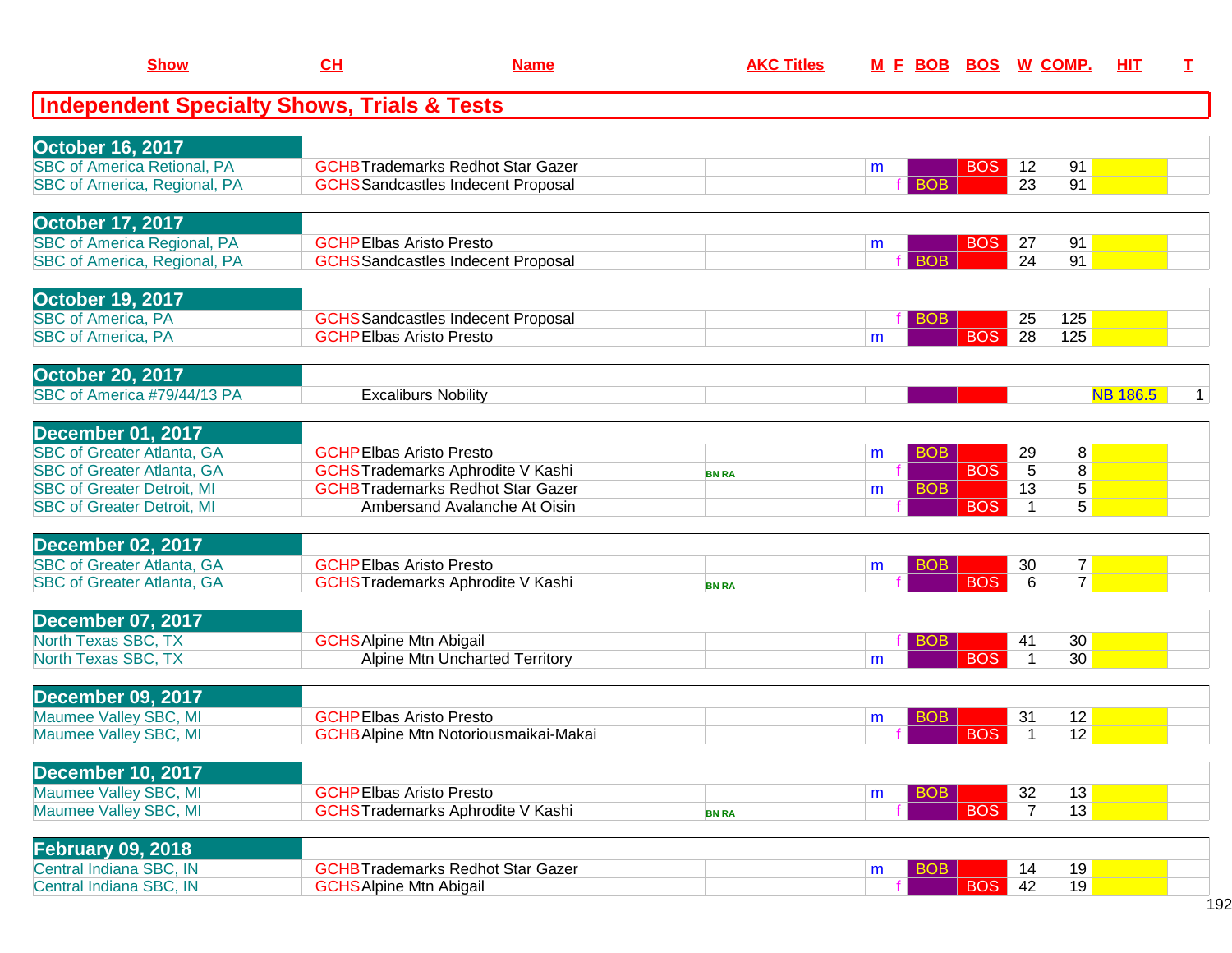| <b>February 10, 2018</b>        |                                                                           |              |   |                          |                |                 |  |
|---------------------------------|---------------------------------------------------------------------------|--------------|---|--------------------------|----------------|-----------------|--|
| Central Indiana SBC, IN         | <b>GCHPEIbas Aristo Presto</b>                                            |              | m | <b>BOB</b>               | 33             | 20              |  |
| Central Indiana SBC, IN         | <b>GCH</b> Westhavens When You Wish Upon A Star Heidi                     |              |   | <b>BOS</b>               | $\mathbf{1}$   | 20              |  |
|                                 |                                                                           |              |   |                          |                |                 |  |
| <b>February 11, 2018</b>        |                                                                           |              |   |                          |                |                 |  |
| <b>SBC of Puget Sound, WA</b>   | <b>GCHG</b> Vicdorys Unleash The Dark Knight                              | <b>CGCA</b>  | m | <b>BOB</b>               | 8              | 33              |  |
| <b>SBC of Puget Sound, WA</b>   | <b>CHMistihil Quote The Raven Denman</b>                                  |              |   | <b>BOS</b>               | $\overline{1}$ | 33              |  |
|                                 |                                                                           |              |   |                          |                |                 |  |
| <b>February 23, 2018</b>        |                                                                           |              |   |                          |                |                 |  |
| SBC of San Diego, CA            | <b>GCHG</b> Vicdorys Unleash The Dark Knight                              | <b>CGCA</b>  | m | <b>BOB</b>               | 9              | 13              |  |
| SBC of San Diego, CA            | <b>GCHG</b> Vicdorys Unleash The Dark Knight                              | <b>CGCA</b>  | m | <b>BOB</b>               | 10             | 13              |  |
| SBC of San Diego, CA            | Shadow Mtn Zara of Regalbear                                              |              |   | <b>BOS</b>               | $\mathbf{1}$   | 11              |  |
| SBC of San Diego, CA            | <b>CH</b> Summerlyns Very Much A Lady                                     | <b>CGC</b>   |   | <b>BOS</b>               | $\overline{4}$ | 11              |  |
|                                 |                                                                           |              |   |                          |                |                 |  |
| <b>March 02, 2018</b>           |                                                                           |              |   |                          |                |                 |  |
| <b>Heart of America SBC, MO</b> | <b>GCHPEIbas Aristo Presto</b>                                            |              |   | <b>BOB</b>               | 34             | 28              |  |
| <b>Heart of America SBC, MO</b> | <b>GCH</b> Saffos I Kick Up                                               |              | m | <b>BOS</b>               | $\overline{2}$ | 28              |  |
|                                 |                                                                           |              |   |                          |                |                 |  |
| <b>SBC of Greater St. Louis</b> | <b>GCHSTrademarks Aphrodite V Kashi</b><br><b>GCHPEIbas Aristo Presto</b> | <b>BN RA</b> |   | <b>BOB</b><br><b>BOS</b> | 8<br>35        | 22<br>22        |  |
| SBC of Greater St. Louis, MO    |                                                                           |              | m |                          |                |                 |  |
|                                 |                                                                           |              |   |                          |                |                 |  |
| <b>March 03, 2018</b>           |                                                                           |              |   |                          |                |                 |  |
| <b>Heart of America SBC, MO</b> | <b>GCHB</b> Windpts Issa Joy of Baronhorn                                 |              |   | <b>BOB</b>               | 17             | 18              |  |
| Heart of America SBC, MO        | <b>GCHPEIbas Aristo Presto</b>                                            |              | m | <b>BOS</b>               | 36             | 18              |  |
|                                 |                                                                           |              |   |                          |                |                 |  |
| <b>March 04, 2018</b>           |                                                                           |              |   |                          |                |                 |  |
| SBC of Greater St. Louis, MO    | <b>GCHPEIbas Aristo Presto</b>                                            |              | m | <b>BOB</b>               | 37             | 22              |  |
| SBC of Greater St. Louis, MO    | <b>GCHB</b> Windpts Issa Joy of Baronhorn                                 |              |   | <b>BOS</b>               | 18             | $\overline{22}$ |  |
|                                 |                                                                           |              |   |                          |                |                 |  |
| <b>March 16, 2018</b>           |                                                                           |              |   |                          |                |                 |  |
| Middle Atlantic SBC, PA         | <b>CH</b> Ultima Thules Voodoo                                            |              | m | <b>BOB</b>               | $\mathbf{1}$   | 22              |  |
| Middle Atlantic SBC, PA         | <b>CH</b> Alpine Mtn Martini                                              |              |   | $\overline{BOS}$         | $\mathbf{1}$   | $\overline{22}$ |  |
|                                 |                                                                           |              |   |                          |                |                 |  |
| <b>March 17, 2018</b>           |                                                                           |              |   |                          |                |                 |  |
| Middle Atlantic SBC, PA         | <b>GCHPEIbas Aristo Presto</b>                                            |              | m | <b>BOB</b>               | 38             | 23              |  |
| Middle Atlantic SBC, PA         | <b>CH</b> Greystones Princess Ruby of Earl                                |              |   | <b>BOS</b>               | $\mathbf{1}$   | $\overline{23}$ |  |
|                                 |                                                                           |              |   |                          |                |                 |  |
| <b>March 23, 2018</b>           |                                                                           |              |   |                          |                |                 |  |
| North Texas SBC, TX             | <b>GCH</b> Kris Kountry Poker Face                                        |              | m | <b>BOB</b>               | $\mathbf 1$    | 17              |  |
| North Texas SBC, TX             | <b>CH</b> Cache Retreat Star Power                                        |              |   | <b>BOS</b>               | $\mathbf{1}$   | 17              |  |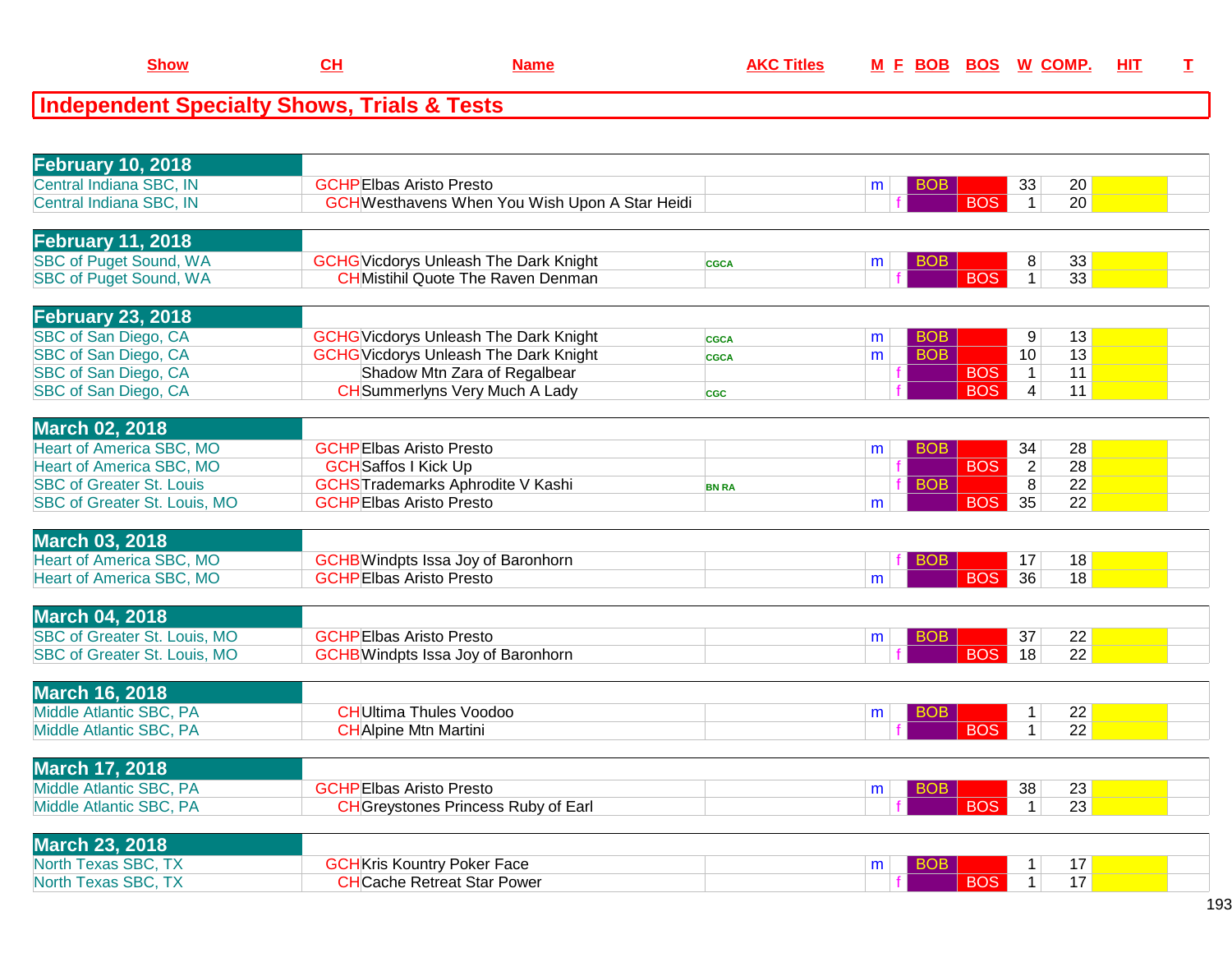| Northern Illinois SBC, WI<br><b>CH</b> Alpine Mtn Rainier<br><b>BOB</b><br>18<br>$\mathbf{1}$<br>m<br>$\overline{2}$<br>17<br>Northern Illinois SBC, WI<br><b>GCH</b> Ramblewoods Brooke<br><b>BOB</b><br>Northern Illinois SBC, WI<br><b>BOS</b><br>43<br>18<br><b>GCHS</b> Alpine Mtn Abigail<br><b>BOS</b><br>$\overline{2}$<br>17<br>Northern Illinois SBC, WI<br><b>CH</b> Alpine Mtn Rainier<br>m.<br><b>April 07, 2018</b><br><b>Greater Milwaukee SBC, WI</b><br><b>CH</b> Alpine Mtn Rainier<br>3<br>18<br><b>BOB</b><br>m<br><b>BOB</b><br>$\overline{4}$<br>16<br><b>Greater Milwaukee SBC, WI</b><br><b>CH</b> Alpine Mtn Rainier<br>m<br><b>Greater Milwaukee SBC, WI</b><br><b>GCHSAlpine Mtn Abigail</b><br><b>BOS</b><br>44<br>18<br><b>BOS</b><br>45<br><b>Greater Milwaukee SBC, WI</b><br><b>GCHSAlpine Mtn Abigail</b><br>16<br><b>April 26, 2018</b><br>SBC of Greater San Jose, CA<br><b>GCHPEIbas Aristo Presto</b><br>39<br>23<br><b>BOB</b><br>m<br>SBC of Greater San Jose, CA<br><b>BOS</b><br>26<br>23<br><b>GCHS</b> Sandcastles Indecent Proposal<br><b>April 27, 2018</b><br><b>Greater Washington SBC, DE</b><br><b>GCHB</b> Alpine Mtn Notoriousmaikai-Makai<br>$\overline{c}$<br>16<br><b>BOB</b><br><b>BOS</b><br>16<br><b>Greater Washington SBC, DE</b><br><b>CHLe Phaires Brutus Maximus</b><br>$\overline{1}$<br>m<br><b>SBC of Pacific Coast, CA</b><br><b>BOB</b><br>40<br>23<br><b>GCHPEIbas Aristo Presto</b><br>m<br><b>BOS</b><br><b>SBC of Pacific Coast, CA</b><br>$\overline{27}$<br>$\overline{23}$<br><b>GCHS</b> Sandcastles Indecent Proposal<br><b>April 28, 2018</b><br><b>Greater Washington SBC, DE</b><br><b>CHLe Phaires Brutus Maximus</b><br>$\overline{2}$<br>15<br><b>BOB</b><br>m<br><b>BOS</b><br>$\overline{3}$<br>15<br><b>Greater Washington SBC, DE</b><br><b>GCHB</b> Alpine Mtn Notoriousmaikai-Makai<br>$\overline{23}$<br>Sacramento Sierra SBC, CA<br>41<br><b>GCHPEIbas Aristo Presto</b><br><b>BOB</b><br>m<br>28<br>23<br>Sacramento Sierra SBC, CA<br><b>GCHS</b> Sandcastles Indecent Proposal<br><b>BOS</b><br>April 29, 2018 | <b>April 06, 2018</b> |  |  |  |
|--------------------------------------------------------------------------------------------------------------------------------------------------------------------------------------------------------------------------------------------------------------------------------------------------------------------------------------------------------------------------------------------------------------------------------------------------------------------------------------------------------------------------------------------------------------------------------------------------------------------------------------------------------------------------------------------------------------------------------------------------------------------------------------------------------------------------------------------------------------------------------------------------------------------------------------------------------------------------------------------------------------------------------------------------------------------------------------------------------------------------------------------------------------------------------------------------------------------------------------------------------------------------------------------------------------------------------------------------------------------------------------------------------------------------------------------------------------------------------------------------------------------------------------------------------------------------------------------------------------------------------------------------------------------------------------------------------------------------------------------------------------------------------------------------------------------------------------------------------------------------------------------------------------------------------------------------------------------------------------------------------------------------------------------------------------------------------------------------------------|-----------------------|--|--|--|
|                                                                                                                                                                                                                                                                                                                                                                                                                                                                                                                                                                                                                                                                                                                                                                                                                                                                                                                                                                                                                                                                                                                                                                                                                                                                                                                                                                                                                                                                                                                                                                                                                                                                                                                                                                                                                                                                                                                                                                                                                                                                                                              |                       |  |  |  |
|                                                                                                                                                                                                                                                                                                                                                                                                                                                                                                                                                                                                                                                                                                                                                                                                                                                                                                                                                                                                                                                                                                                                                                                                                                                                                                                                                                                                                                                                                                                                                                                                                                                                                                                                                                                                                                                                                                                                                                                                                                                                                                              |                       |  |  |  |
|                                                                                                                                                                                                                                                                                                                                                                                                                                                                                                                                                                                                                                                                                                                                                                                                                                                                                                                                                                                                                                                                                                                                                                                                                                                                                                                                                                                                                                                                                                                                                                                                                                                                                                                                                                                                                                                                                                                                                                                                                                                                                                              |                       |  |  |  |
|                                                                                                                                                                                                                                                                                                                                                                                                                                                                                                                                                                                                                                                                                                                                                                                                                                                                                                                                                                                                                                                                                                                                                                                                                                                                                                                                                                                                                                                                                                                                                                                                                                                                                                                                                                                                                                                                                                                                                                                                                                                                                                              |                       |  |  |  |
|                                                                                                                                                                                                                                                                                                                                                                                                                                                                                                                                                                                                                                                                                                                                                                                                                                                                                                                                                                                                                                                                                                                                                                                                                                                                                                                                                                                                                                                                                                                                                                                                                                                                                                                                                                                                                                                                                                                                                                                                                                                                                                              |                       |  |  |  |
|                                                                                                                                                                                                                                                                                                                                                                                                                                                                                                                                                                                                                                                                                                                                                                                                                                                                                                                                                                                                                                                                                                                                                                                                                                                                                                                                                                                                                                                                                                                                                                                                                                                                                                                                                                                                                                                                                                                                                                                                                                                                                                              |                       |  |  |  |
|                                                                                                                                                                                                                                                                                                                                                                                                                                                                                                                                                                                                                                                                                                                                                                                                                                                                                                                                                                                                                                                                                                                                                                                                                                                                                                                                                                                                                                                                                                                                                                                                                                                                                                                                                                                                                                                                                                                                                                                                                                                                                                              |                       |  |  |  |
|                                                                                                                                                                                                                                                                                                                                                                                                                                                                                                                                                                                                                                                                                                                                                                                                                                                                                                                                                                                                                                                                                                                                                                                                                                                                                                                                                                                                                                                                                                                                                                                                                                                                                                                                                                                                                                                                                                                                                                                                                                                                                                              |                       |  |  |  |
|                                                                                                                                                                                                                                                                                                                                                                                                                                                                                                                                                                                                                                                                                                                                                                                                                                                                                                                                                                                                                                                                                                                                                                                                                                                                                                                                                                                                                                                                                                                                                                                                                                                                                                                                                                                                                                                                                                                                                                                                                                                                                                              |                       |  |  |  |
|                                                                                                                                                                                                                                                                                                                                                                                                                                                                                                                                                                                                                                                                                                                                                                                                                                                                                                                                                                                                                                                                                                                                                                                                                                                                                                                                                                                                                                                                                                                                                                                                                                                                                                                                                                                                                                                                                                                                                                                                                                                                                                              |                       |  |  |  |
|                                                                                                                                                                                                                                                                                                                                                                                                                                                                                                                                                                                                                                                                                                                                                                                                                                                                                                                                                                                                                                                                                                                                                                                                                                                                                                                                                                                                                                                                                                                                                                                                                                                                                                                                                                                                                                                                                                                                                                                                                                                                                                              |                       |  |  |  |
|                                                                                                                                                                                                                                                                                                                                                                                                                                                                                                                                                                                                                                                                                                                                                                                                                                                                                                                                                                                                                                                                                                                                                                                                                                                                                                                                                                                                                                                                                                                                                                                                                                                                                                                                                                                                                                                                                                                                                                                                                                                                                                              |                       |  |  |  |
|                                                                                                                                                                                                                                                                                                                                                                                                                                                                                                                                                                                                                                                                                                                                                                                                                                                                                                                                                                                                                                                                                                                                                                                                                                                                                                                                                                                                                                                                                                                                                                                                                                                                                                                                                                                                                                                                                                                                                                                                                                                                                                              |                       |  |  |  |
|                                                                                                                                                                                                                                                                                                                                                                                                                                                                                                                                                                                                                                                                                                                                                                                                                                                                                                                                                                                                                                                                                                                                                                                                                                                                                                                                                                                                                                                                                                                                                                                                                                                                                                                                                                                                                                                                                                                                                                                                                                                                                                              |                       |  |  |  |
|                                                                                                                                                                                                                                                                                                                                                                                                                                                                                                                                                                                                                                                                                                                                                                                                                                                                                                                                                                                                                                                                                                                                                                                                                                                                                                                                                                                                                                                                                                                                                                                                                                                                                                                                                                                                                                                                                                                                                                                                                                                                                                              |                       |  |  |  |
|                                                                                                                                                                                                                                                                                                                                                                                                                                                                                                                                                                                                                                                                                                                                                                                                                                                                                                                                                                                                                                                                                                                                                                                                                                                                                                                                                                                                                                                                                                                                                                                                                                                                                                                                                                                                                                                                                                                                                                                                                                                                                                              |                       |  |  |  |
|                                                                                                                                                                                                                                                                                                                                                                                                                                                                                                                                                                                                                                                                                                                                                                                                                                                                                                                                                                                                                                                                                                                                                                                                                                                                                                                                                                                                                                                                                                                                                                                                                                                                                                                                                                                                                                                                                                                                                                                                                                                                                                              |                       |  |  |  |
|                                                                                                                                                                                                                                                                                                                                                                                                                                                                                                                                                                                                                                                                                                                                                                                                                                                                                                                                                                                                                                                                                                                                                                                                                                                                                                                                                                                                                                                                                                                                                                                                                                                                                                                                                                                                                                                                                                                                                                                                                                                                                                              |                       |  |  |  |
|                                                                                                                                                                                                                                                                                                                                                                                                                                                                                                                                                                                                                                                                                                                                                                                                                                                                                                                                                                                                                                                                                                                                                                                                                                                                                                                                                                                                                                                                                                                                                                                                                                                                                                                                                                                                                                                                                                                                                                                                                                                                                                              |                       |  |  |  |
|                                                                                                                                                                                                                                                                                                                                                                                                                                                                                                                                                                                                                                                                                                                                                                                                                                                                                                                                                                                                                                                                                                                                                                                                                                                                                                                                                                                                                                                                                                                                                                                                                                                                                                                                                                                                                                                                                                                                                                                                                                                                                                              |                       |  |  |  |
|                                                                                                                                                                                                                                                                                                                                                                                                                                                                                                                                                                                                                                                                                                                                                                                                                                                                                                                                                                                                                                                                                                                                                                                                                                                                                                                                                                                                                                                                                                                                                                                                                                                                                                                                                                                                                                                                                                                                                                                                                                                                                                              |                       |  |  |  |
|                                                                                                                                                                                                                                                                                                                                                                                                                                                                                                                                                                                                                                                                                                                                                                                                                                                                                                                                                                                                                                                                                                                                                                                                                                                                                                                                                                                                                                                                                                                                                                                                                                                                                                                                                                                                                                                                                                                                                                                                                                                                                                              |                       |  |  |  |
|                                                                                                                                                                                                                                                                                                                                                                                                                                                                                                                                                                                                                                                                                                                                                                                                                                                                                                                                                                                                                                                                                                                                                                                                                                                                                                                                                                                                                                                                                                                                                                                                                                                                                                                                                                                                                                                                                                                                                                                                                                                                                                              |                       |  |  |  |
|                                                                                                                                                                                                                                                                                                                                                                                                                                                                                                                                                                                                                                                                                                                                                                                                                                                                                                                                                                                                                                                                                                                                                                                                                                                                                                                                                                                                                                                                                                                                                                                                                                                                                                                                                                                                                                                                                                                                                                                                                                                                                                              |                       |  |  |  |
|                                                                                                                                                                                                                                                                                                                                                                                                                                                                                                                                                                                                                                                                                                                                                                                                                                                                                                                                                                                                                                                                                                                                                                                                                                                                                                                                                                                                                                                                                                                                                                                                                                                                                                                                                                                                                                                                                                                                                                                                                                                                                                              |                       |  |  |  |
|                                                                                                                                                                                                                                                                                                                                                                                                                                                                                                                                                                                                                                                                                                                                                                                                                                                                                                                                                                                                                                                                                                                                                                                                                                                                                                                                                                                                                                                                                                                                                                                                                                                                                                                                                                                                                                                                                                                                                                                                                                                                                                              |                       |  |  |  |
|                                                                                                                                                                                                                                                                                                                                                                                                                                                                                                                                                                                                                                                                                                                                                                                                                                                                                                                                                                                                                                                                                                                                                                                                                                                                                                                                                                                                                                                                                                                                                                                                                                                                                                                                                                                                                                                                                                                                                                                                                                                                                                              |                       |  |  |  |
| Sacramento Sierra SBC, CA<br><b>GCHB</b> Nobels Fierce Warrior V Jamelles<br>23<br>$\overline{7}$<br><b>BOB</b><br>m                                                                                                                                                                                                                                                                                                                                                                                                                                                                                                                                                                                                                                                                                                                                                                                                                                                                                                                                                                                                                                                                                                                                                                                                                                                                                                                                                                                                                                                                                                                                                                                                                                                                                                                                                                                                                                                                                                                                                                                         |                       |  |  |  |
| <b>BOS</b><br>29<br>Sacramento Sierra SBC, CA<br>23<br><b>GCHS</b> Sandcastles Indecent Proposal                                                                                                                                                                                                                                                                                                                                                                                                                                                                                                                                                                                                                                                                                                                                                                                                                                                                                                                                                                                                                                                                                                                                                                                                                                                                                                                                                                                                                                                                                                                                                                                                                                                                                                                                                                                                                                                                                                                                                                                                             |                       |  |  |  |
|                                                                                                                                                                                                                                                                                                                                                                                                                                                                                                                                                                                                                                                                                                                                                                                                                                                                                                                                                                                                                                                                                                                                                                                                                                                                                                                                                                                                                                                                                                                                                                                                                                                                                                                                                                                                                                                                                                                                                                                                                                                                                                              |                       |  |  |  |
| May 05, 2018                                                                                                                                                                                                                                                                                                                                                                                                                                                                                                                                                                                                                                                                                                                                                                                                                                                                                                                                                                                                                                                                                                                                                                                                                                                                                                                                                                                                                                                                                                                                                                                                                                                                                                                                                                                                                                                                                                                                                                                                                                                                                                 |                       |  |  |  |
| Ohio SBC, OH<br><b>GCHPEIbas Aristo Presto</b><br>30<br>42<br><b>BOB</b><br>m                                                                                                                                                                                                                                                                                                                                                                                                                                                                                                                                                                                                                                                                                                                                                                                                                                                                                                                                                                                                                                                                                                                                                                                                                                                                                                                                                                                                                                                                                                                                                                                                                                                                                                                                                                                                                                                                                                                                                                                                                                |                       |  |  |  |
| Ohio SBC, OH<br><b>BOS</b><br>30<br><b>GCHOakridge Brown Eyed Girl</b><br>$\mathbf{1}$                                                                                                                                                                                                                                                                                                                                                                                                                                                                                                                                                                                                                                                                                                                                                                                                                                                                                                                                                                                                                                                                                                                                                                                                                                                                                                                                                                                                                                                                                                                                                                                                                                                                                                                                                                                                                                                                                                                                                                                                                       |                       |  |  |  |
|                                                                                                                                                                                                                                                                                                                                                                                                                                                                                                                                                                                                                                                                                                                                                                                                                                                                                                                                                                                                                                                                                                                                                                                                                                                                                                                                                                                                                                                                                                                                                                                                                                                                                                                                                                                                                                                                                                                                                                                                                                                                                                              |                       |  |  |  |
| May 06, 2018                                                                                                                                                                                                                                                                                                                                                                                                                                                                                                                                                                                                                                                                                                                                                                                                                                                                                                                                                                                                                                                                                                                                                                                                                                                                                                                                                                                                                                                                                                                                                                                                                                                                                                                                                                                                                                                                                                                                                                                                                                                                                                 |                       |  |  |  |
| Ohio SBC, OH<br><b>GCHPEIbas Aristo Presto</b><br>43<br>26<br><b>BOB</b><br>m                                                                                                                                                                                                                                                                                                                                                                                                                                                                                                                                                                                                                                                                                                                                                                                                                                                                                                                                                                                                                                                                                                                                                                                                                                                                                                                                                                                                                                                                                                                                                                                                                                                                                                                                                                                                                                                                                                                                                                                                                                |                       |  |  |  |
| <b>BOS</b><br>$\overline{26}$<br>Ohio SBC, OH<br><b>GCHOakridge Brown Eyed Girl</b><br>2                                                                                                                                                                                                                                                                                                                                                                                                                                                                                                                                                                                                                                                                                                                                                                                                                                                                                                                                                                                                                                                                                                                                                                                                                                                                                                                                                                                                                                                                                                                                                                                                                                                                                                                                                                                                                                                                                                                                                                                                                     |                       |  |  |  |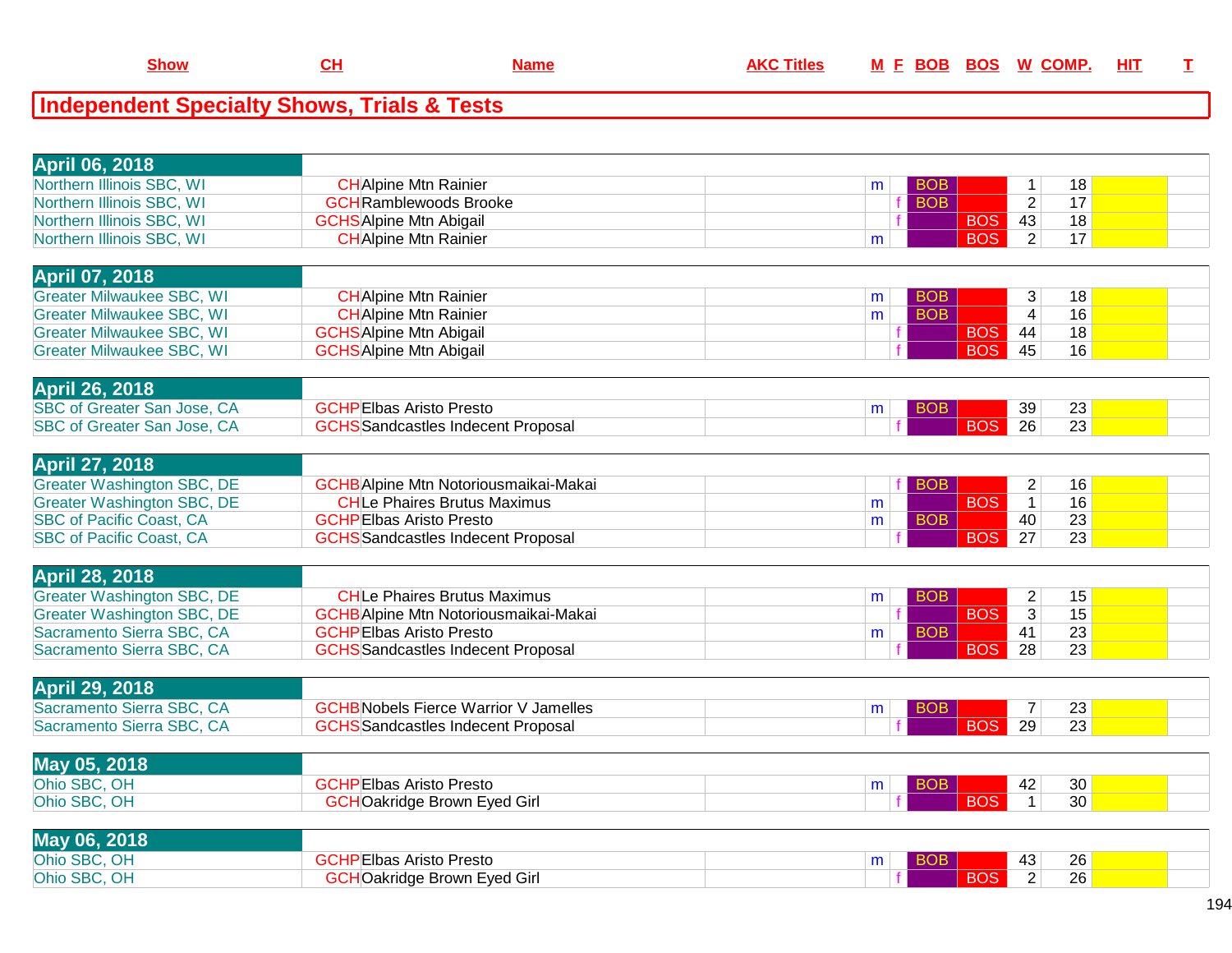| May 12, 2018                      |                                              |                          |   |                 |            |                |                 |               |   |
|-----------------------------------|----------------------------------------------|--------------------------|---|-----------------|------------|----------------|-----------------|---------------|---|
| New England SBC, NY               | <b>CH</b> Ultima Thules Voodoo               |                          | m | <b>BOB</b>      |            | $\overline{c}$ | 34              |               |   |
| New England SBC, NY               | <b>CH</b> Ultima Thules Voodoo               |                          | m | <b>BOB</b>      |            | $\overline{3}$ | 29              |               |   |
| <b>New England SBC, NY</b>        | <b>GCHS</b> Alpine Mtn Abigail               |                          |   |                 | <b>BOS</b> | 46             | 34              |               |   |
| <b>New England SBC, NY</b>        | <b>CH</b> Alpine Mtn Martini                 |                          |   |                 | <b>BOS</b> | $\mathbf{1}$   | 29              |               |   |
|                                   |                                              |                          |   |                 |            |                |                 |               |   |
| May 13, 2018                      |                                              |                          |   |                 |            |                |                 |               |   |
| SBC of the Finger Lakes, NY       | <b>GCHS</b> Alpine Mtn Abigail               |                          |   | <b>BOB</b>      |            | 47             | 28              |               |   |
| SBC of the Finger Lakes, NY       | <b>CH</b> Talbergs Hard Hitter V Woodcrest   |                          | m | <b>BOB</b>      |            | 6              | $\overline{35}$ |               |   |
| SBC of the Finger Lakes, NY       | <b>GCHS</b> Alpine Mtn Abigail               |                          |   |                 | <b>BOS</b> | 48             | $\overline{35}$ |               |   |
| SBC of the Finger Lakes, NY       | CHWho Dat's A Lee Saint Fire On The Bayou    |                          | m |                 | <b>BOS</b> | $\overline{2}$ | $\overline{28}$ |               |   |
|                                   |                                              |                          |   |                 |            |                |                 |               |   |
| May 19, 2018                      |                                              |                          |   |                 |            |                |                 |               |   |
| <b>SBC of Southern Oregon, OR</b> | <b>GCHG</b> Vicdorys Unleash The Dark Knight | <b>CGCA</b>              | m | <b>BOB</b>      |            | 11             | 33              |               |   |
| <b>SBC of Southern Oregon, OR</b> | Shadow Mtn Zara of Regalbear                 |                          |   |                 | <b>BOS</b> | $\overline{2}$ | $\overline{33}$ |               |   |
|                                   |                                              |                          |   |                 |            |                |                 |               |   |
| May 20, 2018                      |                                              |                          |   |                 |            |                |                 |               |   |
| SBC of Southern Oregon, OR        | <b>GCHG</b> Vicdorys Unleash The Dark Knight | <b>CGCA</b>              | m | BO <sub>B</sub> |            | 12             | 31              |               |   |
| SBC of Southern Oregon, OR        | <b>GCHB</b> Vicdorys Pretty In Pink Diamonds | <b>CD BN RA CGCA TKP</b> |   |                 | <b>BOS</b> | $\mathbf{1}$   | 31              |               |   |
|                                   |                                              |                          |   |                 |            |                |                 |               |   |
| May 26, 2018                      |                                              |                          |   |                 |            |                |                 |               |   |
| <b>SBC of Greater Detroit, MI</b> | <b>CH</b> Heimers Hoola Bandoola             |                          | m | <b>BOB</b>      |            | $\mathbf{1}$   | 14              |               |   |
| <b>SBC of Greater Detroit, MI</b> | <b>GCHSTrademarks Aphrodite V Kashi</b>      | <b>BN RA</b>             |   |                 | <b>BOS</b> | 9              | 14              |               |   |
|                                   |                                              |                          |   |                 |            |                |                 |               |   |
| <b>July 20, 2018</b>              |                                              |                          |   |                 |            |                |                 |               |   |
| <b>Willamette Valley SBC, OR</b>  | <b>GCHS</b> Sandcastles Indecent Proposal    |                          |   | <b>BOB</b>      |            | 30             | 22              |               |   |
| <b>Willamette Valley SBC, OR</b>  | <b>GCHB</b> Sandrimars Buffett Rocks Revilo  | <b>CGCA</b>              | m | <b>BOB</b>      |            | $\overline{5}$ | $\overline{22}$ |               |   |
| Willamette Valley SBC, OR         | <b>GCHS</b> Sandcastles Indecent Proposal    |                          |   |                 | <b>BOS</b> | 31             | 22              |               |   |
| <b>Willamette Valley SBC, OR</b>  | <b>GCH</b> Shadow Mtn Zeppelin               |                          | m |                 | <b>BOS</b> | $\mathbf{1}$   | $\overline{22}$ |               |   |
|                                   |                                              |                          |   |                 |            |                |                 |               |   |
| <b>August 10, 2018</b>            |                                              |                          |   |                 |            |                |                 |               |   |
| <b>SBC of Puget Sound, WA</b>     | <b>GCHB</b> Sandrimars Buffett Rocks Revilo  | <b>CGCA</b>              | m | <b>BOB</b>      |            | 6              | 17              |               |   |
| <b>SBC of Puget Sound, WA</b>     | <b>CH</b> Rainiers Gypsy Woman               |                          |   |                 | <b>BOS</b> | $\mathbf{1}$   | 17              |               |   |
| <b>SBC of Puget Sound, WA</b>     | Stillstreams Your'Re So Fine                 | PCD BN RN                | m |                 |            |                |                 | <b>NA 181</b> | 1 |
|                                   |                                              |                          |   |                 |            |                |                 |               |   |
| September 01, 2018                |                                              |                          |   |                 |            |                |                 |               |   |
| SBC of the Finger Lakes, NY       | <b>CH</b> Ultima Thules Voodoo               |                          | m | <b>BOB</b>      |            | $\overline{4}$ | 12              |               |   |
| SBC of the Finger Lakes, NY       | <b>CH</b> Ultima Thules Voodoo               |                          | m | <b>BOB</b>      |            | $\overline{5}$ | 12              |               |   |
| SBC of the Finger Lakes, NY       | <b>GCHS</b> Alpine Mtn Abigail               |                          |   |                 | <b>BOS</b> | 49             | 12              |               |   |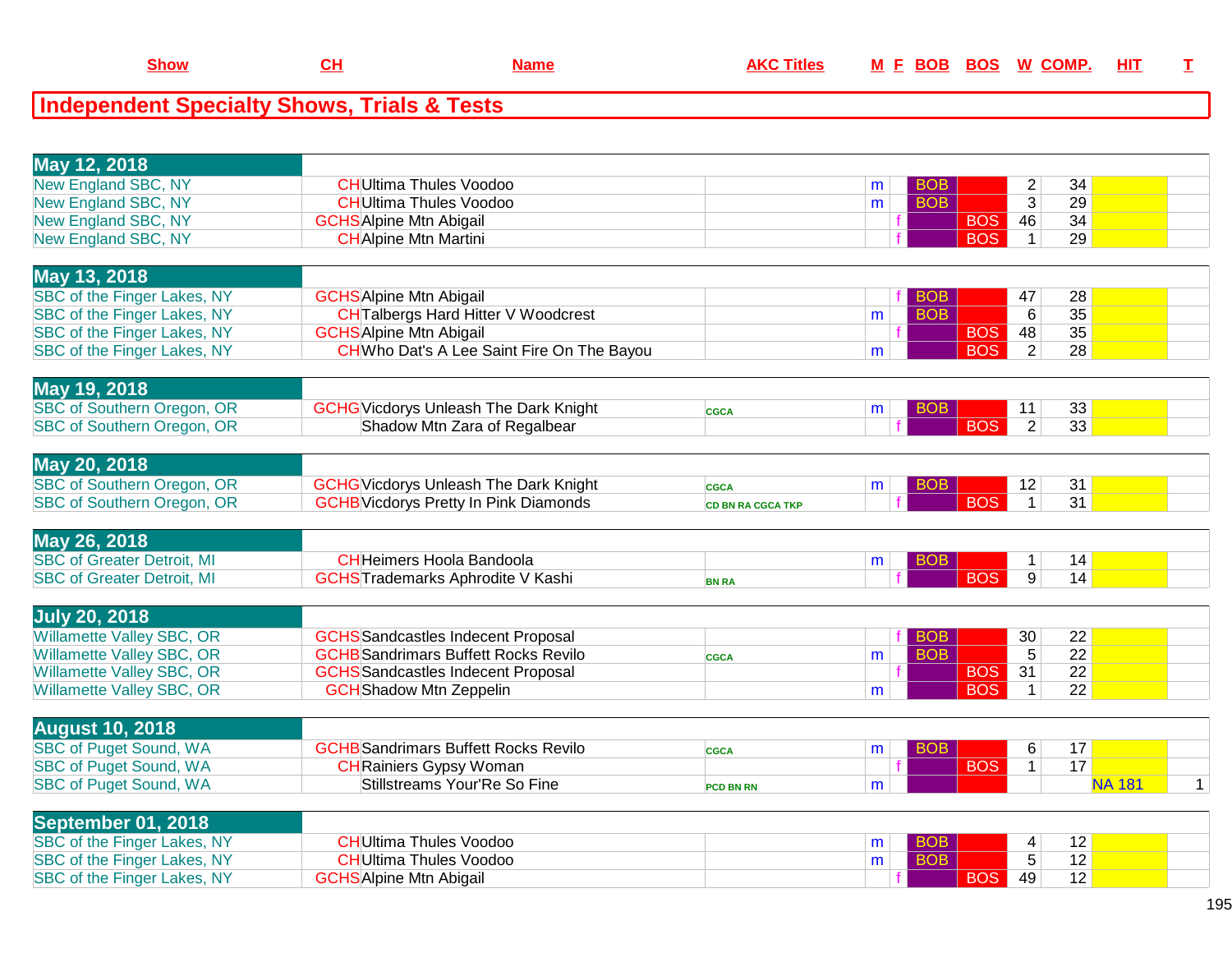| <b>Show</b>                                            | CL                           | <b>Name</b>                                   | <b>AKC Titles</b>               |   | <u>M E BOB BOS W COMP.</u> |               |                 |                 | <b>HIT</b>    | I              |
|--------------------------------------------------------|------------------------------|-----------------------------------------------|---------------------------------|---|----------------------------|---------------|-----------------|-----------------|---------------|----------------|
| <b>Independent Specialty Shows, Trials &amp; Tests</b> |                              |                                               |                                 |   |                            |               |                 |                 |               |                |
| SBC of the Finger Lakes, NY                            |                              | <b>GCHS</b> Alpine Mtn Abigail                |                                 |   |                            | <b>BOS</b>    | 50              | 12              |               |                |
| September 02, 2018                                     |                              |                                               |                                 |   |                            |               |                 |                 |               |                |
| Maumee Valley SBC, MI                                  |                              | <b>GCHS</b> Alpine Mtn Abigail                |                                 |   | <b>BOB</b>                 |               | 51              | 10              |               |                |
| Maumee Valley SBC, MI                                  |                              | <b>GCHS</b> Trademarks Aphrodite V Kashi      | <b>BN RA</b>                    |   | <b>BOB</b>                 |               | 10 <sup>1</sup> | 10              |               |                |
| Maumee Valley SBC, MI                                  |                              | <b>Cornerstones Heartache Tonight</b>         |                                 | m |                            | <b>BOS</b>    | $\mathbf{1}$    | 10              |               |                |
| Maumee Valley SBC, MI                                  |                              | <b>CHUltima Thules Voodoo</b>                 |                                 | m |                            | <b>BOS</b>    | 6               | 10              |               |                |
| September 17, 2018                                     |                              |                                               |                                 |   |                            |               |                 |                 |               |                |
| <b>SBC of America Regional, OR</b>                     |                              | <b>CH</b> Lasquites Username is Dexter        | <b>CGCA</b>                     | m | <b>BOB</b>                 |               | 1               | 72              |               |                |
| <b>SBC of America Regional, OR</b>                     |                              | <b>GCHS</b> Sandcastles Indecent Proposal     |                                 |   |                            | <b>BOS</b>    | 32              | $\overline{72}$ |               |                |
| <b>SBC of America Regional, OR</b>                     |                              | Blue Collars Once To Every Woman              | <b>CD BN GN RM RAE2 FDC CGC</b> | m |                            |               |                 |                 | <b>OA 182</b> | $\mathbf 1$    |
| September 18, 2018                                     |                              |                                               |                                 |   |                            |               |                 |                 |               |                |
| <b>SBC of America Regional, OR</b>                     |                              | <b>GCH</b> Kris Kountry Poker Face            |                                 | m | <b>BOB</b>                 |               | $\overline{2}$  | 72              |               |                |
| <b>SBC of America Regional, OR</b>                     |                              | <b>GCHS</b> Sandcastles Indecent Proposal     |                                 |   |                            | <b>BOS</b>    | 33              | 72              |               |                |
| September 20, 2018                                     |                              |                                               |                                 |   |                            |               |                 |                 |               |                |
| SBC of America #80/45/14 OR                            |                              | <b>GCHS</b> Alpine Mtn Abigail                |                                 |   | <b>BOB</b>                 |               | 52              | 96              |               |                |
| SBC of America #80/45/14 OR                            |                              | <b>CH</b> Alpine Mtn Rainier                  |                                 | m |                            | <b>BOS</b>    | 5               | 96              |               |                |
| SBC of America #80/45/14 OR                            |                              | <b>GCH</b> Juel Kreeks A Rockstar For Vicdory | <b>BN RN CGCA</b>               |   |                            |               |                 |                 | <b>NB 175</b> | $\overline{2}$ |
| <b>October 13, 2018</b>                                |                              |                                               |                                 |   |                            |               |                 |                 |               |                |
| Northern New Jersey SBC, NJ                            |                              | <b>GCHPEIbas Aristo Presto</b>                | <b>CGCA</b>                     | m | <b>BOB</b>                 |               | 44              | 15              |               |                |
| Northern New Jersey SBC, NJ                            |                              | <b>GCHB</b> Alpine Mtn Notoriousmaikai-Makai  |                                 |   |                            | <b>BOS</b>    | $\overline{4}$  | 15              |               |                |
| October 14, 2018                                       |                              |                                               |                                 |   |                            |               |                 |                 |               |                |
| Northern New Jersey SBC, NJ                            |                              | <b>GCHPEIbas Aristo Presto</b>                | <b>CGCA</b>                     | m | <b>BOB</b>                 |               | 45              | 15              |               |                |
| Northern New Jersey SBC, NJ                            |                              | <b>CHCache Retreat Solitude</b>               |                                 |   |                            | <b>BOS</b>    | $\mathbf{1}$    | 15              |               |                |
| <b>November 30, 2018</b>                               |                              |                                               |                                 |   |                            |               |                 |                 |               |                |
| <b>SBC of Greater Detroit, MI</b>                      |                              | <b>GCHPEIbas Aristo Presto</b>                | <b>BN RN CGCA</b>               | m | <b>BOB</b>                 |               | 46              | 13              |               |                |
| <b>SBC of Greater Detroit, MI</b>                      |                              | <b>GCHS</b> Trademarks Aphrodite V Kashi      | <b>BN RA</b>                    |   | fl                         | <b>BOS</b> 11 |                 | 13              |               |                |
| <b>December 06, 2018</b>                               |                              |                                               |                                 |   |                            |               |                 |                 |               |                |
| North Texas SBC, TX                                    |                              | <b>GCHB</b> Kris Kountry Poker Face           |                                 | m | <b>BOB</b>                 |               | 3               | 14              |               |                |
| North Texas SBC, TX                                    | <b>GCH</b> Stars Just Jillin |                                               |                                 |   |                            | <b>BOS</b>    | 4               | 14              |               |                |
|                                                        |                              |                                               |                                 |   |                            |               |                 |                 |               |                |
| <b>February 10, 2019</b>                               |                              |                                               |                                 |   |                            |               |                 |                 |               |                |
| SBC of Puget Sound, WA                                 |                              | <b>GCH</b> Shadow Mtn Zeppelin                |                                 | m | <b>BOB</b>                 |               | 2               | $20 \vert$      |               |                |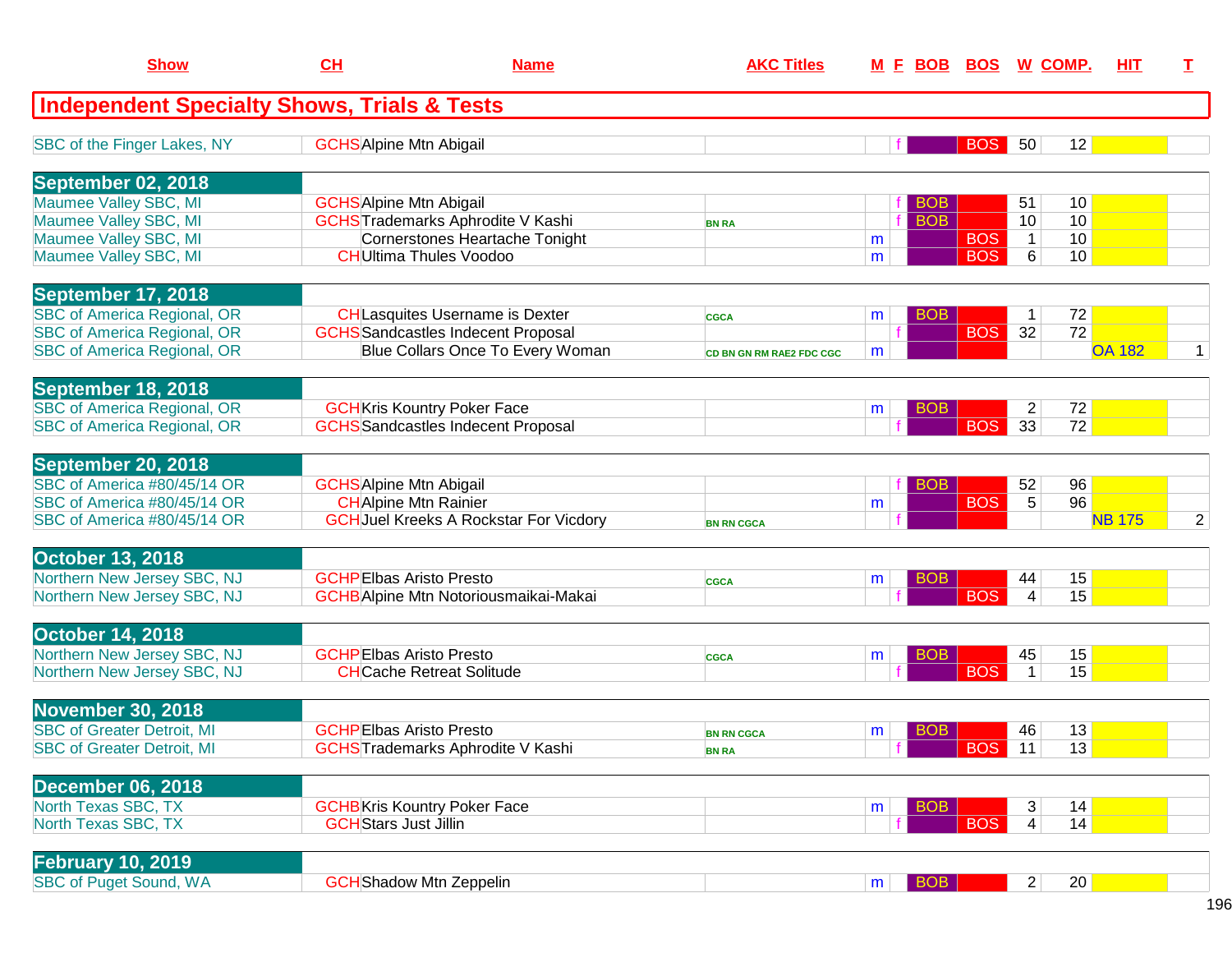| <b>Show</b>                                            | CH                                  | <b>Name</b>                                                                | <b>AKC Titles</b>  |        |                          |            | M E BOB BOS W COMP.            | HIT.                | T.           |
|--------------------------------------------------------|-------------------------------------|----------------------------------------------------------------------------|--------------------|--------|--------------------------|------------|--------------------------------|---------------------|--------------|
| <b>Independent Specialty Shows, Trials &amp; Tests</b> |                                     |                                                                            |                    |        |                          |            |                                |                     |              |
| <b>SBC of Puget Sound, WA</b>                          |                                     | <b>CH</b> Vonnakens Allora of Loramar                                      |                    |        |                          | <b>BOS</b> | $\overline{2}$                 | 20                  |              |
| <b>SBC of Puget Sound, WA</b>                          |                                     | <b>GCHLasquites Xavier V Horace</b>                                        | <b>BN CGCA TKN</b> | m      |                          |            |                                | <b>NB 173</b>       | $\mathbf{1}$ |
|                                                        |                                     |                                                                            |                    |        |                          |            |                                |                     |              |
| <b>February 22, 2019</b>                               |                                     |                                                                            |                    |        |                          |            |                                |                     |              |
| SBC of San Diego, CA<br>SBC of San Diego, CA           |                                     | <b>CH</b> Jamelles To Sir With Love<br><b>CH</b> Jamelles To Sir With Love |                    | m<br>m | <b>BOB</b><br><b>BOB</b> |            | $\mathbf{1}$<br>$\overline{2}$ | 8<br>$\overline{8}$ |              |
| SBC of San Diego, CA                                   |                                     | Lsaquites Lexus For Reema                                                  |                    |        |                          | <b>BOS</b> | $\mathbf{1}$                   | 8                   |              |
| SBC of San Diego, CA                                   |                                     | Lsaquites Lexus For Reema                                                  |                    |        |                          | <b>BOS</b> | $\overline{2}$                 | 8                   |              |
|                                                        |                                     |                                                                            |                    |        |                          |            |                                |                     |              |
| <b>March 01, 2019</b>                                  |                                     |                                                                            |                    |        |                          |            |                                |                     |              |
| <b>Heart of America SBC, MO</b>                        | <b>GCHPEIbas Aristo Presto</b>      |                                                                            | <b>BN RN CGCA</b>  | m      | <b>BOB</b>               |            | 47                             | 24                  |              |
| <b>Heart of America SBC, MO</b>                        | <b>GCH</b> Ramblewoods Brooke       |                                                                            |                    |        |                          | <b>BOS</b> | $\overline{3}$                 | $\overline{24}$     |              |
| SBC of Greater St. Louis, MO                           | <b>GCHPEIbas Aristo Presto</b>      |                                                                            | <b>BN RN CGCA</b>  | m      | <b>BOB</b>               |            | 48                             | 25                  |              |
| SBC of Greater St. Louis, MO                           |                                     | <b>GCHS</b> Gliddens Wild Is The Wind In The Barnyard                      |                    |        |                          | <b>BOS</b> | $\mathbf{1}$                   | 25                  |              |
|                                                        |                                     |                                                                            |                    |        |                          |            |                                |                     |              |
| <b>March 02, 2019</b>                                  |                                     |                                                                            |                    |        |                          |            |                                |                     |              |
| Greater St. Louis SBC, MO                              | <b>GCHB</b> Kris Kountry Poker Face |                                                                            |                    | m      | <b>BOB</b>               |            | 4                              | 18                  |              |
| <b>Heart of America SBC, MO</b>                        | <b>GCHPEIbas Aristo Presto</b>      |                                                                            | <b>BN RN CGCA</b>  | m      | <b>BOB</b>               |            | 49                             | 25                  |              |
| <b>Heart of America SBC, MO</b>                        | <b>GCH</b> Ramblewoods Brooke       |                                                                            |                    |        |                          | <b>BOS</b> | $\overline{4}$                 | 25                  |              |
| SBC of Greater St. Louis, IL                           |                                     | <b>GCH</b> Kryskara Silver Trailblazer                                     | <b>CGC</b>         |        |                          | <b>BOS</b> | 3                              | $\overline{18}$     |              |
|                                                        |                                     |                                                                            |                    |        |                          |            |                                |                     |              |
| <b>March 15, 2019</b>                                  |                                     |                                                                            |                    |        |                          |            |                                |                     |              |
| Middle Atlantic SBC, PA                                | <b>GCHPEIbas Aristo Presto</b>      |                                                                            | <b>BN RN CGCA</b>  | m      | BOB.                     |            | 50                             | 20                  |              |
| Middle Atlantic SBC, PA                                | <b>GCH</b> Beech Hills Gaia         |                                                                            | <b>CGC</b>         |        |                          | <b>BOS</b> | $\mathbf{1}$                   | 20                  |              |
| <b>March 16, 2019</b>                                  |                                     |                                                                            |                    |        |                          |            |                                |                     |              |
| Middle Atlantic SBC, PA                                | <b>GCHPEIbas Aristo Presto</b>      |                                                                            | <b>BN RN CGCA</b>  | m      | BOB                      |            | 51                             | 20                  |              |
| Middle Atlantic SBC, PA                                | <b>GCHBeech Hills Gaia</b>          |                                                                            | CGC                |        |                          | <b>BOS</b> | $\overline{2}$                 | 20                  |              |
|                                                        |                                     |                                                                            |                    |        |                          |            |                                |                     |              |
| <b>March 22, 2019</b>                                  |                                     |                                                                            |                    |        |                          |            |                                |                     |              |
| North Texas SBC, TX                                    | <b>GCHPEIbas Aristo Presto</b>      |                                                                            | <b>BN RN CGCA</b>  | m      | <b>BOB</b>               |            | 52                             | 15                  |              |
| North Texas SBC, TX                                    |                                     | <b>CH</b> Cache Retreat Star Power                                         |                    |        |                          | <b>BOS</b> | $\mathbf{1}$                   | 15                  |              |
|                                                        |                                     |                                                                            |                    |        |                          |            |                                |                     |              |
| April 05, 2019                                         |                                     |                                                                            |                    |        |                          |            |                                |                     |              |
| Northern Illinois SBC, WI                              | <b>CH</b> Alpine Mtn Rainier        |                                                                            |                    | m      | <b>BOB</b>               |            | 6                              | 20                  |              |
| Northern Illinois SBC, WI                              | <b>CH</b> Alpine Mtn Rainier        |                                                                            |                    | m      | <b>BOB</b>               |            | $\overline{7}$                 | 19                  |              |
| Northern Illinois SBC, WI                              |                                     | <b>GCHB</b> Alpine Mtn Notoriousmaikai-Makai                               |                    |        |                          | <b>BOS</b> | $\overline{5}$                 | 20                  |              |
| Northern Illinois SBC, WI                              |                                     | Opdykes Shine On                                                           |                    |        |                          | <b>BOS</b> | $\mathbf{1}$                   | 19                  |              |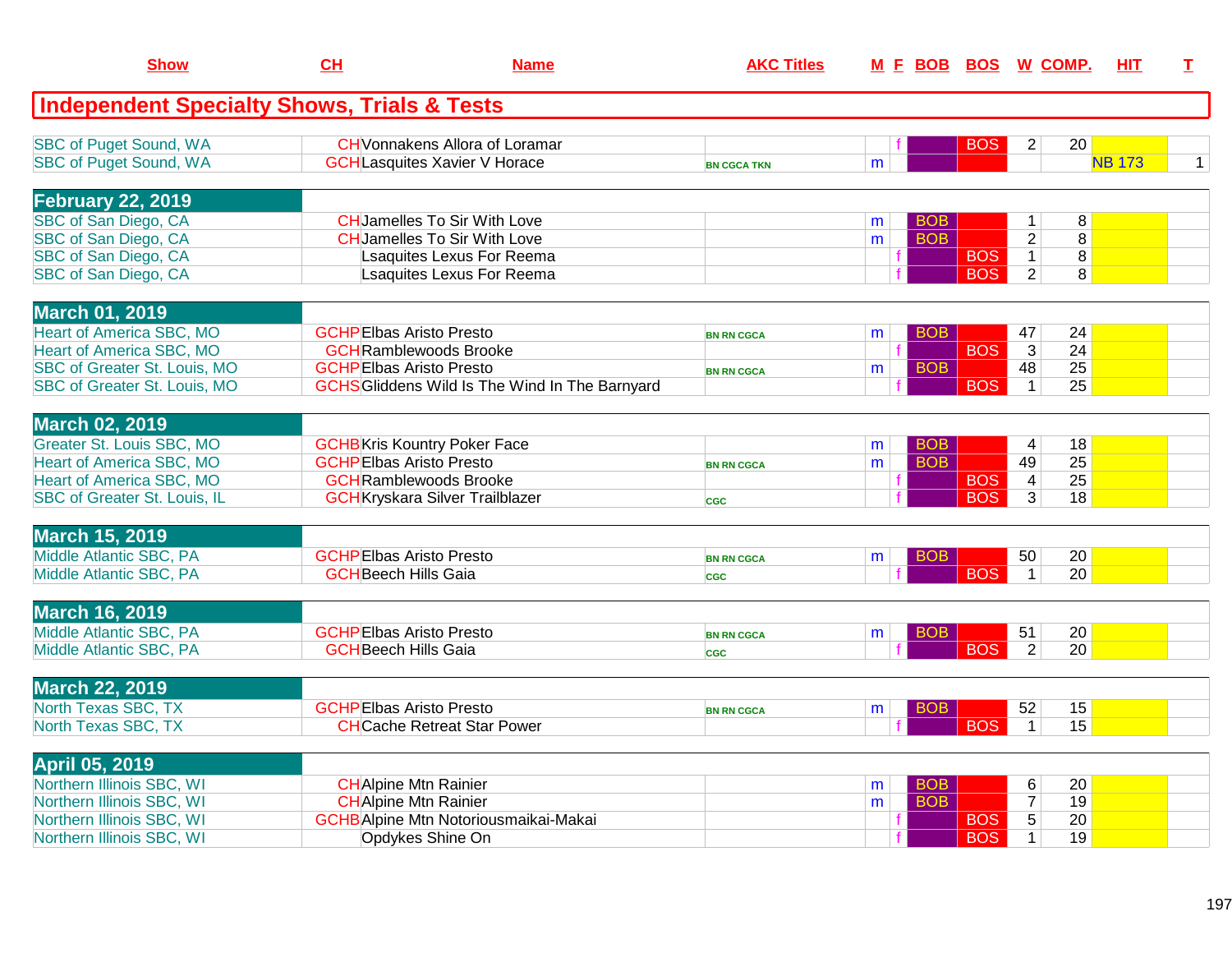| <b>Show</b>                                                          | CL                                                            | <b>Name</b>                                      | <b>AKC Titles</b>    |   | M E BOB BOS W COMP.      |            |                     |          | HIT | I. |
|----------------------------------------------------------------------|---------------------------------------------------------------|--------------------------------------------------|----------------------|---|--------------------------|------------|---------------------|----------|-----|----|
| <b>Independent Specialty Shows, Trials &amp; Tests</b>               |                                                               |                                                  |                      |   |                          |            |                     |          |     |    |
|                                                                      |                                                               |                                                  |                      |   |                          |            |                     |          |     |    |
| <b>April 06, 2019</b>                                                |                                                               |                                                  |                      |   |                          |            |                     |          |     |    |
| <b>Greater Milwaukee SBC, WI</b><br><b>Greater Milwaukee SBC, WI</b> | <b>CHAlpine Mtn Rainier</b><br><b>GCHPEIbas Aristo Presto</b> |                                                  |                      | m | <b>BOB</b><br><b>BOB</b> |            | 8<br>53             | 14<br>16 |     |    |
| <b>Greater Milwaukee SBC, WI</b>                                     |                                                               | Alpine Mtn Riley V Kings Mill                    | <b>BN RN CGCA</b>    | m |                          | <b>BOS</b> | $\mathbf 1$         | 16       |     |    |
|                                                                      |                                                               |                                                  |                      |   |                          |            |                     |          |     |    |
| <b>April 25, 2019</b>                                                |                                                               |                                                  |                      |   |                          |            |                     |          |     |    |
| SBC of Greater San Jose, CA                                          |                                                               | <b>GCHS</b> Kris Kountry Poker Face              |                      | m | <b>BOB</b>               |            | 5                   | 23       |     |    |
| SBC of Greater San Jose, CA                                          |                                                               | <b>GCH</b> Wintercrests Tabitha of Kings Row     |                      |   |                          | <b>BOS</b> | $\mathbf{1}$        | 23       |     |    |
| <b>April 26, 2019</b>                                                |                                                               |                                                  |                      |   |                          |            |                     |          |     |    |
| <b>Greater Washington SBC, MD</b>                                    | <b>CH</b> Alpine Mtn Rainier                                  |                                                  |                      | m | <b>BOB</b>               |            | 9                   | 19       |     |    |
| <b>Greater Washington SBC, MD</b>                                    |                                                               | <b>GCH</b> Cornerstones Just What The Dr Ordered |                      |   |                          | <b>BOS</b> | $\overline{3}$      | 19       |     |    |
| <b>SBC of Pacific Coast, CA</b>                                      |                                                               | <b>GCHS</b> Kris Kountry Poker Face              |                      | m | <b>BOB</b>               |            | 6                   | 31       |     |    |
| <b>SBC of Pacific Coast, CA</b>                                      |                                                               | <b>CH</b> New Sage Wildfire V Saber              |                      |   |                          | <b>BOS</b> | $\mathbf 1$         | 31       |     |    |
| <b>April 27, 2019</b>                                                |                                                               |                                                  |                      |   |                          |            |                     |          |     |    |
| <b>Greater Washington SBC, MD</b>                                    | <b>CH</b> Alpine Mtn Rainier                                  |                                                  |                      | m | <b>BOB</b>               |            | 10                  | 17       |     |    |
| <b>Greater Washington SBC, MD</b>                                    | <b>GCH</b> Beech Hills Gaia                                   |                                                  | <b>CGC</b>           |   |                          | <b>BOS</b> | 3                   | 17       |     |    |
| Sacramento Sierra SBC, CA                                            |                                                               | <b>GCHS</b> Kris Kountry Poker Face              |                      | m | <b>BOB</b>               |            | $\overline{7}$      | 35       |     |    |
| Sacramento Sierra SBC, CA                                            |                                                               | <b>CH</b> New Sage Xecutive of Lasquite          |                      | m | <b>BOB</b>               |            | $\mathbf 1$         | 34       |     |    |
| Sacramento Sierra SBC, CA                                            |                                                               | New Sage Xtra Frosting                           |                      |   |                          | <b>BOS</b> | $\mathbf{1}$        | 34       |     |    |
| Sacramento Sierra SBC, CA                                            |                                                               | <b>GCHBTinkerbells Genevieve V Santas Forest</b> | <b>CGCA CGCU TKN</b> |   |                          | <b>BOS</b> | $\mathbf 1$         | 35       |     |    |
| May 04, 2019                                                         |                                                               |                                                  |                      |   |                          |            |                     |          |     |    |
| Ohio SBC, OH                                                         |                                                               | <b>GCH</b> Slatons Piece of The Rockie Mountain  |                      | m | <b>BOB</b>               |            | $\mathbf{1}$        | 18       |     |    |
| Ohio SBC, OH                                                         |                                                               | <b>GCHOakridge Brown Eyed Girl</b>               |                      |   |                          | <b>BOS</b> | $\overline{3}$      | 18       |     |    |
|                                                                      |                                                               |                                                  |                      |   |                          |            |                     |          |     |    |
| May 05, 2019<br>Ohio SBC, OH                                         |                                                               | <b>GCHOakridge Brown Eyed Girl</b>               |                      |   |                          |            |                     |          |     |    |
| Ohio SBC, OH                                                         |                                                               | <b>GCH</b> Slatons Piece of The Rockie Mountain  |                      | m | <b>BOB</b>               | <b>BOS</b> | 4<br>$\overline{2}$ | 17<br>17 |     |    |
|                                                                      |                                                               |                                                  |                      |   |                          |            |                     |          |     |    |
| May 11, 2019                                                         |                                                               |                                                  |                      |   |                          |            |                     |          |     |    |
| New England SBC, CT                                                  |                                                               | <b>GCH</b> Cornerstones Just What The Dr Ordered |                      |   | BOB                      |            | 5                   | 43       |     |    |
| New England SBC, CT                                                  | <b>GCHPEIbas Aristo Presto</b>                                |                                                  | <b>BN RN CGCA</b>    | m | <b>BOB</b>               |            | 54                  | 40       |     |    |
| New England SBC, CT                                                  |                                                               | <b>GCH</b> Cornerstones Just What The Dr Ordered |                      |   |                          | <b>BOS</b> | 4                   | 40       |     |    |
| New England SBC, CT                                                  | <b>GCHPEIbas Aristo Presto</b>                                |                                                  | <b>BN RN CGCA</b>    | m |                          | BOS        | 55                  | 43       |     |    |
| May 12, 2019                                                         |                                                               |                                                  |                      |   |                          |            |                     |          |     |    |
| SBC of the Finger Lakes, NY                                          | <b>CH</b> Alpine Mtn Rainier                                  |                                                  |                      | m | <b>BOB</b>               |            | 11                  | 22       |     |    |
| SBC of the Finger Lakes, NY                                          | <b>GCHPEIbas Aristo Presto</b>                                |                                                  | <b>BN RN CGCA</b>    | m | <b>BOB</b>               |            | 56                  | 40       |     |    |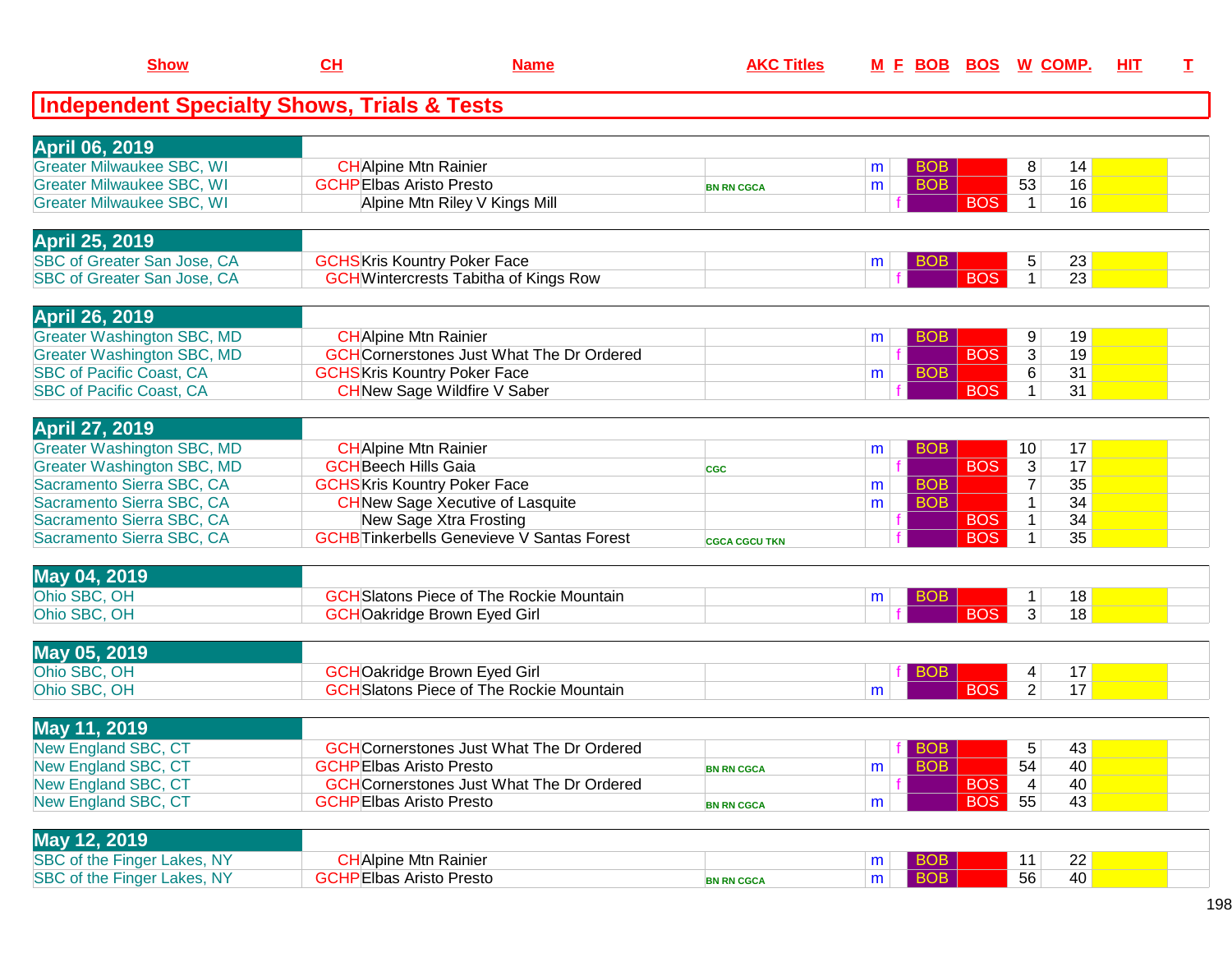| <b>Show</b>                                                                                                                                      | CL                             | <b>Name</b>                                                                                                                                                                  | <b>AKC Titles</b>    |                                    |                          | M E BOB BOS W COMP.                                                                       | HIT           | Т              |
|--------------------------------------------------------------------------------------------------------------------------------------------------|--------------------------------|------------------------------------------------------------------------------------------------------------------------------------------------------------------------------|----------------------|------------------------------------|--------------------------|-------------------------------------------------------------------------------------------|---------------|----------------|
| <b>Independent Specialty Shows, Trials &amp; Tests</b>                                                                                           |                                |                                                                                                                                                                              |                      |                                    |                          |                                                                                           |               |                |
| SBC of the Finger Lakes, NY<br>SBC of the Finger Lakes, NY                                                                                       | <b>GCH</b> Beech Hills Gaia    | <b>GCHB</b> Royaltys Total Eclipse of My Heart                                                                                                                               | <b>CGC</b>           |                                    | <b>BOS</b><br><b>BOS</b> | 22<br>4<br>40<br>$\mathbf 1$                                                              |               |                |
| May 18, 2019<br>SBC of Southern Oregon, OR<br>SBC of Southern Oregon, OR                                                                         |                                | <b>GCH</b> Shadow Mtn Zeppelin<br>Lone Cedars Encore Presentation                                                                                                            |                      | <b>BOB</b><br>m                    | <b>BOS</b>               | 3<br>33<br>33<br>$\mathbf 1$                                                              |               |                |
| May 19, 2019<br>SBC of Southern Oregon, OR<br>SBC of Southern Oregon, OR                                                                         | <b>GCH</b> Vicdorys Vixen      | <b>GCHS</b> Kris Kountry Poker Face                                                                                                                                          | <b>BN RI CGC TKN</b> | <b>BOB</b><br>m                    | <b>BOS</b>               | 8<br>31<br>31<br>1 <sup>1</sup>                                                           |               |                |
| May 25, 2019<br><b>SBC of Greater Detroit, MI</b><br><b>SBC of Greater Detroit, MI</b>                                                           | <b>GCHPEIbas Aristo Presto</b> | <b>GCH</b> Ramblewoods Brooke                                                                                                                                                | <b>BN RN CGCA</b>    | <b>BOB</b><br>m                    | <b>BOS</b>               | 10<br>57<br>5<br>10 <sup>1</sup>                                                          |               |                |
| <b>June 01, 2019</b><br>Northern New Jersey SBC, NJ<br>Northern New Jersey SBC, NJ<br>Northern New Jersey SBC, NJ<br>Northern New Jersey SBC, NJ |                                | <b>GCH</b> Cornerstones Just What The Dr Ordered<br><b>GCH</b> Cornerstones Just What The Dr Ordered<br><b>GCHOpdykes Sesto Elemento</b><br><b>GCHOpdykes Sesto Elemento</b> |                      | <b>BOB</b><br><b>BOB</b><br>m<br>m | <b>BOS</b><br><b>BOS</b> | 19<br>5<br>$\overline{6}$<br>13<br>13<br>$\mathbf{1}$<br>$\overline{2}$<br>19             |               |                |
| <b>June 02, 2019</b><br>Northern New Jersey SBC, NJ<br>Northern New Jersey SBC, NJ<br>Northern New Jersey SBC, NJ<br>Northern New Jersey SBC, NJ |                                | <b>CH</b> Cornerstones Heartache Tonight<br><b>GCH</b> Cornerstones Just What The Dr Ordered<br><b>GCHOpdykes Sesto Elemento</b><br><b>GCH</b> Slatons Sweet Secret          | <b>CGCA TKA</b>      | <b>BOB</b><br>m<br><b>BOB</b><br>m | <b>BOS</b><br><b>BOS</b> | $\overline{c}$<br>13<br>$\overline{7}$<br>12<br>12<br>$\overline{3}$<br>13<br>$\mathbf 1$ |               |                |
| <b>June 08, 2019</b><br><b>SBC of Puget Sound, WA</b>                                                                                            |                                | <b>GCH</b> Lasquites Xavier V Horace                                                                                                                                         | <b>BN CGCA TKN</b>   | m                                  |                          |                                                                                           | <b>NB 179</b> | $\overline{2}$ |
| <b>June 09, 2019</b><br><b>SBC of Puget Sound, WA</b><br>SBC of Puget Sound, WA                                                                  |                                | <b>GCHS</b> Kris Kountry Poker Face<br><b>CH</b> Rainiers Gypsy Woman                                                                                                        |                      | <b>BOB</b><br>m                    | BOS                      | 30 <br>9<br>$\vert$ 2<br>30 <sup>2</sup>                                                  |               |                |
| <b>July 19, 2019</b><br><b>Willamette Valley SBC, OR</b><br>Willamette Valley SBC, OR<br>Willamette Valley SBC, OR<br>Willamette Valley SBC, OR  |                                | <b>GCHS</b> Kris Kountry Poker Face<br><b>GCHS</b> Kris Kountry Poker Face<br><b>CHLone Cedars Call of The Siren</b><br><b>CH</b> Lone Cedars Charisma of Willow Creek       |                      | <b>BOB</b><br>m<br><b>BOB</b><br>m | <b>BOS</b><br><b>BOS</b> | 22<br>10<br> 23 <br>11<br>23<br>$\mathbf{1}$<br>22<br>$\mathbf 1$                         |               |                |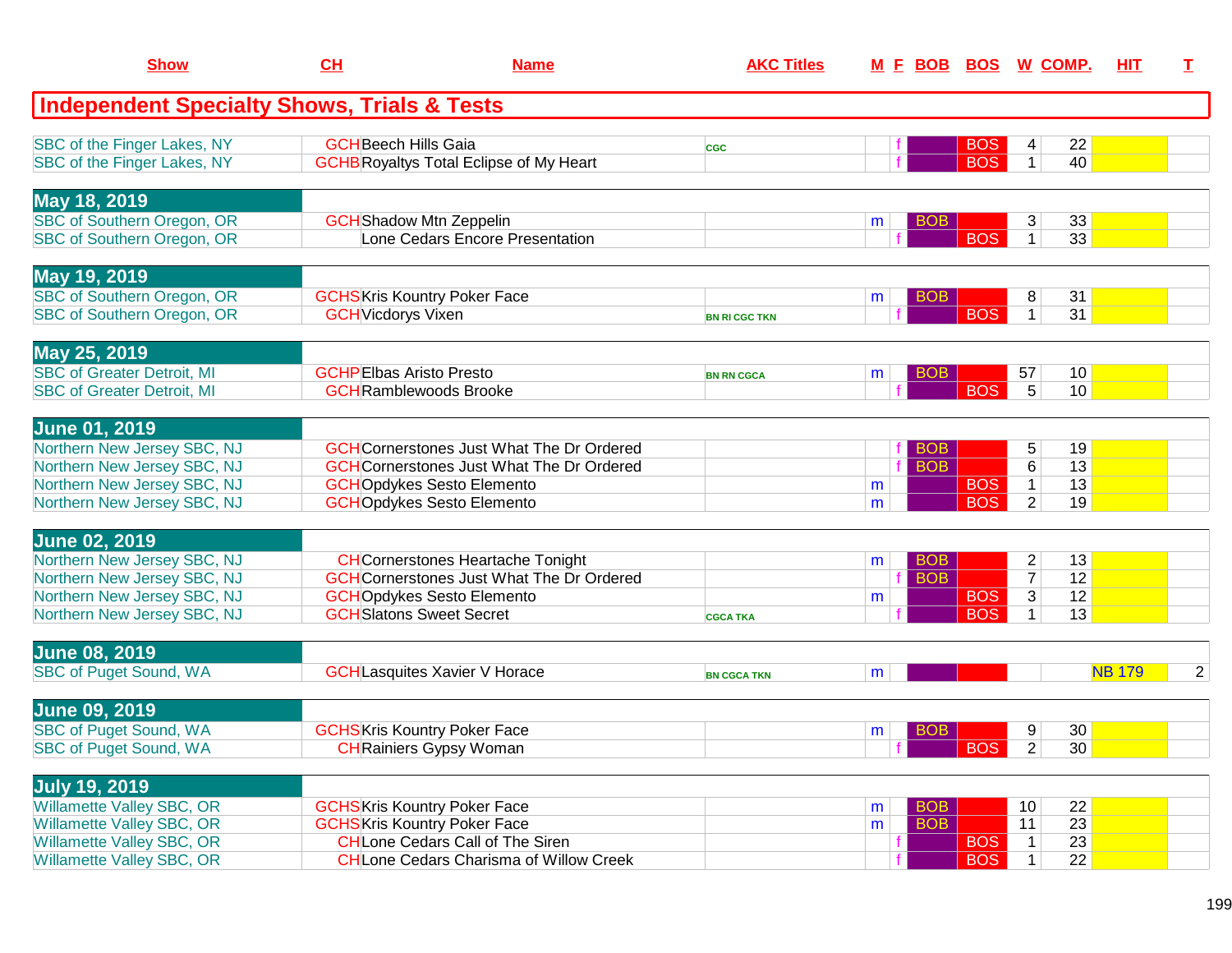| <b>Show</b>                                            | CH                                      | <b>Name</b>                                                                      | <b>AKC Titles</b> |   | M E BOB BOS W COMP. |            |                                  |                 | HIT             | I              |
|--------------------------------------------------------|-----------------------------------------|----------------------------------------------------------------------------------|-------------------|---|---------------------|------------|----------------------------------|-----------------|-----------------|----------------|
| <b>Independent Specialty Shows, Trials &amp; Tests</b> |                                         |                                                                                  |                   |   |                     |            |                                  |                 |                 |                |
| <b>August 31, 2019</b>                                 |                                         |                                                                                  |                   |   |                     |            |                                  |                 |                 |                |
| SBC of the Finger Lakes, NY                            |                                         | <b>GCHOpdykes Sesto Elemento</b>                                                 |                   | m | <b>BOB</b>          |            | 4                                | 11              |                 |                |
| SBC of the Finger Lakes, NY                            | <b>CH</b> Ultima Thules Voodoo          |                                                                                  |                   | m | <b>BOB</b>          |            | $\overline{7}$                   | 15              |                 |                |
| SBC of the Finger Lakes, NY                            |                                         | <b>GCHOakridge Brown Eyed Girl</b>                                               |                   |   |                     | <b>BOS</b> | $\overline{5}$                   | 15              |                 |                |
| SBC of the Finger Lakes, NY                            |                                         | <b>GCHOakridge Brown Eyed Girl</b>                                               |                   |   |                     | <b>BOS</b> | 6                                | 11              |                 |                |
| September 01, 2019                                     |                                         |                                                                                  |                   |   |                     |            |                                  |                 |                 |                |
| Maumee Valley SBC, MI                                  |                                         | <b>GCHOpdykes Sesto Elemento</b>                                                 |                   | m | <b>BOB</b>          |            | $\sqrt{5}$                       | 16              |                 |                |
| Maumee Valley SBC, MI                                  |                                         | <b>GCHOpdykes Sesto Elemento</b>                                                 |                   | m | <b>BOB</b>          |            | 6                                | 15              |                 |                |
| Maumee Valley SBC, MI                                  |                                         | <b>GCHOakridge Brown Eyed Girl</b>                                               |                   |   |                     | <b>BOS</b> | $\overline{7}$                   | 16              |                 |                |
| Maumee Valley SBC, MI                                  |                                         | <b>GCHOakridge Brown Eyed Girl</b>                                               |                   |   |                     | <b>BOS</b> | 8                                | 15              |                 |                |
| <b>October 06, 2019</b>                                |                                         |                                                                                  |                   |   |                     |            |                                  |                 |                 |                |
| <b>SBC of America Retional, MO</b>                     | <b>GCHS</b> Kris Kountry Poker Face     |                                                                                  |                   | m | <b>BOB</b>          |            | 12                               | 72              |                 |                |
| <b>SBC of America Retional, MO</b>                     | <b>GCHB</b> Kryskara Silver Trailblazer |                                                                                  | <b>CGC</b>        |   |                     | <b>BOS</b> | 4                                | 72              |                 |                |
| <b>October 07, 2019</b>                                |                                         |                                                                                  |                   |   |                     |            |                                  |                 |                 |                |
| <b>SBC of America Retional, MO</b>                     | <b>CH</b> Kings Mill Willow             |                                                                                  |                   |   | <b>BOB</b>          |            |                                  | 80              |                 |                |
| <b>SBC of America Retional, MO</b>                     |                                         |                                                                                  |                   |   |                     | <b>BOS</b> | $\overline{c}$<br>$\overline{7}$ | 80              |                 |                |
| <b>SBC of America Retional, MO</b>                     |                                         | <b>CH</b> Talbergs Hard Hitter V Woodcrest<br><b>CH</b> Story Books Olivia Twist |                   | m |                     |            |                                  |                 | <b>NB 190</b>   | 1              |
|                                                        |                                         |                                                                                  | <b>CD RN CGC</b>  |   |                     |            |                                  |                 |                 |                |
| <b>October 08, 2019</b>                                |                                         |                                                                                  |                   |   |                     |            |                                  |                 |                 |                |
| <b>SBC of America Retional, MO</b>                     | <b>GCHS</b> Kris Kountry Poker Face     |                                                                                  |                   | m | <b>BOB</b>          |            | 13                               | 87              |                 |                |
| <b>SBC of America Retional, MO</b>                     | <b>GCHSOakridge Brown Eyed Girl</b>     |                                                                                  |                   |   |                     | <b>BOS</b> | 9                                | 87              |                 |                |
| <b>SBC of America Retional, MO</b>                     |                                         | <b>CH</b> Story Books Olivia Twist                                               | <b>CD RN CGC</b>  |   |                     |            |                                  |                 | <b>NB 181.5</b> | 2 <sup>1</sup> |
| <b>October 10, 2019</b>                                |                                         |                                                                                  |                   |   |                     |            |                                  |                 |                 |                |
| SBC of America #81/46/15 MO                            | <b>CH</b> Kings Mill Willow             |                                                                                  |                   |   | <b>BOB</b>          |            | 3                                | 103             |                 |                |
| SBC of America #81/46/15 MO                            | <b>GCHSOpdykes Sesto Elemento</b>       |                                                                                  |                   | m |                     | <b>BOS</b> | $\overline{7}$                   | 103             |                 |                |
| <b>October 11, 2019</b>                                |                                         |                                                                                  |                   |   |                     |            |                                  |                 |                 |                |
| SBC of America #81/46/15 MO                            |                                         | <b>CH</b> Story Books Olivia Twist                                               | <b>CD RN CGC</b>  |   |                     |            |                                  |                 | <b>NB 191</b>   | 3              |
|                                                        |                                         |                                                                                  |                   |   |                     |            |                                  |                 |                 |                |
| <b>November 29, 2019</b>                               |                                         |                                                                                  |                   |   |                     |            |                                  |                 |                 |                |
| <b>SBC of Greater Atlanta, GA</b>                      | <b>GCHPEIbas Aristo Presto</b>          |                                                                                  | <b>BN RN CGCA</b> | m | <b>BOB</b>          |            | 58                               | 4               |                 |                |
| <b>SBC of Greater Atlanta, GA</b>                      |                                         | Marianettes Honkytonk Angel                                                      |                   |   |                     | <b>BOS</b> | $\mathbf{1}$                     | $\overline{4}$  |                 |                |
| <b>SBC of Greater Detroit, MI</b>                      |                                         | <b>GCH</b> Alpine Mtn Tacoma V Wasatch                                           |                   | m | <b>BOB</b>          |            | $\mathbf{1}$                     | 11              |                 |                |
| <b>SBC of Greater Detroit, MI</b>                      |                                         | <b>GCH</b> Alpine Mtn Tacoma V Wasatch                                           |                   | m |                     | <b>BOS</b> | $\overline{2}$                   | 10 <sup>1</sup> |                 |                |
| <b>SBC of Greater Detroit, MI</b>                      |                                         | <b>GCHTrademarks Redhot Bristal</b>                                              |                   |   |                     | <b>BOS</b> | $\mathbf 1$                      | 11              |                 |                |
| <b>SBC of Greater Detroit, MO</b>                      | <b>CH</b> Eastgates Frozen              |                                                                                  |                   |   | <b>BOB</b>          |            | 1 <sup>1</sup>                   | 10 <sup>1</sup> |                 |                |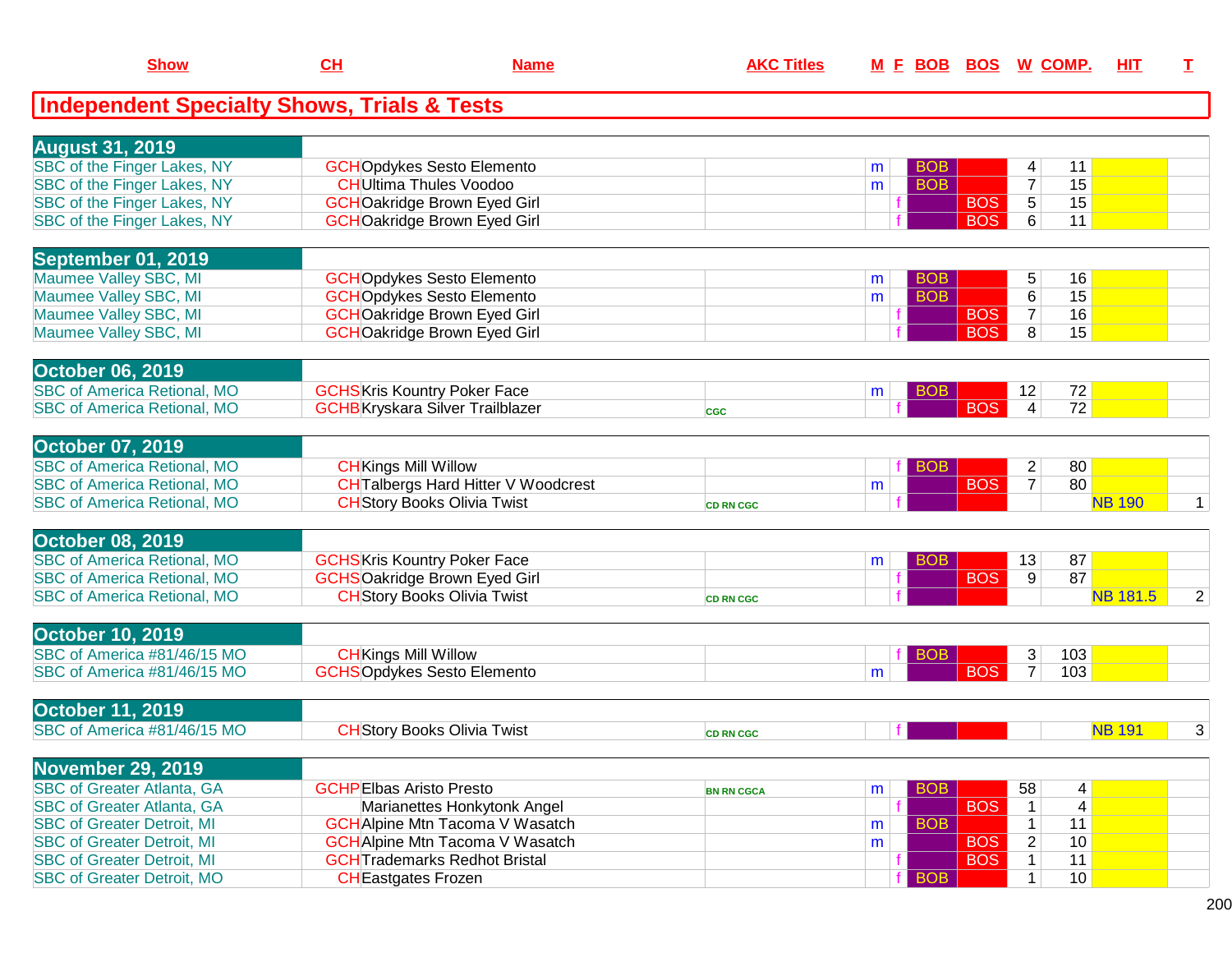| <b>November 30, 2019</b>            |                                              |                       |   |            |                |                |  |
|-------------------------------------|----------------------------------------------|-----------------------|---|------------|----------------|----------------|--|
| <b>SBC of Greater Atlanta, GA</b>   | <b>GCHPEIbas Aristo Presto</b>               | <b>BN RN CGCA</b>     | m | BOB        | 59             | $\mathbf{3}$   |  |
| <b>SBC of Greater Atlanta, GA</b>   | <b>CHTalbergs Justice Is A Lady</b>          |                       |   | <b>BOS</b> | $\overline{1}$ | $\overline{3}$ |  |
|                                     |                                              |                       |   |            |                |                |  |
| <b>December 05, 2019</b>            |                                              |                       |   |            |                |                |  |
| North Texas SBC, TN                 | <b>GCHPEIbas Aristo Presto</b>               |                       | m | <b>BOB</b> | 60             | 14             |  |
| North Texas SBC, TX                 | <b>CH</b> Cache Retreat Bet Your Sweet Bippy | <b>BN RN CGCA</b>     |   | <b>BOS</b> | $\mathbf{1}$   | 14             |  |
|                                     |                                              |                       |   |            |                |                |  |
|                                     |                                              |                       |   |            |                |                |  |
| <b>February 09, 2020</b>            |                                              |                       |   |            |                |                |  |
| <b>SBC of Puget Sound, WA</b>       | <b>GCH</b> Lasquites Xavier V Horace         | <b>CD BN CGCA TKN</b> | m | BOB        | 1              | 25             |  |
| <b>SBC of Puget Sound, WA</b>       | <b>GCH</b> Rainiers Gypsy Woman              |                       |   | <b>BOS</b> | $\overline{2}$ | 25             |  |
|                                     |                                              |                       |   |            |                |                |  |
| <b>February 21, 2020</b>            |                                              |                       |   |            |                |                |  |
| SBC of San Diego, CA                | <b>CHJamelles To Sir With Love</b>           |                       | m | <b>BOB</b> | $\mathbf{3}$   | 20             |  |
| SBC of San Diego, CA                | <b>CH</b> Summerlyns Sip and Repeat          |                       |   | <b>BOS</b> | $\mathbf{1}$   | 20             |  |
| SBC of San Diego, CA                | <b>CH</b> Summerlyns Sip and Repeat          |                       |   | <b>BOS</b> | $\mathbf{1}$   | 20             |  |
| <b>SBC of San Diego, CA</b>         | <b>GCHS</b> Kris Kountry Poker Face          | <b>CGCA</b>           | m | <b>BOB</b> | 14             | 20             |  |
|                                     |                                              |                       |   |            |                |                |  |
| <b>February 28, 2020</b>            |                                              |                       |   |            |                |                |  |
| <b>Heart of America SBC, MO</b>     |                                              |                       |   |            |                |                |  |
|                                     | <b>GCHSKris Kountry Poker Face</b>           | <b>CGCA</b>           | m | <b>BOB</b> | 15             | 14             |  |
| <b>Heart of America SBC, MO</b>     | <b>CH</b> Ramblewoods Chloe                  |                       |   | <b>BOS</b> | $\overline{1}$ | 14             |  |
| SBC of Greater St. Louis, MO        | <b>GCHSKris Kountry Poker Face</b>           | <b>CGCA</b>           | m | <b>BOB</b> | 16             | 13             |  |
| SBC of Greater St. Louis, MO        | <b>GCHB</b> Kryskara Silver Trailblazer      | <b>CGC</b>            |   | <b>BOS</b> | $\overline{5}$ | 13             |  |
|                                     |                                              |                       |   |            |                |                |  |
| <b>February 29, 2020</b>            |                                              |                       |   |            |                |                |  |
| <b>Heart of America SBC, MO</b>     | <b>GCHS</b> Kris Kountry Poker Face          | <b>CGCA</b>           | m | BOB        | 17             | 13             |  |
| <b>Heart of America SBC, MO</b>     | <b>GCHTrademarks Redhot Bristal</b>          |                       |   | <b>BOS</b> | 2              | 13             |  |
|                                     |                                              |                       |   |            |                |                |  |
| <b>March 01, 2020</b>               |                                              |                       |   |            |                |                |  |
| <b>SBC of Greater St. Louis, MO</b> | <b>GCHSKris Kountry Poker Face</b>           | <b>CGCA</b>           | m | <b>BOB</b> | 18             | 12             |  |
| SBC of Greater St. Louis, MO        | <b>CH</b> Ramblewoods Chloe                  |                       |   | <b>BOS</b> | $\overline{2}$ | 12             |  |
|                                     |                                              |                       |   |            |                |                |  |
| <b>March 13, 2020</b>               |                                              |                       |   |            |                |                |  |
|                                     |                                              |                       |   |            |                |                |  |
| Middle Atlantic SBC, PA             | <b>GCHPEIbas Aristo Presto</b>               | <b>BN RN CGCA</b>     | m | <b>BOB</b> | 61             | 13             |  |
| Middle Atlantic SBC, PA             | Cache Retreat Vanity Flair                   |                       |   | <b>BOS</b> | $\mathbf{1}$   | 13             |  |
|                                     |                                              |                       |   |            |                |                |  |
| <b>March 14, 2020</b>               |                                              |                       |   |            |                |                |  |
| Middle Atlantic SBC, PA             | <b>GCHPEIbas Aristo Presto</b>               | <b>BN RN CGCA</b>     | m | BOB        | 62             | 12             |  |
| Middle Atlantic SBC, PA             | Cache Retreat Femme Fatale                   |                       |   | <b>BOS</b> | $\mathbf{1}$   | 12             |  |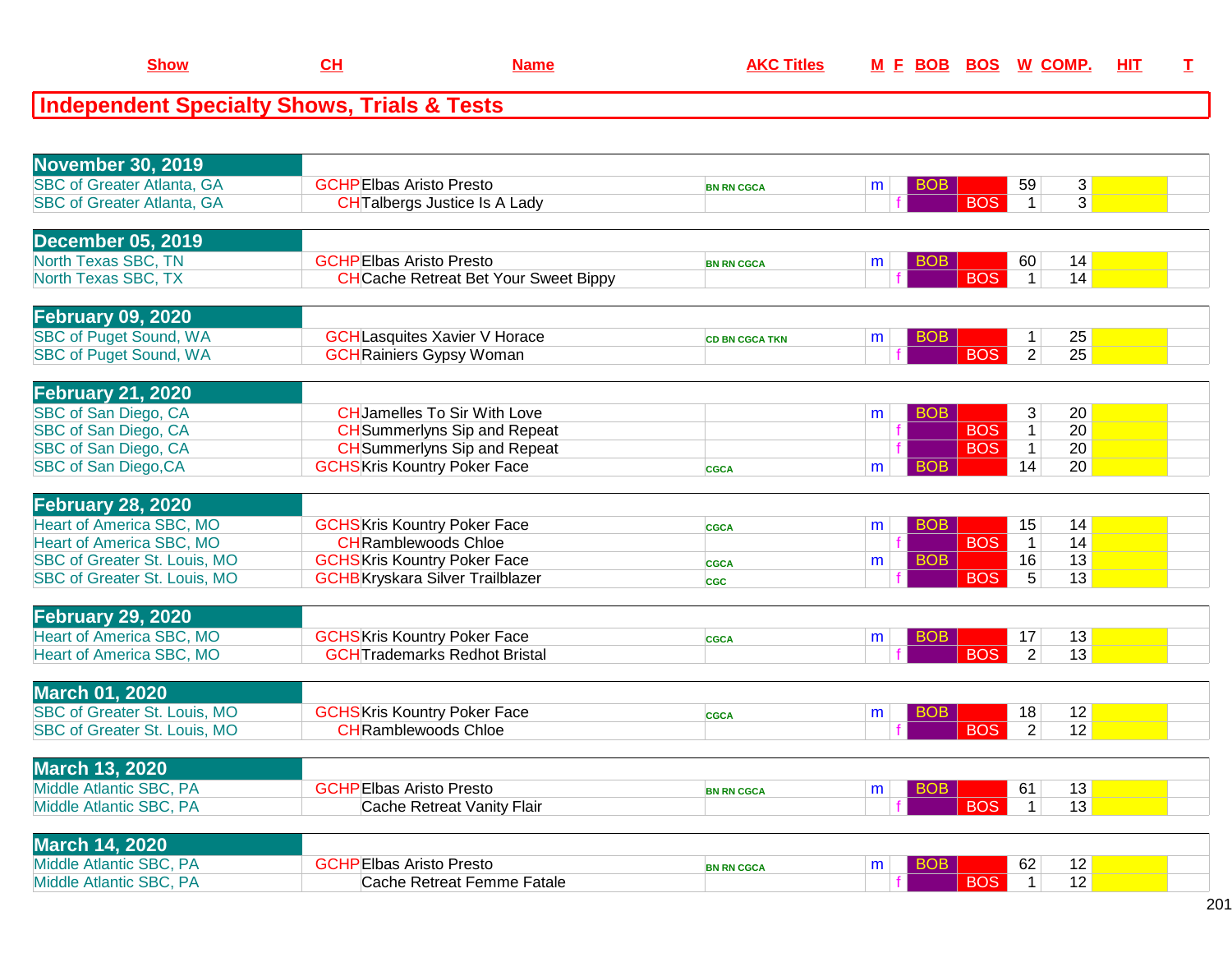| September 05, 2020                |                                                                                      |                 |              |            |            |                      |                 |  |
|-----------------------------------|--------------------------------------------------------------------------------------|-----------------|--------------|------------|------------|----------------------|-----------------|--|
| <b>Heart of Ohio SBF, OH</b>      | <b>CH</b> Elbas Aramis Legacy                                                        |                 | m            | <b>BOB</b> |            | $\mathbf{1}$         | 25              |  |
| Heart of Ohio SBF, OH             | <b>GCHTrademarks Redhot Bristal</b>                                                  |                 |              | <b>BOB</b> |            | $\overline{3}$       | 24              |  |
| Heart of Ohio SBF, OH             | <b>GCHT</b> rademarks Afton                                                          |                 |              |            | <b>BOS</b> | $\mathbf{1}$         | 25              |  |
| Heart of Ohio SFB, OH             | <b>GCH</b> Alpine Mtn Symphony No.5                                                  |                 | m            |            | <b>BOS</b> | $\mathbf{1}$         | 24              |  |
|                                   |                                                                                      |                 |              |            |            |                      |                 |  |
| <b>September 06, 2020</b>         |                                                                                      |                 |              |            |            |                      |                 |  |
| <b>SBC of Greater Detroit, MI</b> | <b>GCH</b> Alpine Mtn Tacoma V Wasatch                                               |                 | m            | <b>BOB</b> |            | 3                    | 31              |  |
| <b>SBC of Greater Detroit, MI</b> | <b>CH</b> Elbas Aramis Legacy                                                        |                 | m            | <b>BOB</b> |            | $\overline{2}$       | $\overline{27}$ |  |
| <b>SBC of Greater Detroit, MI</b> | <b>GCHTrademarks Afton</b>                                                           |                 |              |            | <b>BOS</b> | $\overline{2}$       | 31              |  |
| <b>SBC of Greater Detroit, MI</b> | <b>GCHTrademarks Afton</b>                                                           |                 |              |            | <b>BOS</b> | $\overline{3}$       | 27              |  |
|                                   |                                                                                      |                 |              |            |            |                      |                 |  |
| September 07, 2020                |                                                                                      |                 |              |            |            |                      |                 |  |
| Central Indiana SBC, IN           | <b>GCHSOpdykes Sesto Elemento</b>                                                    |                 | m            | <b>BOB</b> |            | 8                    | 23              |  |
| Central Indiana SBC, IN           | <b>GCHSOpdykes Sesto Elemento</b>                                                    |                 | m            | <b>BOB</b> |            | 9                    | $\overline{30}$ |  |
| Central Indiana SBC, IN           | <b>GCHTrademarks Redhot Bristal</b>                                                  |                 |              |            | <b>BOS</b> | $\overline{4}$       | 23              |  |
| Central Indiana SBC, IN           | <b>GCH</b> Trademarks Redhot Bristal                                                 |                 |              |            | <b>BOS</b> | $\overline{5}$       | 30              |  |
|                                   |                                                                                      |                 |              |            |            |                      |                 |  |
| September 18, 2020                |                                                                                      |                 |              |            |            |                      |                 |  |
| <b>SBC of Southern Oregan, OR</b> |                                                                                      |                 |              |            |            |                      |                 |  |
| <b>SBC of Southern Oregan, OR</b> | <b>GCHS</b> Kris Kountry Poker Face<br><b>CHLone Cedars Charisma of Willow Creek</b> | <b>CGCA TKN</b> | m            | <b>BOB</b> | <b>BOS</b> | 19<br>$\overline{2}$ | 31<br>31        |  |
|                                   |                                                                                      |                 |              |            |            |                      |                 |  |
|                                   |                                                                                      |                 |              |            |            |                      |                 |  |
| September 19, 2020                |                                                                                      |                 |              |            |            |                      |                 |  |
| <b>SBC of Southern Oregan, OR</b> | <b>GCHS</b> Kris Kountry Poker Face                                                  | <b>CGCA TKN</b> | m            | <b>BOB</b> |            | 20                   | 32              |  |
| SBC of Southern Oregan, OR        | <b>CH</b> Rainiers Gypsy Woman                                                       |                 |              |            | <b>BOS</b> | $\mathbf{1}$         | $\overline{32}$ |  |
|                                   |                                                                                      |                 |              |            |            |                      |                 |  |
| <b>October 09, 2020</b>           |                                                                                      |                 |              |            |            |                      |                 |  |
| <b>SBC of Greater Atlanta, GA</b> | <b>GCHSOpdykes Sesto Elemento</b>                                                    |                 | m            | <b>BOB</b> |            | 10                   | 9 <sup>°</sup>  |  |
| <b>SBC of Greater Atlanta, GA</b> | Eastgates Something To Talk About                                                    |                 |              |            | <b>BOS</b> | $\mathbf{1}$         | 9               |  |
|                                   |                                                                                      |                 |              |            |            |                      |                 |  |
| <b>October 10, 2020</b>           |                                                                                      |                 |              |            |            |                      |                 |  |
| <b>SBC of Greater Atlanta, GA</b> | <b>GCHSOpdykes Sesto Elemento</b>                                                    |                 | m            | <b>BOB</b> |            | 11                   | 10              |  |
| <b>SBC of Greater Atlanta, GA</b> | Copper Mtns Queen of The Nile V Kris's Kountry                                       |                 |              |            | <b>BOS</b> | $\mathbf{1}$         | 10              |  |
|                                   |                                                                                      |                 |              |            |            |                      |                 |  |
| <b>December 03, 2020</b>          |                                                                                      |                 |              |            |            |                      |                 |  |
| North Texas SBC, TX               | <b>GCHS</b> Kris Kountry Poker Face                                                  | <b>CGCA TKN</b> | m            | <b>BOB</b> |            | 21                   | 13              |  |
| North Texas SBC, TX               | <b>GCHS</b> Kris Kountry Poker Face                                                  | <b>CGCA TKN</b> | $\mathsf{m}$ | <b>BOB</b> |            | 22                   | 14              |  |
| North Texas SBC, TX               | <b>CH</b> Swisstars Wendy Darling                                                    |                 |              |            | <b>BOS</b> | $\mathbf{1}$         | 13              |  |
| North Texas SBC, TX               | <b>CH</b> Swisstars Wendy Darling                                                    |                 |              |            | <b>BOS</b> | $\overline{2}$       | 14              |  |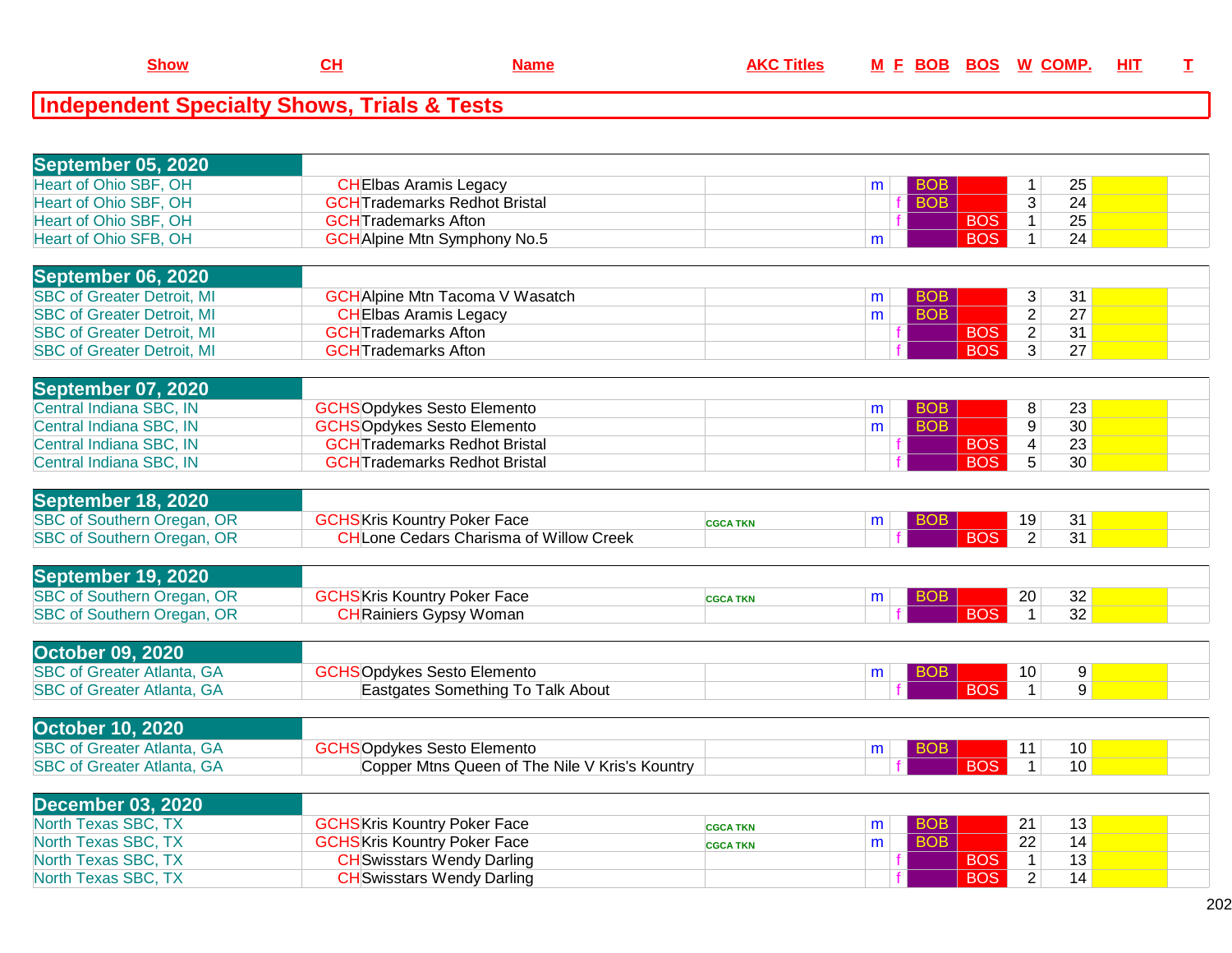|  |  | 200 | aos | M | <u>HI1</u> |  |
|--|--|-----|-----|---|------------|--|
|  |  |     |     |   |            |  |

| <b>February 21, 2021</b>                                               |                                                |                 |                 |                                 |                     |              |
|------------------------------------------------------------------------|------------------------------------------------|-----------------|-----------------|---------------------------------|---------------------|--------------|
| <b>SBC of Puget Sound, WA</b>                                          | <b>CHLone Cedars Desired Jeul of Rainier</b>   | <b>CGC TKN</b>  | BOB.            | 1                               | 15                  |              |
| <b>SBC of Puget Sound, WA</b>                                          | <b>GCHG</b> Vicdorys Unleash The Dark Knight   | <b>CGCA</b>     | m               | <b>BOS</b><br>13                | 15                  |              |
|                                                                        |                                                |                 |                 |                                 |                     |              |
| <b>April 11, 2021</b>                                                  |                                                |                 |                 |                                 |                     |              |
| <b>SBC of America Regional, PA</b>                                     | <b>GCHS</b> Kris Kountry Poker Face            | <b>CGCA TKN</b> | BOB<br>m        | 23                              | 45                  |              |
| <b>SBC of America Regional, PA</b>                                     | Cache Retreat Merci Quest V Alpine Mtn         |                 |                 | <b>BOS</b><br>$\mathbf{1}$      | 45                  |              |
|                                                                        |                                                |                 |                 |                                 |                     |              |
| <b>April 12, 2021</b>                                                  |                                                |                 |                 |                                 |                     |              |
| <b>SBC of America Regional, PA</b>                                     | <b>GCHSOpdykes Sesto Elemento</b>              |                 | BOB<br>m        | 12                              | 46                  |              |
| <b>SBC of America Regional, PA</b>                                     | <b>Cache Retreat Thelma</b>                    |                 |                 | <b>BOS</b><br>$\mathbf{1}$      | 46                  |              |
|                                                                        |                                                |                 |                 |                                 |                     |              |
| <b>April 13, 2021</b>                                                  |                                                |                 |                 |                                 |                     |              |
| <b>SBC of America Regional, PA</b>                                     | <b>GCHG</b> Kris Kountry Poker Face            | <b>CGCA TKN</b> | <b>BOB</b><br>m | 24                              | 44                  |              |
| <b>SBC of America Regional, PA</b>                                     | <b>GCH</b> Ramblewoods Mystic Samaria V Ostara |                 |                 | <b>BOS</b><br>$\overline{1}$    | 44                  |              |
|                                                                        |                                                |                 |                 |                                 |                     |              |
| <b>April 17, 2021</b>                                                  |                                                |                 |                 |                                 |                     |              |
| SBC of America #82/47/16 PA                                            | <b>GCHSOpdykes Sesto Elemento</b>              |                 | <b>BOB</b><br>m | 13                              | 64                  |              |
| SBC of America #82/47/16 PA                                            | <b>GCHS</b> Alpine Mtn Abigail                 |                 |                 | <b>BOS</b><br>53                | 64                  |              |
| SBC of America #82/47/16 PA                                            | Mytymos Tango Two of Clem                      |                 |                 |                                 | <b>NB 172</b>       | $\mathbf{1}$ |
|                                                                        |                                                |                 |                 |                                 |                     |              |
| <b>April 30, 2021</b>                                                  |                                                |                 |                 |                                 |                     |              |
| <b>Greater Washington SBC, MD</b><br><b>Greater Washington SBC, MD</b> | <b>CH</b> Talbergs Hard Hitter V Woodcrest     |                 | BOB<br>m        | 8<br><b>BOS</b><br>$\mathbf{1}$ | 9<br>9 <sup>1</sup> |              |
|                                                                        | Giddens Secret Crush V Spring Mtn              |                 |                 |                                 |                     |              |
| May 01, 2021                                                           |                                                |                 |                 |                                 |                     |              |
| <b>Greater Washington SBC, MD</b>                                      | Cache Retreat Danke Quest V Alpine Mtn         |                 | <b>BOB</b><br>m | 1                               | 8                   |              |
| <b>Greater Washington SBC, MD</b>                                      | CG Giddens Secret Crush V Spring Mtn           |                 |                 | <b>BOS</b><br>$\overline{2}$    | $\overline{8}$      |              |
|                                                                        |                                                |                 |                 |                                 |                     |              |
| May 06, 2021                                                           |                                                |                 |                 |                                 |                     |              |
| SBC of Greater San Jose, CA                                            | <b>GCHG</b> Kris Kountry Poker Face            | <b>CGCA TKN</b> | BOB<br>m        | 25                              | 26                  |              |
| SBC of Greater San Jose, CA                                            | <b>GCH</b> Kudos Riverwillow V Regalbear       |                 |                 | <b>BOS</b><br>$\mathbf{1}$      | $\overline{26}$     |              |
|                                                                        |                                                |                 |                 |                                 |                     |              |
| May 07, 2021                                                           |                                                |                 |                 |                                 |                     |              |
| <b>SBC of Pacific Coast, CA</b>                                        | Heart Mountain Climbing Pilots Peek            |                 | BOB<br>m        | 1                               | 23                  |              |
| <b>SBC of Pacific Coast, CA</b>                                        | <b>CH</b> Skydancers Seabright Beach           |                 |                 | <b>BOS</b><br>$\mathbf{1}$      | 23                  |              |
| <b>SBC of Pacific Coast, CA</b>                                        | <b>CH</b> Shadow Mtn Back To The Future        | <b>CGC</b>      | m               |                                 | <b>NB 173</b>       | $\mathbf{1}$ |
|                                                                        |                                                |                 |                 |                                 |                     |              |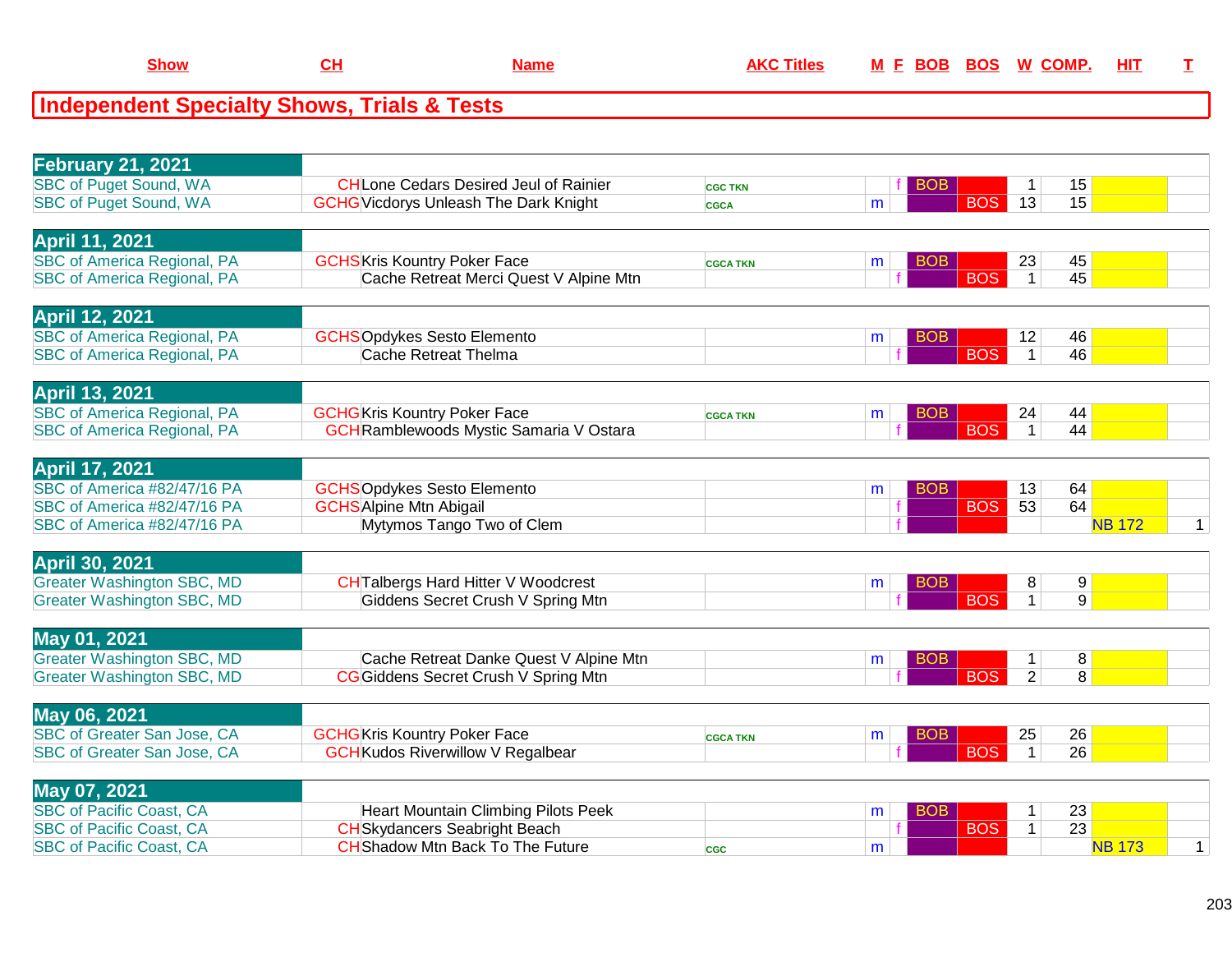| <b>Show</b>                                            | CH                                                         | <b>Name</b>                                        | <b>AKC Titles</b>    |        | M E BOB BOS W COMP.      |            |                      | <b>HIT</b>            | $\mathbf{T}$ |
|--------------------------------------------------------|------------------------------------------------------------|----------------------------------------------------|----------------------|--------|--------------------------|------------|----------------------|-----------------------|--------------|
| <b>Independent Specialty Shows, Trials &amp; Tests</b> |                                                            |                                                    |                      |        |                          |            |                      |                       |              |
| May 08, 2021                                           |                                                            |                                                    |                      |        |                          |            |                      |                       |              |
| Sacramento Sierra SBC, CA<br>Sacramento Sierra SBC, CA | <b>GCHG</b> Kris Kountry Poker Face                        | <b>GCH</b> Kudos Riverwillow V Regalbear           | <b>CGCA TKN</b>      | m      | <b>BOB</b>               | <b>BOS</b> | 26<br>$\overline{2}$ | 27<br>27              |              |
|                                                        |                                                            |                                                    |                      |        |                          |            |                      |                       |              |
| May 09, 2021                                           |                                                            |                                                    |                      |        |                          |            |                      |                       |              |
| Sacramento Sierra SBC, CA<br>Sacramento Sierra SBC, CA | <b>GCHG</b> Kris Kountry Poker Face                        | <b>GCH</b> Kudos Riverwillow V Regalbear           | <b>CGCA TKN</b>      | m      | <b>BOB</b>               | <b>BOS</b> | 27<br>3 <sup>1</sup> | 27<br>27              |              |
|                                                        |                                                            |                                                    |                      |        |                          |            |                      |                       |              |
| May 15, 2021                                           |                                                            |                                                    |                      |        |                          |            |                      |                       |              |
| <b>New England SBC, NY</b>                             | <b>GCH</b> Beech Hills Gaia                                |                                                    | <b>CGC</b>           |        | <b>BOB</b>               |            | 5                    | 26                    |              |
| New England SBC, NY                                    | <b>CH</b> Berics Triston                                   |                                                    |                      | m      | <b>BOB</b>               | <b>BOS</b> | $\mathbf{1}$         | 30<br>30 <sup>2</sup> |              |
| New England SBC, NY<br>New England SBC, NY             | <b>GCH</b> Alpine Mtn Ruby Red                             | <b>GCH</b> Who Dat's Tonka Tres Enorme Et Adorable |                      | m      |                          | <b>BOS</b> | $\mathbf 1$<br>1     | 26                    |              |
|                                                        |                                                            |                                                    | <b>CGC</b>           |        |                          |            |                      |                       |              |
| May 16, 2021                                           |                                                            |                                                    |                      |        |                          |            |                      |                       |              |
| SBC of the Finger Lakes, NY                            | <b>GCHS</b> Alpine Mtn Abigail                             |                                                    |                      |        | <b>BOB</b>               |            | 54                   | 31                    |              |
| SBC of the Finger Lakes, NY                            | <b>GCHSAlpine Mtn Abigail</b>                              |                                                    |                      |        | <b>BOB</b>               |            | 55                   | 25                    |              |
| SBC of the Finger Lakes, NY                            | <b>CH</b> Berics Triston                                   |                                                    |                      | m      |                          | <b>BOS</b> | $\overline{2}$       | 31                    |              |
| SBC of the Finger Lakes, NY                            |                                                            | <b>CH</b> Ultima Thules Voodoo                     |                      | m      |                          | <b>BOS</b> | 8                    | 25                    |              |
| May 22, 2021                                           |                                                            |                                                    |                      |        |                          |            |                      |                       |              |
| <b>SBC of Southern Oregon, OR</b>                      | <b>GCHG</b> Kris Kountry Poker Face                        |                                                    | <b>CGCA TKN</b>      | m      | <b>BOB</b>               |            | 28                   | 35                    |              |
| <b>SBC of Southern Oregon, OR</b>                      |                                                            | <b>GCH</b> New Sage Xra Pie of Mtn View            |                      |        |                          | <b>BOS</b> | $\mathbf{1}$         | 35                    |              |
| May 23, 2021                                           |                                                            |                                                    |                      |        |                          |            |                      |                       |              |
| SBC of Southern Oregon, OR                             | <b>GCHG</b> Kris Kountry Poker Face                        |                                                    | <b>CGCA TKN</b>      | m      | <b>BOB</b>               |            | 29                   | 34                    |              |
| <b>SBC of Southern Oregon, OR</b>                      |                                                            | <b>Bulabos Baby Guinness At Mistihil</b>           |                      |        |                          | <b>BOS</b> | $\mathbf 1$          | 34                    |              |
|                                                        |                                                            |                                                    |                      |        |                          |            |                      |                       |              |
| May 28, 2021                                           |                                                            |                                                    |                      |        |                          |            |                      |                       |              |
| Heart of Ohio SBF, OH<br>Heart of Ohio SBF, OH         | <b>GCH</b> Slatons Kid Rock<br><b>GCH</b> Slatons Kid Rock |                                                    |                      | m<br>m | <b>BOB</b><br><b>BOB</b> |            | 1<br>$\overline{c}$  | 13<br>12              |              |
| Heart of Ohio SBF, OH                                  |                                                            | <b>CH</b> Slatons Lady Treasure of Cash Only       |                      |        |                          | <b>BOS</b> | $\overline{2}$       | 12                    |              |
| Heart of Ohio SBF, OH                                  |                                                            | <b>CH</b> Slatons Lady Treasure of Cash Only       |                      |        |                          | <b>BOS</b> | 1 <sup>1</sup>       | 13                    |              |
|                                                        |                                                            |                                                    |                      |        |                          |            |                      |                       |              |
| <b>June 12, 2021</b>                                   |                                                            |                                                    |                      |        |                          |            |                      |                       |              |
| <b>SBC of Puget Sound, WA</b>                          |                                                            | <b>CH</b> Jeul Kreeks A Rockstar For Vicdory       | <b>CD BN RI CGCA</b> |        |                          |            |                      | <b>NB 170.5</b>       | 1            |
| <b>June 13, 2021</b>                                   |                                                            |                                                    |                      |        |                          |            |                      |                       |              |
| <b>SBC of Puget Sound, WA</b>                          | <b>CH</b> Vonnakens Apollo                                 |                                                    |                      | m      | <b>BOB</b>               |            |                      | 23                    |              |
| <b>SBC of Puget Sound, WA</b>                          |                                                            | <b>CH</b> Vicdorys You Will Rese Jeul Kreek        | <b>RN TKN</b>        |        |                          | <b>BOS</b> | 1                    | 23                    |              |
|                                                        |                                                            |                                                    |                      |        |                          |            |                      |                       |              |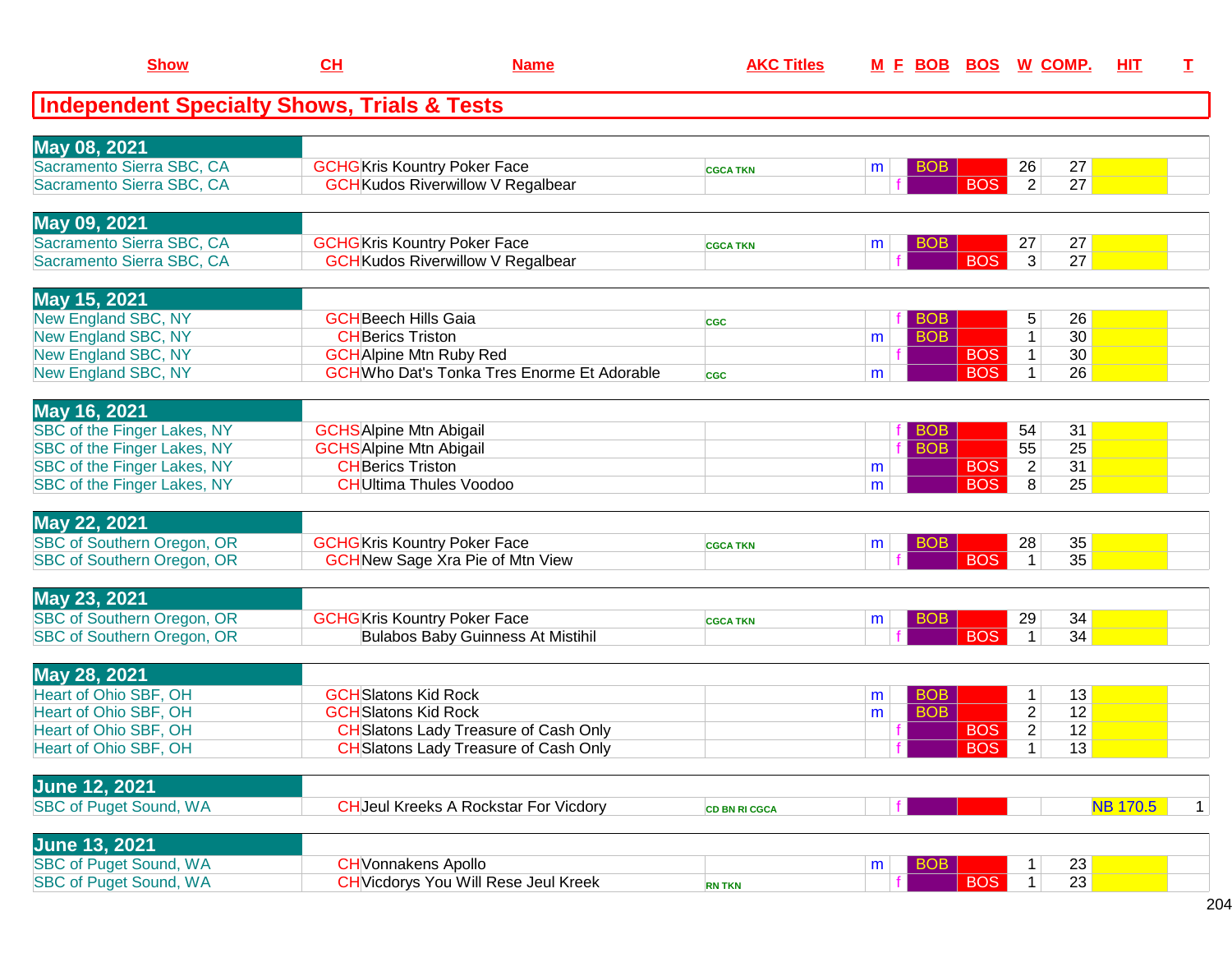| .show | Name | AKC. | M F BOB BOS | W COMP. | <u>HIT</u> |  |
|-------|------|------|-------------|---------|------------|--|
|       |      |      |             |         |            |  |

| <b>July 08, 2021</b>                |                                                  |                    |                 |            |                                   |  |
|-------------------------------------|--------------------------------------------------|--------------------|-----------------|------------|-----------------------------------|--|
| North Texas SBC, TX                 | <b>GCHS</b> Lasquites Ian of Rolando             | <b>CGC ATT FDC</b> | <b>BOB</b><br>m |            | 11<br>1                           |  |
| North Texas SBC, TX                 | <b>GCH</b> Kris Kountry Sweet Indulgence V Poker |                    |                 | <b>BOS</b> | 11<br>$\mathbf{1}$                |  |
| <b>August 06, 2021</b>              |                                                  |                    |                 |            |                                   |  |
| Ohio SBC, OH                        | <b>GCHSOpdykes Sesto Elemento</b>                |                    | <b>BOB</b><br>m |            | 20<br>14                          |  |
| Ohio SBC, OH                        | <b>GCH</b> Gliddens Secret Crush V Spring Mtn    |                    |                 | <b>BOS</b> | $\mathbf{1}$<br>20                |  |
| <b>August 07, 2021</b>              |                                                  |                    |                 |            |                                   |  |
| Ohio SBC, OH                        | <b>GCHSOpdykes Sesto Elemento</b>                |                    | <b>BOB</b><br>m |            | 15<br>20                          |  |
| Ohio SBC, OH                        | <b>GCH</b> Gliddens Secret Crush V Spring Mtn    |                    |                 | <b>BOS</b> | $\overline{2}$<br>$\overline{20}$ |  |
| <b>August 28, 2021</b>              |                                                  |                    |                 |            |                                   |  |
| SBC of the Finger Lakes, PA         | <b>GCHSOpdykes Sesto Elemento</b>                |                    | <b>BOB</b><br>m |            | 16<br>22                          |  |
| SBC of the Finger Lakes, PA         | <b>GCHSOpdykes Sesto Elemento</b>                |                    | <b>BOB</b><br>m |            | 17<br>$\overline{23}$             |  |
| SBC of the Finger Lakes, PA         | <b>GCH</b> Alpine Mtn Ruby Red                   |                    |                 | <b>BOS</b> | $\overline{2}$<br>$\overline{23}$ |  |
| SBC of the Finger Lakes, PA         | <b>GCHTrademarks Afton</b>                       |                    |                 | <b>BOS</b> | $\overline{22}$<br>$\overline{4}$ |  |
|                                     |                                                  |                    |                 |            |                                   |  |
| <b>August 29, 2021</b>              |                                                  |                    |                 |            |                                   |  |
| Maumee Valley SBC, PA               | <b>GCH</b> Berics Triton                         |                    | <b>BOB</b><br>m |            | $\mathbf{1}$<br>20                |  |
| Maumee Valley SBC, PA               | <b>GCHSOpdykes Sesto Elemento</b>                |                    | <b>BOB</b><br>m |            | 18<br>19                          |  |
| Maumee Valley SBC, PA               | <b>GCH</b> Alpine Mtn Ruby Red                   |                    |                 | <b>BOS</b> | $\overline{3}$<br>19              |  |
| Maumee Valley SBC, PA               | <b>GCH</b> Trademarks Afton                      |                    |                 | <b>BOS</b> | $\overline{5}$<br>20              |  |
| September 03, 2021                  |                                                  |                    |                 |            |                                   |  |
| <b>SBC of Greater St. Louis, MO</b> | <b>GCHG</b> Kris Kountry Poker Face              | <b>CGCA TKN</b>    | <b>BOB</b><br>m |            | 30<br>13                          |  |
| SBC of Greater St. Louis, MO        | <b>GCHG</b> Kris Kountry Poker Face              | <b>CGCA TKN</b>    | <b>BOB</b><br>m |            | 31<br>10                          |  |
| SBC of Greater St. Louis, MO        | <b>GCH</b> Kris Kountry Sweet Indulgence V Poker |                    |                 | <b>BOS</b> | $\overline{2}$<br>13              |  |
| SBC of Greater St. Louis, MO        | <b>GCH</b> Kris Kountry Sweet Indulgence V Poker |                    |                 | <b>BOS</b> | 3 <sup>1</sup><br>10 <sup>°</sup> |  |
| September 04, 2021                  |                                                  |                    |                 |            |                                   |  |
| Central Indiana SBC, OH             | <b>GCHSOpdykes Sesto Elemento</b>                |                    | m               | <b>BOB</b> | 19<br>23                          |  |
| Central Indiana SBC, OH             | <b>GCHTrademarks Redhot Bristal</b>              |                    | <b>BOB</b>      |            | $6\overline{6}$<br>25             |  |
| Central Indiana SBC, OH             | <b>GCH</b> Alpine Mtn Ruby Red                   |                    |                 | <b>BOS</b> | 23<br>$\overline{\mathbf{4}}$     |  |
| Central Indiana SBC, OH             | <b>GCH</b> Slatons Kid Rock                      |                    | m               | <b>BOS</b> | $\overline{3}$<br>25              |  |
|                                     |                                                  |                    |                 |            |                                   |  |
| September 05, 2021                  |                                                  |                    |                 |            |                                   |  |
| Heart of Ohio SBF, OH               | <b>GCHSOpdykes Sesto Elemento</b>                |                    | <b>BOB</b><br>m |            | 20<br>12                          |  |
| Heart of Ohio SBF, OH               | <b>GCHSOpdykes Sesto Elemento</b>                |                    | <b>BOB</b><br>m |            | 21<br>20                          |  |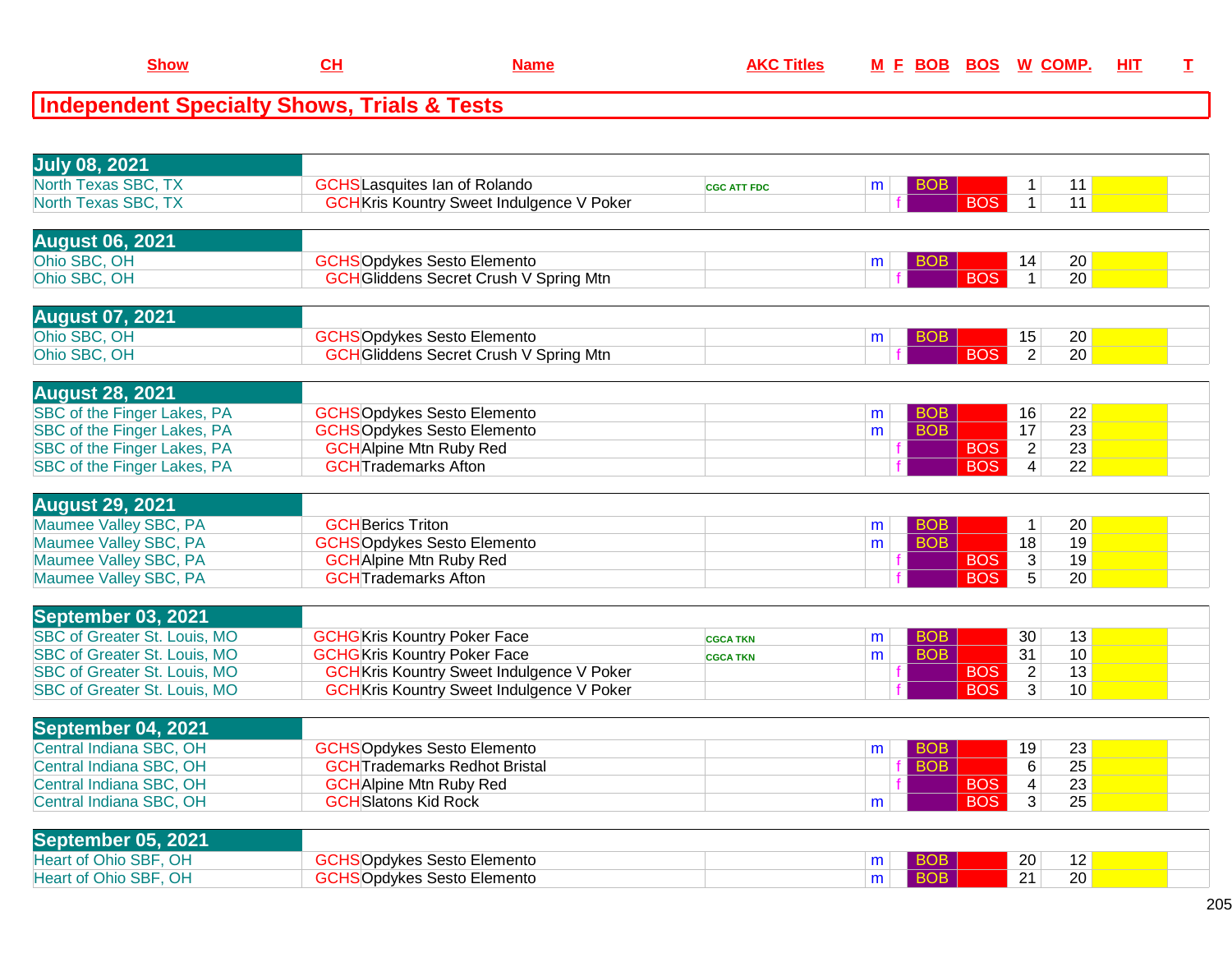| <b>Show</b>                                            | CH                                  | <b>Name</b>                                    | <b>AKC Titles</b>             |   |            | <u>M E BOB BOS W COMP.</u> |                |                 | <b>HIT</b>      | $\mathbf{T}$ |
|--------------------------------------------------------|-------------------------------------|------------------------------------------------|-------------------------------|---|------------|----------------------------|----------------|-----------------|-----------------|--------------|
| <b>Independent Specialty Shows, Trials &amp; Tests</b> |                                     |                                                |                               |   |            |                            |                |                 |                 |              |
| Heart of Ohio SBF, OH                                  | <b>GCHT</b> rademarks Afton         |                                                |                               |   |            | <b>BOS</b>                 | 6              | 12              |                 |              |
| Heart of Ohio SBF, OH                                  | <b>GCHT</b> rademarks Afton         |                                                |                               |   |            | <b>BOS</b>                 | $\overline{7}$ | 20              |                 |              |
| September 06, 2021                                     |                                     |                                                |                               |   |            |                            |                |                 |                 |              |
| <b>SBC of Greater Detroit, OH</b>                      | <b>GCHSOpdykes Sesto Elemento</b>   |                                                |                               | m | <b>BOB</b> |                            | 22             | 22              |                 |              |
| <b>SBC of Greater Detroit, OH</b>                      | <b>GCH</b> Slatons Kid Rock         |                                                |                               | m | <b>BOB</b> |                            | 4              | $\overline{22}$ |                 |              |
| <b>SBC of Greater Detroit, OH</b>                      |                                     | <b>GCH</b> Trademarks Redhot Bristal           |                               |   |            | <b>BOS</b>                 | $\overline{7}$ | 22              |                 |              |
| <b>SBC of Greater Detroit, OH</b>                      |                                     | <b>GCHTrademarks Redhot Bristal</b>            |                               |   |            | <b>BOS</b>                 | 8              | 22              |                 |              |
| September 26, 2021                                     |                                     |                                                |                               |   |            |                            |                |                 |                 |              |
| <b>SBC of America Regional, UT</b>                     | <b>GCHG</b> Kris Kountry Poker Face |                                                | <b>CGCA TKN</b>               | m | <b>BOB</b> |                            | 32             | 103             |                 |              |
| <b>SBC of America Regional, UT</b>                     |                                     | <b>GCH New Sage Xra Pie of Mtn View</b>        |                               |   |            | <b>BOS</b>                 | $\mathbf 1$    | 103             |                 |              |
| September 27, 2021                                     |                                     |                                                |                               |   |            |                            |                |                 |                 |              |
| <b>SBC of America Regional, UT</b>                     | <b>GCHG</b> Kris Kountry Poker Face |                                                | <b>CGCA TKN</b>               | m | <b>BOB</b> |                            | 33             | 106             |                 |              |
| <b>SBC of America Regional, UT</b>                     |                                     | Cornerstones Lets Give Them Something To Talk  |                               |   |            | <b>BOS</b>                 | $\mathbf{1}$   | 106             |                 |              |
| <b>SBC of America Regional, UT</b>                     | Snowy Pinea Athena                  |                                                | See Performance DB for titles |   |            |                            |                |                 | <b>NB 194</b>   |              |
| September 28, 2021                                     |                                     |                                                |                               |   |            |                            |                |                 |                 |              |
| <b>SBC of America Regional, UT</b>                     | <b>GCHG</b> Kris Kountry Poker Face |                                                | <b>CGCA TKN</b>               | m | <b>BOB</b> |                            | 34             | 105             |                 |              |
| <b>SBC of America Regional, UT</b>                     |                                     | <b>GCH</b> New Sage Xra Pie of Mtn View        |                               |   |            | <b>BOS</b>                 | 2              | 105             |                 |              |
| <b>SBC of America Regional, UT</b>                     | Snowy Pinea Athena                  |                                                | See Performance DB for titles |   |            |                            |                |                 | <b>NB 192.5</b> |              |
| <b>October 02, 2021</b>                                |                                     |                                                |                               |   |            |                            |                |                 |                 |              |
| SBC of America #83/48/17 UT                            | <b>GCHSOpdykes Sesto Elemento</b>   |                                                |                               | m | <b>BOB</b> |                            | 23             | 131             |                 |              |
| SBC of America #83/48/17 UT                            |                                     | BOS ineligible - owner judged Sweeps           |                               |   |            | <b>BOS</b>                 | 0              | 131             |                 |              |
| SBC of America #83/48/17 UT                            | Snowy Pinea Athena                  |                                                | See Performance DB for titles |   |            |                            |                |                 | <b>NB 193.5</b> |              |
| <b>October 22, 2021</b>                                |                                     |                                                |                               |   |            |                            |                |                 |                 |              |
| Northern Illinois SBC, WI                              |                                     | <b>CH</b> Alpine Mtn Gordon V Notorious        |                               | m | <b>BOB</b> |                            | 1              | 17              |                 |              |
| Northern Illinois SBC, WI                              |                                     | <b>CH</b> Alpine Mtn Gordon V Notorious        |                               | m | <b>BOB</b> |                            | $\overline{2}$ | 15              |                 |              |
| Northern Illinois SBC, WI                              |                                     | <b>GCH</b> Ramblewoods Mystic Samaria V Ostara |                               |   |            | <b>BOS</b>                 | $\overline{2}$ | 17              |                 |              |
| Northern Illinois SBC, WI                              |                                     | <b>GCH</b> Ramblewoods Mystic Samaria V Ostara |                               |   |            | $ $ BOS                    | $\overline{3}$ | 15              |                 |              |
| <b>October 23, 2021</b>                                |                                     |                                                |                               |   |            |                            |                |                 |                 |              |
| <b>Greater Milwaukee SBC, WI</b>                       |                                     | <b>CH</b> Alpine Mtn Gordon V Notorious        |                               | m | <b>BOB</b> |                            | 3              | 15              |                 |              |
| <b>Greater Milwaukee SBC, WI</b>                       |                                     | <b>CH</b> Alpine Mtn Gordon V Notorious        |                               | m | <b>BOB</b> |                            | 4              | 13              |                 |              |
| <b>Greater Milwaukee SBC, WI</b>                       | Melon City Diem                     |                                                |                               |   |            | <b>BOS</b>                 | $\mathbf{1}$   | 13              |                 |              |
| <b>Greater Milwaukee SBC, WI</b>                       |                                     | <b>GCH</b> Ramblewoods Mystic Samaria V Ostara |                               |   |            | <b>BOS</b>                 | 4              | 15              |                 |              |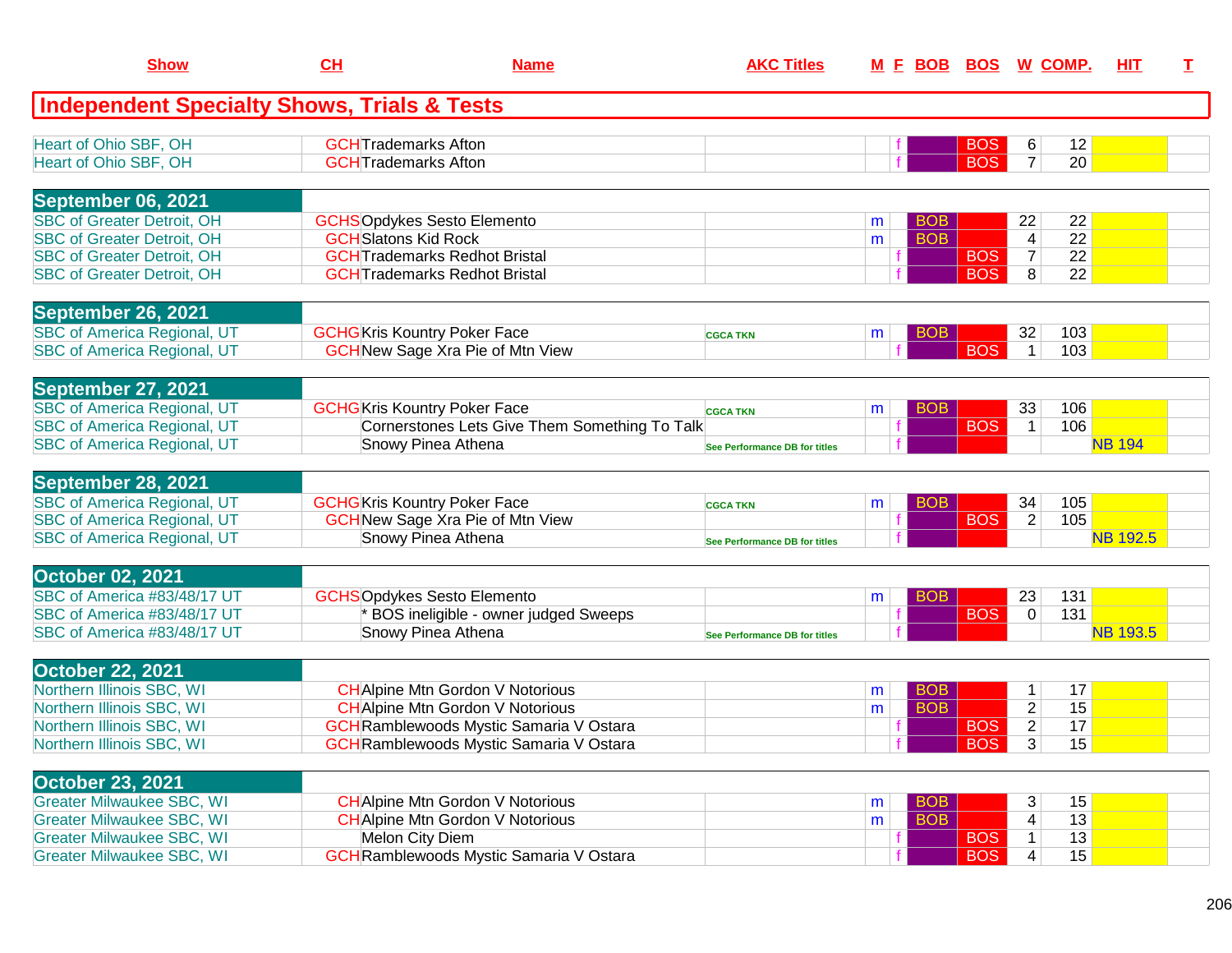| <b>Show</b>                                            | CL | <b>Name</b>                                              | <b>AKC Titles</b>  |   |            |            | M E BOB BOS W COMP. |    | HIT | $\mathbf I$ |
|--------------------------------------------------------|----|----------------------------------------------------------|--------------------|---|------------|------------|---------------------|----|-----|-------------|
| <b>Independent Specialty Shows, Trials &amp; Tests</b> |    |                                                          |                    |   |            |            |                     |    |     |             |
|                                                        |    |                                                          |                    |   |            |            |                     |    |     |             |
| <b>December 03, 2021</b>                               |    |                                                          |                    |   |            |            |                     |    |     |             |
| <b>SBC of Greater Detroit, MI</b>                      |    | <b>GCHG</b> Kris Kountry Poker Face                      | <b>CGCA TKN</b>    | m | <b>BOB</b> |            | 35                  | 18 |     |             |
| <b>SBC of Greater Detroit, MI</b>                      |    | <b>GCHG</b> Kris Kountry Poker Face                      | <b>CGCA TKN</b>    | m | <b>BOB</b> |            | 36                  | 16 |     |             |
| <b>SBC of Greater Detroit, MI</b>                      |    | <b>CH</b> Ramblewoods Chloe                              |                    |   |            | <b>BOS</b> | $\mathbf{3}$        | 18 |     |             |
| <b>SBC of Greater Detroit, MI</b>                      |    | <b>CH</b> Ramblewoods Chloe                              |                    |   |            | <b>BOS</b> | 4                   | 16 |     |             |
| <b>December 09, 2021</b>                               |    |                                                          |                    |   |            |            |                     |    |     |             |
| North Texas SBC, TX                                    |    | <b>CH</b> Alpine Mtn Gordon V Notorious                  |                    | m | <b>BOB</b> |            | 5                   | 14 |     |             |
| North Texas SBC, TX                                    |    | <b>CH</b> Kingdom Saints Moonstruck Marsali V Cretan     |                    |   |            | <b>BOS</b> | $\mathbf 1$         | 14 |     |             |
| <b>February 13, 2022</b>                               |    |                                                          |                    |   |            |            |                     |    |     |             |
| <b>SBC of Puget Sound, WA</b>                          |    | <b>CH</b> Bulabos Bayb Guinness AT Mistihil              |                    |   | <b>BOB</b> |            |                     | 24 |     |             |
| <b>SBC of Puget Sound, WA</b>                          |    | <b>GCH</b> Shadow Mtn Zeppelin                           |                    | m |            | <b>BOS</b> | 4                   | 24 |     |             |
|                                                        |    |                                                          |                    |   |            |            |                     |    |     |             |
| <b>February 25, 2022</b>                               |    |                                                          |                    |   |            |            |                     |    |     |             |
| SBC of San Diego, CA                                   |    | <b>GCHS</b> Lasquites Ian of Rolando                     | <b>CGC ATT FDC</b> | m | <b>BOB</b> |            | $\overline{2}$      | 21 |     |             |
| SBC of San Diego, CA                                   |    | <b>CH</b> Kings Row Moneypenny                           |                    |   |            | <b>BOS</b> | $\mathbf{1}$        | 21 |     |             |
| <b>February 26, 2022</b>                               |    |                                                          |                    |   |            |            |                     |    |     |             |
| SBC of San Diego, CA                                   |    | <b>GCHS</b> Lasquites Ian of Rolando                     | <b>CGC ATT FDC</b> | m | <b>BOB</b> |            | 3                   | 21 |     |             |
| SBC of San Diego, CA                                   |    | <b>CH</b> Jamelles Harper Bizarre                        |                    |   |            | <b>BOS</b> | $\mathbf{1}$        | 21 |     |             |
|                                                        |    |                                                          |                    |   |            |            |                     |    |     |             |
| <b>March 04, 2022</b>                                  |    |                                                          |                    |   |            |            |                     |    |     |             |
| <b>Heart of America SBC, MO</b>                        |    | <b>GCH</b> Lasquites A Who Dat On The Ponderosa          | <b>TKN</b>         | m | <b>BOB</b> |            | $\mathbf 1$         | 27 |     |             |
| <b>Heart of America SBC, MO</b>                        |    | <b>GCH</b> Cornerstones Lets Give Them Something To Talk |                    |   |            | <b>BOS</b> | $\overline{2}$      | 27 |     |             |
| <b>SBC of Greater St. Louis, MO</b>                    |    | <b>GCH</b> Alpine Mtn Gordon V Notorious                 |                    | m | <b>BOB</b> |            | 6                   | 27 |     |             |
| SBC of Greater St. Louis, MO                           |    | <b>GCH</b> Cornerstones Lets Give Them Something To Talk |                    |   |            | <b>BOS</b> | 3                   | 27 |     |             |
| <b>March 05, 2022</b>                                  |    |                                                          |                    |   |            |            |                     |    |     |             |
| <b>Heart of America SBC, MO</b>                        |    | <b>GCH</b> Alpine Mtn Gordon V Notorious                 |                    | m | <b>BOB</b> |            | $\overline{7}$      | 25 |     |             |
| <b>Heart of America SBC, MO</b>                        |    | <b>CH</b> Ramblewoods Chloe                              |                    |   |            | <b>BOS</b> | $\overline{5}$      | 25 |     |             |
|                                                        |    |                                                          |                    |   |            |            |                     |    |     |             |
| <b>March 06, 2022</b>                                  |    |                                                          |                    |   |            |            |                     |    |     |             |
| SBC of Greater St. Louis, MO                           |    | <b>GCH</b> Alpine Mtn Gordon V Notorious                 |                    | m | <b>BOB</b> |            | 8                   | 19 |     |             |
| SBC of Greater St. Louis, MO                           |    | <b>GCH</b> Cornerstones Lets Give Them Something To Talk |                    |   |            | <b>BOS</b> | $\overline{4}$      | 19 |     |             |
| <b>March 18, 2022</b>                                  |    |                                                          |                    |   |            |            |                     |    |     |             |
| Middle Atlantic SBC, PA                                |    | <b>GCHB</b> Brandauridge Big Easy                        | <b>CGC</b>         | m | <b>BOB</b> |            |                     | 17 |     |             |
| Middle Atlantic SBC, PA                                |    | <b>GCH</b> Cornerstones Lets Give Them Something To Talk |                    |   |            | <b>BOS</b> | 5 <sup>5</sup>      | 17 |     |             |
|                                                        |    |                                                          |                    |   |            |            |                     |    |     |             |